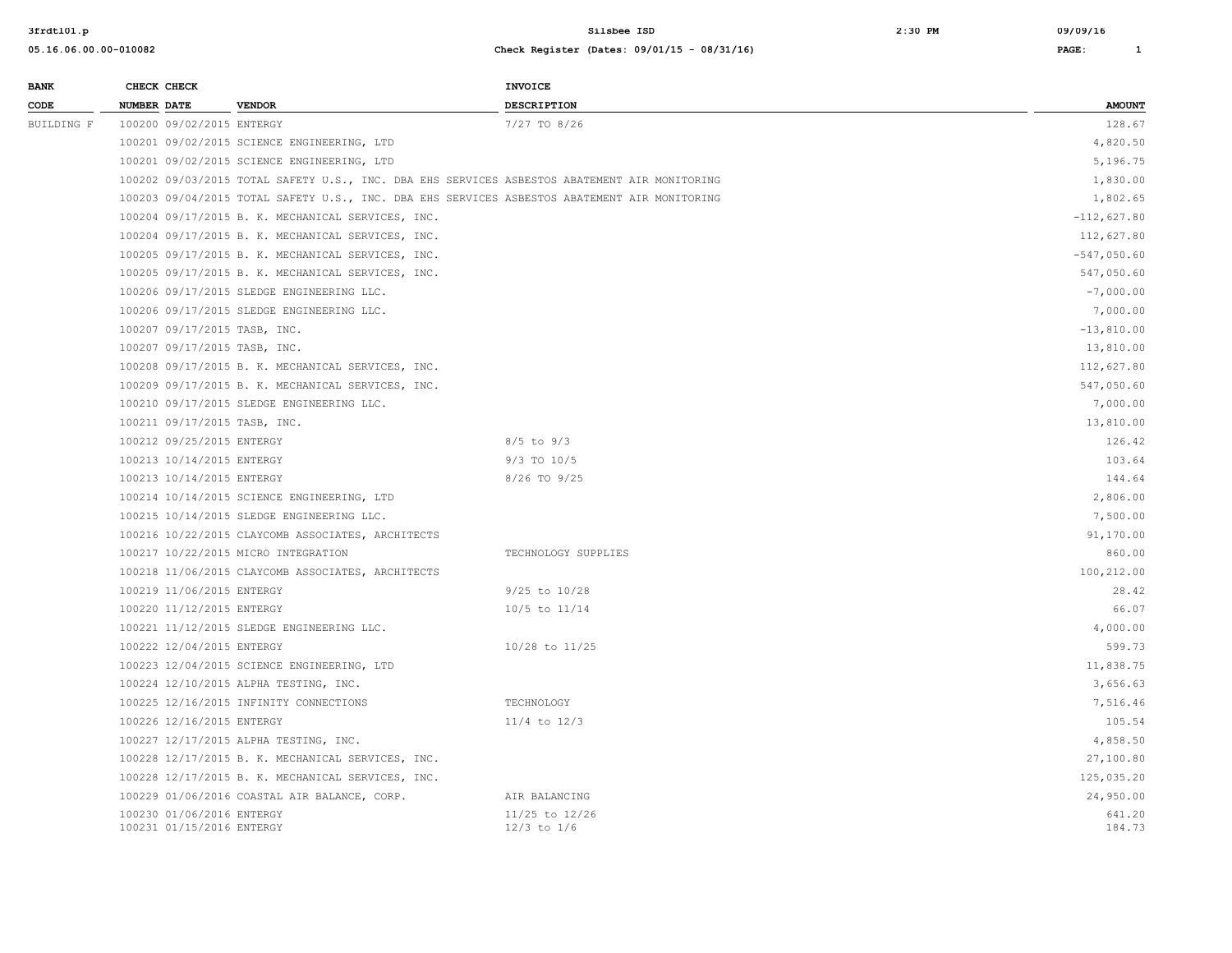| <b>BANK</b> | CHECK CHECK               |                                                                                                        | <b>INVOICE</b>                                                                                                    |                    |
|-------------|---------------------------|--------------------------------------------------------------------------------------------------------|-------------------------------------------------------------------------------------------------------------------|--------------------|
| CODE        | <b>NUMBER DATE</b>        | <b>VENDOR</b>                                                                                          | <b>DESCRIPTION</b>                                                                                                | <b>AMOUNT</b>      |
| BUILDING F  |                           | 100232 01/15/2016 INLAND ENVIRONMENTS, LTD.                                                            | ASBESTOS ABATEMENT OF READ TURRENTINE OVER CHRISTMAS HOLIDAYS                                                     | 21,500.00          |
|             |                           | 100233 01/15/2016 SLEDGE ENGINEERING LLC.                                                              |                                                                                                                   | 8,500.00           |
|             |                           | 100234 01/21/2016 CDW GOVERNMENT, INC.                                                                 | TECHNOLOGY EQUIPMENT FOR NEW ELEMENTARY SCHOOL                                                                    | 11,004.00          |
|             | 100235 02/04/2016 ENTERGY |                                                                                                        | 12/28 to 1/28                                                                                                     | 666.13             |
|             |                           | 100236 02/26/2016 ALPHA TESTING, INC.                                                                  |                                                                                                                   | 6,530.88           |
|             | 100237 02/26/2016 ENTERGY |                                                                                                        | $1/6$ to $2/4$                                                                                                    | 216.15             |
|             |                           | 100238 02/26/2016 LOCKBOX-DSHS ASBESTOS/DEMOLITION NOTIFIC                                             |                                                                                                                   | 62.00              |
|             |                           | 100239 02/26/2016 SLEDGE ENGINEERING LLC.                                                              |                                                                                                                   | 4,100.00           |
|             |                           | 100240 03/01/2016 ALPHA TESTING, INC.                                                                  |                                                                                                                   | 3,719.25           |
|             |                           | 100241 04/01/2016 ADVANCED SYSTEMS & ALARMS                                                            | DEMO OUT OLD GYM FIRE ALARM RECONNECT OUT BUILDING                                                                | 300.00             |
|             |                           | 100242 04/01/2016 ALPHA TESTING, INC.                                                                  |                                                                                                                   | 4,362.38           |
|             |                           | 100243 04/01/2016 CENTERPOINT ENERGY                                                                   | $2/3$ to $3/2$                                                                                                    | 1,295.49           |
|             |                           | 100244 04/01/2016 CLAYCOMB ASSOCIATES, ARCHITECTS                                                      |                                                                                                                   | 31,712.00          |
|             | 100245 04/01/2016 ENTERGY |                                                                                                        | $2/4$ to $3/3$                                                                                                    | 137.83             |
|             | 100245 04/01/2016 ENTERGY |                                                                                                        | $1/28$ TO $2/26$                                                                                                  | 661.79             |
|             |                           | 100246 04/01/2016 GOLD CREST ELECTRIC COMPANY, INC.                                                    | ELECTRICAL POWER -CONSTRUCTION                                                                                    | 2,082.78           |
|             |                           | 100247 04/01/2016 SLEDGE ENGINEERING LLC.                                                              |                                                                                                                   | 4,040.00           |
|             | 100248 04/08/2016 ENTERGY |                                                                                                        | $2/26$ to $3/28$                                                                                                  | 460.40             |
|             |                           | 100249 04/08/2016 INLAND ENVIRONMENTS, LTD.                                                            | DEMOLITION OF READ TURRENTINE GYM                                                                                 | 14,000.00          |
|             |                           | 100250 04/15/2016 ALPHA TESTING, INC.                                                                  |                                                                                                                   | 2,107.25           |
|             |                           | 100251 04/15/2016 CENTERPOINT ENERGY                                                                   | $3/2$ TO $4/1$                                                                                                    | 34.79              |
|             |                           | 100252 04/15/2016 CLAYCOMB ASSOCIATES, ARCHITECTS                                                      | PROJECT 21497                                                                                                     | 21,373.00          |
|             | 100253 04/15/2016 ENTERGY |                                                                                                        | $3/3$ TO $4/5$                                                                                                    | 91.51              |
|             |                           | 100254 04/15/2016 SLEDGE ENGINEERING LLC.                                                              |                                                                                                                   | 3,500.00           |
|             |                           | 100255 04/15/2016 TASB, INC.                                                                           |                                                                                                                   | 6,905.00           |
|             |                           | 100256 04/25/2016 TOTAL SAFETY U.S., INC. DBA EHS SERVICES DEMOLITION - R T                            |                                                                                                                   | 2,900.00           |
|             |                           |                                                                                                        | 100256 04/25/2016 TOTAL SAFETY U.S., INC. DBA EHS SERVICES ASBESTOS ABATEMENT AIR MONITORING & RELATED ACTIVITIES | 3,748.85           |
|             |                           | 100257 05/06/2016 B. K. MECHANICAL SERVICES, INC.                                                      | LAURA REEVES RETAINAGE                                                                                            | 15,925.40          |
|             |                           | 100258 05/06/2016 B. K. MECHANICAL SERVICES, INC.                                                      | EJMS MIDDLE SCHOOL RETAINAGE                                                                                      | 149,082.50         |
|             |                           | 100259 05/06/2016 COASTAL AIR BALANCE, CORP.                                                           | NEW ELEM SCHOOL AC BALANCING                                                                                      | 19,161.25          |
|             |                           | 100260 05/12/2016 CENTERPOINT ENERGY                                                                   | $4/1$ to $5/2$                                                                                                    | 47.86              |
|             |                           | 100261 05/12/2016 CLAYCOMB ASSOCIATES, ARCHITECTS                                                      |                                                                                                                   | 20,676.00          |
|             | 100262 05/12/2016 ENTERGY |                                                                                                        | $4/5$ TO $5/5$                                                                                                    | 119.16             |
|             |                           | 100263 05/12/2016 LOCKBOX-DSHS ASBESTOS/DEMOLITION NOTIFIC                                             |                                                                                                                   | 57.00              |
|             |                           | 100264 05/12/2016 SLEDGE ENGINEERING LLC.                                                              |                                                                                                                   | 4,040.00           |
|             |                           | 100265 05/12/2016 SUPPLYWORKS                                                                          | 364211326<br>BATHROOM SUPPLIES                                                                                    | 5,450.00           |
|             |                           | 100266 05/19/2016 ALPHA TESTING, INC.                                                                  |                                                                                                                   | 708.63             |
|             |                           | 100267 05/19/2016 B. K. MECHANICAL SERVICES, INC.<br>100268 05/19/2016 B. K. MECHANICAL SERVICES, INC. |                                                                                                                   | 450.00<br>3,150.00 |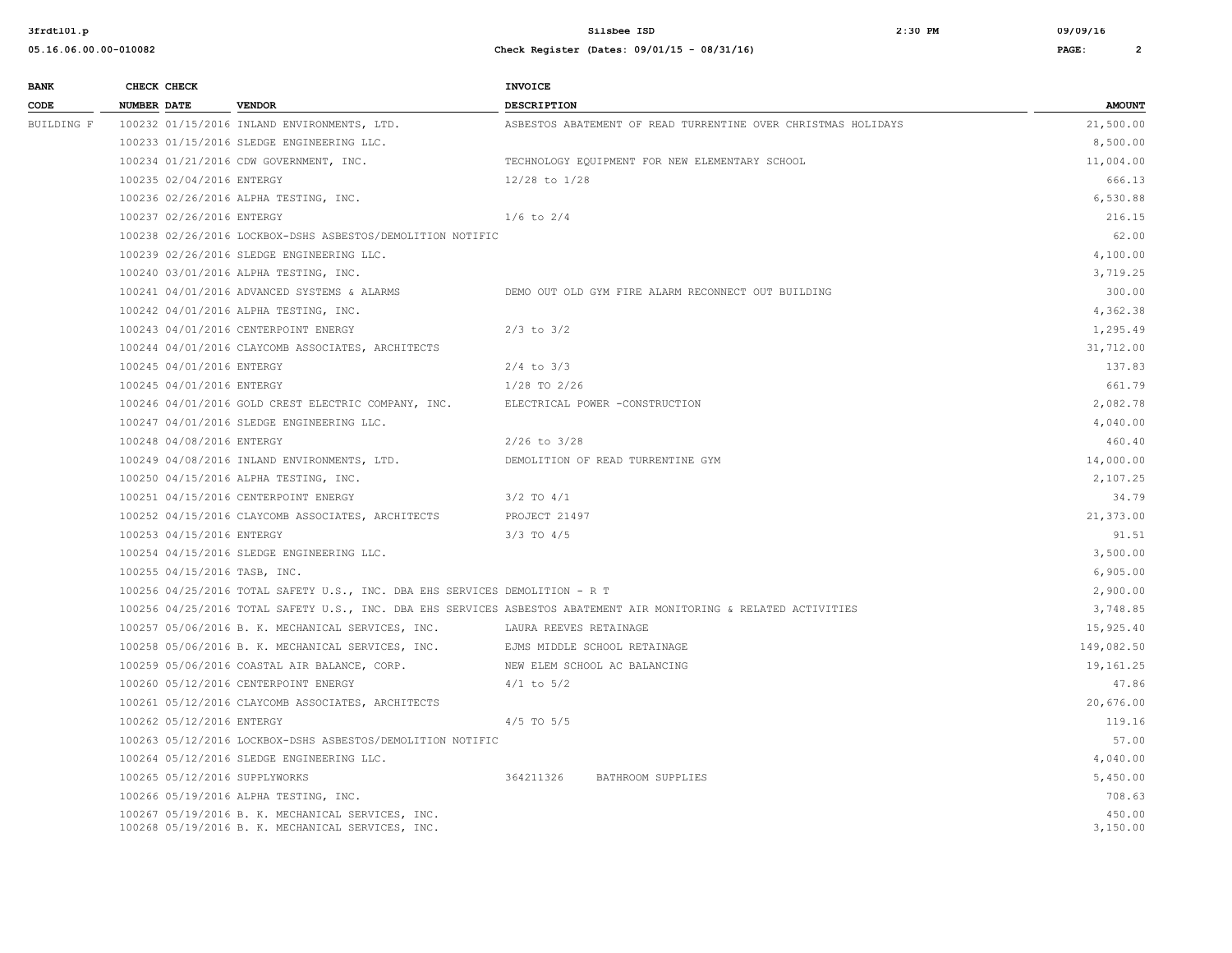| <b>BANK</b> |             | CHECK CHECK               |                                                                                                              | <b>INVOICE</b>                                                                                             |                              |  |
|-------------|-------------|---------------------------|--------------------------------------------------------------------------------------------------------------|------------------------------------------------------------------------------------------------------------|------------------------------|--|
| CODE        | NUMBER DATE |                           | <b>VENDOR</b>                                                                                                | <b>DESCRIPTION</b>                                                                                         | <b>AMOUNT</b>                |  |
| BUILDING F  |             | 100269 05/19/2016 ENTERGY |                                                                                                              | $3/28$ to $4/26$                                                                                           | 434.06                       |  |
|             |             | 100270 06/09/2016 ENTERGY |                                                                                                              | $4/26$ TO $5/26$                                                                                           | 94.16                        |  |
|             |             |                           | 100271 06/09/2016 LONE STAR FURNISHINGS                                                                      | FURNITURE                                                                                                  | 897,939.85                   |  |
|             |             |                           | 100272 06/16/2016 CENTERPOINT ENERGY                                                                         | $5/2$ TO $6/2$                                                                                             | 363.19                       |  |
|             |             |                           | 100273 06/16/2016 CLAYCOMB ASSOCIATES, ARCHITECTS                                                            |                                                                                                            | 10,115.00                    |  |
|             |             | 100274 06/16/2016 ENTERGY |                                                                                                              | $5/5$ TO $6/6$                                                                                             | 184.92                       |  |
|             |             |                           | 100275 06/16/2016 SLEDGE ENGINEERING LLC.                                                                    |                                                                                                            | 3,040.00                     |  |
|             |             |                           | 100276 06/30/2016 ALPHA TESTING, INC.                                                                        |                                                                                                            | 735.75                       |  |
|             |             | 100277 06/30/2016 ENTERGY |                                                                                                              | $5/26$ to $6/15$                                                                                           | 7.37                         |  |
|             |             |                           | 100278 07/13/2016 CENTERPOINT ENERGY                                                                         | $6/2$ to $7/1$                                                                                             | 681.91                       |  |
|             |             | 100279 07/13/2016 ENTERGY |                                                                                                              | $6/6$ to $7/1$                                                                                             | 172.41                       |  |
|             |             |                           | 100280 07/13/2016 SLEDGE ENGINEERING LLC.                                                                    |                                                                                                            | 5,000.00                     |  |
|             |             |                           | 100281 08/01/2016 CITY OF SILSBEE                                                                            | PERMIT 6367                                                                                                | 100.00                       |  |
|             |             |                           | 100282 08/05/2016 ALPHA TESTING, INC.                                                                        |                                                                                                            | 2,423.63                     |  |
|             |             |                           | 100282 08/05/2016 ALPHA TESTING, INC.                                                                        |                                                                                                            | 391.50                       |  |
|             |             |                           | 100283 08/05/2016 CLAYCOMB ASSOCIATES, ARCHITECTS                                                            | PROJECT 21326                                                                                              | 33,206.00                    |  |
|             |             |                           | 100284 08/05/2016 INLAND ENVIRONMENTS, LTD.                                                                  | DEMOLITION - R T                                                                                           | 199,880.00                   |  |
|             |             |                           | 100285 08/05/2016 TOTAL SAFETY U.S., INC. DBA EHS SERVICES R T DEMOLITION                                    |                                                                                                            | 2,996.30                     |  |
|             |             |                           |                                                                                                              | 100285 08/05/2016 TOTAL SAFETY U.S., INC. DBA EHS SERVICES R T DEMOLITION                                  |                              |  |
|             |             |                           | 100285 08/05/2016 TOTAL SAFETY U.S., INC. DBA EHS SERVICES R T DEMOLITION                                    |                                                                                                            | 3,922.55                     |  |
|             |             |                           | 100286 08/18/2016 CENTERPOINT ENERGY                                                                         | $7/1$ TO 8/2                                                                                               | 710.49                       |  |
|             |             |                           | 100287 08/18/2016 CLAYCOMB ASSOCIATES, ARCHITECTS                                                            |                                                                                                            | 41,646.00                    |  |
|             |             | 100288 08/18/2016 ENTERGY |                                                                                                              | $7/1$ TO 8/3                                                                                               | 252.65                       |  |
|             |             |                           |                                                                                                              | 100289 08/18/2016 LOCKBOX-DSHS ASBESTOS/DEMOLITION NOTIFIC EDWARD JOHNSON MEMORIAL MIDDLE SCHOOL CAFETERIA | $-217.00$                    |  |
|             |             |                           |                                                                                                              | 100289 08/18/2016 LOCKBOX-DSHS ASBESTOS/DEMOLITION NOTIFIC EDWARD JOHNSON MEMORIAL MIDDLE SCHOOL CAFETERIA | 217.00                       |  |
|             |             |                           |                                                                                                              | 100290 08/18/2016 LOCKBOX-DSHS ASBESTOS/DEMOLITION NOTIFIC READ TURENTINE ELEMENTARY SCHOOL ENTER SCHOOL   | 57.00                        |  |
|             |             |                           | 100291 08/18/2016 SLEDGE ENGINEERING LLC.                                                                    |                                                                                                            | 4,000.00                     |  |
|             |             |                           | 100292 08/18/2016 WOODWIND & BRASSWIND                                                                       | SOUND SYSTEM                                                                                               | 1,655.92                     |  |
|             |             |                           | 100292 08/18/2016 WOODWIND & BRASSWIND                                                                       | SOUND SYSTEM                                                                                               | 7,895.52                     |  |
|             |             |                           | 100292 08/18/2016 WOODWIND & BRASSWIND                                                                       | SOUND SYSTEM                                                                                               | 1,596.56                     |  |
|             |             |                           |                                                                                                              | 100293 08/19/2016 LOCKBOX-DSHS ASBESTOS/DEMOLITION NOTIFIC EDWARD JOHNSON MEMORIAL MIDDLE SCHOOL CAFETERIA | $-317.00$                    |  |
|             |             |                           |                                                                                                              | 100293 08/19/2016 LOCKBOX-DSHS ASBESTOS/DEMOLITION NOTIFIC EDWARD JOHNSON MEMORIAL MIDDLE SCHOOL CAFETERIA | 317.00                       |  |
|             |             |                           | 100294 08/19/2016 DEPT OF STATE HEALTH SERVICES                                                              | DEPOSIT IN BUDGET NO. ZZ156, FUND NO. 178, CASE NO. 1410161175                                             | 317.00                       |  |
|             |             |                           | 201500002 09/09/2015 GALLAGHER CONSTRUCTION SERVICES                                                         |                                                                                                            | 1,267,482.78                 |  |
|             |             |                           | 201500003 09/25/2015 GALLAGHER CONSTRUCTION SERVICES                                                         |                                                                                                            | 1, 145, 424. 24              |  |
|             |             |                           | 201500004 11/06/2015 GALLAGHER CONSTRUCTION SERVICES                                                         |                                                                                                            | 1, 134, 242. 24              |  |
|             |             |                           | 201500006 12/10/2015 GALLAGHER CONSTRUCTION SERVICES                                                         |                                                                                                            | 1,705,264.40                 |  |
|             |             |                           | 201500014 01/06/2016 GALLAGHER CONSTRUCTION SERVICES<br>201500016 02/04/2016 GALLAGHER CONSTRUCTION SERVICES |                                                                                                            | 1,284,863.48<br>1,559,126.05 |  |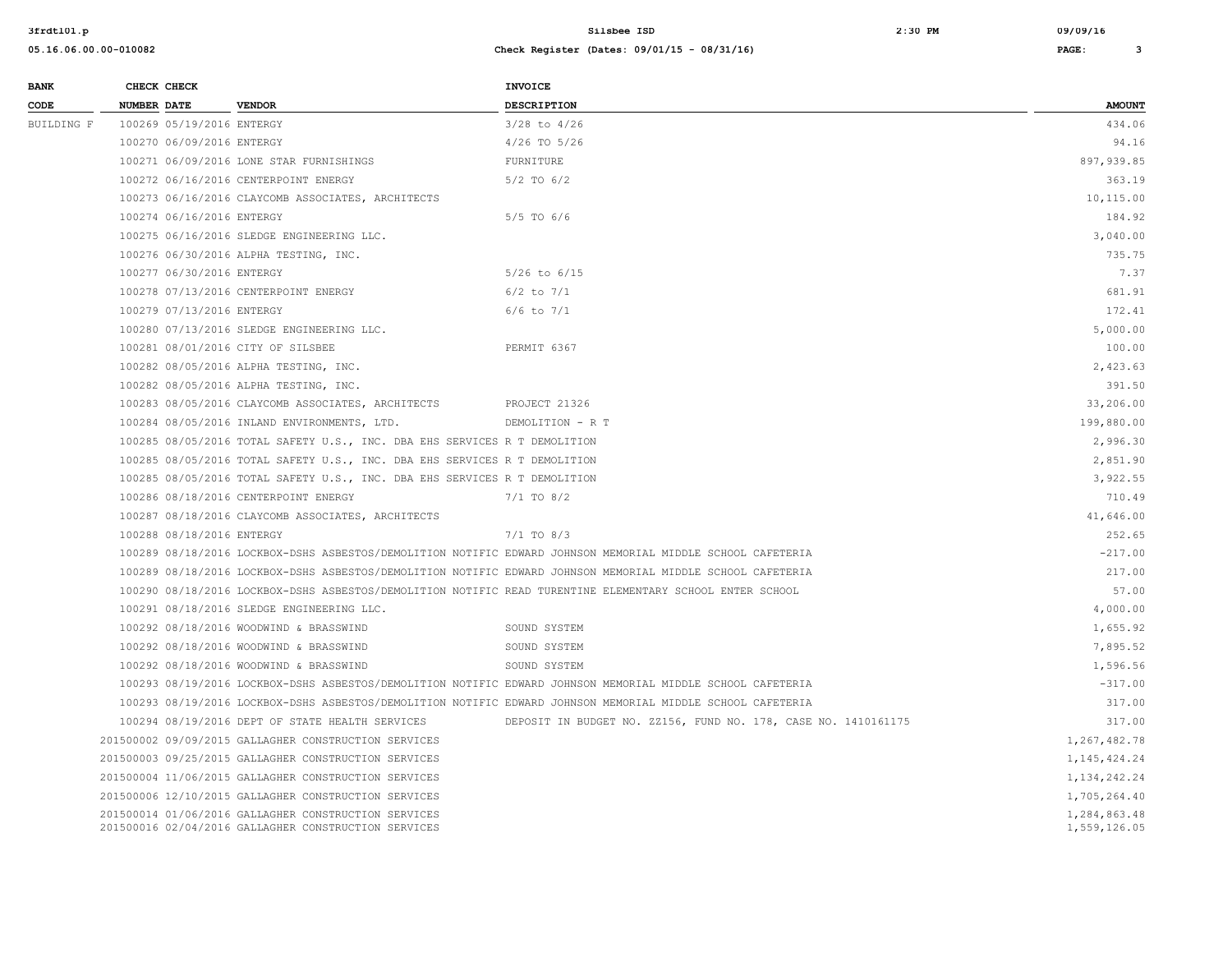| <b>BANK</b> |                    | CHECK CHECK                  |                                                                                         | INVOICE                                                             |                    |
|-------------|--------------------|------------------------------|-----------------------------------------------------------------------------------------|---------------------------------------------------------------------|--------------------|
| CODE        | <b>NUMBER DATE</b> |                              | <b>VENDOR</b>                                                                           | <b>DESCRIPTION</b>                                                  | <b>AMOUNT</b>      |
|             |                    |                              | BUILDING F 201500046 02/26/2016 GALLAGHER CONSTRUCTION SERVICES                         |                                                                     | 1,928,678.26       |
|             |                    |                              | 201500057 04/06/2016 GALLAGHER CONSTRUCTION SERVICES                                    |                                                                     | 1,027,103.37       |
|             |                    |                              | 201500067 05/06/2016 GALLAGHER CONSTRUCTION SERVICES                                    |                                                                     | 1,042,907.57       |
|             |                    |                              | 201500085 05/25/2016 GALLAGHER CONSTRUCTION SERVICES                                    |                                                                     | 884,881.94         |
|             |                    |                              | 201500099 06/30/2016 GALLAGHER CONSTRUCTION SERVICES                                    |                                                                     | 353,680.53         |
|             |                    |                              | 201500118 08/10/2016 GALLAGHER CONSTRUCTION SERVICES                                    |                                                                     | 712,504.57         |
|             |                    |                              | 201500139 08/31/2016 GALLAGHER CONSTRUCTION SERVICES                                    |                                                                     | 1,032,646.28       |
| GENERAL OP  |                    |                              | 180000 09/01/2015 BURGERS OF BEAUMONT                                                   | FOOTBALL                                                            | 173.20             |
|             |                    |                              | 180001 09/01/2015 CHALK'S TRUCK PARTS, INC.                                             | OPEN PO FOR THE MONTH OF AUGUST 2015 SISD 2014-2015 BUS PARTS BID   | 27.25              |
|             |                    |                              | 180002 09/01/2015 MUNRO'S UNIFORM SERVICE                                               | AUGUST 31ST DELIVERY TO TRANSPORTATION                              | 74.72              |
|             |                    |                              | 180003 09/01/2015 O'REILLY AUTOMOTIVE                                                   | CUSTOMER NUMBER 152304<br>OPEN PO FOR THE MONTH OF AUGUST 2015 SISD | 24.99              |
|             |                    |                              |                                                                                         | 2014-2015 BUS PARTS BID                                             |                    |
|             |                    |                              | 180004 09/01/2015 RICH, DEBBIE                                                          | TREVOR RICH                                                         | 15.00              |
|             |                    |                              | 180005 09/01/2015 DE LAGE LANDEN PUBLIC FINANCE                                         | $8/5$ TO $9/4$                                                      | 12,718.00          |
|             |                    |                              | 180006 09/01/2015 Scott, Ruby                                                           | HS BAND TO BEAUMONT                                                 | 14.98              |
|             |                    | 180007 09/02/2015 ACET       |                                                                                         | REGISTRATION OCT 19-20                                              | 365.00             |
|             |                    |                              | 180008 09/02/2015 ADVANCED SYSTEMS & ALARMS                                             | $9/1$ TO $9/30$                                                     | 70.00              |
|             |                    |                              | 180009 09/02/2015 AGILE SPORTS TECHNOLOGIES                                             | FOOTBALL EDITING ONLINE VIDEO                                       | 1,400.00           |
|             |                    |                              | 180010 09/02/2015 BALL HIGH CROSS COUNTRY                                               | CROSS COUNTRY                                                       | 150.00             |
|             |                    |                              | 180011 09/02/2015 BEAUMONT ENTERPRISE                                                   | HIGH SCHOOL SUBSCRIPTION                                            | 107.12             |
|             |                    |                              | 180012 09/02/2015 BRIDGE CITY CROSS COUNTRY                                             | SEPTEMBER 5                                                         | 150.00             |
|             |                    |                              | 180013 09/02/2015 DISTRICT 24-AAAA                                                      |                                                                     | 9,000.00           |
|             |                    |                              | 180014 09/02/2015 EQUITY CENTER                                                         |                                                                     | 2,789.00           |
|             |                    |                              | 180015 09/02/2015 FIDELITY SECURITY LIFE INSURANCE CO.                                  | ACCIDENT INSURANCE                                                  | 51,870.00          |
|             |                    |                              | 180016 09/02/2015 HARRIS RATINGS WEEKLY                                                 | NEWSLETTERS 2015-2016 SEASON                                        | 99.00              |
|             |                    |                              | 180017 09/02/2015 INTERFACE SECURITY SYSTEMS                                            | 9/1 TO 9/30                                                         | 26.43              |
|             |                    |                              | 180018 09/02/2015 LEADERSHIP SOUTHEAST TEXAS                                            | LSET 2016 CLASS TUITION MONA BODLE                                  | 800.00             |
|             |                    |                              | 180019 09/02/2015 LEGEND INSURANCE AGENCY                                               | CATASTROPHIC ACCIDENT INSURANCE CLASS 2 ATHLETICS & EXTRACURRICULAR | 2,268.00           |
|             |                    |                              | 180020 09/02/2015 PNG HIGH SCHOOL                                                       | FRESHMEN AND JV TOURNAMENT                                          | 400.00             |
|             |                    |                              | 180021 09/02/2015 SHSU COLLEGIATE FFA                                                   |                                                                     | 40.00              |
|             |                    |                              | 180022 09/02/2015 SKYWARD ACCOUNTING DEPT                                               | ANNUAL FEES                                                         | 61,775.00          |
|             |                    | 180023 09/02/2015 TASB, INC. |                                                                                         | ANNUAL SUBSCRIPTION RENEWAL FEE TO HR SERVICES                      | 1,130.00           |
|             |                    | 180023 09/02/2015 TASB, INC. |                                                                                         | POLICY ON LINE INTERNET                                             | 900.00             |
|             |                    | 180023 09/02/2015 TASB, INC. |                                                                                         | POLICY SERVICE MEMBERSHIP                                           | 700.00             |
|             |                    | 180024 09/02/2015 TASBO      |                                                                                         | INTERNAL AUDIT ACADEMY                                              | 290.00             |
|             |                    | 180025 09/02/2015 TASBO      |                                                                                         | MEMBERSHIP 2015-16                                                  | 110.00             |
|             |                    | 180026 09/02/2015 TASBO      |                                                                                         | 2015-16 MEMBERSHIP                                                  | 110.00             |
|             |                    |                              | 180027 09/02/2015 TELVENT DTN, LLC<br>180028 09/02/2015 TEXAS ASSN OF COMMUNITY SCHOOLS | WX SENTRY TURF ONLINE-PLATINUM                                      | 3,120.00<br>620.00 |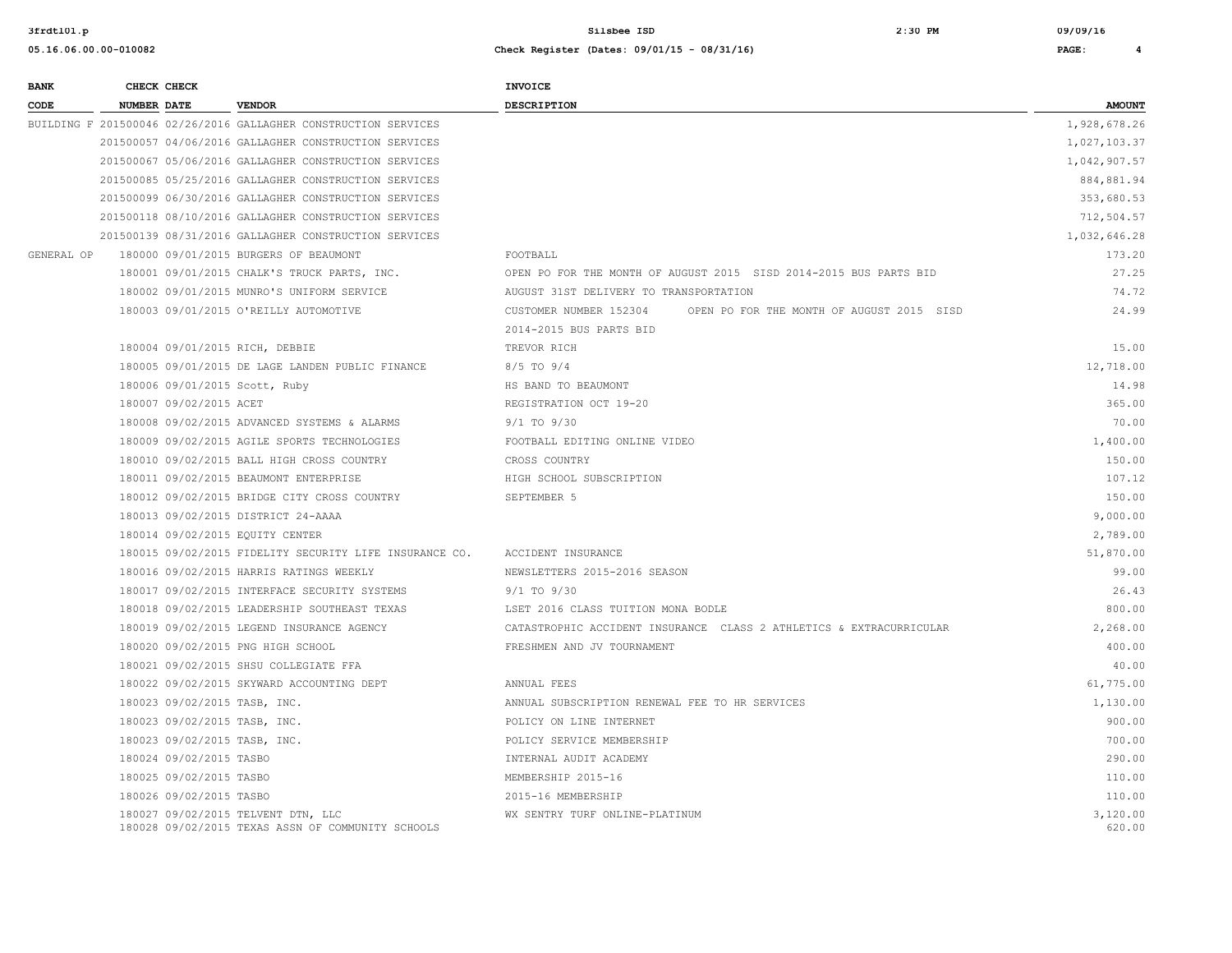| <b>BANK</b> | CHECK CHECK                                       |                                                         | <b>INVOICE</b>                                                                  |                    |
|-------------|---------------------------------------------------|---------------------------------------------------------|---------------------------------------------------------------------------------|--------------------|
| CODE        | <b>NUMBER DATE</b>                                | <b>VENDOR</b>                                           | <b>DESCRIPTION</b>                                                              | <b>AMOUNT</b>      |
| GENERAL OP  |                                                   | 180029 09/02/2015 TEXAS ASSOCIATION OF MID-SIZE SCHOOLS |                                                                                 | 300.00             |
|             |                                                   | 180030 09/02/2015 TEXAS LIBRARY ASSOCIATION             | MEMBERSHIP 2015                                                                 | 145.00             |
|             | 180031 09/02/2015 THSCA, INC.                     |                                                         | MEMBERSHIPS                                                                     | 110.00             |
|             |                                                   | 180032 09/02/2015 TIME WARNER CABLE                     | $8/30$ TO $9/29$                                                                | 653.56             |
|             | 180033 09/02/2015 TINSLEY, DALE                   |                                                         | TOTAL 8 HOURS                                                                   | 240.00             |
|             |                                                   | 180034 09/02/2015 TYLER TECHNOLOGIES                    | SOFTWARE MAINTENANCE & SUPPORT                                                  | 910.54             |
|             |                                                   | 180035 09/02/2015 UNIVERSITY INTERSCHOLASTIC LEAGUE     | CONFERENCE 4-A                                                                  | 1,550.00           |
|             |                                                   | 180036 09/02/2015 CENTER FOR BEHAVIORAL STUDIES         |                                                                                 | 840.00             |
|             | 180037 09/02/2015 Foster, Tonya                   |                                                         |                                                                                 | 6.75               |
|             |                                                   | 180038 09/02/2015 LYNN LEE INC. DAIRY QUEENS            | FOOTBALL                                                                        | 630.00             |
|             |                                                   | 180039 09/02/2015 SUBWAY STORE #5224                    | VOLLEYBALL                                                                      | 331.10             |
|             | 180040 09/04/2015 CHICK-FIL-A                     |                                                         | VOLLEYBALL                                                                      | 109.59             |
|             | 180040 09/04/2015 CHICK-FIL-A                     |                                                         | VOLLEYBALL                                                                      | 92.02              |
|             | 180040 09/04/2015 CHICK-FIL-A                     |                                                         | VOLLEYBALL                                                                      | 93.53              |
|             | 180041 09/04/2015 NOVROZSKY'S                     |                                                         |                                                                                 | 139.30             |
|             |                                                   | 180042 09/04/2015 SUBWAY STORE #5224                    | VOLLEYBALL                                                                      | 115.50             |
|             |                                                   | 180043 09/09/2015 ACADIAN HARDWOODS                     | Wood for Ag Construction                                                        | 565.42             |
|             |                                                   | 180044 09/09/2015 Alaniz, Cynthia                       | JR HIGH VOLLEYBALL                                                              | 220.00             |
|             |                                                   | 180045 09/09/2015 ARMSTRONG, BRITTANIE                  | DJ SERVICES                                                                     | 75.00              |
|             | 180046 09/09/2015 AT &T                           |                                                         | AUGUST 27 THRU SEPT 26                                                          | 3,478.18           |
|             | 180046 09/09/2015 AT &T                           |                                                         | AUG 25 THRU SEP 24                                                              | 49.09              |
|             | 180046 09/09/2015 AT &T                           |                                                         | AUG 25 THRU SEP 24                                                              | 38.99              |
|             | 180046 09/09/2015 AT &T                           |                                                         | AUG 25 THRU SEP 24                                                              | 49.09              |
|             | 180046 09/09/2015 AT &T                           |                                                         | AUG 27 THRU SEP 26                                                              | 112.53             |
|             | 180046 09/09/2015 AT &T                           |                                                         | AUG 25 THRU SEP 24                                                              | 56.27              |
|             |                                                   | 180047 09/09/2015 ATSSB-REGION 10                       | HARDIN JEFFERSON HS                                                             | 230.00             |
|             | 180048 09/09/2015 BAILEY, SASHA                   |                                                         | KIRBY - ASHTON PRIEST                                                           | 16.70              |
|             |                                                   | 180049 09/09/2015 BIDDLE, AMANDA                        |                                                                                 | 200.00             |
|             | 180050 09/09/2015 BOBBITT, BOB                    |                                                         | VOLLEYBALL                                                                      | 125.00             |
|             |                                                   | 180051 09/09/2015 BOOKER, THERESA                       | VOLLEYBALL                                                                      | 125.00             |
|             |                                                   | 180052 09/09/2015 BRIDGE CITY BAND BOOSTERS             |                                                                                 | 250.00             |
|             | 180053 09/09/2015 BUTLER, TOMMY                   |                                                         | FOOTBALL SILSBEE VS COLDSPRING                                                  | 178.20             |
|             |                                                   | 180054 09/09/2015 CEV MULTIMEDIA, LTD.                  | Membership renewal for teachers and students                                    | 3,820.00           |
|             | 180055 09/09/2015 COFFEY, BILL                    |                                                         | FOOTBALL SILSBEE VS COLDSPRING                                                  | 139.80             |
|             |                                                   | 180056 09/09/2015 COLLEGIATE DIRECTORIES                | BOBBY MCGALLION                                                                 | 60.95              |
|             |                                                   | 180057 09/09/2015 DAYTON ATHLETICS                      | DAYTON BRONCO INVITATIONAL CROSS COUNTRY MEET                                   | 150.00             |
|             | 180058 09/09/2015 ESC REGION 20                   |                                                         | Renewal for online database subscription for the Library                        | 3,128.00           |
|             | 180059 09/09/2015 esped<br>180060 09/09/2015 ETEX |                                                         | eSTAR SPECIAL EDUCATION iNFORMATION MANAGEMENT SUBSCRIPTION<br>teacher supplies | 8,820.00<br>201.39 |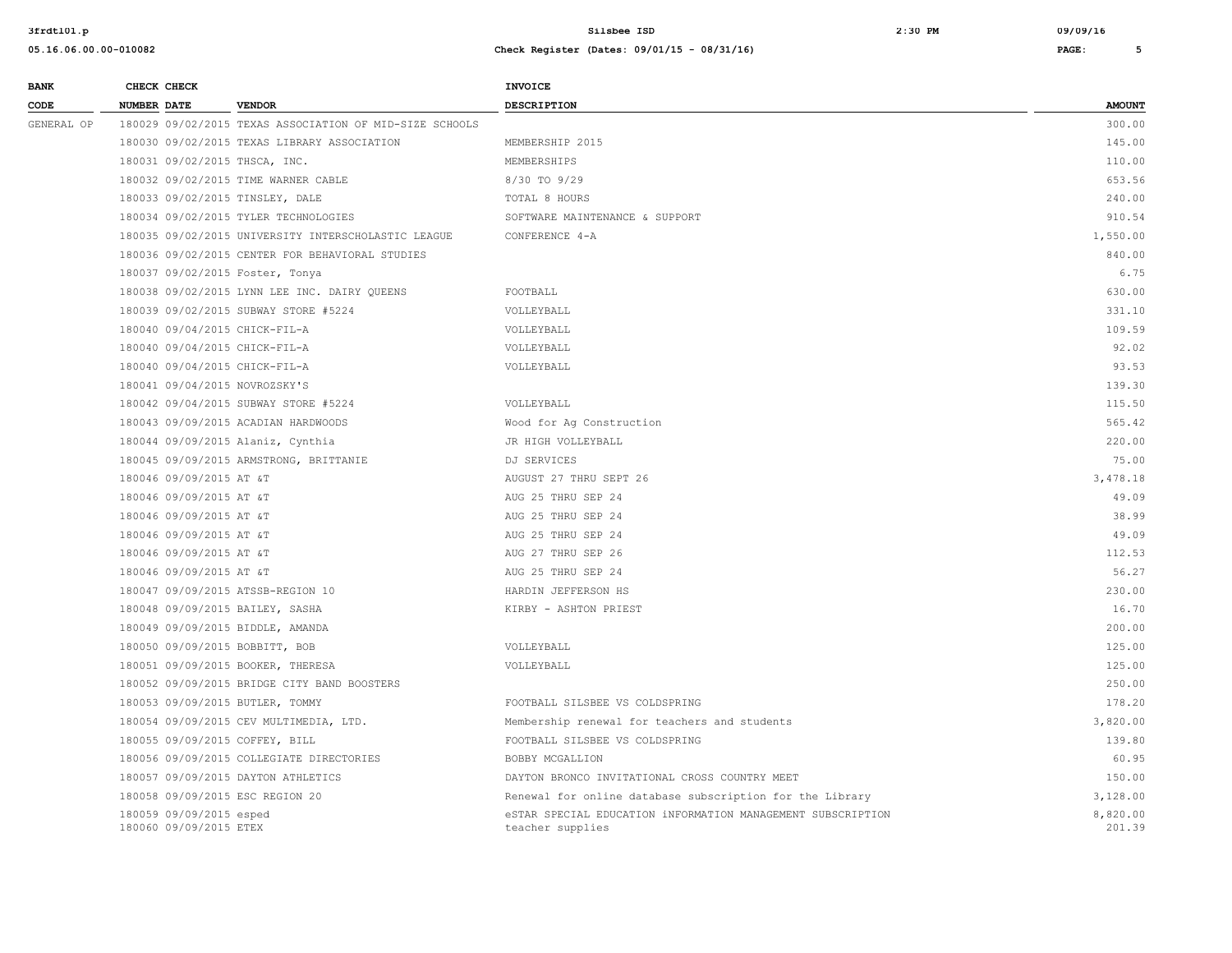| <b>BANK</b> | CHECK CHECK                                               |                                                          | <b>INVOICE</b>                                                              |                 |
|-------------|-----------------------------------------------------------|----------------------------------------------------------|-----------------------------------------------------------------------------|-----------------|
| CODE        | <b>NUMBER DATE</b>                                        | <b>VENDOR</b>                                            | <b>DESCRIPTION</b>                                                          | <b>AMOUNT</b>   |
| GENERAL OP  | 180060 09/09/2015 ETEX                                    |                                                          | OFFICE SUPPLIES                                                             | 132.75          |
|             | 180060 09/09/2015 ETEX                                    |                                                          | math lab supplies DO NOT DELIVER BEFORE SEPT 1                              | 49.46           |
|             | 180060 09/09/2015 ETEX                                    |                                                          | SUPPLIES                                                                    | 158.92          |
|             | 180060 09/09/2015 ETEX                                    |                                                          | OFFICE                                                                      | 690.89          |
|             | 180060 09/09/2015 ETEX                                    |                                                          | TEACHER SUPPLIES                                                            | 1,055.03        |
|             | 180060 09/09/2015 ETEX                                    |                                                          | teacher supplies - toner                                                    | 102.99          |
|             | 180060 09/09/2015 ETEX                                    |                                                          | office supplies Ms. Besson                                                  | 111.98          |
|             | 180060 09/09/2015 ETEX                                    |                                                          | OFFICE SUPPLIES KAYLA LUNA                                                  | 134.90          |
|             | 180060 09/09/2015 ETEX                                    |                                                          | paper for notices                                                           | 82.89           |
|             | 180060 09/09/2015 ETEX                                    |                                                          | Personal calendar for Social Worker                                         | 11.67           |
|             | 180060 09/09/2015 ETEX                                    |                                                          | dymo label maker for office                                                 | 142.55          |
|             | 180060 09/09/2015 ETEX                                    |                                                          | Wall File for Diag                                                          | 15.14           |
|             | 180060 09/09/2015 ETEX                                    |                                                          | supplies for office                                                         | 67.76           |
|             | 180060 09/09/2015 ETEX                                    |                                                          | SUPPLIES                                                                    | 28.12           |
|             | 180060 09/09/2015 ETEX                                    |                                                          | SUPPLIES                                                                    | 12.99           |
|             | 180060 09/09/2015 ETEX                                    |                                                          | SUPPLIES                                                                    | 78.42           |
|             |                                                           | 180061 09/09/2015 EWELL EDUCATIONAL SERVICES             | Yearly membership for Ali Steadham & Rhett Moore                            | 385.00          |
|             | 180062 09/09/2015 FLOWER, ANTHONY                         |                                                          | AND 9/3 TOTAL 12 HOURS                                                      | 360.00          |
|             |                                                           | 180063 09/09/2015 GRAYBAR ELECTRIC COMPANY, INC.         | OPEN P.O. SEPT, FOR GRAYBAR 2015 BID LIST                                   | 997.44          |
|             | 180064 09/09/2015 HOKE, KEITH                             |                                                          | MS CHEERLEADERS                                                             | 250.00          |
|             |                                                           | 180065 09/09/2015 LYNN LEE INC. DAIRY OUEENS             | FOOTBALL                                                                    | 787.50          |
|             |                                                           | 180066 09/09/2015 M & M RESTURANT GROUP LLC              | FOOTBALL                                                                    | 639.20          |
|             |                                                           | 180067 09/09/2015 MIGHTY MUSIC PUBLISHING                | uil supplies Stout                                                          | 240.00          |
|             | 180068 09/09/2015 OCHOA, MARC                             |                                                          | FOOTBALL SILSBEE VS COLDSPRING                                              | 75.00           |
|             | 180069 09/09/2015 PATTERSON, CAROL                        |                                                          | COLOR GUARD                                                                 | 500.00          |
|             |                                                           | 180070 09/09/2015 PATTERSON CONCRETE                     | CONCRETE SLABS @ L R                                                        | 8,930.00        |
|             | 180071 09/09/2015 Patterson, Todd                         |                                                          | MUSIC EDUCATOR'S ASSN & ASSN TEXAS SMALL SCHOOL BANDS DUES                  | 100.00          |
|             | 180072 09/09/2015 PNG BAC                                 |                                                          |                                                                             | 300.00          |
|             |                                                           | 180073 09/09/2015 RENAISSANCE LEARNING, INC.             | ACCELERATING LEARNING                                                       | 12,239.05       |
|             | 180074 09/09/2015 SANDERS, LAUREN                         |                                                          |                                                                             | 45.00           |
|             |                                                           | 180075 09/09/2015 SEILEY, CHAD A. DBA C AND S INDUSTRIES | 23 1/4 " x 45" Heavy fabricated sheet metal panels (14 gauge) 2015 bid list | 50.00           |
|             | 180076 09/09/2015 SETCTAA                                 |                                                          | JENNIFER FEATHER 2015-2016 MEMBERSHIP                                       | 150.00          |
|             |                                                           | 180077 09/09/2015 SOUTHEAST M & O TASBO                  | 2015-2016 MEMBERSHIP                                                        | 20.00           |
|             |                                                           | 180078 09/09/2015 SOUTHWEST BUILDING SYSTEMS             | Materials and labor to repair fire alarm 2015 bid list                      | 260.98          |
|             |                                                           | 180079 09/09/2015 SSC SERVICE SOLUTIONS                  | $9/1$ to $9/30$                                                             | 56,209.07       |
|             | 180080 09/09/2015 Steadham, Ali                           |                                                          | REIMBURSEMENT                                                               | 32.50           |
|             | 180081 09/09/2015 Stout, Tammy                            |                                                          | REGION V WORKSHOPS                                                          | 50.83           |
|             | 180082 09/09/2015 STUART, LANE<br>180083 09/09/2015 TASBO |                                                          | FOOTBALL SILSBEE VS COLDSPRING<br>SHARON DICKARD 2015-2016 MEMBERSHIP       | 75.00<br>110.00 |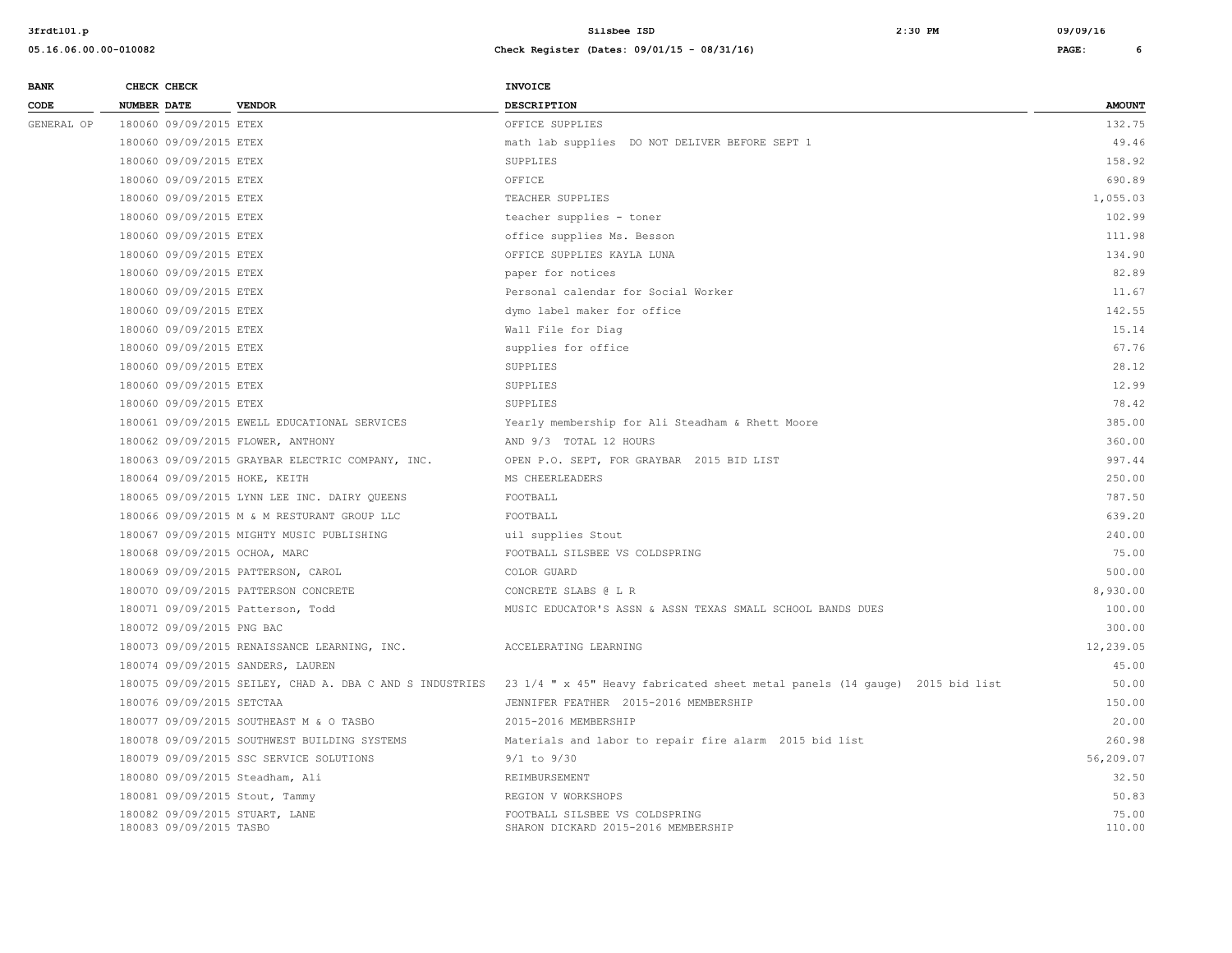| <b>BANK</b> | CHECK CHECK                                                  |                                                        | <b>INVOICE</b>                                                             |                  |
|-------------|--------------------------------------------------------------|--------------------------------------------------------|----------------------------------------------------------------------------|------------------|
| CODE        | <b>NUMBER DATE</b>                                           | <b>VENDOR</b>                                          | DESCRIPTION                                                                | <b>AMOUNT</b>    |
| GENERAL OP  | 180084 09/09/2015 TASSP                                      |                                                        | CODY SWAFFORD                                                              | 210.00           |
|             | 180085 09/09/2015 TASSP                                      |                                                        | 2015-2016 MEMBERSHIP                                                       | 210.00           |
|             | 180086 09/09/2015 TASSP                                      |                                                        | 2015-2016 MEMBERSHIP                                                       | 210.00           |
|             | 180087 09/09/2015 TEDA                                       |                                                        | JENNIFER DAURIAC, JENNIFER HARRIS, AND DEENA MOONEY                        | 240.00           |
|             |                                                              | 180088 09/09/2015 TMEA REGION 10 VOCAL DIVISION        | ALL REGION CHOIR ROUND 1 NEDERLAND HS                                      | 730.00           |
|             |                                                              | 180089 09/09/2015 UIL MUSIC REGION 10                  | OCTOBER 17, 2015 ENTRY FEE                                                 | 425.00           |
|             |                                                              | 180090 09/09/2015 WARREN JR. HIGH VOLLEYBALL           |                                                                            | 200.00           |
|             |                                                              | 180091 09/09/2015 WILLIAMS, JOHN                       | TOTAL 8 HOURS                                                              | 240.00           |
|             | 180092 09/09/2015 ZONES                                      |                                                        | <b>GRAPHICS CARD</b>                                                       | 88.79            |
|             |                                                              | 180093 09/09/2015 COASTAL WELDING SUPPLY INC           |                                                                            | 15.50            |
|             |                                                              | 180093 09/09/2015 COASTAL WELDING SUPPLY INC           | OPEN PO FOR THE MONTH OF AUGUST 2015                                       | 15.50            |
|             |                                                              | 180093 09/09/2015 COASTAL WELDING SUPPLY INC           |                                                                            | 7.75             |
|             |                                                              | 180094 09/09/2015 COMMUNITY COFFEE                     | READ                                                                       | 60.00            |
|             |                                                              | 180095 09/09/2015 Dauriac, Jennifer                    |                                                                            | 24.55            |
|             |                                                              | 180096 09/09/2015 HARDIN COUNTY TREASURER              |                                                                            | 349.31           |
|             |                                                              | 180097 09/09/2015 JACKSON, SHARON                      | 504 STUDENTS                                                               | 150.00           |
|             |                                                              | 180097 09/09/2015 JACKSON, SHARON                      |                                                                            | 1,470.00         |
|             |                                                              | 180098 09/09/2015 MASTER AUDIO VISUALS, INC.           | ATHLETIC TECHNOLOGY EQUIPMENT                                              | 765.36           |
|             |                                                              | 180099 09/09/2015 Mooney, Deena                        |                                                                            | 24.21            |
|             |                                                              | 180100 09/09/2015 PARKER LUMBER - SILSBEE              | OPEN P.O. AUG. FOR PARKER LUMBER 2015 BID LIST                             | 1,471.56         |
|             |                                                              | 180101 09/09/2015 SILSBEE MOTOR COMPANY                | OPEN PO FOR THE MONTH OF AUGUST 2015                                       | 151.72           |
|             | 180102 09/09/2015 WEIR, STACI                                |                                                        |                                                                            | 8.08             |
|             |                                                              | 180103 09/10/2015 Steadham, Ali                        | RICEBELT LEADERSHIP WORKSHOP                                               | 102.00           |
|             |                                                              | 180104 09/16/2015 ACME ARCHITECTURAL HARDWARE          | 'OPEN P.O. SEPT. FOR ACME ARCHITECTURAL REGION 5                           | 61.12            |
|             |                                                              | 180105 09/16/2015 AFFORDABLE GLASS                     | REPLACEMENT GLASS                                                          | 209.33           |
|             |                                                              | 180106 09/16/2015 ANDERSEN, KYLE                       | SILSBEE VS BUNA                                                            | 65.00            |
|             |                                                              | 180107 09/16/2015 ATHLETIC SUPPLY INC.                 | SHOULDER PADS                                                              | 5,757.60         |
|             |                                                              | 180107 09/16/2015 ATHLETIC SUPPLY INC.                 | WARM MOCK SHIRTS                                                           | 1,820.00         |
|             |                                                              | 180107 09/16/2015 ATHLETIC SUPPLY INC.                 | GTS TDY FOOTBALLS                                                          | 600.00           |
|             |                                                              | 180107 09/16/2015 ATHLETIC SUPPLY INC.                 | NIKE WHITE SHOES, VAPOR SPEED SHOE                                         | 1,480.00         |
|             |                                                              | 180107 09/16/2015 ATHLETIC SUPPLY INC.                 | gloves, polo's shorts and t-shirts                                         | 3,872.00         |
|             |                                                              | 180107 09/16/2015 ATHLETIC SUPPLY INC.                 | SUPPLIES                                                                   | 4,659.70         |
|             |                                                              | 180108 09/16/2015 BEST WESTERN HUNTSVILLE INN & SUITES | 9/23, 9/24 NCCER INSTRUCTOR CERTIFICATION TRAINING PROGRAM                 | 194.02           |
|             |                                                              | 180109 09/16/2015 Boddie, Elaine                       | BAMD UNIFORMS                                                              | 72.00            |
|             | 180110 09/16/2015 BSN SPORTS                                 |                                                        | NIKE LUNAR SHOES, NIKE VAPOR SPEED LOW SHOE, NIKE ALPHA PRO SHOE           | 1,698.18         |
|             | 180110 09/16/2015 BSN SPORTS                                 |                                                        | maroon uniforms football                                                   | 9,474.52         |
|             | 180110 09/16/2015 BSN SPORTS                                 |                                                        | NIKE LONG SLEEVE POLO, CAPS GIRDLES                                        | 47.99            |
|             | 180110 09/16/2015 BSN SPORTS<br>180110 09/16/2015 BSN SPORTS |                                                        | NIKE LONG SLEEVE POLO, CAPS GIRDLES<br>NIKE LONG SLEEVE POLO, CAPS GIRDLES | 279.11<br>710.85 |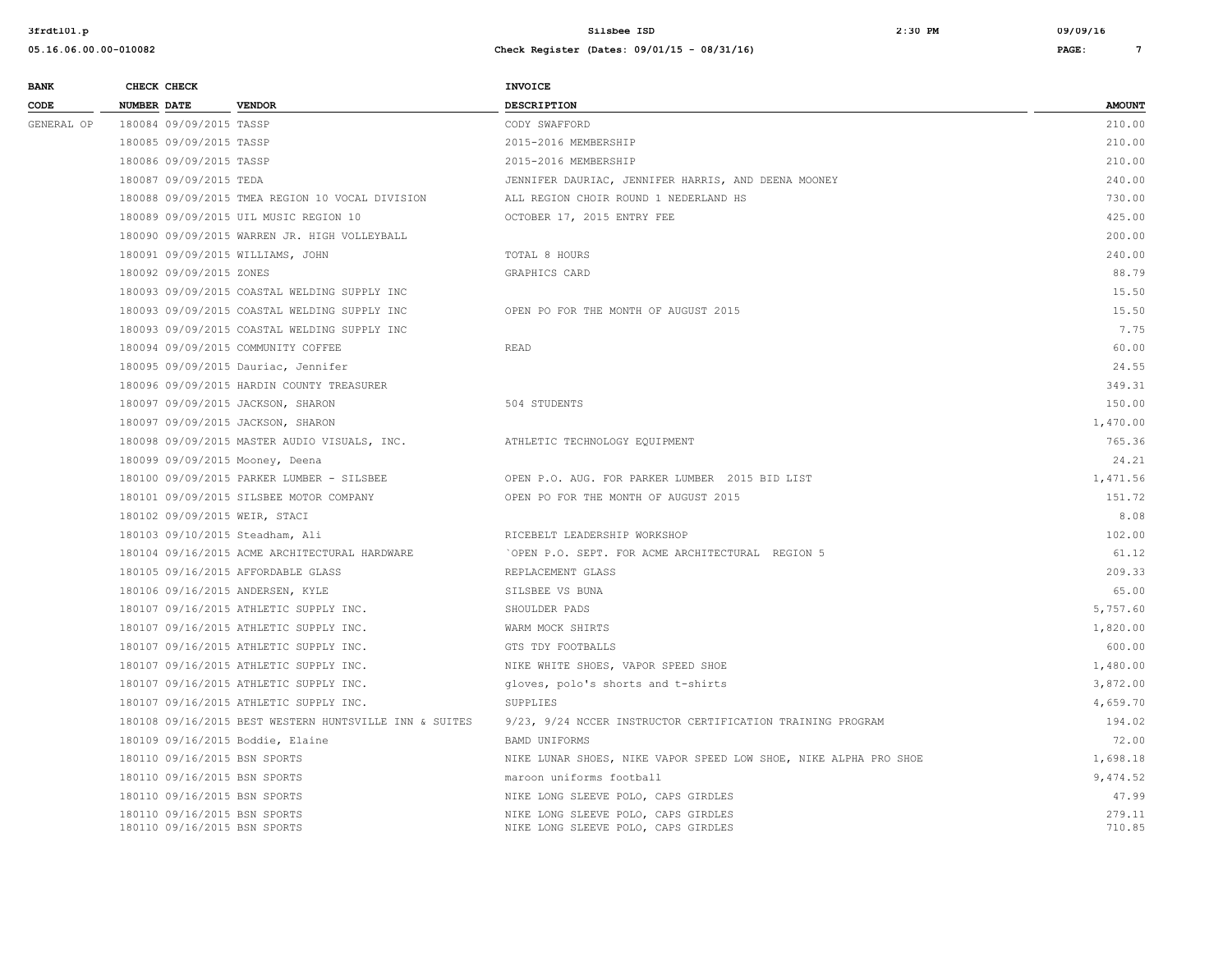| <b>BANK</b> |                    | CHECK CHECK                |                                                                        | INVOICE                                                                   |                   |
|-------------|--------------------|----------------------------|------------------------------------------------------------------------|---------------------------------------------------------------------------|-------------------|
| CODE        | <b>NUMBER DATE</b> |                            | <b>VENDOR</b>                                                          | <b>DESCRIPTION</b>                                                        | <b>AMOUNT</b>     |
| GENERAL OP  |                    |                            | 180110 09/16/2015 BSN SPORTS                                           | shoulder pad back plate, shoulder pad rib protector, and razor back plate | 352.00            |
|             |                    |                            | 180111 09/16/2015 BURGERS OF BEAUMONT                                  | VOLLEYBALL                                                                | 100.46            |
|             |                    | 180112 09/16/2015 CAIN, ED |                                                                        | FOOTBALL GAME @ LAMAR TOTAL 7 HOURS                                       | 210.00            |
|             |                    |                            | 180113 09/16/2015 COMMUNITY COFFEE                                     | MAINTENANCE                                                               | 61.00             |
|             |                    |                            | 180113 09/16/2015 COMMUNITY COFFEE                                     | HIGH SCHOOL                                                               | 39.00             |
|             |                    |                            | 180114 09/16/2015 CREATIVE EDUCATION, INC.                             | LICENSE RENEWAL                                                           | 3,500.00          |
|             |                    |                            | 180115 09/16/2015 DE LAGE LANDEN PUBLIC FINANCE                        | $9/5$ to $10/4$                                                           | 12,718.00         |
|             |                    |                            | 180116 09/16/2015 Deaver, Terry                                        | AR & TIGER SPIRIT AWARDS                                                  | 31.38             |
|             |                    |                            | 180117 09/16/2015 ERWIN, RANDY                                         | TOTAL 8 HOURS                                                             | 240.00            |
|             |                    | 180118 09/16/2015 ETEX     |                                                                        | COLORED PAPER ROLLS                                                       | 370.48            |
|             |                    | 180118 09/16/2015 ETEX     |                                                                        | OFFICE SUPPLIES                                                           | 103.95            |
|             |                    | 180118 09/16/2015 ETEX     |                                                                        | OFFICE SUPPLIES                                                           | 100.10            |
|             |                    | 180118 09/16/2015 ETEX     |                                                                        | TEACHER SUPPLIES TONERS                                                   | 183.61            |
|             |                    | 180118 09/16/2015 ETEX     |                                                                        | TEACHER SUPPLIES STEPHANIE JONES                                          | 25.98             |
|             |                    | 180118 09/16/2015 ETEX     |                                                                        | etex office supply                                                        | 171.49            |
|             |                    | 180118 09/16/2015 ETEX     |                                                                        | office supplies message books                                             | 49.08             |
|             |                    | 180118 09/16/2015 ETEX     |                                                                        | TEACHER SUPPLIES CLOCK                                                    | 14.99             |
|             |                    | 180118 09/16/2015 ETEX     |                                                                        | OFFICE SUPPLIES                                                           | 89.92             |
|             |                    | 180118 09/16/2015 ETEX     |                                                                        | Printer cartridge for HST class.                                          | 137.98            |
|             |                    | 180118 09/16/2015 ETEX     |                                                                        | Teacher, Counselor & Office Supplies                                      | 544.59            |
|             |                    |                            | 180119 09/16/2015 FLOWER, ANTHONY                                      | TOTAL 8 HOURS                                                             | 240.00            |
|             |                    |                            | 180120 09/16/2015 HAMBURGER DEPOT                                      | FOOTBALL MS                                                               | 891.00            |
|             |                    |                            | 180121 09/16/2015 HAWTHORNE, TANNER                                    | TOTAL 8 HOURS                                                             | 240.00            |
|             |                    |                            | 180122 09/16/2015 JOHNSEN'S WHOLESALE FLORIST                          | Monthly Open PO for Floral Design Class - Sept. 2015                      | 320.80            |
|             |                    |                            | 180122 09/16/2015 JOHNSEN'S WHOLESALE FLORIST                          | Monthly Open PO for Floral Design Class - Sept. 2015                      | 8.90              |
|             |                    |                            | 180123 09/16/2015 KIMBALL MIDWEST                                      | MISCELLANEOUS PART'S FOR STOCK                                            | 517.18            |
|             |                    |                            | 180124 09/16/2015 KOMMERCIAL KITCHENS                                  | EpCo T'Stat EpCo Elelment, 120 v 1400 w 2015 bid list                     | 354.00            |
|             |                    |                            | 180125 09/16/2015 KOUNTZE ENTERPRISES, INC.                            | DOT INSPECTION                                                            | 40.00             |
|             |                    | 180126 09/16/2015 LEE, TOM |                                                                        | AND 9/10 TOTAL 16 HOURS                                                   | 480.00            |
|             |                    |                            | 180127 09/16/2015 MAC PIZZA MANAGEMENT, INC.                           | TIGERETTES                                                                | 62.75             |
|             |                    |                            | 180128 09/16/2015 MONTALVO, CARLOS II                                  | VOLLEYBALL GAME TOTAL 4 HOURS                                             | 120.00            |
|             |                    |                            | 180129 09/16/2015 O K PAPER CENTER                                     | 3 part NCR paper for discipline referrals, tardies & truancy              | 788.10            |
|             |                    |                            | 180130 09/16/2015 ODYSSEY WARE                                         | ONLINE RENEWAL                                                            | 40,000.00         |
|             |                    |                            | 180131 09/16/2015 PADILLA POLL                                         | SUBSCRIPTION 2015                                                         | 160.00            |
|             |                    |                            | 180132 09/16/2015 RANK ONE SPORT, L.P.                                 | SCHEDULING SOFTWARE - ANNUAL SUBSCRIPTION, BUILD ELECTRONIC FORMS AND     | 2,100.00          |
|             |                    |                            |                                                                        | ELECTRONIC FORMS SUPPORT AND ADDITIONAL STORAGE                           |                   |
|             |                    |                            | 180133 09/16/2015 ROBERTS, NORRIS                                      | SILSBEE VS BUNA VOLLEYBALL                                                | 65.00             |
|             |                    |                            | 180134 09/16/2015 SANDERS, LAUREN<br>180135 09/16/2015 SCHOLASTIC INC. | SILSBEE VS BUNA VOLLEYBALL<br>scholastic magazines                        | 20.00<br>2,455.70 |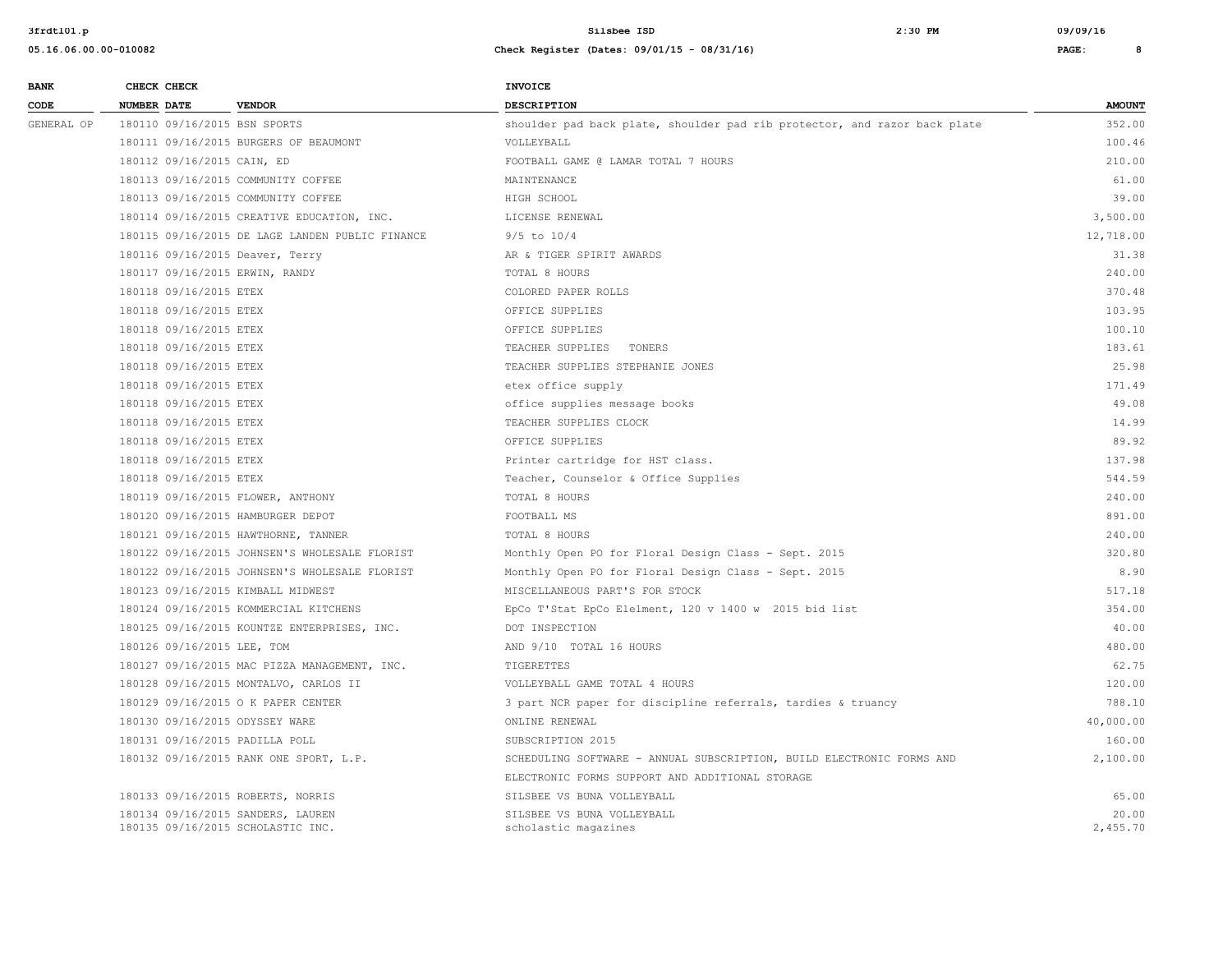| <b>BANK</b> |                    | CHECK CHECK               |                                                                           | <b>INVOICE</b>                                                                                      |                 |
|-------------|--------------------|---------------------------|---------------------------------------------------------------------------|-----------------------------------------------------------------------------------------------------|-----------------|
| CODE        | <b>NUMBER DATE</b> |                           | <b>VENDOR</b>                                                             | <b>DESCRIPTION</b>                                                                                  | <b>AMOUNT</b>   |
| GENERAL OP  |                    |                           | 180136 09/16/2015 SCHOOL SPECIALTY                                        | office supplies                                                                                     | 132.52          |
|             |                    |                           | 180137 09/16/2015 SOUTHERN LAWN & LANDSCAPES LLC                          | MOWING COMPLETED 9/11                                                                               | 4,356.00        |
|             |                    |                           | 180138 09/16/2015 SOUTHERN COMPUTER WAREHOUSE                             | Projector Bulbs                                                                                     | 909.84          |
|             |                    |                           | 180138 09/16/2015 SOUTHERN COMPUTER WAREHOUSE                             | TEACHER SUPPLIES SARA MAYEAUX                                                                       | 55.04           |
|             |                    |                           | 180139 09/16/2015 STAR GRAPHICS COPIERS, INC.                             | 8/25 TO 9/24                                                                                        | 4,116.67        |
|             |                    |                           | 180140 09/16/2015 STAR GRAPHICS COPIERS, INC.                             | Staples for copiers                                                                                 | 600.61          |
|             |                    |                           | 180141 09/16/2015 STAR GRAPHICS COPIERS, INC.                             | INK                                                                                                 | 322.00          |
|             |                    |                           | 180142 09/16/2015 SUBWAY STORE #5224                                      | TIGER KEEPER AND SPONSOR                                                                            | 44.45           |
|             |                    |                           | 180142 09/16/2015 SUBWAY STORE #5224                                      | VOLLEYBALL                                                                                          | 369.60          |
|             |                    | 180143 09/16/2015 TAHPERD |                                                                           | REGISTRATION FEE DEC 2-5 DALLAS                                                                     | 205.00          |
|             |                    | 180144 09/16/2015 TASA    |                                                                           | REGISTRATIONS                                                                                       | 1,950.00        |
|             |                    | 180145 09/16/2015 TASM    |                                                                           | MEMBERSHIP 2015-2016                                                                                | 30.00           |
|             |                    | 180146 09/16/2015 TCTM    |                                                                           | 2015-2016 MEMBERSHIP                                                                                | 13.00           |
|             |                    |                           | 180147 09/16/2015 TEXAS ASCD                                              | CURRICULUM LEADERSHIP ACADEMY XIV                                                                   | 3,000.00        |
|             |                    |                           | 180148 09/16/2015 TEXAS DEPARTMENT OF PUBLIC SAFETY                       |                                                                                                     | 86.00           |
|             |                    |                           | 180149 09/16/2015 TEXAS SKYWARD USERS GROUP                               | LEE ANN SHEPPARD REGISTRATION                                                                       | 365.00          |
|             |                    | 180150 09/16/2015 THSCA   |                                                                           | 2015-2015 MEMBERSHIP                                                                                | 55.00           |
|             |                    |                           | 180151 09/16/2015 TROXELL COMMUNICATIONS                                  | projector bulbs to restock the warehouse                                                            | 598.00          |
|             |                    | 180152 09/16/2015 TSELA   |                                                                           | 2015-2016                                                                                           | 20.00           |
|             |                    | 180153 09/16/2015 TSNAP   |                                                                           | 2015-2016 MEMBERSHIP                                                                                | 25.00           |
|             |                    |                           | 180154 09/16/2015 UNIFY ENERGY SOLUTIONS                                  | MATERIALS AND LABOR TO INSTALL SYSTEM 10 HVAC SYSTEMS IN GYM II AND SIDE                            | 1,650.00        |
|             |                    |                           |                                                                           | CLASSROOMS                                                                                          |                 |
|             |                    |                           | 180155 09/16/2015 WELLS, PEYTON, GREENBURG AND HUNT, L.L.P RE: RETAINER   |                                                                                                     | 1,000.00        |
|             |                    |                           |                                                                           | 180155 09/16/2015 WELLS, PEYTON, GREENBURG AND HUNT, L.L.P RE: MISC. LITIGATION/SPECIAL ASSIGNMENTS | 370.00          |
|             |                    |                           | 180155 09/16/2015 WELLS, PEYTON, GREENBURG AND HUNT, L.L.P RE: GOVERNANCE |                                                                                                     | 1,285.88        |
|             |                    |                           | 180156 09/16/2015 WILLIAMS, JOHN                                          | TOTAL 8 HOURS                                                                                       | 240.00          |
|             |                    |                           | 180157 09/16/2015 WILSON, MARY                                            | MALAJAH WILSON KINDERGARTEN                                                                         | 12.55           |
|             |                    |                           | 180158 09/16/2015 YOUNGER YEARS OF LUMBERTON                              |                                                                                                     | 175.00          |
|             |                    |                           | 180159 09/17/2015 STATE COMPTROLLER                                       | AUGUST 2015 SALES TAX                                                                               | 503.94          |
|             |                    |                           | 180160 09/17/2015 CENTER FOR BEHAVIORAL STUDIES                           |                                                                                                     | 840.00          |
|             |                    |                           | 180161 09/17/2015 CENTERPOINT ENERGY                                      | 3301484-6                                                                                           | 47.33           |
|             |                    |                           | 180161 09/17/2015 CENTERPOINT ENERGY                                      | 2612518-7                                                                                           | 35.73           |
|             |                    |                           | 180161 09/17/2015 CENTERPOINT ENERGY                                      | $8/4$ to $9/2$                                                                                      | 61.97           |
|             |                    |                           | 180161 09/17/2015 CENTERPOINT ENERGY                                      | $8/4$ to $9/2$                                                                                      | 47.14           |
|             |                    |                           | 180161 09/17/2015 CENTERPOINT ENERGY                                      | $8/4$ to $9/2$                                                                                      | 37.44           |
|             |                    |                           | 180161 09/17/2015 CENTERPOINT ENERGY                                      | $8/4$ to $9/2$                                                                                      | 39.74           |
|             |                    |                           | 180161 09/17/2015 CENTERPOINT ENERGY                                      | $8/4$ to $9/2$                                                                                      | 226.26          |
|             |                    |                           | 180161 09/17/2015 CENTERPOINT ENERGY<br>180162 09/17/2015 CHICK-FIL-A     | $8/4$ TO $9/2$<br>FOOTBALL GAME AT BARBERS HILL                                                     | 39.92<br>405.00 |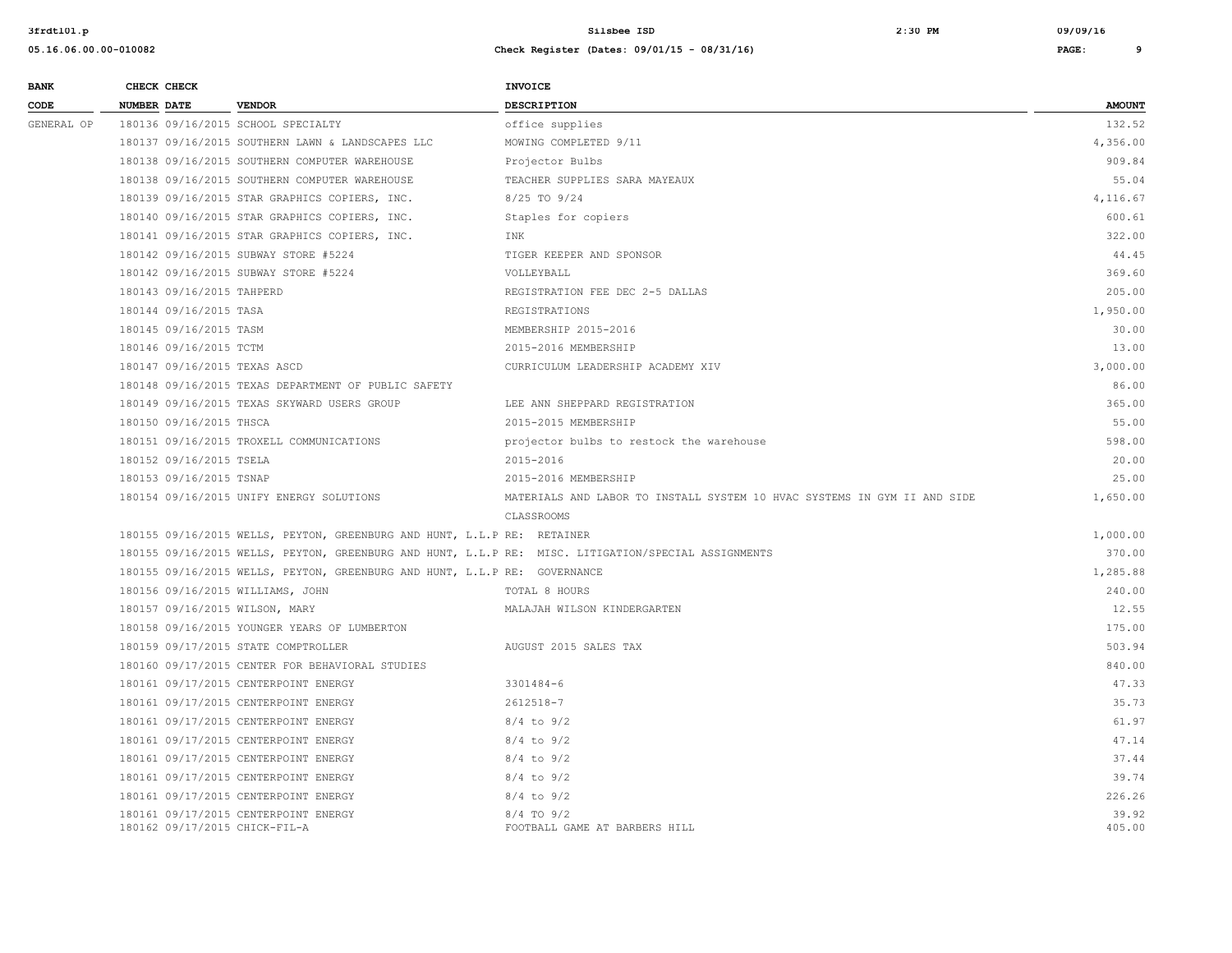| <b>BANK</b> | CHECK CHECK                                      |                                                     | <b>INVOICE</b>                                                          |                  |
|-------------|--------------------------------------------------|-----------------------------------------------------|-------------------------------------------------------------------------|------------------|
| CODE        | <b>NUMBER DATE</b>                               | <b>VENDOR</b>                                       | <b>DESCRIPTION</b>                                                      | <b>AMOUNT</b>    |
| GENERAL OP  |                                                  | 180163 09/17/2015 CITY OF SILSBEE                   | $7/27$ to $8/31$                                                        | 134.29           |
|             |                                                  | 180163 09/17/2015 CITY OF SILSBEE                   | $7/27$ to $8/31$                                                        | 531.16           |
|             |                                                  | 180163 09/17/2015 CITY OF SILSBEE                   | $7/27$ to $8/31$                                                        | 103.09           |
|             |                                                  | 180163 09/17/2015 CITY OF SILSBEE                   | $7/27$ to $8/31$                                                        | 126.21           |
|             |                                                  | 180163 09/17/2015 CITY OF SILSBEE                   | $8/4$ to $9/9$                                                          | 260.88           |
|             |                                                  | 180163 09/17/2015 CITY OF SILSBEE                   | $8/4$ to $9/9$                                                          | 1,067.97         |
|             | 180164 09/17/2015 EXXON MOBIL                    |                                                     |                                                                         | 107.34           |
|             |                                                  | 180165 09/17/2015 PINNACLE MEDICAL MANAGEMENT CORP. | 8/25 TESTING                                                            | 310.00           |
|             |                                                  | 180166 09/23/2015 ACME ARCHITECTURAL HARDWARE       | OPEN P.O. SEPT. FOR ACME ARCHITECTURAL REGION 5                         | 7.64             |
|             |                                                  | 180166 09/23/2015 ACME ARCHITECTURAL HARDWARE       | OPEN P.O. SEPT. FOR ACME ARCHITECTURAL REGION 5                         | 15.28            |
|             |                                                  | 180167 09/23/2015 AMAZON.COM/SYNCB                  | TEEN HEALTH CD                                                          | 9.93             |
|             |                                                  | 180168 09/23/2015 BAKER DISTRIBUTING                | OPEN P.O. SEPT. FOR BAKER DISTRIBUTING 2015 BID LIST                    | 162.18           |
|             |                                                  | 180169 09/23/2015 Baltrip, Corine                   |                                                                         | 11.00            |
|             |                                                  | 180170 09/23/2015 Brooks, Tricia                    | REGION V TRS/TRAOS                                                      | 25.12            |
|             | 180171 09/23/2015 BSN SPORTS                     |                                                     | HELMET PUMP, BELTS, FOOTBALLS, CHIN STRAPS, ELBOW SLEEVE AND WRISTBANDS | 1,889.33         |
|             |                                                  | 180172 09/23/2015 BUECHLER & ASSOCIATES, P.C.       | SEPTEMBER 2015                                                          | 4,041.67         |
|             |                                                  | 180173 09/23/2015 BURGERS OF BEAUMONT               | FRESHMAN AND JV FOOTBALL @ WOS                                          | 851.20           |
|             | 180174 09/23/2015 CAIN, ED                       |                                                     | JV FOOTBALL SILSBEE VS WOS TOTAL 6.5 HOURS                              | 195.00           |
|             |                                                  | 180175 09/23/2015 CARROT-TOP INDUSTRIES             | FLAGS                                                                   | 106.23           |
|             |                                                  | 180176 09/23/2015 CDW GOVERNMENT, INC.              | Brother Printer                                                         | 292.78           |
|             | 180177 09/23/2015 CED, INC.                      |                                                     | OPEN P.O. SEPT. FOR CED, INC. 2015 BID LIST                             | 208.34           |
|             | 180178 09/23/2015 CHICK-FIL-A                    |                                                     | FOOTBALL @ LAMAR                                                        | 800.00           |
|             |                                                  | 180179 09/23/2015 CITY VIEW HIGH SCHOOL             | MEETS UIL 2015-2016                                                     | 450.00           |
|             |                                                  | 180180 09/23/2015 COASTAL WELDING SUPPLY INC        | Monthly Open PO for Ag Classes - Sept 2015                              | 171.65           |
|             |                                                  | 180181 09/23/2015 COBURN SUPPLY COMPANY, INC.       | OPEN P.O. SEPT. FOR COBURN'S 2015 BID LIST                              | 226.65           |
|             |                                                  | 180182 09/23/2015 COMMUNITY COFFEE                  | MIDDLE SCHOOL                                                           | 168.25           |
|             |                                                  | 180183 09/23/2015 COUNTRY HOME PRODUCTS             | AIR FILTER FOR DR LL 35152 SHIPPING INCLUDED                            | 51.97            |
|             |                                                  | 180184 09/23/2015 CRAVY, RONALD JR                  | JOHN CRAVY HIGH SCHOOL                                                  | 43.30            |
|             |                                                  | 180185 09/23/2015 CROWN ELECTRIC                    | REPAIR OF H.S. STADIUM LIGHTS                                           | 2,100.51         |
|             |                                                  | 180186 09/23/2015 CURANCIC, STEPHANIE               | 9/15 VOLLEYBALL                                                         | 95.00            |
|             | 180187 09/23/2015 DEMCO                          |                                                     | LIBRARY CART K SMITH                                                    | 371.30           |
|             |                                                  | 180188 09/23/2015 DERRICK, JENNIFER                 | LANCE DERRICK KIRBY                                                     | 55.50            |
|             |                                                  | 180189 09/30/2015 DOUBLE TREE BY HILTON             | ATAC 9/27,28 AND 29TH                                                   | $-536.28$        |
|             |                                                  | 180189 09/23/2015 DOUBLE TREE BY HILTON             | ATAC 9/27, 28 AND 29TH                                                  | 536.28           |
|             | 180190 09/23/2015 ECOLAB INC                     |                                                     | Item # 16811 \$194.13 per case Rinse Aid blocks for Ecolab machines     | 388.26           |
|             | 180191 09/23/2015 ERWIN, RANDY                   |                                                     | SILSBEE VS WOS FOOTBALL FOOTBALL TOTAL 4.5 HOURS                        | 135.00           |
|             | 180192 09/23/2015 ETEX                           |                                                     | Printer Cartridges for Choir                                            | 44.97            |
|             | 180192 09/23/2015 ETEX<br>180192 09/23/2015 ETEX |                                                     | Supplies for Floral Design<br>optima staples and chair mat              | 462.88<br>138.97 |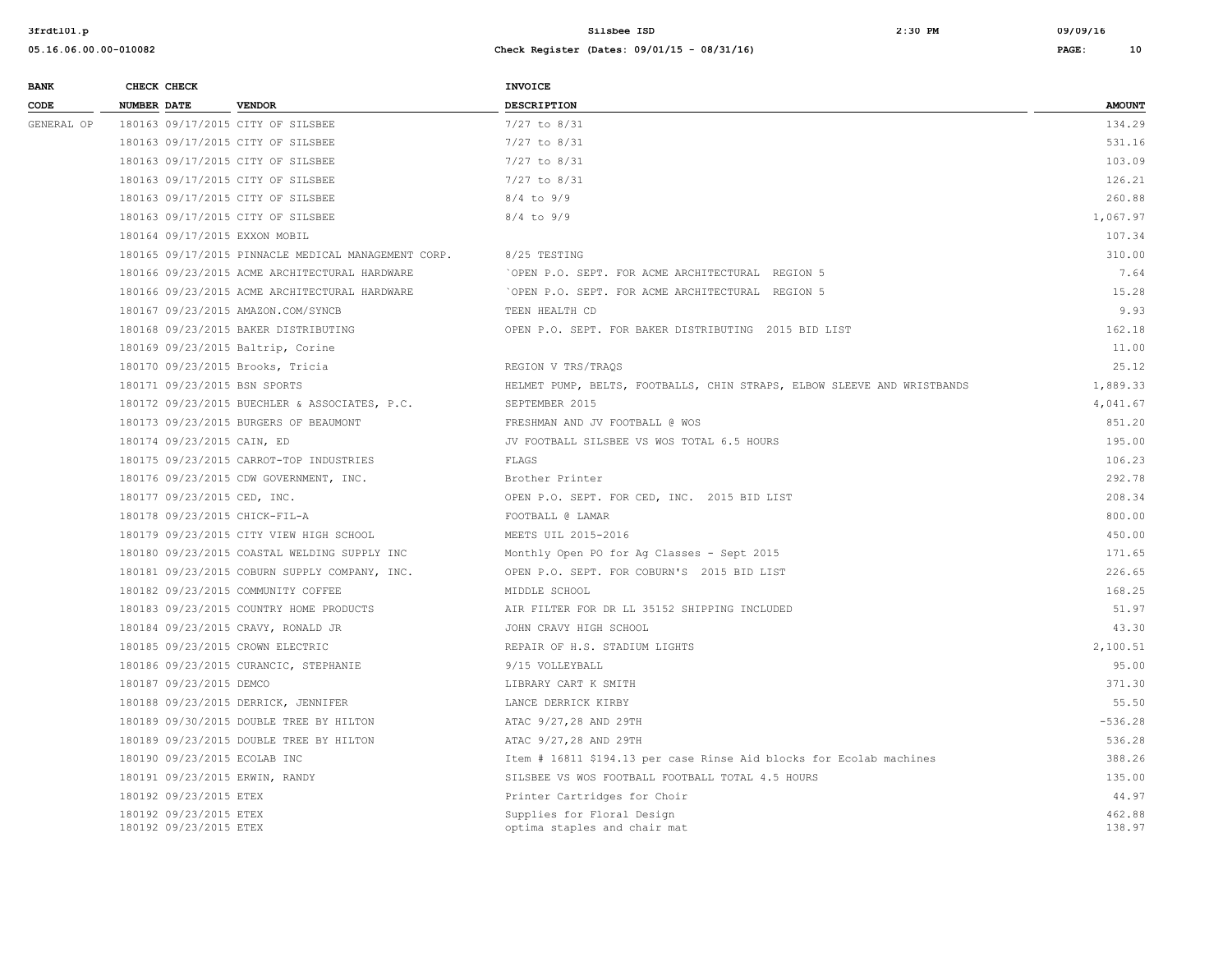| <b>BANK</b> | CHECK CHECK                      |                                                        | INVOICE                                    |                 |
|-------------|----------------------------------|--------------------------------------------------------|--------------------------------------------|-----------------|
| CODE        | <b>NUMBER DATE</b>               | <b>VENDOR</b>                                          | <b>DESCRIPTION</b>                         | <b>AMOUNT</b>   |
| GENERAL OP  | 180192 09/23/2015 ETEX           |                                                        | CONSTRUCTION PAPER                         | 338.55          |
|             | 180192 09/23/2015 ETEX           |                                                        | teacher supplies                           | 386.00          |
|             | 180192 09/23/2015 ETEX           |                                                        | OFFICE SUPPLIES TONERS & ENVELOPES         | 291.86          |
|             | 180192 09/23/2015 ETEX           |                                                        | toner for teacher printer                  | 21.99           |
|             |                                  | 180193 09/23/2015 FLOWER, ANTHONY                      | TOTAL8 HOURS                               | 240.00          |
|             |                                  | 180194 09/23/2015 HARDIN COUNTY APPRAISAL DISTRICT     |                                            | 77,695.29       |
|             |                                  | 180195 09/23/2015 SHIRLEY STEPHENS, HARDIN CO. TAC     |                                            | 22.00           |
|             | 180196 09/23/2015 HAWTHORNE, J.  |                                                        | SILSBEE VS LIVINGSTON FOOTBALL             | 35.00           |
|             |                                  | 180197 09/23/2015 HAWTHORNE, JERRY                     | SILSBEE VS LIVINGSTON FOOTBALL             | 35.00           |
|             |                                  | 180197 09/23/2015 HAWTHORNE, JERRY                     | SILSBEE VS WOS FOOTBALL                    | 35.00           |
|             |                                  | 180198 09/23/2015 HENDERSON, TAMMY                     | STACEY MCCLELLAND LR                       | 15.70           |
|             | 180199 09/23/2015 Hendrix, Nancy |                                                        | SILSBEE VS WOS FOOTBALL                    | 45.00           |
|             | 180200 09/23/2015 HINKIE, JAY    |                                                        | SILSBEE VS LIVINGSTON FOOTBALL             | 35.00           |
|             | 180200 09/23/2015 HINKIE, JAY    |                                                        | SILSBEE VS WOS FOOTBALL                    | 35.00           |
|             |                                  | 180201 09/23/2015 INGRAM, DOUGLAS J.                   | SILSBEE VS WOS FOOTBALL                    | 45.00           |
|             | 180202 09/23/2015 J W PEPPER     |                                                        | CHOIR FOR THE 15 - 16 YEAR                 | 60.94           |
|             | 180202 09/23/2015 J W PEPPER     |                                                        | CHOIR FOR THE 15 - 16 YEAR                 | 1,415.92        |
|             |                                  | 180203 09/23/2015 JACKS, GRETCHEN                      | MILEAGE APRIL 2015                         | 13.54           |
|             |                                  | 180203 09/23/2015 JACKS, GRETCHEN                      | MILEAGE MAY                                | 13.54           |
|             |                                  | 180203 09/23/2015 JACKS, GRETCHEN                      | REISSUE MILEAGE JULY                       | 3.38            |
|             | 180204 09/23/2015 LEE, TOM       |                                                        | SILSBEE VS WOS FOOTBALL TOTAL 4.5 HOURS    | 135.00          |
|             |                                  | 180205 09/23/2015 LEVINER, ZACHARY                     | AND 9/18 TOTAL 16 HOURS                    | 480.00          |
|             |                                  | 180206 09/23/2015 LYNN LEE INC. DAIRY QUEENS           | MS FOOTBALL                                | 600.00          |
|             |                                  | 180207 09/23/2015 Mather, MaryAnn                      |                                            | 53.00           |
|             |                                  | 180208 09/23/2015 BG FOODS INC. DBA MCDONALD'S         | CROSS COUNTRY                              | 88.50           |
|             |                                  | 180209 09/23/2015 MCDONALD'S/WINNIE                    | CROSS COUNTRY                              | 101.66          |
|             |                                  | 180210 09/23/2015 McLendon, Charles                    |                                            | 30.74           |
|             |                                  | 180211 09/23/2015 MONTALVO, CARLOS II                  | SILSBEE VS WOS FOOTBALL TOTAL 4.5 HOURS    | 135.00          |
|             | 180212 09/23/2015 NASN           |                                                        | Annual Membership#75871 Due Michelle Hardy | 159.50          |
|             |                                  | 180213 09/23/2015 NELSON, RICHARD                      | TOTAL 8 HOURS                              | 240.00          |
|             | 180214 09/23/2015 NOVROZSKY'S    |                                                        | MS VOLLEYBALL @ HARDIN JEFFERSON           | 407.29          |
|             | 180215 09/23/2015 ORR, JESSE     |                                                        | SILSBEE VS WOS FOOTBALL TOTAL 4.5 HOURS    | 135.00          |
|             | 180216 09/23/2015 PARCO PRINTING |                                                        | Temp ID Cards                              | 105.02          |
|             |                                  | 180217 09/23/2015 PAXTON/PATTERSON                     | Supplies for Ag Construction               | 94.25           |
|             |                                  | 180218 09/23/2015 PERFECTION LEARNING CORPORATION      | STAAR MATH BOOKS                           | 144.00          |
|             |                                  | 180219 09/23/2015 PITNEY BOWES GLOBAL FIN SERVICES LLC | JUNE 30 TO SEPT 30, 2015                   | 1,221.00        |
|             | 180220 09/23/2015 Porter, Joshua |                                                        | COLDSPRINGS BRING WATER COOLERS TO GAME    | 90.24           |
|             | 180222 09/23/2015 RAWSON, TONYA  | 180221 09/23/2015 RAPTOR ACCOUNTS RECEIVABLE           | RAPTOR VISITOR BADGES<br><b>DPS</b>        | 200.00<br>61.00 |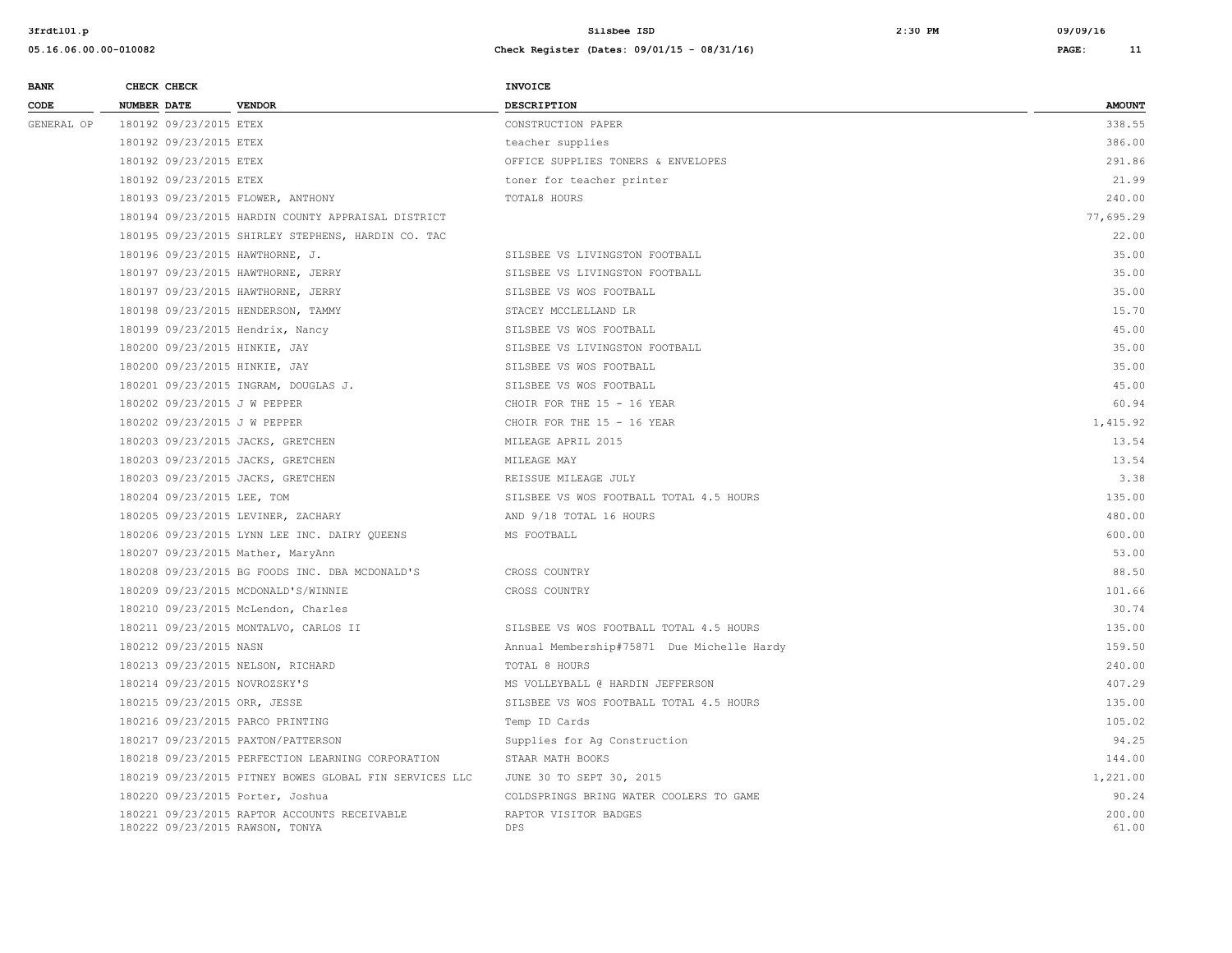| <b>BANK</b> | CHECK CHECK                   |                                                   | INVOICE                                             |                 |
|-------------|-------------------------------|---------------------------------------------------|-----------------------------------------------------|-----------------|
| CODE        | <b>NUMBER DATE</b>            | <b>VENDOR</b>                                     | <b>DESCRIPTION</b>                                  | <b>AMOUNT</b>   |
| GENERAL OP  |                               | 180223 09/23/2015 REALLY GOOD STUFF, INC.         | TEACHER SUPPLIES CAROL COLVIN                       | 141.23          |
|             |                               | 180224 09/23/2015 SANDERS, LAUREN                 | SILSBEE VS WOS                                      | 40.00           |
|             |                               | 180225 09/23/2015 SAUERWEIN, DREW                 | CROSS COUNTRY PLEASURE ISLAND                       | 140.00          |
|             |                               | 180226 09/23/2015 SCHOLASTIC INC.                 | teacher supplies - Let's Find Out Magazine Landry   | 102.97          |
|             |                               | 180227 09/23/2015 SCHOOL AIDS, INC.               | TEACHER SUPPLIES CAROL COLVIN                       | 43.97           |
|             |                               | 180228 09/23/2015 SCHOOL SPECIALTY                | SUPPLIES                                            | 78.13           |
|             |                               | 180229 09/23/2015 SEXUAL ABUSE AWARENESS TRAINING | 2015-2016 MEMBERSHIP                                | 125.00          |
|             | 180230 09/23/2015 SILSBEE BEE |                                                   | ADMINISTRATION OFFICE                               | 24.00           |
|             |                               | 180231 09/23/2015 SMITH, JIMMY                    | SILSBEE VS WOS FOOTBALL TOTAL 4.5 HOURS             | 135.00          |
|             |                               | 180232 09/23/2015 SOUTHERN COMPUTER WAREHOUSE     | LIBRARY CAMERAS                                     | 903.98          |
|             |                               | 180233 09/23/2015 SOUTHWEST BUILDING SYSTEMS      | SOUND SYSTEM CHECK                                  | 252.00          |
|             |                               | 180233 09/23/2015 SOUTHWEST BUILDING SYSTEMS      | REPAIR OS SOUND SYSTEM                              | 4,304.00        |
|             |                               | 180234 09/23/2015 STAR GRAPHICS INC               | $9/1$ TO $9/30$                                     | 425.00          |
|             |                               | 180234 09/23/2015 STAR GRAPHICS INC               | $9/1$ TO $9/30$                                     | 153.00          |
|             |                               | 180234 09/23/2015 STAR GRAPHICS INC               | $9/1$ TO $9/30$                                     | 139.00          |
|             | 180235 09/23/2015 STAT        |                                                   | CAST NOV 12-14 REGISTRATION                         | 130.00          |
|             |                               | 180236 09/23/2015 SUBWAY #60997-0                 | CROSS COUNTRY DAYTON                                | 92.50           |
|             |                               | 180237 09/23/2015 SUPERIOR SUPPLY AND STEEL       | Metal for Aq Classes                                | 855.00          |
|             |                               | 180237 09/23/2015 SUPERIOR SUPPLY AND STEEL       | Metal for Aq Classes                                | 108.00          |
|             | 180238 10/05/2015 TAHPERD     |                                                   | 2015-2016 MEMBERSHIP, CONVENTION FEE AND MANUAL& CD | $-205.00$       |
|             | 180238 09/23/2015 TAHPERD     |                                                   | 2015-2016 MEMBERSHIP, CONVENTION FEE AND MANUAL& CD | 205.00          |
|             | 180239 09/23/2015 Tarnow, Jon |                                                   |                                                     | 11.00           |
|             | 180240 09/23/2015 TASB, INC.  |                                                   | Membership fee for 2015/2016                        | 1,915.00        |
|             | 180241 09/23/2015 TASBO       |                                                   | ACCOUNTING & FINANCE SYMPOSIUM                      | 290.00          |
|             | 180241 09/23/2015 TASBO       |                                                   | REGISTRATIONS                                       | 290.00          |
|             | 180242 09/23/2015 TASBO       |                                                   | 2015-2016 MEMBERSHIP                                | 130.00          |
|             | 180243 09/23/2015 TASCO       |                                                   | MEMBERSHIP AND FALL CLINIC 2015-2016                | 150.00          |
|             |                               | 180244 09/23/2015 TIME WARNER CABLE               | 9/17 TO 10/16                                       | 954.06          |
|             |                               | 180244 09/23/2015 TIME WARNER CABLE               | 9/15 TO 10/14                                       | 5,000.00        |
|             |                               | 180244 09/23/2015 TIME WARNER CABLE               | 9/18 TO 10/17                                       | 954.06          |
|             |                               | 180244 09/23/2015 TIME WARNER CABLE               | 9/18 TO 10/17                                       | 954.06          |
|             |                               | 180244 09/23/2015 TIME WARNER CABLE               | 9/18 TO 10/17                                       | 954.06          |
|             |                               | 180245 09/23/2015 TRI-CON, INC.                   | OPEN P.O. SEPT. FOR TRI CON FUEL 2016 FUEL AWARDED  | 1,320.77        |
|             |                               | 180246 09/23/2015 U S POSTAL SERVICE              |                                                     | 5,000.00        |
|             |                               | 180247 09/23/2015 U.S. SCHOOL SUPPLY              | PBSI SUPPLIES SHARON DORRELL                        | 110.70          |
|             |                               | 180248 09/23/2015 VARSITY SPIRIT SPECTACULAR      |                                                     | 715.00          |
|             |                               | 180249 09/23/2015 VINCENT, MARK                   | SILSBEE VS WOS FOOTBALL TOTAL 4.5 HOURS             | 135.00          |
|             | 180250 09/23/2015 WAL-MART    | 180251 09/23/2015 Westbrook, Dustin               | BOARD MEETING SUPPLIES 9/9                          | 22.47<br>299.00 |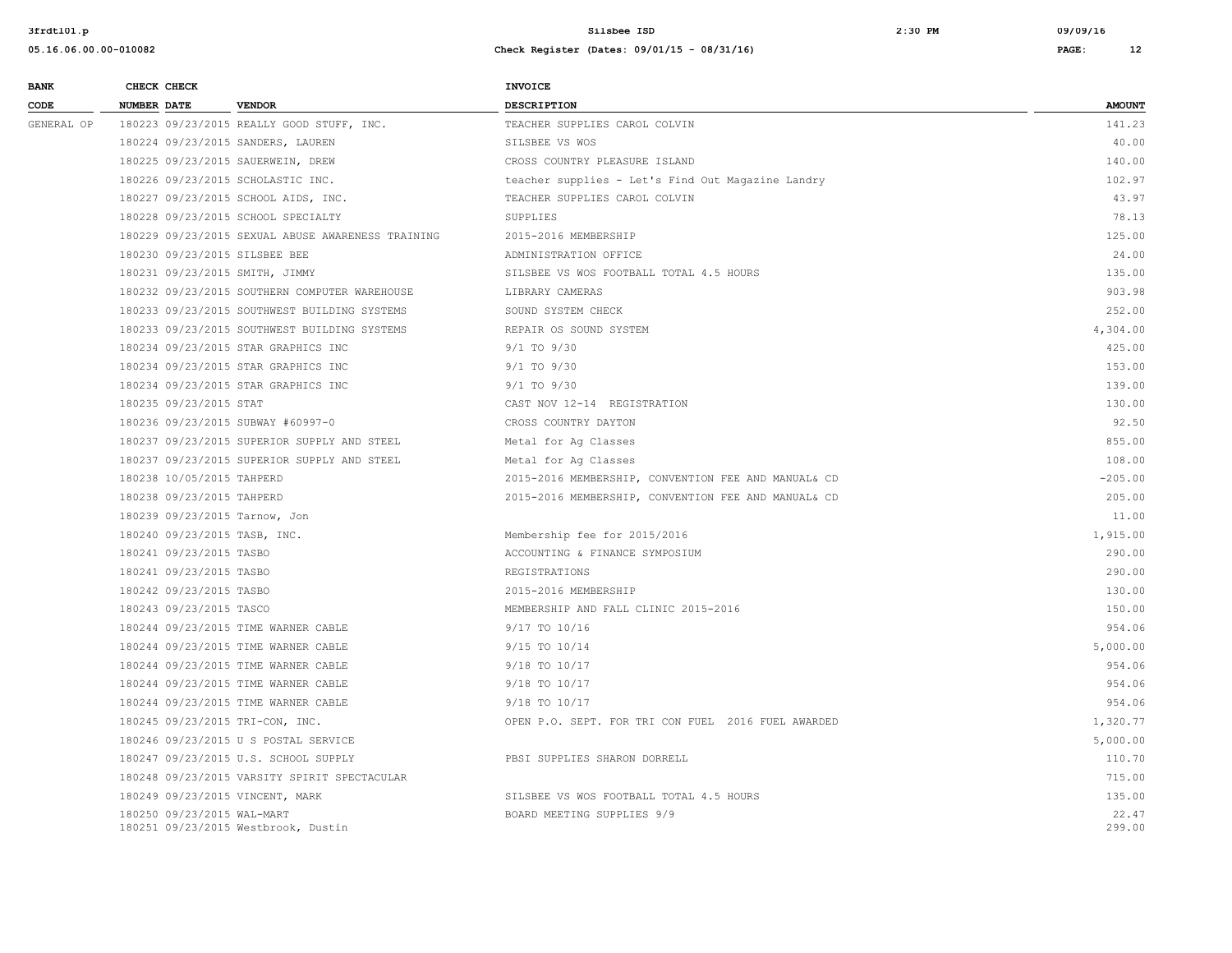| <b>BANK</b> |                    | CHECK CHECK               |                                                                                       | <b>INVOICE</b>                                                            |               |
|-------------|--------------------|---------------------------|---------------------------------------------------------------------------------------|---------------------------------------------------------------------------|---------------|
| CODE        | <b>NUMBER DATE</b> |                           | <b>VENDOR</b>                                                                         | DESCRIPTION                                                               | <b>AMOUNT</b> |
| GENERAL OP  |                    |                           | 180252 09/23/2015 WHATBURGER                                                          | CROSS COUNTRY STORE #490 GALVESTON                                        | 164.35        |
|             |                    |                           | 180253 09/23/2015 WHIPKEY, RUSSELL                                                    | HOMECOMING COURT                                                          | 300.00        |
|             |                    |                           | 180254 09/23/2015 WRIGHT, BILL                                                        | SILSBEE VS LIVINGSTON FOOTBALL                                            | 35.00         |
|             |                    |                           | 180254 09/23/2015 WRIGHT, BILL                                                        | SILSBEE VS WOS                                                            | 35.00         |
|             |                    |                           | 180255 09/24/2015 McKeehan, Kathryn                                                   | ALL REGION CHOIR                                                          | 320.00        |
|             |                    |                           | 180256 09/24/2015 CENTERPOINT ENERGY SERVICES, INC.                                   | 8/1 TO 8/31                                                               | 2,975.26      |
|             |                    |                           | 180257 09/24/2015 CITY OF SILSBEE                                                     | 8/11 TO 9/14                                                              | 131.89        |
|             |                    |                           | 180257 09/24/2015 CITY OF SILSBEE                                                     | 8/11 TO 9/14                                                              | 120.76        |
|             |                    |                           | 180257 09/24/2015 CITY OF SILSBEE                                                     | $8/4$ TO $9/9$                                                            | 871.58        |
|             |                    |                           | 180258 09/24/2015 Cooper, Myreta                                                      |                                                                           | 55.14         |
|             |                    |                           | 180259 09/24/2015 HARDIN COUNTY                                                       | AUGUST 2015                                                               | 2,571.60      |
|             |                    |                           | 180259 09/24/2015 HARDIN COUNTY                                                       | AUGUST 2015                                                               | 2,391.28      |
|             |                    |                           | 180260 09/24/2015 PINNACLE MEDICAL MANAGEMENT CORP.                                   |                                                                           | 40.00         |
|             |                    |                           | 180260 09/24/2015 PINNACLE MEDICAL MANAGEMENT CORP.                                   |                                                                           | 50.00         |
|             |                    |                           | 180261 09/24/2015 SOUTHWEST FOODSERVICE EXCELLENCE, LLC                               | AUGUST 2015                                                               | 54,695.87     |
|             |                    |                           | 180262 09/28/2015 CARD SERVICES                                                       | AUGUST 19 TO SEPTEMBER 17                                                 | $-4,938.62$   |
|             |                    |                           | 180262 09/28/2015 CARD SERVICES                                                       | AUGUST 19 TO SEPTEMBER 17                                                 | 4,938.62      |
|             |                    |                           | 180263 09/28/2015 CARD SERVICES                                                       | AUGUST 19 TO SEPTEMBER 17                                                 | 4,769.20      |
|             |                    |                           | 180264 09/30/2015 ACME ARCHITECTURAL HARDWARE                                         | 'OPEN P.O. SEPT. FOR ACME ARCHITECTURAL REGION 5                          | 273.35        |
|             |                    |                           | 180265 09/30/2015 ADVANCED SYSTEMS & ALARMS                                           | 10/1 TO 10/31                                                             | 70.00         |
|             |                    |                           | 180266 09/30/2015 ALLEN, DEONTRAY                                                     | LCM                                                                       | 25.00         |
|             |                    |                           | 180267 09/30/2015 AMAZON.COM/SYNCB                                                    | 255274830457, 210818782816, 210818306574, 210812780205,<br>SUPPLIES FOR   | 236.18        |
|             |                    |                           |                                                                                       | AGRICULTURE CLASS                                                         | 159.99        |
|             |                    |                           | 180267 09/30/2015 AMAZON.COM/SYNCB                                                    | GREEN SCREEN AND LIGHT BOX                                                | 125.00        |
|             |                    |                           | 180268 09/30/2015 ANDERSEN, KYLE<br>180269 09/30/2015 APPLIED MAINTENANCE SPECIALTIES | SILSBEE VS BC<br>OPEN P.O. SEPT. FOR APPLIED MAINTENANCE REGION 5         | 109.33        |
|             |                    |                           | 180270 09/30/2015 ARD, DAKOTA                                                         | FOOTBALL VS LCM                                                           | 25.00         |
|             |                    | 180271 09/30/2015 AT &T   |                                                                                       | SEPT. 7 THRU OCT 6                                                        | 931.26        |
|             |                    |                           | 180272 09/30/2015 AT&T LONG DISTANCE                                                  |                                                                           | 20.78         |
|             |                    |                           | 180272 09/30/2015 AT&T LONG DISTANCE                                                  |                                                                           | 931.38        |
|             |                    |                           | 180273 09/30/2015 ATLAS PEN & PENCIL                                                  | SUPPLIES                                                                  | 245.12        |
|             |                    |                           | 180274 09/30/2015 BAKER DISTRIBUTING                                                  | Air Filters to restock the warehouse                                      | 445.28        |
|             |                    | 180275 09/30/2015 BEARCOM |                                                                                       | 5 radios Ms. Besson                                                       | 1,016.31      |
|             |                    |                           | 180276 09/30/2015 BEAUMONT ISD                                                        | OUARTERLY BILLING FOR 2015-2016 SCHOOL YEAR                               | 7,880.00      |
|             |                    |                           | 180277 09/30/2015 BEST MPRESSIONS                                                     | REPORT CARDS                                                              | 180.00        |
|             |                    |                           | 180278 09/30/2015 BOOKER, THERESA                                                     | SILSBEE VS BC                                                             | 125.00        |
|             |                    |                           | 180279 09/30/2015 BSN SPORTS                                                          | shoulder pad back plate, shoulder pad rib protector, and razor back plate | 77.98         |
|             |                    |                           | 180280 09/30/2015 BURGERS OF BEAUMONT                                                 | VOLLEYBALL                                                                | 111.80        |
|             |                    |                           | 180281 09/30/2015 CARD SERVICES                                                       | AUGUST 19 TO SEPTEMBER 17                                                 | 120.86        |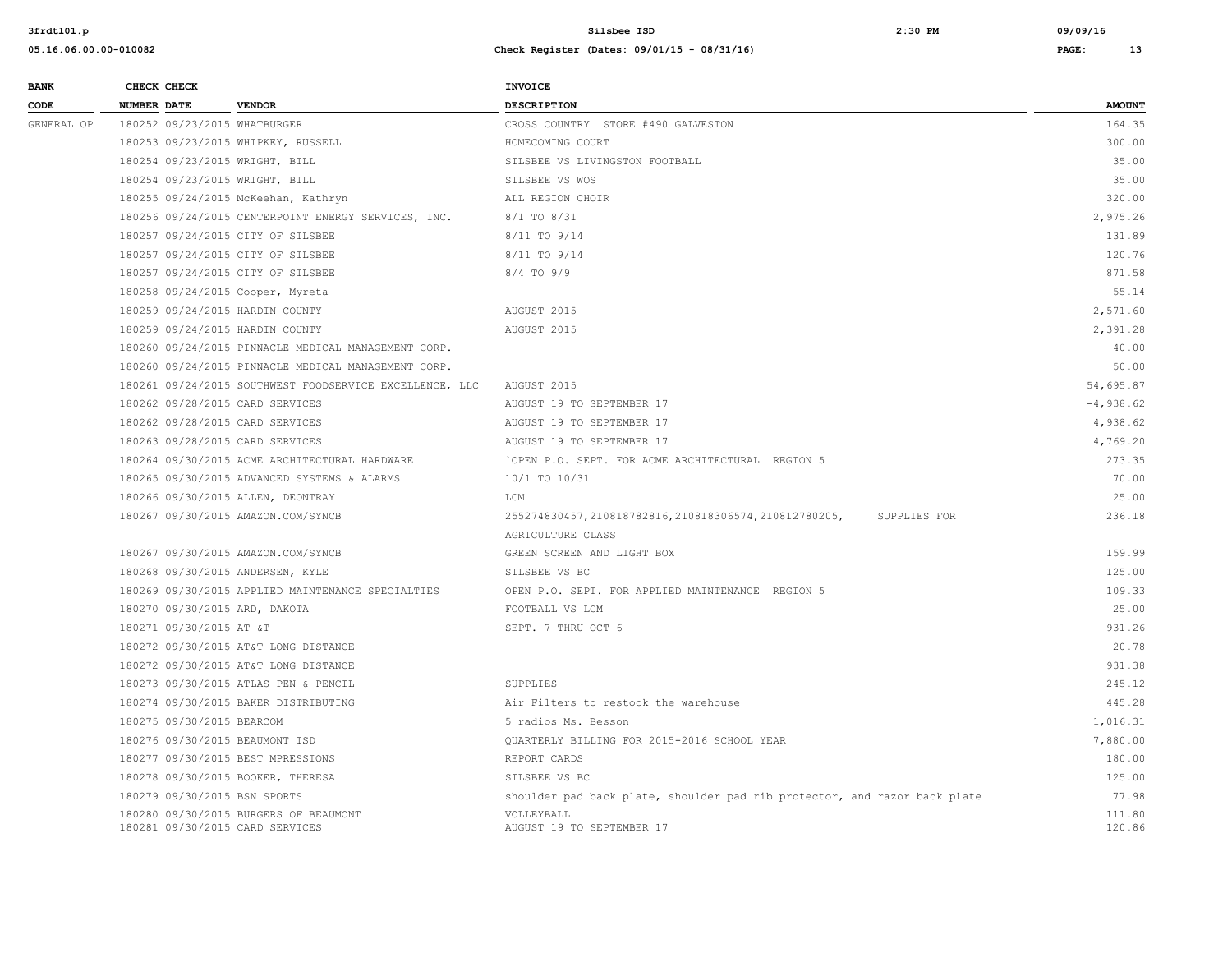| <b>BANK</b> |                    | CHECK CHECK                 |                                                                                       | <b>INVOICE</b>                                                                                                                |                    |
|-------------|--------------------|-----------------------------|---------------------------------------------------------------------------------------|-------------------------------------------------------------------------------------------------------------------------------|--------------------|
| CODE        | <b>NUMBER DATE</b> |                             | <b>VENDOR</b>                                                                         | <b>DESCRIPTION</b>                                                                                                            | <b>AMOUNT</b>      |
| GENERAL OP  |                    |                             | 180282 09/30/2015 CAROL F. ZUCCONE ED.D. & ASSOCIATES                                 |                                                                                                                               | 520.00             |
|             |                    |                             | 180283 09/30/2015 CENTERPOINT ENERGY                                                  | 8/18 TO 9/16                                                                                                                  | 40.42              |
|             |                    |                             | 180283 09/30/2015 CENTERPOINT ENERGY                                                  | 8/18 TO 9/16                                                                                                                  | 285.19             |
|             |                    | 180284 09/30/2015 CESD      |                                                                                       | Sped Conference                                                                                                               | 290.00             |
|             |                    |                             | 180285 09/30/2015 CHICK-FIL-A                                                         | VOLLEYBALL MEALS                                                                                                              | 107.33             |
|             |                    |                             | 180286 09/30/2015 CICI'S PIZZA #160                                                   | VOLLEYBALL                                                                                                                    | 101.83             |
|             |                    |                             | 180287 09/30/2015 Clowers, Belinda                                                    | REGION V WORKSHOP                                                                                                             | 25.97              |
|             |                    |                             | 180288 09/30/2015 COASTAL WELDING SUPPLY INC                                          | Monthly Open PO for Ag Classes - Sept 2015                                                                                    | 121.00             |
|             |                    |                             | 180288 09/30/2015 COASTAL WELDING SUPPLY INC                                          | Gas Monthly Open PO for Ag Classes - Sept 2015                                                                                | 299.30             |
|             |                    |                             | 180289 09/30/2015 COCA-COLA REFRESHMENTS                                              | DRINKS FOR HOME GAMES VISITORS AND HOME TEAM                                                                                  | 353.52             |
|             |                    |                             | 180290 09/30/2015 COFFEY, BILL                                                        | SILSBEE VS WOS                                                                                                                | 55.00              |
|             |                    |                             | 180291 09/30/2015 COMMUNITY COFFEE                                                    | <b>READ</b>                                                                                                                   | 39.00              |
|             |                    |                             | 180292 09/30/2015 CURRICULUM ASSOCIATES                                               | STARS STUDENT BOOK AND TEACHER GUIDES                                                                                         | 318.00             |
|             |                    | 180293 09/30/2015 Day, Keli |                                                                                       |                                                                                                                               | 68.10              |
|             |                    |                             | 180294 09/30/2015 DELACERDA, SCOTT                                                    | TOTAL 8 HOURS                                                                                                                 | 240.00             |
|             |                    |                             |                                                                                       | 180295 09/30/2015 EICHELBAUM WARDELL HANSEN POWELL & MEHL, Legal Issues for School Secretaries Workshop at Region V on Oct 13 | 175.00             |
|             |                    | 180296 09/30/2015 ETEX      |                                                                                       | OFFICE SUPPLIES                                                                                                               | 126.33             |
|             |                    | 180296 09/30/2015 ETEX      |                                                                                       | Staples for Floral Design                                                                                                     | 41.90              |
|             |                    | 180296 09/30/2015 ETEX      |                                                                                       | SUPPLIES                                                                                                                      | 299.82             |
|             |                    | 180296 09/30/2015 ETEX      |                                                                                       | TEACHER SUPPLIES                                                                                                              | 89.73              |
|             |                    | 180296 09/30/2015 ETEX      |                                                                                       | office supplies                                                                                                               | 73.31              |
|             |                    | 180296 09/30/2015 ETEX      |                                                                                       | office supplies paper                                                                                                         | 80.94              |
|             |                    |                             | 180297 09/30/2015 FALGOUT, TERRY                                                      | SILSBEE VS LCM                                                                                                                | 55.00              |
|             |                    |                             | 180297 09/30/2015 FALGOUT, TERRY                                                      | SILSBEE VS WOS                                                                                                                | 115.00             |
|             |                    |                             | 180298 09/30/2015 FASTENAL COMPANY                                                    | OPEN P.O. SEPT. FOR FASTENAL 2015 BID LIST                                                                                    | 26.80              |
|             |                    |                             | 180299 09/30/2015 FLOWER, ANTHONY                                                     | TOTAL 8 HOURS                                                                                                                 | 240.00             |
|             |                    |                             | 180300 09/30/2015 Foster, Tonya                                                       |                                                                                                                               | 27.00              |
|             |                    |                             | 180301 09/30/2015 GARCIA, JOSEPH                                                      |                                                                                                                               | 48.75              |
|             |                    |                             | 180302 09/30/2015 GILLIAM, JAWAUN                                                     | FOOTBALL VS LCM                                                                                                               | 25.00              |
|             |                    | 180303 09/30/2015 GRAINGER  |                                                                                       | OPEN P.O. SEPT. FOR GRAINGER 2015 BID LIST                                                                                    | 48.60              |
|             |                    | 180303 09/30/2015 GRAINGER  |                                                                                       | OPEN P.O. SEPT. FOR GRAINGER 2015 BID LIST                                                                                    | 42.58              |
|             |                    |                             | 180304 09/30/2015 GRIMES, KENNETH                                                     | VOLLEYBALL SILSBEE VS HF                                                                                                      | 125.00             |
|             |                    |                             | 180305 09/30/2015 GUILLORY, ROBERT                                                    | VOLLEYBALL                                                                                                                    | 115.00             |
|             |                    |                             | 180306 09/30/2015 HATCHER, GREG                                                       | SILSBEE VS LCM                                                                                                                | 55.00              |
|             |                    |                             | 180307 09/30/2015 HEXCO, INC. - ACADEMIC                                              | UIL Study Materials                                                                                                           | 865.62             |
|             |                    |                             | 180308 09/30/2015 HODGES, STEPHEN                                                     | MS FOOTBALL SILSBEE VS HUFFMAN TOTAL 4 HOURS                                                                                  | 120.00             |
|             |                    |                             | 180309 09/30/2015 HOUGHTON MIFFLIN COMPANY                                            | testing materials                                                                                                             | 698.96             |
|             |                    |                             | 180310 09/30/2015 HUFFMAN ISD<br>180311 09/30/2015 ISI COMMERCIAL REFRIGERATION, INC. | CROSS COUNTRY<br>ICE MACHINE                                                                                                  | 120.00<br>2,198.00 |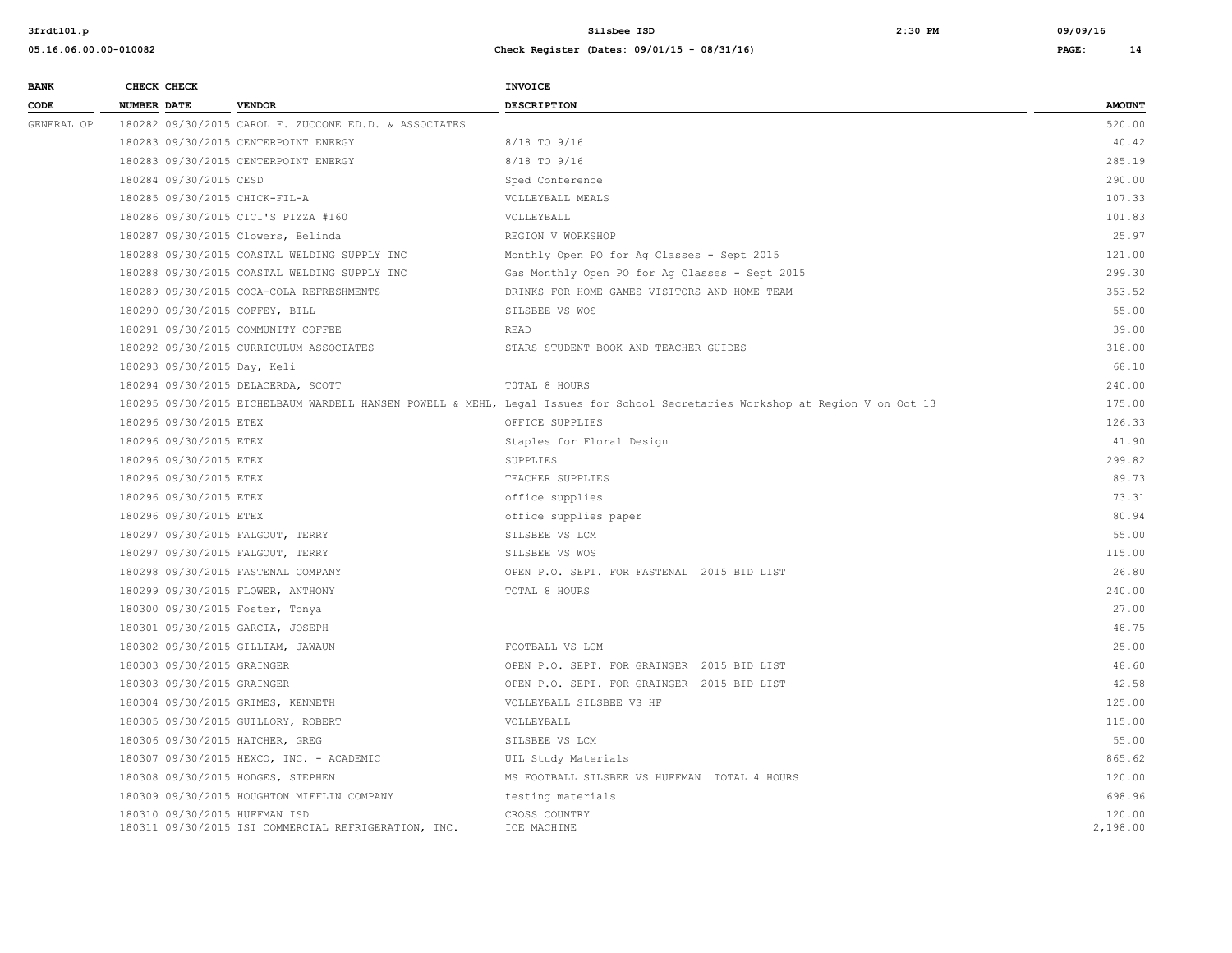**3frdtl01.p Silsbee ISD 2:30 PM 09/09/16**

| <b>BANK</b> | CHECK CHECK                       |                                                     | <b>INVOICE</b>                                      |                    |
|-------------|-----------------------------------|-----------------------------------------------------|-----------------------------------------------------|--------------------|
| CODE        | <b>NUMBER DATE</b>                | <b>VENDOR</b>                                       | <b>DESCRIPTION</b>                                  | <b>AMOUNT</b>      |
| GENERAL OP  | 180312 09/30/2015 J W PEPPER      |                                                     | CHOIR FOR THE 15 - 16 YEAR                          | 15.00              |
|             | 180313 09/30/2015 Jacks, Evelle   |                                                     |                                                     | 144.20             |
|             | 180314 09/30/2015 JACKSON, SHARON |                                                     | OCCUPATIONAL THERAPY                                | 1,200.00           |
|             | 180314 09/30/2015 JACKSON, SHARON |                                                     | OCCUPATIONAL THERAPY                                | 6,360.00           |
|             |                                   | 180315 09/30/2015 JOHNSTONE SUPPLY                  | OPEN P.O. SEPT. FOR JOHNSTONE SUPPLY 2015 BID LIST  | 19.83              |
|             |                                   | 180315 09/30/2015 JOHNSTONE SUPPLY                  | OPEN P.O. SEPT. FOR JOHNSTONE SUPPLY 2015 BID LIST  | 75.39              |
|             | 180316 09/30/2015 KRET, GEOFFREY  |                                                     | SILSBEE VS LCM                                      | 55.00              |
|             | 180317 09/30/2015 Leach, Lindsay  |                                                     | VOLLEBYALL YMBL TOURNEY                             | 61.25              |
|             | 180318 09/30/2015 Lee, Gina       |                                                     |                                                     | 100.00             |
|             |                                   | 180319 09/30/2015 LEVINER, ZACHARY                  | TOTAL 8 HOURS                                       | 240.00             |
|             |                                   | 180320 09/30/2015 LIBERTY ATHLETIC DEPARTMENT       | CROSS COUNTRY                                       | 190.00             |
|             |                                   | 180321 09/30/2015 THE LIBRARY STORE, INC.           | Library Supply order                                | 493.55             |
|             |                                   | 180322 09/30/2015 LIVINGSTON SAW SERVICE            | OPEN P.O. SEPT. FOR LIVINGSTON SAW 2015 BID LIST    | 9.50               |
|             |                                   | 180323 09/30/2015 LOFTON SECURITY SERVICES, INC.    | $9/14$ to $9/20$                                    | 525.60             |
|             |                                   | 180323 09/30/2015 LOFTON SECURITY SERVICES, INC.    | 8/31 TO 9/6                                         | 525.60             |
|             |                                   | 180323 09/30/2015 LOFTON SECURITY SERVICES, INC.    | 9/7 TO 9/13                                         | 420.48             |
|             |                                   | 180324 09/30/2015 LYNN LEE INC. DAIRY OUEENS        | MIDDLE SCHOOL FOOTBALL                              | 500.00             |
|             |                                   | 180324 09/30/2015 LYNN LEE INC. DAIRY QUEENS        | FOOTBALL                                            | 480.00             |
|             |                                   | 180325 09/30/2015 MATTHEWS, JESS (JAY)              | SILSBEE VS LCM                                      | 55.00              |
|             |                                   | 180325 09/30/2015 MATTHEWS, JESS (JAY)              | SILSBEE VS WOS                                      | 115.00             |
|             |                                   | 180326 09/30/2015 BG FOODS INC. DBA MCDONALD'S      | CROSS COUNTRY                                       | 163.96             |
|             | 180327 09/30/2015 MCGEE, MITCH    |                                                     | SILSBEE VS WOS                                      | 55.00              |
|             |                                   | 180328 09/30/2015 Middleton, Rheala                 | APEA REGISTRATION FEE                               | 450.00             |
|             |                                   | 180329 09/30/2015 MIGHTY MUSIC PUBLISHING           | UIL MATERIALS SABRINAPARTAIN                        | 120.00             |
|             |                                   | 180330 09/30/2015 OTIS ELEVATOR COMPANY             | 10-1/15 TO 9/30/16 SERVICE CONTRACT                 | 2,433.95           |
|             |                                   | 180331 09/30/2015 PARKER LUMBER - SILSBEE           | AGRICULTURE SUPPLIES                                | 172.15             |
|             |                                   | 180332 09/30/2015 PPG ARCHITECTURAL FINISHES        | OPEN P.O. SEPT. FOR PPG ARCHITECTURAL 2015 BID LIST | 586.74             |
|             | 180333 09/30/2015 RAWSON, TONYA   |                                                     | REGION V                                            | 25.92              |
|             | 180334 09/30/2015 RAY, DAVID      |                                                     | SILSBEE VS WOS                                      | 115.00             |
|             |                                   | 180335 09/30/2015 REALLY GOOD STUFF, INC.           | TEACHER SUPPLIES STEPHANIE JONES                    | 211.21             |
|             |                                   | 180336 09/30/2015 REGION V EDUCATION SERVICE CENTER | req V workshop Tammy Stout                          | 50.00              |
|             |                                   | 180336 09/30/2015 REGION V EDUCATION SERVICE CENTER | Workshop                                            | 45.00              |
|             | 180337 09/30/2015 RENFRO, ARCHIE  |                                                     | VOLLEYBALL                                          | 115.00             |
|             | 180338 09/30/2015 ROGERS, BRANDON |                                                     | MS FOOTBALL SILSBEE VS HUFFMAN TOTAL 4 HOURS        | 120.00             |
|             | 180339 09/30/2015 SANDERS, LAUREN |                                                     | SILSBEE VS LCM                                      | 45.00              |
|             | 180339 09/30/2015 SANDERS, LAUREN |                                                     | SILSBEE VS BC                                       | 45.00              |
|             |                                   | 180340 09/30/2015 SCANTRON CORPORATION              | scantrons                                           | 271.44             |
|             | 180341 09/30/2015 SHAFFER, SCOT   | 180340 09/30/2015 SCANTRON CORPORATION              | Scantrons for all departments<br>SILSBEE VS WOS     | 2.510.83<br>115.00 |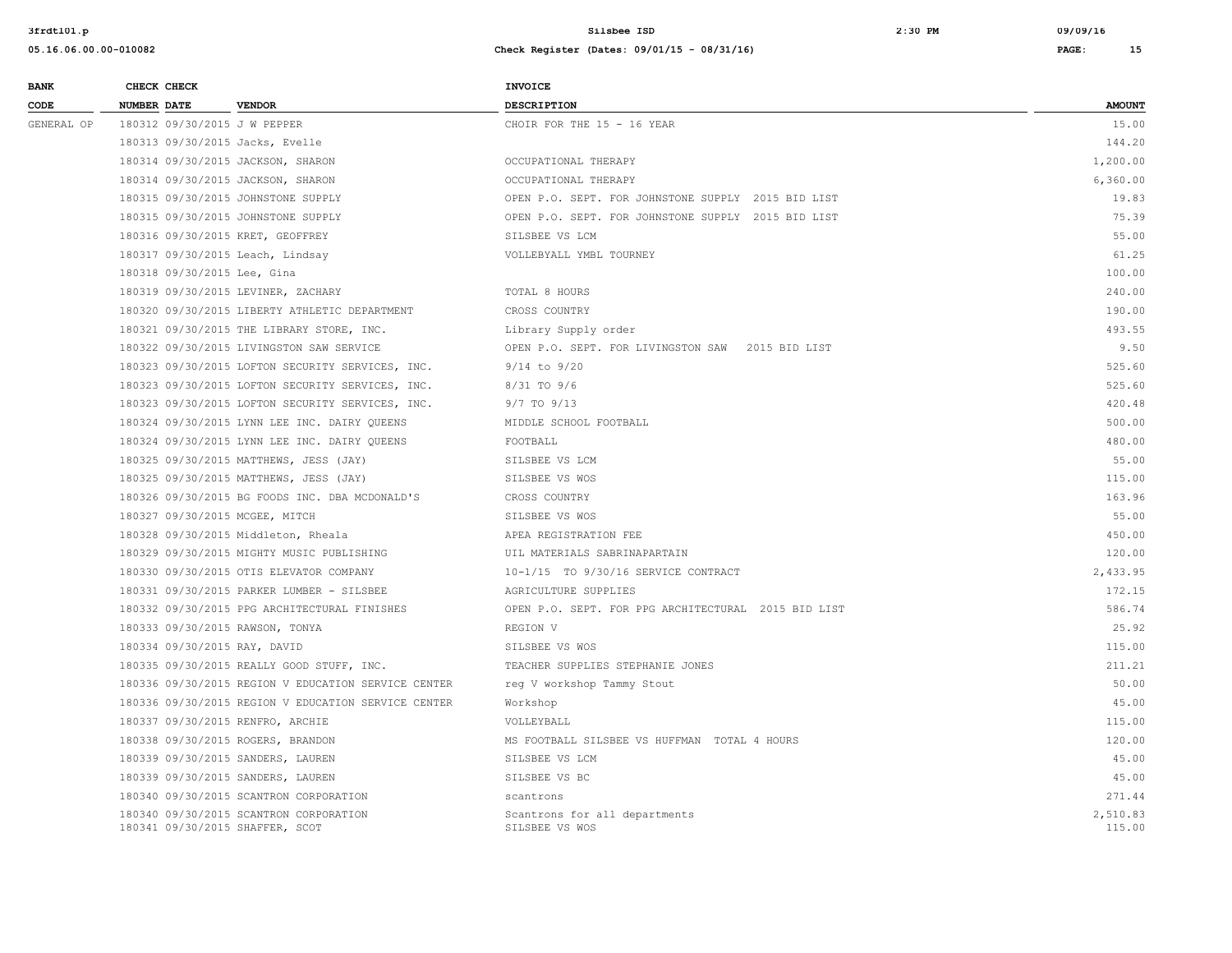| <b>BANK</b> | CHECK CHECK                       |                                                        | <b>INVOICE</b>                                                                                                   |               |
|-------------|-----------------------------------|--------------------------------------------------------|------------------------------------------------------------------------------------------------------------------|---------------|
| CODE        | NUMBER DATE                       | <b>VENDOR</b>                                          | <b>DESCRIPTION</b>                                                                                               | <b>AMOUNT</b> |
| GENERAL OP  | 180342 09/30/2015 Shannon, Donna  |                                                        | FCCLA PEER TRAINING DALLAS                                                                                       | 898.00        |
|             | 180343 09/30/2015 Shannon, Donna  |                                                        | FCCLA VISIONARY COMMITTEE                                                                                        | 57.70         |
|             |                                   | 180344 09/30/2015 SHERATON DALLAS HOTEL                | FCCLA PEER TRAINING 10-3 TO 10-6                                                                                 | 93.96         |
|             |                                   | 180345 09/30/2015 SOUTH, CATHERINE E.                  | SILSBEE VS HF                                                                                                    | 125.00        |
|             |                                   | 180346 09/30/2015 SOUTHERN COMPUTER WAREHOUSE          | SCW GOOGLE CHROME OS MGT CONSOLE FOR KIRBY & READ D. HELTON *SEE ATTACHED                                        | 316.44        |
|             |                                   | 180346 09/30/2015 SOUTHERN COMPUTER WAREHOUSE          | SCW *SEE ATTACHED D. HELTON FOR KIRBY & READ                                                                     | 2,392.68      |
|             |                                   | 180346 09/30/2015 SOUTHERN COMPUTER WAREHOUSE          | TI-84 Plus EZ Spot Teacher Pack and Charging Station                                                             | 141.30        |
|             |                                   | 180346 09/30/2015 SOUTHERN COMPUTER WAREHOUSE          | TI-84 Plus EZ Spot Teacher Pack and Charging Station                                                             | 2,989.14      |
|             |                                   | 180346 09/30/2015 SOUTHERN COMPUTER WAREHOUSE          | Remote Control                                                                                                   | 45.71         |
|             |                                   | 180347 09/30/2015 SPARKLETTS AND SIERRA SPRINGS        | ADMINISTRATION OFFICE, WAREHOUSE, TECHNOLOGY                                                                     | 129.25        |
|             |                                   | 180348 09/30/2015 STAR GRAPHICS COPIERS, INC.          | SHREDDER OIL                                                                                                     | 30.05         |
|             |                                   | 180349 09/30/2015 SUBWAY STORE #5224                   | VOLLEYBALL                                                                                                       | 361.90        |
|             |                                   | 180350 09/30/2015 SUTHERLAND, TODD                     | SILSBEE VS WOS                                                                                                   | 115.00        |
|             |                                   | 180351 09/30/2015 TIME WARNER CABLE                    | 9/30 TO 10/29                                                                                                    | 653.56        |
|             | 180352 09/30/2015 TUNE IN         |                                                        | UIL SUPPLIES STOUT                                                                                               | 340.00        |
|             |                                   | 180353 09/30/2015 VERIZON WIRELESS                     | AUGUST 14 TO SEPT. 13                                                                                            | 1,793.29      |
|             |                                   | 180354 09/30/2015 WEST ORANGE-STARK HIGH SCHOOL        | 9/18 GAME                                                                                                        | 6,229.50      |
|             | 180355 09/30/2015 WILLIAMS, JOHN  |                                                        | AND 9/29 TOTAL 16 HOURS                                                                                          | 480.00        |
|             | 180356 09/30/2015 WOOD, JESSE PHD |                                                        |                                                                                                                  | 975.00        |
|             | 180357 09/30/2015 ZONES           |                                                        | office supplies drum for fax machine                                                                             | 94.22         |
|             | 180357 09/30/2015 ZONES           |                                                        | PROJECTOR ALICIA NELSON                                                                                          | 554.21        |
|             | 180357 09/30/2015 ZONES           |                                                        | PROJECTOR                                                                                                        | 554.21        |
|             |                                   | 180358 09/30/2015 LOFTON SECURITY SERVICES, INC.       | 8/24 TO 8/30                                                                                                     | 525.60        |
|             |                                   | 180359 09/30/2015 NORTH HARDIN WATER SUPPLY CORP.      | $8/6$ to $9/9$                                                                                                   | 48.31         |
|             | 180360 10/01/2015 WAL-MART        |                                                        | PAY BALANCE ON ACCT.                                                                                             | 5,874.63      |
|             |                                   | 180361 10/01/2015 STAR GRAPHICS COPIERS, INC.          | COLOR COPIES 4/25 TO 7/24                                                                                        | 3,996.90      |
|             |                                   | 180362 10/07/2015 AMAZON.COM/SYNCB                     | BOOKS FOR CRIMINAL JUSTICE                                                                                       | 21.98         |
|             |                                   | 180363 10/07/2015 Bain, Richard JR                     | TASA/TASB CONVENTION AUSTIN                                                                                      | 313.15        |
|             | 180364 10/07/2015 BAND SHOPPE     |                                                        | Flags & Poles for Flag Corp                                                                                      | 210.55        |
|             | 180365 10/07/2015 BEARCOM         |                                                        | office supplies battery for radio                                                                                | 74.75         |
|             |                                   | 180366 10/07/2015 BELL, MA LPC COUNSELING SERV., TRACY | SEPT. 2015                                                                                                       | 275.00        |
|             |                                   | 180367 10/07/2015 BELL, MA LPC COUNSELING SERV., TRACY |                                                                                                                  | 500.00        |
|             |                                   | 180367 10/07/2015 BELL, MA LPC COUNSELING SERV., TRACY | PACES                                                                                                            | 262.50        |
|             |                                   | 180368 10/07/2015 BELL, MA LPC COUNSELING SERV., TRACY |                                                                                                                  | 2,375.00      |
|             |                                   | 180369 10/07/2015 BETTY'S BLOOMERS NURSERY             | BETTY THORNHILL'S SERVICE                                                                                        | 37.50         |
|             |                                   | 180370 10/07/2015 BIG GAME SPORTS INC.                 | footballs, cleaning kits and brush                                                                               | 834.73        |
|             |                                   | 180371 11/17/2015 BILL CLARK PEST CONTROL              | 525230, 525269, 525270, 525233, 525222<br>OPEN P.O. SEPT. FOR BILL CLARK PEST                                    | $-235.00$     |
|             |                                   | 180371 10/07/2015 BILL CLARK PEST CONTROL              | CONTROL AWARDED BID (RED ALERT)<br>525230, 525269, 525270, 525233, 525222<br>OPEN P.O. SEPT. FOR BILL CLARK PEST | 235.00        |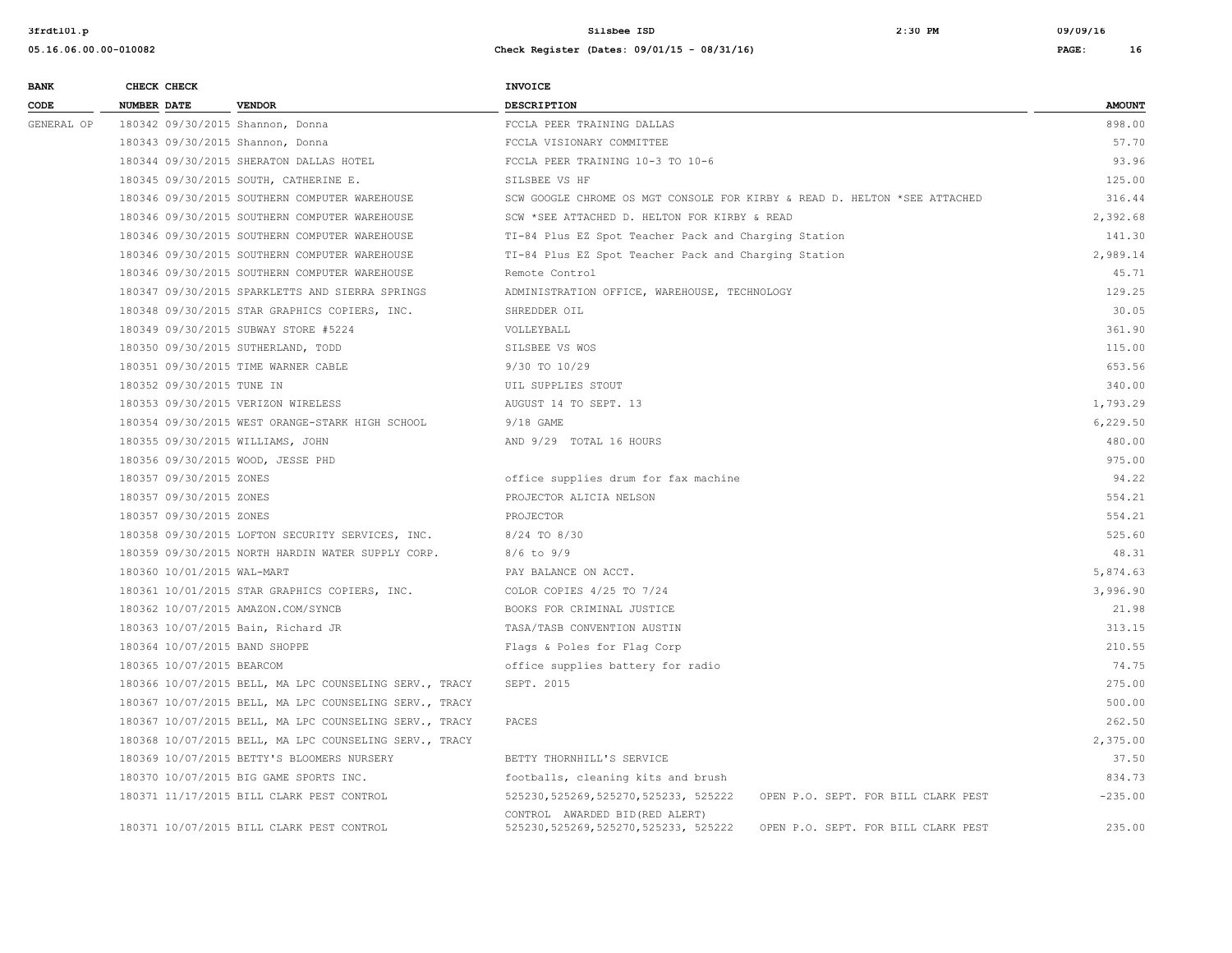| <b>BANK</b> | CHECK CHECK                                      | <b>INVOICE</b>                                                            |                 |
|-------------|--------------------------------------------------|---------------------------------------------------------------------------|-----------------|
| CODE        | <b>NUMBER DATE</b><br><b>VENDOR</b>              | <b>DESCRIPTION</b>                                                        | <b>AMOUNT</b>   |
|             |                                                  | CONTROL AWARDED BID (RED ALERT)                                           |                 |
| GENERAL OP  | 180372 10/07/2015 BOUNDS, LINDA                  | SILSBEE VS LCM                                                            | 125.00          |
|             | 180373 10/07/2015 Bounds, Valerie                | DRIVERS SAFETY MEETING                                                    | 13.60           |
|             | 180374 10/07/2015 BRIGHT WHITE PAPER CO.         | POSTER PAPER DRODDY                                                       | 174.50          |
|             | 180375 10/07/2015 BSN SPORTS                     | nike shoes 5 pair                                                         | 362.45          |
|             | 180376 10/07/2015 BUECHLER & ASSOCIATES, P.C.    | OCTOBER 2015                                                              | 4,041.67        |
|             | 180377 10/07/2015 LAMBRIGHT, HEIDI               |                                                                           | 10.70           |
|             | 180378 10/07/2015 LAMBRIGHT, HEIDI               |                                                                           | 21.40           |
|             | 180379 10/07/2015 CAIN, ED                       | HOMECOMING GAME TOTAL 5 HOURS                                             | 150.00          |
|             | 180380 10/07/2015 CDW GOVERNMENT, INC.           | CDW (3) #3058963<br>OTTERBOX DEFENDER CASE IPAD24/3/2 BLK *SEE ATACHED    | 165.61          |
|             | 180380 10/07/2015 CDW GOVERNMENT, INC.           | brother printer and toner                                                 | 271.17          |
|             | 180381 10/07/2015 CED, INC.                      | OPEN P.O. OCT. FOR CED 2015 BID LIST                                      | 46.67           |
|             | 180382 10/07/2015 CENGAGE LEARNING               | INSTRUCTIONAL SUPPLIES                                                    | 5,857.00        |
|             | 180383 10/07/2015 CHALK'S TRUCK PARTS, INC.      | WARNING LIGHTS SISD 2015-2016 BUS PARTS BID                               | 861.50          |
|             | 180383 10/07/2015 CHALK'S TRUCK PARTS, INC.      | 896723, 896836 OPEN PO FOR THE MONTH OF SEPTEMBER 2015 SISD 2015-2016 BUS | 525.70          |
|             |                                                  | PARTS BID                                                                 |                 |
|             | 180383 10/07/2015 CHALK'S TRUCK PARTS, INC.      | OPEN PO FOR THE MONTH OF SEPTEMBER 2015 SISD 2015-2016 BUS PARTS BID      | 54.40           |
|             | 180383 10/07/2015 CHALK'S TRUCK PARTS, INC.      | OPEN PO FOR THE MONTH OF SEPTEMBER 2015 SISD 2015-2016 BUS PARTS BID      | 216.35          |
|             | 180384 10/07/2015 COASTAL WELDING SUPPLY INC     | OPEN P.O. SEPT. FOR COASTAL WELDING REGION 5                              | 20.06           |
|             | 180384 10/07/2015 COASTAL WELDING SUPPLY INC     | Supplies for Ag Classes                                                   | 437.00          |
|             | 180384 10/07/2015 COASTAL WELDING SUPPLY INC     | Supplies for AG                                                           | 4,378.88        |
|             | 180385 10/07/2015 COBURN SUPPLY COMPANY, INC.    | OPEN P.O. SEPT. FOR COBURN'S 2015 BID LIST                                | 119.56          |
|             | 180386 10/07/2015 COMMUNITY COFFEE               | HIGH SCHOOL                                                               | 119.25          |
|             | 180386 10/07/2015 COMMUNITY COFFEE               | MAINTENANCE                                                               | 39.00           |
|             | 180387 10/07/2015 CONNER, JACOB                  | SILSBEE VS HUFFMAN 8TH GRADE FOOTBALL                                     | 30.00           |
|             | 180388 10/07/2015 CURRICULUM ASSOCIATES LLC      | STAMS MATH BOOKS                                                          | 230.83          |
|             | 180389 10/07/2015 Dauriac, Jennifer              |                                                                           | 64.08           |
|             | 180390 10/07/2015 Deaver, Terry                  | <b>HEB</b>                                                                | 47.38           |
|             | 180391 10/07/2015 DELACERDA, SCOTT               | TOTAL 8 HOURS                                                             | 240.00          |
|             | 180392 10/07/2015 DEMCO                          | Library supplies                                                          | 765.49          |
|             | 180392 10/07/2015 DEMCO                          | LIBRARY MATERIALS                                                         | 345.83          |
|             | 180393 10/07/2015 E3 ENTEGRAL SOLUTIONS, INC.    | PAYMENT #4                                                                | 10,624.85       |
|             | 180393 10/07/2015 E3 ENTEGRAL SOLUTIONS, INC.    | PAYMENT #3                                                                | 37,784.54       |
|             | 180394 10/07/2015 ENTERGY                        | SEPTEMBER 2015                                                            | 68,618.02       |
|             | 180395 10/07/2015 ETEX                           | TEACHER SUPPLIES FILE FOLDERS ETC                                         | 107.23          |
|             | 180395 10/07/2015 ETEX                           | OFFICE SUPPLIES                                                           | 281.80          |
|             | 180395 10/07/2015 ETEX                           | <b>SUPPLIES</b>                                                           | 82.76           |
|             | 180395 10/07/2015 ETEX<br>180395 10/07/2015 ETEX | teacher supplies<br>teacher supplies                                      | 43.15<br>155.98 |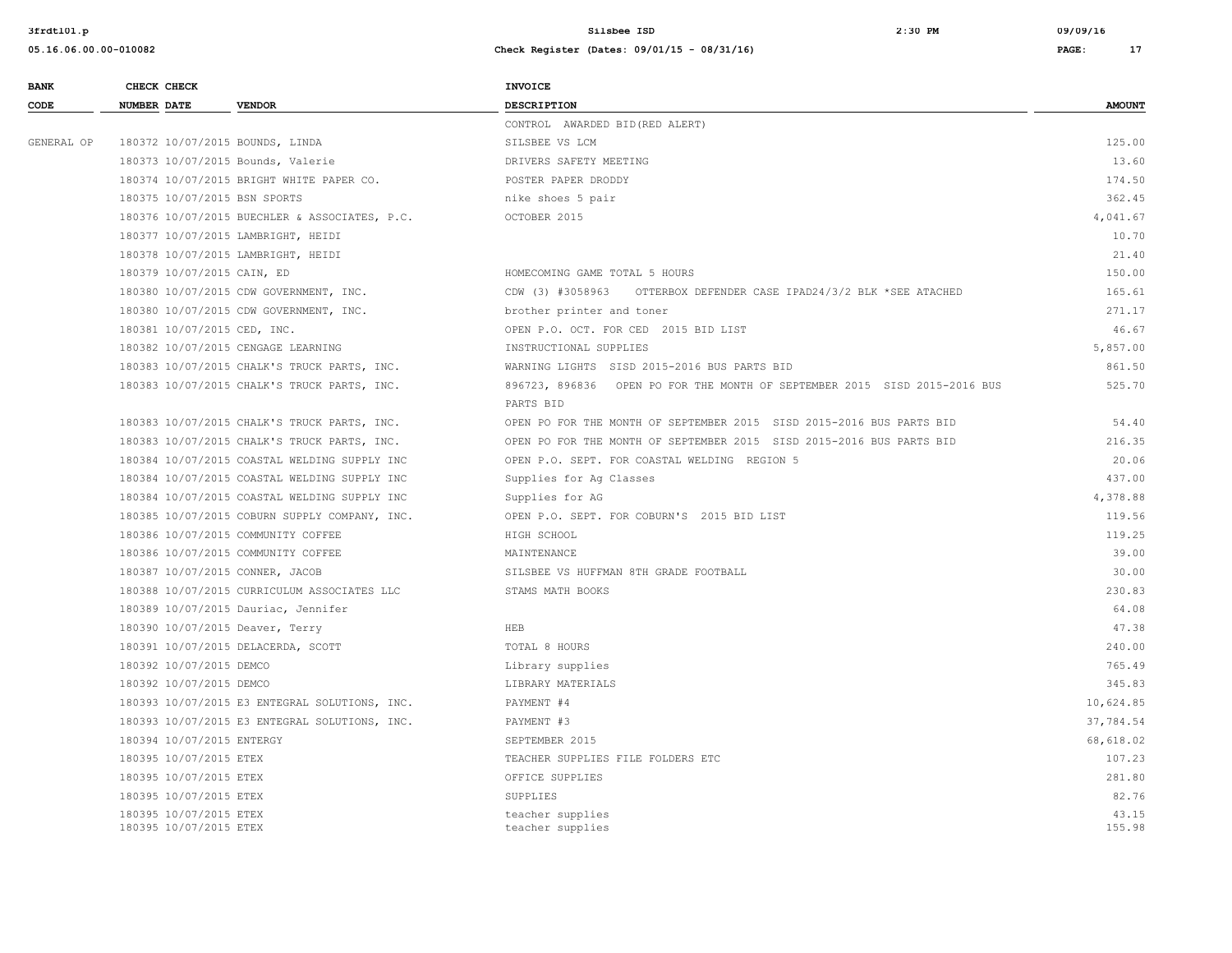| <b>BANK</b> |                    | CHECK CHECK                 |                                                                               | <b>INVOICE</b>                                                              |                 |
|-------------|--------------------|-----------------------------|-------------------------------------------------------------------------------|-----------------------------------------------------------------------------|-----------------|
| CODE        | <b>NUMBER DATE</b> |                             | <b>VENDOR</b>                                                                 | <b>DESCRIPTION</b>                                                          | <b>AMOUNT</b>   |
| GENERAL OP  |                    | 180395 10/07/2015 ETEX      |                                                                               | office supplies                                                             | 34.98           |
|             |                    |                             | 180396 10/07/2015 FALGOUT, TERRY                                              | SILSBEE VS LCM PAID FOR ONLY 1 GAME AND THERE WAS 2                         | 40.00           |
|             |                    |                             | 180396 10/07/2015 FALGOUT, TERRY                                              | SILSBEE VS HUFFMAN MIDDLE SCHOOL FOOTBALL                                   | 85.00           |
|             |                    |                             | 180397 10/07/2015 FASTENAL COMPANY                                            | Monthly Open PO for Ag Classes - Sept 2015                                  | 63.97           |
|             |                    | 180398 10/07/2015 FEDEX     |                                                                               |                                                                             | 12.01           |
|             |                    |                             | 180399 10/07/2015 FITZEGERALD, JON KEVIN                                      | SILBEE VS HUFFMAN MIDDLE SCHOOL FOOTBALL                                    | 85.00           |
|             |                    | 180400 10/07/2015 GRAINGER  |                                                                               | OPEN P.O. SEPT. FOR GRAINGER 2015 BID LIST                                  | 464.17          |
|             |                    |                             | 180401 10/07/2015 GRAYBAR ELECTRIC COMPANY, INC.                              | OPEN P.O. OCT. FOR GRAYBAR 2015 BID LIST                                    | 1,044.20        |
|             |                    |                             | 180402 10/07/2015 GRIFFIN, JASON                                              | TOTAL 5 HOURS HOMECOMING GAME                                               | 150.00          |
|             |                    |                             | 180403 10/07/2015 GUIDRY, HOWARD                                              | SILSBEE VS HUFFMAN MIDDLE SCHOOL                                            | 85.00           |
|             |                    |                             | 180404 10/07/2015 HAMPTON INN & SUITES LEGACY PARK                            | TSUG ANNUAL CONFERENCE OCT. 12-14                                           | 447.26          |
|             |                    |                             | 180405 10/07/2015 SHIRLEY STEPHENS, HARDIN CO. TAC                            | TX LICENSE 703502, 636363, 27207                                            | 22.50           |
|             |                    |                             | 180406 10/07/2015 Harris, Jennifer                                            |                                                                             | 28.27           |
|             |                    |                             | 180407 10/07/2015 HATCHER, GREG                                               | SILSBEE VS LCM PAID FOR 1 GAME AND THERE WAS 2                              | 40.00           |
|             |                    | 180408 10/07/2015 Hill, Amy |                                                                               | TO 9./24 NEUHAUS EDUCATION CENTER BELLAIRE WORKSHOP                         | 253.11          |
|             |                    | 180408 10/07/2015 Hill, Amy |                                                                               |                                                                             | 24.24           |
|             |                    | 180408 10/07/2015 Hill, Amy |                                                                               |                                                                             | 27.93           |
|             |                    |                             | 180409 10/07/2015 Howard, Skylar                                              | UIL TEACHING TOURNAMENT WEST HARDIN                                         | 80.00           |
|             |                    |                             | 180410 10/07/2015 INTERFACE SECURITY SYSTEMS                                  | 10/1 TO 10/31                                                               | 26.43           |
|             |                    |                             | 180411 10/07/2015 ITA TRUCK SALES & SERVICE, LLC.                             | PIPE EXHAUST FOR INTERNATIONAL MOTOR SISD 2015-2016 BUS PARTS BID           | 264.96          |
|             |                    |                             | 180411 10/07/2015 ITA TRUCK SALES & SERVICE, LLC.                             | SHOE KIT AND DRUMS SISD 2015-2016 BUS PARTS BID                             | 899.40          |
|             |                    |                             | 180412 10/07/2015 J W PEPPER                                                  | CHOIR FOR THE 15 - 16 YEAR                                                  | 27.99           |
|             |                    |                             | 180413 10/07/2015 JACKS, GRETCHEN                                             |                                                                             | 1.69            |
|             |                    |                             | 180414 10/07/2015 JACKS, GRETCHEN                                             |                                                                             | 13.52           |
|             |                    |                             | 180415 10/07/2015 JOHNSEN'S WHOLESALE FLORIST                                 | Monthly Open PO for Floral Design Class - Sept. 2015                        | 180.75          |
|             |                    |                             | 180415 10/07/2015 JOHNSEN'S WHOLESALE FLORIST                                 | Monthly Open PO for Floral Design Class - Sept. 2015                        | 5.25            |
|             |                    |                             | 180415 10/07/2015 JOHNSEN'S WHOLESALE FLORIST                                 | Monthly Open PO for Floral Design Class - Sept. 2015                        | 100.20          |
|             |                    |                             | 180416 10/07/2015 KOMMERCIAL KITCHENS                                         | FOOD SERVICE SUPPLIES                                                       | 1,648.76        |
|             |                    |                             | 180417 10/07/2015 KRET, GEOFFREY                                              | SILSBEE VS LCM PAID FOR 1 GAME AND THERE WAS 2                              | 40.00           |
|             |                    | 180418 10/07/2015 LEE, TOM  |                                                                               | HOMECOMING GAME TOTAL 5 HOURS                                               | 150.00          |
|             |                    |                             | 180419 10/07/2015 LEVINER, ZACHARY                                            | HOMECOMING GAME TOTAL 5 HOURS                                               | 150.00          |
|             |                    |                             | 180420 10/07/2015 LOFTON SECURITY SERVICES, INC.                              | HS SECURITY                                                                 | 519.03          |
|             |                    |                             | 180421 10/07/2015 M & D SUPPLY, INC.                                          | OPEN P.O. SEPT. FOR M&D SUPPLY 2015 BID LIST                                | 296.43          |
|             |                    |                             | 180422 10/07/2015 MAC PIZZA MANAGEMENT, INC.                                  | TIGERETTES                                                                  | 62.75           |
|             |                    |                             | 180422 10/07/2015 MAC PIZZA MANAGEMENT, INC.                                  | JR. HIGH FOOTBALL                                                           | 324.75          |
|             |                    |                             | 180423 10/07/2015 MAGAZINE SUBSCRIPTIONS - PTP AUSTIN                         | Magazine Subscription Renewal                                               | 442.26          |
|             |                    |                             | 180424 10/07/2015 MASTER AUDIO VISUALS, INC.                                  | PROJECTOR FOR ATHLETIC ROOM                                                 | 1,143.66        |
|             |                    |                             | 180425 10/07/2015 MATTHEWS, JESS (JAY)<br>180426 10/07/2015 McKeehan, Kathryn | SILSBEE VS LCM PAID FOR 1 GAME AND THERE WAS 2<br>TMEA ROUND 2 REGION CHOIR | 40.00<br>160.00 |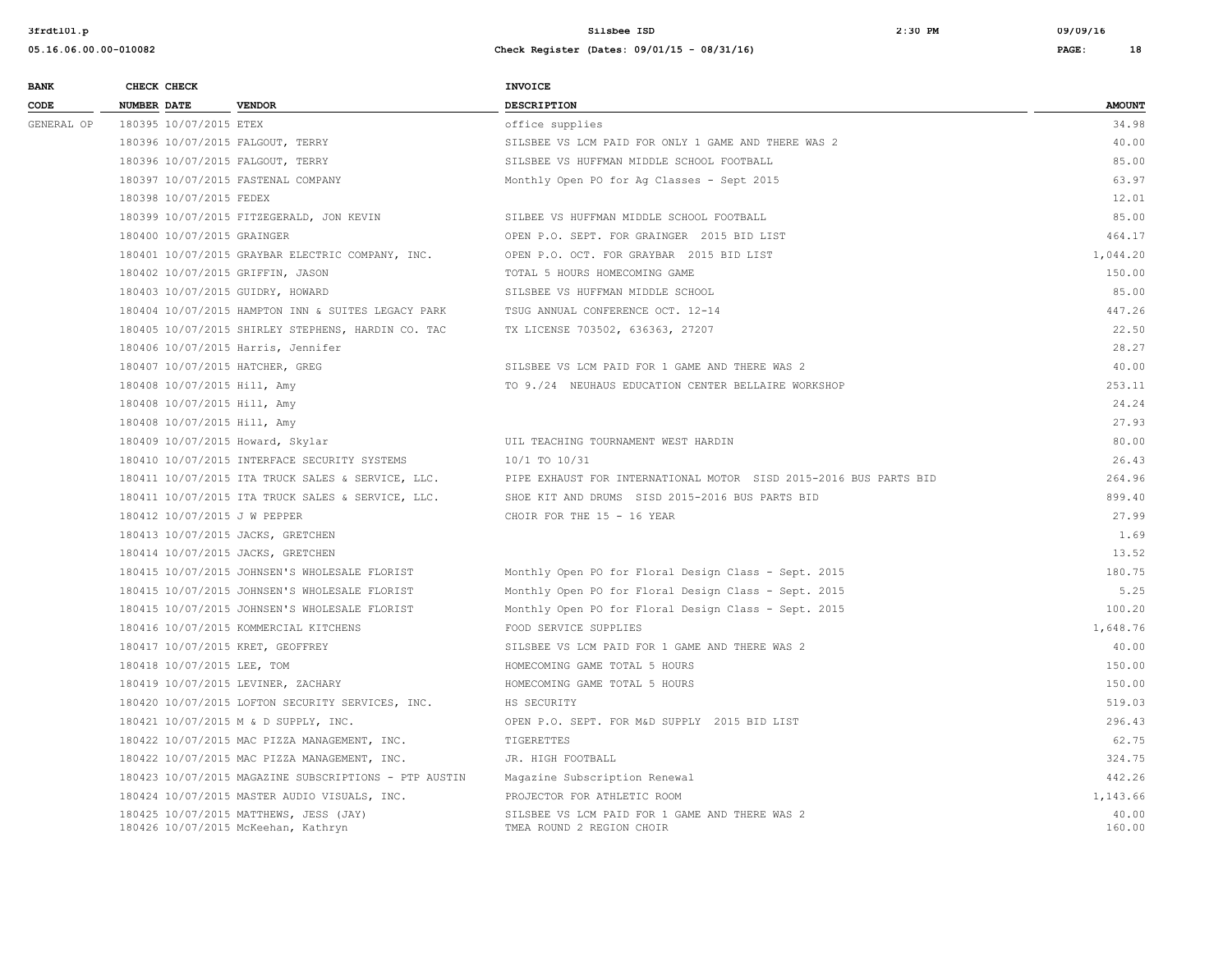| <b>BANK</b> | CHECK CHECK                       |                                                       | <b>INVOICE</b>                                                       |               |
|-------------|-----------------------------------|-------------------------------------------------------|----------------------------------------------------------------------|---------------|
| CODE        | <b>NUMBER DATE</b>                | <b>VENDOR</b>                                         | DESCRIPTION                                                          | <b>AMOUNT</b> |
| GENERAL OP  |                                   | 180427 10/07/2015 MONTALVO, CARLOS II                 | BONFIRE TOTAL 2.5 HOURS                                              | 75.00         |
|             |                                   | 180427 10/07/2015 MONTALVO, CARLOS II                 | HOMECOMING GAME TOTAL 5 HOURS                                        | 150.00        |
|             |                                   | 180428 10/07/2015 MUNRO'S UNIFORM SERVICE             |                                                                      | 373.60        |
|             |                                   | 180428 10/07/2015 MUNRO'S UNIFORM SERVICE             |                                                                      | 1,033.12      |
|             | 180429 10/07/2015 NOVROZSKY'S     |                                                       | JR. HIGH VOLLEYBALL                                                  | 417.15        |
|             | 180430 10/07/2015 NSTA            |                                                       | NSTA MEMBERSHIP FOR J. PARKER                                        | 149.00        |
|             |                                   | 180431 10/07/2015 O K PAPER CENTER                    | NCR PAPER                                                            | 280.75        |
|             |                                   | 180431 10/07/2015 O K PAPER CENTER                    | paper                                                                | 23.36         |
|             |                                   | 180432 10/07/2015 O'REILLY AUTOMOTIVE                 | OPEN PO FOR THE MONTH OF SEPTEMBER 2015 SISD 2015-2016 BUS PARTS BID | 589.44        |
|             |                                   | 180433 10/07/2015 O'REILLY AUTOMOTIVE                 | OPEN P.O. SEPT. FOR O'REILLY AUTO PARTS REGION 5                     | 202.87        |
|             |                                   | 180434 10/07/2015 ORIENTAL TRADING COMPANY, INC.      | LIBRARY SUPPLIES                                                     | 79.29         |
|             | 180435 10/07/2015 ORR, JESSE      |                                                       | HOMECOMING GAME TOTAL 5 HOURS                                        | 150.00        |
|             |                                   | 180436 10/07/2015 PARKER LUMBER - SILSBEE             | Monthly Open PO for HVAC - Sept 2015                                 | 197.64        |
|             |                                   | 180436 10/07/2015 PARKER LUMBER - SILSBEE             | Monthly Open PO for Ag Construction - Sept 2015                      | 182.49        |
|             |                                   | 180436 10/07/2015 PARKER LUMBER - SILSBEE             | Monthly Open PO for Aq Construction - Sept 2015                      | 104.99        |
|             |                                   | 180436 10/07/2015 PARKER LUMBER - SILSBEE             | Lumber for Ag Construction                                           | 468.22        |
|             |                                   | 180436 10/07/2015 PARKER LUMBER - SILSBEE             | Supplies for Ag Construction                                         | 152.22        |
|             |                                   | 180436 10/07/2015 PARKER LUMBER - SILSBEE             | Supplies for Ag Const                                                | 367.97        |
|             |                                   | 180436 10/07/2015 PARKER LUMBER - SILSBEE             | Supplies for Ag Construction                                         | 584.98        |
|             |                                   | 180436 10/07/2015 PARKER LUMBER - SILSBEE             | 106153<br>Monthly Open PO for Ag Classes - Sept 2015                 | 224.15        |
|             |                                   | 180437 10/07/2015 PAXTON/PATTERSON                    | Saw for Aq Construction                                              | 2,540.00      |
|             |                                   | 180438 10/07/2015 PEARSON EDUCATION INC.              | PEARSON INTERACTIVE MUSIC GRADES 1-5                                 | 7,543.35      |
|             |                                   | 180439 10/07/2015 PENDER'S MUSIC COMPANY              | Choir Music                                                          | 295.90        |
|             |                                   | 180439 10/07/2015 PENDER'S MUSIC COMPANY              | Choir Music                                                          | 308.97        |
|             |                                   | 180440 10/07/2015 PINNACLE MEDICAL MANAGEMENT CORP.   |                                                                      | 50.00         |
|             |                                   | 180441 10/07/2015 POSITIVE PROMOTIONS                 | LIBRARY SUPPLIES                                                     | 64.74         |
|             |                                   | 180441 10/07/2015 POSITIVE PROMOTIONS                 | COUNSELOR SUPPLIES RED RIBBON & ANTI BULLYING                        | 226.30        |
|             | 180442 10/07/2015 PRO ED          |                                                       | Speech Therapy Supplies                                              | 353.87        |
|             |                                   | 180443 10/07/2015 RABO BUSINESS FORMS, INC.           | REPORT CARDS                                                         | 280.00        |
|             |                                   | 180444 10/07/2015 RAPTOR ACCOUNTS RECEIVABLE          | office supplies raptor labels                                        | 100.00        |
|             | 180445 10/07/2015 REGION 10 VOCAL |                                                       |                                                                      | 400.00        |
|             |                                   | 180446 10/07/2015 REGION V EDUCATION SERVICE CENTER   | BRAIN POP                                                            | 3,352.00      |
|             |                                   | 180447 10/07/2015 RELIABLE TRANSMISSION SERVICE TEXAS | REPAIRS ON BUS 47                                                    | 496.74        |
|             | 180448 10/07/2015 ROGERS, BRANDON |                                                       | BONFIRE TOTAL 2.5 HOURS                                              | 75.00         |
|             |                                   | 180449 10/07/2015 SANDERS, LAUREN                     |                                                                      | 45.00         |
|             |                                   | 180450 10/07/2015 SAULSBURY, DAVID                    | SARAH SAULSBURY MS                                                   | 1.75          |
|             |                                   | 180451 10/07/2015 SCANTRON CORPORATION                | Scantrons for DMAC                                                   | 35.61         |
|             | 180452 10/07/2015 Scott, Ruby     |                                                       |                                                                      | 11.00         |
|             | 180452 10/07/2015 Scott, Ruby     |                                                       | HS LEO CLUB TO BEAUMONT                                              | 10.00         |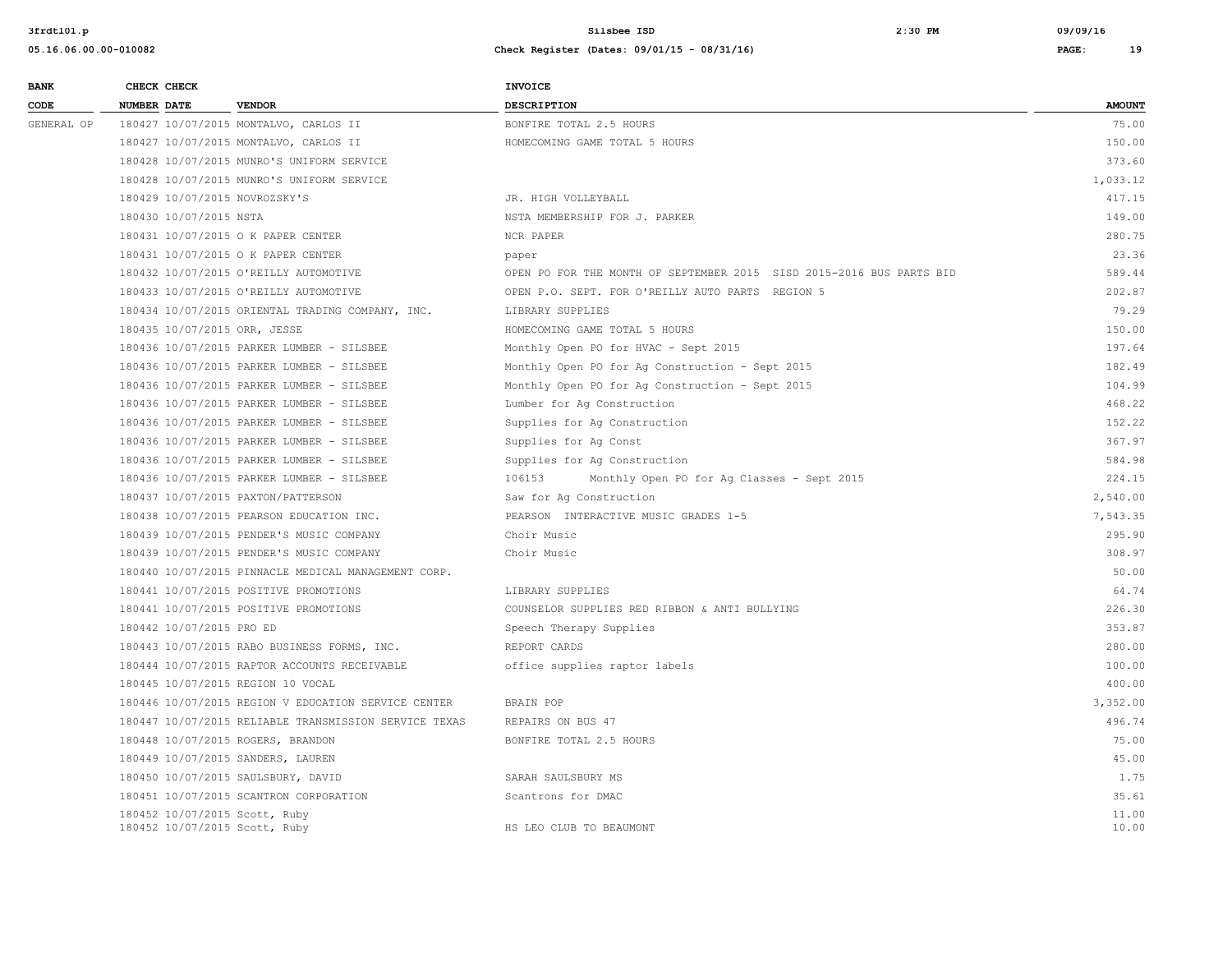| <b>BANK</b> | CHECK CHECK                      |                                                            | <b>INVOICE</b>                                                       |                 |
|-------------|----------------------------------|------------------------------------------------------------|----------------------------------------------------------------------|-----------------|
| CODE        | NUMBER DATE                      | <b>VENDOR</b>                                              | <b>DESCRIPTION</b>                                                   | <b>AMOUNT</b>   |
| GENERAL OP  |                                  | 180453 10/07/2015 SILSBEE ISD FOOD SERVICES                |                                                                      | 84.00           |
|             |                                  | 180453 10/07/2015 SILSBEE ISD FOOD SERVICES                | SEPTEMBER 2015                                                       | 326.97          |
|             |                                  | 180453 10/07/2015 SILSBEE ISD FOOD SERVICES                | MAINTENANCE MEALS                                                    | 364.00          |
|             |                                  | 180454 10/07/2015 SMART'S TRUCK & TRAILER                  | BATTERIES SISD 2015-2016 BUS PARTS BID                               | 319.24          |
|             |                                  | 180454 10/07/2015 SMART'S TRUCK & TRAILER                  | AIRBAG SISD 2015-2016 BUS PARTS BID                                  | 282.00          |
|             |                                  | 180454 10/07/2015 SMART'S TRUCK & TRAILER                  | REAR END ON BUS #49 SISD 2015-2016 BUS PARTS BID                     | 3,893.90        |
|             |                                  | 180454 10/07/2015 SMART'S TRUCK & TRAILER                  | HARNESS FOR SHOP                                                     | 131.99          |
|             |                                  | 180454 10/07/2015 SMART'S TRUCK & TRAILER                  | PARTS SISD 2015-2016 BUS PARTS BID                                   | 129.46          |
|             |                                  | 180454 10/07/2015 SMART'S TRUCK & TRAILER                  | AIR BAGS SISD 2015-2016 BUS PARTS BID                                | 282.00          |
|             |                                  | 180454 10/07/2015 SMART'S TRUCK & TRAILER                  | WHEELS FOR SPECIAL NEEDS BUS SISD 2015-2016 BUS PARTS BID            | 1,307.70        |
|             | 180455 10/07/2015 SMITH, JIMMY   |                                                            | HOMECOMING GAME TOTAL 5 HOURS                                        | 150.00          |
|             |                                  | 180456 10/07/2015 SOUTHERN COMPUTER WAREHOUSE              |                                                                      | 72.65           |
|             |                                  | 180457 10/07/2015 SOUTHWEST BUILDING SYSTEMS               | FOOTBALL STADIUM SOUND SYSTEM REPAIR                                 | 648.76          |
|             |                                  | 180457 10/07/2015 SOUTHWEST BUILDING SYSTEMS               | Materials and Labor to repair fire alarm system Region 5             | 126.00          |
|             |                                  | 180458 10/07/2015 SPINDLETOP CENTER                        |                                                                      | 511.20          |
|             |                                  | 180459 10/07/2015 SSC SERVICE SOLUTIONS                    | 10/1 TO 10/31                                                        | 56,209.07       |
|             | 180460 10/07/2015 STAR LOCKTECHS |                                                            | OPEN P.O. OCT. FOR STAR LOCKTECHS 2015 BID LIST                      | 30.50           |
|             | 180461 10/07/2015 Stout, Tammy   |                                                            | REGION V AND UIL MEETING                                             | 47.72           |
|             |                                  | 180462 10/07/2015 SUBWAY #60997-0                          | CROSS COUNTRY                                                        | 62.35           |
|             | 180463 10/07/2015 SUPPLYWORKS    |                                                            | Items to restock the warehouse                                       | 536.32          |
|             |                                  | 180464 10/07/2015 SWICEGOOD MUSIC COMPANY                  | Master Theory Book 2                                                 | 13.50           |
|             |                                  | 180464 10/07/2015 SWICEGOOD MUSIC COMPANY                  | SWEET CAROLINE SHEET MUSIC                                           | 35.00           |
|             | 180465 10/07/2015 TATE, TRAY     |                                                            | SILSBEE VS LCM VOLLEYBALL                                            | 125.00          |
|             | 180466 10/07/2015 TCTELA         |                                                            | TAMMY MCDUFF                                                         | 385.00          |
|             |                                  | 180467 10/07/2015 TEXAS ALTERNATOR STARTER SERVICE         | OPEN PO FOR THE MONTH OF SEPTEMBER 2015 SISD 2015-2016 BUS PARTS BID | 142.25          |
|             |                                  | 180468 10/07/2015 TEXAS COMPUTER ASSOCIATES                | FOLDING MACHINE REPAIR AND PARTS                                     | 440.99          |
|             |                                  | 180469 10/07/2015 TEXAS DEPARTMENT OF LICENSING REGULATION |                                                                      | 140.00          |
|             |                                  | 180470 10/07/2015 Thornhill, Sherrie                       | HOTEL AND PARKING ATAC AUSTIN 9/27-29                                | 843.22          |
|             |                                  | 180471 10/07/2015 TMEA REGION 10 VOCAL DIVISION            | ROUND <sub>2</sub>                                                   | 400.00          |
|             |                                  | 180472 08/10/2016 Tomas, Jennifer                          | REGION V WORKSHOP                                                    | $-26.91$        |
|             |                                  | 180472 10/07/2015 Tomas, Jennifer                          | REGION V WORKSHOP                                                    | 26.91           |
|             | 180473 10/07/2015 TRI-CON, INC.  |                                                            | OPEN P.O. SEPT. FOR TRI CON FUEL 2016 FUEL AWARDED                   | 1,322.69        |
|             | 180473 10/07/2015 TRI-CON, INC.  |                                                            | OPEN PO FOR THE MONTH OF SEPTEMBER 2015 SISD 2015-2016 BUS FUEL BID  | 8,839.33        |
|             |                                  | 180474 10/07/2015 TRIANGLE WATER CO.                       | ACADEMY                                                              | 97.50           |
|             |                                  | 180474 10/07/2015 TRIANGLE WATER CO.                       |                                                                      | 191.00          |
|             |                                  | 180475 10/07/2015 VERIZON WIRELESS                         | AUG 14-SEPT 13                                                       | 1,204.53        |
|             | 180476 10/07/2015 Wallace, Mark  |                                                            | NCCER INSTRUCTOR CERTIFICATION TRAINING PROGRAM REGION 6             | 161.16          |
|             | 180478 10/07/2015 WEIR, STACI    | 180477 10/07/2015 WASTE MANAGEMENT OF TEXAS, INC.          | SEPTEMBER SERVICES                                                   | 128.36<br>29.66 |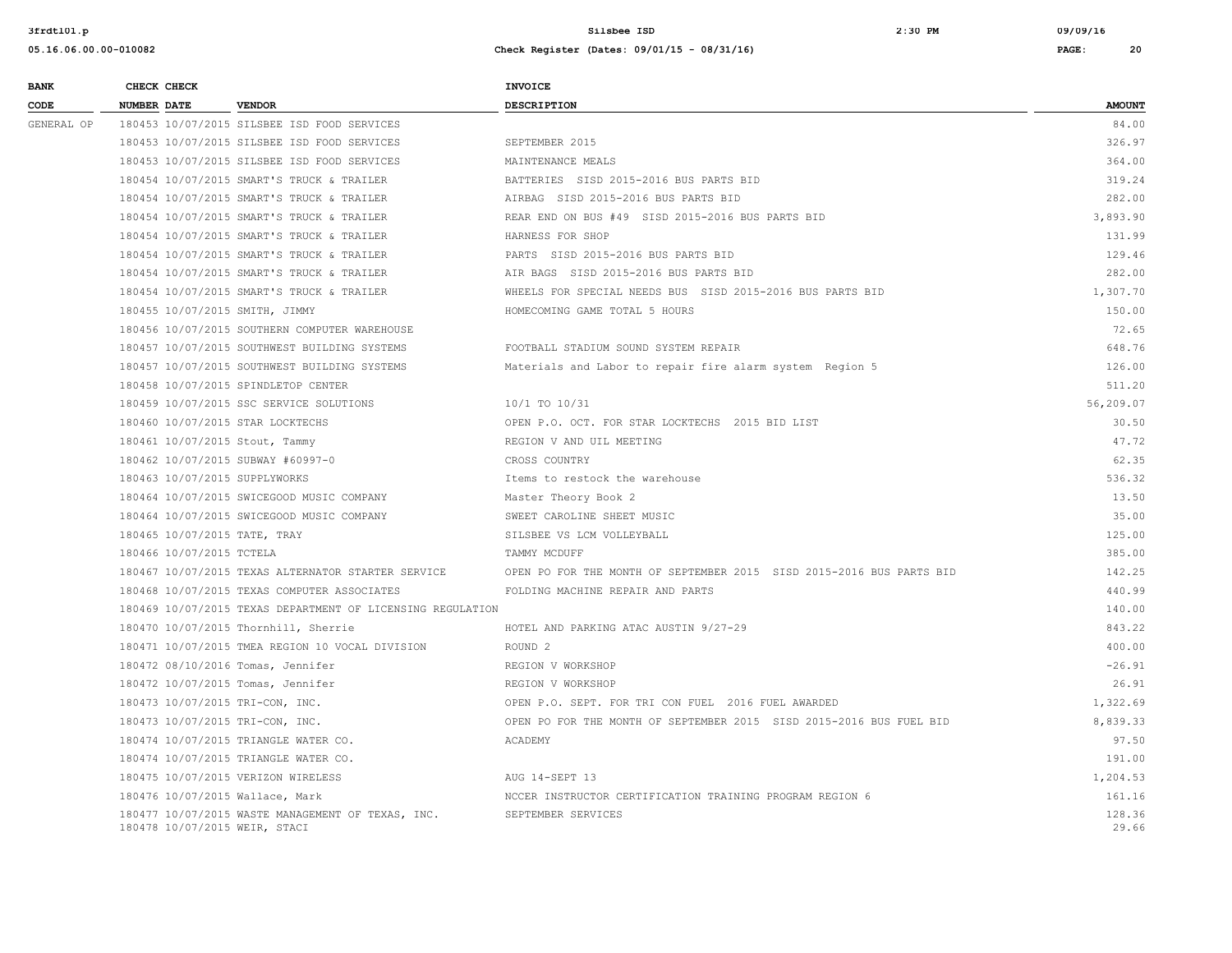| <b>BANK</b> | CHECK CHECK                       |                                                                                              | <b>INVOICE</b>                                                        |                 |
|-------------|-----------------------------------|----------------------------------------------------------------------------------------------|-----------------------------------------------------------------------|-----------------|
| CODE        | <b>NUMBER DATE</b>                | <b>VENDOR</b>                                                                                | <b>DESCRIPTION</b>                                                    | <b>AMOUNT</b>   |
| GENERAL OP  |                                   | 180479 10/07/2015 WEST HARDIN PERFORMERS                                                     |                                                                       | 205.00          |
|             | 180480 10/07/2015 ZONES           |                                                                                              | Chromebooks & Google Chrome OS Management Consoles for the Library    | 150.72          |
|             |                                   | 180481 10/09/2015 COURTYARD DALLAS-ALLEN                                                     | TASBO 2015 PURCHASING ACADEMY 10/14-15                                | 276.06          |
|             |                                   | 180482 10/14/2015 ACME ARCHITECTURAL HARDWARE                                                | OPEN P.O. OCT. FOR ACME ARCHITECTURAL REGION 5                        | 205.68          |
|             |                                   | 180483 10/14/2015 ADVANCED GRAPHICS                                                          | Supplies for poster machine                                           | 653.54          |
|             |                                   | 180483 10/14/2015 ADVANCED GRAPHICS                                                          | Ink for Poster Machine                                                | 133.12          |
|             |                                   | 180484 10/14/2015 ADVANTAGE MEDICAL                                                          | remote switch for student-HS                                          | 113.40          |
|             |                                   | 180485 10/14/2015 APPLE COMPUTER, INC.                                                       | iMAC COMPUTER                                                         | 2,022.00        |
|             | 180486 10/14/2015 AT &T           |                                                                                              | SEPT 25 THRU OCT. 24                                                  | 49.26           |
|             | 180486 10/14/2015 AT &T           |                                                                                              | 61.46                                                                 | 61.46           |
|             | 180486 10/14/2015 AT &T           |                                                                                              | SEPT 25 THRU OCT 24                                                   | 39.16           |
|             | 180486 10/14/2015 AT &T           |                                                                                              | SEPT 25 THRU OCT 24                                                   | 49.26           |
|             | 180486 10/14/2015 AT &T           |                                                                                              | SEPT 27 THRU OCT 26                                                   | 3,480.43        |
|             | 180486 10/14/2015 AT &T           |                                                                                              | SEPT 27 THRU OCT 26                                                   | 123.30          |
|             | 180487 10/14/2015 ATSSB           |                                                                                              |                                                                       | 75.00           |
|             |                                   | 180488 10/14/2015 AUDILET TRACTOR SALES, INC.                                                | Monthly Open PO for Ag Classes - Sept 2015                            | 251.10          |
|             |                                   | 180489 10/14/2015 AUTHENTIC COSTUMES LLC                                                     | ONE ACT PLAY COSTUMES                                                 | 920.00          |
|             | 180490 10/14/2015 BAND SHOPPE     |                                                                                              | Band Supplies                                                         | 4.46            |
|             | 180490 10/14/2015 BAND SHOPPE     |                                                                                              | Band Supplies                                                         | 23.14           |
|             |                                   | 180491 10/14/2015 BLICK ART MATERIALS                                                        | ART SUPPLIES                                                          | 177.58          |
|             |                                   | 180491 10/14/2015 BLICK ART MATERIALS                                                        | ART SUPPLIES                                                          | 181.86          |
|             |                                   | 180491 10/14/2015 BLICK ART MATERIALS                                                        | ART SUPPLIES                                                          | 165.21          |
|             |                                   | 180491 10/14/2015 BLICK ART MATERIALS                                                        | ART SUPPLIES                                                          | 171.73          |
|             | 180492 10/14/2015 Bottoms, Chris  |                                                                                              | HOLOCAUST MUSEUM FIELD TRIP                                           | 650.00          |
|             | 180493 10/14/2015 BSN SPORTS      |                                                                                              | OUOTE # 1823871 TRACK TARPS AND TRACK PROTECTORS                      | 5,592.60        |
|             |                                   | 180494 10/14/2015 BUCK'S WHEEL & EQUIPMENT CO.                                               | PRE TRIP BOOKS                                                        | 746.12          |
|             |                                   | 180495 10/14/2015 LAMBRIGHT, HEIDI                                                           |                                                                       | 21.40           |
|             |                                   | 180496 10/14/2015 CARTER'S EDUCATIONAL TRAINING                                              |                                                                       | 975.00          |
|             |                                   | 180497 10/14/2015 CARTER'S EDUCATIONAL TRAINING                                              |                                                                       | 1,137.50        |
|             |                                   | 180498 10/14/2015 CENTER FOR BEHAVIORAL STUDIES                                              |                                                                       | 840.00          |
|             | 180499 10/14/2015 CITY OF SILSBEE |                                                                                              | 8/18 TO 9/21                                                          | 2,521.56        |
|             |                                   | 180499 10/14/2015 CITY OF SILSBEE                                                            | $8/19$ TO $9/23$                                                      | 2,176.98        |
|             |                                   | 180499 10/14/2015 CITY OF SILSBEE                                                            | 8/19 TO 9/21                                                          | 187.55          |
|             |                                   | 180499 10/14/2015 CITY OF SILSBEE                                                            | 8/18 TO 9/21                                                          | 517.30          |
|             |                                   | 180500 10/14/2015 COASTAL WELDING SUPPLY INC                                                 | OPEN PO FOR THE MONTH OF SEPTEMBER 2015 SISD 2015-2016 BUS PARTS BID  | 15.00           |
|             |                                   | 180500 10/14/2015 COASTAL WELDING SUPPLY INC                                                 | Monthly Open PO for HVAC - Sept 2015                                  | 7.50            |
|             |                                   | 180500 10/14/2015 COASTAL WELDING SUPPLY INC                                                 | OPEN P.O. SEPT. FOR COASTAL WELDING REGION 5                          | 28.05           |
|             |                                   | 180500 10/14/2015 COASTAL WELDING SUPPLY INC<br>180500 10/14/2015 COASTAL WELDING SUPPLY INC | Monthly Open PO for Ag Classes - Sept 2015<br>Supplies for Ag Classes | 47.00<br>270.13 |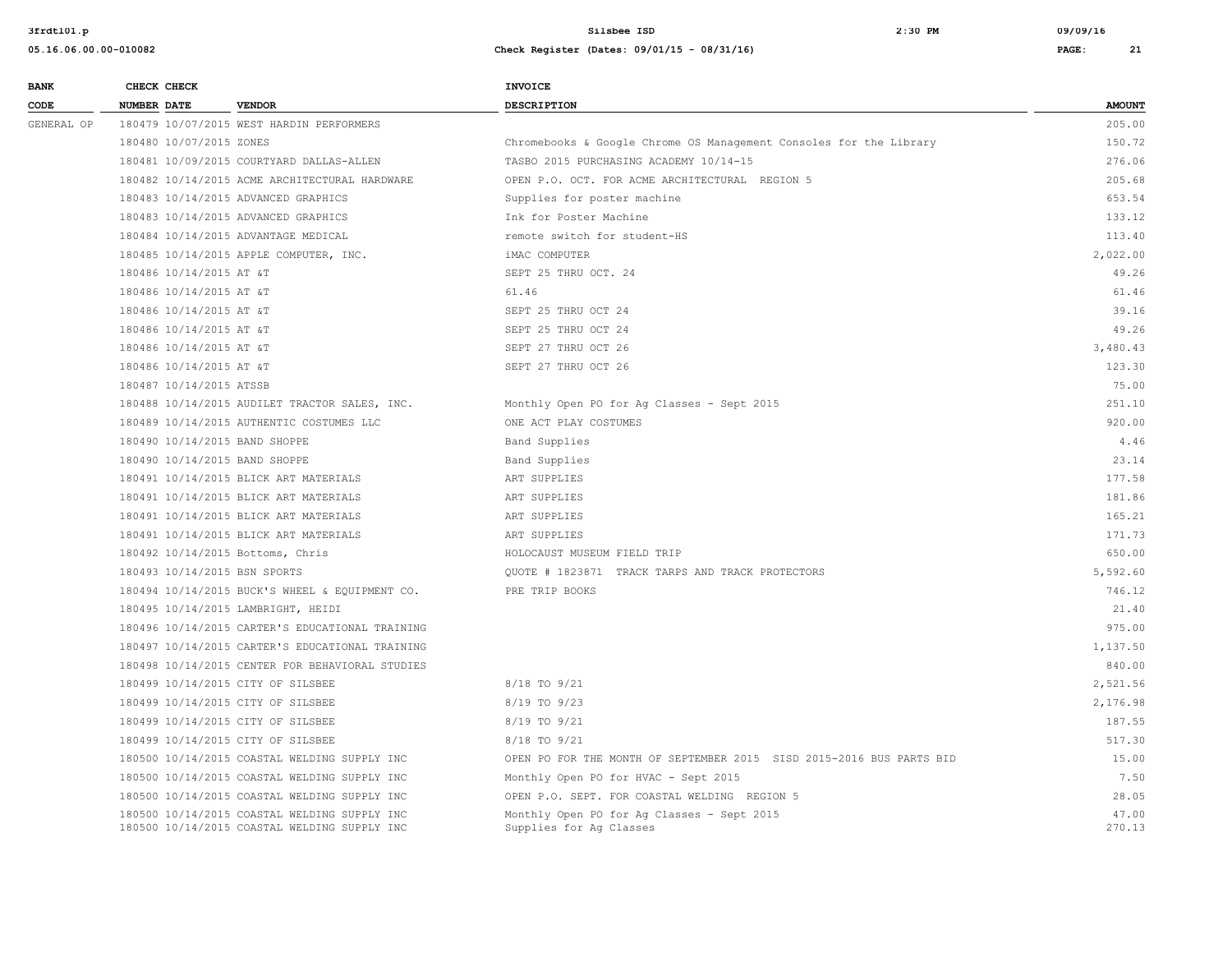| <b>BANK</b> | CHECK CHECK                        |                                                                                         | <b>INVOICE</b>                                                                                                                     |               |
|-------------|------------------------------------|-----------------------------------------------------------------------------------------|------------------------------------------------------------------------------------------------------------------------------------|---------------|
| CODE        | NUMBER DATE                        | <b>VENDOR</b>                                                                           | <b>DESCRIPTION</b>                                                                                                                 | <b>AMOUNT</b> |
| GENERAL OP  |                                    | 180501 10/14/2015 COBURN SUPPLY COMPANY, INC.                                           | OPEN P.O. OCT. FOR COBURN'S 2015 BID LIST                                                                                          | 67.35         |
|             |                                    | 180501 10/14/2015 COBURN SUPPLY COMPANY, INC.                                           | OPEN P.O. SEPT. FOR COBURN'S 2015 BID LIST                                                                                         | 157.49        |
|             |                                    | 180502 10/14/2015 COCA-COLA REFRESHMENTS                                                | 12 oz cups by case                                                                                                                 | 256.20        |
|             | 180503 10/14/2015 COMMUNITY COFFEE |                                                                                         | MIDDLE SCHOOL                                                                                                                      | 49.50         |
|             | 180504 10/14/2015 Crosby, Tamara   |                                                                                         |                                                                                                                                    | 11.00         |
|             |                                    | 180505 10/14/2015 DAVE RAMSEY - THE LAMPO GROUP                                         | High School Student Text                                                                                                           | 1,099.56      |
|             | 180506 10/14/2015 DELACERDA, SCOTT |                                                                                         | TOTAL 8 HOURS                                                                                                                      | 240.00        |
|             | 180507 10/14/2015 ESTR             |                                                                                         | Online Assessments                                                                                                                 | 46.00         |
|             | 180508 10/14/2015 ETEX             |                                                                                         | Toner Cartridge for room 119                                                                                                       | 319.98        |
|             | 180508 10/14/2015 ETEX             |                                                                                         | Library Supplies                                                                                                                   | 2,078.95      |
|             | 180508 10/14/2015 ETEX             |                                                                                         | teacher supplies toners                                                                                                            | 853.93        |
|             | 180508 10/14/2015 ETEX             |                                                                                         | OFFICE SUPPLIES REFERRAL PAPER ETC                                                                                                 | 133.99        |
|             | 180508 10/14/2015 ETEX             |                                                                                         | OFFICE SUPPLIES                                                                                                                    | 241.98        |
|             | 180508 10/14/2015 ETEX             |                                                                                         | Etex Office Supply for RT (10) APLSL 1006 Amplivox Headphones in black \$14.40                                                     | 144.00        |
|             |                                    |                                                                                         | x 10                                                                                                                               |               |
|             | 180508 10/14/2015 ETEX             |                                                                                         | OPEN P.O. OCT. FOR ETEX OFFICE REGION 5                                                                                            | 65.41         |
|             | 180508 10/14/2015 ETEX             |                                                                                         | Supplies for room 141                                                                                                              | 116.98        |
|             | 180509 10/14/2015 FLOWER, ANTHONY  |                                                                                         | TOTAL 8 HOURS                                                                                                                      | 240.00        |
|             |                                    | 180510 10/14/2015 FOLLETT SCHOOL SOLUTIONS, INC.                                        | SUPPLIES                                                                                                                           | 809.71        |
|             | 180511 10/14/2015 HAWTHORNE, JERRY |                                                                                         | SILSBEE VS HUFFMAN                                                                                                                 | 35.00         |
|             | 180512 10/14/2015 Hendrix, Nancy   |                                                                                         | SILSBEE VS HUFFMAN                                                                                                                 | 55.00         |
|             | 180513 10/14/2015 HINKIE, JAY      |                                                                                         | SILSBEE VS HUFFMAN                                                                                                                 | 35.00         |
|             |                                    | 180514 10/14/2015 HOLOCAUST MUSEUM HOUSTON                                              | FIELD TRIP 10/15                                                                                                                   | 200.00        |
|             | 180515 10/14/2015 Holt, Janis      |                                                                                         | TASB CONVENTION                                                                                                                    | 313.26        |
|             |                                    | 180516 10/14/2015 INGRAM, DOUGLAS J.                                                    | SILSBEE VS HUFFMAN                                                                                                                 | 35.00         |
|             |                                    | 180517 10/14/2015 ISI COMMERCIAL REFRIGERATION, INC.                                    | WATER FILTER CARTRIDGES FOR DAUPHINE FIELDHOUSE ICE MACHINE BUY BOARD VENDOR                                                       | 261.15        |
|             |                                    | 180518 10/14/2015 JOHNSEN'S WHOLESALE FLORIST                                           | Floral Design Monthly Open PO for Oct. 2015                                                                                        | 97.35         |
|             |                                    | 180518 10/14/2015 JOHNSEN'S WHOLESALE FLORIST                                           | Floral Design Monthly Open PO for Oct. 2015                                                                                        | 139.90        |
|             | 180519 10/14/2015 JOHNSTONE SUPPLY |                                                                                         | Monthly Open PO for HVAC - Sept 2015                                                                                               | 227.54        |
|             | 180520 10/14/2015 Lee, Mark        |                                                                                         | 1/2" KEY STOCK FOR REAR DOOR ON BUS 96                                                                                             | 7.79          |
|             | 180521 10/14/2015 Lewis, Sophia    |                                                                                         | REGION V                                                                                                                           | 25.10         |
|             |                                    | 180522 10/14/2015 LOFTON SECURITY SERVICES, INC.                                        | HS SECURITY 9/28-10/4                                                                                                              | 525.60        |
|             |                                    | 180523 10/14/2015 LYNN LEE INC. DAIRY QUEENS                                            | JV & FRESHMAN FOOTBALL                                                                                                             | 787.50        |
|             |                                    |                                                                                         | 180524 10/14/2015 MCGRAW-HILL SCHOOL EDUCATION HOLDINGS, L MCGRAW HILL ADDITIONAL ORDER FOR SHS SOCIAL STUDIES *SEE ATTACHED QUOTE | 2,570.35      |
|             |                                    | 180525 10/14/2015 MERCEDES-BENZ FINANCIAL SERVICES USA LLC 15 THOMAS BUILT SCHOOL BUSES |                                                                                                                                    | 303, 398.16   |
|             | 180526 10/14/2015 NELSON, RICHARD  |                                                                                         | TOTAL 8 HOURS                                                                                                                      | 240.00        |
|             |                                    | 180527 10/14/2015 NEUHAUS EDUCATION CENTER                                              | AMY HILL NEUHAUS WS "DEVELOPING METACOGNITIVE SKILLS (2 DAYS)" SEPTEMBER 17                                                        | 325.00        |
|             |                                    | 180528 10/14/2015 PARKER LUMBER - SILSBEE                                               | & 24, 2015 NO OVERNIGHT<br>OPEN P.O. SEPT. FOR PARKER LUMBER 2015 BID LIST                                                         | 1,448.18      |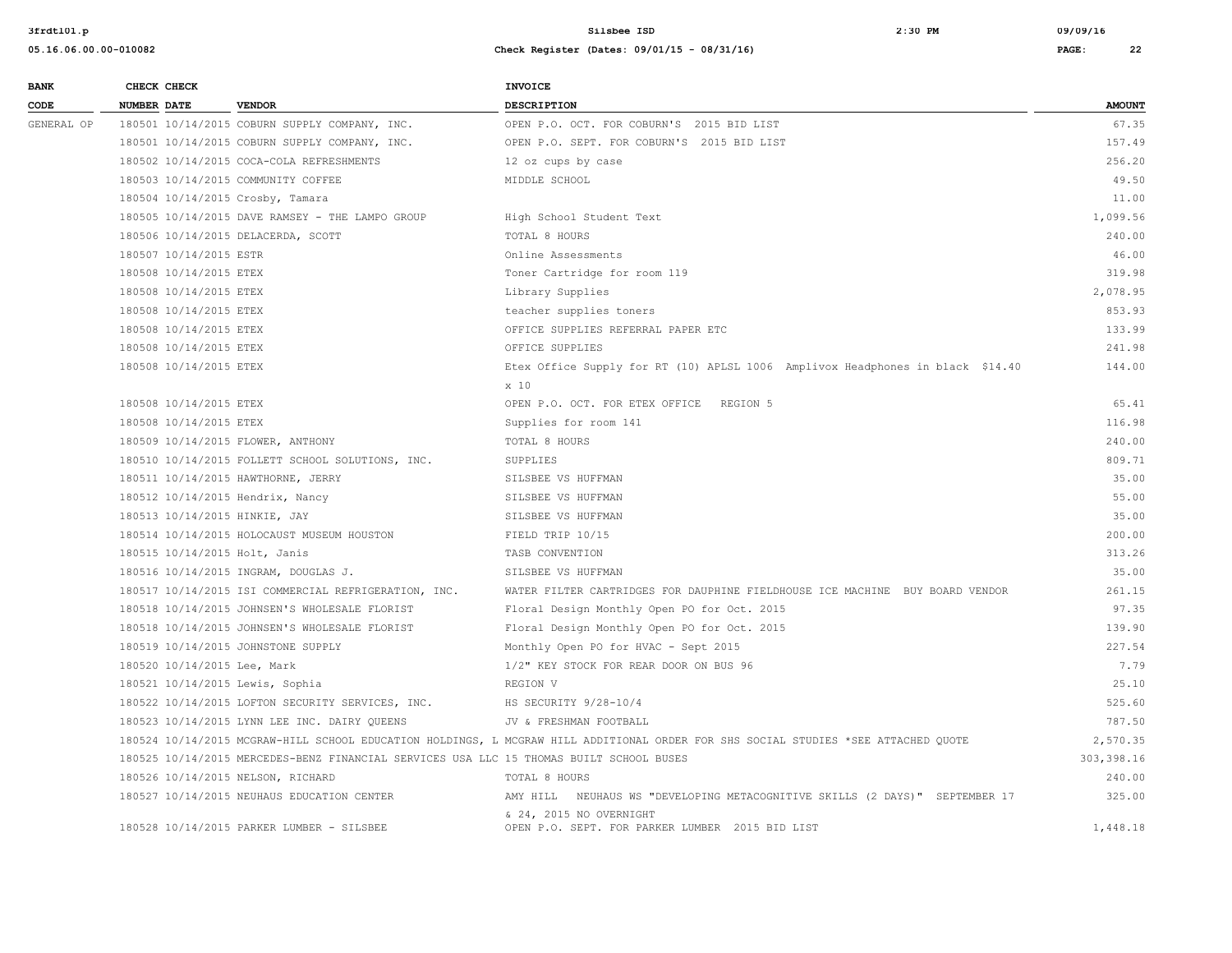| <b>BANK</b> | CHECK CHECK                                                           |                                                                           | <b>INVOICE</b>                                                               |                  |
|-------------|-----------------------------------------------------------------------|---------------------------------------------------------------------------|------------------------------------------------------------------------------|------------------|
| CODE        | <b>NUMBER DATE</b>                                                    | <b>VENDOR</b>                                                             | <b>DESCRIPTION</b>                                                           | <b>AMOUNT</b>    |
| GENERAL OP  |                                                                       | 180529 10/14/2015 PARKER LUMBER - SILSBEE                                 | OPEN PO FOR THE MONTH OF SEPTEMBER 2015 SISD 2015-2016 BUS PARTS BID         | 9.08             |
|             |                                                                       | 180530 10/14/2015 PPG ARCHITECTURAL FINISHES                              | OPEN P.O. OCT. FOR PPG ARCHITECTURAL FINISHINGS 2015 BID LIST                | 96.05            |
|             |                                                                       | 180530 10/14/2015 PPG ARCHITECTURAL FINISHES                              | OPEN P.O. OCT. FOR PPG ARCHITECTURAL FINISHINGS 2015 BID LIST                | 145.47           |
|             |                                                                       | 180531 10/14/2015 RAPTOR ACCOUNTS RECEIVABLE                              | NAME BADGES                                                                  | 100.00           |
|             |                                                                       | 180532 10/14/2015 REGION V EDUCATION SERVICE CENTER                       | REGION 5 WORKSHOP                                                            | 285.00           |
|             | 180533 10/14/2015 REGION VI ESC                                       |                                                                           | CERTIFICATION TRAINING                                                       | 200.00           |
|             | 180534 10/14/2015 ROBERTS, NORRIS                                     |                                                                           | VOLLEYBALL SILSBEE VS HARDIN JEFFERSON                                       | 125.00           |
|             | 180535 10/14/2015 ROGERS, BRANDON                                     |                                                                           |                                                                              | 90.00            |
|             | 180536 10/14/2015 Sanders, Jason                                      |                                                                           | HUFFMAN HARGRAVE LAKE HOUSTON INVITATIONAL                                   | 25.33            |
|             | 180537 10/14/2015 SANDERS, LAUREN                                     |                                                                           | SILSBEE VS HARDIN JEFFERSON                                                  | 45.00            |
|             | 180538 10/14/2015 Sears, Rakeesha                                     |                                                                           | HS SPECIAL NEEDS TO ORANGE                                                   | 7.50             |
|             | 180539 10/14/2015 SILSBEE BEE                                         |                                                                           | Silsbee Bee ad for: Notice of Sale for Textbooks, 2 weeks, September 2nd and | 47.58            |
|             |                                                                       |                                                                           | 9th, 2015 per Sherrie Thornhill                                              |                  |
|             | 180539 10/14/2015 SILSBEE BEE                                         |                                                                           | FIRST ADVERTISEMENT                                                          | 108.00           |
|             | 180539 10/14/2015 SILSBEE BEE                                         |                                                                           | FIRST ADVERTISEMENT                                                          | $-154.03$        |
|             |                                                                       | 180540 10/14/2015 SILSBEE MOTOR COMPANY                                   | TIRES AND RIM FOR ATHLETIC TRAILER                                           | 263.96           |
|             | 180541 10/14/2015 SIMS, CAROL                                         |                                                                           | VOLLEYBALL                                                                   | 95.00            |
|             | 180542 10/14/2015 SMITH, JARED                                        |                                                                           | TOTAL 4.5 HOURS SAW YOU AT THE POLE RALLY                                    | 32.63            |
|             |                                                                       | 180543 10/14/2015 SOUTHERN COMPUTER WAREHOUSE                             | Technology Supplies for CTE                                                  | 261.81           |
|             |                                                                       | 180543 10/14/2015 SOUTHERN COMPUTER WAREHOUSE                             | RIBBONS                                                                      | 610.90           |
|             |                                                                       | 180544 10/14/2015 SOUTHERN TIRE MART                                      | TIRE REPAIR                                                                  | 77.27            |
|             |                                                                       | 180545 10/14/2015 Stanley, Katherine                                      | AND 10/8 REGION V WORKSHOPS                                                  | 75.32            |
|             |                                                                       | 180546 10/14/2015 STAR GRAPHICS COPIERS, INC.                             | 9/25 TO 10/24                                                                | 4,116.67         |
|             | 180547 10/14/2015 Steadham, Ali                                       |                                                                           |                                                                              | 14.00            |
|             | 180548 10/14/2015 Sturgeon, Rondi                                     |                                                                           | TOTAL 4.5 HOURS                                                              | 45.00            |
|             |                                                                       | 180549 10/14/2015 SUBWAY STORE #5224                                      | SHS STUCO                                                                    | 40.25            |
|             | 180550 10/14/2015 TASSP                                               |                                                                           | BIDDLE 2015-2016 MEMBERSHIP                                                  | 630.00           |
|             |                                                                       | 180551 10/14/2015 TEXAS COUNCIL FOR SOCIAL STUDIES                        | REGISTRATION OCT. 23,30,31                                                   | 115.00           |
|             |                                                                       | 180552 10/14/2015 TEXAS DEPARTMENT OF PUBLIC SAFETY                       |                                                                              | 193.00           |
|             | 180553 10/14/2015 TOLBERT, DAWN                                       |                                                                           | SILSBEE VS HARDIN JEFFERSON                                                  | 125.00           |
|             | 180554 10/14/2015 Tramel, Dawn                                        |                                                                           |                                                                              | 5.38             |
|             | 180555 10/14/2015 TRUSCO MFG CO                                       |                                                                           | Paint line hose for field sprayer Freight One source (sent to letters)       | 61.76            |
|             | 180556 10/14/2015 TSSSA                                               |                                                                           | REGISTRATION OCTOBER 28                                                      | 150.00           |
|             |                                                                       | 180557 10/14/2015 VERNIER SOFTWARE & TECHNOLOGY                           | Software for Science Dept                                                    | 2,391.07         |
|             | 180558 10/14/2015 Wager, Sandra                                       |                                                                           | REGION V WORKSHOPS                                                           | 50.72            |
|             |                                                                       | 180559 10/14/2015 WELLS, PEYTON, GREENBURG AND HUNT, L.L.P RE: GOVERNANCE |                                                                              | 660.00           |
|             |                                                                       | 180560 10/14/2015 THE WESTIN GALLERIA HOUSTON                             | ACET OCT. 19-20                                                              | 143.88           |
|             | 180561 10/14/2015 WILLIAMS, JOHN<br>180562 10/14/2015 WOOD, JESSE PHD |                                                                           | TOTAL 8 HOURS                                                                | 240.00<br>975.00 |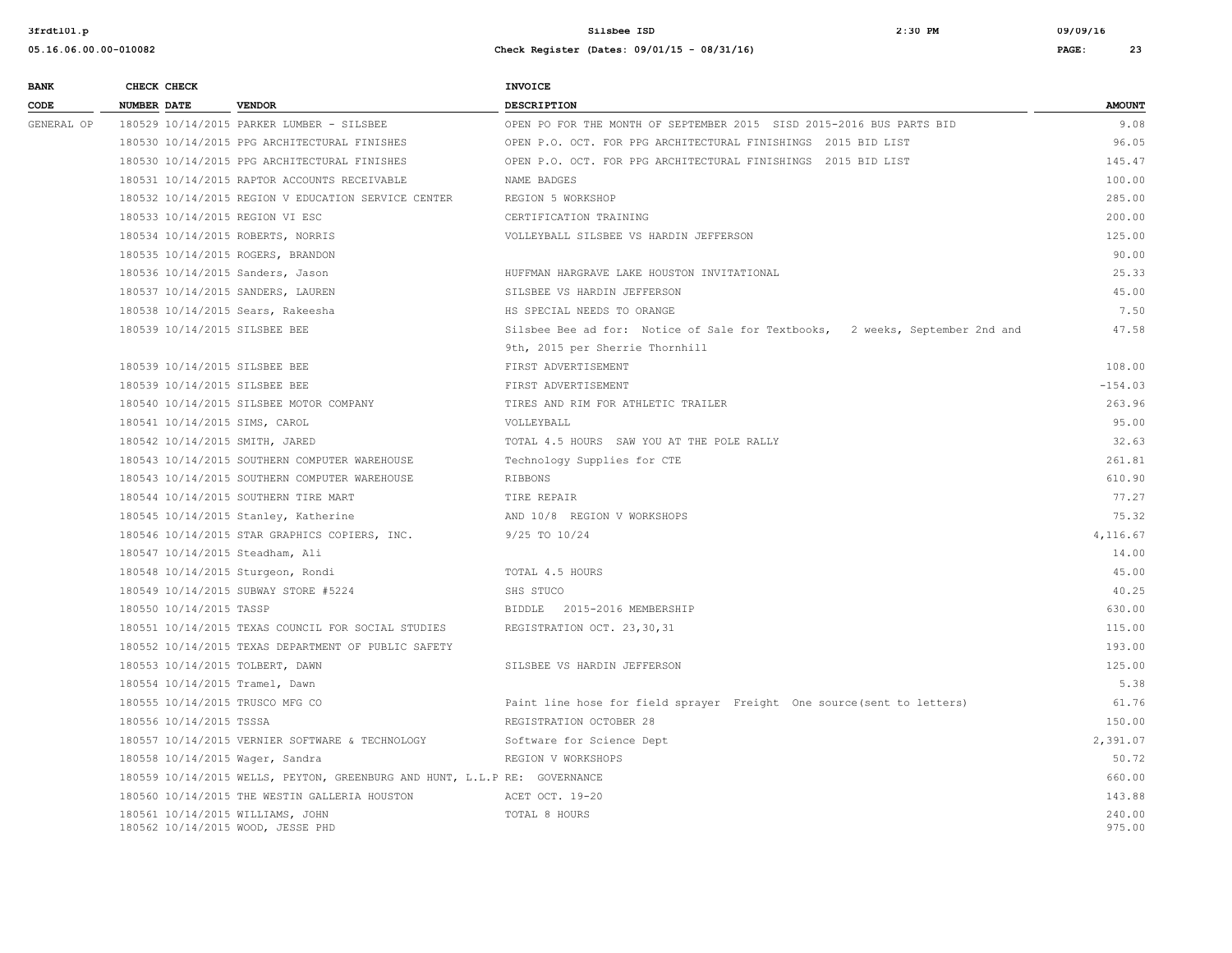| <b>BANK</b> | CHECK CHECK                       |                                                     | <b>INVOICE</b>                                                             |                |
|-------------|-----------------------------------|-----------------------------------------------------|----------------------------------------------------------------------------|----------------|
| CODE        | <b>NUMBER DATE</b>                | <b>VENDOR</b>                                       | <b>DESCRIPTION</b>                                                         | <b>AMOUNT</b>  |
| GENERAL OP  | 180563 10/14/2015 WRIGHT, BILL    |                                                     | SILSBEE VS HUFFMAN                                                         | 35.00          |
|             | 180564 10/14/2015 ZONES           |                                                     | Projector Bulbs                                                            | 227.91         |
|             |                                   | 180565 10/20/2015 STATE COMPTROLLER                 | OCT 2015 SALES TAX                                                         | 2,517.13       |
|             |                                   | 180566 10/21/2015 APPLE COMPUTER, INC.              | Supplies for Video Tech                                                    | 146.00         |
|             | 180567 10/21/2015 AT &T           |                                                     | OCT. 7 THRU NOV 6                                                          | 930.80         |
|             |                                   | 180568 10/21/2015 ATHLETIC SUPPLY INC.              | MS BASKETBALL QUOTE 84857                                                  | 794.00         |
|             |                                   | 180569 10/21/2015 AUSTIN MARRIOTT NORTH             | TASBO ACOUNTING & FINANCE SYMPOSIUM 10/28-30                               | 305.09         |
|             | 180570 10/21/2015 BOUNDS, LINDA   |                                                     | VOLLEYBALL                                                                 | 115.00         |
|             |                                   | 180571 10/21/2015 BRIGGS EQUIPMENT                  | LEVEL-BUBBLE \$15.65 SHIPPING APPROX.\$6.00 NOTE: FOR TELESCOPING MAN LIFT | 36.33          |
|             |                                   |                                                     | BUYBOARD VENDOR                                                            |                |
|             | 180572 10/21/2015 BROOKSHIRE BROS |                                                     | Open Monthly PO for FCCLA - Sept 2015                                      | 246.89         |
|             | 180573 10/21/2015 Brooks, Tricia  |                                                     | TO 10/16 TASBO PURCHASING ACADEMY                                          | 404.21         |
|             | 180574 10/21/2015 BUTLER, TOMMY   |                                                     | SILSBEE VS HUFFMAN FOOTBALL                                                | 115.00         |
|             | 180575 10/21/2015 CAMPBELL, JAMES |                                                     | SILSBEE VS HUFFMAN FOOTBALL                                                | 55.00          |
|             |                                   | 180576 10/21/2015 CARTER'S EDUCATIONAL TRAINING     | IN HOME TRAINING AUG/SEPT                                                  | 2,138.75       |
|             |                                   | 180577 10/21/2015 CENTER FOR BEHAVIORAL STUDIES     |                                                                            | 480.00         |
|             |                                   | 180577 10/21/2015 CENTER FOR BEHAVIORAL STUDIES     |                                                                            | 840.00         |
|             |                                   | 180578 10/21/2015 CENTERPOINT ENERGY                | $9/2$ TO $10/2$                                                            | 33.46          |
|             |                                   | 180578 10/21/2015 CENTERPOINT ENERGY                | $9/2$ TO $10/2$                                                            | 77.94          |
|             |                                   | 180578 10/21/2015 CENTERPOINT ENERGY                | $9/2$ to $10/2$                                                            | 47.94          |
|             |                                   | 180578 10/21/2015 CENTERPOINT ENERGY                | $9/2$ to $10/2$                                                            | 586.68         |
|             |                                   | 180578 10/21/2015 CENTERPOINT ENERGY                | $9/2$ to $10/2$                                                            | 39.74          |
|             |                                   | 180578 10/21/2015 CENTERPOINT ENERGY                | $9/2$ to $10/2$                                                            | 36.31          |
|             |                                   | 180578 10/21/2015 CENTERPOINT ENERGY                | $9/2$ to $10/2$                                                            | 100.76         |
|             |                                   | 180578 10/21/2015 CENTERPOINT ENERGY                | $9/2$ TO $10/2$                                                            | 40.53          |
|             |                                   | 180579 10/21/2015 CENTERPOINT ENERGY SERVICES, INC. | $9/1$ to $9/30$                                                            | 2,816.88       |
|             |                                   | 180580 10/21/2015 CICI'S PIZZA #160                 | CROSS COUNTRY                                                              | 161.00         |
|             | 180581 10/21/2015 CITY OF SILSBEE |                                                     | 8/31 TO 9/28                                                               | 103.09         |
|             | 180581 10/21/2015 CITY OF SILSBEE |                                                     | 8/31 TO 9/28                                                               | 110.89         |
|             | 180581 10/21/2015 CITY OF SILSBEE |                                                     | 8/31 TO 9/28                                                               | 152.61         |
|             | 180581 10/21/2015 CITY OF SILSBEE |                                                     | 8/31 TO 9/28                                                               | 954.16         |
|             |                                   | 180582 10/21/2015 COASTAL WELDING SUPPLY INC        | Ag Monthly Open PO for Oct. 2015                                           | 217.84         |
|             | 180583 10/21/2015 COFFEY, BILL    |                                                     | SILSBEE VS SPLENDORA MS FOOTBALL                                           | 85.00          |
|             | 180583 10/21/2015 COFFEY, BILL    |                                                     | SILSBEE VS SPLENDORA                                                       | 95.00          |
|             | 180584 10/21/2015 CONNER, JACOB   |                                                     |                                                                            | 40.00          |
|             |                                   | 180585 10/21/2015 CONTRACT PAPER GROUP              | Copy Paper to restock the warehouse                                        | 20,101.20      |
|             | 180586 10/21/2015 CONWAY, BILL JR |                                                     | TASA/TASB BOARD WORKSHOP                                                   | 553.88         |
|             | 180588 10/21/2015 Day, Keli       | 180587 10/21/2015 CURRICULUM ASSOCIATES             | STARS STUDENT BOOK AND TEACHER GUIDES                                      | 49.75<br>68.10 |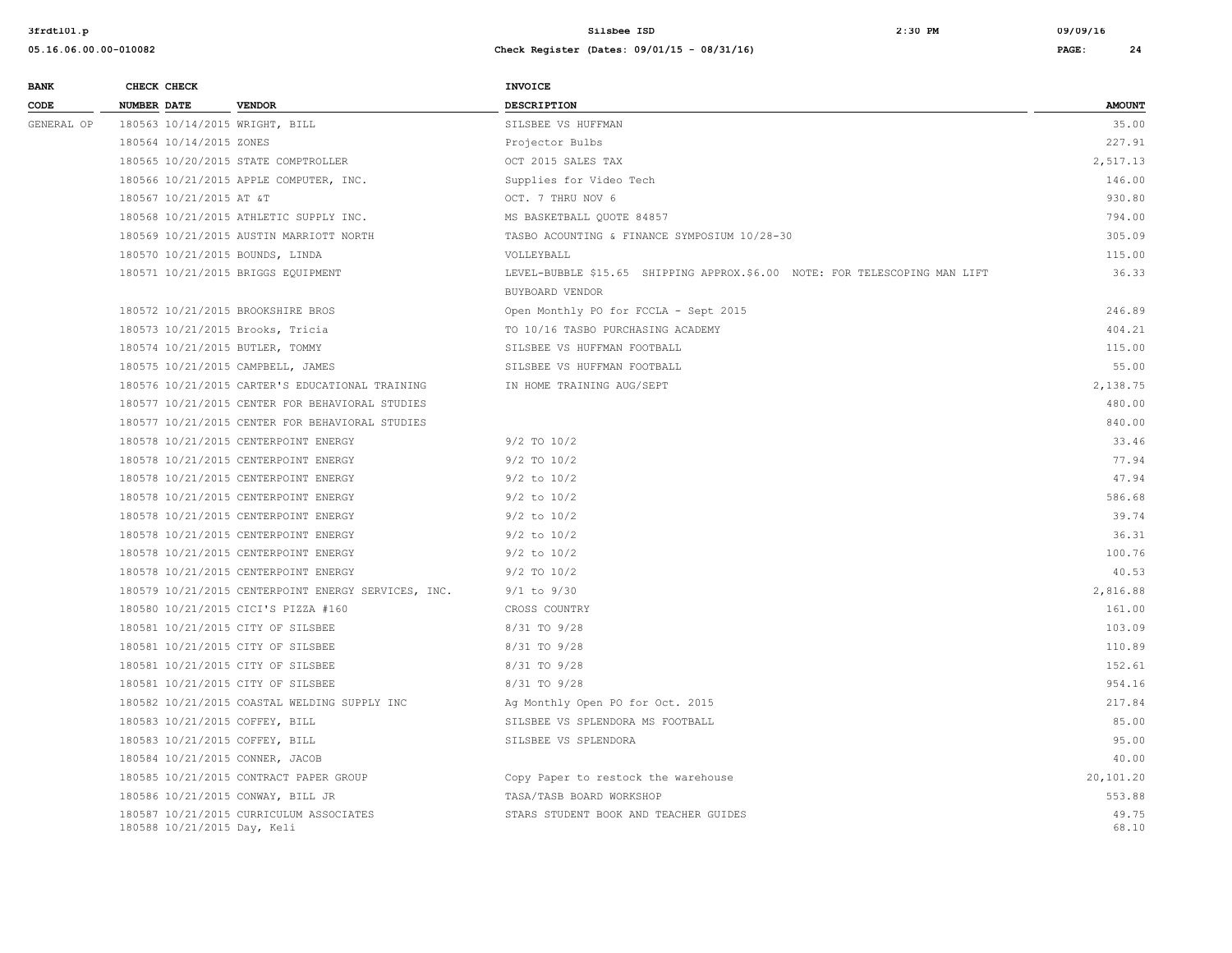| <b>BANK</b> | CHECK CHECK        |                            |                                                                               | <b>INVOICE</b>                                                                                                                           |               |  |
|-------------|--------------------|----------------------------|-------------------------------------------------------------------------------|------------------------------------------------------------------------------------------------------------------------------------------|---------------|--|
| CODE        | <b>NUMBER DATE</b> |                            | <b>VENDOR</b>                                                                 | <b>DESCRIPTION</b>                                                                                                                       | <b>AMOUNT</b> |  |
| GENERAL OP  |                    |                            | 180589 10/21/2015 DELACERDA, SCOTT                                            | TOTAL 16 HOURS                                                                                                                           | 480.00        |  |
|             |                    | 180590 10/21/2015 DEMCO    |                                                                               | LIBRARY MATERIALS                                                                                                                        | 262.44        |  |
|             |                    |                            | 180591 10/21/2015 Dickard, Sharon                                             | TASBO PURCHASING ACADEMY                                                                                                                 | 57.97         |  |
|             |                    |                            | 180592 10/21/2015 EDUCATIONAL THEATRE ASSOC                                   | Fees & Dues                                                                                                                              | 318.00        |  |
|             |                    |                            | 180593 10/21/2015 ERWIN, RANDY                                                | TOTAL 8 HOURS                                                                                                                            | 240.00        |  |
|             |                    |                            | 180594 10/21/2015 EXXON MOBIL                                                 |                                                                                                                                          | 83.33         |  |
|             |                    |                            | 180595 10/21/2015 FIRETROL PROTECTIONS SYSTEMS                                | OPEN P.O. SEPT. FOR FIRETROL TX-MAS-6-03 FAC20                                                                                           | 176.50        |  |
|             |                    |                            | 180596 10/21/2015 FLINN SCIENTIFIC INC.                                       | Supplies for Science                                                                                                                     | 59.65         |  |
|             |                    |                            | 180597 10/21/2015 FLOWER, ANTHONY                                             | TOTAL 8 HOURS                                                                                                                            | 240.00        |  |
|             |                    | 180598 10/21/2015 GRAINGER |                                                                               | OPEN P.O. OCT. FOR GRAINGER                                                                                                              | 366.48        |  |
|             |                    |                            | 180599 10/21/2015 HAMPTON INN SAN ANTONIO DOWNTOWN RIVERWA TSNAP OCT. 28 & 29 |                                                                                                                                          | 352.19        |  |
|             |                    |                            | 180600 10/21/2015 HARDIN JEFFERSON SOCCER                                     | SOUTHEAST TEXAS HIGH SCHOOL SOCCER CLASSIC                                                                                               | 250.00        |  |
|             |                    |                            | 180601 10/21/2015 Harris, Jennifer                                            |                                                                                                                                          | 28.19         |  |
|             |                    |                            | 180602 10/21/2015 HEXCO, INC. - ACADEMIC                                      | uil materials Blackshear                                                                                                                 | 99.00         |  |
|             |                    |                            | 180602 10/21/2015 HEXCO, INC. - ACADEMIC                                      | uil materials social studies                                                                                                             | 73.35         |  |
|             |                    |                            | 180603 10/21/2015 HUNTON DISTRIBUTION                                         | Dry canister filters, Hydro filter, o-ring, gasket Approx. shipping 25.00                                                                | 375.01        |  |
|             |                    |                            |                                                                               | 2015 BID LIST                                                                                                                            |               |  |
|             |                    |                            | 180604 10/21/2015 INKSPOT PRINTS & GRAPHICS                                   | MS UNDERSHIRTS ESTIMATE #68                                                                                                              | 400.00        |  |
|             |                    |                            | 180605 10/21/2015 INSTRUCTIONAL MATERIALS SERVICE                             | Instructional Materials Service per Trevino for Ali Steadham SHS *PLEASE SEE                                                             | 2,503.73      |  |
|             |                    |                            |                                                                               | ATTACHED                                                                                                                                 |               |  |
|             |                    |                            | 180606 10/21/2015 JEFFERSON COUNTY AGRICULTURE COMMITTEE                      | REGISTRATION 10/10                                                                                                                       | 50.00         |  |
|             |                    |                            | 180607 10/21/2015 JESELINK, KENNETH                                           | NICHOLAS JESELINK HS                                                                                                                     | 19.15         |  |
|             |                    |                            | 180608 10/21/2015 JOHNSEN'S WHOLESALE FLORIST                                 | Floral Design Monthly Open PO for Oct. 2015                                                                                              | 104.40        |  |
|             |                    |                            | 180609 10/21/2015 JOINES, TABATHA                                             |                                                                                                                                          | 70.00         |  |
|             |                    |                            | 180609 10/21/2015 JOINES, TABATHA                                             | VARSITY CHEERLEADERS                                                                                                                     | 56.00         |  |
|             |                    |                            | 180610 10/21/2015 LEVINER, ZACHARY                                            | TOTAL 8 HOURS                                                                                                                            | 240.00        |  |
|             |                    |                            | 180611 10/21/2015 LEWIS, JEFFREY                                              | SILSBEE VS HUFFMAN FOOTBALL                                                                                                              | 55.00         |  |
|             |                    |                            | 180612 10/21/2015 LIVINGSTON SAW SERVICE                                      | OPEN P.O. OCT. FOR LIVINGSTON SAW 2015 BID LIST                                                                                          | 12.60         |  |
|             |                    |                            | 180612 10/21/2015 LIVINGSTON SAW SERVICE                                      | OPEN P.O. OCT. FOR LIVINGSTON SAW 2015 BID LIST                                                                                          | 83.77         |  |
|             |                    |                            | 180613 10/21/2015 M & M RESTURANT GROUP LLC                                   | SPLENDORA FOOTBALL                                                                                                                       | 639.20        |  |
|             |                    |                            |                                                                               | 180614 10/21/2015 MCGRAW-HILL SCHOOL EDUCATION HOLDINGS, L MCGRAW HILL ADDITIONAL TEXTBOOK FOR WORLD HISTORY TEXAS TEACHERS EDITION ISBN | 120.99        |  |
|             |                    |                            |                                                                               | 9780076606009                                                                                                                            |               |  |
|             |                    |                            | 180615 10/21/2015 MCMILLAN GLASS AND DOOR                                     | OPEN P.O. OCT. FOR MCMILLIAN GLASS 2015 BID LIST                                                                                         | 207.92        |  |
|             |                    |                            | 180615 10/21/2015 MCMILLAN GLASS AND DOOR                                     | OPEN P.O. OCT. FOR MCMILLIAN GLASS 2015 BID LIST                                                                                         | 450.12        |  |
|             |                    |                            | 180616 10/21/2015 MENTORING MINDS                                             | MOTIVATION READING BOOKS                                                                                                                 | 794.75        |  |
|             |                    |                            | 180617 10/21/2015 MONTALVO, CARLOS II                                         | JR. HIGH FOOTBALL GAME TOTAL 2.5 HOURS                                                                                                   | 75.00         |  |
|             |                    |                            | 180618 10/21/2015 NORTON, DAVID                                               | JV FOOTBALL GAME TOTAL 4 HOURS                                                                                                           | 120.00        |  |
|             |                    |                            | 180619 10/21/2015 NOVROZSKY'S                                                 |                                                                                                                                          | 370.86        |  |
|             |                    |                            | 180619 10/21/2015 NOVROZSKY'S                                                 |                                                                                                                                          | 419.11        |  |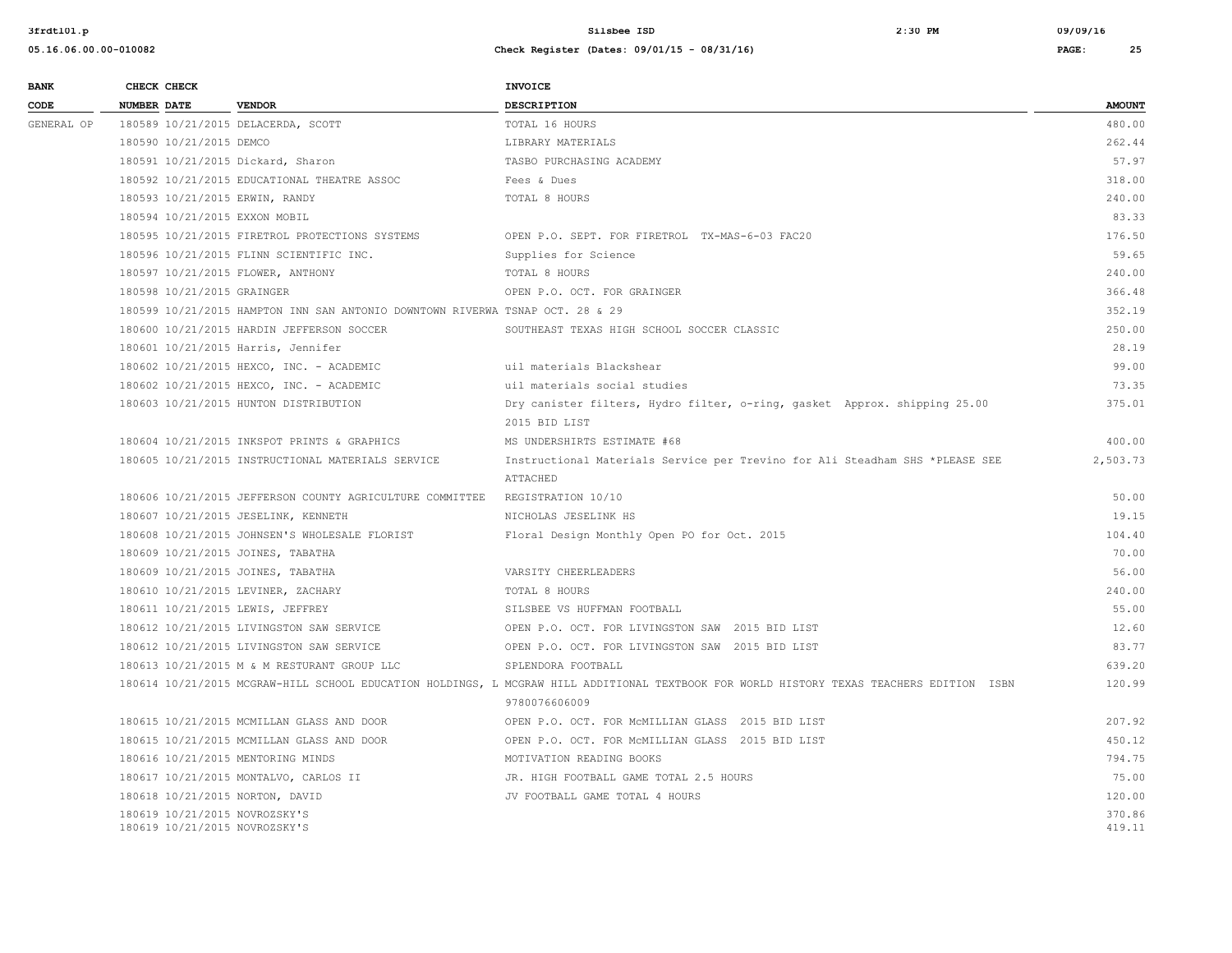| <b>BANK</b> |             | CHECK CHECK                |                                                                            | <b>INVOICE</b>                                                              |                  |
|-------------|-------------|----------------------------|----------------------------------------------------------------------------|-----------------------------------------------------------------------------|------------------|
| CODE        | NUMBER DATE |                            | <b>VENDOR</b>                                                              | <b>DESCRIPTION</b>                                                          | <b>AMOUNT</b>    |
| GENERAL OP  |             |                            | 180620 10/21/2015 OCHOA, MARC                                              | SILSBEE VS HUFFMAN                                                          | 115.00           |
|             |             |                            | 180621 10/21/2015 ORIENTAL TRADING COMPANY, INC.                           | PBSI S DORRELL                                                              | 54.37            |
|             |             |                            | 180622 10/21/2015 ORR, JESSE                                               | TOTAL 3.75 HOURS                                                            | 112.50           |
|             |             |                            | 180623 10/21/2015 THE PARENT INSTITUTE                                     | The Parent Institute subscription renewal for SMS-KIRBY-READ-REEVES         | 1,756.00         |
|             |             |                            | 180623 10/21/2015 THE PARENT INSTITUTE                                     | The Parent Institute for SMS, REEVES, READ & KIRBY                          | 518.00           |
|             |             |                            | 180624 10/21/2015 Paulino, Scott                                           |                                                                             | 10,620.00        |
|             |             |                            | 180625 10/21/2015 PAXTON/PATTERSON                                         | Ag Construction Supplies                                                    | 88.71            |
|             |             |                            | 180625 10/21/2015 PAXTON/PATTERSON                                         | Saw for Aq Construction                                                     | 58.94            |
|             |             | 180626 10/21/2015 PCAT     |                                                                            | effective $9/1/15$                                                          | 296,554.00       |
|             |             |                            | 180627 10/21/2015 RAPTOR ACCOUNTS RECEIVABLE                               | ONE YEAR ANNUAL ACCESS FEE                                                  | 480.00           |
|             |             |                            | 180627 10/21/2015 RAPTOR ACCOUNTS RECEIVABLE                               | ONE YEAR ANNUAL RENEWAL                                                     | 480.00           |
|             |             |                            | 180627 10/21/2015 RAPTOR ACCOUNTS RECEIVABLE                               | ONE YEAR ANNUAL RENEWAL                                                     | 480.00           |
|             |             |                            | 180627 10/21/2015 RAPTOR ACCOUNTS RECEIVABLE                               | ONE YEAR ANNUAL RENEWAL                                                     | 480.00           |
|             |             |                            | 180628 10/21/2015 RASCOE, BRITT                                            | SILSBEE VS SPLENDORA MS FOOTBALL                                            | 85.00            |
|             |             |                            | 180629 10/21/2015 REGION V EDUCATION SERVICE CENTER                        | Diag Training                                                               | 40.00            |
|             |             |                            | 180629 10/21/2015 REGION V EDUCATION SERVICE CENTER                        | Diag Training                                                               | 40.00            |
|             |             |                            | 180629 10/21/2015 REGION V EDUCATION SERVICE CENTER                        | Diag Training                                                               | 40.00            |
|             |             |                            | 180629 10/21/2015 REGION V EDUCATION SERVICE CENTER                        | BRAIN POP                                                                   | 744.00           |
|             |             |                            | 180629 10/21/2015 REGION V EDUCATION SERVICE CENTER                        | Workshop #81080 CTE at Region V                                             | 25.00            |
|             |             |                            | 180629 10/21/2015 REGION V EDUCATION SERVICE CENTER                        | Speech Webinar                                                              | 20.00            |
|             |             |                            | 180629 10/21/2015 REGION V EDUCATION SERVICE CENTER                        | Speech Webinar                                                              | 20.00            |
|             |             |                            | 180629 10/21/2015 REGION V EDUCATION SERVICE CENTER                        | Speech Webinar                                                              | 20.00            |
|             |             |                            | 180629 10/21/2015 REGION V EDUCATION SERVICE CENTER                        | VI Meeting                                                                  | 40.00            |
|             |             |                            | 180630 10/21/2015 SAFETY-KLEEN                                             | Bi-Monthly PO for Auto Shop Parts Washer                                    | 202.40           |
|             |             |                            | 180631 10/21/2015 Sheppard, Lee                                            | TO 10/14 TSUG CONFERENCE                                                    | 382.63           |
|             |             |                            | 180632 10/21/2015 SHERATON FORT WORTH                                      | TCSS/TSSSA OCT. 28-OCT. 31                                                  | 454.53           |
|             |             | 180633 10/21/2015 SHOPPA'S |                                                                            | electronic repair manual freight charges Hydrolic cylinder Repair Kit Note: | 101.98           |
|             |             |                            |                                                                            | Repair parts for John Deere Tractor (see attached quote and letters)        |                  |
|             |             |                            | 180634 10/21/2015 SIMS, GREG                                               | SILSBEE VS SPLENDORA                                                        | 95.00            |
|             |             |                            | 180635 10/21/2015 SOUTHERN COMPUTER WAREHOUSE                              | TECHNOLOGY SOFTWARE                                                         | 1,135.16         |
|             |             |                            | 180635 10/21/2015 SOUTHERN COMPUTER WAREHOUSE                              | Technology Supplies for CTE                                                 | 45.38            |
|             |             |                            | 180636 10/21/2015 SOUTHWEST FOODSERVICE EXCELLENCE, LLC                    | SEPTEMBER 2015                                                              | 148,810.16       |
|             |             |                            | 180637 10/21/2015 SPINDLETOP CENTER                                        |                                                                             | 1,789.20         |
|             |             |                            | 180638 10/21/2015 Stout, Tammy                                             | REGION V WORKSHOP                                                           | 23.00            |
|             |             |                            | 180639 10/21/2015 STUART, LANE                                             | SILSBEE VS HUFFMAN FOOTBALL                                                 | 115.00           |
|             |             |                            | 180640 10/21/2015 SUBWAY STORE #5224                                       | VOLLEYBALL                                                                  | 331.00           |
|             |             |                            | 180641 10/21/2015 SUMMERS, TIM                                             | SILSBEE VS HUFFMAN FOOTBALL                                                 | 115.00           |
|             |             |                            | 180642 10/21/2015 SUN TRAVEL TRAILWAYS<br>180643 10/21/2015 SUPERIOR STEEL | 11/4/2015<br>Metal for Aq classes                                           | 130.00<br>925.00 |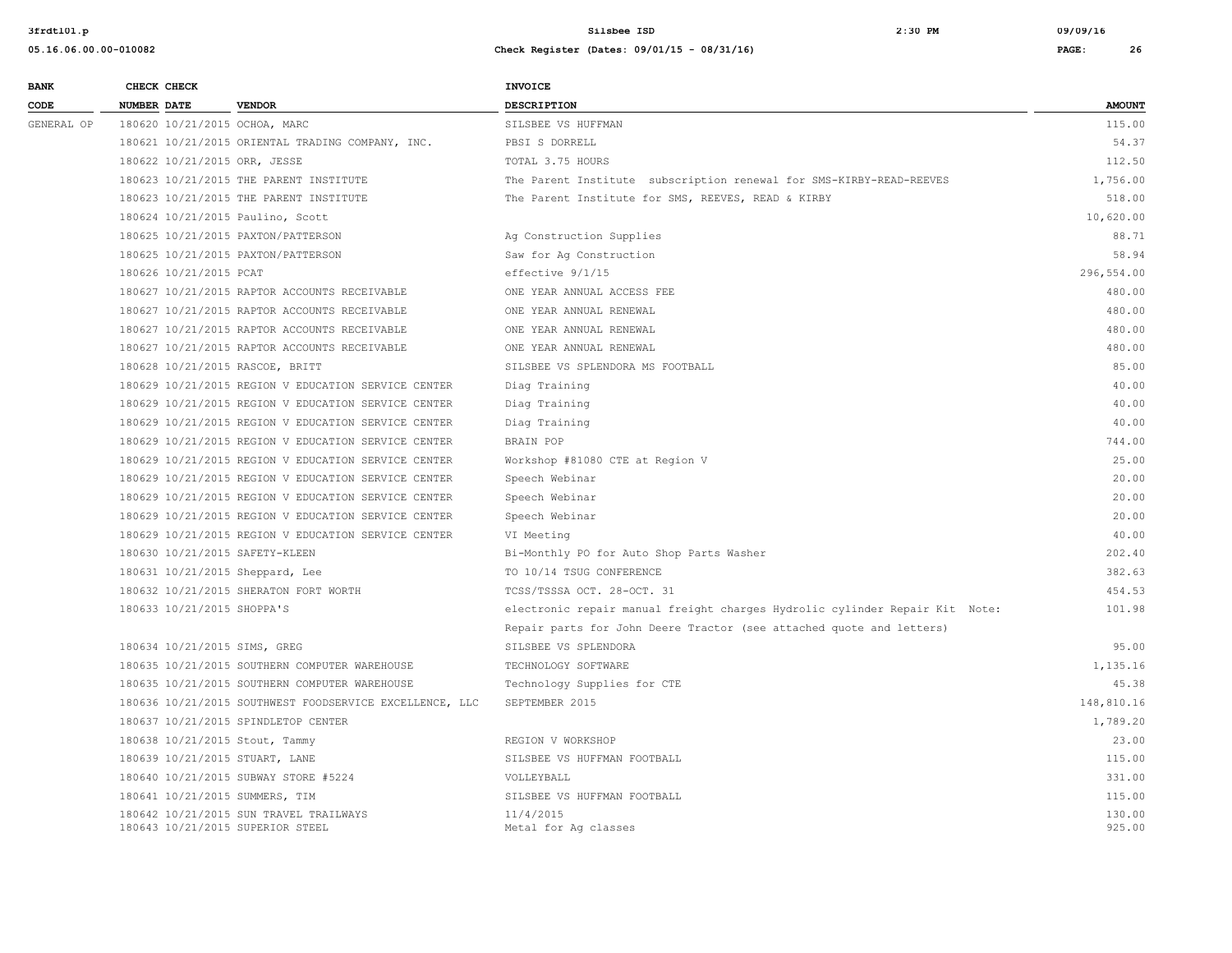| <b>BANK</b> |                    | CHECK CHECK                 |                                                     | <b>INVOICE</b>                                                             |                  |  |
|-------------|--------------------|-----------------------------|-----------------------------------------------------|----------------------------------------------------------------------------|------------------|--|
| CODE        | <b>NUMBER DATE</b> |                             | <b>VENDOR</b>                                       | <b>DESCRIPTION</b>                                                         | <b>AMOUNT</b>    |  |
| GENERAL OP  |                    |                             | 180644 10/21/2015 SUPPLYWORKS                       | SANITARY NAPKIN RECEPTACLES FOR MS PER DANY                                | 100.24           |  |
|             |                    | 180645 10/21/2015 TASB      |                                                     |                                                                            | 57.59            |  |
|             |                    |                             | 180646 10/21/2015 TATE, TRAY                        | VOLLEYBALL                                                                 | 115.00           |  |
|             |                    | 180647 10/21/2015 TEP, INC. |                                                     | UIL MATERIALS                                                              | 71.60            |  |
|             |                    | 180647 10/21/2015 TEP, INC. |                                                     | The Guns of August: The Outbreak of World War 1                            | 35.95            |  |
|             |                    |                             | 180648 10/21/2015 TEXAS ASCD                        | TEXAS ASCD & SABINE NECHES AFFILIATE DUES FOR S. THORNHILL, T. MCDUFF & J. | 462.00           |  |
|             |                    |                             |                                                     | PARKER                                                                     |                  |  |
|             |                    |                             | 180649 10/21/2015 THOMAS, EVEN                      | SILSBEE VS ORANGEFIELD                                                     | 130.00           |  |
|             |                    |                             | 180650 10/21/2015 TIME WARNER CABLE                 | 10/15 to 11/14                                                             | 5,000.00         |  |
|             |                    |                             | 180650 10/21/2015 TIME WARNER CABLE                 | 10/17 to 11/16                                                             | 954.06           |  |
|             |                    |                             | 180650 10/21/2015 TIME WARNER CABLE                 | 10/18 to 11/17                                                             | 954.06           |  |
|             |                    |                             | 180650 10/21/2015 TIME WARNER CABLE                 | $10/18$ to $11/17$                                                         | 954.06           |  |
|             |                    |                             | 180650 10/21/2015 TIME WARNER CABLE                 | 10/18 to 11/17                                                             | 954.06           |  |
|             |                    |                             | 180651 10/21/2015 TOLBERT, DAWN                     | VOLLEYBALL                                                                 | 125.00           |  |
|             |                    |                             | 180652 10/21/2015 Tomas, Michael                    |                                                                            | 30.00            |  |
|             |                    | 180653 10/21/2015 U S GAMES |                                                     | SUPPLIES                                                                   | 787.89           |  |
|             |                    |                             | 180654 10/21/2015 U. S. SCHOOL SUPPLY INC.          | PBSI SHARON DORRELL                                                        | 229.75           |  |
|             |                    |                             | 180655 10/21/2015 UNIVERSITY OF TEXAS AT AUSTIN UIL | UIL MATERIALS SABRINA PARTAIN                                              | 25.25            |  |
|             |                    |                             | 180655 10/21/2015 UNIVERSITY OF TEXAS AT AUSTIN UIL | UIL MATERIALS STOUT                                                        | 64.25            |  |
|             |                    |                             | 180655 10/21/2015 UNIVERSITY OF TEXAS AT AUSTIN UIL | UIL MATERIALS                                                              | 38.00            |  |
|             |                    |                             | 180656 10/21/2015 WATSON, KATHRYN                   | MUSIC THERAPY                                                              | 5,062.50         |  |
|             |                    |                             | 180657 10/21/2015 WELCH, THOMAS                     | SILSBEE VS HUFFMAN FOOTBALL                                                | 115.00           |  |
|             |                    |                             | 180658 10/21/2015 WHITEHEAD, TROY                   | SILSBEE VS SPLENDORA MS FOOTBALL                                           | 85.00            |  |
|             |                    |                             | 180658 10/21/2015 WHITEHEAD, TROY                   | SILSBEE VS SPLENDORA                                                       | 95.00            |  |
|             |                    |                             | 180659 10/21/2015 WOOD, JESSE PHD                   |                                                                            | 975.00           |  |
|             |                    |                             | 180660 10/21/2015 WYCOFF, STEPHEN                   | SILSBEE VS SPLENDORA                                                       | 95.00            |  |
|             |                    | 180661 10/21/2015 ZONES     |                                                     | Chromebooks & Google Chrome OS Management Consoles for the Library         | 1,309.86         |  |
|             |                    |                             | 180662 10/26/2015 AT&T LONG DISTANCE                |                                                                            | 1,274.78         |  |
|             |                    |                             | 180662 10/26/2015 AT&T LONG DISTANCE                |                                                                            | 20.85            |  |
|             |                    |                             | 180663 10/28/2015 ACCESS INVESTIGATIONS, LLC        | 9/29 SERVICES                                                              | 400.00           |  |
|             |                    |                             | 180664 10/28/2015 ARD, DAKOTA                       | SPLENDORA JV AND FRESHMAN GAME                                             | 25.00            |  |
|             |                    |                             | 180665 10/28/2015 ATSSB-REGION 10                   |                                                                            | 530.00           |  |
|             |                    |                             | 180666 10/28/2015 Bain, Richard JR                  | TASA LEADERSHIP COMMITTEE                                                  | 173.09           |  |
|             |                    |                             | 180667 10/28/2015 BOBBITT, BOB                      | VOLLEYBALL                                                                 | 115.00           |  |
|             |                    |                             | 180668 10/28/2015 LAMBRIGHT, HEIDI                  |                                                                            | 10.70            |  |
|             |                    | 180669 10/28/2015 CAIN, ED  |                                                     | FOOTBALL TOTAL 4.5 HOURS                                                   | 135.00           |  |
|             |                    |                             | 180670 10/28/2015 CARD SERVICES                     | SEPTEMBER 18 TO OCTOBER 18                                                 | 2,548.71         |  |
|             |                    | 180671 10/28/2015 CED, INC. | 180672 10/28/2015 CENTER FOR BEHAVIORAL STUDIES     | OPEN P.O. OCT. FOR CED 2015 BID LIST                                       | 338.00<br>840.00 |  |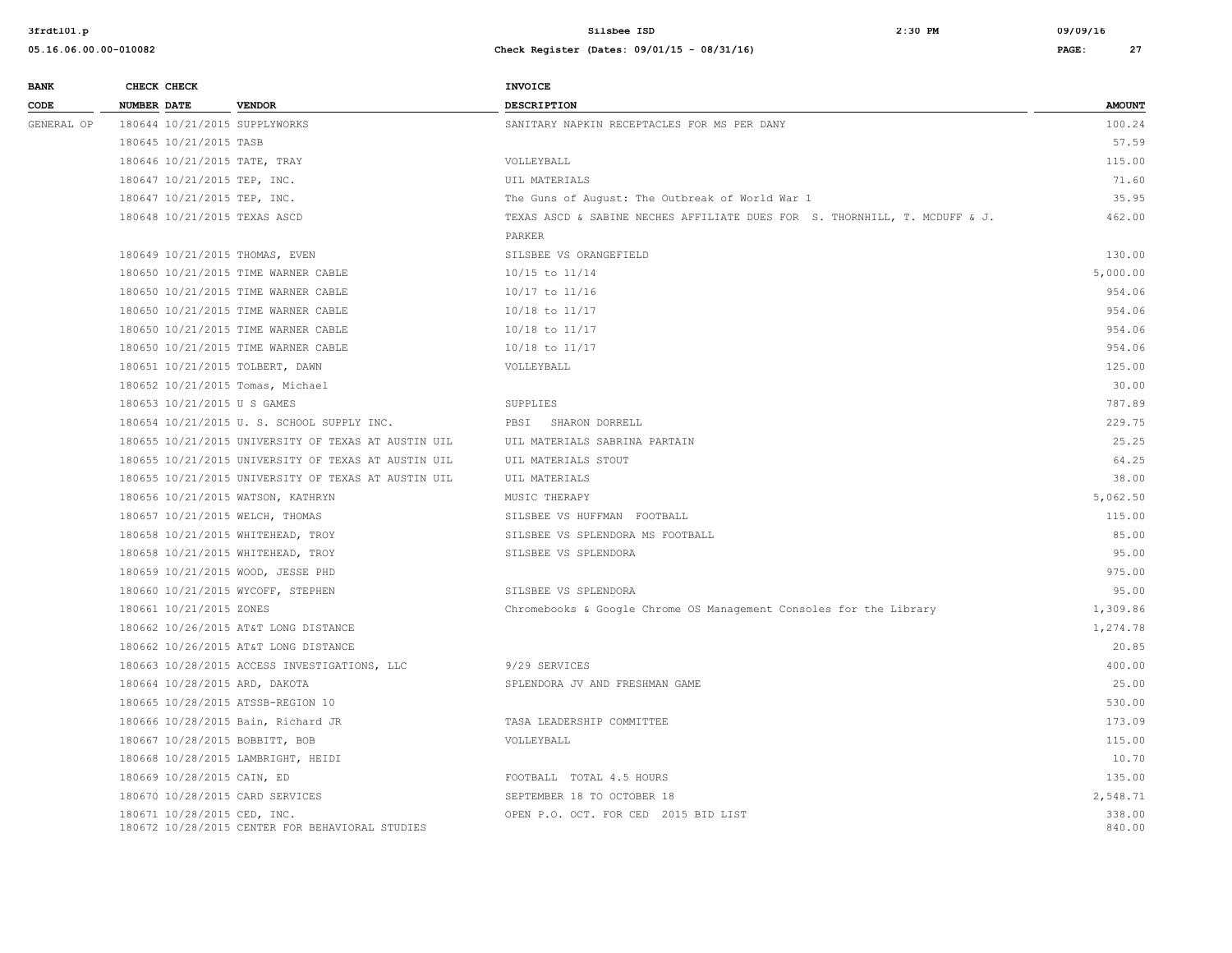| <b>BANK</b> | CHECK CHECK                                                        |                                                   | <b>INVOICE</b>                                  |                   |
|-------------|--------------------------------------------------------------------|---------------------------------------------------|-------------------------------------------------|-------------------|
| CODE        | <b>NUMBER DATE</b>                                                 | <b>VENDOR</b>                                     | <b>DESCRIPTION</b>                              | <b>AMOUNT</b>     |
| GENERAL OP  |                                                                    | 180673 10/28/2015 CENTERPOINT ENERGY              | 9/6 TO 10/15                                    | 360.38            |
|             |                                                                    | 180673 10/28/2015 CENTERPOINT ENERGY              | 9/16 TO 10/15                                   | 40.42             |
|             |                                                                    | 180674 10/28/2015 CHAMPINE, FREDDIE II            | SILSBEE VS CLEVELAND                            | 95.00             |
|             | 180675 10/28/2015 CITY OF SILSBEE                                  |                                                   | $9/9$ to $10/5$                                 | 226.68            |
|             | 180675 10/28/2015 CITY OF SILSBEE                                  |                                                   | $9 - 9 - 15$ to $10/5/15$                       | 912.98            |
|             | 180675 10/28/2015 CITY OF SILSBEE                                  |                                                   | $9/9$ to $10/5$                                 | 1,157.97          |
|             |                                                                    | 180676 10/28/2015 CLAY EWELL EDUCATIONAL SERVICES | LDE'S                                           | 255.00            |
|             |                                                                    | 180677 10/28/2015 COBURN SUPPLY COMPANY, INC.     | OPEN P.O. OCT. FOR COBURN'S 2015 BID LIST       | 236.43            |
|             |                                                                    | 180678 10/28/2015 COMMUNITY COFFEE                | <b>READ</b>                                     | 84.00             |
|             |                                                                    | 180679 10/28/2015 COMPLETE ATHLETE, INC.          | soccer uniforms boys and supplies               | 748.10            |
|             | 180680 10/28/2015 CONNER, JACOB                                    |                                                   | SILSBEE VS CLEVELAND                            | 30.00             |
|             | 180681 10/28/2015 COOPER, CHAD                                     |                                                   | SILSBEE VS CLEVELAND                            | 95.00             |
|             | 180682 10/28/2015 DAVIS, MARK                                      |                                                   | FOOTBALL TOTAL 4.5 HOURS                        | 135.00            |
|             |                                                                    | 180683 10/28/2015 DE LAGE LANDEN PUBLIC FINANCE   | $10/5 - 11/4$                                   | 12,718.00         |
|             | 180684 10/28/2015 DEHART, JORDAN                                   |                                                   | MIDDLE SCHOOL                                   | 125.00            |
|             | 180685 10/28/2015 ETEX                                             |                                                   | folders for students                            | 60.01             |
|             | 180685 10/28/2015 ETEX                                             |                                                   | Special Education Supplies                      | 61.00             |
|             | 180685 10/28/2015 ETEX                                             |                                                   | ETEX FOR D. HELTON                              | 28.68             |
|             | 180685 10/28/2015 ETEX                                             |                                                   | TEACHER SUPPLIES MISC                           | 60.30             |
|             | 180685 10/28/2015 ETEX                                             |                                                   | OFFICE SUPPLIES MISC                            | 52.47             |
|             | 180685 10/28/2015 ETEX                                             |                                                   | Toner Cartridge for room 222                    | 161.66            |
|             | 180685 10/28/2015 ETEX                                             |                                                   | Toner Cartridges                                | 3,318.66          |
|             | 180685 10/28/2015 ETEX                                             |                                                   | tape for diags                                  | 19.49             |
|             | 180685 10/28/2015 ETEX                                             |                                                   | organizational supplies for HS                  | 25.77             |
|             | 180685 10/28/2015 ETEX                                             |                                                   | office supplies                                 | 11.99             |
|             | 180685 10/28/2015 ETEX                                             |                                                   | TEACHER SUPPLIES KAREN DRODDY                   | 114.19            |
|             | 180685 10/28/2015 ETEX                                             |                                                   | TEACHER SUPPLIES DRODDY                         | 17.64             |
|             | 180685 10/28/2015 ETEX                                             |                                                   | Office Supplies                                 | 275.88            |
|             | 180685 10/28/2015 ETEX                                             |                                                   | ETEX 1.5 INCH VIEW BINDERS                      | 39.48             |
|             | 180686 10/28/2015 FLORES, JOE JR                                   |                                                   | SILSBEE VS CLEVELAND                            | 95.00             |
|             | 180687 10/28/2015 FLOWER, ANTHONY                                  |                                                   | TOTAL 8 HOURS                                   | 240.00            |
|             | 180688 10/28/2015 GRAINGER                                         |                                                   | OPEN P.O. OCT. FOR GRAINGER                     | 63.12             |
|             | 180689 10/28/2015 GRANT, DANIEL                                    |                                                   | SPLENDORA FB JV & FRESHMAN GAMES                | 25.00             |
|             | 180690 10/28/2015 GRAVES, ADDIE                                    |                                                   | BRYCE ORSAK RT AND DANNI VON ORSAK KINDERGARTEN | 114.30            |
|             | 180691 10/28/2015 GREEN, JESSIE                                    |                                                   | SILSBEE VS CLEVELAND                            | 95.00             |
|             | 180692 10/28/2015 GRIFFIN, JASON                                   |                                                   | FOOTBALL TOTAL 2.5 HOURS                        | 75.00             |
|             | 180693 10/28/2015 GRIFFIN, PATTY                                   |                                                   | SUPPLIES FOR NEW CLASSROOM SET UP               | 396.48            |
|             | 180694 10/28/2015 HANCOCK, DANA<br>180695 10/28/2015 HARDIN COUNTY |                                                   | TASA CONVENTION<br>SEPTEMBER 2015               | 19.00<br>3,140.43 |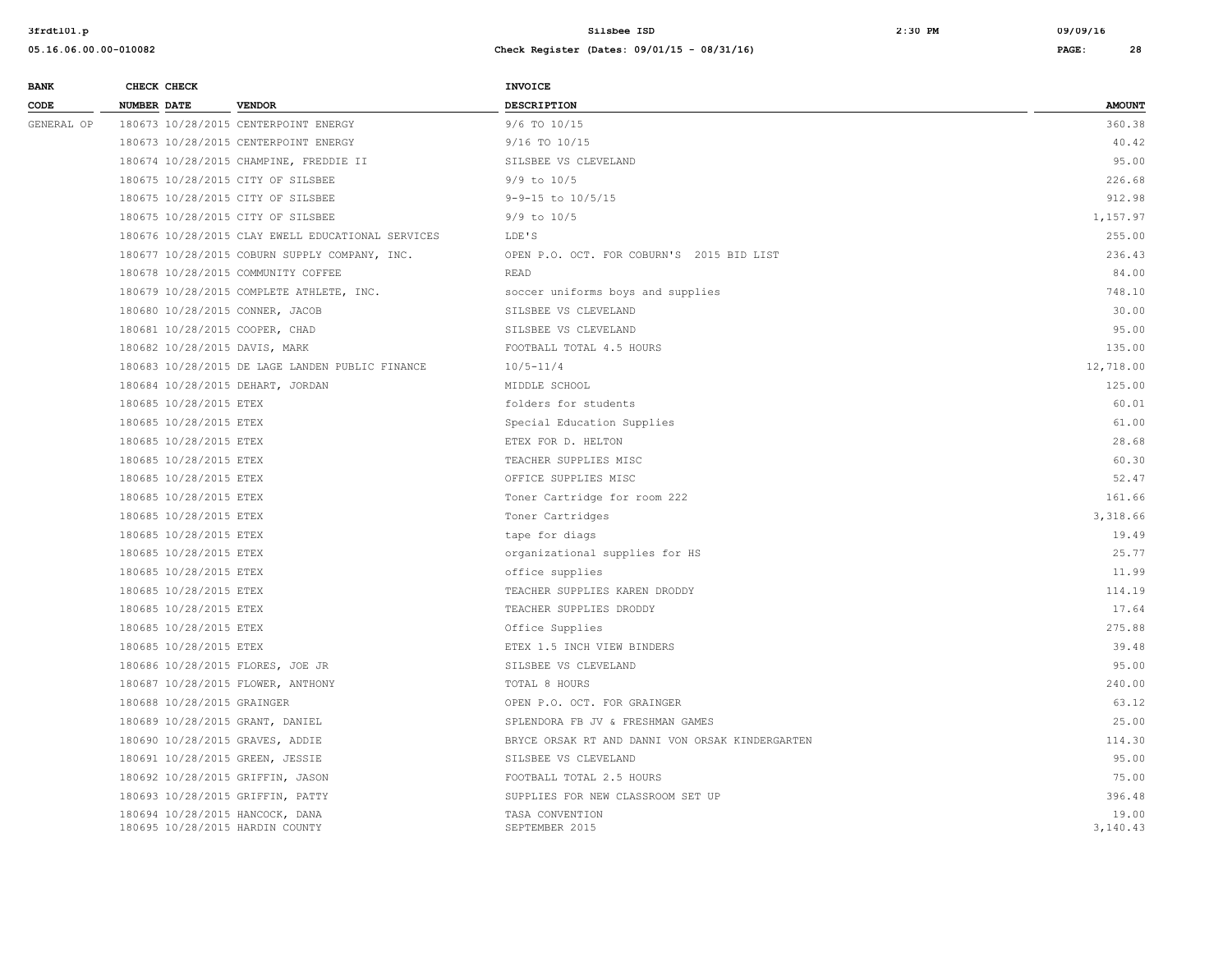| <b>BANK</b> | CHECK CHECK                       |                                                                                            | <b>INVOICE</b>                                                           |                |
|-------------|-----------------------------------|--------------------------------------------------------------------------------------------|--------------------------------------------------------------------------|----------------|
| CODE        | <b>NUMBER DATE</b>                | <b>VENDOR</b>                                                                              | <b>DESCRIPTION</b>                                                       | <b>AMOUNT</b>  |
| GENERAL OP  | 180695 10/28/2015 HARDIN COUNTY   |                                                                                            | SEPTEMBER 2015                                                           | 2,146.93       |
|             | 180696 10/28/2015 HAWTHORNE, J.   |                                                                                            | SILSBEE VS CLEVELAND                                                     | 35.00          |
|             |                                   | 180697 10/28/2015 HAWTHORNE, JERRY                                                         | SILSBEE VS CLEVELAND                                                     | 35.00          |
|             | 180698 10/28/2015 Helton, Dawn    |                                                                                            | SAM HOUSTON UNIVERSITY TPSP                                              | 29.08          |
|             | 180699 10/28/2015 Hendrix, Nancy  |                                                                                            | SILSBEE VS CLEVELAND                                                     | 45.00          |
|             | 180700 10/28/2015 HINKIE, JAY     |                                                                                            | SILSBEE VS CLEVELAND                                                     | 35.00          |
|             | 180701 10/28/2015 HODGES, STEPHEN |                                                                                            | FOOTBALL TOTAL 4.5 HOURS                                                 | 135.00         |
|             | 180702 10/28/2015 Honeycutt, Judy |                                                                                            |                                                                          | 75.73          |
|             |                                   | 180703 10/28/2015 INGRAM, DOUGLAS J.                                                       | SILSBEE VS CLEVELAND                                                     | 35.00          |
|             |                                   | 180704 10/28/2015 INTERFACE SECURITY SYSTEMS                                               | 11/1 TO 11/30                                                            | 26.43          |
|             | 180705 10/28/2015 Jacks, Evelle   |                                                                                            |                                                                          | 127.95         |
|             | 180706 10/28/2015 JACKSON, SHARON |                                                                                            | OCCUPATIONAL THERAPY                                                     | 5,750.00       |
|             | 180706 10/28/2015 JACKSON, SHARON |                                                                                            | OCCUPATIONAL THERAPY                                                     | 1,230.00       |
|             |                                   | 180707 10/28/2015 JOHNSTONE SUPPLY                                                         | OPEN P.O. SEPT. FOR JOHNSTONE SUPPLY 2015 BID LIST                       | 57.00          |
|             |                                   | 180708 10/28/2015 LAMAR UNIVERSITY PERCUSSION SOCIETY                                      | GULF COAST CLASSIC DRUMLINE COMPETITION                                  | 125.00         |
|             |                                   | 180709 10/28/2015 LOFTON SECURITY SERVICES, INC.                                           | $10/8$ to $10/11$                                                        | 473.04         |
|             |                                   | 180710 10/28/2015 LYNN LEE INC. DAIRY OUEENS                                               | HCYPS WELDING CONTEST                                                    | 37.12          |
|             |                                   | 180710 10/28/2015 LYNN LEE INC. DAIRY QUEENS                                               | JV AND FRESHMAN FOOTBALL CLEVELAND GAMES                                 | 735.00         |
|             |                                   | 180711 10/28/2015 MAC PIZZA MANAGEMENT, INC.                                               | MS FOOTBALL                                                              | 302.75         |
|             | 180712 10/28/2015 MCGEE, MITCH    |                                                                                            | SILSBEE VS CLEVELAND                                                     | 55.00          |
|             |                                   | 180713 10/28/2015 McKeehan, Kathryn                                                        | TEXAS RENAISSANCE FESTIVAL CONTEST                                       | 160.00         |
|             |                                   | 180714 10/28/2015 MITCHELL, JONATHAN                                                       | SPLENDORA JV AND FRESHMAN FOOTBALL                                       | 25.00          |
|             |                                   | 180715 10/28/2015 MONTALVO, CARLOS II                                                      | FOOTBALL TOTAL 4.5 HOURS                                                 | 135.00         |
|             |                                   | 180715 10/28/2015 MONTALVO, CARLOS II                                                      | MS FOOTBALL TOAL 3.5 HOURS                                               | 105.00         |
|             | 180716 10/28/2015 MPS             |                                                                                            | MPS FOR SHS PAM WILLIS THE PRACTICE OF STATISTICS *SEE ATTACHED          | 612.00         |
|             | 180717 10/28/2015 NCTM            |                                                                                            | NATIONAL COUNCIL OF MATHEMATICS (NCTM) FULL INDIVIDUAL MEMBERSHIP FOR J. | 220.00         |
|             |                                   |                                                                                            | PARKER                                                                   |                |
|             | 180718 10/28/2015 NELSON, RICHARD |                                                                                            | TOTAL 8 HOURS                                                            | 240.00         |
|             | 180719 10/28/2015 NOVROZSKY'S     |                                                                                            | TIGERETTES                                                               | 103.40         |
|             | 180719 10/28/2015 NOVROZSKY'S     |                                                                                            | TIGERETTES                                                               | 73.34          |
|             |                                   | 180720 10/28/2015 O K PAPER CENTER                                                         | Paper for Veterans Day Program                                           | 30.29          |
|             | 180721 10/28/2015 ORR, JESSE      |                                                                                            | FOOTBALL TOTAL 4/5 HOURS                                                 | 135.00         |
|             | 180722 10/28/2015 PARKER, STEPHEN |                                                                                            | SILSBEE VS CLEVELAND                                                     | 95.00          |
|             |                                   | 180723 10/28/2015 PENDER'S MUSIC COMPANY                                                   | Choir Music                                                              | 78.28          |
|             |                                   | 180724 10/28/2015 PINNACLE MEDICAL MANAGEMENT CORP.                                        |                                                                          | 50.00          |
|             |                                   | 180725 10/28/2015 REGION V EDUCATION SERVICE CENTER                                        | reg V workshop DMAC academy Tammy Stout                                  | 50.00          |
|             |                                   | 180725 10/28/2015 REGION V EDUCATION SERVICE CENTER                                        | DISCOVERY EDUCATION                                                      | 4,494.60       |
|             |                                   | 180725 10/28/2015 REGION V EDUCATION SERVICE CENTER<br>180726 10/28/2015 RHODES, DONALD JR | REGION V WORKSHOP<br>SILSBEE VS CLEVELAND                                | 50.00<br>50.00 |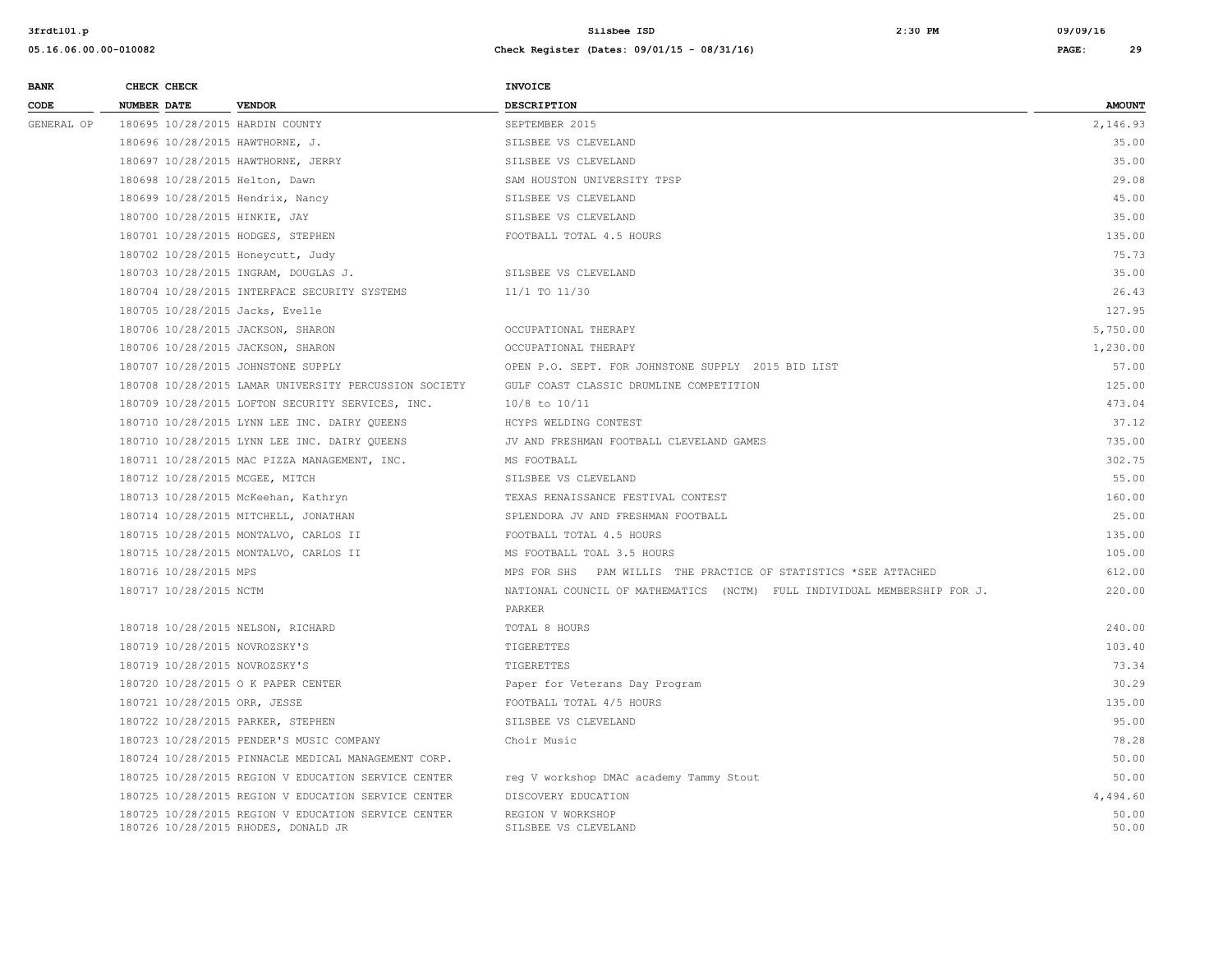| <b>BANK</b> | CHECK CHECK                |                                                   | <b>INVOICE</b>                                         |                 |  |
|-------------|----------------------------|---------------------------------------------------|--------------------------------------------------------|-----------------|--|
| <b>CODE</b> | <b>NUMBER DATE</b>         | <b>VENDOR</b>                                     | <b>DESCRIPTION</b>                                     | <b>AMOUNT</b>   |  |
| GENERAL OP  |                            | 180727 10/28/2015 RIDDELL/ALL AMERICAN SPORTS     | speed inf pad                                          | 215.19          |  |
|             |                            | 180728 10/28/2015 ROBOMATTER, INC.                | ROBOTIC SUPPLIES                                       | 349.95          |  |
|             |                            | 180729 10/28/2015 ROSE JR., REGINALD              | SILSBEE VS CLEVELAND                                   | 50.00           |  |
|             |                            | 180730 07/14/2016 SAPP, SHEA                      | VOLLEYBALL                                             | $-100.00$       |  |
|             |                            | 180730 10/28/2015 SAPP, SHEA                      | VOLLEYBALL                                             | 100.00          |  |
|             |                            | 180731 10/28/2015 SCOGGINS, JIM                   | SILSBEE VS CLEVELAND                                   | 55.00           |  |
|             |                            | 180732 10/28/2015 Scott, Ruby                     | HS CHOIR TO PNG                                        | 9.78            |  |
|             |                            | 180733 10/28/2015 Shannon, Donna                  |                                                        | 17.94           |  |
|             |                            | 180734 10/28/2015 SILSBEE MOTOR COMPANY           | 4 TIRES AND 1 WHEEL FOR HIGH SCHOOL BAND TRAILER       | 404.54          |  |
|             |                            | 180735 10/28/2015 SOUTHERN COMPUTER WAREHOUSE     | Projector Bulbs to restock the warehouse               | 1,503.90        |  |
|             |                            | 180736 10/28/2015 SOUTHWEST BUILDING SYSTEMS      | 4TH QUARTER MONITORING HIGH SCHOOL AND ADM BUILDING    | 150.00          |  |
|             |                            | 180737 10/28/2015 SPARKLETTS AND SIERRA SPRINGS   | ADMINISTRATION OFFICE, WAREHOUSE, TECHNOLOGY           | 124.25          |  |
|             |                            | 180738 10/28/2015 STAR GRAPHICS INC               | 10/1 TO 10/31                                          | 139.00          |  |
|             |                            | 180738 10/28/2015 STAR GRAPHICS INC               | 10/1 TO 10/31                                          | 425.00          |  |
|             |                            | 180738 10/28/2015 STAR GRAPHICS INC               | 10/1 TO 10/31                                          | 153.00          |  |
|             |                            | 180739 10/28/2015 STAR LOCKTECHS                  | OPEN P.O. OCT. FOR STAR LOCKTECHS 2015 BID LIST        | 13.50           |  |
|             |                            | 180740 10/28/2015 SUBWAY STORE #5224              | VOLLEYBALL @ HF                                        | 361.90          |  |
|             |                            | 180740 10/28/2015 SUBWAY STORE #5224              | VOLLEYBALL                                             | 361.90          |  |
|             |                            | 180740 10/28/2015 SUBWAY STORE #5224              | TOTAL RECEIPT \$331.10 ONLY PAID \$331.00              | 0.10            |  |
|             | 180741 10/28/2015 TASA     |                                                   | TASA MEMBERSHIP FOR SHERRIE THORNHILL                  | 240.00          |  |
|             | 180742 10/28/2015 TCEA     |                                                   | MICHELE DRAKE                                          | 299.00          |  |
|             | 180742 10/28/2015 TCEA     |                                                   | HANNAH GOLDEN                                          | 299.00          |  |
|             |                            | 180743 10/28/2015 TEXAS EDUCATION NEWS            | TS EDUCATION NEWS FOR S. THORNHILL ANNUAL SUBSCRIPTION | 215.00          |  |
|             |                            | 180743 10/28/2015 TEXAS EDUCATION NEWS            | SUBSCRIPTION                                           | 215.00          |  |
|             |                            | 180744 10/28/2015 Thornhill, Sherrie              | AND PARKING ACET 10/19-20                              | 233.93          |  |
|             |                            | 180745 10/28/2015 Tomas, Michael                  | PLATES/DINNERWARE FOR BOARD MEAL @ THANKSGIVING        | 137.43          |  |
|             |                            | 180746 10/28/2015 TRI-CON, INC.                   | OPEN P.O. OCT. FOR TRI CON FUEL AWARDED FUEL BID       | 1,324.70        |  |
|             |                            | 180747 10/28/2015 TROXELL COMMUNICATIONS          | BULBS FOR NEW PROJECTORS TO RESTOCK THE WAREHOUSE      | 447.00          |  |
|             | 180748 10/28/2015 TUNE IN  |                                                   | UIL MATERIALS                                          | 208.95          |  |
|             |                            | 180749 10/28/2015 VERIZON WIRELESS                | SEPT 14 - OCT. 13                                      | 1,807.36        |  |
|             |                            | 180749 10/28/2015 VERIZON WIRELESS                | SEPT 14 - OCT. 13                                      | 1,116.43        |  |
|             | 180750 10/28/2015 WAL-MART |                                                   | supplies for ice cream science experiment              | 37.98           |  |
|             | 180750 10/28/2015 WAL-MART |                                                   | SUPPLIES TRANSPORTATION                                | 51.79           |  |
|             | 180750 10/28/2015 WAL-MART |                                                   | DRINKS FOR VISITORS AND HOME TEAM                      | 30.48           |  |
|             | 180750 10/28/2015 WAL-MART |                                                   | sanitizer, and ribbon                                  | 68.50           |  |
|             | 180750 10/28/2015 WAL-MART |                                                   | SUPPLIES                                               | 64.63           |  |
|             | 180750 10/28/2015 WAL-MART |                                                   | SCIENCE EXPERIMENT SUPPLIES                            | 40.32           |  |
|             | 180750 10/28/2015 WAL-MART | 180751 10/28/2015 WASTE MANAGEMENT OF TEXAS, INC. | SUPPLIES<br>OCTOBER SERVICE                            | 44.01<br>128.36 |  |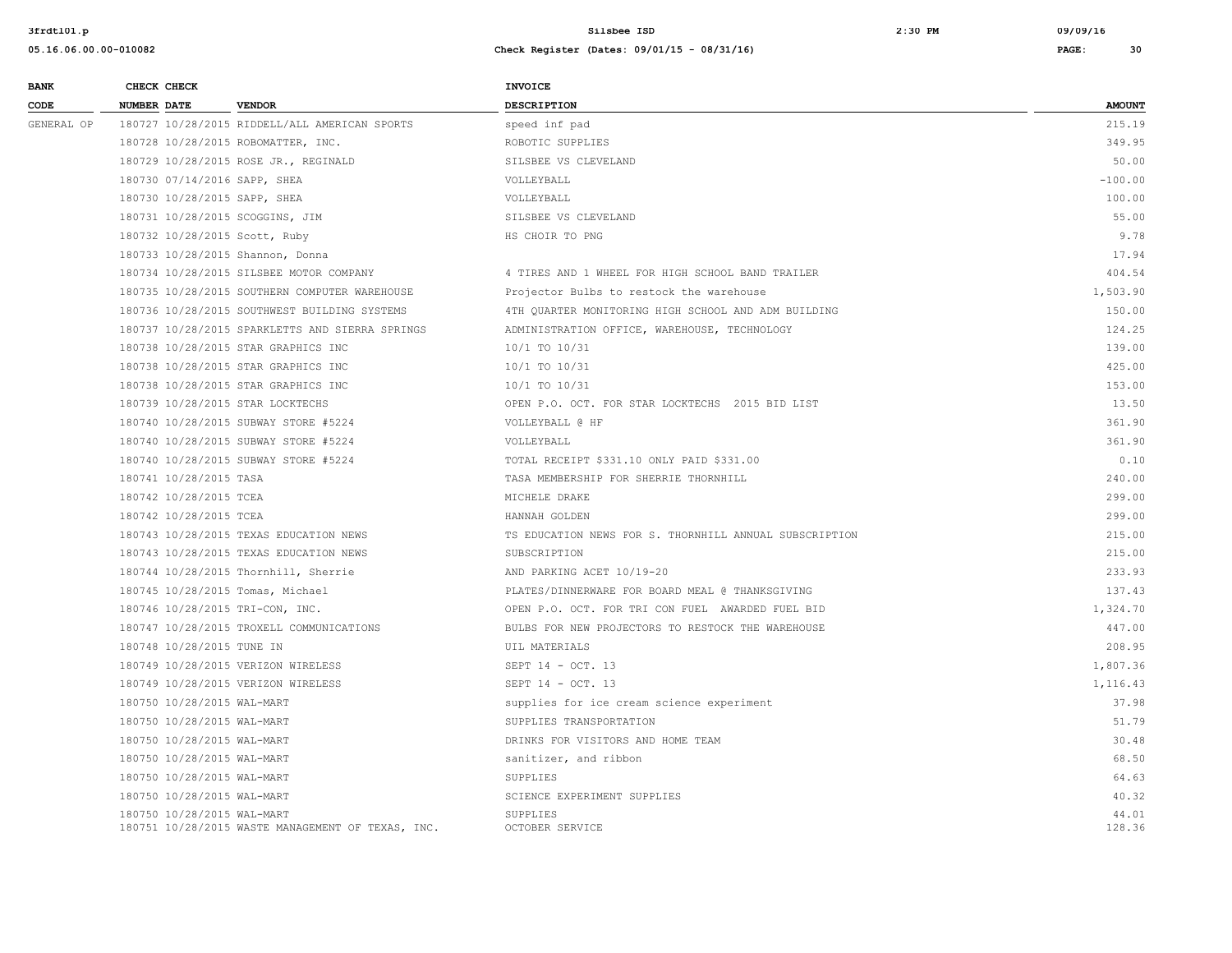| <b>BANK</b> | CHECK CHECK        |                           |                                                        | <b>INVOICE</b>                                                                |                    |
|-------------|--------------------|---------------------------|--------------------------------------------------------|-------------------------------------------------------------------------------|--------------------|
| CODE        | <b>NUMBER DATE</b> |                           | <b>VENDOR</b>                                          | <b>DESCRIPTION</b>                                                            | <b>AMOUNT</b>      |
| GENERAL OP  |                    |                           | 180752 10/28/2015 WEST SHORE TECHNOLOGIES, INC.        | SUBSCRIPTION                                                                  | 475.00             |
|             |                    |                           | 180753 10/28/2015 WHITEHEAD, TROY                      | SILSBEE VS CLEVELAND                                                          | 50.00              |
|             |                    |                           | 180754 10/28/2015 Willis, Pamela                       | UIL MATH WORKSHOP                                                             | 100.00             |
|             |                    |                           | 180755 10/28/2015 WRIGHT, BILL                         | SILSBEE VS CLEVELAND                                                          | 35.00              |
|             |                    |                           | 180756 10/28/2015 BENDY, BART                          | TOTAL 8 HOURS                                                                 | 240.00             |
|             |                    |                           | 180757 11/04/2015 ADVANCED SYSTEMS & ALARMS            | 11/1 TO 11/30                                                                 | 70.00              |
|             |                    |                           | 180758 11/04/2015 ARMSTRONG, BRITTANIE                 |                                                                               | 100.00             |
|             |                    |                           | 180759 11/04/2015 ATHLETIC SUPPLY INC.                 | ms basketball QUOTE 84878                                                     | 1,150.00           |
|             |                    |                           | 180760 11/04/2015 BAND SHOPPE                          | Supplies for Flag Corp                                                        | 168.65             |
|             |                    |                           | 180761 11/04/2015 Banks, Janis                         | SPECIAL NEEDS TO JASPER                                                       | 9.49               |
|             |                    |                           | 180762 11/04/2015 BEAUMONT FREIGHTLINER - STERLING     | THREE SENSOR'S, ONE FOR BUS 93 AND TWO FOR STOCK SISD 2015-2016 BUS PARTS BID | 167.85             |
|             |                    |                           | 180762 11/04/2015 BEAUMONT FREIGHTLINER - STERLING     | BRAKE CHAMBERS FOR BUS #39 AND STOCK SISD 2015-2016 BUS PARTS BID             | 140.88             |
|             |                    |                           | 180762 11/04/2015 BEAUMONT FREIGHTLINER - STERLING     | DASH VALVE FOR BUS #93                                                        | 208.10             |
|             |                    |                           | 180763 11/04/2015 BELL, MA LPC COUNSELING SERV., TRACY | PACES SPED                                                                    | 225.00             |
|             |                    |                           | 180763 11/04/2015 BELL, MA LPC COUNSELING SERV., TRACY | PACES                                                                         | 300.00             |
|             |                    |                           | 180764 11/04/2015 BILL CLARK PEST CONTROL              | 529744,529742,529814,529815,529747,529736 OPEN P.O. OCT. FOR BILL CLARK PEST  | 235.00             |
|             |                    |                           |                                                        | CONTROL AWARDED RED ALERT                                                     |                    |
|             |                    |                           | 180765 11/04/2015 Bossette, Offer                      | HS CHEERLEADERS TO CLEVELAND                                                  | 10.00              |
|             |                    |                           | 180766 11/04/2015 Brooks, Tricia                       | $10/28 - 30$                                                                  | 375.94             |
|             |                    |                           | 180767 11/04/2015 LAMBRIGHT, HEIDI                     |                                                                               | 10.70              |
|             |                    |                           | 180767 11/04/2015 LAMBRIGHT, HEIDI                     |                                                                               | 21.40              |
|             |                    |                           | 180768 11/04/2015 CHAMPINE, FREDDIE II                 | SILSBEE VS BRIDGE CITY                                                        | 95.00              |
|             |                    |                           | 180769 11/04/2015 CHEVRON AND TEXACO CARD SERVICES     | 9/23 TO 10/22                                                                 | 40.23              |
|             |                    |                           | 180770 11/04/2015 CHICK-FIL-A                          | MIDDLE SCHOOL FOOTBALL                                                        | 500.00             |
|             |                    |                           | 180770 11/04/2015 CHICK-FIL-A                          | VOLLEYBALL @ LCM                                                              | 437.50             |
|             |                    |                           | 180771 11/04/2015 CITY OF SILSBEE                      | 9/14 TO 10/13                                                                 | 134.29             |
|             |                    |                           | 180771 11/04/2015 CITY OF SILSBEE                      | 9/14 TO 10/13                                                                 | 117.16             |
|             |                    |                           | 180772 11/04/2015 COFFEY, BILL                         | SILSBEE VS BRIDGE CITY                                                        | 85.00              |
|             |                    |                           | 180772 11/04/2015 COFFEY, BILL                         | SILSBEE VS BRIDGE CITY                                                        | 95.00              |
|             |                    |                           | 180773 11/04/2015 COMMUNITY COFFEE                     | administration office                                                         | 48.00              |
|             |                    |                           | 180774 11/04/2015 CONNER, JACOB                        | SILSBEE VS BRIDGE CITY                                                        | 40.00              |
|             |                    |                           | 180775 11/04/2015 COURTYARD WACO                       | BAYLOR - TPSP NOV 8-9                                                         | 297.46             |
|             |                    |                           | 180776 11/04/2015 Dauriac, Jennifer                    |                                                                               | 31.44              |
|             |                    |                           | 180776 11/04/2015 Dauriac, Jennifer                    | AUTISM TRAINING                                                               | 33.09              |
|             |                    |                           | 180777 11/04/2015 DAVIS, MARK                          | FRESHMAN/JV FOOTBALL AND VOLLEYBALL TOTAL 6/75 HOURS                          | 202.50             |
|             |                    | 180778 11/04/2015 DEMCO   |                                                        | LIBRARY SUPPLIES                                                              | 174.70             |
|             |                    |                           | 180779 11/04/2015 DORIAN BUSINESS SYSTEMS              | Charms Annual Subscription                                                    | 365.00             |
|             |                    | 180781 11/04/2015 ENTERGY | 180780 11/04/2015 DOWNS, SHEREE                        | VOLLEYBALL<br>OCTOBER 2015                                                    | 65.00<br>65,871.15 |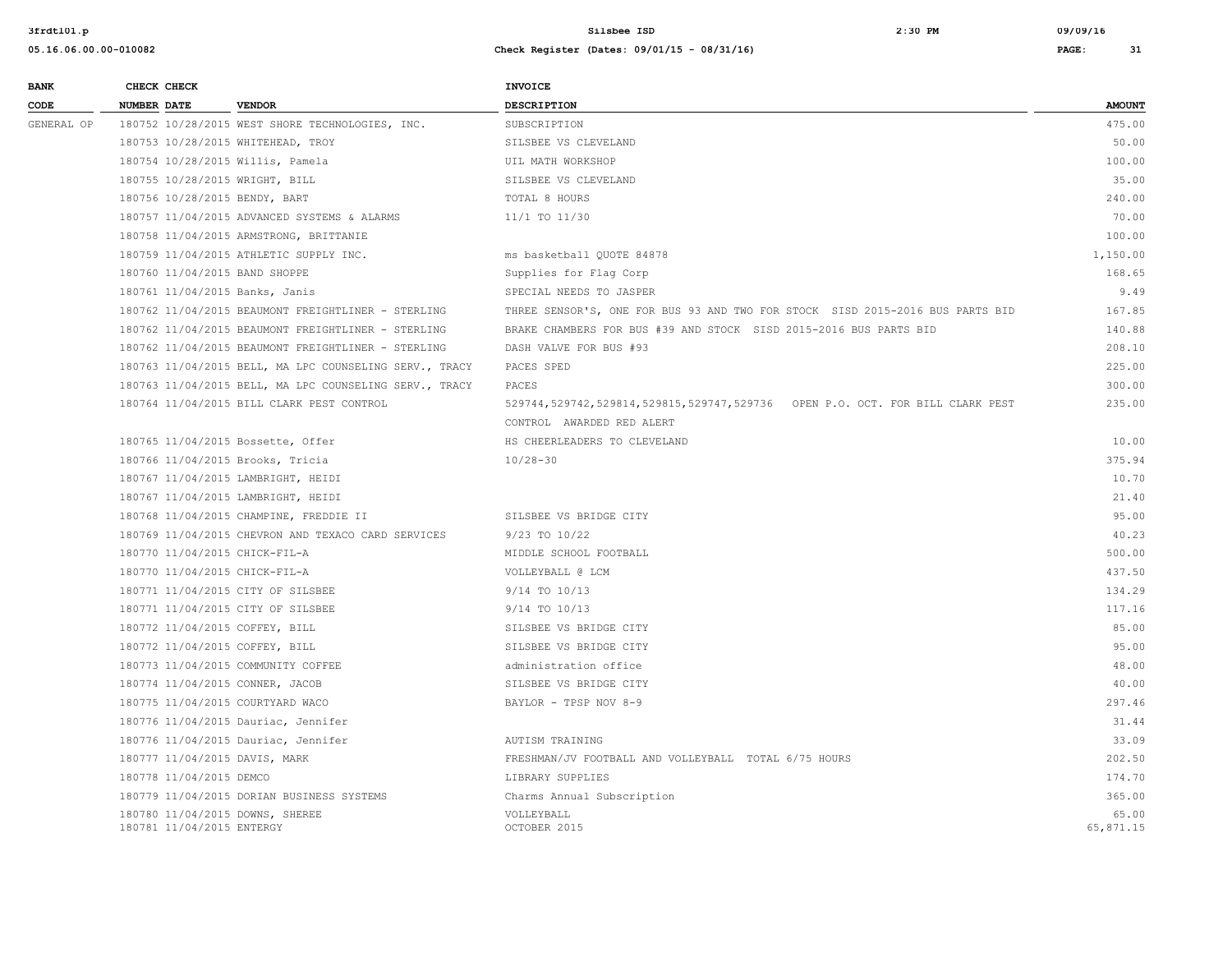| <b>BANK</b> |                    | CHECK CHECK            |                                                                       | <b>INVOICE</b>                                                            |                 |
|-------------|--------------------|------------------------|-----------------------------------------------------------------------|---------------------------------------------------------------------------|-----------------|
| CODE        | <b>NUMBER DATE</b> |                        | <b>VENDOR</b>                                                         | <b>DESCRIPTION</b>                                                        | <b>AMOUNT</b>   |
| GENERAL OP  |                    | 180782 11/04/2015 ETEX |                                                                       | OFFICE SUPPLIES                                                           | 291.87          |
|             |                    | 180782 11/04/2015 ETEX |                                                                       | Ink Cartridges for room 225                                               | 241.92          |
|             |                    | 180782 11/04/2015 ETEX |                                                                       | Envelopes for Veterans Day Invitations                                    | 25.98           |
|             |                    | 180782 11/04/2015 ETEX |                                                                       | Stamp for Amanda Moss                                                     | 16.50           |
|             |                    | 180782 11/04/2015 ETEX |                                                                       | Black View Binders for Band                                               | 104.75          |
|             |                    | 180782 11/04/2015 ETEX |                                                                       | OFFICE SUPPPLIES                                                          | 96.76           |
|             |                    |                        | 180783 11/04/2015 FIRETROL PROTECTIONS SYSTEMS                        | OPEN P.O. OCT. FOR FIRETROL TXMAS                                         | 592.70          |
|             |                    |                        | 180784 11/04/2015 FLORES, JOE JR                                      | SILSBEE VS BRIDGE CITY                                                    | 95.00           |
|             |                    |                        | 180785 11/04/2015 FLOWER, ANTHONY                                     | TOTAL 8 HOURS                                                             | 240.00          |
|             |                    |                        | 180786 11/04/2015 FOLLETT SCHOOL SOLUTIONS, INC.                      | SUPPLIES                                                                  | 757.79          |
|             |                    |                        | 180787 11/04/2015 Foster, Tonya                                       |                                                                           | 27.00           |
|             |                    |                        | 180788 11/04/2015 GRAYBAR ELECTRIC COMPANY, INC.                      | OPEN P.O. OCT. FOR GRAYBAR 2015 BID LIST                                  | 45.40           |
|             |                    |                        | 180789 11/04/2015 GULLEY, DONNIE                                      | TOTAL 7.5 HOURS                                                           | 225.00          |
|             |                    |                        | 180790 11/04/2015 HARDIN COUNTY TREASURER                             |                                                                           | 198.45          |
|             |                    |                        | 180791 11/04/2015 Hawthorne, Tonnee                                   | KIRBY SPECIAL NEEDS TO JASPER                                             | 9.49            |
|             |                    |                        | 180792 11/04/2015 Helton, Dawn                                        | BAYLOR- TPSP                                                              | 146.00          |
|             |                    |                        | 180793 11/04/2015 Honeycutt, Judy                                     |                                                                           | 21.85           |
|             |                    |                        | 180793 11/04/2015 Honeycutt, Judy                                     |                                                                           | 21.85           |
|             |                    |                        | 180794 11/04/2015 J W PEPPER                                          | Model 901 Legacy Black                                                    | 218.14          |
|             |                    |                        | 180794 11/04/2015 J W PEPPER                                          | Choir Music                                                               | 24.64           |
|             |                    |                        | 180795 11/04/2015 JOHNSTONE SUPPLY                                    | HVAC Monthly Open PO for Oct. 2015                                        | 106.11          |
|             |                    |                        | 180795 11/04/2015 JOHNSTONE SUPPLY                                    | HVAC Monthly Open PO for Oct. 2015                                        | 32.95           |
|             |                    |                        | 180796 11/04/2015 KITS FOR KIDZ                                       | Kits for Kidz Homeless supplies *SEE ATTACHED                             | 517.50          |
|             |                    |                        | 180797 11/04/2015 LOFTON SECURITY SERVICES, INC.                      | 10/12-10/18                                                               | 525.60          |
|             |                    |                        | 180797 11/04/2015 LOFTON SECURITY SERVICES, INC.                      | $10/19 - 10/25$                                                           | 525.60          |
|             |                    |                        | 180798 11/04/2015 LYNN LEE INC. DAIRY QUEENS                          | VARSITY FOOTBALL                                                          | 480.00          |
|             |                    |                        | 180799 11/04/2015 M & D SUPPLY, INC.                                  | OPEN P.O. OCT. FOR M&D SUPPLY 2015 BID LIST                               | 56.78           |
|             |                    |                        | 180800 11/04/2015 MARK'S PLUMBING                                     | OPEN P.O. OCT. FOR MARK'S PLUMBING 2015 BID LIST                          | 299.24          |
|             |                    |                        | 180801 11/04/2015 McKeehan, Kathryn                                   | TMEA REGION PRACTICE 11/9/2015                                            | 160.00          |
|             |                    |                        | 180802 11/04/2015 McKinney, Raymond                                   |                                                                           | 17.71           |
|             |                    |                        | 180802 11/04/2015 McKinney, Raymond                                   |                                                                           | 17.71           |
|             |                    |                        | 180802 11/04/2015 McKinney, Raymond                                   |                                                                           | 17.71           |
|             |                    |                        | 180803 11/04/2015 NELSON, RICHARD                                     | TOTAL 8 HOURS                                                             | 240.00          |
|             |                    |                        | 180804 11/04/2015 NORTH HARDIN WATER SUPPLY CORP.                     | 9/9 TO 10/6                                                               | 43.54           |
|             |                    |                        | 180805 11/04/2015 NOVROZSKY'S                                         | MS VOLLEYBALL                                                             | 337.95          |
|             |                    |                        | 180806 11/04/2015 O'REILLY AUTOMOTIVE                                 | OPEN PO FOR THE MONTH OF OCTOBER 2015 SISD 2015-2016 BUS PARTS            | 1,132.21        |
|             |                    |                        | 180807 11/04/2015 ORANGEWOOD SUITED AUSTIN                            | CESD FALL CONFERENCE 11/8- 11/11                                          | 277.95          |
|             |                    |                        | 180808 11/04/2015 Parker, Jamie<br>180809 11/04/2015 PAXTON/PATTERSON | 10/28 - 10/30 TSNAP BOARD MEETING SAN ANTONIO<br>Ag Construction Supplies | 369.94<br>62.19 |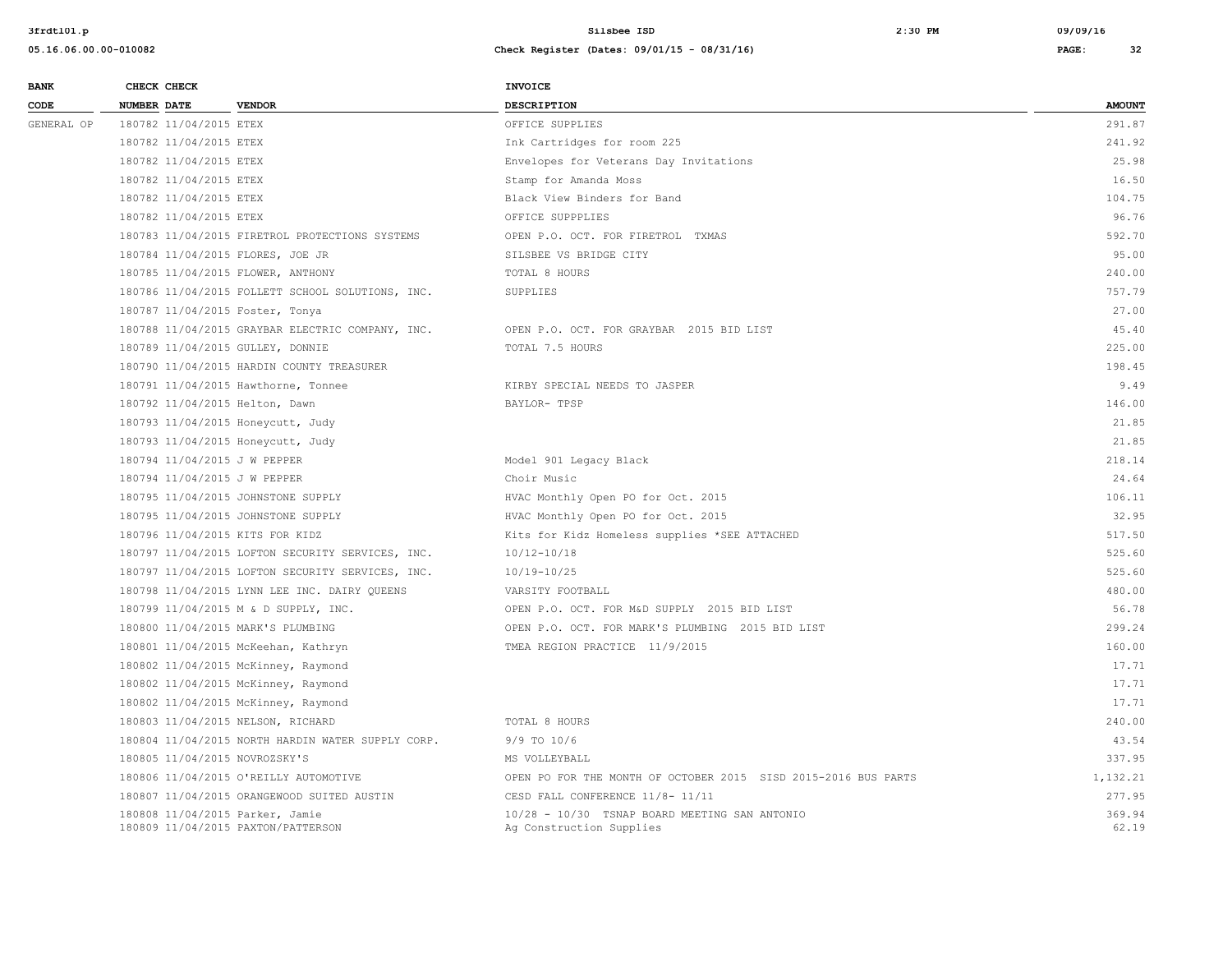| <b>BANK</b> | CHECK CHECK                   |                                                                                        | <b>INVOICE</b>                                                             |                  |
|-------------|-------------------------------|----------------------------------------------------------------------------------------|----------------------------------------------------------------------------|------------------|
| CODE        | <b>NUMBER DATE</b>            | <b>VENDOR</b>                                                                          | <b>DESCRIPTION</b>                                                         | <b>AMOUNT</b>    |
| GENERAL OP  |                               | 180809 11/04/2015 PAXTON/PATTERSON                                                     | Panel Saw Stand & Wheel set                                                | 217.65           |
|             |                               | 180810 11/04/2015 POSITIVE PROMOTIONS                                                  | PBSI ROBT BARTON                                                           | 298.85           |
|             |                               | 180811 11/04/2015 PPG ARCHITECTURAL FINISHES                                           | OPEN P.O. PPG ARCHITECTURAL FINISHES FOR NOVEMBER 2015 BIS LIST            | 419.10           |
|             |                               | 180812 11/04/2015 PROPANE SPECIALTY SERVICES, L.L.C.                                   | REPAIL PROPANE FUEL STATION                                                | 1,500.00         |
|             |                               | 180813 11/04/2015 RAWSON, TONYA                                                        | REGION V WORKSHOP                                                          | 25.92            |
|             |                               | 180814 11/04/2015 REGION V EDUCATION SERVICE CENTER                                    | req V Watson                                                               | 65.00            |
|             |                               | 180814 11/04/2015 REGION V EDUCATION SERVICE CENTER                                    | REG V WORKSHOP STOUT                                                       | 50.00            |
|             |                               | 180814 11/04/2015 REGION V EDUCATION SERVICE CENTER                                    | Workshop                                                                   | 50.00            |
|             |                               | 180814 11/04/2015 REGION V EDUCATION SERVICE CENTER                                    | workshop                                                                   | 50.00            |
|             |                               | 180814 11/04/2015 REGION V EDUCATION SERVICE CENTER                                    | workshop                                                                   | 50.00            |
|             |                               | 180814 11/04/2015 REGION V EDUCATION SERVICE CENTER                                    | workshop                                                                   | 50.00            |
|             |                               | 180814 11/04/2015 REGION V EDUCATION SERVICE CENTER                                    | Law Conference                                                             | 65.00            |
|             |                               | 180814 11/04/2015 REGION V EDUCATION SERVICE CENTER                                    | Law Conference                                                             | 65.00            |
|             |                               | 180814 11/04/2015 REGION V EDUCATION SERVICE CENTER                                    | Law Conference                                                             | 65.00            |
|             |                               | 180814 11/04/2015 REGION V EDUCATION SERVICE CENTER                                    | Writing Workshop on Oct. 13 & 14 for Skylar Howard & Karissa Ellis         | 250.00           |
|             |                               | 180814 11/04/2015 REGION V EDUCATION SERVICE CENTER                                    | Writing Workshop on Oct. 13 & 14 for Skylar Howard & Karissa Ellis         | 250.00           |
|             |                               | 180814 11/04/2015 REGION V EDUCATION SERVICE CENTER                                    | REGION 5 WORKSHOP                                                          | 275.00           |
|             |                               | 180814 11/04/2015 REGION V EDUCATION SERVICE CENTER                                    | REGION V WORKSHOP                                                          | 125.00           |
|             |                               | 180815 11/04/2015 RENFRO, ARCHIE                                                       | VOLLEYBALL                                                                 | 65.00            |
|             |                               | 180816 11/04/2015 SCHOLASTIC INC.                                                      | KIM GONZALES ORDER                                                         | 445.96           |
|             | 180817 11/04/2015 Scott, Ruby |                                                                                        | MS SPECIAL NEEDS TO JASPER                                                 | 9.49             |
|             | 180817 11/04/2015 Scott, Ruby |                                                                                        | FOOTBALL TO CLEVELAND                                                      | 10.00            |
|             |                               | 180818 11/04/2015 SHERATON FORT WORTH                                                  | CAST 11/12-14                                                              | 519.93           |
|             |                               | 180819 11/04/2015 SILSBEE ISD FOOD SERVICES                                            | 10/26                                                                      | 78.00            |
|             |                               | 180819 11/04/2015 SILSBEE ISD FOOD SERVICES                                            |                                                                            | 90.00            |
|             |                               | 180819 11/04/2015 SILSBEE ISD FOOD SERVICES                                            | OCTOBER 2015                                                               | 326.97           |
|             |                               | 180819 11/04/2015 SILSBEE ISD FOOD SERVICES                                            | OCTOBER 2015                                                               | 287.00           |
|             |                               | 180820 11/04/2015 SILSBEE PROPANE FUELS                                                | PROPANE                                                                    | 2,345.40         |
|             |                               | 180821 11/04/2015 SILSBEE HIGH SCHOOL ACTIVITY                                         | SUPPLIES                                                                   | 94.06            |
|             |                               | 180822 11/04/2015 SOUTHERN LAWN & LANDSCAPES LLC                                       | MOWING COMPLETED 10/27                                                     | 4,356.00         |
|             |                               | 180823 11/04/2015 SOUTHERN TIRE MART                                                   | TIRE REPAIR                                                                | 264.50           |
|             |                               | 180824 11/04/2015 SPIKES, TIMOTHY                                                      | SILSBEE VS BRIDGE CITY                                                     | 85.00            |
|             |                               | 180825 11/04/2015 SSC SERVICE SOLUTIONS                                                | SOAP DISPENSERS                                                            | 358.32           |
|             |                               | 180826 11/04/2015 STAR GRAPHICS COPIERS, INC.                                          | Staples for copy machines to restock the warehouse                         | 800.00           |
|             | 180827 11/04/2015 STAT        |                                                                                        | REGISTRATION 11/12-14                                                      | 180.00           |
|             |                               | 180828 11/04/2015 STICKER, WALTER                                                      | SILSBEE VS BRIDGE CITY                                                     | 85.00            |
|             | 180829 11/04/2015 TCEA        |                                                                                        | TCEA REGISTRATION 2016 CONVENTION HAND PURCHASE ORDER 43801<br>DAWN HELTON | 299.00           |
|             |                               | 180830 11/04/2015 TEXJOY - TEXAS COFFEE COMPANY<br>180831 11/04/2015 TIME WARNER CABLE | 10/30 TO 11/29                                                             | 325.60<br>653.56 |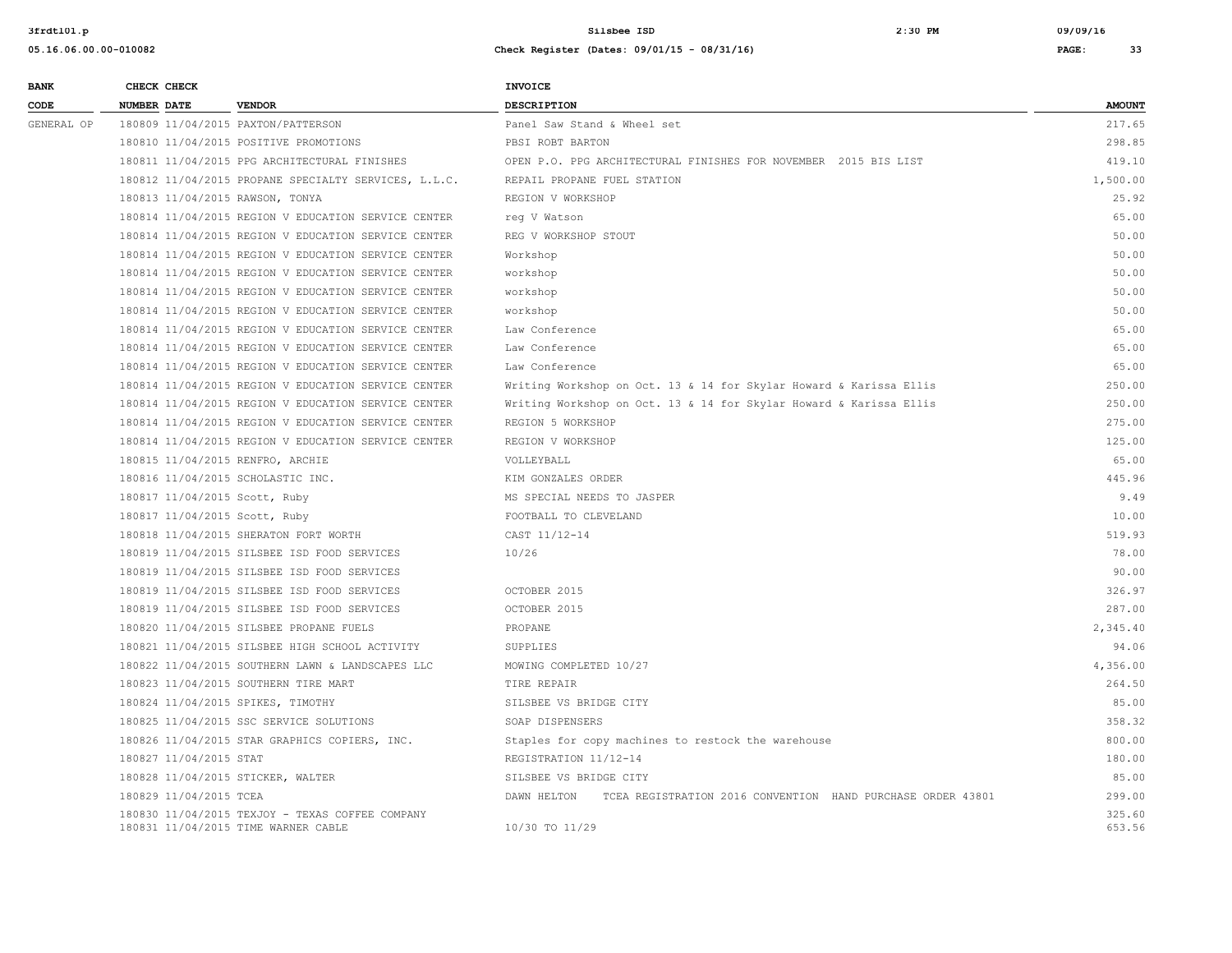| <b>BANK</b> | CHECK CHECK                       |                                                                                     | <b>INVOICE</b>                                                                  |                   |
|-------------|-----------------------------------|-------------------------------------------------------------------------------------|---------------------------------------------------------------------------------|-------------------|
| CODE        | <b>NUMBER DATE</b>                | <b>VENDOR</b>                                                                       | <b>DESCRIPTION</b>                                                              | <b>AMOUNT</b>     |
| GENERAL OP  | 180832 11/04/2015 VIRCO           |                                                                                     | cafeteria seats                                                                 | 264.00            |
|             |                                   | 180833 11/04/2015 WATSON, MTBC, KATHY                                               | MUSIC THERAPY                                                                   | 4,237.50          |
|             | 180834 11/04/2015 WEIR, STACI     |                                                                                     |                                                                                 | 35.52             |
|             | 180835 11/04/2015 YETT, BEN JR    |                                                                                     | SILSBEE VS BRIDGE CITY                                                          | 95.00             |
|             | 180836 11/05/2015 Steadham, Ali   |                                                                                     | AREA IX LDES                                                                    | 160.00            |
|             | 180837 11/11/2015 3M              |                                                                                     | Service Agreement Renewal for the library                                       | 1,640.00          |
|             |                                   | 180838 11/11/2015 ACADIAN HARDWOODS                                                 | CYPRESS BOARD STOCK FOR DECK 2015 BID LIST                                      | 168.60            |
|             |                                   | 180839 11/11/2015 ACADIAN AMBULANCE                                                 | 9/29 SERVICES JR. HIGH FOOTBALL                                                 | 175.00            |
|             |                                   | 180839 11/11/2015 ACADIAN AMBULANCE                                                 | 10/13 SERVICES JR. HIGH FOOTBALL                                                | 175.00            |
|             |                                   | 180839 11/11/2015 ACADIAN AMBULANCE                                                 | 10/15 SERVICES HS/JV FOOTBALL                                                   | 175.00            |
|             |                                   | 180840 11/11/2015 ACME ARCHITECTURAL HARDWARE                                       | OPEN P.O. OCT. FOR ACME ARCHITECTURAL REGION 5                                  | 64.22             |
|             |                                   | 180841 11/11/2015 ADVANCED GRAPHICS                                                 | Supplies for Poster Machine                                                     | 401.39            |
|             |                                   | 180842 11/11/2015 AERIAL ACCESS EQUIPMENT                                           | Rental of man lift to repair parking lot lighting Note: Got 3 quotes No         | 635.00            |
|             |                                   |                                                                                     | Vendors on Co ops See attached                                                  |                   |
|             |                                   | 180843 11/11/2015 AGILE SPORTS TECHNOLOGIES                                         | BOYS/GIRLS BASKETBALL ONLINE VIDEO EDITING/ANALYSIS                             | 400.00            |
|             | 180844 11/11/2015 ALLIED FENCE    |                                                                                     | MATERIALS & LABOR TO BUILD NEW FENCE BETWEEN AG. BLDG. & AUTO SHOP STORAGE AREA | 4,100.00          |
|             |                                   |                                                                                     | (SEE ATTACHED QUOTE) 2015 BID LIST                                              |                   |
|             | 180845 11/11/2015 ALLIED FENCE    |                                                                                     | MATERIALS & LABOR TO BUILD FENCING FOR DISCUS ENCLOSURE (SEE ATTACHED QUOTE)    | 3,480.00          |
|             |                                   |                                                                                     | 2015 BID LIST                                                                   |                   |
|             |                                   | 180846 11/11/2015 APPLE COMPUTER, INC.                                              | Supplies for Video Tech                                                         | 1,195.00          |
|             |                                   | 180846 11/11/2015 APPLE COMPUTER, INC.                                              | Supplies for Video Tech                                                         | 299.99            |
|             |                                   | 180846 11/11/2015 APPLE COMPUTER, INC.                                              | Final Cut Pro X for Video Tech                                                  | 2,099.93          |
|             | 180847 11/11/2015 AT &T           |                                                                                     | OCT 25 THRU NOV 24                                                              | 49.21             |
|             | 180847 11/11/2015 AT &T           |                                                                                     | OCT 25 THRU NOV 24                                                              | 59.14             |
|             | 180847 11/11/2015 AT &T           |                                                                                     | OCT 25 THRU NOV 24                                                              | 39.11             |
|             | 180847 11/11/2015 AT &T           |                                                                                     | OCT 25 THRU NOV 24                                                              | 49.21             |
|             | 180847 11/11/2015 AT &T           |                                                                                     | OCT 27 THRU NOV 26                                                              | 118.28            |
|             | 180847 11/11/2015 AT &T           |                                                                                     | OCT 27 THRU NOV 26                                                              | 3,481.25          |
|             |                                   | 180848 11/11/2015 ATHLETIC SUPPLY INC.                                              | BASEBALL CAPS                                                                   | 1,365.00          |
|             |                                   | 180848 11/11/2015 ATHLETIC SUPPLY INC.                                              | CUTTER RECEIVER GLOVES, MOUTHPIECES AND LINEMAN GLOVE                           | 490.00            |
|             |                                   | 180849 11/11/2015 AUDILET TRACTOR SALES, INC.                                       | 500# PLASTIC SEEDER/FERTILIZER (SEE ATTACHED QUOTE) 2015 BID LIST               | 600.00            |
|             |                                   | 180850 11/11/2015 BAKER DISTRIBUTING                                                | Air Filters to restock warehouse                                                | 193.88            |
|             | 180851 11/11/2015 BAKER, HAROLD   |                                                                                     | SILSBEE VS JASPER                                                               | 85.00             |
|             |                                   | 180852 11/11/2015 BELL, MA LPC COUNSELING SERV., TRACY                              | COUNSELING                                                                      | 375.00            |
|             |                                   | 180852 11/11/2015 BELL, MA LPC COUNSELING SERV., TRACY                              |                                                                                 | 2,175.00          |
|             | 180853 11/11/2015 BEST MPRESSIONS |                                                                                     | BUSINESS CARDS                                                                  | 40.00             |
|             | 180854 11/11/2015 BIDDLE, AMANDA  |                                                                                     | CHEERLEADERS                                                                    | 220.00            |
|             |                                   | 180855 11/11/2015 BUECHLER & ASSOCIATES, P.C.<br>180856 11/11/2015 LAMBRIGHT, HEIDI | RETAINER SERVICES NOVEMBER 2015                                                 | 4,041.67<br>10.70 |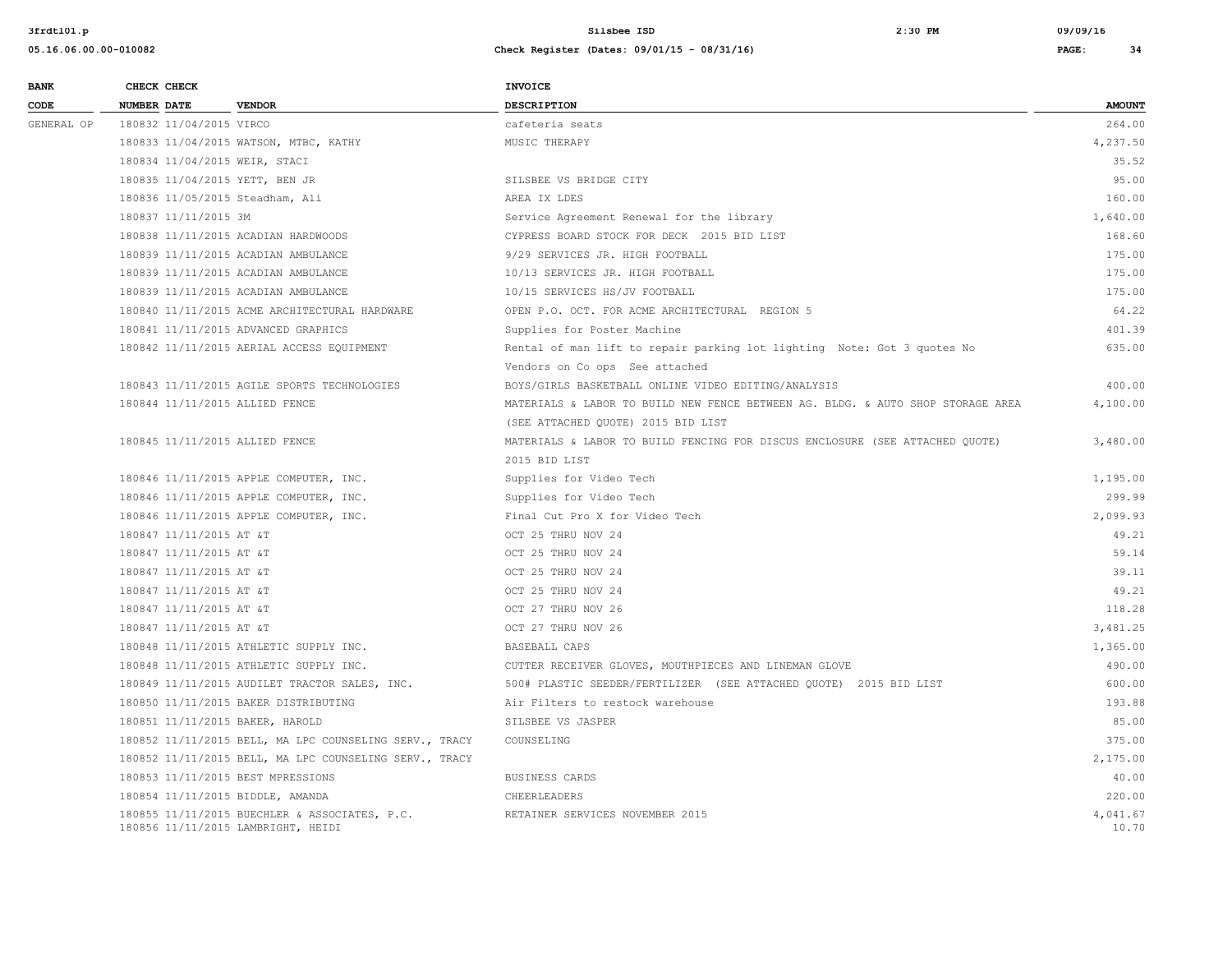| <b>BANK</b> |                    | CHECK CHECK            |                                                                             | <b>INVOICE</b>                                                 |                |
|-------------|--------------------|------------------------|-----------------------------------------------------------------------------|----------------------------------------------------------------|----------------|
| CODE        | <b>NUMBER DATE</b> |                        | <b>VENDOR</b>                                                               | DESCRIPTION                                                    | <b>AMOUNT</b>  |
| GENERAL OP  |                    |                        | 180857 11/11/2015 CBT NUGGETS                                               | TECHNOLOGY SUPPLIES                                            | 2,988.00       |
|             |                    |                        | 180858 11/11/2015 CDW GOVERNMENT, INC.                                      | CAFE MIC                                                       | 18.43          |
|             |                    |                        | 180859 11/11/2015 CENTER FOR BEHAVIORAL STUDIES                             |                                                                | 1,680.00       |
|             |                    |                        | 180860 11/11/2015 CEREBELLUM CORP.                                          | Library Video order                                            | 172.37         |
|             |                    |                        | 180861 11/11/2015 CHALK'S TRUCK PARTS, INC.                                 | OPEN PO FOR THE MONTH OF OCTOBER 2015 SISD 2015-2016 BUS PARTS | 1,127.30       |
|             |                    |                        | 180862 11/11/2015 CITY OF SILSBEE                                           | 9/23 TO 10/21                                                  | 2,818.38       |
|             |                    |                        | 180862 11/11/2015 CITY OF SILSBEE                                           | 9/21 TO 10/19                                                  | 2,228.76       |
|             |                    |                        | 180862 11/11/2015 CITY OF SILSBEE                                           | 9/21 TO 10/19                                                  | 1,664.75       |
|             |                    |                        | 180862 11/11/2015 CITY OF SILSBEE                                           | 9/21 TO 10/19                                                  | 500.50         |
|             |                    |                        | 180863 11/11/2015 CLASSROOM DIRECT                                          | HISTORY SUPPLIES                                               | 56.99          |
|             |                    |                        | 180864 11/11/2015 CLAY EWELL EDUCATIONAL SERVICES                           | ENTRY FEES                                                     | 15.00          |
|             |                    |                        | 180865 11/11/2015 COASTAL WELDING SUPPLY INC                                | Ag Monthly Open PO for Oct. 2015                               | 52.85          |
|             |                    |                        | 180865 11/11/2015 COASTAL WELDING SUPPLY INC                                | OPEN PO FOR THE MONTH OF OCTOBER 2015                          | 15.50          |
|             |                    |                        | 180866 11/11/2015 COMMUNITY COFFEE                                          | MIDDLE SCHOOL                                                  | 54.00          |
|             |                    |                        | 180866 11/11/2015 COMMUNITY COFFEE                                          | MAINTENANCE                                                    | 48.00          |
|             |                    |                        | 180866 11/11/2015 COMMUNITY COFFEE                                          | HIGH SCHOOL                                                    | 235.25         |
|             |                    |                        | 180867 11/11/2015 CONNER, JACOB                                             | SILSBEE VS JASPER                                              | 40.00          |
|             |                    |                        | 180868 11/11/2015 Coratti, Joyce                                            |                                                                | 25.91          |
|             |                    |                        | 180869 11/11/2015 DELACERDA, SCOTT                                          | TOTAL 8 HOURS                                                  | 240.00         |
|             |                    |                        | 180870 11/11/2015 DLB BOOKS, INC.                                           | Library Book order                                             | 2,920.53       |
|             |                    |                        | 180871 11/11/2015 Dufner, Donna                                             | HS LEO TO SAN ANTONIO                                          | 8.88           |
|             |                    | 180872 11/11/2015 ETEX |                                                                             | printer toner                                                  | 169.99         |
|             |                    | 180872 11/11/2015 ETEX |                                                                             | Manilla Folders                                                | 23.98          |
|             |                    | 180872 11/11/2015 ETEX |                                                                             | office supplies                                                | 21.32          |
|             |                    | 180872 11/11/2015 ETEX |                                                                             | office supplies                                                | 12.49          |
|             |                    | 180872 11/11/2015 ETEX |                                                                             | teacher supplies toner & misc                                  | 229.27         |
|             |                    |                        | 180873 11/11/2015 FASTENAL COMPANY                                          | Ag Monthly Open PO for Oct. 2015                               | 59.25          |
|             |                    |                        | 180874 11/11/2015 Ferguson, Jennifer                                        |                                                                | 48.63          |
|             |                    |                        | 180875 11/11/2015 FIRST SOUTHWEST ASSET MGMT, INC.                          |                                                                | 2,050.00       |
|             |                    |                        | 180876 11/11/2015 FITNESS FINDERS                                           | SUPPLIES                                                       | 212.38         |
|             |                    |                        | 180877 11/11/2015 GARCIA, JOSEPH                                            |                                                                | 15.00          |
|             |                    |                        | 180878 11/11/2015 GRANT, DANIEL                                             |                                                                | 25.00          |
|             |                    |                        | 180879 11/11/2015 GRIFFIN, JASON                                            | SILSBEE VS JASPER TOTAL 5 HOURS                                | 150.00         |
|             |                    |                        | 180880 11/11/2015 HAMBURGER DEPOT                                           | JR. HIGH FOOTBALL                                              | 441.00         |
|             |                    |                        | 180881 11/11/2015 HAMSHIRE FANNETT HIGH SCHOOL                              | JV TOURNAMENT                                                  | 175.00         |
|             |                    |                        | 180882 11/11/2015 HARDIN COUNTY TREASURER                                   |                                                                | 144.94         |
|             |                    |                        | 180883 11/11/2015 HAWTHORNE, JERRY                                          | SILSBEE VS JASPER                                              | 35.00          |
|             |                    |                        | 180884 11/11/2015 HINKIE, JAY<br>180885 11/11/2015 HOUGHTON MIFFLIN COMPANY | SILSBEE VS JASPER<br>TEACHER MATERIALS ODLE                    | 35.00<br>59.95 |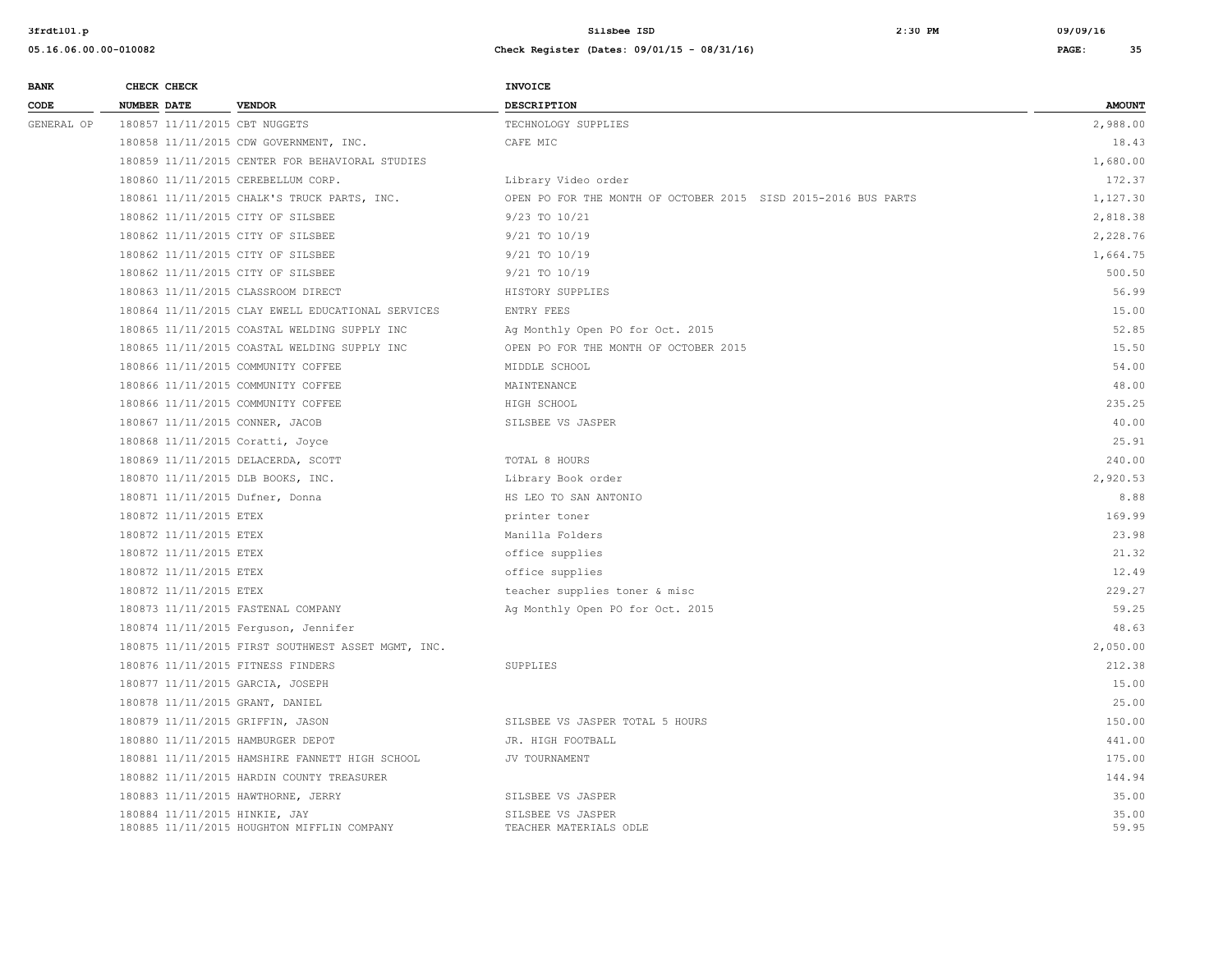| <b>BANK</b> | CHECK CHECK                         |                                                                                                            | <b>INVOICE</b>                                                               |                  |
|-------------|-------------------------------------|------------------------------------------------------------------------------------------------------------|------------------------------------------------------------------------------|------------------|
| CODE        | <b>NUMBER DATE</b>                  | <b>VENDOR</b>                                                                                              | <b>DESCRIPTION</b>                                                           | <b>AMOUNT</b>    |
| GENERAL OP  |                                     | 180886 11/11/2015 INGRAM, DOUGLAS J.                                                                       | SILSBEE VS JASPER                                                            | 35.00            |
|             | 180887 11/11/2015 IRVIN, TIMOTHY JR |                                                                                                            |                                                                              | 25.00            |
|             |                                     | 180888 11/11/2015 ITA TRUCK SALES & SERVICE, LLC.                                                          | REPAIRS ON BUS #35 SISD 2015-2016 BUS PARTS BID                              | 1,530.83         |
|             | 180889 11/11/2015 JACKS, GRETCHEN   |                                                                                                            |                                                                              | 11.83            |
|             |                                     | 180890 11/11/2015 JOHNSEN'S WHOLESALE FLORIST                                                              | Floral Design Monthly Open PO for Oct. 2015                                  | 283.25           |
|             |                                     | 180890 11/11/2015 JOHNSEN'S WHOLESALE FLORIST                                                              | Floral Design Monthly Open PO for Nov 2015                                   | 250.80           |
|             |                                     | 180891 11/11/2015 KIWANIS CLUB OF SILSBEE                                                                  | OCTOBER - DECEMBER 2015 QUARTERLY DUES                                       | 125.00           |
|             | 180892 11/11/2015 KROSSOVER         |                                                                                                            | 2015-2016 INTELLIGENCE BREAKDOWN PACKAGE                                     | 1,259.10         |
|             | 180893 11/11/2015 LEE, TOM          |                                                                                                            | TOTAL 4.5 HOURS                                                              | 135.00           |
|             | 180893 11/11/2015 LEE, TOM          |                                                                                                            | TOTAL 8 HOURS                                                                | 240.00           |
|             | 180894 11/11/2015 Lewis, Sophia     |                                                                                                            | REGION V                                                                     | 25.11            |
|             | 180895 11/11/2015 LIBRARY SPARKS    |                                                                                                            |                                                                              | 59.95            |
|             |                                     | 180896 11/11/2015 LIVINGSTON SAW SERVICE                                                                   | OPEN P.O. FOR LIVINGSTON SAW FOR NOVEMBER 2015 BID LIST                      | 13.95            |
|             |                                     | 180897 11/11/2015 LOFTON SECURITY SERVICES, INC.                                                           | 10/28-28 AND 10/26 TO 11/1                                                   | 525.60           |
|             |                                     | 180898 11/11/2015 BG FOODS INC. DBA MCDONALD'S                                                             | BOYS BASKETBALL                                                              | 17.79            |
|             | 180899 11/11/2015 McKeehan, Kathryn |                                                                                                            | TMEA REGION CHOIR REHEARSAL                                                  | 160.00           |
|             | 180900 11/11/2015 MICROSHARE INC.   |                                                                                                            | TECHNOLOGY                                                                   | 10,662.50        |
|             | 180901 11/11/2015 MITCHELL, THOMAS  |                                                                                                            | SILSBEE VS JASPER                                                            | 85.00            |
|             |                                     | 180902 11/11/2015 MONTALVO, CARLOS II                                                                      | MS FOOTBALL TOTAL HOURS 3.5                                                  | 75.00            |
|             |                                     | 180902 11/11/2015 MONTALVO, CARLOS II                                                                      | SILSBEE VS JASPER TOTAL 5 HOURS                                              | 150.00           |
|             |                                     | 180903 11/11/2015 MUCHO PIZZA/ CICI'S PIZZA #121                                                           | BOYS BASKETBALL                                                              | 119.00           |
|             |                                     | 180904 11/11/2015 MUNRO'S UNIFORM SERVICE                                                                  | <b>OCTOBER</b>                                                               | 1,061.40         |
|             |                                     | 180905 11/11/2015 MUNRO'S UNIFORM SERVICE                                                                  | <b>OCTOBER</b>                                                               | 224.16           |
|             | 180906 11/11/2015 NELSON, RICHARD   |                                                                                                            | TOTAL 8 HOURS                                                                | 240.00           |
|             |                                     | 180907 11/11/2015 O'REILLY AUTOMOTIVE                                                                      | OPEN P.O. OCT. FOR O'REILLY AUTO PARTS REGION 5                              | 121.44           |
|             |                                     | 180908 11/11/2015 OUTPOST POWERSPORTS, INC                                                                 | PARTS FOR KAWASAKI MULE THIS REQUEST WAS SENT TO ME BY SHS. THE WORK WILL BE | 417.80           |
|             |                                     |                                                                                                            | DONE BY THE SCHOOL AUTO MECHANICS CLASS. (SEE ATTACHED QUOTE)                |                  |
|             |                                     | 180909 11/11/2015 PARKER LUMBER - SILSBEE                                                                  | Supplies for Electrical Technology Classes                                   | 288.75           |
|             |                                     | 180909 11/11/2015 PARKER LUMBER - SILSBEE                                                                  | 107957, 107381, 107123, Ag Monthly Open PO for Oct. 2015                     | 385.85           |
|             |                                     | 180909 11/11/2015 PARKER LUMBER - SILSBEE                                                                  | Supplies for Science classes                                                 | 80.50            |
|             |                                     | 180909 11/11/2015 PARKER LUMBER - SILSBEE                                                                  | Supplies for Ag Construction                                                 | 1,199.28         |
|             |                                     | 180909 11/11/2015 PARKER LUMBER - SILSBEE                                                                  | 107319,107042 Ag Construction Monthly Open PO for Oct. 2015                  | 360.79           |
|             |                                     | 180909 11/11/2015 PARKER LUMBER - SILSBEE                                                                  | HVAC Monthly Open PO for Oct. 2015                                           | 203.35           |
|             |                                     | 180910 11/11/2015 PARKER LUMBER - SILSBEE                                                                  | OPEN PO FOR THE MONTH OF OCTOBER 2015 SISD 2015-2016 BUS PARTS BID           | 1.00             |
|             |                                     | 180911 11/11/2015 PARKER LUMBER - SILSBEE                                                                  | OPEN P.O. OCT. FOR PARKER LUMBER 2015 BID LIST                               | 1,702.76         |
|             | 180912 11/11/2015 PARR, HUNTER      |                                                                                                            |                                                                              | 25.00            |
|             | 180913 11/11/2015 Paulino, Scott    |                                                                                                            | PHYSICAL THERAPY                                                             | 6,930.00         |
|             |                                     | 180914 11/11/2015 PINNACLE MEDICAL MANAGEMENT CORP.<br>180915 11/11/2015 REGION V EDUCATION SERVICE CENTER | OCTOBER TESTING<br>UIL Calculator Workshop # 52198                           | 350.00<br>240.00 |
|             |                                     |                                                                                                            |                                                                              |                  |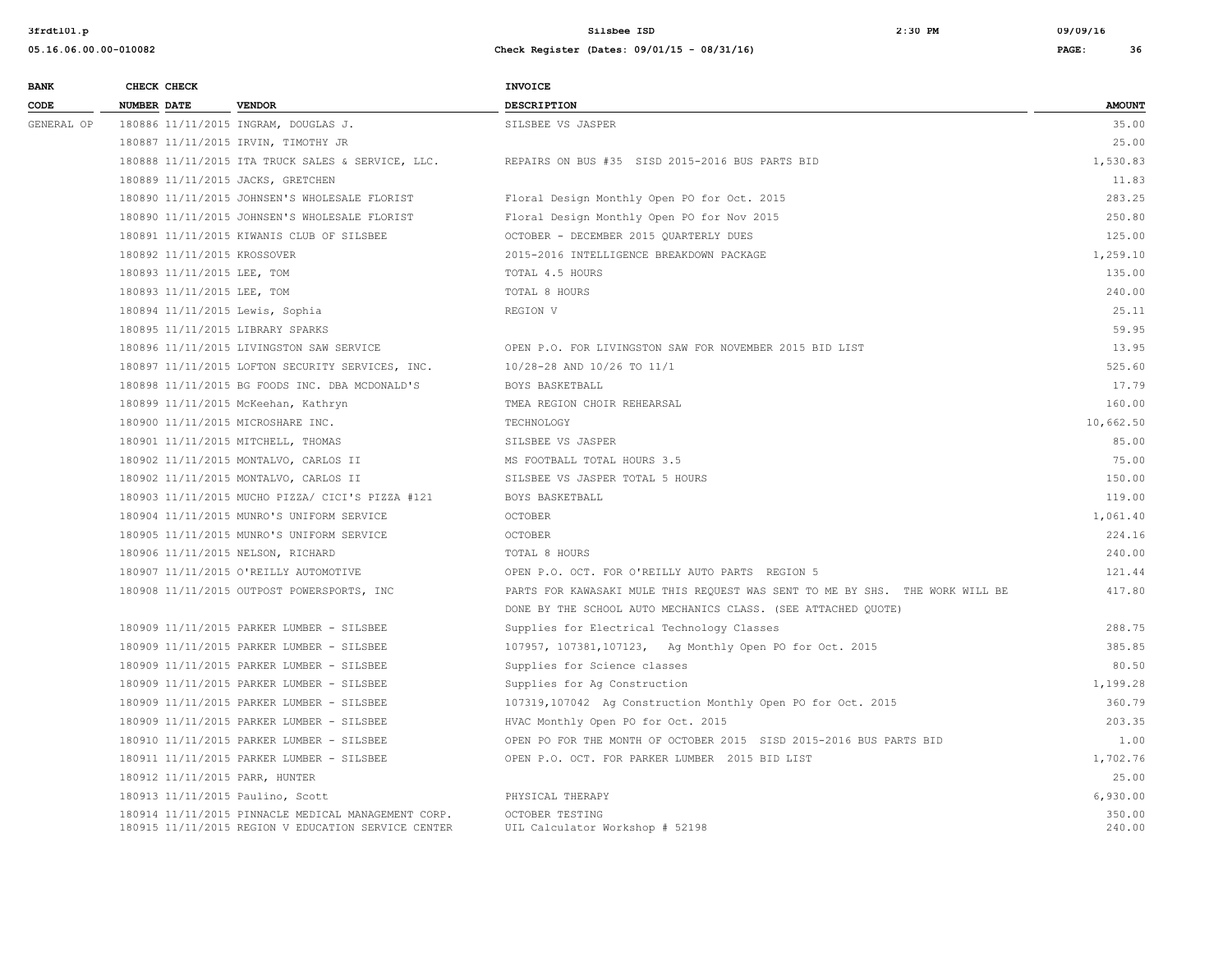| <b>BANK</b> | CHECK CHECK                                                        |                                                                          | <b>INVOICE</b>                                                                                                    |                       |
|-------------|--------------------------------------------------------------------|--------------------------------------------------------------------------|-------------------------------------------------------------------------------------------------------------------|-----------------------|
| CODE        | <b>NUMBER DATE</b>                                                 | <b>VENDOR</b>                                                            | <b>DESCRIPTION</b>                                                                                                | <b>AMOUNT</b>         |
| GENERAL OP  |                                                                    | 180915 11/11/2015 REGION V EDUCATION SERVICE CENTER                      | UIL Number Sense Workshop #49931                                                                                  | 240.00                |
|             |                                                                    | 180915 11/11/2015 REGION V EDUCATION SERVICE CENTER                      | Workshop #53031 - Law Conference on Oct 7                                                                         | 65.00                 |
|             |                                                                    | 180916 11/11/2015 RHODES, DONALD JR                                      | SILSBEE VS JASPER                                                                                                 | 85.00                 |
|             |                                                                    | 180917 11/11/2015 RIDDELL/ALL AMERICAN SPORTS                            | SHOULDER PAD BACK PLATE PK SERIES                                                                                 | 303.93                |
|             |                                                                    | 180917 11/11/2015 RIDDELL/ALL AMERICAN SPORTS                            | speed helmets                                                                                                     | 3.629.95              |
|             | 180918 11/11/2015 SHOPPA'S                                         |                                                                          | electronic repair manual freight charges Hydrolic cylinder Repair Kit Note:                                       | 41.10                 |
|             |                                                                    |                                                                          | Repair parts for John Deere Tractor (see attached quote and letters)                                              |                       |
|             |                                                                    | 180919 11/11/2015 SILSBEE FARM & RANCH                                   | OPEN P.P. OCT. FOR SILSBEE FARM AND RANCH 2015 BID LIST                                                           | 559.00                |
|             |                                                                    | 180920 11/11/2015 SILSBEE MOTOR COMPANY                                  | STATE VEHICLE INSPECTION FOR MAINT. 2015 BID LIST                                                                 | 14.00                 |
|             |                                                                    | 180921 11/11/2015 SISD FOOD SERV./JERI MOORE                             | FEAST                                                                                                             | 700.00                |
|             | 180922 11/11/2015 SMITH, JIMMY                                     |                                                                          | SILSBEE VS JASPER TOTAL 5 HOURS                                                                                   | 150.00                |
|             |                                                                    | 180923 11/11/2015 SOUTHERN COMPUTER WAREHOUSE                            | TECHNOLOGY SUPPLIES                                                                                               | 55.60                 |
|             |                                                                    | 180923 11/11/2015 SOUTHERN COMPUTER WAREHOUSE                            | SPLITTER                                                                                                          | 174.54                |
|             |                                                                    | 180923 11/11/2015 SOUTHERN COMPUTER WAREHOUSE                            | TECHNOLOGY SUPPLIES                                                                                               | 21.96                 |
|             |                                                                    | 180923 11/11/2015 SOUTHERN COMPUTER WAREHOUSE                            | computer speakers                                                                                                 | 21.85                 |
|             |                                                                    | 180923 11/11/2015 SOUTHERN COMPUTER WAREHOUSE                            | PROJECTOR BULBS                                                                                                   | 352.50                |
|             |                                                                    | 180923 11/11/2015 SOUTHERN COMPUTER WAREHOUSE                            | Brother Printer 5470DW for HS cafeteria                                                                           | 317.69                |
|             |                                                                    | 180923 11/11/2015 SOUTHERN COMPUTER WAREHOUSE                            | OTTERBOXES FOR APPLE IPAD                                                                                         | 269.25                |
|             |                                                                    | 180923 11/11/2015 SOUTHERN COMPUTER WAREHOUSE                            | TECHNOLOGY SUPPLIES                                                                                               | 261.81                |
|             |                                                                    | 180923 11/11/2015 SOUTHERN COMPUTER WAREHOUSE                            | COLOR PRINTER                                                                                                     | 670.95                |
|             |                                                                    | 180923 11/11/2015 SOUTHERN COMPUTER WAREHOUSE                            | video splitters for projector                                                                                     | 174.54                |
|             |                                                                    | 180924 11/11/2015 SSC SERVICE SOLUTIONS                                  | 11/1 TO 11/30                                                                                                     | 56,209.07             |
|             | 180925 11/11/2015 Steadham, Ali                                    |                                                                          |                                                                                                                   | 67.13                 |
|             | 180926 11/11/2015 SUPPLYWORKS                                      |                                                                          | DETERGENT AND LATEX GLOVES TO RESTOCK THE WAREHOUSE                                                               | 179.32                |
|             |                                                                    | 180927 11/11/2015 SWICEGOOD MUSIC COMPANY                                | Clarinet Reeds                                                                                                    | 70.40                 |
|             |                                                                    | 180928 11/11/2015 SZEMBORSKI, KARA                                       | FCCLA FALL EXECUTIVE COUNCIL MEETING                                                                              | 30.00                 |
|             | 180929 11/11/2015 TASA                                             |                                                                          | TASA ASSESSMENT CONFERENCE FEB. 14-17, 2016 FOR JAMIE PARKER                                                      | 205.00                |
|             | 180930 11/11/2015 TASB, INC.                                       |                                                                          | LEGAL ASSIATANCE FUND 2016                                                                                        | 350.00                |
|             | 180930 11/11/2015 TASB, INC.                                       |                                                                          | 2016 TASB MEMBERSHIP FEE                                                                                          | 5,270.15              |
|             | 180930 11/11/2015 TASB, INC.                                       |                                                                          | TASB LOCALIZED UPDATE 103                                                                                         | 999.96                |
|             |                                                                    | 180931 11/11/2015 TEXAS EDUCATIONAL PAPERBACKS                           | Books for UIL                                                                                                     | 143.05                |
|             |                                                                    | 180932 11/11/2015 TEXAS EDUCATIONAL CONSULTATIVE SERVICES STATE COMP. ED |                                                                                                                   | 16,684.05             |
|             |                                                                    | 180933 11/11/2015 TEXAS EDUCATIONAL CONSULTATIVE SERVICES CONSULTING     |                                                                                                                   | 20,921.48             |
|             |                                                                    | 180934 11/11/2015 TEXAS FFA ASSOCIATION                                  | 2015-16 FALL MEMBERSHIP, 2015-2016 JUNIOR MEMBERSHIP                                                              | 1,313.10              |
|             |                                                                    | 180935 11/11/2015 TEXAS MUSIC EDUCATORS ASSN                             | REGISTRATION CONFERENCE 2/10-2/13                                                                                 | 130.00                |
|             | 180936 11/11/2015 THE COSTUMER                                     |                                                                          | Theater Arts Supplies                                                                                             | 505.24                |
|             | 180937 11/11/2015 Tramel, Dawn                                     |                                                                          |                                                                                                                   | 4.32                  |
|             | 180938 11/11/2015 TRI-CON, INC.<br>180938 11/11/2015 TRI-CON, INC. |                                                                          | OPEN P.O. OCT. FOR TRI CON FUEL AWARDED FUEL BID<br>OPEN PO FOR THE MONTH OF OCTOBER 2015 SISD 2015-2016 FUEL BID | 1,326.60<br>11,653.46 |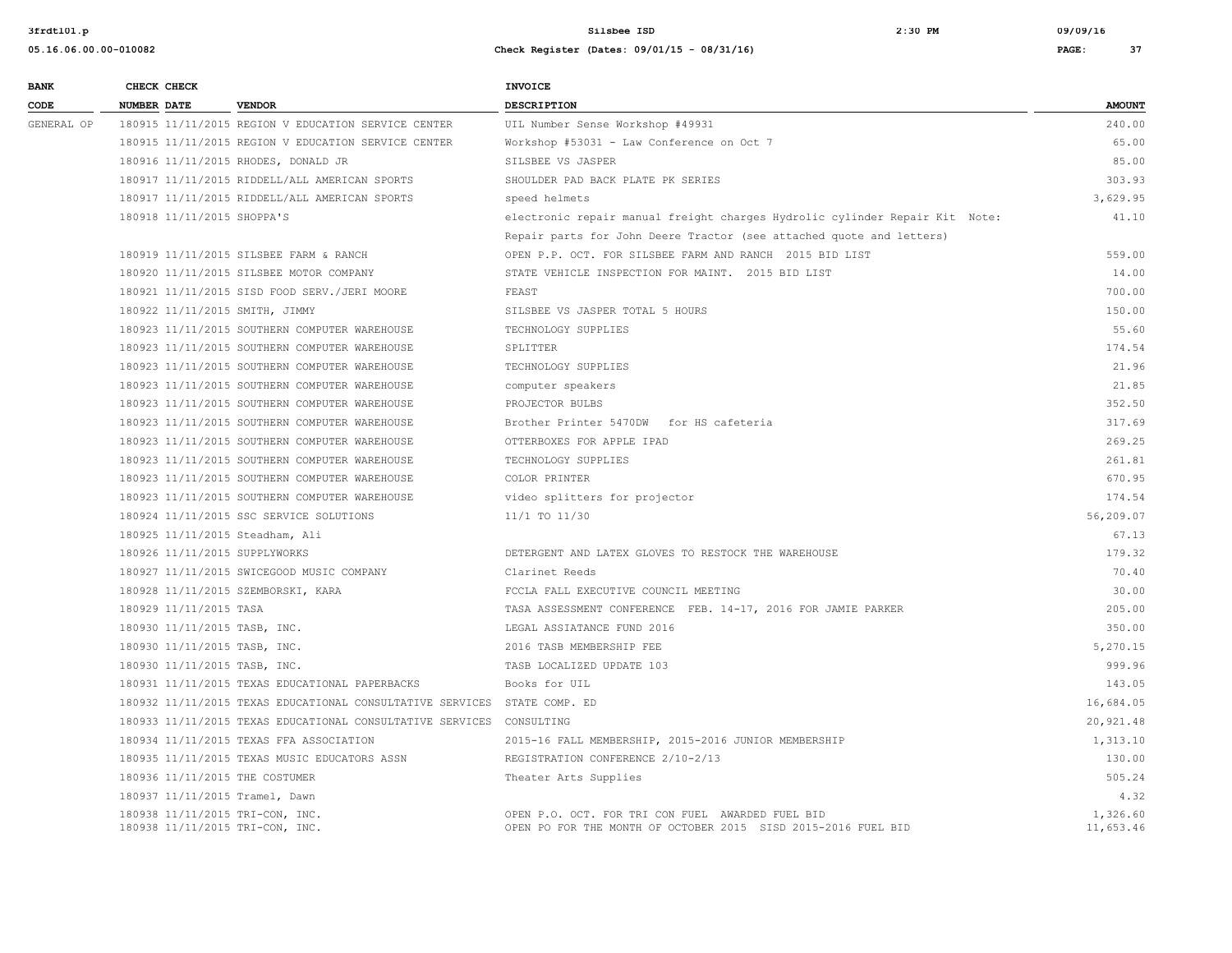| <b>BANK</b> |                    | CHECK CHECK                 |                                                                           | <b>INVOICE</b>                                                                                      |                 |
|-------------|--------------------|-----------------------------|---------------------------------------------------------------------------|-----------------------------------------------------------------------------------------------------|-----------------|
| CODE        | <b>NUMBER DATE</b> |                             | <b>VENDOR</b>                                                             | <b>DESCRIPTION</b>                                                                                  | <b>AMOUNT</b>   |
| GENERAL OP  |                    |                             | 180939 11/11/2015 TRIANGLE WATER CO.                                      | PACES                                                                                               | 119.75          |
|             |                    |                             | 180939 11/11/2015 TRIANGLE WATER CO.                                      |                                                                                                     | 101.00          |
|             |                    |                             | 180940 11/11/2015 TROXELL COMMUNICATIONS                                  | Projector bulbs to restock the warehouse                                                            | 954.00          |
|             |                    |                             | 180941 11/11/2015 VIDOR HIGH SCHOOL                                       | THE PIRATE CLASSIC                                                                                  | 400.00          |
|             |                    |                             | 180942 11/11/2015 Wager, Sandra                                           | REGION V                                                                                            | 25.42           |
|             |                    |                             | 180943 11/11/2015 Wallace, Mark                                           | GOOGMAN/HOUSTON TOUR                                                                                | 390.00          |
|             |                    | 180944 11/11/2015 WELLS ISD |                                                                           | WELLS HIGH SCHOOL TOURNAMENT                                                                        | 175.00          |
|             |                    |                             | 180945 11/11/2015 WELLS, PEYTON, GREENBURG AND HUNT, L.L.P RE: BOND ISSUE |                                                                                                     | 720.00          |
|             |                    |                             |                                                                           | 180945 11/11/2015 WELLS, PEYTON, GREENBURG AND HUNT, L.L.P RE: MISC. LITIGATION/SPECIAL ASSIGNMENTS | 1,140.00        |
|             |                    |                             | 180945 11/11/2015 WELLS, PEYTON, GREENBURG AND HUNT, L.L.P RE: RETAINER   |                                                                                                     | 1,000.00        |
|             |                    |                             | 180946 11/11/2015 WILLIAMS, JOHN                                          | SILSBEE VS JASPER TOTAL 5 HOURS                                                                     | 150.00          |
|             |                    |                             | 180947 11/11/2015 WOOD, JESSE PHD                                         |                                                                                                     | 975.00          |
|             |                    |                             | 180948 11/11/2015 WRIGHT, BILL                                            | SILSBEE VS JASPER                                                                                   | 35.00           |
|             |                    |                             | 180949 11/11/2015 BARCELONA SPORTING GOODS                                | BASKET BALL SUPPLIES                                                                                | 72.00           |
|             |                    |                             | 180949 11/11/2015 BARCELONA SPORTING GOODS                                | BASKET BALL SUPPLIES                                                                                | 322.10          |
|             |                    |                             | 180950 11/11/2015 DOMINOS PIZZA                                           | CRIMINAL JUSTICE EVENT                                                                              | 201.50          |
|             |                    |                             | 180951 11/11/2015 J W PEPPER                                              | Choir Music                                                                                         | 20.59           |
|             |                    |                             | 180951 11/11/2015 J W PEPPER                                              | Choir Music                                                                                         | 24.94           |
|             |                    |                             | 180952 11/11/2015 PAPA JOHN'S PIZZA                                       | SILSBEE VS CHAPEL HILL PLAYOFF GAME                                                                 | 542.00          |
|             |                    |                             | 180953 11/11/2015 REGION IV ESC                                           | STAAR Workshop at Region 4 for Amanda Tucker Urbina, Eve Elliott & Skylar                           | 240.00          |
|             |                    |                             |                                                                           | Howard                                                                                              |                 |
|             |                    |                             | 180954 11/11/2015 TEXAS PUBLIC SERVICE ASSOCIATION                        |                                                                                                     | 240.00          |
|             |                    |                             | 180955 11/12/2015 STATE COMPTROLLER                                       | NOVEMBER 2015 SALES TAX                                                                             | 663.71          |
|             |                    |                             | 180956 11/18/2015 ACADIAN AMBULANCE                                       | 11/3 JR HIGH FOOTBALL                                                                               | 175.00          |
|             |                    |                             | 180956 11/18/2015 ACADIAN AMBULANCE                                       | 10/29 HIGH SCHOOL JV FOOTBALL                                                                       | 175.00          |
|             |                    |                             | 180956 11/18/2015 ACADIAN AMBULANCE                                       | 10/27 JUNIOR HIGH FOOTBALL                                                                          | 175.00          |
|             |                    |                             | 180956 11/18/2015 ACADIAN AMBULANCE                                       | 10/20 JR HIGH FOOTBALL                                                                              | 175.00          |
|             |                    |                             | 180957 11/18/2015 APPLIED MAINTENANCE SPECIALTIES                         |                                                                                                     | 209.85          |
|             |                    | 180958 11/18/2015 AT &T     |                                                                           | NOV 7 THRU DEC 6                                                                                    | 930.88          |
|             |                    |                             | 180959 11/18/2015 AT&T LONG DISTANCE                                      |                                                                                                     | 1,205.14        |
|             |                    |                             | 180960 11/18/2015 ATSSB-REGION 10                                         | TRYOUTS 11/21 HARDIN JEFFERSON HIGH SCHOOL                                                          | 380.00          |
|             |                    |                             | 180961 11/18/2015 AUDILET TRACTOR SALES, INC.                             | Supplies for Aq                                                                                     | 455.10          |
|             |                    |                             | 180961 11/18/2015 AUDILET TRACTOR SALES, INC.                             | Monthly Open PO for Ag Classes - Sept 2015                                                          | 127.91          |
|             |                    |                             | 180962 11/18/2015 BEST MPRESSIONS                                         | office supplies                                                                                     | 190.00          |
|             |                    |                             | 180963 11/18/2015 BILL CLARK PEST CONTROL                                 | OPEN P.O. SEPT. FOR BILL CLARK PEST CONTROL AWARDED BID (RED ALERT)                                 | 235.00          |
|             |                    |                             | 180964 11/18/2015 Bottoms, Chris                                          | PLAYOFF GAME                                                                                        | 60.00           |
|             |                    |                             | 180965 11/18/2015 Bounds, Valerie                                         |                                                                                                     | 45.10           |
|             |                    |                             | 180966 11/18/2015 BROOKSHIRE BROS<br>180966 11/18/2015 BROOKSHIRE BROS    | INSERVICE MEETING FOR MARK<br>FCCLA Monthly Open PO for Oct. 2015                                   | 96.93<br>119.58 |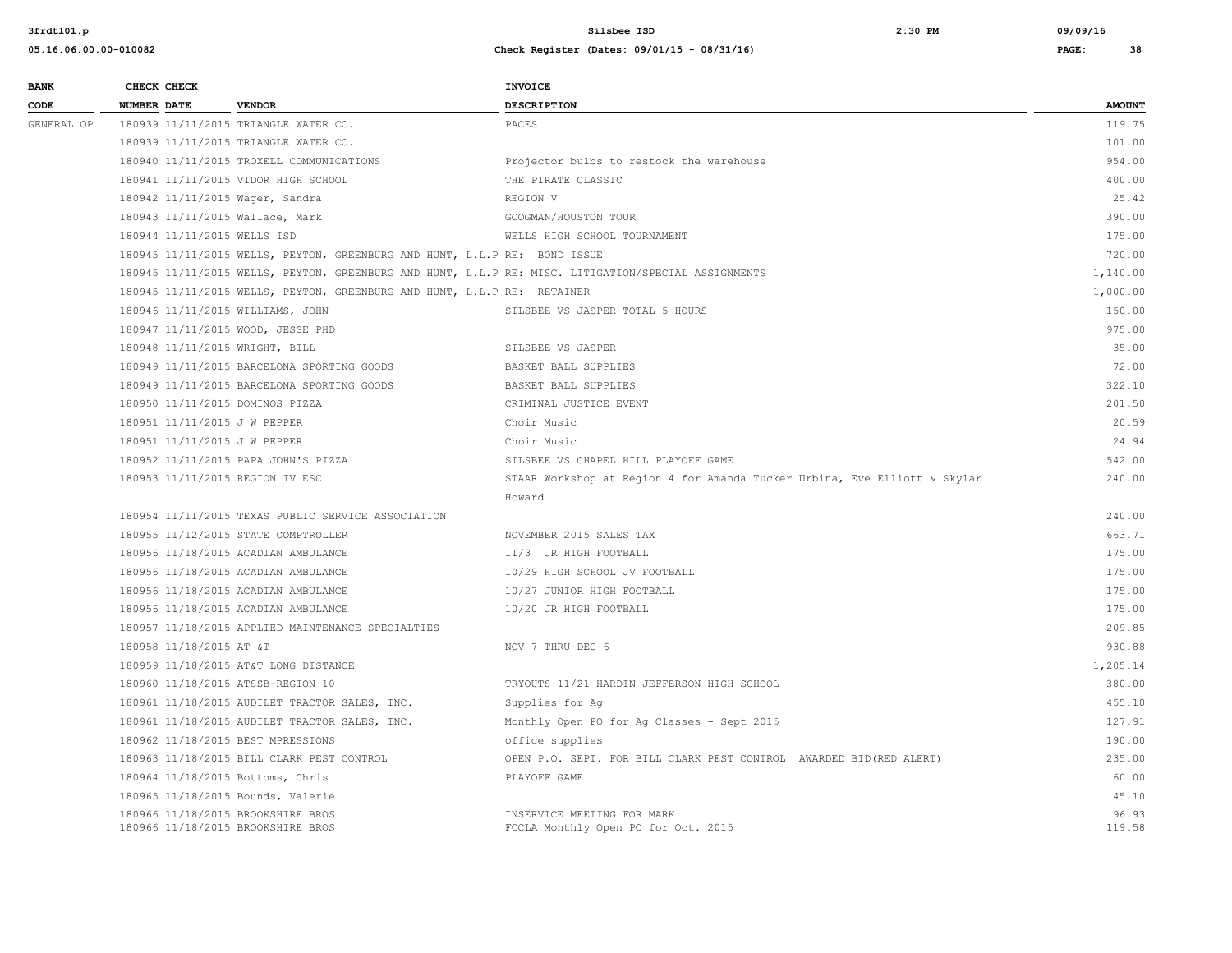| <b>BANK</b> | CHECK CHECK        |                                                  |                                                     | <b>INVOICE</b>                                    |                  |
|-------------|--------------------|--------------------------------------------------|-----------------------------------------------------|---------------------------------------------------|------------------|
| CODE        | <b>NUMBER DATE</b> |                                                  | <b>VENDOR</b>                                       | <b>DESCRIPTION</b>                                | <b>AMOUNT</b>    |
| GENERAL OP  |                    |                                                  | 180967 11/18/2015 BROUCHET, THERMAN                 | SILSBEE VS CROSBY BASKETBALL                      | 110.00           |
|             |                    |                                                  | 180968 11/18/2015 BUFFALO WILD WINGS CITRUS BOWL    |                                                   | 1,002.00         |
|             |                    |                                                  | 180969 11/18/2015 CARTER'S EDUCATIONAL TRAINING     | OCTOBER SERVICES                                  | 1,342.50         |
|             |                    |                                                  | 180970 11/18/2015 CENTER FOR BEHAVIORAL STUDIES     |                                                   | 840.00           |
|             |                    |                                                  | 180971 11/18/2015 CENTERPOINT ENERGY                | $10/2$ TO $11/3$                                  | 88.77            |
|             |                    |                                                  | 180971 11/18/2015 CENTERPOINT ENERGY                | $10/2$ TO $11/3$                                  | 219.35           |
|             |                    |                                                  | 180971 11/18/2015 CENTERPOINT ENERGY                | $10/2$ TO $11/3$                                  | 40.88            |
|             |                    |                                                  | 180971 11/18/2015 CENTERPOINT ENERGY                | 10/2 TO 11/3                                      | 41.75            |
|             |                    |                                                  | 180971 11/18/2015 CENTERPOINT ENERGY                | $10/2$ TO $11/3$                                  | 106.45           |
|             |                    |                                                  | 180971 11/18/2015 CENTERPOINT ENERGY                | $10/2$ TO $11/3$                                  | 34.02            |
|             |                    |                                                  | 180971 11/18/2015 CENTERPOINT ENERGY                | $10/2$ TO $11/3$                                  | 35.73            |
|             |                    |                                                  | 180971 11/18/2015 CENTERPOINT ENERGY                | $10/2$ TO $11/3$                                  | 37.43            |
|             |                    |                                                  | 180972 11/18/2015 CENTERPOINT ENERGY SERVICES, INC. | 10/1 TO 10/31                                     | 3,269.21         |
|             |                    |                                                  | 180973 11/18/2015 CERTIFIED LABORATORIES            | OPEN P.O. CERTIFIED LABS FOR NOVEMBER             | 243.28           |
|             |                    |                                                  | 180974 11/18/2015 CHICK-FIL-A                       | GIRLS BASKETBALL @HF JV TOURNEY                   | 97.50            |
|             |                    |                                                  | 180975 11/18/2015 CITY OF SILSBEE                   | $9/28$ TO $10/26$                                 | 835.96           |
|             |                    |                                                  | 180975 11/18/2015 CITY OF SILSBEE                   | $9/28$ TO $10/26$                                 | 103.09           |
|             |                    |                                                  | 180975 11/18/2015 CITY OF SILSBEE                   | 9/28 TO 10/26                                     | 147.21           |
|             |                    |                                                  | 180975 11/18/2015 CITY OF SILSBEE                   | $9/28$ TO $10/26$                                 | 113.89           |
|             |                    |                                                  | 180975 11/18/2015 CITY OF SILSBEE                   | $10/5$ TO $11/3$                                  | 901.77           |
|             |                    |                                                  | 180975 11/18/2015 CITY OF SILSBEE                   | $10/5$ TO $11/3$                                  | 929.18           |
|             |                    |                                                  | 180975 11/18/2015 CITY OF SILSBEE                   | 10/5 TO 11/3                                      | 250.08           |
|             |                    |                                                  | 180976 11/18/2015 COASTAL WELDING SUPPLY INC        | Supplies for Ag Classes                           | 77.50            |
|             |                    |                                                  | 180976 11/18/2015 COASTAL WELDING SUPPLY INC        | Ag Monthly Open PO for Nov 2015                   | 27.58            |
|             |                    |                                                  | 180976 11/18/2015 COASTAL WELDING SUPPLY INC        | HVAC Monthly Open PO for Oct. 2015                | 7.75             |
|             |                    |                                                  | 180977 11/18/2015 COFFEY, BILL                      | SILSBEE VS JASPER                                 | 15.00            |
|             |                    |                                                  | 180978 11/18/2015 COWBOY CHEVROLET-BUICK-PONTIAC    | Seat Panel for Sub #20                            | 57.19            |
|             |                    | 180979 11/18/2015 CTAT                           |                                                     | 2015-2016 MEMBERSHIP                              | 175.00           |
|             |                    | 180979 11/18/2015 CTAT                           |                                                     | JUDY HONEYCUTT AND JENNIFER FEATHER               | 590.00           |
|             |                    |                                                  | 180980 11/18/2015 DE LAGE LANDEN PUBLIC FINANCE     | $11/5$ TO $12/4$                                  | 12,718.00        |
|             |                    | 180981 11/18/2015 DEMCO                          |                                                     | library supplies                                  | 87.88            |
|             |                    |                                                  | 180982 11/18/2015 DOUBLE TREE HOTEL BY HILTON       | ATAC 12/1-4                                       | 650.73           |
|             |                    |                                                  | 180983 11/18/2015 ERWIN, RANDY                      | AND 11/18 TOTAL 16 HOURS                          | 480.00           |
|             |                    | 180985 11/18/2015 ETEX                           |                                                     | SUPPLIES                                          | 1,349.01         |
|             |                    | 180985 11/18/2015 ETEX                           |                                                     | teacher supplies wall pockets & dry erase markers | 202.38           |
|             |                    | 180985 11/18/2015 ETEX                           |                                                     | <b>TONER</b>                                      | 65.16            |
|             |                    | 180985 11/18/2015 ETEX                           |                                                     | teacher supplies toners                           | 276.39           |
|             |                    | 180985 11/18/2015 ETEX<br>180985 11/18/2015 ETEX |                                                     | OFFICE SUPPLIES<br>OFFICE SUPPLIES TONER          | 110.28<br>126.00 |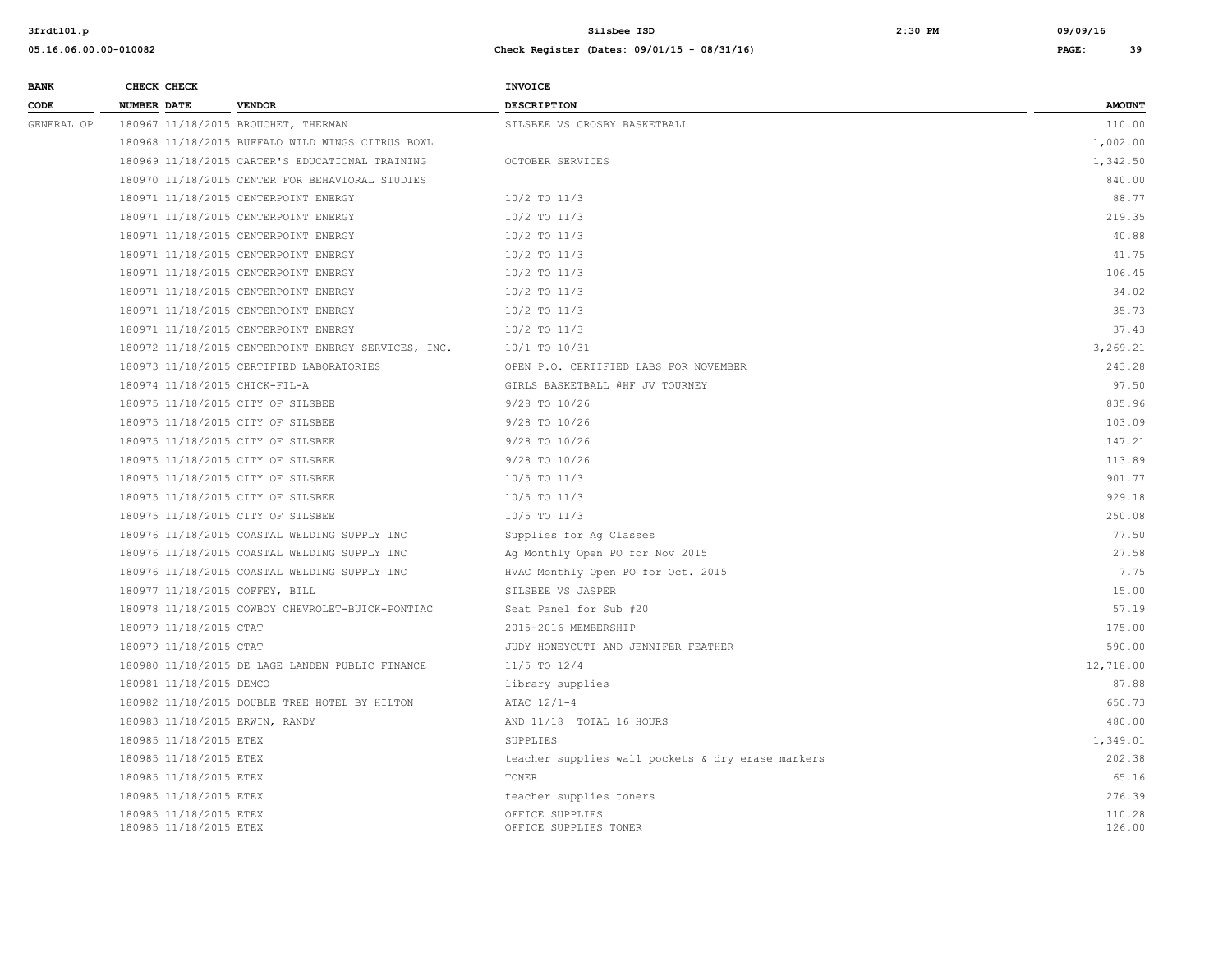| <b>BANK</b> |             | CHECK CHECK                |                                                                                          | <b>INVOICE</b>                                          |                   |
|-------------|-------------|----------------------------|------------------------------------------------------------------------------------------|---------------------------------------------------------|-------------------|
| CODE        | NUMBER DATE |                            | <b>VENDOR</b>                                                                            | DESCRIPTION                                             | <b>AMOUNT</b>     |
| GENERAL OP  |             | 180985 11/18/2015 ETEX     |                                                                                          | teacher supplies Droddy                                 | 130.00            |
|             |             | 180985 11/18/2015 ETEX     |                                                                                          | OFFICE SUPPLIES DRODDY                                  | 90.92             |
|             |             | 180985 11/18/2015 ETEX     |                                                                                          | uil supplies stout                                      | 18.49             |
|             |             | 180985 11/18/2015 ETEX     |                                                                                          | Etex office supplies for Curriculum                     | 192.33            |
|             |             | 180985 11/18/2015 ETEX     |                                                                                          | Office Supplies                                         | 454.26            |
|             |             | 180985 11/18/2015 ETEX     |                                                                                          | teacher supplies Karen Droddy                           | 539.48            |
|             |             | 180985 11/18/2015 ETEX     |                                                                                          | office supplies referalls, envelopes and stamps         | 225.93            |
|             |             | 180985 11/18/2015 ETEX     |                                                                                          | ADDRESS LABELS AND FILE LABELS                          | 31.58             |
|             |             | 180985 11/18/2015 ETEX     |                                                                                          | SUPPLIES                                                | 217.29            |
|             |             | 180985 11/18/2015 ETEX     |                                                                                          | DOCUMENT HOLDERS AND LABEL MAKER FOR ALL THE BUSES      | 1,475.59          |
|             |             |                            | 180986 11/18/2015 FALGOUT, TERRY                                                         | SILSBEE VS JASPER                                       | 105.00            |
|             |             |                            | 180987 11/18/2015 FLOWER, ANTHONY                                                        | TOTAL 8 HOURS                                           | 240.00            |
|             |             |                            | 180988 11/18/2015 FOLLETT SCHOOL SOLUTIONS, INC.                                         | LIBRARY BOOKS                                           | 100.83            |
|             |             |                            | 180989 11/18/2015 Foster, Tonya                                                          | 11/12                                                   | 20.25             |
|             |             |                            | 180990 11/18/2015 FRANK'S MEDICAL MART, INC.                                             | Scrubs for Vet Med class                                | 173.79            |
|             |             |                            | 180991 11/18/2015 FUDDRUCKER'S                                                           | BOYS BASKETBALL                                         | 131.52            |
|             |             | 180992 11/18/2015 GRAINGER |                                                                                          | OPEN P.O. GRAINGER FOR NOVEMBER TX-MAS                  | 85.68             |
|             |             |                            | 180993 11/18/2015 GRAND HYATT                                                            | TASCO SOCCER CONFERENCE 11/19                           | 121.83            |
|             |             |                            | 180994 11/18/2015 Harrell-Bodle, Mona                                                    | TSSSA & TCSS                                            | 332.21            |
|             |             |                            | 180995 11/18/2015 HYATT REGENCY LOST PINES RESORT AND SPA 2015 IMCAT CONFERENCE DEC. 6-9 |                                                         | 387.90            |
|             |             | 180996 11/18/2015 IMP      |                                                                                          | CONFERENCE REGISTRATION                                 | 150.00            |
|             |             | 180996 11/18/2015 IMP      |                                                                                          | CONFERENCE REGISTRATION                                 | 150.00            |
|             |             |                            | 180997 11/18/2015 IRLEN INSTITUTE                                                        | Test Records                                            | 25.95             |
|             |             |                            | 180998 11/18/2015 JOHNSTONE SUPPLY                                                       | OPEN P.O. JOHNSTONE SUPPLY FOR NOVEMBER 2015 BID LIST   | 175.22            |
|             |             |                            | 180999 11/18/2015 KOMMERCIAL KITCHENS                                                    | HEATING ELEMENT FOR WARMER HIGH SCHOOL KITCHEN REGION 5 | 69.00             |
|             |             |                            | 181000 11/18/2015 KUYKENDALL, OLIVIA                                                     |                                                         | 49.68             |
|             |             |                            | 181001 11/18/2015 LAKESHORE LEARNING MATERIALS                                           | SUPPLIES                                                | 655.24            |
|             |             |                            | 181002 11/18/2015 LAMBRIGHT, HEIDI                                                       |                                                         | 21.40             |
|             |             |                            | 181002 11/18/2015 LAMBRIGHT, HEIDI                                                       |                                                         | 4.72              |
|             |             |                            | 181003 11/18/2015 LEARNING A - Z                                                         | LEARNING A TO Z T. MCDUFF FOR SMS, REEVES, READ & KIRBY | 1,529.10          |
|             |             | 181004 11/18/2015 LEE, TOM |                                                                                          | TOTAL 6 HOURS                                           | 180.00            |
|             |             |                            | 181005 11/18/2015 THE LIBRARY STORE, INC.                                                | LIBRARY                                                 | 509.09            |
|             |             |                            | 181006 11/18/2015 LIVINGSTON SAW SERVICE                                                 | OPEN P.O. FOR LIVINGSTON SAW FOR NOVEMBER 2015 BID LIST | 19.86             |
|             |             |                            | 181007 11/18/2015 LOFTON SECURITY SERVICES, INC.                                         | $11/2 - 11/8$                                           | 525.60            |
|             |             |                            | 181008 11/18/2015 LOVELY, UIRANNAH                                                       | SILSBEE VS CROSBY                                       | 110.00            |
|             |             |                            | 181009 11/18/2015 LYNN LEE INC. DAIRY QUEENS                                             | FRESHMEN AND JV FOOTBALL                                | 747.00            |
|             |             |                            | 181009 11/18/2015 LYNN LEE INC. DAIRY QUEENS                                             | JR. HIGH BASKETBALL                                     | 270.00            |
|             |             |                            | 181010 11/18/2015 MACKIN EDUCATIONAL RESOURCES<br>181011 11/18/2015 Mathis, Gary JR      | LIBRARY TITLES<br>JOHN DEERE KEYS                       | 2.367.62<br>15.02 |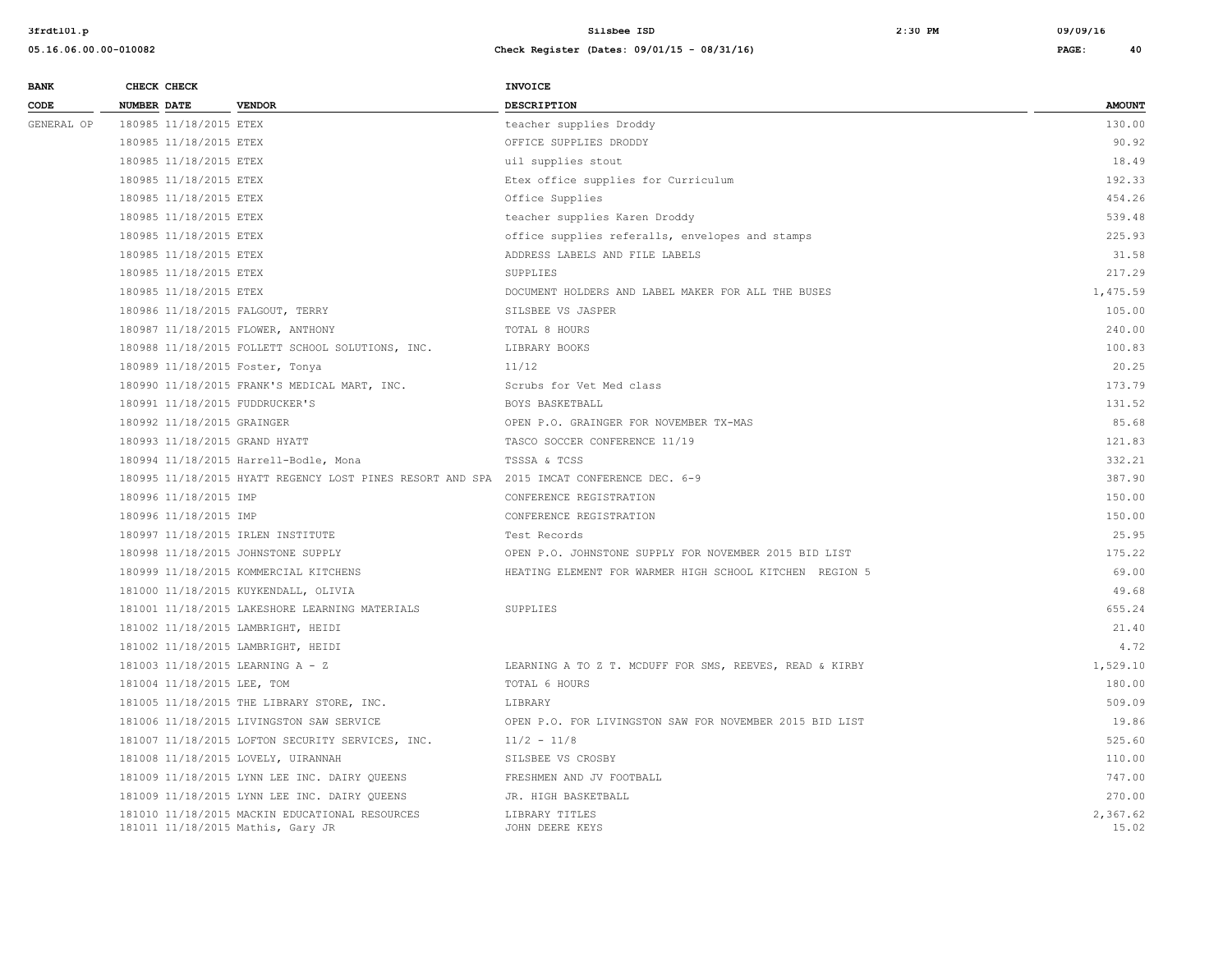| <b>BANK</b> | CHECK CHECK                       |                                                                            | <b>INVOICE</b>                                       |                  |
|-------------|-----------------------------------|----------------------------------------------------------------------------|------------------------------------------------------|------------------|
| CODE        | <b>NUMBER DATE</b>                | <b>VENDOR</b>                                                              | DESCRIPTION                                          | <b>AMOUNT</b>    |
| GENERAL OP  |                                   | 181012 11/18/2015 MATTHEWS, JESS (JAY)                                     | SILSBEE VS JASPER                                    | 105.00           |
|             |                                   | 181013 11/18/2015 McKeehan, Kathryn                                        | TMEA PRE AREA CHOIR                                  | 160.00           |
|             |                                   | 181014 11/18/2015 MCMILLAN GLASS AND DOOR                                  | OPEN P.O. MCMILLIAN GLASS FOR NOVEMBER 2015 BID LIST | 70.00            |
|             |                                   | 181014 11/18/2015 MCMILLAN GLASS AND DOOR                                  | OPEN P.O. MCMILLIAN GLASS FOR NOVEMBER 2015 BID LIST | 505.42           |
|             |                                   | 181015 11/18/2015 MICRO INTEGRATION                                        | CORE SWITCH OUTAGE AND VDI SERVER                    | 250.00           |
|             |                                   | 181016 11/18/2015 MONTALVO, CARLOS II                                      | PAYMENT SHORT                                        | 30.00            |
|             |                                   | 181017 11/18/2015 O K PAPER CENTER                                         | PAPER                                                | 233.55           |
|             | 181018 11/18/2015 Patterson, Todd |                                                                            | FOOTBALL PLAYOFF GAME                                | 700.00           |
|             | 181019 11/18/2015 PAYNE, REBECCA  |                                                                            | TOTAL 6 HOURS                                        | 60.00            |
|             | 181020 11/18/2015 POPEYE'S        |                                                                            | FOOTBALL VS SEALY                                    | 740.05           |
|             | 181021 11/18/2015 RAISING CANE'S  |                                                                            | BASKETBALL GIRLS JV 11/14                            | 102.06           |
|             | 181022 11/18/2015 RAY, DAVID      |                                                                            | SILSBEE VS JASPER                                    | 105.00           |
|             |                                   | 181023 11/18/2015 REGION V EDUCATION SERVICE CENTER                        | Region V Workshop                                    | 25.00            |
|             |                                   | 181023 11/18/2015 REGION V EDUCATION SERVICE CENTER                        | Region V Workshop                                    | 25.00            |
|             |                                   | 181023 11/18/2015 REGION V EDUCATION SERVICE CENTER                        | 20 HOUR CERTIFICATION CLASS                          | 105.00           |
|             |                                   | 181023 11/18/2015 REGION V EDUCATION SERVICE CENTER                        | req v Gonzales                                       | 125.00           |
|             | 181024 11/18/2015 Sanders, Jason  |                                                                            | JV BASKETBALL HF                                     | 42.38            |
|             |                                   | 181025 11/18/2015 SCHOOL SPECIALTY                                         | Art Supplies                                         | 2,037.60         |
|             | 181026 11/18/2015 Scott, Ruby     |                                                                            | HS CHOIR TO PNG                                      | 10.00            |
|             | 181026 11/18/2015 Scott, Ruby     |                                                                            | HS NURSES TO BEAUMONT                                | 10.00            |
|             | 181027 11/18/2015 SHAFFER, SCOT   |                                                                            | SILSBEE VS JASPER                                    | 105.00           |
|             | 181028 11/18/2015 Smith, Cynthia  |                                                                            | 11/9-10 CESD                                         | 372.22           |
|             |                                   | 181029 11/18/2015 SOUTHEAST TEXAS EAR, NOSE & THROAT                       |                                                      | 140.00           |
|             |                                   | 181030 11/18/2015 STAR GRAPHICS, INC.                                      | 12/15 TO 12/14/2016                                  | 324.50           |
|             |                                   | 181031 11/18/2015 STAR GRAPHICS INC                                        | 11/1 TO 11/30                                        | 425.00           |
|             |                                   | 181031 11/18/2015 STAR GRAPHICS INC                                        | 11/1 TO 11/30                                        | 139.00           |
|             |                                   | 181031 11/18/2015 STAR GRAPHICS INC                                        |                                                      | 153.00           |
|             | 181032 11/18/2015 Sturgeon, Rondi |                                                                            | TOTAL 6 HOURS                                        | 60.00            |
|             |                                   | 181033 11/18/2015 SUBWAY STORE #5224                                       | VOLLEYBALL                                           | 215.60           |
|             |                                   | 181033 11/18/2015 SUBWAY STORE #5224                                       | SILSBEE VS SPLENDORA VOLLEYBALL                      | 156.00           |
|             |                                   | 181033 11/18/2015 SUBWAY STORE #5224                                       | FOOTBALL TEAM TO LUFKIN                              | 706.50           |
|             |                                   | 181034 11/18/2015 SUTHERLAND, TODD                                         | SILSBEE VS JASPER                                    | 105.00           |
|             |                                   | 181035 11/18/2015 TAMS-WITMARK MUSIC LIBRARY, INC.                         | Rentals & Royalties                                  | 1,767.50         |
|             | 181036 11/18/2015 TASB, INC.      |                                                                            |                                                      | 774.58           |
|             |                                   | 181037 11/18/2015 TEXAS DEPARTMENT OF PUBLIC SAFETY                        |                                                      | 117.00           |
|             |                                   | 181038 11/18/2015 TEXAS LETTER JACKETS                                     | LETTER JACKET BASEBALL                               | 65.00            |
|             |                                   | 181039 11/18/2015 TIME WARNER CABLE                                        | 11/15 to 12/14                                       | 5,000.00         |
|             |                                   | 181039 11/18/2015 TIME WARNER CABLE<br>181039 11/18/2015 TIME WARNER CABLE | 11/17 to 12/16<br>$11/18 - 12/17$                    | 954.06<br>954.06 |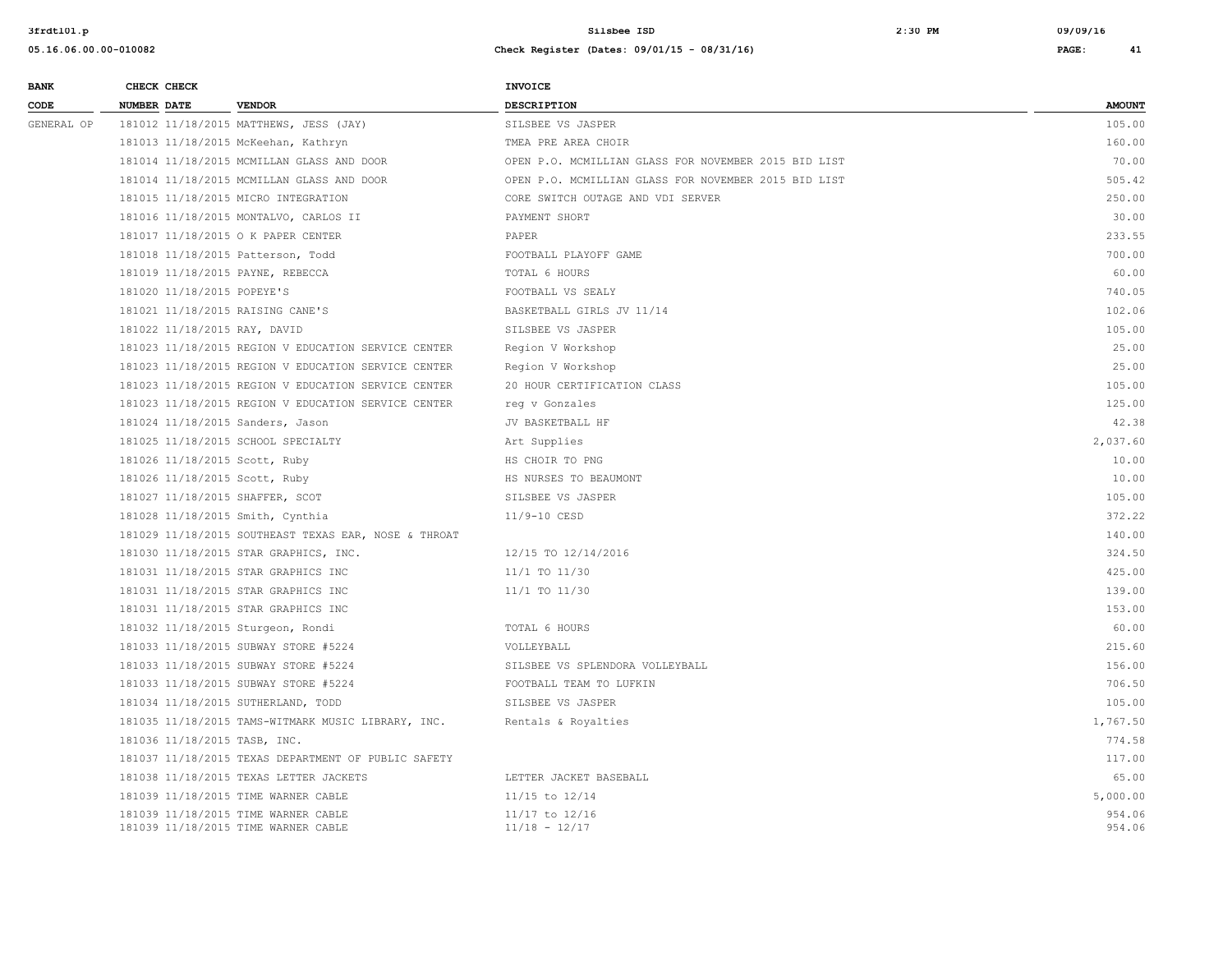| <b>BANK</b> | CHECK CHECK                      |                                                                                            | <b>INVOICE</b>                                                                                      |                 |
|-------------|----------------------------------|--------------------------------------------------------------------------------------------|-----------------------------------------------------------------------------------------------------|-----------------|
| CODE        | <b>NUMBER DATE</b>               | <b>VENDOR</b>                                                                              | DESCRIPTION                                                                                         | <b>AMOUNT</b>   |
| GENERAL OP  |                                  | 181039 11/18/2015 TIME WARNER CABLE                                                        | 11/18 TO 12/17                                                                                      | 954.06          |
|             |                                  | 181039 11/18/2015 TIME WARNER CABLE                                                        | $11/18 - 12/17$                                                                                     | 954.06          |
|             |                                  | 181040 11/18/2015 U.S. SCHOOL SUPPLY                                                       | PENCILS PBSI                                                                                        | 126.65          |
|             |                                  | 181041 11/18/2015 WHITEHEAD, TROY                                                          | SILSBEE VS JASPER                                                                                   | 15.00           |
|             | 181042 11/18/2015 WILLIAMS, JOHN |                                                                                            | TOTAL 8 HOURS                                                                                       | 240.00          |
|             | 181042 11/18/2015 WILLIAMS, JOHN |                                                                                            | TOTAL 8 HOURS                                                                                       | 240.00          |
|             |                                  | 181043 11/18/2015 AMAZON.COM/SYNCB                                                         | ELA ORDER                                                                                           | 53.24           |
|             |                                  | 181043 11/18/2015 AMAZON.COM/SYNCB                                                         | snap circuits                                                                                       | 125.94          |
|             |                                  | 181043 11/18/2015 AMAZON.COM/SYNCB                                                         | HEIGHT ADJUSTABLE STANDING DESK                                                                     | 400.00          |
|             |                                  | 181043 11/18/2015 AMAZON.COM/SYNCB                                                         | teacher supplies Mrs. Hill                                                                          | 17.72           |
|             |                                  | 181043 11/18/2015 AMAZON.COM/SYNCB                                                         | 273594315871,118309965042, 118309665206 credit LIBRARY BOOKS                                        | 39.05           |
|             |                                  | 181043 11/18/2015 AMAZON.COM/SYNCB                                                         | TECHNOLOGY SUPPLIES                                                                                 | 53.49           |
|             |                                  | 181043 11/18/2015 AMAZON.COM/SYNCB                                                         | LIBRARY TITLES                                                                                      | 47.02           |
|             |                                  | 181043 11/18/2015 AMAZON.COM/SYNCB                                                         | BOOK FOR ELA                                                                                        | 22.97           |
|             |                                  | 181043 11/18/2015 AMAZON.COM/SYNCB                                                         | OFFICE SUPPLIES MEGAPHONE                                                                           | 39.99           |
|             |                                  | 181044 11/18/2015 SPARKLETTS AND SIERRA SPRINGS                                            | ADMINISTRATION, WAREHOUSE, TECHNOLOGY                                                               | 134.10          |
|             |                                  |                                                                                            | 181045 11/19/2015 BEAUMONT BASKETBALL CHAPTER OF OFFICIALS 11/2 SERVICES GIRLS BASKETBALL SCRIMMAGE | 100.00          |
|             |                                  | 181045 11/19/2015 BEAUMONT BASKETBALL CHAPTER OF OFFICIALS 11/7 SCRIMMAGE GIRLS BASKETBALL |                                                                                                     | 100.00          |
|             |                                  | 181046 11/19/2015 CARTER'S EDUCATIONAL TRAINING                                            | EVALUATION                                                                                          | 500.00          |
|             |                                  | 181047 11/19/2015 CENTER FOR BEHAVIORAL STUDIES                                            |                                                                                                     | 720.00          |
|             |                                  | 181048 11/19/2015 COMMUNITY COFFEE                                                         | <b>READ</b>                                                                                         | 90.00           |
|             | 181049 11/19/2015 DAYTON ISD     |                                                                                            |                                                                                                     | 203.70          |
|             |                                  | 181050 11/19/2015 HAWTHORNE, TANNER                                                        | TOTAL 3.5 HOURS                                                                                     | 105.00          |
|             |                                  | 181051 11/19/2015 JOHNSEN'S WHOLESALE FLORIST                                              | Floral Design Monthly Open PO for Nov 2015                                                          | 234.60          |
|             |                                  | 181051 11/19/2015 JOHNSEN'S WHOLESALE FLORIST                                              | Floral Design Monthly Open PO for Nov 2015                                                          | 333.65          |
|             | 181052 11/19/2015 NASCO          |                                                                                            | Cattle Trim Chute                                                                                   | 1,007.13        |
|             |                                  | 181053 11/19/2015 OMNI DALLAS HOTEL                                                        | FCCLA NATIONAL CLUSTER MEETING NOV 19-22                                                            | 555.90          |
|             | 181054 11/19/2015 Shannon, Donna |                                                                                            | SPONSOR AND 2 STUDENTS FCCLA NATIONAL CLUSTER MEETING                                               | 351.00          |
|             |                                  | 181055 11/19/2015 SUBWAY STORE #5224                                                       |                                                                                                     | 142.80          |
|             |                                  | 181055 11/19/2015 SUBWAY STORE #5224                                                       | stu co adviser                                                                                      | 46.30           |
|             |                                  | 181056 11/19/2015 SZEMBORSKI, KARA                                                         | FCCLA NATIONAL CLUSTER MEETING                                                                      | 151.00          |
|             |                                  | 181057 11/19/2015 Chandler, Jenny                                                          | PLAYOFF GAME THE WOODLANDS                                                                          | 150.00          |
|             |                                  | 181058 11/20/2015 BILL CLARK PEST CONTROL                                                  | GLUE BOARDS FOR CAMPUS MONITORING FOR INSECTS AND MICE 72 COUNT AWARDED                             | 54.00           |
|             |                                  |                                                                                            | BID (RED ALERT)                                                                                     |                 |
|             |                                  | 181059 11/20/2015 BROUCHET, THERMAN                                                        | BASKETBALL                                                                                          | 75.00           |
|             | 181060 11/20/2015 CARD SERVICES  |                                                                                            | 10/21 to 11/19                                                                                      | 42.59           |
|             | 181061 11/20/2015 COFFEY, BILL   |                                                                                            | UNDERPAYMENT                                                                                        | 40.00           |
|             | 181062 11/20/2015 Leach, Lindsay | 181063 11/20/2015 THE LIBRARY STORE, INC.                                                  | LIBRARY                                                                                             | 66.22<br>331.92 |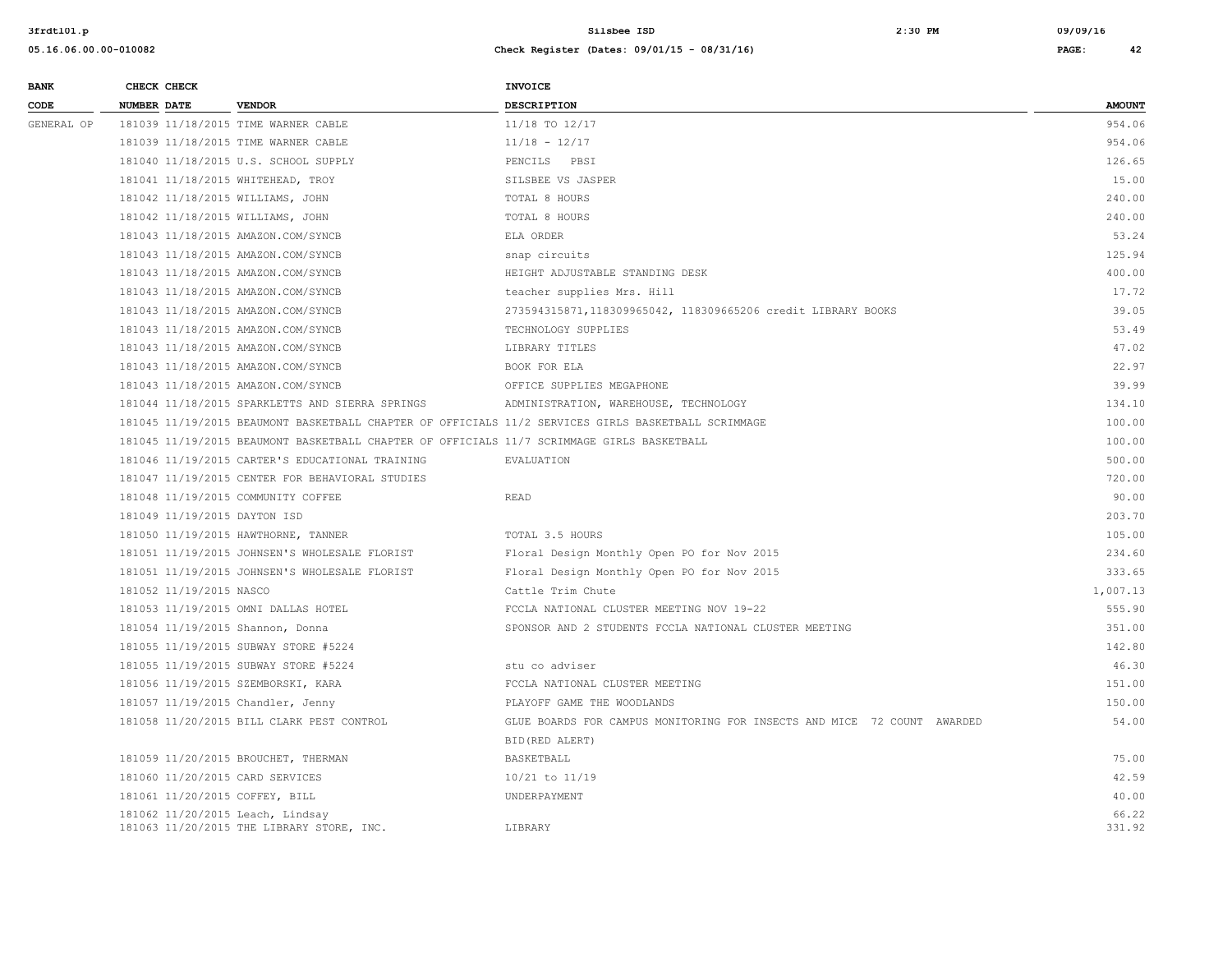| <b>BANK</b> | CHECK CHECK                       |                                                                                                                  | <b>INVOICE</b>                                                           |                  |
|-------------|-----------------------------------|------------------------------------------------------------------------------------------------------------------|--------------------------------------------------------------------------|------------------|
| CODE        | <b>NUMBER DATE</b>                | <b>VENDOR</b>                                                                                                    | <b>DESCRIPTION</b>                                                       | <b>AMOUNT</b>    |
| GENERAL OP  |                                   | 181064 11/20/2015 MONTALVO, CARLOS II                                                                            | SMS BASKETBALL TOTAL 5 HOURS                                             | 150.00           |
|             |                                   | 181065 11/20/2015 REGION V EDUCATION SERVICE CENTER                                                              | VI meetings                                                              | 40.00            |
|             |                                   | 181065 11/20/2015 REGION V EDUCATION SERVICE CENTER                                                              | VI meetings                                                              | 40.00            |
|             |                                   | 181065 11/20/2015 REGION V EDUCATION SERVICE CENTER                                                              | Workshop                                                                 | 40.00            |
|             |                                   | 181065 11/20/2015 REGION V EDUCATION SERVICE CENTER                                                              | Workshop                                                                 | 40.00            |
|             |                                   | 181065 11/20/2015 REGION V EDUCATION SERVICE CENTER                                                              | SETTEN SEPT. OCT & NOV                                                   | 1,986.39         |
|             |                                   | 181065 11/20/2015 REGION V EDUCATION SERVICE CENTER                                                              | SCHOOL HEALTH COOP                                                       | 1,000.00         |
|             |                                   | 181065 11/20/2015 REGION V EDUCATION SERVICE CENTER                                                              | INVESTMENT OFFICER'S TRAINING                                            | 85.00            |
|             |                                   | 181065 11/20/2015 REGION V EDUCATION SERVICE CENTER                                                              | SOUTHEAST TEXAS PURCHASING COOP                                          | 400.00           |
|             |                                   | 181065 11/20/2015 REGION V EDUCATION SERVICE CENTER                                                              | REGION V WORKSHOP                                                        | 40.00            |
|             |                                   | 181065 11/20/2015 REGION V EDUCATION SERVICE CENTER                                                              | REGION V WORKSHOP                                                        | 40.00            |
|             | 181066 11/20/2015 SAPP, HERBERT   |                                                                                                                  | BASKETBALL                                                               | 60.00            |
|             |                                   | 181067 11/20/2015 SSC SERVICE SOLUTIONS                                                                          | JR LEAGUE FOOTBALL                                                       | 220.86           |
|             |                                   | 181067 11/20/2015 SSC SERVICE SOLUTIONS                                                                          | DANCING DIAMONDS AT READ                                                 | 81.36            |
|             | 181068 11/20/2015 WHITEHEAD, TROY |                                                                                                                  | UNDERPAYMENT                                                             | 40.00            |
|             |                                   | 181069 11/20/2015 WILLIS ISD ATHLETICS                                                                           |                                                                          | 395.68           |
|             | 181070 11/24/2015 Bottoms, Chris  |                                                                                                                  | PLAYOFF GAME                                                             | 70.00            |
|             | 181071 11/24/2015 Chandler, Jenny |                                                                                                                  | DRILL TEAM PLAYOFF GAME                                                  | 150.00           |
|             |                                   | 181072 11/24/2015 PAPA JOHN'S PIZZA                                                                              | FOOTBALL PLAYOFF GAME IN CONROE                                          | $-632.75$        |
|             |                                   | 181072 11/24/2015 PAPA JOHN'S PIZZA                                                                              | FOOTBALL PLAYOFF GAME IN CONROE                                          | 632.75           |
|             | 181073 11/24/2015 Patterson, Todd |                                                                                                                  | PLAYOFF GAME                                                             | 700.00           |
|             |                                   | 181074 11/24/2015 SZEMBORSKI, KARA                                                                               | FOOTBALL PLAYOFF GAME                                                    | 230.00           |
|             |                                   | 181075 11/24/2015 PAPA JOHN'S PIZZA                                                                              | FOOTBALL PLAYOFF GAME IN CONROE                                          | 672.75           |
|             |                                   | 181076 12/01/2015 LA QUINTA INN & SUITES                                                                         | TEXAS STATE OFFICERS EXECUTIVE COUNCIL DEC. 2-3                          | 76.74            |
|             | 181077 12/01/2015 Shannon, Donna  |                                                                                                                  | FCCLA STATE EXECUTIVE COUNCIL                                            | 129.00           |
|             |                                   | 181078 12/02/2015 ADVANCED SYSTEMS & ALARMS                                                                      | 12/1 TO 12/31                                                            | 70.00            |
|             |                                   | 181079 12/02/2015 AMERICAN LIFT AIDS                                                                             | REPAIRS ON BUS #2185 LIFT                                                | 305.00           |
|             |                                   | 181079 12/02/2015 AMERICAN LIFT AIDS                                                                             | LIFT SWITCH ON BUS #86                                                   | 55.00            |
|             |                                   | 181080 12/02/2015 AT&T LONG DISTANCE                                                                             |                                                                          | 25.81            |
|             |                                   | 181081 12/02/2015 B & B ARCH MANAGEMENT CO., INC.                                                                | GIRLS BASKETBALL                                                         | 157.56           |
|             |                                   | 181082 12/02/2015 BARCELONA SPORTING GOODS                                                                       | BASKET BALL SUPPLIES                                                     | 61.50            |
|             |                                   | 181082 12/02/2015 BARCELONA SPORTING GOODS                                                                       | BASKET BALL SUPPLIES                                                     | 839.00           |
|             |                                   | 181083 12/02/2015 BEAUMONT FREIGHTLINER - STERLING                                                               | SEAT BELT FOR A THOMAS BUS. THIS IS A DEALER PART. S.I.S.D 2015-2016 BUS | 492.46           |
|             |                                   |                                                                                                                  | PARTS BID                                                                |                  |
|             |                                   | 181083 12/02/2015 BEAUMONT FREIGHTLINER - STERLING                                                               | TURN SIGNAL SWITCH FOR BUS #150 AND #94 SISD 2015-2016 BUS PARTS BID     | 347.46           |
|             |                                   | 181084 12/02/2015 BELL, MA LPC COUNSELING SERV., TRACY                                                           | SECONDARY COUNSELING                                                     | 1,600.00         |
|             |                                   | 181084 12/02/2015 BELL, MA LPC COUNSELING SERV., TRACY                                                           |                                                                          | 250.00           |
|             |                                   | 181084 12/02/2015 BELL, MA LPC COUNSELING SERV., TRACY<br>181084 12/02/2015 BELL, MA LPC COUNSELING SERV., TRACY | COUNSELING<br>COUNSELING                                                 | 410.00<br>275.00 |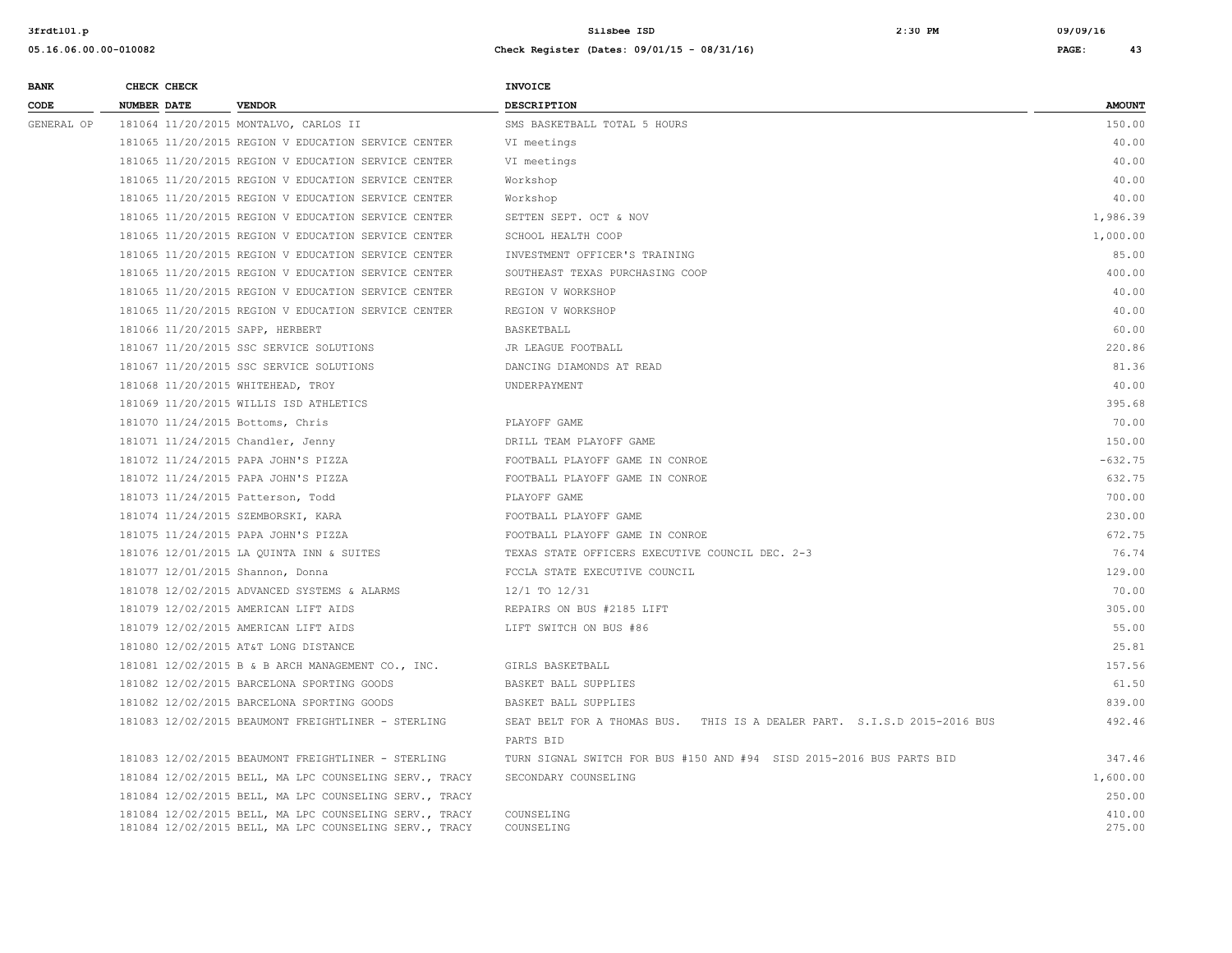| <b>BANK</b> | CHECK CHECK                                                        |                                                  | INVOICE                                                             |                |
|-------------|--------------------------------------------------------------------|--------------------------------------------------|---------------------------------------------------------------------|----------------|
| CODE        | <b>NUMBER DATE</b>                                                 | <b>VENDOR</b>                                    | <b>DESCRIPTION</b>                                                  | <b>AMOUNT</b>  |
| GENERAL OP  | 181085 12/02/2015 BENDY, BART                                      |                                                  | TOTAL 5.5 HOURS                                                     | 165.00         |
|             | 181086 12/02/2015 Bossette, Offer                                  |                                                  | LR TO JULIE ROGERS                                                  | 8.10           |
|             | 181086 12/02/2015 Bossette, Offer                                  |                                                  | HS BASKETBALL TO BRIDGE CITY                                        | 6.68           |
|             | 181087 12/02/2015 Bottoms, Chris                                   |                                                  | PLAYOFF GAME SILSBEE VS CARTHAGE                                    | 70.00          |
|             |                                                                    | 181088 12/02/2015 BOUDREAUX, ANTHONY             | SILSBEE VS SPLENDORA                                                | 95.00          |
|             | 181089 12/02/2015 BROOKSHIRE BROS                                  |                                                  | CHARGE FOOTBALL COACH JASON MORGAN                                  | 197.05         |
|             | 181090 12/02/2015 BSN SPORTS                                       |                                                  | SOFTBALL UNIFORMS                                                   | 900.00         |
|             |                                                                    | 181091 12/02/2015 BUILDING SPECIALTIES           | 5/8"X2'X4' CEILING TILES NOTE: SHARON APPROVED FOR IT TO BE ENTERED | 238.08         |
|             | 181092 12/02/2015 Buteaux, Cory                                    |                                                  | TASCO SAN ANTONIO 11/19-20                                          | 405.74         |
|             | 181093 12/02/2015 CAIN, ED                                         |                                                  | FOOTBALL TOTAL 10.25 HOURS                                          | 307.50         |
|             | 181094 12/02/2015 CARD SERVICES                                    |                                                  | $10/19 - 11 - 17$                                                   | 1,776.05       |
|             |                                                                    | 181095 12/02/2015 CDW GOVERNMENT, INC.           | CAFE MIC                                                            | 345.42         |
|             |                                                                    | 181096 12/02/2015 CENTER FOR BEHAVIORAL STUDIES  |                                                                     | 840.00         |
|             |                                                                    | 181097 12/02/2015 CENTERPOINT ENERGY             | 10/15 TO 11/16                                                      | 691.24         |
|             |                                                                    | 181097 12/02/2015 CENTERPOINT ENERGY             | $10/15/15 - 11/16/15$                                               | 41.51          |
|             | 181098 12/02/2015 Chandler, Jenny                                  |                                                  | SILSBEE VS CARTHAGE                                                 | 150.00         |
|             | 181099 12/02/2015 CHIC FIL A                                       |                                                  | SILSBEE VS CARTHAGE IN TYLER                                        | 900.00         |
|             |                                                                    | 181100 12/02/2015 CICI'S PIZZA #160              | BOYS BASKETBALL                                                     | 56.00          |
|             | 181101 12/02/2015 CITY OF SILSBEE                                  |                                                  | 10/13 TO 11/10                                                      | 122.56         |
|             | 181101 12/02/2015 CITY OF SILSBEE                                  |                                                  | 10/13 TO 11/10                                                      | 136.09         |
|             | 181102 12/02/2015 CLARK, RALPH                                     |                                                  | BASKETBALL SILSBEE VS TARKINGTON                                    | 110.00         |
|             |                                                                    | 181103 12/02/2015 COASTAL WELDING SUPPLY INC     | Ag Monthly Open PO for Nov 2015                                     | 58.00          |
|             |                                                                    | 181104 12/02/2015 COMMUNITY COFFEE               | ADMINISTRATION OFFICE                                               | 39.00          |
|             | 181105 12/02/2015 Crosby, Tamara                                   |                                                  | HS LEO TO LUMBERTON AND ORANGE                                      | 7.47           |
|             | 181106 12/02/2015 DAVIS, MARK                                      |                                                  | FOOTBALL TOTAL 10.25 HOURS                                          | 307.50         |
|             | 181106 12/02/2015 DAVIS, MARK                                      |                                                  | TOTAL 10.25 HOURS                                                   | 307.50         |
|             | 181107 12/02/2015 Day, Keli                                        |                                                  | 10-19 TO 11-17                                                      | 68.10          |
|             |                                                                    | 181108 12/02/2015 DELL MARKETING L.P.            | Computer for the Library                                            | 860.00         |
|             |                                                                    | 181108 12/02/2015 DELL MARKETING L.P.            | OPTIPLEX 7020 SFF                                                   | 860.00         |
|             | 181109 12/02/2015 ENTERGY                                          |                                                  | NOVEMBER 2015                                                       | 55, 233.31     |
|             | 181110 12/02/2015 ETEX                                             |                                                  | supplies                                                            | 203.80         |
|             | 181110 12/02/2015 ETEX                                             |                                                  | ELECTRIC PENCIL SHARPENER                                           | 35.99          |
|             | 181110 12/02/2015 ETEX                                             |                                                  | TRASH BAGS AND KEY TAGS                                             | 153.83         |
|             | 181111 12/02/2015 GRAINGER                                         |                                                  | OPEN P.O. GRAINGER FOR NOVEMBER TX-MAS                              | 119.98         |
|             |                                                                    | 181112 12/02/2015 GRAYBAR ELECTRIC COMPANY, INC. | OPEN P.O. GRAYBAR FOR NOVEMBER 2015 BID LIST                        | 485.62         |
|             | 181113 12/02/2015 GRIFFIN, JASON                                   |                                                  | GIRLS BASKETBALL TOTAL 4.5 HOURS                                    | 135.00         |
|             | 181114 12/02/2015 GUIDRY, MICKEY                                   |                                                  | BASKETBALL                                                          | 70.00          |
|             | 181115 12/02/2015 GUY, STACEY<br>181116 12/02/2015 HAMBURGER DEPOT |                                                  | CHERRISH LOWE<br>BOYS BASKETBALL FRESHMAN                           | 15.70<br>97.00 |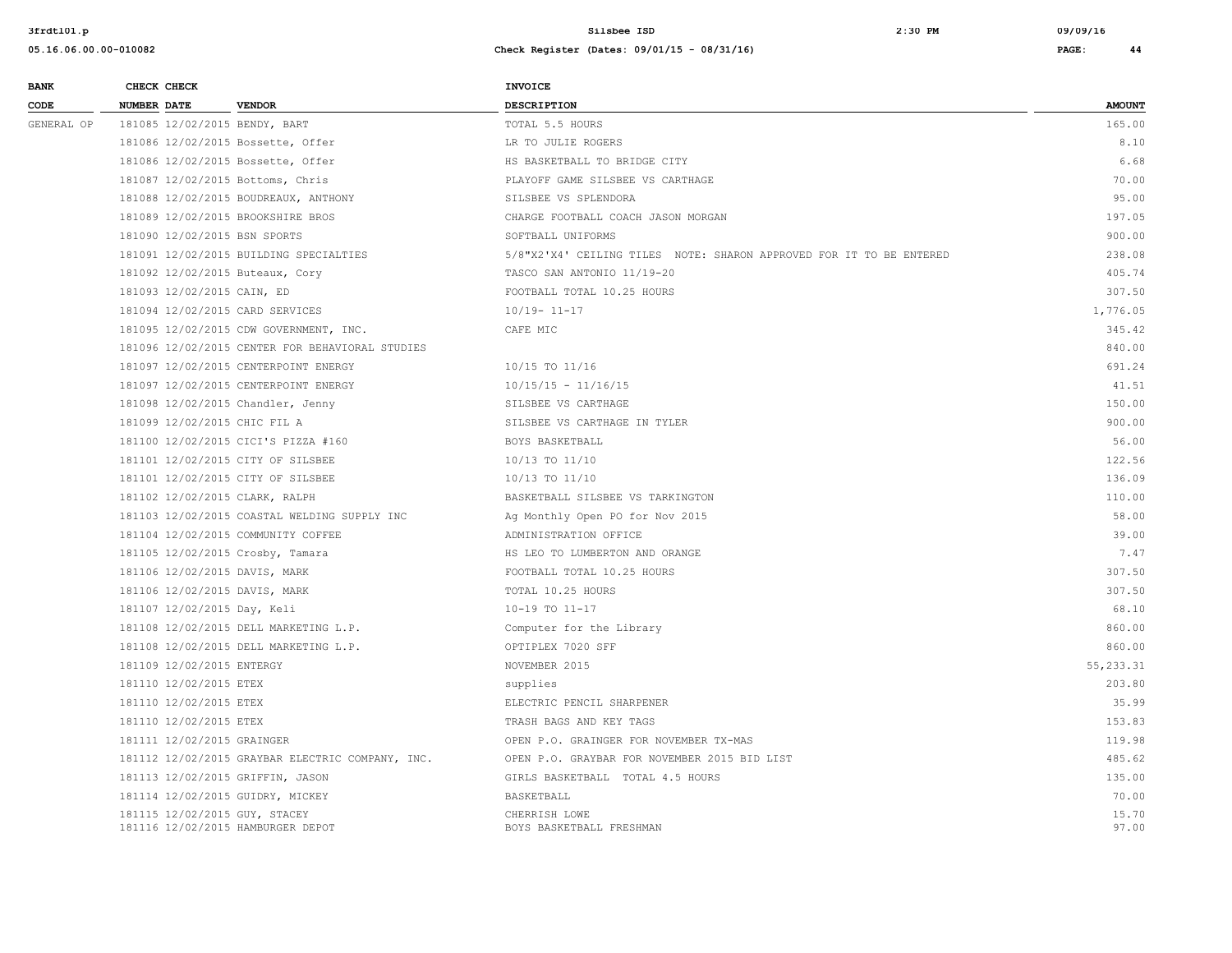| <b>BANK</b> | CHECK CHECK                      |                                                                                                     | <b>INVOICE</b>                                                                                                                         |                 |
|-------------|----------------------------------|-----------------------------------------------------------------------------------------------------|----------------------------------------------------------------------------------------------------------------------------------------|-----------------|
| CODE        | <b>NUMBER DATE</b>               | <b>VENDOR</b>                                                                                       | DESCRIPTION                                                                                                                            | <b>AMOUNT</b>   |
| GENERAL OP  |                                  | 181117 12/02/2015 HOKE, STEPHANIE                                                                   | NATALEE HOKE                                                                                                                           | 17.90           |
|             |                                  | 181118 12/02/2015 HUDSON HIGH SCHOOL SOFTBALL BOOSTER CLUB VARSITY                                  |                                                                                                                                        | 300.00          |
|             |                                  | 181119 12/02/2015 INTERFACE SECURITY SYSTEMS                                                        | 12/1 TO 12/31                                                                                                                          | 26.43           |
|             | 181120 12/02/2015 J W PEPPER     |                                                                                                     | CHOIR FOR THE 15 - 16 YEAR                                                                                                             | 26.99           |
|             |                                  | 181121 12/02/2015 JACKSON, SHARON                                                                   | OCCUPATIONAL THERAPY                                                                                                                   | 1,580.00        |
|             |                                  | 181121 12/02/2015 JACKSON, SHARON                                                                   | OCCUPATIONAL THERAPY                                                                                                                   | 6,510.00        |
|             | 181122 12/02/2015 JAMES, WILLIAM |                                                                                                     | SILSBEE VS PNG                                                                                                                         | 95.00           |
|             |                                  | 181123 01/19/2016 JASPER BULLDOG ATHLETICS                                                          | JR. HIGH BOYS BASKETBALL TOURNAMENT                                                                                                    | $-125.00$       |
|             |                                  | 181123 12/02/2015 JASPER BULLDOG ATHLETICS                                                          | JR. HIGH BOYS BASKETBALL TOURNAMENT                                                                                                    | 125.00          |
|             |                                  | 181124 12/02/2015 JASPER H.S. SOFTBALL BOOSTERS                                                     | VARSITY TOURNAMENT                                                                                                                     | 300.00          |
|             |                                  | 181125 12/02/2015 JASPER H.S. SOFTBALL BOOSTERS                                                     | JV TOURNAMENT                                                                                                                          | 300.00          |
|             | 181126 12/02/2015 JONES, JUNE    |                                                                                                     |                                                                                                                                        | 6.90            |
|             |                                  | 181127 12/02/2015 KOMMERCIAL KITCHENS                                                               | CRESCOR HEATING ELEMENT REGION 5                                                                                                       | 139.00          |
|             |                                  | 181128 12/14/2015 KUYKENDALL, OLIVIA                                                                |                                                                                                                                        | $-27.60$        |
|             |                                  | 181128 12/02/2015 KUYKENDALL, OLIVIA                                                                |                                                                                                                                        | 27.60           |
|             |                                  | 181129 12/02/2015 LAKESHORE LEARNING MATERIALS                                                      | SUPPLIES                                                                                                                               | 457.70          |
|             |                                  | 181130 12/02/2015 LAMBRIGHT, HEIDI                                                                  |                                                                                                                                        | 4.72            |
|             |                                  | 181130 12/02/2015 LAMBRIGHT, HEIDI                                                                  |                                                                                                                                        | 21.40           |
|             |                                  | 181131 12/02/2015 LAURA REEVES ELEMENTARY                                                           | REIMBURSEMENT                                                                                                                          | 49.55           |
|             | 181132 12/02/2015 Leach, Lindsay |                                                                                                     | COACHES ALL DISTRICT SELECTION MEAL                                                                                                    | 246.02          |
|             |                                  | 181133 12/02/2015 LIVINGSTON SAW SERVICE                                                            | OPEN P.O. FOR LIVINGSTON SAW FOR NOVEMBER 2015 BID LIST                                                                                | 18.95           |
|             |                                  | 181134 12/02/2015 LOFTON SECURITY SERVICES, INC.                                                    | 11/09-11/15                                                                                                                            | $-6.57$         |
|             |                                  | 181134 12/02/2015 LOFTON SECURITY SERVICES, INC.                                                    | $11/9 - 11/15$                                                                                                                         | 525.60          |
|             |                                  | 181135 12/02/2015 MAC PIZZA MANAGEMENT, INC.                                                        | COACHES DISTRICT PICKS                                                                                                                 | 66.00           |
|             |                                  | 181136 12/02/2015 MAYBERRY, DONTE                                                                   | SILSBEE VS SPLENDORA                                                                                                                   | 95.00           |
|             |                                  | 181137 12/02/2015 BG FOODS INC. DBA MCDONALD'S                                                      | MS BASKETBALL                                                                                                                          | 332.10          |
|             | 181138 12/02/2015 McGallion, Amy |                                                                                                     | CAST NOV 12-14                                                                                                                         | 430.72          |
|             |                                  |                                                                                                     | 181139 12/02/2015 MCGRAW-HILL SCHOOL EDUCATION HOLDINGS, L McGraw Hill additional class set for second teacher Economics print student | 1,849.50        |
|             |                                  |                                                                                                     | edition (25) 978002145662                                                                                                              |                 |
|             |                                  | 181140 12/02/2015 MONTALVO, CARLOS II                                                               | TOTAL 9.5 HOURS                                                                                                                        | 285.00          |
|             |                                  | 181141 12/02/2015 NAVASOTA ATHLETICS                                                                | NAVASOTA RATTLER SHOOT OUT CLASSIC GIRLS BASKEBALL                                                                                     | 325.00          |
|             | 181142 12/02/2015 NOVROZSKY'S    |                                                                                                     | BOYS BASKETBALL                                                                                                                        | 106.77          |
|             |                                  | 181143 12/02/2015 OUBRE, STEPHANIE                                                                  | basektball                                                                                                                             | 73.00           |
|             |                                  | 181144 12/02/2015 Partain, Sabrina                                                                  | UIL                                                                                                                                    | 320.00          |
|             |                                  | 181145 12/04/2015 Patterson, Todd                                                                   | PLAYOFF GAME SILSBEE VS CARTHAGE                                                                                                       | $-700.00$       |
|             |                                  | 181145 12/02/2015 Patterson, Todd                                                                   | PLAYOFF GAME SILSBEE VS CARTHAGE                                                                                                       | 700.00          |
|             |                                  | 181146 12/02/2015 POLLOCK, STEVEN                                                                   | SILSBEE VS PNG                                                                                                                         | 70.00           |
|             |                                  | 181147 12/02/2015 PPG ARCHITECTURAL FINISHES<br>181148 12/02/2015 REGION V EDUCATION SERVICE CENTER | PAINT AND SUPPLIES BID LIST<br>Workshop #89997 for Nov. 2                                                                              | 249.67<br>50.00 |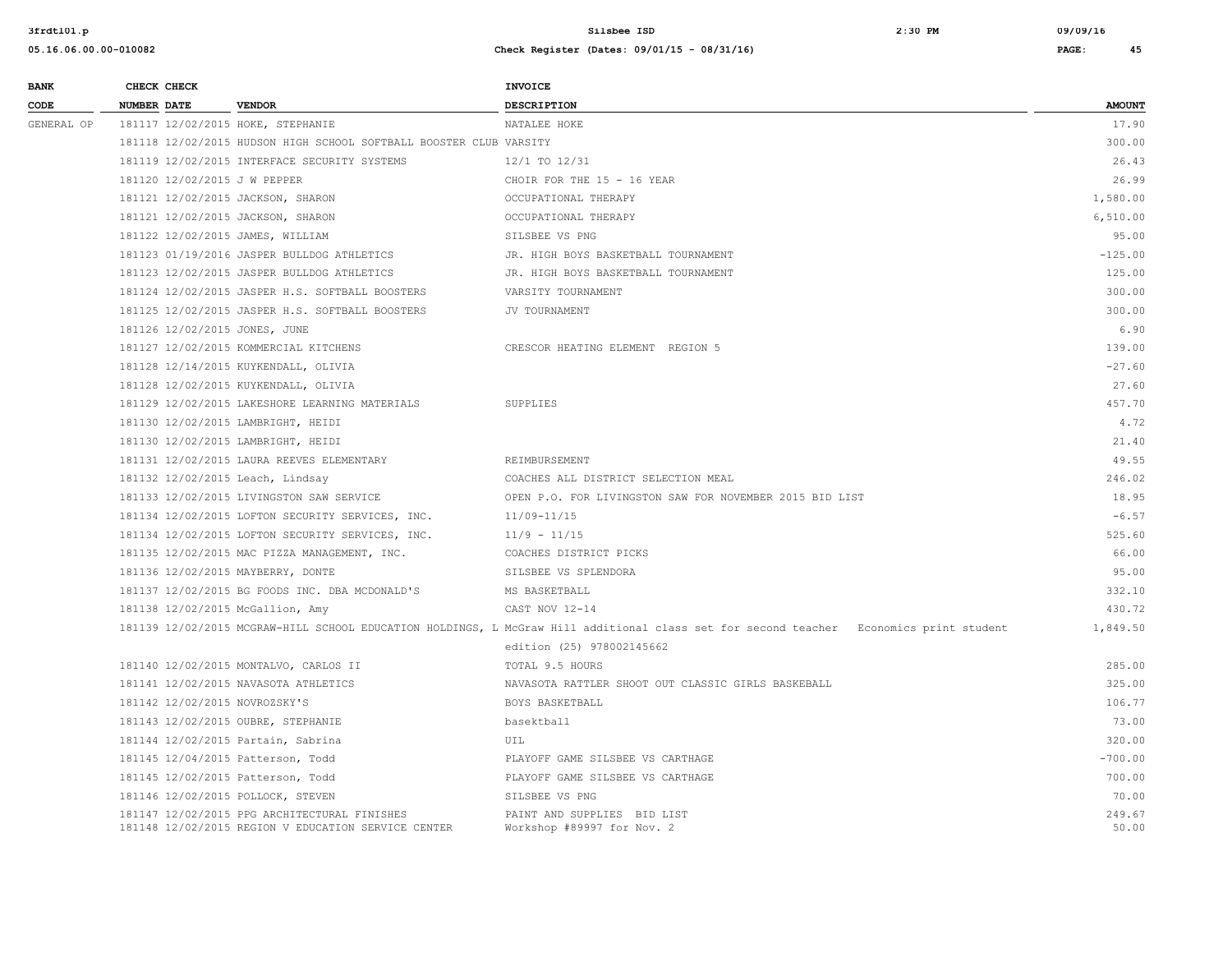|  | $\overline{\mathbf{4}}$ |
|--|-------------------------|

| <b>BANK</b> |                    | CHECK CHECK             |                                                         | INVOICE                                                                        |                 |
|-------------|--------------------|-------------------------|---------------------------------------------------------|--------------------------------------------------------------------------------|-----------------|
| CODE        | <b>NUMBER DATE</b> |                         | <b>VENDOR</b>                                           | <b>DESCRIPTION</b>                                                             | <b>AMOUNT</b>   |
| GENERAL OP  |                    |                         | 181148 12/02/2015 REGION V EDUCATION SERVICE CENTER     | Workshop #65772 - Section 504 Legal Update on Oct. 1                           | 40.00           |
|             |                    |                         | 181148 12/02/2015 REGION V EDUCATION SERVICE CENTER     | Workshop #89997 for Chelsey Cox & Amanda Tucker                                | 50.00           |
|             |                    |                         | 181148 12/02/2015 REGION V EDUCATION SERVICE CENTER     | Workshop #89997 for Chelsey Cox & Amanda Tucker                                | 50.00           |
|             |                    |                         | 181148 12/02/2015 REGION V EDUCATION SERVICE CENTER     | ReqV workshop Torrez                                                           | 125.00          |
|             |                    |                         | 181148 12/02/2015 REGION V EDUCATION SERVICE CENTER     | req v workshop Kuykendall                                                      | 125.00          |
|             |                    |                         | 181148 12/02/2015 REGION V EDUCATION SERVICE CENTER     | Reg V workshop Ringo, Henson, Green                                            | 125.00          |
|             |                    |                         | 181148 12/02/2015 REGION V EDUCATION SERVICE CENTER     | Reg V workshop Ringo, Henson, Green                                            | 125.00          |
|             |                    |                         | 181148 12/02/2015 REGION V EDUCATION SERVICE CENTER     | REG V WORKSHOP STOUT                                                           | 40.00           |
|             |                    |                         | 181148 12/02/2015 REGION V EDUCATION SERVICE CENTER     | Workshop #80222 - 504 Update Fall on Nov 18                                    | 30.00           |
|             |                    |                         | 181149 12/02/2015 RUBEN, RHONDA                         | SILSBEE VS WOODVILLE                                                           | 110.00          |
|             |                    |                         | 181150 12/02/2015 SAPP, SHEA                            | SILSBEE VS PNG                                                                 | 80.00           |
|             |                    |                         | 181151 12/02/2015 SCHOLASTIC INC.                       | SCIENCE WORLD MAGAZINE                                                         | 453.75          |
|             |                    |                         | 181152 12/02/2015 Scott, Ruby                           | KIRBY TO JULIE ROGERS                                                          | 8.70            |
|             |                    |                         | 181152 12/02/2015 Scott, Ruby                           | LR TO JULIE ROGERS                                                             | 8.70            |
|             |                    |                         | 181152 12/02/2015 Scott, Ruby                           | HS CHEERLEADERS & TIGERETTES TO PLAYOFF GAME IN THE WOODLANDS                  | 10.00           |
|             |                    |                         | 181152 12/02/2015 Scott, Ruby                           | HS CHEERLEADERS & DRILLTEAM TO CONROE                                          | 10.00           |
|             |                    |                         | 181153 12/02/2015 Sears, Rakeesha                       | HS CHOIR TO JULIE ROGERS                                                       | 7.45            |
|             |                    |                         | 181154 12/02/2015 Sigler, Joe                           | TOURNAMENT IN SAN ANTONIO                                                      | 1,502.00        |
|             |                    |                         | 181155 12/02/2015 SILSBEE ISD FOOD SERVICES             | MAINTENANCE MEALS                                                              | 217.00          |
|             |                    |                         | 181155 12/02/2015 SILSBEE ISD FOOD SERVICES             |                                                                                | 249.12          |
|             |                    |                         | 181155 12/02/2015 SILSBEE ISD FOOD SERVICES             | THANKSGIVING MEAL                                                              | 70.00           |
|             |                    |                         | 181156 12/02/2015 SILSBEE PROPANE FUELS                 | PROPANE FOR PROPANE BOTTLE                                                     | 30.00           |
|             |                    |                         | 181157 12/02/2015 SOUTH SAN ANTONIO ISD                 |                                                                                | 150.00          |
|             |                    |                         | 181158 12/02/2015 SOUTHERN COMPUTER WAREHOUSE           | Brother HL-5470DW Printer Duplex laser Read Turrentine Cafeteria Brother TN750 | 317.69          |
|             |                    |                         |                                                         | High Yield Toner cartridge                                                     |                 |
|             |                    |                         | 181159 12/02/2015 SOUTHWEST FOODSERVICE EXCELLENCE, LLC |                                                                                | 158,845.81      |
|             |                    |                         | 181160 12/02/2015 SPINDLETOP CENTER                     |                                                                                | 1,661.40        |
|             |                    |                         | 181161 12/02/2015 SSC SERVICE SOLUTIONS                 | steak and burger fundraising                                                   | 174.60          |
|             |                    |                         | 181161 12/02/2015 SSC SERVICE SOLUTIONS                 | 12/1 TO 12/31                                                                  | 56,209.07       |
|             |                    |                         | 181162 12/02/2015 SUBWAY STORE #5224                    | FOOTBALL GAME                                                                  | 402.75          |
|             |                    |                         | 181162 12/02/2015 SUBWAY STORE #5224                    | FOOTBALL TEAM                                                                  | 402.75          |
|             |                    |                         | 181163 12/02/2015 SUN TRAVEL TRAILWAYS                  | 2 BUSSES TO TYLER 12/4                                                         | 2,904.00        |
|             |                    |                         | 181164 12/02/2015 SUPERIOR STEEL                        | Metal for Ag Classes                                                           | 840.00          |
|             |                    |                         | 181165 12/02/2015 SZEMBORSKI, KARA                      | SILSBEE VS CARTHAGE PLAYOFF GAME                                               | 210.00          |
|             |                    | 181166 12/02/2015 TASA  |                                                         | TASA RESGISTRATION                                                             | 735.00          |
|             |                    | 181167 12/02/2015 TASBO |                                                         | MEMBERSHIP                                                                     | 90.00           |
|             |                    | 181168 12/02/2015 TCEA  |                                                         | REGISTRATION FEE CONFIRMATION 4960910                                          | 299.00          |
|             |                    | 181169 12/02/2015 TCEA  | 181170 12/02/2015 THOMAS, KIRK                          | REGISTRATION FEB 2-5<br>SILSBEE VS PNG BASKETBALL                              | 299.00<br>70.00 |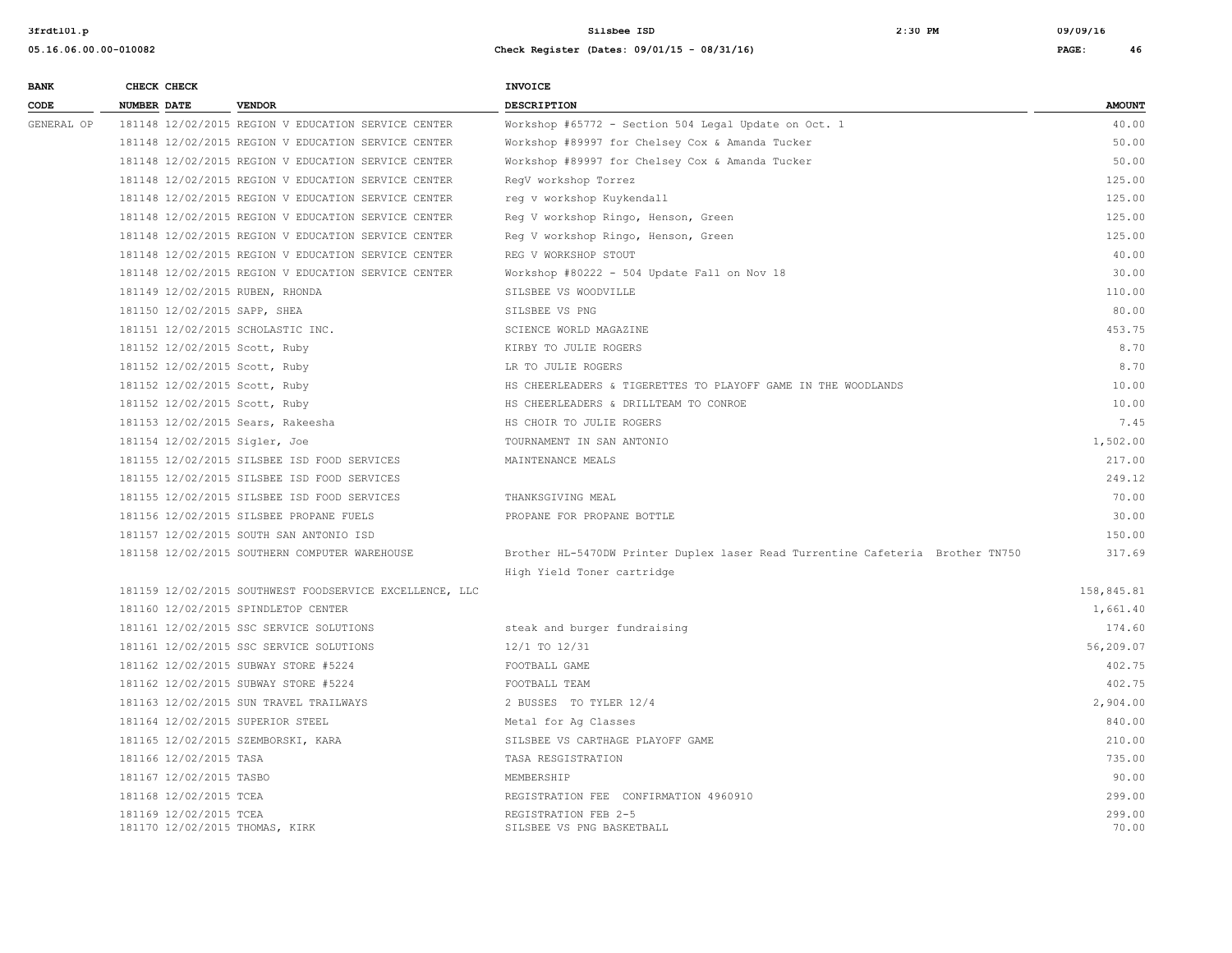| <b>BANK</b> |                    | CHECK CHECK                |                                                                          | <b>INVOICE</b>                                                |                     |
|-------------|--------------------|----------------------------|--------------------------------------------------------------------------|---------------------------------------------------------------|---------------------|
| CODE        | <b>NUMBER DATE</b> |                            | <b>VENDOR</b>                                                            | <b>DESCRIPTION</b>                                            | <b>AMOUNT</b>       |
| GENERAL OP  |                    |                            | 181170 12/02/2015 THOMAS, KIRK                                           | SILSBEE VS TARKINGTON                                         | 110.00              |
|             |                    |                            | 181171 12/02/2015 TIME WARNER CABLE                                      | $11/30 - 12/29$                                               | 653.56              |
|             |                    |                            | 181172 12/02/2015 VASARI LLC                                             |                                                               | 48.00               |
|             |                    |                            | 181172 12/02/2015 VASARI LLC                                             | VARSITY BOYS BASKETBALL                                       | 85.20               |
|             |                    |                            | 181172 12/02/2015 VASARI LLC                                             | BOYS BASKETBALL                                               | 80.19               |
|             |                    |                            | 181173 12/02/2015 VERIZON WIRELESS                                       | OCT 14 - NOV 13                                               | 2,087.28            |
|             |                    |                            | 181174 12/02/2015 VERIZON WIRELESS                                       | OCT 14 - NOV 13                                               | 1,199.04            |
|             |                    | 181175 12/02/2015 WAL-MART |                                                                          | supplies                                                      | 116.87              |
|             |                    | 181175 12/02/2015 WAL-MART |                                                                          | solarcaine and clorox wipes                                   | 36.50               |
|             |                    | 181175 12/02/2015 WAL-MART |                                                                          | CLOROX WIPES                                                  | 34.91               |
|             |                    | 181175 12/02/2015 WAL-MART |                                                                          | supplies                                                      | 128.15              |
|             |                    | 181175 12/02/2015 WAL-MART |                                                                          | supplies                                                      | 125.03              |
|             |                    | 181175 12/02/2015 WAL-MART |                                                                          | batteries                                                     | 128.67              |
|             |                    | 181175 12/02/2015 WAL-MART |                                                                          | board dinners                                                 | 68.78               |
|             |                    | 181175 12/02/2015 WAL-MART |                                                                          | SUPPLIES                                                      | 307.20              |
|             |                    | 181175 12/02/2015 WAL-MART |                                                                          | SUPPLIES                                                      | 556.25              |
|             |                    | 181175 12/02/2015 WAL-MART |                                                                          | RUGS FOR 3 CLASSROOMS                                         | 184.62              |
|             |                    | 181175 12/02/2015 WAL-MART |                                                                          | BOARD MEETING SUPPLIES 11/12                                  | 28.28               |
|             |                    | 181175 12/02/2015 WAL-MART |                                                                          | SUPPLIES IN SERVICE MEETING                                   | 262.27              |
|             |                    | 181175 12/02/2015 WAL-MART |                                                                          | MATH AND READING LAB PROJECT SUPPLIES                         | 186.58              |
|             |                    |                            | 181176 12/02/2015 WATSON, MTBC, KATHY                                    | MUSIC THERAPY                                                 | 3,275.00            |
|             |                    |                            | 181177 12/02/2015 Welch, Jennifer                                        | TTSF CONVENTION                                               | 1,318.00            |
|             |                    |                            | 181178 12/02/2015 WILSON, NICOLE                                         | SILSBEE VS WOODVILLE                                          | 110.00              |
|             |                    |                            | 181179 12/02/2015 WOOD, JESSE PHD                                        |                                                               | 1,950.00            |
|             |                    |                            | 181180 12/02/2015 WOODVILLE ATHLETIC BOOSTER CLUB                        | GIRLS BASKETBALL                                              | 225.00              |
|             |                    |                            | 181181 12/02/2015 WORTH AVE. GROUP                                       |                                                               | 184.00              |
|             |                    |                            | 181182 12/04/2015 Patterson, Todd                                        | PLAYOFF GAME SILSBEE VS CARTHAGE                              | 700.00              |
|             |                    | 181183 12/09/2015 AT &T    |                                                                          | NOV 25 THRU DEC 24                                            | $-59.07$            |
|             |                    | 181183 12/09/2015 AT &T    |                                                                          | NOV 25 THRU DEC 24                                            | $-49.23$            |
|             |                    | 181183 12/09/2015 AT &T    |                                                                          | NOV 25 THRU DEC 24                                            | $-49.23$            |
|             |                    | 181183 12/09/2015 AT &T    |                                                                          | NOV 25 THRU DEC 24                                            | $-39.13$            |
|             |                    | 181183 12/09/2015 AT &T    |                                                                          | NOV 25 THRU DEC 24                                            | 49.23               |
|             |                    | 181183 12/09/2015 AT &T    |                                                                          | NOV 25 THRU DEC 24                                            | 39.13               |
|             |                    | 181183 12/09/2015 AT &T    |                                                                          | NOV 25 THRU DEC 24                                            | 49.23               |
|             |                    | 181183 12/09/2015 AT &T    |                                                                          | NOV 25 THRU DEC 24                                            | 59.07               |
|             |                    |                            | 181184 12/09/2015 B. K. MECHANICAL SERVICES, INC.                        | INSPECTIONS OF 10 EA. RPZ VALVES TO BE DONE ANNUALLY REGION 5 | $-1, 250.00$        |
|             |                    |                            | 181184 12/09/2015 B. K. MECHANICAL SERVICES, INC.                        | INSPECTIONS OF 10 EA. RPZ VALVES TO BE DONE ANNUALLY REGION 5 | 1,250.00            |
|             |                    |                            | 181185 12/09/2015 Bain, Richard JR<br>181185 12/09/2015 Bain, Richard JR | FOOTBALL PLAYOFF TYLER<br>FOOTBALL PLAYOFF TYLER              | $-311.36$<br>311.36 |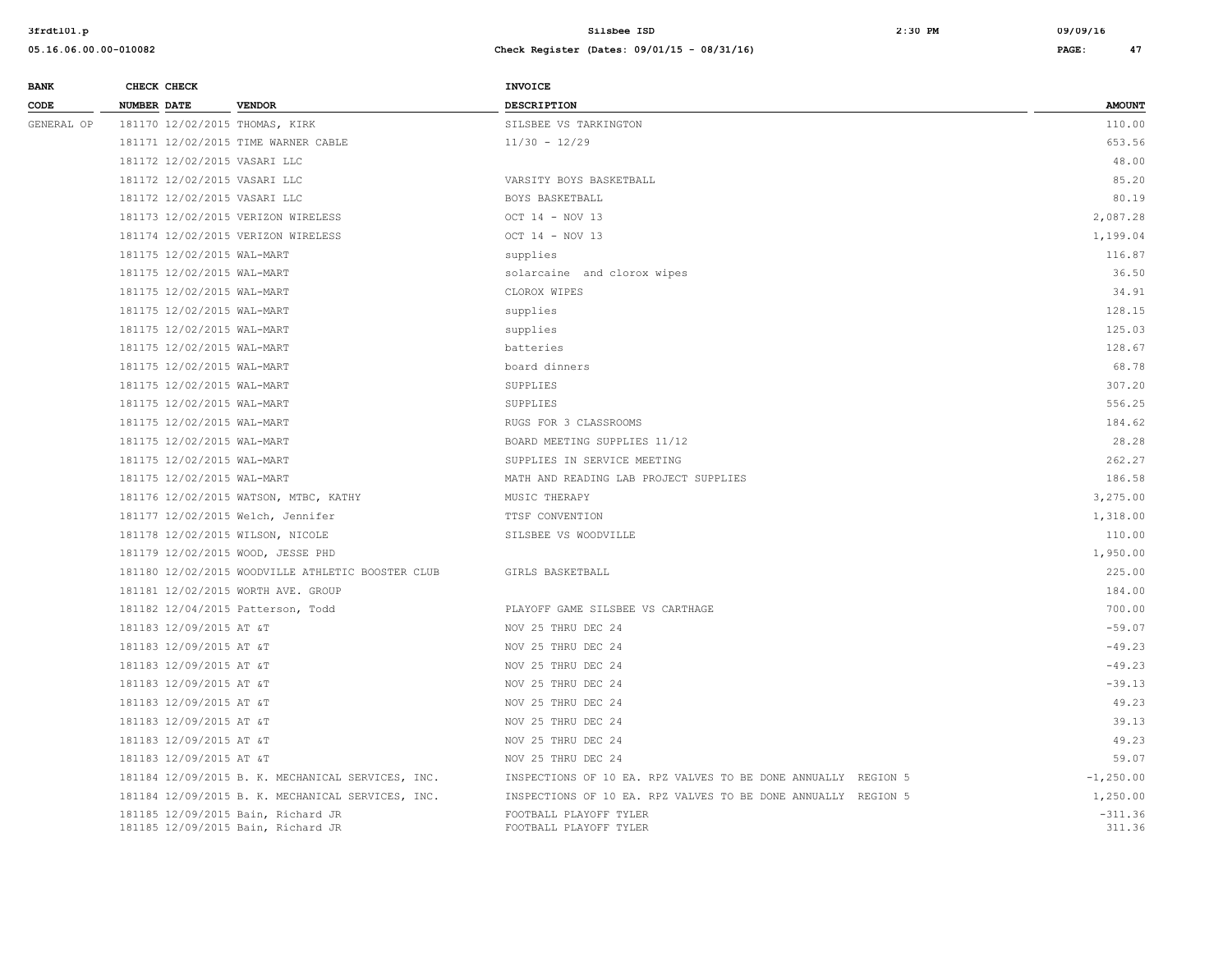**3frdtl01.p Silsbee ISD 2:30 PM 09/09/16**

| <b>BANK</b> | CHECK CHECK                                                              | <b>INVOICE</b>                                                             |                 |
|-------------|--------------------------------------------------------------------------|----------------------------------------------------------------------------|-----------------|
| CODE        | <b>NUMBER DATE</b><br><b>VENDOR</b>                                      | DESCRIPTION                                                                | <b>AMOUNT</b>   |
| GENERAL OP  | 181186 12/09/2015 BEST MPRESSIONS                                        | office supplies Karen Droddy                                               | $-160.00$       |
|             | 181186 12/09/2015 BEST MPRESSIONS                                        | office supplies Karen Droddy                                               | 160.00          |
|             | 181187 12/09/2015 BETTY'S BLOOMERS NURSERY                               | ROBERT BLACKMON'S DAD SERVICE                                              | $-42.50$        |
|             | 181187 12/09/2015 BETTY'S BLOOMERS NURSERY                               | ROBERT BLACKMON'S DAD SERVICE                                              | 42.50           |
|             | 181188 12/09/2015 Biddle, David SR                                       | PLAYOFF GAME WOODFOREST                                                    | $-114.43$       |
|             | 181188 12/09/2015 Biddle, David SR                                       | PLAYOFF GAME WOODFOREST                                                    | 114.43          |
|             | 181189 12/09/2015 BILL CLARK PEST CONTROL                                | MATERIALS & LABOR FRO PEST CONTROL TREATMENTS @ ALL FACILITIES (QUARTERLY) | $-1,300.00$     |
|             |                                                                          | AWARD BID (RED ALERT)                                                      |                 |
|             | 181189 12/09/2015 BILL CLARK PEST CONTROL                                | OPEN P.O. BILL CLARK PEST CONTROL FOR NOVEMBER AWARDED BID RED ALERT       | $-235.00$       |
|             | 181189 12/09/2015 BILL CLARK PEST CONTROL                                | OPEN P.O. BILL CLARK PEST CONTROL FOR NOVEMBER AWARDED BID RED ALERT       | 235.00          |
|             | 181189 12/09/2015 BILL CLARK PEST CONTROL                                | MATERIALS & LABOR FRO PEST CONTROL TREATMENTS @ ALL FACILITIES (QUARTERLY) | 1,300.00        |
|             |                                                                          | AWARD BID (RED ALERT)                                                      |                 |
|             | 181190 12/09/2015 CAIN, ED                                               | HS PLAYOFF GAME IN TYLER TOTAL 14.75 HOURS                                 | $-442.50$       |
|             | 181190 12/09/2015 CAIN, ED                                               | SILSBEE VS WESTBROOK TOTAL 4.5 HOURS                                       | $-135.00$       |
|             | 181190 12/09/2015 CAIN, ED                                               | HS PLAYOFF GAME IN TYLER TOTAL 14.75 HOURS                                 | 442.50          |
|             | 181190 12/09/2015 CAIN, ED                                               | SILSBEE VS WESTBROOK TOTAL 4.5 HOURS                                       | 135.00          |
|             | 181191 12/09/2015 CENTER FOR BEHAVIORAL STUDIES                          |                                                                            | $-840.00$       |
|             | 181191 12/09/2015 CENTER FOR BEHAVIORAL STUDIES                          |                                                                            | 840.00          |
|             | 181192 12/09/2015 CHALK'S TRUCK PARTS, INC.                              | OPEN PO FOR THE MONTH OF NOVEMBER 2015 SISD 2015-2016 BUS PARTS BID        | $-808.37$       |
|             | 181192 12/09/2015 CHALK'S TRUCK PARTS, INC.                              | OPEN PO FOR THE MONTH OF NOVEMBER 2015 SISD 2015-2016 BUS PARTS BID        | 808.37          |
|             | 181193 12/09/2015 CHICK-FIL-A                                            | DRILL TEAM, BAND SPIRIT, CHEERLEADERS                                      | $-525.00$       |
|             | 181193 12/09/2015 CHICK-FIL-A                                            | DRILL TEAM, BAND SPIRIT, CHEERLEADERS                                      | 525.00          |
|             | 181194 12/09/2015 CITY OF SILSBEE                                        | 10/21 TO 11/19                                                             | $-1,750.98$     |
|             | 181194 12/09/2015 CITY OF SILSBEE                                        | 10/19 TO 11/19                                                             | $-1,724.76$     |
|             | 181194 12/09/2015 CITY OF SILSBEE                                        | 10/19 TO 11/19                                                             | $-63.35$        |
|             | 181194 12/09/2015 CITY OF SILSBEE                                        | 10/19 TO 11/19                                                             | $-580.30$       |
|             | 181194 12/09/2015 CITY OF SILSBEE                                        | 10/21 TO 11/19                                                             | 1,750.98        |
|             | 181194 12/09/2015 CITY OF SILSBEE                                        | 10/19 TO 11/19                                                             | 1,724.76        |
|             | 181194 12/09/2015 CITY OF SILSBEE                                        | 10/19 TO 11/19                                                             | 580.30          |
|             | 181194 12/09/2015 CITY OF SILSBEE                                        | 10/19 TO 11/19                                                             | 63.35           |
|             | 181195 12/09/2015 COASTAL WELDING                                        | Ag Monthly Open PO for Nov 2015                                            | $-154.00$       |
|             | 181195 12/09/2015 COASTAL WELDING                                        | Ag Monthly Open PO for Nov 2015                                            | 154.00          |
|             | 181196 12/09/2015 COBURN SUPPLY COMPANY, INC.                            | OPEN P.O. COBURN'S FOR DECEMBER BID LIST                                   | $-33.12$        |
|             | 181196 12/09/2015 COBURN SUPPLY COMPANY, INC.                            | OPEN P.O. COBURN'S FOR DECEMBER BID LIST                                   | 33.12           |
|             | 181197 12/09/2015 COMMUNITY COFFEE                                       | ORIGINAL ORDER CREDITED TO MS BUT HIGH SCHOOL DECIDED TO KEEP THE ORDER    | $-54.25$        |
|             | 181197 12/09/2015 COMMUNITY COFFEE                                       | high school                                                                | $-161.00$       |
|             | 181197 12/09/2015 COMMUNITY COFFEE                                       | MAINTENANCE                                                                | $-39.00$        |
|             | 181197 12/09/2015 COMMUNITY COFFEE<br>181197 12/09/2015 COMMUNITY COFFEE | MAINTENANCE<br>high school                                                 | 39.00<br>161.00 |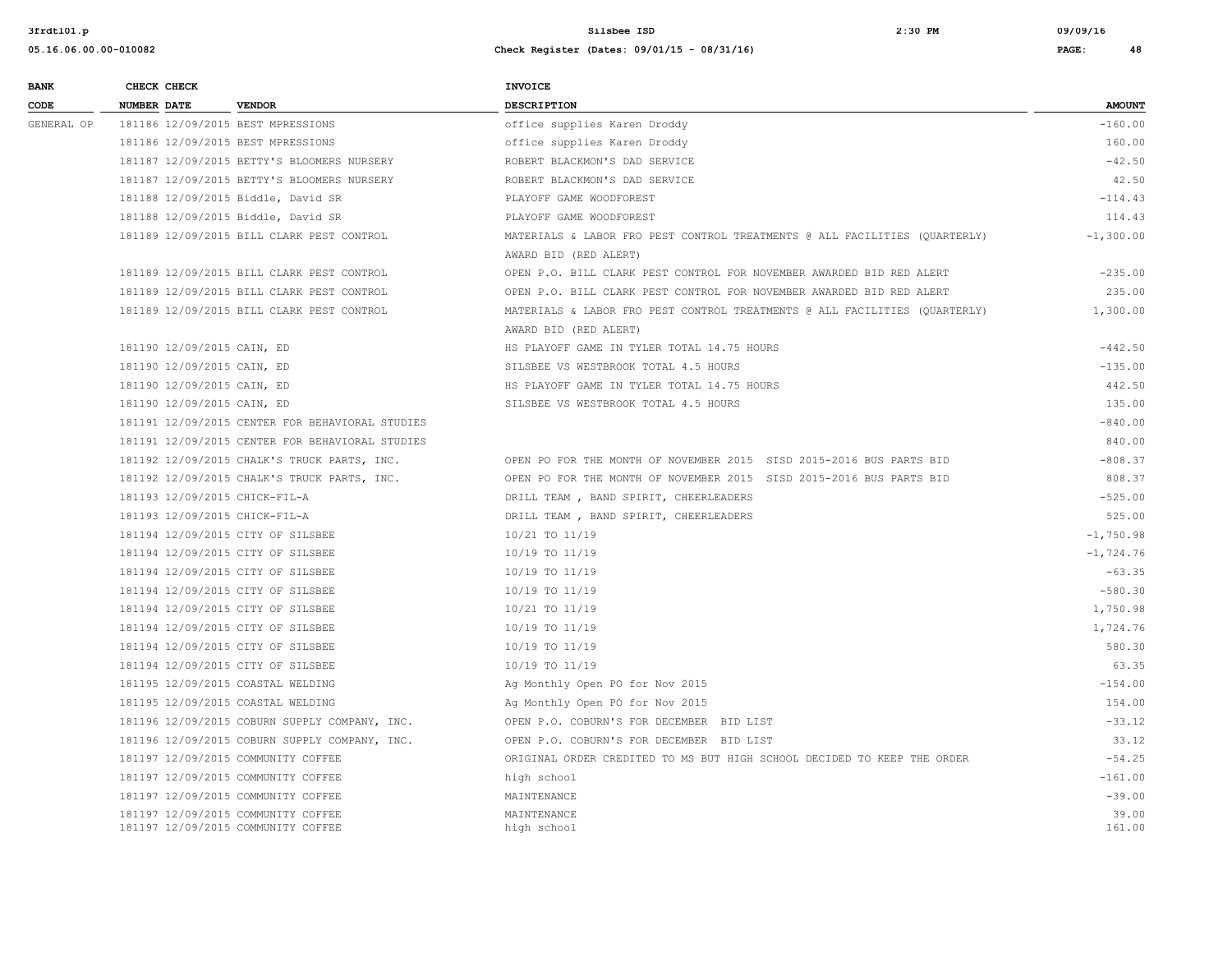| <b>BANK</b> | CHECK CHECK                     |                                                                                              | <b>INVOICE</b>                                                          |                 |
|-------------|---------------------------------|----------------------------------------------------------------------------------------------|-------------------------------------------------------------------------|-----------------|
| CODE        | <b>NUMBER DATE</b>              | <b>VENDOR</b>                                                                                | <b>DESCRIPTION</b>                                                      | <b>AMOUNT</b>   |
| GENERAL OP  |                                 | 181197 12/09/2015 COMMUNITY COFFEE                                                           | ORIGINAL ORDER CREDITED TO MS BUT HIGH SCHOOL DECIDED TO KEEP THE ORDER | 54.25           |
|             |                                 | 181198 12/09/2015 Dauriac, Jennifer                                                          |                                                                         | $-25.07$        |
|             |                                 | 181198 12/09/2015 Dauriac, Jennifer                                                          |                                                                         | 25.07           |
|             |                                 | 181199 12/09/2015 DORIAN BUSINESS SYSTEMS                                                    | ANNUAL PAYMENT                                                          | $-365.00$       |
|             |                                 | 181199 12/09/2015 DORIAN BUSINESS SYSTEMS                                                    | ANNUAL PAYMENT                                                          | 365.00          |
|             |                                 | 181200 12/09/2015 EDWARDS, PATRICK CHARLES                                                   | SILSBEE VS CENTRAL                                                      | $-70.00$        |
|             |                                 | 181200 12/09/2015 EDWARDS, PATRICK CHARLES                                                   | SILSBEE VS CENTRAL                                                      | 70.00           |
|             | 181201 12/09/2015 ERWIN, RANDY  |                                                                                              | TOTAL 4.5 HOURS                                                         | $-135.00$       |
|             | 181201 12/09/2015 ERWIN, RANDY  |                                                                                              | TOTAL 4.5 HOURS                                                         | 135.00          |
|             | 181202 12/09/2015 ETEX          |                                                                                              | Red copy paper for Tiger Wellness Christmas Card                        | 9.60            |
|             | 181202 12/09/2015 ETEX          |                                                                                              | TEACHER SUPPLIES TONER                                                  | 151.96          |
|             | 181202 12/09/2015 ETEX          |                                                                                              | OFFICE SUPPLES XEROX TONERS                                             | 253.06          |
|             | 181202 12/09/2015 ETEX          |                                                                                              | calendars                                                               | 69.96           |
|             | 181202 12/09/2015 ETEX          |                                                                                              | OFFICE SUPPLIES                                                         | 92.55           |
|             | 181202 12/09/2015 ETEX          |                                                                                              | Printer Toner Cartridge for Room 221                                    | 90.99           |
|             | 181202 12/09/2015 ETEX          |                                                                                              | Xerox 3315 Ink Cartridge                                                | 159.00          |
|             |                                 | 181203 12/09/2015 FIRETROL PROTECTIONS SYSTEMS                                               | OPEN P.O. FIRETROL FOR NOVEMBER TXMAS 6-03-FAC20                        | 192.00          |
|             |                                 | 181204 12/09/2015 FLOWER, ANTHONY                                                            | TOTAL 8 HOURS                                                           | 240.00          |
|             |                                 | 181204 12/09/2015 FLOWER, ANTHONY                                                            | TOTAL 8 HOURS                                                           | 240.00          |
|             |                                 | 181205 12/09/2015 HANCOCK, ROBERT                                                            | SILSBEE VS WESTBROOK                                                    | 70.00           |
|             |                                 | 181206 12/09/2015 HARDIN COUNTY TREASURER                                                    |                                                                         | 1,913.65        |
|             |                                 | 181207 12/09/2015 Harris, Jennifer                                                           |                                                                         | 25.78           |
|             |                                 | 181208 12/09/2015 Honeycutt, Judy                                                            | JOB SITES 2ND 6 WEEKS                                                   | 63.65           |
|             |                                 | 181209 12/09/2015 HOUGHTON MIFFLIN COMPANY                                                   | testing supplies                                                        | 1,501.50        |
|             | 181210 12/09/2015 Jacks, Evelle |                                                                                              |                                                                         | 122.43          |
|             |                                 | 181211 12/09/2015 JACKS, GRETCHEN                                                            |                                                                         | 11.83           |
|             |                                 | 181212 12/09/2015 JENNY'S FRIED CHICKEN                                                      | GIRLS BASKETBALL                                                        | 205.19          |
|             |                                 | 181213 12/09/2015 JOHNSON'S PETALS & STEMS                                                   | ROBBIE REEVES SERVICE                                                   | 80.00           |
|             |                                 | 181214 12/09/2015 JONES, KENNETH                                                             | SILSBEE VS WESTBROOK                                                    | 70.00           |
|             |                                 | 181215 12/09/2015 LAMBRIGHT, HEIDI                                                           |                                                                         | 21.40           |
|             |                                 | 181216 12/09/2015 Leleux, Judith                                                             |                                                                         | 4.95            |
|             |                                 | 181216 12/09/2015 Leleux, Judith                                                             |                                                                         | 12.19           |
|             |                                 | 181216 12/09/2015 Leleux, Judith                                                             |                                                                         | 4.37            |
|             |                                 | 181216 12/09/2015 Leleux, Judith                                                             |                                                                         | 4.37            |
|             |                                 | 181216 12/09/2015 Leleux, Judith                                                             |                                                                         | 4.37            |
|             |                                 | 181216 12/09/2015 Leleux, Judith                                                             |                                                                         | 11.61           |
|             | 181217 12/09/2015 LEWIS, JACOB  |                                                                                              | SILSBEE VS CENTRAL                                                      | 55.00           |
|             |                                 | 181218 12/09/2015 LIVINGSTON SAW SERVICE<br>181219 12/09/2015 LOFTON SECURITY SERVICES, INC. | CARB. KIT FOR CUB CADET 2015 BID LIST<br>$11/16 - 11/22$                | 68.88<br>505.89 |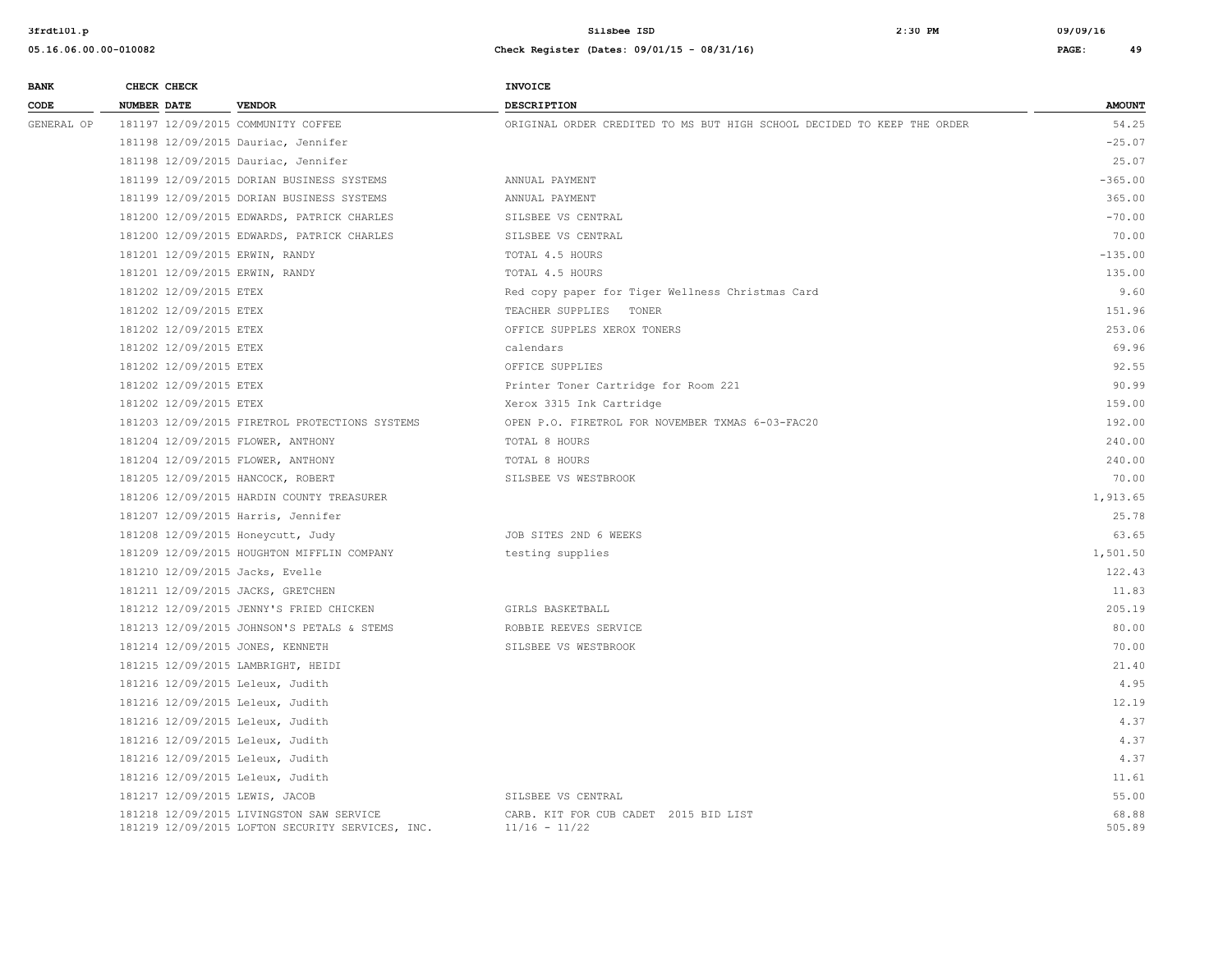| <b>BANK</b> | CHECK CHECK                     |                                                     | <b>INVOICE</b>                                                                                                          |               |
|-------------|---------------------------------|-----------------------------------------------------|-------------------------------------------------------------------------------------------------------------------------|---------------|
| CODE        | <b>NUMBER DATE</b>              | <b>VENDOR</b>                                       | <b>DESCRIPTION</b>                                                                                                      | <b>AMOUNT</b> |
| GENERAL OP  |                                 | 181220 12/09/2015 M & D SUPPLY, INC.                | Custom made door for High School/ Mike will fireproof it with necessary                                                 | 981.88        |
|             |                                 |                                                     | materials (see attached) bid list                                                                                       |               |
|             |                                 | 181220 12/09/2015 M & D SUPPLY, INC.                | OPEN P.O. M&D SUPPLY FOR NOVEMBER 2015 BID LIST                                                                         | 80.87         |
|             |                                 | 181221 12/09/2015 MAC PIZZA MANAGEMENT, INC.        | JR. HIGH BASKETBALL                                                                                                     | 270.00        |
|             |                                 | 181222 12/09/2015 MACKIN EDUCATIONAL RESOURCES      | library books                                                                                                           | 781.47        |
|             |                                 | 181222 12/09/2015 MACKIN EDUCATIONAL RESOURCES      | library books                                                                                                           | 3,772.99      |
|             |                                 | 181223 12/09/2015 MALLETT BROTHERS BBO              | GIRLS BASKETBALL NAVASOTA TOURNAMENT                                                                                    | 163.52        |
|             |                                 | 181224 12/09/2015 MAYBERRY, DONTE                   | SILSBEE VS WESTBROOK                                                                                                    | 95.00         |
|             |                                 | 181225 12/09/2015 MCDONALD'S #12848                 | GIRLS BASKETBALL                                                                                                        | 101.86        |
|             |                                 | 181226 12/09/2015 McKinney, Raymond                 |                                                                                                                         | 17.71         |
|             |                                 | 181226 12/09/2015 McKinney, Raymond                 |                                                                                                                         | 17.71         |
|             |                                 | 181226 12/09/2015 McKinney, Raymond                 |                                                                                                                         | 17.71         |
|             |                                 | 181226 12/09/2015 McKinney, Raymond                 |                                                                                                                         | 17.71         |
|             |                                 | 181227 12/09/2015 MICRO INTEGRATION                 | MS IDF OUTAGE                                                                                                           | 125.00        |
|             |                                 | 181228 12/09/2015 MUNRO'S UNIFORM SERVICE           | NOVEMBER STATEMENT TAKING OFF ALL OF GARY MATHIS! HE DOES NOT WORK AT                                                   | 337.08        |
|             |                                 |                                                     | TRANSPORTATION HE IS AT MAINTENANCE.                                                                                    |               |
|             |                                 | 181229 12/09/2015 MUNRO'S UNIFORM SERVICE           | NOVEMBER 2015                                                                                                           | 1,356.85      |
|             |                                 | 181230 12/09/2015 NORTH HARDIN WATER SUPPLY CORP.   | 10/6 TO 11/9                                                                                                            | 47.36         |
|             | 181231 12/09/2015 NORTON, DAVID |                                                     | SILSBEE VS WESTBROOK BASKETBALL 4 HOURS                                                                                 | 120.00        |
|             |                                 | 181232 12/09/2015 O'REILLY AUTOMOTIVE               | OPEN PO FOR THE MONTH OF NOVEMBER 2015 SISD 2015-2016 BUS PARTS BID                                                     | 473.79        |
|             |                                 | 181233 12/09/2015 ORIENTAL TRADING                  | PBSI SUPPLIES DARLENE WATSON                                                                                            | 247.00        |
|             |                                 | 181234 12/09/2015 PARKER LUMBER - SILSBEE           | Ag Monthly Open PO for Nov 2015                                                                                         | 218.65        |
|             |                                 | 181234 12/09/2015 PARKER LUMBER - SILSBEE           | Ag Construction Monthly Open PO for Nov 2015                                                                            | 241.02        |
|             |                                 | 181234 12/09/2015 PARKER LUMBER - SILSBEE           | One Act Play supplies                                                                                                   | 224.83        |
|             |                                 | 181234 12/09/2015 PARKER LUMBER - SILSBEE           | HVAC Monthly Open PO for Nov 2015                                                                                       | 199.33        |
|             |                                 | 181235 12/09/2015 PARKER LUMBER - SILSBEE           | OPEN P.O. PARKER LUMBER FOR NOVEMBER 2015 BID LIST                                                                      | 940.88        |
|             |                                 | 181236 12/09/2015 PARKER LUMBER - SILSBEE           | OPEN PO FOR THE MONTH OF NOVEMBER 2015 SISD 2015-2016 BUS PARTS BID                                                     | 102.85        |
|             |                                 | 181237 12/09/2015 Paulino, Scott                    |                                                                                                                         | 4,770.00      |
|             | 181238 12/09/2015 Penry, Sue    |                                                     |                                                                                                                         | 450.00        |
|             |                                 | 181239 12/09/2015 POLLOCK, STEVEN                   | SILSBEE VS CENTRAL                                                                                                      | 110.00        |
|             |                                 | 181240 12/09/2015 REALLY GOOD STUFF, INC.           | TEACHER SUPPLIES CARLA FIKES                                                                                            | 191.25        |
|             |                                 | 181240 12/09/2015 REALLY GOOD STUFF, INC.           | SUPPLIES                                                                                                                | 233.72        |
|             |                                 | 181241 12/09/2015 REGION V EDUCATION SERVICE CENTER | Reg V workshop Ringo, Henson, Green                                                                                     | 135.00        |
|             |                                 | 181241 12/09/2015 REGION V EDUCATION SERVICE CENTER | reg V workshop Thibodeaux Copley Scoggins                                                                               | 175.00        |
|             |                                 | 181241 12/09/2015 REGION V EDUCATION SERVICE CENTER | reg V workshop Thibodeaux Copley Scoggins                                                                               | 175.00        |
|             |                                 | 181241 12/09/2015 REGION V EDUCATION SERVICE CENTER | reg V workshop Thibodeaux Copley Scoggins                                                                               | 175.00        |
|             |                                 | 181241 12/09/2015 REGION V EDUCATION SERVICE CENTER | Reg V Workshop Amanda Pooler                                                                                            | 175.00        |
|             |                                 | 181241 12/09/2015 REGION V EDUCATION SERVICE CENTER | REG. 5 WS# 78262 TACKLING FIG 19D MAKING INFERENCES & PREDICTIONS LIKE A<br>READER GRD: 3-5 T. MCDUFF NOVEMBER 17, 2015 | 175.00        |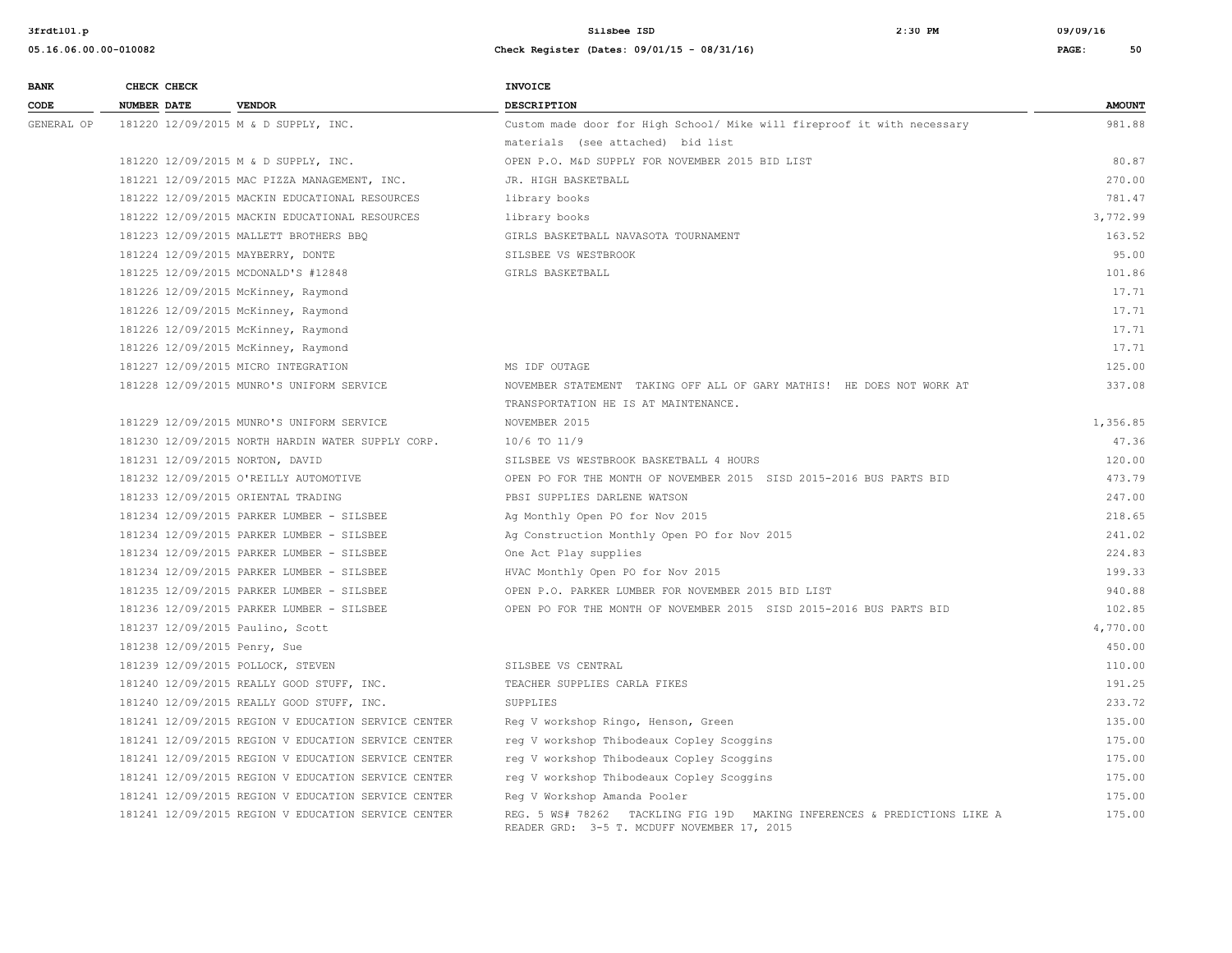| <b>BANK</b> | CHECK CHECK                     |                                                                                         | INVOICE                                                                                              |                    |
|-------------|---------------------------------|-----------------------------------------------------------------------------------------|------------------------------------------------------------------------------------------------------|--------------------|
| CODE        | <b>NUMBER DATE</b>              | <b>VENDOR</b>                                                                           | <b>DESCRIPTION</b>                                                                                   | <b>AMOUNT</b>      |
| GENERAL OP  |                                 | 181241 12/09/2015 REGION V EDUCATION SERVICE CENTER                                     | PIEMS COOP                                                                                           | 3,900.00           |
|             | 181242 12/09/2015 Ringo, Jamie  |                                                                                         | AND 18                                                                                               | 6.90               |
|             |                                 | 181243 12/09/2015 Sanders, Jason                                                        | NAVASOTA TOURNAMENT MCDONALD'S                                                                       | 117.23             |
|             |                                 | 181243 12/09/2015 Sanders, Jason                                                        | CASA OLE NAVASOTA TOURNAMENT                                                                         | 145.58             |
|             |                                 | 181243 12/09/2015 Sanders, Jason                                                        | NAVASOTA TOURNAMENT SUBWAY                                                                           | 109.85             |
|             |                                 | 181244 12/09/2015 SHARP, CARLTON                                                        | SILSBEE VS CENTRAL                                                                                   | 70.00              |
|             |                                 | 181245 12/09/2015 SHERATON ARLINGTON HOTEL                                              | PARENTAL INVOLVEMENT CONFERENCE DEC. 10-12                                                           | 608.22             |
|             |                                 | 181246 12/09/2015 SILSBEE FARM & RANCH                                                  | OPEN P.O. SILSBEE FARM AND RANCH 2015 BID LIST                                                       | 167.70             |
|             |                                 | 181247 12/09/2015 SILSBEE HIGH SCHOOL                                                   | PURCHASE FOR DONNA SHANNON'S LAB                                                                     | 50.00              |
|             |                                 | 181248 12/09/2015 SINGLETARY, JOSEPH                                                    | PARKING AND HOTEL CAST 2015 11/11-11/14                                                              | 528.58             |
|             |                                 | 181249 12/09/2015 SKYWARD ACCOUNTING DEPT                                               | E SIGN UPDATE                                                                                        | 200.00             |
|             |                                 | 181249 12/09/2015 SKYWARD ACCOUNTING DEPT                                               | SKYWARD TRAINING                                                                                     | 665.00             |
|             |                                 | 181250 12/09/2015 SMART'S TRUCK & TRAILER                                               | WATER PUMP FOR BUS 2185 SISD. 2015-2016 BUS PARTS BID                                                | 128.55             |
|             |                                 | 181251 12/09/2015 SOUTHWEST BUILDING SYSTEMS                                            | EVALUATE SOUND SYSTEM IN HS COMPETITION GYM                                                          | 156.00             |
|             |                                 | 181252 12/09/2015 STAR GRAPHICS COPIERS, INC.                                           | 11/25 TO 12/24                                                                                       | 4,116.67           |
|             |                                 | 181253 12/09/2015 SULLIVAN, BRENDA                                                      |                                                                                                      | 450.00             |
|             | 181254 12/09/2015 TASBO         |                                                                                         | NEW MEMBERSHIP                                                                                       | 150.00             |
|             |                                 | 181255 12/09/2015 TEXAS DANCE EDUATION ASSN.                                            | 1/6-9 THE WOODLANDS                                                                                  | 575.00             |
|             | 181256 12/09/2015 THOMAS, KIRK  |                                                                                         | SILSBEE VS WESTBROOK                                                                                 | 70.00              |
|             | 181257 12/09/2015 THSWPA        |                                                                                         |                                                                                                      | 75.00              |
|             | 181258 12/09/2015 TMEA          |                                                                                         | ALL REGION TRYOUTS                                                                                   | 175.00             |
|             | 181259 12/09/2015 Tramel, Dawn  |                                                                                         |                                                                                                      | 3.24               |
|             | 181260 12/09/2015 TRI-CON, INC. |                                                                                         | OPEN P.O. TRI CON FOR NOVEMBER AWARDED FUEL                                                          | 1,332.61           |
|             |                                 | 181261 12/09/2015 TRIANGLE WATER CO.                                                    | PACES                                                                                                | 132.00             |
|             |                                 | 181261 12/09/2015 TRIANGLE WATER CO.                                                    | ACADEMY                                                                                              | 92.50              |
|             |                                 | 181262 12/09/2015 TURNER, ALBERT                                                        | SILSBEE VS WESTBROOK                                                                                 | 95.00              |
|             |                                 | 181263 12/09/2015 UNIVERSITY OF TEXAS AT AUSTIN                                         | REGISTRATION 2/24-26                                                                                 | 320.00             |
|             |                                 | 181264 12/09/2015 WASTE MANAGEMENT OF TEXAS, INC.                                       | NOVEMBER 2015 SERVICE                                                                                | 128.36             |
|             |                                 | 181265 12/09/2015 WASTEWATER TRANSPORT SERVICES, LLC                                    | MATERIALS & LABOR TO PUMP OUT GREASE TRAPS @ ALL CAFETERIAS 2015 BID LIST                            | 2,825.00           |
|             | 181266 12/09/2015 WEIR, STACI   |                                                                                         |                                                                                                      | 21.22              |
|             |                                 | 181267 12/09/2015 WELLS, PEYTON, GREENBURG AND HUNT, L.L.P RE: RETAINER                 |                                                                                                      | 1,000.00           |
|             |                                 |                                                                                         | 181267 12/09/2015 WELLS, PEYTON, GREENBURG AND HUNT, L.L.P RE: MISC. LI8TIGATION/SPECIAL ASSIGNMENTS | 1,560.00           |
|             |                                 | 181268 12/09/2015 WILLIAMS, JOHN                                                        | 12/2 TOTAL 16 HOURS                                                                                  | 480.00             |
|             | 181269 12/09/2015 AT &T         |                                                                                         | NOV 25 THRU DEC 24                                                                                   | 59.07              |
|             | 181269 12/09/2015 AT &T         |                                                                                         | NOV 25 THRU DEC 24                                                                                   | 49.23              |
|             | 181269 12/09/2015 AT &T         |                                                                                         | NOV 25 THRU DEC 24                                                                                   | 49.23              |
|             | 181269 12/09/2015 AT &T         |                                                                                         | NOV 25 THRU DEC 24                                                                                   | 39.13              |
|             |                                 | 181270 12/09/2015 B. K. MECHANICAL SERVICES, INC.<br>181271 12/09/2015 Bain, Richard JR | INSPECTIONS OF 10 EA. RPZ VALVES TO BE DONE ANNUALLY REGION 5<br>FOOTBALL PLAYOFF TYLER              | 1,250.00<br>311.36 |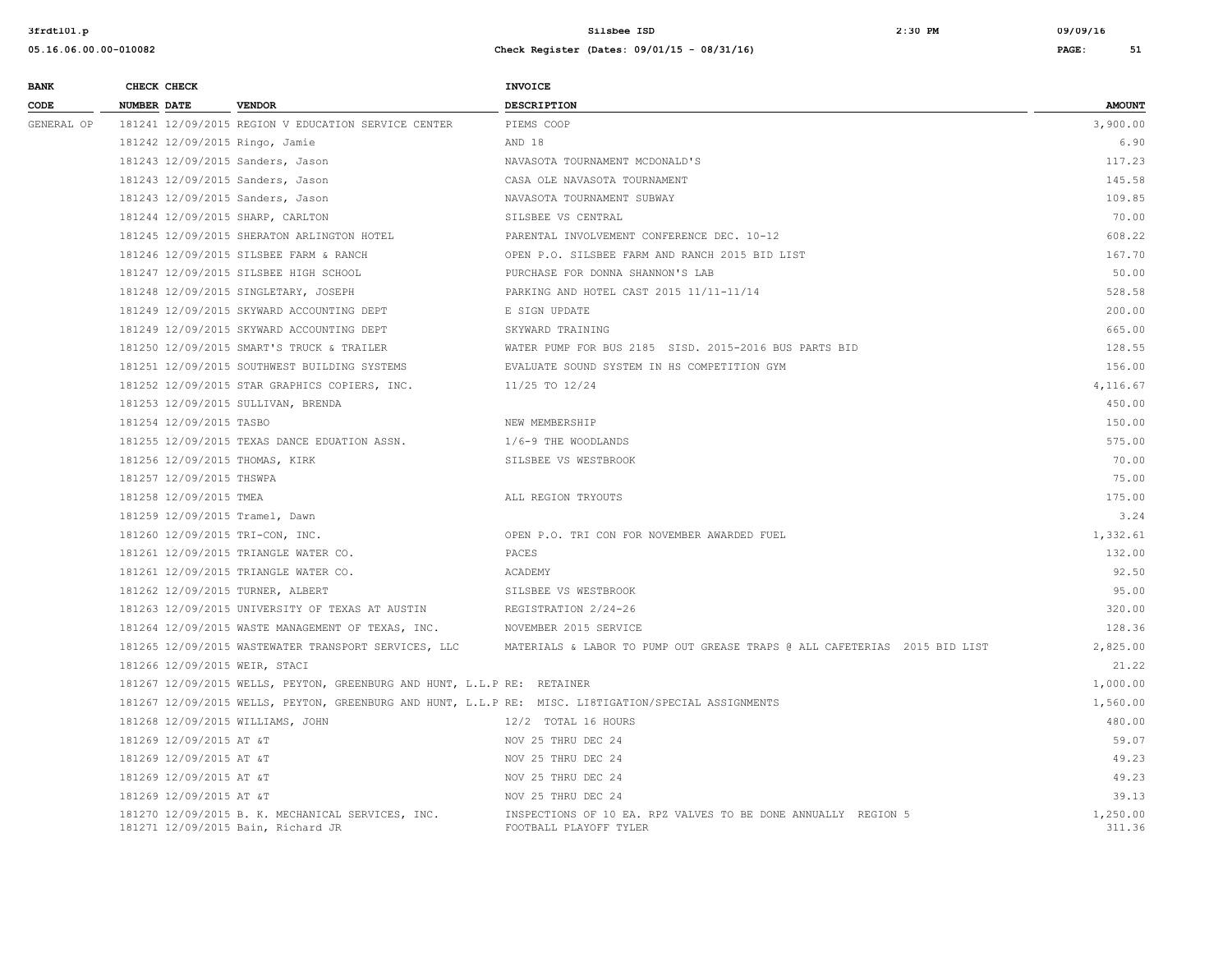| <b>BANK</b> |                    | CHECK CHECK                |                                                                                       | <b>INVOICE</b>                                                             |                 |
|-------------|--------------------|----------------------------|---------------------------------------------------------------------------------------|----------------------------------------------------------------------------|-----------------|
| CODE        | <b>NUMBER DATE</b> |                            | <b>VENDOR</b>                                                                         | <b>DESCRIPTION</b>                                                         | <b>AMOUNT</b>   |
| GENERAL OP  |                    |                            | 181272 12/09/2015 BEST MPRESSIONS                                                     | office supplies Karen Droddy                                               | 160.00          |
|             |                    |                            | 181273 12/09/2015 BETTY'S BLOOMERS NURSERY                                            | ROBERT BLACKMON'S DAD SERVICE                                              | 42.50           |
|             |                    |                            | 181274 12/09/2015 Biddle, David SR                                                    | PLAYOFF GAME WOODFOREST                                                    | 114.43          |
|             |                    |                            | 181275 12/09/2015 BILL CLARK PEST CONTROL                                             | MATERIALS & LABOR FRO PEST CONTROL TREATMENTS @ ALL FACILITIES (QUARTERLY) | 1,300.00        |
|             |                    |                            |                                                                                       | AWARD BID (RED ALERT)                                                      |                 |
|             |                    |                            | 181275 12/09/2015 BILL CLARK PEST CONTROL                                             | OPEN P.O. BILL CLARK PEST CONTROL FOR NOVEMBER AWARDED BID RED ALERT       | 235.00          |
|             |                    | 181276 12/09/2015 CAIN, ED |                                                                                       | HS PLAYOFF GAME IN TYLER TOTAL 14.75 HOURS                                 | 442.50          |
|             |                    | 181276 12/09/2015 CAIN, ED |                                                                                       | SILSBEE VS WESTBROOK TOTAL 4.5 HOURS                                       | 135.00          |
|             |                    |                            | 181277 12/09/2015 CENTER FOR BEHAVIORAL STUDIES                                       |                                                                            | 840.00          |
|             |                    |                            | 181278 12/09/2015 CHALK'S TRUCK PARTS, INC.                                           | OPEN PO FOR THE MONTH OF NOVEMBER 2015 SISD 2015-2016 BUS PARTS BID        | 808.37          |
|             |                    |                            | 181279 12/09/2015 CHICK-FIL-A                                                         | DRILL TEAM, BAND SPIRIT, CHEERLEADERS                                      | 525.00          |
|             |                    |                            | 181280 12/09/2015 CITY OF SILSBEE                                                     | 10/21 TO 11/19                                                             | 1,750.98        |
|             |                    |                            | 181280 12/09/2015 CITY OF SILSBEE                                                     | 10/19 TO 11/19                                                             | 1,724.76        |
|             |                    |                            | 181280 12/09/2015 CITY OF SILSBEE                                                     | 10/19 TO 11/19                                                             | 63.35           |
|             |                    |                            | 181280 12/09/2015 CITY OF SILSBEE                                                     | 10/19 TO 11/19                                                             | 580.30          |
|             |                    |                            | 181281 12/09/2015 COASTAL WELDING                                                     | Ag Monthly Open PO for Nov 2015                                            | 154.00          |
|             |                    |                            | 181282 12/09/2015 COBURN SUPPLY COMPANY, INC.                                         | OPEN P.O. COBURN'S FOR DECEMBER BID LIST                                   | 33.12           |
|             |                    |                            | 181283 12/09/2015 COMMUNITY COFFEE                                                    | ORIGINAL ORDER CREDITED TO MS BUT HIGH SCHOOL DECIDED TO KEEP THE ORDER    | 54.25           |
|             |                    |                            | 181283 12/09/2015 COMMUNITY COFFEE                                                    | high school                                                                | 161.00          |
|             |                    |                            | 181283 12/09/2015 COMMUNITY COFFEE                                                    | MAINTENANCE                                                                | 39.00           |
|             |                    |                            | 181284 12/09/2015 Dauriac, Jennifer                                                   |                                                                            | 25.07           |
|             |                    |                            | 181285 12/09/2015 DORIAN BUSINESS SYSTEMS                                             | ANNUAL PAYMENT                                                             | 365.00          |
|             |                    |                            | 181286 12/09/2015 EDWARDS, PATRICK CHARLES                                            | SILSBEE VS CENTRAL                                                         | 70.00           |
|             |                    |                            | 181287 12/09/2015 ERWIN, RANDY                                                        | TOTAL 4.5 HOURS                                                            | 135.00          |
|             |                    |                            | 181288 12/09/2015 Sigler, Joe                                                         | RAISING CANE BOYS BASKETBALL TOURNAMENT                                    | 1,344.00        |
|             |                    |                            | 181289 12/10/2015 O'REILLY AUTOMOTIVE                                                 | OPEN P.O. O'REILLY FOR NOVEMBER REGION 5                                   | $-274.54$       |
|             |                    |                            | 181289 12/10/2015 O'REILLY AUTOMOTIVE                                                 | STARTER FOR CUB CADET/ATHLETICS REGION 5                                   | $-224.85$       |
|             |                    |                            | 181289 12/09/2015 O'REILLY AUTOMOTIVE                                                 | OPEN P.O. O'REILLY FOR NOVEMBER REGION 5                                   | 274.54          |
|             |                    |                            | 181289 12/09/2015 O'REILLY AUTOMOTIVE                                                 | STARTER FOR CUB CADET/ATHLETICS REGION 5                                   | 224.85          |
|             |                    |                            | 181290 12/10/2015 O'REILLY AUTOMOTIVE                                                 | OPEN P.O. O'REILLY FOR NOVEMBER REGION 5                                   | 274.54          |
|             |                    |                            | 181290 12/10/2015 O'REILLY AUTOMOTIVE                                                 | STARTER FOR CUB CADET/ATHLETICS REGION 5                                   | 224.85          |
|             |                    | 181291 12/10/2015 ETEX     |                                                                                       | office supplies                                                            | 36.47           |
|             |                    |                            | 181292 12/11/2015 STATE COMPTROLLER                                                   | DEC 2015 SALES TAX                                                         | 251.92          |
|             |                    |                            | 181293 12/14/2015 G & S FISH MARKET                                                   |                                                                            | 175.00          |
|             |                    | 181294 12/16/2015 AT &T    |                                                                                       | NOV 27 THRU DEC 26                                                         | 118.14          |
|             |                    | 181294 12/16/2015 AT &T    |                                                                                       | NOV 27 THRU DEC 26                                                         | 3,479.66        |
|             |                    | 181294 12/16/2015 AT &T    |                                                                                       | DEC 7 THRU JAN 6                                                           | 930.88          |
|             |                    |                            | 181295 12/16/2015 AT&T LONG DISTANCE<br>181296 12/16/2015 AUDILET TRACTOR SALES, INC. | Hay Spear NOVEMBER STATEMENT                                               | 21.40<br>819.00 |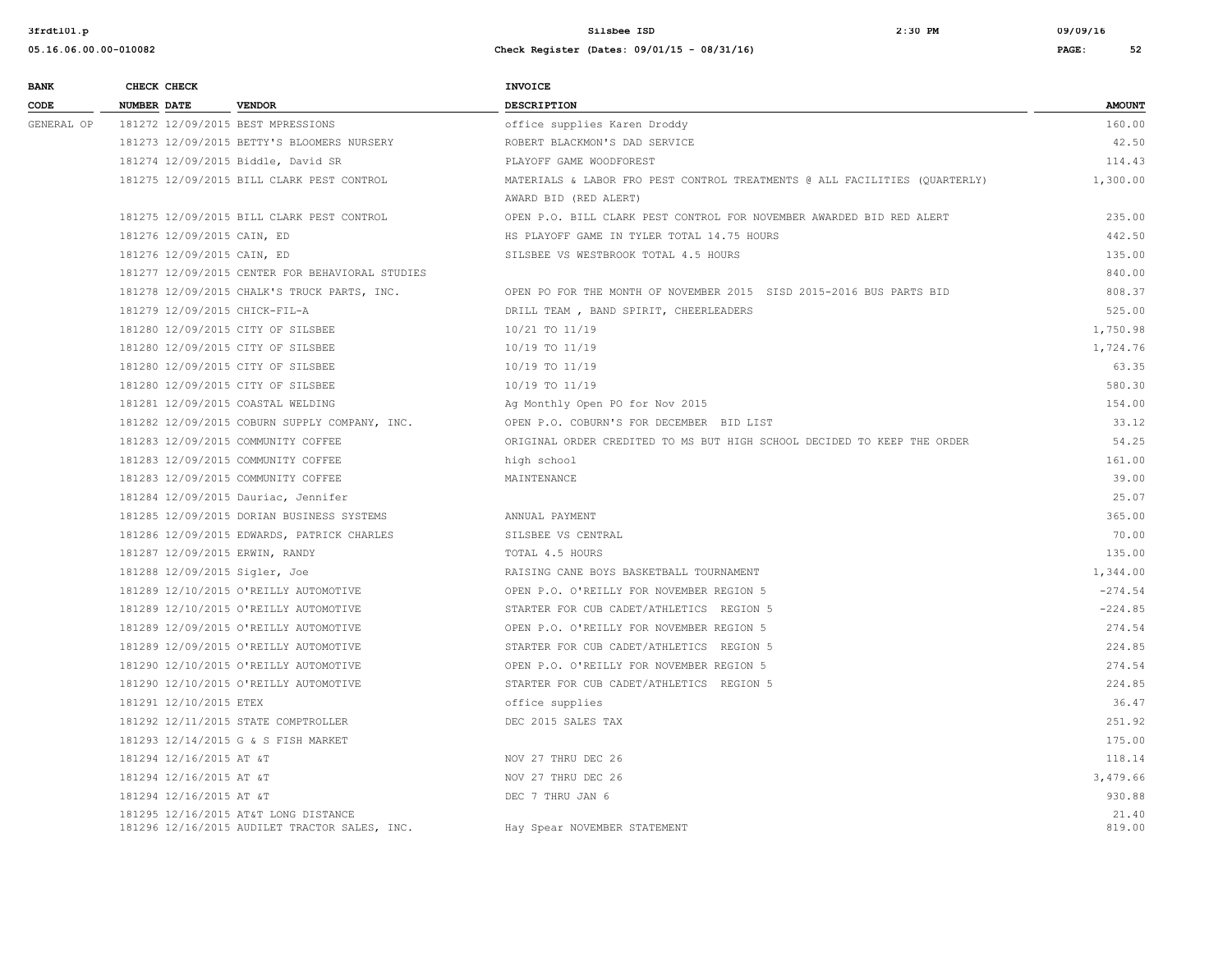| <b>BANK</b> |                    | CHECK CHECK                 |                                                                               | <b>INVOICE</b>                                                                                                  |               |
|-------------|--------------------|-----------------------------|-------------------------------------------------------------------------------|-----------------------------------------------------------------------------------------------------------------|---------------|
| CODE        | <b>NUMBER DATE</b> |                             | <b>VENDOR</b>                                                                 | <b>DESCRIPTION</b>                                                                                              | <b>AMOUNT</b> |
| GENERAL OP  |                    |                             | 181296 12/16/2015 AUDILET TRACTOR SALES, INC.                                 | 370700<br>Ag Monthly Open PO for Nov 2015                                                                       | 195.20        |
|             |                    |                             | 181297 12/16/2015 BAKER DISTRIBUTING                                          | quote 5785309 MAGNETIC BIN SWITCH 96" LEADS                                                                     | 75.58         |
|             |                    |                             | 181298 12/16/2015 BEAUMONT BASKETBALL CHAPTER OF OFFICIALS KIM ALBERS CLASSIC |                                                                                                                 | 4,455.00      |
|             |                    |                             | 181299 12/16/2015 BELL, MA LPC COUNSELING SERV., TRACY                        | COUNSELING SERVICES PACES                                                                                       | 120.00        |
|             |                    |                             | 181299 12/16/2015 BELL, MA LPC COUNSELING SERV., TRACY                        | DEC $1, 2, 3, 4$                                                                                                | 70.00         |
|             |                    |                             | 181300 12/16/2015 BEYNON SPORTS SURFACES, INC.                                |                                                                                                                 | 514,681.50    |
|             |                    |                             | 181301 12/16/2015 Boyett, James                                               | HS BAND TO TYLER                                                                                                | 10.00         |
|             |                    |                             | 181302 12/16/2015 BROOKSHIRE BROS                                             | FCCLA Monthly Open PO for Nov 2015                                                                              | 66.31         |
|             |                    |                             | 181303 12/16/2015 BSN SPORTS                                                  | coaches shirts                                                                                                  | 761.67        |
|             |                    |                             | 181304 12/16/2015 BUECHLER & ASSOCIATES, P.C.                                 | RETAINER SERVICES FOR DECEMBER                                                                                  | 4,041.67      |
|             |                    | 181305 12/16/2015 CAIN, ED  |                                                                               | BASKETBALL TOURNAMENT TOTAL 6 HOURS                                                                             | 180.00        |
|             |                    | 181305 12/16/2015 CAIN, ED  |                                                                               | BASKETBALL GAME SILSBEE VS CENTRAL TOTAL 5 HOURS                                                                | 150.00        |
|             |                    |                             | 181306 12/16/2015 CARTER'S EDUCATIONAL TRAINING                               | NOVEMBER SERVICES                                                                                               | 1,375.00      |
|             |                    | 181307 12/16/2015 CED, INC. |                                                                               | OPEN P.O. CED FOR DECEMBER 2015 BID                                                                             | 570.90        |
|             |                    |                             | 181308 12/16/2015 CENTER FOR BEHAVIORAL STUDIES                               |                                                                                                                 | 840.00        |
|             |                    |                             | 181309 12/16/2015 CENTERPOINT ENERGY                                          | $11/3$ TO $12/3$                                                                                                | 118.92        |
|             |                    |                             | 181309 12/16/2015 CENTERPOINT ENERGY                                          | $11/3$ TO $12/3$                                                                                                | 188.54        |
|             |                    |                             | 181309 12/16/2015 CENTERPOINT ENERGY                                          | $11/3$ TO $12/3$                                                                                                | 97.89         |
|             |                    |                             | 181309 12/16/2015 CENTERPOINT ENERGY                                          | $11/3$ TO $12/3$                                                                                                | 36.30         |
|             |                    |                             | 181309 12/16/2015 CENTERPOINT ENERGY                                          | $11/3$ TO $12/3$                                                                                                | 37.44         |
|             |                    |                             | 181309 12/16/2015 CENTERPOINT ENERGY                                          | $11/3$ TO $12/3$                                                                                                | 88.76         |
|             |                    |                             | 181309 12/16/2015 CENTERPOINT ENERGY                                          | $11/3$ TO $12/3$                                                                                                | 201.67        |
|             |                    |                             | 181309 12/16/2015 CENTERPOINT ENERGY                                          | $11/3$ TO $12/3$                                                                                                | 49.78         |
|             |                    |                             | 181310 12/16/2015 CHICK-FIL-A                                                 | BOYS BASKETBALL @ LUFKIN                                                                                        | 222.71        |
|             |                    |                             | 181311 12/16/2015 CITY OF SILSBEE                                             | $10/26$ TO $12/2$                                                                                               | 103.09        |
|             |                    |                             | 181311 12/16/2015 CITY OF SILSBEE                                             | $10/26$ TO $12/2$                                                                                               | 3,879.76      |
|             |                    |                             | 181311 12/16/2015 CITY OF SILSBEE                                             | 10/26 TO 12/2                                                                                                   | 113.89        |
|             |                    |                             | 181311 12/16/2015 CITY OF SILSBEE                                             | 10/26 TO 12/2                                                                                                   | 160.41        |
|             |                    |                             | 181311 12/16/2015 CITY OF SILSBEE                                             | 11/3 TO 12/7                                                                                                    | 927.98        |
|             |                    |                             | 181311 12/16/2015 CITY OF SILSBEE                                             | 11/3 TO 12/7                                                                                                    | 860.97        |
|             |                    |                             | 181311 12/16/2015 CITY OF SILSBEE                                             | 11/3 TO 12/7                                                                                                    | 275.88        |
|             |                    |                             | 181312 12/16/2015 CLAY EWELL EDUCATIONAL SERVICES                             | KATY INVITATIONAL CDES FFA 2/4                                                                                  | 90.00         |
|             |                    |                             | 181312 12/16/2015 CLAY EWELL EDUCATIONAL SERVICES                             | AREA IX FFA TRACTOR TECHNICIANS CONTEST                                                                         | 40.00         |
|             |                    |                             | 181313 12/16/2015 COASTAL WELDING SUPPLY INC                                  | Ag Monthly Open PO for Nov 2015 for Gas                                                                         | 75.00         |
|             |                    |                             | 181313 12/16/2015 COASTAL WELDING SUPPLY INC                                  | HVAC Monthly Open PO for Nov 2015                                                                               | 7.50          |
|             |                    |                             | 181313 12/16/2015 COASTAL WELDING SUPPLY INC                                  | OPEN PO FOR THE MONTH OF NOVEMBER 2015 SISD 2015-2016 BUS PARTS BID                                             | 15.00         |
|             |                    |                             | 181314 12/16/2015 COBURN SUPPLY COMPANY, INC.                                 | OPEN P.O. COBURN'S FOR DECEMBER BID LIST                                                                        | 536.34        |
|             |                    |                             | 181314 12/16/2015 COBURN SUPPLY COMPANY, INC.                                 | PLUMBING CONNECTIONS NEEDED FOR MIDDLE SCHOOL CAMPUS (SEE ATTACHED REO. FOR<br>SEPARATE LISTINGS) 2015 BID LIST | 550.71        |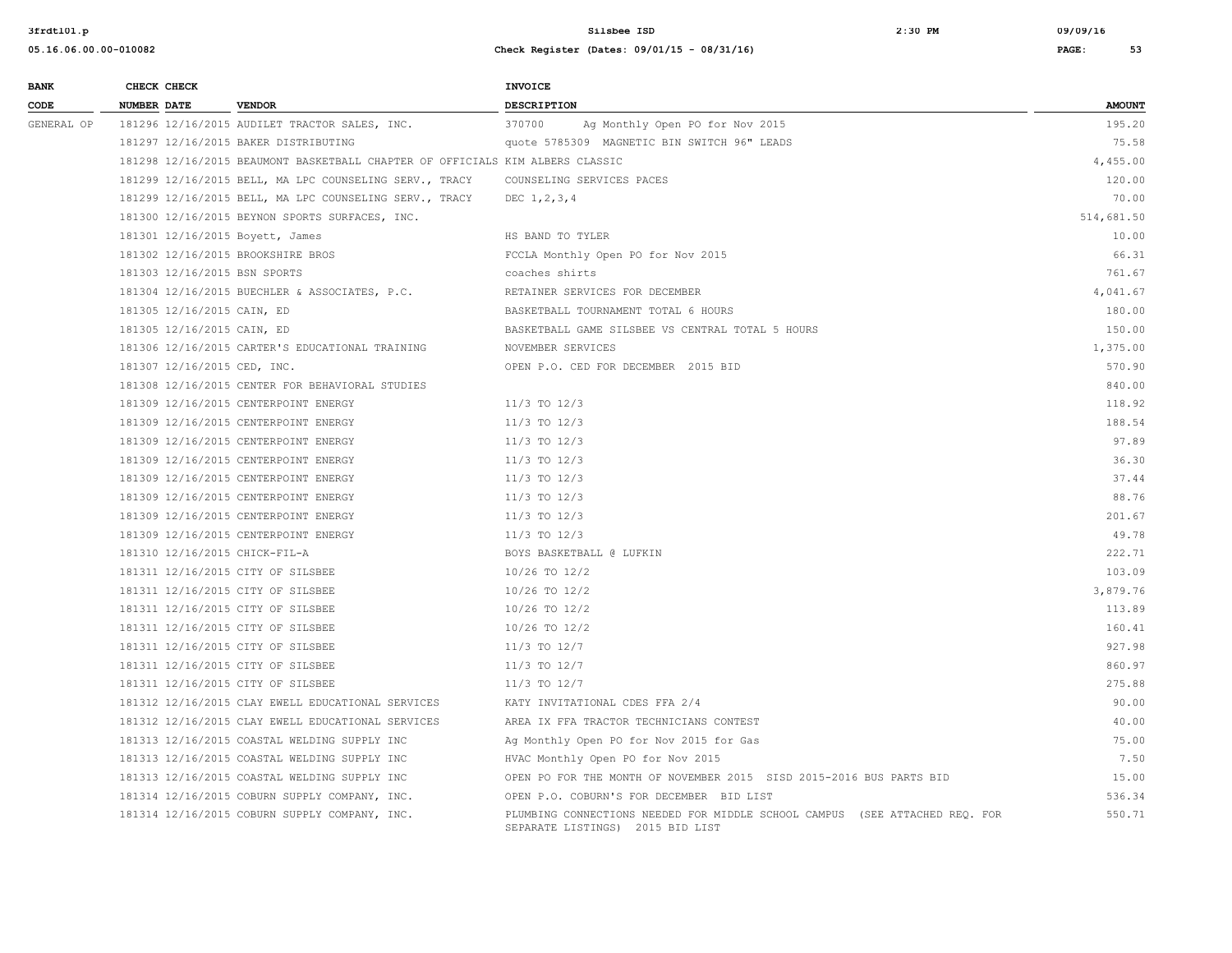| <b>BANK</b> |                    | CHECK CHECK                 |                                                                                      | <b>INVOICE</b>                                                |                |
|-------------|--------------------|-----------------------------|--------------------------------------------------------------------------------------|---------------------------------------------------------------|----------------|
| CODE        | <b>NUMBER DATE</b> |                             | <b>VENDOR</b>                                                                        | <b>DESCRIPTION</b>                                            | <b>AMOUNT</b>  |
| GENERAL OP  |                    |                             | 181314 12/16/2015 COBURN SUPPLY COMPANY, INC.                                        | OPEN P.O. COBURN'S FOR DECEMBER BID LIST                      | 172.89         |
|             |                    |                             | 181315 12/16/2015 COMMUNITY COFFEE                                                   | MIDDLE SCHOOL                                                 | 66.00          |
|             |                    |                             | 181315 12/16/2015 COMMUNITY COFFEE                                                   | <b>READ</b>                                                   | 51.00          |
|             |                    |                             | 181316 12/16/2015 COMPLETE ATHLETE, INC.                                             | boys soccer materials                                         | 1,068.97       |
|             |                    |                             | 181316 12/16/2015 COMPLETE ATHLETE, INC.                                             | soccer uniforms boys and supplies                             | 334.97         |
|             |                    |                             | 181317 12/16/2015 Crosby, Tamara                                                     | HS TO DALLAS DRAMA                                            | 36.42          |
|             |                    |                             | 181318 12/16/2015 DE LAGE LANDEN PUBLIC FINANCE                                      | $12/5$ TO $1/4$                                               | 12,718.00      |
|             |                    |                             | 181319 12/16/2015 Deaver, Terry                                                      | SAM'S AND REGION V                                            | 102.81         |
|             |                    |                             | 181320 12/16/2015 DELACERDA, SCOTT                                                   | GIRLS BASKETBALL GAME TOTAL 2.5 HOURS                         | 75.00          |
|             |                    |                             | 181320 12/16/2015 DELACERDA, SCOTT                                                   | TOTAL 8 HOURS                                                 | 240.00         |
|             |                    |                             | 181321 12/16/2015 DELL MARKETING L.P.                                                | HOT PLUG HARD DRIVE, CUSKIT QUOTE 718643273                   | 3,577.52       |
|             |                    |                             | 181322 12/16/2015 EDWARDS-JOHNSON MEMORIAL SILSBEE MIDDLE REIMBURSEMENT FOR ACTIVITY |                                                               | 560.00         |
|             |                    |                             | 181323 12/16/2015 ELIJAH'S CAFE                                                      | JR HIGH BASKETBALL                                            | 66.00          |
|             |                    | 181324 12/16/2015 ETEX      |                                                                                      | Ink for Xerox and Brother printers                            | 465.79         |
|             |                    | 181324 12/16/2015 ETEX      |                                                                                      | Xerox Printer Cartridge                                       | 159.00         |
|             |                    | 181324 12/16/2015 ETEX      |                                                                                      | RECEPTION/OFFICE CHAIRS                                       | 2,682.00       |
|             |                    |                             | 181325 12/16/2015 FLOWER, ANTHONY                                                    | TOTAL 8 HOURS                                                 | 240.00         |
|             |                    |                             | 181325 12/16/2015 FLOWER, ANTHONY                                                    | TOTAL 8 HOURS                                                 | 240.00         |
|             |                    |                             | 181326 12/16/2015 GARCIA, JOSEPH                                                     | TRANSLATION                                                   | 48.75          |
|             |                    | 181327 12/16/2015 GRAINGER  |                                                                                      | OPEN P.O. GRAINGER FOR DECEMBER TX-MAS                        | 252.64         |
|             |                    | 181327 12/16/2015 GRAINGER  |                                                                                      | OPEN P.O. GRAINGER FOR DECEMBER TX-MAS                        | 114.63         |
|             |                    |                             | 181328 12/16/2015 Grant, Bethanie                                                    | HS FAN BUS TO TYLER                                           | 8.16           |
|             |                    |                             | 181329 12/16/2015 GRIFFIN, JASON                                                     | BASKETBALL TOURNAMENT TOTAL 12/5 HOURS                        | 375.00         |
|             |                    |                             | 181330 12/16/2015 SHIRLEY STEPHENS, HARDIN CO. TAC                                   | DIANE PERKINS SRO CAR                                         | 7.50           |
|             |                    |                             | 181331 12/16/2015 Harris, Billy                                                      | SILSBEE VS HJ                                                 | 110.00         |
|             |                    | 181332 12/16/2015 Hill, Amy |                                                                                      | NOV AND THRU 12/11                                            | 151.56         |
|             |                    |                             | 181333 12/16/2015 Honeycutt, Judy                                                    |                                                               | 21.85          |
|             |                    |                             | 181334 12/16/2015 JASPER BULLDOG ATHLETICS                                           | MIDDLE SCHOOL TEAM                                            | 125.00         |
|             |                    |                             | 181335 12/16/2015 JASPER JUNIOR HIGH STUDENT COUNCIL                                 | JR HIGH BASKETBALL TOURNAMENT                                 | 140.00         |
|             |                    |                             | 181336 12/16/2015 JOHNSEN'S WHOLESALE FLORIST                                        | Floral Design Open Monthly PO for Dec. 2015                   | 286.25         |
|             |                    |                             | 181337 12/16/2015 JOHNSTONE SUPPLY                                                   | OPEN P.O. JOHNSTONE SUPPLY FOR NOVEMBER 2015 BID LIST         | 211.68         |
|             |                    |                             | 181337 12/16/2015 JOHNSTONE SUPPLY                                                   | OPEN P.O. JOHNSTONE SUPPLY FOR DECEMBER BID LIST              | 401.51         |
|             |                    |                             | 181338 12/16/2015 KOMMERCIAL KITCHENS                                                | HEATING ELEMENT (TRAULSEN) FOR HIGH SCHOOL CAFETERIA REGION 5 | 279.00         |
|             |                    |                             | 181339 12/16/2015 KUYKENDALL, OLIVIA                                                 |                                                               | 27.60          |
|             |                    |                             | 181339 12/16/2015 KUYKENDALL, OLIVIA                                                 |                                                               | 25.76          |
|             |                    |                             | 181340 12/16/2015 LAURA REEVES ACTIVITY FUND                                         | UIL 12/11                                                     | 460.00         |
|             |                    |                             | 181340 12/16/2015 LAURA REEVES ACTIVITY FUND                                         | UIL 12/9                                                      | 150.00         |
|             |                    |                             | 181341 12/16/2015 MAC PIZZA MANAGEMENT, INC.<br>181342 12/16/2015 MARTIN, TERRY      | DELIVERY CHARGE LEFT OFF ORIGINAL TICKET<br>SILSBEE VS HF     | 2.75<br>135.00 |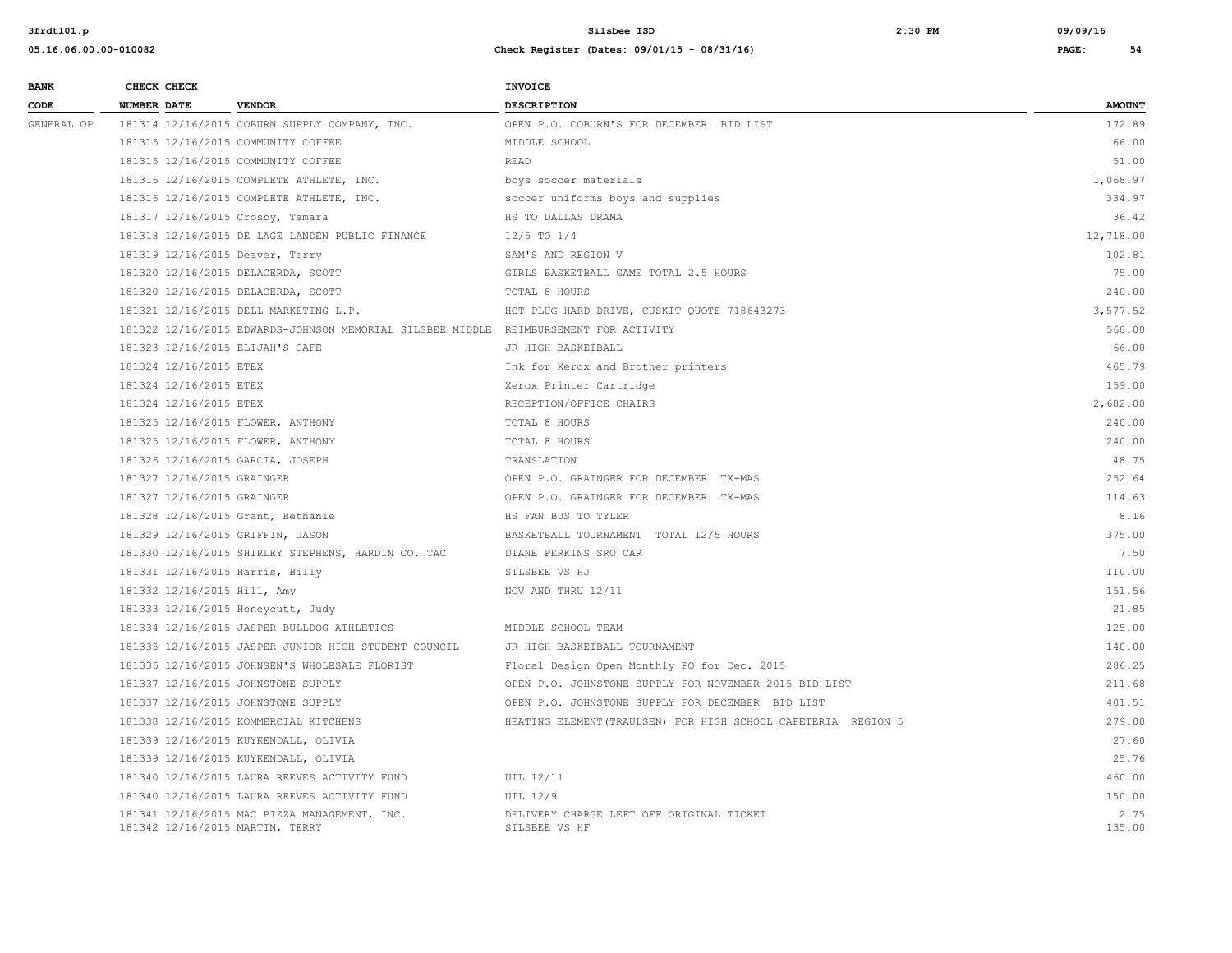| <b>BANK</b> | CHECK CHECK        |                                                                   | <b>INVOICE</b>                                                    |                |
|-------------|--------------------|-------------------------------------------------------------------|-------------------------------------------------------------------|----------------|
| CODE        | <b>NUMBER DATE</b> | <b>VENDOR</b>                                                     | DESCRIPTION                                                       | <b>AMOUNT</b>  |
| GENERAL OP  |                    | 181343 12/16/2015 MASTER AUDIO VISUALS, INC.                      | ATHLETIC EQUIPMENT                                                | 540.00         |
|             |                    | 181344 12/16/2015 MCDONALD'S                                      | JR. HIGH BASKETBALL TOURNAMENT                                    | 42.64          |
|             |                    | 181345 12/16/2015 MCMILLAN GLASS AND DOOR                         | OPEN P.O. MCMILLIAN GLASS FOR DECEMBER BID LIST                   | 98.53          |
|             |                    | 181346 12/16/2015 MONTALVO, CARLOS II                             | SILSBEE VS CENTRAL TOTAL 5 HOURS                                  | 150.00         |
|             |                    | 181347 12/16/2015 MOTTON, TRACY                                   | SILSBEE VS HF                                                     | 75.00          |
|             |                    | 181348 12/16/2015 NOVROZSKY'S                                     | JV BASKETBALL                                                     | 111.82         |
|             |                    | 181348 12/16/2015 NOVROZSKY'S                                     | JV BASKETBALL BOYS                                                | 134.07         |
|             |                    | 181349 12/16/2015 O K PAPER CENTER                                | Colored Paper for teachers                                        | 333.00         |
|             |                    | 181349 12/16/2015 O K PAPER CENTER                                | Colored Paper for teachers                                        | 55.50          |
|             |                    | 181350 12/16/2015 O'REILLY AUTOMOTIVE                             | Monthly Open PO for Auto Shop - Nov. 2015                         | 141.30         |
|             |                    | 181351 12/16/2015 PALESTINE HIGH SCHOOL SOCCER                    | GIRLS SOCCER                                                      | 325.00         |
|             |                    | 181352 12/16/2015 PETTY CASH - SILSBEE ISD ADM OFFICE             |                                                                   | 38.74          |
|             |                    | 181353 12/16/2015 PNG HIGH SCHOOL                                 | INDIAN KICKOFF GIRLS SOCCER                                       | 275.00         |
|             |                    | 181354 12/16/2015 Powell, Karen                                   | WASSAIL SUPPLIES                                                  | 18.69          |
|             |                    | 181355 12/16/2015 PPG ARCHITECTURAL FINISHES                      | OPEN P.O. FOR PPG ARCHITECTURAL FINISHINGS FOR DECEMBER BID LIST  | 115.75         |
|             |                    | 181356 12/16/2015 REGION V EDUCATION SERVICE CENTER               | COOP FEES                                                         | 16,213.50      |
|             |                    | 181356 12/16/2015 REGION V EDUCATION SERVICE CENTER               | FIELD SERVICE COOP 2015-16                                        | 2,000.00       |
|             |                    | 181356 12/16/2015 REGION V EDUCATION SERVICE CENTER               | LEGAL SERVICES CO-CP                                              | 300.00         |
|             |                    | 181356 12/16/2015 REGION V EDUCATION SERVICE CENTER               | VI meetings                                                       | 40.00          |
|             |                    | 181356 12/16/2015 REGION V EDUCATION SERVICE CENTER               | HARDIN COUNTY AEP COOP                                            | 18,915.00      |
|             |                    | 181357 12/16/2015 ROGERS, BRANDON                                 | SILSBEE VS CENTRAL BASKETBALL TOTAL 5 HOURS                       | 150.00         |
|             |                    | 181357 12/16/2015 ROGERS, BRANDON                                 | GIRLS BASKETBALL @ WEST ORANGE                                    | 180.00         |
|             |                    | 181358 12/16/2015 SAPP, HERBERT                                   | SILSBEE VS WOS                                                    | 60.00          |
|             |                    | 181358 12/16/2015 SAPP, HERBERT                                   | SILSBEE VS HF                                                     | 60.00          |
|             |                    | 181359 12/16/2015 SAPP, SHEA                                      | SILSBEE VS WOS                                                    | 60.00          |
|             |                    | 181360 12/16/2015 Scott, Ruby                                     | HS CHEERLEADERS AND TIGERETTES TO TYLER                           | 9.99           |
|             |                    | 181361 12/16/2015 Sears, Rakeesha                                 | HS TO WOODLANDS                                                   | 10.00          |
|             |                    | 181362 12/16/2015 Shannon, Donna                                  | GROUND TURKEY FOR LABS                                            | 17.96          |
|             |                    | 181362 12/16/2015 Shannon, Donna                                  | FCCLA FOR KARA SZEMBORSKI NATIONAL CLUSTER MEETING DALLAS         | 85.00          |
|             |                    | 181363 12/16/2015 Sigler, Joe                                     | WHATABURGER BOYS BASKETBALL TOURNEY                               | 1,610.00       |
|             |                    | 181364 12/16/2015 SOUTHERN COMPUTER WAREHOUSE                     | SERVERS, VIRTUAL DESKTOP ACCESS, DESKTOP EDUCATION, WINDOW SERVER | 44,161.52      |
|             |                    | 181365 12/16/2015 SOUTHWEST FOODSERVICE EXCELLENCE, LLC           | NOVEMBER 2015 SERVICES                                            | 133,789.06     |
|             |                    | 181366 12/16/2015 STAR GRAPHICS COPIERS, INC.                     | COLOR COPIES                                                      | 2,423.32       |
|             |                    | 181367 12/16/2015 STAR GRAPHICS INC                               | 12/1 TO 12/31                                                     | 139.00         |
|             |                    | 181367 12/16/2015 STAR GRAPHICS INC                               | 12/1 TO 12/31                                                     | 153.00         |
|             |                    | 181367 12/16/2015 STAR GRAPHICS INC                               | 12/1 TO 12/31                                                     | 425.00         |
|             |                    | 181368 12/16/2015 Steadham, Ali                                   | SUPPLIES FOR FLORAL DESIGN                                        | 19.97          |
|             |                    | 181368 12/16/2015 Steadham, Ali<br>181369 12/16/2015 Stout, Tammy | SUPPLIES<br>UIL MEETINGS                                          | 13.32<br>73.14 |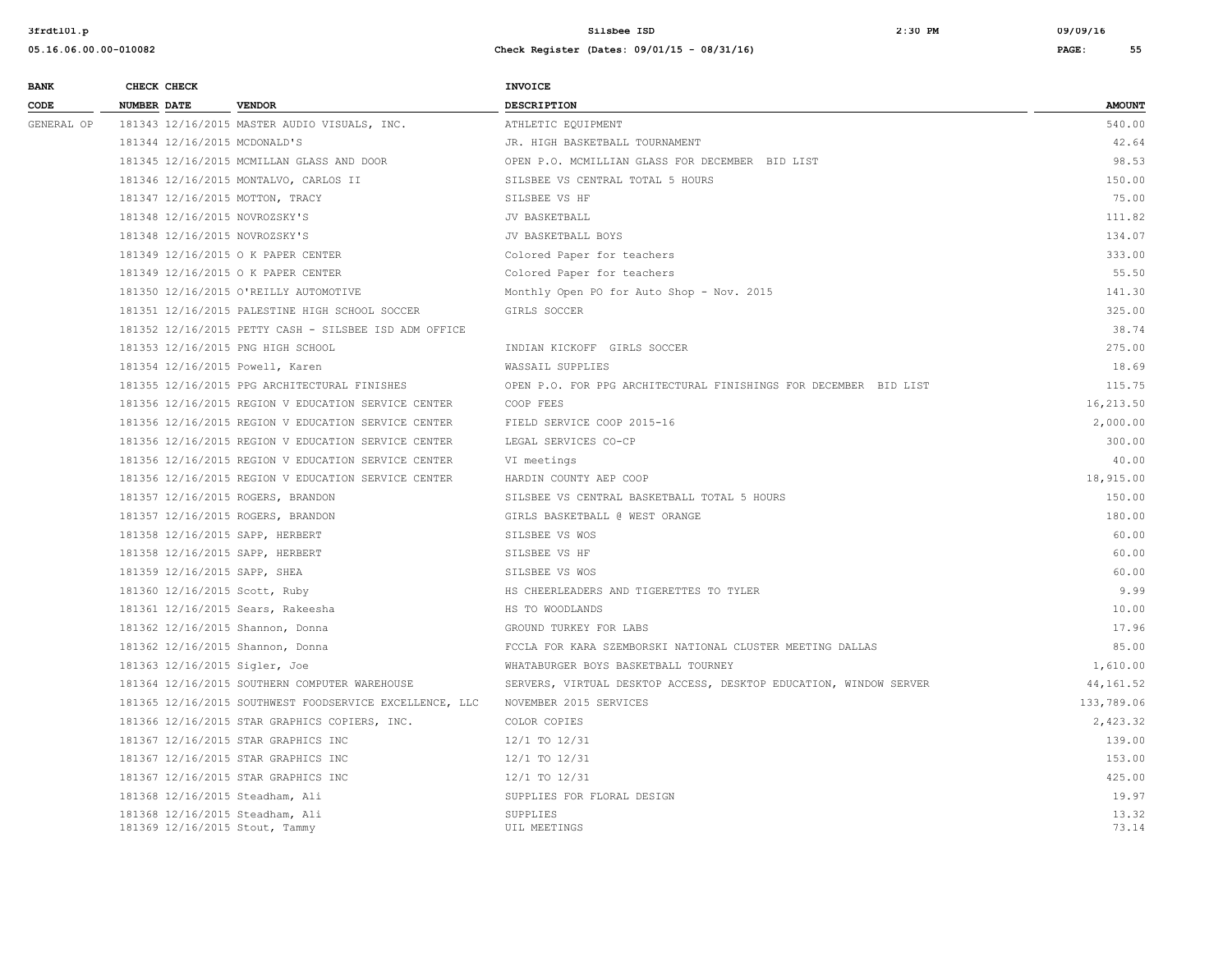| <b>BANK</b> | CHECK CHECK                     |                                                                                                  | <b>INVOICE</b>                                                      |                   |
|-------------|---------------------------------|--------------------------------------------------------------------------------------------------|---------------------------------------------------------------------|-------------------|
| CODE        | <b>NUMBER DATE</b>              | <b>VENDOR</b>                                                                                    | <b>DESCRIPTION</b>                                                  | <b>AMOUNT</b>     |
| GENERAL OP  |                                 | 181370 12/16/2015 SUBWAY STORE #5224                                                             | GIRLS BASKETBALL                                                    | 385.00            |
|             | 181371 12/16/2015 TASBO         |                                                                                                  | BUDGET BOOTCAMP AND BUDGET ACADEMY JANUARY 13,14, 15                | 290.00            |
|             | 181371 12/16/2015 TASBO         |                                                                                                  | BUDGET BOOTCAMP AND BUDGET ACADEMY JANUARY 13,14, 15                | 200.00            |
|             | 181372 12/16/2015 TEPSA         |                                                                                                  | TEPSA renewal Carolyn Besson                                        | 373.00            |
|             | 181373 12/16/2015 TEPSA         |                                                                                                  | TEPSA renewal Darlene Watson                                        | 323.00            |
|             | 181374 12/16/2015 TEPSA         |                                                                                                  | <b>DUES</b>                                                         | 323.00            |
|             |                                 | 181375 12/16/2015 TEXAS DEPARTMENT OF PUBLIC SAFETY                                              | $11/2 - 11/17$                                                      | 41.00             |
|             | 181376 12/16/2015 THSBCA        |                                                                                                  | MICHAEL NELSON, JOSH PORTER, DUSTIN WESTBROOK                       | 240.00            |
|             |                                 | 181377 12/16/2015 Thornhill, Sherrie                                                             | MILEAGE, MEALS PARKING                                              | 358.65            |
|             |                                 | 181377 12/16/2015 Thornhill, Sherrie                                                             | MILEAGE, MEALS PARKING                                              | 420.11            |
|             |                                 | 181378 12/16/2015 TIME WARNER CABLE                                                              | 12/17 TO 1/16                                                       | 954.06            |
|             | 181379 12/16/2015 TRI-CON, INC. |                                                                                                  | OPEN PO FOR THE MONTH OF DECEMBER 2015 SISD 2015-2016 BUS PARTS BID | 10,949.57         |
|             |                                 | 181380 12/16/2015 UIL MUSIC REGION 10                                                            | SOLO AND EMSEMBLE CONTEST                                           | 242.00            |
|             |                                 | 181381 12/16/2015 VERIZON WIRELESS                                                               | OCT 22 - NOV 21                                                     | 2,603.97          |
|             |                                 | 181382 12/16/2015 Waters, Sharon                                                                 | LUNCH FOR STUDNETS FIELD TRIP                                       | 247.75            |
|             |                                 | 181383 12/16/2015 WATHEN, DESHONG & JUNCKER, L.L.P.                                              | SERVICES FOR YEAR ENDED AUGUST 31, 2015                             | 27,500.00         |
|             | 181384 12/16/2015 WHATABURGER   |                                                                                                  | 8TH GRADE BASKETBALL                                                | 69.96             |
|             |                                 | 181385 12/16/2015 WILLIAM V MACGILL & CO.                                                        | Phillips pedi pads for replacement of expired pads.                 | 205.20            |
|             |                                 | 181385 12/16/2015 WILLIAM V MACGILL & CO.                                                        | Health Services District medical supplies                           | 308.89            |
|             |                                 | 181386 12/16/2015 WILLIAMS, JOHN                                                                 | TOTAL 6.5 HOURS                                                     | 195.00            |
|             | 181387 12/16/2015 WINN, BANKS   |                                                                                                  | SILSBEE VS HJ                                                       | 110.00            |
|             |                                 | 181388 12/16/2015 WORTH HYDROCHEM OF THE GULF COAST                                              | QUARTERLY SERVICE SHS                                               | 195.00            |
|             |                                 | 181389 12/18/2015 AMAZON.COM/SYNCB                                                               | medical equipment for student                                       | 42.43             |
|             |                                 | 181389 12/18/2015 AMAZON.COM/SYNCB                                                               | ipad case for student                                               | 23.98             |
|             | 181390 12/18/2015 BEAUMONT ISD  |                                                                                                  | DECEMBER 1 QUARTERLY BILLING 2015-16 SCHOOL YEAR                    | 7,880.00          |
|             | 181391 12/18/2015 BLACKBOARD    |                                                                                                  | WEBSITE SET-UP & TRAINING                                           | 4,670.00          |
|             |                                 | 181392 12/18/2015 CENTERPOINT ENERGY SERVICES, INC.                                              | $11/1$ to $11/30$                                                   | 2,751.08          |
|             |                                 | 181393 12/18/2015 COASTAL WELDING SUPPLY INC                                                     | OPEN P.O. COASTAL FOR DECEMBER REGION 5                             | 5.92              |
|             |                                 | 181394 12/18/2015 COMMUNITY COFFEE                                                               | MIDDLE SCHOOL                                                       | 21.00             |
|             |                                 | 181395 12/18/2015 COUNTRY HOME PRODUCTS                                                          | WHEEL AND TIRE FOR DR.VAC                                           | 69.97             |
|             | 181396 12/18/2015 ETEX          |                                                                                                  | teacher supplies colored paper for ISS toner                        | 204.40            |
|             |                                 | 181397 12/18/2015 Ferguson, Jennifer                                                             | STUDENT TO DOCTOR VISIT                                             | 6.89              |
|             |                                 | 181398 12/18/2015 GRAYBAR ELECTRIC COMPANY, INC.                                                 | OPEN P.O. GRAYBAR FOR DECEMBER BID LIST                             | 196.21            |
|             |                                 | 181398 12/18/2015 GRAYBAR ELECTRIC COMPANY, INC.                                                 | OPEN P.O. GRAYBAR FOR DECEMBER BID LIST                             | 515.96            |
|             | 181399 12/18/2015 HARDIN COUNTY |                                                                                                  | OCTOBER AND NOVEMBER 2015                                           | 10,855.41         |
|             | 181399 12/18/2015 HARDIN COUNTY |                                                                                                  | OCTOBER - NOVEMBER 2015                                             | 13, 315. 71       |
|             |                                 | 181400 12/18/2015 Linthicum, Rachel                                                              | PARENTAL INVOLVEMENT CONFERENCE                                     | 10.95             |
|             |                                 | 181401 12/18/2015 MACKIN EDUCATIONAL RESOURCES<br>181401 12/18/2015 MACKIN EDUCATIONAL RESOURCES | LIBRARY MATERIALS<br>LIBRARY MATERIALS                              | 58.65<br>4,540.44 |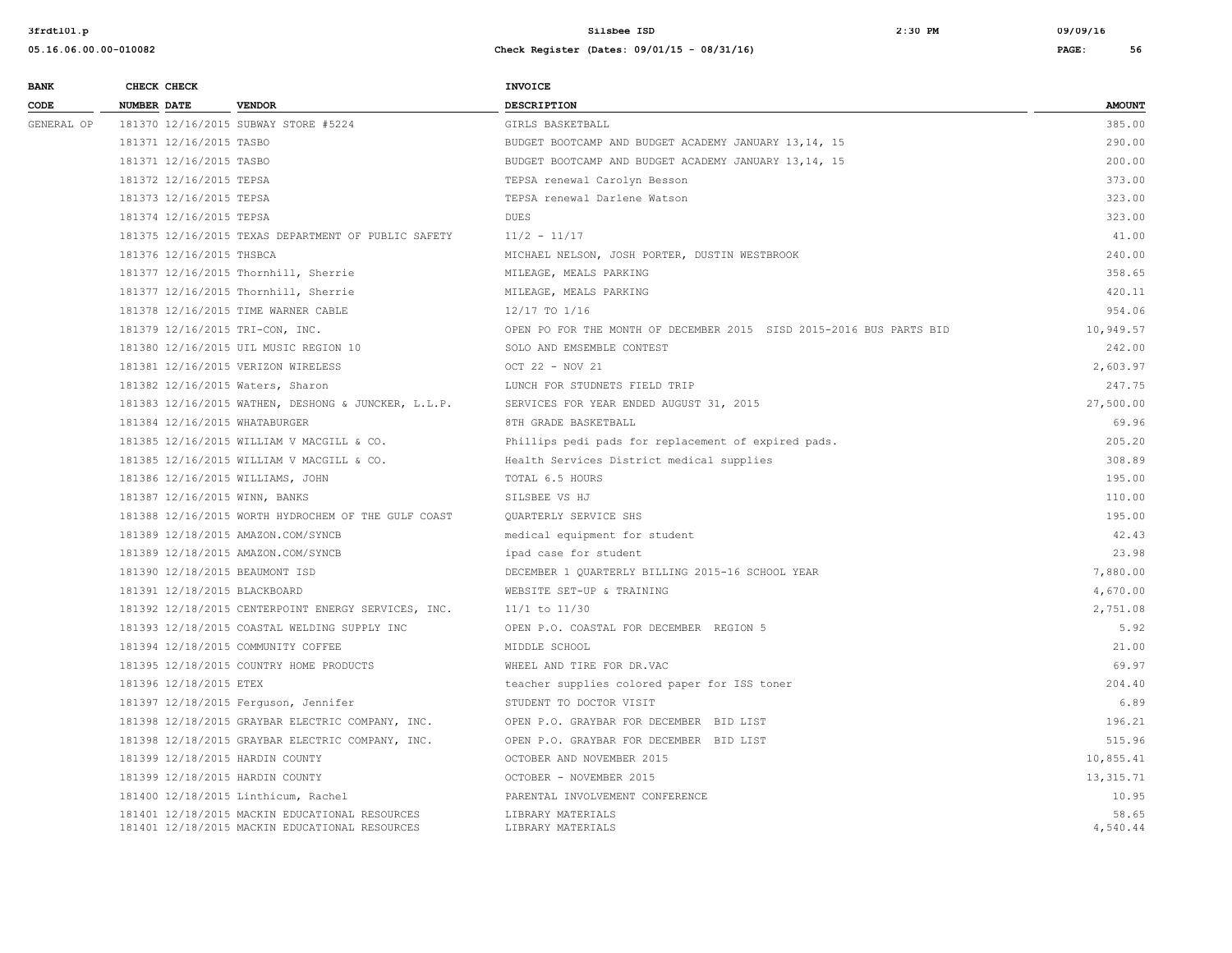| <b>BANK</b> |                    | CHECK CHECK |                                                                     | <b>INVOICE</b>                                    |                                          |                  |
|-------------|--------------------|-------------|---------------------------------------------------------------------|---------------------------------------------------|------------------------------------------|------------------|
| CODE        | <b>NUMBER DATE</b> |             | <b>VENDOR</b>                                                       | DESCRIPTION                                       |                                          | <b>AMOUNT</b>    |
| GENERAL OP  |                    |             | 181402 12/18/2015 SAFETY-KLEEN                                      | Auto Shop Bi-Monthly PO for Nov/Dec 2015          |                                          | 202.40           |
|             |                    |             | 181403 12/18/2015 SEILEY, CHAD A. DBA C AND S INDUSTRIES            | FABRICATED METAL VENT COVERS 24.5" X 45" BID LIST |                                          | 50.00            |
|             |                    |             | 181404 12/18/2015 SOUTHERN COMPUTER WAREHOUSE                       | IN-000307423                                      | Projector Bulbs to restock the warehouse | 1,503.90         |
|             |                    |             | 181405 12/18/2015 SPARKLETTS AND SIERRA SPRINGS                     | ADMINISTRATION OFFICE, WAREHOUSE AND TECHNOLOGY   |                                          | 89.13            |
|             |                    |             | 181406 12/18/2015 SPINDLETOP CENTER                                 |                                                   |                                          | 1,107.60         |
|             |                    |             | 181407 12/18/2015 TASB, INC.                                        |                                                   |                                          | 608.52           |
|             |                    |             | 181408 12/18/2015 TEXAS COUNSELING ASSOCIATION                      | REGISTRATION JAN 31 TO FEB 2 DALLAS               |                                          | 150.00           |
|             |                    |             | 181409 12/18/2015 TEXAS COUNSELING ASSOCIATION                      | JAN 31 - FEB 2 DALLAS                             |                                          | 150.00           |
|             |                    |             | 181410 12/18/2015 TIME WARNER CABLE                                 | $12/18 - 01/17$                                   |                                          | 954.06           |
|             |                    |             | 181410 12/18/2015 TIME WARNER CABLE                                 | $12/18 - 1/17$                                    |                                          | 954.06           |
|             |                    |             | 181411 12/18/2015 TRI-CON, INC.                                     | OPEN P.O. TRI CON FOR DECEMBER AWARDED FUEL BID   |                                          | 1,343.62         |
|             |                    |             | 181412 01/05/2016 ADAMS, BEN                                        |                                                   |                                          | 330.00           |
|             |                    |             | 181413 01/05/2016 APSHIRE, MADISON                                  |                                                   |                                          | 330.00           |
|             |                    |             | 181414 01/05/2016 AVERA, WESTIN                                     |                                                   |                                          | 660.00           |
|             |                    |             | 181415 01/05/2016 BUCHOLZ, ZACHARY                                  |                                                   |                                          | 495.00           |
|             |                    |             | 181416 01/05/2016 BURRIS, LANE                                      |                                                   |                                          | 660.00           |
|             |                    |             | 181417 01/05/2016 CHANCE, JONAH                                     |                                                   |                                          | 495.00           |
|             |                    |             | 181418 01/05/2016 COFFEY, KAYLA                                     |                                                   |                                          | 330.00           |
|             |                    |             | 181419 01/05/2016 COFFEY, KYLE                                      |                                                   |                                          | 495.00           |
|             |                    |             | 181420 01/05/2016 COLLINS, JEFFREY                                  |                                                   |                                          | 660.00           |
|             |                    |             | 181421 01/05/2016 CRYER, TRACIE                                     |                                                   |                                          | 660.00           |
|             |                    |             | 181422 01/05/2016 DANIEL, MARY                                      |                                                   |                                          | 660.00           |
|             |                    |             | 181423 01/05/2016 DEATRICK, DAKOTA                                  |                                                   |                                          | 330.00           |
|             |                    |             | 181424 01/05/2016 FISHER, JACOB                                     |                                                   |                                          | 660.00           |
|             |                    |             | 181425 01/05/2016 GARLASKA, MICHAELA                                |                                                   |                                          | 660.00           |
|             |                    |             | 181426 01/05/2016 GHABOOLIAN-ZARE, EHSON                            |                                                   |                                          | 660.00           |
|             |                    |             | 181427 01/05/2016 GREENWOOD, MEGAN                                  |                                                   |                                          | 165.00           |
|             |                    |             | 181428 01/05/2016 GRIFFIN, BAYLEE                                   |                                                   |                                          | 330.00           |
|             |                    |             | 181429 01/05/2016 GRIFFIN, SYDNI                                    |                                                   |                                          | 330.00           |
|             |                    |             | 181430 01/05/2016 JOINES, KAITLYN                                   |                                                   |                                          | 660.00           |
|             |                    |             | 181431 01/05/2016 HANCOCK, DANI                                     |                                                   |                                          | 330.00           |
|             |                    |             | 181432 01/05/2016 HESSE, JEREMIAH                                   |                                                   |                                          | 330.00           |
|             |                    |             | 181433 01/05/2016 HICKS, KAITLYN                                    |                                                   |                                          | 495.00           |
|             |                    |             | 181434 01/05/2016 JOHNSTON, SHERIDYN                                |                                                   |                                          | 330.00           |
|             |                    |             | 181435 01/05/2016 KORPAL, KARAN                                     |                                                   |                                          | 660.00           |
|             |                    |             | 181436 01/05/2016 LANDIS, NOAH                                      |                                                   |                                          | 660.00           |
|             |                    |             | 181437 01/05/2016 LANGSTON, JESSE                                   |                                                   |                                          | 330.00           |
|             |                    |             | 181438 01/05/2016 LORENZ, APRIL<br>181439 01/05/2016 MARTINEZ, RYAN |                                                   |                                          | 165.00<br>330.00 |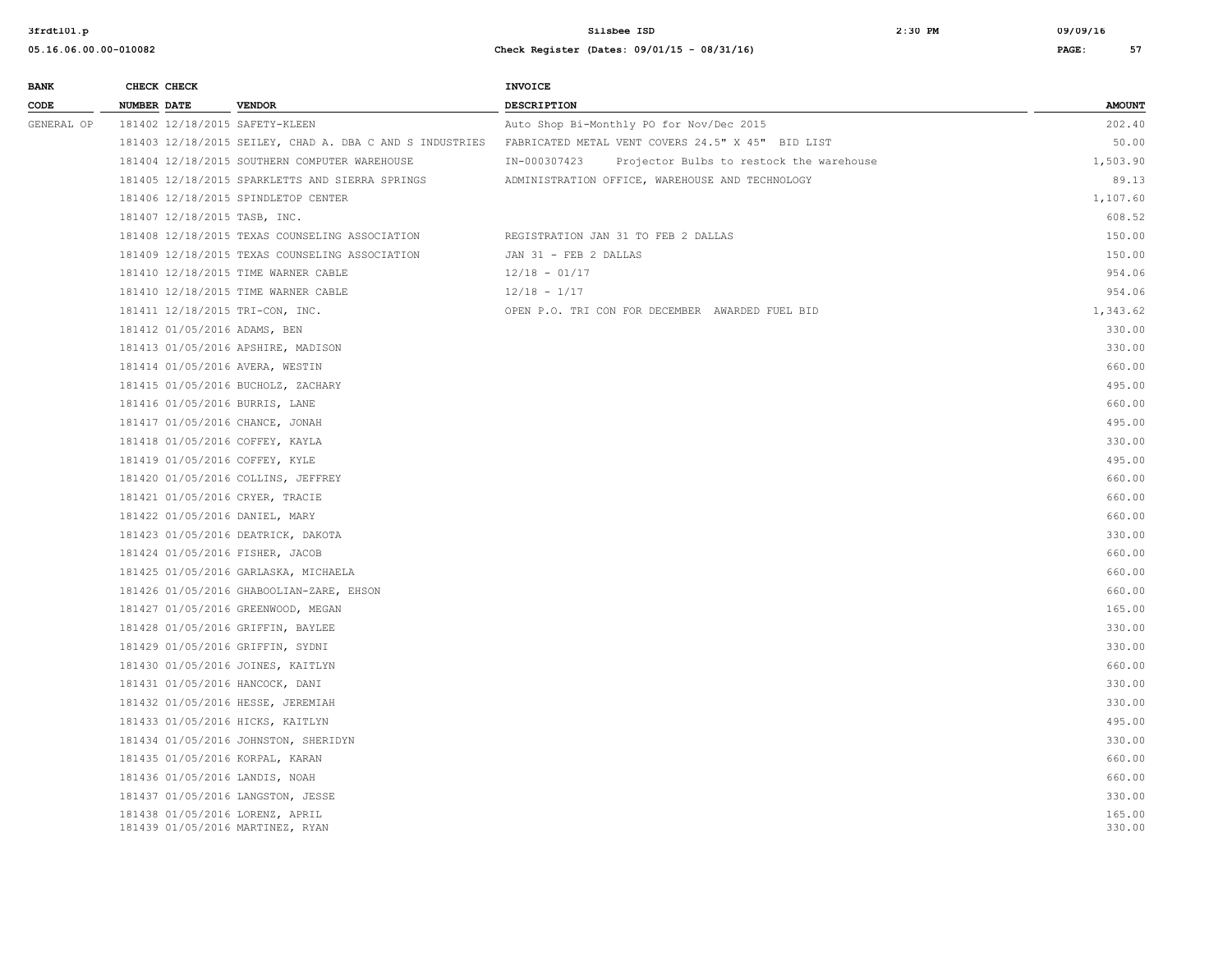| <b>BANK</b> | CHECK CHECK                    |                                                                        | <b>INVOICE</b>                                                                    |                    |
|-------------|--------------------------------|------------------------------------------------------------------------|-----------------------------------------------------------------------------------|--------------------|
| CODE        | NUMBER DATE                    | <b>VENDOR</b>                                                          | <b>DESCRIPTION</b>                                                                | <b>AMOUNT</b>      |
| GENERAL OP  |                                | 181440 01/05/2016 MCKINNEY, BROOKE                                     |                                                                                   | 330.00             |
|             |                                | 181441 01/05/2016 MCKINNEY, CAMERON                                    |                                                                                   | 660.00             |
|             | 181442 01/05/2016 MOORE, ETHAN |                                                                        |                                                                                   | 330.00             |
|             | 181443 01/05/2016 MOORE, SETH  |                                                                        |                                                                                   | 330.00             |
|             |                                | 181444 01/05/2016 NETHERLAND, DANIEL                                   |                                                                                   | 495.00             |
|             |                                | 181445 01/05/2016 PARTAIN, CHASE                                       |                                                                                   | 330.00             |
|             |                                | 181446 01/05/2016 PRATER, SABLE                                        |                                                                                   | 660.00             |
|             |                                | 181447 01/05/2016 PUNTES, SHELBY                                       |                                                                                   | 330.00             |
|             | 181448 01/05/2016 READ, TYLER  |                                                                        |                                                                                   | 330.00             |
|             |                                | 181449 01/05/2016 RUCKETT, MARCUS                                      |                                                                                   | 330.00             |
|             | 181450 01/05/2016 RUSS, KARA   |                                                                        |                                                                                   | 660.00             |
|             | 181451 01/05/2016 SHORT, EVIE  |                                                                        |                                                                                   | 330.00             |
|             |                                | 181452 01/05/2016 SMART, ALANNAH                                       |                                                                                   | 330.00             |
|             | 181453 01/05/2016 SPELL, KYLER |                                                                        |                                                                                   | 330.00             |
|             |                                | 181454 01/05/2016 STEPHENS, DYLAN                                      |                                                                                   | 660.00             |
|             |                                | 181455 01/05/2016 STONE, KENNDALL                                      |                                                                                   | 495.00             |
|             | 181456 01/05/2016 SUY, ANDREW  |                                                                        |                                                                                   | 330.00             |
|             |                                | 181457 01/05/2016 TALLEY, CLAYTON                                      |                                                                                   | 660.00             |
|             | 181458 01/05/2016 TANTON, LUKE |                                                                        |                                                                                   | 660.00             |
|             |                                | 181459 01/05/2016 TESTON, SHAYLYNN                                     |                                                                                   | 660.00             |
|             |                                | 181460 01/05/2016 THIBODEAUX, MADISON                                  |                                                                                   | 165.00             |
|             |                                | 181461 01/05/2016 THOMPSON, KENNEDY                                    |                                                                                   | 330.00             |
|             |                                | 181462 01/05/2016 THORNTON, AMY                                        |                                                                                   | 660.00             |
|             |                                | 181463 01/05/2016 TRABING, KELEIGH                                     |                                                                                   | 660.00             |
|             |                                | 181464 08/18/2016 WARRINER, ANA                                        |                                                                                   | $-330.00$          |
|             |                                | 181464 01/05/2016 WARRINER, ANA                                        |                                                                                   | 330.00             |
|             |                                | 181465 01/05/2016 WATERS, MARIAH                                       |                                                                                   | 330.00             |
|             |                                | 181466 01/05/2016 WATTERS, JOHN                                        |                                                                                   | 330.00             |
|             |                                | 181467 01/05/2016 WHITNEY, JUSTIN                                      |                                                                                   | 330.00             |
|             |                                | 181468 01/05/2016 WHITSTINE, DARIAN                                    |                                                                                   | 660.00             |
|             |                                | 181469 01/05/2016 WHITTED, NOAH                                        |                                                                                   | 495.00             |
|             |                                | 181470 01/05/2016 WIGGINS, ABBIGALE                                    |                                                                                   | 330.00             |
|             |                                | 181471 01/05/2016 WILSON, DYLAN                                        |                                                                                   | 330.00             |
|             |                                | 181472 01/05/2016 WRIGHT, CHEYENNE                                     |                                                                                   | 330.00             |
|             |                                | 181473 01/06/2016 ADVANCED SYSTEMS & ALARMS                            | 188877,188876<br>MATERIALS & LABOR TO INSPECT VENT HOOD FIRE SUPRESSION           | 658.00             |
|             |                                |                                                                        | SYSTEMS @ ALL CAFETERIAS (INCLUDES FUSIBLE LINK) SHS , EJSMMS, LR, RT, KIRBY (SEE |                    |
|             |                                |                                                                        | ATTACHED QUOTE) REGION 5 VENDOR                                                   |                    |
|             |                                | 181474 01/06/2016 Albers, Kimberly<br>181475 01/06/2016 ALERT SERVICES | SOCCER TO PALESTINE (KIM IS CASHING FOR SHARON WATERS)<br>trainer supplies        | 1,485.00<br>421.31 |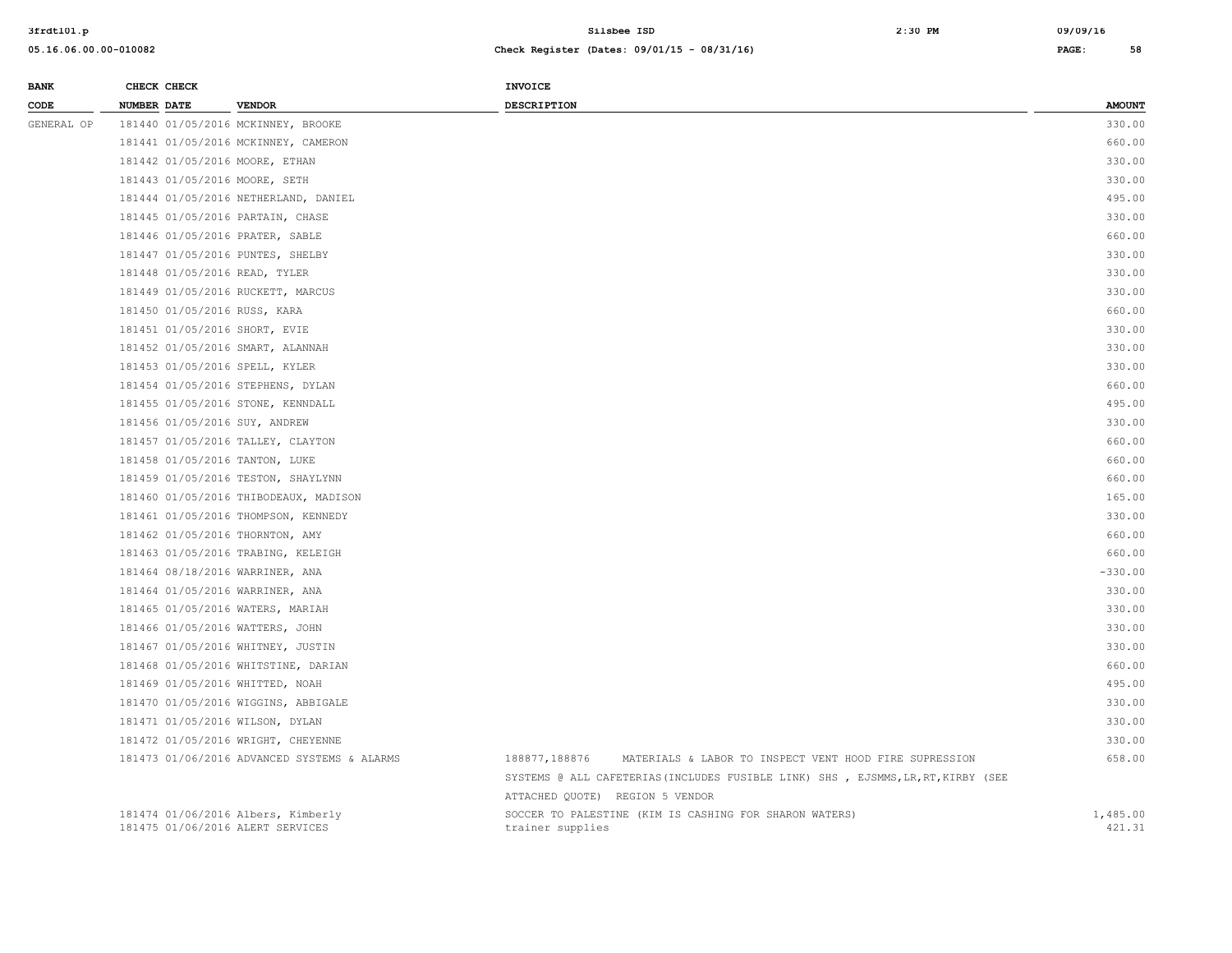| <b>BANK</b> | CHECK CHECK                     |                                                    | INVOICE                                                                     |                   |
|-------------|---------------------------------|----------------------------------------------------|-----------------------------------------------------------------------------|-------------------|
| CODE        | <b>NUMBER DATE</b>              | <b>VENDOR</b>                                      | <b>DESCRIPTION</b>                                                          | <b>AMOUNT</b>     |
| GENERAL OP  |                                 | 181476 01/06/2016 AT&T LONG DISTANCE               |                                                                             | 853.71            |
|             | 181477 01/06/2016 BALCH, DANIEL |                                                    | SILSBEE VS ORANGEFIELD                                                      | 70.00             |
|             |                                 | 181478 01/06/2016 BEAUMONT FREIGHTLINER - STERLING | BATTERIES FOR BUSES SISD 2015-2016 BUS PARTS BID                            | 427.00            |
|             |                                 | 181478 01/06/2016 BEAUMONT FREIGHTLINER - STERLING | 55 GAL- ANTI-FREEZE SISD 2015-2016 BUS PARTS BID                            | 463.84            |
|             |                                 | 181478 01/06/2016 BEAUMONT FREIGHTLINER - STERLING | BRAKE DRUMS FOR BUS #75 AND FILTER FOR BUS #97 SISD 2015-2016 BUS PARTS BID | 3.60              |
|             |                                 | 181478 01/06/2016 BEAUMONT FREIGHTLINER - STERLING | BRAKE DRUMS FOR BUS #75 AND FILTER FOR BUS #97 SISD 2015-2016 BUS PARTS BID | 382.92            |
|             |                                 | 181478 01/06/2016 BEAUMONT FREIGHTLINER - STERLING | BRAKE DRUMS FOR BUS #75 AND FILTER FOR BUS #97 SISD 2015-2016 BUS PARTS BID | 352.58            |
|             |                                 | 181478 01/06/2016 BEAUMONT FREIGHTLINER - STERLING | SENSOR FOR BUS #96 SISD 2015-2016 BUS PARTS BID                             | 177.86            |
|             |                                 | 181479 01/06/2016 BILL CLARK PEST CONTROL          | OPEN P.O. BILL CLARK FOR DECEMBER AWARDED BID (RED ALERT)                   | 235.00            |
|             | 181480 01/06/2016 CAIN, ED      |                                                    | WHATABURGER BASKETBALL TOURNAMENT TOTAL 34 HOURS                            | 1,020.00          |
|             | 181481 01/06/2016 CARD SERVICES |                                                    | NOV 18 TO DEC 18                                                            | 268.57            |
|             | 181481 01/06/2016 CARD SERVICES |                                                    | NOV 20 TO DEC 20                                                            | 476.25            |
|             |                                 | 181482 01/06/2016 CARRIER CORPORATION              | OPEN P.O. CARRIER FOR DECEMBER BID LIST                                     | 420.00            |
|             | 181483 01/06/2016 CARTER, ROBIN |                                                    | SILSBEE VS ORANGEFIELD                                                      | 95.00             |
|             |                                 | 181484 01/06/2016 CENTER FOR BEHAVIORAL STUDIES    |                                                                             | 840.00            |
|             |                                 | 181485 01/06/2016 CENTERPOINT ENERGY               | 11/16 TO 12/15                                                              | 119.44            |
|             |                                 | 181485 01/06/2016 CENTERPOINT ENERGY               | 11/16 TO 12/15                                                              | 1,077.24          |
|             |                                 | 181486 01/06/2016 CHEVRON AND TEXACO CARD SERVICES | 11/23 TO 12/22                                                              | 47.89             |
|             | 181487 01/06/2016 CHICK-FIL-A   |                                                    | MIDDLE SCHOOL                                                               | 450.00            |
|             |                                 | 181488 01/06/2016 CITY OF SILSBEE                  | 11/10 TO 12/14                                                              | 132.49            |
|             |                                 | 181488 01/06/2016 CITY OF SILSBEE                  | 11/10 TO 12/14                                                              | 117.76            |
|             |                                 | 181489 01/06/2016 COASTAL WELDING SUPPLY INC       | Ag Open Monthly PO for Dec. 2015                                            | 81.37             |
|             |                                 | 181490 01/06/2016 COMPLETE ATHLETE, INC.           | boys soccer materials                                                       | 40.00             |
|             |                                 | 181491 01/06/2016 DELL MARKETING L.P.              | HARD DISK DRIVES                                                            | 701.55            |
|             |                                 | 181491 01/06/2016 DELL MARKETING L.P.              | HARD DISK DRIVES                                                            | 739.16            |
|             |                                 | 181491 01/06/2016 DELL MARKETING L.P.              | HARD DISK DRIVES                                                            | 2,827.35          |
|             |                                 | 181491 01/06/2016 DELL MARKETING L.P.              | Laptop for 504 meetings                                                     | 715.00            |
|             | 181492 01/06/2016 ENTERGY       |                                                    | DECEMBER 2015                                                               | 50, 142.37        |
|             | 181493 01/06/2016 ETEX          |                                                    | Etex Supply TAPR                                                            | 56.53             |
|             | 181493 01/06/2016 ETEX          |                                                    | TONER                                                                       | 43.83             |
|             | 181493 01/06/2016 ETEX          |                                                    | OPEN P.O. ETEX FOR DECEMBER REGION 5                                        | 5.97              |
|             | 181493 01/06/2016 ETEX          |                                                    | DISINFECTANT WIPES AND SPRAY FOR BUSES AND LABELS                           | 730.35            |
|             | 181493 01/06/2016 ETEX          |                                                    | Toner for printer in room 119                                               | 319.98            |
|             | 181493 01/06/2016 ETEX          |                                                    | TEACHER SUPPLIES                                                            | 27.87             |
|             | 181493 01/06/2016 ETEX          |                                                    | TEACHER SUPPLIES FRANZ                                                      | 211.72            |
|             | 181494 01/06/2016 EXXON MOBIL   |                                                    |                                                                             | 176.39            |
|             |                                 | 181495 01/06/2016 FASTENAL COMPANY                 | Ag Open Monthly PO for Dec. 2015                                            | 18.92             |
|             | 181497 01/06/2016 Foster, Tonya | 181496 01/06/2016 FOLLETT SCHOOL SOLUTIONS, INC.   | <b>BOOKS</b><br>12/3,12/10 AND 12/17                                        | 1,454.95<br>27.00 |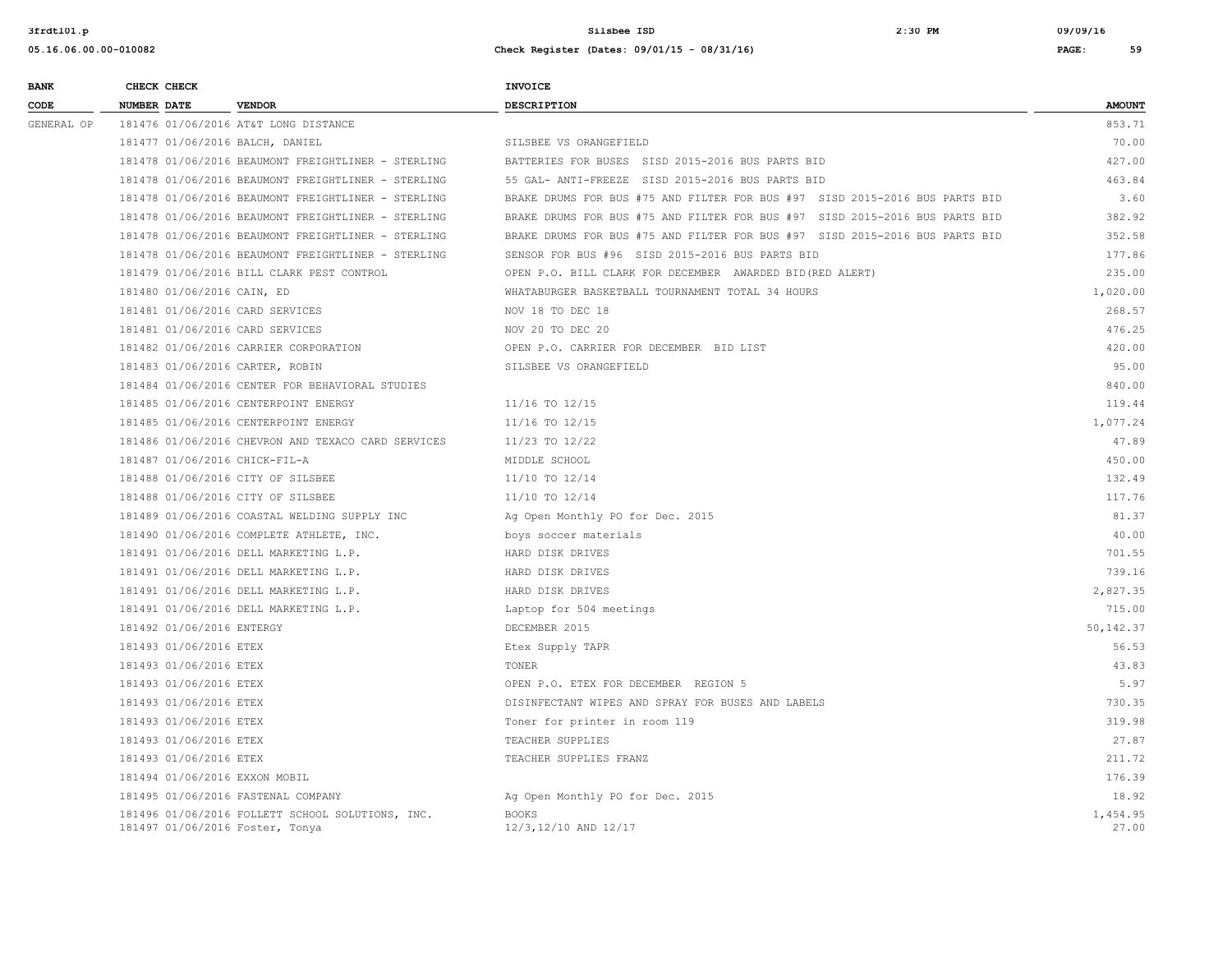| <b>BANK</b> | CHECK CHECK                     |                                                                       | <b>INVOICE</b>                                                                  |                    |
|-------------|---------------------------------|-----------------------------------------------------------------------|---------------------------------------------------------------------------------|--------------------|
| CODE        | <b>NUMBER DATE</b>              | <b>VENDOR</b>                                                         | DESCRIPTION                                                                     | <b>AMOUNT</b>      |
| GENERAL OP  |                                 | 181498 01/06/2016 GALLIEN, HAROLD                                     | SILSBEE VS ORANGEFIELD                                                          | 70.00              |
|             | 181499 01/06/2016 GRAINGER      |                                                                       | OPEN P.O. GRAINGER FOR DECEMBER TX-MAS                                          | 25.72              |
|             |                                 | 181500 01/06/2016 HARDIN COUNTY APPRAISAL DISTRICT                    |                                                                                 | 53,177.63          |
|             |                                 | 181501 01/06/2016 HARVEY, BROOKE                                      | 2 OF 2 DRAWS                                                                    | 1,000.00           |
|             |                                 | 181502 01/06/2016 HEAVY DUTY BUS PARTS, INC.                          | OPEN PO FOR THE MONTH OF DECEMBER 2015 SISD 2015-2016 BUS PARTS BID             | 120.63             |
|             |                                 | 181502 01/06/2016 HEAVY DUTY BUS PARTS, INC.                          | OPEN PO FOR THE MONTH OF DECEMBER 2015 SISD 2015-2016 BUS PARTS BID             | 99.80              |
|             | 181503 01/06/2016 HF UIL 2016   |                                                                       |                                                                                 | 522.00             |
|             |                                 | 181504 01/06/2016 HOLMES, SIDNEY                                      | 2 DRAWS1 OF 2 DRAWS                                                             | 500.00             |
|             |                                 | 181505 01/06/2016 HUGH O'BRIAN YOUTH LEADERSHIP                       | COURTNEY GORE AND DENISHA DODIS                                                 | 545.00             |
|             |                                 | 181506 01/06/2016 INTERFACE SECURITY SYSTEMS                          | $1/1$ TO $1/31$                                                                 | 26.43              |
|             | 181507 01/06/2016 ISTATION      |                                                                       | MONITORING TOOL HAND PURCHASE ORDER 47896                                       | 9,865.00           |
|             |                                 | 181508 01/06/2016 ITA TRUCK SALES & SERVICE, LLC.                     | CAMSHAFT, CAMSHAFT BRAKE AND KIT SISD 2015-2016 BUS PARTS BID                   | 106.27             |
|             | 181509 01/06/2016 Jacks, Evelle |                                                                       |                                                                                 | 76.89              |
|             |                                 | 181510 01/06/2016 JACKSON, SHARON                                     | OCCUPATIONAL THERAPY                                                            | 4,700.00           |
|             |                                 | 181510 01/06/2016 JACKSON, SHARON                                     | OCCUAPATIONAL THERAPY                                                           | 1,120.00           |
|             | 181511 01/06/2016 JONES, JUNE   |                                                                       |                                                                                 | 7.42               |
|             |                                 | 181512 01/06/2016 JUST PAINTING AND THEN SOME                         | MATERIALS AND LABOR TO PAINT KITCHEN FLOORS (THISD JOB WAS CANCELED LAST SUMMER | 1,000.00           |
|             |                                 |                                                                       | DUE TO UNCOMPLETED WORK IN KITCHEN). BK MECHANICAL JOB BID LIST                 |                    |
|             | 181513 01/06/2016 LEE, TOM      |                                                                       | BASKETBALL GAME TOTAL 3 HOURS                                                   | 90.00              |
|             |                                 | 181514 01/06/2016 LOFTON SECURITY SERVICES, INC.                      | 11/30 TO 12/6                                                                   | 486.18             |
|             |                                 | 181514 01/06/2016 LOFTON SECURITY SERVICES, INC.                      | 12/7 TO 12/13                                                                   | 525.60             |
|             |                                 | 181515 01/06/2016 M & D SUPPLY, INC.                                  |                                                                                 | 13.74              |
|             |                                 | 181516 01/06/2016 MAC PIZZA MANAGEMENT, INC.                          | HS BOYS BASKETBALL 12/18                                                        | 297.59             |
|             |                                 | 181517 01/06/2016 MAGAZINE SUBSCRIPTIONS - PTP AUSTIN                 | MAGAZINE TITLES                                                                 | 448.23             |
|             |                                 | 181518 01/06/2016 BG FOODS INC. DBA MCDONALD'S                        |                                                                                 | 79.19              |
|             |                                 | 181519 01/06/2016 McKeehan, Kathryn                                   | TMEA ALL STATE CHOIR                                                            | 100.00             |
|             |                                 | 181520 01/06/2016 McKeehan, Kathryn                                   | TMEA ALL STATE AUDITIONS                                                        | 183.00             |
|             |                                 | 181521 01/06/2016 MCMILLAN GLASS AND DOOR                             | OPEN P.O. MCMILLIAN GLASS FOR DECEMBER BID LIST                                 | 40.27              |
|             |                                 | 181522 01/06/2016 MICRO INTEGRATION                                   | TECHNOLOGY EQUIPMENT                                                            | 2,872.92           |
|             |                                 | 181523 01/06/2016 MONTALVO, CARLOS II                                 | BASKETBALL GAME TOTAL 3.5 HOURS                                                 | 105.00             |
|             | 181524 01/06/2016 Mooney, Deena |                                                                       |                                                                                 | 24.50              |
|             | 181525 01/06/2016 NETCHEMIA     |                                                                       | TALENTED RECRUIT & HIRE ESSENTIALS EDITIONS                                     | 3,241.35           |
|             |                                 | 181526 01/06/2016 NORTH HARDIN WATER SUPPLY CORP.                     | $11/9$ TO $12/8$                                                                | 63.11              |
|             |                                 | 181527 01/06/2016 O'REILLY AUTOMOTIVE                                 | BATTERY FOR FORKLIFT WAREHOUSE                                                  | 56.92              |
|             |                                 | 181527 01/06/2016 O'REILLY AUTOMOTIVE                                 | Auto Shop Open Monthly PO for Dec. 2015                                         | 68.71              |
|             |                                 | 181527 01/06/2016 O'REILLY AUTOMOTIVE                                 | OPEN PO FOR THE MONTH OF DECEMBER 2015 SISD 2015-2016 BUS PARTS BID             | 1,171.75           |
|             |                                 | 181528 01/06/2016 OMNI SAN ANTONIO AT THE COLONNADE                   | TASBO BUDGET BOOT CAMP 1/12-15                                                  | 395.20             |
|             |                                 | 181529 01/06/2016 Patterson, Todd<br>181530 01/06/2016 Paulino, Scott | ATSSB AREA BAND TRYOUTS<br>PHYSICAL THERAPY                                     | 286.00<br>1,102.50 |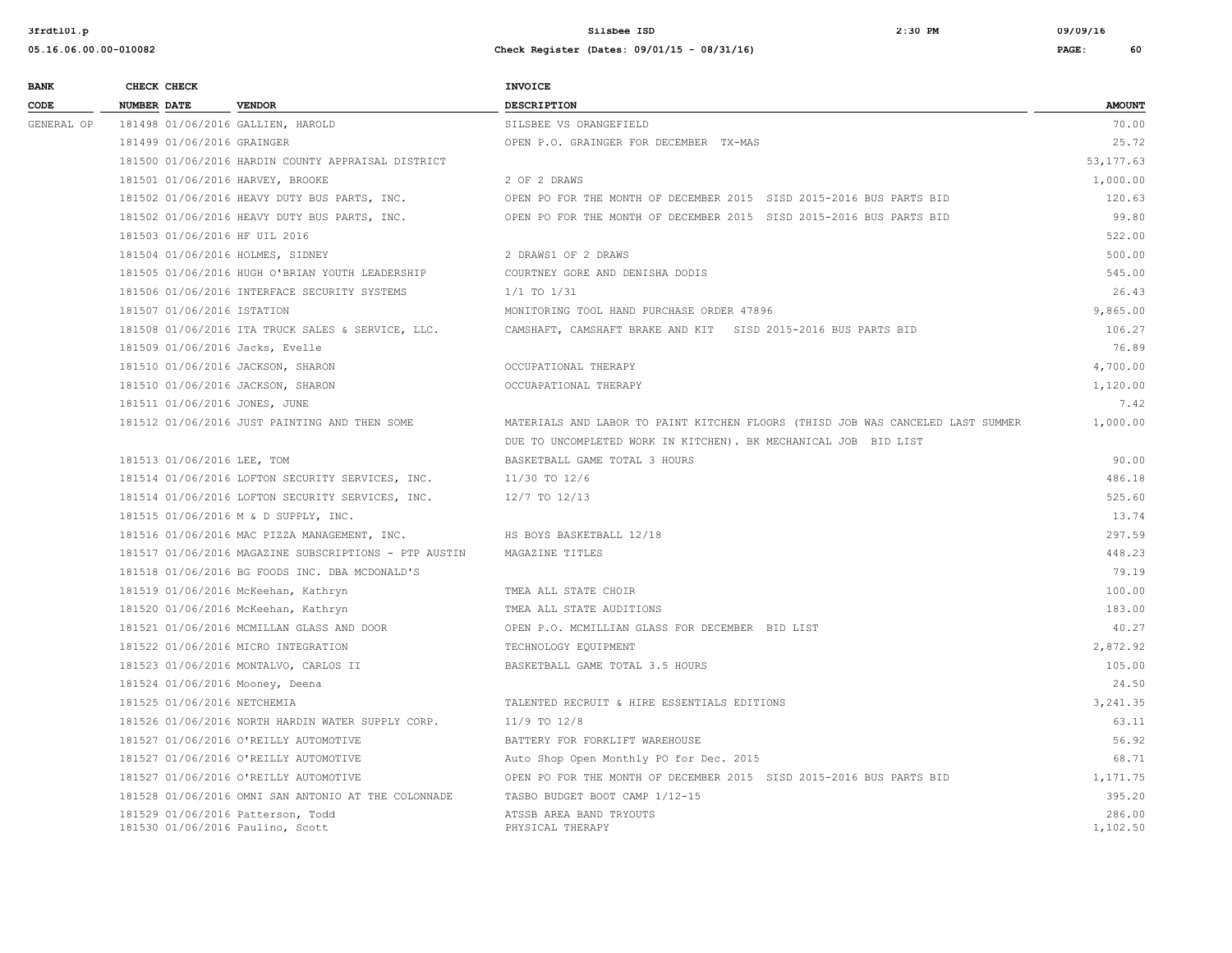| <b>BANK</b> | CHECK CHECK        |                                                          | <b>INVOICE</b>                                                                  |               |
|-------------|--------------------|----------------------------------------------------------|---------------------------------------------------------------------------------|---------------|
| CODE        | <b>NUMBER DATE</b> | <b>VENDOR</b>                                            | <b>DESCRIPTION</b>                                                              | <b>AMOUNT</b> |
| GENERAL OP  |                    | 181530 01/06/2016 Paulino, Scott                         | PHYSICAL THERAPY                                                                | 3,510.00      |
|             |                    | 181531 01/06/2016 PITNEY BOWES GLOBAL FIN SERVICES LLC   | SEPT 30 TO DEC 30                                                               | 1,221.00      |
|             |                    | 181532 01/06/2016 POLLOCK, PHIL                          | SILSBEE VS ORANGEFIELD                                                          | 95.00         |
|             |                    | 181533 01/06/2016 PRO ED                                 | Reading system for student per ARD                                              | 427.90        |
|             |                    | 181534 01/06/2016 RAPTOR TECHNOLOGIES, INC.              | ONE YEAR RENEWAL HIGH SCHOOL                                                    | 480.00        |
|             |                    | 181535 01/06/2016 REALLY GOOD STUFF, INC.                | supplies for BIC unit RT                                                        | 194.02        |
|             |                    | 181536 01/06/2016 REGION V EDUCATION SERVICE CENTER      | Fall Workshop                                                                   | 45.00         |
|             |                    | 181536 01/06/2016 REGION V EDUCATION SERVICE CENTER      | Fall Workshop                                                                   | 45.00         |
|             |                    | 181537 01/06/2016 RELIABLE TRANSMISSION SERVICE TEXAS    | TRANSMISSION FOR BUS #87                                                        | 1,095.00      |
|             |                    | 181538 01/06/2016 SCHOOL SPECIALTY                       | VELCRO                                                                          | 32.73         |
|             |                    | 181539 01/06/2016 Scott, Shelley                         |                                                                                 | 22.78         |
|             |                    | 181540 01/06/2016 Shannon, Donna                         | FCCLA VISIONARY                                                                 | 65.98         |
|             |                    | 181540 01/06/2016 Shannon, Donna                         | FCCLA BOARD OF DIRECTOR W/STATE PRESIDENT                                       | 51.99         |
|             |                    | 181541 01/06/2016 SILSBEE BEE                            | publish annual financial report RUN WEEKS WED., DEC. 16TH WED., DEC. 23RD       | 533.60        |
|             |                    | 181541 01/06/2016 SILSBEE BEE                            | run ad for new traffic flow @ READ BEGINNING JAN. 4TH HAND PURCHASE ORDER 43811 | 270.00        |
|             |                    | 181542 01/06/2016 SILSBEE COUNTRY CLUB                   | 2016 GOLF PRACTICE/RANGE BALLS                                                  | 800.00        |
|             |                    | 181543 01/06/2016 SILSBEE FORD-LINCOLN-MERCURY, INC.     | ALIGNMENT ON OFFICER PERKINS COP CAR                                            | 99.95         |
|             |                    | 181544 01/06/2016 SILSBEE ISD FOOD SERVICES              | MAINTENANCE                                                                     | 80.50         |
|             |                    | 181544 01/06/2016 SILSBEE ISD FOOD SERVICES              | DECEMBER                                                                        | 217.98        |
|             |                    | 181544 01/06/2016 SILSBEE ISD FOOD SERVICES              | CHRISTMAS MEAL                                                                  | 227.50        |
|             |                    | 181545 01/06/2016 SLEEP INN & SUITES TYLER SOUTH         | ATSSB AREA BAND TRYOUT JANUARY 8, 2016                                          | 566.80        |
|             |                    | 181546 01/06/2016 Smith, Anjenette                       | WORKSHOP HB 2398                                                                | 25.88         |
|             |                    | 181547 01/06/2016 SMITH, ARDEN                           | 2 OF 2 DRAWS                                                                    | 500.00        |
|             |                    | 181547 01/06/2016 SMITH, ARDEN                           | 2 OF 2 DRAWS                                                                    | 1,000.00      |
|             |                    | 181548 01/06/2016 SOUTHEAST TEXAS COACHES ASSOCIATION    | 2015-2016                                                                       | 200.00        |
|             |                    | 181549 01/06/2016 SSC SERVICE SOLUTIONS                  | 1/1 TO 1/31/2016                                                                | 56,209.07     |
|             |                    | 181550 01/06/2016 TEXAS LIBRARY ASSOCIATION              | 2016 MEMBERSHIP                                                                 | 145.00        |
|             |                    | 181551 01/06/2016 THE COSTUMER                           | Theater Arts Supplies                                                           | 77.39         |
|             |                    | 181552 01/06/2016 THE WOODLANDS WATERWAY MARRIOTT        | 1/6-8 TDEA/ ALLSTATE DRILL TEAM                                                 | 673.62        |
|             |                    | 181553 01/06/2016 T.H.S.P.A.                             |                                                                                 | 75.00         |
|             |                    | 181554 01/06/2016 TIME WARNER CABLE                      | $12/18 - 01/17$                                                                 | 954.06        |
|             |                    | 181554 01/06/2016 TIME WARNER CABLE                      | 12/30 TO 1/29                                                                   | 653.56        |
|             |                    | 181555 01/06/2016 WAL-MART                               | BOARD & COMMITTEE MEETING                                                       | 55.10         |
|             |                    | 181555 01/06/2016 WAL-MART                               | RED PAPER AND CHRISTMAS RIBBON                                                  | 2.88          |
|             |                    | 181555 01/06/2016 WAL-MART                               | DRY SHAMPOO                                                                     | 2.88          |
|             |                    | 181555 01/06/2016 WAL-MART                               | CHRISTMAS LIGHTS                                                                | 7.44          |
|             |                    | 181555 01/06/2016 WAL-MART                               | WATER AND TRASH BAGS - FOOTBALL TEAM                                            | 19.76         |
|             |                    | 181555 01/06/2016 WAL-MART<br>181555 01/06/2016 WAL-MART | board meeting 12/8<br>foam cups                                                 | 66.12<br>1.54 |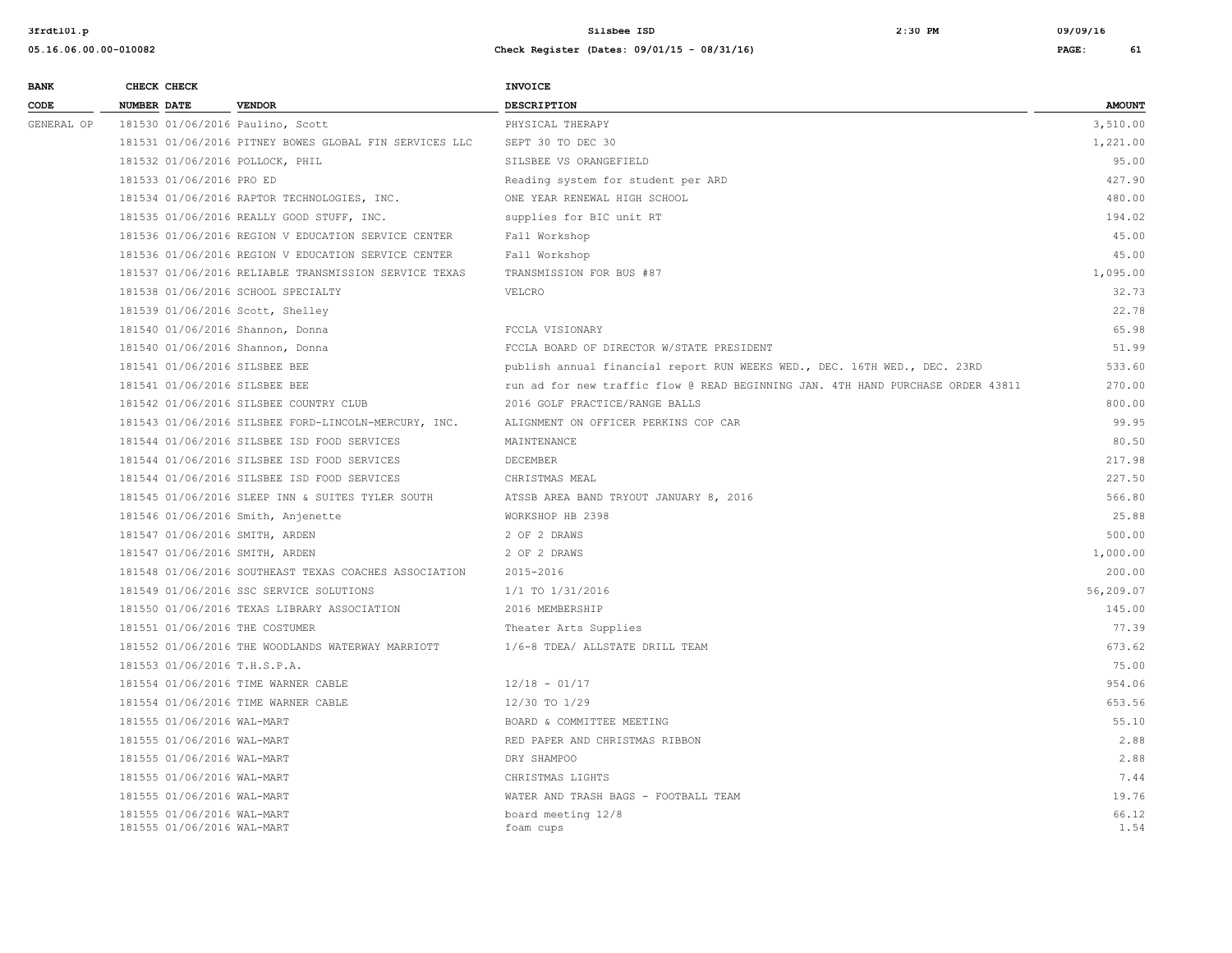| <b>BANK</b> | CHECK CHECK                      |                                                                                | <b>INVOICE</b>                                                                                     |                 |
|-------------|----------------------------------|--------------------------------------------------------------------------------|----------------------------------------------------------------------------------------------------|-----------------|
| CODE        | <b>NUMBER DATE</b>               | <b>VENDOR</b>                                                                  | <b>DESCRIPTION</b>                                                                                 | <b>AMOUNT</b>   |
| GENERAL OP  | 181555 01/06/2016 WAL-MART       |                                                                                | SUPPLIES                                                                                           | 107.09          |
|             | 181555 01/06/2016 WAL-MART       |                                                                                | SUPPLIES CANNED AIR, SCREWDRIVER SETS                                                              | 29.88           |
|             | 181555 01/06/2016 WAL-MART       |                                                                                | SUPPLIES                                                                                           | 25.32           |
|             |                                  | 181556 01/06/2016 WASTE MANAGEMENT OF TEXAS, INC.                              | DECEMBER SERVICE                                                                                   | 128.36          |
|             |                                  | 181557 01/06/2016 WATSON, MTBC, KATHY                                          | MUSIC THERAPY                                                                                      | 3,150.00        |
|             | 181558 01/06/2016 WEIR, STACI    |                                                                                |                                                                                                    | 30.33           |
|             | 181559 01/06/2016 WILLIAMS, JOHN |                                                                                | TOTAL 8 HOURS                                                                                      | 240.00          |
|             | 181559 01/06/2016 WILLIAMS, JOHN |                                                                                | TOTAL 5.5 HOURS                                                                                    | 165.00          |
|             | 181560 01/06/2016 Willis, Pamela |                                                                                | HF UIL MEET                                                                                        | 290.00          |
|             |                                  | 181561 01/07/2016 ABDO PUBLISHING                                              | Library Book Order                                                                                 | 3,413.29        |
|             |                                  | 181562 01/07/2016 ACME ARCHITECTURAL HARDWARE                                  | 5272184 OPEN P.O. ACME ARCHITECTURAL FOR DECEMBER REGION 5                                         | 268.20          |
|             | 181563 01/07/2016 ADAMS, ROY     |                                                                                | ORANGEFIELD VS SILSBEE IN ORANGEFIELD BOYS BASKETBALL                                              | 69.12           |
|             |                                  | 181564 01/07/2016 ADVANCED SYSTEMS & ALARMS                                    | $1/1$ to $1/31$                                                                                    | 70.00           |
|             |                                  | 181565 01/07/2016 ALEXANDER, ERIC                                              | SILSBEE VS HAMSHIRE FANNETT                                                                        | 55.00           |
|             | 181566 01/07/2016 AUSTIN, RAY    |                                                                                | SILSBEE VS HAMSHIRE FANNETT                                                                        | 205.65          |
|             | 181567 01/07/2016 BARLOW, DE'MIA |                                                                                | AND 12/3 WOS AND ORANGEFIELD                                                                       | 246.00          |
|             | 181567 01/07/2016 BARLOW, DE'MIA |                                                                                | SILSBEE VS HAMSHIRE FANNETT                                                                        | 58.00           |
|             |                                  | 181568 01/07/2016 CARRIER CORPORATION                                          | CHLORID NOTE: THIS PRODUCT IS REQUIRED BY CARRIER TO WASH CONDENSER COILS ON                       | 371.25          |
|             |                                  |                                                                                | ALL OF THEIR EQUIPMENT (SEE ATTACHED QUOTE) BID LIST                                               |                 |
|             |                                  | 181569 01/07/2016 CHALK'S TRUCK PARTS, INC.                                    | OPEN PO FOR THE MONTH OF DECEMBER 2015 SISD 2015-2016 BUS PARTS BID                                | 276.95          |
|             | 181570 01/07/2016 CHEMSEARCH     |                                                                                | WIPE OUT GRAFFITI REMOVER (SEE ATTACHED QUOTE) BID LIST                                            | 317.28          |
|             |                                  | 181571 01/07/2016 DELACERDA, SCOTT                                             | TOTAL 8 HOURS                                                                                      | 240.00          |
|             | 181572 01/07/2016 ELIJAH'S CAFE  |                                                                                | GIRLS BASKETBALL WOODVILLE TOURNAMENT                                                              | 126.00          |
|             |                                  | 181573 01/07/2016 FOLLETT SCHOOL SOLUTIONS, INC.                               | LIBRARY BOOKS                                                                                      | 64.02           |
|             |                                  | 181573 01/07/2016 FOLLETT SCHOOL SOLUTIONS, INC.                               | Library Book order                                                                                 | 4,463.01        |
|             | 181574 01/07/2016 HAGGERTY, LEO  |                                                                                | ORANGEFIELD VS SILSBEE BASKEBALL IN ORANGEFIELD                                                    | 77.76           |
|             |                                  | 181575 01/07/2016 INKSPOT PRINTS & GRAPHICS                                    | RECOVER TRAFFIC SIGNS TO PUT OUT @ R.T. FOR (NEW) CAR PICK UP LINE (NO PARKING)                    | 140.00          |
|             |                                  |                                                                                | BID LIST                                                                                           |                 |
|             | 181576 01/07/2016 J W PEPPER     |                                                                                | Choir Music                                                                                        | 29.99           |
|             | 181576 01/07/2016 J W PEPPER     |                                                                                | CHOIR MUSIC                                                                                        | 154.00          |
|             |                                  | 181577 01/07/2016 M & D SUPPLY, INC.                                           | OPEN P.O. M&D SUPPLY FOR DECEMBER BID LIST                                                         | 148.48          |
|             |                                  | 181578 01/07/2016 MAC PIZZA MANAGEMENT, INC.                                   | GIRLS BASKETBALL 12/30                                                                             | 84.00           |
|             | 181579 01/07/2016 MCDONALD'S     |                                                                                | GIRLS BASKETBALL WOODVILLE TOURNAMENT                                                              | 84.41           |
|             |                                  | 181580 01/07/2016 O'REILLY AUTOMOTIVE                                          | OPEN P.O. O'REILLY AUTO PARTS FOR DECEMBER REGION 5                                                | 124.96          |
|             |                                  | 181581 01/07/2016 PARKER LUMBER - SILSBEE                                      | Ag Open Monthly PO for Dec. 2015                                                                   | 146.36          |
|             |                                  | 181582 01/07/2016 PARKER LUMBER - SILSBEE                                      | Ag Construction Open Monthly PO for Dec. 2015                                                      | 44.95           |
|             |                                  | 181583 01/07/2016 PARKER LUMBER - SILSBEE                                      | DRIVER APPRECIATION SISD 2015-2016 BUS PARTS BID                                                   | 89.97           |
|             |                                  | 181583 01/07/2016 PARKER LUMBER - SILSBEE<br>181584 01/07/2016 POLLOCK, STEVEN | OPEN PO FOR THE MONTH OF DECEMBER 2015 SISD 2015-2016 BUS PARTS BID<br>SILSBEE VS HAMSHIRE FANNETT | 154.42<br>55.00 |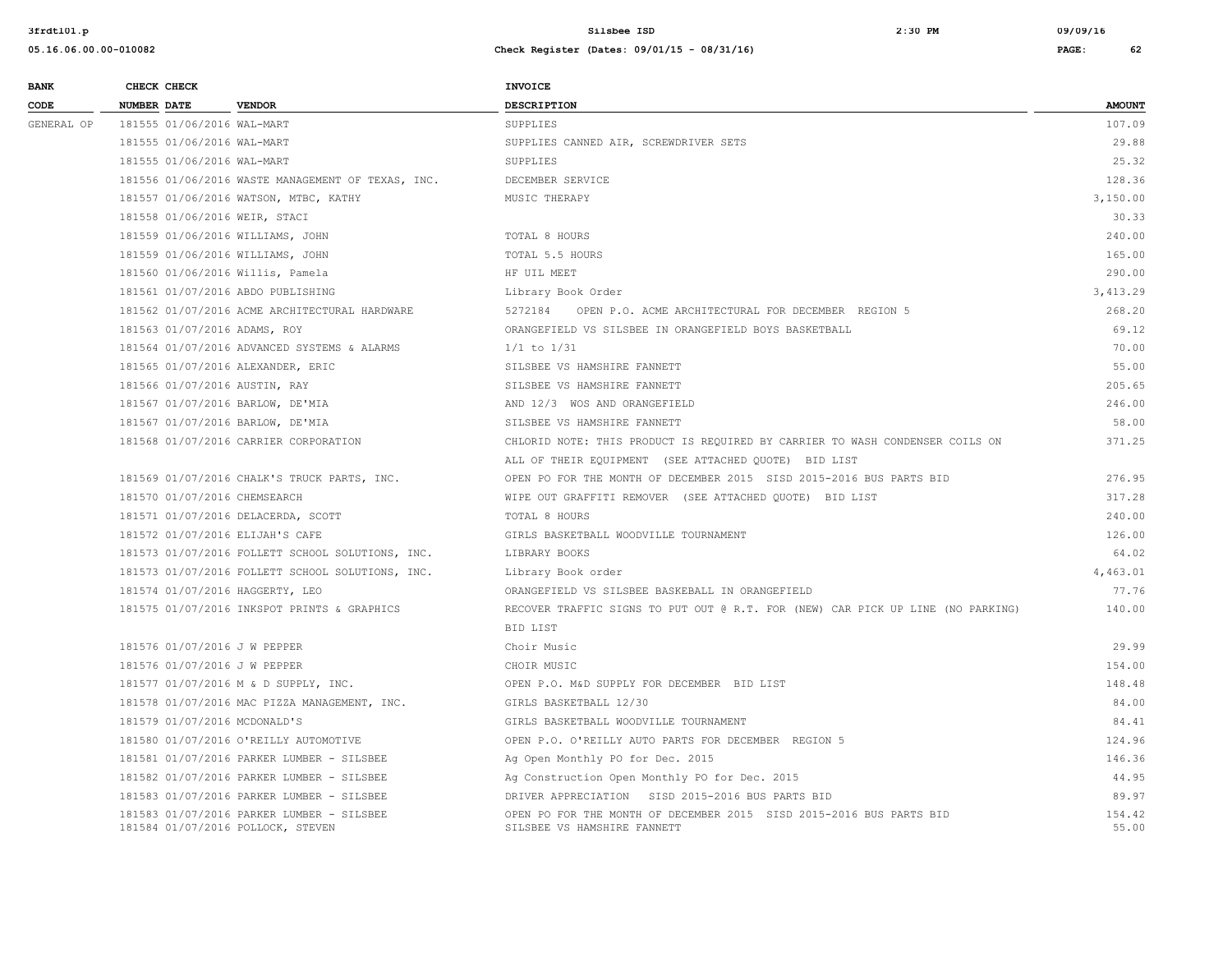| <b>BANK</b> | CHECK CHECK                    |                                                                     | <b>INVOICE</b>                                                              |               |
|-------------|--------------------------------|---------------------------------------------------------------------|-----------------------------------------------------------------------------|---------------|
| CODE        | <b>NUMBER DATE</b>             | <b>VENDOR</b>                                                       | <b>DESCRIPTION</b>                                                          | <b>AMOUNT</b> |
| GENERAL OP  |                                | 181585 01/15/2016 REGION V EDUCATION SERVICE CENTER                 | CHRIS BOTTOMS 12/10 TRAINING                                                | $-30.00$      |
|             |                                | 181585 01/07/2016 REGION V EDUCATION SERVICE CENTER                 | CHRIS BOTTOMS 12/10 TRAINING                                                | 30.00         |
|             |                                | 181586 01/07/2016 SAPP, HERBERT                                     | SILSBEE VS ORANGEFIELD                                                      | 90.00         |
|             |                                | 181587 01/07/2016 SCANTRON CORPORATION                              | scantron forms                                                              | 161.37        |
|             |                                | 181587 01/07/2016 SCANTRON CORPORATION                              | STAAR Scantrons                                                             | 84.23         |
|             |                                | 181588 01/07/2016 SILSBEE MOTOR COMPANY                             | INSPECTION FOR DIANE PERKINS SRO VEHICLE                                    | 7.00          |
|             |                                | 181589 01/07/2016 STAR GRAPHICS COPIERS, INC.                       | 12/25 TO 1/24/2016                                                          | 4,116.67      |
|             |                                | 181590 01/07/2016 STAR LOCKTECHS                                    | OPEN P.O. STAR LOCKTECHS FOR DECEMBER BID LIST                              | 40.00         |
|             |                                | 181591 01/07/2016 SUBWAY STORE #5224                                | 12/28 MEALS WOODVILLE TOURNAMENT                                            | 109.05        |
|             |                                | 181592 01/07/2016 TOLLESON, GUS                                     | 2 OF 2 DRAWS                                                                | 1,000.00      |
|             |                                | 181593 01/07/2016 TRI-CON, INC.                                     | OPEN P.O. TRI CON FOR DECEMBER AWARDED FUEL BID                             | 1,141.89      |
|             |                                | 181594 01/07/2016 UIL MUSIC REGION 10                               | UIL SOLO & ENSEMBLE                                                         | 693.00        |
|             |                                | 181595 01/07/2016 VERIZON WIRELESS                                  | NOV 14 TO DEC 13                                                            | 1,831.33      |
|             |                                | 181596 01/07/2016 VERIZON WIRELESS                                  | NOV 14 TO DEC 13                                                            | 1,127.98      |
|             | 181597 01/07/2016 WARE, ROBERT |                                                                     | SILSBEE VS HAMSHIRE FANNETT                                                 | 55.00         |
|             | 181598 01/07/2016 WHATABURGER  |                                                                     | GIRLS BASKETBALL WHATABURGER #1051                                          | 137.52        |
|             |                                | 181599 01/11/2016 STATE COMPTROLLER                                 | JAN 2015 SALES TAX                                                          | 406.09        |
|             |                                | 181600 01/13/2016 ACADIAN HARDWOODS                                 | CYPRESS SELECT 1X12X12 2015 BID LIST                                        | 275.10        |
|             |                                | 181601 01/13/2016 ADVANCED SYSTEMS & ALARMS                         | PARTS & LABOR TO INSPECT (ANNUAL) FIRE ALARM SYSTEM (SEE ATTACHED QUOTE)    | 450.00        |
|             |                                |                                                                     | EDWARDS FIRE SHIELD PLUS PANEL REGION 5                                     |               |
|             | 181602 01/13/2016 AT &T        |                                                                     | DEC 25 THRU JAN 24                                                          | 49.23         |
|             | 181602 01/13/2016 AT &T        |                                                                     | DEC 25 THRU JAN 24                                                          | 49.23         |
|             | 181602 01/13/2016 AT &T        |                                                                     | DEC 25 THRU JAN 24                                                          | 39.13         |
|             | 181602 01/13/2016 AT &T        |                                                                     | DEC 25 THRU JAN 24                                                          | 59.07         |
|             | 181602 01/13/2016 AT &T        |                                                                     | DEC 27 THRU JAN 26                                                          | 118.14        |
|             | 181602 01/13/2016 AT &T        |                                                                     | DEC 27 THRU JAN 26                                                          | 3,484.24      |
|             |                                | 181603 01/13/2016 ATHLETIC SUPPLY INC.                              | BASEBALL SUPPLIES                                                           | 4,173.00      |
|             |                                | 181603 01/13/2016 ATHLETIC SUPPLY INC.                              | UNDER ARMOUR COLD GEAR ORDER 87012                                          | 350.00        |
|             |                                | 181604 01/13/2016 ATHLETIC TRAINERS OF THE GOLDEN TRIANGLE 1/20- 21 |                                                                             | 65.00         |
|             |                                | 181605 01/13/2016 AUSTIN RENAISSANCE HOTEL                          | 2016 TCTELA JAN 21-24TH                                                     | 519.93        |
|             |                                | 181606 01/13/2016 BILL CLARK PEST CONTROL                           | MATERIALS AND LABOR FOR PEST CONTROL TREATMENTS @ALL FACILITIES (OUARTERLY) | 1,300.00      |
|             |                                |                                                                     | AWARDED BID                                                                 |               |
|             | 181607 01/13/2016 BSN SPORTS   |                                                                     | softball supplies QUOTE 1899343                                             | 1,912.87      |
|             | 181607 01/13/2016 BSN SPORTS   |                                                                     | CHAIN CREW SUPPLIES                                                         | 174.41        |
|             | 181607 01/13/2016 BSN SPORTS   |                                                                     | CHAIN CREW SUPPLIES                                                         | 85.99         |
|             |                                | 181608 01/13/2016 BUECHLER & ASSOCIATES, P.C.                       | JANUARY 2016 SERVICES                                                       | 4.041.67      |
|             | 181609 01/13/2016 CAIN, ED     |                                                                     | BASKETBALL TOTAL 4.25 HOURS                                                 | 127.50        |
|             |                                | 181610 01/13/2016 CARTER'S EDUCATIONAL TRAINING                     | DECEMBER 2015 SERVICES                                                      | 1,342.50      |
|             |                                | 181611 01/13/2016 CDW GOVERNMENT, INC.                              | TECHNOLOGY                                                                  | 2,882.00      |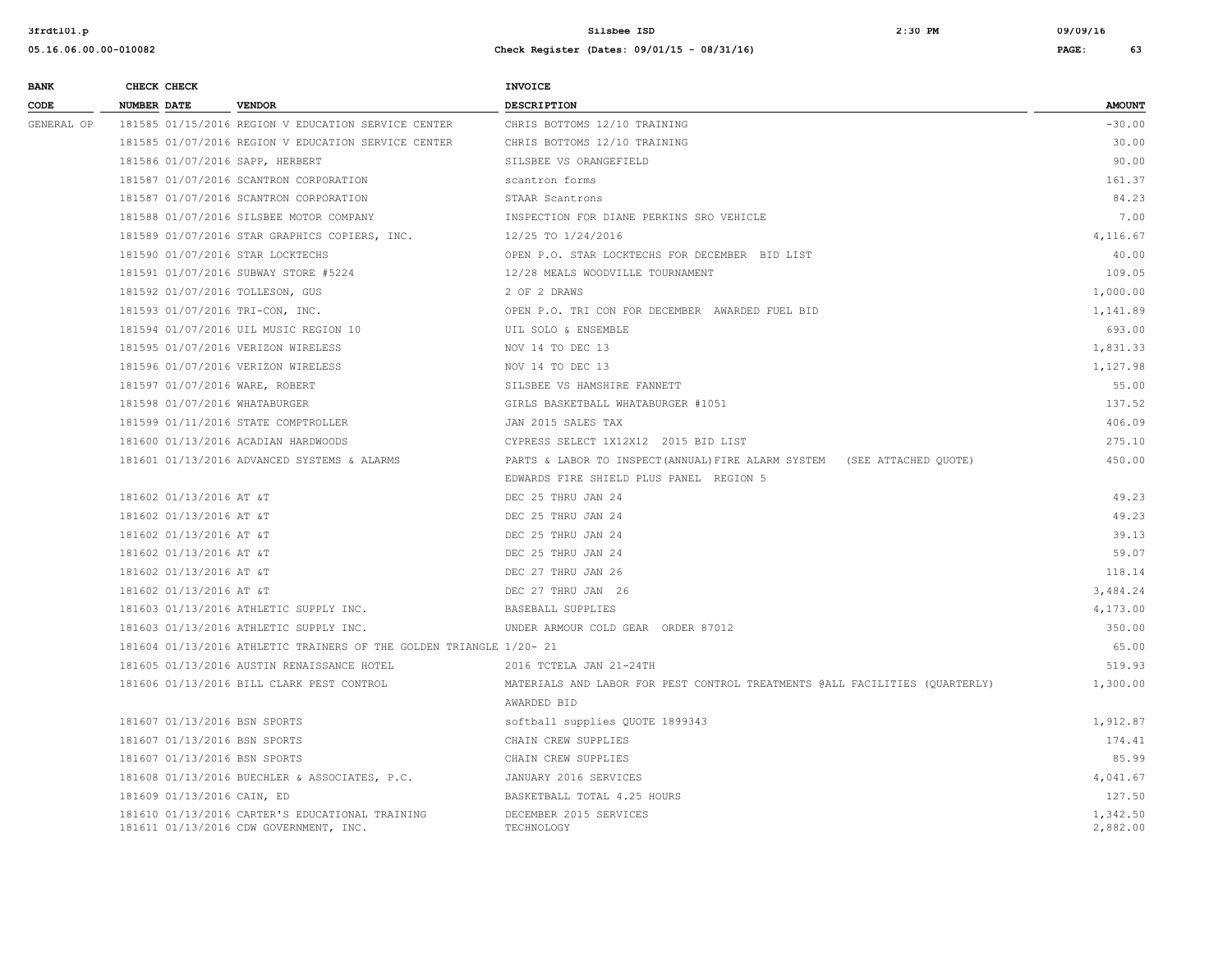| <b>BANK</b> | CHECK CHECK                      |                                                    | <b>INVOICE</b>                                                                   |               |
|-------------|----------------------------------|----------------------------------------------------|----------------------------------------------------------------------------------|---------------|
| CODE        | <b>NUMBER DATE</b>               | <b>VENDOR</b>                                      | <b>DESCRIPTION</b>                                                               | <b>AMOUNT</b> |
| GENERAL OP  |                                  | 181612 01/13/2016 CENTER FOR BEHAVIORAL STUDIES    |                                                                                  | 840.00        |
|             |                                  | 181613 01/13/2016 CHAMBLEE, MICHAEL                | SILSBEE VS BRIDGE CITY                                                           | 110.00        |
|             |                                  | 181614 01/13/2016 CITY OF SILSBEE                  | 11/19 TO 12/22                                                                   | 1,495.56      |
|             |                                  | 181614 01/13/2016 CITY OF SILSBEE                  | 11/19 TO 12/22                                                                   | 16.25         |
|             |                                  | 181614 01/13/2016 CITY OF SILSBEE                  | 11/19 TO 12/22                                                                   | 2,098.98      |
|             |                                  | 181614 01/13/2016 CITY OF SILSBEE                  | 11/19 TO 12/22                                                                   | 542.50        |
|             |                                  | 181615 01/13/2016 COASTAL WELDING SUPPLY INC       | Ag Open Monthly PO for Dec. 2015                                                 | 38.70         |
|             |                                  | 181615 01/13/2016 COASTAL WELDING SUPPLY INC       | OPEN PO FOR THE MONTH OF DECEMBER 2015 SISD 2015-2016 BUS PARTS BID              | 15.50         |
|             |                                  | 181616 01/13/2016 COBURN SUPPLY COMPANY, INC.      | OPEN P.O. COBURN'S FOR JANUARY BID LIST                                          | 205.55        |
|             | 181617 01/13/2016 COMFORT SUITES |                                                    | THSBCA 1/14                                                                      | 162.41        |
|             |                                  | 181618 01/13/2016 COMMUNITY COFFEE                 | HIGH SCHOOL                                                                      | 39.00         |
|             | 181620 01/13/2016 Coratti, Joyce |                                                    | REGIONAL COMPETITION                                                             | 320.00        |
|             | 181621 01/13/2016 COWARD, JUDY   |                                                    | SOLO CONTEST                                                                     | 180.00        |
|             | 181622 01/13/2016 Crosby, Tamara |                                                    | HS DRAMA TO DALLAS                                                               | 15.29         |
|             |                                  | 181623 01/13/2016 DAUGHERTY, HAYDEN                | 11/12,12/3,12/15 AND 12/17 BOYS & GIRLS CLUB, BAND CONCERT, CHOIR CONCERT MIDDLE | 105.13        |
|             |                                  |                                                    | SCHOOL AND HIGH SCHOOL CHOIR CONCERT                                             |               |
|             | 181624 01/13/2016 DAVIS, PAUL    |                                                    | JORDAN DAVIS                                                                     | 9.55          |
|             | 181625 01/13/2016 ETEX           |                                                    | OFFICE SUPPLIES                                                                  | 97.99         |
|             | 181625 01/13/2016 ETEX           |                                                    | TONER                                                                            | 72.99         |
|             | 181625 01/13/2016 ETEX           |                                                    | TONER                                                                            | 78.75         |
|             | 181625 01/13/2016 ETEX           |                                                    | TONER                                                                            | 279.99        |
|             | 181625 01/13/2016 ETEX           |                                                    | POWER STRIP FOR POSTER MACHINE                                                   | 49.99         |
|             | 181625 01/13/2016 ETEX           |                                                    | teacher supplies (toner, colored paper for ISS, misc)                            | 430.80        |
|             | 181625 01/13/2016 ETEX           |                                                    | ELA Classroom supplies                                                           | 498.82        |
|             |                                  | 181626 01/13/2016 FLOWER, ANTHONY                  | TOTAL 8 HOURS                                                                    | 240.00        |
|             |                                  | 181627 01/13/2016 FRANK'S JEWELRY                  | CAROLYN BESSON                                                                   | 156.60        |
|             | 181628 01/13/2016 GRAINGER       |                                                    | OPEN P.O. GRAINGER FOR DECEMBER TX-MAS                                           | 153.76        |
|             |                                  | 181629 01/13/2016 HAMBURGER DEPOT                  | BOYS BASKETBALL @ BRIDGE CITY                                                    | 410.00        |
|             |                                  | 181630 01/13/2016 HARDIN COUNTY TREASURER          |                                                                                  | 11,312.15     |
|             |                                  | 181631 01/13/2016 SHIRLEY STEPHENS, HARDIN CO. TAC | VEHICLE INSPECTION                                                               | 7.50          |
|             |                                  | 181631 01/13/2016 SHIRLEY STEPHENS, HARDIN CO. TAC | VEHICLE INSPECTION                                                               | 40.00         |
|             |                                  | 181632 01/13/2016 Honeycutt, Judy                  | REMAINDER OF WHAT SHOULD HAVE BEEN \$76.48 ONLY CUT ORIGINAL CHECK FOR \$21.85   | 54.63         |
|             |                                  | 181633 01/13/2016 HOUSTON MARRIOTT WESTCHASE       | GULF COAST SOFTBALL CLINIC                                                       | 219.78        |
|             | 181634 01/27/2016 IKEA           |                                                    | PROJECTS TO BE PICKED UP IN HOUSON BY MARK WALLACE                               | $-529.40$     |
|             | 181634 01/13/2016 IKEA           |                                                    | PROJECTS TO BE PICKED UP IN HOUSON BY MARK WALLACE                               | 529.40        |
|             |                                  | 181635 01/13/2016 J. R. PARSLEY CO. INC.           | MATERIALS & LABOR TO REFINISH GYM FLOORS SHS COMPETITION GYM AND EJSMMS          | 2,244.00      |
|             |                                  |                                                    | COMPETITION GYM (SEE ATTACHED QUOTE) NOTE: SCHEDULED FOR DECEMBER 28 & 29TH      |               |
|             |                                  | 181636 01/13/2016 JACKS, GRETCHEN                  | 2015 2015 BID LIST<br>AND 12/16                                                  | 8.47          |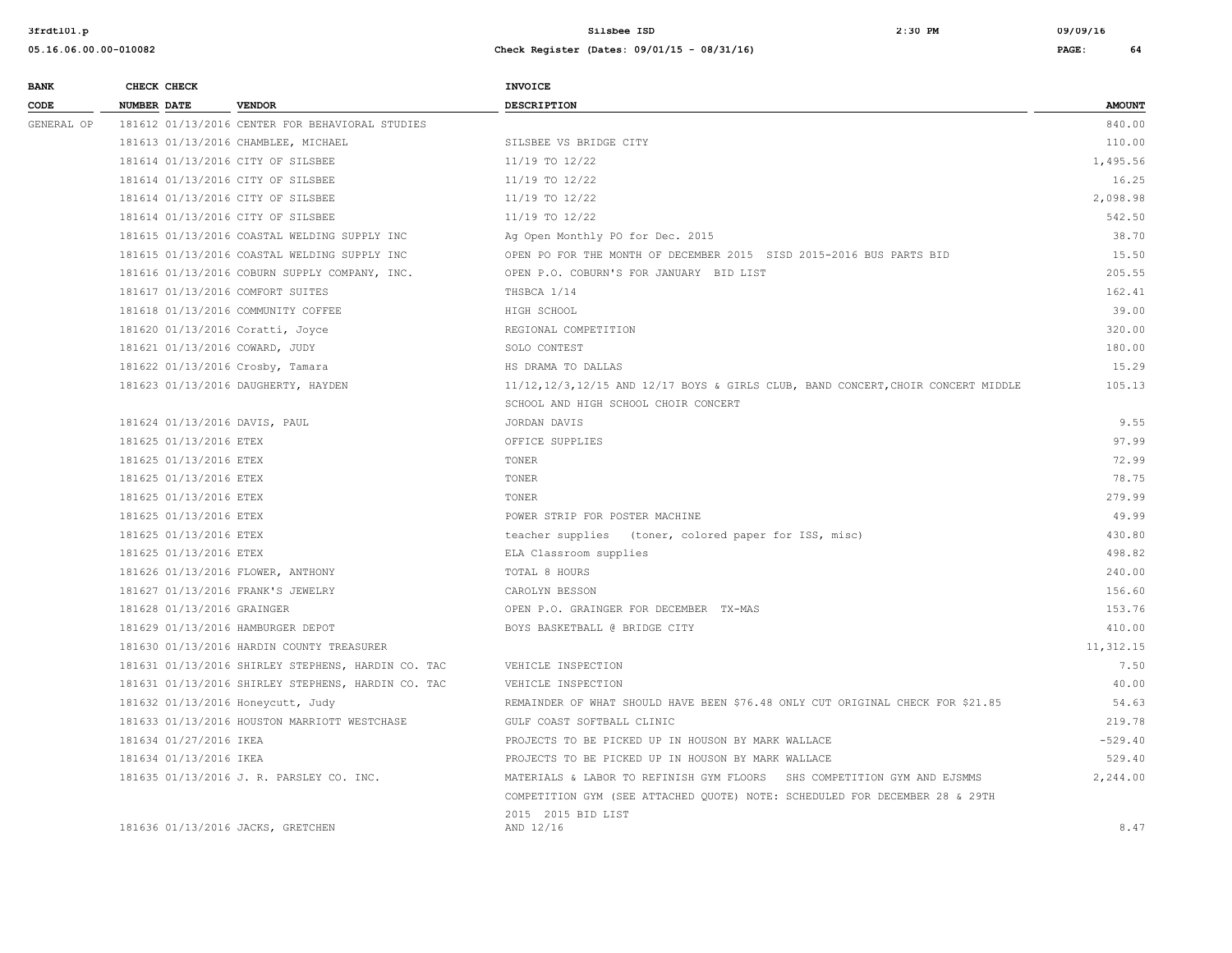| <b>BANK</b><br>CODE | CHECK CHECK             |                                                     | <b>INVOICE</b>                                                             |                  |
|---------------------|-------------------------|-----------------------------------------------------|----------------------------------------------------------------------------|------------------|
|                     | NUMBER DATE             | <b>VENDOR</b>                                       | <b>DESCRIPTION</b>                                                         | <b>AMOUNT</b>    |
| GENERAL OP          |                         | 181637 01/13/2016 JOHNSEN'S WHOLESALE FLORIST       | 944551 Floral Design Monthly Open PO for January 2016                      | 348.00           |
|                     |                         | 181638 01/13/2016 KOMMERCIAL KITCHENS               | ALL POINTS HEATING ELEMENT FOR LAURA REEVES KITCHEN REGION 5               | 89.00            |
|                     |                         | 181639 01/13/2016 LAMBRIGHT, HEIDI                  |                                                                            | 4.72             |
|                     |                         | 181639 01/13/2016 LAMBRIGHT, HEIDI                  |                                                                            | 21.40            |
|                     |                         | 181640 01/13/2016 Leleux, Judith                    |                                                                            | 11.04            |
|                     |                         | 181640 01/13/2016 Leleux, Judith                    |                                                                            | 4.02             |
|                     |                         | 181640 01/13/2016 Leleux, Judith                    |                                                                            | 17.48            |
|                     |                         | 181640 01/13/2016 Leleux, Judith                    |                                                                            | 21.39            |
|                     |                         | 181640 01/13/2016 Leleux, Judith                    |                                                                            | 4.37             |
|                     |                         | 181640 01/13/2016 Leleux, Judith                    |                                                                            | 21.39            |
|                     |                         | 181640 01/13/2016 Leleux, Judith                    |                                                                            | 11.04            |
|                     |                         | 181640 01/13/2016 Leleux, Judith                    |                                                                            | 5.52             |
|                     |                         | 181641 01/13/2016 LEVINER, ZACHARY                  | TOTAL 16 HOURS                                                             | 480.00           |
|                     |                         | 181642 01/13/2016 LOFTON SECURITY SERVICES, INC.    | 12/14 TO 12/20 HIGH SCHOOL SECURITY                                        | 499.32           |
|                     |                         | 181643 01/13/2016 LUFKIN ISD                        | SILSBEE VS CHAPEL HILL                                                     | 1,642.43         |
|                     |                         | 181644 01/13/2016 McKinney, Raymond                 |                                                                            | 17.71            |
|                     |                         | 181644 01/13/2016 McKinney, Raymond                 |                                                                            | 17.71            |
|                     |                         | 181644 01/13/2016 McKinney, Raymond                 |                                                                            | 17.71            |
|                     |                         | 181645 01/13/2016 O'REILLY AUTOMOTIVE               | Auto Shop Open Monthly PO for Dec. 2015                                    | 50.00            |
|                     |                         | 181646 01/13/2016 ORR, JESSE                        | BASKETBALL TOTAL 4.25 HOURS                                                | 127.50           |
|                     |                         | 181647 01/13/2016 PARKER LUMBER - SILSBEE           | OPEN P.O. PARKER LUMBER FOR DECEMBER BID LIST                              | 1,523.75         |
|                     |                         | 181648 01/13/2016 Penry, Sue                        | UIL DISTRICT CONTEST                                                       | 80.50            |
|                     |                         | 181649 01/13/2016 PERMA BOUND BOOKS                 | library books                                                              | 3,560.47         |
|                     |                         | 181650 01/13/2016 PINNACLE MEDICAL MANAGEMENT CORP. | DECEMBER TESTING                                                           | 55.00            |
|                     |                         | 181651 01/13/2016 POLLOCK, PHIL                     | SILSBEE VS BRIDGE CITY                                                     | 110.00           |
|                     |                         | 181652 01/13/2016 Powell, Christina                 |                                                                            | 2.30             |
|                     |                         | 181652 01/13/2016 Powell, Christina                 |                                                                            | 2.30             |
|                     |                         | 181653 01/13/2016 PREBLE, JOY                       | JANUARY 20TH MIDDLE SCHOOL                                                 | 810.40           |
|                     |                         | 181654 01/13/2016 REGION V EDUCATION SERVICE CENTER | SETTEN DECEMBER - JANUARY & FEBRUARY                                       | 1,986.39         |
|                     |                         | 181655 01/13/2016 REGION X VOCAL                    |                                                                            | 63.00            |
|                     |                         | 181656 01/13/2016 RENFRO, ARCHIE                    | SILSBEE VS BRIDGE CITY                                                     | 135.00           |
|                     |                         | 181657 01/13/2016 Ringo, Jamie                      |                                                                            | 3.45             |
|                     |                         | 181658 01/13/2016 ROCHESTER 100 INC.                | Nicky's Folders T. Deaver Kirby, Read & Reeves                             | 1,711.20         |
|                     |                         | 181659 01/13/2016 SAFETY VISION                     | interior camera w mic & ir 2.8 mm and 128q sd cards QUOTE P122003          | 7,920.00         |
|                     |                         | 181660 01/13/2016 SAPP, HERBERT                     | SILSBEE VS BRIDGE CITY                                                     | 75.00            |
|                     |                         | 181661 01/13/2016 SCOTT, JADE                       |                                                                            | 250.00           |
|                     |                         | 181662 01/13/2016 Scott, Ruby                       | HS NURSES AIDES TO BEAUMONT                                                | 10.00            |
|                     | 181663 01/13/2016 SETCA | 181664 01/13/2016 SETX HS FISHING ASSOC.            | SILSBEE COACHES<br>BRANDON PAYNE SCHOLARSHIP DUE TO NON COLLEGE ATTENDANCE | 200.00<br>157.50 |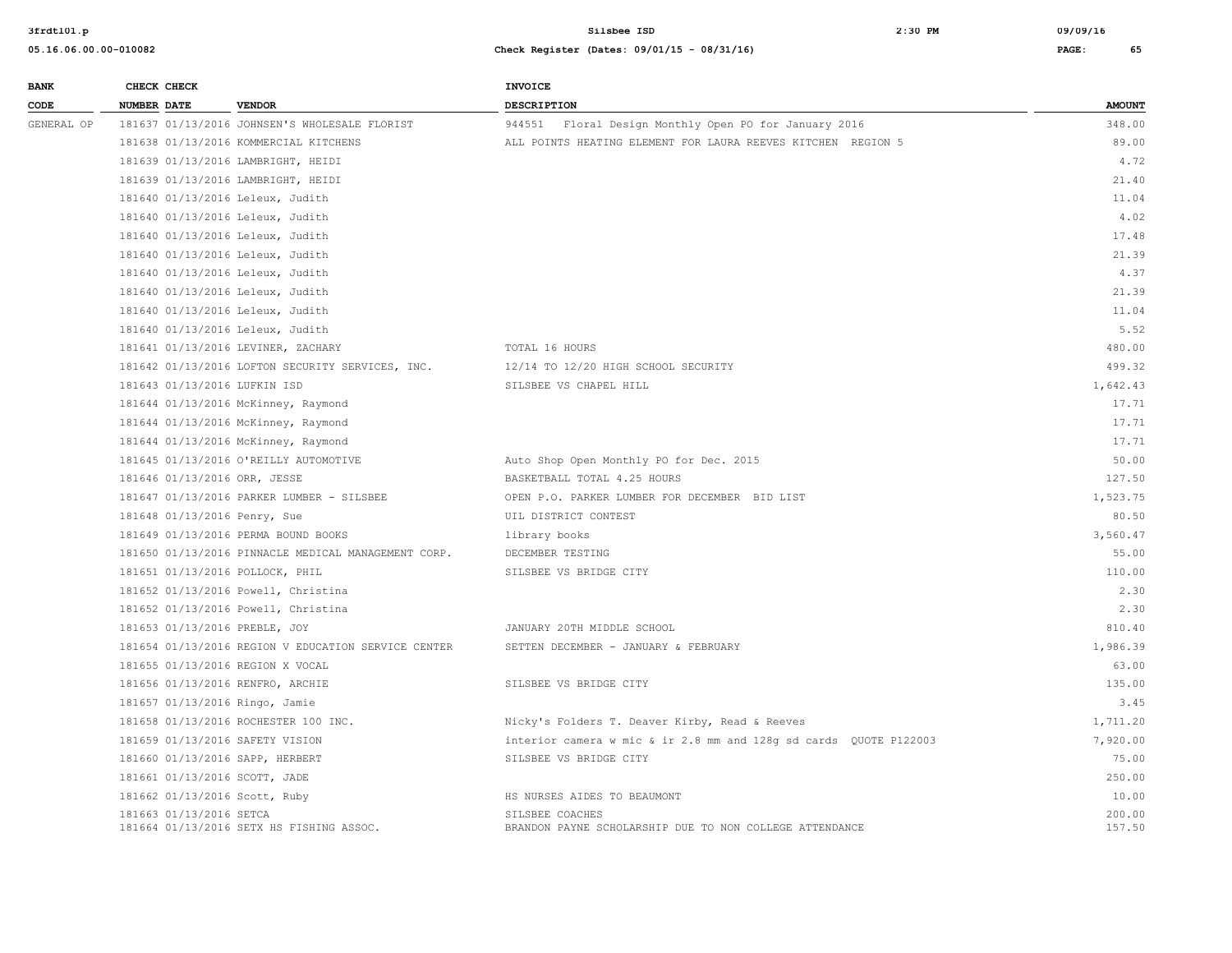| <b>BANK</b> | CHECK CHECK                                                         |                                                                         | INVOICE                                                                |                  |
|-------------|---------------------------------------------------------------------|-------------------------------------------------------------------------|------------------------------------------------------------------------|------------------|
| CODE        | <b>NUMBER DATE</b>                                                  | <b>VENDOR</b>                                                           | <b>DESCRIPTION</b>                                                     | <b>AMOUNT</b>    |
| GENERAL OP  | 181665 01/13/2016 Sigler, Joe                                       |                                                                         | SCOUTING HOUSTON WHEATLEY                                              | 120.06           |
|             |                                                                     | 181666 01/13/2016 SMART'S TRUCK & TRAILER                               | BUZZER SISD 2015-2016 BUS PARTS BID                                    | 133.41           |
|             | 181667 01/13/2016 STRATTON INC.                                     |                                                                         | WHEEL BEARING ASSEMBLY FOR CUB CADET 2015 BID LIST                     | 132.94           |
|             | 181668 01/13/2016 SULLIVAN, BRENDA                                  |                                                                         |                                                                        | 450.00           |
|             | 181669 01/13/2016 TAPT                                              |                                                                         | JOSEPH REESE AND DONNA DUFNER FEBRUARY 20-21                           | 290.00           |
|             | 181670 01/13/2016 TASB, INC.                                        |                                                                         |                                                                        | 1,661.00         |
|             | 181671 01/13/2016 TASBO                                             |                                                                         | TASBO REGISTRATION                                                     | 350.00           |
|             | 181671 01/13/2016 TASBO                                             |                                                                         | TASBO ANNAL CONFERENCE                                                 | 350.00           |
|             | 181671 01/13/2016 TASBO                                             |                                                                         | TASBO CONFERENCE                                                       | 350.00           |
|             | 181671 01/13/2016 TASBO                                             |                                                                         | TASBO ANNUAL CONFERENCE                                                | 350.00           |
|             | 181672 01/13/2016 TASBT                                             |                                                                         | FEB 20-21 CHARLES MCLENDON AND VALERIE BOUNDS                          | 285.00           |
|             |                                                                     | 181673 01/13/2016 TEXAS LIBRARY ASSOCIATION                             | 2016 MEMBERSHIP                                                        | 145.00           |
|             | 181674 01/13/2016 TMH SOFTBALL                                      |                                                                         | JASON MORGAN AND KATIE WHIGHAM                                         | 200.00           |
|             | 181675 01/13/2016 Tramel, Dawn                                      |                                                                         |                                                                        | 12.83            |
|             |                                                                     | 181676 01/13/2016 TRIANGLE WATER CO.                                    |                                                                        | 159.75           |
|             |                                                                     | 181677 01/13/2016 TROXELL COMMUNICATIONS                                | projector bulbs to restock the warehouse                               | 954.00           |
|             | 181678 01/13/2016 Turk, Teshauna                                    |                                                                         |                                                                        | 2.30             |
|             | 181678 01/13/2016 Turk, Teshauna                                    |                                                                         |                                                                        | 2.30             |
|             |                                                                     | 181679 01/13/2016 U S POSTAL SERVICE                                    |                                                                        | 5,000.00         |
|             | 181680 01/13/2016 Wallace, Mark                                     |                                                                         | NUTS & BOLTS                                                           | 62.25            |
|             | 181681 01/13/2016 Waters, Sharon                                    |                                                                         | PNG INDIAN KICKOFF                                                     | 972.00           |
|             |                                                                     | 181682 01/13/2016 WELLS, PEYTON, GREENBURG AND HUNT, L.L.P RE: RETAINER |                                                                        | 1,000.00         |
|             | 181683 01/13/2016 WILLIAMS, CANDRA                                  |                                                                         | SILSBEE VS BRIDGE CITY                                                 | 95.00            |
|             |                                                                     | 181684 01/14/2016 GAMES PEOPLE PLAY                                     | GOLF BAGS AND GOLF BALLS -QUOTE-50001006                               | 2,075.00         |
|             | 181685 01/20/2016 AMAZON.COM/SYNCB                                  |                                                                         | TECHNOLOGY SUPPLIES                                                    | 47.98            |
|             | 181685 01/20/2016 AMAZON.COM/SYNCB                                  |                                                                         | MIDDLE SCHOOL SUPPLIES                                                 | 158.59           |
|             | 181685 01/20/2016 AMAZON.COM/SYNCB                                  |                                                                         | supplies for BIC unit                                                  | 134.91           |
|             | 181685 01/20/2016 AMAZON.COM/SYNCB                                  |                                                                         | 68" golf umbrellas for car line @ READ                                 | 168.00           |
|             |                                                                     | 181686 01/20/2016 ANAHUAC BOOSTER CLUB                                  | JV GOLF                                                                | 150.00           |
|             |                                                                     | 181687 01/20/2016 ANAHUAC BOOSTER CLUB                                  | BOYS GOLF                                                              | 150.00           |
|             |                                                                     | 181688 01/20/2016 ANAHUAC BOOSTER CLUB                                  | GIRLS GOLF                                                             | 150.00           |
|             | 181689 01/20/2016 AT &T                                             |                                                                         | JAN 7 THRU FEB 6                                                       | 932.55           |
|             |                                                                     | 181690 01/20/2016 AT&T LONG DISTANCE                                    |                                                                        | 25.45            |
|             |                                                                     | 181691 01/20/2016 ATHLETIC SUPPLY INC.                                  | track ms girls                                                         | 982.00           |
|             |                                                                     | 181691 01/20/2016 ATHLETIC SUPPLY INC.                                  | MS GIRLS VOLLEYBALL                                                    | 884.00           |
|             | 181692 01/20/2016 BROOKSHIRE BROS                                   |                                                                         | FCCLA Open Monthly PO for Dec. 2015                                    | 137.22           |
|             | 181692 01/20/2016 BROOKSHIRE BROS                                   |                                                                         | food supplies for football team to be reimbursed by the activity acct. | 280.07           |
|             | 181693 01/20/2016 Brooks, Tricia<br>181694 01/20/2016 Buteaux, Cory |                                                                         | MILEAGE AND MEALS<br>SOCCER TOURNAMENT HJ                              | 416.06<br>130.98 |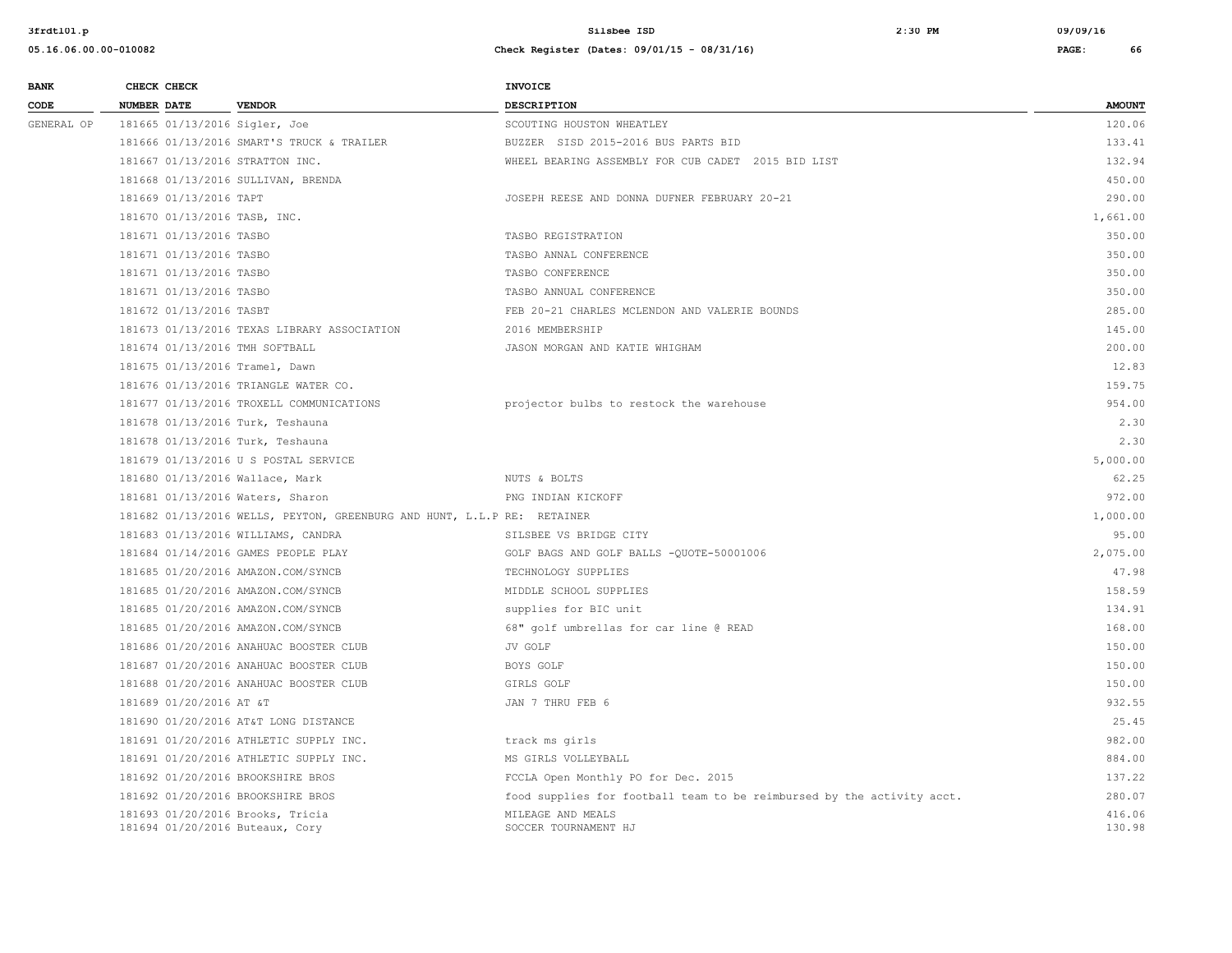| <b>BANK</b> | CHECK CHECK                    |                                                                                        | <b>INVOICE</b>                               |                 |
|-------------|--------------------------------|----------------------------------------------------------------------------------------|----------------------------------------------|-----------------|
| CODE        | <b>NUMBER DATE</b>             | <b>VENDOR</b>                                                                          | <b>DESCRIPTION</b>                           | <b>AMOUNT</b>   |
| GENERAL OP  | 181695 01/20/2016 CAIN, ED     |                                                                                        | SILSBEE VS HJ BASKETBALL TOTAL 5 HOURS       | 150.00          |
|             |                                | 181696 01/20/2016 CENTERPOINT ENERGY                                                   | $12/3$ TO $1/5$                              | 179.97          |
|             |                                | 181696 01/20/2016 CENTERPOINT ENERGY                                                   | $12/3$ TO $1/5$                              | 234.13          |
|             |                                | 181696 01/20/2016 CENTERPOINT ENERGY                                                   | 12/3 TO 1/5                                  | 79.39           |
|             |                                | 181696 01/20/2016 CENTERPOINT ENERGY                                                   | $12/3$ TO $1/5$                              | 394.31          |
|             |                                | 181696 01/20/2016 CENTERPOINT ENERGY                                                   | $12/3$ TO $1/5$                              | 56.25           |
|             |                                | 181696 01/20/2016 CENTERPOINT ENERGY                                                   | $12/3$ TO $1/5$                              | 83.62           |
|             |                                | 181696 01/20/2016 CENTERPOINT ENERGY                                                   | $12/3$ TO $1/5$                              | 268.88          |
|             |                                | 181696 01/20/2016 CENTERPOINT ENERGY                                                   | $12/3$ TO $1/5$                              | 274.61          |
|             |                                | 181697 01/20/2016 CITY OF SILSBEE                                                      | $12/2$ to $12/29$                            | 714.16          |
|             |                                | 181697 01/20/2016 CITY OF SILSBEE                                                      | $12/2$ to $12/29$                            | 137.01          |
|             |                                | 181697 01/20/2016 CITY OF SILSBEE                                                      | 12/2 to 12/29                                | 103.09          |
|             |                                | 181697 01/20/2016 CITY OF SILSBEE                                                      | $12/2$ to $12/29$                            | 113.89          |
|             |                                | 181698 01/20/2016 CLAY EWELL EDUCATIONAL SERVICES                                      | TRACTOR TECHNICIANS CONTEST                  | 75.00           |
|             |                                | 181699 01/20/2016 COASTAL WELDING SUPPLY INC                                           | HVAC Open Monthly PO for Dec. 2015           | 77.50           |
|             |                                | 181699 01/20/2016 COASTAL WELDING SUPPLY INC                                           | Ag Monthly Gas Open PO for January 2016      | 241.58          |
|             |                                | 181699 01/20/2016 COASTAL WELDING SUPPLY INC                                           | Ag Monthly Open PO for January 2016          | 42.12           |
|             |                                | 181699 01/20/2016 COASTAL WELDING SUPPLY INC                                           | HVAC Open Monthly PO for Dec. 2015           | 7.75            |
|             |                                | 181700 01/20/2016 COBURN SUPPLY COMPANY, INC.                                          | OPEN P.O. COBURN'S FOR JANUARY BID LIST      | 66.77           |
|             |                                | 181701 01/20/2016 COMMUNITY COFFEE                                                     | <b>READ</b>                                  | 45.00           |
|             |                                | 181701 01/20/2016 COMMUNITY COFFEE                                                     | MAINTENANCE                                  | 78.00           |
|             |                                | 181701 01/20/2016 COMMUNITY COFFEE                                                     | HIGH SCHOOL                                  | 201.00          |
|             |                                | 181702 01/20/2016 CONSTANT, DAVID                                                      | SILSBEE VS BOB HOPE                          | 65.00           |
|             | 181703 01/20/2016 Day, Keli    |                                                                                        | MILEAGE 1/4, 5, 11, 13, 14, 17               | 65.34           |
|             |                                | 181704 01/20/2016 DECKERT, MARY                                                        |                                              | 9.25            |
|             |                                | 181705 01/20/2016 DELACERDA, SCOTT                                                     | TOTAL 8 HOURS                                | 240.00          |
|             | 181706 01/20/2016 DEMCO        |                                                                                        | Library Supplies                             | 187.22          |
|             | 181707 01/20/2016 ETEX         |                                                                                        | OFFICE SUPPLIES                              | 77.80           |
|             | 181707 01/20/2016 ETEX         |                                                                                        | folders for student records                  | 91.24           |
|             | 181707 01/20/2016 ETEX         |                                                                                        | Hanging File Folders                         | 24.98           |
|             | 181707 01/20/2016 ETEX         |                                                                                        | Office Supplies                              | 172.34          |
|             |                                | 181708 01/20/2016 EWELL EDUCATIONAL SERVICES                                           |                                              | 100.00          |
|             | 181709 01/20/2016 EXXON MOBIL  |                                                                                        |                                              | 138.30          |
|             |                                | 181710 01/20/2016 FASTENAL COMPANY                                                     | OPEN P.O. FASTENAL FOR JANUARY 2015 BID LIST | 54.85           |
|             |                                | 181711 01/20/2016 GALLOWAY, BROCK                                                      | SILSBEE VS LCM                               | 55.00           |
|             | 181712 01/20/2016 GEORGAS, ROB |                                                                                        | GOALIE GLOVES FOR GIRLS SOCCER               | 144.48          |
|             |                                | 181713 01/20/2016 HARDIN JEFFERSON HIGH SCHOOL GOLF                                    | BOYS GOLF                                    | 150.00          |
|             |                                | 181714 01/20/2016 HARDIN JEFFERSON HIGH SCHOOL GOLF<br>181715 01/20/2016 HARRIS, KEVIN | GIRLS GOLF<br>SILSBEE VS LCM                 | 150.00<br>89.44 |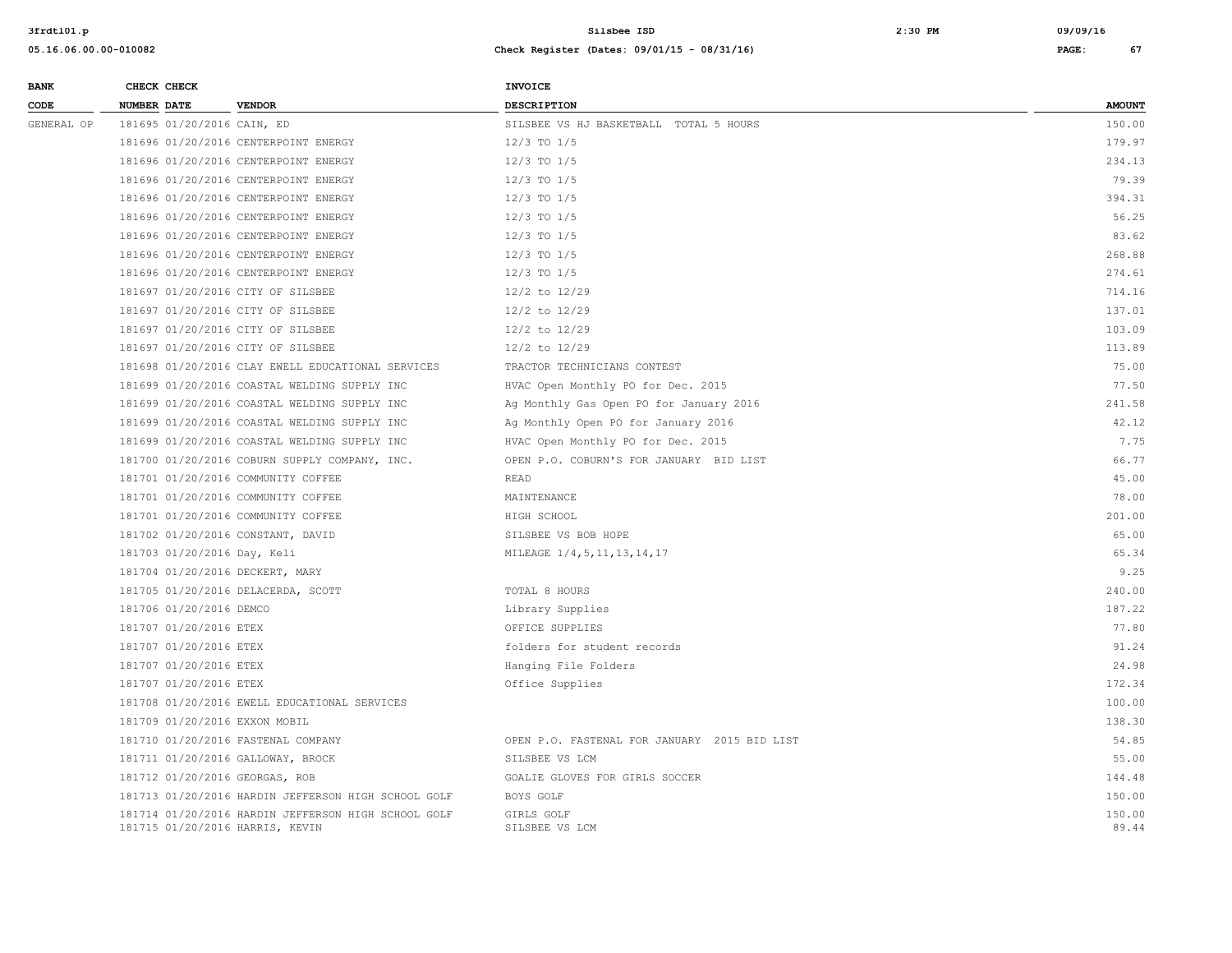| <b>BANK</b> |                    | CHECK CHECK                |                                                                                       | <b>INVOICE</b>                                                                                               |                  |
|-------------|--------------------|----------------------------|---------------------------------------------------------------------------------------|--------------------------------------------------------------------------------------------------------------|------------------|
| CODE        | <b>NUMBER DATE</b> |                            | <b>VENDOR</b>                                                                         | <b>DESCRIPTION</b>                                                                                           | <b>AMOUNT</b>    |
| GENERAL OP  |                    |                            | 181716 01/20/2016 HEXCO, INC. - ACADEMIC                                              | UIL Study Materials                                                                                          | 67.00            |
|             |                    | 181717 01/20/2016 IMP      |                                                                                       | IMP, INC TITLE 1 STATEWIDE SCHOOL SUPPORT & FAMILY & COMMUNITY ENGAGEMENT                                    | 350.00           |
|             |                    |                            |                                                                                       | INITIATIVE FOR T. DEAVER & T STOUT CONF. REG.                                                                |                  |
|             |                    |                            | 181718 01/20/2016 JASPER BULLDOG ATHLETICS                                            | JR. HIGH BOYS BASKETBALL TOURNAMENT                                                                          | 125.00           |
|             |                    |                            | 181719 01/20/2016 JASPER BULLDOG ATHLETICS                                            | BULLDOG INVITATIONAL GOLF TOURNAMENT                                                                         | 200.00           |
|             |                    |                            | 181720 01/20/2016 JOHNSEN'S WHOLESALE FLORIST                                         | Floral Design Monthly Open PO for January 2016                                                               | 38.55            |
|             |                    |                            | 181720 01/20/2016 JOHNSEN'S WHOLESALE FLORIST                                         | Floral Design Monthly Open PO for January 2016                                                               | 53.80            |
|             |                    |                            | 181721 01/20/2016 JOHNSTONE SUPPLY                                                    | HVAC Open Monthly PO for Dec. 2015                                                                           | 23.14            |
|             |                    |                            | 181722 01/20/2016 KEY, KRISTEN                                                        | 2 OF 2 DRAWS                                                                                                 | 500.00           |
|             |                    |                            | 181723 01/20/2016 KUEBODEAUX, BEAU                                                    | 2 OF 2 DRAWS                                                                                                 | 500.00           |
|             |                    |                            | 181724 01/20/2016 KUYKENDALL, OLIVIA                                                  | MILEAGE 1/5, 12, 14                                                                                          | 30.16            |
|             |                    |                            |                                                                                       | 181725 01/20/2016 LA QUINTA INN & SUITES HOUSTON STAFFORD/ IRLEN SYNDROME TRAINING 1/21-23 JENNIFER FERGUSON | 201.60           |
|             |                    |                            | 181726 01/20/2016 LAMBRIGHT, HEIDI                                                    |                                                                                                              | 21.40            |
|             |                    |                            | 181726 01/20/2016 LAMBRIGHT, HEIDI                                                    |                                                                                                              | 21.40            |
|             |                    |                            | 181727 01/20/2016 LEIFERMAN, JON                                                      | SILSBEE VS BOB HOPE SOCCER                                                                                   | 65.00            |
|             |                    |                            | 181728 01/20/2016 Lewis, Sophia                                                       | REGION V WORKSHOP                                                                                            | 23.58            |
|             |                    |                            | 181729 01/20/2016 LONE STAR COACHING CLINIC                                           |                                                                                                              | 350.00           |
|             |                    |                            | 181730 01/20/2016 MACKIN EDUCATIONAL RESOURCES                                        | LIBRARY TITLES MEMORIAL BOOKS                                                                                | 33.69            |
|             |                    |                            | 181731 01/20/2016 Martinez, Michelle                                                  | SOLO CONTEST                                                                                                 | 70.00            |
|             |                    |                            | 181732 01/20/2016 MONTALVO, CARLOS II                                                 | JASPER BASKETBALL TOTAL 7 HOURS                                                                              | 210.00           |
|             |                    |                            | 181732 01/20/2016 MONTALVO, CARLOS II                                                 | SILSBEE VS HJ BASKETBALL TOTAL 5 HOURS                                                                       | 150.00           |
|             |                    |                            | 181733 01/20/2016 MUNRO'S UNIFORM SERVICE                                             | TOOK A CREDIT OF \$18.26 GARY MATHIS OFF 2 INVOICES                                                          | 271.30           |
|             |                    |                            | 181734 01/20/2016 NCS PEARSON, INC.                                                   | Testing materials                                                                                            | 35.00            |
|             |                    |                            | 181735 01/20/2016 NCS PEARSON, INC.                                                   | NNAT2 Testing Materials for D. Helton Kirby & Read                                                           | 8,955.00         |
|             |                    |                            | 181736 01/20/2016 NEDERLAND HIGH SCHOOL                                               | UIL PRACTICE MEET                                                                                            | $-369.00$        |
|             |                    |                            | 181736 01/20/2016 NEDERLAND HIGH SCHOOL                                               | UIL PRACTICE MEET                                                                                            | 369.00           |
|             |                    |                            | 181737 01/20/2016 NEDERLAND HIGH SCHOOL                                               | BOYS GOLF                                                                                                    | 150.00           |
|             |                    |                            | 181738 03/22/2016 NEDERLAND HIGH SCHOOL                                               | GIRLS GOLF                                                                                                   | $-150.00$        |
|             |                    |                            | 181738 01/20/2016 NEDERLAND HIGH SCHOOL                                               | GIRLS GOLF                                                                                                   | 150.00           |
|             |                    |                            | 181739 01/20/2016 NEWTON'S TOOL & HARDWARE, INC.                                      | OPEN P.O. NEWTON' TOOLS AND HARDWARE BID LIST                                                                | 40.50            |
|             |                    |                            | 181740 01/20/2016 NOVROZSKY'S                                                         | GIRLS BASKETBALL                                                                                             | 258.52           |
|             |                    |                            | 181741 01/20/2016 ORR, JESSE                                                          | SILSBEE VS HJ BASKETBALL TOTAL 4 HOURS                                                                       | 120.00           |
|             |                    |                            | 181742 01/20/2016 OZEN ALL SPORTS BOOSTER CLUB                                        | GIRLS GOLF                                                                                                   | 150.00           |
|             |                    |                            | 181743 01/20/2016 OZEN ALL SPORTS BOOSTER CLUB                                        | GIRLS GOLF                                                                                                   | 150.00           |
|             |                    | 181744 01/20/2016 PNG GOLF |                                                                                       | JV BOYS GOLF                                                                                                 | 150.00           |
|             |                    |                            | 181745 01/20/2016 POLLOCK, STEVEN                                                     | SILSBEE VS LCM                                                                                               | 55.00            |
|             |                    |                            | 181745 01/20/2016 POLLOCK, STEVEN                                                     | SILSBEE VS SPLENDORA                                                                                         | 55.00            |
|             |                    |                            | 181746 01/20/2016 QUALITY MAINTENANCE AND SERVICE<br>181747 01/20/2016 RAISING CANE'S | To repair the warehouse forklift<br>GIRLS BASKETBALL                                                         | 579.70<br>225.99 |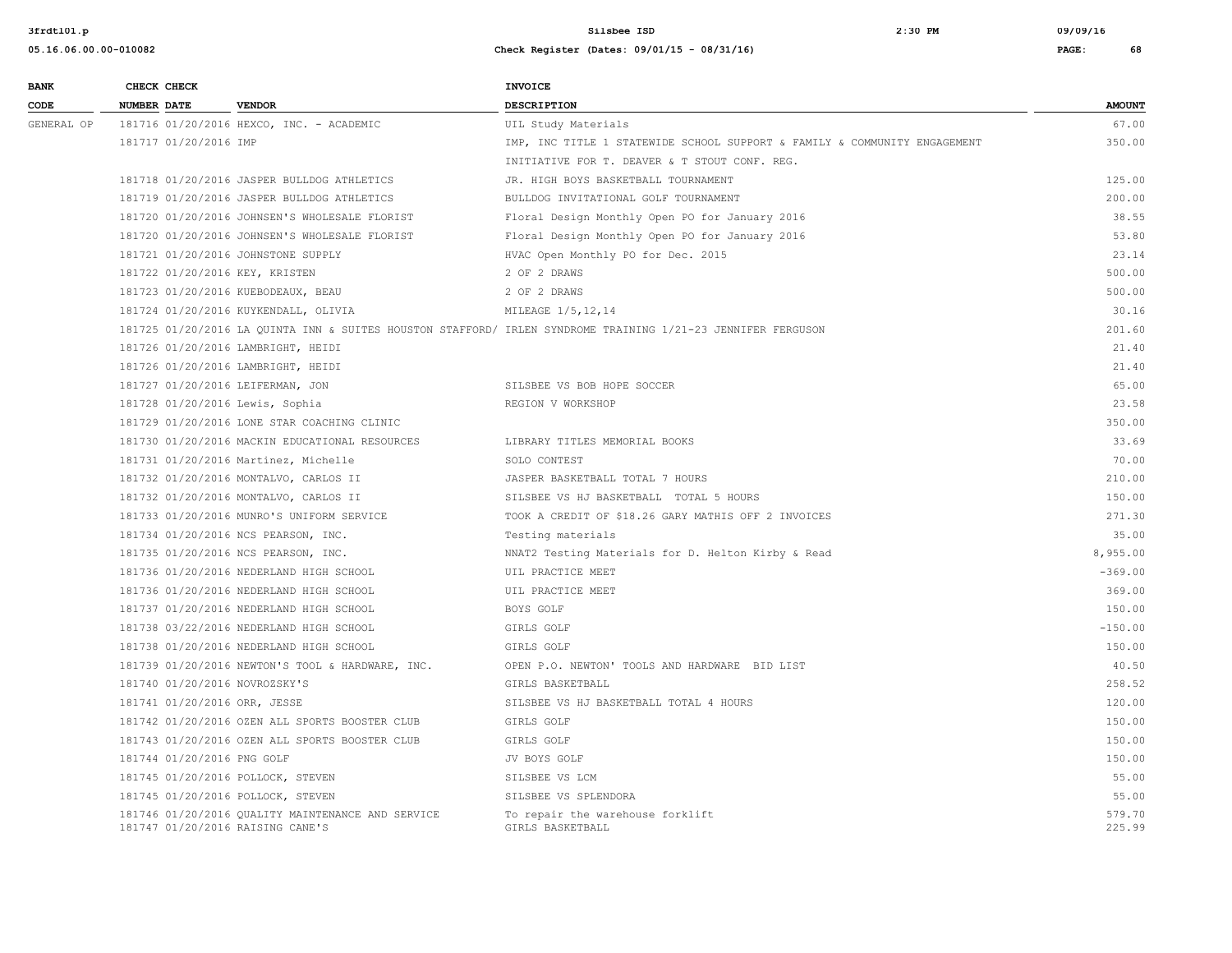| <b>BANK</b><br>CODE | CHECK CHECK |                        |                                                       | <b>INVOICE</b>                                          |                 |
|---------------------|-------------|------------------------|-------------------------------------------------------|---------------------------------------------------------|-----------------|
|                     | NUMBER DATE |                        | <b>VENDOR</b>                                         | <b>DESCRIPTION</b>                                      | <b>AMOUNT</b>   |
| GENERAL OP          |             |                        | 181748 01/20/2016 RENAISSANCE AUSTIN HOTEL            | TCTELA JAN 22-24                                        | 519.93          |
|                     |             |                        | 181749 01/20/2016 RENFRO, ARCHIE                      | SILSBEE VS LCM                                          | 135.00          |
|                     |             |                        | 181750 01/20/2016 ROGERS, BRANDON                     | SILSBEE VS HJ BASKETBALL TOTAL 4 HOURS                  | 120.00          |
|                     |             |                        | 181751 01/20/2016 SAPP, HERBERT                       | SILSBEE VS LCM                                          | 75.00           |
|                     |             |                        | 181752 01/20/2016 SAPP, SHEA                          | SILSBEE VS LCM                                          | 60.00           |
|                     |             |                        | 181753 01/20/2016 SCHOLASTIC INC.                     | Scholastic Scope Magazine                               | 494.45          |
|                     |             |                        | 181754 01/20/2016 SOUTHWEST BUILDING SYSTEMS          | 2016 1ST QUARTER MONITORING FEE ADM BUILDING            | 75.00           |
|                     |             |                        | 181755 01/20/2016 SPARKLETTS AND SIERRA SPRINGS       | ADMINISTRATION OFFICE, WAREHOUSE, TECHNOLOGY            | 109.08          |
|                     |             |                        | 181756 01/20/2016 Stanley, Katherine                  | REGION V WORKSHOP                                       | 23.58           |
|                     |             |                        | 181757 01/20/2016 STAR GRAPHICS COPIERS, INC.         | 10/25 TO 11/24                                          | 4,116.67        |
|                     |             |                        | 181758 01/20/2016 STAR GRAPHICS INC                   | $1/1$ TO $1/31$                                         | 153.00          |
|                     |             |                        | 181758 01/20/2016 STAR GRAPHICS INC                   | $1/1$ TO $1/31$                                         | 139.00          |
|                     |             |                        | 181758 01/20/2016 STAR GRAPHICS INC                   | $1/1$ TO $1/31$                                         | 425.00          |
|                     |             |                        | 181759 01/20/2016 SUBWAY STORE #5224                  | MIDDLE SCHOOL BASKETBALL                                | 385.00          |
|                     |             |                        | 181760 01/20/2016 TEXAS DEPARTMENT OF PUBLIC SAFETY   | $12/1$ TO $12/18$                                       | 22.00           |
|                     |             |                        | 181761 01/20/2016 THOMAS, NICOLLETTE                  | 2 OF 2 DRAWS                                            | 500.00          |
|                     |             |                        | 181762 01/20/2016 TIME WARNER CABLE                   | $12/17$ to $2/14$                                       | 10,000.00       |
|                     |             |                        | 181762 01/20/2016 TIME WARNER CABLE                   | $1/18$ TO $2/17$                                        | 954.06          |
|                     |             |                        | 181762 01/20/2016 TIME WARNER CABLE                   | $1/17$ TO $2/16$                                        | 954.06          |
|                     |             |                        | 181762 01/20/2016 TIME WARNER CABLE                   | $1/18$ TO $2/17$                                        | 954.06          |
|                     |             |                        | 181762 01/20/2016 TIME WARNER CABLE                   | $1/18$ TO $2/17$                                        | 954.06          |
|                     |             |                        | 181763 01/20/2016 TRIANGLE WATER CO.                  | 481250 THE ACADEMY                                      | 76.00           |
|                     |             |                        | 181764 01/20/2016 VIDOR HIGH SCHOOL                   | JV GOLF                                                 | 150.00          |
|                     |             |                        | 181765 01/20/2016 VIDOR HIGH SCHOOL                   | GIRLS GOLF                                              | 150.00          |
|                     |             |                        | 181766 01/20/2016 VIDOR HIGH SCHOOL                   | BOYS VARSITY GOLF                                       | 150.00          |
|                     |             |                        | 181767 01/20/2016 WALKOVIAK, THOMAS                   | SILSBEE VS LCM                                          | 180.59          |
|                     |             |                        | 181768 01/20/2016 Wallace, Mark                       | OSHA TRAINING COURSE                                    | 575.00          |
|                     |             |                        | 181769 01/20/2016 WARREN HIGH SCHOOL - ATHLETIC DEPT. | GIRLS GOLF                                              | 160.00          |
|                     |             |                        | 181770 01/20/2016 WARREN ISD ATHLETICS                | JV GOLF                                                 | 160.00          |
|                     |             |                        | 181771 03/22/2016 WEST BROOK GOLF BOOSTERS            | BOYS GOLF                                               | $-215.00$       |
|                     |             |                        | 181771 01/20/2016 WEST BROOK GOLF BOOSTERS            | BOYS GOLF                                               | 215.00          |
|                     |             |                        | 181772 01/20/2016 WEST BROOK GOLF BOOSTERS            | BOYS GOLF                                               | 175.00          |
|                     |             |                        | 181773 01/20/2016 WILBERT, JOE III                    | SILSBEE VS LCM BASKETBALL                               | 145.60          |
|                     |             |                        | 181774 01/20/2016 WILLIAMS, JOHN                      | AND 1/13 TOTAL 16 HOURS                                 | 480.00          |
|                     |             |                        | 181775 01/20/2016 Willis, Pamela                      | NEDERLAND UIL PRACTICE MEET                             | $-260.00$       |
|                     |             |                        | 181775 01/20/2016 Willis, Pamela                      | NEDERLAND UIL PRACTICE MEET                             | 260.00          |
|                     |             |                        | 181776 01/20/2016 COASTAL WELDING                     | Ag Monthly Open PO for January 2016                     | 99.00           |
|                     |             | 181777 01/20/2016 ETEX | 181778 01/20/2016 FASTENAL COMPANY                    | teacher supplies<br>Ag Monthly Open PO for January 2016 | 198.40<br>52.05 |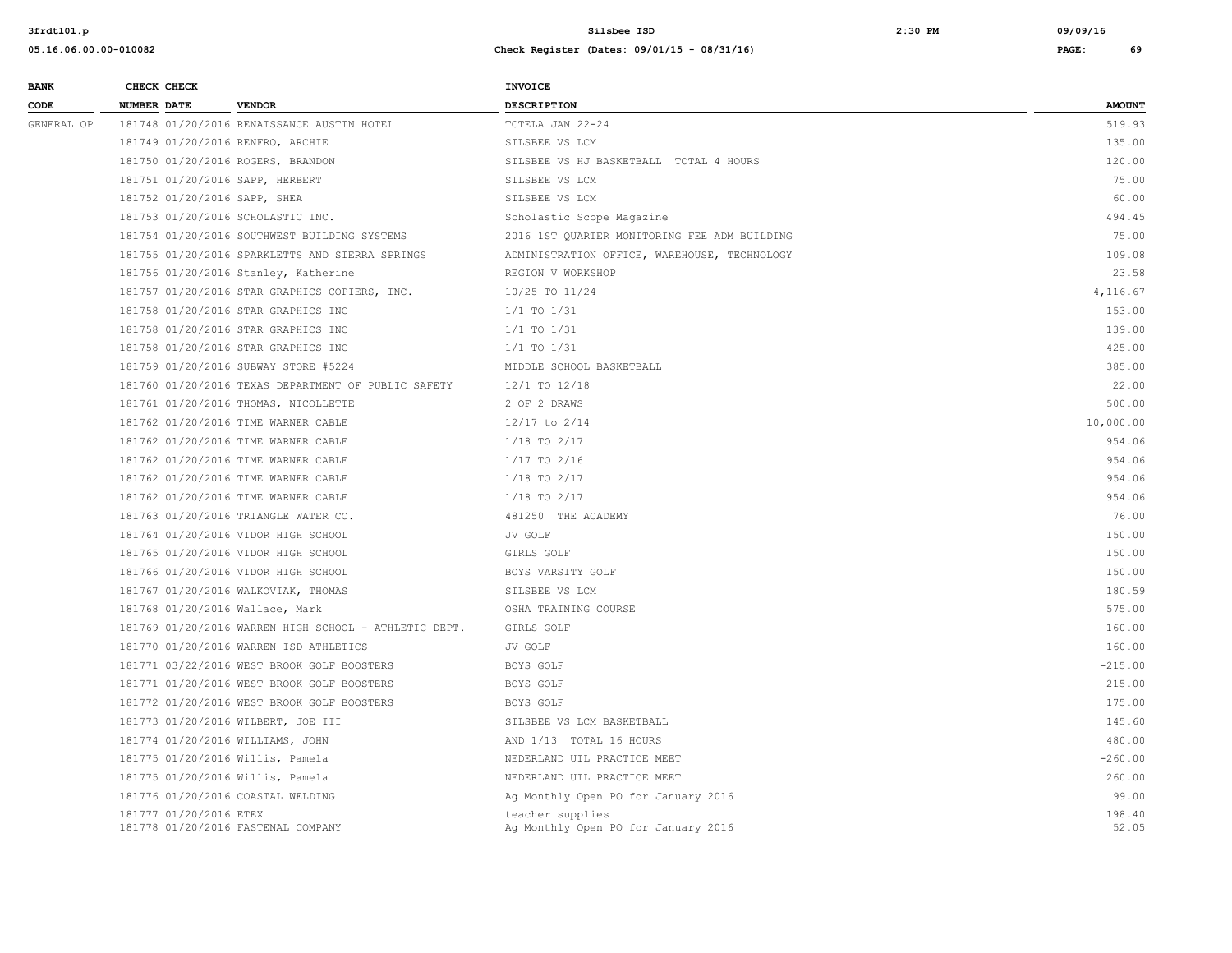| <b>BANK</b> | CHECK CHECK        |                                                                        | <b>INVOICE</b>                                                      |                  |
|-------------|--------------------|------------------------------------------------------------------------|---------------------------------------------------------------------|------------------|
| CODE        | <b>NUMBER DATE</b> | <b>VENDOR</b>                                                          | DESCRIPTION                                                         | <b>AMOUNT</b>    |
| GENERAL OP  |                    | 181779 01/20/2016 MCMILLAN GLASS AND DOOR                              | OPEN P.O. MCMILLIAN GLASS FOR JANAURY BID LIST                      | 53.34            |
|             |                    | 181780 01/20/2016 MSU FOUNDATION AGRICULTURE                           | 2016 MCNEESE INVITATIONAL FFA JUDGING CONTEST                       | 20.00            |
|             |                    | 181781 01/20/2016 MUNRO'S UNIFORM SERVICE                              | DECEMBER 2015                                                       | 1,077.86         |
|             |                    | 181782 01/20/2016 NEDERLAND HIGH SCHOOL                                | UIL PRACTICE MEET                                                   | 351.00           |
|             |                    | 181783 01/20/2016 SZEMBORSKI, KARA                                     | CITRUS BOWL PERFORMANCE                                             | 115.40           |
|             |                    | 181784 01/20/2016 TEXAS SNAKES & MORE                                  | SCHOOL PROGRAM                                                      | 600.00           |
|             |                    | 181785 01/20/2016 Willis, Pamela                                       | NEDERLAND UIL PRACTICE MEET                                         | 240.00           |
|             |                    | 181786 01/27/2016 ABBO, JOEL                                           | SILSBEE VS CENTRAL SOCCER                                           | 65.00            |
|             |                    | 181787 01/27/2016 AT&T LONG DISTANCE                                   |                                                                     | 627.90           |
|             |                    | 181788 01/27/2016 ATHLETIC SUPPLY INC.                                 | BOYS TRACK MIDDLE SCHOOL                                            | 247.00           |
|             |                    | 181788 01/27/2016 ATHLETIC SUPPLY INC.                                 | GIRLS SOCCER SUPPLIES AND UNIFORMS                                  | 1,771.00         |
|             |                    | 181789 01/27/2016 ATSSB-REGION 10                                      |                                                                     | 45.00            |
|             |                    | 181790 01/27/2016 BAKER DISTRIBUTING                                   | Filters to restock the warehouse                                    | 2,282.84         |
|             |                    | 181791 01/27/2016 BARCELONA SPORTING GOODS                             | BASKET BALL SUPPLIES                                                | 215.85           |
|             |                    | 181791 01/27/2016 BARCELONA SPORTING GOODS                             | basketball supplies                                                 | 309.00           |
|             |                    | 181791 01/27/2016 BARCELONA SPORTING GOODS                             | BASKET BALL SUPPLIES                                                | 335.00           |
|             |                    | 181791 01/27/2016 BARCELONA SPORTING GOODS                             | BASKET BALL SUPPLIES                                                | 1,640.00         |
|             |                    | 181791 01/27/2016 BARCELONA SPORTING GOODS                             | BASKET BALL SUPPLIES                                                | 141.00           |
|             |                    | 181791 01/27/2016 BARCELONA SPORTING GOODS                             | BASKET BALL SUPPLIES                                                | 53.50            |
|             |                    | 181791 01/27/2016 BARCELONA SPORTING GOODS                             | BASKET BALL SUPPLIES                                                | 108.00           |
|             |                    | 181792 01/27/2016 BELL, MA LPC COUNSELING SERV., TRACY                 | 12/14 TO 1/25                                                       | 310.00           |
|             |                    | 181792 01/27/2016 BELL, MA LPC COUNSELING SERV., TRACY                 | 12/14 TO 1/25                                                       | 790.00           |
|             |                    | 181793 01/27/2016 BROUCHET, THERMAN                                    | SILSBEE vs WOS                                                      | 110.00           |
|             |                    | 181794 01/27/2016 BSN SPORTS                                           | SOFTBALL UNIFORMS                                                   | 1,163.15         |
|             |                    | 181795 01/27/2016 Buteaux, Cory                                        | SOCCER                                                              | 136.42           |
|             |                    | 181796 01/27/2016 CAIN, ED                                             | SILSBEE VS WOS BASKETBALL AND LIONS CLUB MAGIC SHOW TOTAL 7.5 HOURS | 225.00           |
|             |                    | 181797 01/27/2016 CARD SERVICES                                        | DECEMBER 19 TO JANUARY 18, 2016                                     | 1,521.07         |
|             |                    | 181798 01/27/2016 CARD SERVICES                                        | DECEMBER 21 TO JANUARY 20                                           | 1,088.54         |
|             |                    | 181799 01/27/2016 CAREER CRUISING                                      | CCSPRINGBOARD                                                       | 799.00           |
|             |                    | 181800 01/27/2016 CAROLINA BIOLOGICAL SUPPLY                           | Science Supplies                                                    | 436.40           |
|             |                    | 181801 01/27/2016 CARTER, ROBIN                                        | SILSBEE VS HJ                                                       | 55.00            |
|             |                    | 181802 01/27/2016 CED, INC.                                            | OPEN P.O. CED FOR JANUARY 2015 BID LIST                             | 340.08           |
|             |                    | 181803 01/27/2016 CENTERPOINT ENERGY                                   | 12/15 TO 1/15                                                       | 1,287.59         |
|             |                    | 181804 01/27/2016 CENTERPOINT ENERGY                                   | $12/15 - 1/15$                                                      | 111.85           |
|             |                    | 181805 01/27/2016 CENTERPOINT ENERGY SERVICES, INC.                    | 12/1 TO 12/31                                                       | 4,020.65         |
|             |                    | 181806 01/27/2016 CHAVEZ, RICK                                         | SILSBEE VS HARDIN JEFFERSON                                         | 575.20           |
|             |                    | 181807 01/27/2016 CICI'S PIZZA #160                                    | BOYS BASKETBALL MIDDLE SCHOOL                                       | 70.00            |
|             |                    | 181808 01/27/2016 CITY OF SILSBEE<br>181808 01/27/2016 CITY OF SILSBEE | 12/7 TO 1/5<br>$12/7$ to $1/5$                                      | 691.17<br>696.38 |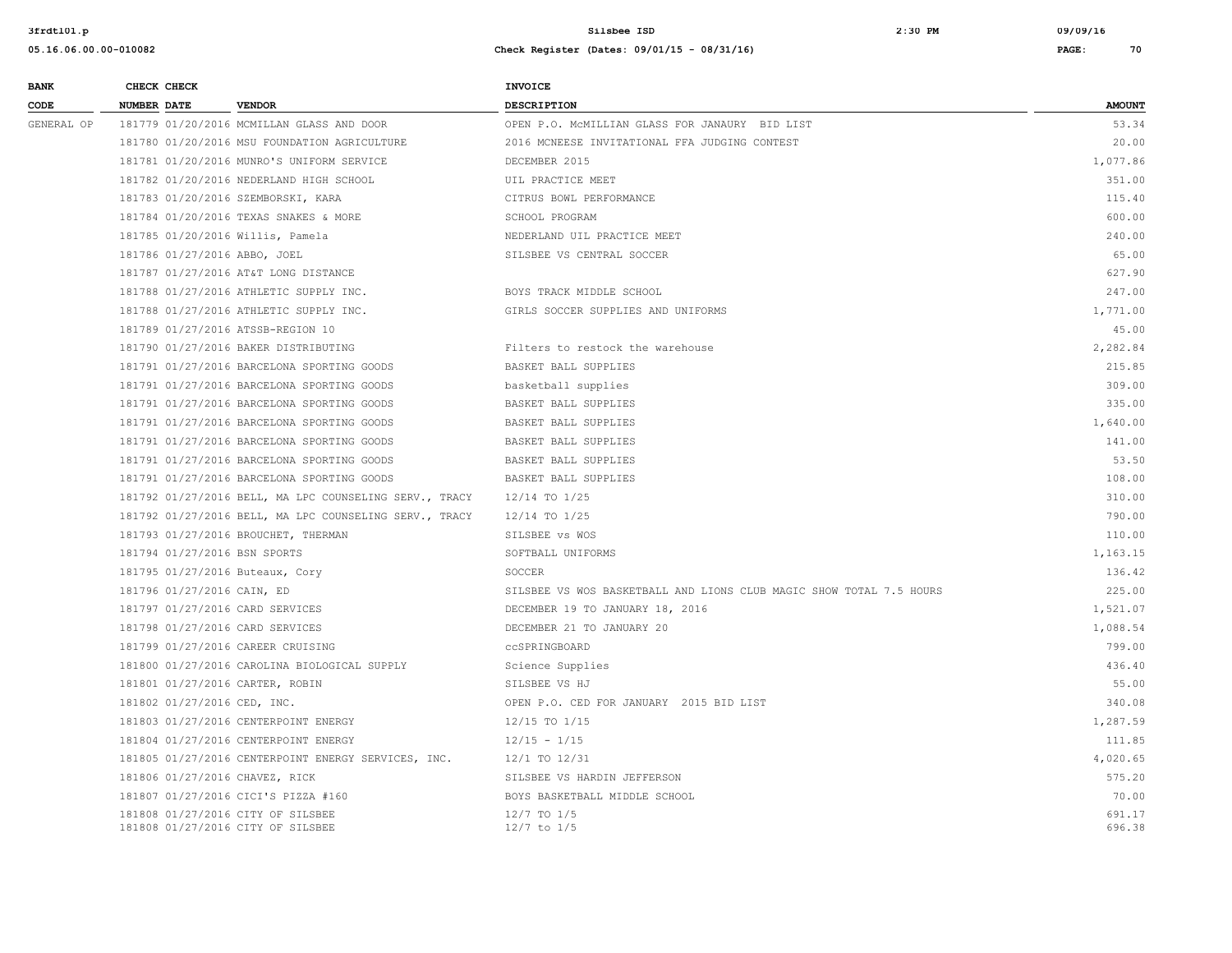| <b>BANK</b> | CHECK CHECK                    |                                                                        | <b>INVOICE</b>                                  |                  |
|-------------|--------------------------------|------------------------------------------------------------------------|-------------------------------------------------|------------------|
| CODE        | <b>NUMBER DATE</b>             | <b>VENDOR</b>                                                          | <b>DESCRIPTION</b>                              | <b>AMOUNT</b>    |
| GENERAL OP  |                                | 181808 01/27/2016 CITY OF SILSBEE                                      | $12/7$ to $1/5$                                 | 251.88           |
|             |                                | 181809 01/27/2016 CLASSIC FORMS AND PRODUCTS, INC.                     | AP WINDOW ENVELOPES                             | 998.75           |
|             |                                | 181810 01/27/2016 COASTAL WELDING SUPPLY INC                           | Ag Monthly Open PO for January 2016             | 46.74            |
|             |                                | 181810 01/27/2016 COASTAL WELDING SUPPLY INC                           | Ag Monthly Open PO for January 2016             | 34.50            |
|             |                                | 181811 01/27/2016 COMMUNITY COFFEE                                     | ADMINISTRATION                                  | 17.00            |
|             | 181812 01/27/2016 CONROE ISD   |                                                                        | SEALY VS SILSBEE                                | 2,455.14         |
|             | 181812 01/27/2016 CONROE ISD   |                                                                        | EL CAMPO VS SILSBEE                             | 234.23           |
|             | 181813 01/27/2016 COWARD, JUDY |                                                                        |                                                 | 570.00           |
|             |                                | 181814 01/27/2016 DELACERDA, SCOTT                                     | TOTAL 8 HOURS                                   | 240.00           |
|             |                                | 181814 01/27/2016 DELACERDA, SCOTT                                     | TOTAL 8 HOURS                                   | 240.00           |
|             |                                | 181815 01/27/2016 ELLEVATION, LLC                                      | Ellevation LLC renewal of services T. McDuff    | 2,400.00         |
|             | 181816 01/27/2016 ETEX         |                                                                        | teacher supplies toner                          | 162.55           |
|             | 181816 01/27/2016 ETEX         |                                                                        | CONSTRUCTION PAPER                              | 857.50           |
|             | 181816 01/27/2016 ETEX         |                                                                        | OFFICE SUPPLIES                                 | 13.34            |
|             | 181816 01/27/2016 ETEX         |                                                                        | office supplies                                 | 87.43            |
|             | 181816 01/27/2016 ETEX         |                                                                        | Ink Cartridges for room 220                     | 659.95           |
|             | 181816 01/27/2016 ETEX         |                                                                        | OPEN P.O. ETEX FOR JANUARY REGION 5             | 18.48            |
|             |                                | 181817 01/27/2016 F&F SPORTS, INC.                                     | DISTRICT FOOTBALL TOURNAMENT                    | 250.00           |
|             |                                | 181818 01/27/2016 FASTENAL COMPANY                                     | OPEN P.O. FASTENAL FOR JANUARY 2015 BID LIST    | 34.05            |
|             |                                | 181819 01/27/2016 FLOWER, ANTHONY                                      | TOTAL 8 HOURS                                   | 240.00           |
|             |                                | 181819 01/27/2016 FLOWER, ANTHONY                                      | TOTAL 8 HOURS                                   | 240.00           |
|             |                                | 181820 01/27/2016 FOLLETT SCHOOL SOLUTIONS, INC.                       | Library book order                              | 3, 143.85        |
|             |                                | 181821 01/27/2016 GALENA PARK ISD                                      | JR. HIGH BASKEBALL TOURNAMENT WILDCAT CLASSIC   | 100.00           |
|             |                                | 181822 01/27/2016 GRIMES, KENNETH                                      | SILSBEE VS HJ                                   | 55.00            |
|             |                                | 181823 01/27/2016 HANCOCK, ROBERT                                      | SILSBEE VS LCM                                  | 75.00            |
|             |                                | 181824 01/27/2016 HILTON ANATOLE                                       | TSCA SCHOOL COUNSELORS CONFERENCE 1/31- 2/2     | 352.98           |
|             |                                | 181825 01/27/2016 HILTON AUSTIN                                        | TCEA FEB 2-5                                    | 778.26           |
|             |                                | 181826 01/27/2016 HILTON AUSTIN                                        | TCEA FEB 2-5                                    | 778.26           |
|             |                                | 181827 01/27/2016 HYATT REGENCY AUSTIN                                 | TCEA $2/2-5$                                    | 755.37           |
|             |                                | 181828 01/27/2016 Jacks, Evelle                                        |                                                 | 70.55            |
|             |                                | 181829 01/27/2016 JENNY'S FRIED CHICKEN                                | BOYS BASKETBALL JASPER                          | 258.00           |
|             |                                | 181830 01/27/2016 JOHNSTONE SUPPLY                                     | OPEN P.O. JOHNSTONE SUPPLY FOR JANUARY BID LIST | 222.10           |
|             |                                | 181830 01/27/2016 JOHNSTONE SUPPLY                                     | HVAC Monthly Open PO for January 2016           | 98.68            |
|             |                                | 181831 01/27/2016 LAMBRIGHT, HEIDI                                     |                                                 | 20.10            |
|             |                                | 181831 01/27/2016 LAMBRIGHT, HEIDI                                     |                                                 | 4.43             |
|             |                                | 181832 01/27/2016 LOFTON SECURITY SERVICES, INC.                       | $1/11$ TO $1/17$                                | 420.48           |
|             |                                | 181832 01/27/2016 LOFTON SECURITY SERVICES, INC.                       | $1/4$ TO $1/10$                                 | 525.60           |
|             |                                | 181833 01/27/2016 LOVELY, UIRANNAH<br>181834 01/27/2016 LOWE, MITCHELL | SILSBEE VS WOS<br>SILSBEE VS HARDIN JEFFERSON   | 110.00<br>990.53 |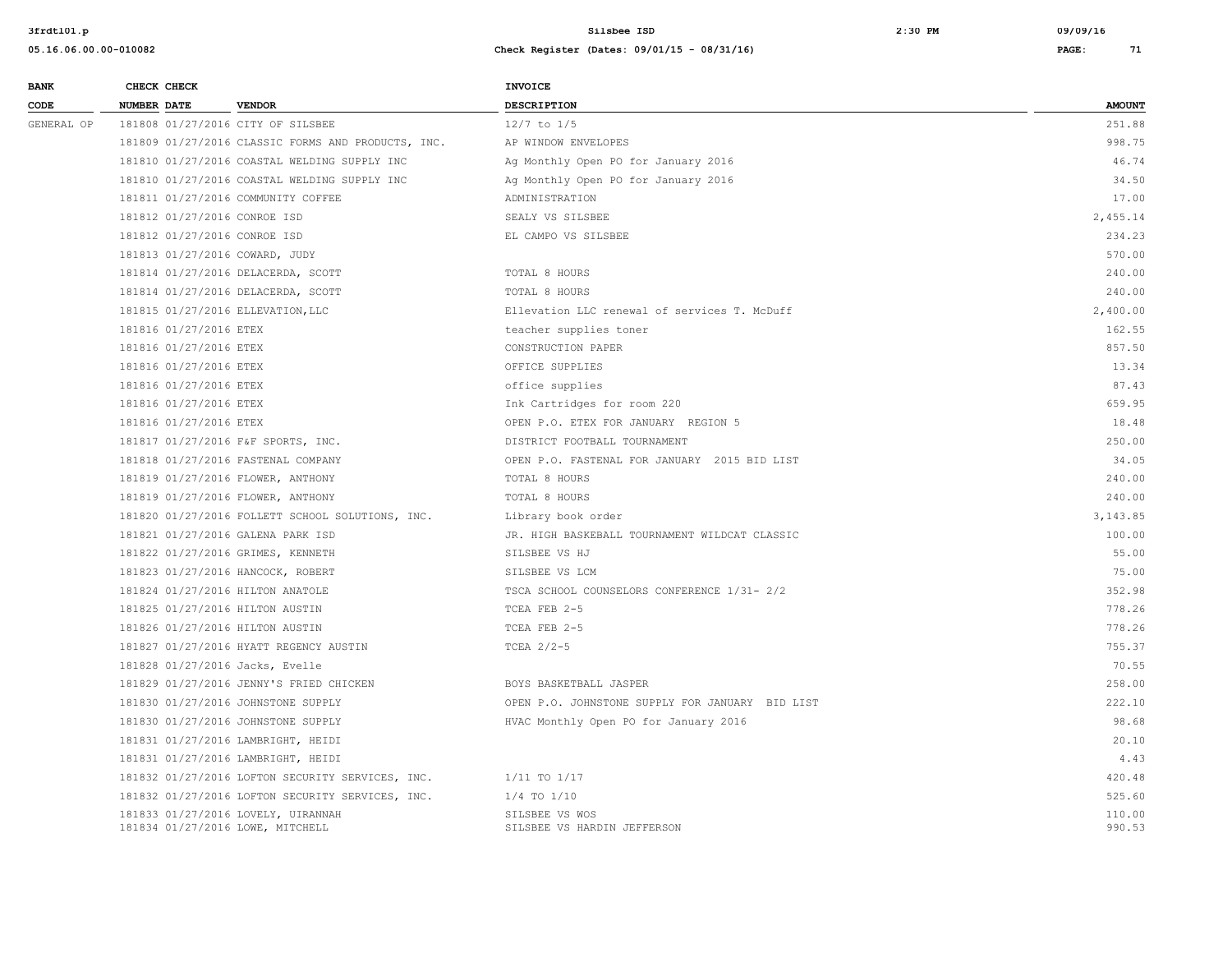| <b>BANK</b> | CHECK CHECK                                              |                                                        | INVOICE                                                                         |                 |
|-------------|----------------------------------------------------------|--------------------------------------------------------|---------------------------------------------------------------------------------|-----------------|
| CODE        | <b>NUMBER DATE</b>                                       | <b>VENDOR</b>                                          | <b>DESCRIPTION</b>                                                              | <b>AMOUNT</b>   |
| GENERAL OP  |                                                          | 181835 01/27/2016 LYNN LEE INC. DAIRY OUEENS           | MIDDLE SCHOOL BASKETBALL                                                        | 222.00          |
|             |                                                          | 181836 01/27/2016 BG FOODS INC. DBA MCDONALD'S         | STORE 12027 BOYS SOCCER                                                         | 75.68           |
|             |                                                          | 181836 01/27/2016 BG FOODS INC. DBA MCDONALD'S         | JR. HIGH BASKEBALL                                                              | 52.79           |
|             | 181837 01/27/2016 NOVROZSKY'S                            |                                                        | HS BOYS BASKETBALL MEALS                                                        | 234.54          |
|             | 181837 01/27/2016 NOVROZSKY'S                            |                                                        | GIRLS BASKETBALL                                                                | 247.05          |
|             | 181838 01/27/2016 ORR, JESSE                             |                                                        | SILSBEE VS WOS BASKETBALL TOTAL 5/5 HOURS                                       | 165.00          |
|             | 181839 01/27/2016 PAYNE, REBECCA                         |                                                        | TOTAL 9.75 HOURS                                                                | 97.50           |
|             | 181840 01/27/2016 POCKET NURSE                           |                                                        | Supplies for HST Classes                                                        | 20.72           |
|             | 181841 01/27/2016 GREEN, CASEY                           |                                                        | SCOUTING BASKETBALL                                                             | 74.95           |
|             |                                                          | 181842 01/27/2016 PPG ARCHITECTURAL FINISHES           | OPEN P.O. PPG ARCHITECTURAL FINISHES FOR JANUARY BID LIST                       | 167.64          |
|             |                                                          | 181843 01/27/2016 REGION X-J.H. MUSIC S.E.             |                                                                                 | 240.00          |
|             | 181844 01/27/2016 RENFRO, ARCHIE                         |                                                        | SILSBEE VS LCM BASKETBALL                                                       | 135.00          |
|             | 181844 01/27/2016 RENFRO, ARCHIE                         |                                                        | SILSBEE VS HJ                                                                   | 135.00          |
|             |                                                          | 181845 02/02/2016 ROSS RIDGE SAND                      | BASEBALL AND SOFTBALL                                                           | $-250.00$       |
|             |                                                          | 181845 01/27/2016 ROSS RIDGE SAND                      | BASEBALL AND SOFTBALL                                                           | 250.00          |
|             | 181846 01/27/2016 SAPP, HERBERT                          |                                                        | OFFICIAL 1/14                                                                   | 75.00           |
|             | 181846 01/27/2016 SAPP, HERBERT                          |                                                        | SILSBEE VS HJ                                                                   | 75.00           |
|             | 181847 01/27/2016 SAPP, SHEA                             |                                                        | SILSBEE VS HJ                                                                   | 60.00           |
|             |                                                          | 181848 01/27/2016 SHERATON SUITES MARKET CENTER DALLAS | SCHOOL COUNSELOR CONFERENCE                                                     | 347.07          |
|             |                                                          | 181849 01/27/2016 SOUTHERN COMPUTER WAREHOUSE          | Brother HL 5470DW Printer Brother TN750 High Yield toner cart.                  | 317.69          |
|             |                                                          | 181849 01/27/2016 SOUTHERN COMPUTER WAREHOUSE          | LCD Projector                                                                   | 567.20          |
|             |                                                          | 181849 01/27/2016 SOUTHERN COMPUTER WAREHOUSE          | ASUS CHROMEBOOK FLIP                                                            | 285.17          |
|             |                                                          | 181850 01/27/2016 SOUTHERN COMPUTER WAREHOUSE          | TECHNOLOGY EQUIPMENT                                                            | 1,359.96        |
|             |                                                          | 181851 01/27/2016 SOUTHWEST BUILDING SYSTEMS           | 1st quarter monitoring fees for shs fire alarm system                           | 75.00           |
|             |                                                          | 181851 01/27/2016 SOUTHWEST BUILDING SYSTEMS           | Add bell schedule                                                               | 78.00           |
|             | 181852 01/27/2016 STOCKMANN, TOM                         |                                                        | SILSBEE VS CENTRAL SOCCER                                                       | 65.00           |
|             | 181853 01/27/2016 STRATTON INC.                          |                                                        | HOUSING, KNUCKLE, L/FRT. MACH \$154.00 LOWER BALL JOINT \$36.00 FREIGHT \$10.00 | 198.63          |
|             |                                                          |                                                        | BID LIST                                                                        |                 |
|             |                                                          | 181854 01/27/2016 Sturgeon, Rondi                      | TOTAL 9.75 HOURS                                                                | 97.50           |
|             |                                                          | 181855 01/27/2016 SWICEGOOD MUSIC COMPANY              | Choir Music                                                                     | 40.44           |
|             |                                                          | 181856 01/27/2016 TEXAS LIBRARY ASSOCIATION            | MEMBERSHIP 2016                                                                 | 75.00           |
|             |                                                          | 181857 01/27/2016 TEXAS LIBRARY ASSOCIATION            | 2016 MEMBERSHIP                                                                 | 75.00           |
|             |                                                          | 181858 01/27/2016 THE WESTIN GALLERIA DALLAS           | STATEWIDE EVALUATION CONFERENCE JAN 31-FEB 2                                    | 388.97          |
|             | 181859 01/27/2016 TRI-CON, INC.                          |                                                        | OPEN P.O. TRI CON FOR JANAURAY AWARDED FUEL BID                                 | 1,004.96        |
|             |                                                          | 181860 01/27/2016 VERIZON WIRELESS                     | DEC 14 - JAN 13                                                                 | 1,673.17        |
|             |                                                          | 181861 01/27/2016 VERIZON WIRELESS                     | DEC $14 - JAN$ . 13                                                             | 1,126.41        |
|             | 181862 01/27/2016 WAL-MART                               |                                                        | SUPPLIES FOR HS LIFESKILLS                                                      | 122.11          |
|             | 181862 01/27/2016 WAL-MART<br>181862 01/27/2016 WAL-MART |                                                        | I TUNE CARD<br>in service supplies and other supplies for bus barn              | 25.00<br>133.60 |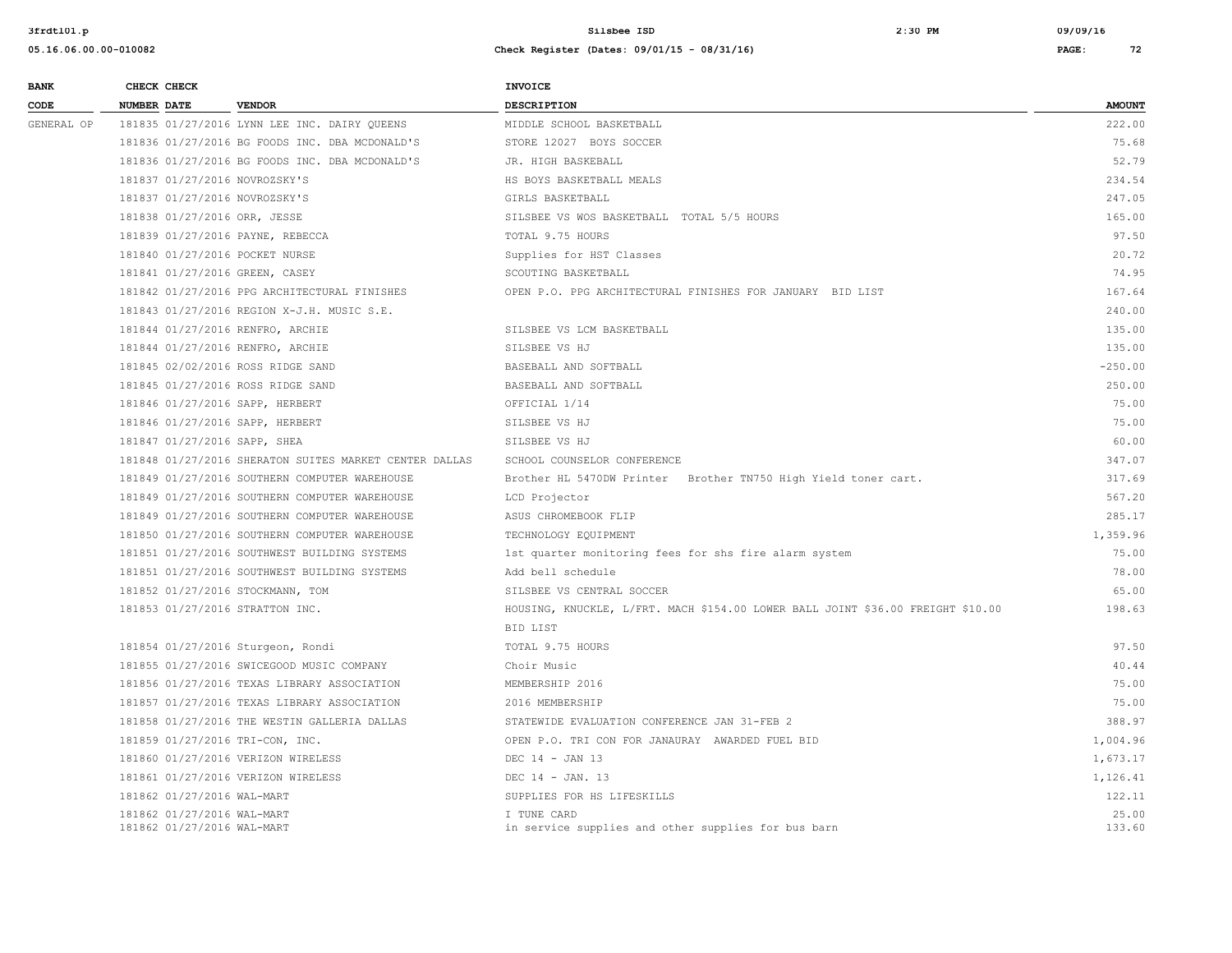| <b>BANK</b> | CHECK CHECK             |                                                                                              | <b>INVOICE</b>                                                               |               |
|-------------|-------------------------|----------------------------------------------------------------------------------------------|------------------------------------------------------------------------------|---------------|
| CODE        | <b>NUMBER DATE</b>      | <b>VENDOR</b>                                                                                | <b>DESCRIPTION</b>                                                           | <b>AMOUNT</b> |
| GENERAL OP  |                         | 181862 01/27/2016 WAL-MART                                                                   | supplies                                                                     | 102.84        |
|             |                         | 181862 01/27/2016 WAL-MART                                                                   | NINTENDO WII                                                                 | 299.96        |
|             |                         | 181862 01/27/2016 WAL-MART                                                                   | cable, batteries and donuts                                                  | 49.29         |
|             |                         | 181862 01/27/2016 WAL-MART                                                                   | BOARD MEETING 1/7                                                            | 50.58         |
|             |                         | 181862 01/27/2016 WAL-MART                                                                   | zip lock snack size and candy                                                | 18.39         |
|             |                         | 181862 01/27/2016 WAL-MART                                                                   | BOARD MEETING SUPPLIES 1/12                                                  | 16.88         |
|             |                         | 181863 01/27/2016 Wallace, Mark                                                              | PROJECTS TO BE PICKED UP IN HOUSON BY MARK WALLACE                           | 529.40        |
|             |                         | 181864 01/27/2016 WHITELEY, GARY                                                             | SILSBEE VS HARDIN JEFFERSON                                                  | 791.48        |
|             |                         | 181865 01/27/2016 WILLIAMS, JOHN                                                             | AND 1/21 TOTAL 13 HOURS                                                      | 390.00        |
|             |                         | 181866 01/27/2016 WILLIAMS, ROLAND                                                           | SILSBEE VS DIBOLL SOCCER                                                     | 65.00         |
|             |                         | 181867 01/27/2016 WYNDHAM SAN ANTONIO RIVERWALK                                              | TCEC WINTER CONFERENCE 2/2-2/5                                               | 398.70        |
|             | 181868 01/27/2016 ZONES |                                                                                              | DELL LATITUDE                                                                | 552.65        |
|             | 181869 01/27/2016 ZONES |                                                                                              | PRINTER PARTS                                                                | 122.46        |
|             |                         | 181870 02/03/2016 ADVANCED GRAPHICS                                                          | Supplies for poster machine                                                  | 316.15        |
|             |                         | 181871 02/03/2016 ADVANCED GRAPHICS                                                          | poster machine                                                               | 17,618.67     |
|             |                         | 181872 02/03/2016 ADVANCED SYSTEMS & ALARMS                                                  | MATERIALS & LABOR TO INSPECT FIRE SPRINKLER SYATEM IN AUDITORIUM INSPECTION  | 393.00        |
|             |                         |                                                                                              | TESTING RPZ (SEE ATTACHED QUOTE) REGION 5                                    |               |
|             |                         | 181872 02/03/2016 ADVANCED SYSTEMS & ALARMS                                                  | $2/1$ TO $2/29$                                                              | 70.00         |
|             |                         | 181873 02/03/2016 BARCELONA SPORTING GOODS                                                   | basketball supplies                                                          | 708.75        |
|             |                         | 181874 02/03/2016 BILL CLARK PEST CONTROL                                                    | OPEN P.O. BILL CLARK PEST CONTROL FOR JANUARY AWARDED BID                    | 235.00        |
|             |                         | 181875 02/03/2016 CAIN, ED                                                                   | SILSBEE VS ORANGEFIELD TOTAL 3.5 HOURS                                       | 105.00        |
|             |                         | 181875 02/03/2016 CAIN, ED                                                                   | SILSBEE VS HF BASKETBALL TOTAL 5/5 HOURS                                     | 165.00        |
|             |                         | 181875 02/03/2016 CAIN, ED                                                                   | SILSBEE VS BRIDGE CITY TOTAL 4.5 HOURS                                       | 135.00        |
|             |                         | 181876 02/03/2016 CAPSTONE PRESS, INC.                                                       | LIBRARY BOOKS                                                                | 469.25        |
|             |                         | 181877 02/03/2016 CARDWELL, CINDY                                                            | ACCOMPANIST                                                                  | 150.00        |
|             |                         | 181878 02/03/2016 CAROL F. ZUCCONE ED.D. & ASSOCIATES                                        | Workshop for Social Worker                                                   | 475.00        |
|             |                         | 181879 02/03/2016 Carrell, Sheila                                                            | 1/21-24 TCTELA AUSTIN                                                        | 329.95        |
|             |                         | 181879 02/03/2016 Carrell, Sheila                                                            | REIMBURSEMENT TCTELA 1/21-24                                                 | 450.00        |
|             |                         | 181880 02/03/2016 CED, INC.                                                                  | G.E BREAKER, RATING PLUG, LUG KIT FOR HIGH SCHOOL BID LIST                   | 1,674.00      |
|             |                         | 181880 02/03/2016 CED, INC.                                                                  | OPEN P.O. CED FOR JANUARY 2015 BID LIST                                      | 48.71         |
|             |                         | 181880 02/03/2016 CED, INC.                                                                  | OPEN P.O. CED FOR JANUARY 2015 BID LIST                                      | 150.00        |
|             |                         | 181881 02/03/2016 CHESHIRE, EMILY                                                            | MAELYN MOULDER - KG                                                          | 59.20         |
|             |                         | 181882 02/03/2016 CHEVRON AND TEXACO CARD SERVICES                                           | 12/23 TO 1/22                                                                | 80.00         |
|             |                         | 181883 02/03/2016 CITY OF SILSBEE                                                            | 12/14 TO 1/12                                                                | 121.69        |
|             |                         | 181883 02/03/2016 CITY OF SILSBEE                                                            | 12/14 TO 1/12                                                                | 111.16        |
|             |                         | 181884 02/03/2016 COASTAL WELDING SUPPLY INC                                                 | Ag Monthly Open PO for Oct. 2015                                             | 39.87         |
|             |                         | 181884 02/03/2016 COASTAL WELDING SUPPLY INC                                                 | Ag Monthly Open PO for January 2016                                          | 36.50         |
|             |                         | 181884 02/03/2016 COASTAL WELDING SUPPLY INC<br>181884 02/03/2016 COASTAL WELDING SUPPLY INC | HVAC Monthly Open PO for January 2016<br>Ag Monthly Open PO for January 2016 | 7.75<br>97.50 |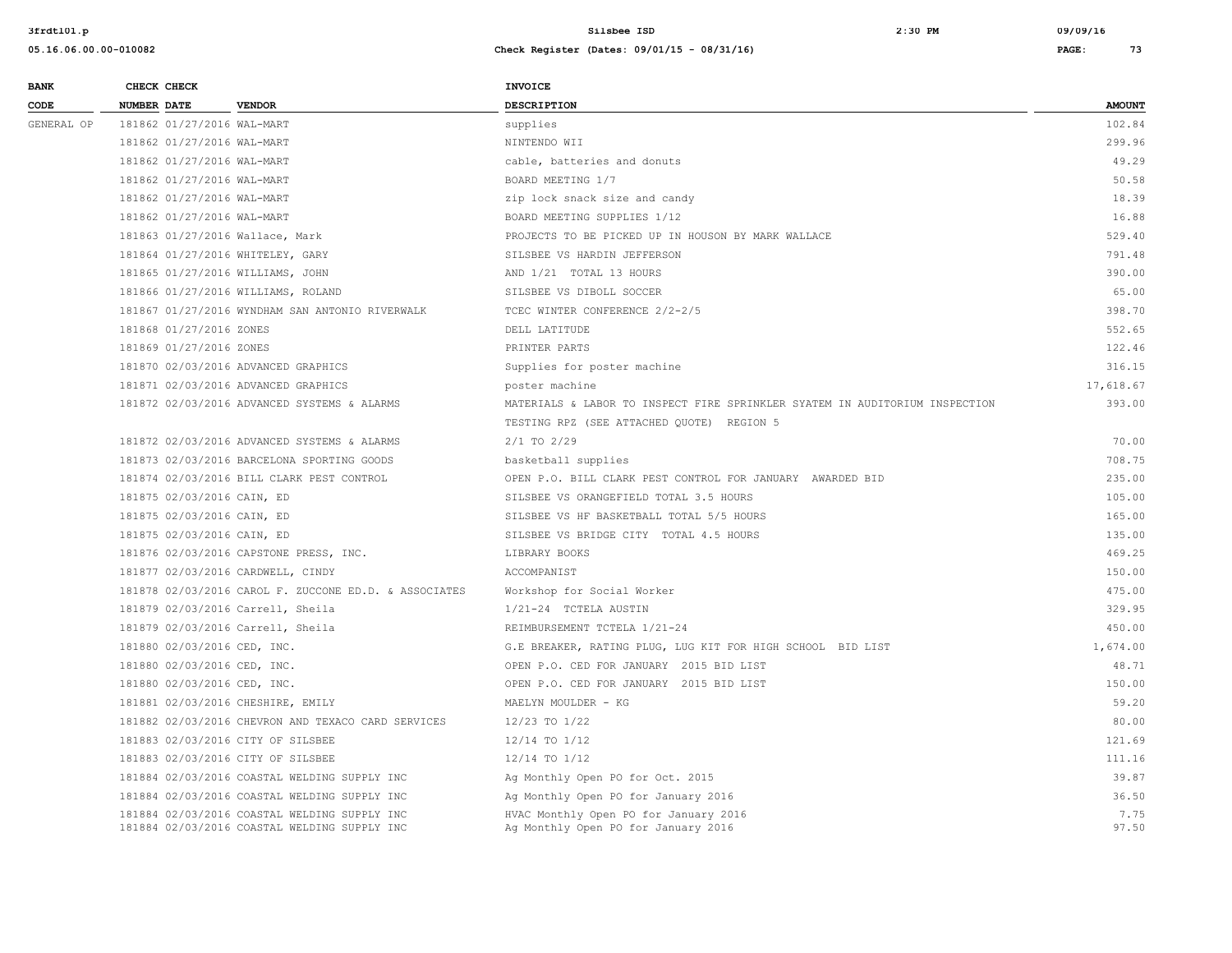| <b>BANK</b> | CHECK CHECK               |                                                                     | <b>INVOICE</b>                                                               |                 |
|-------------|---------------------------|---------------------------------------------------------------------|------------------------------------------------------------------------------|-----------------|
| CODE        | NUMBER DATE               | <b>VENDOR</b>                                                       | <b>DESCRIPTION</b>                                                           | <b>AMOUNT</b>   |
| GENERAL OP  |                           | 181885 02/03/2016 COBURN SUPPLY COMPANY, INC.                       | OPEN P.O. COBURN'S FOR JANUARY BID LIST                                      | 87.02           |
|             |                           | 181886 02/03/2016 COMMUNITY COFFEE                                  | MAINTENANCE                                                                  | 6.00            |
|             |                           | 181886 02/03/2016 COMMUNITY COFFEE                                  | MIDDLE SCHOOL                                                                | 70.50           |
|             |                           | 181886 02/03/2016 COMMUNITY COFFEE                                  | COFFEE FOR STAFF HIGH SCHOOL                                                 | 51.25           |
|             | 181887 02/03/2016 DEMCO   |                                                                     | ELECTRIC PENCIL SHARPENER                                                    | 205.19          |
|             |                           | 181888 02/03/2016 EDDINS, TAMI                                      | SKYLAR REED - KIRBY                                                          | 212.00          |
|             |                           | 181889 02/03/2016 EMBASSY SUITES AUSTIN-CENTRAL                     | TITLE I STATEWIDE SCHOOL SUPPORT & FAMILY & COMMUNITY ENGAGEMENT             | 324.82          |
|             | 181890 02/03/2016 ENTERGY |                                                                     | JANUARY 2016                                                                 | 50,704.60       |
|             |                           | 181891 02/03/2016 Escamilla, Laura                                  | ACCOMPANIST                                                                  | 125.00          |
|             | 181892 02/03/2016 ETEX    |                                                                     | SUPPLIES                                                                     | 34.81           |
|             | 181892 02/03/2016 ETEX    |                                                                     | Ink Cartridges for room 214                                                  | 620.25          |
|             | 181892 02/03/2016 ETEX    |                                                                     | Label Maker adapter & Ink Cartridge                                          | 104.98          |
|             | 181892 02/03/2016 ETEX    |                                                                     | OFFICE SUPPLIES                                                              | 127.39          |
|             | 181892 02/03/2016 ETEX    |                                                                     | teacher supplies                                                             | 77.99           |
|             | 181892 02/03/2016 ETEX    |                                                                     | OFFICE CHAIR FOR JOSEPH OFFICE.                                              | 279.00          |
|             | 181892 02/03/2016 ETEX    |                                                                     | OFFICE SUPPLIES AND BATHROOM TISSUE                                          | 682.15          |
|             | 181892 02/03/2016 ETEX    |                                                                     | teacher supplies toner & misc                                                | 214.31          |
|             | 181892 02/03/2016 ETEX    |                                                                     | card stock and colored paper                                                 | 63.33           |
|             | 181892 02/03/2016 ETEX    |                                                                     | Office supplies                                                              | 34.99           |
|             | 181892 02/03/2016 ETEX    |                                                                     | office supplies                                                              | 14.99           |
|             | 181892 02/03/2016 ETEX    |                                                                     | TEACHER SUPPLIES                                                             | 300.34          |
|             |                           | 181893 02/03/2016 FASTENAL COMPANY                                  | Ag Monthly Open PO for January 2016                                          | 160.91          |
|             |                           | 181893 02/03/2016 FASTENAL COMPANY                                  | Ag Monthly Open PO for Nov 2015                                              | 102.91          |
|             |                           | 181893 02/03/2016 FASTENAL COMPANY                                  | Ag Open Monthly PO for Dec. 2015                                             | 7.70            |
|             |                           | 181893 02/03/2016 FASTENAL COMPANY                                  | Ag Open Monthly PO for Dec. 2015                                             | 184.28          |
|             |                           | 181893 02/03/2016 FASTENAL COMPANY                                  | Ag Monthly Open PO for January 2016                                          | 96.30           |
|             |                           | 181894 02/03/2016 FAUL, GINGER                                      |                                                                              | 100.00          |
|             | 181895 02/03/2016 FEDEX   |                                                                     |                                                                              | 69.97           |
|             |                           | 181896 02/03/2016 FELDHAUSEN, SCOTT                                 | ACCOMPANIST SOLO & ENSEMBLE                                                  | 175.00          |
|             |                           | 181897 02/03/2016 Ferguson, Jennifer                                |                                                                              | 59.22           |
|             |                           | 181898 02/03/2016 FLOWER, ANTHONY                                   | TOTAL 8 HOURS                                                                | 240.00          |
|             |                           | 181899 02/03/2016 Foster, Tonya                                     |                                                                              | 31.97           |
|             |                           | 181900 02/03/2016 Grant, Bethanie                                   | CHEERLEADERS & DRILL TEAM TO HAMSHIRE FANNETT                                | 8.00            |
|             |                           | 181900 02/03/2016 Grant, Bethanie                                   | HS GRILS SOCCER TO PNG                                                       | 17.19           |
|             |                           | 181901 02/03/2016 GRAYBAR ELECTRIC COMPANY, INC.                    | OPEN P.O. GRAYBAR FOR JANUARY 2015 BID LIST                                  | 16.76           |
|             |                           | 181901 02/03/2016 GRAYBAR ELECTRIC COMPANY, INC.                    | OPEN P.O. GRAYBAR FOR JANUARY 2015 BID LIST                                  | 3.92            |
|             |                           | 181902 02/03/2016 GRIFFIN, JASON                                    | SILSBEE VS BRIDGE CITY TOTAL 4.5 HOURS                                       | 135.00          |
|             |                           | 181903 02/03/2016 HAMBURGER DEPOT<br>181904 02/03/2016 Helton, Dawn | BOYS SOCCER<br>STUDENT TO SHADOW STARS OUTPATIENT PEDIATRIC PHYSICAL THERAPY | 250.00<br>17.57 |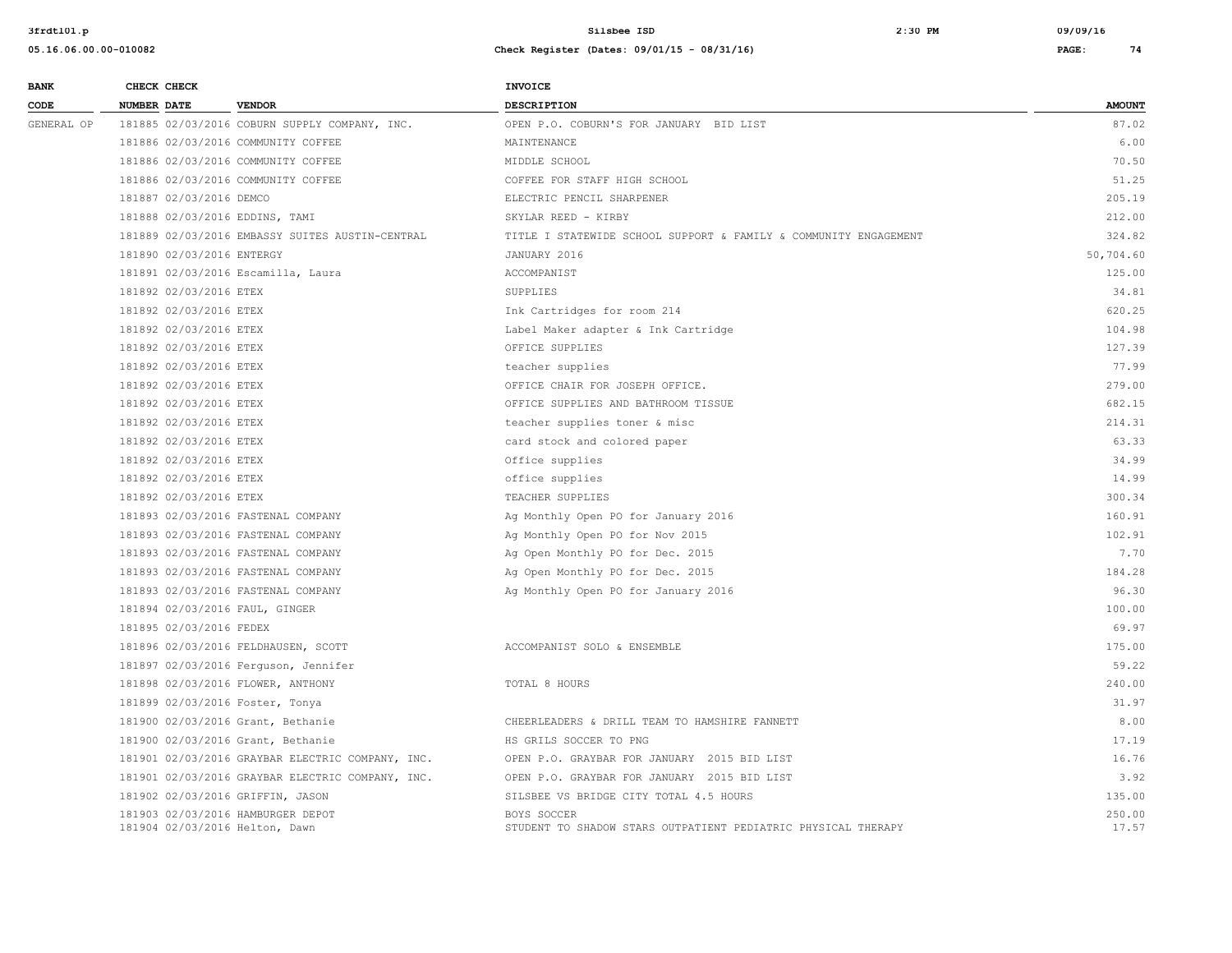| <b>BANK</b> | CHECK CHECK                                                          |                                                      | <b>INVOICE</b>                                                                 |                 |
|-------------|----------------------------------------------------------------------|------------------------------------------------------|--------------------------------------------------------------------------------|-----------------|
| CODE        | <b>NUMBER DATE</b>                                                   | <b>VENDOR</b>                                        | <b>DESCRIPTION</b>                                                             | <b>AMOUNT</b>   |
| GENERAL OP  | 181905 02/03/2016 HILL, ANTHONY                                      |                                                      | SILSBEE VS ORANGEFIELD BASKETBALL                                              | 146.59          |
|             | 181906 02/03/2016 HODGES, STEPHEN                                    |                                                      | SMS GIRLS BASKETBALL GAME TOTAL 2.                                             | 75.00           |
|             |                                                                      | 181907 02/03/2016 INTERFACE SECURITY SYSTEMS         | $2/1$ TO $2/29$                                                                | 26.43           |
|             |                                                                      | 181908 02/03/2016 ISI COMMERCIAL REFRIGERATION, INC. | 120v timer and freight \$183.27 High School Door catch, comp. spring, screw,   | 610.93          |
|             |                                                                      |                                                      | door catch kit, frieght for Middle School \$251.83 (see quote) Buy Board       |                 |
|             | 181909 02/03/2016 J W PEPPER                                         |                                                      | Choir Music                                                                    | 57.00           |
|             | 181909 02/03/2016 J W PEPPER                                         |                                                      | Choir Music                                                                    | 54.00           |
|             | 181909 02/03/2016 J W PEPPER                                         |                                                      | Choir Music                                                                    | 77.99           |
|             | 181910 02/03/2016 JACKSON, SHARON                                    |                                                      | OCCUPATIONAL THERAPY                                                           | 5,140.00        |
|             | 181910 02/03/2016 JACKSON, SHARON                                    |                                                      | OCCUPATIONAL THERAPY                                                           | 1,480.00        |
|             |                                                                      | 181911 02/03/2016 JOHNSTONE SUPPLY                   | HVAC Monthly Open PO for January 2016                                          | 114.52          |
|             | 181912 02/03/2016 JONES, JUNE                                        |                                                      |                                                                                | 8.64            |
|             | 181913 02/03/2016 KENT, JIM                                          |                                                      | ACCOMPANIST                                                                    | 150.00          |
|             | 181914 02/03/2016 KIMBALL MIDWEST                                    |                                                      | PARTS FOR BUSES SISD 2015-2016 BUS PARTS BID                                   | 148.96          |
|             |                                                                      | 181915 02/03/2016 KOUNTZE ENTERPRISES, INC.          | BUS INSPECTIONS                                                                | 40.00           |
|             |                                                                      | 181915 02/03/2016 KOUNTZE ENTERPRISES, INC.          | BUS INSPECTIONS                                                                | 40.00           |
|             |                                                                      | 181915 02/03/2016 KOUNTZE ENTERPRISES, INC.          | STATE INSPECTION FOR BUS 0018                                                  | 40.00           |
|             |                                                                      | 181916 02/03/2016 LAMAR UNIVERSITY AUDIOLOGY         | EVALUATION                                                                     | 320.00          |
|             |                                                                      | 181917 02/03/2016 LAMBRIGHT, HEIDI                   |                                                                                | 10.05           |
|             |                                                                      | 181917 02/03/2016 LAMBRIGHT, HEIDI                   |                                                                                | 20.10           |
|             |                                                                      | 181918 02/03/2016 LEVINER, ZACHARY                   | TOTAL 8 HOURS                                                                  | 240.00          |
|             |                                                                      | 181919 02/03/2016 M & D SUPPLY, INC.                 | OPEN P.O. M&D SUPPLY FOR JANUARY BID LIST                                      | 264.37          |
|             |                                                                      | 181920 02/03/2016 MARRIOTT RIVERWALK                 | TMEA CONVENTION 2/10 TO 2/14                                                   | 682.97          |
|             |                                                                      | 181921 02/03/2016 MARSH WATERPROOFING INC            | 30 TUBES NP-1 ELASTOMERIC CAULK BID LIST                                       | 150.00          |
|             | 181922 02/03/2016 McDuff, Tamra                                      |                                                      | PARKING TCTELA 1/21-24                                                         | 414.78          |
|             |                                                                      | 181923 02/03/2016 MCINNIS CONSTRUCTION, INC.         | SHREDDING & MOWING OF POOR DRAINAGE AREA AT EAST END OF TIGER STADIUM APPROVED | 300.00          |
|             |                                                                      |                                                      | BY RICHARD BAIN NOT TO EXCEED \$1000.00                                        |                 |
|             |                                                                      | 181924 02/03/2016 McKeehan, Kathryn                  | TMEA                                                                           | 587.00          |
|             | 181925 02/03/2016 Moak, Michael                                      |                                                      | HS GIRLS SOCCER TO PALESTINE                                                   | 50.10           |
|             | 181925 02/03/2016 Moak, Michael                                      |                                                      | HS BASKETBALL TO ORANGEFIELD                                                   | 9.18            |
|             |                                                                      | 181926 02/03/2016 MONTALVO, CARLOS II                | SILSBEE VS ORANGEFIELD BASKETBALL TOTAL 3.5 HOURS                              | 105.00          |
|             |                                                                      | 181926 02/03/2016 MONTALVO, CARLOS II                | SILSBEE VS BRIDGE CITY TOTAL 4.5 HOURS                                         | 135.00          |
|             | 181927 02/03/2016 NOVROZSKY'S                                        |                                                      | MIDDLE SCHOOL BASKETBALL                                                       | 284.53          |
|             | 181928 02/03/2016 PARCO PRINTING                                     |                                                      | TEMP ID STICKERS                                                               | 112.62          |
|             | 181929 02/03/2016 Patterson, Todd                                    |                                                      | CONFERENCE FEES FEB 10-13                                                      | 70.00           |
|             |                                                                      | 181930 02/03/2016 Phillips, Kirsten                  | MID WINTER TASA 1/24-27                                                        | 320.27          |
|             |                                                                      | 181931 02/03/2016 PINNACLE MEDICAL MANAGEMENT CORP.  |                                                                                | 310.00          |
|             | 181932 02/03/2016 POLLOCK, PHIL<br>181933 02/03/2016 PORTER, COLEMAN |                                                      | SILSBEE VS ORANGEFIELD<br>SILSBEE VS ORANGEFIELD BASEKTBALL                    | 55.00<br>146.59 |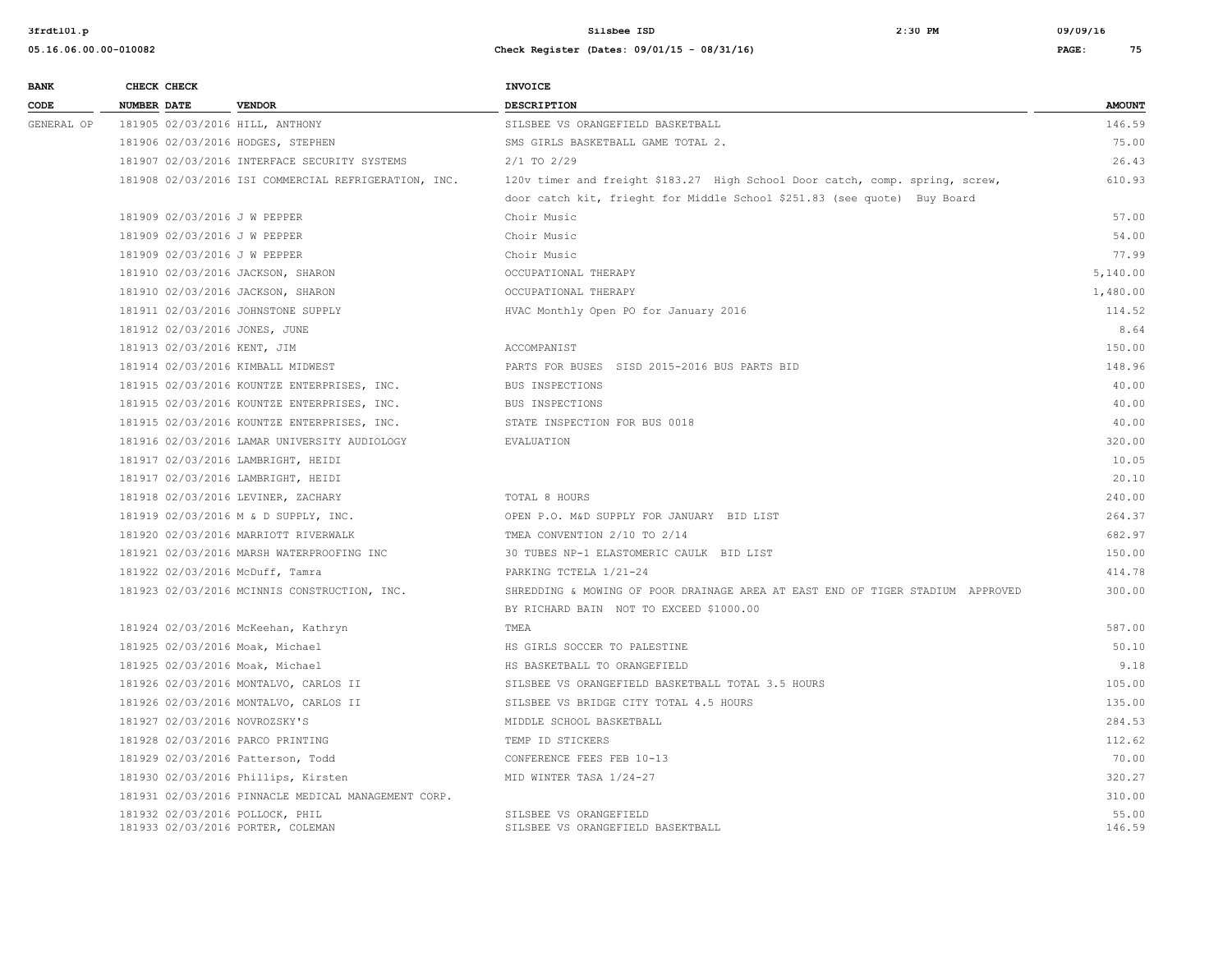| <b>BANK</b> |                    | CHECK CHECK             |                                                                                                    | <b>INVOICE</b>                                                           |                    |
|-------------|--------------------|-------------------------|----------------------------------------------------------------------------------------------------|--------------------------------------------------------------------------|--------------------|
| CODE        | <b>NUMBER DATE</b> |                         | <b>VENDOR</b>                                                                                      | DESCRIPTION                                                              | <b>AMOUNT</b>      |
| GENERAL OP  |                    |                         | 181934 02/03/2016 PRICE, JAMES                                                                     | SILSBEE VS ORANGEFIELD                                                   | 136.93             |
|             |                    |                         | 181935 02/03/2016 REGION V EDUCATION SERVICE CENTER                                                | REG V WORKSHOP STOUT                                                     | 20.00              |
|             |                    |                         | 181935 02/03/2016 REGION V EDUCATION SERVICE CENTER                                                | REGION V WORKSHOP                                                        | 120.00             |
|             |                    |                         | 181935 02/03/2016 REGION V EDUCATION SERVICE CENTER                                                | RECERTIFICATION CLASS FOR JOSEPH REESE                                   | 65.00              |
|             |                    |                         | 181935 02/03/2016 REGION V EDUCATION SERVICE CENTER                                                | USER LICENSE AGREEMENT                                                   | 1,200.00           |
|             |                    |                         | 181936 02/03/2016 RILEY, CATHY                                                                     |                                                                          | 100.00             |
|             |                    |                         | 181937 02/03/2016 ROSS RIDGE SAND                                                                  |                                                                          | 175.00             |
|             |                    |                         | 181938 02/03/2016 RUBEN, RHONDA                                                                    | SILSBEE VS ORANGEFIELD                                                   | 55.00              |
|             |                    |                         | 181939 02/03/2016 SAFETY-KLEEN                                                                     | Auto Shop Bi-Monthly Open PO for January & Febraury 2016                 | 214.55             |
|             |                    |                         | 181940 02/03/2016 SAN ANTONIO MARRIOTT RIVERWALK                                                   | TMEA CONVENTION FEB 10-14                                                | 806.26             |
|             |                    |                         | 181941 02/03/2016 Sears, Rakeesha                                                                  | MS CHOIR TO HOUSTON                                                      | 6.98               |
|             |                    |                         | 181942 02/03/2016 Shannon, Donna                                                                   | FCCLA REG III STAR EVENTS                                                | 175.00             |
|             |                    |                         | 181943 02/03/2016 Sigler, Joe                                                                      | SCOUT HOUSTON WHEATLEY VS HOUSTON STERLING                               | 92.77              |
|             |                    |                         | 181944 02/03/2016 SILSBEE HIGH SCHOOL                                                              | AREA IV TRACTOR TECH 1/29 PER DIEM                                       | 100.00             |
|             |                    |                         | 181945 02/03/2016 SILSBEE ISD FOOD SERVICES                                                        | MEETING                                                                  | 40.00              |
|             |                    |                         | 181945 02/03/2016 SILSBEE ISD FOOD SERVICES                                                        | JANUARY 2016                                                             | 280.26             |
|             |                    |                         | 181945 02/03/2016 SILSBEE ISD FOOD SERVICES                                                        | JANUARY 2016                                                             | 231.00             |
|             |                    |                         | 181946 02/03/2016 SILSBEE MOTOR COMPANY                                                            | TIRES FOR OLD COP CAR                                                    | 794.55             |
|             |                    |                         | 181947 02/03/2016 SLOSSON EDUCATIONAL PUBL, INC.                                                   | Slosson Educational Publications for D Helton score sheets               | 64.90              |
|             |                    |                         | 181948 02/03/2016 SOUTHWEST FOODSERVICE EXCELLENCE, LLC                                            | DECEMBER 2015                                                            | 90,709.71          |
|             |                    |                         | 181949 02/03/2016 SPINDLETOP CENTER                                                                |                                                                          | 1,107.60           |
|             |                    |                         | 181950 02/03/2016 Stanley, Katherine                                                               | TASBO WEBINAR ATTENDANCE                                                 | 34.43              |
|             |                    |                         | 181951 02/03/2016 STAR GRAPHICS COPIERS, INC.                                                      | Staples for copy machines to restock the whse                            | 372.00             |
|             |                    |                         | 181952 02/03/2016 Steadham, Ali                                                                    | FFA KATY INVITATIONAL                                                    | 220.00             |
|             |                    |                         | 181953 02/03/2016 Steadham, Ali                                                                    | FLORAL CLASS SUPPLIES                                                    | 68.22              |
|             |                    |                         | 181954 02/03/2016 SUBWAY STORE #5224                                                               | MIDDLE SCHOOL BASKETBALL                                                 | 342.50             |
|             |                    |                         | 181955 02/03/2016 SZEMBORSKI, KARA                                                                 | FCCLA REG III STAR EVENTS                                                | 175.00             |
|             |                    | 181956 02/03/2016 TASBO |                                                                                                    | WEBINAR                                                                  | 70.00              |
|             |                    |                         | 181957 02/03/2016 TEXAS SPEECH-LANGUAGE HEARING ASSOCIATIO DAWN TRAMEL, STACI WEIR, GRETCHEN JACKS |                                                                          | 597.00             |
|             |                    |                         | 181958 02/03/2016 TEXAS STATE LIBRARY AND ARCHIVES COMMISS                                         |                                                                          | 613.14             |
|             |                    |                         | 181959 02/03/2016 THOMAS BUS GULF COAST                                                            | BOOSTER PUMP BUS #98 SISD 2015-2016 BUS PARTS BID                        | 149.59             |
|             |                    |                         | 181960 02/03/2016 Thornhill, Sherrie                                                               | TASA MIDWINTER                                                           | 335.70             |
|             |                    |                         | 181961 02/03/2016 TIME WARNER CABLE                                                                | $1/30 - 2/29$                                                            | 653.56             |
|             |                    |                         | 181962 02/03/2016 TRI-CON, INC.                                                                    | OPEN PO FOR THE MONTH OF JANUARY 2016 SISD 2015-2016 fUEL BID            | 8,597.39           |
|             |                    |                         | 181963 02/03/2016 TRIANGLE EQUIPMENT, INC.                                                         | Lance double 36' ST54 and Gun. ST2305 Trigger 5K PSI for PRESSURE WASHER | 123.61             |
|             |                    |                         | 181964 02/03/2016 WASTE MANAGEMENT OF TEXAS, INC.                                                  | JANUARY SERVICE                                                          | 128.36             |
|             |                    |                         | 181965 02/03/2016 WATSON, ARIEL                                                                    |                                                                          | 100.00             |
|             |                    |                         | 181966 02/03/2016 WATSON, MTBC, KATHY<br>181967 02/03/2016 WILLIAMS, JOHN                          | JANUARY 2016<br>28 AND 29TH TOTAL 24 HOURS                               | 4,625.00<br>720.00 |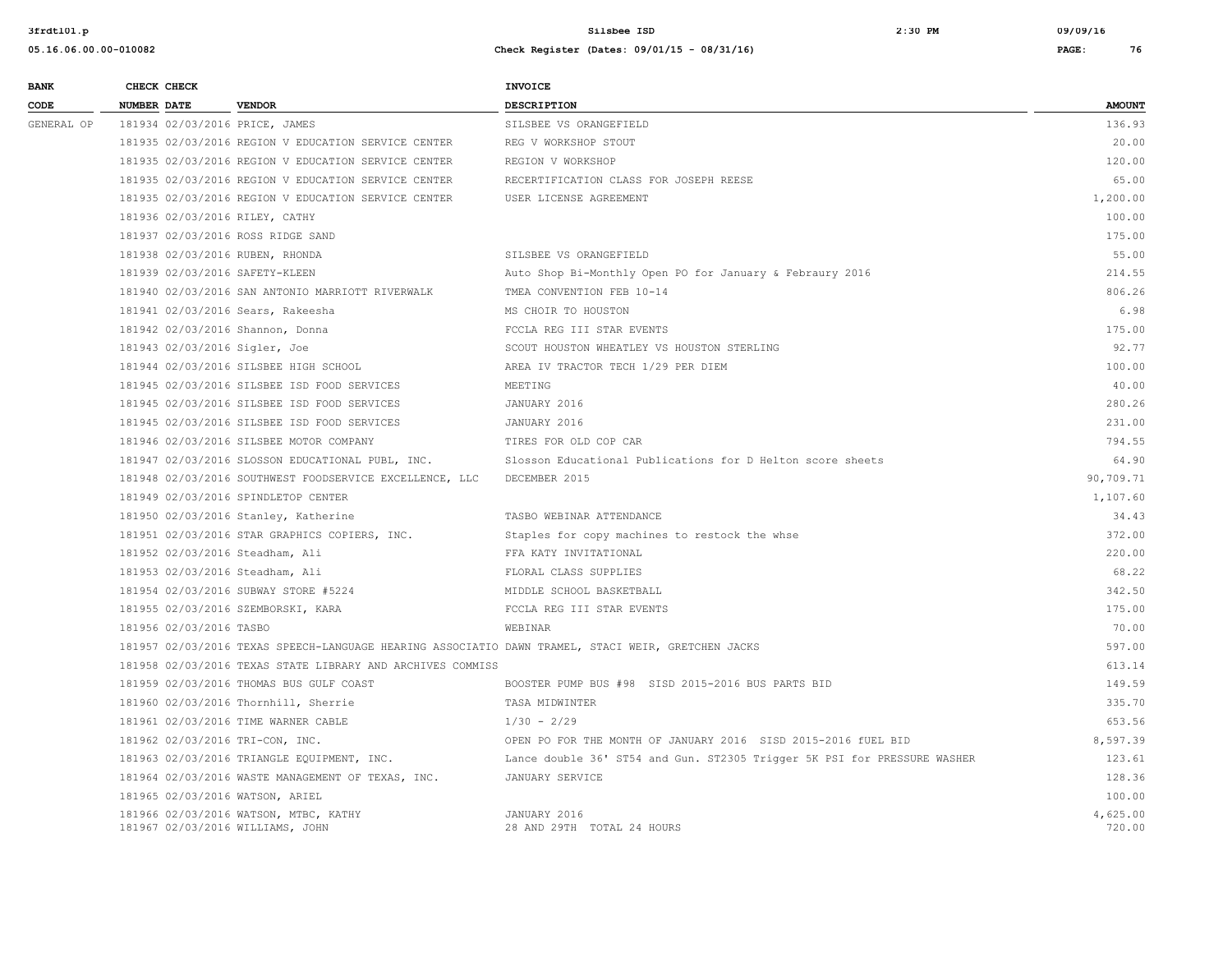| <b>BANK</b> | CHECK CHECK                                      |                                                 | <b>INVOICE</b>                                                     |                 |
|-------------|--------------------------------------------------|-------------------------------------------------|--------------------------------------------------------------------|-----------------|
| CODE        | <b>NUMBER DATE</b>                               | <b>VENDOR</b>                                   | <b>DESCRIPTION</b>                                                 | <b>AMOUNT</b>   |
| GENERAL OP  |                                                  | 181968 02/10/2016 806 TECHNOLOGIES, INC         | CAMPUS IMPROVEMENT PLANNING SOFTWARE                               | 3,000.00        |
|             |                                                  | 181969 02/10/2016 ACCESS INVESTIGATIONS, LLC    | 11/18 SERVICES                                                     | 400.00          |
|             | 181970 02/10/2016 AT &T                          |                                                 | JAN 25 THRU FEB 24                                                 | 39.33           |
|             | 181970 02/10/2016 AT &T                          |                                                 | JAN 25 THRU FEB 24                                                 | 49.43           |
|             | 181970 02/10/2016 AT &T                          |                                                 | JAN 25 THRU FEB 24                                                 | 49.43           |
|             | 181970 02/10/2016 AT &T                          |                                                 | JAN 25 THRU FEB 24                                                 | 59.07           |
|             | 181970 02/10/2016 AT &T                          |                                                 | JAN 27 THRU FEB 26                                                 | 118.14          |
|             | 181970 02/10/2016 AT &T                          |                                                 | JAN 27 THRU FEB 26                                                 | 3,486.49        |
|             |                                                  | 181971 02/10/2016 AUDILET TRACTOR SALES, INC.   | Ag Monthly Open PO for January 2016                                | 477.88          |
|             |                                                  | 181972 02/10/2016 BARLOW, DE'MIA                | SILSBEE VS BRIDGE CITY BASKETBALL                                  | 58.00           |
|             |                                                  | 181973 02/10/2016 BEYNON SPORTS SURFACES, INC.  | H.S. TRACK                                                         | 9,200.00        |
|             |                                                  | 181973 02/10/2016 BEYNON SPORTS SURFACES, INC.  | H.S. TRACK                                                         | 182,715.00      |
|             |                                                  | 181974 02/10/2016 BRIDGE CITY ISD               | MILEAGE FOR OFFICIALS 1/8 BOYS BASKETBALL GAME                     | 211.55          |
|             |                                                  | 181975 02/10/2016 BROUCHET, THERMAN             | SILSBEE VS HAMSHIRE FANNETT                                        | 110.00          |
|             |                                                  | 181976 02/10/2016 BUECHLER & ASSOCIATES, P.C.   | LEGAL SERVICES FOR FEBRUARY 2016                                   | 4,041.67        |
|             |                                                  | 181977 02/10/2016 Burrell, Andra                | 1/31 TO 2/2 SCHOOL COUNSELOR CONFERENCE DALLAS                     | 381.28          |
|             | 181978 02/10/2016 CAIN, ED                       |                                                 | SILSBEE VS LCM BOYS BASKETBALL TOTAL 5.5 HOURS                     | 165.00          |
|             |                                                  | 181979 02/10/2016 CENTER FOR BEHAVIORAL STUDIES |                                                                    | 840.00          |
|             |                                                  | 181980 02/10/2016 CHALK'S TRUCK PARTS, INC.     | OPEN PO FOR THE MONTH OF JANUARY 2016 SISD 2015-2016 BUS PARTS BID | 697.07          |
|             | 181981 02/10/2016 CHICK-FIL-A                    |                                                 | BASKETBALL MIDDLE SCHOOL GIRLS                                     | 325.00          |
|             |                                                  | 181982 02/10/2016 CICI'S PIZZA #160             | BOYS BASKETBALL @ HF                                               | 193.06          |
|             |                                                  | 181983 02/10/2016 CITY OF SILSBEE               | 12/22 to 1/19                                                      | 411.10          |
|             |                                                  | 181983 02/10/2016 CITY OF SILSBEE               | 12/22 TO 1/19                                                      | 16.25           |
|             |                                                  | 181983 02/10/2016 CITY OF SILSBEE               | 12/22 TO 1/19                                                      | 1,406.16        |
|             |                                                  | 181983 02/10/2016 CITY OF SILSBEE               | 12/22 TO 1/21                                                      | 1,380.18        |
|             |                                                  | 181984 02/10/2016 COASTAL WELDING               | Ag Monthly Gas Open PO for January 2016                            | 77.50           |
|             |                                                  | 181985 02/10/2016 Collins, James                |                                                                    | 41.27           |
|             |                                                  | 181986 02/10/2016 COMPLETE ATHLETE, INC.        | boys soccer order                                                  | 944.99          |
|             |                                                  | 181987 02/10/2016 Dauriac, Jennifer             |                                                                    | 155.52          |
|             |                                                  | 181987 02/10/2016 Dauriac, Jennifer             | AND HOUSTON CONFERENCES                                            | 106.76          |
|             |                                                  | 181988 02/10/2016 DELACERDA, SCOTT              | TOTAL 8 HOURS                                                      | 240.00          |
|             | 181989 02/10/2016 DEMCO                          |                                                 | LIBRARY SUPPLIES                                                   | 352.19          |
|             | 181990 02/10/2016 EJM-SMS                        |                                                 | TMEA HOTEL MICHELLE MARTINEZ                                       | 273.19          |
|             | 181991 02/10/2016 EJM-SMS                        |                                                 | TMEA $2/9$ - $2/13$ JONATHAN BLAKE                                 | 398.70          |
|             | 181992 02/10/2016 ETEX                           |                                                 | Ink Cartridge for room 222                                         | 154.34          |
|             | 181992 02/10/2016 ETEX                           |                                                 | Supplies for Science Dept                                          | 144.55          |
|             | 181992 02/10/2016 ETEX                           |                                                 | toner and drum for Discovery                                       | 267.78          |
|             | 181992 02/10/2016 ETEX<br>181992 02/10/2016 ETEX |                                                 | office supplies<br>teacher supplies toners                         | 91.24<br>258.76 |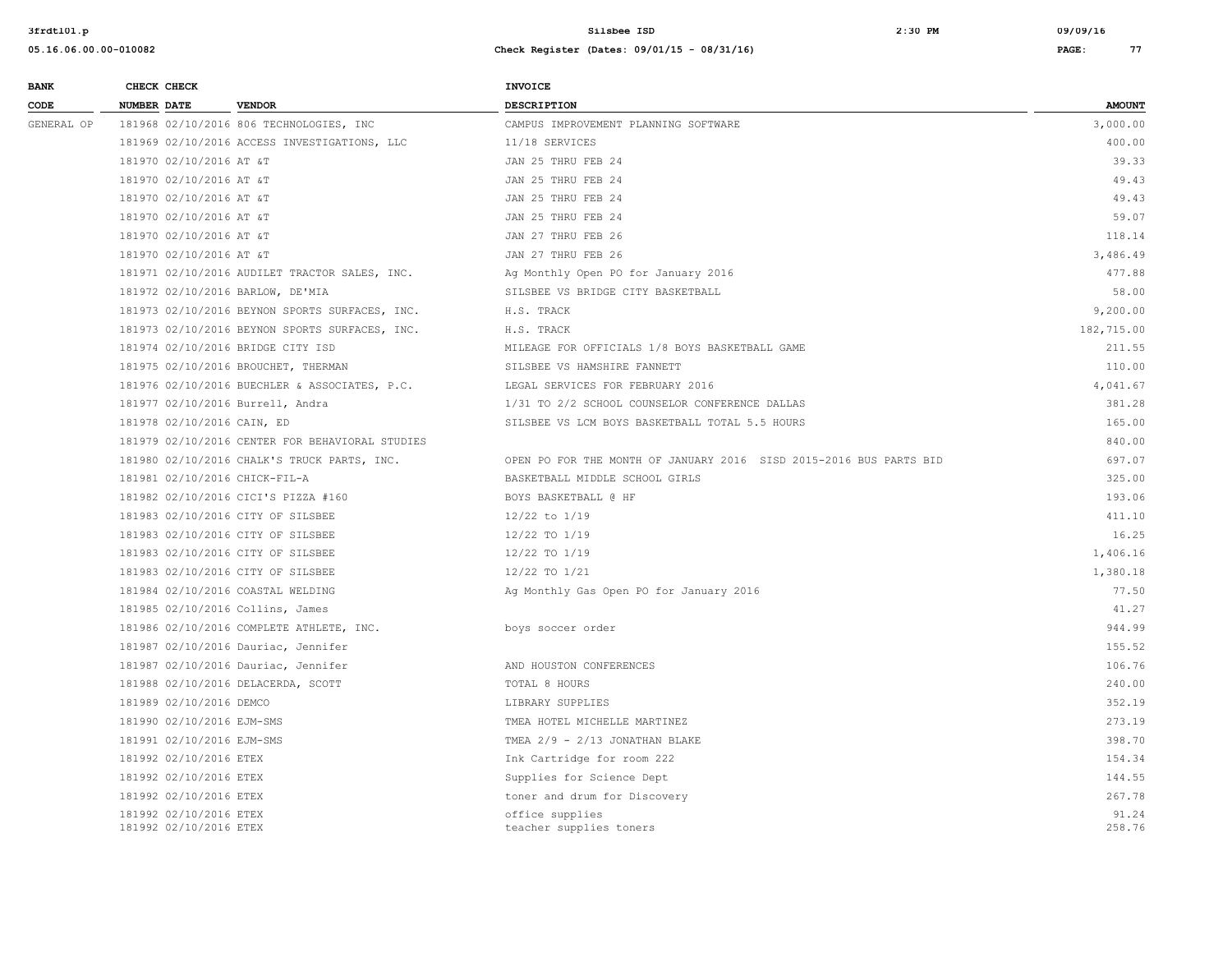| <b>BANK</b> | CHECK CHECK                    |                                                                                      | <b>INVOICE</b>                                                       |                 |
|-------------|--------------------------------|--------------------------------------------------------------------------------------|----------------------------------------------------------------------|-----------------|
| CODE        | <b>NUMBER DATE</b>             | <b>VENDOR</b>                                                                        | <b>DESCRIPTION</b>                                                   | <b>AMOUNT</b>   |
| GENERAL OP  | 181992 02/10/2016 ETEX         |                                                                                      | OFFICE SUPPLIES                                                      | 104.99          |
|             | 181992 02/10/2016 ETEX         |                                                                                      | teacher supplies                                                     | 113.96          |
|             | 181992 02/10/2016 ETEX         |                                                                                      | Hole Punch for Science Dept                                          | 87.99           |
|             | 181992 02/10/2016 ETEX         |                                                                                      | Padding Compound for NCR paper                                       | 51.98           |
|             | 181992 02/10/2016 ETEX         |                                                                                      | OFFICE SUPPLIES                                                      | 259.98          |
|             |                                | 181993 02/10/2016 FITNESS FINDERS                                                    | library supplies                                                     | 106.00          |
|             |                                | 181994 02/10/2016 FLOWER, ANTHONY                                                    | TOTAL 8 HOURS                                                        | 240.00          |
|             |                                | 181995 02/10/2016 GARCIA, JOSEPH                                                     |                                                                      | 48.75           |
|             | 181996 02/10/2016 GILLIAN, LEE |                                                                                      | SILSBEE VS BRIDGE CITY                                               | 168.50          |
|             | 181997 02/10/2016 GRAYBAR      |                                                                                      | OPEN P.O. GRAYBAR FOR JANUARY 2015 BID LIST                          | 619.20          |
|             | 181997 02/10/2016 GRAYBAR      |                                                                                      | OPEN P.O. GRAYBAR FOR JANUARY 2015 BID LIST                          | 97.30           |
|             | 181998 02/10/2016 Green, Tonja |                                                                                      |                                                                      | 15.55           |
|             |                                | 181999 02/10/2016 HAMPTON INN & SUITES AUSTIN                                        | FEB 12-17 TX ST. ASSESSMENT CONFERENCE                               | 650.73          |
|             |                                | 182000 02/10/2016 Harrell-Bodle, Mona                                                |                                                                      | 30.13           |
|             |                                | 182001 02/10/2016 Harris, Jennifer                                                   | SWEP CONFERENCE DALLAS                                               | 45.82           |
|             |                                | 182001 02/10/2016 Harris, Jennifer                                                   |                                                                      | 21.57           |
|             |                                | 182002 02/10/2016 HEDGEHOG LEARNING                                                  | STAAR REVIEW MATERIALS                                               | 260.45          |
|             | 182003 02/10/2016 Helton, Dawn |                                                                                      | $2/2$ - $2/5$ TCEA AUSTIN                                            | 358.23          |
|             |                                | 182004 02/10/2016 HEXCO, INC. - ACADEMIC                                             | UIL Study Materials                                                  | 395.00          |
|             |                                | 182004 02/10/2016 HEXCO, INC. - ACADEMIC                                             | UIL CI&E Practice Packets and Notes                                  | 141.10          |
|             |                                | 182005 02/10/2016 Hillin, Leslie                                                     | SCHOOL COUNSELING DALLAS                                             | 63.24           |
|             |                                | 182006 02/10/2016 HILTON COLLEGE STATION                                             | LONE STAR COACHING CLINIC FEB 12,13                                  | 752.40          |
|             |                                | 182007 02/10/2016 HODGES BADGE COMPANY, INC.                                         | OFFICE SUPPLIES                                                      | 61.50           |
|             |                                | 182008 02/10/2016 HUDSON, PATRICK                                                    | soccer SILSBEE VS BRIDGE CITY                                        | 25.00           |
|             |                                | 182008 02/10/2016 HUDSON, PATRICK                                                    | SILSBEE VS HF SOCCER                                                 | 40.00           |
|             | 182009 02/10/2016 IMCAT        |                                                                                      | IMCAT 24TH ANNUAL CONFERENCE DECEMBER 6-9, 2015 FOR S. THORNHILL     | 350.00          |
|             |                                | 182010 02/10/2016 INKSPOT PRINTS & GRAPHICS                                          | T-SHIRTS                                                             | 442.00          |
|             |                                | 182011 02/10/2016 JOHNSTONE SUPPLY                                                   | OPEN P.O. JOHNSTONE SUPPLY FOR JANUARY BID LIST                      | 370.92          |
|             |                                | 182012 02/10/2016 JONES SCHOOL SUPPLY                                                | awards                                                               | 645.75          |
|             | 182013 02/10/2016 JONES, BARRY |                                                                                      | SILSBEE VS BRIDGE CITY SOCCER                                        | 65.00           |
|             |                                | 182014 02/10/2016 KIRKPATRICK CONSTRCTION                                            | 12 YARD LOAD 60/40 DIRT FOR BASEBALL FIELD HAND PURCHASE ORDER 43820 | 300.00          |
|             |                                | 182015 02/10/2016 KIWANIS CLUB OF SILSBEE                                            | JAN-MARCH 2016                                                       | 125.00          |
|             |                                | 182016 02/10/2016 LAMAR UNIVERSITY                                                   |                                                                      | 125.00          |
|             |                                | 182017 02/10/2016 LEARNING LIST, INC.                                                | Learning List Annual Subscription S. thornhill                       | 2,689.50        |
|             | 182018 02/10/2016 LEE, TOM     |                                                                                      | TOTAL 8 HOURS                                                        | 240.00          |
|             | 182019 02/10/2016 LEGAL DIGEST |                                                                                      | CINDY SMITH SPRING CONFERENCE ON SP. ED. LAW                         | 200.00          |
|             |                                | 182020 02/10/2016 LEIFERMAN, JON                                                     | SILSBEE VS HF SOCCER                                                 | 115.00          |
|             |                                | 182021 02/10/2016 Leleux, Judith<br>182022 02/10/2016 LOFTON SECURITY SERVICES, INC. | $1/18$ TO $1/24$                                                     | 15.54<br>420.48 |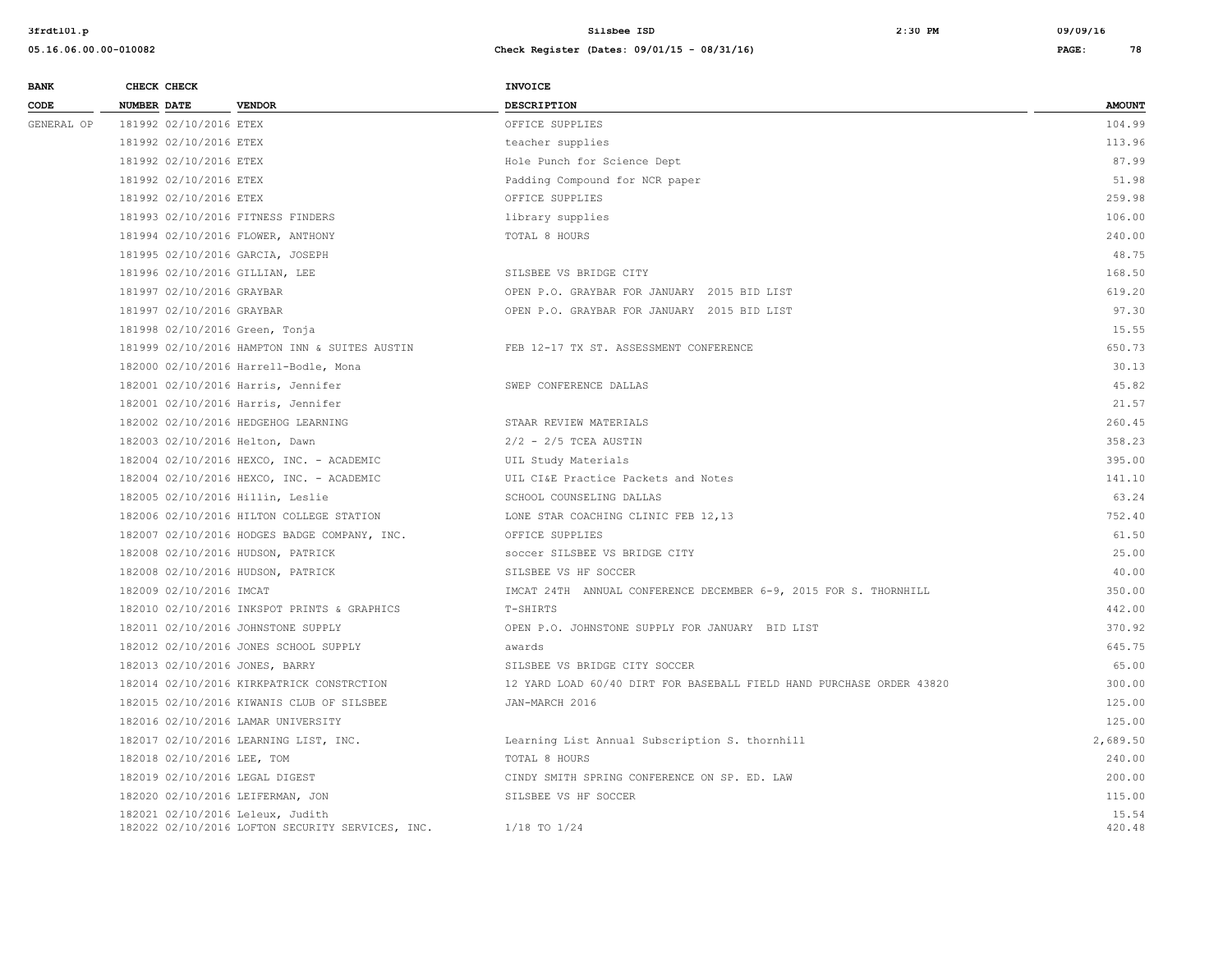| <b>BANK</b> | CHECK CHECK                       |                                                                                                   | <b>INVOICE</b>                                                                      |                  |
|-------------|-----------------------------------|---------------------------------------------------------------------------------------------------|-------------------------------------------------------------------------------------|------------------|
| CODE        | <b>NUMBER DATE</b>                | <b>VENDOR</b>                                                                                     | <b>DESCRIPTION</b>                                                                  | <b>AMOUNT</b>    |
| GENERAL OP  |                                   | 182022 02/10/2016 LOFTON SECURITY SERVICES, INC.                                                  | $1/25$ TO $1/31$                                                                    | 525.60           |
|             |                                   | 182023 02/10/2016 LYNN LEE INC. DAIRY OUEENS                                                      | POWERLIFTING MEET 1/21                                                              | 234.00           |
|             |                                   | 182023 02/10/2016 LYNN LEE INC. DAIRY QUEENS                                                      | GIRLS BASKETBALL                                                                    | 180.19           |
|             |                                   | 182023 02/10/2016 LYNN LEE INC. DAIRY QUEENS                                                      | BOYS BASKETBALL                                                                     | 192.00           |
|             |                                   | 182024 02/10/2016 MACKIN EDUCATIONAL RESOURCES                                                    | LIBRARY BOOKS                                                                       | 672.81           |
|             | 182025 02/10/2016 MANNING'S       |                                                                                                   | <b>SUPPLIES</b>                                                                     | 23.84            |
|             |                                   | 182026 02/10/2016 BG FOODS INC. DBA MCDONALD'S                                                    | BOYS GOLF                                                                           | 29.50            |
|             |                                   | 182026 02/10/2016 BG FOODS INC. DBA MCDONALD'S                                                    | GOLF                                                                                | 17.22            |
|             |                                   | 182026 02/10/2016 BG FOODS INC. DBA MCDONALD'S                                                    | GOLF                                                                                | 30.69            |
|             |                                   | 182026 02/10/2016 BG FOODS INC. DBA MCDONALD'S                                                    | GOLF                                                                                | 20.41            |
|             | 182027 02/10/2016 MCDONALD'S      |                                                                                                   | JASPER BOYS GOLF                                                                    | 22.72            |
|             |                                   | 182028 02/10/2016 McGallion, Bobby                                                                | REALIGNMENT MEETING IN HOUSTON AND DISTRICT MEETING IN HUFFMAN                      | 200.45           |
|             |                                   | 182029 02/10/2016 McKinney, Raymond                                                               |                                                                                     | 49.90            |
|             | 182030 02/10/2016 MIES, JON       |                                                                                                   | SILSBEE VS BRIDGE CITY                                                              | 193.55           |
|             |                                   | 182031 02/10/2016 MONTALVO, CARLOS II                                                             | SILSBEE VS LCM GIRLS BASKETBALL TOTAL 2.75 HOURS                                    | 82.50            |
|             |                                   | 182032 02/10/2016 MOONEY-MOSS, AMANDA                                                             | 1/31 TO 2/3 2016 SCHOOL COUNSELOR CONFERENCE                                        | 361.84           |
|             | 182033 02/10/2016 Mooney, Deena   |                                                                                                   |                                                                                     | 48.92            |
|             | 182034 02/10/2016 MORAN, ANDY     |                                                                                                   | SILSBEE VS BRIDGE CITY                                                              | 70.00            |
|             |                                   | 182035 02/10/2016 MUNRO'S UNIFORM SERVICE                                                         | JANUARY SERVICE                                                                     | 297.01           |
|             |                                   | 182036 02/10/2016 NORTH HARDIN WATER SUPPLY CORP.                                                 | $12/8$ to $1/6$                                                                     | 68.84            |
|             |                                   | 182037 02/10/2016 O'REILLY AUTOMOTIVE                                                             | OPEN P.O. O'REILLY AUTO PARTS FOR DECEMBER REGION 5                                 | 15.16            |
|             |                                   | 182038 02/10/2016 O'REILLY AUTOMOTIVE                                                             | OPEN PO FOR THE MONTH OF JANUARY 2016 SISD 2015-2016 BUS PARTS BID                  | 264.98           |
|             |                                   | 182039 02/10/2016 O'REILLY AUTOMOTIVE                                                             | OPEN P.O. O'REILLY AUTO PARTS FOR JANUARY REGION 5                                  | 59.24            |
|             |                                   | 182040 02/10/2016 O'REILLY AUTOMOTIVE                                                             | Auto Shop Monthly Open PO for January 2016                                          | 153.11           |
|             |                                   | 182041 02/10/2016 OUTPOST POWERSPORTS, INC                                                        | Throttle Cable                                                                      | 18.99            |
|             |                                   | 182042 02/10/2016 PARKER LUMBER - SILSBEE                                                         | Ag Construction Monthly Open PO for January 2016                                    | 112.21           |
|             |                                   | 182042 02/10/2016 PARKER LUMBER - SILSBEE                                                         | HVAC Monthly Open PO for January 2016                                               | 83.14            |
|             |                                   | 182042 02/10/2016 PARKER LUMBER - SILSBEE                                                         | Lumber for Aq Construction                                                          | 148.12           |
|             |                                   | 182042 02/10/2016 PARKER LUMBER - SILSBEE                                                         | Supplies for Ag Construction                                                        | 98.39            |
|             |                                   | 182043 02/10/2016 PARKER LUMBER - SILSBEE                                                         | OPEN P.O. PARKER LUMBER FOR JANUARY BID LIST                                        | 1,023.88         |
|             |                                   | 182044 02/10/2016 PARKER LUMBER - SILSBEE                                                         | OPEN PO FOR THE MONTH OF JANUARY 2016 SISD 2015-2016 BUS PARTS BID                  | 113.90           |
|             |                                   | 182045 02/10/2016 PARKER LUMBER - SILSBEE                                                         | TABLE TOP FOR MAIL BOXES SISD 2015-2016 BUS PARTS BID                               | 83.95            |
|             | 182046 02/10/2016 PAYNE, REBECCA  |                                                                                                   | TOTAL 5.25 HOURS                                                                    | 52.50            |
|             | 182047 02/10/2016 PNG HIGH SCHOOL |                                                                                                   | UIL ACADEMIC MEET                                                                   | 818.00           |
|             | 182048 02/10/2016 POCKET NURSE    |                                                                                                   | Supplies for HST Classes                                                            | 126.20           |
|             |                                   | 182049 02/10/2016 Powell, Christina                                                               |                                                                                     | 6.48             |
|             |                                   | 182050 02/10/2016 PPG ARCHITECTURAL FINISHES                                                      | OPEN P.O. FEBRUARY FOR PPG FINISHES BID LIST                                        | 419.10           |
|             |                                   | 182051 02/10/2016 QUALITY MAINTENANCE AND SERVICE<br>182052 02/10/2016 RAPTOR ACCOUNTS RECEIVABLE | For repairs to the hydraulic hoses on the forklift<br>office supplies raptor labels | 266.00<br>100.00 |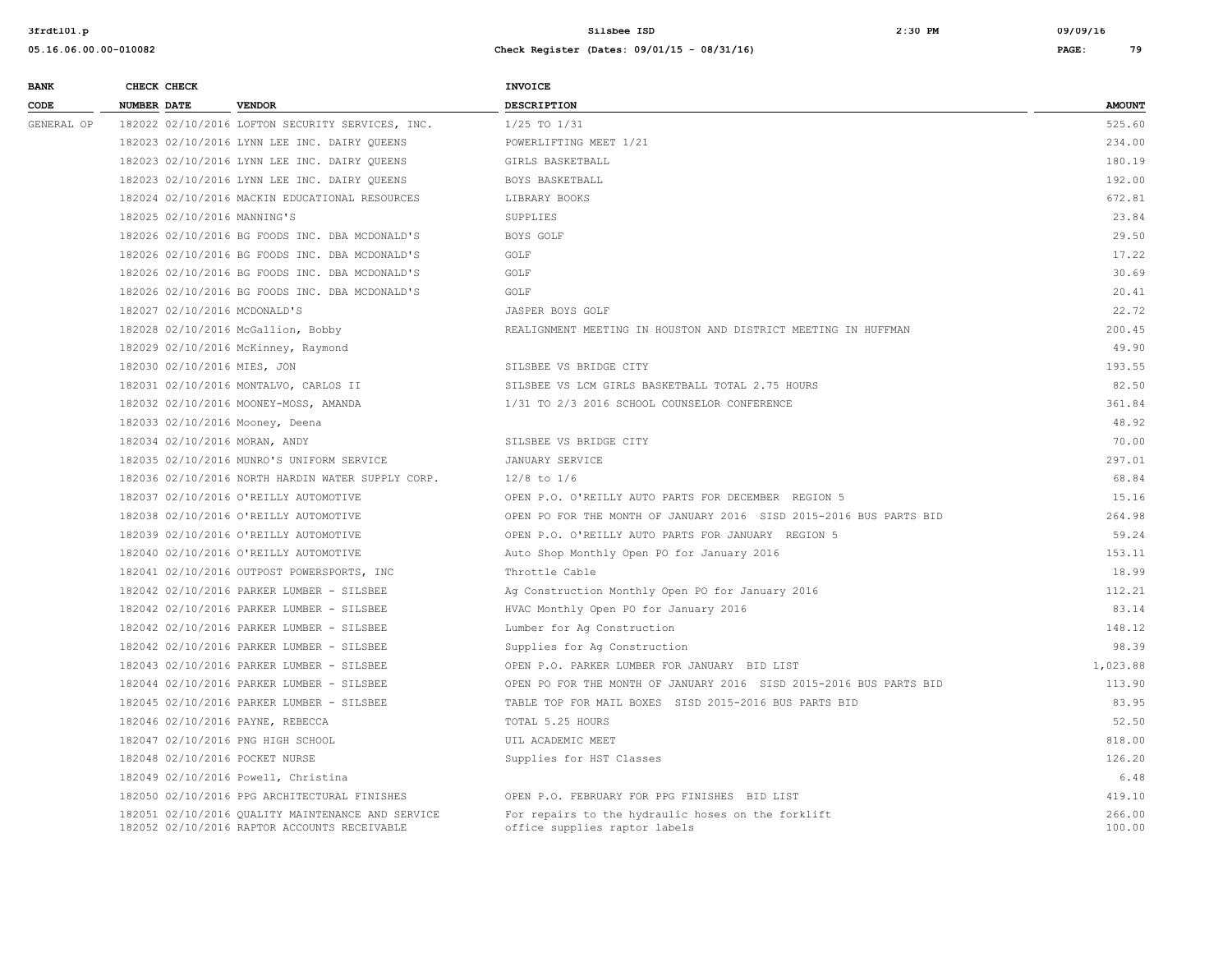| <b>BANK</b> | CHECK CHECK                                                              |                                                                                         | <b>INVOICE</b>                                                              |                 |
|-------------|--------------------------------------------------------------------------|-----------------------------------------------------------------------------------------|-----------------------------------------------------------------------------|-----------------|
| CODE        | NUMBER DATE                                                              | <b>VENDOR</b>                                                                           | DESCRIPTION                                                                 | <b>AMOUNT</b>   |
| GENERAL OP  |                                                                          | 182053 02/10/2016 REGION V EDUCATION SERVICE CENTER                                     | MYRETA COOPER - LPAC ASSESSMENT TRAINING                                    | 15.00           |
|             |                                                                          | 182053 02/10/2016 REGION V EDUCATION SERVICE CENTER                                     | Workshop for VI teacher                                                     | 40.00           |
|             |                                                                          | 182053 02/10/2016 REGION V EDUCATION SERVICE CENTER                                     | Workshop #103622 for Amanda Moss & Jennifer Feather                         | 50.00           |
|             |                                                                          | 182053 02/10/2016 REGION V EDUCATION SERVICE CENTER                                     | REGION V WORKSHOP                                                           | 1,575.00        |
|             |                                                                          | 182053 02/10/2016 REGION V EDUCATION SERVICE CENTER                                     | EDUCATOR'S PLACEMENT SERVICE                                                | 500.00          |
|             | 182054 02/10/2016 RUBEN, RHONDA                                          |                                                                                         | SILSBEE VS HAMSHIRE FANNETT                                                 | 110.00          |
|             | 182055 02/10/2016 SAPP, HERBERT                                          |                                                                                         | SILSBEE VS WOS                                                              | 75.00           |
|             | 182056 02/10/2016 SAPP, SHEA                                             |                                                                                         | SILSBEE VS LCM                                                              | 95.00           |
|             | 182057 02/10/2016 SILSBEE BEE                                            |                                                                                         | LEGAL AD                                                                    | 33.54           |
|             |                                                                          | 182058 02/10/2016 SILSBEE FARM & RANCH                                                  | OPEN P.O. SILSBEE FARM AND RANCH FOR JANURY BID LIST                        | 200.80          |
|             |                                                                          | 182059 02/10/2016 SILSBEE RADIATOR SERVICE                                              | MATERIALS AND LABOR TO REPAIR RADIATOR FOR STAND BY GENERATOR @ MAINTENANCE | 55.00           |
|             |                                                                          |                                                                                         | SHOP NOTE: REPLACE FILL NECK THAT IS BROKEN OFF. (ONLY RADIATOR SHOP IN     |                 |
|             |                                                                          |                                                                                         | AREA)                                                                       |                 |
|             |                                                                          | 182060 02/10/2016 SMART'S TRUCK & TRAILER                                               | PARTS<br>DIPSTICK ONE FOR STOCK AND ONE FOR BUS 96 SISD 2015-2016 BUS PARTS | 156.30          |
|             |                                                                          |                                                                                         | BID                                                                         |                 |
|             |                                                                          | 182061 02/10/2016 SOUTHWEST FOODSERVICE EXCELLENCE, LLC                                 | JANUARY 2016 SERVICES                                                       | 107,936.42      |
|             |                                                                          | 182062 02/10/2016 SSC SERVICE SOLUTIONS                                                 | $2/1$ TO $2/29$                                                             | 56,209.07       |
|             |                                                                          | 182063 02/10/2016 STAR GRAPHICS COPIERS, INC.                                           | RISO INK                                                                    | 644.00          |
|             |                                                                          | 182064 02/10/2016 STARFALL PUBLICATIONS                                                 | MEMBERSHIP                                                                  | 135.00          |
|             | 182065 02/10/2016 Sturgeon, Rondi                                        |                                                                                         | TOTAL 5.25 HOURS                                                            | 52.50           |
|             |                                                                          | 182066 02/10/2016 SWICEGOOD MUSIC COMPANY                                               | S390417, R176666, R176671 INSTRUMENT REPAIR AND MUSIC                       | 374.50          |
|             |                                                                          | 182066 02/10/2016 SWICEGOOD MUSIC COMPANY                                               | INSTRUMENT REPAIR                                                           | 60.00           |
|             |                                                                          | 182067 02/10/2016 TEXAS COMPTROLLER OF PUBLIC ACCTS.                                    | LOANSTAR REPAYMENT SECO                                                     | 6,714.97        |
|             |                                                                          | 182068 02/10/2016 TEXAS DEPARTMENT OF LICENSING REGULATION CERTIFICATE OF OPERATION FEE |                                                                             | 350.00          |
|             |                                                                          | 182069 02/10/2016 TEXAS DEPARTMENT OF PUBLIC SAFETY                                     | $1/5$ TO $1/28$                                                             | 63.00           |
|             |                                                                          | 182070 02/10/2016 TEXAS SCOREBOARD SERVICES LLC                                         | INSPECTION ON BASEBALL AND SOFTBALL SCOREBOARDS                             | 262.25          |
|             |                                                                          | 182071 02/10/2016 THOMAS A/C SUPPLY, INC.                                               | M#S-57-1BF CIRCULATING PUMP APPROX. FREIGHT \$75.00 2015 BID LIST EMERGENCY | 1,677.00        |
|             |                                                                          |                                                                                         | HAND P.O.#43812                                                             |                 |
|             |                                                                          | 182071 02/10/2016 THOMAS A/C SUPPLY, INC.                                               | OPEN P.O. THOMAS A/C SUPPLY FOR JANUARY BID LIST                            | 548.31          |
|             |                                                                          | 182072 02/10/2016 TRIANGLE WATER CO.                                                    | THE ACADEMY                                                                 | 44.00           |
|             |                                                                          | 182072 02/10/2016 TRIANGLE WATER CO.                                                    | PACES                                                                       | 89.00           |
|             | 182073 02/10/2016 Turk, Teshauna                                         |                                                                                         |                                                                             | 6.48            |
|             | 182074 02/10/2016 VIDOR TENNIS                                           |                                                                                         | VIDOR INVITATIONAL                                                          | 100.00          |
|             | 182075 02/10/2016 WEIR, STACI                                            |                                                                                         | 11, 12, 13, 14                                                              | 48.57           |
|             |                                                                          | 182076 02/10/2016 WELLS, PEYTON, GREENBURG AND HUNT, L.L.P RE: RETAINER                 |                                                                             | 1,000.00        |
|             | 182077 02/10/2016 WILLIAMS, JOHN                                         |                                                                                         | TOTAL 16 HOURS                                                              | 480.00          |
|             | 182078 02/10/2016 Willis, Pamela                                         |                                                                                         | PORT NECHES UIL MEET                                                        | 410.00          |
|             | 182079 02/10/2016 WILLIAMS, ROLAND<br>182079 02/10/2016 WILLIAMS, ROLAND |                                                                                         | SILSBEE VS BRIDGE CITY SOCCER<br>SILSBEE VS HF SOCCER                       | 65.00<br>115.00 |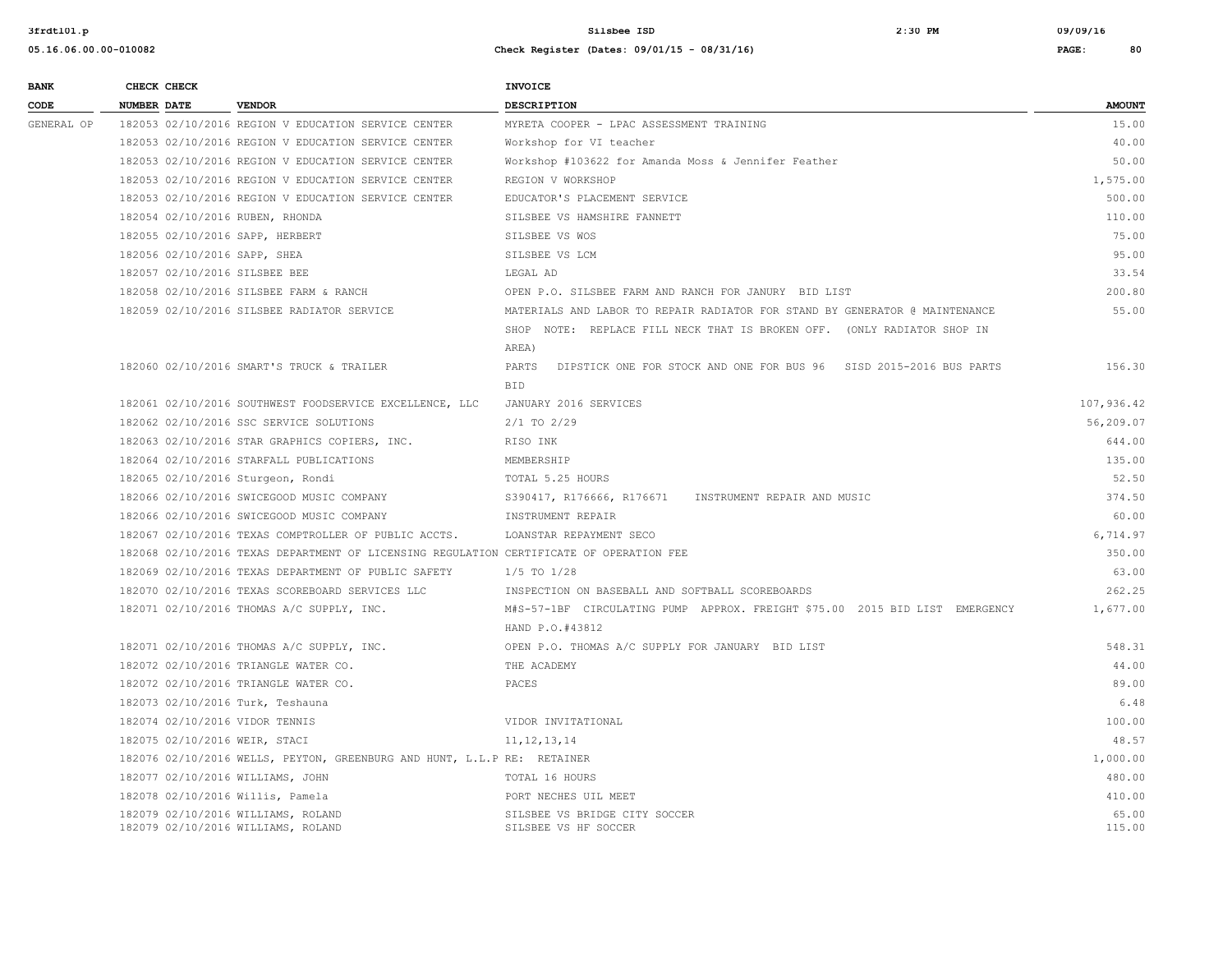| <b>BANK</b> |                    | CHECK CHECK                 |                                                                        | INVOICE                                                 |                  |
|-------------|--------------------|-----------------------------|------------------------------------------------------------------------|---------------------------------------------------------|------------------|
| CODE        | <b>NUMBER DATE</b> |                             | <b>VENDOR</b>                                                          | <b>DESCRIPTION</b>                                      | <b>AMOUNT</b>    |
| GENERAL OP  |                    |                             | 182080 02/10/2016 WINFIELD SOLUTIONS, LLC.                             | FIELD CONDITIONER BASEBALL/SOFTBALL                     | 1,818.40         |
|             |                    |                             | 182081 02/10/2016 WINN, BANKS                                          | SILSBEE VS LCM                                          | 110.00           |
|             |                    |                             | 182082 02/11/2016 DE LAGE LANDEN PUBLIC FINANCE                        | $1/5$ to $2/4$                                          | 12,718.00        |
|             |                    |                             | 182083 02/17/2016 AFFORDABLE GLASS                                     | GLASS REPAIRS ON EXCURSION #27                          | 380.00           |
|             |                    |                             | 182084 02/17/2016 AMAZON.COM/SYNCB                                     | sensory items for students                              | 21.00            |
|             |                    |                             | 182084 02/17/2016 AMAZON.COM/SYNCB                                     | 082823822482 COUNSELOR BOOKS                            | 176.62           |
|             |                    |                             | 182084 02/17/2016 AMAZON.COM/SYNCB                                     | therapy ball for student                                | 45.59            |
|             |                    |                             | 182084 02/17/2016 AMAZON.COM/SYNCB                                     | AMAZON FOR MCDUFF/PARKER                                | 346.92           |
|             |                    |                             | 182084 02/17/2016 AMAZON.COM/SYNCB                                     | LIBRARY SUPPLIES                                        | 65.52            |
|             |                    |                             | 182084 02/17/2016 AMAZON.COM/SYNCB                                     | 210732979651,210730377124<br>BLUFORD SERIES             | 39.63            |
|             |                    |                             | 182085 02/17/2016 AMERICAN ASSOCIATIN NOTARIES                         | NOTARY BONDRENEWAL                                      | 85.94            |
|             |                    |                             | 182086 02/17/2016 ATHLETIC SUPPLY INC.                                 | triple wrist coach                                      | 210.00           |
|             |                    |                             | 182087 02/17/2016 B & B ARCH MANAGEMENT CO., INC.                      |                                                         | 121.12           |
|             |                    |                             | 182088 02/17/2016 BAYSINGER, COREY                                     | LCM VS SILSBEE MILEAGE & MEAL                           | 187.50           |
|             |                    | 182089 02/17/2016 BEARCOM   |                                                                        | Impact earpieces & Icom Compact mics                    | 264.00           |
|             |                    |                             | 182090 02/17/2016 BELL, MA LPC COUNSELING SERV., TRACY                 | SECONDARY SPED                                          | 1,950.00         |
|             |                    |                             | 182090 02/17/2016 BELL, MA LPC COUNSELING SERV., TRACY                 |                                                         | 675.00           |
|             |                    |                             | 182091 02/17/2016 BUNA TROPHY                                          | TROPHIES AND MEDALS FOR POWERLIFTING MEET               | 306.90           |
|             |                    |                             | 182092 02/17/2016 BURGERS OF BEAUMONT                                  | 2/1 MEALS SOFTBALL                                      | 158.33           |
|             |                    |                             | 182093 02/17/2016 BYARS, REBECCA                                       |                                                         | 100.00           |
|             |                    | 182094 02/17/2016 CAIN, ED  |                                                                        | AND 2/15 HJ BASKETBALL AND HS SOFTBALL TOTAL 10.5 HOURS | 315.00           |
|             |                    | 182094 02/17/2016 CAIN, ED  |                                                                        | SILSBEE VS WOS BASKETBALL TOTAL 5 HOURS                 | 150.00           |
|             |                    |                             | 182095 02/17/2016 CALLOWAY, KODY                                       | 2016                                                    | 150.00           |
|             |                    |                             | 182096 02/17/2016 CAROLINA BILOGICAL SUPPLY COMPANY                    | Science Supplies                                        | 1,805.00         |
|             |                    |                             | 182097 02/17/2016 CARTER'S EDUCATIONAL TRAINING                        | JANUARY SERVICES                                        | 1,375.00         |
|             |                    |                             | 182098 02/17/2016 CDW GOVERNMENT, INC.                                 | MICROPHONE FOR BOARD ROOM QUOTEGQVN279                  | 345.42           |
|             |                    | 182099 02/17/2016 CED, INC. |                                                                        | OPEN P.O. FEBRUARY FOR CED BID LIST                     | 84.15            |
|             |                    | 182099 02/17/2016 CED, INC. |                                                                        | OPEN P.O. FEBRUARY FOR CED BID LIST                     | 35.52            |
|             |                    |                             | 182100 02/17/2016 CENTER FOR BEHAVIORAL STUDIES                        |                                                         | 840.00           |
|             |                    |                             | 182101 02/17/2016 CENTERPOINT ENERGY                                   | $1/5$ TO $2/2$                                          | 164.55           |
|             |                    |                             | 182101 02/17/2016 CENTERPOINT ENERGY                                   | $1/5$ TO $2/2$                                          | 635.95           |
|             |                    |                             | 182101 02/17/2016 CENTERPOINT ENERGY                                   | $1/5$ TO $2/2$                                          | 434.16           |
|             |                    |                             | 182101 02/17/2016 CENTERPOINT ENERGY                                   | $1/5$ TO $2/2$                                          | 101.27           |
|             |                    |                             | 182101 02/17/2016 CENTERPOINT ENERGY                                   | $1/5 - 2/2$                                             | 324.97           |
|             |                    |                             | 182101 02/17/2016 CENTERPOINT ENERGY                                   | $1/5 - 2/2$                                             | 132.64           |
|             |                    |                             | 182101 02/17/2016 CENTERPOINT ENERGY                                   | $1/5$ to $2/2$                                          | 397.12           |
|             |                    |                             | 182101 02/17/2016 CENTERPOINT ENERGY                                   | $1/5$ to $2/2$                                          | 250.06           |
|             |                    |                             | 182102 02/17/2016 CITY OF SILSBEE<br>182102 02/17/2016 CITY OF SILSBEE | 12/29 TO 1/25<br>$1/5$ TO $2/1$                         | 103.09<br>851.78 |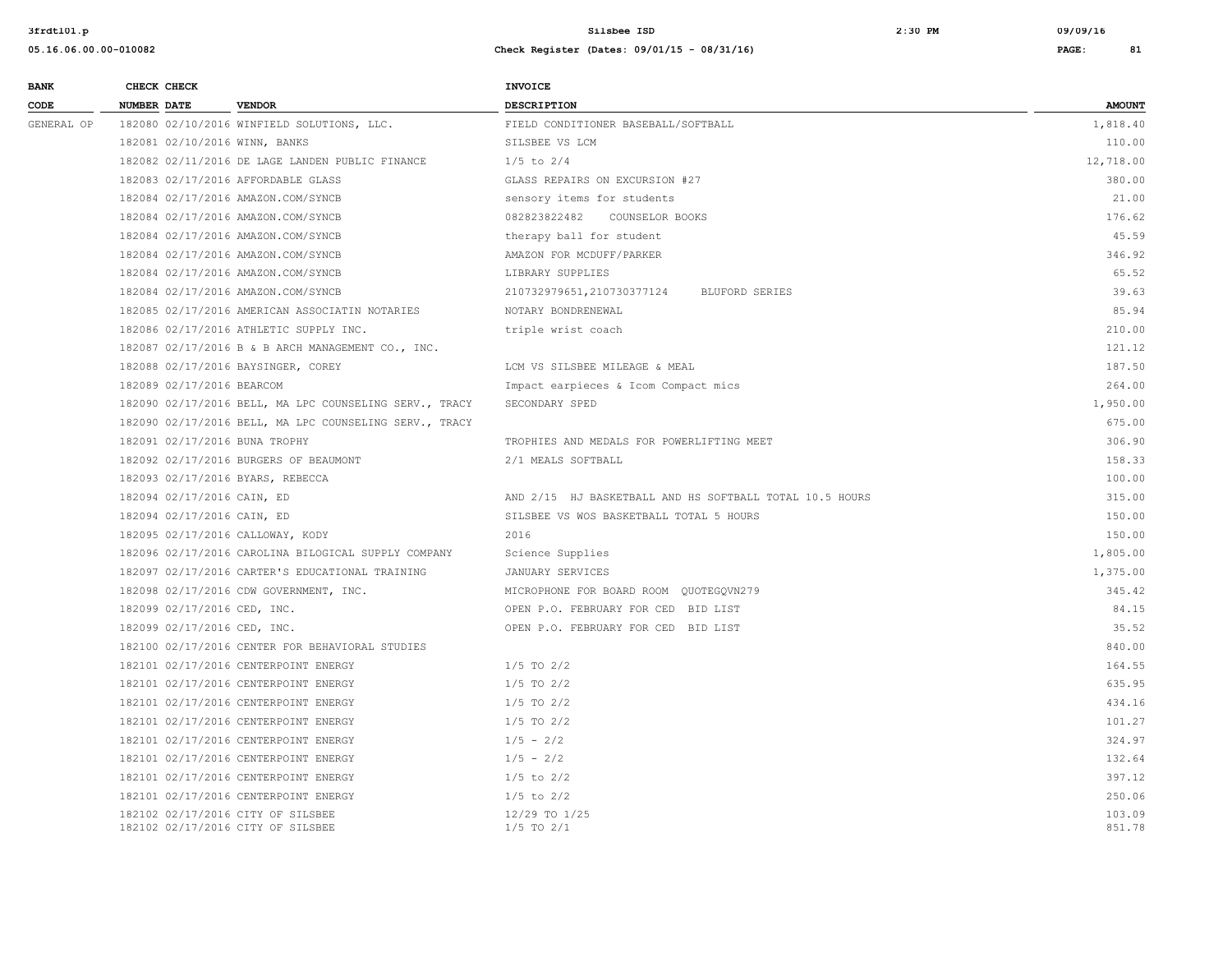| <b>BANK</b> | CHECK CHECK                       |                                                    | <b>INVOICE</b>                                                     |                 |
|-------------|-----------------------------------|----------------------------------------------------|--------------------------------------------------------------------|-----------------|
| CODE        | NUMBER DATE                       | <b>VENDOR</b>                                      | <b>DESCRIPTION</b>                                                 | <b>AMOUNT</b>   |
| GENERAL OP  | 182102 02/17/2016 CITY OF SILSBEE |                                                    | $1/5$ TO $2/1$                                                     | 815.97          |
|             | 182102 02/17/2016 CITY OF SILSBEE |                                                    | $1/5$ TO $2/1$                                                     | 278.88          |
|             | 182102 02/17/2016 CITY OF SILSBEE |                                                    | 12/29 TO 1/25                                                      | 732.76          |
|             | 182102 02/17/2016 CITY OF SILSBEE |                                                    | 12/29 TO 1/25                                                      | 137.61          |
|             | 182102 02/17/2016 CITY OF SILSBEE |                                                    | 12/29 TO 1/25                                                      | 103.09          |
|             |                                   | 182103 02/17/2016 COASTAL WELDING SUPPLY INC       | OPEN PO FOR THE MONTH OF JANUARY 2016 SISD 2015-2016 BUS PARTS BID | 15.50           |
|             |                                   | 182104 02/17/2016 COMPLETE ATHLETE, INC.           | boys soccer order                                                  | 167.85          |
|             | 182105 02/17/2016 CROWNE PLAZA    |                                                    |                                                                    | 259.42          |
|             | 182106 02/17/2016 Deaver, Terry   |                                                    |                                                                    | 70.52           |
|             | 182106 02/17/2016 Deaver, Terry   |                                                    | PARENTAL TITLE 1 CONFERENCE                                        | 116.68          |
|             |                                   | 182107 02/17/2016 DEBOSE, PRENTICE                 | LCM VS SILSBEE MEAL                                                | 15.00           |
|             | 182108 02/17/2016 DEMCO           |                                                    | LIBRARY SUPPLIES                                                   | 610.46          |
|             | 182109 02/17/2016 Drake, Michele  |                                                    | TCEA                                                               | 123.88          |
|             | 182110 02/17/2016 ELIJAH'S CAFE   |                                                    | GIRLS BASKETBALL PLAYOFF GAME                                      | 143.47          |
|             | 182111 02/17/2016 ETEX            |                                                    | TEACHER SUPPLIES                                                   | 506.71          |
|             | 182111 02/17/2016 ETEX            |                                                    | Electric Stapler                                                   | 64.99           |
|             | 182111 02/17/2016 ETEX            |                                                    | OFFICE SUPPLIES                                                    | 79.99           |
|             | 182112 02/17/2016 EXXON MOBIL     |                                                    |                                                                    | 129.43          |
|             |                                   | 182113 02/17/2016 Feather, Jennifer                | TCEA MID WINTER CONFERENCE                                         | 73.89           |
|             |                                   | 182114 02/17/2016 FISHER, JENNIFER                 | LADY HORNETS SOFTBALL TOURNAMENT LUFKIN                            | 138.00          |
|             |                                   | 182115 02/17/2016 Fletcher, Charles                | LAMAR TENNIS TOURNAMENT                                            | 32.00           |
|             |                                   | 182116 02/17/2016 FOLLETT SCHOOL SOLUTIONS, INC.   | CUSTOMER NUMBER 4284673 DESTINY LICENSE RENEWAL                    | 2,968.50        |
|             | 182117 02/17/2016 Golden, Hannah  |                                                    | THRU 2/5 TCEA CONFERENCE                                           | 400.31          |
|             | 182118 02/17/2016 GRAINGER        |                                                    | Air Compressor for the Ag Shop                                     | 2,649.05        |
|             | 182118 02/17/2016 GRAINGER        |                                                    | Pressure Washer Hose Reel                                          | 1,341.42        |
|             | 182119 02/17/2016 Grant, Bethanie |                                                    | HS STUDENT COUNCIL TO BEAUMONT                                     | 10.00           |
|             | 182120 02/17/2016 GRIFFIN, JASON  |                                                    | HJ BASKETBALL TOTAL 6 HOURS                                        | 180.00          |
|             |                                   | 182121 02/17/2016 HARDIN COUNTY TREASURER          | COMMISSIONS                                                        | 23,019.67       |
|             | 182122 02/17/2016 HARDIN COUNTY   |                                                    | DECEMBER 2015                                                      | 4,341.66        |
|             | 182122 02/17/2016 HARDIN COUNTY   |                                                    | DECEMBER 2015                                                      | 5,507.02        |
|             |                                   | 182123 02/17/2016 SHIRLEY STEPHENS, HARDIN CO. TAC | 2B4HB25Z4SK516778                                                  | 7.50            |
|             |                                   | 182123 02/17/2016 SHIRLEY STEPHENS, HARDIN CO. TAC |                                                                    | 22.00           |
|             |                                   | 182123 02/17/2016 SHIRLEY STEPHENS, HARDIN CO. TAC |                                                                    | 22.00           |
|             | 182124 02/17/2016 Harris, Billy   |                                                    | SILBEE VS WOS                                                      | 75.00           |
|             |                                   | 182125 02/17/2016 HILTON GALVESTON ISLAND RESORT   | REGION IV FAMILY CAREER & COMMUNITY LEADERS OF AMERICA CONFERENCE  | 327.00          |
|             | 182126 02/17/2016 Honeycutt, Judy |                                                    | TCEC CONFERENCE                                                    | 95.43           |
|             |                                   | 182127 02/17/2016 ITA TRUCK SALES & SERVICE, LLC.  | DEF SISD 2015-2016 BUS PARTS BID                                   | 547.50          |
|             | 182128 02/17/2016 JACKS, GRETCHEN | 182127 02/17/2016 ITA TRUCK SALES & SERVICE, LLC.  | DRUMS AND SHOE KIT FOR BUS 34 AND 10 SISD 2015-2016 BUS PARTS BID  | 599.60<br>11.13 |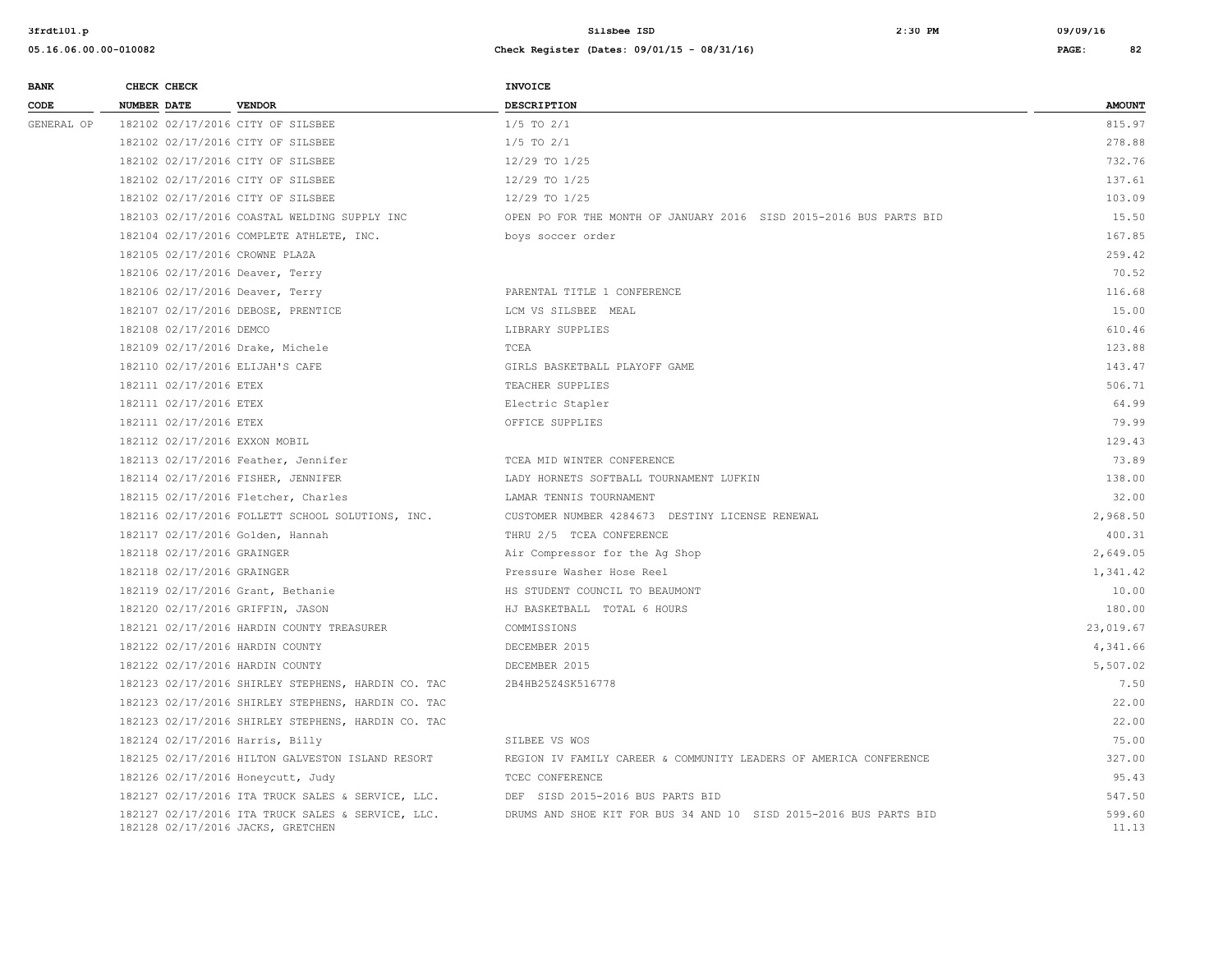| <b>BANK</b> | CHECK CHECK                        |                                                                                                   | <b>INVOICE</b>                                                          |                   |
|-------------|------------------------------------|---------------------------------------------------------------------------------------------------|-------------------------------------------------------------------------|-------------------|
| CODE        | <b>NUMBER DATE</b>                 | <b>VENDOR</b>                                                                                     | <b>DESCRIPTION</b>                                                      | <b>AMOUNT</b>     |
| GENERAL OP  | 182129 02/17/2016 JASON'S DELI     |                                                                                                   | TENNIS MEALS 2/5                                                        | 208.92            |
|             | 182130 02/17/2016 JOHNSTONE SUPPLY |                                                                                                   | HVAC Monthly Open PO for Feb. 2016                                      | 10.34             |
|             | 182130 02/17/2016 JOHNSTONE SUPPLY |                                                                                                   | HVAC Monthly Open PO for Feb. 2016                                      | 14.76             |
|             |                                    | 182130 02/17/2016 JOHNSTONE SUPPLY                                                                | Supplies for HVAC                                                       | 1,787.24          |
|             |                                    | 182131 02/17/2016 KUYKENDALL, OLIVIA                                                              | $2.2, 2/9$ . AND $2/11$                                                 | 34.56             |
|             |                                    | 182132 02/17/2016 MAC PIZZA MANAGEMENT, INC.                                                      | BOYS BASKETBALL                                                         | 253.11            |
|             |                                    | 182133 02/17/2016 BG FOODS INC. DBA MCDONALD'S                                                    | LAMAR TENNIS TOURNAMENT                                                 | 133.43            |
|             |                                    | 182133 02/17/2016 BG FOODS INC. DBA MCDONALD'S                                                    | GIRLS BASKETBALL ORANGEFIELD                                            | 183.39            |
|             |                                    | 182133 02/17/2016 BG FOODS INC. DBA MCDONALD'S                                                    | GOLF JV BOYS                                                            | 31.46             |
|             | 182134 02/17/2016 MITCHELL, GREG   |                                                                                                   | LCM VS SILSBEE MEAL                                                     | 15.00             |
|             |                                    | 182135 02/17/2016 MONTALVO, CARLOS II                                                             | SILSBEE VS WOS BASKETBALL TOTAL 5 HOURS                                 | 150.00            |
|             | 182136 02/17/2016 Mooney, Deena    |                                                                                                   |                                                                         | 28.19             |
|             | 182137 02/17/2016 Morgan, Jason    |                                                                                                   | LADY HORNETS SOFTBALL TOURNAMENT LUFKIN                                 | 138.00            |
|             | 182138 02/17/2016 Morgan, Jason    |                                                                                                   | LADY HORNETS SOFTBALL TOURNAMENT LUFKIN                                 | 1,440.00          |
|             | 182139 02/17/2016 MORRIS, KATHY    |                                                                                                   | 2/4 SERVICES                                                            | 500.00            |
|             | 182140 02/17/2016 MOYERS, JAMES    |                                                                                                   | SILSBEE VS SPLENDORA SOCCER                                             | 65.00             |
|             |                                    | 182141 02/17/2016 MUNRO'S UNIFORM SERVICE                                                         | MAINTENANCE                                                             | 1,068.86          |
|             | 182142 02/17/2016 NOVROZSKY'S      |                                                                                                   | MEALS                                                                   | 297.13            |
|             |                                    | 182143 02/17/2016 PATTERSON VETERINARY SUPPLY INC.                                                | 878/2013190,889/1587160,871/3384449,885/2934345,886/2335258,886/2335258 | 859.77            |
|             |                                    |                                                                                                   | Vet Med Apps Supplies                                                   |                   |
|             |                                    | 182144 02/17/2016 PINNACLE MEDICAL MANAGEMENT CORP.                                               |                                                                         | 150.00            |
|             | 182145 02/17/2016 PITNEY BOWES INC |                                                                                                   | POSTAGE MACHINE SUPPLIES                                                | 190.00            |
|             | 182146 02/17/2016 PITSCO, INC.     |                                                                                                   | Supplies for Science                                                    | 217.62            |
|             | 182147 02/17/2016 ROGERS, BRANDON  |                                                                                                   | SILSBEE VS WOS BASKETBALL TOTAL 5 HOURS                                 | 150.00            |
|             |                                    | 182148 02/17/2016 SCHEXNIDER, CHELSEA                                                             |                                                                         | 100.00            |
|             | 182149 02/17/2016 SCHOOL SPECIALTY |                                                                                                   | Earthenware Clay for Art Classes                                        | 302.90            |
|             |                                    | 182150 02/17/2016 SCOTT PAULINO PHYSICAL THERAPIST                                                | PHYSICAL THERAPY                                                        | 1,485.00          |
|             |                                    | 182150 02/17/2016 SCOTT PAULINO PHYSICAL THERAPIST                                                | PHYSICAL THERAPY                                                        | 5,175.00          |
|             | 182151 02/17/2016 Scott, Ruby      |                                                                                                   | HS NURSES AIDES TO BEAUMONT                                             | 10.00             |
|             | 182152 02/17/2016 Shannon, Donna   |                                                                                                   | THRU 1/29 FCCLA STATE BOARD OF EDUCATION & CAPITOL VISIT                | 298.62            |
|             | 182153 02/17/2016 Shannon, Donna   |                                                                                                   | REGION IV FCCLA MEETING & CONFERENCE                                    | 1,260.00          |
|             |                                    | 182154 02/22/2016 SILSBEE CHAMBER OF COMMERCE                                                     |                                                                         | $-425.00$         |
|             |                                    | 182154 02/17/2016 SILSBEE CHAMBER OF COMMERCE                                                     |                                                                         | 425.00            |
|             |                                    | 182155 02/17/2016 SILSBEE MOTOR COMPANY                                                           | TIRES FOR SUBURBAN #20                                                  | 782.11            |
|             |                                    | 182156 02/17/2016 SILSBEE HIGH SCHOOL ACTIVITY                                                    | FIELD TRIP PER DIEM                                                     | 1,487.00          |
|             |                                    | 182157 02/17/2016 SOUTH SHORE HARBOUR RESORT AND SPA                                              | TAPT MID WINTER CONFERENCE FEB. 20, 2016                                | 487.60            |
|             |                                    | 182158 02/17/2016 SOUTHERN LAWN & LANDSCAPES LLC                                                  | MOWING COMPLETED 11/25                                                  | 4,356.00          |
|             |                                    | 182158 02/17/2016 SOUTHERN LAWN & LANDSCAPES LLC<br>182159 02/17/2016 SOUTHERN COMPUTER WAREHOUSE | MOWING COMPLETED 9/28/15<br>Printer for room 141                        | 4,664.00<br>93.86 |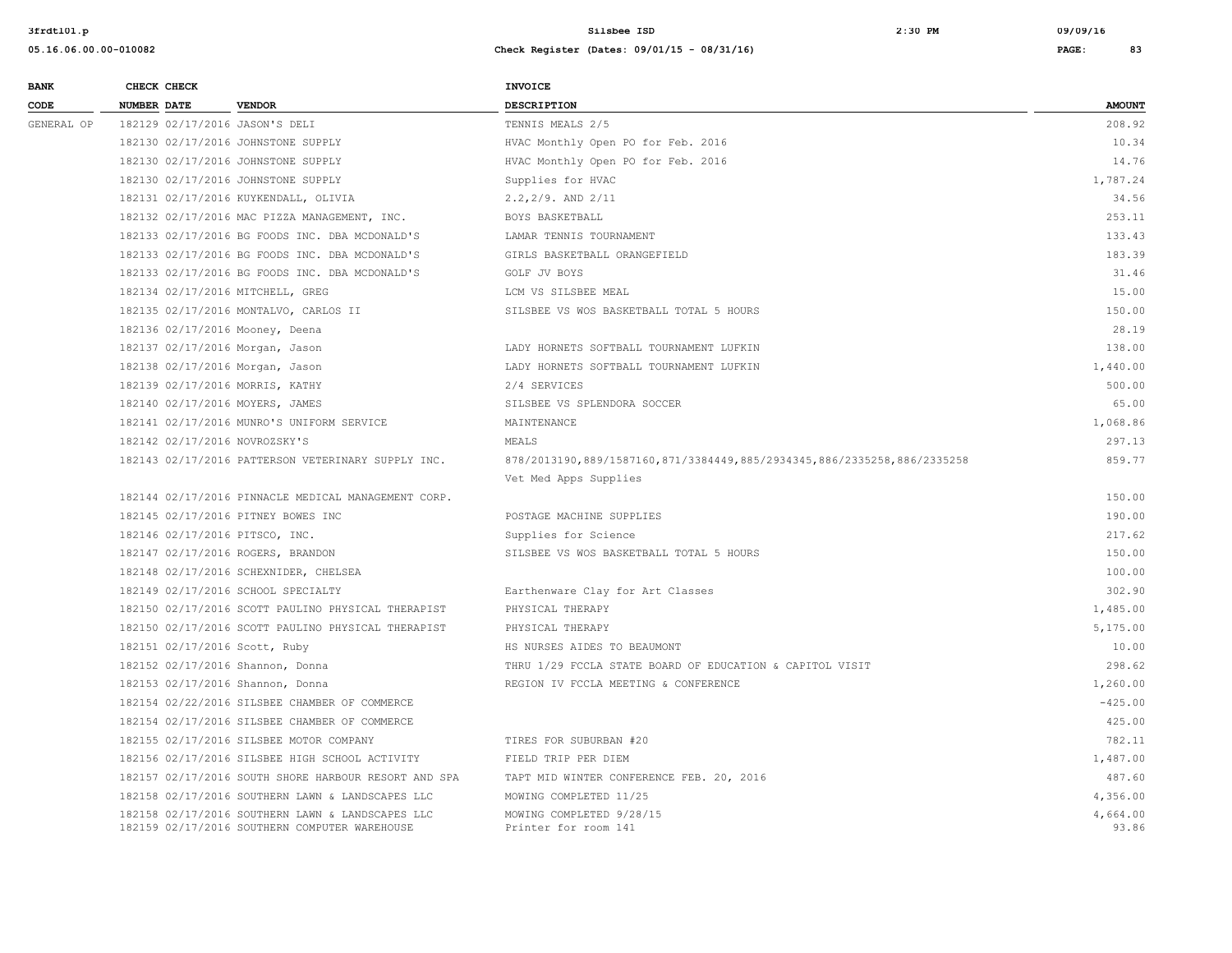| <b>BANK</b> | CHECK CHECK                       |                                                 | <b>INVOICE</b>                                                               |                 |
|-------------|-----------------------------------|-------------------------------------------------|------------------------------------------------------------------------------|-----------------|
| CODE        | <b>NUMBER DATE</b>                | <b>VENDOR</b>                                   | <b>DESCRIPTION</b>                                                           | <b>AMOUNT</b>   |
| GENERAL OP  |                                   | 182159 02/17/2016 SOUTHERN COMPUTER WAREHOUSE   | document camera                                                              | 907.64          |
|             |                                   | 182160 02/17/2016 SPARKLETTS AND SIERRA SPRINGS | ADMINISTRATION, WAREHOUSE, TECHNOLOGY                                        | 79.06           |
|             |                                   | 182161 02/17/2016 SSC SERVICE SOLUTIONS         | LIONS CLUB MAGIC SHOW                                                        | 36.00           |
|             |                                   | 182161 02/17/2016 SSC SERVICE SOLUTIONS         | LITTLE DRIBBLERS BASKETBALL                                                  | 90.90           |
|             |                                   | 182162 02/17/2016 STAR GRAPHICS COPIERS, INC.   | 10/25 TO 11/24 PAYMENT WENT TO PHILADELPHIA IN ERROR THEY CASHED THE CHECK - | 4,116.67        |
|             |                                   |                                                 | ARE GOING TO ISSUE A REFUND                                                  |                 |
|             |                                   | 182163 02/17/2016 STAR GRAPHICS INC             | $2/1$ TO $2/29$                                                              | 429.21          |
|             |                                   | 182163 02/17/2016 STAR GRAPHICS INC             | $2/1$ TO $2/29$                                                              | 154.52          |
|             |                                   | 182163 02/17/2016 STAR GRAPHICS INC             | $2/1$ TO $2/29$                                                              | 140.38          |
|             | 182164 02/17/2016 STAR LOCKTECHS  |                                                 | OPEN P.O. FEBRUARY FOR STAR LOCKTECHS BID LIST                               | 24.95           |
|             | 182165 02/17/2016 Stout, Tammy    |                                                 | 2/7 - 2/9 PARENTAL TITLE I CONFERENCE                                        | 387.73          |
|             |                                   | 182166 02/17/2016 SYLVIA'S FLORIST              | TAMMY MCDUFF'S MOTHER IN LAW SERVICE                                         | 72.95           |
|             | 182167 02/17/2016 TCEA            |                                                 | ROBOTICS MAT                                                                 | 55.00           |
|             | 182168 02/17/2016 TEXAS FCCLA     |                                                 | ADVISOR FEE GALVESTON FEB 18-20                                              | 22.00           |
|             | 182169 02/17/2016 TEXAS FCCLA     |                                                 | ADVISOR FEE GALVESTON FEB 18-20                                              | 22.00           |
|             |                                   | 182170 02/17/2016 TIME WARNER CABLE             | $2/15$ TO $3/14$                                                             | 5,000.00        |
|             |                                   | 182170 02/17/2016 TIME WARNER CABLE             | $2/18 - 3/17$                                                                | 954.06          |
|             |                                   | 182170 02/17/2016 TIME WARNER CABLE             | $2/18$ TO $3/17$                                                             | 954.06          |
|             |                                   | 182170 02/17/2016 TIME WARNER CABLE             | $2/17$ TO $3/16$                                                             | 954.06          |
|             |                                   | 182170 02/17/2016 TIME WARNER CABLE             | 2/18 TO 3/17                                                                 | 954.06          |
|             | 182171 02/17/2016 Tramel, Dawn    |                                                 |                                                                              | 3.05            |
|             | 182172 02/17/2016 TRI-CON, INC.   |                                                 | OPEN P.O. FEBRUARY FOR TRI CON FUELS AWARD BID FUEL                          | 978.34          |
|             |                                   | 182173 02/17/2016 Westbrook, Dustin             | THRU 2/5 TCEA CONFERENCE                                                     | 143.55          |
|             |                                   | 182174 02/17/2016 WHIGHAM, KATHERINE            | LADY HORNETS SOFTBALL TOURNAMENT LUFKIN                                      | 138.00          |
|             |                                   | 182175 02/17/2016 WILLIAM V MACGILL & CO.       | Health Service supplies                                                      | 110.63          |
|             | 182176 02/17/2016 WILLIAMS, JOHN  |                                                 | AND 2/12                                                                     | 480.00          |
|             | 182177 02/17/2016 Willis, Pamela  |                                                 | SNACKS AND BREAKFAST FOR UIL MEETS                                           | 125.71          |
|             |                                   | 182178 02/17/2016 WILLIAMS, ROLAND              | SILSBEE VS SPLENDORA SOCCER                                                  | 65.00           |
|             | 182179 02/17/2016 Woodard, Robert |                                                 | LONE STAR COACHING CLINIC                                                    | 53.69           |
|             |                                   | 182180 02/17/2016 YOUNGBLOOD, JAMIE             | STATE UIL SWIM MEET                                                          | 182.00          |
|             | 182181 02/17/2016 ZONES           |                                                 | projector                                                                    | 563.52          |
|             | 182182 02/18/2016 AT &T           |                                                 | FEB 7 THRU MAR 6                                                             | 945.77          |
|             |                                   | 182183 02/18/2016 AT&T LONG DISTANCE            |                                                                              | 24.27           |
|             |                                   | 182183 02/18/2016 AT&T LONG DISTANCE            |                                                                              | 1,172.13        |
|             |                                   | 182184 02/18/2016 BAKER DISTRIBUTING            | OPEN P.O. FEBRUARY FOR BALER DISTRIBUTING BID LIST                           | 112.18          |
|             | 182185 02/18/2016 BOURG, JERRY JR |                                                 | SILSBEE VS LCM SOCCER                                                        | 65.00           |
|             | 182186 02/18/2016 CARD SERVICES   |                                                 | JAN. 19 TO FEB 16                                                            | 574.90          |
|             | 182187 02/18/2016 CED, INC.       | 182188 02/18/2016 CENTER FOR BEHAVIORAL STUDIES | OPEN P.O. FEBRUARY FOR CED BID LIST                                          | 28.48<br>840.00 |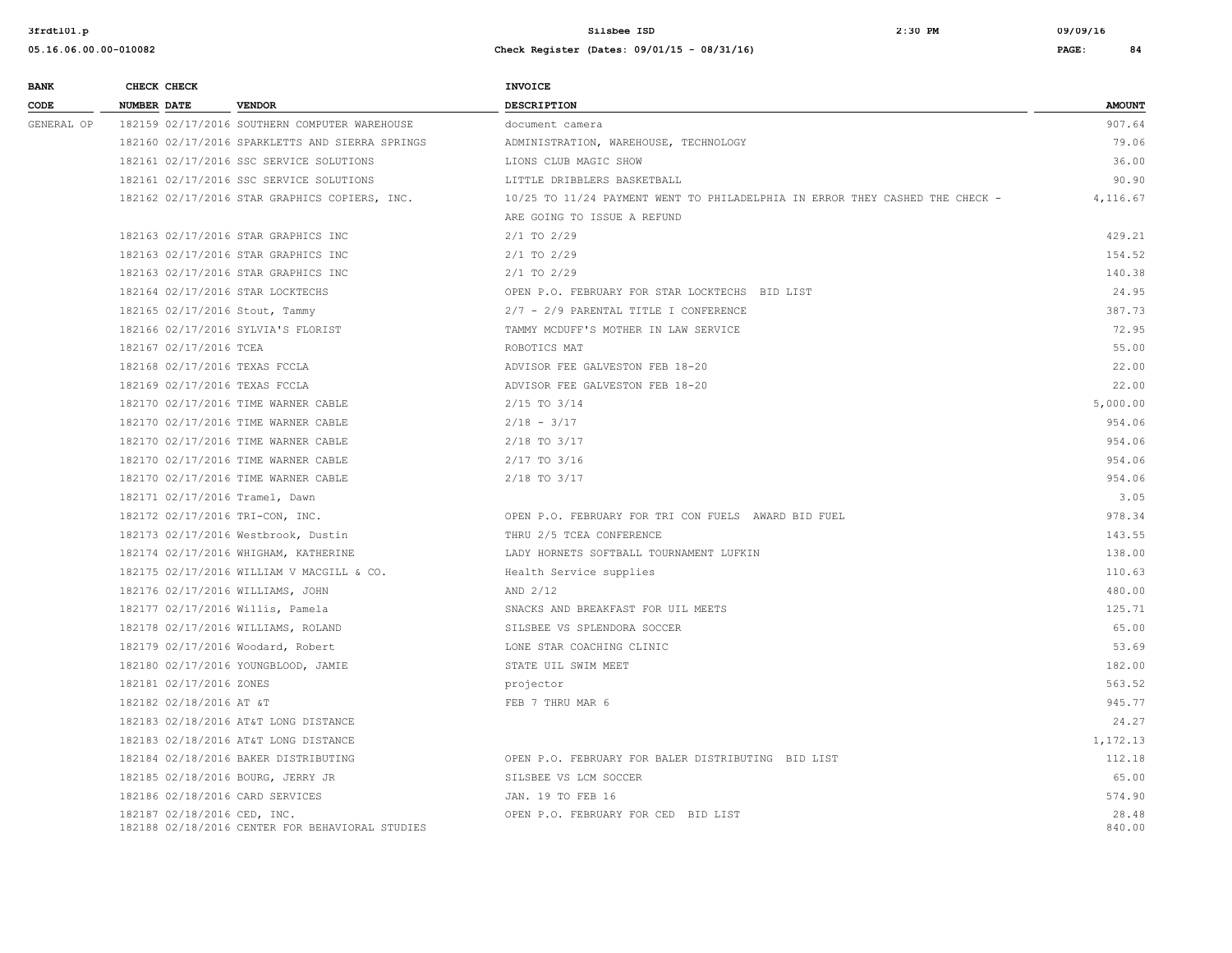| <b>BANK</b> |             | CHECK CHECK                 |                                                                                                  | <b>INVOICE</b>                                          |                       |
|-------------|-------------|-----------------------------|--------------------------------------------------------------------------------------------------|---------------------------------------------------------|-----------------------|
| CODE        | NUMBER DATE |                             | <b>VENDOR</b>                                                                                    | <b>DESCRIPTION</b>                                      | <b>AMOUNT</b>         |
| GENERAL OP  |             |                             | 182189 02/18/2016 CENTERPOINT ENERGY SERVICES, INC.                                              | 1/1 TO 1/31                                             | 3,863.69              |
|             |             |                             | 182190 02/18/2016 CICI'S PIZZA #160                                                              | BASEBALL                                                | 203.00                |
|             |             |                             | 182191 02/18/2016 COASTAL WELDING SUPPLY INC                                                     | OPEN P.O. FEBRUARY FOR COASTAL WELDING REGION 5         | 21.90                 |
|             |             |                             | 182192 02/18/2016 DE LAGE LANDEN PUBLIC FINANCE                                                  | $2/5$ TO $3/4$                                          | 12,718.00             |
|             |             | 182193 02/18/2016 DEMCO     |                                                                                                  | library supplies                                        | 67.94                 |
|             |             | 182194 02/18/2016 EJM-SMS   |                                                                                                  | REIMBURSE ACTIVITY ACCT.                                | 5,706.79              |
|             |             | 182195 02/18/2016 ETEX      |                                                                                                  | teacher supplies pencil sharpeners & toner              | 257.22                |
|             |             |                             | 182196 02/18/2016 HAMBURGER DEPOT                                                                | <b>BASEBALL</b>                                         | 380.00                |
|             |             |                             | 182197 02/18/2016 HARDIN JEFFERSON TENNIS                                                        | HARDIN JEFFERSON TOURNAMENT                             | 100.00                |
|             |             |                             | 182198 02/18/2016 HAWTHORNE, TANNER                                                              | TOTAL 3.5 HOURS                                         | 105.00                |
|             |             | 182199 02/18/2016 Hill, Amy |                                                                                                  |                                                         | 87.50                 |
|             |             |                             | 182200 02/18/2016 HILTON GALVESTON ISLAND RESORT                                                 | FCCLA REGION 4 COMPETITION                              | 207.10                |
|             |             |                             | 182201 02/18/2016 HILTON GALVESTON ISLAND RESORT                                                 | FCCLA REGIONALS                                         | 207.10                |
|             |             |                             | 182202 02/18/2016 HOUGHTON MIFFLIN HARCOURT RIVERSIDE CUST testing forms                         |                                                         | 140.48                |
|             |             |                             | 182203 02/18/2016 JASON'S DELI                                                                   | TENNIS MEALS 2/12 VIDOR                                 | 198.17                |
|             |             |                             | 182204 02/18/2016 JOHNSEN'S WHOLESALE FLORIST                                                    | Floral Design Monthly Open PO for Feb. 2016             | 79.15                 |
|             |             |                             | 182205 02/18/2016 JORDAN, PERCY                                                                  | SILSBEE VS LCM                                          | 65.00                 |
|             |             |                             | 182206 02/18/2016 MARK'S PLUMBING                                                                | OPEN P.O. FEBRUARY FOR MARK'S PLUMBING BID LIST         | 297.11                |
|             |             |                             | 182207 02/18/2016 BG FOODS INC. DBA MCDONALD'S                                                   | TENNIS VIDOR TOURNAMENT                                 | 145.21                |
|             |             |                             | 182208 02/18/2016 MOTTON, TRACY                                                                  | SILSBEE VS ORANGEFIELD MIDDLE SCHOOL BASKETBALL         | 105.00                |
|             |             |                             | 182208 02/18/2016 MOTTON, TRACY                                                                  | SILSBEE VS BRIDGE CITY MIDDLE SCHOOL BASKETBALL         | 75.00                 |
|             |             |                             | 182209 02/18/2016 NOVO BURGER DBA NOVROZSKY'S HAMBURGERS E                                       |                                                         | 308.47                |
|             |             |                             | 182210 02/18/2016 PEREZ, CHARLES A.                                                              | SOFTBALL SILSBEE VS LUMBERTON                           | 114.62                |
|             |             | 182211 02/18/2016 TASB      |                                                                                                  | HANDGUN SIGNS                                           | 113.95                |
|             |             |                             | 182212 02/18/2016 TASB, INC.                                                                     | SHARS JANUARY                                           | 1,048.80              |
|             |             |                             | 182213 02/18/2016 TEXAS DEPARTMENT OF CRIMINAL JUSTICE                                           | FCCLA Badges and Pins                                   | 8.99                  |
|             |             |                             | 182214 02/18/2016 WILLIAM V MACGILL & CO.                                                        | AED replacement pads                                    | 367.65                |
|             |             |                             | 182215 02/18/2016 ZENO, CARL                                                                     | SILSBEE VS LUMBERTON SOFTBALL                           | 118.06                |
|             |             |                             | 182216 02/18/2016 Steadham, Ali                                                                  | RICEBELT DISTRICT CONVENTION                            | $-170.00$             |
|             |             |                             | 182216 02/18/2016 Steadham, Ali                                                                  | RICEBELT DISTRICT CONVENTION                            | 170.00                |
|             |             |                             | 182217 02/18/2016 Steadham, Ali                                                                  | RICEBELT DISTRICT CONVENTION                            | 170.00                |
|             |             |                             | 182218 02/22/2016 SILSBEE CHAMBER OF COMMERCE                                                    |                                                         | 350.00                |
|             |             |                             | 182219 02/23/2016 DOUBLE TREE BY HILTON                                                          | SILVER ANNIVERSARY TEAS SCHOOL SOCIAL WORKER CONFERENCE | 412.02                |
|             |             |                             | 182220 02/24/2016 ACME ARCHITECTURAL HARDWARE                                                    | OPEN P.O. FEBRUARY FOR ACME ARCHITECTURAL REGION 5      | 221.10                |
|             |             |                             | 182221 02/24/2016 AUSTIN, RAY                                                                    | SILSBEE VS WOS                                          | 168.18                |
|             |             |                             | 182222 02/24/2016 BAYSINGER, COREY                                                               | MILEAGE SHORT FROM SILSBEE VS LCM BASKETBALL GAME       | 61.87                 |
|             |             | 182223 02/24/2016 BEARCOM   |                                                                                                  | RADIO                                                   | 478.11                |
|             |             |                             | 182224 02/24/2016 BEYNON SPORTS SURFACES, INC.<br>182224 02/24/2016 BEYNON SPORTS SURFACES, INC. | H.S. TRACK<br>H.S. TRACK                                | 60,905.00<br>8,000.00 |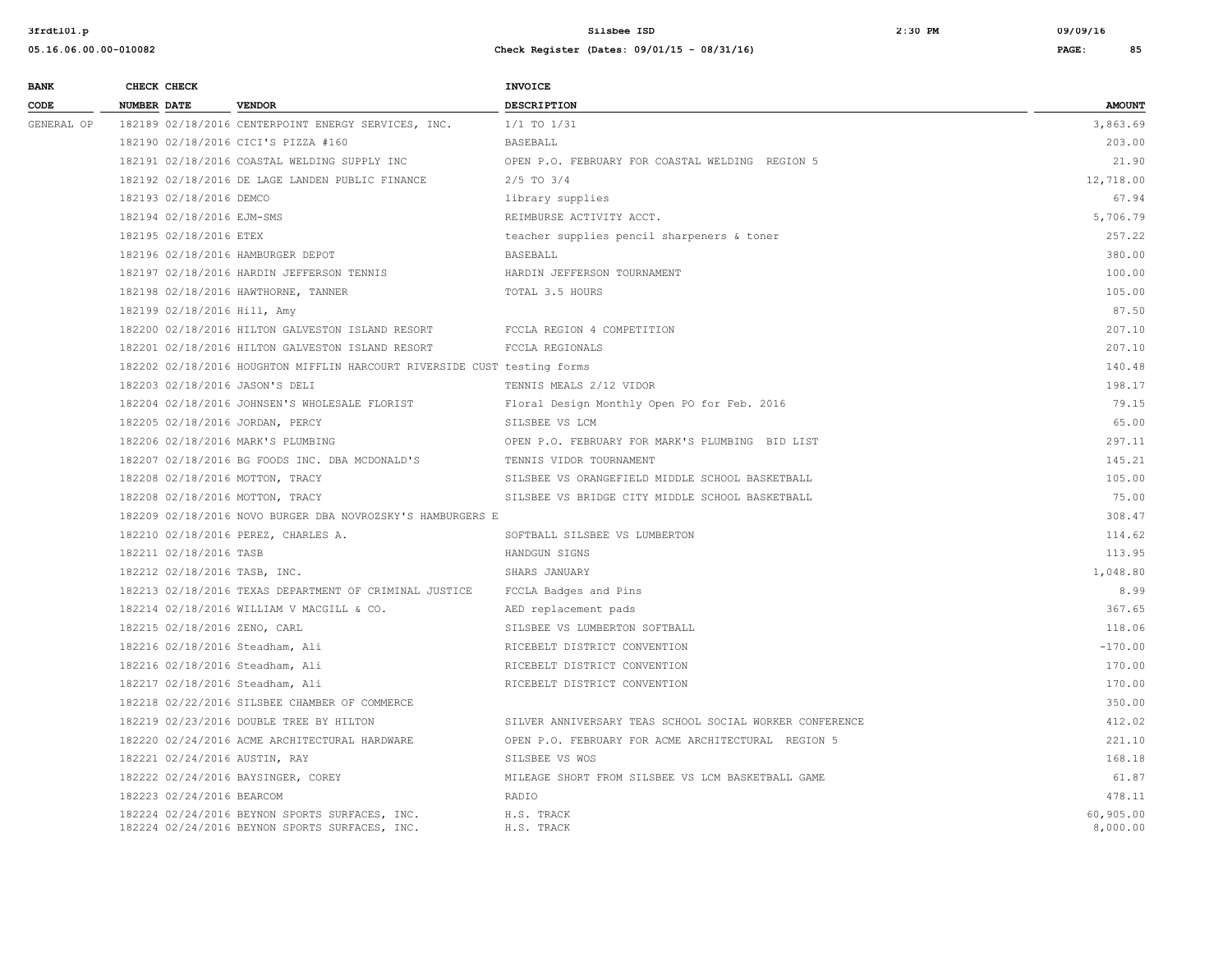| <b>BANK</b> | CHECK CHECK                     |                                                      | <b>INVOICE</b>                                             |                  |
|-------------|---------------------------------|------------------------------------------------------|------------------------------------------------------------|------------------|
| CODE        | <b>NUMBER DATE</b>              | <b>VENDOR</b>                                        | <b>DESCRIPTION</b>                                         | <b>AMOUNT</b>    |
| GENERAL OP  |                                 | 182225 02/24/2016 BILL BEATTY INSURANCE AGENCY, INC. | BLANKET LIABILITY POLICY                                   | 315.00           |
|             |                                 | 182226 02/24/2016 BLAKE, JONATHAN                    | PARKING 2/9-2/13 TMEA                                      | 276.50           |
|             |                                 | 182227 02/24/2016 BROOKSHIRE BROS                    | FCCLA Monthly Open PO for January 2016                     | 243.85           |
|             |                                 | 182228 02/24/2016 BROUCHET, THERMAN                  | SILSBEE VS WOS                                             | 55.00            |
|             | 182229 02/24/2016 CAIN, ED      |                                                      | SILSBEE BOYS BASKETBALL VS LIBERTY WINNIE TOTAL 6.25 HOURS | 187.50           |
|             | 182230 02/24/2016 CARD SERVICES |                                                      | JANUARY 21 TO FEBRUARY 18                                  | 3,048.03         |
|             |                                 | 182231 02/24/2016 Chandler, Jenny                    | HTE DANCE CONTEST                                          | 330.00           |
|             |                                 | 182232 02/24/2016 CICI'S PIZZA #160                  | BOYS BASKETBALL                                            | 77.00            |
|             |                                 | 182232 02/24/2016 CICI'S PIZZA #160                  | BOYS BASKETBALL MEALS PLAYOFF                              | 132.98           |
|             |                                 | 182233 02/24/2016 CITRIX SYSTEMS INC.                | CUSTOMER NUMBER 126758141<br>LICENSE                       | 18,155.49        |
|             |                                 | 182234 02/24/2016 CLASSROOM DIRECT                   | HISTORY MATERIALS                                          | 107.94           |
|             |                                 | 182235 02/24/2016 CLAY EWELL EDUCATIONAL SERVICES    | TEXAS STATE UNIVERSITY INVITATIONALS CDES                  | 75.00            |
|             |                                 | 182236 02/24/2016 C.O.C.I.S.D. BASEBALL              | JV BASEBALL TOURNAMENT                                     | 250.00           |
|             |                                 | 182237 02/24/2016 COMMUNITY COFFEE                   | MIDDLE SCHOOL                                              | 145.50           |
|             |                                 | 182237 02/24/2016 COMMUNITY COFFEE                   | ADMINISTRATION OFFICE                                      | 77.75            |
|             |                                 | 182237 02/24/2016 COMMUNITY COFFEE                   | HIGH SCHOOL                                                | 189.00           |
|             | 182238 02/24/2016 DEMCO         |                                                      | WIRELESS SCANNER                                           | 684.24           |
|             | 182238 02/24/2016 DEMCO         |                                                      | LIBRARY BOOKS                                              | 531.41           |
|             |                                 | 182239 02/24/2016 DESIGNS FOR DANCE                  | Drill Team Supplies                                        | 826.60           |
|             |                                 | 182240 02/24/2016 DOUBLE TREE HOTEL BY HILTON        | ATAC FEB 29-MARCH 1                                        | 499.22           |
|             | 182241 02/24/2016 Dufner, Donna |                                                      | TAPT CONFERENCE                                            | 42.79            |
|             |                                 | 182242 02/24/2016 ELLIOTT, EVELYNN                   | BOOKS AND SUPPLIES                                         | 317.57           |
|             | 182243 02/24/2016 ERWIN, RANDY  |                                                      | BASEBALL TOTAL 3.5 HOURS                                   | 105.00           |
|             | 182244 02/24/2016 ETEX          |                                                      | Etex Office Supply *PLEASE SEE ATTACHED office supplies    | 236.92           |
|             | 182244 02/24/2016 ETEX          |                                                      | TEACHER SUPPLIES TONER                                     | 79.96            |
|             | 182244 02/24/2016 ETEX          |                                                      | TEACHER SUPPLIES LUNA                                      | 322.77           |
|             | 182244 02/24/2016 ETEX          |                                                      | OFFICE SUPPLIES DRODDY                                     | 75.96            |
|             |                                 | 182245 02/24/2016 FASTENAL COMPANY                   | Ag Monthly Open PO for Feb 2016                            | 21.86            |
|             |                                 | 182246 02/24/2016 Feather, Jennifer                  | FCCLA REGION 4 COMPETITON 2/18-20                          | 182.55           |
|             |                                 | 182247 02/24/2016 FELDHAUSEN, SCOTT                  | SOLO & ENSEMBLE                                            | 100.00           |
|             |                                 | 182248 02/24/2016 FISHER, JENNIFER                   | REGIONAL POWERLIFTING MEET SWEENEY                         | 379.00           |
|             |                                 | 182249 02/24/2016 FLOWER, ANTHONY                    | TOTAL 8 HOURS                                              | 240.00           |
|             |                                 | 182250 02/24/2016 FOLLETT SCHOOL SOLUTIONS, INC.     | <b>BOOKS</b>                                               | 1,875.83         |
|             | 182251 02/24/2016 GRAINGER      |                                                      | Air compressor for Auto Shop                               | 2,649.05         |
|             |                                 | 182252 02/24/2016 GRIFFIN, JASON                     | BASEBALL TOTAL 2 HOURS                                     | 60.00            |
|             |                                 | 182253 02/24/2016 HAMBURGER DEPOT                    | BOYS SOCCER                                                | 247.00           |
|             | 182254 02/24/2016 HARDIN COUNTY |                                                      | JANUARY 2016 DIANE PERKINS                                 | 5,790.80         |
|             | 182254 02/24/2016 HARDIN COUNTY | 182255 02/24/2016 SHIRLEY STEPHENS, HARDIN CO. TAC   | JANUARY 2016 BEN HAWTHORNE<br>AG TRUCK REGISTRATION        | 4,604.58<br>7.50 |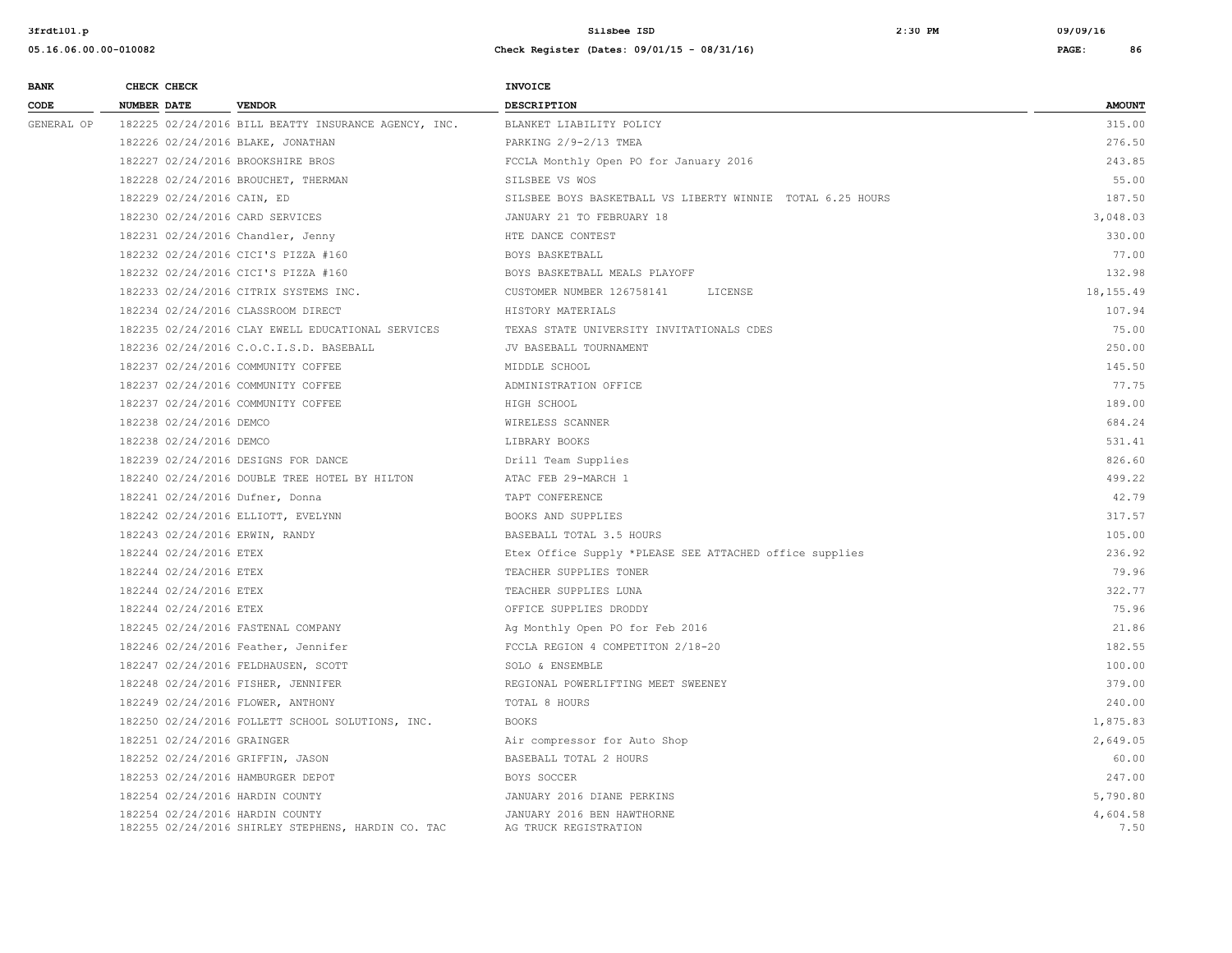| <b>BANK</b> |                    | CHECK CHECK                 |                                                                    | <b>INVOICE</b>                                                                  |                 |
|-------------|--------------------|-----------------------------|--------------------------------------------------------------------|---------------------------------------------------------------------------------|-----------------|
| CODE        | <b>NUMBER DATE</b> |                             | <b>VENDOR</b>                                                      | <b>DESCRIPTION</b>                                                              | <b>AMOUNT</b>   |
| GENERAL OP  |                    |                             | 182256 02/24/2016 Harrell-Bodle, Mona                              |                                                                                 | 70.32           |
|             |                    |                             | 182257 02/24/2016 Hill, Mary                                       | PARKING TEXAS TRANSITIONS CONFERENCE FEB 17-19                                  | 379.73          |
|             |                    |                             | 182258 02/24/2016 HILTON AUSTIN AIRPORT                            | TSSSA 2/25-26                                                                   | 346.62          |
|             |                    |                             | 182259 02/24/2016 HUDSON, PATRICK                                  | SILSBEE VS HJ SOCCER                                                            | 40.00           |
|             |                    |                             | 182260 02/24/2016 INTERNATIONAL LITERACY ASSOCIATION               | International Literacy Association ILA membership for T McDuff                  | 105.00          |
|             |                    |                             | 182261 02/24/2016 JASON'S DELI                                     | TENNIS MEALS 2/19                                                               | 144.06          |
|             |                    |                             | 182261 02/24/2016 JASON'S DELI                                     | FOOTBALL PLAYOFF MEALS 12/4                                                     | 672.10          |
|             |                    |                             | 182262 02/24/2016 JASPER BASEBALL                                  |                                                                                 | 225.00          |
|             |                    |                             | 182263 02/24/2016 KELLY HIGH SCHOOL                                | JV AND FRESHMAN TENNIS TOURNAMENT                                               | 100.00          |
|             |                    | 182264 02/24/2016 KENT, JIM |                                                                    | SOLO & ENSEMBLE                                                                 | 125.00          |
|             |                    |                             | 182265 02/24/2016 LAMBRIGHT, HEIDI                                 |                                                                                 | 20.10           |
|             |                    |                             | 182265 02/24/2016 LAMBRIGHT, HEIDI                                 |                                                                                 | 4.43            |
|             |                    |                             | 182265 02/24/2016 LAMBRIGHT, HEIDI                                 |                                                                                 | 20.10           |
|             |                    |                             | 182266 02/24/2016 LAQUINTA INN & SUITES                            | THSWPA REGIONAL MEET 3/1-3/2                                                    | 301.71          |
|             |                    |                             | 182267 02/24/2016 LAURA REEVES ACTIVITY FUND                       | BATTERIES AND PLATES FOR SCIENCE PROJECT                                        | 39.33           |
|             |                    |                             | 182268 02/24/2016 Leach, Lindsay                                   | TRANSPORTED STUDENT/ATHLETE TO KNEE SURGERY @ HOUSTON MEDICAL OUTPATIENT CENTER | 116.64          |
|             |                    |                             | 182269 02/24/2016 Leleux, Judith                                   |                                                                                 | 20.72           |
|             |                    |                             | 182270 02/24/2016 LOFTON SECURITY SERVICES, INC.                   | $2/8 - 2/14$                                                                    | 525.60          |
|             |                    |                             | 182270 02/24/2016 LOFTON SECURITY SERVICES, INC.                   | $2/1 - 2/7$                                                                     | 525.60          |
|             |                    |                             | 182271 02/24/2016 LYNN LEE INC. DAIRY QUEENS                       | POWERLIFTING MEALS                                                              | 240.00          |
|             |                    |                             | 182272 02/24/2016 Mackey, Kyle                                     | BOYS AND GIRLS TRACK @ PNG                                                      | 200.00          |
|             |                    |                             | 182273 02/24/2016 Mackey, Kyle                                     | JV TRACK                                                                        | 130.00          |
|             |                    |                             | 182274 02/24/2016 MACKIN EDUCATIONAL RESOURCES                     | LIBRARY BOOKS                                                                   | 244.11          |
|             |                    |                             | 182275 02/24/2016 MARK CUSTOM RECORDING SERVICE, INC.              | RECORDING                                                                       | 30.00           |
|             |                    |                             | 182276 02/24/2016 MATHIS, ARNETT                                   | SILSBEE VS WOS                                                                  | 138.80          |
|             |                    |                             | 182277 02/24/2016 BG FOODS INC. DBA MCDONALD'S                     | GIRLS GOLF                                                                      | 9.82            |
|             |                    |                             | 182277 02/24/2016 BG FOODS INC. DBA MCDONALD'S                     | BOYS GOLF                                                                       | 29.94           |
|             |                    |                             | 182277 02/24/2016 BG FOODS INC. DBA MCDONALD'S                     | VIDOR GOLF TOURNAMENT                                                           | 28.04           |
|             |                    |                             | 182277 02/24/2016 BG FOODS INC. DBA MCDONALD'S                     | BOYS BASKETBALL                                                                 | 83.64           |
|             |                    |                             | 182277 02/24/2016 BG FOODS INC. DBA MCDONALD'S                     | HARDIN JEFFERSON                                                                | 72.46           |
|             |                    |                             | 182278 02/24/2016 MCDONALD'S                                       | GIRLS BASKETBALL AREA CHAMPIONSHIP                                              | 86.30           |
|             |                    |                             | 182279 02/24/2016 McGallion, Bobby                                 |                                                                                 | 309.64          |
|             |                    |                             | 182280 02/24/2016 McKeehan, Kathryn                                | REIMBURSEMENT                                                                   | 70.00           |
|             |                    |                             | 182280 02/24/2016 McKeehan, Kathryn                                | TEXAS MUSIC EDUCATOR ASSOCIATION                                                | 160.20          |
|             |                    |                             | 182281 02/24/2016 MODICA BROTHERS TIRE CENTER                      | FIX FLAT ON BIG DUMP TRUCK ONLY SOURCE IN TOWN                                  | 30.00           |
|             |                    |                             | 182282 02/24/2016 MOORE, SARA                                      | SOLO & ENSEMBLE                                                                 | 50.00           |
|             |                    |                             | 182283 02/24/2016 NCS PEARSON, INC.                                | KABC II testing subscription                                                    | 35.00           |
|             |                    |                             | 182284 02/24/2016 NOEL, TANNER<br>182285 02/24/2016 Nugent, Shelly | SILSBEE VS HJ SOCCER                                                            | 115.00<br>32.00 |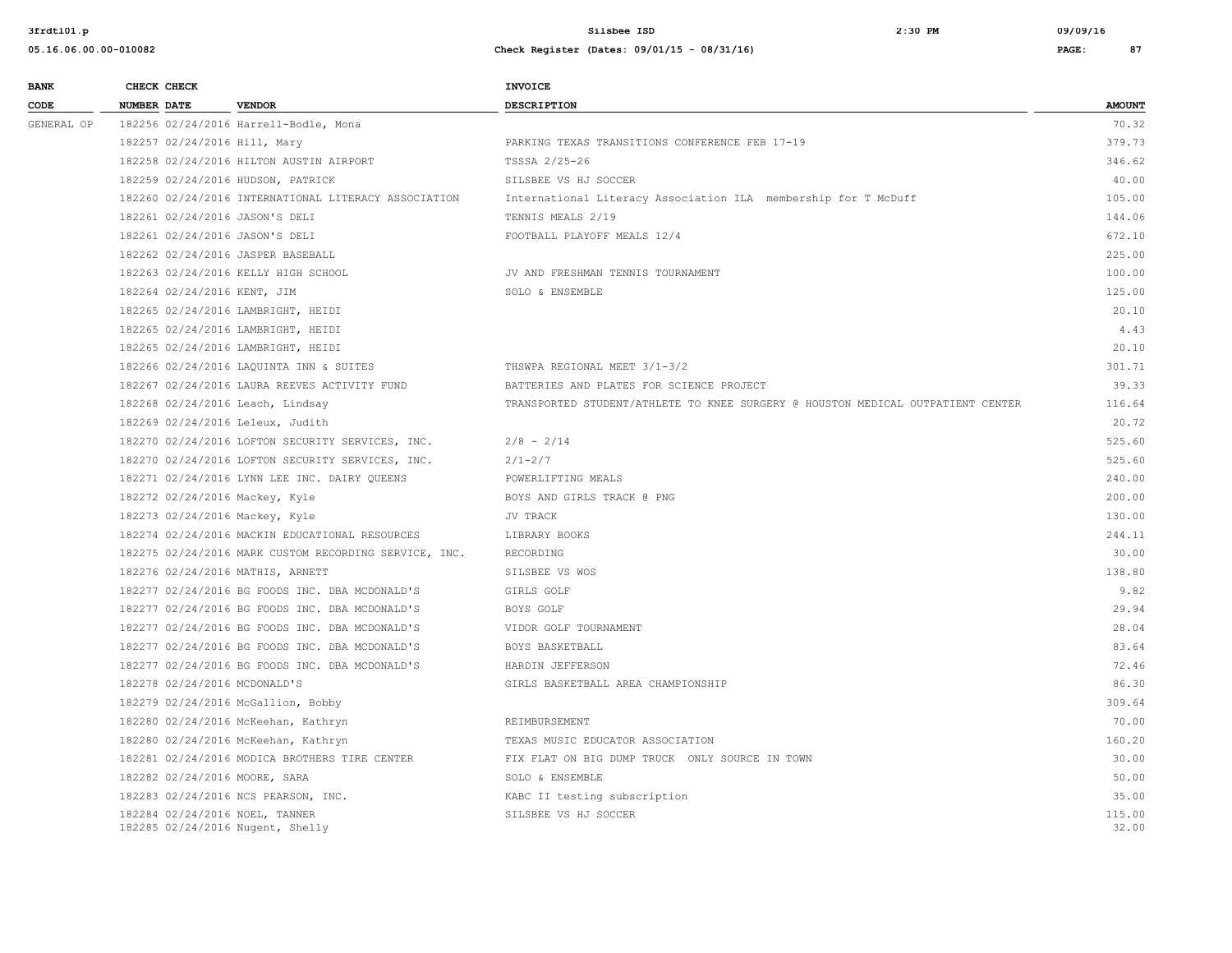| <b>BANK</b> | CHECK CHECK                                              |                                                     | <b>INVOICE</b>                                     |                 |
|-------------|----------------------------------------------------------|-----------------------------------------------------|----------------------------------------------------|-----------------|
| CODE        | <b>NUMBER DATE</b>                                       | <b>VENDOR</b>                                       | <b>DESCRIPTION</b>                                 | <b>AMOUNT</b>   |
| GENERAL OP  |                                                          | 182286 02/24/2016 OMNI DALLAS HOTEL                 | TASBO $3/1 - 3/3$                                  | 381.18          |
|             | 182287 02/24/2016 ORR, JESSE                             |                                                     | BASEBALL SCRIMMAGE AND SOCCER TOTAL 3 HOURS        | 90.00           |
|             | 182288 02/24/2016 Parker, Jamie                          |                                                     | PARKING 2/14-17 TEXAS ASSESSMENT CONFERENCE AUSTIN | 438.79          |
|             |                                                          | 182289 02/24/2016 Patterson, Todd                   | PARKING 2/10-14                                    | 496.31          |
|             |                                                          | 182290 02/24/2016 PLANK ROAD PUBLISHING, INC.       | music magazine subscription Dawnita Jackson        | 112.45          |
|             |                                                          | 182291 02/24/2016 PNG HIGH SCHOOL                   | JOE WILLIAMSON RELAYS                              | 125.00          |
|             | 182292 02/24/2016 POLLOCK, PHIL                          |                                                     | SILSBEE VS WOS                                     | 55.00           |
|             |                                                          | 182293 02/24/2016 PONCE JR., ANTHONY                | SILSBEE VS WOS                                     | 55.00           |
|             |                                                          | 182294 02/24/2016 Powell, Christina                 |                                                    | 4.32            |
|             | 182295 02/24/2016 REESE, JOSEPH                          |                                                     | TAPT CONFERENCE                                    | 53.31           |
|             |                                                          | 182296 02/24/2016 REGION V EDUCATION SERVICE CENTER | Workshop                                           | 40.00           |
|             |                                                          | 182296 02/24/2016 REGION V EDUCATION SERVICE CENTER | REGION V WORKSHOP                                  | 40.00           |
|             | 182297 02/24/2016 RILEY, MATTHEW                         |                                                     | SILSBEE VS SMITHVILLE @ HUNTSVILE TOTAL 9.5 HOURS  | 285.00          |
|             |                                                          | 182298 02/24/2016 ROGERS HIGH SCHOOL                | ROGERS TOURNAMENT                                  | 175.00          |
|             |                                                          | 182299 02/24/2016 ROSS RIDGE SAND                   | SAND FOR JUMP PITS                                 | 250.00          |
|             | 182300 02/24/2016 SANDELL, DON                           |                                                     | SILSBEE VS HJ SOCCER                               | 115.00          |
|             |                                                          | 182301 02/24/2016 SCHOLASTIC BOOK FAIRS             | library supplies                                   | 307.16          |
|             |                                                          | 182302 02/24/2016 SILSBEE PROPANE FUELS             | OPEN P.O. FOR SILSBEE PROPANE FUEL                 | 18.00           |
|             |                                                          | 182303 02/24/2016 SILSBEE HIGH SCHOOL ACTIVITY      | PER DIEM BARBERS HILL CONTEST                      | 50.00           |
|             | 182304 02/24/2016 SLATE GROUP                            |                                                     | CAREER CLUSTER POSTERS                             | 53.56           |
|             |                                                          | 182305 02/24/2016 STANTON, MELINDA                  | BLACK HISTORY PROGRm                               | 50.00           |
|             |                                                          | 182306 02/24/2016 SUBWAY STORE #5224                | KOUNTZE LOCATION GIRLS BASKETBALL                  | 166.05          |
|             | 182307 02/24/2016 SUPPLYWORKS                            |                                                     | Supplies for Athletic Dept                         | 1,267.04        |
|             |                                                          | 182308 02/24/2016 SWEENY POWERLIFTING               | $3/1 - 3/2$                                        | 105.00          |
|             | 182309 02/24/2016 TREVINO, PAUL                          |                                                     | 2/18-20 FCCLA COMPETITION GALVESTON                | 196.41          |
|             | 182310 02/24/2016 TSSSA                                  |                                                     | MONA HARRELL BODLE                                 | 200.00          |
|             | 182311 02/24/2016 Turk, Teshauna                         |                                                     |                                                    | 4.32            |
|             |                                                          | 182312 02/24/2016 UNIVERSITY INTERSCHOLASTIC LEAGUE | UIL Study Material                                 | 112.00          |
|             |                                                          | 182313 02/24/2016 VERIZON WIRELESS                  | JAN 14-13                                          | 1,125.10        |
|             |                                                          | 182314 02/24/2016 VIDOR HIGH SCHOOL BASEBALL        | SOUTHEAST TEXAS CLASSIC                            | 200.00          |
|             | 182315 02/24/2016 VIDOR TENNIS                           |                                                     | ORANGE COUNTY TENNIS TOURNAMENT                    | 100.00          |
|             | 182316 02/24/2016 VIRCO                                  |                                                     | cafeteria seats                                    | 91.80           |
|             | 182317 02/24/2016 WAL-MART                               |                                                     | supplies for special ed                            | 97.80           |
|             | 182317 02/24/2016 WAL-MART                               |                                                     | batteries and message pads                         | 226.16          |
|             | 182317 02/24/2016 WAL-MART                               |                                                     | LAUNDRY BAGS                                       | 69.58           |
|             | 182317 02/24/2016 WAL-MART                               |                                                     | CANDY                                              | 47.47           |
|             | 182317 02/24/2016 WAL-MART                               |                                                     | SHAC MEETING SUPPLIES 2/1                          | 64.06           |
|             | 182317 02/24/2016 WAL-MART<br>182317 02/24/2016 WAL-MART |                                                     | SUPPLIES<br>supplies                               | 120.84<br>27.81 |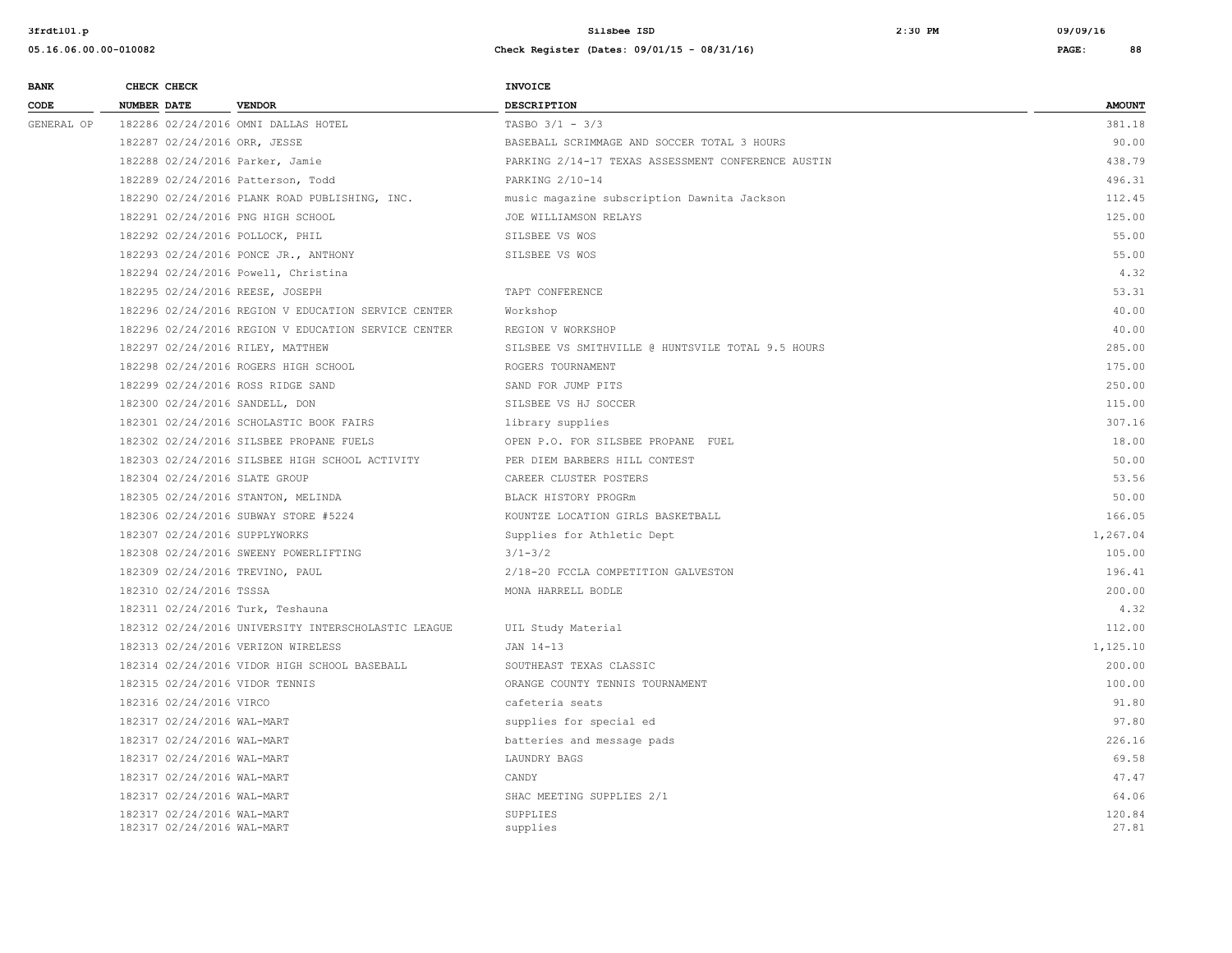| <b>BANK</b> | CHECK CHECK                                                            | <b>INVOICE</b>                                          |                  |
|-------------|------------------------------------------------------------------------|---------------------------------------------------------|------------------|
| CODE        | <b>NUMBER DATE</b><br><b>VENDOR</b>                                    | <b>DESCRIPTION</b>                                      | <b>AMOUNT</b>    |
| GENERAL OP  | 182317 02/24/2016 WAL-MART                                             | board meeting 2/9 supplies                              | 67.80            |
|             | 182318 02/24/2016 WILLIAMS, JOHN                                       | TOTAL 8 HOURS                                           | 240.00           |
|             | 182319 02/24/2016 WOODVILLE ATHLETIC BOOSTER CLUB                      | JV HARDBALL TOURNAMENT                                  | 255.00           |
|             | 182320 02/24/2016 WOS ATHLETIC ACTIVITY FUND                           | 2/25                                                    | 100.00           |
|             | 182321 02/24/2016 ZONES                                                | Printer for Mr. Trevino                                 | 46.19            |
|             | 182321 02/24/2016 ZONES                                                | Printer for Mr. Trevino                                 | 213.11           |
|             | 182322 02/24/2016 Alaniz, Cynthia                                      | TRACK @ WOS                                             | 270.00           |
|             | 182323 02/25/2016 Sigler, Joe                                          | BASKETBALL PLAYOFFS                                     | 480.00           |
|             | 182324 02/29/2016 Chandler, Jenny                                      | DRILL TEAM BASKETBALL PLAYOFF CHANNELVIEW               | 110.00           |
|             | 182325 02/29/2016 Sigler, Joe                                          | REGIONAL QUARTERFINAL VS HOUSTON STERLING               | 240.00           |
|             | 182326 02/29/2016 SZEMBORSKI, KARA                                     | CHEERLEADERS TO CHANNELVIEW BASKETBALL PLAYOFF          | 80.00            |
|             | 182327 03/02/2016 ACME ARCHITECTURAL HARDWARE                          | OPEN P.O. FEBRUARY FOR ACME ARCHITECTURAL REGION 5      | 38.80            |
|             | 182328 03/02/2016 ADVANCED SYSTEMS & ALARMS                            | $3/1$ TO $3/31$                                         | 70.00            |
|             | 182329 03/02/2016 Alaniz, Cynthia                                      | HARDIN JEFFERSON TRACK MEET                             | 290.00           |
|             | 182330 03/02/2016 Alaniz, Cynthia                                      | LCM MS TRACK MEET                                       | 290.00           |
|             | 182331 03/02/2016 Bain, Richard JR                                     | 2/19 HUNTSVILLE, 2/22 EAST CHAMBERS, 2/23 BARBERS HILL  | 244.94           |
|             | 182332 03/02/2016 BAKER DISTRIBUTING                                   | AIR FILTERS FOR NEW UNITS AT MS-TO RESTOCK THE WARHOUSE | 583.28           |
|             | 182333 03/02/2016 BARBER'S HILL ATHLETICS                              | TURN KEY SILSBEE VS CLEVELAND                           | 160.89           |
|             | 182334 03/02/2016 BELL, MA LPC COUNSELING SERV., TRACY                 | FEBRUARY 2016                                           | 390.00           |
|             | 182334 03/02/2016 BELL, MA LPC COUNSELING SERV., TRACY                 |                                                         | 700.00           |
|             | 182335 03/02/2016 BEST MPRESSIONS                                      | LETTERHEAD                                              | 170.00           |
|             | 182336 03/02/2016 BRODART CO.                                          | WOOD BOOK DISPLAYER                                     | 720.18           |
|             | 182337 03/02/2016 BURGERS OF BEAUMONT                                  | JV BASEBALL TOURNEY                                     | 170.62           |
|             | 182338 03/02/2016 Buteaux, Cory                                        | MEAL AT AL T'S BOYS SOCCER                              | 219.54           |
|             | 182339 03/02/2016 Carrell, Sheila                                      | JR AP/HONORS ENGLISH/HISTORY TRIP                       | 820.00           |
|             | 182340 03/02/2016 CARTER, ROBIN                                        | SILSBEE VS BRIDGE CITY BASKETBALL                       | 55.00            |
|             | 182341 03/02/2016 CENTER FOR BEHAVIORAL STUDIES                        |                                                         | 840.00           |
|             | 182342 03/02/2016 CENTERPOINT ENERGY                                   | $1/15$ to $2/15$                                        | 135.11           |
|             | 182342 03/02/2016 CENTERPOINT ENERGY                                   | $1/15$ to $2/15$                                        | 1,212.23         |
|             | 182343 03/02/2016 CEV MULTIMEDIA, LTD.                                 | Ag Student License/Renewal                              | 350.00           |
|             | 182344 03/02/2016 Chandler, Jenny                                      | REGIONAL BOYS BASKETBALL TOURNEY HUNTSVILLE             | 90.00            |
|             | 182345 03/02/2016 Chandler, Jenny                                      | REGIONAL BASKETBALL TOURNEY HUNTSVILLE                  | 90.00            |
|             | 182346 03/02/2016 CHEVRON AND TEXACO CARD SERVICES                     | 1/23 TO 2/22                                            | 67.50            |
|             | 182347 03/02/2016 CHICK-FIL-A                                          | MIDDLE SCHOOL TRACK                                     | 400.00           |
|             | 182348 03/02/2016 CITY OF SILSBEE                                      | $1/19$ to $2/16$                                        | 1,571.76         |
|             | 182348 03/02/2016 CITY OF SILSBEE                                      | $1/19$ to $2/16$                                        | 198.05           |
|             | 182348 03/02/2016 CITY OF SILSBEE                                      | $1/19$ to $2/16$                                        | 490.90           |
|             | 182348 03/02/2016 CITY OF SILSBEE<br>182348 03/02/2016 CITY OF SILSBEE | $1/12$ to $2/08$<br>$1/12$ to $2/8$                     | 127.09<br>111.16 |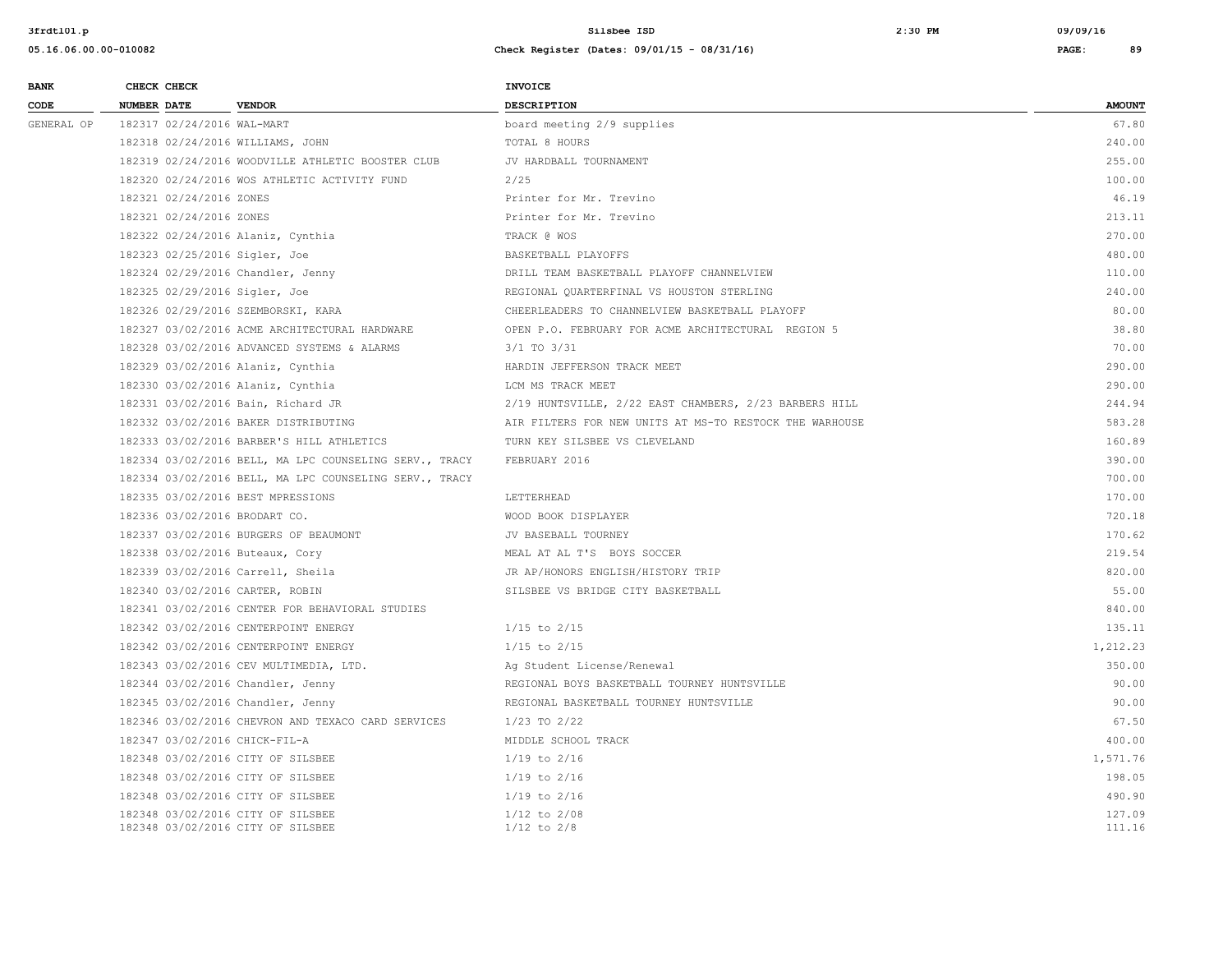| <b>BANK</b> | CHECK CHECK                    |                                                                      | <b>INVOICE</b>                                                          |                 |
|-------------|--------------------------------|----------------------------------------------------------------------|-------------------------------------------------------------------------|-----------------|
| CODE        | NUMBER DATE                    | <b>VENDOR</b>                                                        | DESCRIPTION                                                             | <b>AMOUNT</b>   |
| GENERAL OP  |                                | 182348 03/02/2016 CITY OF SILSBEE                                    | $1/21$ TO $2/18$                                                        | 1,653.18        |
|             |                                | 182349 03/02/2016 COASTAL WELDING SUPPLY INC                         | Ag Monthly Open PO for Feb 2016                                         | 47.93           |
|             |                                | 182349 03/02/2016 COASTAL WELDING SUPPLY INC                         | OPEN P.O. FEBRUARY FOR COASTAL WELDING REGION 5                         | 42.08           |
|             |                                | 182350 03/02/2016 COMMUNITY COFFEE                                   | READ TURRENTINE                                                         | 99.00           |
|             | 182351 03/02/2016 DAIRY QUEEN  |                                                                      | WOODVILLE JV BASEBALL TOURNAMENT                                        | 114.00          |
|             | 182352 03/02/2016 Day, Keli    |                                                                      |                                                                         | 56.85           |
|             |                                | 182353 03/02/2016 DELACERDA, SCOTT                                   | TOTAL 8 HOURS                                                           | 240.00          |
|             |                                | 182354 03/02/2016 DELL MARKETING L.P.                                | DELL quote for Curriculum S. Thornhill                                  | 1,898.04        |
|             |                                | 182354 03/02/2016 DELL MARKETING L.P.                                | OPTI PLEX 7020 MT COMPUTER DELL ADAPTER-DISPLAY PORT TO DVI-SINGLE LINK | 42.74           |
|             |                                | 182354 03/02/2016 DELL MARKETING L.P.                                | OPTI PLEX 7020 MT COMPUTER DELL ADAPTER-DISPLAY PORT TO DVI-SINGLE LINK | 1,265.36        |
|             | 182355 03/02/2016 EAST, MARK   |                                                                      | SILSBEE VS BRIDGE CITY SOCCER                                           | 50.00           |
|             | 182356 03/02/2016 ELIJA'S CAFE |                                                                      | BASEBALL JASPER TOURNAMENT                                              | 139.80          |
|             |                                | 182357 03/02/2016 ELLIOTT, EVELYNN                                   |                                                                         | 183.79          |
|             | 182358 03/02/2016 ETEX         |                                                                      | TONER CARTRIDGE                                                         | 104.96          |
|             | 182358 03/02/2016 ETEX         |                                                                      | office supplies                                                         | 119.52          |
|             | 182358 03/02/2016 ETEX         |                                                                      | office supplies pathkleen sheets                                        | 23.98           |
|             | 182358 03/02/2016 ETEX         |                                                                      | Library Supplies                                                        | 148.68          |
|             | 182358 03/02/2016 ETEX         |                                                                      | Office and Teacher Supplies                                             | 601.30          |
|             | 182358 03/02/2016 ETEX         |                                                                      | OPEN P.O. FEBRUARY FOR ETEX SUPPLY REGION 5                             | 97.37           |
|             | 182358 03/02/2016 ETEX         |                                                                      | diag supplies                                                           | 19.68           |
|             |                                | 182359 03/02/2016 FASTENAL COMPANY                                   | Ag Monthly Open PO for Feb 2016                                         | 9.80            |
|             |                                | 182360 03/02/2016 FEAGIN, BRANDON SHEA                               | FOODSERVICE                                                             | 4.65            |
|             |                                | 182361 03/02/2016 FITZEGERALD, JON KEVIN                             | SILSBEE VS PA MEMORIAL BASEBALL                                         | 140.00          |
|             |                                | 182362 03/02/2016 FLATT STATIONERS INC                               | Purchase of Card Stock to restock the warehouse                         | 363.00          |
|             |                                | 182363 03/02/2016 FLOWER, ANTHONY                                    | TOTAL 8 HOURS                                                           | 240.00          |
|             |                                | 182364 03/02/2016 Foster, Tonya                                      |                                                                         | 23.98           |
|             |                                | 182365 03/02/2016 FUZZY'S TACO SHOP                                  | GIRLS SOCCER                                                            | 154.84          |
|             | 182366 03/02/2016 GOPHER SPORT |                                                                      | PE SUPPLIES                                                             | 1,029.83        |
|             | 182366 03/02/2016 GOPHER SPORT |                                                                      | PE SUPPLIES                                                             | 179.06          |
|             | 182367 03/02/2016 GRAINGER     |                                                                      | OPEN P.O. FEBRUARY FOR GRAINGERS TXMAS                                  | 137.10          |
|             | 182367 03/02/2016 GRAINGER     |                                                                      | OPEN P.O. FEBRUARY FOR GRAINGERS TXMAS                                  | 425.63          |
|             | 182367 03/02/2016 GRAINGER     |                                                                      | Paint Sprayer for Ag Shop                                               | 109.08          |
|             | 182367 03/02/2016 GRAINGER     |                                                                      | OPEN P.O. FEBRUARY FOR GRAINGERS TXMAS                                  | 247.86          |
|             |                                | 182368 03/02/2016 GRAYBAR ELECTRIC COMPANY, INC.                     | OPEN P.O. FEBRUARY FOR GRAYBAR BID LIST                                 | 43.26           |
|             |                                | 182368 03/02/2016 GRAYBAR ELECTRIC COMPANY, INC.                     | OPEN P.O. FEBRUARY FOR GRAYBAR BID LIST                                 | 540.50          |
|             |                                | 182369 03/02/2016 Griffin, Bennie                                    | PANCAKE BREAKFAST TOTAL 6.5 HOURS                                       | 65.00           |
|             |                                | 182370 03/02/2016 Harrell-Bodle, Mona                                |                                                                         | 60.27           |
|             |                                | 182371 03/02/2016 HARRISON, CORY<br>182372 03/02/2016 HARRISON, CORY | LONE STAR COACHING CLINIC<br>REGIONAL POWERLIFTING MEET                 | 45.56<br>180.00 |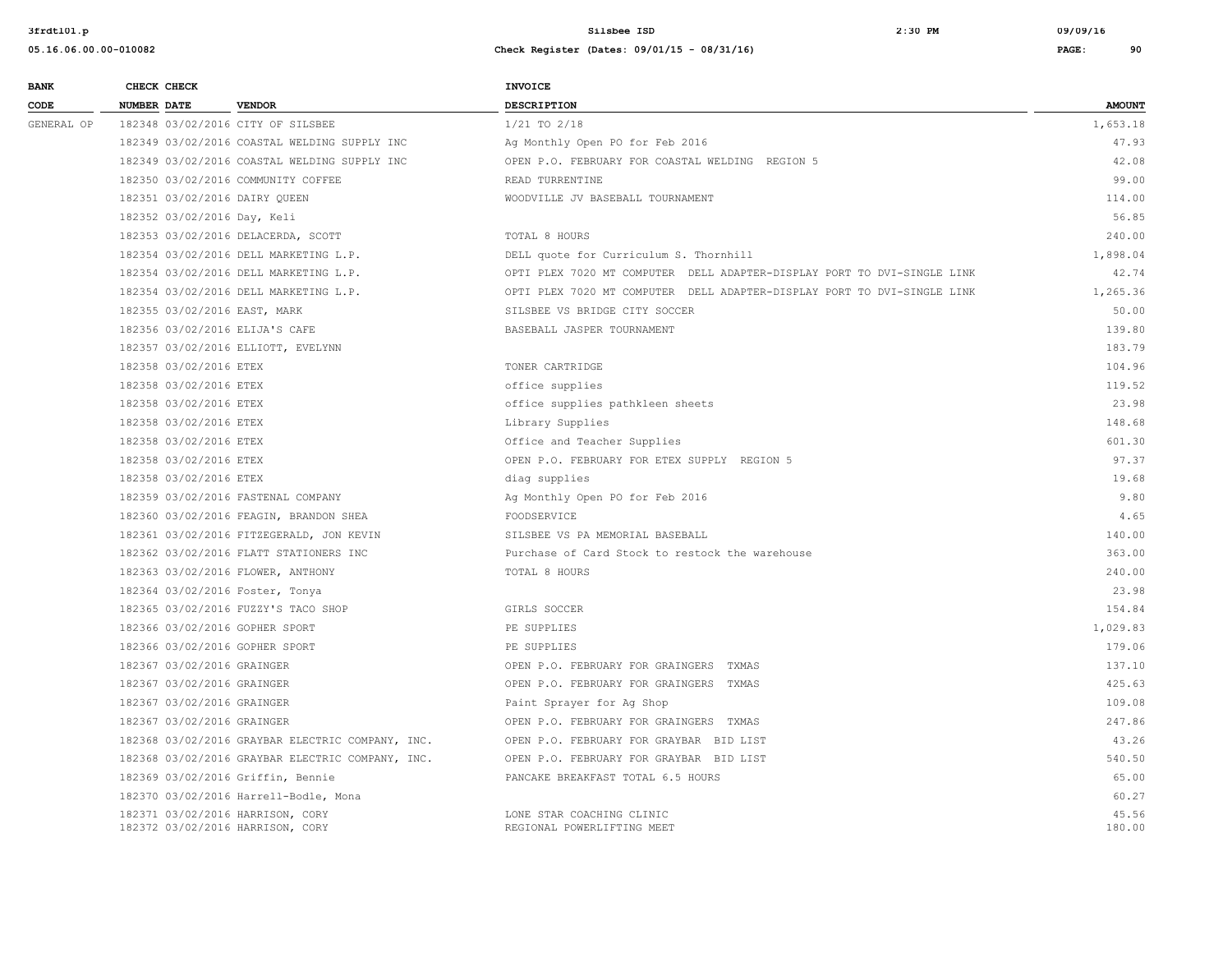**3frdtl01.p Silsbee ISD 2:30 PM 09/09/16**

| <b>BANK</b> |                    | CHECK CHECK |                                                                                 | <b>INVOICE</b>                                                                              |                 |
|-------------|--------------------|-------------|---------------------------------------------------------------------------------|---------------------------------------------------------------------------------------------|-----------------|
| CODE        | <b>NUMBER DATE</b> |             | <b>VENDOR</b>                                                                   | <b>DESCRIPTION</b>                                                                          | <b>AMOUNT</b>   |
| GENERAL OP  |                    |             | 182373 03/02/2016 HOLLAND, CURTIS                                               | SILSBEE VS PA MEMORIAL BASEBALL                                                             | 125.96          |
|             |                    |             | 182374 03/02/2016 Honeycutt, Judy                                               |                                                                                             | 66.10           |
|             |                    |             | 182374 03/02/2016 Honeycutt, Judy                                               | 2/19 FCCLA STATE EVENTS GALVESTON                                                           | 173.88          |
|             |                    |             | 182375 03/02/2016 HUDSON, PATRICK                                               | SILSBEE VS BC SOCCER                                                                        | 25.00           |
|             |                    |             | 182376 03/02/2016 INTERFACE SECURITY SYSTEMS                                    | $3/1$ to $3/31$                                                                             | 26.43           |
|             |                    |             | 182377 03/02/2016 ITA TRUCK SALES & SERVICE, LLC.                               | SPRING ASSY 2, SHACKLE REAR S, BOLT U SPRING, NUT FLG HD LK SISD 2015-2016                  | 594.18          |
|             |                    |             |                                                                                 | BUS PARTS BID                                                                               |                 |
|             |                    |             | 182377 03/02/2016 ITA TRUCK SALES & SERVICE, LLC.                               | SPRING ASSY 2, SHACKLE REAR S, BOLT U SPRING, NUT FLG HD LK SISD 2015-2016<br>BUS PARTS BID | 13.60           |
|             |                    |             | 182378 03/02/2016 J. W. PEPPER & SON, INC.                                      | Choir Music for contest                                                                     | 289.95          |
|             |                    |             | 182379 03/02/2016 JACKSON, SHARON                                               | OCCUPATIONAL THERAPY                                                                        | 4,920.00        |
|             |                    |             | 182379 03/02/2016 JACKSON, SHARON                                               | OCCUPATIONAL THERAPY                                                                        | 1,560.00        |
|             |                    |             | 182380 03/02/2016 JARRETT PUBLISHING CO.                                        | Mastering the TEKS books for Social Studies department                                      | 1,534.50        |
|             |                    |             | 182381 03/02/2016 JENNY'S FRIED CHICKEN                                         | 2/26 MEALS BASEBALL                                                                         | 105.23          |
|             |                    |             | 182382 03/02/2016 JOHNSEN'S WHOLESALE FLORIST                                   | Floral Design Monthly Open PO for Feb. 2016                                                 | 107.70          |
|             |                    |             | 182382 03/02/2016 JOHNSEN'S WHOLESALE FLORIST                                   | Floral Design Monthly Open PO for Feb. 2016                                                 | 69.00           |
|             |                    |             | 182383 03/02/2016 JONES, JUNE                                                   |                                                                                             | 8.64            |
|             |                    |             | 182384 03/02/2016 KUYKENDALL, OLIVIA                                            |                                                                                             | 6.91            |
|             |                    |             | 182385 03/02/2016 LEIFERMAN, JON                                                | SILSBEE VS BRIDGE CITY SOCCER                                                               | 50.00           |
|             |                    |             | 182386 03/02/2016 MAC PIZZA MANAGEMENT, INC.                                    | JV BASEBALL WOODVILLE TOURNAMENT                                                            | 182.15          |
|             |                    |             | 182387 03/02/2016 Mackey, Kyle                                                  | VIDOR TRACK MEET                                                                            | 400.00          |
|             |                    |             | 182388 03/02/2016 MACKIN EDUCATIONAL RESOURCES                                  | LIBRARY TITLES                                                                              | 1,251.68        |
|             |                    |             | 182389 03/02/2016 BG FOODS INC. DBA MCDONALD'S                                  | GRILS GOLF                                                                                  | 25.21           |
|             |                    |             | 182389 03/02/2016 BG FOODS INC. DBA MCDONALD'S                                  | BOYS GOLF                                                                                   | 31.39           |
|             |                    |             | 182389 03/02/2016 BG FOODS INC. DBA MCDONALD'S                                  | BOYS BASKETBALL PLAYOFF GAME                                                                | 113.63          |
|             |                    |             | 182389 03/02/2016 BG FOODS INC. DBA MCDONALD'S                                  | GIRLS GOLF                                                                                  | 11.99           |
|             |                    |             | 182390 03/02/2016 MCDONALD'S                                                    | BASEBALL                                                                                    | 123.93          |
|             |                    |             | 182391 03/02/2016 McGallion, Bobby                                              | HUFFMAN DISTRICT FB AND CHANNELVIEW BASKETBALL PLAYOFF                                      | 171.40          |
|             |                    |             | 182392 03/02/2016 McKinney, Raymond                                             |                                                                                             | 49.90           |
|             |                    |             | 182392 03/02/2016 McKinney, Raymond                                             |                                                                                             | 35.12           |
|             |                    |             | 182393 03/02/2016 McLendon, Charles                                             | TASBF CLASSES                                                                               | 37.44           |
|             |                    |             | 182394 03/02/2016 MCMILLAN GLASS AND DOOR                                       | OPEN P.O. FEBRUARY FOR MCMILLIAN GLASS BID LIST                                             | 242.93          |
|             |                    |             | 182395 03/02/2016 MONTALVO, CARLOS II                                           | BASEBALL @ JASPER TOTAL 6 HOURS                                                             | 180.00          |
|             |                    |             | 182396 03/02/2016 PAYNE, REBECCA                                                |                                                                                             | 75.00           |
|             |                    |             | 182397 03/02/2016 PERKINS, DIANE                                                | 14.67 HOURS                                                                                 | 440.10          |
|             |                    |             | 182398 03/02/2016 Porter, Joshua                                                | ROGERS BASEBALL TOURNEY                                                                     | 1,526.00        |
|             |                    |             | 182399 03/02/2016 PPG ARCHITECTURAL FINISHES                                    | OPEN P.O. FEBRUARY FOR PPG FINISHES BID LIST                                                | 69.45           |
|             |                    |             | 182400 03/02/2016 READ-TURRENTINE ELEMENTARY<br>182401 03/02/2016 REESE, JOSEPH | 2ND AND 3RD GRADE AWARD FOR GOOD BEHAVIOR<br>FUEL FOR NEW BUSSES                            | 500.00<br>80.00 |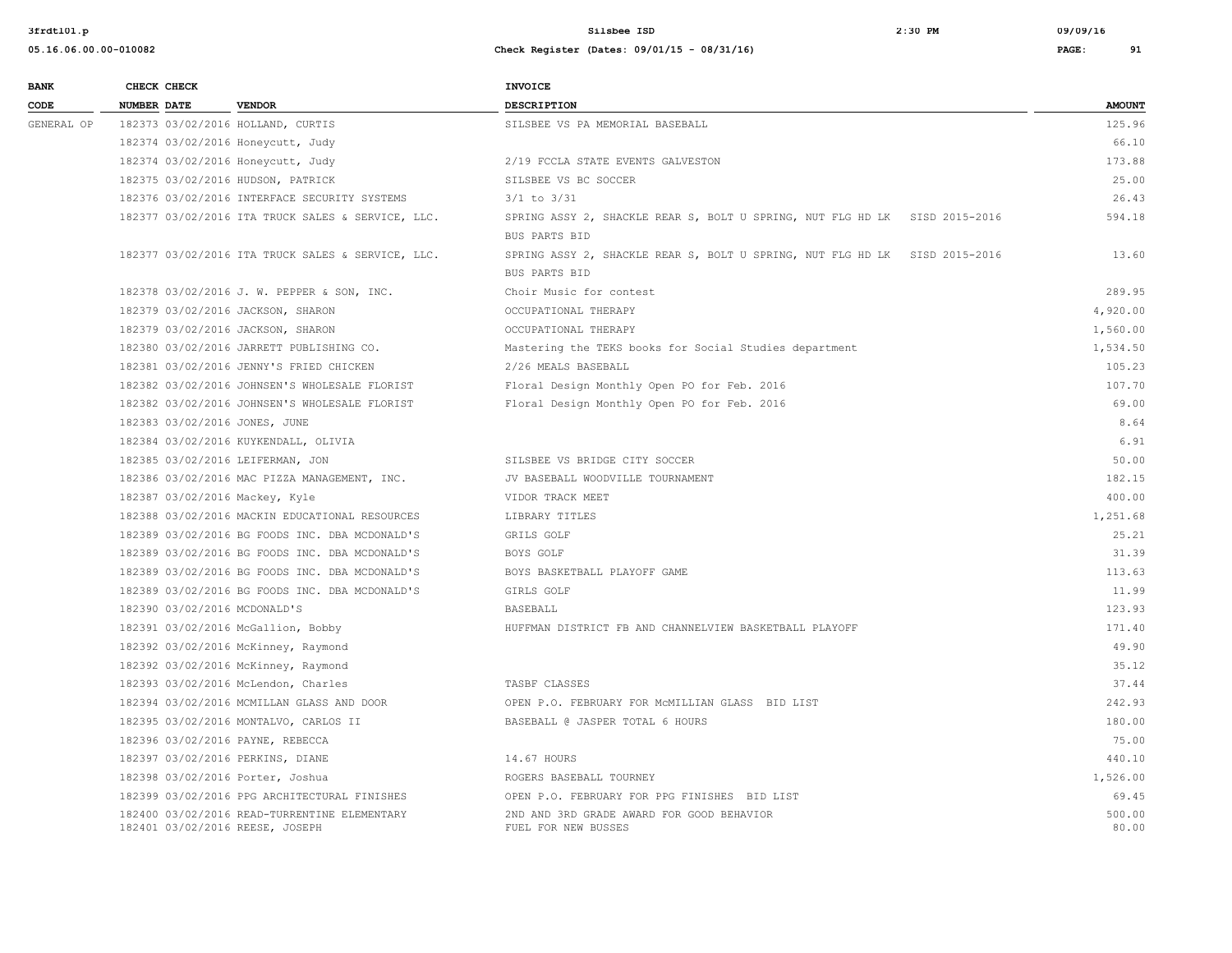| <b>BANK</b> | CHECK CHECK                     |                                                     | <b>INVOICE</b>                                                                                   |                  |
|-------------|---------------------------------|-----------------------------------------------------|--------------------------------------------------------------------------------------------------|------------------|
| CODE        | <b>NUMBER DATE</b>              | <b>VENDOR</b>                                       | <b>DESCRIPTION</b>                                                                               | <b>AMOUNT</b>    |
| GENERAL OP  |                                 | 182402 03/02/2016 REGION V EDUCATION SERVICE CENTER | DATA DRIVEN EXCELLENCE FOR ADMINISTRATORS - SUNEE STEPHENS                                       | 50.00            |
|             |                                 | 182402 03/02/2016 REGION V EDUCATION SERVICE CENTER | Workshop                                                                                         | 40.00            |
|             |                                 | 182402 03/02/2016 REGION V EDUCATION SERVICE CENTER | Workshop                                                                                         | 40.00            |
|             |                                 | 182402 03/02/2016 REGION V EDUCATION SERVICE CENTER | Diag Workshop                                                                                    | 40.00            |
|             |                                 | 182402 03/02/2016 REGION V EDUCATION SERVICE CENTER | Workshop                                                                                         | 40.00            |
|             |                                 | 182403 03/02/2016 RODRIGUEZ, CARMEN                 | PANCAKE BREAKFAST TOTAL 6.5 HOURS                                                                | 65.00            |
|             |                                 | 182404 03/02/2016 SABINE PASS HIGH SCHOOL           | SABINE PASS ACADEMIC MEET UIL                                                                    | 403.00           |
|             |                                 | 182405 03/02/2016 SCANTRON CORPORATION              | scantron Blacksher                                                                               | 274.63           |
|             |                                 | 182406 03/02/2016 SCHOOL SPECIALTY                  | Supplies for Art Classes                                                                         | 710.65           |
|             |                                 | 182407 03/02/2016 Scott, Shelley                    | 1122                                                                                             | 42.34            |
|             |                                 | 182407 03/02/2016 Scott, Shelley                    | THRASHER                                                                                         | 7.13             |
|             |                                 | 182407 03/02/2016 Scott, Shelley                    |                                                                                                  | 61.78            |
|             |                                 | 182408 03/02/2016 Sheppard, Lee                     | REGION V                                                                                         | 24.84            |
|             | 182409 03/02/2016 Sigler, Joe   |                                                     | REGION III BASKETBALL TOURNAMENT SHSU                                                            | 1,072.00         |
|             |                                 | 182410 03/02/2016 SILSBEE ISD FOOD SERVICES         | BOARD FEBRUARY                                                                                   | 127.50           |
|             |                                 | 182410 03/02/2016 SILSBEE ISD FOOD SERVICES         | MEALS                                                                                            | 255.50           |
|             |                                 | 182410 03/02/2016 SILSBEE ISD FOOD SERVICES         | FOR TEACHERS                                                                                     | 311.40           |
|             |                                 | 182411 03/02/2016 SILSBEE PROPANE FUELS             | PROPANE                                                                                          | 2,340.00         |
|             |                                 | 182412 03/02/2016 SILSBEE MOTOR COMPANY             | OPEN PO FOR THE MONTH OF FEBRUARY 2016                                                           | 7.00             |
|             |                                 | 182412 03/02/2016 SILSBEE MOTOR COMPANY             | TIRE FOR EXCURSION #27                                                                           | 127.85           |
|             |                                 | 182412 03/02/2016 SILSBEE MOTOR COMPANY             | TIRES FOR SUBURBAN #29                                                                           | 733.11           |
|             |                                 | 182413 03/02/2016 SILSBEE HIGH SCHOOL ACTIVITY      | PAUL TREVINO TICKETS AND DINING CARD                                                             | 477.12           |
|             |                                 | 182413 03/02/2016 SILSBEE HIGH SCHOOL ACTIVITY      | PAUL TREVINO HOTEL EXPENSE DISNEY TRIP MARCH 14-17                                               | 579.50           |
|             |                                 | 182413 03/02/2016 SILSBEE HIGH SCHOOL ACTIVITY      | TODD PATTERSON AND JONATHAN BLAKE DISNEY TRIP MARCH 14-18                                        | 1,159.00         |
|             |                                 | 182413 03/02/2016 SILSBEE HIGH SCHOOL ACTIVITY      | FEE FOR GIRL QUALIFIER                                                                           | 35.00            |
|             |                                 | 182414 03/02/2016 SOUTHERN LAWN & LANDSCAPES LLC    | MOWING COMPLETED 2/27                                                                            | 4,356.00         |
|             |                                 | 182415 03/02/2016 SOUTHERN COMPUTER WAREHOUSE       | PROJECTOR BULBS TO RESTOCK THE WAREHOUSE                                                         | 2,005.20         |
|             |                                 | 182416 03/02/2016 SPINDLETOP CENTER                 |                                                                                                  | 1,363.20         |
|             |                                 | 182417 03/02/2016 SSC SERVICE SOLUTIONS             | $3/1$ to $3/31$                                                                                  | 56,209.07        |
|             | 182418 03/02/2016 Steadham, Ali |                                                     | HLSR DAIRY JUDGING                                                                               | 100.00           |
|             |                                 | 182419 03/02/2016 Steadham, Ali                     | MCNEESE FFA CONTEST                                                                              | 200.00           |
|             |                                 | 182420 03/02/2016 Steadham, Ali                     | HLSR FLORAL CONTEST                                                                              | 100.00           |
|             |                                 | 182421 03/02/2016 Steadham, Ali                     | HCSR HORSE                                                                                       | 100.00           |
|             |                                 | 182422 03/02/2016 Sturgeon, Rondi                   | TOTAL 7.5 HOURS                                                                                  | 75.00            |
|             |                                 | 182423 03/02/2016 SUBWAY STORE #5224                | BASEBALL                                                                                         | 85.00            |
|             |                                 | 182424 03/02/2016 SZEMBORSKI, KARA                  | REGIONAL BASKETBALL TOURNEY IN HUNTSVILLE                                                        | 90.00            |
|             |                                 | 182425 03/02/2016 SZEMBORSKI, KARA                  | REGIONAL BASKETBALL TOURNEY IN HUNTSVILLE                                                        | 80.00            |
|             | 182427 03/02/2016 THE COSTUMER  | 182426 03/02/2016 TEXAS ALTERNATOR STARTER SERVICE  | OPEN PO FOR THE MONTH OF FEBRUARY 2016 SISD 2015-2016 BUS PARTS BID<br>Supplies for Theatre Arts | 142.25<br>106.81 |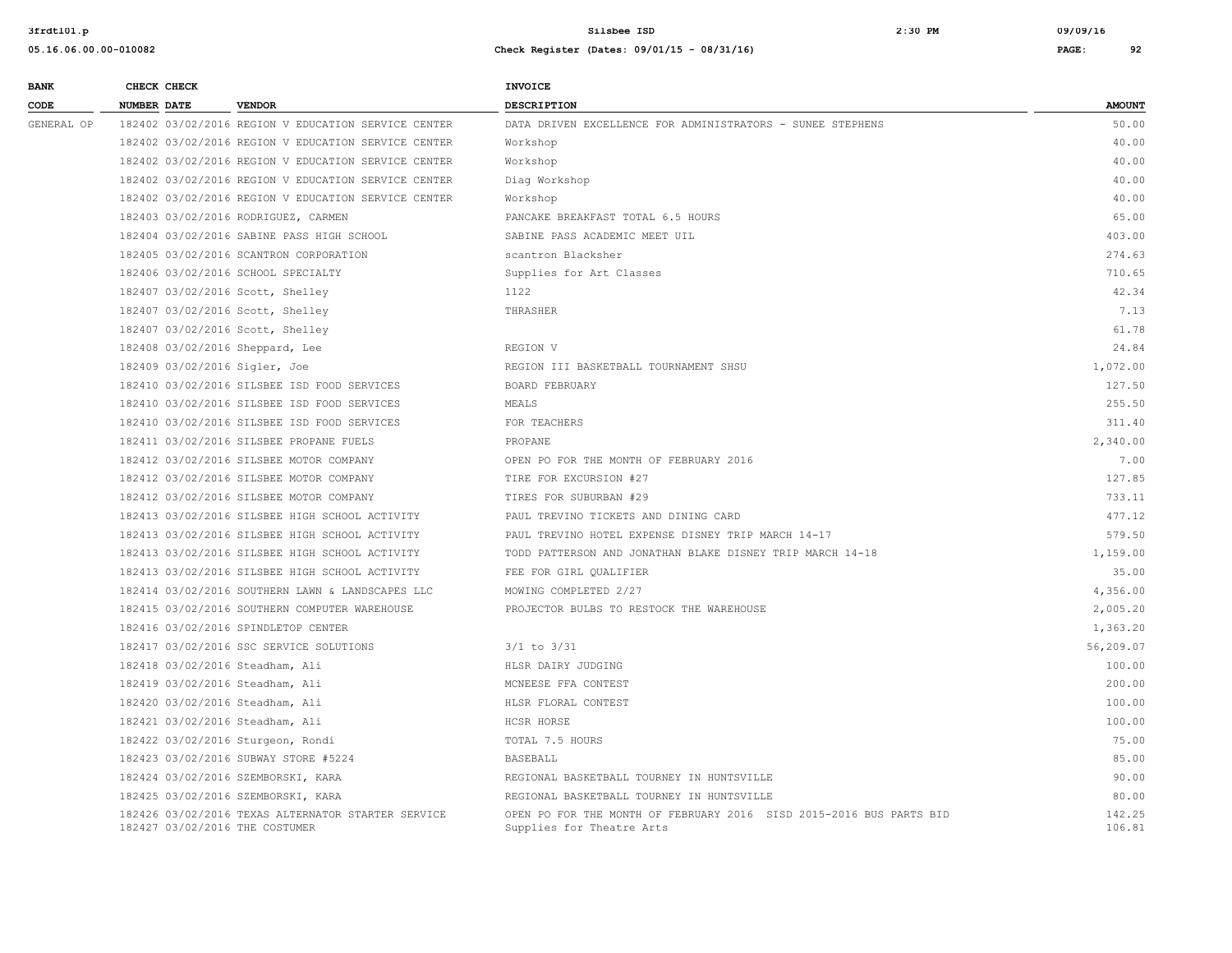| <b>BANK</b> |                    | CHECK CHECK                |                                                                       | <b>INVOICE</b>                                                 |                 |
|-------------|--------------------|----------------------------|-----------------------------------------------------------------------|----------------------------------------------------------------|-----------------|
| CODE        | <b>NUMBER DATE</b> |                            | <b>VENDOR</b>                                                         | <b>DESCRIPTION</b>                                             | <b>AMOUNT</b>   |
| GENERAL OP  |                    |                            | 182428 03/02/2016 THE UNIVERSITY HOTEL SHSU                           | UIL REGION III BASKETBALL TOURNAMENT                           | 1,235.30        |
|             |                    |                            | 182429 03/02/2016 THOMAS BUS GULF COAST                               | <b>BUS HANDLES</b>                                             | 31.53           |
|             |                    |                            | 182430 03/02/2016 T.H.S.P.A.                                          | REGIONAL POWERLIFTING MEET                                     | 180.00          |
|             |                    |                            | 182431 03/02/2016 TIME WARNER CABLE                                   | $3/1$ TO $3/29$                                                | 653.56          |
|             |                    |                            | 182432 03/02/2016 TRI-CON, INC.                                       | OPEN PO FOR THE MONTH OF FEBRUARY 2016 SISD 2015-2016 FUEL BID | 8,498.69        |
|             |                    |                            | 182432 03/02/2016 TRI-CON, INC.                                       | OPEN P.O. FEBRUARY FOR TRI CON FUELS AWARD BID FUEL            | 967.53          |
|             |                    |                            | 182433 03/02/2016 TRIANGLE EQUIPMENT, INC.                            | 50', 4000PSI, 250 DEG Pressure Washer Hose                     | 90.00           |
|             |                    |                            | 182434 03/02/2016 TROXELL COMMUNICATIONS                              | Projector bulbs to restock the warehouse                       | 1,569.00        |
|             |                    |                            | 182435 03/02/2016 UIL MUSIC REGION 10                                 | MS CONCERT & SIGHT READING                                     | 1,275.00        |
|             |                    |                            | 182436 03/02/2016 UIL MUSIC REGION 10                                 | APRIL 19-20                                                    | 425.00          |
|             |                    |                            | 182437 03/02/2016 VIDOR HIGH SCHOOL ATHLETICS                         |                                                                | 250.00          |
|             |                    |                            | 182438 03/02/2016 Wallace, Mark                                       | LIT LINEMAN SCHOOL                                             | 370.00          |
|             |                    |                            | 182439 03/02/2016 WASTE MANAGEMENT OF TEXAS, INC.                     | FEBRUARY SERVICE                                               | 128.36          |
|             |                    |                            | 182440 03/02/2016 WILLIAMS, JOHN                                      | TOTAL 8 HOURS                                                  | 240.00          |
|             |                    |                            | 182441 03/02/2016 Willis, Pamela                                      | SABINE PASS UIL MEET                                           | 260.00          |
|             |                    |                            | 182442 03/02/2016 WILLIAMS, ROLAND                                    | SILSBEE VS BC SOCCER                                           | 65.00           |
|             |                    |                            | 182443 03/02/2016 WOOD, JESSE PHD                                     |                                                                | 975.00          |
|             |                    | 182444 03/07/2016 AT &T    |                                                                       | FEB 25 THRU MAR 24                                             | 59.07           |
|             |                    | 182444 03/07/2016 AT &T    |                                                                       | FEB 25 THRU MAR 24                                             | 39.24           |
|             |                    | 182445 03/07/2016 BALFOUR  |                                                                       | Graduation supplies                                            | 320.00          |
|             |                    |                            | 182446 03/07/2016 BEST MPRESSIONS                                     | <b>BANNERS</b>                                                 | 239.98          |
|             |                    |                            | 182447 03/07/2016 BG FOODS INC. DBA MCDONALD'S                        | TENNIS                                                         | 71.53           |
|             |                    |                            | 182447 03/07/2016 BG FOODS INC. DBA MCDONALD'S                        | TENNIS                                                         | 116.95          |
|             |                    |                            | 182447 03/07/2016 BG FOODS INC. DBA MCDONALD'S                        | JV GOLF @ PNG                                                  | 34.11           |
|             |                    |                            | 182447 03/07/2016 BG FOODS INC. DBA MCDONALD'S                        | BOYS BASKETBALL                                                | 68.16           |
|             |                    |                            | 182448 03/07/2016 BURGERS OF BEAUMONT                                 | 2/25 MEALS SOFTBALL                                            | 122.35          |
|             |                    |                            | 182448 03/07/2016 BURGERS OF BEAUMONT                                 | SOFTBALL                                                       | 158.33          |
|             |                    | 182449 03/07/2016 CAIN, ED |                                                                       | BASKETBALL IN CHANNELVIEW                                      | 300.00          |
|             |                    | 182449 03/07/2016 CAIN, ED |                                                                       | BASKETBALL PLAYOFFS IN HUNTSVILLE TOTAL 23.5 HOURS             | 705.00          |
|             |                    |                            | 182450 03/07/2016 CENTER FOR BEHAVIORAL STUDIES                       |                                                                | 840.00          |
|             |                    |                            | 182451 03/07/2016 CICI'S PIZZA #160                                   | <b>JV BASEBALL</b>                                             | 28.00           |
|             |                    |                            | 182452 03/07/2016 DOUBLE TREE BY HILTON HOTEL HOUSTON                 | MARCH 18-20 HOUSTON LIVESTOCK SHOW                             | 606.04          |
|             |                    | 182453 03/07/2016 ENTERGY  |                                                                       | february 2016                                                  | 54,197.30       |
|             |                    | 182454 03/07/2016 ETEX     |                                                                       | 504 supplies                                                   | 190.02          |
|             |                    | 182454 03/07/2016 ETEX     |                                                                       | TEACHER SUPPLIES START UP EXPLORERS                            | 79.95           |
|             |                    | 182454 03/07/2016 ETEX     |                                                                       | supplies Tammy McDuff                                          | 219.62          |
|             |                    |                            | 182455 03/07/2016 FASTENAL COMPANY                                    | Ag Monthly Open PO for Feb 2016                                | 15.70           |
|             |                    |                            | 182456 03/07/2016 FLOWER, ANTHONY<br>182457 03/07/2016 Golden, Hannah | TOTAL 4 HOURS                                                  | 120.00<br>18.04 |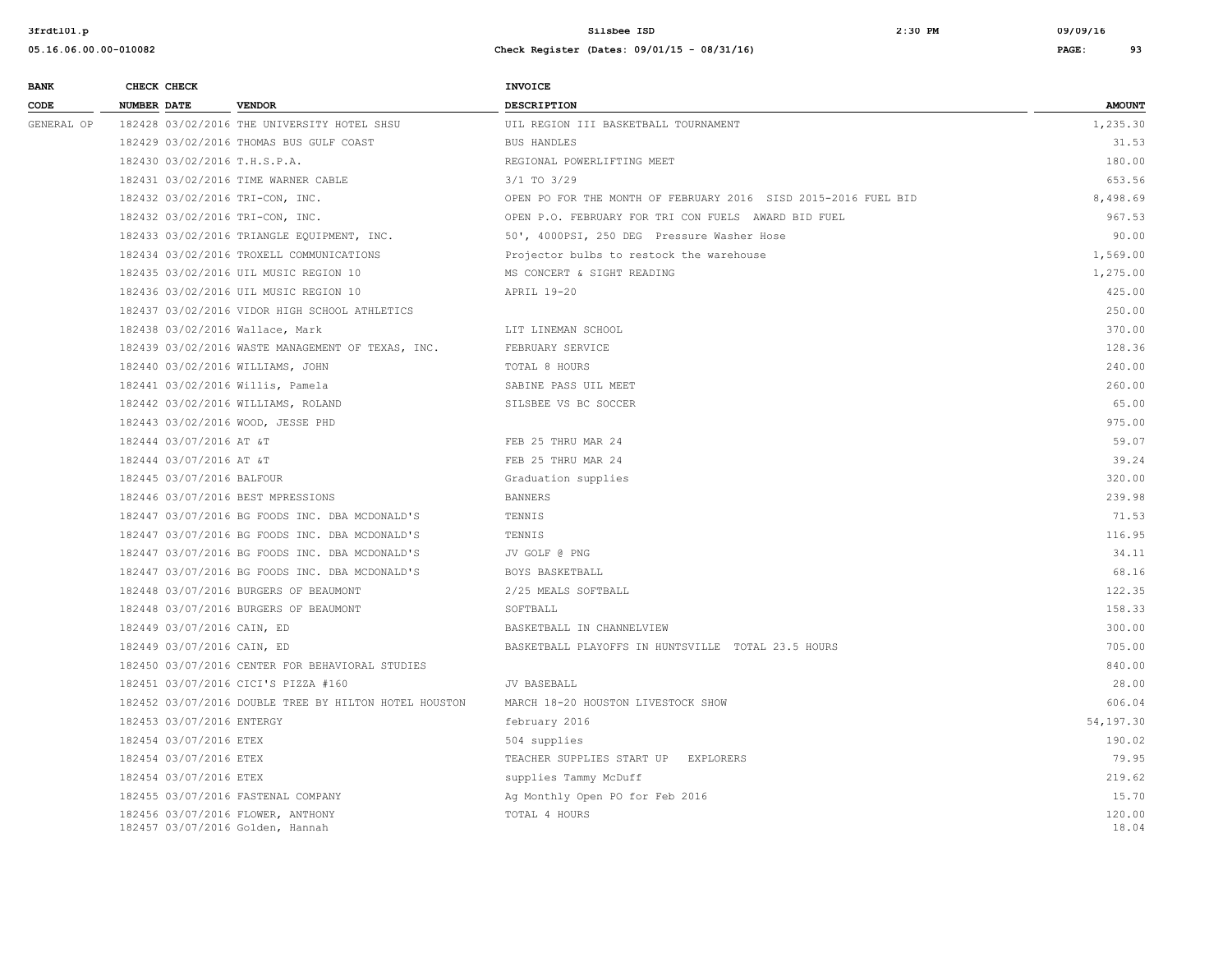| <b>BANK</b> | CHECK CHECK                       |                                                                                                 | <b>INVOICE</b>                                                          |                  |
|-------------|-----------------------------------|-------------------------------------------------------------------------------------------------|-------------------------------------------------------------------------|------------------|
| CODE        | <b>NUMBER DATE</b>                | <b>VENDOR</b>                                                                                   | <b>DESCRIPTION</b>                                                      | <b>AMOUNT</b>    |
| GENERAL OP  | 182458 03/07/2016 Green, Tonja    |                                                                                                 |                                                                         | 20.74            |
|             |                                   | 182459 03/07/2016 HAWTHORNE, TANNER                                                             | TOTAL 8 HOURS                                                           | 240.00           |
|             | 182460 03/07/2016 Helton, Dawn    |                                                                                                 | G/T SHADOW TPSP                                                         | 6.59             |
|             | 182461 03/07/2016 Honeycutt, Judy |                                                                                                 |                                                                         | 22.03            |
|             | 182462 03/07/2016 Jacks, Evelle   |                                                                                                 |                                                                         | 140.42           |
|             | 182463 03/07/2016 JASON'S DELI    |                                                                                                 | 2/25 MEALS TENNIS                                                       | 109.05           |
|             | 182463 03/07/2016 JASON'S DELI    |                                                                                                 | $2/26$ MEALS                                                            | 149.20           |
|             |                                   | 182464 03/07/2016 JENNY'S FRIED CHICKEN                                                         | SOFTBALL                                                                | 127.90           |
|             |                                   | 182464 03/07/2016 JENNY'S FRIED CHICKEN                                                         | SOFTBALL                                                                | 93.53            |
|             |                                   | 182465 03/07/2016 LAMBRIGHT, HEIDI                                                              |                                                                         | 20.10            |
|             |                                   | 182466 03/07/2016 LASTING IMAGES PHOTOGRAPHY                                                    | 16 X 20 FRAMED BASKETBALL PHOTO                                         | 125.00           |
|             | 182467 03/07/2016 Leleux, Judith  |                                                                                                 |                                                                         | 5.18             |
|             |                                   | 182468 03/07/2016 Martinez, Michelle                                                            | TMEA                                                                    | 58.18            |
|             |                                   | 182469 03/07/2016 McKinney, Raymond                                                             |                                                                         | 16.63            |
|             | 182470 03/07/2016 Moore, Rhett    |                                                                                                 | HOUSTON LIVESTOCK SHOW                                                  | 408.00           |
|             |                                   | 182471 03/07/2016 MUCHO PIZZA TEXAS/MARYLAND                                                    | SOFTBALL                                                                | 162.00           |
|             |                                   | 182472 03/07/2016 MUNRO'S UNIFORM SERVICE                                                       | FEBRUARY TRANSPORTATION                                                 | 355.45           |
|             |                                   | 182473 03/07/2016 NEDERLAND HIGH SCHOOL                                                         | TENNIS                                                                  | 75.00            |
|             |                                   | 182474 03/07/2016 NORTH HARDIN WATER SUPPLY CORP.                                               | $1/6$ TO $2/9$                                                          | 45.93            |
|             |                                   | 182475 03/07/2016 O'REILLY AUTOMOTIVE                                                           | OPEN PO FOR THE MONTH OF FEBRUARY 2016 SISD 2015-2016 BUS PARTS BID     | 992.46           |
|             |                                   | 182475 03/07/2016 O'REILLY AUTOMOTIVE                                                           | OPEN PO FOR THE MONTH OF FEBRUARY 2016 SISD 2015-2016 BUS PARTS BID     | 346.81           |
|             | 182476 03/07/2016 ORR, JESSE      |                                                                                                 | SOCCER GAME TOTAL 2.5 HOURS                                             | 75.00            |
|             |                                   | 182477 03/07/2016 PARKER LUMBER - SILSBEE                                                       | OPEN PO FOR THE MONTH OF FEBRUARY 2016 SISD 2015-2016 BUS PARTS BID     | 51.35            |
|             |                                   | 182478 03/07/2016 PNG HIGH SCHOOL TENNIS                                                        |                                                                         | 75.00            |
|             |                                   | 182479 03/07/2016 Powell, Christina                                                             |                                                                         | 6.48             |
|             | 182480 03/07/2016 Powell, Karen   |                                                                                                 | PARKING 3/1 TO 3/3 TASBO DALLAS                                         | 386.71           |
|             |                                   | 182481 03/07/2016 REGION V EDUCATION SERVICE CENTER                                             | LIBRARY EXPO                                                            | 85.00            |
|             |                                   | 182481 03/07/2016 REGION V EDUCATION SERVICE CENTER                                             | workshop Library & Literacy Luau R Stone                                | 85.00            |
|             |                                   | 182481 03/07/2016 REGION V EDUCATION SERVICE CENTER                                             | REG V WORKSHOP LANGLEY                                                  | 85.00            |
|             |                                   | 182481 03/07/2016 REGION V EDUCATION SERVICE CENTER                                             | reg v workshop Kelly Smith                                              | 85.00            |
|             |                                   | 182481 03/07/2016 REGION V EDUCATION SERVICE CENTER                                             | Region 5 esc ws# 95065 for Thornhill, McDuff & Parker February 22, 2016 | 100.00           |
|             |                                   | 182482 03/07/2016 RIDDELL/ALL AMERICAN SPORTS                                                   | MS RECONDITIONING HELMETS                                               | 3,097.76         |
|             |                                   | 182483 03/07/2016 SCOTT PAULINO PHYSICAL THERAPIST                                              | PHYSICAL THERAPY                                                        | 1,552.50         |
|             |                                   | 182483 03/07/2016 SCOTT PAULINO PHYSICAL THERAPIST                                              | PHYSICAL THERAPY                                                        | 5,715.00         |
|             | 182484 03/07/2016 SILSBEE BEE     |                                                                                                 | NEWSPAPER AD                                                            | 218.88           |
|             |                                   | 182485 03/07/2016 SILSBEE ISD FOOD SERVICES                                                     | FOOD                                                                    | 40.00            |
|             |                                   | 182486 03/07/2016 SILSBEE HIGH SCHOOL ACTIVITY                                                  | BUSNIESS CARDS JENNIFER FEATHER                                         | 4.44             |
|             |                                   | 182486 03/07/2016 SILSBEE HIGH SCHOOL ACTIVITY<br>182487 03/07/2016 SOUTHERN COMPUTER WAREHOUSE | ALAN MCKINNEY<br>OTTER BOSES                                            | 333.26<br>389.69 |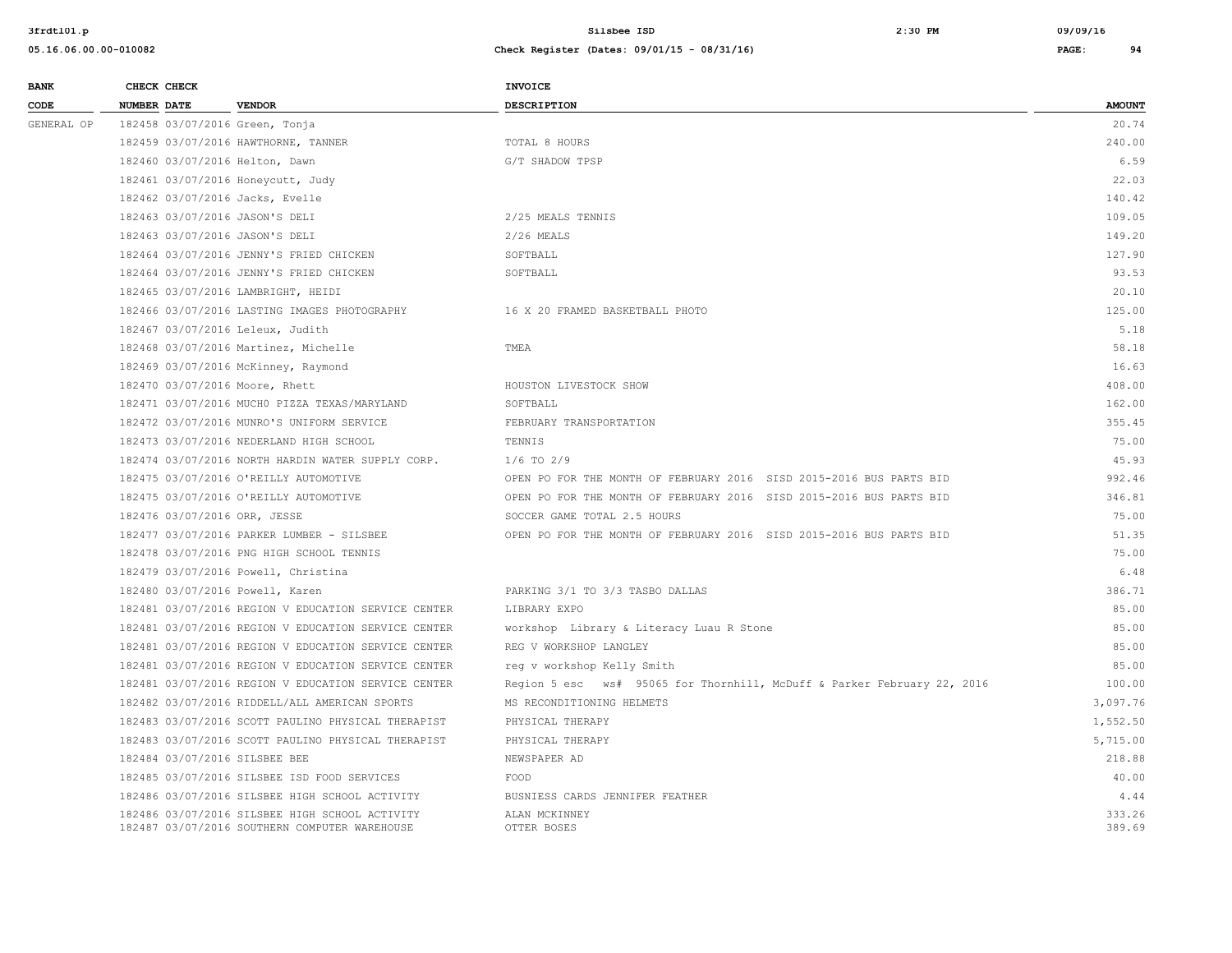| <b>BANK</b> | CHECK CHECK        |                         |                                                                                  | <b>INVOICE</b>                                                 |                    |
|-------------|--------------------|-------------------------|----------------------------------------------------------------------------------|----------------------------------------------------------------|--------------------|
| CODE        | <b>NUMBER DATE</b> |                         | <b>VENDOR</b>                                                                    | DESCRIPTION                                                    | <b>AMOUNT</b>      |
| GENERAL OP  |                    |                         | 182487 03/07/2016 SOUTHERN COMPUTER WAREHOUSE                                    | Printer for room 141                                           | 223.83             |
|             |                    |                         | 182487 03/07/2016 SOUTHERN COMPUTER WAREHOUSE                                    | CISCO PHONES                                                   | 270.08             |
|             |                    |                         | 182488 03/07/2016 STAR GRAPHICS COPIERS, INC.                                    | $2/25$ TO $3/24$                                               | 4,116.67           |
|             |                    |                         | 182489 03/07/2016 SULLIVAN, BRENDA                                               |                                                                | 450.00             |
|             |                    |                         | 182490 03/07/2016 SWICEGOOD MUSIC COMPANY                                        | BAND SUPPLIES                                                  | 69.12              |
|             |                    |                         | 182490 03/07/2016 SWICEGOOD MUSIC COMPANY                                        | <b>BAND REPAIR</b>                                             | 125.00             |
|             |                    |                         | 182490 03/07/2016 SWICEGOOD MUSIC COMPANY                                        | Band Music                                                     | 1,064.06           |
|             |                    |                         | 182491 03/07/2016 TEXAS LETTER JACKETS                                           | athletic letter jackets- football                              | 1,235.00           |
|             |                    |                         | 182492 03/07/2016 Thornhill, Sherrie                                             | PARKING ATAC FEB 29-MARCH 2                                    | 401.97             |
|             |                    |                         | 182493 03/07/2016 Turk, Teshauna                                                 |                                                                | 5.18               |
|             |                    |                         | 182494 03/07/2016 Welch, Jennifer                                                | UIL DAP REHEARSAL                                              | 160.00             |
|             |                    |                         | 182495 03/07/2016 Welch, Jennifer                                                | UIL DAP CONTEST                                                | 320.00             |
|             |                    |                         | 182496 03/07/2016 WILLIAM V MACGILL & CO.                                        | Sure Temp probe covers                                         | 106.90             |
|             |                    |                         | 182497 03/07/2016 WOODVILLE ISD                                                  | PLAYOFF SILSBEE VS COLDSPRING OAKHURST                         | 350.62             |
|             |                    |                         | 182498 03/07/2016 McGallion, Bobby                                               | BOYS BASKETBALL PLAYOFF GAMES IN HUNTSVILLE                    | 218.16             |
|             |                    |                         | 182499 03/07/2016 PARKER LUMBER - SILSBEE                                        | OPEN P.O. FEBRUARY FOR PARKER LUMBER BID LIST                  | 942.18             |
|             |                    |                         | 185000 03/07/2016 EMBASSY SUITES BY HILTON SAN ANTONIO                           | STATE BASKETBALL TOURNEY MARCH 10-13                           | 594.73             |
|             |                    |                         | 185001 03/07/2016 EMBASSY SUITES BY HILTON SAN ANTONIO                           | STATE BASKETBALL TOURNEY MARCH 10-13                           | 594.73             |
|             |                    |                         | 185001 03/22/2016 EMBASSY SUITES BY HILTON SAN ANTONIO                           | STATE BASKETBALL TOURNEY MARCH 10-13                           | $-594.73$          |
|             |                    |                         | 185002 03/07/2016 EMBASSY SUITES BY HILTON SAN ANTONIO                           | MARCH 10-13 STATE BASKETBALL TOURNEY                           | 594.73             |
|             |                    |                         | 185003 03/07/2016 EMBASSY SUITES BY HILTON SAN ANTONIO                           | STATE BASKETBALL TOURNEY MARCH 10-12                           | 396.48             |
|             |                    |                         | 185004 03/07/2016 EMBASSY SUITES BY HILTON SAN ANTONIO                           | MARCH 10-13 STATE BASKETBALL TOURNEY                           | 594.73             |
|             |                    |                         | 185005 03/07/2016 EMBASSY SUITES BY HILTON SAN ANTONIO                           | MARCH 12 STATE BASKETBALL TOURNEY                              | 198.24             |
|             |                    |                         | 185006 03/07/2016 EMBASSY SUITES BY HILTON SAN ANTONIO                           | STATE BASKETBALL TOURNEY MARCH 10-13                           | 792.97             |
|             |                    |                         | 185007 03/07/2016 EMBASSY SUITES BY HILTON SAN ANTONIO                           | STATE BASKETBALL TOURNEY MARCH 10-13                           | 594.73             |
|             |                    |                         | 185008 03/08/2016 HYATT REGENCY                                                  | STATE BASKETBALL                                               | 8,372.70           |
|             |                    |                         | 185009 03/08/2016 LAKES AREA COACHES                                             | SAN ANTONIO STATE BASKETBALL TOURNAMENT                        | 5,400.00           |
|             |                    |                         | 185010 03/08/2016 Sigler, Joe                                                    | STATE BASKETBALL TOURNAMENT SAN ANTONIO                        | 4,694.00           |
|             |                    | 185011 03/09/2016 AT &T |                                                                                  | FEB 27 THRU MAR 26                                             | 118.14             |
|             |                    | 185011 03/09/2016 AT &T |                                                                                  | FEB 27 THRU MAR 26                                             | 3,480.86           |
|             |                    | 185011 03/09/2016 AT &T |                                                                                  | FEB 25 THRU MAR 24                                             | 49.34              |
|             |                    | 185011 03/09/2016 AT &T |                                                                                  | FEB 25 THRU MAR 24                                             | 49.34              |
|             |                    |                         | 185012 03/09/2016 ATHLETIC SUPPLY INC.                                           | GIRLS TRACK HS ORDER NUMBER 80852                              | 3,952.00           |
|             |                    |                         | 185013 03/09/2016 Bain, Richard JR                                               | BASKETBALL PLAYOFF CHANNELVIEW                                 | 203.90             |
|             |                    |                         | 185014 03/09/2016 BG FOODS INC. DBA MCDONALD'S                                   | BOYS GOLF                                                      | 26.76              |
|             |                    |                         | 185015 03/09/2016 Brooks, Tricia                                                 | TASBO                                                          | 53.99              |
|             |                    |                         | 185016 03/09/2016 BUCK TERRELL ATHLETICS                                         | refurbish existing high jump pit middle school ESTIMATE 98021E | 3,400.00           |
|             |                    |                         | 185017 03/09/2016 BUECHLER & ASSOCIATES, P.C.<br>185018 03/09/2016 Buteaux, Cory | RETAINER SERVICES FOR MARCH 2016<br>BOYS SOCCER                | 4,041.67<br>229.70 |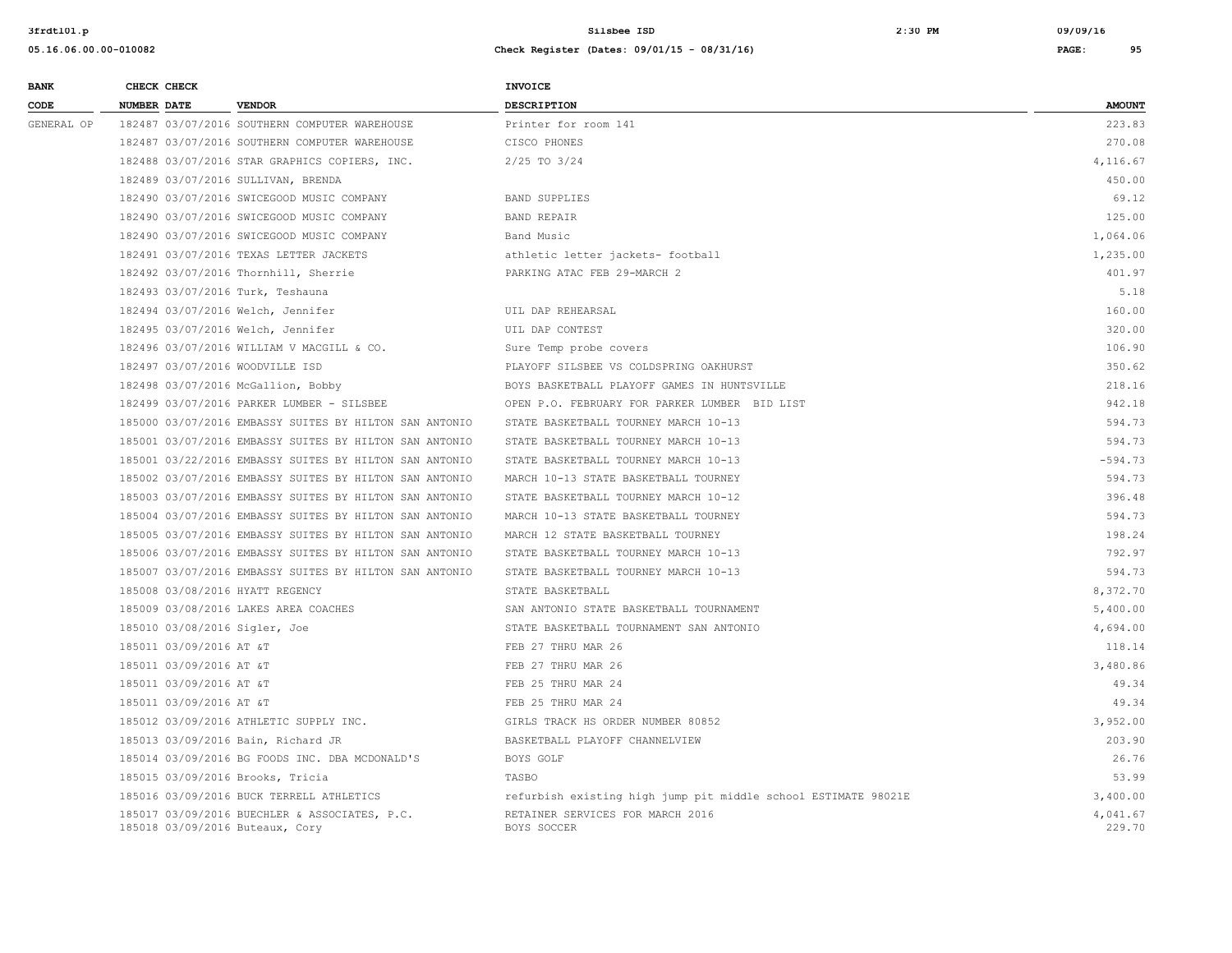| <b>BANK</b> |                    | CHECK CHECK                 |                                                                                                    | <b>INVOICE</b>                                                      |               |
|-------------|--------------------|-----------------------------|----------------------------------------------------------------------------------------------------|---------------------------------------------------------------------|---------------|
| CODE        | <b>NUMBER DATE</b> |                             | <b>VENDOR</b>                                                                                      | <b>DESCRIPTION</b>                                                  | <b>AMOUNT</b> |
| GENERAL OP  |                    |                             | 185019 03/09/2016 CAPSTONE PRESS, INC.                                                             | LIBRARY BOOKS                                                       | 36.98         |
|             |                    | 185020 03/09/2016 CED, INC. |                                                                                                    | OPEN P.O. FEBRUARY FOR CED BID LIST                                 | 297.00        |
|             |                    |                             | 185021 03/09/2016 CHALK'S TRUCK PARTS, INC.                                                        | OPEN PO FOR THE MONTH OF FEBRUARY 2016 SISD 2015-2016 BUS PARTS BID | 1,284.45      |
|             |                    |                             | 185022 03/09/2016 CITY OF SAN ANTONIO                                                              | TICKETS SOLD 400                                                    | 6,400.00      |
|             |                    |                             | 185023 03/09/2016 DOUBLETREE BY HILTON SAN ANTONIO DOWNTO STATE BASKETBALL TOURNAMENT CHEERLEADERS |                                                                     | 1,063.14      |
|             |                    |                             | 185024 03/09/2016 EMBASSY SUITES BY HILTON SAN ANTONIO AIR STATE BASKETBALL 3/11,12                |                                                                     | 507.24        |
|             |                    |                             | 185024 03/22/2016 EMBASSY SUITES BY HILTON SAN ANTONIO AIR STATE BASKETBALL 3/11,12                |                                                                     | $-507.24$     |
|             |                    | 185025 03/09/2016 ETEX      |                                                                                                    | POCKET PORTFOLIOS                                                   | 33.98         |
|             |                    | 185025 03/09/2016 ETEX      |                                                                                                    | COUNSELOR SUPPLIES                                                  | 215.90        |
|             |                    | 185025 03/09/2016 ETEX      |                                                                                                    | PLASTIC COMB BINDINGS AND TONER                                     | 285.98        |
|             |                    |                             | 185026 03/09/2016 Ferguson, Jennifer                                                               | TO 2/26 SILVER ANNIVERSARY TX SCHOOL SW CONFERENCE AUSTIN           | 347.11        |
|             |                    |                             | 185027 03/09/2016 Fletcher, Charles                                                                | JASON'S DELI NEDERLAND/PNG TOURNAMENT TENNIS                        | 227.72        |
|             |                    |                             | 185027 03/09/2016 Fletcher, Charles                                                                | MCDONALD'S NEDERLAND/PNG TOURNAMENT TENNIS                          | 180.51        |
|             |                    |                             | 185027 03/09/2016 Fletcher, Charles                                                                | NEDERLAND/PNG TENNIS TOURNAMENT                                     | 16.75         |
|             |                    |                             | 185028 03/09/2016 Grant, Bethanie                                                                  | HS GIRLS BASKETBALL TO SAM HOUSTON                                  | 10.00         |
|             |                    |                             | 185028 03/09/2016 Grant, Bethanie                                                                  | HS SOFTBALL TO JASPER                                               | 8.18          |
|             |                    |                             | 185029 03/09/2016 HARDIN COUNTY                                                                    | DIANE PERKINS FEBRUARY 2016                                         | 5,507.02      |
|             |                    |                             | 185029 03/09/2016 HARDIN COUNTY                                                                    | BEN HAWTHORNE FEBRUARY 2016                                         | 4,341.66      |
|             |                    |                             | 185030 03/09/2016 Harrell-Bodle, Mona                                                              | TSSSA CONFERENCE                                                    | 296.28        |
|             |                    |                             | 185031 03/09/2016 HUDSON, PATRICK                                                                  | SILSBEE VS SPLENDORA SOCCER                                         | 25.00         |
|             |                    |                             | 185032 03/09/2016 JACKS, GRETCHEN                                                                  |                                                                     | 9.55          |
|             |                    |                             | 185033 03/09/2016 LAMBRIGHT, HEIDI                                                                 |                                                                     | 20.10         |
|             |                    |                             | 185034 03/09/2016 LEMOINE, CHARLES                                                                 | <b>BASEBALL</b>                                                     | 80.07         |
|             |                    |                             | 185035 03/09/2016 LOFTON SECURITY SERVICES, INC.                                                   | $2/22$ TO $2/28$                                                    | 499.32        |
|             |                    |                             | 185036 03/09/2016 MARTIN, BRAD                                                                     | SILSBEE VS SPLENDORA SOCCER                                         | 65.00         |
|             |                    |                             | 185037 03/09/2016 MUNRO'S UNIFORM SERVICE                                                          |                                                                     | 1,072.31      |
|             |                    |                             | 185038 03/09/2016 O'REILLY AUTOMOTIVE                                                              | OPEN P.O. FEBRUARY FOR O'REILLY AUTO PARTS REGION 5                 | 210.76        |
|             |                    |                             | 185039 03/09/2016 OMNI FORT WORTH HOTEL                                                            | TEXAS SPEECH LANGUAGE HEARING ASSOCIATION CONVENTION 3/10-12        | 879.63        |
|             |                    |                             | 185040 03/09/2016 PARKER LUMBER - SILSBEE                                                          | HVAC Monthly Open PO for Feb. 2016                                  | 91.30         |
|             |                    |                             | 185040 03/09/2016 PARKER LUMBER - SILSBEE                                                          | Supplies for Ag Construction                                        | 249.50        |
|             |                    |                             | 185040 03/09/2016 PARKER LUMBER - SILSBEE                                                          | 3032<br>Ag Monthly Open PO for Feb. 2016                            | 264.48        |
|             |                    |                             | 185040 03/09/2016 PARKER LUMBER - SILSBEE                                                          | Ag Construction Monthly Open PO for February 2016                   | 313.37        |
|             |                    |                             | 185040 03/09/2016 PARKER LUMBER - SILSBEE                                                          | Supplies for Aq Construction                                        | 249.50        |
|             |                    |                             | 185041 03/09/2016 Phillips, Kirsten                                                                | TASBO                                                               | 30.63         |
|             |                    |                             | 185042 03/09/2016 PPG ARCHITECTURAL FINISHES                                                       | OPEN P.O. PPG ARCHITECTURAL FINISHES FOR JANUARY BID LIST           | 167.64        |
|             |                    |                             | 185043 03/09/2016 REGION V EDUCATION SERVICE CENTER                                                | Workshop #87335 for Kem Sandifer                                    | 85.00         |
|             |                    |                             | 185043 03/09/2016 REGION V EDUCATION SERVICE CENTER                                                | LIBRARY                                                             | 85.00         |
|             |                    |                             | 185043 03/09/2016 REGION V EDUCATION SERVICE CENTER                                                | Workshop for VI teacher                                             | 50.00         |
|             |                    |                             | 185043 03/09/2016 REGION V EDUCATION SERVICE CENTER                                                | Workshop                                                            | 40.00         |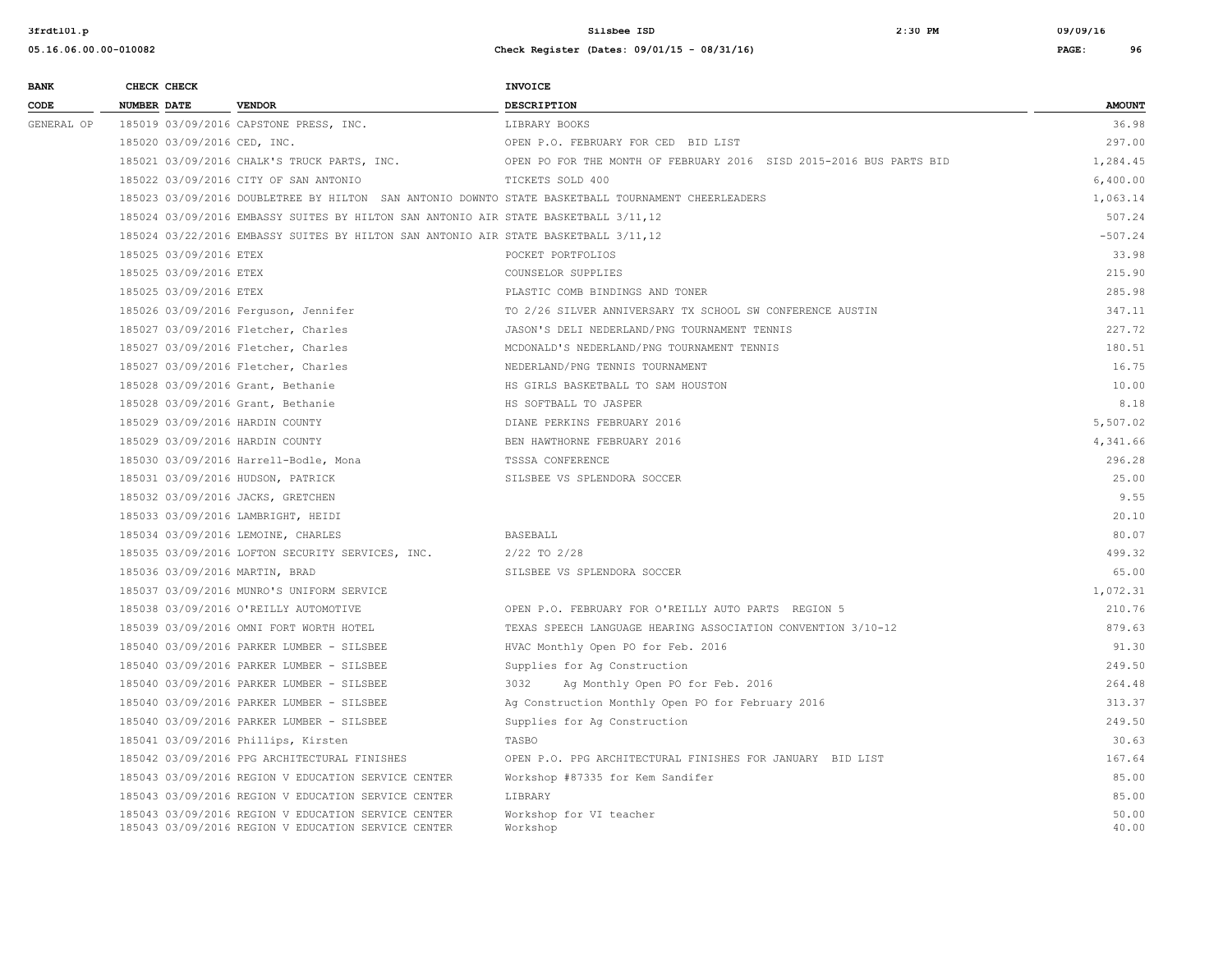| <b>BANK</b> |                    | CHECK CHECK             |                                                     | <b>INVOICE</b>                                         |                  |
|-------------|--------------------|-------------------------|-----------------------------------------------------|--------------------------------------------------------|------------------|
| CODE        | <b>NUMBER DATE</b> |                         | <b>VENDOR</b>                                       | <b>DESCRIPTION</b>                                     | <b>AMOUNT</b>    |
| GENERAL OP  |                    |                         | 185044 03/09/2016 Sanders, Jason                    | SCOUTING                                               | 321.95           |
|             |                    |                         | 185045 03/09/2016 Scott, Ruby                       | HS TRACK TO VIDOR                                      | 10.00            |
|             |                    |                         | 185046 03/09/2016 SILSBEE FARM & RANCH              | OPEN P.O. FEBRUARY FOR SILSBEE FARM AND RANCH BID LIST | 395.50           |
|             |                    |                         | 185047 03/09/2016 SILSBEE PROPANE FUELS             | PROPANE                                                | 30.00            |
|             |                    |                         | 185048 03/09/2016 SILSBEE MOTOR COMPANY             | Ag Truck Inspection/Registration                       | 7.00             |
|             |                    |                         | 185048 03/09/2016 SILSBEE MOTOR COMPANY             | OPEN PO FOR THE MONTH OF FEBRUARY 2016                 | 7.00             |
|             |                    |                         | 185049 03/09/2016 SILSBEE HIGH SCHOOL ACTIVITY      | TRAINER ROOM IN HUNTSVILLE                             | 112.30           |
|             |                    |                         | 185050 03/09/2016 SPAIN, JR., ROBERT                | BASEBALL                                               | 67.64            |
|             |                    |                         | 185051 03/09/2016 SPRINTER RELAY FORMS CO.          | relay forms (3 DIVISIONS)                              | 120.00           |
|             |                    |                         | 185052 03/09/2016 SWICEGOOD MUSIC COMPANY           | MIDDLE SCHOOL                                          | 998.40           |
|             |                    |                         | 185053 03/09/2016 SZEMBORSKI, KARA                  | CHEERLEADERS                                           | 1,078.00         |
|             |                    | 185054 03/09/2016 TCEA  |                                                     | JENA CAMERON MEMBERSHIP                                | 45.00            |
|             |                    |                         | 185055 03/09/2016 TEXAS DEPARTMENT OF PUBLIC SAFETY | $2/1$ TO $2/29$                                        | 79.00            |
|             |                    |                         | 185056 03/09/2016 TEXAS PUBLIC SERVICE ASSOCIATION  |                                                        | 120.00           |
|             |                    |                         | 185057 03/09/2016 Tramel, Dawn                      |                                                        | 51.49            |
|             |                    |                         | 185058 03/09/2016 WATSON, MTBC, KATHY               | MUSIC THERAPY                                          | 4,575.00         |
|             |                    |                         | 185059 03/09/2016 WEIR, STACI                       |                                                        | 44.28            |
|             |                    |                         | 185060 03/09/2016 WILLIAMS, ROLAND                  | SILSBEE VS LIBERTY SOCCER                              | 65.00            |
|             |                    |                         | 185061 03/09/2016 WOOD, JESSE PHD                   |                                                        | 975.00           |
|             |                    |                         | 185062 03/09/2016 CENTERPOINT ENERGY                | $2/2$ TO $3/2$                                         | 77.36            |
|             |                    |                         | 185062 03/09/2016 CENTERPOINT ENERGY                | $2/2$ TO $3/2$                                         | 137.60           |
|             |                    |                         | 185062 03/09/2016 CENTERPOINT ENERGY                | $23/2$ TO $3/2$                                        | 449.87           |
|             |                    |                         | 185062 03/09/2016 CENTERPOINT ENERGY                | $2/2$ TO $3/2$                                         | 94.94            |
|             |                    |                         | 185062 03/09/2016 CENTERPOINT ENERGY                | $2/2$ TO $3/2$                                         | 132.58           |
|             |                    |                         | 185062 03/09/2016 CENTERPOINT ENERGY                | $2/2$ TO $3/2$                                         | 331.90           |
|             |                    |                         | 185062 03/09/2016 CENTERPOINT ENERGY                | $2/2$ TO $3/2$                                         | 210.38           |
|             |                    |                         | 185062 03/09/2016 CENTERPOINT ENERGY                | $2/2$ TO $3/2$                                         | 100.59           |
|             |                    |                         | 185063 03/09/2016 JOHNSEN'S WHOLESALE FLORIST       | Floral Design Open Monthly PO for March 2016           | 183.45           |
|             |                    |                         | 185064 03/09/2016 LAURA REEVES ACTIVITY FUND        | INVITATIONS FOR PRESIDENTAL AWARDS                     | 70.00            |
|             |                    |                         | 185065 03/09/2016 MAMA JACK'S                       | BASEBALL                                               | 200.00           |
|             |                    |                         | 185066 03/09/2016 O'REILLY AUTOMOTIVE               | Auto Shop Monthly Open PO for Feb. 2016                | 116.57           |
|             |                    |                         | 185067 03/09/2016 SMITH, JIMMY                      | AND 7 TOTAL 19.75 HOURS                                | 592.50           |
|             |                    |                         | 185068 03/23/2016 ADVANCED SYSTEMS & ALARMS         | $4/1$ TO $4/30$                                        | 70.00            |
|             |                    |                         | 185069 03/23/2016 AMAZON.COM/SYNCB                  | 203743885761,201914695260 AMAZON                       | 129.80           |
|             |                    |                         | 185069 03/23/2016 AMAZON.COM/SYNCB                  | BATTERY REPLACEMENT SET                                | 37.96            |
|             |                    |                         | 185069 03/23/2016 AMAZON.COM/SYNCB                  | EAR TUBE SURVEILLANCE KIT FOR RADIOS                   | 41.70            |
|             |                    |                         | 185070 03/23/2016 ANDERSON, RICK                    | SILSBEE VS HAMSHIRE FANNETT SOFTBALL                   | 118.60           |
|             |                    | 185071 03/23/2016 AT &T | 185072 03/23/2016 AUTISTIC VEST                     | MAR 7 THRU APR 6<br>items for autistic student         | 943.52<br>150.00 |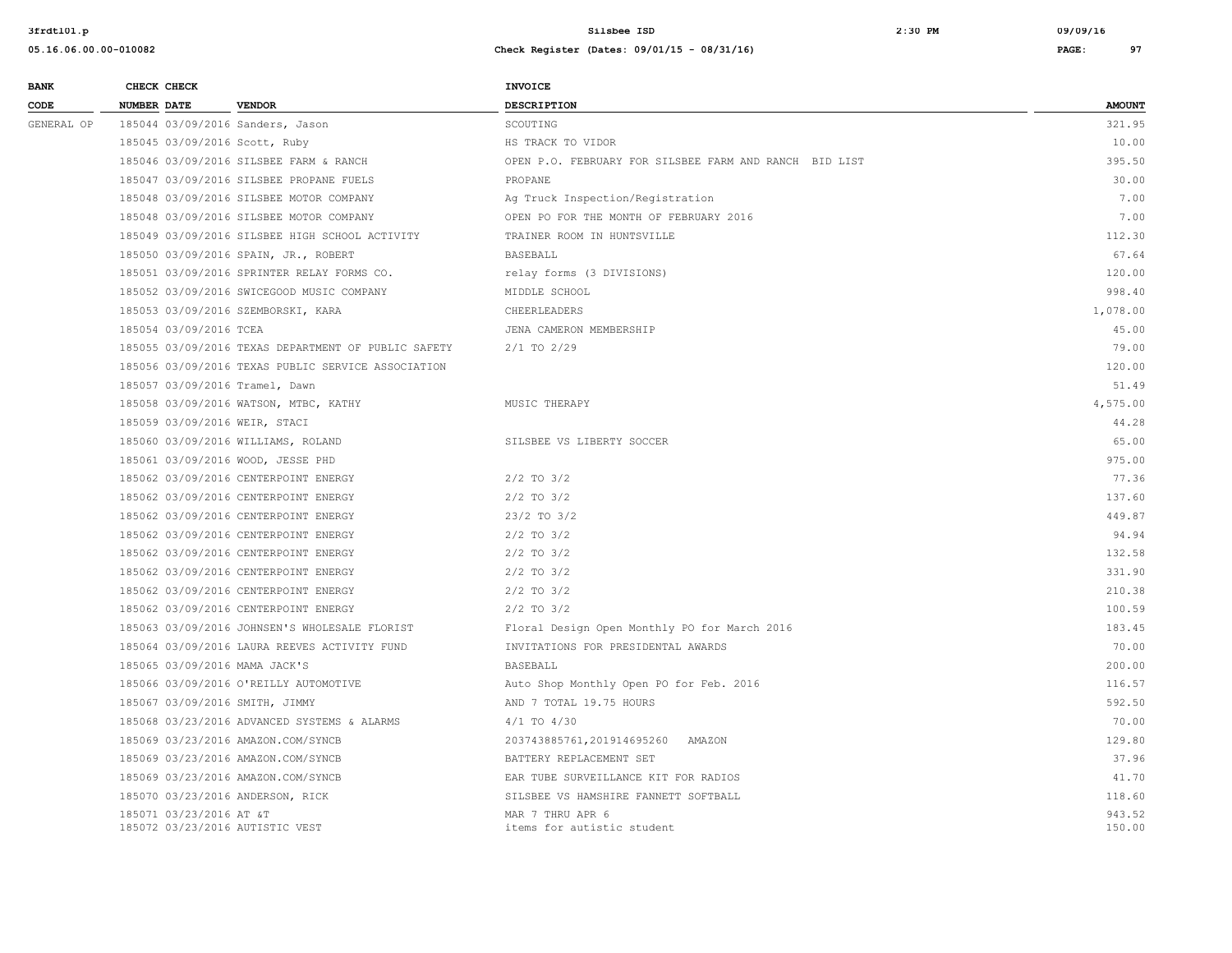| <b>BANK</b> |                    | CHECK CHECK                                      |                                                        | <b>INVOICE</b>                                                           |                |
|-------------|--------------------|--------------------------------------------------|--------------------------------------------------------|--------------------------------------------------------------------------|----------------|
| CODE        | <b>NUMBER DATE</b> |                                                  | <b>VENDOR</b>                                          | DESCRIPTION                                                              | <b>AMOUNT</b>  |
| GENERAL OP  |                    |                                                  | 185073 03/23/2016 AVID CENTER                          | AVID Summer Institute Registration for AVID elective teacher and Site    | 1,450.00       |
|             |                    |                                                  |                                                        | Coordinator for SHS                                                      |                |
|             |                    |                                                  | 185074 03/23/2016 Bain, Richard JR                     | HUNTSVILLE 3/4, 5 REGIONAL TOURNAMENT                                    | 252.18         |
|             |                    |                                                  | 185074 03/23/2016 Bain, Richard JR                     | STATE BASKETBALL TOURNAMENT SAN ANTONIO                                  | 370.16         |
|             |                    |                                                  | 185075 03/23/2016 BELL, MA LPC COUNSELING SERV., TRACY | SECONDARY                                                                | 450.00         |
|             |                    |                                                  | 185075 03/23/2016 BELL, MA LPC COUNSELING SERV., TRACY | COUNSELING                                                               | 1,450.00       |
|             |                    |                                                  | 185076 03/23/2016 BG FOODS INC. DBA MCDONALD'S         | <b>BASEBALL</b>                                                          | 219.25         |
|             |                    |                                                  | 185077 03/23/2016 BILL CLARK PEST CONTROL              | OPEN P.O. FEBRUARY FOR BILL CLARK PEST AWARDED BID                       | 235.00         |
|             |                    |                                                  | 185078 03/23/2016 BOB'S LANDSCAPING AND IRRIGATION     | MATERIALS & LABOR TO REPAIR SPRINKLER SYSTEM @ SILSBEE SHS TIGER STADIUM | 187.00         |
|             |                    |                                                  |                                                        | EMERGENCY HAND P.O. # 43824 ONE SOURCE                                   |                |
|             |                    |                                                  | 185079 03/23/2016 BROOKSHIRE BROS                      | FCCLA Monthly Open PO for Feb. 2016                                      | 166.56         |
|             |                    | 185080 03/23/2016 CAIN, ED                       |                                                        | AND 13TH STATE BASKETBALL TOURNAMENT SAN ANTONIO                         | 600.00         |
|             |                    |                                                  | 185081 03/23/2016 CARTER'S EDUCATIONAL TRAINING        | FEBRUARY IN HOME TRAINING SERVICES                                       | 1,072.50       |
|             |                    | 185082 03/23/2016 CED, INC.                      |                                                        | OPEN P.O. MARCH FOR CED ELECTRIC BID LIST                                | 194.97         |
|             |                    |                                                  | 185083 03/23/2016 CENTER FOR BEHAVIORAL STUDIES        |                                                                          | 840.00         |
|             |                    |                                                  | 185083 03/23/2016 CENTER FOR BEHAVIORAL STUDIES        |                                                                          | 840.00         |
|             |                    |                                                  | 185084 03/23/2016 CENTERPOINT ENERGY                   | 3/2 TO 3/10                                                              | 36.20          |
|             |                    |                                                  | 185085 03/23/2016 CENTERPOINT ENERGY SERVICES, INC.    | $2/1$ TO $2/29$                                                          | 3,304.46       |
|             |                    |                                                  | 185086 03/23/2016 CHICK-FIL-A                          | BOYS SOCCER                                                              | 209.00         |
|             |                    |                                                  | 185087 03/23/2016 CICI'S PIZZA #160                    | SOFTBALL                                                                 | 98.00          |
|             |                    |                                                  | 185088 03/23/2016 CITY OF SILSBEE                      | $1/25$ TO $3/1$                                                          | 1,003.96       |
|             |                    |                                                  | 185088 03/23/2016 CITY OF SILSBEE                      | $1/25$ TO $3/1$                                                          | 116.89         |
|             |                    |                                                  | 185088 03/23/2016 CITY OF SILSBEE                      | $1/25$ TO $3/1$                                                          | 170.01         |
|             |                    |                                                  | 185088 03/23/2016 CITY OF SILSBEE                      | $1/25$ TO $3/1$                                                          | 103.09         |
|             |                    |                                                  | 185089 03/23/2016 CLARK, RANDALL                       | SILSBEE VS HAMSHIRE FANNETT BASEBALL                                     | 122.90         |
|             |                    |                                                  | 185090 03/23/2016 CLASSROOM DIRECT                     | TEACHER SUPPLIES START UP AMY HOKE                                       | 134.74         |
|             |                    |                                                  | 185091 03/23/2016 COBURN SUPPLY COMPANY, INC.          | OPEN P.O. MARCH FOR COBURN'S BID LIST                                    | 398.19         |
|             |                    |                                                  | 185092 03/23/2016 COCHRAN, HOPE                        | RYLIE RICHARDSON                                                         | 9.05           |
|             |                    |                                                  | 185093 03/23/2016 CONTRACT PAPER GROUP                 | Order of Copy Paper to restock the warehouse                             | 19,857.60      |
|             |                    |                                                  | 185094 03/23/2016 DEGEYTER, DAVID W.                   | SILSBEE VS HAMSHIRE FANNETT SOFTBALL                                     | 192.63         |
|             |                    |                                                  | 185095 03/23/2016 DELACERDA, SCOTT                     | TOTAL 8 HOURS                                                            | 240.00         |
|             |                    | 185096 03/23/2016 DEMCO                          |                                                        | LIBRARY SUPPLIES HEADPHONES K SMITH                                      | 157.22         |
|             |                    |                                                  | 185097 03/23/2016 EAST, MARK                           | SOCCER SILSBEE VS LIBERTY                                                | 115.00         |
|             |                    |                                                  | 185098 03/23/2016 ELIJAH'S CAFE                        | SOFTBALL                                                                 | 122.00         |
|             |                    | 185099 03/23/2016 ETEX                           |                                                        | LASERJET INK                                                             | 62.99          |
|             |                    | 185099 03/23/2016 ETEX                           |                                                        | CONSTRUCTION PAPER                                                       | 266.50         |
|             |                    | 185099 03/23/2016 ETEX                           |                                                        | OFFICE SUPPLIES MONTHLY PLANNER                                          | 25.43          |
|             |                    | 185099 03/23/2016 ETEX<br>185099 03/23/2016 ETEX |                                                        | office supplies<br>supplies for student activities                       | 68.99<br>41.45 |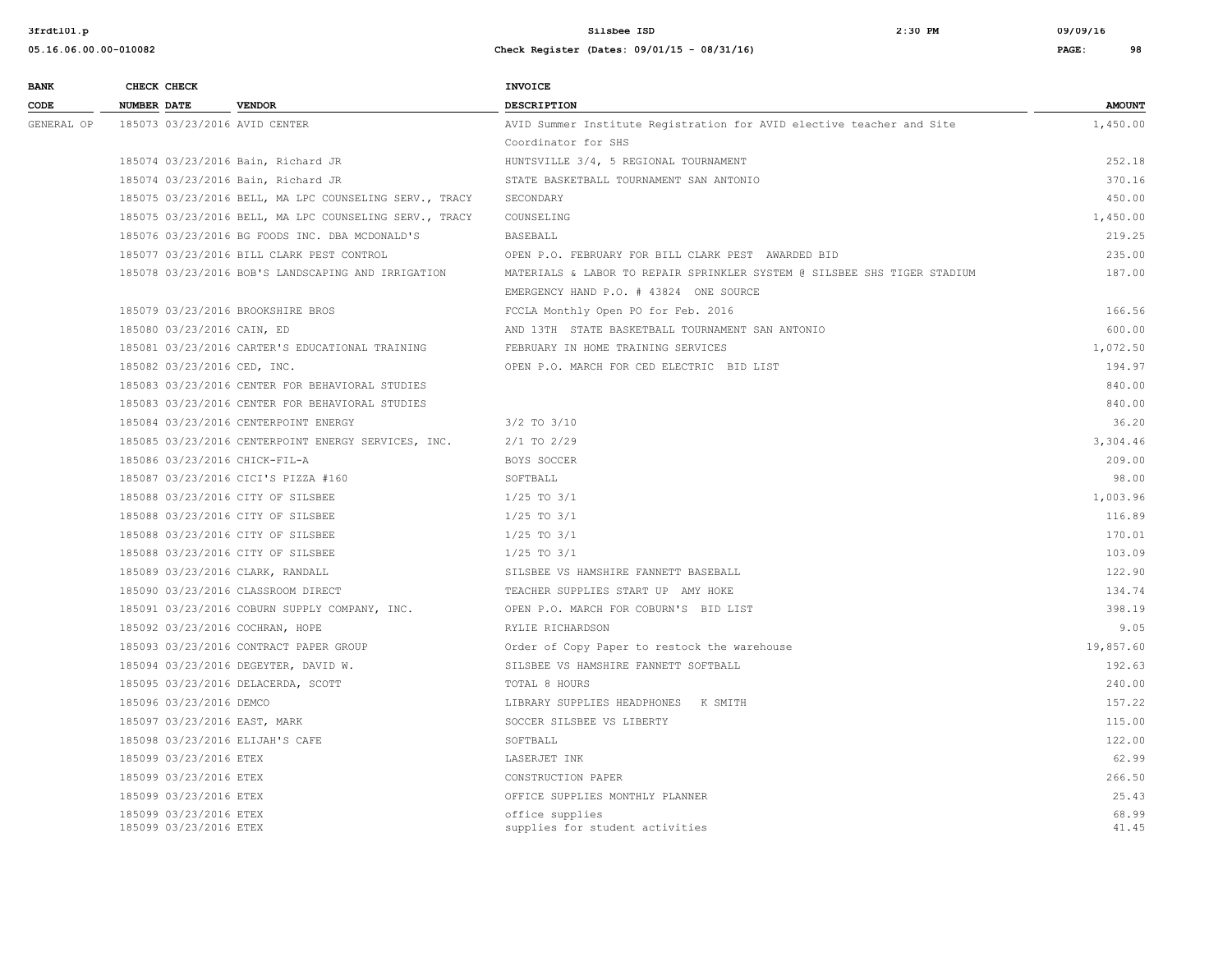| <b>BANK</b> |             | CHECK CHECK                |                                                          | INVOICE                                                                         |               |
|-------------|-------------|----------------------------|----------------------------------------------------------|---------------------------------------------------------------------------------|---------------|
| CODE        | NUMBER DATE |                            | <b>VENDOR</b>                                            | <b>DESCRIPTION</b>                                                              | <b>AMOUNT</b> |
| GENERAL OP  |             | 185099 03/23/2016 ETEX     |                                                          | Toner Cartridges                                                                | 679.92        |
|             |             | 185099 03/23/2016 ETEX     |                                                          | Teacher & Office Supplies                                                       | 100.41        |
|             |             |                            | 185100 03/23/2016 EXXON MOBIL                            |                                                                                 | 43.47         |
|             |             | 185101 03/23/2016 GRAINGER |                                                          | OPEN P.O. MARCH FOR GRAINGER'S TXMAS                                            | 88.63         |
|             |             | 185102 03/23/2016 GRAYBAR  |                                                          | OPEN P.O. MARCH FOR GRAYBAR US COMMUNITIES                                      | 540.50        |
|             |             |                            | 185103 03/23/2016 HARDIN COUNTY APPRAISAL DISTRICT       |                                                                                 | 78,052.09     |
|             |             |                            | 185104 03/23/2016 HARDIN COUNTY TREASURER                |                                                                                 | 15,240.83     |
|             |             |                            | 185105 03/23/2016 SHIRLEY STEPHENS, HARDIN CO. TAC       |                                                                                 | 7.50          |
|             |             |                            | 185106 03/23/2016 HUDSON, PATRICK                        | SOCCER SILSBEE VS LIBERTY                                                       | 40.00         |
|             |             |                            | 185106 03/23/2016 HUDSON, PATRICK                        | SOCCER                                                                          | 20.00         |
|             |             |                            | 185107 03/23/2016 HUNTON DISTRIBUTION                    | SUCTION TEMP SENSOR / SATURATED EVAPORATOR SENSOR FREIGHT BID LIST              | 321.64        |
|             |             | 185108 03/23/2016 ITURITY  |                                                          | IPAD REPAIR GOODBUY CONTRACT #15-16 7A000                                       | 95.00         |
|             |             |                            | 185109 03/23/2016 J W PEPPER                             | CHOIR MATERIALS                                                                 | 11.70         |
|             |             |                            | 185110 03/23/2016 JENNY'S FRIED CHICKEN                  | SOFTBALL                                                                        | 115.00        |
|             |             |                            | 185111 03/23/2016 KARCZEWSKI/BRADSHAW L.L.P.             | RE: GENERAL LEGAL MATTERS                                                       | 112.50        |
|             |             |                            | 185112 03/23/2016 KOMMERCIAL KITCHENS                    | FOOD SERVICE EQUIPMENT                                                          | 6,893.00      |
|             |             |                            | 185113 03/23/2016 LAKESHORE LEARNING MATERIALS           | NAME TAGS                                                                       | 230.23        |
|             |             |                            | 185114 03/23/2016 LIVINGSTON SAW SERVICE                 | OPEN P.O. MARCH FOR LIVINGSTON SAW SERVICE BID LIST                             | 71.85         |
|             |             |                            | 185115 03/23/2016 LYNN LEE INC. DAIRY QUEENS             | SOFTBALL                                                                        | 123.00        |
|             |             |                            | 185115 03/23/2016 LYNN LEE INC. DAIRY QUEENS             | SMS BOYS TRACK                                                                  | 240.00        |
|             |             |                            | 185116 03/23/2016 MARSH WATERPROOFING INC                | Materials And labor to repair roof at SHS practice gym                          | 9,400.00      |
|             |             |                            | 185116 03/23/2016 MARSH WATERPROOFING INC                | MATERIALS AND LABOR TO REPAIR ADDITIONAL ROOF LEAKS AND WINDOW LEAKS (CAULKING) | 2,000.00      |
|             |             |                            |                                                          | (SHS) EMERGENCY HAND PO#43825 2016 VENDOR LIST                                  |               |
|             |             |                            | 185116 03/23/2016 MARSH WATERPROOFING INC                | SILSBEE HIGH SCHOOL ROOF REPAIR                                                 | 6,100.00      |
|             |             |                            | 185117 03/23/2016 MORVANT, DWAYNE C.                     | BASEBALL                                                                        | 81.08         |
|             |             | 185118 03/23/2016 PEAP     |                                                          | presidential awards Tammy Stout                                                 | 135.00        |
|             |             |                            | 185119 03/23/2016 NIEDENTHAL, JEREMY                     | SILSBEE VS LCM SOCCER                                                           | 65.00         |
|             |             |                            | 185120 03/23/2016 PITNEY BOWES GLOBAL FIN SERVICES LLC   |                                                                                 | 1,221.00      |
|             |             |                            | 185121 03/23/2016 RAPTOR ACCOUNTS RECEIVABLE             | RAPTOR VISITOR BADGES                                                           | 200.00        |
|             |             |                            | 185122 03/23/2016 REALLY GOOD STUFF, INC.                | teacher supplies start up Shanna Bonnette                                       | 17.43         |
|             |             |                            | 185123 03/23/2016 SANDELL, DON                           | SILSBEE VS LIBERTY SOCCER                                                       | 115.00        |
|             |             |                            | 185124 03/23/2016 SCHOOL SPECIALTY                       | applied credit of \$1.84 left from our credit 208114388523 teacher supplies     | 79.41         |
|             |             |                            |                                                          | start up Gayle Lightfoot                                                        |               |
|             |             |                            | 185124 03/23/2016 SCHOOL SPECIALTY                       | teacher supplies alcohol for computer lab                                       | 14.22         |
|             |             |                            | 185124 03/23/2016 SCHOOL SPECIALTY                       | AR prizes                                                                       | 409.90        |
|             |             |                            | 185124 03/23/2016 SCHOOL SPECIALTY                       | AR prizes                                                                       | 115.47        |
|             |             |                            | 185125 03/23/2016 SEILEY, CHAD A. DBA C AND S INDUSTRIES | materials & Labor to fabricate and install steam table water pan in kitchen     | 620.00        |
|             |             |                            | 185126 03/23/2016 SOUTHERN LAWN & LANDSCAPES LLC         | see attached quote<br>MOWING COMPLETED 3/21                                     | 4,356.00      |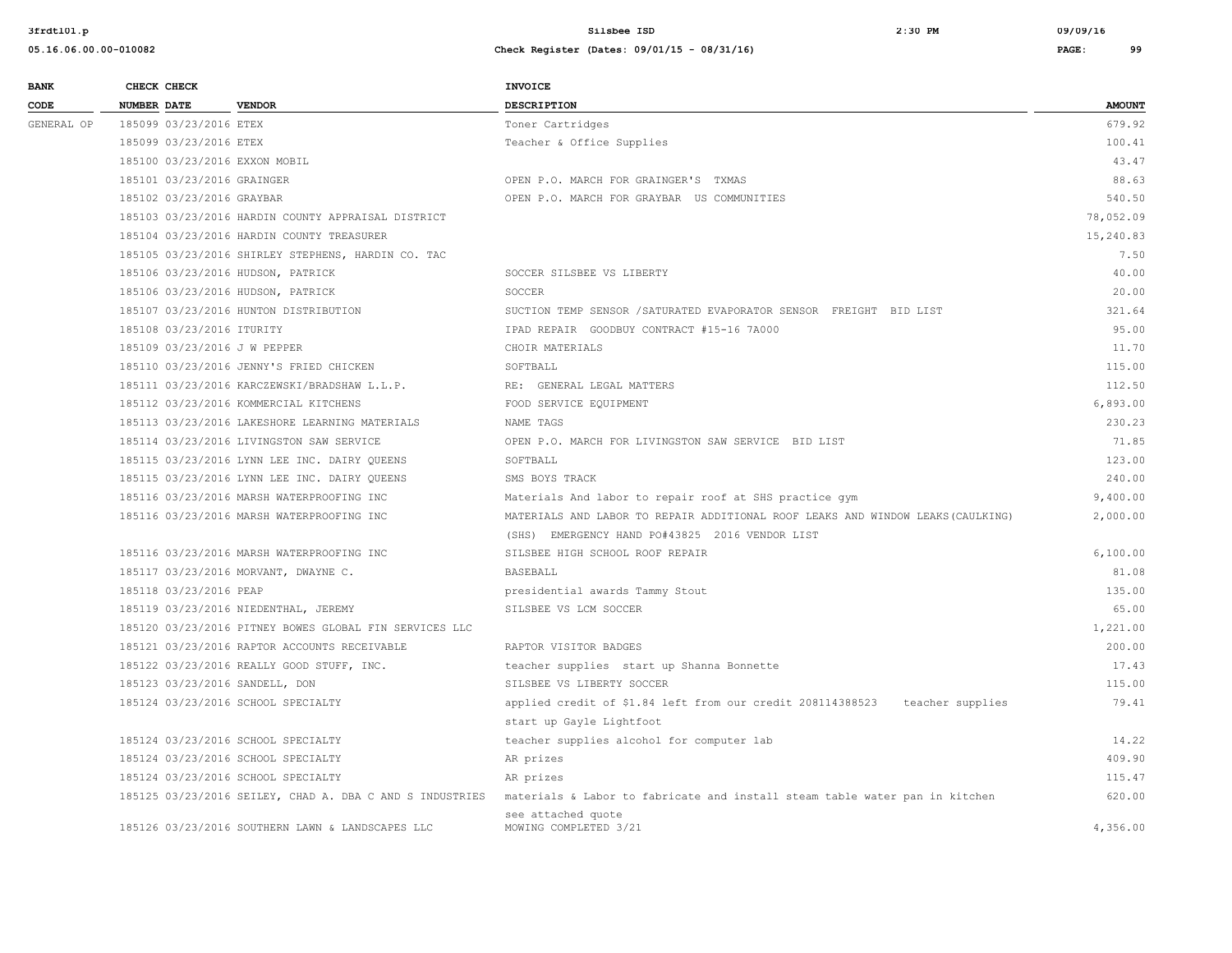| <b>BANK</b> | CHECK CHECK                     |                                                                                        | <b>INVOICE</b>                                                       |                 |
|-------------|---------------------------------|----------------------------------------------------------------------------------------|----------------------------------------------------------------------|-----------------|
| CODE        | <b>NUMBER DATE</b>              | <b>VENDOR</b>                                                                          | DESCRIPTION                                                          | <b>AMOUNT</b>   |
| GENERAL OP  |                                 | 185127 03/23/2016 SOUTHWEST FOODSERVICE EXCELLENCE, LLC                                | FEBRUARY 2016                                                        | 154,479.48      |
|             |                                 | 185128 03/23/2016 SPARKLETTS AND SIERRA SPRINGS                                        | ADMINISTRATION, WAREHOUSE, AND TECHNOLOGY                            | 138.95          |
|             |                                 | 185129 03/23/2016 SPINDLETOP CENTER                                                    |                                                                      | 1,576.20        |
|             |                                 | 185130 03/23/2016 SSC SERVICE SOLUTIONS                                                | SILSBEE LITTLE DRIBBLERS FEB 27                                      | 191.70          |
|             |                                 | 185130 03/23/2016 SSC SERVICE SOLUTIONS                                                | MASTER'S MEN FEB 27                                                  | 288.90          |
|             |                                 | 185130 03/23/2016 SSC SERVICE SOLUTIONS                                                | PANCAKE BREAKFAST FEB 27                                             | 72.18           |
|             |                                 | 185131 03/23/2016 STAR GRAPHICS INC                                                    | 3/1 TO 3/31                                                          | 137.62          |
|             |                                 | 185131 03/23/2016 STAR GRAPHICS INC                                                    | 3/1 TO 3/31                                                          | 425.00          |
|             |                                 | 185131 03/23/2016 STAR GRAPHICS INC                                                    | $3/1$ TO $3/31$                                                      | 153.00          |
|             |                                 | 185132 03/23/2016 STOCKMANN, TOM                                                       | SILSBEE VS LCM SOCCER                                                | 65.00           |
|             | 185133 03/23/2016 TASB, INC.    |                                                                                        |                                                                      | 830.77          |
|             | 185134 03/23/2016 TCEA          |                                                                                        | AREA ROBOTICS CONTEST CONFIRMATION 5014020                           | 250.00          |
|             |                                 | 185135 03/23/2016 THERIOT, CHARLES III                                                 | SILSBEE VS HAMSHIRE FANNETT                                          | 144.85          |
|             |                                 | 185136 03/23/2016 THOMAS A/C SUPPLY, INC.                                              | OPEN P.O. FEBRUARY FOR THOMAS A/C SUPPLY BID LIST                    | 81.50           |
|             |                                 | 185136 03/23/2016 THOMAS A/C SUPPLY, INC.                                              | ARMSTRONG HOT WATER PUMP BID LIST                                    | 685.00          |
|             |                                 | 185137 03/23/2016 TIME WARNER CABLE                                                    | $3/125$ to $4/14$                                                    | 5,003.94        |
|             |                                 | 185137 03/23/2016 TIME WARNER CABLE                                                    | $3/18$ TO $4/17$                                                     | 954.06          |
|             |                                 | 185137 03/23/2016 TIME WARNER CABLE                                                    | 3/18 TO 4/17                                                         | 954.06          |
|             |                                 | 185137 03/23/2016 TIME WARNER CABLE                                                    | $3/18$ to $4/17$                                                     | 954.06          |
|             |                                 | 185137 03/23/2016 TIME WARNER CABLE                                                    | 3/17 TO 4/16                                                         | 954.06          |
|             | 185138 03/23/2016 TREVINO, PAUL |                                                                                        | TPSA                                                                 | 378.00          |
|             |                                 | 185139 03/23/2016 UIL MUSIC REGION 10                                                  | CONCERT BAND                                                         | 425.00          |
|             |                                 | 185140 03/23/2016 UIL MUSIC REGION 10                                                  | CONTEST & SIGHTREADING                                               | 425.00          |
|             | 185141 03/23/2016 WAL-MART      |                                                                                        | SCIENCE TEACHER SUPPLIES                                             | 129.49          |
|             | 185141 03/23/2016 WAL-MART      |                                                                                        | CLEANING SUPPLIES AG MECHANICS                                       | 67.11           |
|             | 185141 03/23/2016 WAL-MART      |                                                                                        | SUPPLIES                                                             | 27.82           |
|             | 185141 03/23/2016 WAL-MART      |                                                                                        | BOARD MEETING 3/8                                                    | 36.80           |
|             | 185141 03/23/2016 WAL-MART      |                                                                                        | FOLDING CARTS, CLIP BOARDS AND STOP WATCHES                          | 66.60           |
|             | 185142 03/23/2016 Wallace, Mark |                                                                                        | LIT HVAC BEAUMONT FIELD TRIP                                         | 70.00           |
|             |                                 | 185143 03/23/2016 WASTEWATER TRANSPORT SERVICES, LLC                                   | Materials and labor to pump all grease traps for cafeterias bid list | 2,825.00        |
|             |                                 | 185144 03/23/2016 Welch, Jennifer                                                      | UIL DAP BI DISTRICT REHEARSAL                                        | 320.00          |
|             |                                 | 185145 03/23/2016 Welch, Jennifer                                                      | UIL OAP BI DISTRICT                                                  | 320.00          |
|             |                                 | 185146 03/23/2016 WELLS, PEYTON, GREENBURG AND HUNT, L.L.P RE: RETAINER                |                                                                      | 1,000.00        |
|             |                                 | 185147 03/23/2016 WHATABURGER #638                                                     | GIRLS SOCCER                                                         | 128.79          |
|             | 185148 03/23/2016 WHATBURGER    |                                                                                        | BASKETBALL MEALS 3/12                                                | 178.63          |
|             |                                 | 185149 03/23/2016 WILDWOOD GOLF COURSE                                                 | DISTRICT GOLF TOURNAMENT                                             | 57.00           |
|             |                                 | 185149 03/24/2016 WILDWOOD GOLF COURSE                                                 | DISTRICT GOLF TOURNAMENT                                             | $-57.00$        |
|             |                                 | 185150 03/23/2016 WILLIAM V MACGILL & CO.<br>185151 03/23/2016 WOODROME, ARTHUR DALTON | cotton balls Sangwin<br>BASEBALL                                     | 28.58<br>102.92 |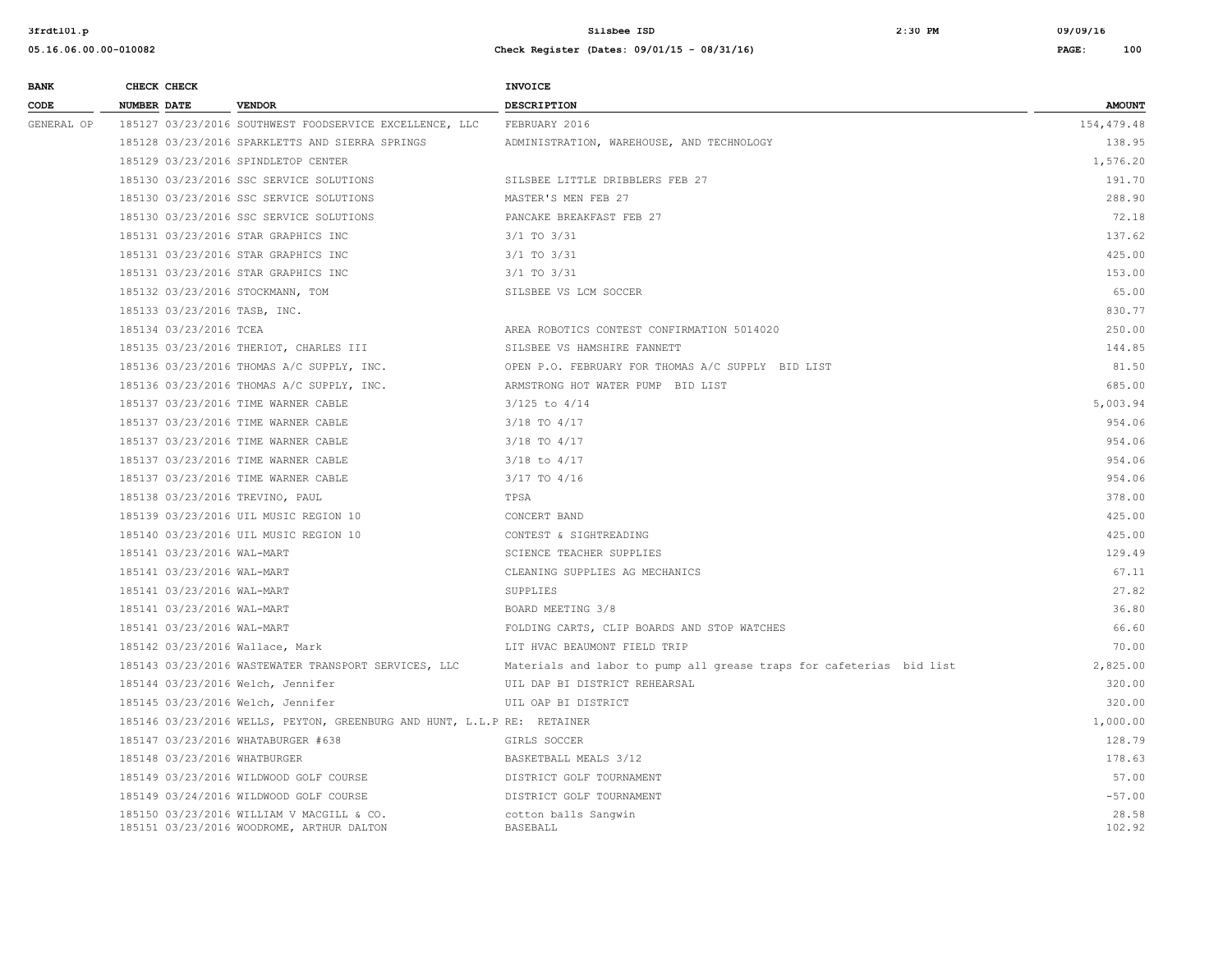| <b>BANK</b> |             | CHECK CHECK |                                                                                              | <b>INVOICE</b>                                                            |               |
|-------------|-------------|-------------|----------------------------------------------------------------------------------------------|---------------------------------------------------------------------------|---------------|
| CODE        | NUMBER DATE |             | <b>VENDOR</b>                                                                                | <b>DESCRIPTION</b>                                                        | <b>AMOUNT</b> |
| GENERAL OP  |             |             | 185152 03/30/2016 AC'CENT SERVICES, INC.                                                     | March 2016 yearly vapor analysis                                          | 840.00        |
|             |             |             | 185153 03/30/2016 ADVANCETEC INDUSTRIES, INC                                                 | cradle KYOCERA                                                            | 75.00         |
|             |             |             | 185154 03/30/2016 Alaniz, Cynthia                                                            | TRACK @ BRIDGE CITY MS                                                    | 290.00        |
|             |             |             | 185155 03/30/2016 Albers, Kimberly                                                           | THROUGH 3/13 BOYS STATE BASKETBALL TOURNAMENT                             | 346.62        |
|             |             |             | 185156 03/30/2016 APPLE COMPUTER, INC.                                                       | I PAD                                                                     | 3,283.00      |
|             |             |             | 185157 03/30/2016 AT&T LONG DISTANCE                                                         |                                                                           | 23.26         |
|             |             |             | 185157 03/30/2016 AT&T LONG DISTANCE                                                         |                                                                           | 1,196.28      |
|             |             |             | 185158 03/30/2016 ATHLETIC SUPPLY INC.                                                       | 2 uniforms girls soccer                                                   | 120.00        |
|             |             |             | 185158 03/30/2016 ATHLETIC SUPPLY INC.                                                       | powerlifting supplies                                                     | 980.00        |
|             |             |             | 185158 03/30/2016 ATHLETIC SUPPLY INC.                                                       | track supplies for boys track QUOTE 80853                                 | 4,344.00      |
|             |             |             | 185159 03/30/2016 AUDILET TRACTOR SALES, INC.                                                | Ag Monthly Open PO for Feb 2016                                           | 183.26        |
|             |             |             | 185160 03/30/2016 B. K. MECHANICAL SERVICES, INC.                                            | RECOMISION RPZ VALVE FOR GREEN HOUSE BID LIST                             | 125.00        |
|             |             |             | 185161 03/30/2016 BEAUMONT FREIGHTLINER - STERLING                                           | 55-GAL -ES COMPLEAT EG OAT PRE SISD 2015-2016 BUS PARTS BID               | 463.84        |
|             |             |             | 185162 03/30/2016 BG FOODS INC. DBA MCDONALD'S                                               | JV GOLF @ WARREN                                                          | 31.08         |
|             |             |             | 185162 03/30/2016 BG FOODS INC. DBA MCDONALD'S                                               | <b>GOLF TEAM</b>                                                          | 70.65         |
|             |             |             | 185163 03/30/2016 BOUDREAUX, ANTHONY                                                         | SILSBEE VS EVADALE BASEBALL                                               | 71.50         |
|             |             |             | 185164 03/30/2016 BSN SPORTS                                                                 | CASES WILSON CHAMPIONSHIP EXTRA DUTY TENNIS BALLS CART # 2082956          | 648.16        |
|             |             |             | 185165 03/30/2016 CARD SERVICES                                                              | $2/17$ TO $3/18$                                                          | 2,207.62      |
|             |             |             | 185166 03/30/2016 CARD SERVICES                                                              | FEB. 19 TO MARCH 20                                                       | 2,226.32      |
|             |             |             | 185167 03/30/2016 CENTERPOINT ENERGY                                                         | $2/15$ TO $3/16$                                                          | 1,047.90      |
|             |             |             | 185167 03/30/2016 CENTERPOINT ENERGY                                                         | $2/15$ TO $3/16$                                                          | 50.56         |
|             |             |             | 185168 03/30/2016 CERTIFIED LABORATORIES                                                     | OPEN P.O. MARCH FOR CERTIFIED LABS BID LIST                               | 280.54        |
|             |             |             | 185169 03/30/2016 CHEVRON AND TEXACO CARD SERVICES                                           | $2/23$ TO $3/22$                                                          | 433.17        |
|             |             |             | 185170 03/30/2016 CHICKEN EXPRESS                                                            | BASEBALL MEALS                                                            | 124.98        |
|             |             |             | 185171 03/30/2016 CITY OF SILSBEE                                                            | $2/8$ TO $3/14$                                                           | 141.76        |
|             |             |             | 185171 03/30/2016 CITY OF SILSBEE                                                            | $2/1$ TO $3/8$                                                            | 256.68        |
|             |             |             | 185171 03/30/2016 CITY OF SILSBEE                                                            | $2/1$ TO $3/8$                                                            | 977.18        |
|             |             |             | 185171 03/30/2016 CITY OF SILSBEE                                                            | $2/1$ TO $3/8$                                                            | 787.77        |
|             |             |             | 185171 03/30/2016 CITY OF SILSBEE                                                            | $2/8$ TO $3/14$                                                           | 131.29        |
|             |             |             | 185172 03/30/2016 CLASSROOM DIRECT                                                           | SOCIAL STUDIES SUPPLIES                                                   | 674.52        |
|             |             |             | 185172 03/30/2016 CLASSROOM DIRECT                                                           | SOCIAL STUDIES SUPPLIES                                                   | 695.05        |
|             |             |             | 185173 03/30/2016 CLAY EWELL EDUCATIONAL SERVICES                                            | AREA 1X CDES SHSU & TSU 4/12 & 4/13                                       | 180.00        |
|             |             |             | 185174 03/30/2016 COASTAL WELDING SUPPLY INC                                                 | OPEN PO FOR THE MONTH OF MARCH 2016 SISD 2015-2016 BUS PARTS BID          | 14.50         |
|             |             |             | 185174 03/30/2016 COASTAL WELDING SUPPLY INC                                                 | Ag Monthly Gas Open Po for March 2016                                     | 75.44         |
|             |             |             | 185174 03/30/2016 COASTAL WELDING SUPPLY INC                                                 | Ag Monthly Gas Open Po for March 2016                                     | 138.70        |
|             |             |             | 185174 03/30/2016 COASTAL WELDING SUPPLY INC                                                 | Ag Monthly Open Po for March 2016                                         | 49.60         |
|             |             |             | 185174 03/30/2016 COASTAL WELDING SUPPLY INC                                                 | Ag Monthly Open Po for March 2016                                         | 31.20         |
|             |             |             | 185174 03/30/2016 COASTAL WELDING SUPPLY INC<br>185174 03/30/2016 COASTAL WELDING SUPPLY INC | HVAC Open Monthly PO for March 2016<br>HVAC Monthly Open PO for Feb. 2016 | 90.10<br>7.25 |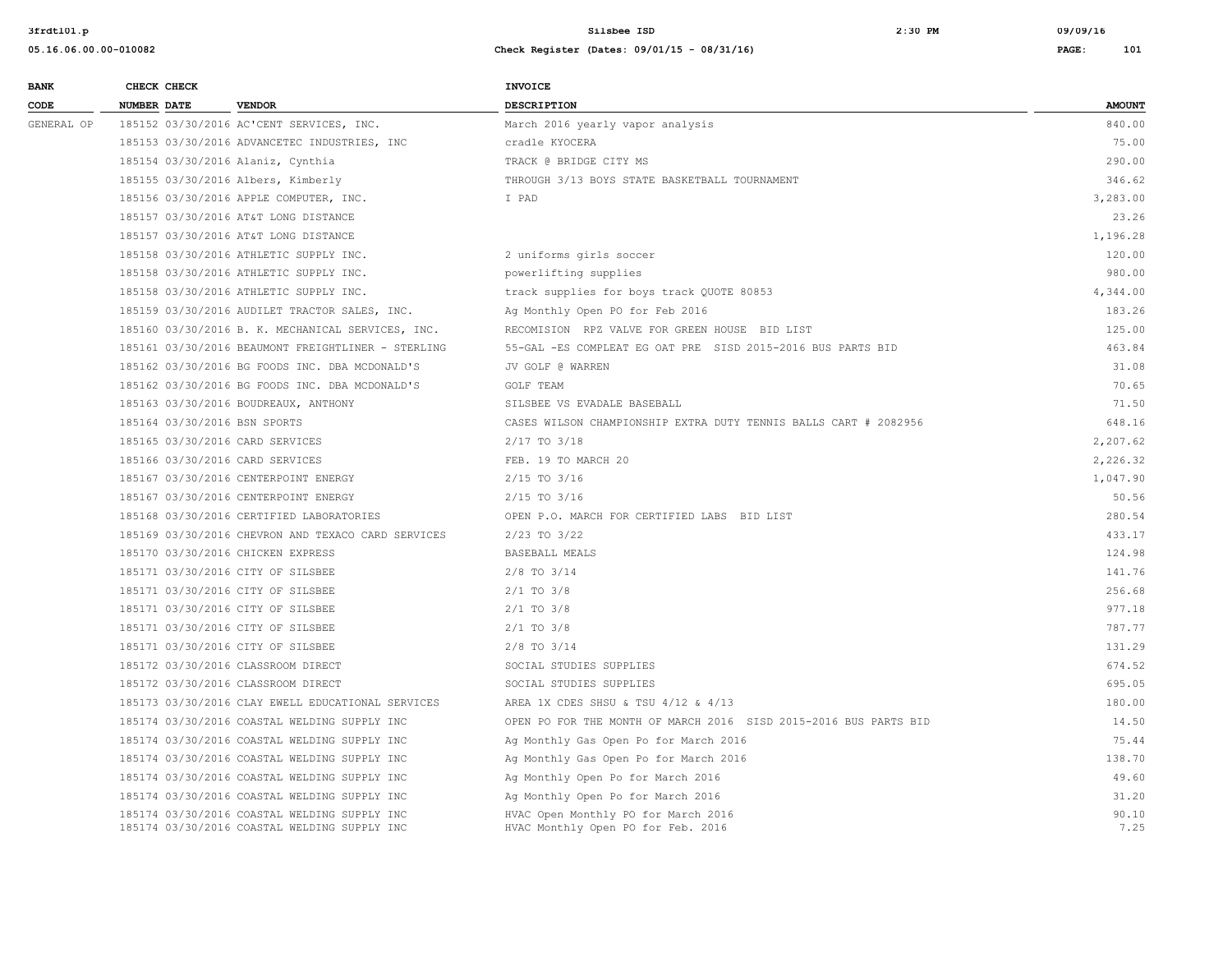| <b>BANK</b> | CHECK CHECK                                            |                                                   | <b>INVOICE</b>                                                                           |                  |
|-------------|--------------------------------------------------------|---------------------------------------------------|------------------------------------------------------------------------------------------|------------------|
| CODE        | <b>NUMBER DATE</b>                                     | <b>VENDOR</b>                                     | DESCRIPTION                                                                              | <b>AMOUNT</b>    |
| GENERAL OP  |                                                        | 185175 03/30/2016 COBURN SUPPLY COMPANY, INC.     | OPEN P.O. MARCH FOR COBURN'S BID LIST                                                    | 22.49            |
|             |                                                        | 185176 03/30/2016 COMMUNITY COFFEE                | MAINTENANCE                                                                              | 39.00            |
|             |                                                        | 185176 03/30/2016 COMMUNITY COFFEE                | MIDDLE SCHOOL                                                                            | 52.75            |
|             |                                                        | 185176 03/30/2016 COMMUNITY COFFEE                |                                                                                          | 33.00            |
|             |                                                        | 185176 03/30/2016 COMMUNITY COFFEE                | HIGH SCHOOL                                                                              | 105.00           |
|             |                                                        | 185177 03/30/2016 COUNTRY HOME PRODUCTS           | 8"x6" suction hose bridge hose clamp butterfly clamps shipping only vendor               | 113.44           |
|             |                                                        |                                                   | for these parts                                                                          |                  |
|             | 185178 03/30/2016 Day, Keli                            |                                                   |                                                                                          | 56.85            |
|             |                                                        | 185179 03/30/2016 DE LAGE LANDEN PUBLIC FINANCE   | $2/5$ TO $4/4$                                                                           | 12,718.00        |
|             |                                                        | 185180 03/30/2016 DELACERDA, SCOTT                | TOTAL 8 HOURS                                                                            | 240.00           |
|             |                                                        | 185181 03/30/2016 DELL MARKETING L.P.             | Laptop Computer for Joseph Office                                                        | 1,708.66         |
|             |                                                        | 185181 03/30/2016 DELL MARKETING L.P.             | Laptop Computer for Joseph Office                                                        | 144.27           |
|             | 185182 03/30/2016 DEMCO                                |                                                   | LIBRARY SUPPLIES LABELS                                                                  | 234.04           |
|             |                                                        | 185183 03/30/2016 DEWALL, PARRISH                 | SILSBEE VS LCM SOFTBALL                                                                  | 98.00            |
|             |                                                        | 185184 03/30/2016 DLB BOOKS, INC.                 | Library book Order                                                                       | 1,020.00         |
|             |                                                        | 185185 03/30/2016 EAI EDUCATION                   | TEACHER SUPPLIES START UP LAURA KELLEY                                                   | 12.25            |
|             |                                                        | 185186 03/30/2016 ECS LEARNING SYSTEMS            | ECS Learning Systems, Inc. STAAR practice books for grades 6-8 J. Parker                 | 3,836.66         |
|             |                                                        | 185187 03/30/2016 EDUCATION SERVICE CTR REGION 12 | SWEP Conference                                                                          | 175.00           |
|             |                                                        | 185187 03/30/2016 EDUCATION SERVICE CTR REGION 12 | SWEP Conference                                                                          | 175.00           |
|             |                                                        | 185187 03/30/2016 EDUCATION SERVICE CTR REGION 12 | SWEP Conference                                                                          | 175.00           |
|             | 185188 03/30/2016 ERWIN, RANDY                         |                                                   | TOTAL 8 HOURS                                                                            | 240.00           |
|             | 185189 03/30/2016 ETEX                                 |                                                   | OFFICE SUPPLIES KAREN DRODDY                                                             | 102.08           |
|             | 185189 03/30/2016 ETEX                                 |                                                   | LIBRARY SUPPLIES PAM LANGLEY                                                             | 89.50            |
|             | 185189 03/30/2016 ETEX                                 |                                                   | TEACHER SUPPLIES START UP STEPHANIE JONES                                                | 13.49            |
|             | 185189 03/30/2016 ETEX                                 |                                                   | TEACHER SUPPLIES KAREN DRODDY                                                            | 303.80           |
|             | 185189 03/30/2016 ETEX                                 |                                                   | TEACHER SUPPLIES KAREN DRODDY                                                            | 91.92            |
|             | 185189 03/30/2016 ETEX                                 |                                                   | teacher supplies start up Carol Colvin                                                   | 25.98            |
|             | 185189 03/30/2016 ETEX                                 |                                                   | TEACHER SUPPLIES TONER                                                                   | 77.99            |
|             | 185189 03/30/2016 ETEX                                 |                                                   | AWARD SUPPLIES                                                                           | 58.56            |
|             | 185189 03/30/2016 ETEX                                 |                                                   | HIGH YIELD TONER, MAGENTA FOR DANY'S COLOR PRINTER IN OFFICE REGION 5 VENDOR             | 109.99           |
|             | 185189 03/30/2016 ETEX                                 |                                                   | teacher supplies                                                                         | 106.23           |
|             |                                                        | 185190 03/30/2016 FALGOUT, TERRY                  | SILSBEE VS LCM BASEBALL                                                                  | 78.06            |
|             |                                                        | 185191 03/30/2016 FASTENAL COMPANY                | Ag Monthly Open PO for March 2016                                                        | 88.97            |
|             |                                                        | 185192 03/30/2016 FLOWER, ANTHONY                 | TOTAL 4 HOURS                                                                            | 120.00           |
|             |                                                        | 185193 03/30/2016 Foster, Tonya                   |                                                                                          | 15.98            |
|             | 185194 03/30/2016 GRAINGER                             |                                                   | OPEN P.O. MARCH FOR GRAINGER'S TXMAS                                                     | 118.70           |
|             | 185194 03/30/2016 GRAINGER                             |                                                   | OPEN P.O. MARCH FOR GRAINGER'S TXMAS                                                     | 181.04           |
|             | 185195 03/30/2016 GRAYBAR<br>185195 03/30/2016 GRAYBAR |                                                   | OPEN P.O. MARCH FOR GRAYBAR US COMMUNITIES<br>OPEN P.O. MARCH FOR GRAYBAR US COMMUNITIES | 127.80<br>128.16 |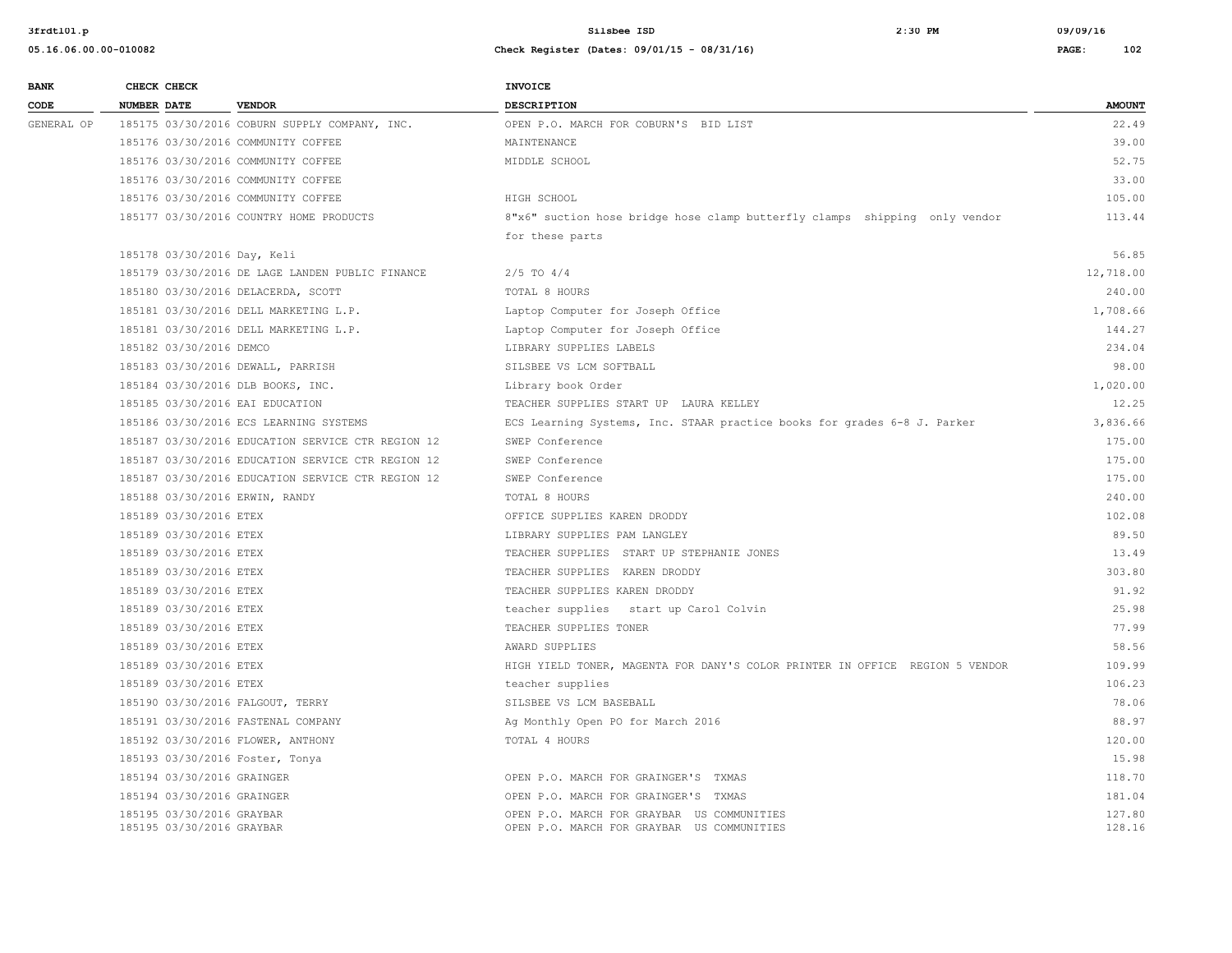| <b>BANK</b> | CHECK CHECK        |                             |                                                                                            | <b>INVOICE</b>                                      |                 |
|-------------|--------------------|-----------------------------|--------------------------------------------------------------------------------------------|-----------------------------------------------------|-----------------|
| CODE        | <b>NUMBER DATE</b> |                             | <b>VENDOR</b>                                                                              | <b>DESCRIPTION</b>                                  | <b>AMOUNT</b>   |
| GENERAL OP  |                    |                             | 185196 03/30/2016 HAMPTON INN & SUITES                                                     | TPSA LAW ENFORCEMENT CONFERENCE                     | 922.14          |
|             |                    |                             | 185197 03/30/2016 HAWTHORNE, TANNER                                                        | TOTAL 4 HOURS                                       | 120.00          |
|             |                    |                             | 185198 03/30/2016 HICKSON, GARY LEE                                                        | SILSBEE VS LCM SOFTBALL                             | 105.89          |
|             |                    |                             | 185199 03/30/2016 Honeycutt, Judy                                                          | AND 26 JOB SITES CAREER PREP                        | 25.27           |
|             |                    |                             | 185199 03/30/2016 Honeycutt, Judy                                                          | AND 17 JOB SITES CAREER PREP                        | 87.70           |
|             |                    |                             | 185199 03/30/2016 Honeycutt, Judy                                                          | JOB SITES CAREER PREP                               | 80.84           |
|             |                    |                             | 185200 03/30/2016 HOUGHTON MIFFLIN COMPANY                                                 | testing supplies                                    | 363.56          |
|             |                    |                             | 185200 03/30/2016 HOUGHTON MIFFLIN COMPANY                                                 | test booklets                                       | 266.64          |
|             |                    |                             | 185201 03/30/2016 HOUSTON GRADUATION CENTER                                                |                                                     | 150.00          |
|             |                    |                             | 185202 03/30/2016 JACKS, GRETCHEN                                                          | TSHA CONFERENCE                                     | 68.23           |
|             |                    |                             | 185203 03/30/2016 JOHNSEN'S WHOLESALE FLORIST                                              | Floral Design Open Monthly PO for March 2016        | 97.20           |
|             |                    |                             | 185204 03/30/2016 JONES SCHOOL SUPPLY CO., INC.                                            | awards S PARTAIN                                    | 65.41           |
|             |                    |                             | 185205 03/30/2016 KUYKENDALL, OLIVIA                                                       | 3/22                                                | 20.74           |
|             |                    |                             | 185206 03/30/2016 LAMAR UNIVERSITY                                                         | SHEILA MCINNIS INVITATIONAL                         | 100.00          |
|             |                    |                             | 185207 03/30/2016 LAQUINTA INN SAN MARCOS                                                  | TEXAS STATE INVITATIONAL CDE CONTEST 3/31-4/1       | 389.13          |
|             |                    |                             | 185208 03/30/2016 LAURA REEVES ACTIVITY FUND                                               | PRESIDENTIAL AWARD                                  | 70.86           |
|             |                    |                             | 185209 03/30/2016 LAWSON PRODUCTS                                                          | OPEN P.O. MARCH FOR LAWSON PRODUCTS BID LIST        | 215.92          |
|             |                    |                             | 185210 03/30/2016 LCM HIGH SCHOOL ATHLETICS                                                | ENTRY FEE                                           | 300.00          |
|             |                    |                             | 185211 03/30/2016 LCM HIGH SCHOOL ATHLETICS                                                | JV TRACK BEAR RELAYS                                | 100.00          |
|             |                    | 185212 03/30/2016 Lee, Mark |                                                                                            | REIMBURSEMENT                                       | 75.00           |
|             |                    |                             | 185213 03/30/2016 LEE, MARCUS                                                              | SILSBEE VS WOS SOFTBALL                             | 93.81           |
|             |                    |                             | 185214 03/30/2016 LIBRARYSKILLS, INC.                                                      | LIBRARY SUPPLIES                                    | 398.02          |
|             |                    |                             | 185215 03/30/2016 LOFTON SECURITY SERVICES, INC.                                           | $3/8 - 3/13$                                        | 315.36          |
|             |                    |                             | 185215 03/30/2016 LOFTON SECURITY SERVICES, INC.                                           | $2/29 - 3/6$                                        | 499.32          |
|             |                    |                             | 185216 03/30/2016 LOWES HOME IMPROVEMENT                                                   | MOVING BOXES AND TAPE FOR THE MOVE OF THE LIBRARIES | 549.12          |
|             |                    |                             | 185216 04/27/2016 LOWES HOME IMPROVEMENT                                                   | MOVING BOXES AND TAPE FOR THE MOVE OF THE LIBRARIES | $-549.12$       |
|             |                    |                             | 185217 03/30/2016 M & D SUPPLY, INC.                                                       | OPEN P.O. FEBRUARY FOR M&D SUPPLY BID LIST          | 83.26           |
|             |                    |                             | 185218 03/30/2016 MAC PIZZA MANAGEMENT, INC.                                               | 3/7 MEALS MS TRACK                                  | 308.63          |
|             |                    |                             | 185219 03/30/2016 Mackey, Kyle                                                             | LCM RELAYS JV                                       | 240.00          |
|             |                    |                             | 185220 03/30/2016 Mackey, Kyle                                                             | LCM RELAYS                                          | 350.00          |
|             |                    |                             | 185221 03/30/2016 MACKIN EDUCATIONAL RESOURCES                                             | LIBRARY TITLES                                      | 1,918.13        |
|             |                    |                             | 185222 03/30/2016 MICRO INTEGRATION                                                        | TECHNOLOGY SUPPLIES                                 | 100.00          |
|             |                    |                             | 185223 03/30/2016 MONTALVO, CARLOS II                                                      | BASEBALL/SOFTBALL TOTAL 3.5 HOURS                   | 105.00          |
|             |                    |                             | 185224 03/30/2016 Moore, Rhett                                                             | YMBL AG MECHANIC                                    | 220.00          |
|             |                    |                             | 185225 03/30/2016 MOORE, SETH                                                              | AND 3/11 TOTAL 8 HOURS                              | 58.00           |
|             |                    |                             | 185226 03/30/2016 NCS PEARSON, INC.                                                        | Testing supplies                                    | 442.02          |
|             |                    |                             | 185227 03/30/2016 PAYNE & SONS                                                             | TOW THREE BUSES TO MIDDLE SCHOOL                    | 450.00          |
|             |                    |                             | 185228 03/30/2016 Phillips, Kirsten<br>185229 03/30/2016 PINNACLE MEDICAL MANAGEMENT CORP. | AND 3/12 STATE BASKETBALL TOURNAMENT<br>PHYSICAL    | 359.58<br>50.00 |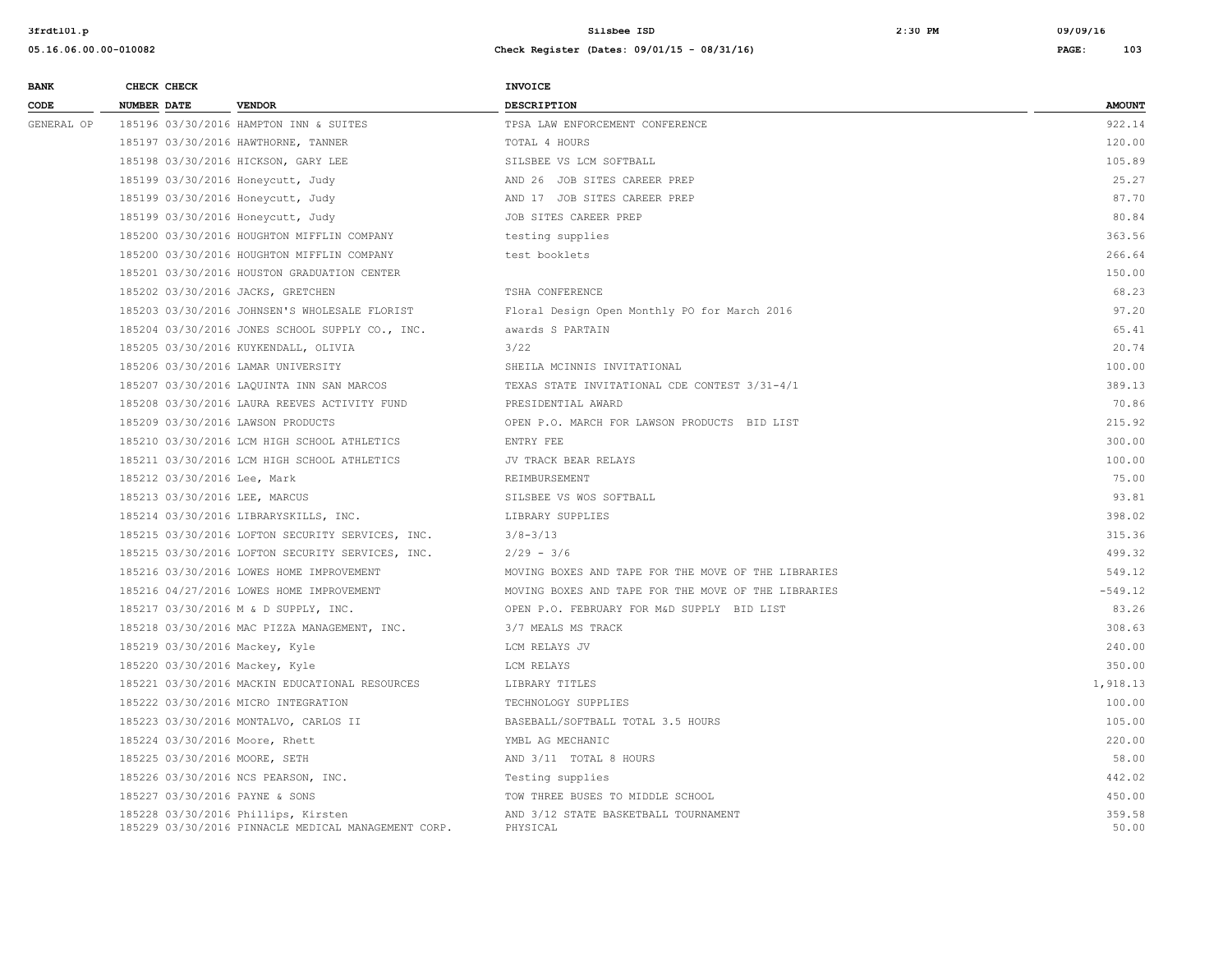| <b>BANK</b> | CHECK CHECK        |                                                                   | <b>INVOICE</b>                                                               |                |
|-------------|--------------------|-------------------------------------------------------------------|------------------------------------------------------------------------------|----------------|
| CODE        | <b>NUMBER DATE</b> | <b>VENDOR</b>                                                     | <b>DESCRIPTION</b>                                                           | <b>AMOUNT</b>  |
| GENERAL OP  |                    | 185230 03/30/2016 RABO BUSINESS FORMS, INC.                       | Activity Fund Checks                                                         | 229.00         |
|             |                    | 185231 03/30/2016 REALLY GOOD STUFF, INC.                         | teacher supplies start up Carol Colvin                                       | 55.90          |
|             |                    | 185231 03/30/2016 REALLY GOOD STUFF, INC.                         | TEACHER SUPPLIES START UP PAM BAIN                                           | 46.93          |
|             |                    | 185231 03/30/2016 REALLY GOOD STUFF, INC.                         | TEACHER SUPPLIES START UP TAMMY ODLE                                         | 48.10          |
|             |                    | 185232 03/30/2016 REGION V EDUCATION SERVICE CENTER               | workshop                                                                     | 40.00          |
|             |                    | 185232 03/30/2016 REGION V EDUCATION SERVICE CENTER               | workshop                                                                     | 40.00          |
|             |                    | 185232 03/30/2016 REGION V EDUCATION SERVICE CENTER               | TEKS COOP, DMAC, CTE, STUDENT ACHIEVEMENT                                    | 16,213.50      |
|             |                    | 185233 03/30/2016 RILEY, MATTHEW                                  | TRACK MEET TOTAL 5 HOURS                                                     | 150.00         |
|             |                    | 185234 03/30/2016 ROBERSON, JAMES                                 | SILSBEE VS LCM BASEBALL                                                      | 78.00          |
|             |                    | 185235 03/30/2016 SAFETY VISION                                   | CAMERA SYSTEM FROM BUS #93                                                   | 1,430.95       |
|             |                    | 185236 03/30/2016 SCHOOL AIDS, INC.                               | teacher supplies Terri Droddy                                                | 153.77         |
|             |                    | 185236 03/30/2016 SCHOOL AIDS, INC.                               | TEACHER SUPPLIES START UP PAM BAIN                                           | 56.95          |
|             |                    | 185236 03/30/2016 SCHOOL AIDS, INC.                               | TEACHER SUPPLIES START UP TAMMY ODLE                                         | 37.97          |
|             |                    | 185237 03/30/2016 SCHOOL SPECIALTY                                | TEACHER SUPPLIES START UP BETSY RICHTER                                      | 100.89         |
|             |                    | 185238 03/30/2016 Scott, Ruby                                     | HS CHEERLEADERS/TIGERETTES TO HUNTSVILLE                                     | 10.00          |
|             |                    | 185238 03/30/2016 Scott, Ruby                                     | CHEERLEADERS/TIGERETTES TO CHANNELVIEW                                       | 9.24           |
|             |                    | 185239 03/30/2016 Sears, Rakeesha                                 | H/S CHEERLEADERS/TIGERETTES TO HUNTSVILLE                                    | 6.69           |
|             |                    | 185240 03/30/2016 Shannon, Donna                                  | STATE FCCLA                                                                  | 364.00         |
|             |                    | 185241 03/30/2016 SHERATON DALLAS HOTEL                           | STATE FCCLA CONFERENCE APRIL 6-9                                             | 452.34         |
|             |                    | 185242 03/30/2016 SHERATON DALLAS HOTEL                           | FCCLA STATE COMPETITION APRIL 6-9                                            | 452.34         |
|             |                    | 185243 03/30/2016 SMITH, RANDY                                    |                                                                              | 90.40          |
|             |                    | 185244 03/30/2016 SOUTHERN COMPUTER WAREHOUSE                     | Printer for room 208 ISS.                                                    | 223.83         |
|             |                    | 185244 03/30/2016 SOUTHERN COMPUTER WAREHOUSE                     | printer drum deGaravilla                                                     | 120.00         |
|             |                    | 185244 03/30/2016 SOUTHERN COMPUTER WAREHOUSE                     | DOCUMENT CAMERAS POWELL & LANDRY                                             | 456.05         |
|             |                    | 185244 03/30/2016 SOUTHERN COMPUTER WAREHOUSE                     | DOCUMENT CAMERAS POWELL & LANDRY                                             | 456.05         |
|             |                    | 185244 03/30/2016 SOUTHERN COMPUTER WAREHOUSE                     | Printer for room 208 ISS.                                                    | 93.86          |
|             |                    | 185245 03/30/2016 SOUTHERN TIRE MART                              | FRONT END ALIGNMENT AND TIRE BALANCE FOR BUS #93                             | 230.00         |
|             |                    | 185246 03/30/2016 SOUTHWEST BUILDING SYSTEMS                      | H S SERVICE CALL                                                             | 126.00         |
|             |                    | 185247 03/30/2016 SPAIN, JR., ROBERT                              | SILSBEE VS EVADALE BASEBALL                                                  | 71.50          |
|             |                    | 185248 03/30/2016 Steadham, Ali                                   | TEXAS STATE INVITATIONAL                                                     | 266.00         |
|             |                    | 185249 03/30/2016 SZEMBORSKI, KARA                                | STATE FCCLA                                                                  | 2,316.00       |
|             |                    | 185250 03/30/2016 TASB, INC.                                      | POSTERS                                                                      | 87.95          |
|             |                    | 185251 03/30/2016 TASBO                                           | REGISTRATION                                                                 | 70.00          |
|             |                    | 185252 03/30/2016 TASBO                                           | MEMBERSHIP                                                                   | 150.00         |
|             |                    | 185253 03/30/2016 THERIOT, CHARLES III                            | SILSBEE VS WOS SOFTBALL                                                      | 99.85          |
|             |                    | 185254 03/30/2016 THOMAS A/C SUPPLY, INC.                         | OPEN P.O. MARCH FOR THOMAS A/C SUPPLY BID LIST                               | 183.00         |
|             |                    | 185255 03/30/2016 TIME WARNER CABLE                               | $3/30 - 4/29$                                                                | 653.56         |
|             |                    | 185256 03/30/2016 Tramel, Dawn<br>185257 03/30/2016 TREVINO, PAUL | TEXAS SPEECH & HEARING ASSOCIATION CONFERENCE<br>STATE BASKETBALL TOURNAMENT | 61.26<br>61.44 |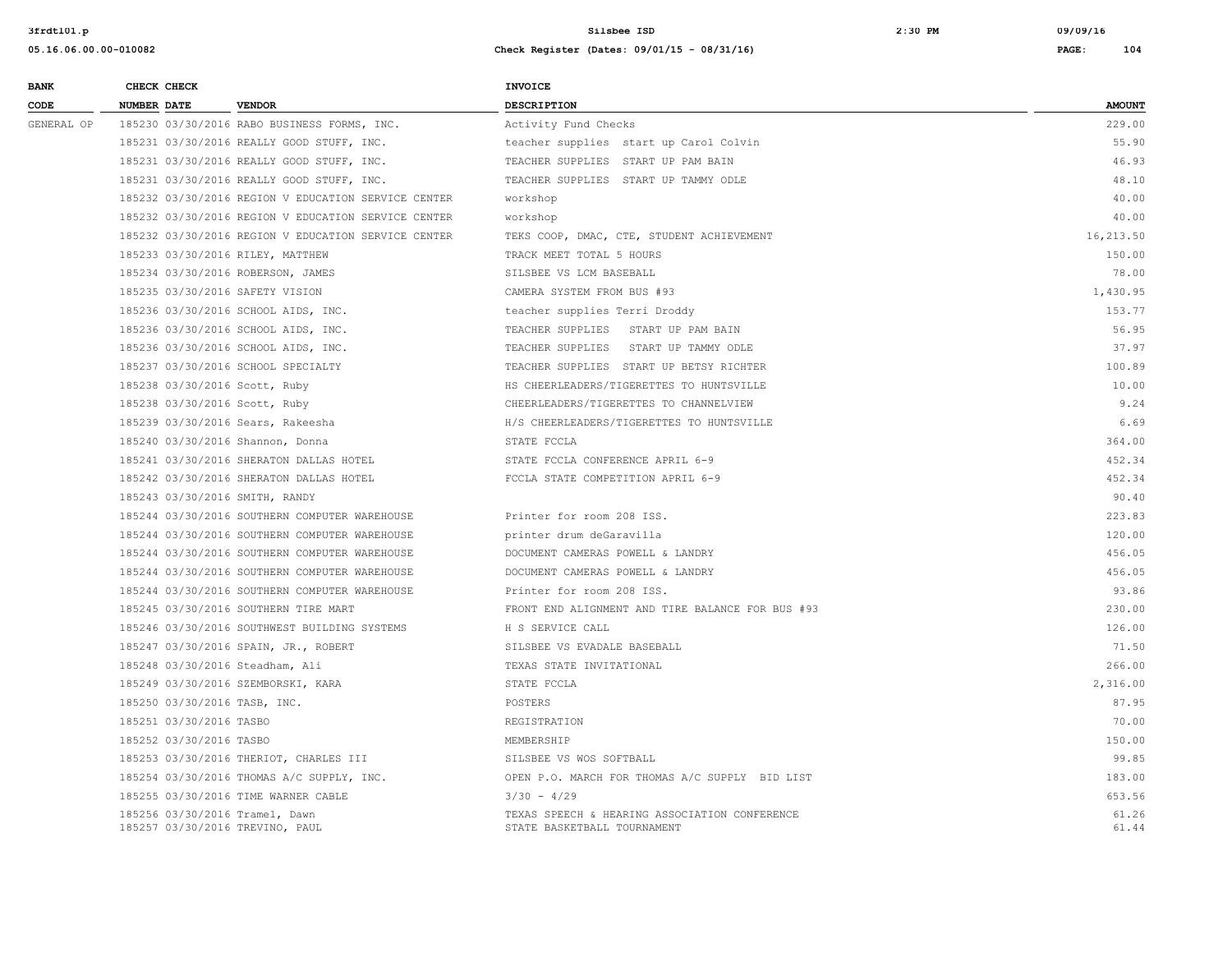| <b>BANK</b> | CHECK CHECK                    |                                                                        | <b>INVOICE</b>                                                            |                    |
|-------------|--------------------------------|------------------------------------------------------------------------|---------------------------------------------------------------------------|--------------------|
| CODE        | <b>NUMBER DATE</b>             | <b>VENDOR</b>                                                          | DESCRIPTION                                                               | <b>AMOUNT</b>      |
| GENERAL OP  |                                | 185258 03/30/2016 UIL STATE MUSIC OFFICE                               | TEXAS STATE SOLO & ENSEMBLE CONTEST                                       | 280.00             |
|             |                                | 185259 03/30/2016 VOSS LIGHTING                                        | LIGHT BULBS FOR H.S. AUDITORIUM                                           | 675.90             |
|             |                                | 185260 03/30/2016 WARD'S SCIENCE                                       | TEACHER SUPPLIES START UP BURK                                            | 182.77             |
|             | 185261 03/30/2016 WEIR, STACI  |                                                                        | TSHA CONVENTION FORT WORTH                                                | 144.53             |
|             |                                | 185262 03/30/2016 WILDWOOD PRO SHOP GRILL                              | DISTRICT GOLF                                                             | 155.62             |
|             |                                | 185263 03/30/2016 WORTH HYDROCHEM OF THE GULF COAST                    |                                                                           | 195.00             |
|             | 185264 03/30/2016 ZONES        |                                                                        | Projector for room 209                                                    | 555.52             |
|             |                                | 185265 03/30/2016 Waters, Sharon                                       | SOCCER PLAYOFFS                                                           | 260.00             |
|             |                                | 185266 03/30/2016 Williamson, John                                     | PARKING 2/15-3/13 BASKETBALL PLAYOFFS                                     | 718.89             |
|             | 185267 04/06/2016 ABBO, JOEL   |                                                                        | SILSBEE VS LCM SOCCER                                                     | 50.00              |
|             |                                | 185268 04/06/2016 ACME ARCHITECTURAL HARDWARE                          | OPEN P.O. MARCH FOR ACME ARCHITECTURAL HARDWARE BID LIST                  | 38.80              |
|             |                                | 185269 04/06/2016 ADVANCED GRAPHICS                                    | Supplies for poster machine                                               | 451.13             |
|             |                                | 185270 04/06/2016 AERIAL ACCESS EQUIPMENT                              | rental of 26' scissor lift for necessary high repiars 1 month rental (see | 643.50             |
|             |                                |                                                                        | attached quote) received 3 quotes                                         |                    |
|             |                                | 185271 04/06/2016 Albers, Kimberly                                     | SOCCER PLAYOFF IN WILLIS                                                  | 98.39              |
|             |                                | 185272 04/06/2016 AMERICAN ASSOCIATION OF NOTARIES                     | NOTARY TRAINING ONLINE                                                    | 25.00              |
|             |                                | 185273 04/06/2016 ATHLETIC SUPPLY INC.                                 | SHOULDER CUSHION                                                          | 30.00              |
|             |                                | 185274 04/06/2016 BAKER DISTRIBUTING                                   | OPEN P.O. MARCH FOR BAKER DISTRIBUTING BID LIST                           | 377.28             |
|             | 185275 04/06/2016 Banks, Janis |                                                                        | ONE ACT PLAY TO LAMAR PT ARTHUR                                           | 10.00              |
|             |                                | 185276 04/06/2016 BEAUMONT TROPHIES                                    | RIBBONS                                                                   | 294.00             |
|             |                                | 185277 04/06/2016 BELL, MA LPC COUNSELING SERV., TRACY                 |                                                                           | 330.00             |
|             |                                | 185277 04/06/2016 BELL, MA LPC COUNSELING SERV., TRACY                 |                                                                           | 120.00             |
|             |                                | 185278 04/06/2016 BG FOODS INC. DBA MCDONALD'S                         | GOLF WILDWOOD                                                             | 67.24              |
|             |                                | 185278 04/06/2016 BG FOODS INC. DBA MCDONALD'S                         | <b>GOLF MEALS</b>                                                         | 18.77              |
|             |                                | 185279 04/06/2016 BILL CLARK PEST CONTROL                              | OPEN P.O. MARCH FOR BILL CLARK PEST CONTROL AWARDED BID                   | 235.00             |
|             |                                | 185279 04/06/2016 BILL CLARK PEST CONTROL                              | MATERIALS & LABOR TO PERFORM QUARTERLY PEST CONTROL TREATMENT FOR ALL     | 1,300.00           |
|             |                                |                                                                        | FACILITIES (SPRING BREAK) AWARDED BID FROM RED ALERT                      |                    |
|             | 185280 04/06/2016 BOBBITT, BOB |                                                                        | SOFTBALL SILSBEE VS HJ                                                    | 108.34             |
|             |                                | 185281 04/06/2016 BUECHLER & ASSOCIATES, P.C.                          | RETAINER SERVICES APRIL 2016                                              | 4,041.67           |
|             |                                | 185282 04/06/2016 BURGERS OF BEAUMONT                                  | BASEBALL JV TOURNAMENT WOODVILLE                                          | 170.62             |
|             |                                | 185282 04/25/2016 BURGERS OF BEAUMONT                                  | BASEBALL JV TOURNAMENT WOODVILLE                                          | $-170.62$          |
|             |                                | 185283 04/06/2016 BURGERWORKS, INC.                                    | SOFTBALL                                                                  | 176.46             |
|             |                                | 185284 04/06/2016 BURGERWORKS, INC.                                    | SOFTBALL                                                                  | 149.32             |
|             | 185285 04/06/2016 CAMT         |                                                                        | JUNE 28 - JULY 1                                                          | 1,850.00           |
|             |                                | 185286 04/06/2016 CENTER FOR BEHAVIORAL STUDIES                        |                                                                           | 840.00             |
|             |                                | 185287 04/06/2016 CHALK'S TRUCK PARTS, INC.                            | OPEN PO FOR THE MONTH OF MARCH 2016 SISD 2015-2016 BUS PARTS BID          | 501.50             |
|             |                                | 185288 04/06/2016 CHAMPAGNE, DARRELL                                   | SILSBEE VS HJ BASEBALL                                                    | 132.68             |
|             |                                | 185289 04/06/2016 Chandler, Jenny<br>185290 04/06/2016 CITY OF SILSBEE | PER DIEM APRIL 7 RANGERETTE SPRING SHOW<br>$2/18$ TO $3/23$               | 200.00<br>1,462.98 |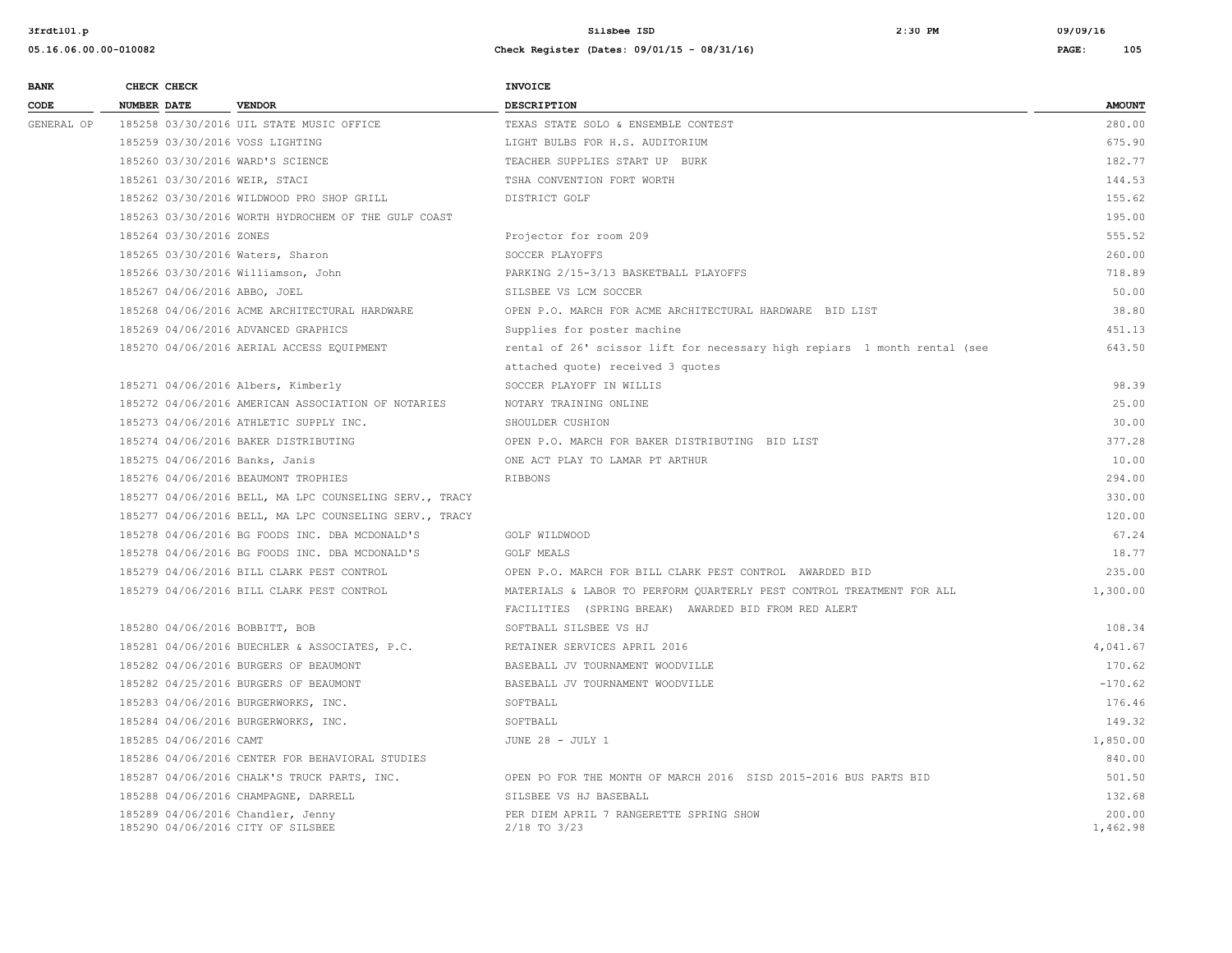| <b>BANK</b> | CHECK CHECK               |                                                                                    | <b>INVOICE</b>                                                       |                    |
|-------------|---------------------------|------------------------------------------------------------------------------------|----------------------------------------------------------------------|--------------------|
| CODE        | NUMBER DATE               | <b>VENDOR</b>                                                                      | <b>DESCRIPTION</b>                                                   | <b>AMOUNT</b>      |
| GENERAL OP  |                           | 185290 04/06/2016 CITY OF SILSBEE                                                  | $2/16$ TO $3/22$                                                     | 2,067.96           |
|             |                           | 185290 04/06/2016 CITY OF SILSBEE                                                  | $2/16$ TO $3/22$                                                     | 375.70             |
|             |                           | 185290 04/06/2016 CITY OF SILSBEE                                                  | $2/16$ TO $3/22$                                                     | 68.75              |
|             |                           | 185291 04/06/2016 CLAY EWELL EDUCATIONAL SERVICES                                  | SHSU WELDING & METAL FABRICATION CONTEST 5/13                        | 80.00              |
|             |                           | 185291 04/06/2016 CLAY EWELL EDUCATIONAL SERVICES                                  | VET TECH CLINIC APRIL 2                                              | 20.00              |
|             |                           | 185292 04/06/2016 COASTAL WELDING SUPPLY INC                                       | HVAC Open Monthly PO for March 2016                                  | 71.00              |
|             |                           | 185293 04/06/2016 COMMUNITY COFFEE                                                 | MAINTENANCE                                                          | 30.00              |
|             |                           | 185294 04/06/2016 COWARD, JUDY                                                     | MS CHOIR UIL                                                         | 375.00             |
|             |                           | 185295 04/06/2016 DELACERDA, SCOTT                                                 | TOTAL 8 HOURS                                                        | 240.00             |
|             |                           | 185296 04/06/2016 ECONO LODGE                                                      | FFA AREA CDES                                                        | 374.50             |
|             | 185297 04/06/2016 ENTERGY |                                                                                    | MARCH 2016                                                           | 49, 333.22         |
|             |                           | 185298 04/06/2016 ERWIN, RANDY                                                     | TOTAL 8 HOURS                                                        | 240.00             |
|             | 185299 04/06/2016 ETEX    |                                                                                    | OFFICE SUPPLIES                                                      | 259.92             |
|             | 185299 04/06/2016 ETEX    |                                                                                    | TONER                                                                | 79.99              |
|             | 185299 04/06/2016 ETEX    |                                                                                    | START UP 16-17                                                       | 1,316.78           |
|             | 185299 04/06/2016 ETEX    |                                                                                    | teacher supplies color paper ISS                                     | 76.93              |
|             | 185299 04/06/2016 ETEX    |                                                                                    | OFFICE SUPPLIES                                                      | 149.24             |
|             | 185299 04/06/2016 ETEX    |                                                                                    | Ink Cartridges for choir                                             | 80.16              |
|             | 185299 04/06/2016 ETEX    |                                                                                    | Printer Toner for Yearbook                                           | 165.99             |
|             | 185299 04/06/2016 ETEX    |                                                                                    | 504 supplies                                                         | 119.52             |
|             |                           | 185300 04/06/2016 FAST SIGNS                                                       | Letters for marquee                                                  | 300.00             |
|             |                           | 185301 04/06/2016 FLINN SCIENTIFIC INC.                                            | CRIMINAL JUSTICE MATERIALS                                           | 1,164.23           |
|             |                           | 185302 04/06/2016 GOLDEN CORRAL #923                                               | MS CHOIR UIL                                                         | 770.00             |
|             |                           | 185303 04/06/2016 GRAHAM, WADE                                                     | BASEBALL SILSBEE VS HJ                                               | 141.92             |
|             |                           | 185304 04/06/2016 Green, Tonja                                                     |                                                                      | 16.85              |
|             |                           | 185305 04/06/2016 HAWTHORNE, BEN                                                   | TOTAL 79.44 HOURS                                                    | 2,383.20           |
|             |                           | 185306 04/06/2016 HAWTHORNE, TANNER                                                | TOTAL 4 HOURS                                                        | 120.00             |
|             |                           | 185307 04/06/2016 HEAVY DUTY BUS PARTS, INC.                                       | OPEN PO FOR THE MONTH OF JANUARY 2016 SISD 2015-2016 BUS PARTS BID   | 61.80              |
|             |                           | 185307 04/06/2016 HEAVY DUTY BUS PARTS, INC.                                       | OPEN PO FOR THE MONTH OF MARCH 2016 SISD 2015-2016 BUS PARTS BID     | 346.56             |
|             |                           | 185308 04/06/2016 HEDGEHOG LEARNING                                                | Hedgehog Learning remediation materials J. Parker *SEE ATTACHED      | 559.95             |
|             |                           | 185309 04/06/2016 Helton, Dawn                                                     | G/T SUPPLIES                                                         | 32.43              |
|             |                           | 185310 04/06/2016 HOLDIAY INN EXPRESS & SUITES                                     | APRIL 10-12                                                          | 643.07             |
|             |                           | 185311 04/06/2016 HUDSON, PATRICK                                                  | SILSBEE VS LCM SOCCER                                                | 25.00              |
|             |                           | 185312 04/06/2016 INTEGRATED SYSTEMS CORP.                                         | SERVICE BUREAU SUBSCRIPTION FEE                                      | 11,800.00          |
|             |                           | 185313 04/06/2016 INTERFACE SECURITY SYSTEMS                                       | $4/1$ TO $4/30$                                                      | 26.43              |
|             |                           | 185314 04/06/2016 Jacks, Evelle                                                    |                                                                      | 77.96              |
|             |                           | 185315 04/06/2016 JACKSON, SHARON                                                  | OCCUPATIONAL THERAPY                                                 | 1,690.00           |
|             |                           | 185315 04/06/2016 JACKSON, SHARON<br>185316 04/06/2016 JOHNSEN'S WHOLESALE FLORIST | OCCUPATIONAL THERAPY<br>Floral Design Open Monthly PO for March 2016 | 5,310.00<br>144.35 |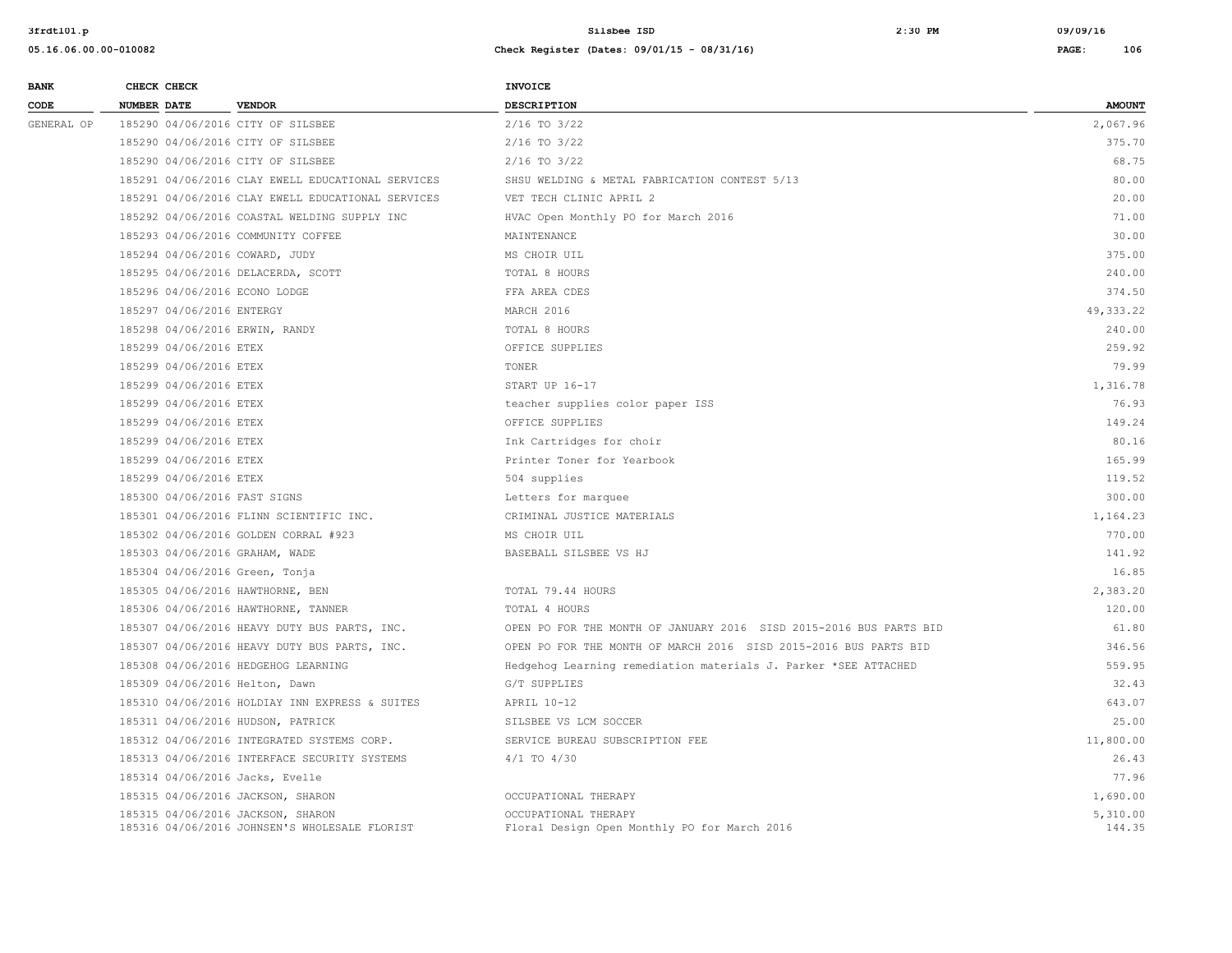| <b>BANK</b> | CHECK CHECK                     |                                                     | <b>INVOICE</b>                                                   |               |
|-------------|---------------------------------|-----------------------------------------------------|------------------------------------------------------------------|---------------|
| CODE        | <b>NUMBER DATE</b>              | <b>VENDOR</b>                                       | <b>DESCRIPTION</b>                                               | <b>AMOUNT</b> |
| GENERAL OP  |                                 | 185317 04/06/2016 JOHNSTONE SUPPLY                  | OPEN P.O. MARCH FOR JOHNSTON SUPPLY BID LIST                     | 9.46          |
|             |                                 | 185317 04/06/2016 JOHNSTONE SUPPLY                  | OPEN P.O. MARCH FOR JOHNSTON SUPPLY BID LIST                     | 106.42        |
|             |                                 | 185318 04/06/2016 JONES SCHOOL SUPPLY CO., INC.     | MEDALS AND RIBBONS FOR AWARDS                                    | 260.35        |
|             |                                 | 185319 04/06/2016 JUNIOR LIBRARY GUILD              | BOOK SUBSCRIPTION                                                | 5,360.40      |
|             |                                 | 185320 04/06/2016 KOMMERCIAL KITCHENS               | FOOD SERVICE EQUIPMENT                                           | 21, 415.05    |
|             |                                 | 185321 04/06/2016 LAMBRIGHT, HEIDI                  | FOX MEADOW                                                       | 20.10         |
|             |                                 | 185321 04/06/2016 LAMBRIGHT, HEIDI                  | FOX MEADOW                                                       | 10.05         |
|             |                                 | 185321 04/06/2016 LAMBRIGHT, HEIDI                  | FOX MEADOW                                                       | 10.05         |
|             | 185322 04/06/2016 LAQUINTA INN  |                                                     | FFA AREA CDES                                                    | 347.75        |
|             |                                 | 185323 04/06/2016 LEARNING RESOURCES, INC.          | TEACHER SUPPLIES START UP<br><b>BURK</b>                         | 119.98        |
|             | 185324 04/06/2016 LEGAL DIGEST  |                                                     | PAUL TREVINO                                                     | 210.00        |
|             |                                 | 185325 04/06/2016 LEGO EDUCATION                    | BALL PIVOTS FOR ROBOTICS                                         | 30.00         |
|             |                                 | 185326 04/06/2016 LEVINER, ZACHARY                  | <b>TOTAL 8 HOURS</b>                                             | 240.00        |
|             |                                 | 185327 04/06/2016 LIVINGSTON SAW SERVICE            | OPEN P.O. MARCH FOR LIVINGSTON SAW SERVICE BID LIST              | 15.80         |
|             |                                 | 185327 04/06/2016 LIVINGSTON SAW SERVICE            | OPEN P.O. MARCH FOR LIVINGSTON SAW SERVICE BID LIST              | 23.67         |
|             | 185328 04/06/2016 Mackey, Kyle  |                                                     | VARSITY DISTRICT TRACK MEET WOS                                  | 260.00        |
|             | 185329 04/06/2016 Mackey, Kyle  |                                                     | JV BOYS & GIRLS DISTRICT                                         | 320.00        |
|             | 185330 04/06/2016 MANNING'S     |                                                     | START UP 16-17                                                   | 119.62        |
|             | 185330 04/06/2016 MANNING'S     |                                                     | START UP 16-17                                                   | 18.18         |
|             | 185330 04/06/2016 MANNING'S     |                                                     | START UP 16-17                                                   | 37.45         |
|             |                                 | 185331 04/06/2016 MARK'S PLUMBING                   | OPEN P.O. MARCH FOR MARK'S PLUMBING BID LIST                     | 167.58        |
|             | 185332 04/06/2016 MARTIN, BRAD  |                                                     | SILSBEE VS LCM SOCCER                                            | 50.00         |
|             |                                 | 185333 04/06/2016 MASTER AUDIO VISUALS, INC.        | Repair network face plate in room 229                            | 242.53        |
|             |                                 | 185334 04/06/2016 MCMILLAN GLASS AND DOOR           | OPEN P.O. MARCH FOR MCMILLIAN GLASS BID LIST                     | 17.07         |
|             |                                 | 185334 04/06/2016 MCMILLAN GLASS AND DOOR           | OPEN P.O. MARCH FOR MCMILLIAN GLASS BID LIST                     | 42.23         |
|             |                                 | 185335 04/06/2016 MENTORING MINDS                   | Mentoring Minds Read-Turrentine *see attached                    | 1,225.07      |
|             |                                 | 185336 04/06/2016 MUNRO'S UNIFORM SERVICE           | TRANSPORTATION MARCH                                             | 287.66        |
|             | 185337 04/06/2016 PEAP          |                                                     | EXCELLENCE PINS                                                  | 90.00         |
|             | 185338 04/06/2016 NEAL, MATTHEW |                                                     | UIL EVENT TOTAL 12 HOURS                                         | 360.00        |
|             |                                 | 185339 04/06/2016 NORTH HARDIN WATER SUPPLY CORP.   | $2/9$ TO $3/9$                                                   | 76.00         |
|             |                                 | 185340 04/06/2016 O'REILLY AUTOMOTIVE               | OPEN PO FOR THE MONTH OF MARCH 2016 SISD 2015-2016 BUS PARTS BID | 1,137.14      |
|             |                                 | 185341 04/06/2016 PARKER LUMBER - SILSBEE           | Ag Construction Open Monthly PO for March 2016                   | 127.58        |
|             |                                 | 185341 04/06/2016 PARKER LUMBER - SILSBEE           | 114241<br>Ag Open Monthly PO for March 2016                      | 170.44        |
|             |                                 | 185342 04/06/2016 PARKER LUMBER - SILSBEE           | OPEN PO FOR THE MONTH OF MARCH 2016 SISD 2015-2016 BUS PARTS BID | 226.90        |
|             |                                 | 185342 04/08/2016 PARKER LUMBER - SILSBEE           | OPEN PO FOR THE MONTH OF MARCH 2016 SISD 2015-2016 BUS PARTS BID | $-226.90$     |
|             |                                 | 185343 04/06/2016 Patterson, Todd                   | TOOLS & MEAL MARCH 13-19 DISNEY                                  | 87.00         |
|             |                                 | 185344 04/06/2016 PERKINS, DIANE                    | TOTAL 57.01 HOURS                                                | 1,710.30      |
|             |                                 | 185345 04/06/2016 PINNACLE MEDICAL MANAGEMENT CORP. | PHYSICAL                                                         | 50.00         |
|             |                                 | 185346 04/06/2016 RAVEN NEST GOLF CLUB              | 2 PLAYERS REGIONAL GOLF                                          | 58.00         |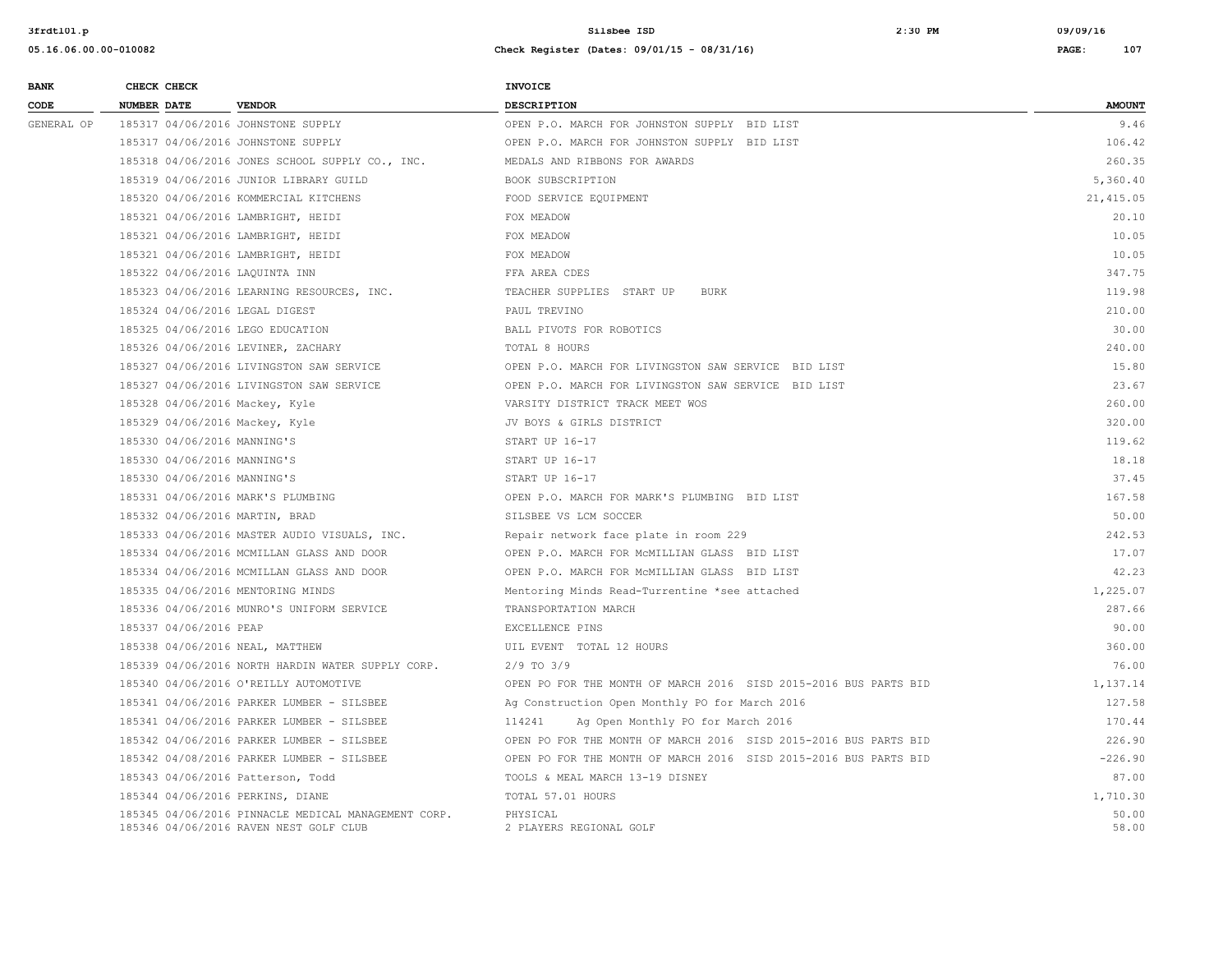| <b>BANK</b> |             | CHECK CHECK             |                                                                                    | <b>INVOICE</b>                                                   |                    |
|-------------|-------------|-------------------------|------------------------------------------------------------------------------------|------------------------------------------------------------------|--------------------|
| CODE        | NUMBER DATE |                         | <b>VENDOR</b>                                                                      | <b>DESCRIPTION</b>                                               | <b>AMOUNT</b>      |
| GENERAL OP  |             |                         | 185347 04/06/2016 READ IT ONCE AGAIN                                               | READ IT ONCE AGAIN T. McDuff *see atttachment                    | 1,034.00           |
|             |             |                         | 185348 04/06/2016 REALLY GOOD STUFF, INC.                                          | teacher supplies start up LAURA KELLEY                           | 29.93              |
|             |             |                         | 185349 04/06/2016 REGION V EDUCATION SERVICE CENTER                                | GT REFRESHER TRAINING - CHRIS BOTTOMS                            | 120.00             |
|             |             |                         | 185350 04/06/2016 RENAISSANCE AUSTIN HOTEL                                         | ACET SPRING CONF. APRIL 12-15                                    | 814.23             |
|             |             |                         | 185351 04/06/2016 RIGGS, RANDY                                                     | SILSBEE VS LCM SOCCER                                            | 65.00              |
|             |             |                         | 185352 04/06/2016 SABINE-NECHES TASO CHAPTER                                       | SOFTBALL                                                         | 75.00              |
|             |             |                         | 185353 04/06/2016 SAFETY VISION                                                    | 15 Camera Systems for Route Buses                                | 26,175.00          |
|             |             |                         | 185354 04/06/2016 SAFETY-KLEEN                                                     | Auto Shop Open Bi-Monthly PO for March 2016                      | 214.54             |
|             |             |                         | 185355 04/06/2016 SCHOOL SPECIALTY                                                 | TEACHER SUPPLIES START UP JOANNE SANFORD                         | 53.86              |
|             |             |                         | 185355 04/06/2016 SCHOOL SPECIALTY                                                 | TEACHER SUPPLIES START UP SARA MAYEAUX                           | 86.98              |
|             |             |                         | 185355 04/06/2016 SCHOOL SPECIALTY                                                 | TEACHER SUPPLIES<br>START UP CRAIG LANDRY                        | 73.97              |
|             |             |                         | 185355 04/06/2016 SCHOOL SPECIALTY                                                 | TEACHER SUPPLIES START UP LAURA KELLEY                           | 34.40              |
|             |             |                         | 185355 04/06/2016 SCHOOL SPECIALTY                                                 | START UP 16-17                                                   | 325.95             |
|             |             |                         | 185356 04/06/2016 Shannon, Donna                                                   | FCCLA BOARD OF DIRECTORS                                         | 23.94              |
|             |             |                         | 185357 04/06/2016 SILSBEE ISD FOOD SERVICES                                        | 3/29 LAURA REEVES                                                | 233.25             |
|             |             |                         | 185357 04/06/2016 SILSBEE ISD FOOD SERVICES                                        | <b>BIC</b>                                                       | 115.80             |
|             |             |                         | 185357 04/06/2016 SILSBEE ISD FOOD SERVICES                                        |                                                                  | 120.00             |
|             |             |                         | 185357 04/06/2016 SILSBEE ISD FOOD SERVICES                                        | MARCH 2016                                                       | 233.55             |
|             |             |                         | 185357 04/06/2016 SILSBEE ISD FOOD SERVICES                                        | MARCH 2016                                                       | 161.00             |
|             |             |                         | 185358 04/06/2016 SOUTHERN COMPUTER WAREHOUSE                                      | Cable for Wii                                                    | 78.91              |
|             |             |                         | 185359 04/06/2016 SSC SERVICE SOLUTIONS                                            | $4/1$ TO $4/30$                                                  | 56,209.07          |
|             |             |                         | 185360 04/06/2016 SSC SERVICE SOLUTIONS                                            | HARDIN COUNTY REPUBLICAN CONVENTION                              | 144.72             |
|             |             |                         | 185361 04/06/2016 STAR GRAPHICS COPIERS, INC.                                      |                                                                  | 4,116.67           |
|             |             |                         | 185361 04/06/2016 STAR GRAPHICS COPIERS, INC.                                      | 433063<br>Staples for copiers to restock the warehouse           | 960.00             |
|             |             |                         | 185362 04/06/2016 STAR LOCKTECHS                                                   | OPEN P.O. MARCH FOR STAR LOCKTECHS BID LIST                      | 19.00              |
|             |             |                         | 185363 04/06/2016 Steadham, Ali                                                    |                                                                  | 934.00             |
|             |             |                         | 185364 04/06/2016 SWICEGOOD MUSIC COMPANY                                          | <b>REEDS</b>                                                     | 158.80             |
|             |             |                         | 185365 04/06/2016 TASB, INC.                                                       | NEW MEMBER LEADERSHIP                                            | 55.95              |
|             |             | 185366 04/06/2016 TASSP |                                                                                    | PAUL TREVINO SUMMER WORKSHOP REGISTRATION                        | 230.00             |
|             |             |                         | 185367 04/06/2016 TRI-CON, INC.                                                    | OPEN PO FOR THE MONTH OF MARCH 2016 SISD 2015-2016 FUEL BID      | 10,354.67          |
|             |             |                         | 185367 04/06/2016 TRI-CON, INC.                                                    | OPEN P.O. MARCH FOR TRI CON FUELS FUEL BID                       | 1,184.82           |
|             |             |                         | 185368 04/06/2016 UIL STATE MUSIC OFFICE                                           | SOLO & ENSEMBLE                                                  | 320.00             |
|             |             |                         | 185369 04/06/2016 VERIZON WIRELESS                                                 | FEB 14- MAR 13                                                   | 1,129.03           |
|             |             |                         | 185370 04/06/2016 VERIZON WIRELESS                                                 | $FEB22 - MAR21$                                                  | 3,219.44           |
|             |             |                         | 185371 04/06/2016 Wallace, Mark                                                    | OSHA #400 TRAINER CERTIFICATION COURSE FOR CONSTRUCTION INDUSTRY | 675.00             |
|             |             |                         | 185372 04/06/2016 WASTE MANAGEMENT OF TEXAS, INC.                                  | MARCH SERVICES                                                   | 128.36             |
|             |             |                         | 185373 04/06/2016 Waters, Sharon                                                   | SOCCER MEALS SPLENDORA GAME                                      | 151.25             |
|             |             |                         | 185374 04/06/2016 WATSON, MTBC, KATHY<br>185375 04/06/2016 WILDWOOD PRO SHOP GRILL | MUSIC THERAPY                                                    | 3,425.00<br>143.18 |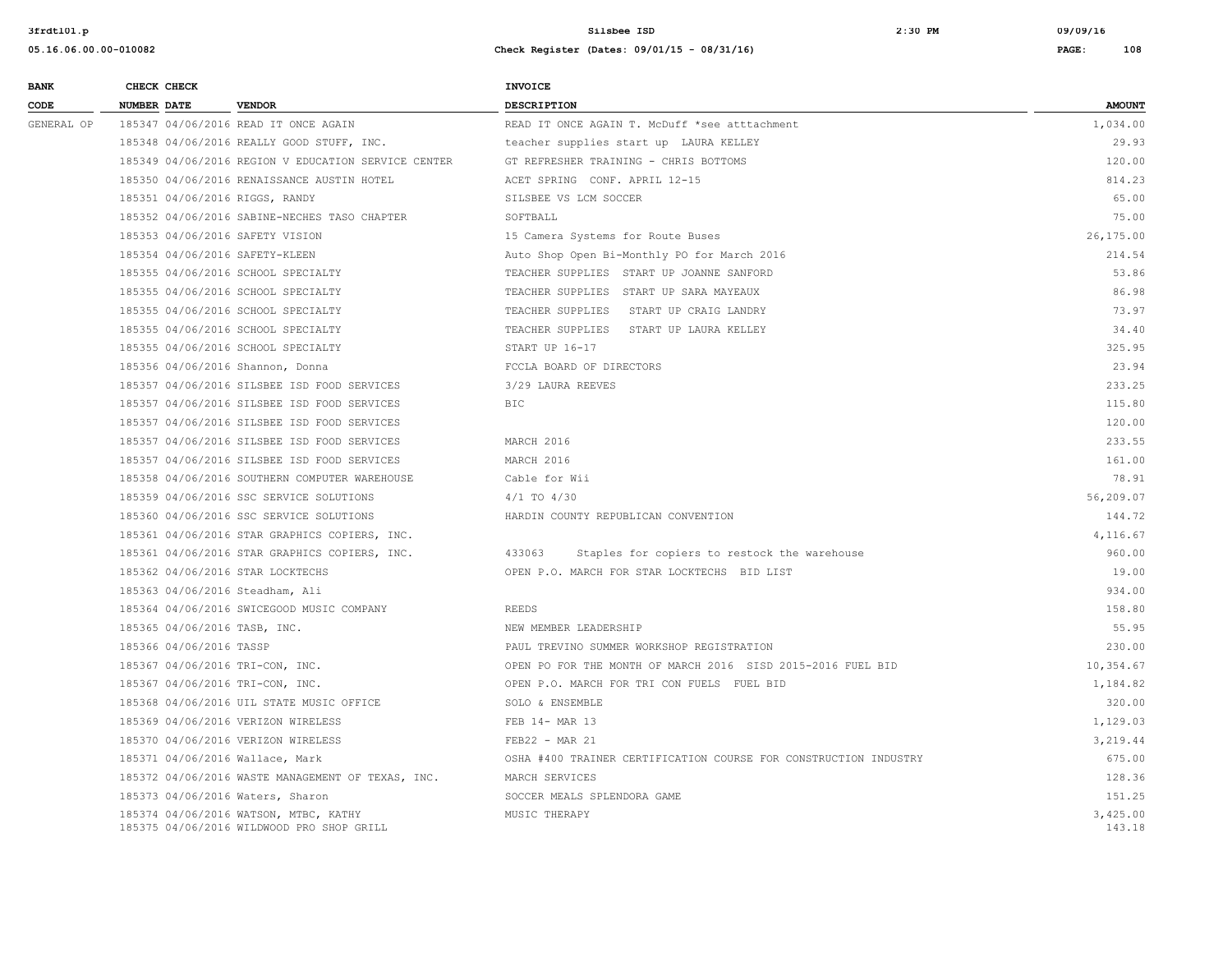| <b>BANK</b> | CHECK CHECK                 |                                                                             | <b>INVOICE</b>                                                     |                  |
|-------------|-----------------------------|-----------------------------------------------------------------------------|--------------------------------------------------------------------|------------------|
| CODE        | <b>NUMBER DATE</b>          | <b>VENDOR</b>                                                               | <b>DESCRIPTION</b>                                                 | <b>AMOUNT</b>    |
| GENERAL OP  |                             | 185376 04/06/2016 WILLIAM V MACGILL & CO.                                   | replacement defib pads for district AED                            | 127.30           |
|             |                             | 185377 04/06/2016 WILLIAMS, JOHN                                            | TOTAL 8 HOURS                                                      | 240.00           |
|             |                             | 185378 04/06/2016 WINN, BANKS                                               | SILSBEE VS HJ SOFTBALL                                             | 124.94           |
|             |                             | 185379 04/06/2016 WOOD, JESSE PHD                                           |                                                                    | 975.00           |
|             |                             | 185380 04/06/2016 Woodard, Robert                                           | REGIONAL GOLF                                                      | 160.00           |
|             |                             | 185381 04/06/2016 Woodard, Robert                                           | $GOLF - 4-10-12$                                                   | 125.00           |
|             |                             | 185382 04/13/2016 ARMSTRONG, BRITTANIE                                      | CHEERLEADER TRYOUT                                                 | 75.00            |
|             | 185383 04/13/2016 AT &T     |                                                                             | MARCH 27 THRU APRIL 26                                             | 126.74           |
|             | 185383 04/13/2016 AT &T     |                                                                             | MARCH 25 THRU APRIL 24                                             | 49.34            |
|             | 185383 04/13/2016 AT &T     |                                                                             | MARCH 25 THRU APRIL 24                                             | 49.34            |
|             | 185383 04/13/2016 AT &T     |                                                                             | MARCH 27 THRU APRIL 26                                             | 3,480.86         |
|             | 185383 04/13/2016 AT &T     |                                                                             | MARCH 25 THRU APRIL 24                                             | 63.22            |
|             | 185383 04/13/2016 AT &T     |                                                                             | MARCH 25 THRU APRIL 24                                             | 39.24            |
|             |                             | 185384 04/13/2016 BAKER DISTRIBUTING                                        | Filters to restock the warehouse                                   | 660.60           |
|             |                             | 185384 04/13/2016 BAKER DISTRIBUTING                                        | 30# drums of R-404A refrigerant (see attached quote) 2016 bid list | 1,171.20         |
|             |                             | 185385 04/13/2016 BARCELONA SPORTING GOODS                                  | BASKET BALL SUPPLIES                                               | 287.80           |
|             |                             | 185385 04/13/2016 BARCELONA SPORTING GOODS                                  | basketball supplies                                                | 646.20           |
|             |                             | 185385 04/13/2016 BARCELONA SPORTING GOODS                                  | uniforms                                                           | 782.00           |
|             |                             | 185385 04/13/2016 BARCELONA SPORTING GOODS                                  | uniforms                                                           | 581.35           |
|             |                             | 185385 04/13/2016 BARCELONA SPORTING GOODS                                  | SHIRTS AND SHORTS                                                  | 805.50           |
|             |                             | 185386 04/13/2016 BELL, MA LPC COUNSELING SERV., TRACY                      | SPED COUNSELING                                                    | 1,450.00         |
|             |                             | 185386 04/13/2016 BELL, MA LPC COUNSELING SERV., TRACY                      | COUNSELING                                                         | 400.00           |
|             |                             | 185387 04/13/2016 BEYNON SPORTS SURFACES, INC.                              |                                                                    | 27,088.50        |
|             |                             | 185388 04/13/2016 BRIGGS, TRAVIS                                            | CHEERLEADER TRYOUTS                                                | 75.00            |
|             |                             | 185389 04/13/2016 Brooks, Tricia                                            | REGION V TRS ACTIVECARE MEETING                                    | 23.54            |
|             | 185390 04/13/2016 CAIN, ED  |                                                                             | BASEBALL TOTAL 5 HOURS                                             | 150.00           |
|             | 185391 04/13/2016 CAMT      |                                                                             | REGISTRATION JUNE 28-JULY 1                                        | 185.00           |
|             |                             | 185392 04/13/2016 CASTOLENIA, LYNNDA                                        |                                                                    | 100.00           |
|             | 185393 04/13/2016 CED, INC. |                                                                             | OPEN PO APRIL FOR CED ELECTRIC 2016 BID LIST                       | 368.96           |
|             |                             | 185394 04/13/2016 CENTER FOR BEHAVIORAL STUDIES                             |                                                                    | 840.00           |
|             |                             | 185394 04/13/2016 CENTER FOR BEHAVIORAL STUDIES                             |                                                                    | 600.00           |
|             |                             | 185395 04/13/2016 CENTERPOINT ENERGY                                        | $3/2$ TO $4/1$                                                     | 82.93            |
|             |                             | 185395 04/13/2016 CENTERPOINT ENERGY                                        | $3/2$ TO $4/1$                                                     | 46.75            |
|             |                             | 185395 04/13/2016 CENTERPOINT ENERGY                                        | $3/2$ TO $4/1$                                                     | 73.92            |
|             |                             | 185395 04/13/2016 CENTERPOINT ENERGY                                        | $3/2$ TO $4/1$                                                     | 152.18           |
|             |                             | 185395 04/13/2016 CENTERPOINT ENERGY                                        | $3/2$ TO $4/1$                                                     | 41.76            |
|             |                             | 185395 04/13/2016 CENTERPOINT ENERGY                                        | $3/2$ TO $4/1$                                                     | 35.74            |
|             |                             | 185395 04/13/2016 CENTERPOINT ENERGY<br>185396 04/13/2016 CICI'S PIZZA #160 | $3/2$ TO $4/1$<br><b>BASEBALL</b>                                  | 168.24<br>147.00 |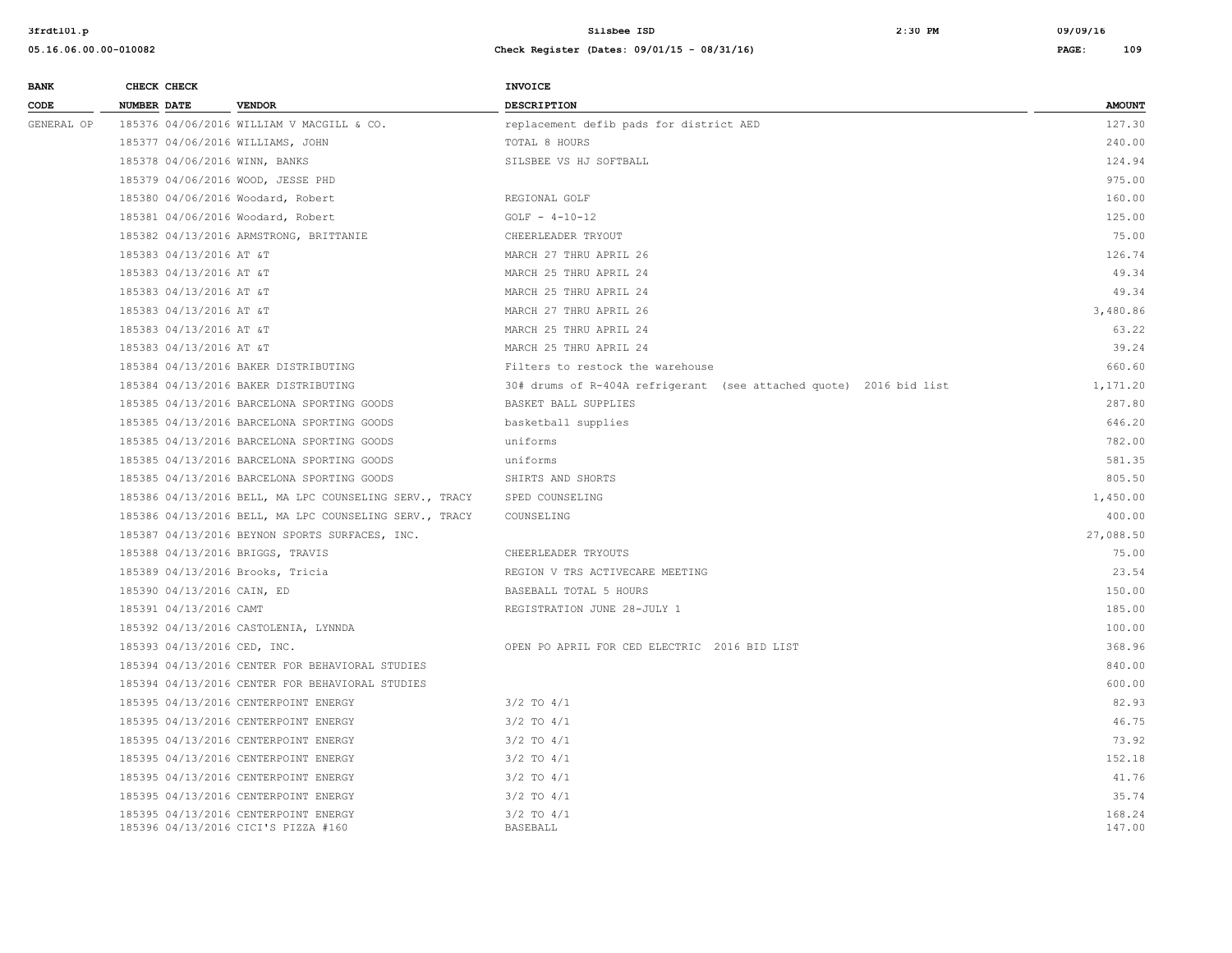| <b>BANK</b> | CHECK CHECK                    |                                                                      | <b>INVOICE</b>                             |                 |
|-------------|--------------------------------|----------------------------------------------------------------------|--------------------------------------------|-----------------|
| CODE        | <b>NUMBER DATE</b>             | <b>VENDOR</b>                                                        | <b>DESCRIPTION</b>                         | <b>AMOUNT</b>   |
| GENERAL OP  |                                | 185397 04/13/2016 CITY OF SILSBEE                                    | 3/1 TO 3/30                                | 103.09          |
|             |                                | 185397 04/13/2016 CITY OF SILSBEE                                    | 3/1 TO 3/30                                | 700.96          |
|             |                                | 185397 04/13/2016 CITY OF SILSBEE                                    | 3/1 TO 3/30                                | 129.81          |
|             |                                | 185397 04/13/2016 CITY OF SILSBEE                                    | 3/1 TO 3/30                                | 106.69          |
|             |                                | 185398 04/13/2016 CLARK, RANDALL                                     | SILSBEE VS ORANGEFIELD BASEBALL            | 122.90          |
|             |                                | 185399 04/13/2016 CLASSROOM SUPPLY MART                              | START UP 16-17                             | 278.25          |
|             |                                | 185400 04/13/2016 CLASSROOM DIRECT                                   | TEACHER SUPPLIES START UP ALICIA NELSON    | 60.36           |
|             |                                | 185401 04/13/2016 COASTAL WELDING SUPPLY INC                         | HVAC Open Monthly PO for March 2016        | 7.75            |
|             |                                | 185401 04/13/2016 COASTAL WELDING SUPPLY INC                         | Ag Monthly Open Po for March 2016          | 51.50           |
|             |                                | 185401 04/13/2016 COASTAL WELDING SUPPLY INC                         | Ag Monthly Open Po for March 2016          | 162.87          |
|             |                                | 185402 04/13/2016 COLVIN, KAILEY                                     | CHEERLEADER TRYOUT                         | 75.00           |
|             |                                | 185403 04/13/2016 COMMUNITY COFFEE                                   | <b>READ</b>                                | 84.00           |
|             |                                | 185403 04/13/2016 COMMUNITY COFFEE                                   | MAINTENANCE                                | 61.00           |
|             | 185404 04/13/2016 COWARD, JUDY |                                                                      |                                            | 250.00          |
|             | 185405 04/13/2016 DEMCO        |                                                                      | LIBRARY                                    | 311.00          |
|             | 185406 04/13/2016 ETEX         |                                                                      | TEACHER SUPPLIES RAKEESHA SEARS            | 7.47            |
|             | 185406 04/13/2016 ETEX         |                                                                      | teacher supplies toner                     | 198.40          |
|             | 185406 04/13/2016 ETEX         |                                                                      | OFFICE SUPPLIES                            | 63.92           |
|             | 185406 04/13/2016 ETEX         |                                                                      | ELA SUPPLIES                               | 326.22          |
|             | 185406 04/13/2016 ETEX         |                                                                      | ELA SUPPLIES                               | 338.52          |
|             | 185406 04/13/2016 ETEX         |                                                                      | ELA SUPPLIES                               | 433.91          |
|             | 185406 04/13/2016 ETEX         |                                                                      | ELA SUPPLIES                               | 398.23          |
|             | 185406 04/13/2016 ETEX         |                                                                      | speech therapy supplies                    | 79.99           |
|             | 185406 04/13/2016 ETEX         |                                                                      | OFFICE SUPPLIES                            | 103.97          |
|             | 185406 04/13/2016 ETEX         |                                                                      | OFFICE SUPPLIES                            | 436.00          |
|             |                                | 185407 04/13/2016 FASTENAL COMPANY                                   | Ag Monthly Open PO for March 2016          | 138.20          |
|             |                                | 185408 04/13/2016 Fletcher, Charles                                  |                                            | 92.00           |
|             |                                | 185409 04/13/2016 Fletcher, Charles                                  | REGIONAL TENNIS TOURNAMENT                 | 360.00          |
|             |                                | 185410 04/13/2016 FLOWER, ANTHONY                                    | TOTAL 8 HOURS                              | 240.00          |
|             |                                | 185411 04/13/2016 GARCIA, JOSEPH                                     | JAN. 29 - MARCH 23, 2016                   | 37.50           |
|             |                                | 185412 08/10/2016 Golden, Hannah                                     | 3/21, 23,                                  | $-45.09$        |
|             |                                | 185412 04/13/2016 Golden, Hannah                                     | 3/21, 23,                                  | 45.09           |
|             | 185413 04/13/2016 GRAHAM, WADE |                                                                      | BASEBALL                                   | 142.68          |
|             | 185414 04/13/2016 GRAINGER     |                                                                      | OPEN PO APRIL FOR GRAINGER TCPN MRO 142102 | 174.23          |
|             | 185415 04/13/2016 HAMPTON INN  |                                                                      | $4/17 - 19$                                | 1,044.82        |
|             |                                | 185416 04/13/2016 HARDIN COUNTY TREASURER                            | COMMISSIONS                                | 2,579.61        |
|             |                                | 185417 04/13/2016 Harrell-Bodle, Mona                                | 3/9, 20, 25                                | 70.31           |
|             |                                | 185418 04/13/2016 HARRELL, SAM<br>185419 04/13/2016 Harris, Jennifer | TASA/TASB CONVENTION<br>$3/1$ AND $4/1$    | 356.75<br>25.40 |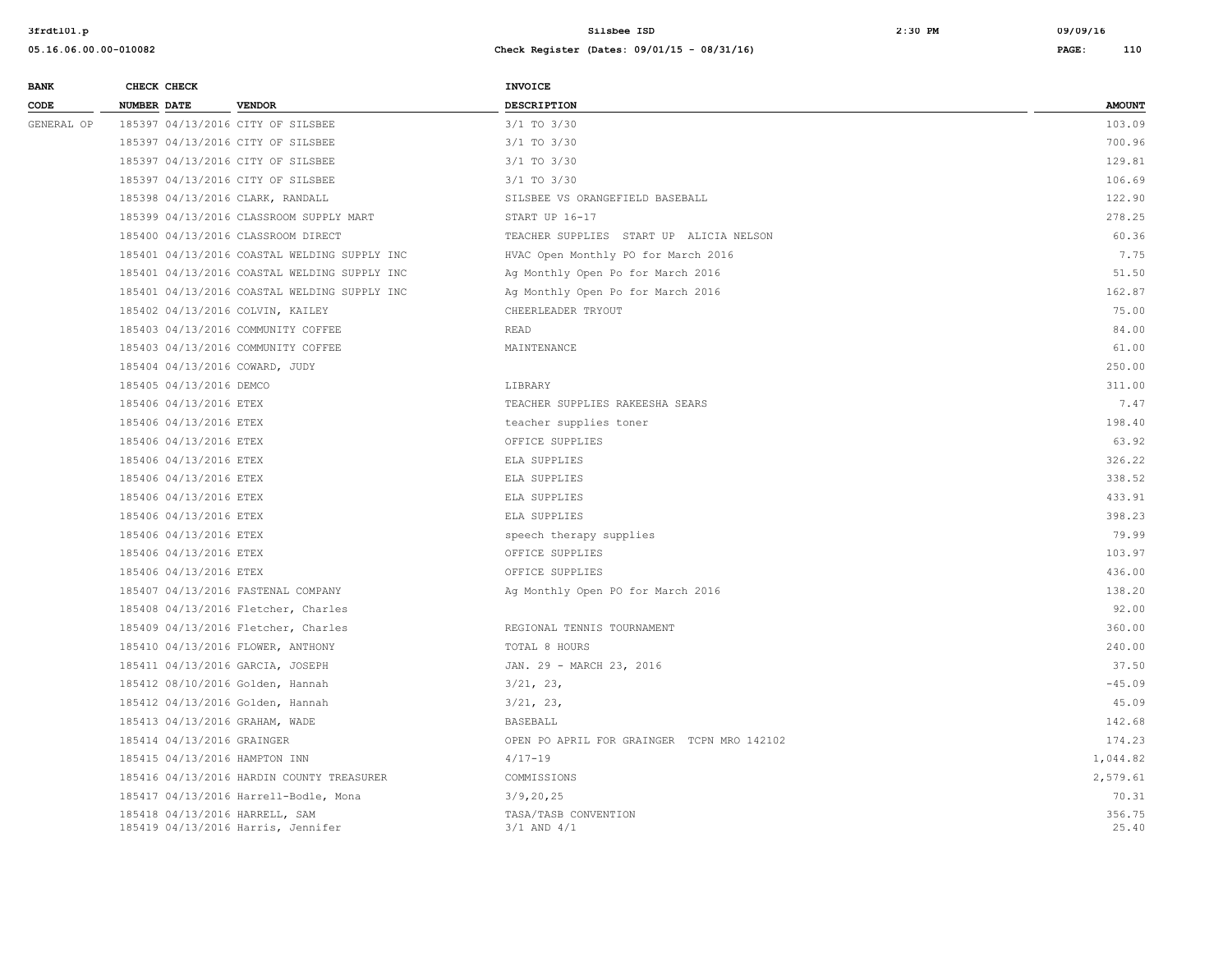| <b>BANK</b> | CHECK CHECK                                                | <b>INVOICE</b>                                      |                  |
|-------------|------------------------------------------------------------|-----------------------------------------------------|------------------|
| CODE        | NUMBER DATE<br><b>VENDOR</b>                               | DESCRIPTION                                         | <b>AMOUNT</b>    |
| GENERAL OP  | 185420 04/13/2016 HART INTERCIVIC, INC.                    | ELECTION SUPPLIES                                   | 107.50           |
|             | 185421 04/13/2016 HILTON AMERICAS -HOUSTON                 | TEXAS LIBRARY CONFERENCE APRIL 19,20,21             | 481.19           |
|             | 185421 04/13/2016 HILTON AMERICAS -HOUSTON                 | TEXAS LIBRARY ASSOCIATION ANNUAL CONVENTION         | 481.19           |
|             | 185421 04/13/2016 HILTON AMERICAS -HOUSTON                 | TEXAS LIBRARY ASSOCIATION ANNUAL CONVENTION 4/19-22 | 481.19           |
|             | 185421 04/13/2016 HILTON AMERICAS -HOUSTON                 | TEXAS LIBRARY ASSOCIATION ANNUAL CONFERENCE 4/19-22 | 481.19           |
|             | 185421 04/13/2016 HILTON AMERICAS -HOUSTON                 | TEXAS LIBRARY ASSOCIATION ANNUAL CONVENTIN 4/19-22  | 481.19           |
|             | 185422 04/13/2016 Honeycutt, Judy                          | AND 3/25                                            | 36.72            |
|             | 185423 04/13/2016 JOHNSTONE SUPPLY                         | OPEN P.O. MARCH FOR JOHNSTON SUPPLY BID LIST        | 28.80            |
|             | 185424 04/13/2016 KIMBALL MIDWEST                          | PARTS AND SUPPLIES FOR BUSES                        | 563.22           |
|             | 185425 04/13/2016 LAKESHORE LEARNING MATERIALS             | START UP16-17                                       | 174.82           |
|             | 185425 04/13/2016 LAKESHORE LEARNING MATERIALS             | START UP 16-17                                      | 109.45           |
|             | 185425 04/13/2016 LAKESHORE LEARNING MATERIALS             | START UP 16-17                                      | 54.97            |
|             | 185425 04/13/2016 LAKESHORE LEARNING MATERIALS             | START UP16-17                                       | 90.64            |
|             | 185425 04/13/2016 LAKESHORE LEARNING MATERIALS             | START UP 16-17                                      | 119.82           |
|             | 185425 04/13/2016 LAKESHORE LEARNING MATERIALS             | START UP 16-17                                      | 182.33           |
|             | 185425 04/13/2016 LAKESHORE LEARNING MATERIALS             | START UP 16-17                                      | 160.53           |
|             | 185425 04/13/2016 LAKESHORE LEARNING MATERIALS             | START UP 16-17                                      | 43.98            |
|             | 185425 04/13/2016 LAKESHORE LEARNING MATERIALS             | START UP 16-17                                      | 52.77            |
|             | 185426 04/13/2016 LASER IMAGING INC.                       | TONER                                               | 149.99           |
|             | 185427 04/13/2016 LAURA REEVES ACTIVITY FUND               | AFTER SCHOOL SNACKS                                 | 330.12           |
|             | 185428 04/13/2016 Leleux, Judith                           | 3/22, 24                                            | 15.55            |
|             | 185428 04/13/2016 Leleux, Judith                           |                                                     | 17.93            |
|             | 185429 04/13/2016 LEVINER, ZACHARY                         | TOTAL 8 HOURS                                       | 240.00           |
|             | 185430 04/13/2016 LOFTON SECURITY SERVICES, INC.           | 2/15 TO 2/21                                        | 420.48           |
|             | 185430 04/13/2016 LOFTON SECURITY SERVICES, INC.           | 3/21 to 3/27                                        | 420.48           |
|             | 185431 04/13/2016 MAC PIZZA MANAGEMENT, INC.               | BASEBALL                                            | 137.30           |
|             | 185432 04/13/2016 MANNING'S                                | START UP 16-17                                      | 56.27            |
|             | 185432 04/13/2016 MANNING'S                                | START UP 16-17                                      | 60.31            |
|             | 185432 04/13/2016 MANNING'S                                | START UP 16-17                                      | 93.09            |
|             | 185432 04/13/2016 MANNING'S                                | START UP16-17                                       | 53.10            |
|             | 185432 04/13/2016 MANNING'S                                | START UP 16-17                                      | 22.75            |
|             | 185432 04/13/2016 MANNING'S                                | START UP 16-17                                      | 51.15            |
|             | 185432 04/13/2016 MANNING'S                                | START UP 16-17                                      | 165.66           |
|             | 185432 04/13/2016 MANNING'S                                | START UP 16-17                                      | 56.27            |
|             | 185432 04/13/2016 MANNING'S                                | START UP 16-17                                      | 45.19            |
|             | 185432 04/13/2016 MANNING'S                                | START UP 16-17                                      | 52.55            |
|             | 185432 04/13/2016 MANNING'S                                | START UP16-17                                       | 145.44           |
|             | 185432 04/13/2016 MANNING'S<br>185432 04/13/2016 MANNING'S | START UP 16-17<br>START UP 16-17                    | 103.41<br>136.53 |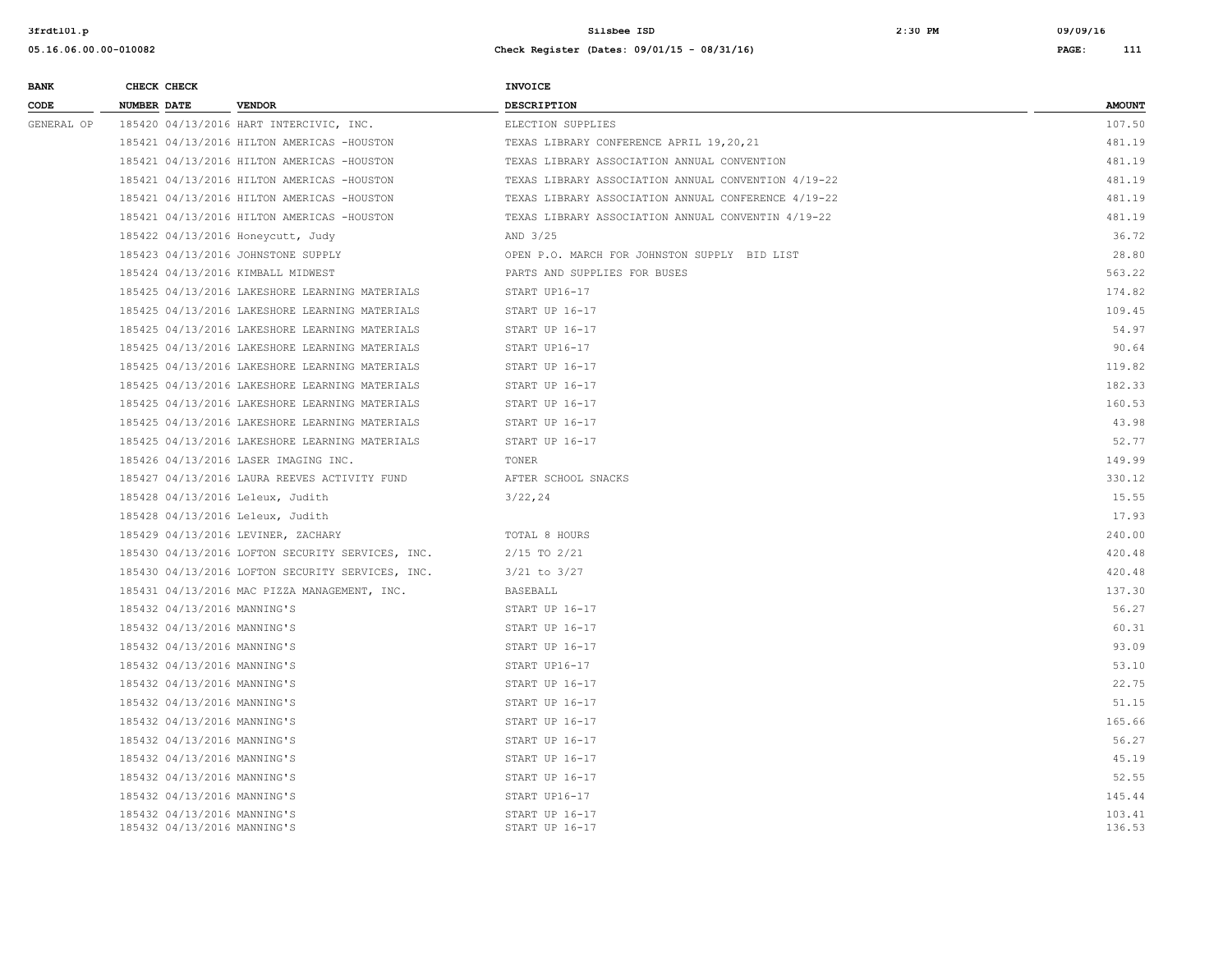| <b>BANK</b> | CHECK CHECK        |                                                                | <b>INVOICE</b>                                                              |                 |
|-------------|--------------------|----------------------------------------------------------------|-----------------------------------------------------------------------------|-----------------|
| CODE        | <b>NUMBER DATE</b> | <b>VENDOR</b>                                                  | <b>DESCRIPTION</b>                                                          | <b>AMOUNT</b>   |
| GENERAL OP  |                    | 185433 04/13/2016 MASTER AUDIO VISUALS, INC.                   | Move data projector in 159 closer to board                                  | 170.00          |
|             |                    | 185434 04/13/2016 McKeehan, Kathryn                            | UIL VOCAL CONCERT & SIGHT READING                                           | 290.00          |
|             |                    | 185435 04/13/2016 McKinney, Raymond                            |                                                                             | 62.42           |
|             |                    | 185435 04/13/2016 McKinney, Raymond                            | COASTAL WELDING SUPPLY                                                      | 35.75           |
|             |                    | 185436 04/13/2016 McLendon, Charles                            | CLAMP FOR BUS                                                               | 42.79           |
|             |                    | 185437 04/13/2016 MUNRO'S UNIFORM SERVICE                      |                                                                             | 1,370.55        |
|             |                    | 185438 04/13/2016 O'REILLY AUTOMOTIVE                          | OPEN P.O. MARCH FOR O'REILLY'S AUTO PARTS BID LIST                          | 153.86          |
|             |                    | 185439 04/13/2016 OVERDRIVE, INC.                              | ONLINE DATABASE RENEWAL                                                     | 4,000.00        |
|             |                    | 185440 04/13/2016 PARKER LUMBER - SILSBEE                      | OPEN P.O. MARCH FOR PARKER LUMBER BID LIST                                  | 1,186.24        |
|             |                    | 185441 04/13/2016 PARKER LUMBER - SILSBEE                      | OPEN PO FOR THE MONTH OF MARCH 2016 SISD 2015-2016 BUS PARTS BID            | 172.85          |
|             |                    | 185442 04/13/2016 PCAT                                         | TONJA GREEN                                                                 | 834.41          |
|             |                    | 185443 04/13/2016 PEREZ, CHARLES A.                            | SOFTBALL SILSBEE VS ORANGEFIELD                                             | 114.62          |
|             |                    | 185444 04/13/2016 Phillips, Kirsten                            | MARCH 11 STATE BASKETBALL                                                   | 337.70          |
|             |                    | 185445 04/13/2016 PINNACLE MEDICAL MANAGEMENT CORP.            |                                                                             | 50.00           |
|             |                    | 185446 04/13/2016 Powell, Christina                            | $3/21$ ,                                                                    | 5.18            |
|             |                    | 185447 04/13/2016 READ IT ONCE AGAIN                           | SUPPLIES                                                                    | 275.00          |
|             |                    | 185448 04/13/2016 REALLY GOOD STUFF, INC.                      | TEACHER SUPPLIES START UP HAYLEY MCDONALD                                   | 29.93           |
|             |                    | 185448 04/13/2016 REALLY GOOD STUFF, INC.                      | teacher supplies start up Cassie Miller                                     | 103.19          |
|             |                    | 185448 04/13/2016 REALLY GOOD STUFF, INC.                      | TEACHER SUPPLIES LESLIE WHITMIRE                                            | 110.32          |
|             |                    | 185448 04/13/2016 REALLY GOOD STUFF, INC.                      | START UP 16-17                                                              | 40.93           |
|             |                    | 185448 04/13/2016 REALLY GOOD STUFF, INC.                      | teacher supplies start up Gini Barton                                       | 125.14          |
|             |                    | 185448 04/13/2016 REALLY GOOD STUFF, INC.                      | TEACHER SUPPLIES START UP JILL POWELL                                       | 18.75           |
|             |                    | 185448 04/13/2016 REALLY GOOD STUFF, INC.                      | TEACHER SUPPLIES START UP STEPHANIE JONES                                   | 87.35           |
|             |                    | 185448 04/13/2016 REALLY GOOD STUFF, INC.                      | TEACHER SUPPLIES START UP SHANNA BONNETTE                                   | 30.90           |
|             |                    | 185449 04/13/2016 SCHOLASTIC INC.                              | scholastic magazine Glenda Green                                            | 153.78          |
|             |                    | 185449 04/13/2016 SCHOLASTIC INC.                              | scholastic magazine Amanda Pooler                                           | 131.34          |
|             |                    | 185449 04/13/2016 SCHOLASTIC INC.                              | scholastic magazines Regina Stone                                           | 131.34          |
|             |                    | 185449 04/13/2016 SCHOLASTIC INC.                              | scholastic magazines Regina Stone                                           | 131.34          |
|             |                    | 185450 04/13/2016 SCHOOL AIDS, INC.                            | START UP 16-17                                                              | 199.96          |
|             |                    | 185450 04/13/2016 SCHOOL AIDS, INC.                            | START UP16-17                                                               | 93.96           |
|             |                    | 185450 04/13/2016 SCHOOL AIDS, INC.                            | START UP 16-17                                                              | 28.46           |
|             |                    | 185451 04/13/2016 Scott, Ruby                                  | TIGERETTE TO KILGORE                                                        | 26.73           |
|             |                    | 185452 04/13/2016 SEILEY, CHAD A. DBA C AND S INDUSTRIES       | Custom Fabricated light adapters (aluminum) with mounting holes sole source | 140.00          |
|             |                    | 185453 04/13/2016 SETAPT                                       | COMPETITION                                                                 | 100.00          |
|             |                    | 185454 04/13/2016 SILSBEE BEE                                  | $G/T$ AD                                                                    | 175.50          |
|             |                    | 185454 04/13/2016 SILSBEE BEE                                  | LEGAL AD                                                                    | 35.49           |
|             |                    | 185454 04/13/2016 SILSBEE BEE                                  | LEGAL AD                                                                    | 43.68           |
|             |                    | 185454 04/13/2016 SILSBEE BEE<br>185454 04/13/2016 SILSBEE BEE | LEGAL AD<br>SPRING ROUNDUP<br>SILSBEE BEE AD                                | 79.95<br>101.25 |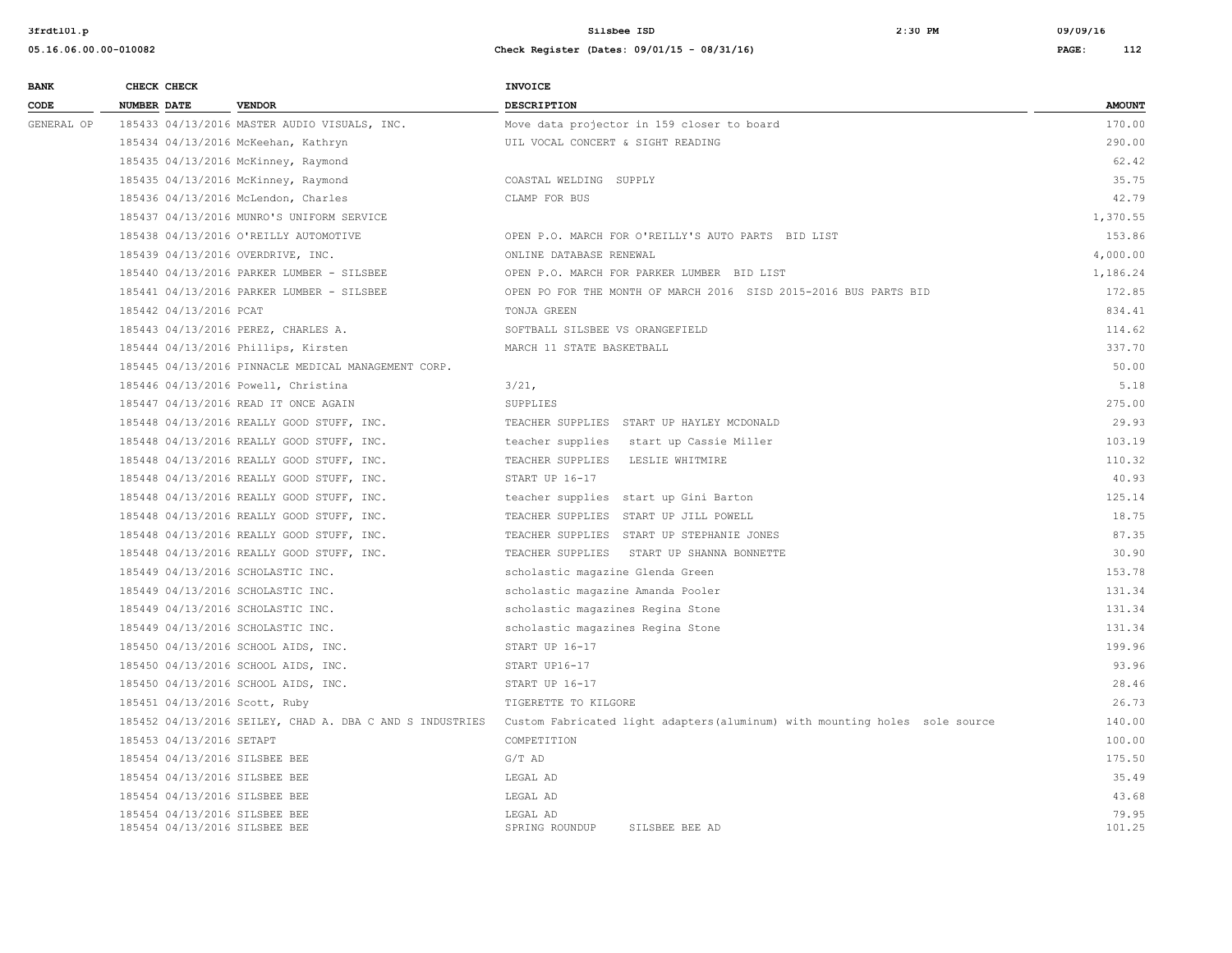| <b>BANK</b> | CHECK CHECK                   |                                                                         | <b>INVOICE</b>                                                                                                                  |                  |
|-------------|-------------------------------|-------------------------------------------------------------------------|---------------------------------------------------------------------------------------------------------------------------------|------------------|
| CODE        | NUMBER DATE                   | <b>VENDOR</b>                                                           | <b>DESCRIPTION</b>                                                                                                              | <b>AMOUNT</b>    |
| GENERAL OP  |                               | 185455 04/13/2016 SILSBEE FARM & RANCH                                  | OPEN P.O. MARCH FOR SILSBEE FARM AND RANCH BID LIST                                                                             | 405.95           |
|             |                               | 185455 04/13/2016 SILSBEE FARM & RANCH                                  | LIMERITE POT ASH 0-0-60 2016 BID LIST                                                                                           | 763.00           |
|             |                               | 185456 04/13/2016 SILSBEE PROPANE FUELS                                 | PROPANE FOR BUS #41                                                                                                             | 31.20            |
|             |                               | 185457 04/13/2016 SOUTHEAST TEXAS WATER                                 | PACES                                                                                                                           | 253.00           |
|             |                               | 185457 04/13/2016 SOUTHEAST TEXAS WATER                                 | ACADEMY                                                                                                                         | 88.00            |
|             |                               | 185458 04/13/2016 SOUTHWEST BUILDING SYSTEMS                            | MATERIALS AND LABOR TO REPROGRAM BELL SCHEDULE (SEE ATTACHED QUOTE) 2016 BID                                                    | 39.00            |
|             |                               |                                                                         | LIST                                                                                                                            |                  |
|             |                               | 185459 04/13/2016 SPARKLETTS AND SIERRA SPRINGS                         |                                                                                                                                 | 28.89            |
|             |                               | 185460 04/19/2016 SPRINGHILL SUITES - MARRIOTT                          | CTAT SCHOLARSHIP COMMITTEE 4/15                                                                                                 | $-129.71$        |
|             |                               | 185460 04/13/2016 SPRINGHILL SUITES - MARRIOTT                          | CTAT SCHOLARSHIP COMMITTEE 4/15                                                                                                 | 129.71           |
|             | 185461 04/13/2016 TAPT        |                                                                         | <b>JOSEPH REESE</b>                                                                                                             | 360.00           |
|             | 185461 04/13/2016 TAPT        |                                                                         | DONNA DUFNER                                                                                                                    | 360.00           |
|             | 185462 04/13/2016 TASBT       |                                                                         | REGISTRATION JUNE 24-26                                                                                                         | 135.00           |
|             | 185462 04/13/2016 TASBT       |                                                                         | REGISTRATION JUNE 24-26                                                                                                         | 165.00           |
|             | 185462 04/13/2016 TASBT       |                                                                         | REGISTRATION JUNE 24-26                                                                                                         | 100.00           |
|             | 185463 04/13/2016 TCEA        |                                                                         | TCEA STATE ROBOTICS CONTEST 4/30                                                                                                | 210.00           |
|             |                               | 185464 04/13/2016 TEXAS DEPARTMENT OF PUBLIC SAFETY                     | $3/1$ TO $3/28$                                                                                                                 | 31.00            |
|             |                               |                                                                         | 185465 04/13/2016 TEXAS SCHOOL ADMINISTRATORS' LEGAL DIGES CINDY SMITH REGISTRATION FEE SPRING SPECIAL EDUCATION LAW CONFERENCE | 200.00           |
|             |                               | 185466 04/13/2016 THOMAS, EVEN                                          | SOFTBALL GAME                                                                                                                   | 118.00           |
|             | 185467 04/13/2016 THSCA       |                                                                         |                                                                                                                                 | 15.00            |
|             |                               | 185468 04/13/2016 Trabing, Lynn                                         | REGIONAL TENNIS TOURNAMENT                                                                                                      | 92.00            |
|             |                               | 185469 04/13/2016 TRI-CON, INC.                                         | OPEN P.O. MARCH FOR TRI CON FUELS FUEL BID                                                                                      | 1,215.49         |
|             |                               | 185470 04/13/2016 Turk, Teshauna                                        | $3/24$ ,                                                                                                                        | 5.18             |
|             |                               | 185471 04/13/2016 UT Austin K-16 Education Center                       | UT K-16 Ed Center CBE                                                                                                           | 385.00           |
|             | 185472 04/13/2016 WEIR, STACI |                                                                         |                                                                                                                                 | 24.79            |
|             |                               | 185473 04/13/2016 WELDON, WILLIAMS & LICK, INC.                         | bookstrip tickets and reserve tickets estimate: 206071 and estimate 206072                                                      | 867.74           |
|             |                               | 185473 04/13/2016 WELDON, WILLIAMS & LICK, INC.                         | bookstrip tickets and reserve tickets estimate: 206071 and estimate 206072                                                      | 1,090.76         |
|             |                               | 185474 04/13/2016 WELLS, PEYTON, GREENBURG AND HUNT, L.L.P RE: RETAINER |                                                                                                                                 | 1,000.00         |
|             |                               |                                                                         | 185474 04/13/2016 WELLS, PEYTON, GREENBURG AND HUNT, L.L.P RE: MISC. LITIGATION/SPECIAL ASSIGNMENTS                             | 1,140.00         |
|             |                               | 185475 04/13/2016 WILLIAMS, JOHN                                        | TOTAL 16 HOURS                                                                                                                  | 480.00           |
|             |                               | 185476 04/13/2016 ALLIED FENCE                                          | FENCING AND REPAIR                                                                                                              | 5,355.00         |
|             |                               | 185477 04/13/2016 Mackey, Kyle                                          | DISTRICT TRACK FINALS WOS                                                                                                       | 310.00           |
|             |                               | 185478 04/13/2016 Trabing, Lynn                                         | SUBWAY TENNIS DISTRICT 4/7                                                                                                      | 110.50           |
|             |                               | 185479 04/18/2016 Moore, Rhett                                          | STATE DAIR5Y JUDGING CONTEST                                                                                                    | 379.00           |
|             |                               | 185480 04/18/2016 VELKOMMEN INN                                         | 4/20-21 STATE DIARY JUDGING CONTEST                                                                                             | 336.90           |
|             |                               | 185481 04/19/2016 U S POSTAL SERVICE                                    |                                                                                                                                 | 5,000.00         |
|             |                               | 185482 04/20/2016 ACCO BRANDS DIRECT                                    |                                                                                                                                 | 75.99            |
|             | 185483 04/20/2016 ACET        | 185484 04/20/2016 AMAZON.COM/SYNCB                                      | ACET Spring conference Registration for Sherrie Thornhill<br>CAMERA REJEANA BOLTON                                              | 365.00<br>124.99 |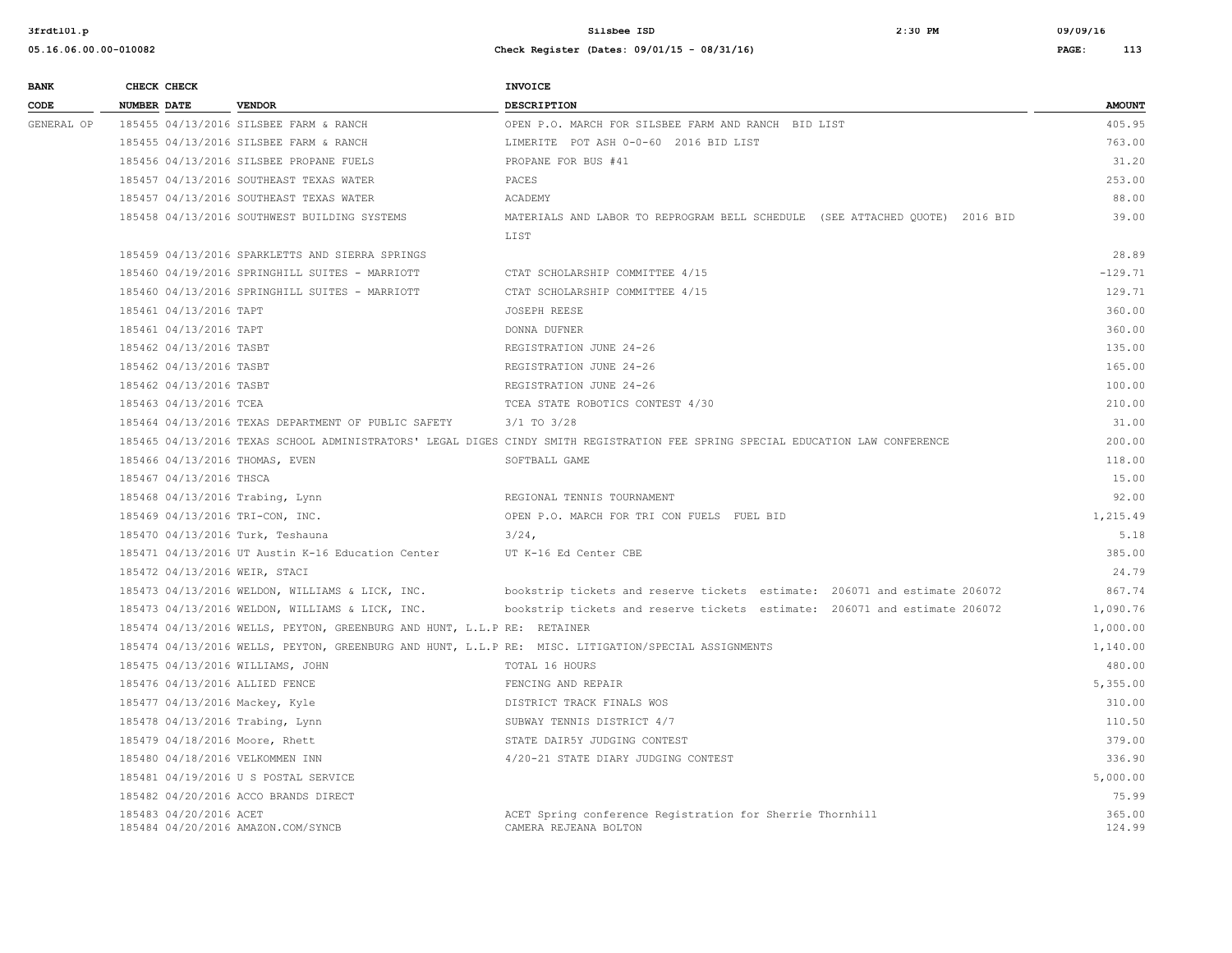| <b>BANK</b> | CHECK CHECK        |                                                  |                                                     | <b>INVOICE</b>                                                                         |                            |                  |
|-------------|--------------------|--------------------------------------------------|-----------------------------------------------------|----------------------------------------------------------------------------------------|----------------------------|------------------|
| CODE        | <b>NUMBER DATE</b> |                                                  | <b>VENDOR</b>                                       | DESCRIPTION                                                                            |                            | <b>AMOUNT</b>    |
| GENERAL OP  |                    |                                                  | 185484 04/20/2016 AMAZON.COM/SYNCB                  | TECHNOLOGY EQUIPMENT                                                                   |                            | 37.35            |
|             |                    |                                                  | 185484 04/20/2016 AMAZON.COM/SYNCB                  | DRAMA POSTERS                                                                          |                            | 58.98            |
|             |                    |                                                  | 185484 04/20/2016 AMAZON.COM/SYNCB                  | <b>SCIENCE SUPPLIES</b>                                                                |                            | 162.90           |
|             |                    |                                                  | 185484 04/20/2016 AMAZON.COM/SYNCB                  | <b>SCIENCE SUPPLIES</b>                                                                |                            | 51.91            |
|             |                    |                                                  | 185485 04/20/2016 APPLE COMPUTER, INC.              | Personalized iPod Nano for the library                                                 |                            | 145.00           |
|             |                    | 185486 04/20/2016 AT&T                           |                                                     | APRIL 7 THRU MAY 6                                                                     |                            | 943.21           |
|             |                    |                                                  | 185487 04/20/2016 AT&T LONG DISTANCE                |                                                                                        |                            | 21.57            |
|             |                    |                                                  | 185488 04/20/2016 AUDILET TRACTOR SALES, INC.       | Ag Monthly Open Po for March 2016                                                      |                            | 151.40           |
|             |                    |                                                  | 185489 04/20/2016 BAKER DISTRIBUTING                | OPEN P.O. APRIL FOR BAKER DISTRIBUTING 2016 BID LIST                                   |                            | 85.03            |
|             |                    |                                                  | 185490 04/20/2016 BATMAN, AMY                       |                                                                                        |                            | 225.00           |
|             |                    |                                                  | 185491 04/20/2016 BG FOODS INC. DBA MCDONALD'S      | TENNIS                                                                                 |                            | 107.32           |
|             |                    |                                                  | 185492 04/20/2016 BROOKSHIRE BROS                   | FCCLA Open Monthly PO for March 2016                                                   |                            | 183.58           |
|             |                    |                                                  | 185493 04/20/2016 BURGERS OF BEAUMONT               | BASEBALL STORE #847                                                                    |                            | 179.60           |
|             |                    |                                                  | 185494 04/20/2016 CARD SERVICES                     | MARCH 19 TO APRIL 17                                                                   |                            | 650.00           |
|             |                    |                                                  | 185495 04/20/2016 CARD SERVICES                     | MARCH 21 TO APRIL 19                                                                   |                            | 1,375.90         |
|             |                    |                                                  | 185496 04/20/2016 Carrell, Sheila                   | UIL REGIONAL MEET                                                                      |                            | 266.00           |
|             |                    |                                                  | 185497 04/20/2016 CITY OF SILSBEE                   | $3/8$ TO $4/4$                                                                         |                            | 231.48           |
|             |                    |                                                  | 185497 04/20/2016 CITY OF SILSBEE                   | $3/8$ TO $4/4$                                                                         |                            | 635.37           |
|             |                    |                                                  | 185497 04/20/2016 CITY OF SILSBEE                   | $3/8$ TO $4/4$                                                                         |                            | 724.58           |
|             |                    |                                                  | 185498 04/20/2016 CLASSROOM DIRECT                  | TEACHER SUPPLIES CHRISTA BENNEFIELD                                                    |                            | 103.93           |
|             |                    |                                                  | 185499 04/20/2016 COASTAL WELDING SUPPLY INC        | OPEN PO APRIL FOR COASTAL WELDING 2016 BID LIST                                        |                            | 49.75            |
|             |                    |                                                  | 185499 04/20/2016 COASTAL WELDING SUPPLY INC        | OPEN PO APRIL FOR COASTAL WELDING 2016 BID LIST                                        |                            | 14.70            |
|             |                    |                                                  | 185500 04/20/2016 COBURN SUPPLY COMPANY, INC.       | OPEN P.O. APRIL FOR COBURN'S 2016 BID LIST                                             |                            | 37.43            |
|             |                    |                                                  | 185501 04/20/2016 COMMUNITY COFFEE                  | administration office                                                                  |                            | 6.00             |
|             |                    |                                                  | 185502 04/20/2016 D & S SIGN AND SUPPLY, INC.       | MATERIALS AND LABOR TO CHECK OUT AND GIVE REPAIR ESTIMATE FOR NEON SIGN REPAIRS        |                            | 300.00           |
|             |                    |                                                  |                                                     | IN CAFE DINING AREA. 1 OF 2 COMPANY'S THAT REPAIR NEON TYPE LIGHTS                     |                            |                  |
|             |                    |                                                  | 185502 04/20/2016 D & S SIGN AND SUPPLY, INC.       | MATERIALS AND LABOR TO COMPLETE REPAIRS ON NEON SIGN IN DINING AREA NOTE:              |                            | 154.75           |
|             |                    |                                                  |                                                     | REFER TO ORIGINAL P.O.#9391600234                                                      | AMOUNT \$300.00 ONE SOURCE |                  |
|             |                    |                                                  | 185503 04/20/2016 DE LAGE LANDEN PUBLIC FINANCE     | $4/5 - 5/4$                                                                            |                            | 12,718.00        |
|             |                    |                                                  | 185504 04/20/2016 Deaver, Terry                     | 4/9,12,13, AND 4/14 SAM'S AND REGION V                                                 |                            | 144.83           |
|             |                    |                                                  | 185505 04/20/2016 DEGARAVILLA, JAMES                | 3/10-12 STATE BASKETBALL TOURNAMENT                                                    |                            | 386.80           |
|             |                    |                                                  | 185505 04/20/2016 DEGARAVILLA, JAMES                | PARKING, MEAL NSBA SCHOOL BOARD CONFERENCE                                             |                            | 335.11           |
|             |                    | 185506 04/20/2016 DEMCO                          |                                                     | Library Supplies                                                                       |                            | 656.05           |
|             |                    |                                                  | 185507 04/20/2016 DOUBLETREE BY HILTON NW ARBORETUM | TASBO 4/24-25                                                                          |                            | 259.42           |
|             |                    | 185508 04/20/2016 ETEX                           |                                                     | Toner for counselors                                                                   |                            | 143.99           |
|             |                    | 185508 04/20/2016 ETEX                           |                                                     | OFFICE SUPPLIES                                                                        |                            | 111.06           |
|             |                    | 185508 04/20/2016 ETEX                           |                                                     | OFFICE SUPPLIES                                                                        |                            | 74.70            |
|             |                    | 185508 04/20/2016 ETEX<br>185508 04/20/2016 ETEX |                                                     | MATH SUPPLIES<br>classification folders blue 2 dividers and classification folders red |                            | 250.56<br>298.80 |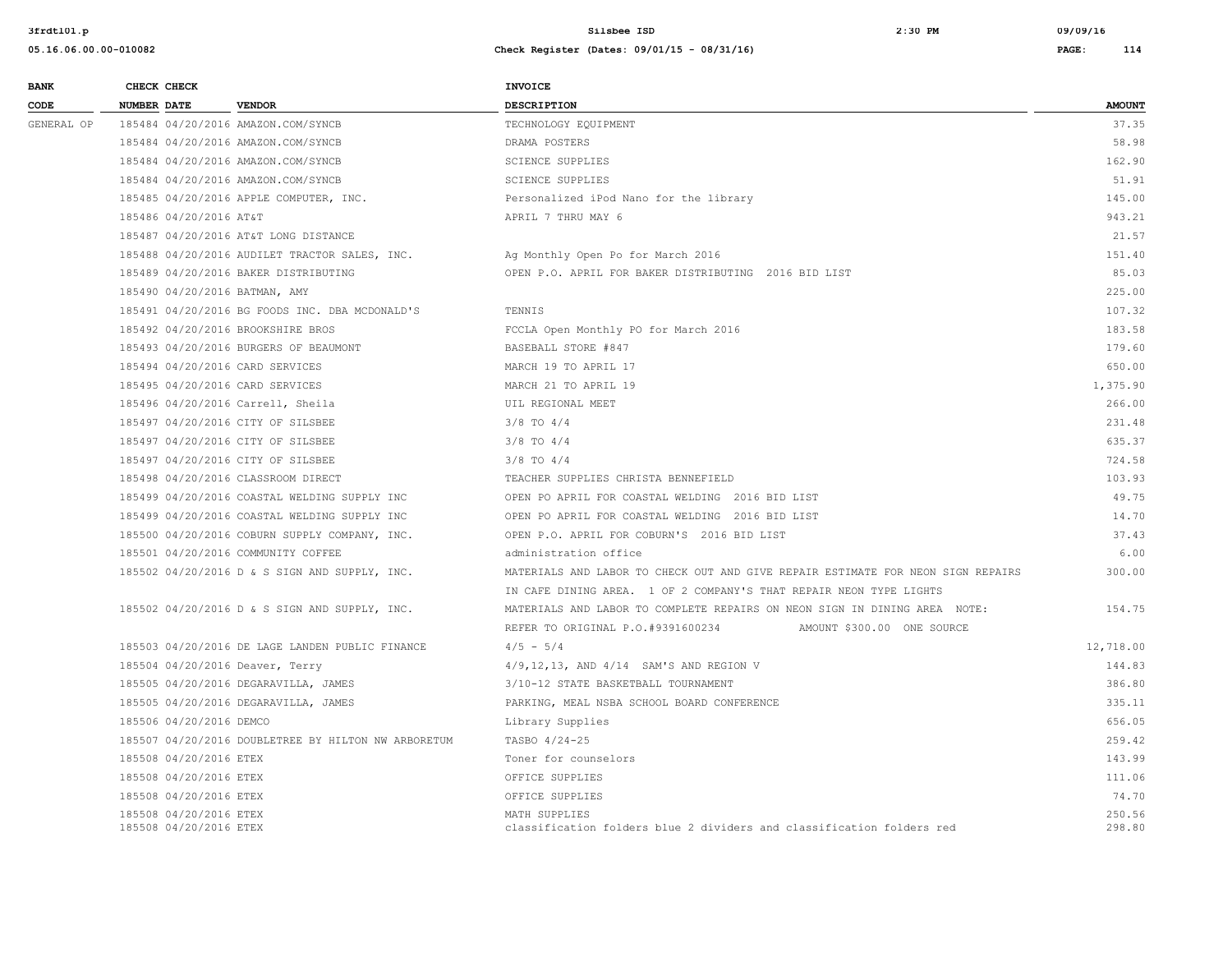| <b>BANK</b> |                    | CHECK CHECK                 |                                                                                                            | INVOICE                                                                  |                   |
|-------------|--------------------|-----------------------------|------------------------------------------------------------------------------------------------------------|--------------------------------------------------------------------------|-------------------|
| CODE        | <b>NUMBER DATE</b> |                             | <b>VENDOR</b>                                                                                              | <b>DESCRIPTION</b>                                                       | <b>AMOUNT</b>     |
| GENERAL OP  |                    | 185508 04/20/2016 ETEX      |                                                                                                            | Etex Office Supply for D. Helton                                         | 168.52            |
|             |                    |                             | 185509 04/20/2016 EXXON MOBIL                                                                              |                                                                          | 352.88            |
|             |                    |                             | 185510 04/20/2016 FALGOUT, TERRY                                                                           | SILSBEE VS BRIDGE CITY BASEBALL                                          | 128.92            |
|             |                    |                             | 185511 04/20/2016 Fletcher, Charles                                                                        | DISTRICT TENNIS                                                          | 61.05             |
|             |                    |                             | 185511 04/20/2016 Fletcher, Charles                                                                        | DISTRICT TENNIS                                                          | 102.95            |
|             |                    |                             | 185511 04/20/2016 Fletcher, Charles                                                                        | DISTRICT TENNIS                                                          | 83.66             |
|             |                    |                             | 185512 04/20/2016 FLOWER, ANTHONY                                                                          | TOTAL 4 HOURS                                                            | 120.00            |
|             |                    |                             | 185513 04/20/2016 GLOGSTER EC, INC.                                                                        | GLOGSTER EDU D. HELTON GRADES 3, 4, 5                                    | 156.00            |
|             |                    | 185514 04/20/2016 GRAINGER  |                                                                                                            | OPEN PO APRIL FOR GRAINGER TCPN MRO 142102                               | 78.00             |
|             |                    |                             | 185515 04/20/2016 GRIMES, KENNETH                                                                          | SOFTBALL SILSBEE VS BRIDGE CITY                                          | 106.88            |
|             |                    |                             | 185516 04/20/2016 GULF COAST AUDIO                                                                         | TECHNOLOGY EQUIPMENT                                                     | 1,740.00          |
|             |                    |                             | 185517 04/20/2016 HARDIN COUNTY                                                                            | MARCH 2016                                                               | 6,513.05          |
|             |                    |                             | 185517 04/20/2016 HARDIN COUNTY                                                                            | MARCH 2016                                                               | 7,850.25          |
|             |                    |                             | 185518 04/20/2016 MCCLELLAND, Teresa                                                                       | PEIMS TEA SUMMER UPDATES                                                 | 24.36             |
|             |                    |                             | 185519 04/20/2016 HAWTHORNE, TANNER                                                                        | TOTAL 4 HOURS                                                            | 120.00            |
|             |                    |                             | 185520 04/20/2016 HERNANDEZ, ARTHUR                                                                        | SILSBEE VS BRIDGE CITY SOFTBALL                                          | 140.42            |
|             |                    |                             | 185521 04/20/2016 HOLIDAY INN EXPRESS                                                                      | SPRING CONFERENCE ON SPECIAL EDUCATION                                   | 115.97            |
|             |                    |                             | 185522 04/20/2016 HOLIDAY INN EXPRESS                                                                      | UIL REGIONAL MEET 4/22-23                                                | 510.39            |
|             |                    |                             | 185523 04/20/2016 JASON'S DELI                                                                             | 4/1 TENNIS                                                               | 168.63            |
|             |                    |                             | 185524 04/20/2016 JOHNSTONE SUPPLY                                                                         | HVAC Monthly Open PO for April 2016                                      | 79.99             |
|             |                    |                             | 185525 04/20/2016 K & S OUTDOOR POWER INC.                                                                 | synthetic Hydraulic fluid for 460-z turn mower bid list and 1295 form    | 43.96             |
|             |                    |                             | 185525 04/20/2016 K & S OUTDOOR POWER INC.                                                                 | synthetic Hydraulic fluid for 460-z turn mower bid list and 1295 form    | 47.96             |
|             |                    |                             | 185526 04/20/2016 LEAD4WARD LLC.                                                                           | Lead4Ward Accountability Connect 2016 training webinars for S. Thornhill | 2,000.00          |
|             |                    |                             | 185527 04/20/2016 LOFTON SECURITY SERVICES, INC.                                                           | $3/28$ to $4/3$                                                          | 522.32            |
|             |                    |                             | 185528 04/20/2016 Mackey, Kyle                                                                             | AREA TRACK MEET HUFFMAN                                                  | 400.00            |
|             |                    | 185529 04/20/2016 MANNING'S |                                                                                                            | START UP                                                                 | 15.39             |
|             |                    | 185529 04/20/2016 MANNING'S |                                                                                                            | START UP                                                                 | 195.63            |
|             |                    |                             | 185530 04/20/2016 MARK'S PLUMBING                                                                          | OPEN PO APRIL FOR MARK'S PLUMBING 2016 BID LIST                          | 168.63            |
|             |                    |                             | 185531 04/20/2016 MONTALVO, CARLOS II                                                                      | BASEBALL 5 HOURS YOUTH RALLY 1 HOUR TOTAL 6 HOURS                        | 180.00            |
|             |                    |                             | 185532 04/20/2016 O K PAPER CENTER                                                                         | PAPER                                                                    | 52.54             |
|             |                    |                             | 185533 04/20/2016 O'REILLY AUTOMOTIVE                                                                      | Auto Shop Open Monthly PO for March 2016                                 | 192.21            |
|             |                    |                             | 185534 04/20/2016 Paulino, Scott                                                                           | PHYSICAL THERAPY                                                         | 4,320.00          |
|             |                    |                             | 185534 04/20/2016 Paulino, Scott                                                                           | PHYSICAL THERAPY                                                         | 1,417.50          |
|             |                    | 185535 04/20/2016 PRO ED    |                                                                                                            | Pro Ed Sages for D Helton                                                | 865.70            |
|             |                    |                             | 185536 04/20/2016 RABO BUSINESS FORMS, INC.                                                                | REPORT CARDS                                                             | 320.00            |
|             |                    |                             | 185537 04/20/2016 RAWSON, TONYA                                                                            | PEIMS TEA SUMMER UPDATES                                                 | 24.34             |
|             |                    |                             | 185538 04/20/2016 REALLY GOOD STUFF, INC.                                                                  | START UP 16-17                                                           | 198.03            |
|             |                    |                             | 185539 04/20/2016 REGION V EDUCATION SERVICE CENTER<br>185539 04/20/2016 REGION V EDUCATION SERVICE CENTER | workshop<br>SETTEN CONNECTION MARCH, APRIL AND MAY                       | 40.00<br>1,986.39 |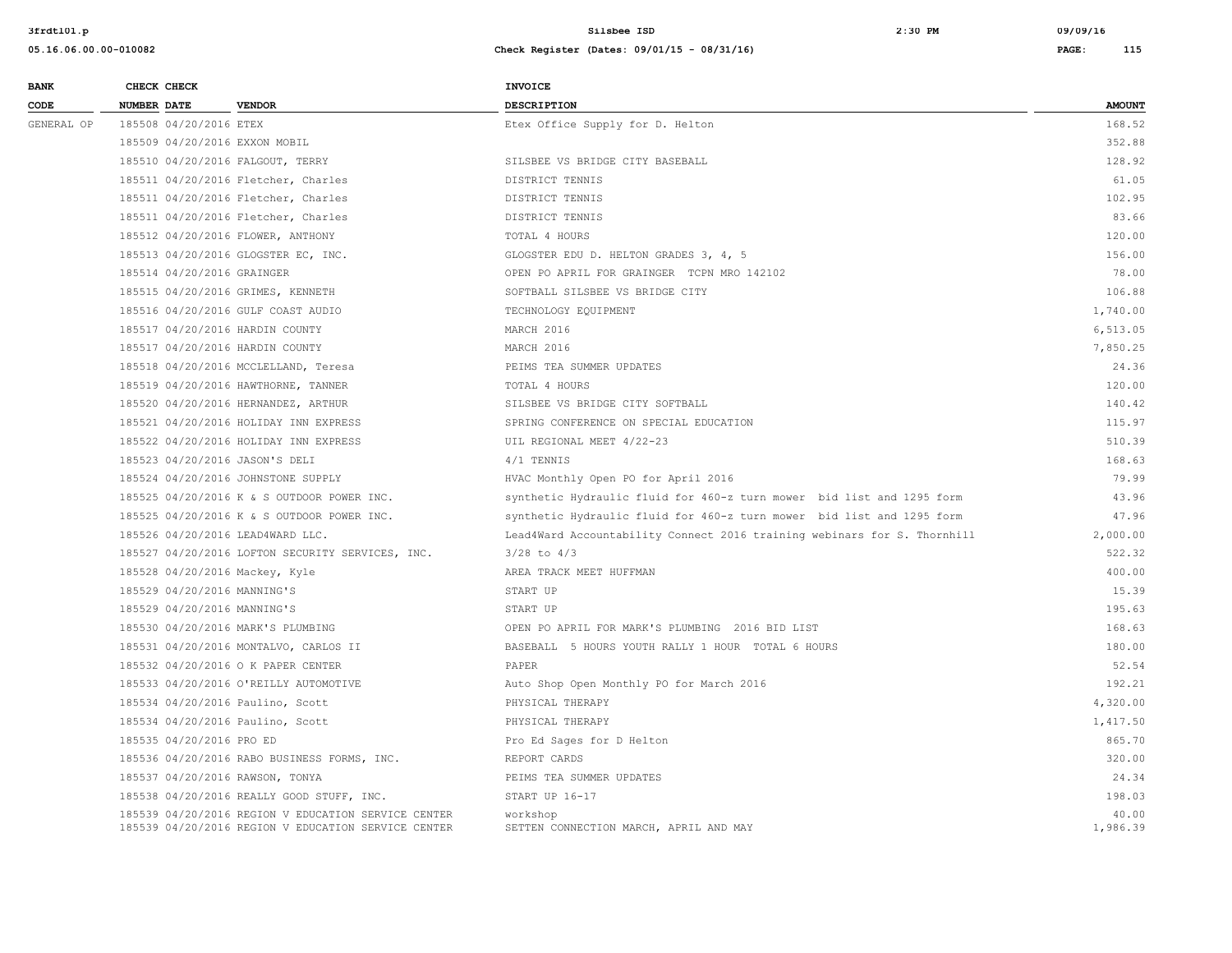| <b>BANK</b> | CHECK CHECK                      |                                                         | <b>INVOICE</b>                                                                   |                 |
|-------------|----------------------------------|---------------------------------------------------------|----------------------------------------------------------------------------------|-----------------|
| CODE        | NUMBER DATE                      | <b>VENDOR</b>                                           | <b>DESCRIPTION</b>                                                               | <b>AMOUNT</b>   |
| GENERAL OP  | 185540 04/20/2016 RICHEY, ARTHUR |                                                         | SILSBEE VS BRIDGE CITY BASEBALL                                                  | 139.24          |
|             |                                  | 185541 04/20/2016 SCHOOL IMPROVEMENT NETWORK            | SCHOOL IMPROVEMENT - EDIVATE CONTRACT RENEWAL                                    | 10,525.00       |
|             |                                  | 185542 04/20/2016 SCHOOL SPECIALTY                      | TEACHER SUPPLIES ELIZABETH PARSLEY                                               | 81.55           |
|             |                                  | 185542 04/20/2016 SCHOOL SPECIALTY                      | teacher supplies start up Hayley Mc Donald                                       | 63.71           |
|             |                                  | 185542 04/20/2016 SCHOOL SPECIALTY                      | START UP 16-17                                                                   | 183.78          |
|             |                                  | 185542 04/20/2016 SCHOOL SPECIALTY                      | START UP 16-17                                                                   | 145.00          |
|             |                                  | 185542 04/20/2016 SCHOOL SPECIALTY                      | START UP 16-17                                                                   | 134.15          |
|             |                                  | 185542 04/20/2016 SCHOOL SPECIALTY                      | START UP 16-17                                                                   | 132.68          |
|             |                                  | 185542 04/20/2016 SCHOOL SPECIALTY                      | START UP 16-17                                                                   | 173.59          |
|             | 185543 04/20/2016 Sheppard, Lee  |                                                         | REGION V VISION/HEARING RECERTIFICATION                                          | 24.84           |
|             |                                  | 185544 04/20/2016 SILSBEE HIGH SCHOOL                   | REIMBURSMENT COSTUME RENTAL FOR WESTERN DAYS                                     | 50.00           |
|             |                                  | 185545 04/20/2016 SOUTHERN LAWN & LANDSCAPES LLC        | MOWING COMPLETED 4/8                                                             | 4,356.00        |
|             |                                  | 185545 04/20/2016 SOUTHERN LAWN & LANDSCAPES LLC        | MOWING COMPLETED 4/18                                                            | 4,356.00        |
|             |                                  | 185546 04/20/2016 SOUTHERN COMPUTER WAREHOUSE           | TECHNOLOGY EQUIPMENT                                                             | 23.51           |
|             |                                  | 185546 04/20/2016 SOUTHERN COMPUTER WAREHOUSE           | PHONES                                                                           | 270.08          |
|             |                                  | 185546 04/20/2016 SOUTHERN COMPUTER WAREHOUSE           | Cisco Phones for classrooms                                                      | 271.48          |
|             |                                  | 185546 04/20/2016 SOUTHERN COMPUTER WAREHOUSE           | TECHNOLOGY                                                                       | 122.40          |
|             |                                  | 185546 04/20/2016 SOUTHERN COMPUTER WAREHOUSE           | TECHNOLOGY                                                                       | 153.09          |
|             |                                  | 185547 04/20/2016 SOUTHWEST BUILDING SYSTEMS            | 2nd quarter monitoring fee ADMINISTRATION BUILDING                               | 75.00           |
|             |                                  | 185547 04/20/2016 SOUTHWEST BUILDING SYSTEMS            | MATERIALS AND LABOR TO CHECK OUT & REPAIR DIGITAL CLOCKS IN ATHLETICS AREA.      | 900.00          |
|             |                                  |                                                         | NOT TO ACCEND \$1500.00 (SEE ATTACHED QUOTE) NOTE: IF REPAIRS SHOULD ACCEND      |                 |
|             |                                  |                                                         | \$1500.00 VENDOR NEEDS TO CONTACT DANY TERRELL WITH OUOTE FOR ADDED REPAIR COST. |                 |
|             |                                  |                                                         | BID LIST                                                                         |                 |
|             |                                  | 185547 04/20/2016 SOUTHWEST BUILDING SYSTEMS            | 2016 2ND OUARTER MONITORING FEES SILSBEE HIGH SCHOOL                             | 75.00           |
|             |                                  | 185548 04/20/2016 SOUTHWEST FOODSERVICE EXCELLENCE, LLC | MARCH 2016                                                                       | 97,309.33       |
|             |                                  | 185549 04/20/2016 SSC SERVICE SOLUTIONS                 | dispensers and towels                                                            | 639.44          |
|             |                                  | 185549 04/20/2016 SSC SERVICE SOLUTIONS                 | RALLY FOR TEENAGERS SHS                                                          | 176.40          |
|             |                                  | 185550 04/20/2016 Stanley, Katherine                    | REGION V                                                                         | 23.58           |
|             |                                  | 185551 04/20/2016 STAR GRAPHICS, INC.                   | CONTRACT 1/25 TO 2/24 CONTRACT OVERAGE 10/25 TO 1/24                             | 6,430.44        |
|             |                                  | 185552 04/20/2016 STAR GRAPHICS, INC.                   | $5/1$ TO $4/30$                                                                  | 499.12          |
|             |                                  | 185552 04/20/2016 STAR GRAPHICS, INC.                   | $5/1$ TO $4/30$                                                                  | 499.12          |
|             |                                  | 185552 04/20/2016 STAR GRAPHICS, INC.                   | $5/1$ TO $4/30$                                                                  | 499.12          |
|             |                                  | 185553 04/20/2016 STAR GRAPHICS INC                     | $4/1$ TO $4/30$                                                                  | 139.00          |
|             |                                  | 185553 04/20/2016 STAR GRAPHICS INC                     | $4/1$ TO $4/30$                                                                  | 153.00          |
|             |                                  | 185553 04/20/2016 STAR GRAPHICS INC                     | $4/1$ to $4/30$                                                                  | 425.00          |
|             | 185554 04/20/2016 STAR LOCKTECHS |                                                         | OPEN PO APRIL FOR STAR LOCKTECHS 2016 BID LIST                                   | 17.75           |
|             | 185555 04/20/2016 TASBO          |                                                         | REGISTRATION                                                                     | 200.00          |
|             | 185555 04/20/2016 TASBO          | 185556 04/20/2016 TASO BEAUMONT CHAPTER                 | REGISTRATION<br>BASEBALL SILSBEE VS VIDOR                                        | 200.00<br>75.00 |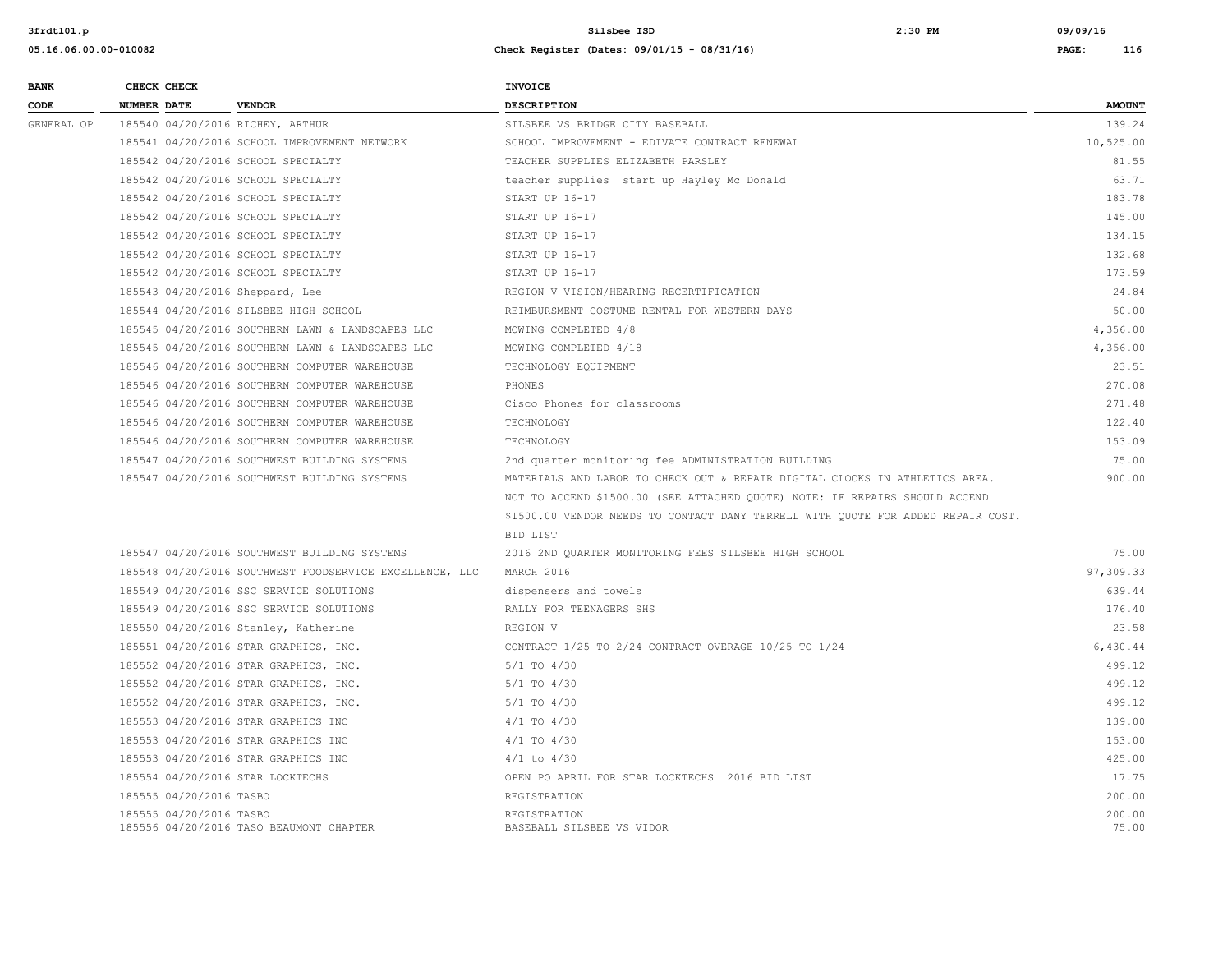| <b>BANK</b> | CHECK CHECK                     |                                                                                       | <b>INVOICE</b>                                                                          |               |
|-------------|---------------------------------|---------------------------------------------------------------------------------------|-----------------------------------------------------------------------------------------|---------------|
| CODE        | <b>NUMBER DATE</b>              | <b>VENDOR</b>                                                                         | DESCRIPTION                                                                             | <b>AMOUNT</b> |
| GENERAL OP  |                                 | 185556 04/20/2016 TASO BEAUMONT CHAPTER                                               | BASEBALL SILSBEE VS DEWEYVILLE                                                          | 75.00         |
|             | 185557 04/20/2016 TCEA          |                                                                                       |                                                                                         | 50.00         |
|             | 185558 04/20/2016 TCEA          |                                                                                       | TYKE CAMERON                                                                            | 49.00         |
|             |                                 | 185559 04/20/2016 TEXAS XTREME CHEER (ALEX REYNA)                                     |                                                                                         | 225.00        |
|             |                                 | 185560 04/20/2016 THOMAS BUS GULF COAST                                               | RECIEVER & DRYER, NEW STYLE CM3 CONDENSER AND VALVE EXPANSION TXV 2TON                  | 866.79        |
|             |                                 | 185560 04/20/2016 THOMAS BUS GULF COAST                                               | <b>BUS REPAIR</b>                                                                       | 664.88        |
|             |                                 | 185561 04/20/2016 Thornhill, Sherrie                                                  | TO $4/15$                                                                               | 360.70        |
|             |                                 | 185562 04/20/2016 TIME WARNER CABLE                                                   | $4/17 - 5/16$                                                                           | 954.06        |
|             |                                 | 185562 04/20/2016 TIME WARNER CABLE                                                   | $4/18$ to $5/17$                                                                        | 954.06        |
|             |                                 | 185562 04/20/2016 TIME WARNER CABLE                                                   | $4/18$ to $5/17$                                                                        | 954.06        |
|             |                                 | 185562 04/20/2016 TIME WARNER CABLE                                                   | $4/18$ TO $5/17$                                                                        | 954.06        |
|             |                                 | 185562 04/20/2016 TIME WARNER CABLE                                                   | $4/15$ TO $5/14$                                                                        | 5,000.00      |
|             | 185563 04/20/2016 TREVINO, PAUL |                                                                                       | FCCLA STATE CONFERENCE DALLAS                                                           | 76.47         |
|             |                                 | 185564 04/20/2016 UNIVERSITY OF TEXAS AT AUSTIN UIL                                   | BASKETBALL MEDALS STATE/SILVER                                                          | 308.00        |
|             |                                 | 185565 04/20/2016 US GAMES - SPORT SUPPLY GROUP                                       | P.E. SUPPLIES                                                                           | 543.95        |
|             | 185566 04/20/2016 Wager, Sandra |                                                                                       | REGION V WORKSHOP                                                                       | 23.87         |
|             |                                 | 185567 04/20/2016 WILLIS ISD ATHLETICS                                                | PALESTINE VS SILSBEE                                                                    | 449.02        |
|             |                                 | 185568 04/25/2016 PARSONS DIFFERINCIALS REPAIR & SERVICES REPAIRS TO 1 TON DUMP TRUCK |                                                                                         | 1,881.91      |
|             |                                 | 185569 04/27/2016 ABDO PUBLISHING                                                     | LIBRARY BOOKS                                                                           | 642.30        |
|             |                                 | 185570 04/27/2016 ACE EDUCATIONAL SUPPLIES, INC.                                      | ELA SUPPLIES                                                                            | 74.29         |
|             |                                 | 185571 04/27/2016 ADVANCED SYSTEMS & ALARMS                                           | $5/1$ to $5/31$                                                                         | 70.00         |
|             |                                 | 185572 04/27/2016 ADVANCED GRAPHICS                                                   | teacher supplies poster machine supplies                                                | 915.38        |
|             |                                 | 185572 04/27/2016 ADVANCED GRAPHICS                                                   | teacher supplies poster machine supplies                                                | 921.38        |
|             |                                 | 185573 04/27/2016 ADVANCETEC INDUSTRIES, INC                                          | Cradels for Bus Phone                                                                   | 4,565.00      |
|             |                                 | 185574 04/27/2016 AGILE SPORTS TECHNOLOGIES                                           | BOYS FOOTBALL ONLINE VIDEO EDITING                                                      | 600.00        |
|             |                                 | 185574 04/27/2016 AGILE SPORTS TECHNOLOGIES                                           | GIRLS VOLLEYBALL                                                                        | 400.00        |
|             | 185575 04/27/2016 ASCD          |                                                                                       | ASCD (3) Memberships<br>*SEE ATTACHED                                                   | 89.00         |
|             |                                 | 185576 04/27/2016 AT&T LONG DISTANCE                                                  |                                                                                         | 1,248.30      |
|             |                                 | 185577 04/27/2016 ATHLETIC SUPPLY INC.                                                | WRIST COACH BLK                                                                         | 190.00        |
|             |                                 | 185578 04/27/2016 ATLAS PEN & PENCIL LLC                                              | START UP 16-17                                                                          | 103.20        |
|             |                                 | 185578 04/27/2016 ATLAS PEN & PENCIL LLC                                              | START UP 16-17                                                                          | 64.50         |
|             | 185579 04/27/2016 AVID CENTER   |                                                                                       | AVID Membership & Registration for District Leadership, SMS & SHS                       | 37,275.00     |
|             | 185580 04/27/2016 BALFOUR       |                                                                                       | Graduation supplies                                                                     | 1,038.28      |
|             |                                 | 185581 04/27/2016 BARCELONA SPORTING GOODS                                            | SHORTS                                                                                  | 283.75        |
|             |                                 | 185581 04/27/2016 BARCELONA SPORTING GOODS                                            | BASKET BALL SUPPLIES                                                                    | 104.50        |
|             |                                 | 185581 04/27/2016 BARCELONA SPORTING GOODS                                            | uniforms                                                                                | 885.35        |
|             |                                 | 185581 04/27/2016 BARCELONA SPORTING GOODS                                            | uniforms                                                                                | 610.85        |
|             |                                 | 185582 04/27/2016 BEAUMONT FREIGHTLINER - STERLING                                    | FUEL FILTER, FUEL WATER SEPERATOR AND FILTER, CRANKCASE SISD 2015-2016 BUS<br>PARTS BID | 1,056.36      |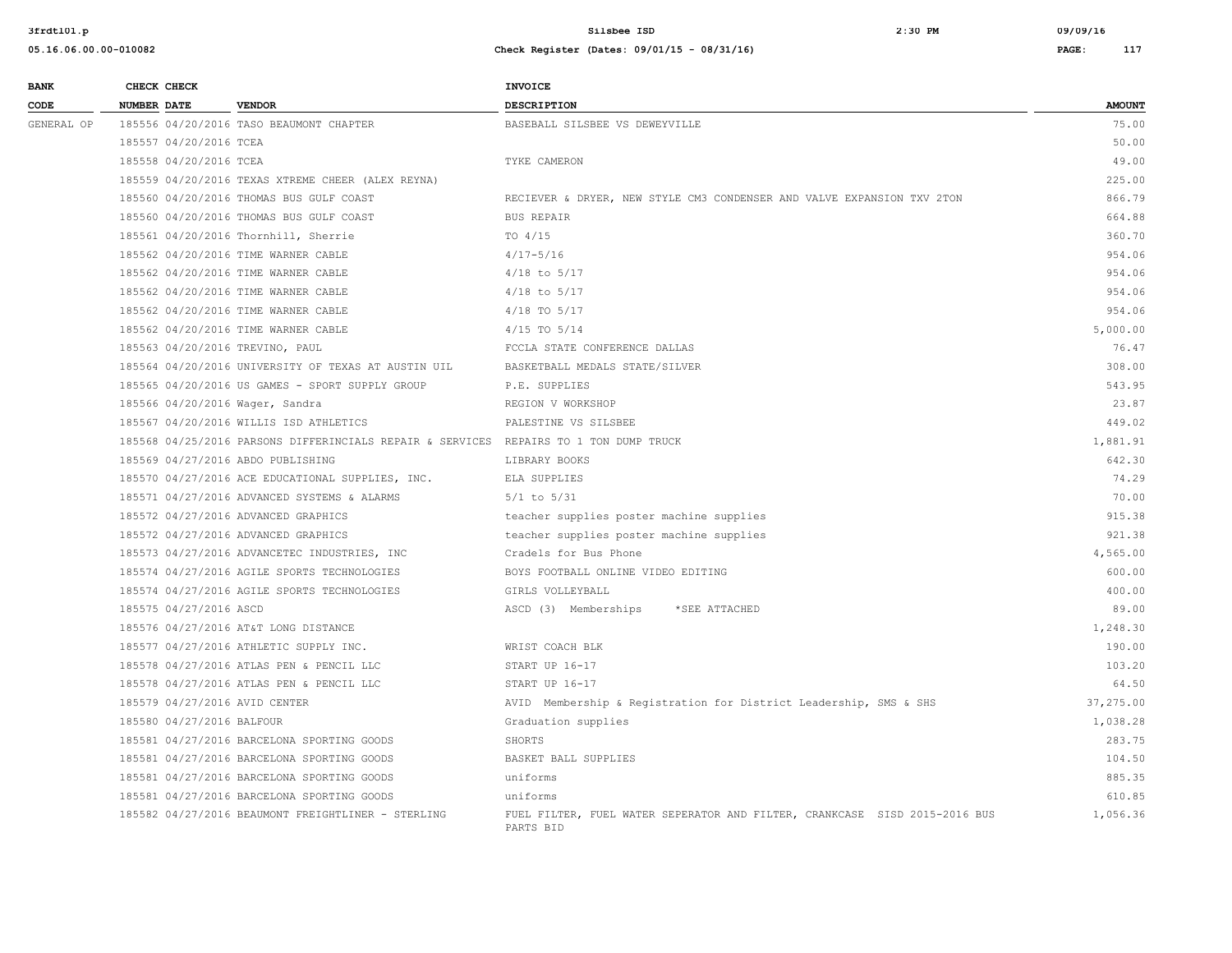| <b>BANK</b> |                    | CHECK CHECK                                             |                                                     | <b>INVOICE</b>                                                                          |                  |
|-------------|--------------------|---------------------------------------------------------|-----------------------------------------------------|-----------------------------------------------------------------------------------------|------------------|
| CODE        | <b>NUMBER DATE</b> |                                                         | <b>VENDOR</b>                                       | <b>DESCRIPTION</b>                                                                      | <b>AMOUNT</b>    |
| GENERAL OP  |                    |                                                         | 185583 04/27/2016 BEAUMONT TROPHIES                 | Music medals with maroon lanyards                                                       | 80.50            |
|             |                    |                                                         | 185584 04/27/2016 BEST WESTERN WILLIS INN           | SHSU STATE FFA CONTEST 4/28-29                                                          | 270.57           |
|             |                    |                                                         | 185585 04/27/2016 BILL CLARK PEST CONTROL           | Masterline glue traps 72 count Masterline Rat Glue traps 24x2 ct. (see                  | 132.60           |
|             |                    |                                                         |                                                     | attached quote) Awarded Pest Control                                                    |                  |
|             |                    |                                                         | 185585 04/27/2016 BILL CLARK PEST CONTROL           | OPEN P.O. APRIL FOR BILL CLARK PEST CONTROL AWARDED PEST BID                            | 235.00           |
|             |                    |                                                         | 185586 04/27/2016 BLACKWELL, JAMES                  | TOTAL 8 HOURS LITTLE DRIBBLERS                                                          | 240.00           |
|             |                    |                                                         | 185587 04/27/2016 BSN SPORTS                        | MS BOYS TRACK                                                                           | 748.37           |
|             |                    | 185588 04/27/2016 CAIN, ED                              |                                                     | TOTAL 18 HOURS LITTLE DRIBBLERS                                                         | 540.00           |
|             |                    |                                                         | 185589 04/27/2016 Cameron, Jena                     | TCEA STATE ROBOTICS CONTEST                                                             | 1,264.00         |
|             |                    |                                                         | 185590 04/27/2016 CDW GOVERNMENT, INC.              | SOFTWARE                                                                                | 538.80           |
|             |                    | 185591 04/27/2016 CED, INC.                             |                                                     | OPEN PO APRIL FOR CED ELECTRIC 2016 BID LIST                                            | 80.85            |
|             |                    |                                                         | 185592 04/27/2016 CENTERPOINT ENERGY                | $3/16$ TO $4/14$                                                                        | 44.46            |
|             |                    |                                                         | 185592 04/27/2016 CENTERPOINT ENERGY                | $3/16$ TO $4/14$                                                                        | 1,000.59         |
|             |                    |                                                         | 185593 04/27/2016 CENTERPOINT ENERGY SERVICES, INC. | $3/1$ to $3/31$                                                                         | 2,501.60         |
|             |                    |                                                         | 185594 04/27/2016 CITY OF SILSBEE                   | $3/14$ TO $4/11$                                                                        | 99.76            |
|             |                    |                                                         | 185594 04/27/2016 CITY OF SILSBEE                   | $3/14$ TO $4/11$                                                                        | 124.69           |
|             |                    |                                                         | 185595 04/27/2016 CLASSROOM DIRECT                  | TEACHER SUPPLIES START UP LAURA KELLEY                                                  | 35.36            |
|             |                    |                                                         | 185596 04/27/2016 CLAY EWELL EDUCATIONAL SERVICES   |                                                                                         | 180.00           |
|             |                    |                                                         | 185597 04/27/2016 Clowers, Belinda                  | REGION V WORKSHOP                                                                       | 24.41            |
|             |                    |                                                         | 185598 04/27/2016 COASTAL WELDING SUPPLY INC        | OPEN PO FOR THE MONTH OF APRIL 2016 SISD 2015-2016 BUS PARTS BID                        | 15.50            |
|             |                    |                                                         | 185599 04/27/2016 COMMUNITY COFFEE                  | HIGH SCHOOL                                                                             | 156.00           |
|             |                    |                                                         | 185599 04/27/2016 COMMUNITY COFFEE                  | MAINTENANCE                                                                             | 42.00            |
|             |                    |                                                         | 185599 04/27/2016 COMMUNITY COFFEE                  | MIDDLE SCHOOL                                                                           | 57.00            |
|             |                    |                                                         | 185600 04/27/2016 COURTYARD FORT WORTH 1-30         | CODE OUEST 4/29-30                                                                      | 161.32           |
|             |                    |                                                         | 185601 04/27/2016 ERWIN, RANDY                      | TOTAL 9.5 HOURS LITTLE DRIBBLERS                                                        | 285.00           |
|             |                    |                                                         | 185601 04/27/2016 ERWIN, RANDY                      | TOTAL 8 HOURS                                                                           | 240.00           |
|             |                    | 185602 04/27/2016 ETEX                                  |                                                     | supplies for students                                                                   | 34.73            |
|             |                    | 185602 04/27/2016 ETEX                                  |                                                     | Magazine Racks for Counselors office                                                    | 359.96           |
|             |                    | 185602 04/27/2016 ETEX                                  |                                                     | parchment paper for awards                                                              | 34.99            |
|             |                    | 185602 04/27/2016 ETEX                                  |                                                     | TEACHER SUPPLIES START UP - TEACHER BAGS AND SUPPLIES FOR BEGINNING OF YEAR             | 1,208.18         |
|             |                    | 185602 04/27/2016 ETEX                                  |                                                     | office supplies start up for next year                                                  | 264.41           |
|             |                    | 185602 04/27/2016 ETEX                                  |                                                     | teacher supplies erasers for math lab                                                   | 24.31            |
|             |                    | 185602 04/27/2016 ETEX                                  |                                                     | TEACHER SUPPLIES START UP SUPPLIES FOR TEACHER BAGS AND TO START SCHOOL YEAR            | 779.46           |
|             |                    | 185603 04/27/2016 FEDEX                                 |                                                     |                                                                                         | 8.79             |
|             |                    |                                                         | 185604 04/27/2016 FISHER, JENNIFER                  | REGIONAL TRACK MEET GIRLS                                                               | 304.00           |
|             |                    |                                                         | 185605 04/27/2016 Fletcher, Charles                 | EXTRA DAY TENNIS                                                                        | 49.88            |
|             |                    |                                                         | 185606 04/27/2016 FLOWER, ANTHONY                   | TOTAL 8 HOURS                                                                           | 240.00           |
|             |                    | 185607 04/27/2016 GRAINGER<br>185608 04/27/2016 GRAYBAR |                                                     | OPEN PO APRIL FOR GRAINGER TCPN MRO 142102<br>OPEN P.O. APRIL FOR GRAYBAR MA-IS-1340234 | 279.01<br>726.93 |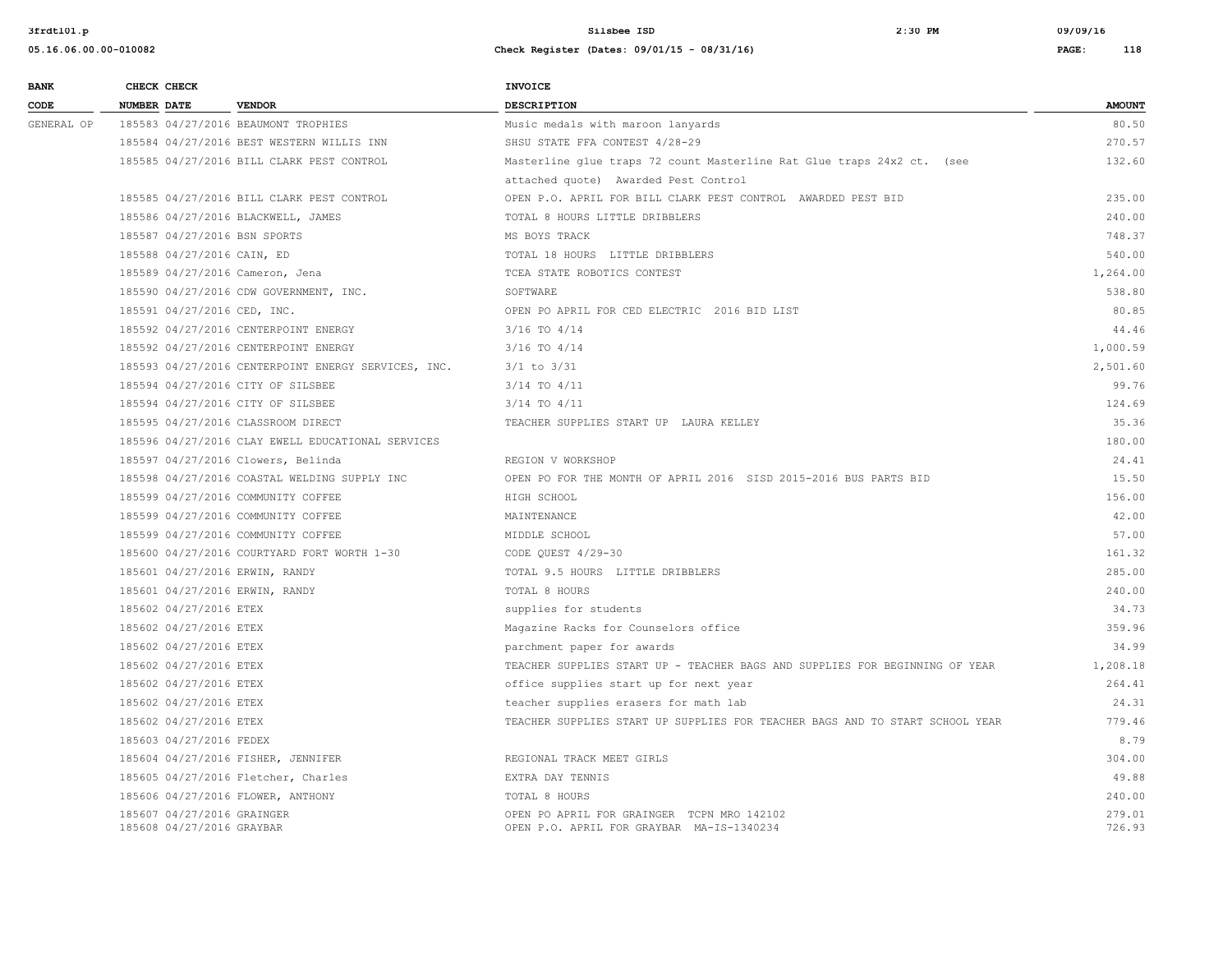| <b>BANK</b> | CHECK CHECK                                                | <b>INVOICE</b>                                                   |                  |
|-------------|------------------------------------------------------------|------------------------------------------------------------------|------------------|
| CODE        | <b>NUMBER DATE</b><br><b>VENDOR</b>                        | <b>DESCRIPTION</b>                                               | <b>AMOUNT</b>    |
| GENERAL OP  | 185609 04/27/2016 GRIFFIN, JASON                           | TOTAL 12.5 HOURS LITTLE DRIBBLERS                                | 375.00           |
|             | 185610 04/27/2016 HAMPTON INN & SUITES HUTTO               | TCEA STATE ROBOTICS CONTEST                                      | 552.12           |
|             | 185611 04/27/2016 HAWTHORNE, TANNER                        | TOTAL 4.5 HOURS                                                  | 135.00           |
|             | 185612 04/27/2016 HAYES SOFTWARE SYSTEMS                   | ANNUAL SOFTWARE MAINTENANCE RENEWAL                              | 4,794.50         |
|             | 185613 04/27/2016 HEAVY DUTY BUS PARTS, INC.               | OPEN PO FOR THE MONTH OF APRIL 2016 SISD 2015-2016 BUS PARTS BID | 49.95            |
|             | 185613 04/27/2016 HEAVY DUTY BUS PARTS, INC.               | OPEN PO FOR THE MONTH OF APRIL 2016 SISD 2015-2016 BUS PARTS BID | 277.23           |
|             | 185613 04/27/2016 HEAVY DUTY BUS PARTS, INC.               | OPEN PO FOR THE MONTH OF APRIL 2016 SISD 2015-2016 BUS PARTS BID | 138.77           |
|             | 185614 04/27/2016 Honeycutt, Judy                          |                                                                  | 83.48            |
|             | 185614 04/27/2016 Honeycutt, Judy                          |                                                                  | 58.48            |
|             | 185615 04/27/2016 HTE DANCE & SPIRIT GROUP, INC.           | OFFICER CAMP                                                     | 1,565.00         |
|             | 185616 04/27/2016 HTE DANCE & SPIRIT GROUP, INC.           | LINE CAMP                                                        | 5,400.00         |
|             | 185617 04/27/2016 INTERFACE SECURITY SYSTEMS               | $5/1$ to $5/31$                                                  | 26.43            |
|             | 185618 04/27/2016 JACKS, GRETCHEN                          |                                                                  | 12.72            |
|             | 185619 04/27/2016 JEB SALES COMPANY, INC.                  | FLEET NUMBERS FOR BUSES                                          | 2,465.65         |
|             | 185620 04/27/2016 JONES SCHOOL SUPPLY CO., INC.            | START UP 16-17                                                   | 1,787.35         |
|             | 185621 04/27/2016 KARCZEWSKI/BRADSHAW L.L.P.               | RE; GENERAL LEGAL MATTERS                                        | 112.50           |
|             | 185622 04/27/2016 LAKESHORE LEARNING MATERIALS             | START UP                                                         | 227.56           |
|             | 185622 04/27/2016 LAKESHORE LEARNING MATERIALS             | SUPPLIES                                                         | 455.89           |
|             | 185623 04/27/2016 LAMBRIGHT, HEIDI                         |                                                                  | 20.10            |
|             | 185623 04/27/2016 LAMBRIGHT, HEIDI                         |                                                                  | 10.05            |
|             | 185623 04/27/2016 LAMBRIGHT, HEIDI                         |                                                                  | 20.10            |
|             | 185624 04/27/2016 LAQUINTA INN                             | REGIONAL TRACK MEETING 4/28                                      | 89.88            |
|             | 185625 04/27/2016 LASER IMAGING INC.                       | office supplies toner                                            | 159.99           |
|             | 185626 04/27/2016 LAWRENCE, JOSHUA                         | TOTAL 10.5 HOURS LITTLE DRIBBLERS                                | 315.00           |
|             | 185627 04/27/2016 Leleux, Judith                           | TEXAS LIBRARY CONFERENCE                                         | 68.90            |
|             | 185628 04/27/2016 LEVINER, ZACHARY                         | TOTAL 4 HOURS LITTLE DRIBBLERS                                   | 120.00           |
|             | 185629 04/27/2016 LEWIS, SHAWN                             | SHAUN M. LEWIS LR 104                                            | 16.70            |
|             | 185630 04/27/2016 LOFTON SECURITY SERVICES, INC.           | $4/4$ TO $4/10$                                                  | 525.60           |
|             | 185630 04/27/2016 LOFTON SECURITY SERVICES, INC.           | $4/11$ TO $4/17$                                                 | 420.48           |
|             | 185631 04/27/2016 LOWE'S                                   | MOVING BOXES AND TAPE FOR THE MOVE OF THE LIBRARIES              | 549.12           |
|             | 185632 04/27/2016 LUMBERTON TROPHY & AWARDS                | 8X10 PLAQUE LASERED AND INK FILLED                               | 21.00            |
|             | 185633 04/27/2016 M & D SUPPLY, INC.                       | OPEN P.O. MARCH FOR M & D SUPPLY BID LIST                        | 158.37           |
|             | 185634 04/27/2016 Mackey, Kyle                             | BOYS REGIONAL TRACK                                              | 650.00           |
|             | 185635 04/27/2016 MANNING'S                                | SUPPLIES                                                         | 260.82           |
|             | 185635 04/27/2016 MANNING'S                                | START UP16-17                                                    | 8.79             |
|             | 185635 04/27/2016 MANNING'S                                | START UP16-17                                                    | 135.83           |
|             | 185635 04/27/2016 MANNING'S                                | SUPPLIES                                                         | 268.74           |
|             | 185635 04/27/2016 MANNING'S<br>185635 04/27/2016 MANNING'S | SUPPLIES<br>START UP 16-17                                       | 268.74<br>111.82 |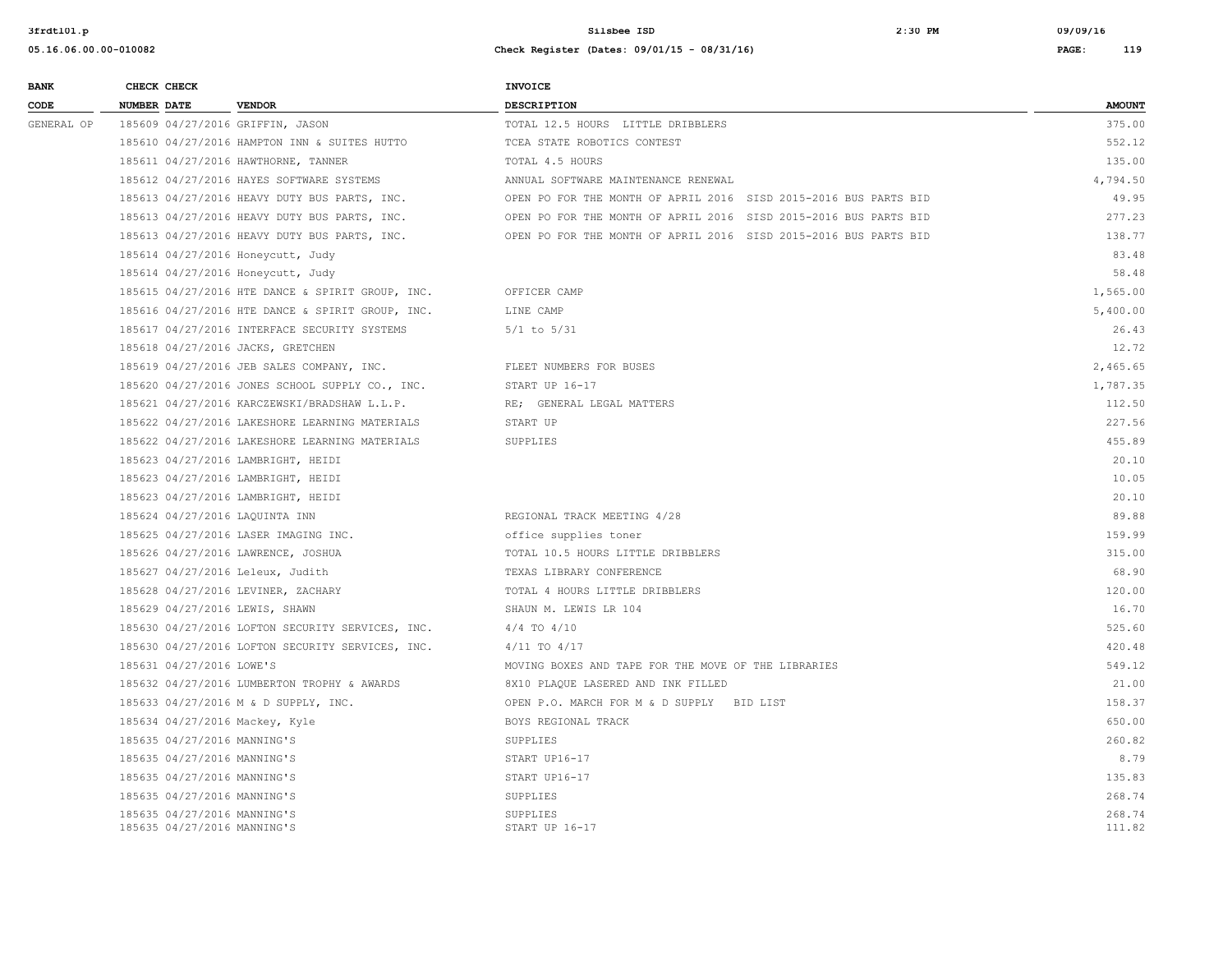| <b>BANK</b> | CHECK CHECK        |                             |                                                      | <b>INVOICE</b>                                                            |               |
|-------------|--------------------|-----------------------------|------------------------------------------------------|---------------------------------------------------------------------------|---------------|
| CODE        | <b>NUMBER DATE</b> |                             | <b>VENDOR</b>                                        | <b>DESCRIPTION</b>                                                        | <b>AMOUNT</b> |
| GENERAL OP  |                    | 185635 04/27/2016 MANNING'S |                                                      | START UP16-17                                                             | 84.91         |
|             |                    | 185635 04/27/2016 MANNING'S |                                                      | START UP 16-17                                                            | 131.27        |
|             |                    | 185635 04/27/2016 MANNING'S |                                                      | START UP 16-17                                                            | $-56.16$      |
|             |                    | 185635 04/27/2016 MANNING'S |                                                      | START UP 16-17                                                            | 182.91        |
|             |                    | 185635 04/27/2016 MANNING'S |                                                      | START UP 16-17                                                            | 188.61        |
|             |                    |                             | 185636 04/27/2016 McKenzie, Pam                      | BAND SPAGHETTI DINNER TOTAL 9.5 HOURS                                     | 95.00         |
|             |                    |                             | 185637 04/27/2016 MCMILLAN GLASS AND DOOR            | OPEN P.O. APRIL FOR MCMILLIAN GLASS 2016 BID LIST                         | 43.26         |
|             |                    |                             | 185638 04/27/2016 MILLCREEK MANUFACTORING            | REAR BRUSH FOR TOP DRESSER ATHLETICS FREIGHT CHARGE ONLY COMPANY FOR THIS | 362.68        |
|             |                    |                             |                                                      | PART.                                                                     |               |
|             |                    |                             | 185639 04/27/2016 MONTALVO, CARLOS II                | TOTAL 6 HOURS LITTLE DRIBBLERS                                            | 180.00        |
|             |                    | 185640 04/27/2016 NASCO     |                                                      | ELA SUPPLIES                                                              | 89.94         |
|             |                    |                             | 185641 04/27/2016 NCS PEARSON, INC.                  | testing supplies                                                          | 368.20        |
|             |                    |                             | 185642 04/27/2016 NEAL, MATTHEW                      | TOTAL 13/75 HOURS LITTLE DRIBBLERS                                        | 412.50        |
|             |                    |                             | 185643 04/27/2016 ORIENTAL TRADING                   | START UP 16-17                                                            | 83.27         |
|             |                    |                             | 185644 04/27/2016 PEDEN, ROBERT                      | TOTAL 8 HOURS LITTLE DRIBBLERS                                            | 240.00        |
|             |                    |                             | 185645 04/27/2016 PENDER'S MUSIC COMPANY             | Choir Music                                                               | 41.74         |
|             |                    |                             | 185646 04/27/2016 PINNACLE MEDICAL MANAGEMENT CORP.  |                                                                           | 190.00        |
|             |                    |                             | 185647 04/27/2016 REALLY GOOD STUFF, INC.            | ELA SUPPLIES                                                              | 98.92         |
|             |                    |                             | 185647 04/27/2016 REALLY GOOD STUFF, INC.            | START UP16-17                                                             | 133.38        |
|             |                    |                             | 185647 04/27/2016 REALLY GOOD STUFF, INC.            | SUPPLIES                                                                  | 273.46        |
|             |                    |                             | 185648 04/27/2016 REGION V EDUCATION SERVICE CENTER  | workshop                                                                  | 45.00         |
|             |                    |                             | 185648 04/27/2016 REGION V EDUCATION SERVICE CENTER  | workshop                                                                  | 45.00         |
|             |                    |                             | 185648 04/27/2016 REGION V EDUCATION SERVICE CENTER  | Workshop                                                                  | 100.00        |
|             |                    |                             | 185648 04/27/2016 REGION V EDUCATION SERVICE CENTER  | Workshop                                                                  | 100.00        |
|             |                    |                             | 185648 04/27/2016 REGION V EDUCATION SERVICE CENTER  | Workshop                                                                  | 100.00        |
|             |                    |                             | 185648 04/27/2016 REGION V EDUCATION SERVICE CENTER  | BUS DRIVERS CERTIFICATION CLASS FOR RACHEL ROARK                          | 105.00        |
|             |                    |                             | 185649 04/27/2016 RIVERS, TOMMYE                     | LAURA REEVES                                                              | 200.00        |
|             |                    |                             | 185650 04/27/2016 RIVERS, TOMMYE                     | STAFF APPRECIATION                                                        | 200.00        |
|             |                    |                             | 185651 04/27/2016 ROGERS, BRANDON                    | TOTAL 9 HOURS LITTLE DRIBBLERS                                            | 270.00        |
|             |                    |                             | 185652 04/27/2016 SANCHEZ, TIFFANY                   | TPSA                                                                      | 98.00         |
|             |                    |                             | 185653 04/27/2016 Sandifer, Frances                  | TEXAS LIBRARY ASSOCIATION CONFERENCE                                      | 81.34         |
|             |                    |                             | 185654 04/27/2016 SCHOLASTIC INC.                    | scholastic Craig Landry                                                   | 144.38        |
|             |                    |                             | 185655 04/27/2016 SCHOOL SPECIALTY                   | ELA SUPPLIES                                                              | 237.75        |
|             |                    |                             | 185655 04/27/2016 SCHOOL SPECIALTY                   | START UP 16-17                                                            | 62.30         |
|             |                    |                             | 185656 04/27/2016 SCHOOL TECHNOLOGY ASSOCIATES, INC. | TRANSCRIPT LABELS                                                         | 50.00         |
|             |                    |                             | 185657 04/27/2016 SILSBEE HIGH SCHOOL - FCCLA        | PER DIEM 4/24-25                                                          | 40.00         |
|             |                    |                             | 185658 04/27/2016 SILSBEE MOTOR COMPANY              | OPEN PO FOR THE MONTH OF MARCH 2016                                       | 7.00          |
|             |                    |                             | 185659 04/27/2016 Smith, Anjenette                   | REGION V                                                                  | 24.84         |
|             |                    |                             | 185660 04/27/2016 SMITH, JIMMY                       | TOTAL 4 HOURS LITTLE DRIBBLERS                                            | 120.00        |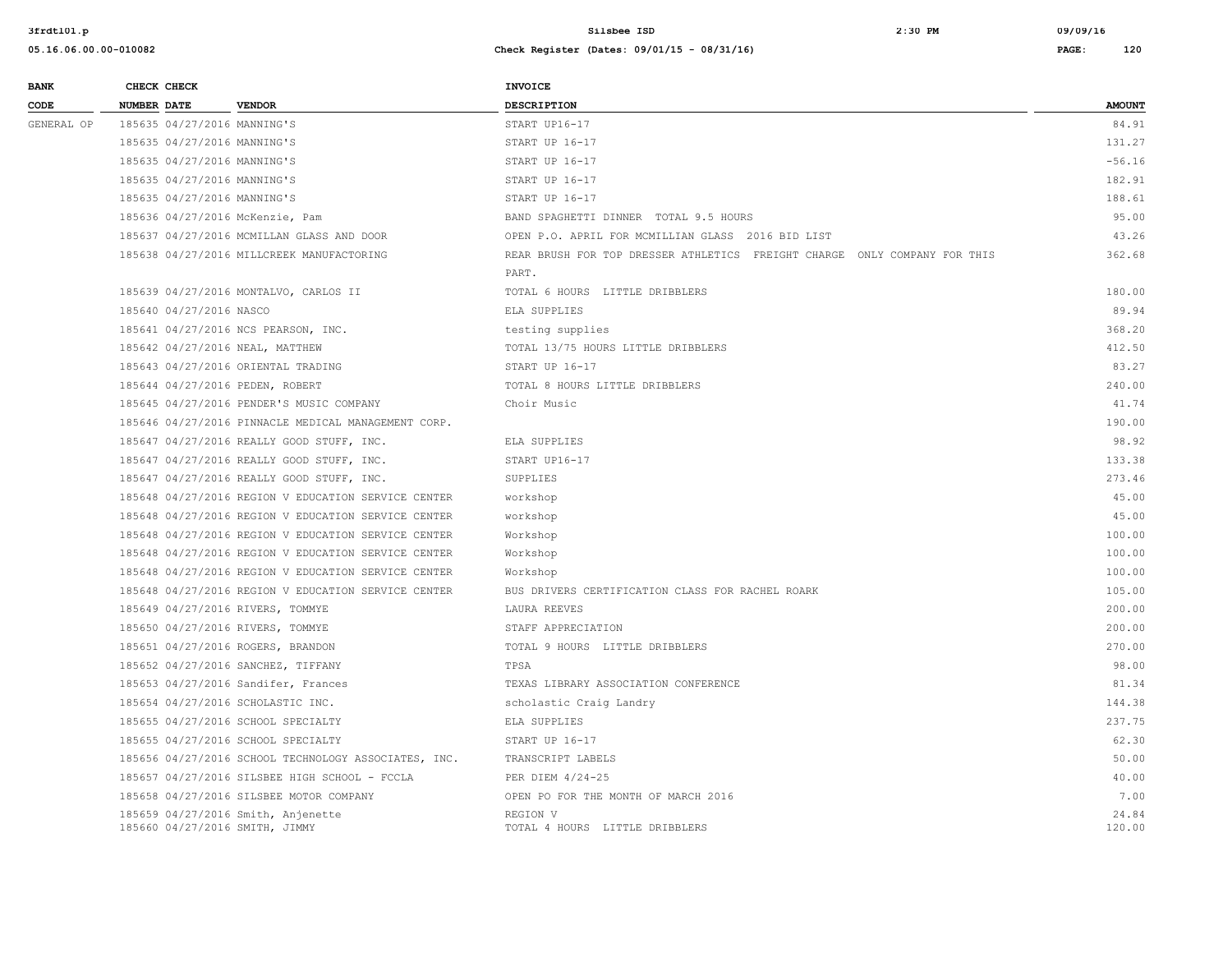| <b>BANK</b> | CHECK CHECK                    |                                                                           | INVOICE                                                                   |                 |
|-------------|--------------------------------|---------------------------------------------------------------------------|---------------------------------------------------------------------------|-----------------|
| CODE        | <b>NUMBER DATE</b>             | <b>VENDOR</b>                                                             | <b>DESCRIPTION</b>                                                        | <b>AMOUNT</b>   |
| GENERAL OP  | 185661 04/27/2016 Smith, Kelly |                                                                           | 4/19-22 TEXAS LIBRARY ASSOCIATION CONFERENCE                              | 188.38          |
|             |                                | 185662 04/27/2016 SOUTHERN COMPUTER WAREHOUSE                             | ASUS CHROMEBOOK FLIPS & LICENSES, CHROMEBOOK CHARGING CABINETS, AND MEDIA | 938.76          |
|             |                                |                                                                           | CENTER WORKSTATIONS REGION V CO-OP                                        |                 |
|             |                                | 185662 04/27/2016 SOUTHERN COMPUTER WAREHOUSE                             | ASUS CHROMEBOOK FLIPS & LICENSES, CHROMEBOOK CHARGING CABINETS, AND MEDIA | 11,559.66       |
|             |                                |                                                                           | CENTER WORKSTATIONS REGION V CO-OP                                        |                 |
|             |                                | 185662 04/27/2016 SOUTHERN COMPUTER WAREHOUSE                             | ASUS CHROMEBOOK FLIPS & LICENSES, CHROMEBOOK CHARGING CABINETS, AND MEDIA | 17,604.00       |
|             |                                |                                                                           | CENTER WORKSTATIONS REGION V CO-OP                                        |                 |
|             |                                | 185662 04/27/2016 SOUTHERN COMPUTER WAREHOUSE                             | APC SMART UPS AND APC BATTERY PACK OUOTE 1384851                          | 3,006.99        |
|             |                                | 185663 04/27/2016 Steadham, Ali                                           | SHSU STATE CDES                                                           | 226.00          |
|             |                                | 185664 04/27/2016 Sturgeon, Rondi                                         | SPAGHETTI DINNER TOTAL 9.5 HOURS                                          | 95.00           |
|             | 185665 04/27/2016 TASB, INC.   |                                                                           | UPDATE 104                                                                | 198.96          |
|             | 185666 04/27/2016 TASBO        |                                                                           | REGISTRATION                                                              | 290.00          |
|             |                                | 185667 04/27/2016 TEXAS DEPARTMENT OF LICENSING REGULATION                |                                                                           | 20.00           |
|             |                                | 185668 04/27/2016 TEXAS SCOREBOARD SERVICES LLC                           | REPLACE MODULE IN BASEBALL SCOREBOARD                                     | 655.00          |
|             |                                | 185669 04/27/2016 THOMAS A/C SUPPLY, INC.                                 | OPEN P.O. MARCH FOR THOMAS A/C SUPPLY BID LIST                            | 168.00          |
|             |                                | 185669 04/27/2016 THOMAS A/C SUPPLY, INC.                                 | OPEN P.O. MARCH FOR THOMAS A/C SUPPLY BID LIST                            | 281.50          |
|             |                                | 185670 04/27/2016 THOMAS BUS GULF COAST                                   | BODY PART FOR BUS 2185                                                    | 94.99           |
|             | 185671 04/27/2016 THSCA        |                                                                           | THROUGH JULY 20 12 REGISTRATIONS                                          | 1,260.00        |
|             |                                | 185672 04/27/2016 UNIVERSITY HOTEL SHSU                                   | REGIONAL TRACK MEET 4/29-30                                               | 625.75          |
|             |                                | 185673 04/27/2016 VERIZON WIRELESS                                        | MAR $14$ - APRIL 13                                                       | 1,118.38        |
|             |                                | 185674 04/27/2016 VERIZON WIRELESS                                        | MAR 14 - APRIL 13                                                         | 1,025.59        |
|             | 185675 04/27/2016 WAL-MART     |                                                                           | FLORAL SUPPLIES YARN GLUE AND PROJECT SUPPLIES                            | 211.43          |
|             | 185675 04/27/2016 WAL-MART     |                                                                           | SUPPLIES                                                                  | 181.02          |
|             | 185675 04/27/2016 WAL-MART     |                                                                           | SUPPLIES                                                                  | 186.53          |
|             | 185675 04/27/2016 WAL-MART     |                                                                           | SUPPLIES                                                                  | 21.86           |
|             | 185675 04/27/2016 WAL-MART     |                                                                           | storage towers                                                            | 59.64           |
|             | 185675 04/27/2016 WAL-MART     |                                                                           | TAX WAS CHARGED AND EMPLOYEE SHOWED OUR TAX CARD - 24.30 AND HAD A RETURN | 281.31          |
|             |                                |                                                                           | \$68.52<br>UIL SUPPLIES                                                   |                 |
|             | 185675 04/27/2016 WAL-MART     |                                                                           | RCA AUDIO SYSTEM AND IPOD TOUCH                                           | 254.88          |
|             | 185675 04/27/2016 WAL-MART     |                                                                           | supplies                                                                  | 178.11          |
|             | 185675 04/27/2016 WAL-MART     |                                                                           | BOARD MEETING 4/12                                                        | 54.92           |
|             |                                | 185676 04/27/2016 Waters, Sharon                                          | NHS RENEWAL, PATCHES AND CARDS                                            | 632.90          |
|             |                                | 185677 04/27/2016 WILLIAMS, JOHN                                          | TOTAL 8 HOURS                                                             | 240.00          |
|             |                                | 185678 04/27/2016 Willis, Pamela                                          | CODE QUEST                                                                | 186.00          |
|             | 185679 04/28/2016 TABC         |                                                                           | JOE SIGLER, IRA BROOKS AND JAMES COLLINS                                  | $-225.00$       |
|             | 185679 04/27/2016 TABC         |                                                                           | JOE SIGLER, IRA BROOKS AND JAMES COLLINS                                  | 225.00          |
|             |                                | 185680 04/27/2016 LEVINER, ZACHARY                                        | LITTLE DRIBBLERS TOTAL HOURS 14.5 PAID 2.5 ON ANOTHER CHECK OWE 12 HOURS  | 720.00          |
|             |                                | 185681 04/28/2016 ADVANCED GRAPHICS<br>185682 04/28/2016 AWARDS UNLIMITED | INK<br>HOSA Stole                                                         | 915.38<br>31.00 |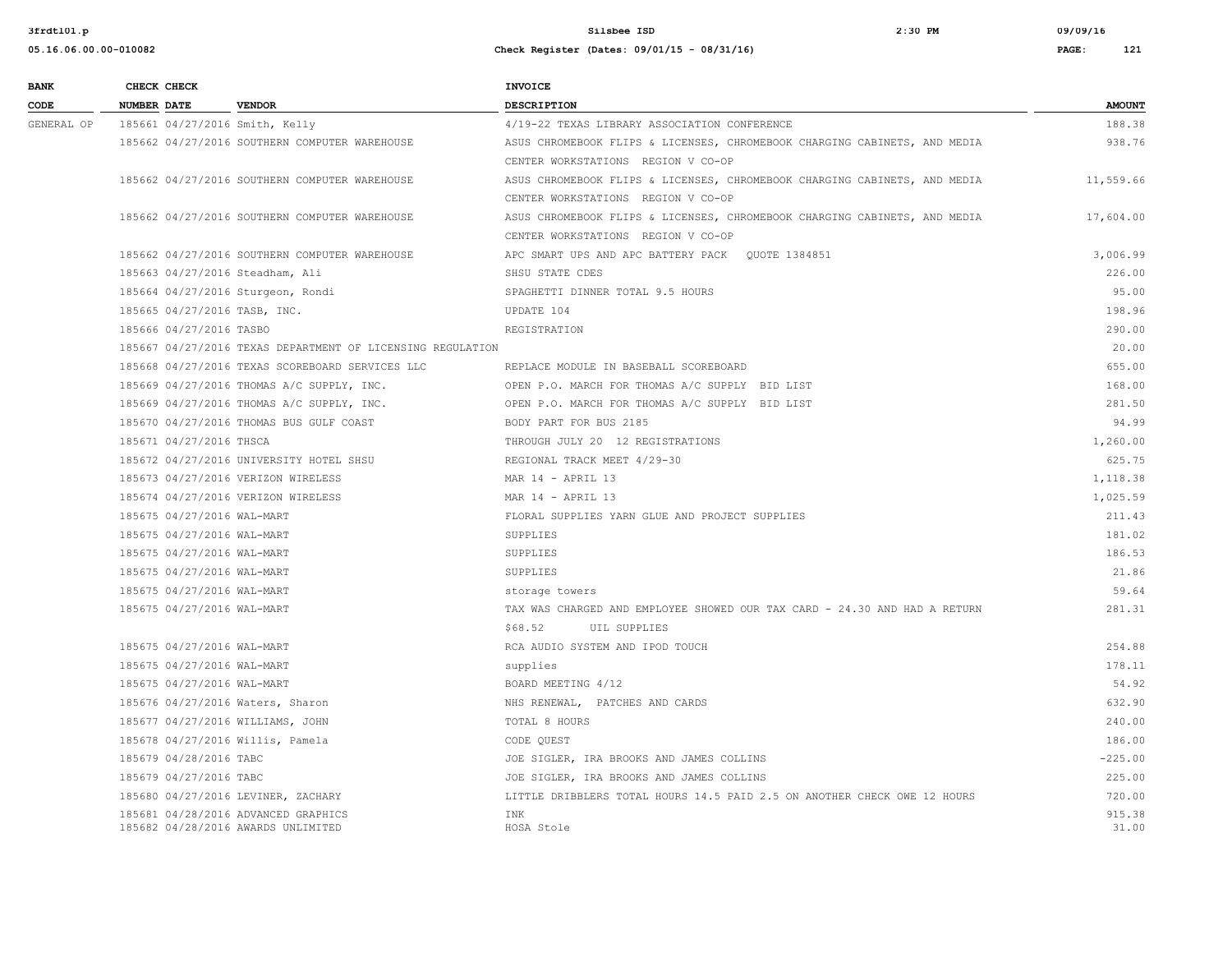| <b>BANK</b> | CHECK CHECK                    |                                                        | <b>INVOICE</b>                                                       |                    |
|-------------|--------------------------------|--------------------------------------------------------|----------------------------------------------------------------------|--------------------|
| CODE        | <b>NUMBER DATE</b>             | <b>VENDOR</b>                                          | <b>DESCRIPTION</b>                                                   | <b>AMOUNT</b>      |
| GENERAL OP  |                                | 185683 04/28/2016 INZER ADVANCE DESIGNS                | girls powerlifting shirts, champion suit and iron wraps z            | 470.06             |
|             |                                | 185684 04/28/2016 JOHNSEN'S WHOLESALE FLORIST          | Floral Design Monthly Open PO for April 2016                         | 243.60             |
|             |                                | 185684 04/28/2016 JOHNSEN'S WHOLESALE FLORIST          | Floral Design Monthly Open PO for April 2016                         | 316.55             |
|             |                                | 185685 04/28/2016 MONTALVO, CARLOS II                  | SHOULD HAVE BEEN 12 HOURS ONLY PAID 2 HOURS                          | 360.00             |
|             |                                | 185686 04/28/2016 SOUTHWEST EMBLEM COMPANY             | Choir Patches                                                        | 169.00             |
|             | 185687 04/28/2016 TABC         |                                                        | JOE SIGLER, IRA BROOKS AND JAMES COLLINS                             | 255.00             |
|             |                                | 185688 04/28/2016 TRI-CON, INC.                        | OPEN PO APRIL FOR TRI CON FUELS AWARDED FUEL BID                     | 1,423.32           |
|             |                                | 185689 04/28/2016 WELDON, WILLIAMS & LICK, INC.        | reserved tickets 1 game football 2016                                | 215.78             |
|             |                                | 185690 05/04/2016 ACCESS INVESTIGATIONS, LLC           | $4/12$ services                                                      | 400.00             |
|             |                                | 185691 05/04/2016 ANDERSON, JASON                      | JUDGING DRUM MAJOR/COLOR GUARD                                       | 100.00             |
|             |                                | 185692 05/04/2016 Bain, Richard JR                     | SOUTH SHORE HARBOUR LEAGUE CITY                                      | 114.58             |
|             |                                | 185693 05/04/2016 BEAUMONT TROPHIES                    | PLAQUES FOR BOARD MEMBERS JOHN AND ALAN                              | 157.90             |
|             |                                | 185694 05/04/2016 BELL, MA LPC COUNSELING SERV., TRACY |                                                                      | 620.00             |
|             |                                | 185694 05/04/2016 BELL, MA LPC COUNSELING SERV., TRACY | APRIL 2016                                                           | 140.00             |
|             |                                | 185695 05/04/2016 BURGERS OF BEAUMONT                  | <b>BASEBALL</b>                                                      | 143.68             |
|             |                                | 185696 05/04/2016 BURGERWORKS, INC.                    | STORE 416 SILSBEE SOFTBALL                                           | 81.19              |
|             |                                | 185696 05/04/2016 BURGERWORKS, INC.                    | STORE 830 SOFTBALL                                                   | 191.59             |
|             |                                | 185697 05/04/2016 CENTER FOR BEHAVIORAL STUDIES        |                                                                      | 840.00             |
|             |                                | 185697 05/04/2016 CENTER FOR BEHAVIORAL STUDIES        |                                                                      | 840.00             |
|             |                                | 185698 05/04/2016 CHARACTER COUNTS                     | SUPPLIES                                                             | 65.97              |
|             |                                | 185699 05/04/2016 CHEVRON AND TEXACO CARD SERVICES     | $3/23$ TO $4/22$                                                     | 86.80              |
|             |                                | 185700 05/04/2016 CICI'S PIZZA #160                    | SOFTBALL                                                             | 80.98              |
|             |                                | 185700 05/04/2016 CICI'S PIZZA #160                    | SOFTBALL                                                             | 119.00             |
|             |                                | 185701 05/04/2016 CLASSROOM DIRECT                     | SOCIAL STUDIES SUPPLIES                                              | 386.33             |
|             |                                | 185702 05/04/2016 CURRICULUM ASSOCIATES LLC            | teacher supplies Shani Griffin                                       | 260.96             |
|             | 185703 05/04/2016 DAIRY QUEEN  |                                                        | SOFTBALL                                                             | 100.00             |
|             |                                | 185704 05/04/2016 DAUGHERTY, HAYDEN                    | 4/1,4/2 AND 4/15 TIGERETTES, YOUTH RALLEY TOTAL 24.5 HOURS           | 177.63             |
|             |                                | 185704 05/04/2016 DAUGHERTY, HAYDEN                    | 4/25 LAMAR BAND CONCERT TOTAL 4 HOURS                                | 29.00              |
|             | 185705 05/04/2016 Day, Keli    |                                                        |                                                                      | 63.95              |
|             | 185706 05/04/2016 ENTERGY      |                                                        | APRIL 2016                                                           | 54, 310.32         |
|             | 185707 05/04/2016 ERWIN, RANDY |                                                        | TOTAL 8 HOURS                                                        | 240.00             |
|             | 185708 05/04/2016 ETEX         |                                                        | alcohol for computer lab                                             | 20.52              |
|             | 185708 05/04/2016 ETEX         |                                                        | teacher supplies toner                                               | 102.36             |
|             | 185708 05/04/2016 ETEX         |                                                        | Toner cartridge for Workcentre 3315 and HP LaserJet 1320n            | 257.33             |
|             | 185708 05/04/2016 ETEX         |                                                        | Ink Cartridge for room 111                                           | 194.99             |
|             | 185708 05/04/2016 ETEX         |                                                        | Etex enevlopes for D. Helton UNV 421000 6 x 9 \$15.49 per box, 1 box | 15.49              |
|             | 185708 05/04/2016 ETEX         |                                                        | OFFICE SUPPLIES                                                      | 101.35             |
|             | 185708 05/04/2016 ETEX         | 185709 05/04/2016 FALGOUT, TERRY                       | Teacher & Office Supply Order<br>SILSBEE VS WOS BASEBALL             | 1,256.35<br>128.06 |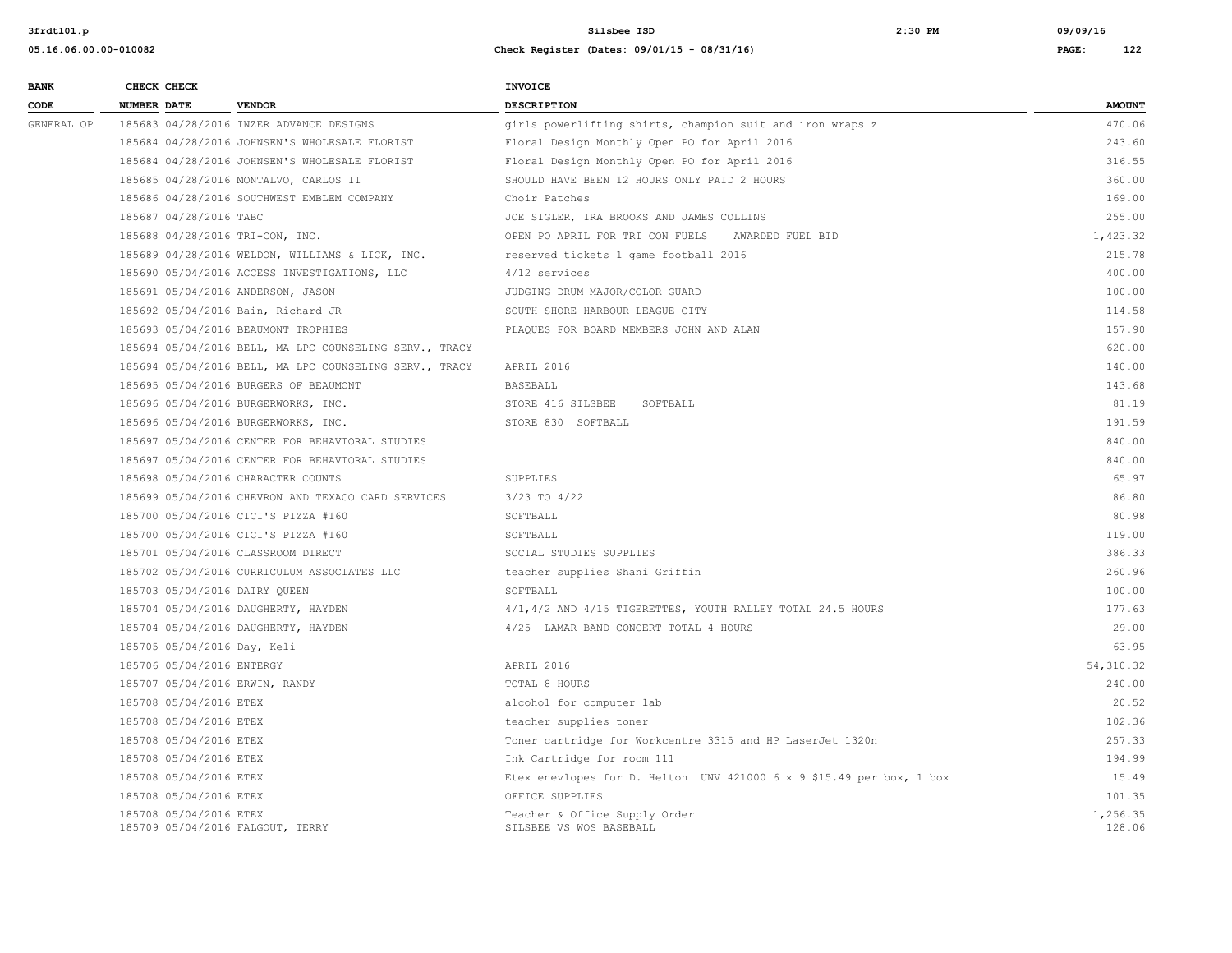| <b>BANK</b> | CHECK CHECK           |                                                                      | INVOICE                                                                         |                |
|-------------|-----------------------|----------------------------------------------------------------------|---------------------------------------------------------------------------------|----------------|
| CODE        | <b>NUMBER DATE</b>    | <b>VENDOR</b>                                                        | <b>DESCRIPTION</b>                                                              | <b>AMOUNT</b>  |
| GENERAL OP  |                       | 185710 05/04/2016 FLOWER, ANTHONY                                    | AND 4/29 TOTAL 10 HOURS                                                         | 300.00         |
|             |                       | 185711 05/04/2016 Foster, Tonya                                      | 4/20                                                                            | 23.98          |
|             |                       | 185712 05/04/2016 GARCIA, JOSEPH                                     | APRIL $1 - \text{MAX} 2$                                                        | 202.50         |
|             |                       | 185713 05/04/2016 GILMAN GEAR                                        | playmaker lineman chute, screenliner, tri-fold metal ladder QUOTE Q2016-16755   | 4,035.38       |
|             |                       | 185714 05/04/2016 Golden, Hannah                                     |                                                                                 | 18.04          |
|             |                       | 185714 05/04/2016 Golden, Hannah                                     |                                                                                 | 18.04          |
|             |                       | 185714 05/04/2016 Golden, Hannah                                     |                                                                                 | 18.04          |
|             |                       | 185714 05/04/2016 Golden, Hannah                                     |                                                                                 | 18.04          |
|             |                       | 185715 05/04/2016 HAMBURGER DEPOT                                    | <b>BASEBALL</b>                                                                 | 220.00         |
|             |                       | 185716 05/04/2016 HARCOURT OUTLINES, INC.                            | student agendas                                                                 | 213.73         |
|             |                       | 185717 05/04/2016 Harrell-Bodle, Mona                                |                                                                                 | 101.25         |
|             |                       | 185718 05/04/2016 HART INTERCIVIC, INC.                              | ELECTION SUPPLIES                                                               | 154.00         |
|             |                       | 185719 05/04/2016 HATCHER, GREG                                      | SILSBEE VS WOS BASEBALL                                                         | 133.22         |
|             |                       | 185720 05/04/2016 HAWTHORNE, BEN                                     | TOTAL 97.14 HOURS                                                               | 2,914.20       |
|             |                       | 185721 05/04/2016 HAWTHORNE, TANNER                                  | TOTAL 4 HOURS                                                                   | 120.00         |
|             |                       | 185722 05/04/2016 Honeycutt, Judy                                    |                                                                                 | 14.69          |
|             |                       | 185722 05/04/2016 Honeycutt, Judy                                    |                                                                                 | 14.69          |
|             |                       | 185722 05/04/2016 Honeycutt, Judy                                    | AND 4/22                                                                        | 24.20          |
|             | 185723 05/04/2016 IMP |                                                                      | REGION V WORKSHOP                                                               | 40.00          |
|             |                       | 185724 05/04/2016 INKSPOT PRINTS & GRAPHICS                          | T-Shirts for Kidwrites show                                                     | 308.00         |
|             |                       | 185725 05/04/2016 J. R. PARSLEY CO. INC.                             | MATERIALS AND LABOR TO CUT OUT AND REPLACE 60SQ.FT. OF HARDWOOD GYM #1 FLOORING | 1,307.00       |
|             |                       |                                                                      | (SEE ATTACHED QUOTE) NO ONE ELSE IN THE IMMEDIATE AREA                          |                |
|             |                       | 185726 05/04/2016 Jackson, Dawnita                                   | SING-A-BRATION JULY 7-9                                                         | 165.00         |
|             |                       | 185727 05/04/2016 Jacks, Evelle                                      |                                                                                 | 95.56          |
|             |                       | 185728 05/04/2016 JACKSON, SHARON                                    | OCCUPATIONAL THERAPY                                                            | 1,830.00       |
|             |                       | 185728 05/04/2016 JACKSON, SHARON                                    | OCCUPATIONAL THERAPY                                                            | 5,640.00       |
|             |                       | 185729 05/04/2016 JOHNSON'S PETALS & STEMS                           | SHARON DICKARD'S MOM ADELLE SEVARS SERVICE                                      | 45.00          |
|             |                       | 185730 05/04/2016 JOHNSTONE SUPPLY                                   | HVAC Monthly Open PO for April 2016                                             | 142.98         |
|             |                       | 185730 05/04/2016 JOHNSTONE SUPPLY                                   | OPEN PO APRIL FOR JOHNSTON SUPPLY 2016 BID LIST                                 | 124.49         |
|             |                       | 185731 05/04/2016 JONES SCHOOL SUPPLY                                | Drama Awards                                                                    | 178.50         |
|             |                       | 185731 05/04/2016 JONES SCHOOL SUPPLY                                | awards Tammy Stout                                                              | 228.41         |
|             |                       | 185732 05/04/2016 JONES, JUNE                                        |                                                                                 | 19.44          |
|             |                       | 185732 05/04/2016 JONES, JUNE                                        |                                                                                 | 8.64           |
|             |                       | 185733 05/04/2016 KUYKENDALL, OLIVIA                                 | $AND$ 4/20                                                                      | 15.55          |
|             |                       | 185734 05/04/2016 LAMBRIGHT, HEIDI                                   |                                                                                 | 10.05          |
|             |                       | 185734 05/04/2016 LAMBRIGHT, HEIDI                                   |                                                                                 | 20.10          |
|             |                       | 185735 05/04/2016 Langley, Pamela                                    | TLA CONFERENCE                                                                  | 70.67          |
|             |                       | 185736 05/04/2016 Leleux, Judith<br>185736 05/04/2016 Leleux, Judith |                                                                                 | 21.60<br>17.93 |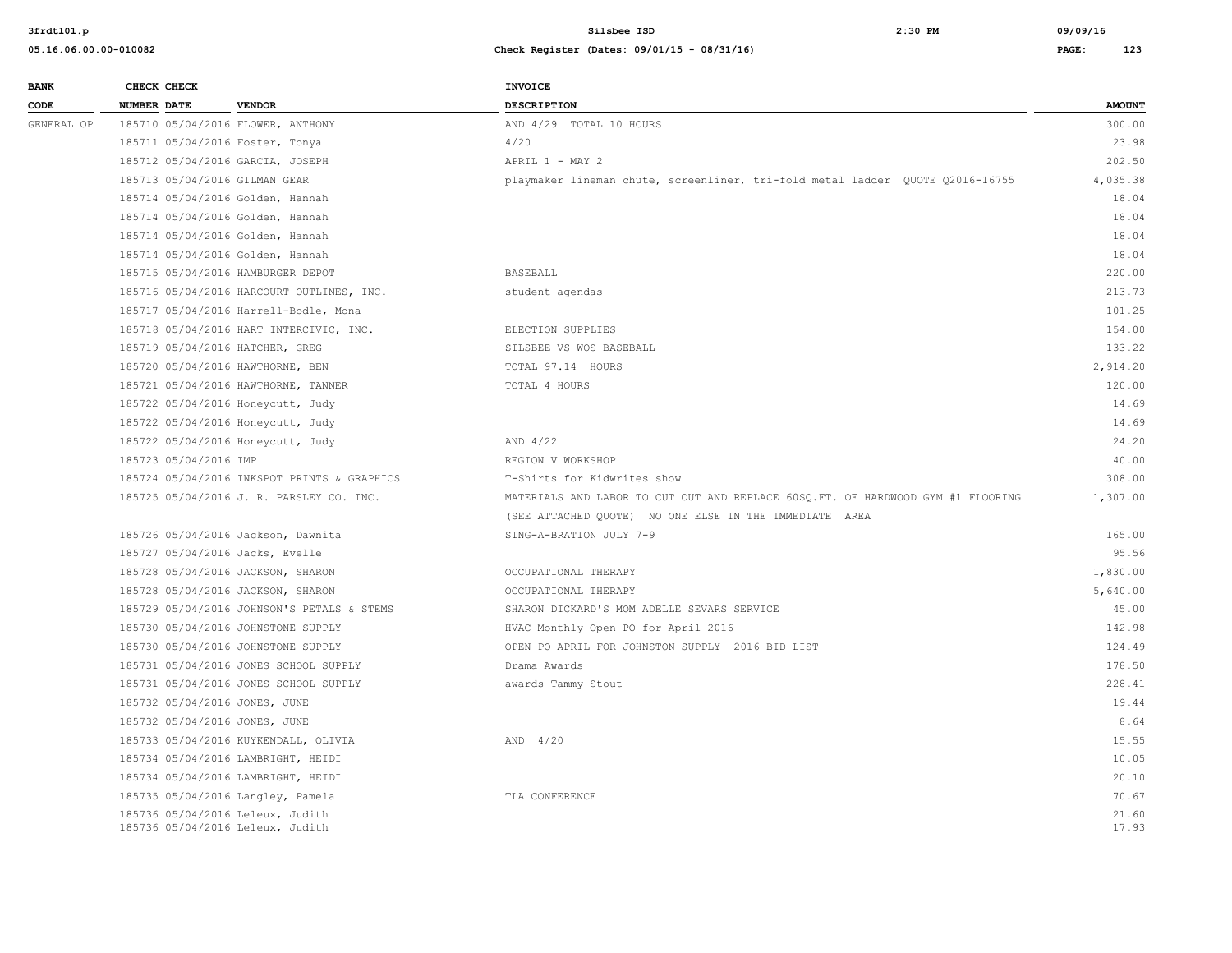| <b>BANK</b> | CHECK CHECK                    |                                                     | <b>INVOICE</b>                                                            |               |
|-------------|--------------------------------|-----------------------------------------------------|---------------------------------------------------------------------------|---------------|
| CODE        | <b>NUMBER DATE</b>             | <b>VENDOR</b>                                       | DESCRIPTION                                                               | <b>AMOUNT</b> |
| GENERAL OP  |                                | 185736 05/04/2016 Leleux, Judith                    |                                                                           | 17.93         |
|             |                                | 185736 05/04/2016 Leleux, Judith                    |                                                                           | 34.98         |
|             |                                | 185737 05/04/2016 LOFTON SECURITY SERVICES, INC.    | $4/18$ TO $4/22$                                                          | 525.60        |
|             |                                | 185738 05/04/2016 M & D SUPPLY, INC.                | OPEN PO APRIL FOR M&D SUPPLY 2016 BID LIST                                | 144.18        |
|             |                                | 185739 05/04/2016 MALDONADO, NOELLE                 | JUDGING DRUM MAJOR/COLOR GUARD                                            | 100.00        |
|             |                                | 185740 05/04/2016 MASTER AUDIO VISUALS, INC.        | Laminating film to restock the warehouse                                  | 2,220.00      |
|             |                                | 185741 05/04/2016 McClusky, Estha                   | TLA ANNUAL CONFERENCE                                                     | 49.33         |
|             |                                | 185742 05/04/2016 McKinney, Raymond                 |                                                                           | 110.21        |
|             |                                | 185743 05/04/2016 MCMILLAN GLASS AND DOOR           | REPLACE BROKEN MIRROR IN WEIGHT ROOM HIGH SCHOOL                          | 387.00        |
|             |                                | 185744 05/04/2016 MONTALVO, CARLOS II               | BASEBALL TOTAL 4 HOURS                                                    | 120.00        |
|             | 185745 05/04/2016 MOORE, SETH  |                                                     | 3/31, 4/15 TOTAL 17.5 HOURS TIGERETTES, YOUTH RALLY                       | 126.88        |
|             |                                | 185746 05/04/2016 MUNRO'S UNIFORM SERVICE           | APRIL TRANSPORTATION                                                      | 284.36        |
|             | 185747 05/04/2016 PALLONE, TIM |                                                     | JUDGING DRUM MAJOR/COLOR GUARD                                            | 100.00        |
|             | 185748 05/04/2016 PAYNE & SONS |                                                     | PULL BUS 0018 OUT THAT WAS STUCK OFF OF OLD ARCO ROAD                     | 250.00        |
|             |                                | 185749 05/04/2016 PERKINS, DIANE                    | TOTAL 26.38 HOURS                                                         | 791.40        |
|             |                                | 185750 05/04/2016 PINNACLE MEDICAL MANAGEMENT CORP. |                                                                           | 80.00         |
|             |                                | 185750 05/04/2016 PINNACLE MEDICAL MANAGEMENT CORP. |                                                                           | 50.00         |
|             |                                | 185750 05/04/2016 PINNACLE MEDICAL MANAGEMENT CORP. |                                                                           | 50.00         |
|             |                                | 185751 05/04/2016 Powell, Christina                 |                                                                           | 5.20          |
|             |                                | 185752 05/04/2016 RAWSON, TONYA                     | REGION V WORKSHOP                                                         | 24.34         |
|             |                                | 185753 05/04/2016 Sanford, Joanne                   |                                                                           | 49.94         |
|             |                                | 185754 05/04/2016 SCHOLASTIC INC.                   | <b>BOOKS</b>                                                              | 130.36        |
|             |                                | 185755 05/04/2016 SCHOOL SPECIALTY                  | ELA SUPPLIES                                                              | 295.43        |
|             |                                | 185756 05/04/2016 Scott, Shelley                    |                                                                           | 18.14         |
|             |                                | 185757 05/04/2016 Sears, Rakeesha                   | HS BAND TO ORANGE                                                         | 10.00         |
|             |                                | 185758 05/04/2016 SILSBEE ISD FOOD SERVICES         | COMMITTEE MEETING SCHOLARSHIP                                             | 27.00         |
|             |                                | 185758 05/04/2016 SILSBEE ISD FOOD SERVICES         | MAINTENENACE MEALS                                                        | 259.00        |
|             |                                | 185758 05/04/2016 SILSBEE ISD FOOD SERVICES         | FOR TEACHERS                                                              | 311.40        |
|             |                                | 185758 05/04/2016 SILSBEE ISD FOOD SERVICES         | SCHOLARSHIP MEETING                                                       | 27.00         |
|             |                                | 185758 05/04/2016 SILSBEE ISD FOOD SERVICES         |                                                                           | 120.00        |
|             |                                | 185758 05/04/2016 SILSBEE ISD FOOD SERVICES         | COMMUNITY LEADERS                                                         | 70.00         |
|             |                                | 185759 05/04/2016 Smith, Cynthia                    | SPRING CONFERENCE ON SP ED LAW 4/26-27                                    | 342.88        |
|             |                                | 185760 05/04/2016 SOCIAL STUDIES SCHOOL SERVICE     | SOCIAL STUDIES SUPPLIES                                                   | 79.40         |
|             |                                | 185761 05/04/2016 SOUTHEAST TASBO                   | KAREN POWELL, KIRSTEN PHILLIPS, SHARON DICKARD AND TRICIA BROOKS          | 80.00         |
|             |                                | 185762 05/04/2016 SOUTHERN COMPUTER WAREHOUSE       | TECHNOLOGY EQUIPMENT                                                      | 1,186.26      |
|             |                                | 185762 05/04/2016 SOUTHERN COMPUTER WAREHOUSE       | TECHNOLOGY SUPPLIES                                                       | 75.39         |
|             |                                | 185762 05/04/2016 SOUTHERN COMPUTER WAREHOUSE       | ASUS CHROMEBOOK FLIPS & LICENSES, CHROMEBOOK CHARGING CABINETS, AND MEDIA | 27,879.18     |
|             |                                |                                                     | CENTER WORKSTATIONS REGION V CO-OP                                        |               |
|             |                                | 185763 05/04/2016 SPINDLETOP CENTER                 |                                                                           | 979.80        |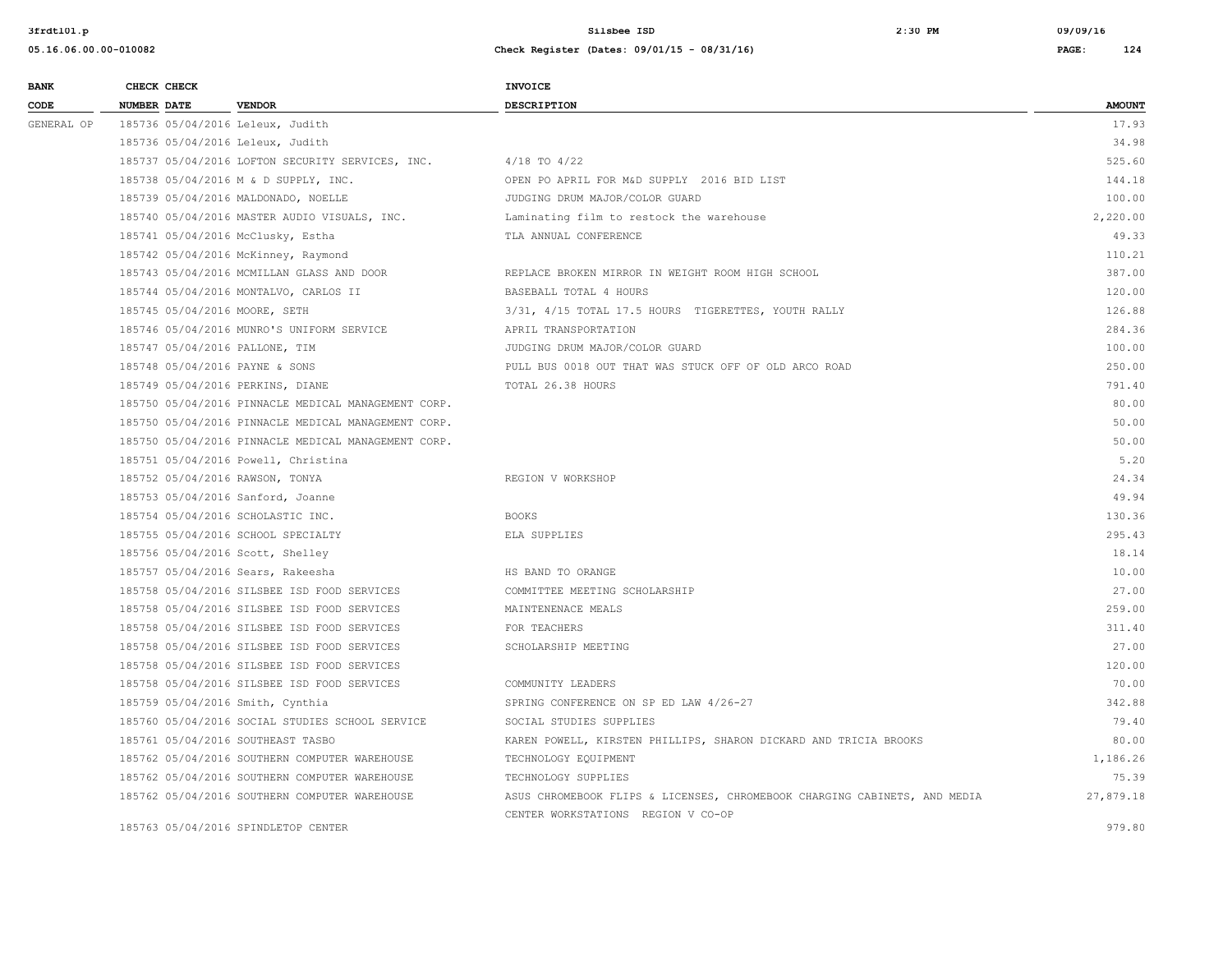| <b>BANK</b> | CHECK CHECK                                                          | <b>INVOICE</b>                                                                   |                    |
|-------------|----------------------------------------------------------------------|----------------------------------------------------------------------------------|--------------------|
| CODE        | <b>NUMBER DATE</b><br><b>VENDOR</b>                                  | <b>DESCRIPTION</b>                                                               | <b>AMOUNT</b>      |
| GENERAL OP  | 185764 05/04/2016 SSC SERVICE SOLUTIONS                              | $5/1$ TO $5/31$                                                                  | 56,209.07          |
|             | 185765 05/04/2016 Stanley, Katherine                                 | REGION V                                                                         | 23.58              |
|             | 185766 05/04/2016 STAR GRAPHICS COPIERS, INC.                        | Star Graphics Rakeesha Sears                                                     | 59.00              |
|             | 185766 05/04/2016 STAR GRAPHICS COPIERS, INC.                        | teacher supplies Rakeesha Sears                                                  | 102.00             |
|             | 185767 05/04/2016 TEACHER SYNERGY, LLC                               | teacher supplies Sara Mayeaux                                                    | 52.80              |
|             | 185767 05/04/2016 TEACHER SYNERGY, LLC                               | teacher supplies Betsy Richter                                                   | 335.00             |
|             | 185767 05/04/2016 TEACHER SYNERGY, LLC                               | teacher supplies Blair Hughes                                                    | 105.00             |
|             | 185767 05/04/2016 TEACHER SYNERGY, LLC                               | TEACHER SUPPLIES B RICHTER                                                       | 44.65              |
|             | 185767 05/04/2016 TEACHER SYNERGY, LLC                               | TEACHER SUPPLIES BETSY RICHTER                                                   | 111.20             |
|             | 185767 05/04/2016 TEACHER SYNERGY, LLC                               | TEACHER SUPPLIES START UP CAROL COLVIN                                           | 31.99              |
|             | 185768 05/04/2016 TEACHER'S DISCOVERY                                | SOCIAL STUDIES SUPPLIES                                                          | 225.74             |
|             | 185768 05/04/2016 TEACHER'S DISCOVERY                                | SOCIAL STUDIES SUPPLIES                                                          | 245.22             |
|             | 185768 05/04/2016 TEACHER'S DISCOVERY                                | SOCIAL STUDIES SUPPLIES                                                          | 169.34             |
|             | 185769 05/04/2016 TEAM GO FIGURE                                     | Poms for drill team                                                              | 756.00             |
|             | 185770 05/04/2016 TIME WARNER CABLE                                  | $4/30 - 5/29$                                                                    | $-653.56$          |
|             | 185770 05/04/2016 TIME WARNER CABLE                                  | $4/30 - 5/29$                                                                    | 653.56             |
|             | 185771 05/04/2016 Tomas, Jennifer                                    | REGION V WORKSHOP                                                                | $-24.68$           |
|             | 185771 05/04/2016 Tomas, Jennifer                                    | REGION V WORKSHOP                                                                | 24.68              |
|             | 185772 05/04/2016 TRI-CON, INC.                                      | OPEN PO FOR THE MONTH OF APRIL 2016 SISD 2015-2016 FUEL BID                      | $-10,842.52$       |
|             | 185772 05/04/2016 TRI-CON, INC.                                      | OPEN PO FOR THE MONTH OF APRIL 2016 SISD 2015-2016 FUEL BID                      | 10,842.52          |
|             | 185773 05/04/2016 Turk, Teshauna                                     |                                                                                  | $-5.20$            |
|             | 185773 05/04/2016 Turk, Teshauna                                     |                                                                                  | 5.20               |
|             | 185774 05/04/2016 VATAT                                              | 2016-17 MEMBERSHIP                                                               | $-300.00$          |
|             | 185774 05/04/2016 VATAT                                              | 2016-17 MEMBERSHIP                                                               | 300.00             |
|             | 185775 05/04/2016 VERIZON WIRELESS                                   | $mar 22 - apr 21$                                                                | $-773.25$          |
|             | 185775 05/04/2016 VERIZON WIRELESS                                   | $mar 22 - apr 21$                                                                | 773.25             |
|             | 185776 05/04/2016 Wager, Sandra                                      | PEIMS WORKSHOP                                                                   | $-23.87$           |
|             | 185776 05/04/2016 Wager, Sandra                                      | PEIMS WORKSHOP                                                                   | 23.87              |
|             | 185777 05/04/2016 WASTE MANAGEMENT OF TEXAS, INC.                    | APRIL SERVICES                                                                   | $-128.36$          |
|             | 185777 05/04/2016 WASTE MANAGEMENT OF TEXAS, INC.                    | APRIL SERVICES                                                                   | 128.36             |
|             | 185778 05/04/2016 WATSON, MTBC, KATHY                                | MUSIC THERAPY                                                                    | $-4,550.00$        |
|             | 185778 05/04/2016 WATSON, MTBC, KATHY                                | MUSIC THERAPY                                                                    | 4,550.00           |
|             | 185779 05/04/2016 WHATABURGER                                        | SOFTBALL MEALS 4/21                                                              | $-88.64$           |
|             | 185779 05/04/2016 WHATABURGER                                        | SOFTBALL MEALS 4/21                                                              | 88.64              |
|             | 185780 05/04/2016 WILLIAMS, JOHN                                     | TOTAL 8 HOURS                                                                    | $-240.00$          |
|             | 185780 05/04/2016 WILLIAMS, JOHN                                     | TOTAL 8 HOURS                                                                    | 240.00             |
|             | 185781 05/04/2016 TIME WARNER CABLE                                  | $4/30 - 5/29$                                                                    | 653.56             |
|             | 185782 05/04/2016 Tomas, Jennifer<br>185783 05/04/2016 TRI-CON, INC. | REGION V WORKSHOP<br>OPEN PO FOR THE MONTH OF APRIL 2016 SISD 2015-2016 FUEL BID | 24.68<br>10,842.52 |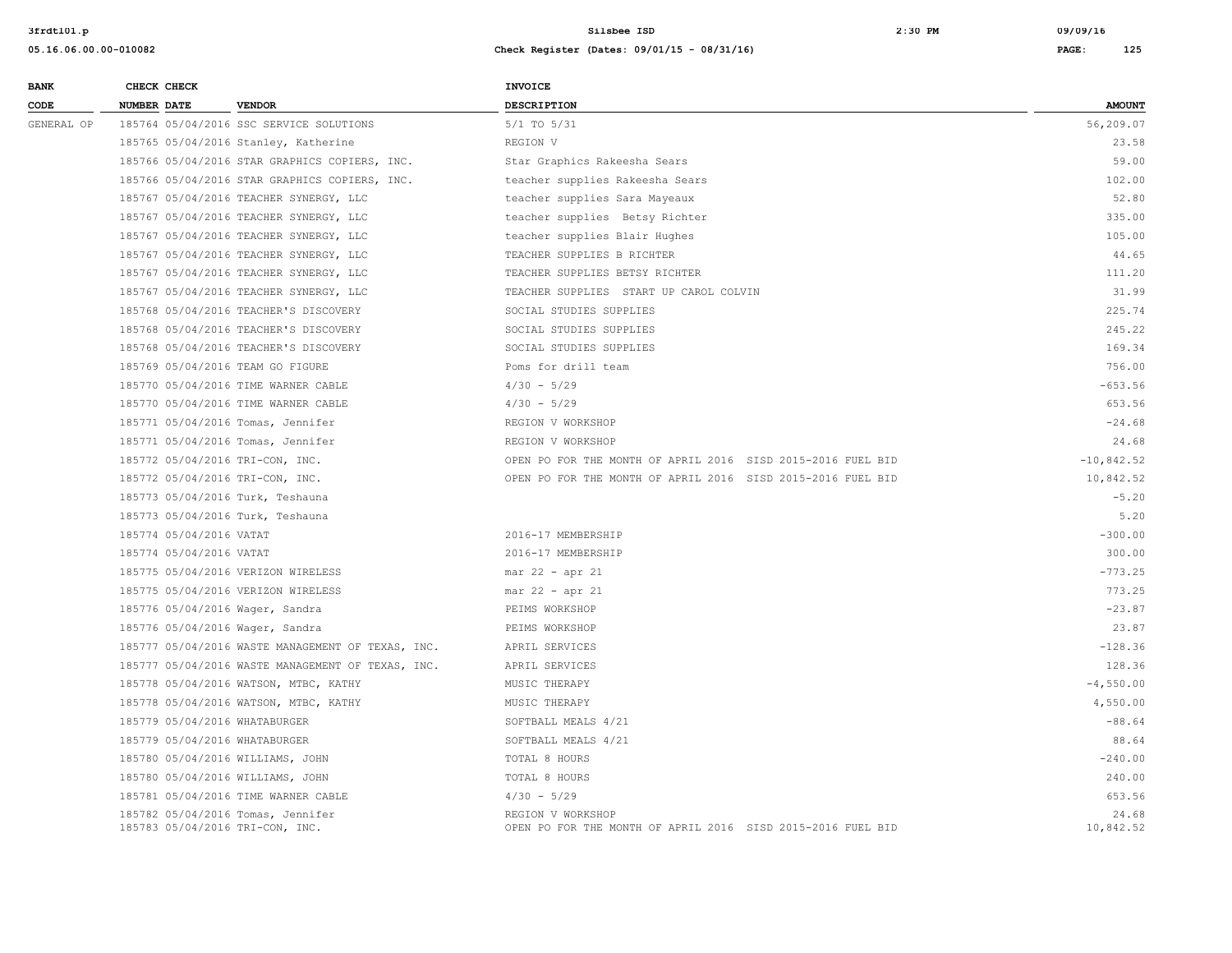| <b>BANK</b> | CHECK CHECK                     |                                                    | INVOICE                                                                    |               |
|-------------|---------------------------------|----------------------------------------------------|----------------------------------------------------------------------------|---------------|
| CODE        | NUMBER DATE                     | <b>VENDOR</b>                                      | <b>DESCRIPTION</b>                                                         | <b>AMOUNT</b> |
| GENERAL OP  |                                 | 185784 05/04/2016 Turk, Teshauna                   |                                                                            | 5.20          |
|             | 185785 05/04/2016 VATAT         |                                                    | 2016-17 MEMBERSHIP                                                         | 300.00        |
|             |                                 | 185786 05/04/2016 VERIZON WIRELESS                 | mar 22 - apr 21                                                            | 773.25        |
|             | 185787 05/04/2016 Wager, Sandra |                                                    | PEIMS WORKSHOP                                                             | 23.87         |
|             |                                 | 185788 05/04/2016 WASTE MANAGEMENT OF TEXAS, INC.  | APRIL SERVICES                                                             | 128.36        |
|             |                                 | 185789 05/04/2016 WATSON, MTBC, KATHY              | MUSIC THERAPY                                                              | 4,550.00      |
|             | 185790 05/04/2016 WHATABURGER   |                                                    | SOFTBALL MEALS 4/21                                                        | 88.64         |
|             |                                 | 185791 05/04/2016 WILLIAMS, JOHN                   | TOTAL 8 HOURS                                                              | 240.00        |
|             |                                 | 185792 05/06/2016 SHIRLEY STEPHENS, HARDIN CO. TAC | 15 BUSSES                                                                  | 330.00        |
|             | 185793 05/11/2016 4IMPRINT      |                                                    | Tiger Wellness - Salad Shaker Set. Spring gift.                            | 709.00        |
|             |                                 | 185794 05/11/2016 ADVANCED SYSTEMS & ALARMS        | Repair Ag Shop alarm system                                                | 150.00        |
|             |                                 | 185795 05/11/2016 ANGEL'S FLORIST & GIFTS          | JIM LANG SERVICE                                                           | 170.00        |
|             | 185796 05/11/2016 AT &T         |                                                    | APRIL 25 THRU MAY 24                                                       | 49.30         |
|             | 185796 05/11/2016 AT &T         |                                                    | APRIL 25 THRU MAY 24                                                       | 39.20         |
|             | 185796 05/11/2016 AT &T         |                                                    | APRIL 25 THRU MAY 24                                                       | 49.30         |
|             | 185796 05/11/2016 AT &T         |                                                    | APRIL 25 THRU MAY 24                                                       | 61.38         |
|             | 185796 05/11/2016 AT &T         |                                                    | APRIL 27 THRU MAY 26                                                       | 3,898.26      |
|             | 185796 05/11/2016 AT &T         |                                                    | APRIL 27 THRU MAY 26                                                       | 122.76        |
|             |                                 | 185797 05/11/2016 ATHLETIC SUPPLY INC.             | see attached quote # 81035 football supplies                               | 3,227.00      |
|             |                                 | 185798 05/11/2016 AUDILET TRACTOR SALES, INC.      | Ag Monthly Open PO for April 2016                                          | 267.50        |
|             |                                 | 185799 05/11/2016 BAKER DISTRIBUTING               | Air filters to restock the warehouse                                       | 378.80        |
|             | 185800 05/11/2016 BALFOUR       |                                                    | Graduation supplies                                                        | 1,780.88      |
|             | 185801 05/11/2016 BERRY, ALICE  |                                                    | ELECTION WORKER                                                            | 132.50        |
|             |                                 | 185802 05/11/2016 BEST MPRESSIONS                  | BUSINESS CARDS                                                             | 60.00         |
|             |                                 | 185803 05/11/2016 BRAZOS ELEVATOR CO.              | ANNUAL ELEVATOR INSPECTION                                                 | 150.00        |
|             |                                 | 185804 05/11/2016 CDW GOVERNMENT, INC.             | TECHNOLOGY SUPPLIES                                                        | 126.07        |
|             | 185805 05/11/2016 CED, INC.     |                                                    | OPEN P.O. MAY FOR CED ELECTRIC BID LIST AND 1295                           | 266.00        |
|             | 185805 05/11/2016 CED, INC.     |                                                    | OPEN P.O. MAY FOR CED ELECTRIC BID LIST AND 1295                           | 23.23         |
|             |                                 | 185806 05/11/2016 CHALK'S TRUCK PARTS, INC.        | LEFT BEHIND BUTTON FOR ALL THE OLDER BUSES SISD 2015-2016 BUS PARTS BID    | 1,976.55      |
|             |                                 | 185806 05/11/2016 CHALK'S TRUCK PARTS, INC.        | 567951,568217 OPEN PO FOR THE MONTH OF APRIL 2016 SISD 2015-2016 BUS PARTS | 821.41        |
|             |                                 |                                                    | <b>BID</b>                                                                 |               |
|             |                                 | 185807 05/11/2016 CITY OF SILSBEE                  | $3/23$ TO $4/21$                                                           | 1,520.58      |
|             |                                 | 185807 05/11/2016 CITY OF SILSBEE                  | $3/22$ TO $4/18$                                                           | 1,908.36      |
|             |                                 | 185807 05/11/2016 CITY OF SILSBEE                  | $3/22$ TO $4/18$                                                           | 94.55         |
|             |                                 | 185807 05/11/2016 CITY OF SILSBEE                  | $3/22$ TO $4/18$                                                           | 435.10        |
|             |                                 | 185807 05/11/2016 CITY OF SILSBEE                  | 3/30 TO 4/27                                                               | 876.16        |
|             |                                 | 185807 05/11/2016 CITY OF SILSBEE                  | 3/30 TO 4/27                                                               | 103.09        |
|             |                                 | 185807 05/11/2016 CITY OF SILSBEE                  | 3/30 TO 4/27                                                               | 109.69        |
|             |                                 | 185807 05/11/2016 CITY OF SILSBEE                  | 3/30 TO 4/27                                                               | 138.81        |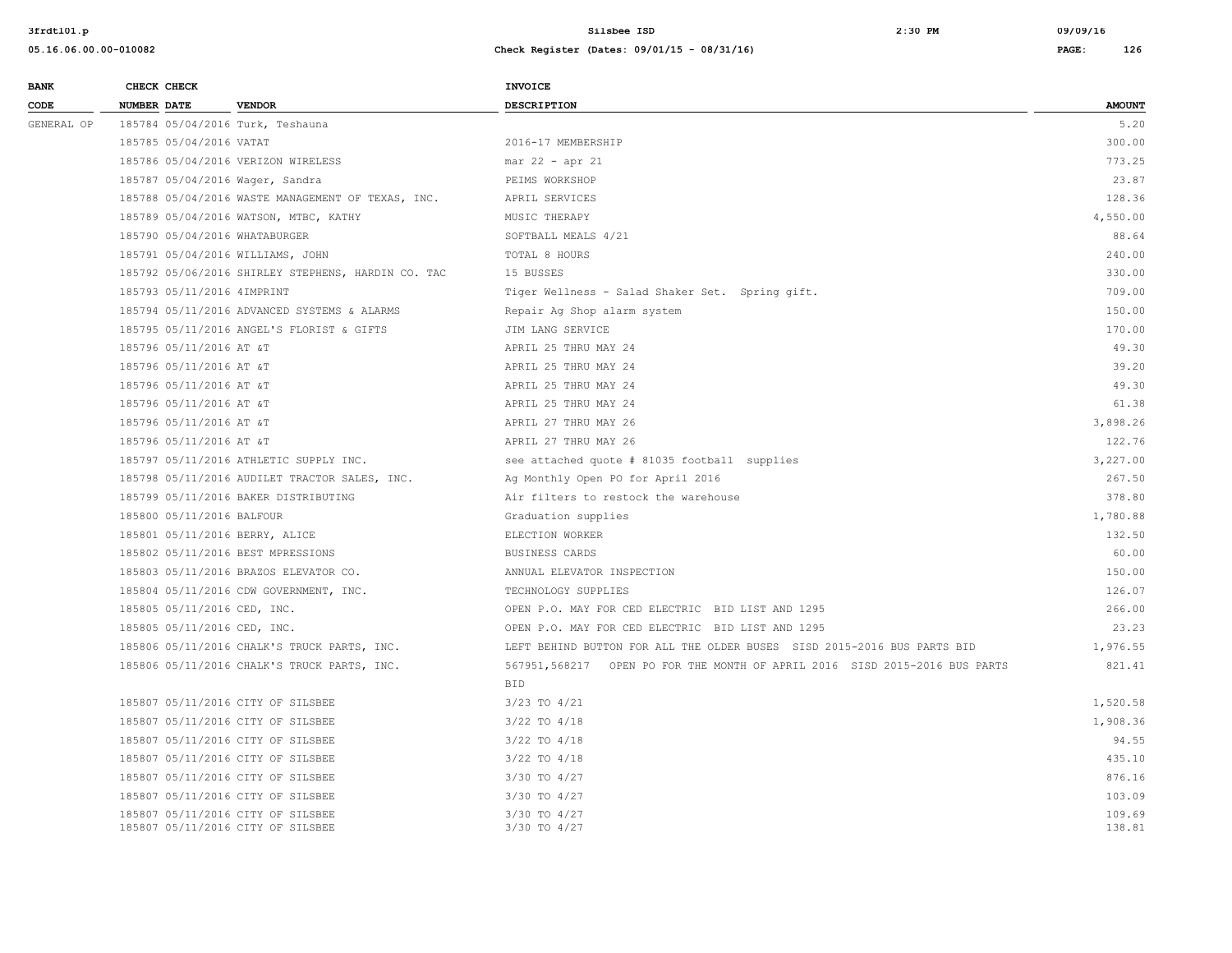| <b>BANK</b> | CHECK CHECK                                                  |                                               | <b>INVOICE</b>                                                                  |                 |
|-------------|--------------------------------------------------------------|-----------------------------------------------|---------------------------------------------------------------------------------|-----------------|
| CODE        | NUMBER DATE                                                  | <b>VENDOR</b>                                 | <b>DESCRIPTION</b>                                                              | <b>AMOUNT</b>   |
| GENERAL OP  |                                                              | 185808 05/11/2016 CLASSROOM DIRECT            | ELA SUPPLIES                                                                    | 42.56           |
|             |                                                              | 185808 05/11/2016 CLASSROOM DIRECT            | SOCIAL STUDIES SUPPLIES                                                         | 371.46          |
|             |                                                              | 185809 05/11/2016 COASTAL WELDING SUPPLY INC  | Ag Monthly Gas Open PO for April 2016                                           | 126.88          |
|             |                                                              | 185809 05/11/2016 COASTAL WELDING SUPPLY INC  | Ag Monthly Open PO for Feb 2016                                                 | 72.50           |
|             |                                                              | 185809 05/11/2016 COASTAL WELDING SUPPLY INC  | Ag Monthly Open PO for April 2016                                               | 206.24          |
|             |                                                              | 185809 05/11/2016 COASTAL WELDING SUPPLY INC  | Ag Monthly Gas Open PO for April 2016                                           | 61.00           |
|             |                                                              | 185809 05/11/2016 COASTAL WELDING SUPPLY INC  | HVAC Monthly Open PO for April 2016                                             | 7.50            |
|             |                                                              | 185809 05/11/2016 COASTAL WELDING SUPPLY INC  | OPEN PO FOR THE MONTH OF APRIL 2016 SISD 2015-2016 BUS PARTS BID                | 15.00           |
|             |                                                              | 185810 05/11/2016 COBURN SUPPLY COMPANY, INC. | OPEN P.O. APRIL FOR COBURN'S 2016 BID LIST                                      | 142.49          |
|             |                                                              | 185810 05/11/2016 COBURN SUPPLY COMPANY, INC. | OPEN P.O. APRIL FOR COBURN'S 2016 BID LIST                                      | 511.20          |
|             |                                                              | 185811 05/11/2016 COMMUNITY COFFEE            |                                                                                 | 88.50           |
|             | 185812 05/11/2016 COWARD, JUDY                               |                                               |                                                                                 | 235.00          |
|             | 185813 05/11/2016 CROMEENS, DANNY                            |                                               | SILSBEE VS TARKINGTON BASEBALL                                                  | 181.70          |
|             |                                                              | 185814 05/11/2016 DELACERDA, SCOTT            | TOTAL 8 HOURS                                                                   | 240.00          |
|             |                                                              | 185815 05/11/2016 DOUBLE TREE HOTEL BY HILTON | ATAC MAY 17-18                                                                  | 515.68          |
|             | 185816 05/11/2016 ETEX                                       |                                               | Teacher Chairs                                                                  | 715.00          |
|             | 185816 05/11/2016 ETEX                                       |                                               | Supplies for Social Studies Department                                          | 2,896.76        |
|             | 185816 05/11/2016 ETEX                                       |                                               | teacher supplies                                                                | 43.98           |
|             | 185816 05/11/2016 ETEX                                       |                                               | office supplies toners                                                          | 301.75          |
|             | 185816 05/11/2016 ETEX                                       |                                               | TEACHER SUPPLIES TONER                                                          | 82.55           |
|             | 185816 05/11/2016 ETEX                                       |                                               | teacher supplies paper clips                                                    | 16.98           |
|             | 185816 05/11/2016 ETEX                                       |                                               | Video Tech Supplies                                                             | 967.56          |
|             | 185816 05/11/2016 ETEX                                       |                                               | OPEN P.O. MAY FOR ETEX SUPPLY SUPPLIES                                          | 11.62           |
|             | 185816 05/11/2016 ETEX                                       |                                               | PRIVACY SCREENS FOR DONNA'S AND JOSEPH'S COMPUTER                               | 219.99          |
|             | 185816 05/11/2016 ETEX                                       |                                               | MATH SUPPLIES                                                                   | 71.03           |
|             | 185816 05/11/2016 ETEX                                       |                                               | <b>SCIENCE SUPPLIES</b>                                                         | 158.08          |
|             | 185816 05/11/2016 ETEX                                       |                                               | MATH SUPPLIES                                                                   | 251.03          |
|             | 185816 05/11/2016 ETEX                                       |                                               | AG SUPPLIES                                                                     | 118.88          |
|             | 185816 05/11/2016 ETEX                                       |                                               | MATH SUPPLIES                                                                   | 279.46          |
|             | 185816 05/11/2016 ETEX                                       |                                               | MATH SUPPLIES                                                                   | 146.34          |
|             | 185816 05/11/2016 ETEX                                       |                                               | MATH SUPPLIES                                                                   | 70.18           |
|             |                                                              | 185817 05/11/2016 FASTENAL COMPANY            | DRYWALL ANCHORS                                                                 | 117.50          |
|             | 185818 05/11/2016 FISHER ATHLETIC                            |                                               | FOLDING CHUTE LINEMAN BOARD AND BLOCKING HARD SHIELDS QUOTE 0025649             | 1,420.60        |
|             |                                                              | 185819 05/11/2016 Fletcher, Charles           | STATE TENNIS TOURNAMENT                                                         | 236.00          |
|             | 185820 05/11/2016 FLOWER, ANTHONY                            |                                               | TOTAL 5 HOURS                                                                   | 150.00          |
|             |                                                              | 185821 05/11/2016 GKT CONSULTING, INC.        | Ginger Tucker Induction Conference June 6-9, 2016 for Thornhill, McDuff, Parker | 1,710.00        |
|             |                                                              |                                               | & Townsend                                                                      |                 |
|             | 185822 05/11/2016 GRAINGER<br>185823 05/11/2016 Green, Tonja |                                               | OPEN PO APRIL FOR GRAINGER TCPN MRO 142102                                      | 174.23<br>16.85 |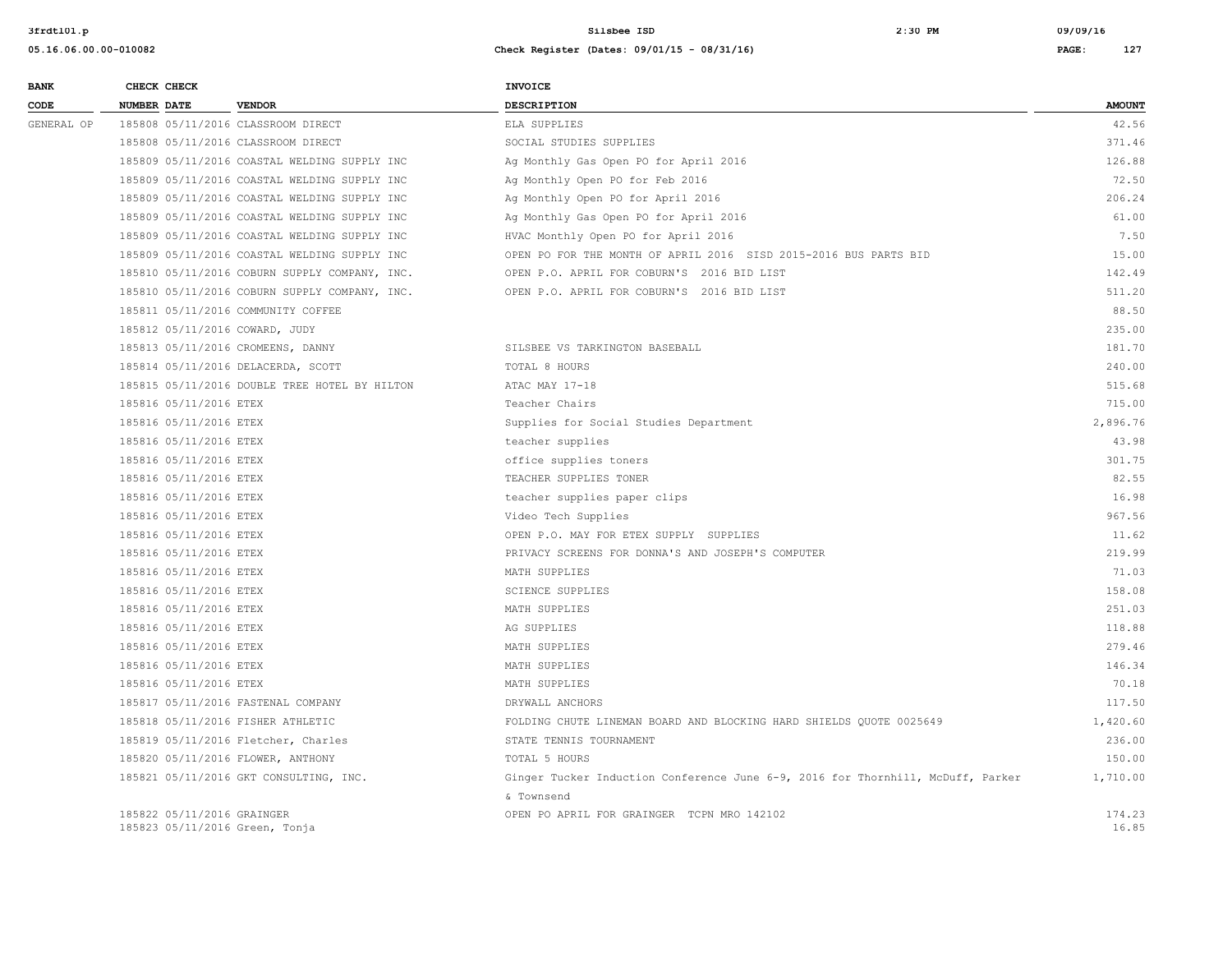| <b>BANK</b> | CHECK CHECK                      |                                                      | <b>INVOICE</b>                                                               |                   |
|-------------|----------------------------------|------------------------------------------------------|------------------------------------------------------------------------------|-------------------|
| CODE        | <b>NUMBER DATE</b>               | <b>VENDOR</b>                                        | <b>DESCRIPTION</b>                                                           | <b>AMOUNT</b>     |
| GENERAL OP  |                                  | 185824 05/11/2016 GULF COAST AUDIO                   | P A SYSTEM                                                                   | 75.00             |
|             | 185825 05/11/2016 HAMPTON INN    |                                                      | STATE TENNIS TOURNAMENT MAY 15-17                                            | 750.66            |
|             |                                  | 185826 05/11/2016 HARDIN COUNTY TREASURER            |                                                                              | 697.28            |
|             |                                  | 185827 05/11/2016 Hickman, Hiawatha                  | REGIONAL TRACK MEET HUNTSVILLE                                               | 112.00            |
|             |                                  | 185828 05/11/2016 INTERNATIONAL THESPIAN FESTIVAL    | THESPIAN FESTIVAL JUNE 20-25                                                 | 579.00            |
|             |                                  | 185829 05/11/2016 ISI COMMERCIAL REFRIGERATION, L.P. | IGNITION MODULE, 24 VOLT INDICATOR LIGHT AND FREIGHT BUY BOARD NO CONTRACT # | 195.58            |
|             |                                  | 185830 05/11/2016 JENNY'S FRIED CHICKEN              | 5/7 MEALS BASEBALL                                                           | 150.96            |
|             |                                  | 185831 05/11/2016 JOHNSEN'S WHOLESALE FLORIST        | Floral Design Monthly Open PO for May 2016                                   | 27.10             |
|             |                                  | 185831 05/11/2016 JOHNSEN'S WHOLESALE FLORIST        | Floral Design Monthly Open PO for May 2016                                   | 200.55            |
|             |                                  | 185831 05/11/2016 JOHNSEN'S WHOLESALE FLORIST        | Floral Design Monthly Open PO for May 2016                                   | 87.75             |
|             | 185832 05/11/2016 KINSEL, KEVIN  |                                                      | SILSBEE VS TARKINGTON BASEBALL                                               | 100.00            |
|             |                                  | 185833 05/11/2016 LAURA REEVES ACTIVITY FUND         | SAM'S                                                                        | 170.27            |
|             |                                  | 185834 05/11/2016 THE LIBRARY STORE, INC.            | Supplies for the library                                                     | 217.77            |
|             |                                  | 185835 05/11/2016 LIVINGSTON ISD ATHLETIC DEPT.      | SILSBEE VS SPLENDORA                                                         | 786.53            |
|             |                                  | 185836 05/11/2016 LOWES HOME IMPROVEMENT             | moving supplies                                                              | 746.21            |
|             | 185837 05/11/2016 Mackey, Kyle   |                                                      | STATE TRACK MEET STUDENTS                                                    | 630.00            |
|             | 185838 05/11/2016 Mackey, Kyle   |                                                      | STATE TRACK MEET 5/13-15                                                     | 236.00            |
|             |                                  | 185839 05/11/2016 MCDONALD, SHANNA                   | MAY 14, 2016                                                                 | 500.00            |
|             |                                  | 185840 05/11/2016 MONTALVO, CARLOS II                | TIGER ROAR TOTAL 2 HOURS                                                     | 60.00             |
|             |                                  | 185841 05/11/2016 MUNRO'S UNIFORM SERVICE            | APRIL 2016                                                                   | 1,070.36          |
|             | 185842 05/11/2016 NEEL, NANCY    |                                                      |                                                                              | 135.00            |
|             |                                  | 185843 05/11/2016 NORTH HARDIN WATER SUPPLY CORP.    | $3/9$ TO $4/6$                                                               | 46.88             |
|             |                                  | 185844 05/11/2016 O'REILLY AUTOMOTIVE                | OPEN PO FOR THE MONTH OF APRIL 2016 SISD 2015-2016 BUS PARTS BID             | 883.15            |
|             |                                  | 185845 05/11/2016 O'REILLY AUTOMOTIVE                | OPEN PO APRIL FOR O'REILLY'S AUTO PARTS BID LIST                             | 308.54            |
|             |                                  | 185846 05/11/2016 O'REILLY AUTOMOTIVE                | Auto Shop Open Monthly PO for March 2016                                     | 127.37            |
|             |                                  | 185847 05/11/2016 OVERHEAD DOOR CO OF BMT            | WAREHOUSE DOOR REPAIR                                                        | 197.00            |
|             |                                  | 185848 05/11/2016 PARKER LUMBER - SILSBEE            | AG Monthly Open PO for April 2016                                            | 173.78            |
|             |                                  | 185848 05/11/2016 PARKER LUMBER - SILSBEE            | 115142, Ag Construction Monthly Open PO for April 2016                       | 142.05            |
|             |                                  | 185848 05/11/2016 PARKER LUMBER - SILSBEE            | HVAC Monthly Open PO for April 2016                                          | 115.73            |
|             |                                  | 185849 05/11/2016 PARKER LUMBER - SILSBEE            | OPEN PO FOR THE MONTH OF APRIL 2016 SISD 2015-2016 BUS PARTS BID             | 120.86            |
|             |                                  | 185850 05/11/2016 PARKER LUMBER - SILSBEE            | CEMENT PARKING BLOCKS                                                        | 3,299.00          |
|             |                                  | 185851 05/11/2016 PARKER LUMBER - SILSBEE            | OPEN PO APRIL FOR PARKER LUMBER 2016 BID LIST                                | 684.50            |
|             | 185852 05/11/2016 PAYNE & SONS   |                                                      | PAINT BODY PANEL ON BUS 2185                                                 | 150.00            |
|             |                                  | 185853 05/11/2016 PERMA BOUND BOOKS                  | library books                                                                | 3,206.29          |
|             |                                  | 185854 05/11/2016 Phillips, Kirsten                  | $4/24$ & 26                                                                  | 303.68            |
|             | 185855 05/11/2016 Porter, Joshua |                                                      | 14TH BASEBALL PLAYOFFS IN HUMBLE                                             | 750.00            |
|             |                                  | 185856 05/11/2016 POSTERPRESENTATIONS                | Poster Presentations for SHS, Trifold Posters TPSP D. Helton                 | 1,124.00          |
|             | 185857 05/11/2016 Powell, Karen  | 185858 05/11/2016 PROMAXIMA MANUFACTURING, LTD       | ELECTION<br>POWER RACK WITH OPEN BASE AND TEXAS POWER BAR                    | 24.00<br>3,205.00 |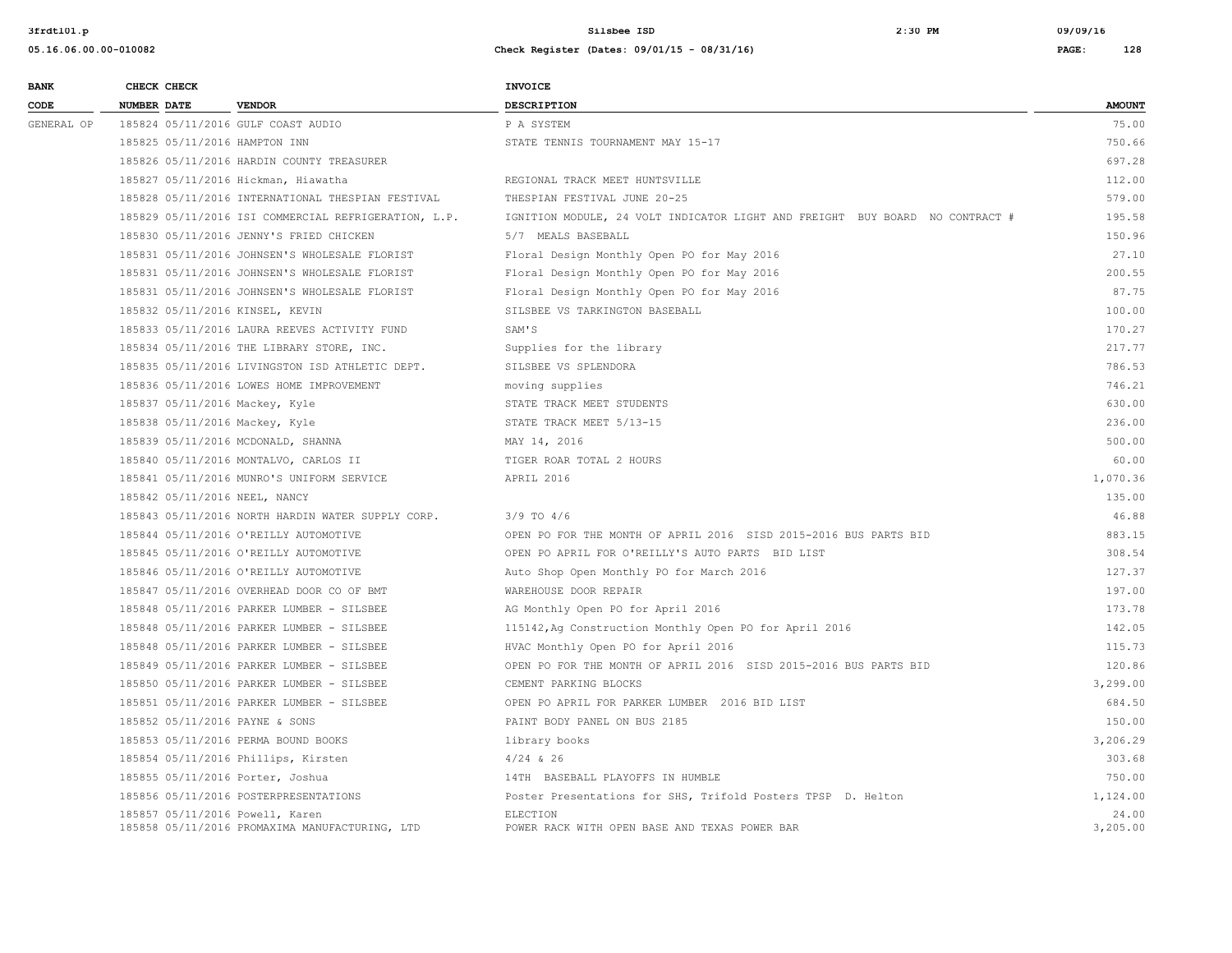| <b>BANK</b> | CHECK CHECK                      |                                                                                                                   | <b>INVOICE</b>                                                            |                       |
|-------------|----------------------------------|-------------------------------------------------------------------------------------------------------------------|---------------------------------------------------------------------------|-----------------------|
| CODE        | NUMBER DATE                      | <b>VENDOR</b>                                                                                                     | <b>DESCRIPTION</b>                                                        | <b>AMOUNT</b>         |
| GENERAL OP  | 185859 05/11/2016 Ray, Lindsay   |                                                                                                                   |                                                                           | 130.00                |
|             |                                  | 185860 05/11/2016 RIDDELL/ALL AMERICAN SPORTS                                                                     | HELMET RECONDITIONING                                                     | 8,759.44              |
|             | 185861 05/11/2016 RIVERS, TOMMYE |                                                                                                                   | KIRBY                                                                     | 200.00                |
|             |                                  | 185862 05/11/2016 SCHOOL AIDS, INC.                                                                               | TEACHER SUPPLIES START UP TESHAUNA TURK                                   | 66.89                 |
|             |                                  | 185862 05/11/2016 SCHOOL AIDS, INC.                                                                               | TEACHER SUPPLIES START UP CHERYL STONE                                    | 116.56                |
|             |                                  | 185862 05/11/2016 SCHOOL AIDS, INC.                                                                               | TEACHER SUPPLIES START UP GRIFFIN                                         | 155.62                |
|             |                                  | 185863 05/11/2016 SCHOOL SPECIALTY                                                                                | SOCIAL STUDIES SUPPLIES                                                   | 14.94                 |
|             |                                  | 185863 05/11/2016 SCHOOL SPECIALTY                                                                                | ELA SUPPLIES                                                              | 297.45                |
|             |                                  | 185863 05/11/2016 SCHOOL SPECIALTY                                                                                | SOCIAL STUDIES SUPPLIES                                                   | 471.02                |
|             |                                  | 185863 05/11/2016 SCHOOL SPECIALTY                                                                                | ELA SUPPLIES                                                              | 114.90                |
|             |                                  | 185863 05/11/2016 SCHOOL SPECIALTY                                                                                | ELA SUPPLIES                                                              | 96.88                 |
|             | 185864 05/11/2016 SILSBEE BEE    |                                                                                                                   | AD FOR ELECTION                                                           | 191.52                |
|             | 185865 05/11/2016 SILSBEE BEE    |                                                                                                                   | KINDER ROUNDUP IN BEE FOR MAY                                             | 101.25                |
|             |                                  | 185866 05/11/2016 SILSBEE FARM & RANCH                                                                            | OPEN PO APRIL FOR SILSBEE FARM AND RANCH 2016 BID LIST                    | 71.60                 |
|             |                                  | 185867 05/11/2016 SILSBEE HIGH SCHOOL - FCCLA                                                                     | KARA SZEMBORSKI                                                           | 1,618.00              |
|             |                                  | 185867 05/11/2016 SILSBEE HIGH SCHOOL - FCCLA                                                                     | DONNA SHANNON                                                             | 1,618.00              |
|             |                                  | 185867 05/11/2016 SILSBEE HIGH SCHOOL - FCCLA                                                                     | 3/8 LOUSIANA STATE                                                        | 100.00                |
|             |                                  | 185868 05/11/2016 SOCIAL STUDIES SCHOOL SERVICE                                                                   | SOCIAL STUDIES SUPPLIES                                                   | 64.39                 |
|             |                                  | 185869 05/11/2016 SOUTHEAST TEXAS WATER                                                                           | APRIL STATEMENT                                                           | 30.50                 |
|             |                                  | 185870 05/11/2016 SOUTHERN COMPUTER WAREHOUSE                                                                     | ASUS CHROMEBOOK FLIPS & LICENSES, CHROMEBOOK CHARGING CABINETS, AND MEDIA | 1,336.56              |
|             |                                  |                                                                                                                   | CENTER WORKSTATIONS REGION V CO-OP                                        |                       |
|             |                                  | 185871 05/11/2016 SPARKLETTS AND SIERRA SPRINGS                                                                   | ADMINISTRATION, WAREHOUSE AND TECHNOLOGY                                  | 68.75                 |
|             |                                  | 185872 05/11/2016 SSC SERVICE SOLUTIONS                                                                           | TISSUE AND TOWEL DISPENSERS                                               | 639.44                |
|             |                                  | 185872 05/11/2016 SSC SERVICE SOLUTIONS                                                                           | HARDIN COUNTY RELAY FOR LIFE                                              | 126.00                |
|             | 185873 05/11/2016 Steadham, Ali  |                                                                                                                   |                                                                           | 34.95                 |
|             |                                  | 185874 05/11/2016 SUBWAY STORE #5224                                                                              | BASEBALL                                                                  | 143.00                |
|             | 185875 05/11/2016 SUPERIOR STEEL |                                                                                                                   | TRI-FOLD LADDERS FOR ATHLETICS - STEEL QUOTE QN0844167-2                  | 182.00                |
|             | 185875 05/11/2016 SUPERIOR STEEL |                                                                                                                   | Steel for Aq classes                                                      | 454.00                |
|             |                                  | 185876 05/11/2016 SWICEGOOD MUSIC COMPANY                                                                         | SHEET MUSCI                                                               | 110.00                |
|             |                                  | 185876 05/11/2016 SWICEGOOD MUSIC COMPANY                                                                         | SHEET MUSIC                                                               | 104.00                |
|             |                                  | 185876 05/11/2016 SWICEGOOD MUSIC COMPANY                                                                         | <b>BAND MATERIALS</b>                                                     | 10.00                 |
|             |                                  | 185876 05/11/2016 SWICEGOOD MUSIC COMPANY                                                                         | <b>BAND SUPPLIES</b>                                                      | 35.00                 |
|             |                                  | 185876 05/11/2016 SWICEGOOD MUSIC COMPANY                                                                         | BAND REEDS                                                                | 110.40                |
|             |                                  | 185876 05/11/2016 SWICEGOOD MUSIC COMPANY                                                                         | BAND CHARTS BOOKS                                                         | 15.98                 |
|             |                                  | 185876 05/11/2016 SWICEGOOD MUSIC COMPANY                                                                         | <b>BAND SUPPLIES</b>                                                      | 25.56                 |
|             |                                  | 185877 05/11/2016 TEXAS A & M UNIVERSITY                                                                          | Trailer Plans                                                             | 104.97                |
|             |                                  | 185878 05/11/2016 TEXAS DEPARTMENT OF PUBLIC SAFETY                                                               |                                                                           | 37.00                 |
|             |                                  | 185879 05/11/2016 TEXAS EDUCATIONAL CONSULTATIVE SERVICES 12/1 TO 5/31<br>185880 05/11/2016 THOMAS BUS GULF COAST | CAMERA'S                                                                  | 8,966.34<br>24,975.00 |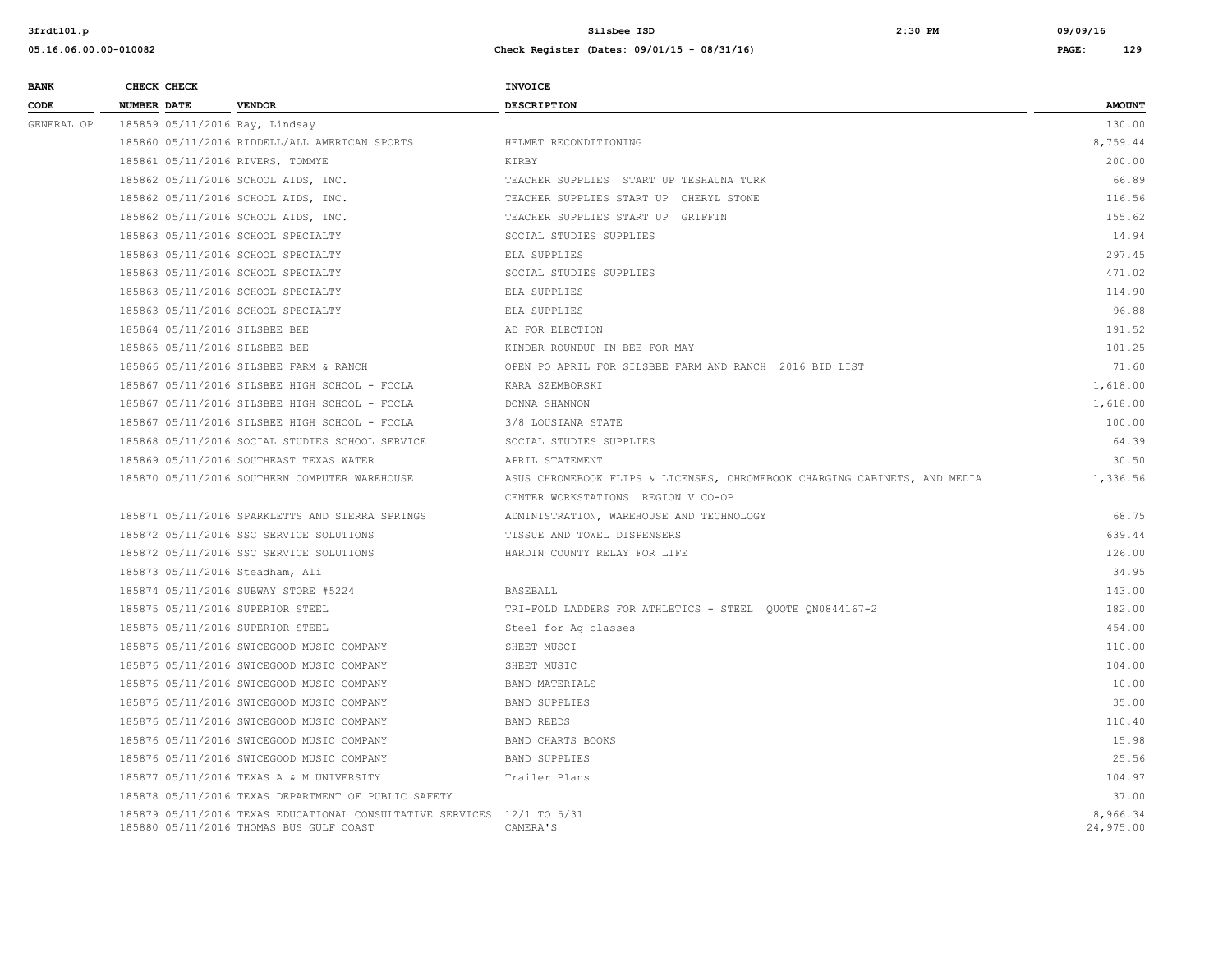| <b>BANK</b> |             | CHECK CHECK                                                |                                                                         | <b>INVOICE</b>                                                                                       |                  |
|-------------|-------------|------------------------------------------------------------|-------------------------------------------------------------------------|------------------------------------------------------------------------------------------------------|------------------|
| CODE        | NUMBER DATE |                                                            | <b>VENDOR</b>                                                           | <b>DESCRIPTION</b>                                                                                   | <b>AMOUNT</b>    |
| GENERAL OP  |             |                                                            | 185881 05/11/2016 TILKER, MARK                                          | SILSBEE VS TARKINGTON BASEBALL                                                                       | 128.48           |
|             |             |                                                            | 185882 05/11/2016 Trabing, Lynn                                         | SETCA ALL STAR PRESS CONFERENCE                                                                      | 27.65            |
|             |             |                                                            | 185883 05/11/2016 Trabing, Lynn                                         | STATE TENNIS TOURNAMENT                                                                              | 92.00            |
|             |             |                                                            | 185884 05/11/2016 U.S. SCHOOL SUPPLY                                    | teacher supplies - pencils Forerunners                                                               | 75.05            |
|             |             |                                                            | 185885 05/11/2016 UNIVERSAL CHEERLEADER ASSOCIATION                     | JV CHEERLEADER CAMP                                                                                  | 1,845.00         |
|             |             |                                                            | 185886 05/11/2016 UNIVERSAL CHEERLEADER ASSOCIATION                     | VARSITY CHEER DEPOSIT                                                                                | 1,800.00         |
|             |             |                                                            | 185887 05/11/2016 UNIVERSITY HOTEL SHSU                                 | 4/29 ROOM ADDED TO ORIGINAL RESERVATION REGIONAL TRACK MEET                                          | 163.67           |
|             |             |                                                            | 185888 05/11/2016 VIS ENTERPRISES                                       | LIBRARY SUPPLIES                                                                                     | 953.13           |
|             |             |                                                            | 185889 05/11/2016 WALDREP, LOLA                                         | AND SUPPLIES                                                                                         | 182.17           |
|             |             |                                                            | 185890 05/11/2016 WEIR, STACI                                           |                                                                                                      | 81.84            |
|             |             |                                                            | 185891 05/11/2016 WELLS FARGO                                           | APRIL STATEMENT                                                                                      | 1,172.34         |
|             |             |                                                            | 185892 05/11/2016 WELLS, PEYTON, GREENBURG AND HUNT, L.L.P RE: RETAINER |                                                                                                      | 1,000.00         |
|             |             |                                                            |                                                                         | 185892 05/11/2016 WELLS, PEYTON, GREENBURG AND HUNT, L.L.P RE: MISC. LITIGATION/SPECIAL ASSIGNMENTS  | 3,360.00         |
|             |             |                                                            | 185893 05/11/2016 WHATBURGER                                            | BASEBALL                                                                                             | 154.66           |
|             |             |                                                            | 185894 05/11/2016 WILLIAMS, BRUCE                                       | SILSBEE VS TARKINGTON BASEBALL                                                                       | 70.00            |
|             |             |                                                            | 185895 05/11/2016 ZEGLOWSKI, FARA                                       | HIGH SCHOOL                                                                                          | 375.00           |
|             |             |                                                            | 185896 05/18/2016 ACME ARCHITECTURAL HARDWARE                           | OPEN P.O. MAY FOR ACME ARCHITECTURAL HARDWARE BID LIST AND 1295                                      | 58.72            |
|             |             |                                                            | 185897 05/18/2016 AMAZON.COM/SYNCB                                      | ORDER # 103-9628299-9262600 - JUDY LELEUX                                                            | 48.43            |
|             |             |                                                            | 185897 05/18/2016 AMAZON.COM/SYNCB                                      | Kindle Fire HD for the library                                                                       | 169.99           |
|             |             |                                                            | 185897 05/18/2016 AMAZON.COM/SYNCB                                      | sped supplies                                                                                        | 67.80            |
|             |             |                                                            | 185897 05/18/2016 AMAZON.COM/SYNCB                                      | FUN RUN SUPPLIES                                                                                     | 2,448.40         |
|             |             |                                                            | 185897 05/18/2016 AMAZON.COM/SYNCB                                      | DRAMA SUPPLIES                                                                                       | 73.80            |
|             |             |                                                            | 185897 05/18/2016 AMAZON.COM/SYNCB                                      | Supplies for new Kindle                                                                              | 65.64            |
|             |             |                                                            | 185897 05/18/2016 AMAZON.COM/SYNCB                                      | LIBRARY SUPPLIES                                                                                     | 103.98           |
|             |             |                                                            | 185897 05/18/2016 AMAZON.COM/SYNCB                                      | AMAZON.COM *SEE ATTACHED FOR S. THORNHILL                                                            | 126.98           |
|             |             |                                                            | 185897 05/18/2016 AMAZON.COM/SYNCB                                      | 029546492990<br>CAMEO II DIGITAL CUTTER AND 50 THINGS YOU CAN DO W/GOOGLE                            | 295.67           |
|             |             |                                                            |                                                                         | CLASSROOM                                                                                            |                  |
|             |             |                                                            | 185897 05/18/2016 AMAZON.COM/SYNCB                                      | WALL BRACKETS                                                                                        | 89.62            |
|             |             | 185898 05/18/2016 AT &T                                    |                                                                         | MAY 7 THRU JUN 6                                                                                     | 1,669.62         |
|             |             |                                                            | 185899 05/18/2016 AT&T LONG DISTANCE                                    |                                                                                                      | 22.70            |
|             |             |                                                            | 185900 05/18/2016 Bain, Richard JR                                      | HUMBLE H.S. BASEBALL PLAYOFF                                                                         | 86.72            |
|             |             |                                                            | 185901 05/18/2016 Banks, Donita                                         | SCHOLARSHIP 5/2015                                                                                   | 250.00           |
|             |             |                                                            | 185902 05/18/2016 BEAUMONT TROPHIES                                     | AWARDS FOR RETIREMENT                                                                                | 49.35            |
|             |             |                                                            | 185903 05/18/2016 BECTON, CONNIE                                        |                                                                                                      | 16.30            |
|             |             |                                                            | 185904 05/18/2016 BROOKSHIRE BROS                                       | FCCLA Monthly Open PO for April 2016                                                                 | 176.63           |
|             |             |                                                            | 185905 05/18/2016 BUECHLER & ASSOCIATES, P.C.                           | MAY 2016 RETAINER SERVICES                                                                           | 4,041.67         |
|             |             | 185906 05/18/2016 CAIN, ED                                 |                                                                         | PROM TOTAL 5.5 HOURS                                                                                 | 165.00           |
|             |             | 185907 05/18/2016 CED, INC.<br>185907 05/18/2016 CED, INC. |                                                                         | OPEN P.O. MAY FOR CED ELECTRIC BID LIST AND 1295<br>OPEN P.O. MAY FOR CED ELECTRIC BID LIST AND 1295 | 340.04<br>189.15 |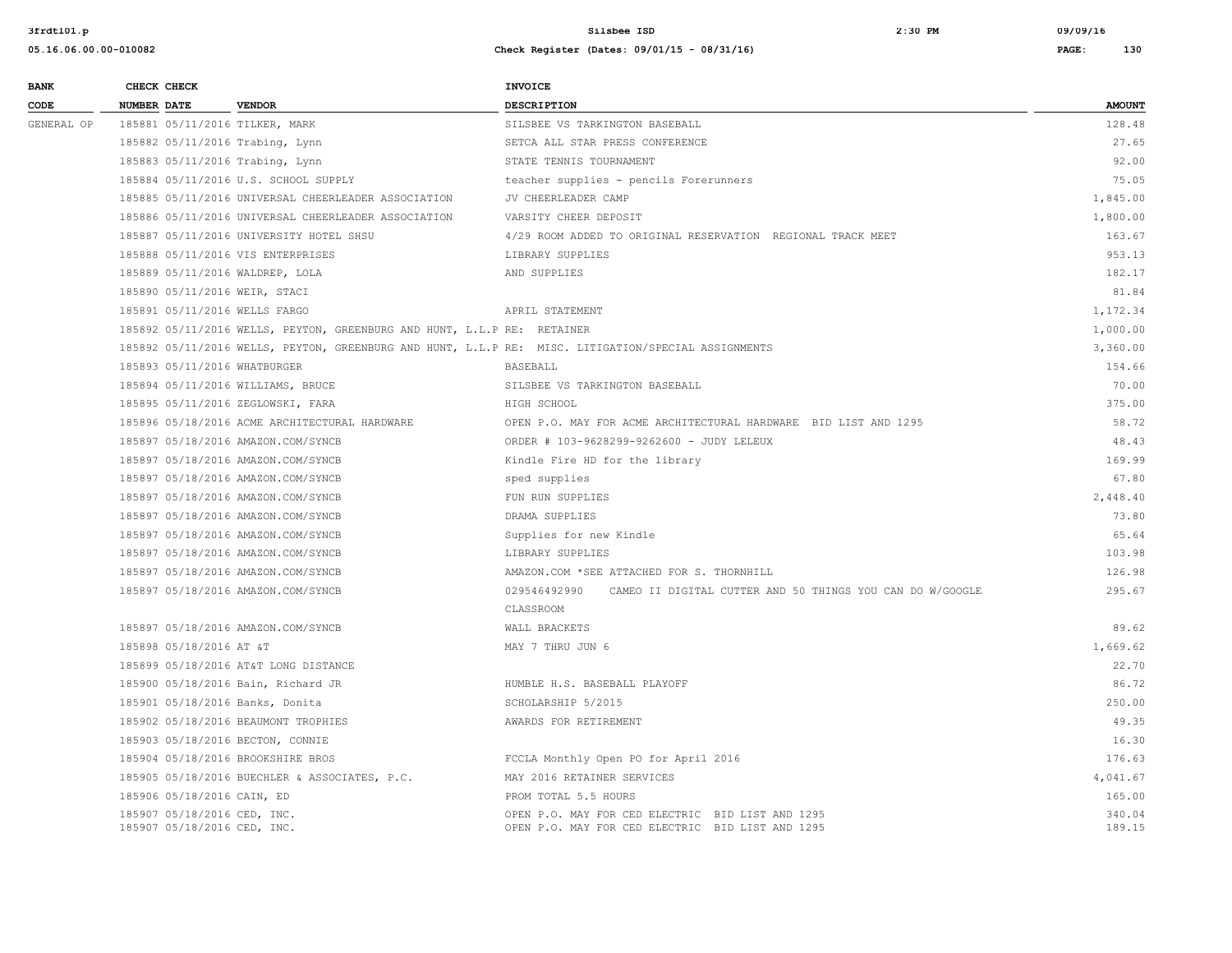| <b>BANK</b> |             | CHECK CHECK            |                                                                                                      | INVOICE                                            |                  |
|-------------|-------------|------------------------|------------------------------------------------------------------------------------------------------|----------------------------------------------------|------------------|
| CODE        | NUMBER DATE |                        | <b>VENDOR</b>                                                                                        | <b>DESCRIPTION</b>                                 | <b>AMOUNT</b>    |
| GENERAL OP  |             |                        | 185908 05/18/2016 CENTER FOR BEHAVIORAL STUDIES                                                      |                                                    | 840.00           |
|             |             |                        | 185908 05/18/2016 CENTER FOR BEHAVIORAL STUDIES                                                      |                                                    | 840.00           |
|             |             |                        | 185909 05/18/2016 CENTERPOINT ENERGY                                                                 | $4/1$ TO $5/2$                                     | 92.89            |
|             |             |                        | 185909 05/18/2016 CENTERPOINT ENERGY                                                                 | $4/1$ TO $5/2$                                     | 34.69            |
|             |             |                        | 185909 05/18/2016 CENTERPOINT ENERGY                                                                 | $4/1$ TO $5/2$                                     | 37.19            |
|             |             |                        | 185909 05/18/2016 CENTERPOINT ENERGY                                                                 | $4/1$ TO $5/2$                                     | 46.23            |
|             |             |                        | 185909 05/18/2016 CENTERPOINT ENERGY                                                                 | $4/1$ TO $5/2$                                     | 114.98           |
|             |             |                        | 185909 05/18/2016 CENTERPOINT ENERGY                                                                 | $4/1$ TO $5/2$                                     | 185.71           |
|             |             |                        | 185909 05/18/2016 CENTERPOINT ENERGY                                                                 | $4/1$ TO $5/2$                                     | 38.63            |
|             |             |                        | 185910 05/18/2016 CERTIFIED LABORATORIES                                                             | OPEN PO FOR APRIL CERTIFIED LABS 2016 BID LIST     | 169.28           |
|             |             |                        | 185911 05/18/2016 CLASSROOM DIRECT                                                                   | teacher supplies Debbie Grissom                    | 35.56            |
|             |             |                        | 185911 05/18/2016 CLASSROOM DIRECT                                                                   | <b>SCIENCE SUPPLIES</b>                            | 373.40           |
|             |             |                        | 185912 05/18/2016 COASTAL WELDING SUPPLY INC                                                         | Ag Monthly Open PO for May 2016                    | 44.54            |
|             |             |                        | 185913 05/18/2016 COMMUNITY COFFEE                                                                   | ADMINISTRATION                                     | 43.50            |
|             |             |                        | 185914 05/18/2016 COWARD, JUDY                                                                       |                                                    | 240.00           |
|             |             |                        | 185915 05/18/2016 CROSSROADS BOWLING CENTER                                                          |                                                    | 687.00           |
|             |             |                        | 185916 05/18/2016 DELACERDA, SCOTT                                                                   | 5/12 TOTAL 16 HOURS                                | 480.00           |
|             |             |                        | 185917 05/18/2016 Dickard, Sharon                                                                    | KILGORE- TASBO EDTGAR WORKSHOP                     | 185.76           |
|             |             |                        | 185918 05/18/2016 EL TROPICANO RIVERWALK                                                             | TABC CLINIC MAY 19-21                              | 1,000.07         |
|             |             | 185919 05/18/2016 ETEX |                                                                                                      | OFFICE SUPPLIES                                    | 37.47            |
|             |             | 185919 05/18/2016 ETEX |                                                                                                      | office supplies Stout toner & file folders         | 206.65           |
|             |             | 185919 05/18/2016 ETEX |                                                                                                      | OFFICE SUPPLIES                                    | 27.99            |
|             |             | 185919 05/18/2016 ETEX |                                                                                                      | Supplies for the English Dept                      | 653.83           |
|             |             | 185919 05/18/2016 ETEX |                                                                                                      | MATH SUPPLIES                                      | 257.66           |
|             |             | 185919 05/18/2016 ETEX |                                                                                                      | MATH SUPPLIES                                      | 224.28           |
|             |             | 185919 05/18/2016 ETEX |                                                                                                      | office supplies                                    | 125.14           |
|             |             | 185919 05/18/2016 ETEX |                                                                                                      | toner for printer                                  | 21.99            |
|             |             | 185919 05/18/2016 ETEX |                                                                                                      | office supplies                                    | 54.28            |
|             |             | 185919 05/18/2016 ETEX |                                                                                                      | Etex Training Supplies Curriculum *see attachment  | 1,003.77         |
|             |             |                        | 185920 05/18/2016 EXXON MOBIL                                                                        |                                                    | 414.70           |
|             |             |                        | 185921 05/18/2016 FLOWER, ANTHONY                                                                    | TOTAL 8 HOURS                                      | 240.00           |
|             |             |                        | 185922 05/18/2016 HARDIN COUNTY                                                                      | APRIL 30, 2016                                     | 4,526.27         |
|             |             |                        | 185922 05/18/2016 HARDIN COUNTY                                                                      | APRIL 30, 2016                                     | 5,673.57         |
|             |             |                        | 185923 05/18/2016 Harris, Jennifer                                                                   |                                                    | 31.10            |
|             |             |                        | 185924 05/18/2016 JASPER HIGH SCHOOL                                                                 | BASEBALL SILSBEE VS TARKINGTON                     | 478.67           |
|             |             |                        | 185925 05/18/2016 JOHNSEN'S WHOLESALE FLORIST                                                        | Floral Design Monthly Open PO for May 2016         | 195.60           |
|             |             |                        | 185926 05/18/2016 LIVINGSTON SAW SERVICE                                                             | OPEN P.O. MAY FOR LIVINGSTON SAW BID LIST AND 1295 | 23.00            |
|             |             |                        | 185927 05/18/2016 LOFTON SECURITY SERVICES, INC.<br>185927 05/18/2016 LOFTON SECURITY SERVICES, INC. | $5/2$ TO $5/8$<br>$4/25$ TO $5/1$                  | 525.60<br>525.60 |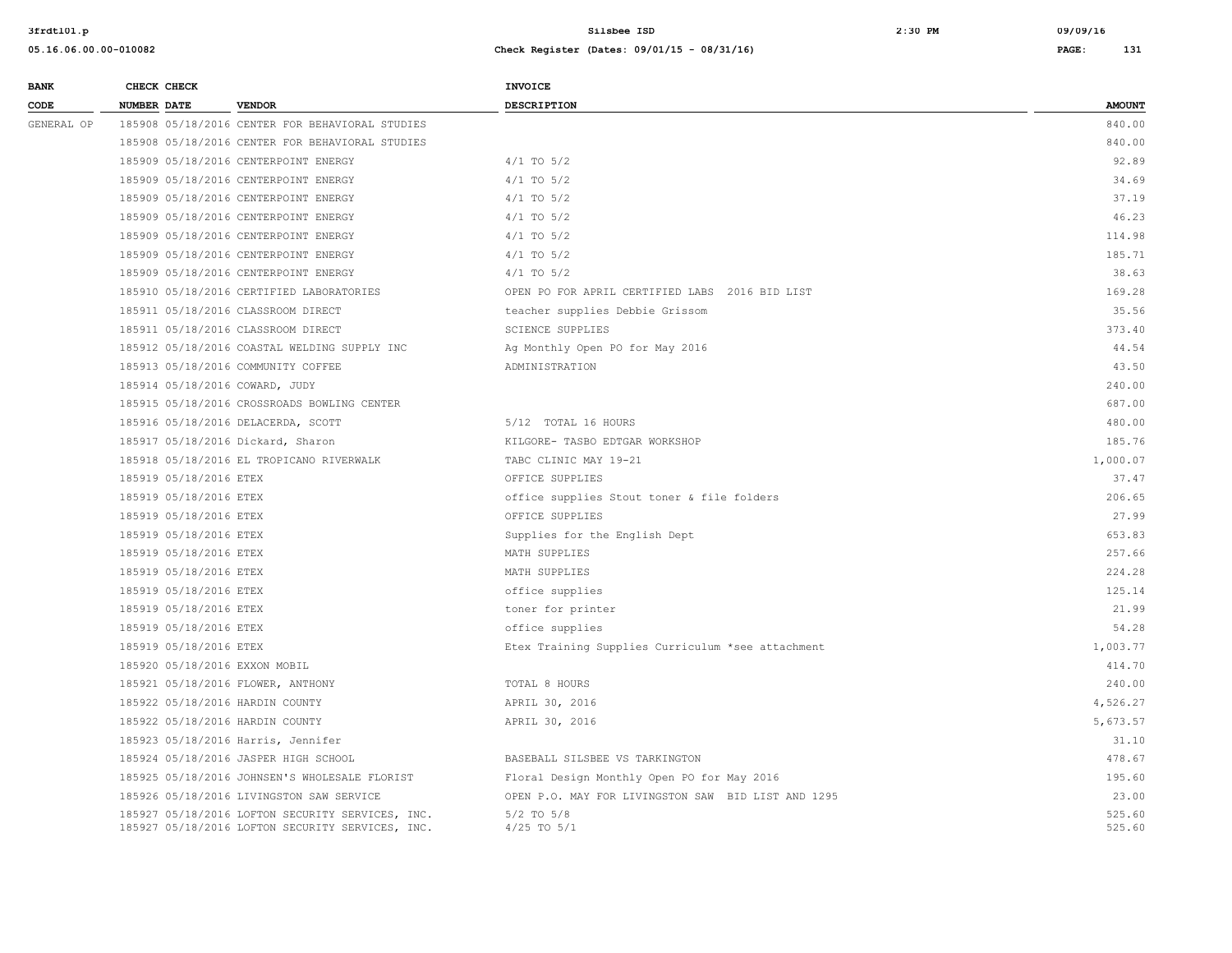| <b>BANK</b> | CHECK CHECK                   |                                                         | INVOICE                                                                       |                    |
|-------------|-------------------------------|---------------------------------------------------------|-------------------------------------------------------------------------------|--------------------|
| CODE        | <b>NUMBER DATE</b>            | <b>VENDOR</b>                                           | <b>DESCRIPTION</b>                                                            | <b>AMOUNT</b>      |
| GENERAL OP  | 185928 05/18/2016 MANNING'S   |                                                         | SUPPLIES                                                                      | 28.08              |
|             |                               | 185929 05/18/2016 MARK'S PLUMBING                       | OPEN P.O. MAY FOR MARK'S PLUMBING BID LIST AND 1295                           | 235.05             |
|             | 185930 05/18/2016 MCDONALD'S  |                                                         | SOFTBALL MEALS 3/3/16                                                         | 135.52             |
|             |                               | 185931 05/18/2016 MONTALVO, CARLOS II                   | PROM TOTAL 5.5 HOURS                                                          | 165.00             |
|             | 185932 05/18/2016 NASCO       |                                                         | AG SUPPLIES                                                                   | 23.18              |
|             |                               | 185933 05/18/2016 OWL BRAND DISCOVERY KITS              | teacher supplies owl pellets for science                                      | 194.84             |
|             |                               | 185934 05/18/2016 PATTERSON VETERINARY                  | Vet Med Apps Supplies                                                         | 16.19              |
|             |                               | 185935 05/18/2016 Paulino, Scott                        |                                                                               | 1,597.50           |
|             |                               | 185935 05/18/2016 Paulino, Scott                        | PHYSICAL THERAPY                                                              | 5,535.00           |
|             | 185936 05/18/2016 RCI         |                                                         | BAR CODE LABELS                                                               | 310.00             |
|             |                               | 185937 05/18/2016 REALLY GOOD STUFF, INC.               | ORGANIZER                                                                     | 110.93             |
|             |                               | 185938 05/18/2016 REGION V EDUCATION SERVICE CENTER     | workshop                                                                      | 50.00              |
|             |                               | 185938 05/18/2016 REGION V EDUCATION SERVICE CENTER     | Autism Conference                                                             | 50.00              |
|             |                               | 185938 05/18/2016 REGION V EDUCATION SERVICE CENTER     | workshop                                                                      | 50.00              |
|             |                               | 185938 05/18/2016 REGION V EDUCATION SERVICE CENTER     | workshop                                                                      | 50.00              |
|             |                               | 185938 05/18/2016 REGION V EDUCATION SERVICE CENTER     | Autism workshop for parent                                                    | 50.00              |
|             |                               | 185938 05/18/2016 REGION V EDUCATION SERVICE CENTER     | workshop                                                                      | 50.00              |
|             |                               | 185938 05/18/2016 REGION V EDUCATION SERVICE CENTER     | Autism Conference                                                             | 50.00              |
|             |                               | 185938 05/18/2016 REGION V EDUCATION SERVICE CENTER     | workshop                                                                      | 50.00              |
|             |                               | 185938 05/18/2016 REGION V EDUCATION SERVICE CENTER     | Autism Conference                                                             | 50.00              |
|             |                               | 185938 05/18/2016 REGION V EDUCATION SERVICE CENTER     | workshop                                                                      | 50.00              |
|             |                               | 185938 05/18/2016 REGION V EDUCATION SERVICE CENTER     | workshop                                                                      | 50.00              |
|             |                               | 185938 05/18/2016 REGION V EDUCATION SERVICE CENTER     | Autism Conference                                                             | 50.00              |
|             |                               | 185938 05/18/2016 REGION V EDUCATION SERVICE CENTER     | Autism workshop for parent                                                    | 50.00              |
|             |                               | 185939 05/18/2016 SAFEWAY CERTIFICATIONS                | Food Handler Certificates                                                     | 360.00             |
|             |                               | 185940 05/18/2016 SCHOOL SPECIALTY                      | MATH SUPPLIES                                                                 | 68.85              |
|             |                               | 185941 05/18/2016 SILSBEE HIGH SCHOOL                   | STATE TRACK MEET MAY 13-15                                                    | 294.30             |
|             |                               | 185942 05/18/2016 SILSBEE PROPANE FUELS                 | PROPANE                                                                       | 30.00              |
|             |                               | 185943 05/18/2016 SLOSSON EDUCATIONAL PUBL, INC.        | Slosson Educational Pub. Inc. SIT R#-3 Calibrated Norms Table/Tech Manual for | 84.15              |
|             |                               |                                                         | D. Helton                                                                     |                    |
|             |                               | 185944 05/18/2016 SOUTHERN COMPUTER WAREHOUSE           | projector bulbss                                                              | 211.44             |
|             |                               | 185945 05/18/2016 SOUTHWEST FOODSERVICE EXCELLENCE, LLC | APRIL 2016                                                                    | 131,579.42         |
|             |                               | 185946 05/18/2016 STAR GRAPHICS COPIERS, INC.           | CONTRACT 4/25-5/24 CONTRACT OVERAGE 1/25-4/24                                 | 6,544.61           |
|             |                               | 185947 05/18/2016 Steadham, Ali                         | AREA 9 FFA CONVENTION                                                         | 240.00             |
|             |                               | 185948 05/18/2016 SUB-ZERO ICE CREAM                    |                                                                               | 237.00             |
|             |                               | 185949 05/18/2016 SUPERIOR STEEL                        | Metal for Ag classes                                                          | 387.00             |
|             | 185950 05/18/2016 SUPPLYWORKS |                                                         | SHRINK WRAP TO BE USED FOR THE MOVE                                           | 357.00             |
|             | 185951 05/18/2016 TASB, INC.  | 185952 05/18/2016 TEACHER DIRECT                        | <b>SCIENCE SUPPLIES</b>                                                       | 1,098.45<br>470.48 |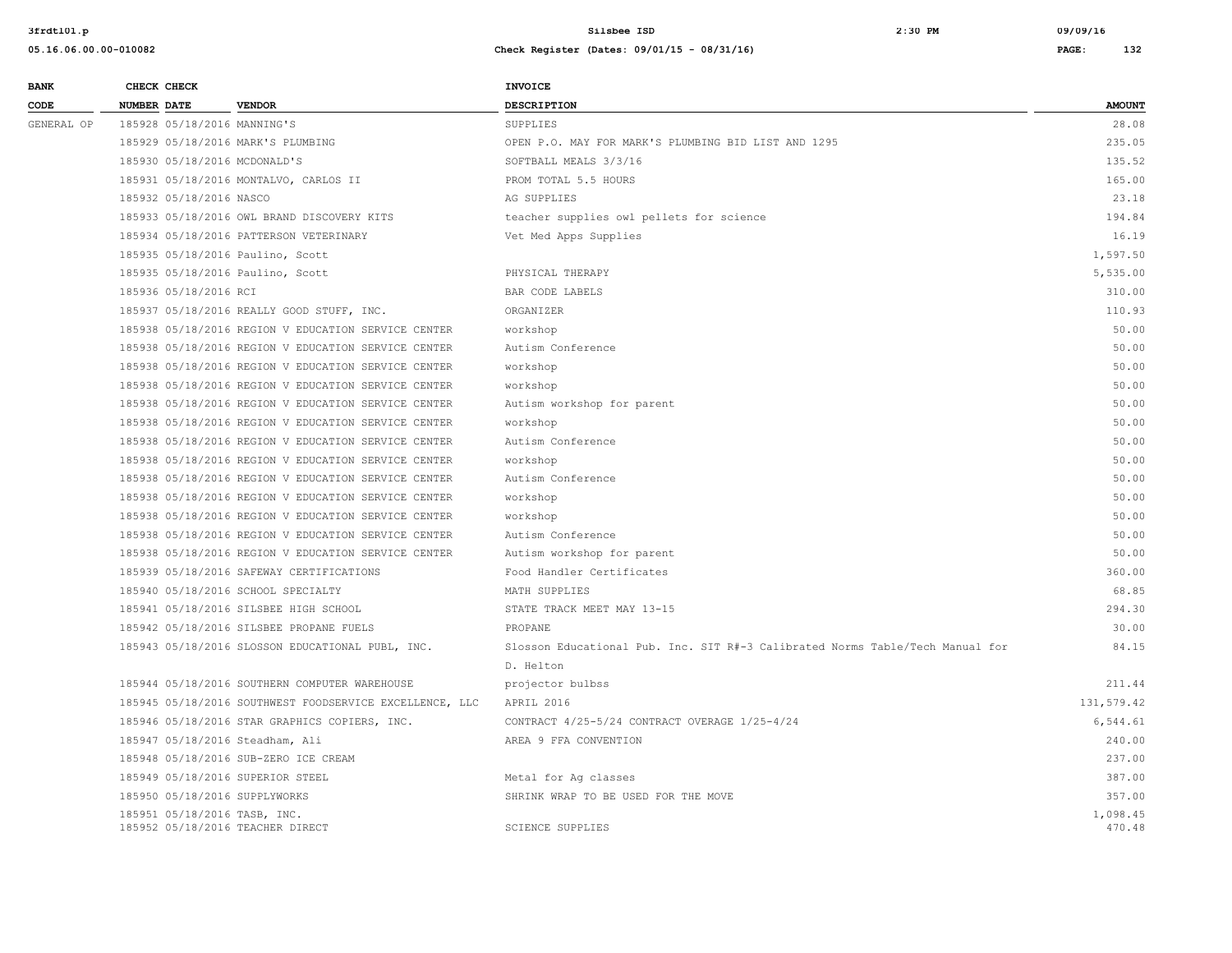| <b>BANK</b> |                    | CHECK CHECK |                                                                         | <b>INVOICE</b>                                                                |                  |
|-------------|--------------------|-------------|-------------------------------------------------------------------------|-------------------------------------------------------------------------------|------------------|
| CODE        | <b>NUMBER DATE</b> |             | <b>VENDOR</b>                                                           | <b>DESCRIPTION</b>                                                            | <b>AMOUNT</b>    |
| GENERAL OP  |                    |             | 185952 05/18/2016 TEACHER DIRECT                                        | <b>SCIENCE SUPPLIES</b>                                                       | 297.96           |
|             |                    |             | 185953 05/18/2016 TEXAS COMPTROLLER OF PUBLIC ACCTS.                    | LOAN PAYMENT SECO                                                             | 6,714.97         |
|             |                    |             | 185954 05/18/2016 TEXAS GIRLS COACHES ASSOCIATION                       | BRIDGETT HICKS, CHELSEY HOLMES, KATIE WHIGHAM, AND JENNIFER FISHER            | 480.00           |
|             |                    |             | 185955 05/18/2016 TEXAS STATE COMPTROLLER UNCLAIMED PROPER              |                                                                               | 180.64           |
|             |                    |             | 185956 05/18/2016 TIME WARNER CABLE                                     | 5/17 TO 6/16                                                                  | 954.06           |
|             |                    |             | 185956 05/18/2016 TIME WARNER CABLE                                     | 12868                                                                         | 5,000.00         |
|             |                    |             | 185956 05/18/2016 TIME WARNER CABLE                                     | 5/18 TO 6/17                                                                  | 954.06           |
|             |                    |             | 185956 05/18/2016 TIME WARNER CABLE                                     | $5/18 - 6/17$                                                                 | 954.06           |
|             |                    |             | 185956 05/18/2016 TIME WARNER CABLE                                     | $5/18 - 6/17$                                                                 | 954.06           |
|             |                    |             | 185957 05/18/2016 TRI-CON, INC.                                         | OPEN P.O. MAY FOR TRI-CON FUEL AWARDED FUEL BID                               | 1,461.89         |
|             |                    |             | 185958 05/18/2016 WEATHINGTON, AMANDA                                   |                                                                               | 17.27            |
|             |                    |             | 185959 05/18/2016 Westbrook, Dustin                                     | MEALS FROM WEST TEXAS                                                         | 89.70            |
|             |                    |             | 185960 05/18/2016 Wharton, Deborah                                      | HOTEL 7/18-21 PRESCHOOL SUMMER INSTITUTE                                      | 312.00           |
|             |                    |             | 185961 05/18/2016 WILLIAMS, JOHN                                        | 5/11 TOTAL 16 HOURS                                                           | 480.00           |
|             |                    |             | 185962 05/25/2016 AERIAL ACCESS EQUIPMENT                               | RENTAL OF 26' SCISSOR LIFT FOR NECESSARY HIGH REPAIRS 1 MONTH RENTAL RENT PER | 643.50           |
|             |                    |             |                                                                         | MR. BAIN ASAP                                                                 |                  |
|             |                    |             | 185963 05/25/2016 ATHLETIC SUPPLY INC.                                  | SELECT SOCCER PRACTICE BALLS AND YELLOW SCRIMMAGE VEST ORDER 81237            | 198.00           |
|             |                    |             | 185963 05/25/2016 ATHLETIC SUPPLY INC.                                  | GIRLS POWERLIFTING UNIFORMS                                                   | 517.00           |
|             |                    |             | 185964 05/25/2016 BEAUMONT FREIGHTLINER - STERLING                      | Clamp, V Band SISD 2015-2016 BUS PARTS BID                                    | 77.02            |
|             |                    |             | 185965 05/25/2016 BURGERS OF BEAUMONT                                   | BASEBALL PLAYOFF                                                              | 215.52           |
|             |                    |             | 185966 05/25/2016 CARSON-DELLOSA PUBLISHING CO INC                      | teacher supplies (workbooks and charts Debbie Grissom                         | 40.91            |
|             |                    |             | 185967 05/25/2016 CARTER'S EDUCATIONAL TRAINING                         | IN HOME TRAINING SERVICES                                                     | 500.00           |
|             |                    |             | 185969 05/25/2016 CDW GOVERNMENT, INC.                                  | EXTERNAL AERDHIVE WIRELESS ACCESS POINTS MISCELLANEOUS CABLES FOR DESKTOP     | 263.40           |
|             |                    |             |                                                                         | WORKSTATION CONNECTIONS TCPN #R5106                                           |                  |
|             |                    |             | 185969 05/25/2016 CDW GOVERNMENT, INC.                                  | EXTERNAL AERDHIVE WIRELESS ACCESS POINTS MISCELLANEOUS CABLES FOR DESKTOP     | 254.62           |
|             |                    |             |                                                                         | WORKSTATION CONNECTIONS TCPN #R5106                                           |                  |
|             |                    |             | 185969 05/25/2016 CDW GOVERNMENT, INC.                                  | EXTERNAL AERDHIVE WIRELESS ACCESS POINTS MISCELLANEOUS CABLES FOR DESKTOP     | 8,831.44         |
|             |                    |             |                                                                         | WORKSTATION CONNECTIONS TCPN #R5106                                           |                  |
|             |                    |             | 185969 05/25/2016 CDW GOVERNMENT, INC.                                  | EXTERNAL AERDHIVE WIRELESS ACCESS POINTS MISCELLANEOUS CABLES FOR DESKTOP     | 529.60           |
|             |                    |             |                                                                         | WORKSTATION CONNECTIONS TCPN #R5106                                           |                  |
|             |                    |             | 185969 05/25/2016 CDW GOVERNMENT, INC.                                  | EXTERNAL AERDHIVE WIRELESS ACCESS POINTS MISCELLANEOUS CABLES FOR DESKTOP     | 1,067.60         |
|             |                    |             |                                                                         | WORKSTATION CONNECTIONS TCPN #R5106                                           |                  |
|             |                    |             | 185969 05/25/2016 CDW GOVERNMENT, INC.                                  | EXTERNAL AERDHIVE WIRELESS ACCESS POINTS MISCELLANEOUS CABLES FOR DESKTOP     | 1,018.38         |
|             |                    |             |                                                                         | WORKSTATION CONNECTIONS TCPN #R5106                                           |                  |
|             |                    |             | 185970 05/25/2016 CENTERPOINT ENERGY                                    | $4/14$ TO $5/13$                                                              | 39.59            |
|             |                    |             | 185970 05/25/2016 CENTERPOINT ENERGY                                    | $4/14 - 5/13$                                                                 | 855.02           |
|             |                    |             | 185971 05/25/2016 CENTERPOINT ENERGY SERVICES, INC.                     | $4/1$ TO $4/30$                                                               | 2,754.33         |
|             |                    |             | 185972 05/25/2016 CEREBELLUM CORP.<br>185973 05/25/2016 CITY OF SILSBEE | DVD TITLES FOR LIBRARY<br>$4/4$ TO $5/3$                                      | 295.88<br>247.68 |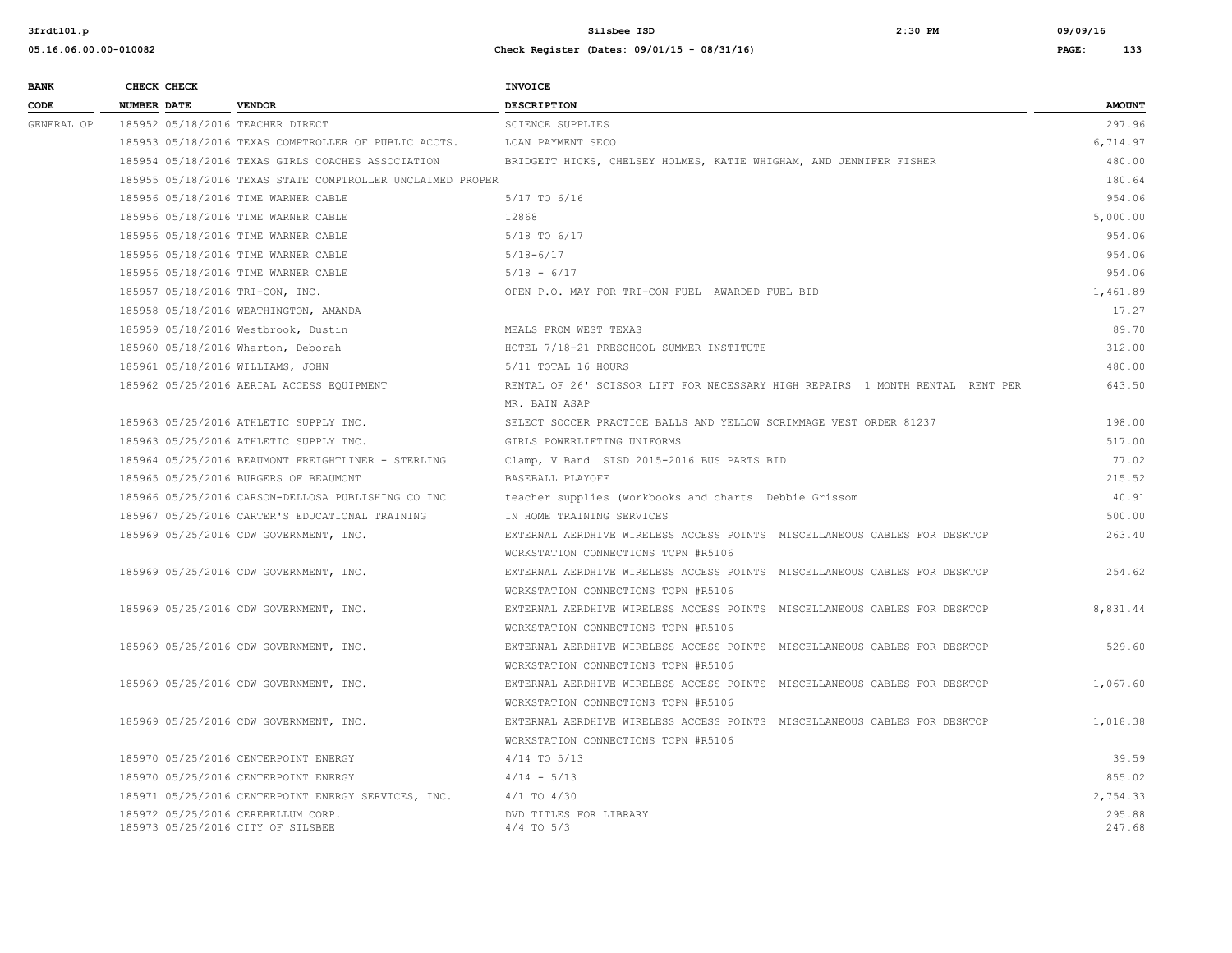| <b>BANK</b> | CHECK CHECK        |                            |                                                            | <b>INVOICE</b>                                                                                                                                                    |               |
|-------------|--------------------|----------------------------|------------------------------------------------------------|-------------------------------------------------------------------------------------------------------------------------------------------------------------------|---------------|
| CODE        | <b>NUMBER DATE</b> |                            | <b>VENDOR</b>                                              | <b>DESCRIPTION</b>                                                                                                                                                | <b>AMOUNT</b> |
| GENERAL OP  |                    |                            | 185973 05/25/2016 CITY OF SILSBEE                          | $4/4$ TO $5/3$                                                                                                                                                    | 698.37        |
|             |                    |                            | 185973 05/25/2016 CITY OF SILSBEE                          | $4/4$ TO $5/3$                                                                                                                                                    | 848.78        |
|             |                    |                            | 185974 05/25/2016 CLASSROOM DIRECT                         | teacher supplies start up PEGGY JORDAN                                                                                                                            | 68.95         |
|             |                    |                            | 185974 05/25/2016 CLASSROOM DIRECT                         | TEACHER SUPPLIES START UP SHANNA BONNETTE                                                                                                                         | 28.31         |
|             |                    |                            | 185975 05/25/2016 Collins, James                           | TABC CLINIC                                                                                                                                                       | 50.69         |
|             |                    |                            | 185976 05/25/2016 COMMUNITY COFFEE                         | MIDDLE SCHOOL                                                                                                                                                     | 118.50        |
|             |                    |                            | 185976 05/25/2016 COMMUNITY COFFEE                         | HIGH SCHOOL                                                                                                                                                       | 84.00         |
|             |                    |                            | 185977 05/25/2016 COUNTRY HOME PRODUCTS                    | Wheel Assembly for Old DR 2016 Vendor list                                                                                                                        | 128.97        |
|             |                    |                            | 185978 05/25/2016 COUNTRY INN & SUITES                     | TEXAS STATE SOLO & ENSEMBLE CONTEST 5/29-31                                                                                                                       | 1,203.36      |
|             |                    |                            | 185979 05/25/2016 CURTIS BARBAY MEMORIAL COACHING CLINIC   | MICHAEL NELSON, CORY HARRISON, DUSTIN WESTBROOK AND RANDY SMITH                                                                                                   | 200.00        |
|             |                    |                            | 185980 05/25/2016 DAY, EMILY                               | BRENDA DAY HIGH SCHOOL                                                                                                                                            | 16.35         |
|             |                    |                            | 185981 05/25/2016 DE LAGE LANDEN PUBLIC FINANCE            | 5/5 TO 6/4                                                                                                                                                        | 12,718.00     |
|             |                    | 185982 05/25/2016 DEMCO    |                                                            | FILE BOX                                                                                                                                                          | 779.59        |
|             |                    | 185982 05/25/2016 DEMCO    |                                                            | library supplies Kelly Smith                                                                                                                                      | 556.85        |
|             |                    | 185982 05/25/2016 DEMCO    |                                                            | library supplies Kelly Smith                                                                                                                                      | 334.11        |
|             |                    |                            | 185983 05/25/2016 ERWIN, RANDY                             | TOTAL 8 HOURS                                                                                                                                                     | 240.00        |
|             |                    | 185984 05/25/2016 ETEX     |                                                            | 2016-17 desk calender and Student Emergency Health Forms                                                                                                          | 128.67        |
|             |                    | 185984 05/25/2016 ETEX     |                                                            | Teacher Chairs for CTE Department                                                                                                                                 | 834.00        |
|             |                    | 185984 05/25/2016 ETEX     |                                                            | TONER                                                                                                                                                             | 154.99        |
|             |                    | 185984 05/25/2016 ETEX     |                                                            | AUTO FOLDER                                                                                                                                                       | 1,899.99      |
|             |                    | 185984 05/25/2016 ETEX     |                                                            | MATH SUPPLIES                                                                                                                                                     | 299.00        |
|             |                    | 185984 05/25/2016 ETEX     |                                                            | MATH SUPPLIES                                                                                                                                                     | 332.92        |
|             |                    | 185984 05/25/2016 ETEX     |                                                            | SUPPLIES                                                                                                                                                          | 30.37         |
|             |                    | 185984 05/25/2016 ETEX     |                                                            | INK                                                                                                                                                               | 149.99        |
|             |                    | 185984 05/25/2016 ETEX     |                                                            | TECHNOLOGY SUPPLIES                                                                                                                                               | 389.46        |
|             |                    | 185984 05/25/2016 ETEX     |                                                            | SUPPLIES                                                                                                                                                          | 1,258.35      |
|             |                    |                            | 185985 05/25/2016 Ferguson, Jennifer                       | FOSTER CARE LIASON MEETING REGION V                                                                                                                               | 97.57         |
|             |                    |                            | 185986 05/25/2016 FRANK'S JEWELRY                          | RETIREMENT                                                                                                                                                        | 1,134.00      |
|             |                    |                            | 185987 05/25/2016 Golden, Hannah                           |                                                                                                                                                                   | 27.05         |
|             |                    | 185988 05/25/2016 GRAINGER |                                                            | OPEN P.O. MAY FOR GRAINGER TCPN R5209                                                                                                                             | 121.26        |
|             |                    | 185988 05/25/2016 GRAINGER |                                                            | OPEN P.O. MAY FOR GRAINGER TCPN R5209                                                                                                                             | 254.19        |
|             |                    | 185989 05/25/2016 GRAYBAR  |                                                            | OPEN P.O. MAY FOR GRAYBAR BID AND MA-IS-1340234                                                                                                                   | 165.92        |
|             |                    |                            | 185990 05/25/2016 GULLEY, DONNIE                           | TOTAL 6 HOURS                                                                                                                                                     | 180.00        |
|             |                    |                            | 185991 05/25/2016 HOME2 SUITES BY HILTON AUSTIN ROUND ROCK |                                                                                                                                                                   | 2,334.78      |
|             |                    |                            | 185992 05/25/2016 Honeycutt, Judy                          |                                                                                                                                                                   | 1.51          |
|             |                    |                            | 185992 05/25/2016 Honeycutt, Judy                          | 5/12/1316,18                                                                                                                                                      | 42.35         |
|             |                    |                            | 185992 05/25/2016 Honeycutt, Judy                          |                                                                                                                                                                   | 26.89         |
|             |                    |                            | 185993 05/25/2016 JEFFERSON ELECTRIC CO., INC.             | MATERIALS & LABOR TO REPAIR LIGHTING ON BASEBALL FIELD (SISD WILL FURNISH LAMPS<br>AND BALLAST AS NECESSARY TO REPAIR) (SEE ATTACHED QUOTE) region 5 vendor until | 6,283.00      |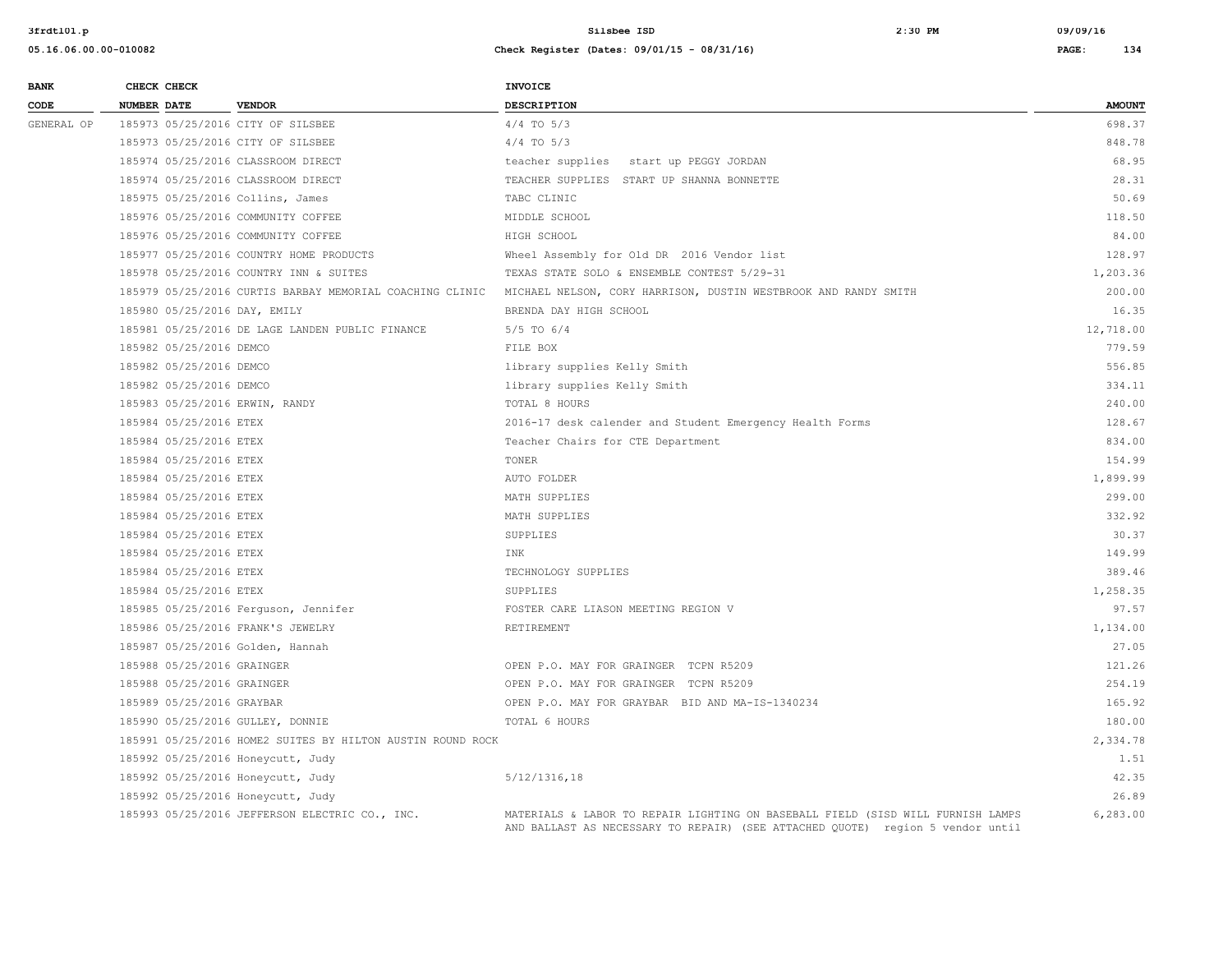| <b>BANK</b> | CHECK CHECK                       |                                                  | INVOICE                                                                          |                    |
|-------------|-----------------------------------|--------------------------------------------------|----------------------------------------------------------------------------------|--------------------|
| CODE        | <b>NUMBER DATE</b>                | <b>VENDOR</b>                                    | <b>DESCRIPTION</b>                                                               | <b>AMOUNT</b>      |
|             |                                   |                                                  | 6/30/16                                                                          |                    |
| GENERAL OP  |                                   | 185994 05/25/2016 JOHNSEN'S WHOLESALE FLORIST    | Floral Design Monthly Open PO for May 2016                                       | 87.90              |
|             |                                   | 185995 05/25/2016 JOHNSTONE SUPPLY               | OPEN P.O. MAY FOR JOHNSTONE SUPPLY BID LIST AND 1295                             | 29.74              |
|             |                                   | 185996 05/25/2016 JONES SCHOOL SUPPLY            | awards Tammy Stout                                                               | 19.70              |
|             |                                   | 185997 05/25/2016 LAMBRIGHT, HEIDI               |                                                                                  | 10.05              |
|             |                                   | 185997 05/25/2016 LAMBRIGHT, HEIDI               |                                                                                  | 10.05              |
|             |                                   | 185997 05/25/2016 LAMBRIGHT, HEIDI               |                                                                                  | 4.43               |
|             |                                   | 185997 05/25/2016 LAMBRIGHT, HEIDI               |                                                                                  | 4.43               |
|             |                                   | 185998 05/25/2016 LAURA REEVES ACTIVITY FUND     |                                                                                  | 368.73             |
|             | 185999 05/25/2016 LAWSON PRODUCTS |                                                  | OPEN P.O. MAY FOR LAWSON PRODUCTS BID LIST AND 1295                              | 94.34              |
|             | 186000 05/25/2016 Leleux, Judith  |                                                  | 5/5, 5/9, 5/12                                                                   | 53.78              |
|             | 186000 05/25/2016 Leleux, Judith  |                                                  | 5/6, 5/10, 11, 12, 13                                                            | 20.74              |
|             | 186000 05/25/2016 Leleux, Judith  |                                                  |                                                                                  | 5.18               |
|             | 186000 05/25/2016 Leleux, Judith  |                                                  |                                                                                  | 17.93              |
|             |                                   | 186001 05/25/2016 MARTIN MARIETTA MATERIALS      | LIMESTONE                                                                        | 501.12             |
|             | 186002 05/25/2016 McGallion, Amy  |                                                  | CONTAINERS FOR DISECTED ANIMALS                                                  | 36.96              |
|             |                                   | 186003 05/25/2016 McKeehan, Kathryn              | TEXAS STATE SOLO & ENSEMBLE                                                      | 1,287.00           |
|             |                                   | 186004 05/25/2016 McKinney, Raymond              | 4/26, 28, 27, 30                                                                 | 66.74              |
|             |                                   | 186004 05/25/2016 McKinney, Raymond              | AND 19                                                                           | 33.70              |
|             |                                   | 186005 05/25/2016 MCMILLAN GLASS AND DOOR        | OPEN P.O. MAY FOR MCMILLIAN GLASS BID LIST AND 1295                              | 78.24              |
|             |                                   | 186006 05/25/2016 MONTALVO, CARLOS II            | SCHOLARSHIP AWARDS TOTAL 2.5 HOURS                                               | 75.00              |
|             |                                   | 186006 05/25/2016 MONTALVO, CARLOS II            | WEST HARDIN GRADUATION TOTAL 2.5 HOURS                                           | 75.00              |
|             |                                   | 186007 05/25/2016 NCS PEARSON, INC.              | Pearson-Clinical Assessment for DYS per T. McDuff *SEE ATTACHED                  | 483.78             |
|             | 186008 05/25/2016 NEAL, MATTHEW   |                                                  | WEST HARDIN GRADUATION TOTAL 2.5 HOURS                                           | 75.00              |
|             |                                   | 186009 05/25/2016 ORIENTAL TRADING COMPANY, INC. | PBSI SUPPLIES                                                                    | 128.99             |
|             |                                   | 186009 05/25/2016 ORIENTAL TRADING COMPANY, INC. | TEACHER SUPPLIES KELLY DRAKE                                                     | 51.55              |
|             | 186010 05/25/2016 Patterson, Todd |                                                  | <b>TSSEC</b>                                                                     | 1,518.00           |
|             | 186011 05/25/2016 PAYNE & SONS    |                                                  | HAUL F350 ONE TON DUMP TRUCK TO PARSON DIFFERINCIALS REPAIR AND SERVICE          | 175.00             |
|             |                                   |                                                  | CONTRACTED SERVICES                                                              |                    |
|             |                                   | 186012 05/25/2016 PEACOCK TAGS, INC.             | plaque engraving - awards Tammy Stout                                            | 24.00              |
|             |                                   | 186013 05/25/2016 PEOPLES EDUCATION              | Mastery Education EOC for Biology and Algb. *see attachment J. Parker            | 2,363.20           |
|             | 186014 05/25/2016 Porter, Joshua  |                                                  | BASEBALL PLAYOFF                                                                 | 20.00              |
|             |                                   | 186015 05/25/2016 Powell, Christina              |                                                                                  | 2.60               |
|             |                                   | 186015 05/25/2016 Powell, Christina              |                                                                                  | 1.30               |
|             | 186016 05/25/2016 PRO ED          |                                                  | Pro-Ed Inc for DYS per T. McDuff *SEE ATTACHED testing                           | 112.20             |
|             | 186017 05/25/2016 RIVERS, TOMMYE  |                                                  | MIDDLE SCHOOL                                                                    | 400.00             |
|             |                                   | 186018 05/25/2016 ROBERT BROOKE & ASSOCIATES     | LYON METAL LOCKER DT LOCK BAR 27" LOCKING BAR SPRING APPROX. SHIPPING \$20.00    | 84.53              |
|             | 186020 05/25/2016 SAFETY-KLEEN    | 186019 05/25/2016 ROGERS ATHLETIC COMPANY        | 5 MAN LEV SLED W/ SURGE PADS<br>Auto Shop Bi-Monthly Open PO for May & June 2016 | 5,530.00<br>214.54 |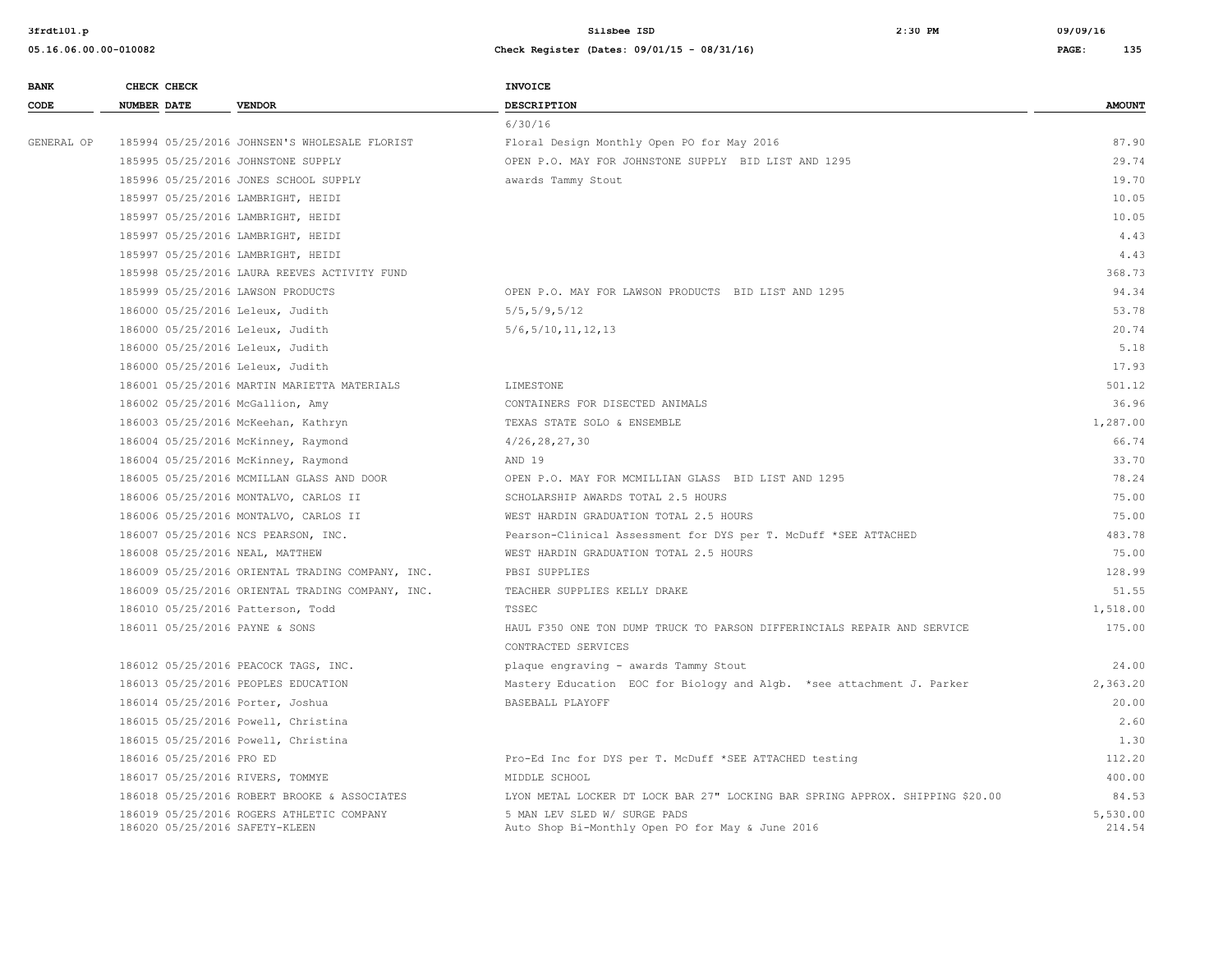| <b>BANK</b> | CHECK CHECK                                             |                                                     | <b>INVOICE</b>                                    |                    |
|-------------|---------------------------------------------------------|-----------------------------------------------------|---------------------------------------------------|--------------------|
| CODE        | <b>NUMBER DATE</b>                                      | <b>VENDOR</b>                                       | <b>DESCRIPTION</b>                                | <b>AMOUNT</b>      |
| GENERAL OP  | 186021 05/25/2016 SAW STOP                              |                                                     | Table Saw Brake Cartridge for Ag Construction     | 291.00             |
|             |                                                         | 186022 05/25/2016 SCHOOL SPECIALTY                  | AR prizes Kelly Smith                             | 210.72             |
|             | 186023 05/25/2016 SILSBEE BEE                           |                                                     | HIGH SCHOOL LIBRARY SUBSCRIPTION                  | 28.00              |
|             |                                                         | 186024 05/25/2016 SOUTHERN COMPUTER WAREHOUSE       | SCW for the Academy - Kevin Wharton *see attached | 229.80             |
|             |                                                         | 186024 05/25/2016 SOUTHERN COMPUTER WAREHOUSE       | Mouse & Keyboard for CTE classrooms               | 36.75              |
|             |                                                         | 186024 05/25/2016 SOUTHERN COMPUTER WAREHOUSE       | Mouse & Keyboard for CTE classrooms               | 379.75             |
|             |                                                         | 186024 05/25/2016 SOUTHERN COMPUTER WAREHOUSE       | Hitachi LCD Projector                             | 557.53             |
|             |                                                         | 186024 05/25/2016 SOUTHERN COMPUTER WAREHOUSE       | Document Camera for HVAC                          | 595.02             |
|             |                                                         | 186024 05/25/2016 SOUTHERN COMPUTER WAREHOUSE       | chromebook Kelly Smith                            | 283.72             |
|             |                                                         | 186025 05/25/2016 STAR GRAPHICS INC                 | $5/1$ TO $5/31$                                   | 425.00             |
|             |                                                         | 186025 05/25/2016 STAR GRAPHICS INC                 | $5/1$ TO $5/31$                                   | 153.00             |
|             |                                                         | 186025 05/25/2016 STAR GRAPHICS INC                 | $5/1 - 5/31$                                      | 139.00             |
|             | 186026 05/25/2016 STUDENT SUPPLY                        |                                                     | supplies Tammy Stout                              | 531.95             |
|             | 186027 05/25/2016 SUPPLYWORKS                           |                                                     | HAND TRUCKS TO BE USED FOR THE MOVE               | 1,185.11           |
|             | 186028 05/25/2016 TASBO                                 |                                                     | CERTIFICATION COURSE                              | 160.00             |
|             |                                                         | 186029 05/25/2016 Thornhill, Sherrie                | 7 PARKING ATAC 5/17-19                            | 376.39             |
|             | 186030 05/25/2016 Turk, Teshauna                        |                                                     |                                                   | 2.60               |
|             | 186030 05/25/2016 Turk, Teshauna                        |                                                     |                                                   | 1.30               |
|             | 186031 05/25/2016 WAL-MART                              |                                                     | IN SERVICE SUPPLIES                               | 169.50             |
|             | 186031 05/25/2016 WAL-MART                              |                                                     | SUPPLIES                                          | 81.01              |
|             | 186031 05/25/2016 WAL-MART                              |                                                     | supplies                                          | 71.62              |
|             | 186031 05/25/2016 WAL-MART                              |                                                     | COMMUNITY MEETING SUPPLIES & ELECTION SUPPLIES    | 25.79              |
|             | 186031 05/25/2016 WAL-MART                              |                                                     | half & half, sugar and vanilla                    | 98.89              |
|             | 186031 05/25/2016 WAL-MART                              |                                                     | pad locks for warehouse/technology                | 30.18              |
|             | 186031 05/25/2016 WAL-MART                              |                                                     | supplies                                          | 71.74              |
|             | 186031 05/25/2016 WAL-MART                              |                                                     | SNACKS FOR TEXAS PERFORMANCE STANDARDS PROJECT    | 29.32              |
|             | 186031 05/25/2016 WAL-MART                              |                                                     | BOARD MEETING 5/10                                | 49.89              |
|             | 186031 05/25/2016 WAL-MART                              |                                                     | supplies                                          | 175.60             |
|             | 186031 05/25/2016 WAL-MART                              |                                                     | otterbox for ipad air 2                           | 89.88              |
|             | 186031 05/25/2016 WAL-MART                              |                                                     | SUPPLIES FOR SATURDAY PARENT INVOLVEMENT          | 120.39             |
|             | 186031 05/25/2016 WAL-MART                              |                                                     | candy                                             | 52.32              |
|             | 186031 05/25/2016 WAL-MART                              |                                                     | UIL SUPPLIES                                      | 24.66              |
|             |                                                         | 186032 05/25/2016 WEST TEXAS BAR B Q                | ALL DISTRICT PICKS FOR BASEBALL                   | 250.00             |
|             | 186033 05/25/2016 WHITE, DANRI                          |                                                     | DRILL TEAM                                        | 1,000.00           |
|             | 186034 05/25/2016 WILLIAMS, JOHN                        |                                                     | TOTAL 8 HOURS                                     | 240.00             |
|             |                                                         | 186035 05/25/2016 WOOD, JESSE PHD                   |                                                   | 975.00             |
|             |                                                         | 186036 05/25/2016 WORTH HYDROCHEM OF THE GULF COAST | shs chemical water treating service               | 195.00             |
|             | 186037 05/25/2016 ZONES<br>186038 05/25/2016 ADAMS, BEN |                                                     | <b>CHROMEBOOKS</b>                                | 5,386.00<br>330.00 |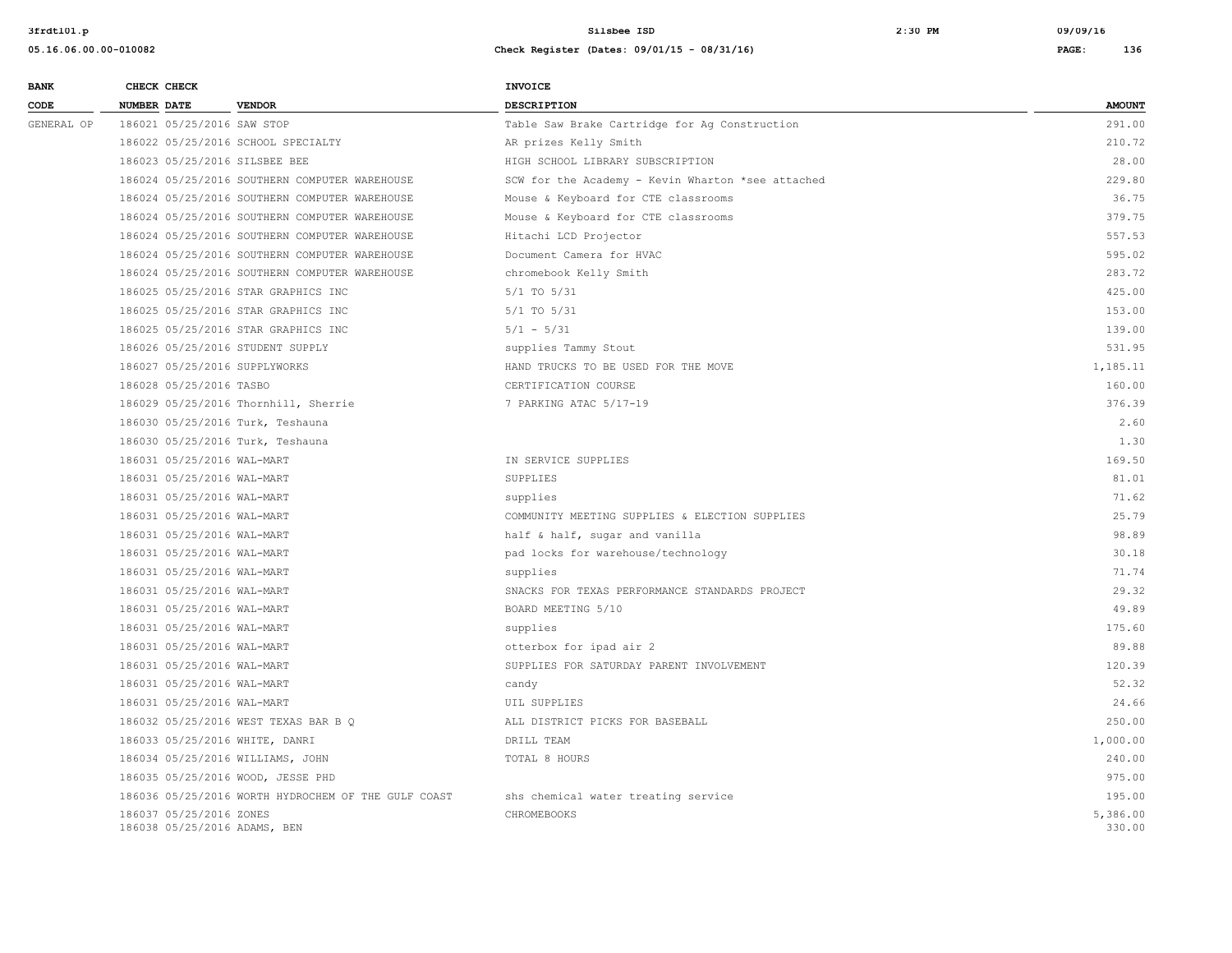| <b>BANK</b> | CHECK CHECK                              | <b>INVOICE</b>     |               |
|-------------|------------------------------------------|--------------------|---------------|
| CODE        | <b>NUMBER DATE</b><br><b>VENDOR</b>      | <b>DESCRIPTION</b> | <b>AMOUNT</b> |
| GENERAL OP  | 186039 05/25/2016 APSHIRE, MADISON       |                    | 330.00        |
|             | 186040 05/25/2016 AVERA, WESTIN          |                    | 330.00        |
|             | 186041 05/25/2016 BURRIS, LANE           |                    | 495.00        |
|             | 186042 05/25/2016 CHANCE, JONAH          |                    | 495.00        |
|             | 186043 05/25/2016 COFFEY, KAYLA          |                    | 330.00        |
|             | 186044 05/25/2016 COFFEY, KYLE           |                    | 165.00        |
|             | 186045 05/25/2016 COLLINS, JEFFREY       |                    | 495.00        |
|             | 186046 05/25/2016 CRYER, TRACIE          |                    | 495.00        |
|             | 186047 08/12/2016 FISHER, JONATHAN       |                    | $-660.00$     |
|             | 186047 05/25/2016 FISHER, JONATHAN       |                    | 660.00        |
|             | 186048 05/25/2016 GARLASKA, MICHAELA     |                    | 330.00        |
|             | 186049 05/25/2016 GHABOOLIAN-ZARE, EHSON |                    | 660.00        |
|             | 186050 05/25/2016 GREENWOOD, MEGAN       |                    | 330.00        |
|             | 186051 05/25/2016 GRIFFIN, BAYLEE        |                    | 330.00        |
|             | 186052 05/25/2016 GRIFFIN, SYDNI         |                    | 330.00        |
|             | 186053 05/25/2016 JOINES, KAITLYN        |                    | 495.00        |
|             | 186054 05/25/2016 HANCOCK, DANI          |                    | 495.00        |
|             | 186055 05/25/2016 HESSE, JEREMIAH        |                    | 330.00        |
|             | 186056 05/25/2016 HICKS, KAITLYN         |                    | 330.00        |
|             | 186057 05/25/2016 JOHNSTON, SHERIDYN     |                    | 330.00        |
|             | 186058 05/25/2016 KORPAL, KARAN          |                    | 660.00        |
|             | 186059 05/25/2016 LANDIS, NOAH           |                    | 660.00        |
|             | 186060 05/25/2016 LANGSTON, JESSE        |                    | 330.00        |
|             | 186061 05/25/2016 MARTINEZ, RYAN         |                    | 330.00        |
|             | 186062 05/25/2016 MCKINNEY, BROOKE       |                    | 330.00        |
|             | 186063 05/25/2016 MOORE, ETHAN           |                    | 330.00        |
|             | 186064 05/25/2016 MOORE, SETH            |                    | 330.00        |
|             | 186065 05/25/2016 NETHERLAND, DANIEL     |                    | 495.00        |
|             | 186066 05/25/2016 PARTAIN, CHASE         |                    | 330.00        |
|             | 186067 05/25/2016 PRATER, SABLE          |                    | 660.00        |
|             | 186068 05/25/2016 RUCKETT, MARCUS        |                    | 330.00        |
|             | 186069 05/25/2016 RUSS, KARA             |                    | 660.00        |
|             | 186070 05/25/2016 SHORT, EVIE            |                    | 330.00        |
|             | 186071 05/25/2016 SMART, ALANNAH         |                    | 330.00        |
|             | 186072 05/25/2016 SPELL, KYLER           |                    | 330.00        |
|             | 186073 05/25/2016 STONE, KENNDALL        |                    | 495.00        |
|             | 186074 05/25/2016 SUY, ANDREW            |                    | 330.00        |
|             | 186075 05/25/2016 TALLEY, CLAYTON        |                    | 330.00        |
|             | 186076 05/25/2016 TANTON, LUKE           |                    | 495.00        |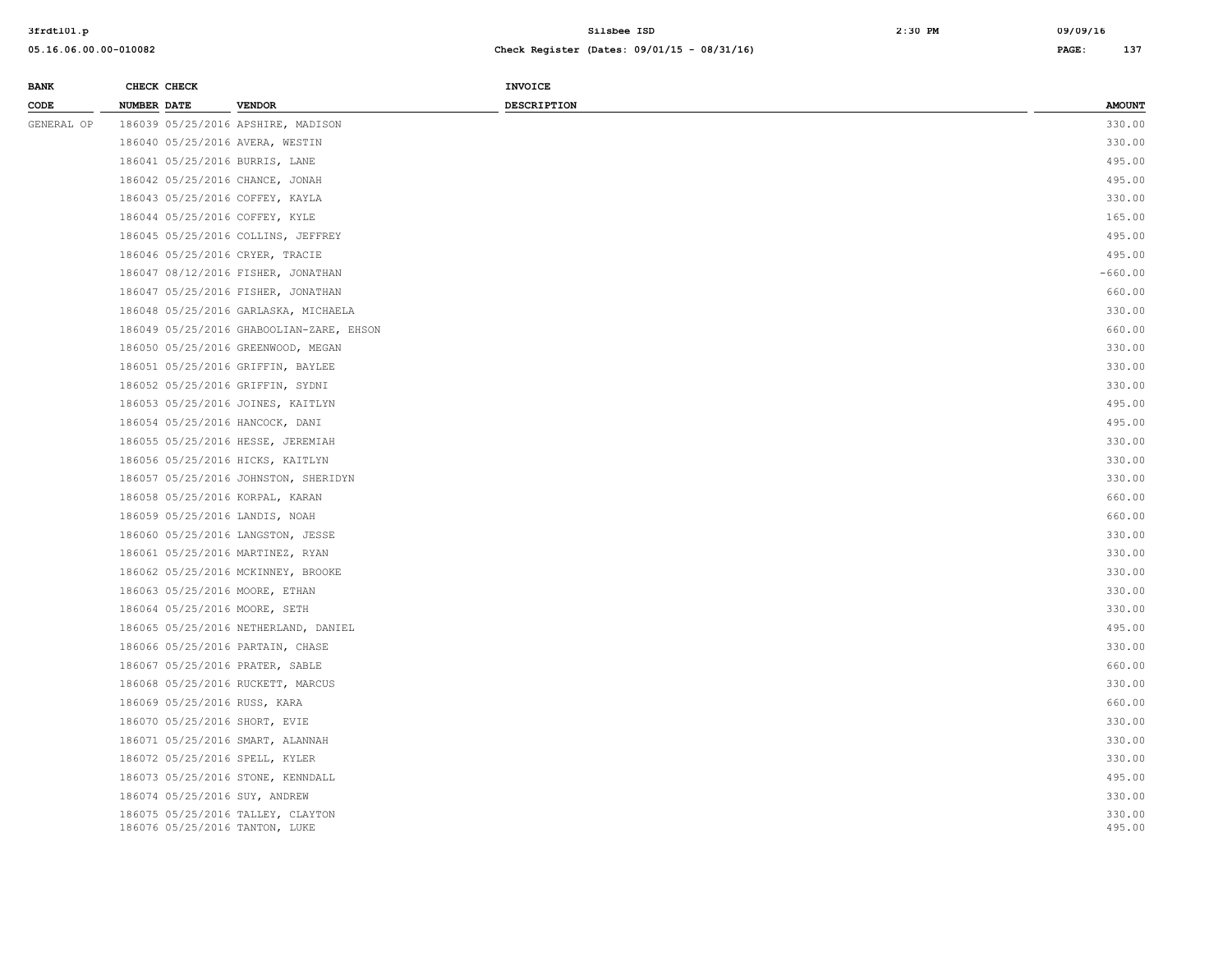| <b>BANK</b> | CHECK CHECK                                      |                                                 | <b>INVOICE</b>                                   |                                                                             |                 |
|-------------|--------------------------------------------------|-------------------------------------------------|--------------------------------------------------|-----------------------------------------------------------------------------|-----------------|
| CODE        | NUMBER DATE                                      | <b>VENDOR</b>                                   | DESCRIPTION                                      |                                                                             | <b>AMOUNT</b>   |
| GENERAL OP  |                                                  | 186077 05/25/2016 TARKINGTON, CLINT             |                                                  |                                                                             | 330.00          |
|             |                                                  | 186078 05/25/2016 TESTON, SHAYLYNN              |                                                  |                                                                             | 495.00          |
|             |                                                  | 186079 05/25/2016 THOMPSON, KENNEDY             |                                                  |                                                                             | 330.00          |
|             | 186080 05/25/2016 THORNTON, AMY                  |                                                 |                                                  |                                                                             | 660.00          |
|             |                                                  | 186081 05/25/2016 TRABING, KELEIGH              |                                                  |                                                                             | 660.00          |
|             | 186082 05/25/2016 WATTERS, JOHN                  |                                                 |                                                  |                                                                             | 330.00          |
|             |                                                  | 186083 05/25/2016 WHITSTINE, DARIAN             |                                                  |                                                                             | 660.00          |
|             | 186084 05/25/2016 WHITTED, NOAH                  |                                                 |                                                  |                                                                             | 660.00          |
|             |                                                  | 186085 05/25/2016 WIGGINS, ABBIGALE             |                                                  |                                                                             | 330.00          |
|             | 186086 05/25/2016 WILSON, DYLAN                  |                                                 |                                                  |                                                                             | 330.00          |
|             |                                                  | 186087 05/25/2016 WRIGHT, CHEYENNE              |                                                  |                                                                             | 165.00          |
|             |                                                  | 186088 06/01/2016 ADVANCED GRAPHICS             | Poster Machine Supplies                          |                                                                             | 389.69          |
|             |                                                  | 186089 06/01/2016 ADVANCED SYSTEMS & ALARMS     | 6/1 TO 6/30                                      |                                                                             | 70.00           |
|             |                                                  | 186090 06/01/2016 APSHIRE, MADISON              |                                                  |                                                                             | 1,000.00        |
|             | 186091 06/01/2016 Arline, Viola                  |                                                 | TOTAL 9.5 HOURS                                  |                                                                             | 95.00           |
|             | 186092 06/01/2016 ASCD                           |                                                 | ASCD (3) Memberships                             | TAMMY MCDUFF *SEE ATTACHED                                                  | 59.00           |
|             | 186092 06/01/2016 ASCD                           |                                                 | ASCD (3) Memberships                             | *SEE ATTACHED                                                               | 59.00           |
|             |                                                  | 186093 06/01/2016 AT&T LONG DISTANCE            |                                                  |                                                                             | 1,656.22        |
|             |                                                  | 186094 06/01/2016 BAGWELL, GEARLD W.            |                                                  | herbicide application on H.S. baseball field for torpedo grass Control (see | 375.00          |
|             |                                                  |                                                 | attached quote) bid list and 1295                |                                                                             |                 |
|             |                                                  | 186095 06/01/2016 BILL CLARK PEST CONTROL       | 873, 893, 892, 947, 894,                         | OPEN P.O. MAY FOR BILL CLARK PEST CONTROL AWARDED                           | 235.00          |
|             |                                                  |                                                 | <b>BID</b>                                       |                                                                             |                 |
|             | 186096 06/01/2016 BOUTIN, KATHY                  |                                                 | TOTAL 9.5 HOURS                                  |                                                                             | 95.00           |
|             |                                                  | 186097 06/01/2016 BRIDGES, TIMOTHY              | FOOD SERVICE                                     |                                                                             | 11.25           |
|             | 186098 06/01/2016 Brooks, Ira                    |                                                 | TABC COACHING CLINIC                             |                                                                             | 34.96           |
|             |                                                  | 186099 06/01/2016 BROOM, DESTINEY               | FOOD SERVICE                                     |                                                                             | 3.75            |
|             | 186100 06/01/2016 CALLOWAY, KODY                 |                                                 |                                                  |                                                                             | 120.00          |
|             |                                                  | 186101 06/01/2016 CENTER FOR BEHAVIORAL STUDIES |                                                  |                                                                             | 840.00          |
|             |                                                  | 186102 06/01/2016 CITY OF SILSBEE               | $4/11$ TO $5/9$                                  |                                                                             | 117.76          |
|             |                                                  | 186102 06/01/2016 CITY OF SILSBEE               | $4/11$ TO $5/9$                                  |                                                                             | 130.69          |
|             |                                                  | 186103 06/01/2016 CRAWFORD, JIMMY JR            | FOOD SERVICE                                     |                                                                             | 5.00            |
|             | 186104 06/01/2016 DANIEL, MARY                   |                                                 |                                                  |                                                                             | 330.00          |
|             | 186105 06/01/2016 Day, Keli                      |                                                 |                                                  |                                                                             | 63.96           |
|             |                                                  | 186106 06/01/2016 DEATRICK, DAKOTA              | FOOD SERVICE                                     |                                                                             | 4.60            |
|             |                                                  | 186107 06/01/2016 DELACERDA, SCOTT              | TOTAL 8 HOURS                                    |                                                                             | 240.00          |
|             | 186108 06/01/2016 EDUPHORIA                      |                                                 | SOFTWARE SUPPORT RENEWAL                         |                                                                             | 4,960.00        |
|             | 186109 06/01/2016 ETEX                           |                                                 | 504 supplies                                     |                                                                             | 34.99           |
|             | 186109 06/01/2016 ETEX<br>186109 06/01/2016 ETEX |                                                 | Storage Boxes for office<br>office supplies Etex |                                                                             | 63.98<br>282.75 |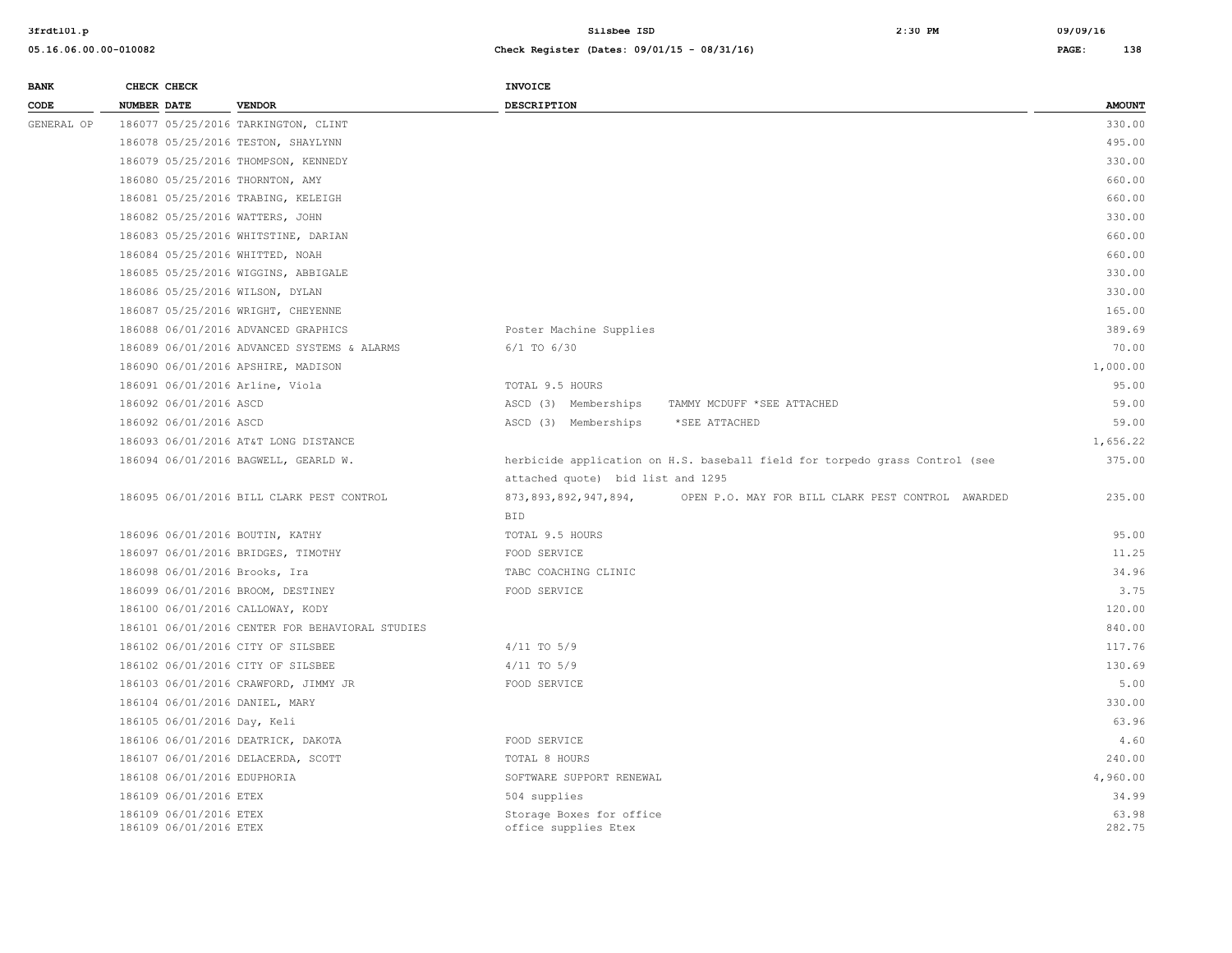| <b>BANK</b> | CHECK CHECK                       |                                                    | <b>INVOICE</b>                                                         |                 |
|-------------|-----------------------------------|----------------------------------------------------|------------------------------------------------------------------------|-----------------|
| CODE        | NUMBER DATE                       | <b>VENDOR</b>                                      | DESCRIPTION                                                            | <b>AMOUNT</b>   |
| GENERAL OP  | 186109 06/01/2016 ETEX            |                                                    | file folders D Carson                                                  | 339.80          |
|             | 186109 06/01/2016 ETEX            |                                                    | office supplies boxes                                                  | 57.99           |
|             | 186109 06/01/2016 ETEX            |                                                    | 2 CASES OF BROWN PAPER TOWELS                                          | 79.98           |
|             | 186109 06/01/2016 ETEX            |                                                    | FILE FOLDERS                                                           | 118.86          |
|             | 186110 06/01/2016 FLOWER, ANTHONY |                                                    | AND 6/1 TOTAL 16 HOURS                                                 | 480.00          |
|             | 186111 06/01/2016 Foster, Tonya   |                                                    |                                                                        | 39.96           |
|             |                                   | 186112 06/01/2016 FRANK'S JEWELRY, INC.            |                                                                        | 6.80            |
|             | 186113 06/01/2016 GARCIA, JOSEPH  |                                                    | EOY LPACS                                                              | 142.50          |
|             | 186114 06/01/2016 Grant, Bethanie |                                                    | HS SPECIAL NEEDS TO BEAUMONT                                           | 8.99            |
|             | 186114 06/01/2016 Grant, Bethanie |                                                    | KIRBY TO LUFKIN ZOO                                                    | 6.75            |
|             |                                   | 186115 06/01/2016 HART INTERCIVIC, INC.            | ELECTION SUPPLIES                                                      | 1,685.71        |
|             |                                   | 186116 06/01/2016 HILTON GARDEN INN                | SINGABRATION JULY 6-8                                                  | 269.64          |
|             |                                   | 186117 06/01/2016 HOLIDAY INN EXPRESS              | 2016 INDUCTION CONFERENCE                                              | 605.62          |
|             |                                   | 186118 06/01/2016 HOLIDAY INN EXPRESS              | AND BRIDGET KIRBY INDUCTION PROGRAM & CONFERENCE                       | 605.62          |
|             |                                   | 186119 06/01/2016 HONORS GRADUATION LLC            | Teal/Gold Honor Cords                                                  | 54.08           |
|             | 186120 06/01/2016 HUNT, SHANIA    |                                                    | FOOD SERVICE                                                           | 19.42           |
|             |                                   | 186121 06/01/2016 INTERFACE SECURITY SYSTEMS       | $6/1$ TO $6/30$                                                        | 26.43           |
|             | 186122 06/01/2016 IRLEN INSTITUTE |                                                    | overlays                                                               | 317.45          |
|             |                                   | 186123 06/01/2016 JONES SCHOOL SUPPLY CO., INC.    | AWARDS                                                                 | 1,057.31        |
|             |                                   | 186124 06/01/2016 JONES, GABRIELLE                 | FOOD SERVICE                                                           | 18.25           |
|             |                                   | 186125 06/01/2016 KAGAN PUBLISHING                 | Kagen Professional Development USA Tour, Beaumont, TX 11 staff members | 633.60          |
|             |                                   |                                                    | attending *SEE ATTACHED                                                |                 |
|             | 186126 06/01/2016 KIMBALL MIDWEST |                                                    | KIM-KLEAN ORANGE (50 LB), GLISTEN WASH & WAX (1GAL)                    | 158.06          |
|             | 186127 06/01/2016 King, Stephanie |                                                    | FOOD SERVICE                                                           | 12.40           |
|             |                                   | 186128 06/01/2016 KIWANIS CLUB OF SILSBEE          |                                                                        | 125.00          |
|             |                                   | 186129 06/01/2016 LAMBRIGHT, HEIDI                 |                                                                        | 11.39           |
|             |                                   | 186130 06/01/2016 LASTING IMAGES PHOTOGRAPHY       | FRAMED BASKETBALL PHOTO                                                | 475.00          |
|             |                                   | 186131 06/01/2016 LAURA REEVES ACTIVITY FUND       | PBSI FIELD TRIP TO COLORADO CANYON                                     | 2,280.00        |
|             |                                   | 186132 06/01/2016 LOFTON SECURITY SERVICES, INC.   | $5/9 - 5/15$                                                           | 525.60          |
|             |                                   | 186132 06/01/2016 LOFTON SECURITY SERVICES, INC.   | $5/16 - 5/22$                                                          | 525.60          |
|             |                                   | 186133 06/01/2016 MCKINNEY, CAMERON                |                                                                        | 660.00          |
|             |                                   | 186134 06/01/2016 MCPHERSON, JOHNNY III            | FOOD SERVICE                                                           | 17.80           |
|             |                                   | 186135 06/01/2016 MEMORIAL HERMANN SPORTS MEDICINE | JOHN WILLIAMSON                                                        | 150.00          |
|             | 186136 06/01/2016 Moak, Michael   |                                                    | MS TO BEAUMONT                                                         | 9.08            |
|             | 186136 06/01/2016 Moak, Michael   |                                                    | KIRBY TO LUFKIN ZOO                                                    | 7.50            |
|             |                                   | 186137 06/01/2016 MONTALVO, CARLOS II              |                                                                        | 67.50           |
|             | 186138 06/01/2016 MOORE, SETH     |                                                    | SCHOLARSHIP                                                            | 650.00          |
|             | 186139 06/01/2016 MOULDER, LUKE   | 186140 06/01/2016 MUNRO'S UNIFORM SERVICE          | FOOD SERVICE<br>MAY TRANSPORTATION                                     | 11.50<br>365.35 |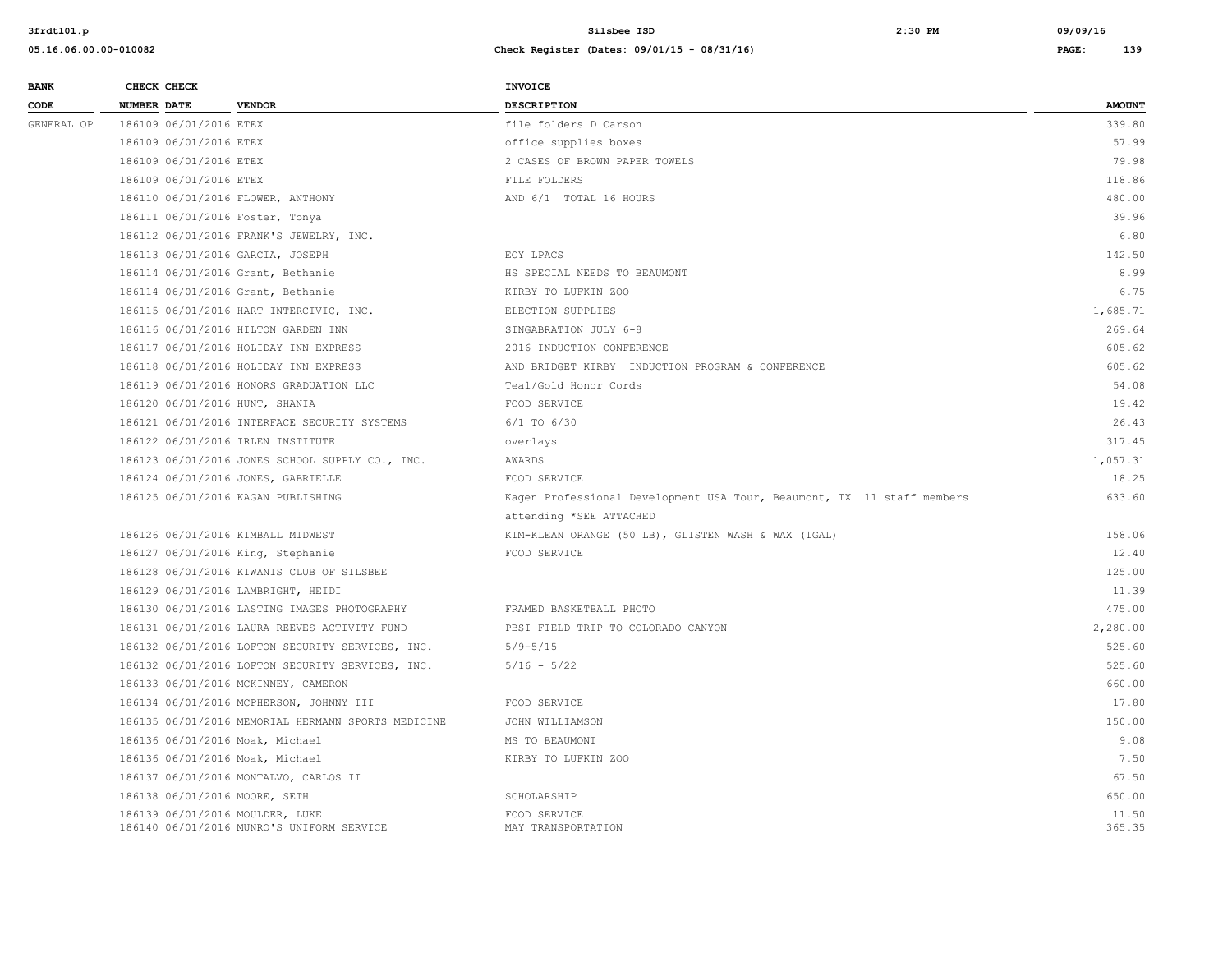**3frdtl01.p Silsbee ISD 2:30 PM 09/09/16**

| <b>BANK</b> | CHECK CHECK                     |                                                                         | INVOICE                                                                         |               |
|-------------|---------------------------------|-------------------------------------------------------------------------|---------------------------------------------------------------------------------|---------------|
| CODE        | <b>NUMBER DATE</b>              | <b>VENDOR</b>                                                           | <b>DESCRIPTION</b>                                                              | <b>AMOUNT</b> |
| GENERAL OP  |                                 | 186141 06/01/2016 O K PAPER CENTER                                      | Paper for Graduation Program                                                    | 51.56         |
|             |                                 | 186141 06/01/2016 O K PAPER CENTER                                      | Paper for Graduation Program                                                    | 121.31        |
|             |                                 | 186142 06/01/2016 PENDER'S MUSIC COMPANY                                | MICHELLE MARTINEZ JULY 6-8                                                      | 110.00        |
|             |                                 | 186143 06/01/2016 PINNACLE MEDICAL MANAGEMENT CORP.                     | MAY INVOICE                                                                     | 340.00        |
|             | 186144 06/01/2016 READ, TYLER   |                                                                         |                                                                                 | 330.00        |
|             |                                 | 186145 06/01/2016 READ-TURRENTINE ELEMENTARY                            | PRSI FIELD TRIP TO ELISE'S                                                      | 2,432.68      |
|             |                                 | 186146 06/01/2016 REFLECTIONS CUSTOM FRAMING                            | awards boat races                                                               | 98.00         |
|             |                                 | 186147 06/01/2016 RENAISSANCE DALLAS RICHARDSON HOTEL                   | OFFICER CAMP JUNE 5-9                                                           | 500.00        |
|             |                                 | 186148 06/01/2016 SCHOOL AIDS, INC.                                     | MATH SUPPLIES                                                                   | 168.67        |
|             |                                 | 186148 06/01/2016 SCHOOL AIDS, INC.                                     | teacher supplies Sara Stricklan                                                 | 152.89        |
|             |                                 | 186149 06/01/2016 SCHOOL SPECIALTY                                      | MATH SUPPLIES                                                                   | 84.38         |
|             | 186150 06/01/2016 Scott, Ruby   |                                                                         | LR TO BEAUMONT                                                                  | 10.00         |
|             | 186150 06/01/2016 Scott, Ruby   |                                                                         | HS TO BEAUMONT                                                                  | 9.75          |
|             | 186151 06/01/2016 SELF, PHILIP  |                                                                         | FOOD SERVICE                                                                    | 6.00          |
|             | 186152 06/15/2016 Sigler, Joe   |                                                                         | TABC MEALS                                                                      | $-48.99$      |
|             | 186152 06/01/2016 Sigler, Joe   |                                                                         | TABC MEALS                                                                      | 48.99         |
|             |                                 | 186153 06/01/2016 SILSBEE ISD FOOD SERVICES                             | LESS THAN \$3.00                                                                | 21.00         |
|             |                                 | 186154 06/01/2016 SILSBEE MOTOR COMPANY                                 | 265/75r16 TIRE FOR #27                                                          | 323.68        |
|             |                                 | 186155 06/01/2016 SILSBEE RADIATOR SERVICE                              | CLEAN AND REPAIR RADIATOR                                                       | 145.00        |
|             |                                 | 186156 06/01/2016 SMITH, GREYSON                                        | FOOD SERVICE                                                                    | 50.20         |
|             | 186157 06/01/2016 SMITH, JARED  |                                                                         | FOOD SERVICE                                                                    | 9.10          |
|             |                                 | 186158 06/01/2016 SOUTHERN COMPUTER WAREHOUSE                           | CISCO PHONE                                                                     | 134.03        |
|             |                                 | 186159 06/01/2016 SOUTHERN TIRE MART                                    | DISMOUNT, MOUNT 8 TIRES ALSO DISMOUNT 2, PUT NEW VALVE STEM ON 8 WHEELS, 2 FLAT | 350.00        |
|             |                                 |                                                                         | REPAIRS AND THE ROAD CALL.                                                      |               |
|             |                                 | 186160 06/01/2016 STEPHENS, DYLAN                                       |                                                                                 | 660.00        |
|             | 186161 06/01/2016 TCDA          |                                                                         | REGISTRATION JULY 21-23                                                         | 170.00        |
|             |                                 | 186162 06/01/2016 TEXAS COMPTROLLER OF PUBLIC ACCTS                     |                                                                                 | 100.00        |
|             | 186163 06/01/2016 THSCA         |                                                                         | SCHOOL REGISTRATION FOR MICHAEL ALLEN AND TRAVIS BELL                           | 210.00        |
|             |                                 | 186164 06/01/2016 TIME WARNER CABLE                                     | $5/30 - 6/29$                                                                   | 653.56        |
|             | 186165 06/01/2016 TREVINO, PAUL |                                                                         | UIL STATE TRACK MEET                                                            | 335.58        |
|             | 186166 06/01/2016 TRI-CON, INC. |                                                                         | OPEN PO FOR THE MONTH OF MAY 2016 SISD 2015-2016 FUEL BID                       | 12,057.97     |
|             |                                 | 186167 06/01/2016 U.S. SCHOOL SUPPLY INC.                               | supplies Tammy Stout                                                            | 306.00        |
|             |                                 | 186167 06/01/2016 U. S. SCHOOL SUPPLY INC.                              | TEACHER SUPPLIES TESTING PENCILS                                                | 224.25        |
|             |                                 | 186168 06/01/2016 VERIZON WIRELESS                                      | APRIL 14 - MAY 13                                                               | 1,497.53      |
|             |                                 | 186169 06/01/2016 VERIZON WIRELESS                                      | APRIL 14 TO MAY 13                                                              | 1,046.23      |
|             | 186170 06/01/2016 WEIR, STACI   |                                                                         |                                                                                 | 21.23         |
|             |                                 | 186171 06/01/2016 WILLIAMS, JOHN                                        | TOTAL 8 HOURS                                                                   | 240.00        |
|             |                                 | 186172 06/01/2016 WINCKLER, HUNTER<br>186173 06/01/2016 WRIGHT, ATTICUS | FOOD SERVICE<br>FOOD SERVICE                                                    | 8.75<br>10.90 |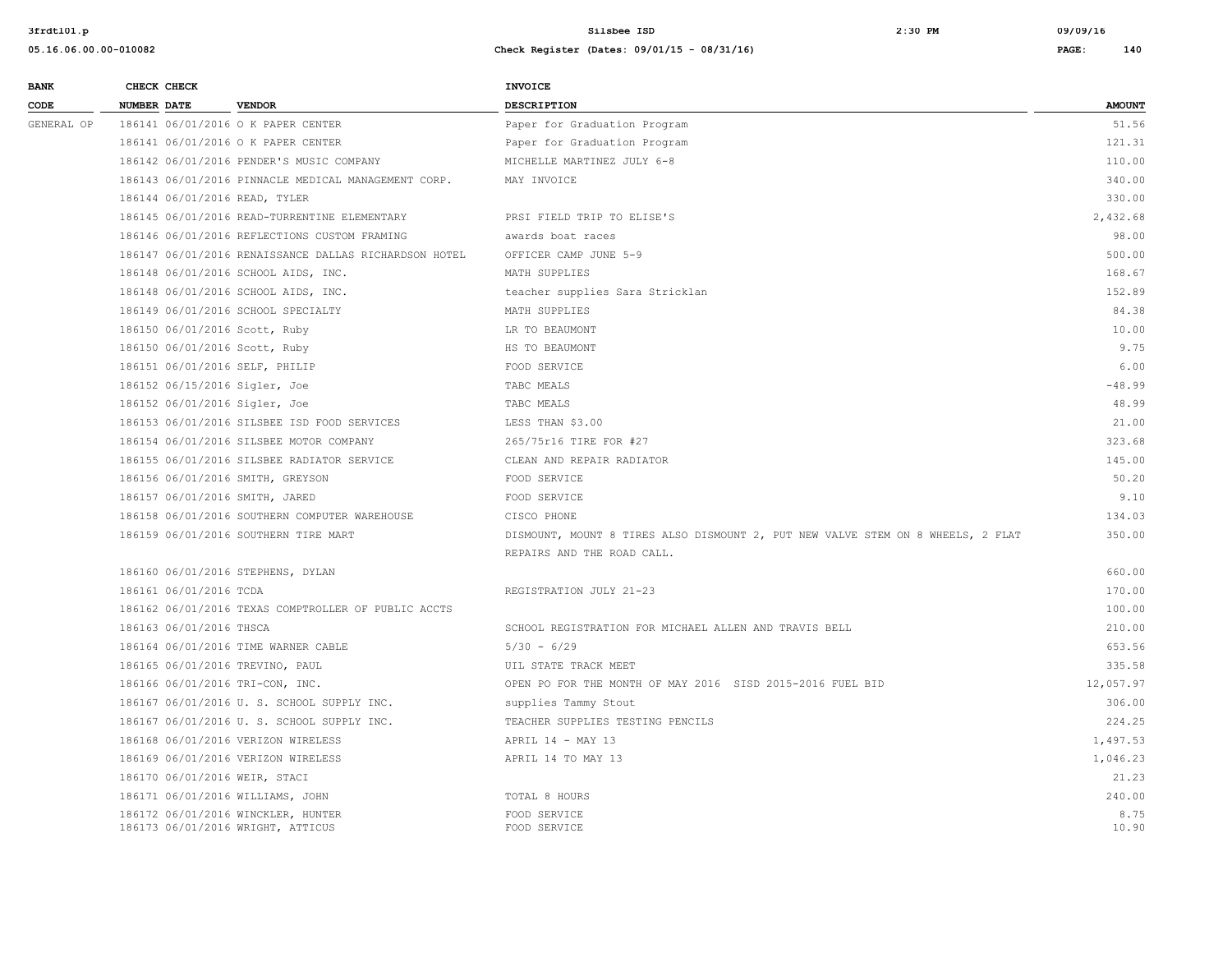| <b>BANK</b> | CHECK CHECK        |                            |                                                                        | <b>INVOICE</b>                                                               |                |
|-------------|--------------------|----------------------------|------------------------------------------------------------------------|------------------------------------------------------------------------------|----------------|
| CODE        | <b>NUMBER DATE</b> |                            | <b>VENDOR</b>                                                          | DESCRIPTION                                                                  | <b>AMOUNT</b>  |
| GENERAL OP  |                    | 186174 06/01/2016 ZONES    |                                                                        | CHROMEBOOKS                                                                  | 645.75         |
|             |                    |                            | 186175 06/03/2016 SZEMBORSKI, KARA                                     | JUNE 5-10 FCCLA                                                              | 46.00          |
|             |                    |                            | 186176 06/03/2016 TEXAS FCCLA                                          | CAMP ALLEN, NAVASOTA 6/5-6/10                                                | 595.00         |
|             |                    |                            | 186177 06/08/2016 ACME ARCHITECTURAL HARDWARE                          | OPEN P.O. MAY FOR ACME ARCHITECTURAL HARDWARE BID LIST AND 1295              | 22.78          |
|             |                    |                            | 186178 06/08/2016 ADVANCED GRAPHICS                                    | DESIGN CENTER                                                                | 9,716.20       |
|             |                    |                            | 186179 06/08/2016 ALAMO DRY CLEANERS                                   | CLEANING                                                                     | 706.20         |
|             |                    |                            | 186180 06/08/2016 ATHLETIC SUPPLY INC.                                 | RUSSELL PANTS AND WOMEN'S JACKETS ORDER # 80994                              | 401.00         |
|             |                    |                            | 186181 06/08/2016 BELL, MA LPC COUNSELING SERV., TRACY                 | COUNSELING                                                                   | 1,700.00       |
|             |                    |                            | 186181 06/08/2016 BELL, MA LPC COUNSELING SERV., TRACY                 | CUNSELING                                                                    | 475.00         |
|             |                    |                            | 186181 06/08/2016 BELL, MA LPC COUNSELING SERV., TRACY                 | COUNSELING                                                                   | 1,000.00       |
|             |                    |                            | 186182 06/08/2016 BIG GAME SPORTS INC.                                 | FOOTBALLS QUOTE 44985                                                        | 2,019.60       |
|             |                    |                            | 186183 06/08/2016 BSN SPORTS                                           | JERSEYS AND PANTS                                                            | 1,920.44       |
|             |                    | 186184 06/08/2016 CAIN, ED |                                                                        | GRADUATION TOTAL 4 HOURS                                                     | 120.00         |
|             |                    | 186184 06/08/2016 CAIN, ED |                                                                        | SUMMER BASKETBALL TOTAL 4.25 HOURS                                           | 127.50         |
|             |                    |                            | 186185 06/08/2016 Carrell, Sheila                                      | ENGLISH SUMMER ASSIGNMENTS                                                   | 176.76         |
|             |                    |                            | 186185 06/08/2016 Carrell, Sheila                                      | G/T CLASS                                                                    | 59.50          |
|             |                    |                            | 186186 06/08/2016 CITY OF SILSBEE                                      | $4/21$ TO $5/18$                                                             | 1,499.63       |
|             |                    |                            | 186186 06/08/2016 CITY OF SILSBEE                                      | $4/18$ TO $5/16$                                                             | 1,530.96       |
|             |                    |                            | 186186 06/08/2016 CITY OF SILSBEE                                      | 4/18 TO 5/16                                                                 | 352.30         |
|             |                    |                            | 186186 06/08/2016 CITY OF SILSBEE                                      | $4/18$ TO $5/16$                                                             | 64.55          |
|             |                    |                            | 186187 06/08/2016 COASTAL WELDING SUPPLY INC                           | Ag Monthly Gas Open PO for May 2016                                          | 20.78          |
|             |                    |                            | 186188 06/08/2016 COBURN SUPPLY COMPANY, INC.                          | OPEN P.O. MAY FOR COBURN'S BID LIST AND REGION 5                             | 43.12          |
|             |                    |                            | 186189 06/08/2016 Deaver, Terry                                        | SAM'S, ELEGANTE                                                              | 97.31          |
|             |                    | 186190 06/08/2016 DEMCO    |                                                                        | library supplies Kelly Smith                                                 | 171.45         |
|             |                    |                            | 186191 06/08/2016 DRURY INN & SUITES                                   | ANNUAL SPORTS MEDICINE UPDATE 6/13-14                                        | 166.49         |
|             |                    | 186192 06/08/2016 ENTERGY  |                                                                        | MAY 2016                                                                     | 62,492.65      |
|             |                    |                            | 186193 06/08/2016 ERWIN, RANDY                                         | TOTAL 5 HOURS                                                                | 150.00         |
|             |                    | 186194 06/08/2016 ETEX     |                                                                        | black toner Deaver printer                                                   | 44.99          |
|             |                    | 186194 06/08/2016 ETEX     |                                                                        | ART SUPPLIES START UP                                                        | 382.00         |
|             |                    | 186195 06/08/2016 GRAINGER |                                                                        | OPEN P.O. MAY FOR GRAINGER TCPN R5209                                        | 120.02         |
|             |                    | 186195 06/08/2016 GRAINGER |                                                                        | 42" PALLET JACKS NOTE: THESE WILL BE USED FOR MOVING OF THE SCHOOLS INTO NEW | 2,082.40       |
|             |                    |                            |                                                                        | ELEMENTARY SCHOOL BUY BOARD                                                  |                |
|             |                    |                            | 186196 06/08/2016 GRIFFIN, JASON                                       | GRADUATION TOTAL 4 HOURS                                                     | 120.00         |
|             |                    |                            | 186197 06/08/2016 SHIRLEY STEPHENS, HARDIN CO. TAC                     | AG GOOSENECK TRAILER, HVAC TRAILER AG WELDING TRAILER                        | 15.00          |
|             |                    |                            | 186198 06/08/2016 Harris, Jennifer                                     |                                                                              | 30.56          |
|             |                    |                            | 186199 06/08/2016 HAWTHORNE, BEN                                       |                                                                              | 2,621.40       |
|             |                    |                            | 186200 06/08/2016 Honeycutt, Judy                                      |                                                                              | 87.86          |
|             |                    |                            | 186200 06/08/2016 Honeycutt, Judy<br>186200 06/08/2016 Honeycutt, Judy | CTAT STATE SCHOLARSHIP COMMITTEE MEETING                                     | 51.65<br>50.76 |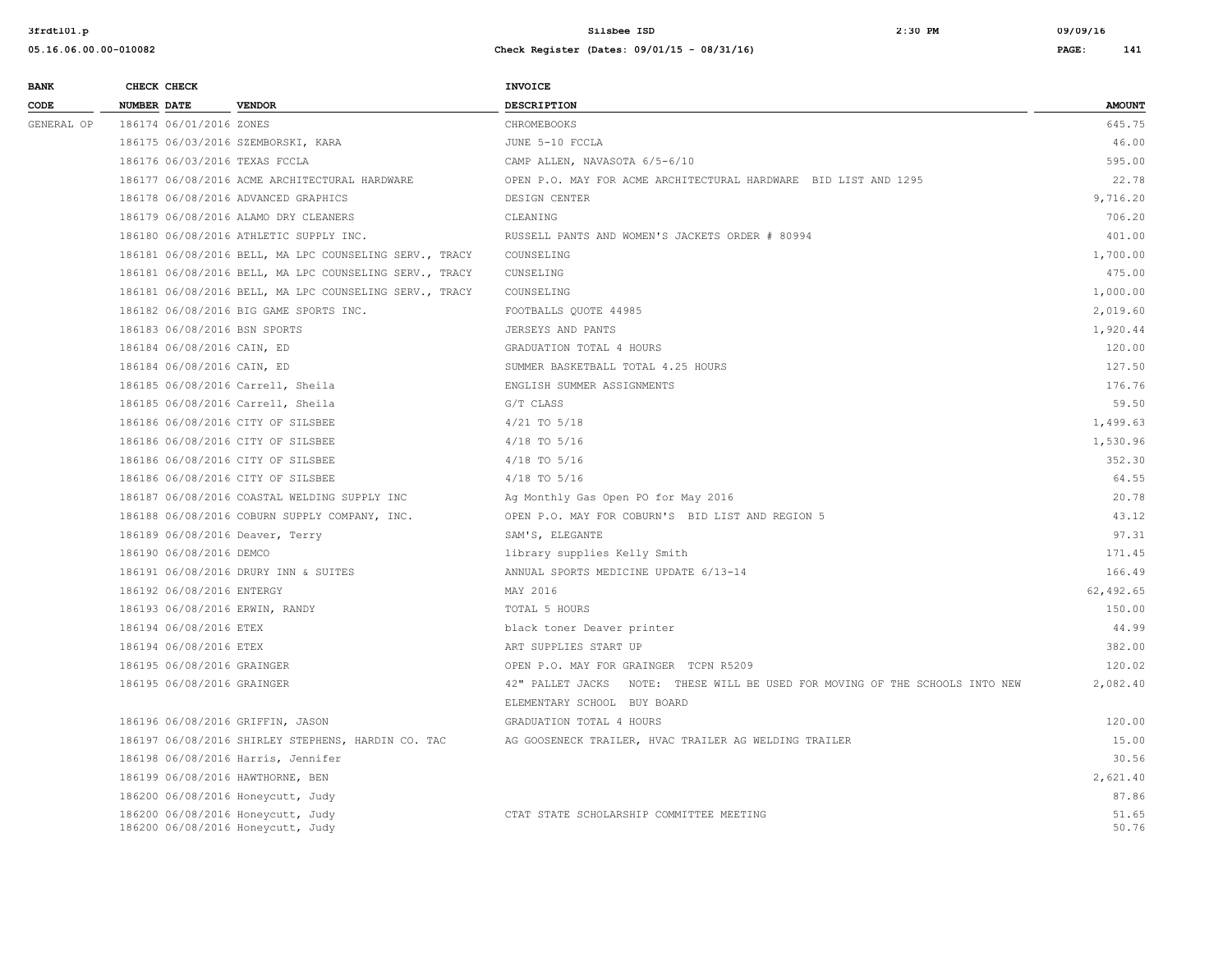| <b>BANK</b> |                    | CHECK CHECK                 |                                                                                            | <b>INVOICE</b>                                                 |                    |
|-------------|--------------------|-----------------------------|--------------------------------------------------------------------------------------------|----------------------------------------------------------------|--------------------|
| CODE        | <b>NUMBER DATE</b> |                             | <b>VENDOR</b>                                                                              | <b>DESCRIPTION</b>                                             | <b>AMOUNT</b>      |
| GENERAL OP  |                    |                             | 186201 06/08/2016 J W PEPPER                                                               | All State Choir Music                                          | 956.99             |
|             |                    |                             | 186202 06/08/2016 Jacks, Evelle                                                            |                                                                | 136.24             |
|             |                    |                             | 186203 06/08/2016 JACKSON, SHARON                                                          | OCCUPATIONALS THERAPY                                          | 5,420.00           |
|             |                    |                             | 186203 06/08/2016 JACKSON, SHARON                                                          | OCCUPATIONAL THERAPY                                           | 1,580.00           |
|             |                    |                             | 186204 06/08/2016 LAURA REEVES ACTIVITY FUND                                               | REIMBURSEMENT                                                  | 69.98              |
|             |                    |                             | 186204 06/08/2016 LAURA REEVES ACTIVITY FUND                                               | SNACKS                                                         | 137.78             |
|             |                    |                             | 186205 06/08/2016 Leleux, Judith                                                           | AND $6/1$                                                      | 20.74              |
|             |                    |                             | 186205 06/08/2016 Leleux, Judith                                                           |                                                                | 17.93              |
|             |                    |                             | 186206 06/08/2016 LEVINER, ZACHARY                                                         | KINDERGARTEN GRADUATION TOTAL 3 HOURS                          | 90.00              |
|             |                    |                             | 186206 06/08/2016 LEVINER, ZACHARY                                                         | GRADUATION TOTAL 4 HOURS                                       | 120.00             |
|             |                    |                             | 186206 06/08/2016 LEVINER, ZACHARY                                                         | SUMMER BASKETBALL TOTAL 4.25 HOURS                             | 127.50             |
|             |                    |                             | 186207 06/08/2016 M & D SUPPLY, INC.                                                       | OPEN P.O MAY FOR M&D SUPPLY BID LIST AND 1295                  | 118.86             |
|             |                    | 186208 06/08/2016 MANNING'S |                                                                                            | START UP 16-17                                                 | 12.79              |
|             |                    | 186208 06/08/2016 MANNING'S |                                                                                            | START UP 16-17                                                 | 12.79              |
|             |                    | 186208 06/08/2016 MANNING'S |                                                                                            | SUPPLIES                                                       | 268.74             |
|             |                    | 186208 06/08/2016 MANNING'S |                                                                                            | START UP16-17                                                  | 36.21              |
|             |                    |                             | 186209 06/08/2016 McKinney, Raymond                                                        | AND $6/2$                                                      | 34.13              |
|             |                    |                             | 186210 06/08/2016 MITCHELL SAW & SUPPLY                                                    | HIGH PRESSURE HOSE FOR PRESSURE WASHER BID AND 1295            | 18.89              |
|             |                    |                             | 186211 06/08/2016 MUNRO'S UNIFORM SERVICE                                                  | MAINENANCE                                                     | 1,316.00           |
|             |                    |                             | 186212 06/08/2016 NEVCO, INC.                                                              | SEGMENT TIMER CONTROL QUOTE                                    | 311.52             |
|             |                    |                             | 186213 06/08/2016 NORTH HARDIN WATER SUPPLY CORP.                                          | $4/6$ TO $5/5$                                                 | 53.08              |
|             |                    |                             | 186214 06/08/2016 O'REILLY AUTOMOTIVE                                                      | Battery Charger SISD 2015-2016 BUS PARTS BID                   | 349.99             |
|             |                    |                             | 186214 06/08/2016 O'REILLY AUTOMOTIVE                                                      | OPEN PO FOR THE MONTH OF MAY 2016 SISD 2015-2016 BUS PARTS BID | 1,136.39           |
|             |                    |                             | 186215 06/08/2016 ORR, JESSE                                                               | GRADUATION TOTAL 4 HOURS                                       | 120.00             |
|             |                    |                             | 186216 06/08/2016 PARKER LUMBER - SILSBEE                                                  | AG SUPPLIES                                                    | 452.50             |
|             |                    |                             | 186216 06/08/2016 PARKER LUMBER - SILSBEE                                                  | Ag Construction Monthly Open PO for May 2016                   | 88.52              |
|             |                    |                             | 186216 06/08/2016 PARKER LUMBER - SILSBEE                                                  | HVAC Monthly Open PO for May 2016                              | 101.22             |
|             |                    |                             | 186216 06/08/2016 PARKER LUMBER - SILSBEE                                                  | Ag Construction Supplies                                       | 526.40             |
|             |                    |                             | 186216 06/08/2016 PARKER LUMBER - SILSBEE                                                  | 115986, 116224 Ag Monthly Open PO for May 2016                 | 330.98             |
|             |                    |                             | 186217 06/08/2016 PARKER LUMBER - SILSBEE                                                  | OPEN PO FOR THE MONTH OF MAY 2016 SISD 2015-2016 BUS PARTS BID | 59.90              |
|             |                    |                             | 186218 06/08/2016 Patterson, Todd                                                          | AUDIO EQUIPMENT FOR GRADUATION                                 | 39.99              |
|             |                    |                             | 186218 06/08/2016 Patterson, Todd                                                          | STATE SOLO & ENSEMBLE                                          | 85.00              |
|             |                    | 186219 06/08/2016 PCAT      |                                                                                            | 2/22 LOSS                                                      | 799.10             |
|             |                    |                             | 186220 06/08/2016 PERKINS, DIANE                                                           |                                                                | 1,725.30           |
|             |                    |                             | 186221 06/08/2016 Powell, Christina                                                        |                                                                | 3.89               |
|             |                    | 186222 06/08/2016 RADISSON  |                                                                                            | LEAGAL DIGEST & TASSP JUNE 13-16                               | 771.72             |
|             |                    |                             | 186223 06/08/2016 RAPTOR ACCOUNTS RECEIVABLE                                               | Thermal Visitor Badges                                         | 400.00             |
|             |                    |                             | 186224 06/08/2016 REALLY GOOD STUFF, INC.<br>186225 06/08/2016 RIDDELL/ALL AMERICAN SPORTS | teacher supplies<br>QUOTE SAP 10867 SHOULDER PADS AND HELMETS  | 150.43<br>7,992.79 |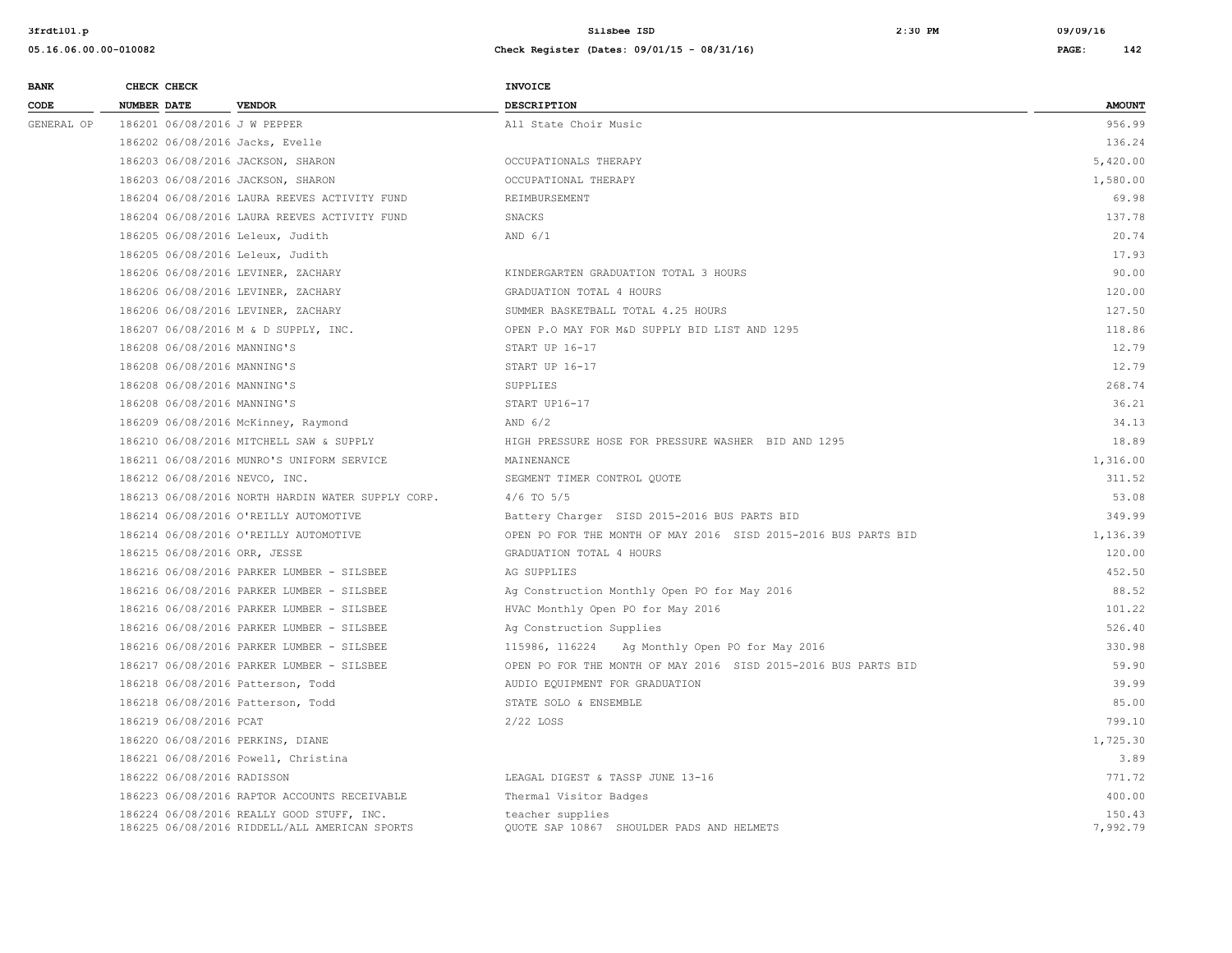| <b>BANK</b> |                    | CHECK CHECK                |                                                         | <b>INVOICE</b>                                                                                                   |               |
|-------------|--------------------|----------------------------|---------------------------------------------------------|------------------------------------------------------------------------------------------------------------------|---------------|
| CODE        | <b>NUMBER DATE</b> |                            | <b>VENDOR</b>                                           | DESCRIPTION                                                                                                      | <b>AMOUNT</b> |
| GENERAL OP  |                    |                            | 186225 06/08/2016 RIDDELL/ALL AMERICAN SPORTS           | OUOTE SAP 35314 MIDDLE SCHOOL HELMETS AND SHOULDER PADS                                                          | 2,903.95      |
|             |                    | 186226 06/08/2016 SCANTRON |                                                         | Scantrons for Science classes                                                                                    | 217.79        |
|             |                    |                            | 186227 06/08/2016 SFA SUMMER BAND CAMPS                 | JUNE 19-24                                                                                                       | 650.00        |
|             |                    |                            | 186228 06/08/2016 SILSBEE BEE                           | LEGAL AD CUSTODIAL SERVICES                                                                                      | 60.45         |
|             |                    |                            | 186228 06/08/2016 SILSBEE BEE                           | LEGAL AD ATHLETIC INSURANCE                                                                                      | 49.14         |
|             |                    |                            | 186229 06/08/2016 SILSBEE ISD FOOD SERVICES             |                                                                                                                  | 238.00        |
|             |                    |                            | 186229 06/08/2016 SILSBEE ISD FOOD SERVICES             |                                                                                                                  | 97.50         |
|             |                    |                            | 186229 06/08/2016 SILSBEE ISD FOOD SERVICES             | SPECIAL BOARD MEETING                                                                                            | 78.00         |
|             |                    |                            | 186229 06/08/2016 SILSBEE ISD FOOD SERVICES             | READ ABSENT STAAR TESTING                                                                                        | 255.45        |
|             |                    |                            | 186230 06/08/2016 SMITH, JIMMY                          | GRADUATION TOTAL 4 HOURS                                                                                         | 120.00        |
|             |                    |                            | 186231 06/08/2016 SOUTHERN COMPUTER WAREHOUSE           | COLOR PRINTER AND TONER CARTRIDGES QUOTE 1436474                                                                 | 163.89        |
|             |                    |                            | 186231 06/08/2016 SOUTHERN COMPUTER WAREHOUSE           | COLOR PRINTER AND TONER CARTRIDGES OUOTE 1436474                                                                 | 265.55        |
|             |                    |                            | 186232 06/08/2016 SPARKLETTS AND SIERRA SPRINGS         | ADMINISTRATION OFFICE, WAREHOUSE, TECHNOLOGY AND ADDED TRANSPORTATION                                            | 238.61        |
|             |                    |                            | 186233 06/08/2016 SPECTRUM CORPORTATION                 | SPECTRUM DOUBLE FACED LED PRACTICE SEGMENT TIMER                                                                 | 2,567.00      |
|             |                    |                            | 186234 06/08/2016 STAR GRAPHICS COPIERS, INC.           | 5/25 TO 6/24                                                                                                     | 4,116.67      |
|             |                    | 186235 06/08/2016 SUNCOAST |                                                         | OIL FOR BUSES                                                                                                    | 850.00        |
|             |                    | 186236 06/08/2016 TCEC     |                                                         | JUDY HONEYCUTT AND JENNIFER FEATHER                                                                              | 640.00        |
|             |                    |                            | 186237 06/08/2016 TEXAS DEPARTMENT OF PUBLIC SAFETY     |                                                                                                                  | 24.00         |
|             |                    |                            | 186238 06/08/2016 THOMAS A/C SUPPLY, INC.               | OPEN P.O. MAY FOR THOMAS SUPPLY BID LIST AND 1295                                                                | 93.52         |
|             |                    |                            | 186239 06/08/2016 Turk, Teshauna                        |                                                                                                                  | 3.89          |
|             |                    |                            | 186240 06/08/2016 UNIVERSAL CHEERLEADER ASSOCIATION     | VARSITY CHEER                                                                                                    | 1,200.00      |
|             |                    |                            | 186241 06/08/2016 UNIVERSAL FIDELITY LIFE INSURANCE CO. | ACCIDENT MEDICAL INSURANCE                                                                                       | 1,300.00      |
|             |                    |                            | 186242 06/08/2016 VERIZON WIRELESS                      | APRIL 22 - MAY 21                                                                                                | 773.25        |
|             |                    |                            | 186243 06/08/2016 WASTE MANAGEMENT OF TEXAS, INC.       | MAY SERVICE                                                                                                      | 128.36        |
|             |                    |                            | 186244 06/08/2016 Watson, Darlene                       |                                                                                                                  | 206.70        |
|             |                    |                            | 186245 06/08/2016 WATSON, MTBC, KATHY                   | MUSIC THERAPY                                                                                                    | 4,162.50      |
|             |                    | 186246 06/08/2016 ZONES    |                                                         | TECHNOLOGY EQUIPMENT                                                                                             | 50,599.58     |
|             |                    | 186246 06/08/2016 ZONES    |                                                         | CHROMEBOOKS                                                                                                      | 1,425.41      |
|             |                    |                            | 186247 06/15/2016 ACCESS INVESTIGATIONS, LLC            | 5/18 SERVICES                                                                                                    | 400.00        |
|             |                    | 186248 06/15/2016 AT &T    |                                                         | MAY 25 THRU JUN 24                                                                                               | 61.38         |
|             |                    | 186248 06/15/2016 AT &T    |                                                         | MAY 25 THRU JUN 24                                                                                               | 39.22         |
|             |                    | 186248 06/15/2016 AT &T    |                                                         | MAY 27 THRU JUN 26                                                                                               | 122.76        |
|             |                    | 186248 06/15/2016 AT &T    |                                                         | MAY 25 THRU JUN 24                                                                                               | 49.32         |
|             |                    | 186248 06/15/2016 AT &T    |                                                         | MAY 25 THRU JUN 24                                                                                               | 49.32         |
|             |                    | 186248 06/15/2016 AT &T    |                                                         | MAY 27 THRU JUN 26                                                                                               | 3,712.76      |
|             |                    |                            | 186249 06/15/2016 AT&T LONG DISTANCE                    |                                                                                                                  | 24.42         |
|             |                    |                            | 186250 06/15/2016 AUDILET TRACTOR SALES, INC.           | Ag Monthly Open PO for May 2016                                                                                  | 120.11        |
|             |                    |                            | 186251 06/15/2016 BAGWELL, GEARLD W.                    | herbicide application on H.S. baseball field for torpedo grass Control (see<br>attached quote) bid list and 1295 | 375.00        |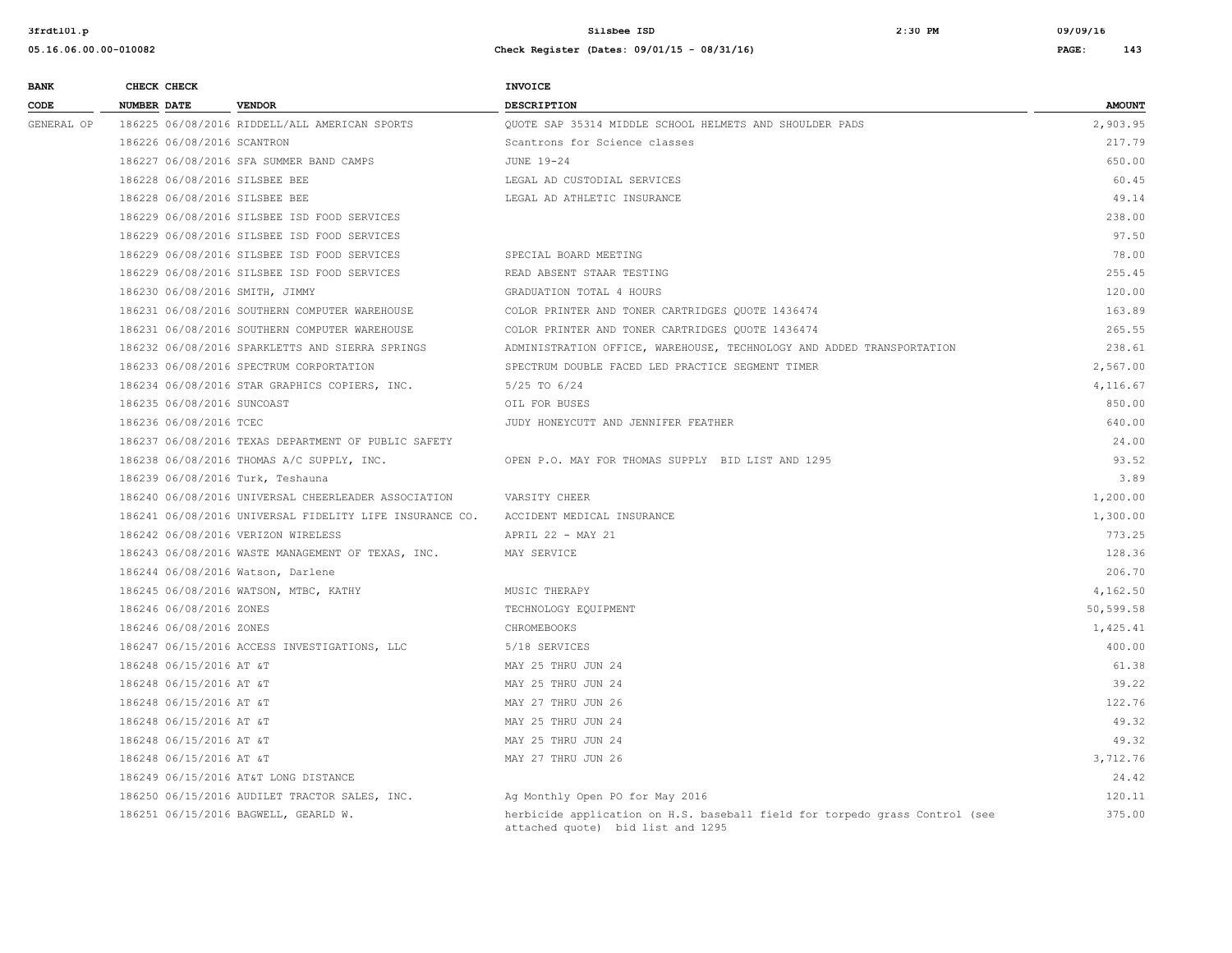| <b>BANK</b> | CHECK CHECK                |                                                                                 | INVOICE                                                                        |                  |
|-------------|----------------------------|---------------------------------------------------------------------------------|--------------------------------------------------------------------------------|------------------|
| CODE        | NUMBER DATE                | <b>VENDOR</b>                                                                   | <b>DESCRIPTION</b>                                                             | <b>AMOUNT</b>    |
| GENERAL OP  |                            | 186252 06/15/2016 BAKER DISTRIBUTING                                            | 4 HP REFRIGERATION CONDENSING UNIT 4YR. EXTENDED WARRANTY 1 1/8 ' SUCTION LINE | 2,515.45         |
|             |                            |                                                                                 | DRIER 1/2" LIQUID LINE DRIER NOTE: FOR WALKIN FREEZER SEE ATTACHED QUOTE       |                  |
|             |                            |                                                                                 | BUY BOARD                                                                      |                  |
|             |                            | 186252 06/15/2016 BAKER DISTRIBUTING                                            | OPEN P.O. JUNE FOR BAKER DISTRIBUTING BUY BOARD                                | 83.25            |
|             |                            | 186253 06/15/2016 BETTY'S BLOOMERS NURSERY                                      | MARY MCMILLAN SERVICE                                                          | 37.50            |
|             | 186254 06/15/2016 CAIN, ED |                                                                                 | RECITAL TOTAL 3 HOURS                                                          | 90.00            |
|             |                            | 186255 06/15/2016 CENTERPOINT ENERGY                                            | $5/2$ TO $6/2$                                                                 | 45.51            |
|             |                            | 186255 06/15/2016 CENTERPOINT ENERGY                                            | $5/2 - 6/2$                                                                    | 36.03            |
|             |                            | 186255 06/15/2016 CENTERPOINT ENERGY                                            | $5/2$ TO $6/2$                                                                 | 33.56            |
|             |                            | 186255 06/15/2016 CENTERPOINT ENERGY                                            | $5/2$ TO $6/2$                                                                 | 33.00            |
|             |                            | 186255 06/15/2016 CENTERPOINT ENERGY                                            | $5/2$ TO $5/11$                                                                | 134.35           |
|             |                            | 186255 06/15/2016 CENTERPOINT ENERGY                                            | $5/2$ TO $6/2$                                                                 | 71.14            |
|             |                            | 186256 06/15/2016 CHALK'S TRUCK PARTS, INC.                                     | SUPPLIES FOR BUS SISD 2015-2016 BUS PARTS BID                                  | 504.00           |
|             |                            | 186256 06/15/2016 CHALK'S TRUCK PARTS, INC.                                     | OPEN PO FOR THE MONTH OF MAY 2016 SISD 2015-2016 BUS PARTS BID                 | 815.16           |
|             |                            | 186257 06/15/2016 CITY OF SILSBEE                                               | $4/27$ TO $6/2$                                                                | 113.89           |
|             |                            | 186257 06/15/2016 CITY OF SILSBEE                                               | $4/27$ TO 6/2                                                                  | 1,071.16         |
|             |                            | 186257 06/15/2016 CITY OF SILSBEE                                               | $4/27$ TO 6/2                                                                  | 103.09           |
|             |                            | 186257 06/15/2016 CITY OF SILSBEE                                               | $4/27$ TO $6/2$                                                                | 143.01           |
|             |                            | 186258 06/15/2016 COASTAL WELDING SUPPLY INC                                    | HVAC Monthly Open PO for May 2016                                              | 7.75             |
|             |                            | 186258 06/15/2016 COASTAL WELDING SUPPLY INC                                    | Ag Monthly Gas Open PO for May 2016                                            | 77.50            |
|             |                            | 186258 06/15/2016 COASTAL WELDING SUPPLY INC                                    | OPEN P.O. JUNE FOR COASTAL WELDING BID LIST AND 1295 FORM                      | 14.70            |
|             |                            | 186258 06/15/2016 COASTAL WELDING SUPPLY INC                                    | Ag Monthly Open PO for May 2016                                                | 70.10            |
|             |                            | 186258 06/15/2016 COASTAL WELDING SUPPLY INC                                    | Ag Monthly Open PO for May 2016                                                | 13.88            |
|             |                            | 186258 06/15/2016 COASTAL WELDING SUPPLY INC                                    | Ag Monthly Open PO for May 2016                                                | 9.90             |
|             |                            | 186259 06/15/2016 COMMUNITY COFFEE                                              | MAINTENANCE                                                                    | 39.00            |
|             |                            | 186259 06/15/2016 COMMUNITY COFFEE                                              | ADMINISTRATION                                                                 | 15.00            |
|             |                            | 186260 06/15/2016 COMMUNITIES FOUNDATION OF TEXAS                               | PAUL TREVINO AND MONA BODLE REGISTRATION                                       | 498.00           |
|             | 186261 06/15/2016 DEMCO    |                                                                                 | LIBRARY SUPPLIES                                                               | 354.18           |
|             |                            | 186262 06/15/2016 Drake, Michele                                                |                                                                                | 6.48             |
|             | 186263 06/15/2016 ETEX     |                                                                                 | OFFICE SUPPLIES                                                                | 527.56           |
|             | 186263 06/15/2016 ETEX     |                                                                                 | toners Stout                                                                   | 248.00           |
|             | 186263 06/15/2016 ETEX     |                                                                                 | LABELS FOR THE MOVE                                                            | 58.48            |
|             | 186263 06/15/2016 ETEX     |                                                                                 | HEALTH SUPPLIES                                                                | 222.23           |
|             | 186263 06/15/2016 ETEX     |                                                                                 | OFFICE SUPPLIES                                                                | 22.98            |
|             | 186263 06/15/2016 ETEX     |                                                                                 | ELA Supplies for REM                                                           | 727.89           |
|             | 186263 06/15/2016 ETEX     |                                                                                 | Ink Cartridge for room 222                                                     | 154.34           |
|             |                            | 186264 06/15/2016 GRIFFIN, JASON                                                | SUMMER LEAGUE BASKETBALL TOTAL 3.5 HOURS                                       | 105.00           |
|             |                            | 186265 06/15/2016 HARDIN COUNTY TREASURER<br>186266 06/15/2016 HERNANDEZ, SARAH |                                                                                | 799.01<br>500.00 |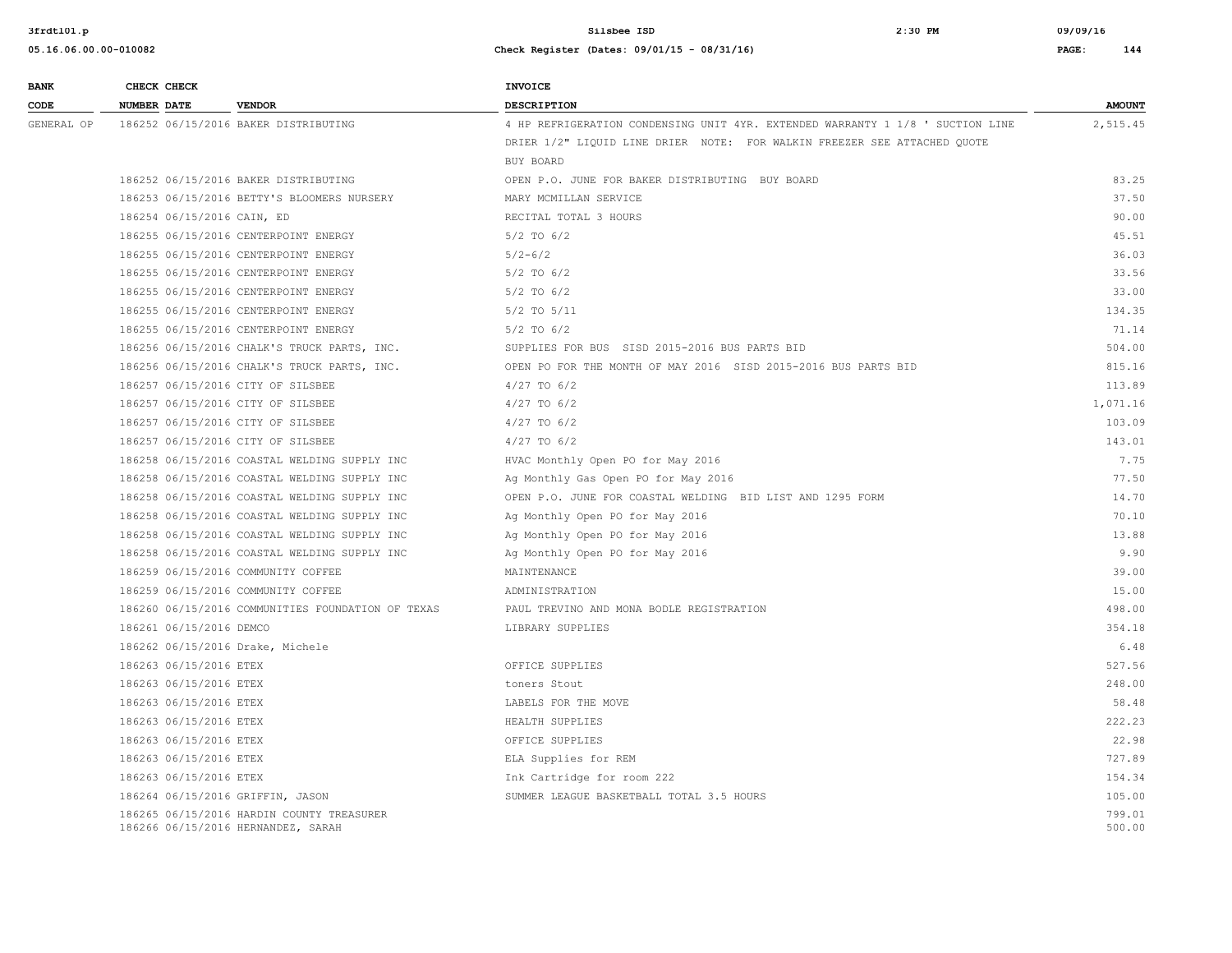| <b>BANK</b> | CHECK CHECK                      |                                                                               | <b>INVOICE</b>                                                         |                    |
|-------------|----------------------------------|-------------------------------------------------------------------------------|------------------------------------------------------------------------|--------------------|
| CODE        | <b>NUMBER DATE</b>               | <b>VENDOR</b>                                                                 | <b>DESCRIPTION</b>                                                     | <b>AMOUNT</b>      |
| GENERAL OP  |                                  | 186267 06/15/2016 HOLIDAY INN EXPRESS RIVERCENTER AREA                        | CIF IN ACTION JUNE 15 & 16                                             | 148.35             |
|             |                                  | 186268 06/15/2016 Honeycutt, Judy                                             |                                                                        | 50.76              |
|             |                                  | 186269 06/15/2016 HUMBLE I.S.D. ATHLETIC DEPT.                                | SILSBEE VS NAVASOTA BASEBALL 5/12, 13, 14                              | 1,467.44           |
|             |                                  | 186270 06/15/2016 HYATT REGENCY DALLAS                                        | AVID CONFERENCE JUNE 21-24                                             | 826.01             |
|             |                                  | 186271 06/15/2016 JOHNSTONE SUPPLY                                            | Guages for HVAC                                                        | 1,105.65           |
|             |                                  | 186272 06/15/2016 KAGAN PUBLISHING                                            | Kagen Professional Development USA Tour, Beaumont, TX 11 staff members | 2,409.00           |
|             |                                  |                                                                               | attending *SEE ATTACHED                                                |                    |
|             |                                  | 186273 06/15/2016 KARCZEWSKI/BRADSHAW L.L.P.                                  | RE: GENERAL LEGAL MATTERS                                              | 112.50             |
|             | 186274 06/15/2016 Leleux, Judith |                                                                               |                                                                        | 18.14              |
|             |                                  | 186275 06/15/2016 LEVINER, ZACHARY                                            | SUMMER LEAGUE BASKETBALL 4 HOURS                                       | 120.00             |
|             |                                  | 186276 06/15/2016 LOFTON SECURITY SERVICES, INC.                              | 5/23 TO 5/29                                                           | 525.60             |
|             |                                  | 186276 06/15/2016 LOFTON SECURITY SERVICES, INC.                              | 5/30 TO 5/31                                                           | 315.36             |
|             | 186277 06/15/2016 LOWE'S         |                                                                               | boxes/tape for the move                                                | 738.72             |
|             | 186277 06/15/2016 LOWE'S         |                                                                               | BOXES AND TAPE FOR THE MOVE                                            | 636.28             |
|             | 186277 06/15/2016 LOWE'S         |                                                                               | <b>bOXES FOR 1r TO MOVE</b>                                            | 706.06             |
|             |                                  | 186278 06/15/2016 LUMBERTON TROPHY & AWARDS                                   | GIRLS BASKETBALL                                                       | 175.00             |
|             | 186279 06/15/2016 METAL DEPOT    |                                                                               | OPEN P.O. MAY FOR METAL DEPOT BID LIST AND 1295                        | 21.00              |
|             |                                  | 186280 06/15/2016 O'REILLY AUTOMOTIVE                                         | OPEN P.O. MAY FOR O'REILLY AUTO PARTS BID AND 1295                     | 136.36             |
|             |                                  | 186281 06/15/2016 O'REILLY AUTOMOTIVE                                         | Auto Shop Monthly Open PO for May 2016                                 | 215.81             |
|             |                                  | 186282 06/15/2016 PARKER LUMBER - SILSBEE                                     | OPEN PO APRIL FOR PARKER LUMBER 2016 BID LIST                          | 1,403.46           |
|             |                                  | 186283 06/15/2016 PPG ARCHITECTURAL FINISHES                                  | OPEN P.O. MAY FOR PPG FINISHINGS REGION 5                              | 419.10             |
|             |                                  | 186284 06/15/2016 RABO BUSINESS FORMS, INC.                                   | CHECKS                                                                 | 438.00             |
|             |                                  | 186285 06/15/2016 REALLY GOOD STUFF, INC.                                     | SUPPLIES                                                               | 159.51             |
|             |                                  | 186285 06/15/2016 REALLY GOOD STUFF, INC.                                     | TEACHER SUPPLIES CHAIR POCKETS                                         | 2,998.40           |
|             |                                  | 186286 06/15/2016 REGION V EDUCATION SERVICE CENTER                           | Region 5esc Torrez & Davis WS# 106565 & 106573 per T. McDuff           | 350.00             |
|             |                                  | 186286 06/15/2016 REGION V EDUCATION SERVICE CENTER                           | Region 5esc Torrez & Davis WS# 106565 & 106573 per T. McDuff           | 250.00             |
|             |                                  | 186286 06/15/2016 REGION V EDUCATION SERVICE CENTER                           | REGION V                                                               | 125.00             |
|             |                                  | 186286 06/15/2016 REGION V EDUCATION SERVICE CENTER                           | REGION V                                                               | 175.00             |
|             | 186287 06/15/2016 RICHEY, ARTHUR |                                                                               | SILSBEE VS NAVASOTA BASEBALL HUMBLE TO MADISONVILLE                    | 107.40             |
|             |                                  | 186288 06/15/2016 SAN ANTONIO MARRIOTT RIVERCENTER                            | JUDITH LANDIS AND MICHELLE MACKEY CAMT JUNE 28 - JULY 1                | 2,910.51           |
|             |                                  | 186289 06/15/2016 SCHOOL AIDS, INC.                                           | TEACHER SUPPLIES START UP JILL POWELL                                  | 77.92              |
|             |                                  | 186290 06/15/2016 SCHOOL SPECIALTY                                            | SUPPLIES                                                               | 496.53             |
|             |                                  | 186290 06/15/2016 SCHOOL SPECIALTY                                            | SUPPLIES                                                               | 88.31              |
|             |                                  | 186290 06/15/2016 SCHOOL SPECIALTY                                            | SUPPLIES                                                               | 647.19             |
|             |                                  | 186290 06/15/2016 SCHOOL SPECIALTY                                            | SUPPLIES                                                               | 194.67             |
|             |                                  | 186290 06/15/2016 SCHOOL SPECIALTY                                            | SUPPLIES                                                               | 410.87             |
|             |                                  | 186290 06/15/2016 SCHOOL SPECIALTY                                            | SUPPLIES                                                               | 739.14             |
|             |                                  | 186290 06/15/2016 SCHOOL SPECIALTY<br>186291 06/15/2016 SHERATON DALLAS HOTEL | <b>SUPPLIES</b><br>AVID JUNE 21-24                                     | 538.46<br>4,042.62 |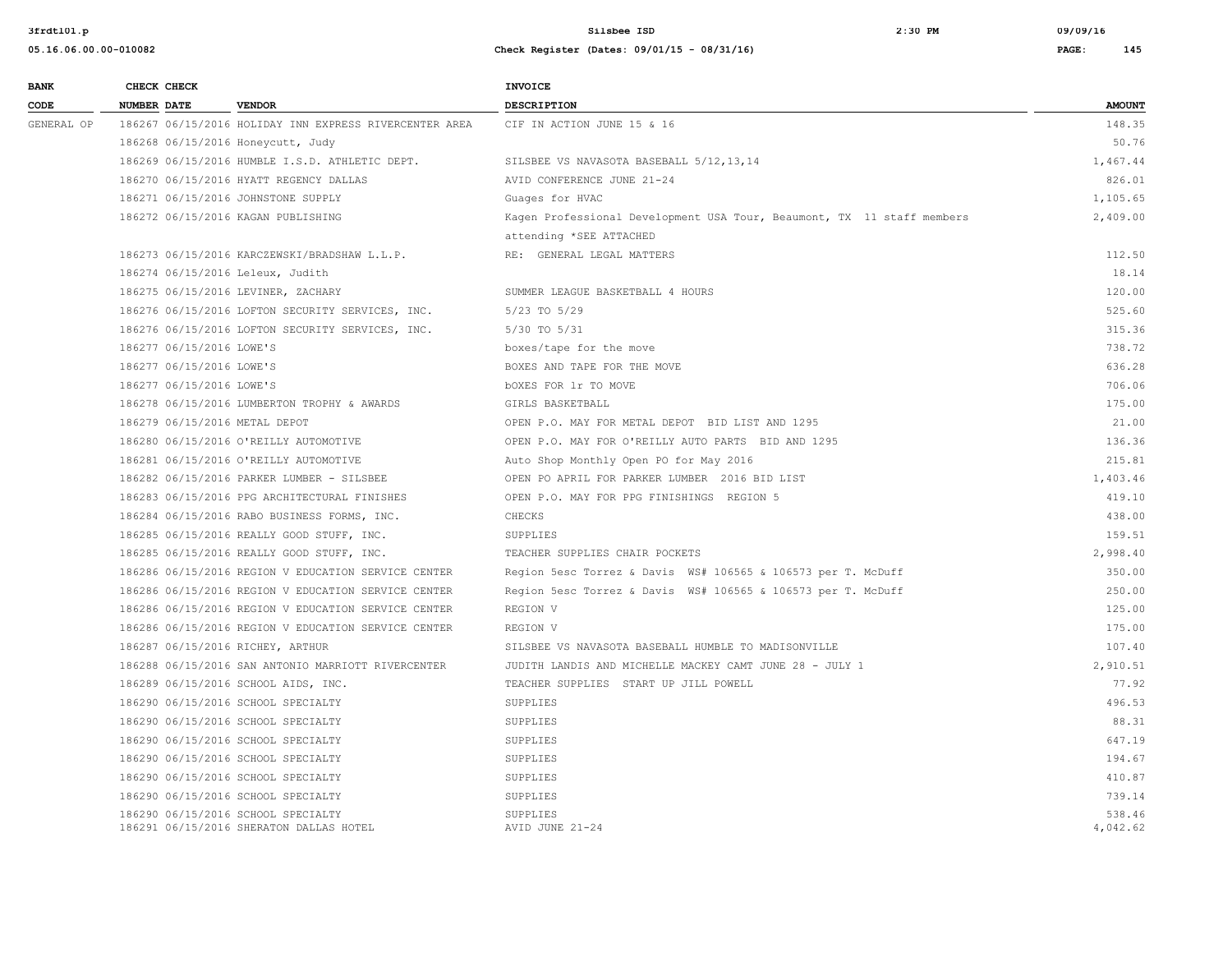| <b>BANK</b> | CHECK CHECK        |                             |                                                                           | <b>INVOICE</b>                                                                                      |               |
|-------------|--------------------|-----------------------------|---------------------------------------------------------------------------|-----------------------------------------------------------------------------------------------------|---------------|
| CODE        | <b>NUMBER DATE</b> |                             | <b>VENDOR</b>                                                             | <b>DESCRIPTION</b>                                                                                  | <b>AMOUNT</b> |
| GENERAL OP  |                    |                             | 186292 06/15/2016 SHERATON DALLAS HOTEL                                   | AVID CONFERENCE JUNE 21-24                                                                          | 3,234.10      |
|             |                    |                             | 186293 06/15/2016 SILSBEE FARM & RANCH                                    | 26-0-20 Fertilizer for ball fields @ H.S. BID LIST AND 1295                                         | 590.00        |
|             |                    |                             | 186294 06/15/2016 SILSBEE ISD FOOD SERVICES                               | MAY 2016                                                                                            | 326.97        |
|             |                    |                             | 186294 06/15/2016 SILSBEE ISD FOOD SERVICES                               | LAURA REEVES                                                                                        | 360.90        |
|             |                    |                             | 186294 06/15/2016 SILSBEE ISD FOOD SERVICES                               | <b>JUNE 2016</b>                                                                                    | 14.00         |
|             |                    |                             | 186295 06/15/2016 SOUTHERN LAWN & LANDSCAPES LLC                          | MOWING COMPLETED 5/6                                                                                | 4,356.00      |
|             |                    |                             | 186295 06/15/2016 SOUTHERN LAWN & LANDSCAPES LLC                          | MOWING COMPLETED 5/15                                                                               | 4,356.00      |
|             |                    |                             | 186295 06/15/2016 SOUTHERN LAWN & LANDSCAPES LLC                          | MOWING COMPLETED 6/11                                                                               | 4,356.00      |
|             |                    |                             | 186296 06/15/2016 SOUTHERN COMPUTER WAREHOUSE                             | Printer for English Lab                                                                             | 373.13        |
|             |                    |                             | 186296 06/15/2016 SOUTHERN COMPUTER WAREHOUSE                             | Printer for English Lab                                                                             | 96.83         |
|             |                    |                             | 186297 06/15/2016 SOUTHWEST FOODSERVICE EXCELLENCE, LLC                   | MAY 2016 SERVICES                                                                                   | 128,735.15    |
|             |                    |                             | 186298 06/15/2016 SSC SERVICE SOLUTIONS                                   | $6/1$ to $6/30$                                                                                     | 56,209.07     |
|             |                    |                             | 186299 06/15/2016 STUART, LANE                                            | SILSBEE VS NAVASOTA BASEBALL MILEAGE FROM HUMBLE TO MADISONVILLE                                    | 107.40        |
|             |                    | 186300 06/15/2016 TEP, INC. |                                                                           | UIL Study Books                                                                                     | 474.10        |
|             |                    |                             | 186301 06/15/2016 TIME WARNER CABLE                                       | $6/17 - 7/16$                                                                                       | 954.06        |
|             |                    |                             | 186301 06/15/2016 TIME WARNER CABLE                                       | $6/15$ TO $7/14$                                                                                    | 5,000.00      |
|             |                    |                             | 186302 06/15/2016 TRI-CON, INC.                                           | OPEN P.O. MAY FOR TRI-CON FUEL AWARDED FUEL BID                                                     | 1,601.58      |
|             |                    |                             | 186303 06/15/2016 U S POSTAL SERVICE                                      |                                                                                                     | 5,000.00      |
|             |                    |                             | 186304 06/15/2016 U. S. SCHOOL SUPPLY INC.                                | AR TAMMY STOUT                                                                                      | 581.00        |
|             |                    |                             | 186304 06/15/2016 U. S. SCHOOL SUPPLY INC.                                | AR Rewards                                                                                          | 362.65        |
|             |                    |                             | 186304 06/15/2016 U. S. SCHOOL SUPPLY INC.                                | AR TAMMY STOUT                                                                                      | 29.50         |
|             |                    |                             | 186305 06/15/2016 US GAMES - SPORT SUPPLY GROUP                           | P.E. supplies                                                                                       | 529.86        |
|             |                    |                             | 186306 06/15/2016 WARRINER, ANA                                           |                                                                                                     | 330.00        |
|             |                    |                             | 186307 06/15/2016 WASTEWATER TRANSPORT SERVICES, LLC                      | MATERIALS AND LABOR TO PUMP ALL GREASE TRAPS FOR ALL DISTRICT KITCHENS BID                          | 2,935.00      |
|             |                    |                             |                                                                           | LIST BUT NO 1295 FORM                                                                               |               |
|             |                    |                             | 186308 06/15/2016 WELLS FARGO                                             | MAY 2016                                                                                            | 2,574.35      |
|             |                    |                             | 186309 06/15/2016 WELLS, PEYTON, GREENBURG AND HUNT, L.L.P RE: RETAINER   |                                                                                                     | 1,000.00      |
|             |                    |                             |                                                                           | 186309 06/15/2016 WELLS, PEYTON, GREENBURG AND HUNT, L.L.P RE: MISC. LITIGATION/SPECIAL ASSIGNMENTS | 4,740.00      |
|             |                    |                             | 186309 06/15/2016 WELLS, PEYTON, GREENBURG AND HUNT, L.L.P RE: GOVERNANCE |                                                                                                     | 240.00        |
|             |                    |                             | 186310 06/16/2016 AERIAL ACCESS EQUIPMENT                                 | RENTAL EXTENSION FOR 26FT SCISSOR LIFT BID LIST AND 1295 FORM                                       | 443.50        |
|             |                    |                             | 186311 06/16/2016 AMAZON.COM/SYNCB                                        | supplies for student                                                                                | 88.98         |
|             |                    |                             | 186311 06/16/2016 AMAZON.COM/SYNCB                                        | linksys5 port ether net switch and rocketfish 4 port hdmi selector w/remote                         | 45.66         |
|             |                    |                             | 186311 06/16/2016 AMAZON.COM/SYNCB                                        | linksys5 port ether net switch and rocketfish 4 port hdmi selector w/remote                         | 96.54         |
|             |                    | 186312 06/16/2016 AT &T     |                                                                           | jun 7 thru jul 6                                                                                    | 1,183.58      |
|             |                    |                             | 186313 06/16/2016 BARCELONA SPORTING GOODS                                | GIRLS BASKETBALL UNIFORMS                                                                           | 729.00        |
|             |                    |                             | 186314 06/16/2016 BEST MPRESSIONS                                         | BUSINESS CARDS                                                                                      | 30.00         |
|             |                    |                             | 186315 06/16/2016 BILL CLARK PEST CONTROL                                 | RENEWEL FOR YEARLY TERMITE INSPECTION OF ADMINISTRATION BUILDING (SEE ATTACHED                      | 100.00        |
|             |                    |                             | 186316 06/16/2016 BROOKSHIRE BROS                                         | RENEWL NOTICE) AWARDED PEST CONTROL<br>FCCLA Monthly Open PO for May 2016                           | 243.14        |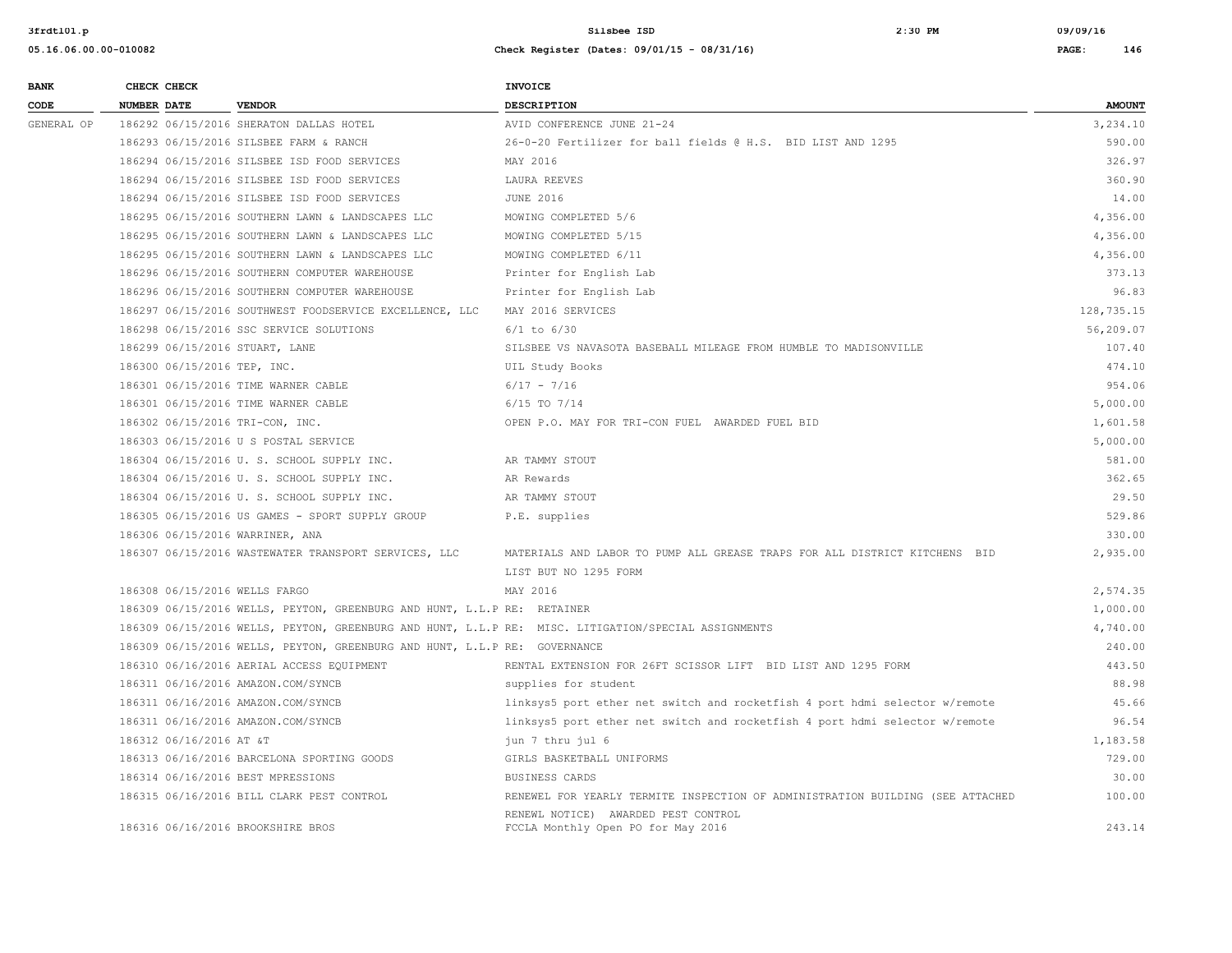| <b>BANK</b> | CHECK CHECK                                                    | <b>INVOICE</b>                                      |                  |
|-------------|----------------------------------------------------------------|-----------------------------------------------------|------------------|
| CODE        | <b>NUMBER DATE</b><br><b>VENDOR</b>                            | <b>DESCRIPTION</b>                                  | <b>AMOUNT</b>    |
| GENERAL OP  | 186317 06/16/2016 COASTAL WELDING SUPPLY INC                   | OPEN PO FOR THE MONTH OF MAY 2016                   | 15.50            |
|             | 186318 06/16/2016 COBURN SUPPLY COMPANY, INC.                  | Vacuum Gauges for HVAC                              | 145.00           |
|             | 186319 06/16/2016 EDUCATIONAL PRODUCTS, INC.                   | PBSI STUDENT SHIRTS PREK K PPCD                     | 429.00           |
|             | 186319 06/16/2016 EDUCATIONAL PRODUCTS, INC.                   | PBSI STUDENT SHIRTS PREK K PPCD                     | 606.84           |
|             | 186319 06/16/2016 EDUCATIONAL PRODUCTS, INC.                   | PBSI STUDENT SHIRTS PREK K PPCD                     | 77.80            |
|             | 186320 06/16/2016 ETEX                                         | OFFICE                                              | 51.98            |
|             | 186321 06/16/2016 EXXON MOBIL                                  |                                                     | 441.65           |
|             | 186322 06/16/2016 MONDOR                                       | Drill Team Tights                                   | 787.82           |
|             | 186323 06/16/2016 OUTPOST POWERSPORTS, INC                     | Parts to repair the Mule                            | 251.97           |
|             | 186324 06/16/2016 SCHOOL SPECIALTY                             | SUPPLIES                                            | 558.25           |
|             | 186324 06/16/2016 SCHOOL SPECIALTY                             | SUPPLIES                                            | 468.00           |
|             | 186325 06/16/2016 Sigler, Joe                                  | TABC MEALS                                          | 48.99            |
|             | 186326 06/16/2016 SOUTHEAST TEXAS WATER                        | PACES- MAY 2016                                     | 160.00           |
|             | 186327 06/16/2016 TASBO                                        | MEMBERSHIP                                          | 90.00            |
|             | 186328 06/16/2016 Williamson, John                             | AND 14TH 15TH ANNUAL SPORTS MEDICINE UPDATE HOUSTON | 142.90           |
|             | 186329 06/22/2016 Bain, Richard JR                             | TRAVEL 6/15 TO 6/18, 2016                           | 323.68           |
|             | 186330 06/22/2016 BUECHLER & ASSOCIATES, P.C.                  | CONTRACTED SERVICES                                 | 4,041.67         |
|             | 186331 06/22/2016 CAMT                                         | REGISTRATION                                        | 65.00            |
|             | 186332 06/22/2016 COMMUNITIES FOUNDATION OF TEXAS              | REGISTRATION                                        | 249.00           |
|             | 186333 06/22/2016 COWARD, JUDY                                 | ACCOMPANIMENT PAYMENT                               | 100.00           |
|             | 186334 06/22/2016 ETEX                                         | DYS Etex order Tammy McDuff                         | 771.97           |
|             | 186335 06/22/2016 Harrell-Bodle, Mona                          | TRAVEL 6/15 TO 6/16<br>ECHS                         | 349.46           |
|             | 186335 06/22/2016 Harrell-Bodle, Mona                          | ECHS MEETING OF THE MINDS TRAVEL                    | 20.74            |
|             | 186336 06/22/2016 Holt, Janis                                  | TRAVEL 6/15 TO 6/18 2016                            | 348.12           |
|             | 186337 06/22/2016 JONES, JUNE                                  | HOMEBOUND TRAVEL                                    | 24.30            |
|             | 186337 06/22/2016 JONES, JUNE                                  | HOMEBOUND TRAVEL                                    | 11.61            |
|             | 186338 06/22/2016 LAMBRIGHT, HEIDI                             | HOMEBOUD TRAVEL                                     | 10.05            |
|             | 186338 06/22/2016 LAMBRIGHT, HEIDI                             | HOMEBOUND TRAVEL                                    | 10.05            |
|             | 186339 06/22/2016 McDuff, Tamra                                | TRAMEL 6/5 TO 6/9                                   | 105.61           |
|             | 186340 06/22/2016 NATIONAL ASSN. OF SOCIAL WORKERS             | CONFERENCE REGISTRATION                             | 100.00           |
|             | 186341 06/22/2016 NORTH AMERICAN SOLUTIONS                     | PAYMENT FOR CONTENTS- NEW SCHOOL AND TECH EQUIP     | 1,116.00         |
|             | 186342 06/22/2016 Paulino, Scott                               | CONTRACTED SERVICES                                 | 1,620.00         |
|             | 186342 06/22/2016 Paulino, Scott                               | CONTRACTED SERVICES                                 | 5,130.00         |
|             | 186343 06/22/2016 SHERATON FORT WORTH                          | HOTEL 6-29 TO 7-2,2016                              | 331.36           |
|             | 186344 06/22/2016 SHERATON FORT WORTH                          | HOTEL $6/29 - 7-2,2016$                             | 331.36           |
|             | 186345 06/22/2016 SPINDLETOP CENTER                            | CONTRACT SERVICES                                   | 1,370.60         |
|             | 186345 06/22/2016 SPINDLETOP CENTER                            | CONTRACTED SERVICES                                 | 894.60           |
|             | 186346 06/22/2016 TASB<br>186347 06/22/2016 Thornhill, Sherrie | CONTRACTED SERVICES<br>CONFERENC TRAVEL             | 543.02<br>406.13 |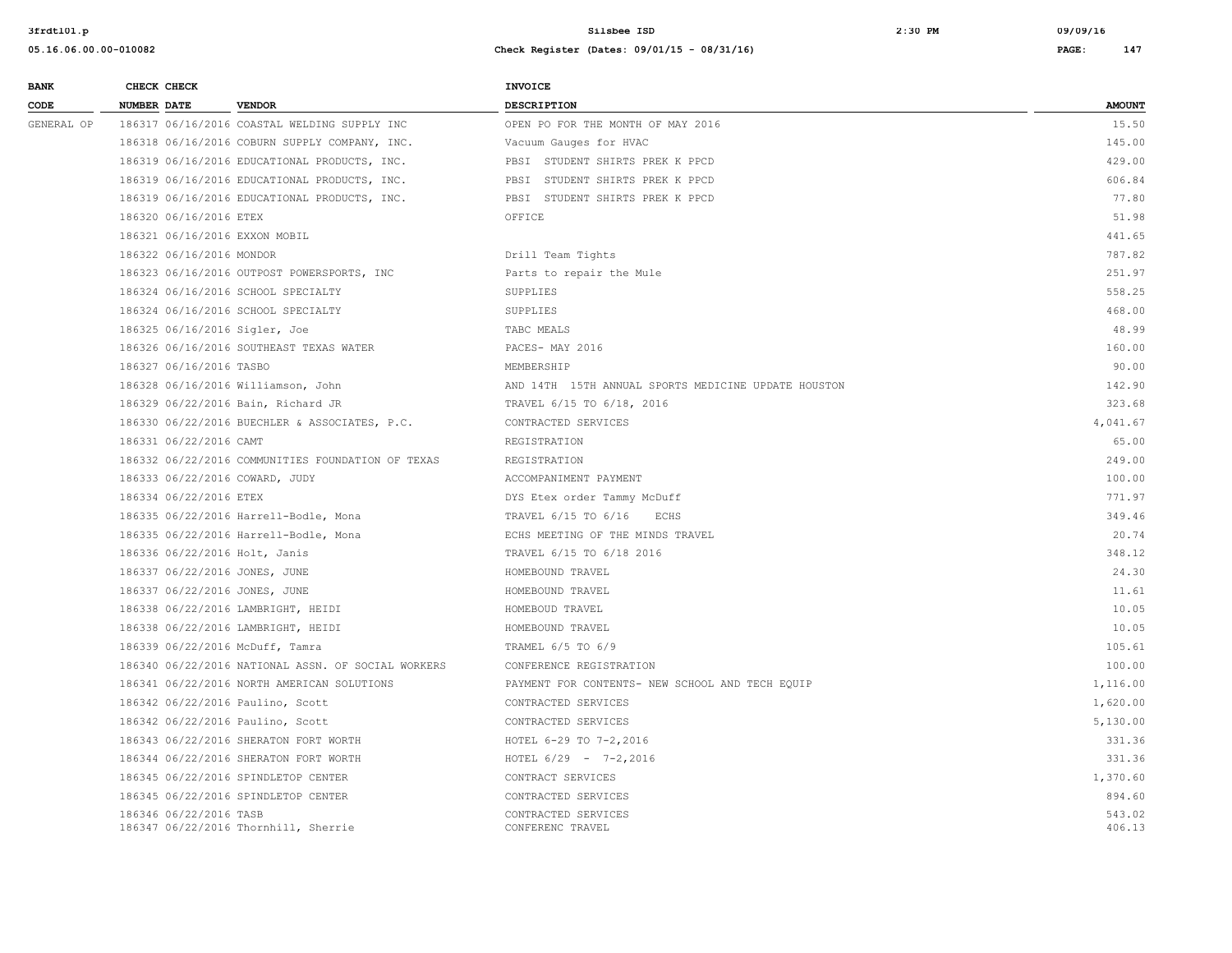| CODE<br><b>NUMBER DATE</b><br><b>VENDOR</b><br><b>DESCRIPTION</b><br>186348 06/22/2016 Tramel, Dawn<br>TRAVEL 4/6 TO 4/27, 2016<br>GENERAL OP<br>186348 06/22/2016 Tramel, Dawn<br>TRAVEL KIRBY TO HEAD START<br>186349 06/29/2016 ADVANCED SYSTEMS & ALARMS<br>$7/1$ to $7/31$<br>186350 06/29/2016 AMSTERDAM PRINTING AND LITHO<br>PENS<br>186351 06/29/2016 AT&T LONG DISTANCE<br>186352 06/29/2016 AUTISTIC VEST<br>supplies for students<br>186353 06/29/2016 BEST MPRESSIONS<br>Best Mpressions business cards for Tammy McDuff, Elementary Instructional<br>Coordinator Jamie Parker, Secondary Instructional Coordinator Bridget Kirby,<br>Secondary Instructional Coordinator<br>186354 06/29/2016 BILL CLARK PEST CONTROL<br>MATERIALS AND LABOR TO TREAT TERMITE DAMAGE TO GYM FLOOR & EXTERIOR OF<br>BUILDING. AWARDED PEST CONTROL BID (RED ALLERT)<br>186355 06/29/2016 Brooks, Tricia<br>REGION V TASBO CERT. CLASS<br>186356 06/29/2016 BSN SPORTS<br>girls cross country victory siglets and nike women's dqt victory shorts<br>186356 06/29/2016 BSN SPORTS<br>cross country men's shirts and shorts<br>186357 06/29/2016 BUCKNER, MATTHEW<br>SCHOLARSHIP<br>186358 06/29/2016 CAERT, INC.<br>AG LESSON UNITS<br>186359 06/29/2016 CAIN, ED<br>SUMMER LEAGUE BASKETBALL TOTAL 3.5 HOURS<br>186359 06/29/2016 CAIN, ED<br>TOTAL 4 HOURS SUMMER BASKETBALL<br>186360 06/29/2016 CENTER FOR BEHAVIORAL STUDIES<br>186361 06/29/2016 CENTERPOINT ENERGY<br>$5/2 - 6/16$<br>186361 06/29/2016 CENTERPOINT ENERGY<br>5/13 TO 6/15<br>186361 06/29/2016 CENTERPOINT ENERGY<br>5/13 TO 6/15<br>186362 06/29/2016 CENTERPOINT ENERGY SERVICES, INC.<br>$5/1$ TO $5/31$<br>186363 06/29/2016 CITY OF SILSBEE<br>$5/3$ TO $6/7$<br>186363 06/29/2016 CITY OF SILSBEE<br>$5/3$ TO $6/7$<br>186363 06/29/2016 CITY OF SILSBEE<br>$5/3$ TO $6/7$<br>186363 06/29/2016 CITY OF SILSBEE<br>5/9 TO 6/15<br>186363 06/29/2016 CITY OF SILSBEE<br>$5/9$ TO $6/15$<br>186364 06/29/2016 CLASSROOM DIRECT<br>ELA MATERIALS<br>186365 06/29/2016 COASTAL WELDING SUPPLY INC<br>OPEN P.O. JUNE FOR COASTAL WELDING BID LIST AND 1295 FORM<br>186366 06/29/2016 COBURN SUPPLY COMPANY, INC.<br>OPEN P.O. JUNE COBURN'S REGION 5<br>186367 06/29/2016 DAUGHERTY, HAYDEN<br>6/11 ROSE CUTTING, GRADUATION, DANCE ACADEMY TOTAL 38.5 HOURS<br>186367 06/29/2016 DAUGHERTY, HAYDEN<br>CHEER BANQUET, TIGER ROAR, CTE BANQUET, SHS BAND CONCERT, CHOIR SMS CONCERT,<br>WEST HARDIN GRAD. CHOIR CONCERT, FFA BANQUET AND GO TEXAS BANQUET. TOTAL 39.5<br>HOURS<br>186368 06/29/2016 DE LAGE LANDEN PUBLIC FINANCE<br>$6/5$ TO $7/4$<br>186369 06/29/2016 DEGARAVILLA, JAMES<br>TASB SUMMER LEADERSHIP 6/15-17<br>186370 06/29/2016 DELACERDA, SCOTT | <b>BANK</b> | CHECK CHECK | <b>INVOICE</b>                           |               |
|-----------------------------------------------------------------------------------------------------------------------------------------------------------------------------------------------------------------------------------------------------------------------------------------------------------------------------------------------------------------------------------------------------------------------------------------------------------------------------------------------------------------------------------------------------------------------------------------------------------------------------------------------------------------------------------------------------------------------------------------------------------------------------------------------------------------------------------------------------------------------------------------------------------------------------------------------------------------------------------------------------------------------------------------------------------------------------------------------------------------------------------------------------------------------------------------------------------------------------------------------------------------------------------------------------------------------------------------------------------------------------------------------------------------------------------------------------------------------------------------------------------------------------------------------------------------------------------------------------------------------------------------------------------------------------------------------------------------------------------------------------------------------------------------------------------------------------------------------------------------------------------------------------------------------------------------------------------------------------------------------------------------------------------------------------------------------------------------------------------------------------------------------------------------------------------------------------------------------------------------------------------------------------------------------------------------------------------------------------------------------------------------------------------------------------------------------------------------------------------------------------------------------------------------------------------------------------------------------------------------------------------------------------------------------------------------------------------------------------------------|-------------|-------------|------------------------------------------|---------------|
| 48.16<br>36.13<br>70.00<br>624.93<br>1,241.10<br>82.00<br>90.00<br>350.00<br>24.95<br>1,427.36<br>1,212.63<br>200.00<br>299.99<br>105.00<br>120.00<br>840.00<br>94.21<br>43.59<br>360.95<br>2,740.26<br>810.38<br>650.37<br>263.28<br>113.56<br>139.09<br>465.38<br>26.84<br>98.00<br>279.13<br>286.38<br>12,718.00<br>1,028.91<br>105.00                                                                                                                                                                                                                                                                                                                                                                                                                                                                                                                                                                                                                                                                                                                                                                                                                                                                                                                                                                                                                                                                                                                                                                                                                                                                                                                                                                                                                                                                                                                                                                                                                                                                                                                                                                                                                                                                                                                                                                                                                                                                                                                                                                                                                                                                                                                                                                                               |             |             |                                          | <b>AMOUNT</b> |
|                                                                                                                                                                                                                                                                                                                                                                                                                                                                                                                                                                                                                                                                                                                                                                                                                                                                                                                                                                                                                                                                                                                                                                                                                                                                                                                                                                                                                                                                                                                                                                                                                                                                                                                                                                                                                                                                                                                                                                                                                                                                                                                                                                                                                                                                                                                                                                                                                                                                                                                                                                                                                                                                                                                                         |             |             |                                          |               |
|                                                                                                                                                                                                                                                                                                                                                                                                                                                                                                                                                                                                                                                                                                                                                                                                                                                                                                                                                                                                                                                                                                                                                                                                                                                                                                                                                                                                                                                                                                                                                                                                                                                                                                                                                                                                                                                                                                                                                                                                                                                                                                                                                                                                                                                                                                                                                                                                                                                                                                                                                                                                                                                                                                                                         |             |             |                                          |               |
|                                                                                                                                                                                                                                                                                                                                                                                                                                                                                                                                                                                                                                                                                                                                                                                                                                                                                                                                                                                                                                                                                                                                                                                                                                                                                                                                                                                                                                                                                                                                                                                                                                                                                                                                                                                                                                                                                                                                                                                                                                                                                                                                                                                                                                                                                                                                                                                                                                                                                                                                                                                                                                                                                                                                         |             |             |                                          |               |
|                                                                                                                                                                                                                                                                                                                                                                                                                                                                                                                                                                                                                                                                                                                                                                                                                                                                                                                                                                                                                                                                                                                                                                                                                                                                                                                                                                                                                                                                                                                                                                                                                                                                                                                                                                                                                                                                                                                                                                                                                                                                                                                                                                                                                                                                                                                                                                                                                                                                                                                                                                                                                                                                                                                                         |             |             |                                          |               |
|                                                                                                                                                                                                                                                                                                                                                                                                                                                                                                                                                                                                                                                                                                                                                                                                                                                                                                                                                                                                                                                                                                                                                                                                                                                                                                                                                                                                                                                                                                                                                                                                                                                                                                                                                                                                                                                                                                                                                                                                                                                                                                                                                                                                                                                                                                                                                                                                                                                                                                                                                                                                                                                                                                                                         |             |             |                                          |               |
|                                                                                                                                                                                                                                                                                                                                                                                                                                                                                                                                                                                                                                                                                                                                                                                                                                                                                                                                                                                                                                                                                                                                                                                                                                                                                                                                                                                                                                                                                                                                                                                                                                                                                                                                                                                                                                                                                                                                                                                                                                                                                                                                                                                                                                                                                                                                                                                                                                                                                                                                                                                                                                                                                                                                         |             |             |                                          |               |
|                                                                                                                                                                                                                                                                                                                                                                                                                                                                                                                                                                                                                                                                                                                                                                                                                                                                                                                                                                                                                                                                                                                                                                                                                                                                                                                                                                                                                                                                                                                                                                                                                                                                                                                                                                                                                                                                                                                                                                                                                                                                                                                                                                                                                                                                                                                                                                                                                                                                                                                                                                                                                                                                                                                                         |             |             |                                          |               |
|                                                                                                                                                                                                                                                                                                                                                                                                                                                                                                                                                                                                                                                                                                                                                                                                                                                                                                                                                                                                                                                                                                                                                                                                                                                                                                                                                                                                                                                                                                                                                                                                                                                                                                                                                                                                                                                                                                                                                                                                                                                                                                                                                                                                                                                                                                                                                                                                                                                                                                                                                                                                                                                                                                                                         |             |             |                                          |               |
|                                                                                                                                                                                                                                                                                                                                                                                                                                                                                                                                                                                                                                                                                                                                                                                                                                                                                                                                                                                                                                                                                                                                                                                                                                                                                                                                                                                                                                                                                                                                                                                                                                                                                                                                                                                                                                                                                                                                                                                                                                                                                                                                                                                                                                                                                                                                                                                                                                                                                                                                                                                                                                                                                                                                         |             |             |                                          |               |
|                                                                                                                                                                                                                                                                                                                                                                                                                                                                                                                                                                                                                                                                                                                                                                                                                                                                                                                                                                                                                                                                                                                                                                                                                                                                                                                                                                                                                                                                                                                                                                                                                                                                                                                                                                                                                                                                                                                                                                                                                                                                                                                                                                                                                                                                                                                                                                                                                                                                                                                                                                                                                                                                                                                                         |             |             |                                          |               |
|                                                                                                                                                                                                                                                                                                                                                                                                                                                                                                                                                                                                                                                                                                                                                                                                                                                                                                                                                                                                                                                                                                                                                                                                                                                                                                                                                                                                                                                                                                                                                                                                                                                                                                                                                                                                                                                                                                                                                                                                                                                                                                                                                                                                                                                                                                                                                                                                                                                                                                                                                                                                                                                                                                                                         |             |             |                                          |               |
|                                                                                                                                                                                                                                                                                                                                                                                                                                                                                                                                                                                                                                                                                                                                                                                                                                                                                                                                                                                                                                                                                                                                                                                                                                                                                                                                                                                                                                                                                                                                                                                                                                                                                                                                                                                                                                                                                                                                                                                                                                                                                                                                                                                                                                                                                                                                                                                                                                                                                                                                                                                                                                                                                                                                         |             |             |                                          |               |
|                                                                                                                                                                                                                                                                                                                                                                                                                                                                                                                                                                                                                                                                                                                                                                                                                                                                                                                                                                                                                                                                                                                                                                                                                                                                                                                                                                                                                                                                                                                                                                                                                                                                                                                                                                                                                                                                                                                                                                                                                                                                                                                                                                                                                                                                                                                                                                                                                                                                                                                                                                                                                                                                                                                                         |             |             |                                          |               |
|                                                                                                                                                                                                                                                                                                                                                                                                                                                                                                                                                                                                                                                                                                                                                                                                                                                                                                                                                                                                                                                                                                                                                                                                                                                                                                                                                                                                                                                                                                                                                                                                                                                                                                                                                                                                                                                                                                                                                                                                                                                                                                                                                                                                                                                                                                                                                                                                                                                                                                                                                                                                                                                                                                                                         |             |             |                                          |               |
|                                                                                                                                                                                                                                                                                                                                                                                                                                                                                                                                                                                                                                                                                                                                                                                                                                                                                                                                                                                                                                                                                                                                                                                                                                                                                                                                                                                                                                                                                                                                                                                                                                                                                                                                                                                                                                                                                                                                                                                                                                                                                                                                                                                                                                                                                                                                                                                                                                                                                                                                                                                                                                                                                                                                         |             |             |                                          |               |
|                                                                                                                                                                                                                                                                                                                                                                                                                                                                                                                                                                                                                                                                                                                                                                                                                                                                                                                                                                                                                                                                                                                                                                                                                                                                                                                                                                                                                                                                                                                                                                                                                                                                                                                                                                                                                                                                                                                                                                                                                                                                                                                                                                                                                                                                                                                                                                                                                                                                                                                                                                                                                                                                                                                                         |             |             |                                          |               |
|                                                                                                                                                                                                                                                                                                                                                                                                                                                                                                                                                                                                                                                                                                                                                                                                                                                                                                                                                                                                                                                                                                                                                                                                                                                                                                                                                                                                                                                                                                                                                                                                                                                                                                                                                                                                                                                                                                                                                                                                                                                                                                                                                                                                                                                                                                                                                                                                                                                                                                                                                                                                                                                                                                                                         |             |             |                                          |               |
|                                                                                                                                                                                                                                                                                                                                                                                                                                                                                                                                                                                                                                                                                                                                                                                                                                                                                                                                                                                                                                                                                                                                                                                                                                                                                                                                                                                                                                                                                                                                                                                                                                                                                                                                                                                                                                                                                                                                                                                                                                                                                                                                                                                                                                                                                                                                                                                                                                                                                                                                                                                                                                                                                                                                         |             |             |                                          |               |
|                                                                                                                                                                                                                                                                                                                                                                                                                                                                                                                                                                                                                                                                                                                                                                                                                                                                                                                                                                                                                                                                                                                                                                                                                                                                                                                                                                                                                                                                                                                                                                                                                                                                                                                                                                                                                                                                                                                                                                                                                                                                                                                                                                                                                                                                                                                                                                                                                                                                                                                                                                                                                                                                                                                                         |             |             |                                          |               |
|                                                                                                                                                                                                                                                                                                                                                                                                                                                                                                                                                                                                                                                                                                                                                                                                                                                                                                                                                                                                                                                                                                                                                                                                                                                                                                                                                                                                                                                                                                                                                                                                                                                                                                                                                                                                                                                                                                                                                                                                                                                                                                                                                                                                                                                                                                                                                                                                                                                                                                                                                                                                                                                                                                                                         |             |             |                                          |               |
|                                                                                                                                                                                                                                                                                                                                                                                                                                                                                                                                                                                                                                                                                                                                                                                                                                                                                                                                                                                                                                                                                                                                                                                                                                                                                                                                                                                                                                                                                                                                                                                                                                                                                                                                                                                                                                                                                                                                                                                                                                                                                                                                                                                                                                                                                                                                                                                                                                                                                                                                                                                                                                                                                                                                         |             |             |                                          |               |
|                                                                                                                                                                                                                                                                                                                                                                                                                                                                                                                                                                                                                                                                                                                                                                                                                                                                                                                                                                                                                                                                                                                                                                                                                                                                                                                                                                                                                                                                                                                                                                                                                                                                                                                                                                                                                                                                                                                                                                                                                                                                                                                                                                                                                                                                                                                                                                                                                                                                                                                                                                                                                                                                                                                                         |             |             |                                          |               |
|                                                                                                                                                                                                                                                                                                                                                                                                                                                                                                                                                                                                                                                                                                                                                                                                                                                                                                                                                                                                                                                                                                                                                                                                                                                                                                                                                                                                                                                                                                                                                                                                                                                                                                                                                                                                                                                                                                                                                                                                                                                                                                                                                                                                                                                                                                                                                                                                                                                                                                                                                                                                                                                                                                                                         |             |             |                                          |               |
|                                                                                                                                                                                                                                                                                                                                                                                                                                                                                                                                                                                                                                                                                                                                                                                                                                                                                                                                                                                                                                                                                                                                                                                                                                                                                                                                                                                                                                                                                                                                                                                                                                                                                                                                                                                                                                                                                                                                                                                                                                                                                                                                                                                                                                                                                                                                                                                                                                                                                                                                                                                                                                                                                                                                         |             |             |                                          |               |
|                                                                                                                                                                                                                                                                                                                                                                                                                                                                                                                                                                                                                                                                                                                                                                                                                                                                                                                                                                                                                                                                                                                                                                                                                                                                                                                                                                                                                                                                                                                                                                                                                                                                                                                                                                                                                                                                                                                                                                                                                                                                                                                                                                                                                                                                                                                                                                                                                                                                                                                                                                                                                                                                                                                                         |             |             |                                          |               |
|                                                                                                                                                                                                                                                                                                                                                                                                                                                                                                                                                                                                                                                                                                                                                                                                                                                                                                                                                                                                                                                                                                                                                                                                                                                                                                                                                                                                                                                                                                                                                                                                                                                                                                                                                                                                                                                                                                                                                                                                                                                                                                                                                                                                                                                                                                                                                                                                                                                                                                                                                                                                                                                                                                                                         |             |             |                                          |               |
|                                                                                                                                                                                                                                                                                                                                                                                                                                                                                                                                                                                                                                                                                                                                                                                                                                                                                                                                                                                                                                                                                                                                                                                                                                                                                                                                                                                                                                                                                                                                                                                                                                                                                                                                                                                                                                                                                                                                                                                                                                                                                                                                                                                                                                                                                                                                                                                                                                                                                                                                                                                                                                                                                                                                         |             |             |                                          |               |
|                                                                                                                                                                                                                                                                                                                                                                                                                                                                                                                                                                                                                                                                                                                                                                                                                                                                                                                                                                                                                                                                                                                                                                                                                                                                                                                                                                                                                                                                                                                                                                                                                                                                                                                                                                                                                                                                                                                                                                                                                                                                                                                                                                                                                                                                                                                                                                                                                                                                                                                                                                                                                                                                                                                                         |             |             |                                          |               |
|                                                                                                                                                                                                                                                                                                                                                                                                                                                                                                                                                                                                                                                                                                                                                                                                                                                                                                                                                                                                                                                                                                                                                                                                                                                                                                                                                                                                                                                                                                                                                                                                                                                                                                                                                                                                                                                                                                                                                                                                                                                                                                                                                                                                                                                                                                                                                                                                                                                                                                                                                                                                                                                                                                                                         |             |             |                                          |               |
|                                                                                                                                                                                                                                                                                                                                                                                                                                                                                                                                                                                                                                                                                                                                                                                                                                                                                                                                                                                                                                                                                                                                                                                                                                                                                                                                                                                                                                                                                                                                                                                                                                                                                                                                                                                                                                                                                                                                                                                                                                                                                                                                                                                                                                                                                                                                                                                                                                                                                                                                                                                                                                                                                                                                         |             |             |                                          |               |
|                                                                                                                                                                                                                                                                                                                                                                                                                                                                                                                                                                                                                                                                                                                                                                                                                                                                                                                                                                                                                                                                                                                                                                                                                                                                                                                                                                                                                                                                                                                                                                                                                                                                                                                                                                                                                                                                                                                                                                                                                                                                                                                                                                                                                                                                                                                                                                                                                                                                                                                                                                                                                                                                                                                                         |             |             |                                          |               |
|                                                                                                                                                                                                                                                                                                                                                                                                                                                                                                                                                                                                                                                                                                                                                                                                                                                                                                                                                                                                                                                                                                                                                                                                                                                                                                                                                                                                                                                                                                                                                                                                                                                                                                                                                                                                                                                                                                                                                                                                                                                                                                                                                                                                                                                                                                                                                                                                                                                                                                                                                                                                                                                                                                                                         |             |             |                                          |               |
|                                                                                                                                                                                                                                                                                                                                                                                                                                                                                                                                                                                                                                                                                                                                                                                                                                                                                                                                                                                                                                                                                                                                                                                                                                                                                                                                                                                                                                                                                                                                                                                                                                                                                                                                                                                                                                                                                                                                                                                                                                                                                                                                                                                                                                                                                                                                                                                                                                                                                                                                                                                                                                                                                                                                         |             |             |                                          |               |
|                                                                                                                                                                                                                                                                                                                                                                                                                                                                                                                                                                                                                                                                                                                                                                                                                                                                                                                                                                                                                                                                                                                                                                                                                                                                                                                                                                                                                                                                                                                                                                                                                                                                                                                                                                                                                                                                                                                                                                                                                                                                                                                                                                                                                                                                                                                                                                                                                                                                                                                                                                                                                                                                                                                                         |             |             |                                          |               |
|                                                                                                                                                                                                                                                                                                                                                                                                                                                                                                                                                                                                                                                                                                                                                                                                                                                                                                                                                                                                                                                                                                                                                                                                                                                                                                                                                                                                                                                                                                                                                                                                                                                                                                                                                                                                                                                                                                                                                                                                                                                                                                                                                                                                                                                                                                                                                                                                                                                                                                                                                                                                                                                                                                                                         |             |             |                                          |               |
|                                                                                                                                                                                                                                                                                                                                                                                                                                                                                                                                                                                                                                                                                                                                                                                                                                                                                                                                                                                                                                                                                                                                                                                                                                                                                                                                                                                                                                                                                                                                                                                                                                                                                                                                                                                                                                                                                                                                                                                                                                                                                                                                                                                                                                                                                                                                                                                                                                                                                                                                                                                                                                                                                                                                         |             |             |                                          |               |
|                                                                                                                                                                                                                                                                                                                                                                                                                                                                                                                                                                                                                                                                                                                                                                                                                                                                                                                                                                                                                                                                                                                                                                                                                                                                                                                                                                                                                                                                                                                                                                                                                                                                                                                                                                                                                                                                                                                                                                                                                                                                                                                                                                                                                                                                                                                                                                                                                                                                                                                                                                                                                                                                                                                                         |             |             |                                          |               |
| 186371 06/29/2016 ETEX<br>1,128.53<br>Office Supplies                                                                                                                                                                                                                                                                                                                                                                                                                                                                                                                                                                                                                                                                                                                                                                                                                                                                                                                                                                                                                                                                                                                                                                                                                                                                                                                                                                                                                                                                                                                                                                                                                                                                                                                                                                                                                                                                                                                                                                                                                                                                                                                                                                                                                                                                                                                                                                                                                                                                                                                                                                                                                                                                                   |             |             | SUMMER LEAGUE BASKETBALL TOTAL 3.5 HOURS |               |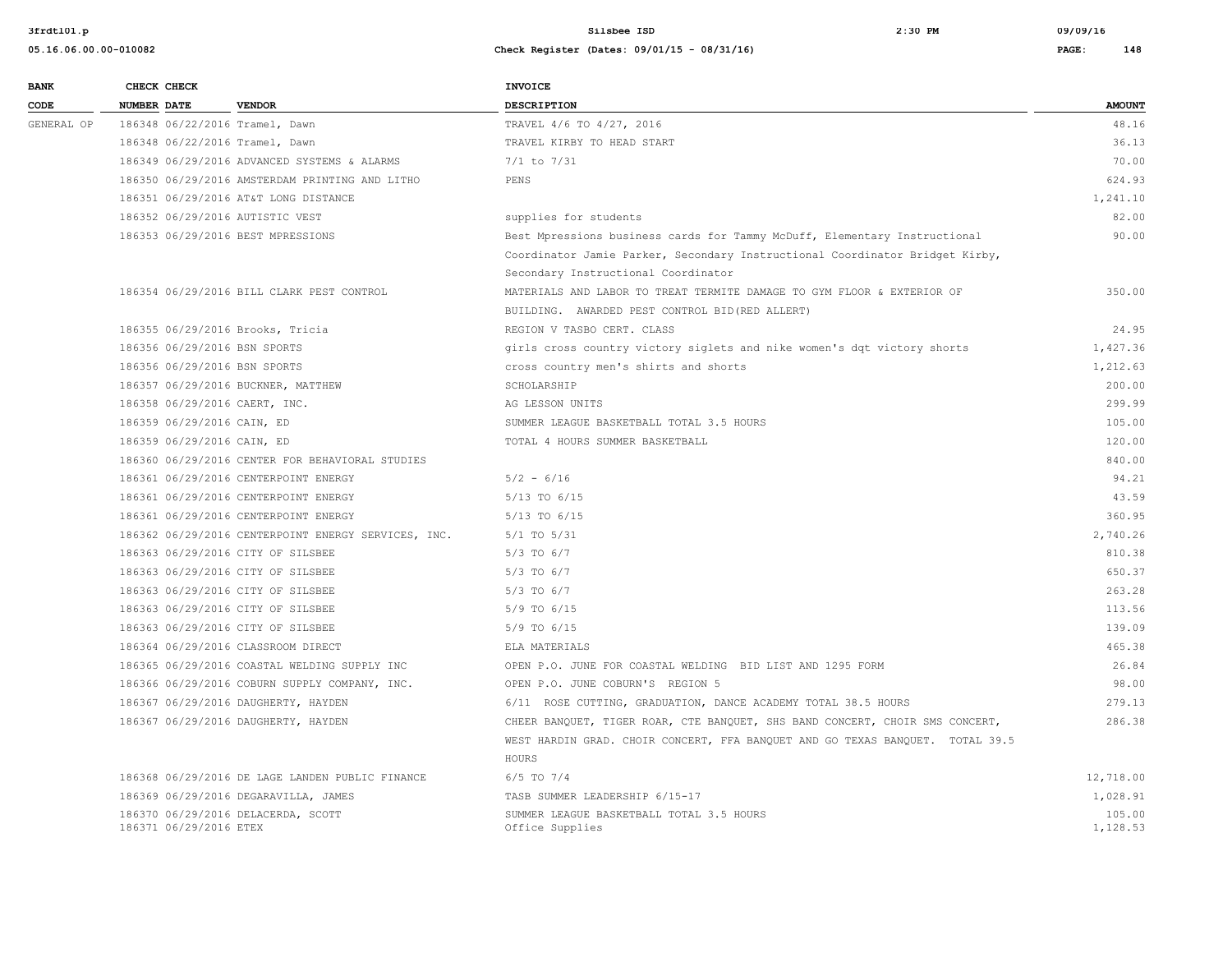| <b>BANK</b> | CHECK CHECK                   |                                                                             | <b>INVOICE</b>                                            |                 |
|-------------|-------------------------------|-----------------------------------------------------------------------------|-----------------------------------------------------------|-----------------|
| CODE        | NUMBER DATE                   | <b>VENDOR</b>                                                               | <b>DESCRIPTION</b>                                        | <b>AMOUNT</b>   |
| GENERAL OP  |                               | 186372 06/29/2016 FASTENAL COMPANY                                          | OPEN P.O. MAY FOR FASTENAL TCPN #R142101                  | 112.70          |
|             | 186373 06/29/2016 FCSTAT      |                                                                             | CONFERENCE FEE DONNA SHANNON                              | 335.00          |
|             |                               | 186374 06/29/2016 GRIFFIN, JASON                                            | SUMMER LEAGUE BASKETBALL TOTAL 12 HOURS                   | 360.00          |
|             |                               | 186375 06/29/2016 HARDIN COUNTY                                             | $5/1$ TO $5/31$                                           | 4,341.66        |
|             |                               | 186375 06/29/2016 HARDIN COUNTY                                             | $5/1$ TO $5/31$                                           | 5,507.02        |
|             |                               | 186376 06/29/2016 HARDIN COUNTY                                             | VOTING MACHINES                                           | 2,160.00        |
|             |                               | 186377 06/29/2016 HOLIDAY INN ARLINGTON                                     | TGCA SUMMER CLINIC JULY 12-14                             | 482.84          |
|             |                               | 186378 06/29/2016 Honeycutt, Judy                                           | DECA GRADUATION STOLES                                    | 96.00           |
|             |                               | 186379 06/29/2016 K & S OUTDOOR POWER INC.                                  | DECK DRIVE BELT BID LIST AND 1295 FORM                    | 58.00           |
|             |                               | 186380 06/29/2016 LENOVO FINANCIAL SERVICES                                 | TECHNOLOGY EQUIPMENT - SCHEDULE # 1360125                 | 98,581.14       |
|             |                               | 186380 06/29/2016 LENOVO FINANCIAL SERVICES                                 | TECHNOLOGY EQUIPMENT - SCHEDULE 1360111                   | 82,084.72       |
|             |                               | 186380 06/29/2016 LENOVO FINANCIAL SERVICES                                 | TECHNOLOGY EQUIPMENT - SCHEDULE # 1360710                 | 77,253.40       |
|             |                               | 186380 06/29/2016 LENOVO FINANCIAL SERVICES                                 | TECHNOLOGY EQUIPMENT - SCHEDULE # 1360707                 | 107,695.84      |
|             |                               | 186381 06/29/2016 LEVINER, ZACHARY                                          | SUMMER LEAGUE BASKETBALL TOTAL 5.5 HOURS                  | 165.00          |
|             |                               | 186382 06/29/2016 Lewis, Sophia                                             | REGION V                                                  | 23.58           |
|             |                               | 186383 06/29/2016 LIVINGSTON SAW SERVICE                                    | OPEN P.O. MAY FOR LIVINGSTON SAW BID LIST AND 1295        | 15.92           |
|             |                               | 186383 06/29/2016 LIVINGSTON SAW SERVICE                                    | OPEN P.O.JUNE FOR LIVINGSTON SAW BID LIST AND 1295 FORM   | 113.10          |
|             |                               | 186384 06/29/2016 MCMILLAN GLASS AND DOOR                                   | OPEN P.O. JUNE FOR MCMILLIAN GLASS BID LIST AND 1295 FORM | 258.18          |
|             |                               | 186385 06/29/2016 MONTALVO, CARLOS II                                       | TOTAL 4 HOURS SUMMER BASKETBALL                           | 120.00          |
|             |                               | 186386 06/29/2016 NEAL, MATTHEW                                             | SUMMER BASKETBALL TOTAL 7.5 HOURS                         | 225.00          |
|             |                               | 186387 06/29/2016 NORTH TEXAS TOLLWAY AUTHORITY                             |                                                           | 78.67           |
|             |                               | 186388 06/29/2016 PENDER'S MUSIC COMPANY                                    | SING-A-BRATION KATHRYN MCKEEHAN                           | 110.00          |
|             | 186389 06/29/2016 POWERNETICS |                                                                             | SUPER CAT VERTICAL JUMP MACHINE BASKETBALL QUOTE 2276     | 2,384.59        |
|             |                               | 186390 06/29/2016 PPG ARCHITECTURAL FINISHES                                | OPEN P.O. JUNE FOR PPG FINISHES REGION 5                  | 193.26          |
|             |                               | 186391 06/29/2016 REGION V EDUCATION SERVICE CENTER                         | workshop                                                  | 40.00           |
|             |                               | 186391 06/29/2016 REGION V EDUCATION SERVICE CENTER                         | trip for students                                         | 50.00           |
|             |                               | 186391 06/29/2016 REGION V EDUCATION SERVICE CENTER                         | SPED conference                                           | 150.00          |
|             |                               | 186391 06/29/2016 REGION V EDUCATION SERVICE CENTER                         | SETTEN CONNECTION JUNE, JULY AND AUGUST 2016              | 1,986.39        |
|             |                               | 186392 06/29/2016 SCHOOL SPECIALTY                                          | ELA MATERIALS                                             | 38.39           |
|             |                               | 186393 06/29/2016 Shannon, Donna                                            | NATIONAL FCCLA                                            | 1,718.00        |
|             |                               | 186394 06/29/2016 SILSBEE PROPANE FUELS                                     | PROPANE                                                   | 30.00           |
|             |                               | 186394 06/29/2016 SILSBEE PROPANE FUELS                                     | PROPANE                                                   | 30.00           |
|             |                               | 186395 06/29/2016 SMITH, JIMMY                                              | SUMMER BASKETBALL TOTAL 4.5 HOURS                         | 135.00          |
|             |                               | 186396 06/29/2016 SOUTHEAST TEXAS WATER                                     | ACADEMY INVOICES 30217, 302582 AND 480776                 | 24.25           |
|             |                               | 186397 06/29/2016 SOUTHERN LAWN & LANDSCAPES LLC                            | mowing completed 6/24                                     | 4,356.00        |
|             |                               | 186397 06/29/2016 SOUTHERN LAWN & LANDSCAPES LLC                            | BUSH HOG NORTH FIELD                                      | 308.00          |
|             |                               | 186398 06/29/2016 SOUTHERN COMPUTER WAREHOUSE                               | TECHNOLOGY EQUIOPMET                                      | 22.35           |
|             |                               | 186399 06/29/2016 Stanley, Katherine<br>186400 06/29/2016 STAR GRAPHICS INC | REGION V<br>$6/1$ TO $6/30$                               | 23.58<br>425.00 |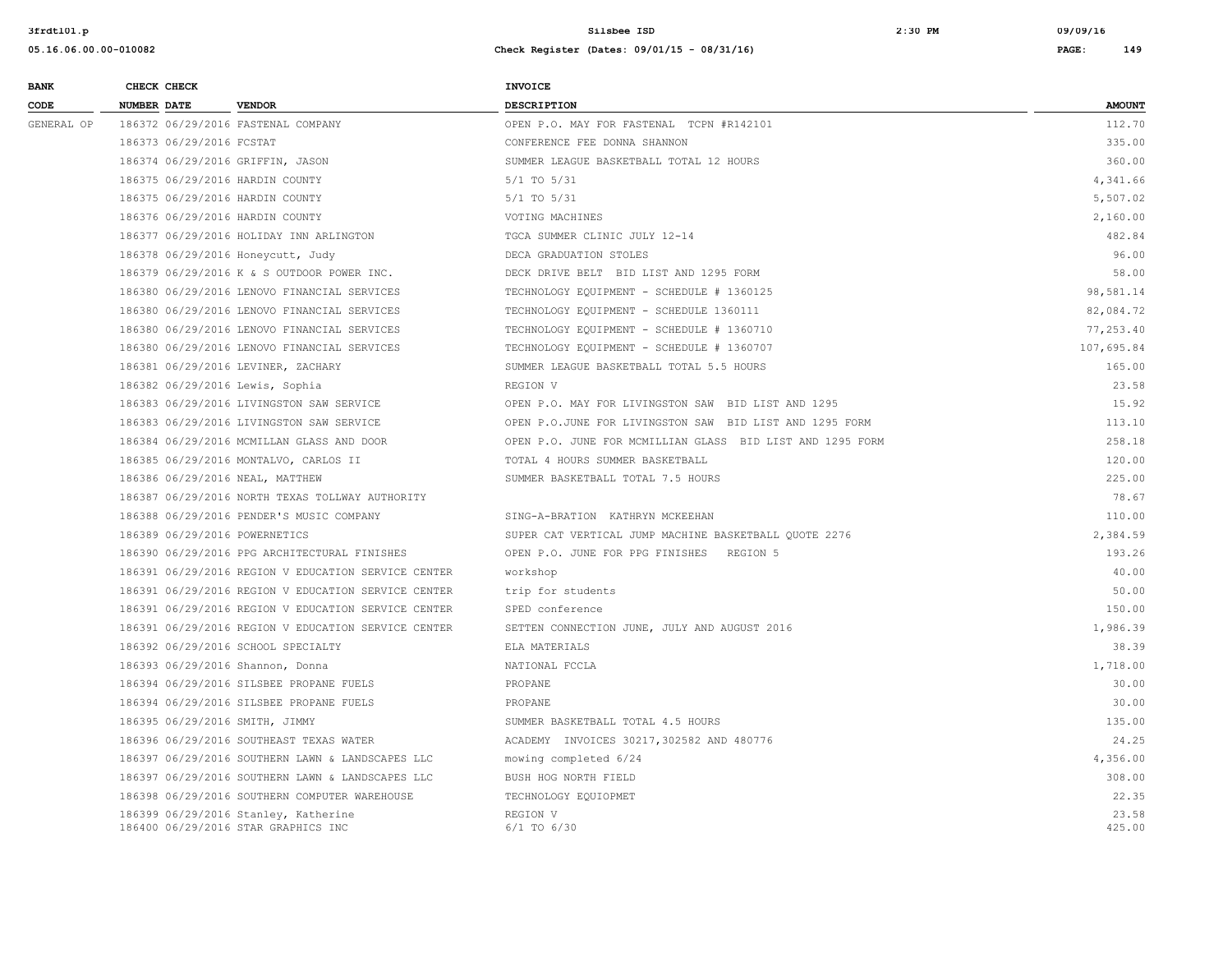| <b>BANK</b> |                    | CHECK CHECK                |                                                        | <b>INVOICE</b>                                                                                                     |               |
|-------------|--------------------|----------------------------|--------------------------------------------------------|--------------------------------------------------------------------------------------------------------------------|---------------|
| CODE        | <b>NUMBER DATE</b> |                            | <b>VENDOR</b>                                          | <b>DESCRIPTION</b>                                                                                                 | <b>AMOUNT</b> |
| GENERAL OP  |                    |                            | 186400 06/29/2016 STAR GRAPHICS INC                    | 6/1 TO 6/30                                                                                                        | 139.00        |
|             |                    |                            | 186400 06/29/2016 STAR GRAPHICS INC                    | $6/1$ TO $6/30$                                                                                                    | 153.00        |
|             |                    |                            | 186401 06/29/2016 STAR LOCKTECHS                       | OPEN P.O. JUNE FOR STAR LOCKTECHS BID LIST BUT NO 1295 FORM                                                        | 50.00         |
|             |                    |                            | 186402 06/29/2016 SUPPLYWORKS                          | shrink wrap for the move                                                                                           | 238.08        |
|             |                    | 186403 06/29/2016 TASBO    |                                                        | REGISTRATIONS                                                                                                      | 320.00        |
|             |                    | 186403 06/29/2016 TASBO    |                                                        | REGISTRATIONS                                                                                                      | 420.00        |
|             |                    | 186404 06/29/2016 TCDA     |                                                        | <b>JULY 21-23</b>                                                                                                  | 120.00        |
|             |                    |                            | 186405 06/29/2016 TIME WARNER CABLE                    | $6/30 - 7/29$                                                                                                      | 653.56        |
|             |                    |                            | 186405 06/29/2016 TIME WARNER CABLE                    | $6/18 - 7/17$                                                                                                      | 954.06        |
|             |                    |                            | 186405 06/29/2016 TIME WARNER CABLE                    | $6/18 - 7/17$                                                                                                      | 954.06        |
|             |                    | 186406 06/29/2016 TRAEF    |                                                        | TRAINING & TEXTBOOK                                                                                                | 135.00        |
|             |                    | 186407 06/29/2016 VATAT    |                                                        | <b>JULY 25-29</b>                                                                                                  | 300.00        |
|             |                    |                            | 186408 06/29/2016 VERIZON WIRELESS                     | MAY 14- JUN 13                                                                                                     | 1,305.02      |
|             |                    |                            | 186409 06/29/2016 VERIZON WIRELESS                     | MAY 14 - JUN 13                                                                                                    | 1,492.02      |
|             |                    | 186410 06/29/2016 WAL-MART |                                                        | ICE CREAM AND SUPPLIES                                                                                             | 124.19        |
|             |                    | 186410 06/29/2016 WAL-MART |                                                        | supplies for field day                                                                                             | 64.61         |
|             |                    | 186410 06/29/2016 WAL-MART |                                                        | 009330<br>sterilite boxes                                                                                          | 122.91        |
|             |                    | 186410 06/29/2016 WAL-MART |                                                        | BOARD MEETING 6/3                                                                                                  | 66.92         |
|             |                    | 186410 06/29/2016 WAL-MART |                                                        | snacks for esl summer school                                                                                       | 188.16        |
|             |                    | 186410 06/29/2016 WAL-MART |                                                        | SUPPLIES FOR NEW BOARD MEMBERS TRAINING 6/7                                                                        | 49.31         |
|             |                    | 186410 06/29/2016 WAL-MART |                                                        | SUPPLIES FOR MEETING BETWEEN CUSTODIAL STAFF AND NEW COMPANY GCA                                                   | 17.16         |
|             |                    | 186410 06/29/2016 WAL-MART |                                                        | auto mechanic supplies                                                                                             | 168.97        |
|             |                    | 186410 06/29/2016 WAL-MART |                                                        | COFFEE CUPS FOR KITCHEN                                                                                            | 6.30          |
|             |                    | 186410 06/29/2016 WAL-MART |                                                        | PENCILS                                                                                                            | 12.67         |
|             |                    |                            | 186411 06/29/2016 WASTE MANAGEMENT OF TEXAS, INC.      | JUNE SERVICE                                                                                                       | 128.36        |
|             |                    |                            | 186412 06/29/2016 WILLIAMS, JOHN                       | SUMMER LEAGUE BASKETBALL TOTAL 9.5 HOURS                                                                           | 285.00        |
|             |                    |                            | 186413 06/29/2016 WRS GROUP, LTD                       | HEALTH SUPPLIES                                                                                                    | 65.85         |
|             |                    |                            | 186414 06/30/2016 BEAUMONT FREIGHTLINER - STERLING     | BATTERIES core credit recived sip-030-50-02480698 SISD 2015-2016 BUS PARTS BUD                                     | 279.80        |
|             |                    |                            | 186415 06/30/2016 HAPPY FEET FOOTWEAR                  | Spring Bundle for Drill Team                                                                                       | 609.50        |
|             |                    |                            | 186416 06/30/2016 SOUTHERN COMPUTER WAREHOUSE          | computer imaging drum                                                                                              | 205.90        |
|             |                    |                            | 186416 06/30/2016 SOUTHERN COMPUTER WAREHOUSE          | CHROMEBOOK                                                                                                         | 3,995.55      |
|             |                    |                            | 186417 06/30/2016 SPARKLETTS AND SIERRA SPRINGS        | ADMINISTRATION, WAREHOUSE, TECHNOLOGY, AND TRANSPORTATION                                                          | 221.97        |
|             |                    |                            | 186418 06/30/2016 THOMAS BUS GULF COAST                | GASKET, AFM DEVICE AND DPF CLEANING THOMAS BUS IS THE ONLY ONE ON OUR LIST THAT                                    | 507.88        |
|             |                    |                            |                                                        | DOES THIS SERVICE. SISD 2015-2016 BUS PARTS BID                                                                    |               |
|             |                    |                            | 186419 07/05/2016 HAMPTON INN & SUITES                 | JULY 10-15 CTE CONFERENCE                                                                                          | 512.30        |
|             |                    |                            | 186420 07/05/2016 LONE STAR D&M TEXAS & ASSOCIATES LLC | CONFERENCE & CERTIFICATION FEE TIFFANY SANCHEZ                                                                     | 800.00        |
|             |                    |                            | 186421 07/06/2016 ADVANCED SYSTEMS & ALARMS            | 196481 196482, 196483<br>MATERIALS AND LABOR TO INSPECT ALL FIRE                                                   | 1,002.00      |
|             |                    |                            | 186421 07/06/2016 ADVANCED SYSTEMS & ALARMS            | EXTINGUISHERS BID LIST AND 1295 FORM<br>MATERIALS AND LABOR TO INSPECT ALL CAFETERIA VENT HOODS 2 EA SHS<br>196469 | 537.00        |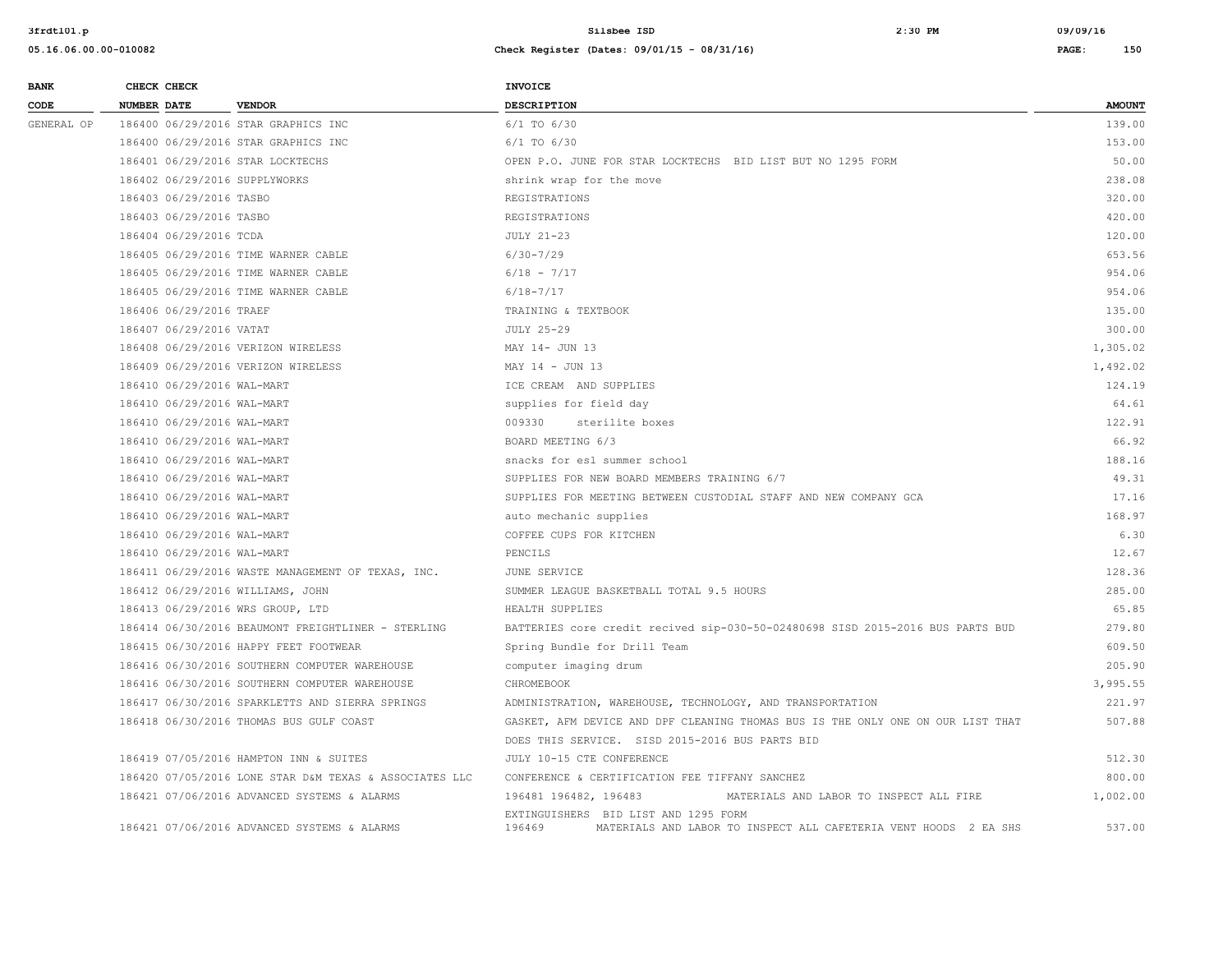| <b>BANK</b> |             | CHECK CHECK                 |                                                                                                            | <b>INVOICE</b>                                                                     |                 |
|-------------|-------------|-----------------------------|------------------------------------------------------------------------------------------------------------|------------------------------------------------------------------------------------|-----------------|
| CODE        | NUMBER DATE |                             | <b>VENDOR</b>                                                                                              | DESCRIPTION                                                                        | <b>AMOUNT</b>   |
|             |             |                             |                                                                                                            | 1 EA SMS 1 EA LR BID LIST AND 1295 FORM                                            |                 |
| GENERAL OP  |             |                             | 186421 07/06/2016 ADVANCED SYSTEMS & ALARMS                                                                | TCL 460 HOOD SUPPRESSION BOTTLE FOR MIDDLE SCHOOL CAFETERIA BID LIST AND 1295      | 500.00          |
|             |             |                             |                                                                                                            | FORM                                                                               |                 |
|             |             |                             | 186422 07/06/2016 AFFORDABLE GLASS                                                                         | GLASS REPAIR ON SUBURBAN #28                                                       | 207.80          |
|             |             |                             | 186423 07/06/2016 BAGWELL, GEARLD W.                                                                       | herbicide application on H.S. baseball field for torpedo grass Control (see        | 375.00          |
|             |             |                             |                                                                                                            | attached quote) bid list and 1295                                                  |                 |
|             |             |                             | 186424 07/06/2016 BELL, MA LPC COUNSELING SERV., TRACY                                                     |                                                                                    | 1,700.00        |
|             |             |                             | 186424 07/06/2016 BELL, MA LPC COUNSELING SERV., TRACY                                                     |                                                                                    | 550.00          |
|             |             |                             | 186425 07/06/2016 BILL CLARK PEST CONTROL                                                                  | OPEN P.O. JUNE FOR BILL CLARK PEST CONTROL AWARDED BID                             | 200.00          |
|             |             |                             | 186425 07/06/2016 BILL CLARK PEST CONTROL                                                                  | Quarterly Pets Control for all campuses and facilities awarded pest control        | 1,100.00        |
|             |             | 186426 07/06/2016 CED, INC. |                                                                                                            | OPEN P.O. JUNE FOR CED ELECTRIC BID LIST AND 1295 FORM                             | 153.44          |
|             |             |                             | 186427 07/06/2016 CERTIFIED LABORATORIES                                                                   | OPEN P.O. JUNE FOR CERTIFIED LABS BID LIST AND 1295 FORM                           | 237.28          |
|             |             |                             | 186428 07/06/2016 EMERALD BEACH HOTEL                                                                      | VATAT CONFERENCE 7/25-29                                                           | 2,515.72        |
|             |             | 186429 07/06/2016 ENTERGY   |                                                                                                            | <b>JUNE 2016</b>                                                                   | 69,642.56       |
|             |             | 186430 07/06/2016 ETEX      |                                                                                                            | 1-IVR-BLF190W                                                                      | 34.98           |
|             |             | 186431 07/06/2016 FCSTAT    |                                                                                                            | CONFERENCE DALLAS AUGUST 1-5                                                       | 335.00          |
|             |             | 186432 07/06/2016 GRAYBAR   |                                                                                                            | OPEN P.O. JUNE FOR GRAYBAR MA-IS-1340234                                           | 849.06          |
|             |             |                             | 186433 07/06/2016 HARDY, TOM                                                                               | THRU 7/2 SUMMER LEADERSHIP CONFERENCE                                              | 391.52          |
|             |             |                             | 186434 07/06/2016 Harrell-Bodle, Mona                                                                      | 6/22-23 COMMUNITIES FOUNDATION OF TEXAS                                            | 194.88          |
|             |             |                             | 186435 07/06/2016 HAWTHORNE, BEN                                                                           | SUMMER BASKETBALL TOTAL 29.50 HOURS                                                | 885.00          |
|             |             |                             | 186436 07/06/2016 Hollyfield, Mary                                                                         |                                                                                    | 50.00           |
|             |             |                             | 186437 07/06/2016 JUST PAINTING AND THEN SOME                                                              | PAINT 30 CLASSROOMS @ LAURA REEVES SW 7006 EXTRA WHITE 2 COATS/ROOM BEGINNING      | 5,750.00        |
|             |             |                             |                                                                                                            | 6/28 TO BE COMPLETED IN THREE WEEKS                                                |                 |
|             |             |                             | 186438 07/12/2016 LA QUINTA INN DALLA UPTOWN                                                               | FFA CONVENTION                                                                     | $-3,538.76$     |
|             |             |                             | 186438 07/06/2016 LA QUINTA INN DALLA UPTOWN                                                               | FFA CONVENTION                                                                     | 3,538.76        |
|             |             |                             | 186439 07/06/2016 M & D SUPPLY, INC.                                                                       | OPEN P.O. JUNE FOR M&D SUUPPLY BID LIST AND 1295 FORM                              | 162.80          |
|             |             |                             | 186440 07/06/2016 MARSH WATERPROOFING INC                                                                  | HIGH SCHOOL ROOF REPAIR                                                            | 350.00          |
|             |             |                             | 186441 07/06/2016 Mather, MaryAnn                                                                          |                                                                                    | 7.89            |
|             |             |                             | 186442 07/06/2016 McKeehan, Kathryn                                                                        | AVID DALLAS TEXAS                                                                  | 97.77           |
|             |             |                             | 186443 07/06/2016 Moore, Rhett                                                                             | FFA CONVENTION                                                                     | 1,491.00        |
|             |             |                             | 186444 07/06/2016 MUNRO'S UNIFORM SERVICE                                                                  | TRANSPORTATION                                                                     | 284.36          |
|             |             |                             | 186445 07/06/2016 MUNRO'S UNIFORM SERVICE                                                                  |                                                                                    | 977.26          |
|             |             |                             | 186446 07/06/2016 Nelson, Michael                                                                          | AVID SUMMER CONFERENCE                                                             | 63.75           |
|             |             |                             | 186447 07/06/2016 NORTH HARDIN WATER SUPPLY CORP.                                                          | $5/5$ TO $6/7$                                                                     | 43.06           |
|             |             |                             | 186448 07/06/2016 PERKINS, DIANE                                                                           | SUMMBER BASKETBALL TOTAL 22.875 HOURS                                              | 686.25          |
|             |             |                             | 186449 07/06/2016 PINNACLE MEDICAL MANAGEMENT CORP.                                                        | 6/1/16 PHYSICALS                                                                   | 2,100.00        |
|             |             |                             | 186450 07/06/2016 PITNEY BOWES GLOBAL FIN SERVICES LLC                                                     | 3/30 TO 6/29                                                                       | 1,221.00        |
|             |             |                             | 186451 07/06/2016 REGION V EDUCATION SERVICE CENTER<br>186451 07/06/2016 REGION V EDUCATION SERVICE CENTER | RECERTTIFICATION CLASS FOR DEVIN SMITH<br>BUS RECERTIFICATION CLASS FOR 14 DRIVERS | 65.00<br>780.00 |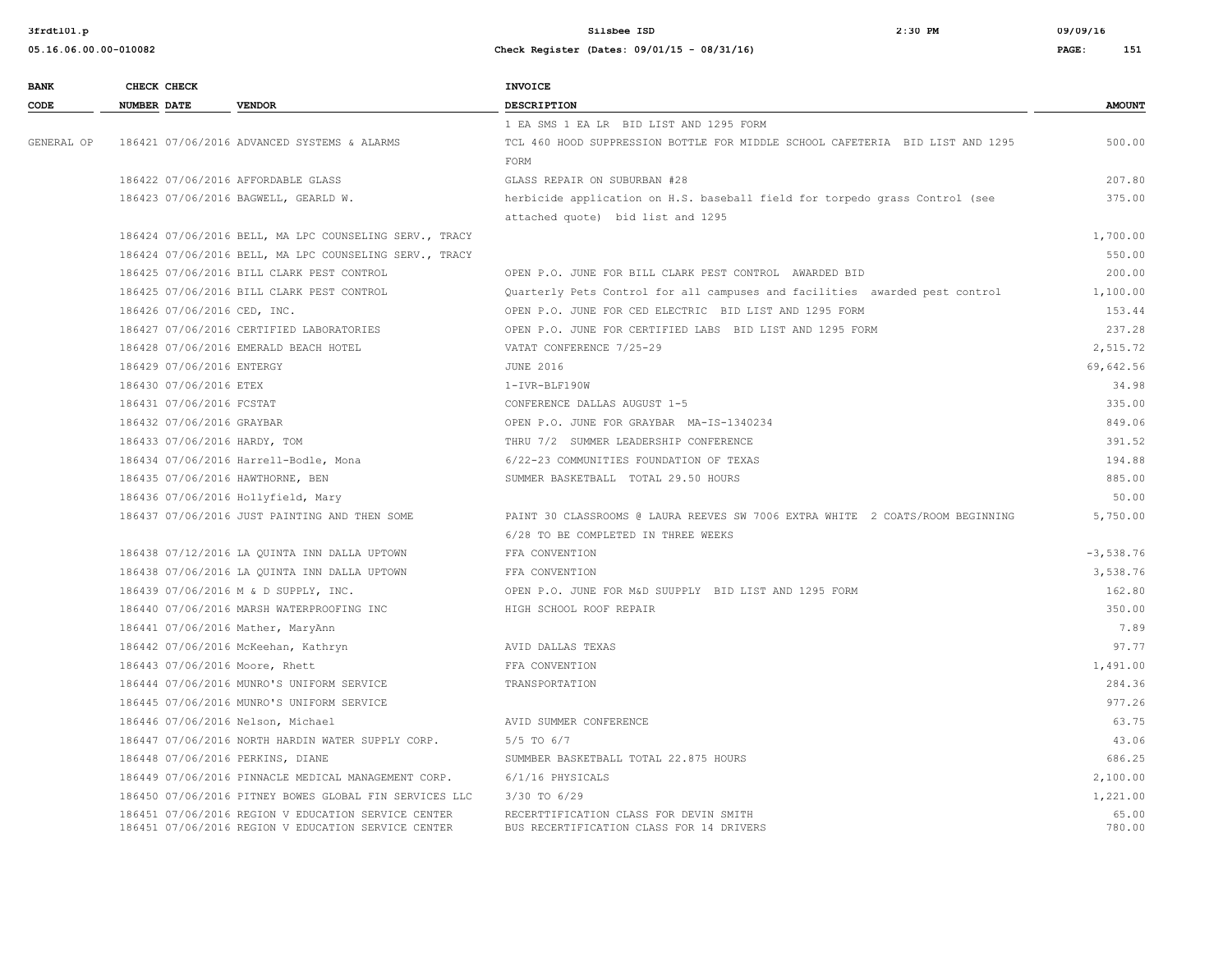| <b>BANK</b> | CHECK CHECK                      |                                                                                 | <b>INVOICE</b>                                                  |               |
|-------------|----------------------------------|---------------------------------------------------------------------------------|-----------------------------------------------------------------|---------------|
| CODE        | <b>NUMBER DATE</b>               | <b>VENDOR</b>                                                                   | <b>DESCRIPTION</b>                                              | <b>AMOUNT</b> |
| GENERAL OP  |                                  | 186452 07/06/2016 Richard, Kimberly                                             | THRU 6/30 CAMT                                                  | 413.54        |
|             | 186453 07/06/2016 Shannon, Donna |                                                                                 | AVID SUMMER CONFERENCE                                          | 103.93        |
|             |                                  | 186454 07/06/2016 SILSBEE PROPANE FUELS                                         | propane - HAND PURCHASE ORDER 43831                             | 30.00         |
|             |                                  | 186455 07/06/2016 SILSBEE MOTOR COMPANY                                         | TIRES FOR SUBURBAN #21                                          | 723.45        |
|             |                                  | 186455 07/06/2016 SILSBEE MOTOR COMPANY                                         | Trailer Inspections for registration                            | 14.00         |
|             |                                  | 186456 07/06/2016 SILSBEE DISCOUNT CLEANERS                                     | CLEANING CHOIR UNIFORMS                                         | 957.93        |
|             |                                  | 186457 07/06/2016 STAR GRAPHICS COPIERS, INC.                                   | 6/25 TO 7/24                                                    | 4,116.67      |
|             |                                  | 186458 07/06/2016 TANK OWNER MEMBERS INS. CO.                                   | POLICY RENEWAL                                                  | 1,961.00      |
|             |                                  | 186459 07/06/2016 TEXAS DEPARTMENT OF PUBLIC SAFETY                             | $6/1 - 6/21$                                                    | 22.00         |
|             |                                  | 186460 07/12/2016 TEXAS FFA ASSOCIATION                                         |                                                                 | $-250.00$     |
|             |                                  | 186460 07/06/2016 TEXAS FFA ASSOCIATION                                         |                                                                 | 250.00        |
|             |                                  | 186461 07/06/2016 Thornhill, Sherrie                                            | 6/21-23 AVID SUMMER CONFERENCE                                  | 413.58        |
|             |                                  | 186462 07/06/2016 TIME WARNER CABLE                                             | $6/18 - 7/17$                                                   | 954.06        |
|             | 186463 07/06/2016 TREVINO, PAUL  |                                                                                 | JUNE 13-17 TASSP & LEGAL DIGEST                                 | 441.46        |
|             | 186463 07/06/2016 TREVINO, PAUL  |                                                                                 | AVID SUMMER CONFERENCE                                          | 95.59         |
|             | 186464 07/06/2016 VATAT          |                                                                                 | ELIZABETH GREEN                                                 | 300.00        |
|             |                                  | 186465 07/12/2016 CHUCK'S BAR B QUE                                             |                                                                 | 112.20        |
|             |                                  | 186466 07/13/2016 ACCU-TECH CORPORATION                                         | TECH EQUIPMENT                                                  | 297.69        |
|             | 186467 07/13/2016 AT &T          |                                                                                 | JUN 25 THRU JUL 24                                              | 61.38         |
|             | 186467 07/13/2016 AT &T          |                                                                                 | JUN 25 THRU JUL 24                                              | 39.22         |
|             | 186467 07/13/2016 AT &T          |                                                                                 | JUN 25 THRU JUL 24                                              | 49.32         |
|             | 186467 07/13/2016 AT &T          |                                                                                 | JUN 25 THRU JUL 24                                              | 49.32         |
|             | 186467 07/13/2016 AT &T          |                                                                                 | JUN 27 THRU JUL 26                                              | 122.76        |
|             | 186467 07/13/2016 AT &T          |                                                                                 | JUN 27 THRU JUL 26                                              | 3,712.76      |
|             |                                  | 186468 07/13/2016 ATHLETIC SUPPLY INC.                                          | QUOTE # 85169 SHORTS AND TOPS 48 EACH                           | 3,420.00      |
|             |                                  | 186469 07/13/2016 ATHLETIC TRAINERS OF THE GOLDEN TRIANGLE REGISTRATION 7/20/16 |                                                                 | 20.00         |
|             |                                  | 186470 07/13/2016 BARCELONA SPORTING GOODS                                      | GIRLS BASKETBALL UNIFORMS                                       | 1,537.50      |
|             |                                  | 186471 07/13/2016 BETTY'S BLOOMERS NURSERY                                      | MARK LEE'S DAD SERVICE                                          | 42.50         |
|             | 186472 07/13/2016 Bottoms, Chris |                                                                                 | AVID SUMMER INSTITUTE DALLAS                                    | 46.88         |
|             | 186473 07/13/2016 BSN SPORTS     |                                                                                 | sports cool powered team drinker QUOTE 20800130                 | 934.99        |
|             | 186473 07/13/2016 BSN SPORTS     |                                                                                 | graphite shorts QUOTE 104640                                    | 120.00        |
|             | 186473 07/13/2016 BSN SPORTS     |                                                                                 | replacement battery and freight                                 | 935.90        |
|             | 186474 07/13/2016 Burrell, Andra |                                                                                 | AVID DALLAS                                                     | 114.77        |
|             | 186475 07/13/2016 CED, INC.      |                                                                                 | OPEN P.O. JUNE FOR CED ELECTRIC BID LIST AND 1295 FORM          | 238.83        |
|             |                                  | 186476 07/13/2016 CHALK'S TRUCK PARTS, INC.                                     | OPEN PO FOR THE MONTH OF JUNE 2016 SISD 2015-2016 BUS PARTS BID | 265.54        |
|             |                                  | 186477 07/13/2016 CITY OF SILSBEE                                               | $5/16$ to $6/20$                                                | 473.50        |
|             |                                  | 186477 07/13/2016 CITY OF SILSBEE                                               | $5/16$ to $6/20$                                                | 1,518.36      |
|             |                                  | 186477 07/13/2016 CITY OF SILSBEE                                               | $5/16$ to $6/20$                                                | 184.55        |
|             |                                  | 186477 07/13/2016 CITY OF SILSBEE                                               | $5/18$ to $6/23$                                                | 975.78        |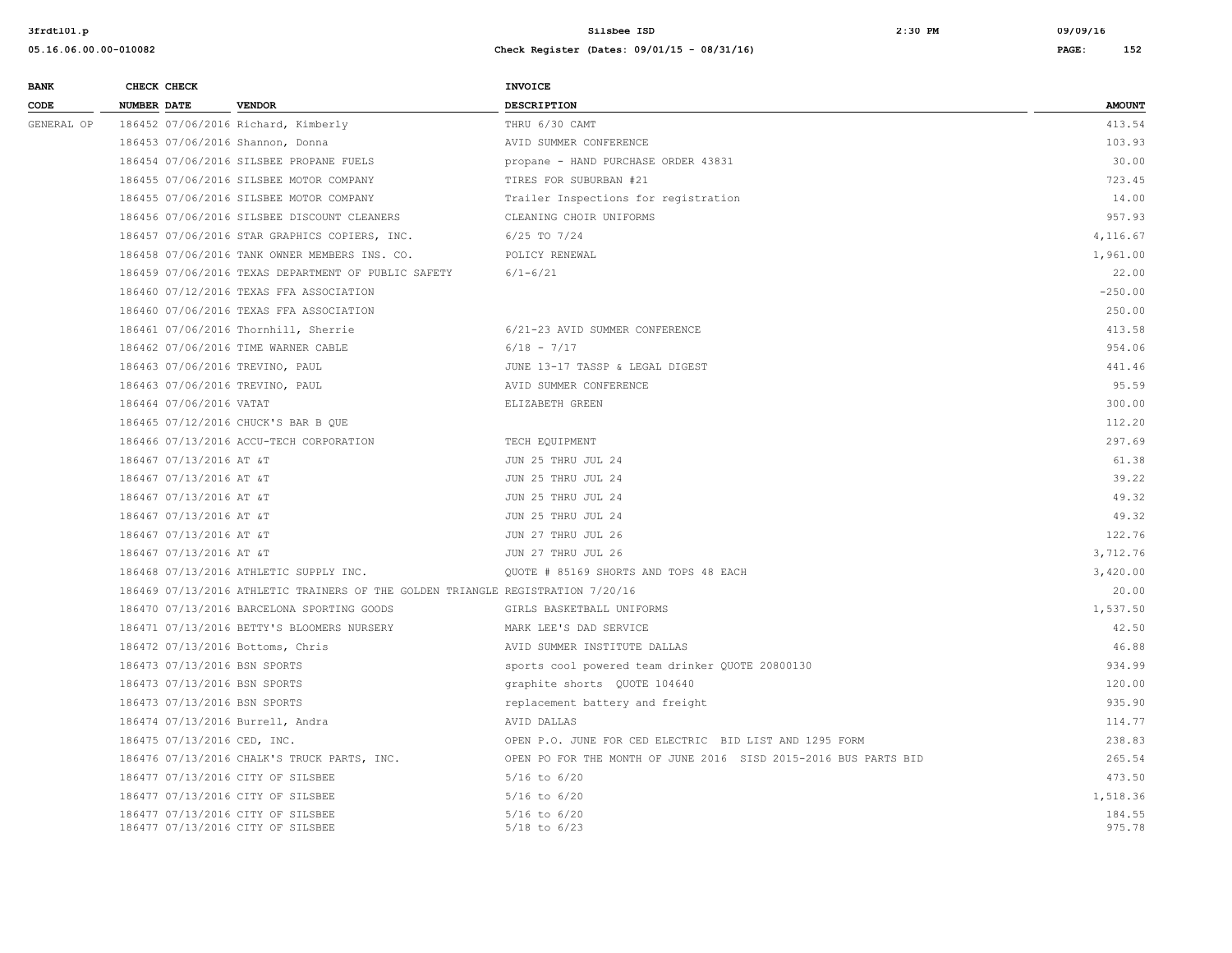| <b>BANK</b> |                    | CHECK CHECK            |                                                                                                    | <b>INVOICE</b>                                                                |                    |
|-------------|--------------------|------------------------|----------------------------------------------------------------------------------------------------|-------------------------------------------------------------------------------|--------------------|
| CODE        | <b>NUMBER DATE</b> |                        | <b>VENDOR</b>                                                                                      | <b>DESCRIPTION</b>                                                            | <b>AMOUNT</b>      |
| GENERAL OP  |                    |                        | 186478 07/13/2016 COACHES VIDEO LLC                                                                | OUOTE DDG16040103                                                             | 7,900.00           |
|             |                    |                        | 186479 07/13/2016 COBURN SUPPLY COMPANY, INC.                                                      | OPEN P.O. JULY FOR COBURN'S REGION 5                                          | 33.29              |
|             |                    |                        | 186480 07/13/2016 COMMUNITY COFFEE                                                                 | ADMINISTRATION                                                                | 43.50              |
|             |                    |                        | 186480 07/13/2016 COMMUNITY COFFEE                                                                 | MAINTENANCE                                                                   | 31.50              |
|             |                    | 186481 07/13/2016 ETEX |                                                                                                    | Ink cartridge and storage boxes                                               | 231.33             |
|             |                    | 186481 07/13/2016 ETEX |                                                                                                    | CHAIRS                                                                        | 3,588.00           |
|             |                    |                        | 186482 07/13/2016 FISHER, JENNIFER                                                                 | AVID SUMMER INSTITUTE                                                         | 71.53              |
|             |                    |                        | 186483 07/13/2016 FITNESS FINDERS                                                                  | TEACHER SUPPLIES STOUT                                                        | 155.34             |
|             |                    |                        | 186484 07/13/2016 GCA SERVICES GROUP                                                               | JULY SERVICES                                                                 | 64,082.58          |
|             |                    |                        | 186485 07/13/2016 HICKS, BRIDGETT                                                                  | CAMT                                                                          | 292.76             |
|             |                    |                        | 186486 07/13/2016 HILTON AUSTIN                                                                    | TCASE CONFERENCE                                                              | 588.60             |
|             |                    |                        | 186487 07/13/2016 HOTEL CONTESSA                                                                   | THSCA JULY 17-20                                                              | 3,232.79           |
|             |                    |                        | 186488 07/13/2016 J. R. PARSLEY CO. INC.                                                           | gym floor finish SHS Comp. Gym gym floors SHS Practice gym gym floors EJSMMS  | 6,727.00           |
|             |                    |                        |                                                                                                    | Comp. Gym Gym floors EJSMMS Practice Gym per Kirsten Phillips                 |                    |
|             |                    |                        | 186489 07/13/2016 JOHNSTONE SUPPLY                                                                 | Too Boxes for HVAC                                                            | 2,396.60           |
|             |                    |                        | 186490 07/13/2016 JONES SCHOOL SUPPLY                                                              | academic awards Barton                                                        | 424.48             |
|             |                    |                        | 186491 07/13/2016 JUST PAINTING AND THEN SOME                                                      | PAINT 30 CLASSROOMS @ LAURA REEVES SW 7006 EXTRA WHITE 2 COATS/ROOM BEGINNING | 5,750.00           |
|             |                    |                        |                                                                                                    | 6/28 TO BE COMPLETED IN THREE WEEKS                                           |                    |
|             |                    |                        | 186492 07/13/2016 LAQUINTA INN & SUITES PASADENA                                                   | NORTH AMERICAN COUNCIL OF AUTOMOTIVE TEACHERS 7/18-21                         | 409.73             |
|             |                    |                        | 186493 07/13/2016 Mackey, Michelle                                                                 | CAMT                                                                          | 53.98              |
|             |                    |                        | 186494 07/13/2016 MARSH WATERPROOFING INC                                                          | roof leak high school                                                         | 300.00             |
|             |                    |                        | 186495 07/13/2016 McKeehan, Kathryn                                                                | SINGABRATION                                                                  | 59.05              |
|             |                    |                        | 186496 07/13/2016 MICRO INTEGRATION                                                                | TECH EQUIPMENT                                                                | 187.50             |
|             |                    |                        | 186497 07/13/2016 Nugent, Shelly                                                                   | CAMT CONFERENCE                                                               | 144.97             |
|             |                    |                        | 186498 07/13/2016 O'REILLY AUTOMOTIVE                                                              | OPEN PO FOR THE MONTH OF JUNE 2016 SISD 2015-2016 BUS PARTS BID               | 60.85              |
|             |                    |                        | 186499 07/13/2016 PARKER LUMBER - SILSBEE                                                          | 117229,<br>Open PO for the month of June 2016                                 | 59.89              |
|             |                    |                        | 186499 07/13/2016 PARKER LUMBER - SILSBEE                                                          | K16781, 117011OPEN PO FOR THE MONTH OF JUNE 2016 SISD 2015-2016 BUS PARTS BID | 315.31             |
|             |                    |                        | 186500 07/13/2016 PARKER LUMBER - SILSBEE                                                          | OPEN P.O. JUNE FOR PARKER LUMBER BID LIST AND 1295 FORM                       | 519.21             |
|             |                    |                        | 186501 07/13/2016 POSITIVE PROMOTIONS, INC.                                                        | supplies Stout                                                                | 146.30             |
|             |                    |                        | 186501 07/13/2016 POSITIVE PROMOTIONS, INC.                                                        | SUPPLIES STOUT                                                                | 134.45             |
|             |                    |                        | 186502 07/13/2016 SAN ANTONIO MARRIOTT RIVERWALK                                                   | TCDA JULY 21-24                                                               | 511.67             |
|             |                    |                        | 186503 07/13/2016 SILSBEE BEE                                                                      | LEGAL AD - UNIFORMS                                                           | 32.76              |
|             |                    |                        | 186503 07/13/2016 SILSBEE BEE                                                                      | LEGAL AD                                                                      | 45.63              |
|             |                    |                        | 186503 07/13/2016 SILSBEE BEE                                                                      | LEGAL AD BUS PARTS AND FUEL                                                   | 88.14              |
|             |                    |                        | 186503 07/13/2016 SILSBEE BEE                                                                      |                                                                               | 206.72             |
|             |                    |                        | 186504 07/13/2016 SINGLETARY, JOSEPH                                                               | MEALS AVID SUMMER INSTITUTE                                                   | 94.87              |
|             |                    |                        | 186505 07/13/2016 SOUTHEAST TEXAS WATER                                                            | PACES CUSTOMER NUMBER 302938                                                  | 33.00              |
|             |                    |                        | 186506 07/13/2016 SOUTHWEST FOODSERVICE EXCELLENCE, LLC<br>186507 07/13/2016 SSC SERVICE SOLUTIONS | JUNE SERVICES<br>TUMBLE EXHIBITION RECITAL                                    | 35,539.24<br>27.54 |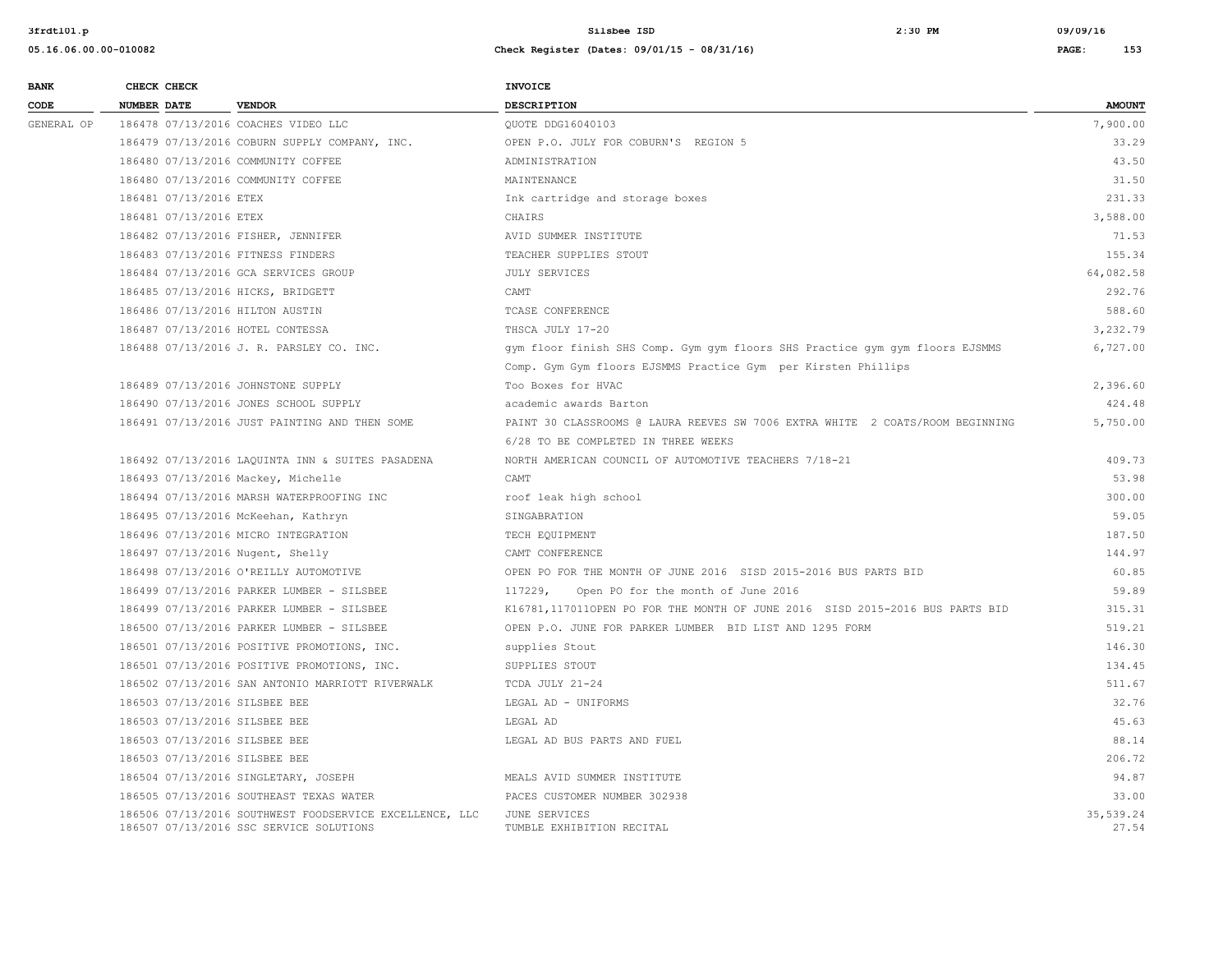| <b>NUMBER DATE</b><br><b>VENDOR</b><br><b>DESCRIPTION</b><br>CODE<br>186507 07/13/2016 SSC SERVICE SOLUTIONS<br>GENERAL OP<br>OPERATION GRADUATION<br>186507 07/13/2016 SSC SERVICE SOLUTIONS<br>BALLOT RECITAL<br>186507 07/13/2016 SSC SERVICE SOLUTIONS<br>BALLOT RECITAL | <b>AMOUNT</b><br>297.00<br>137.70<br>283.68<br>91.51<br>681.10<br>250.00 |
|------------------------------------------------------------------------------------------------------------------------------------------------------------------------------------------------------------------------------------------------------------------------------|--------------------------------------------------------------------------|
|                                                                                                                                                                                                                                                                              |                                                                          |
|                                                                                                                                                                                                                                                                              |                                                                          |
|                                                                                                                                                                                                                                                                              |                                                                          |
|                                                                                                                                                                                                                                                                              |                                                                          |
| 186508 07/13/2016 Stephens, Angela                                                                                                                                                                                                                                           |                                                                          |
| 186509 07/13/2016 SWICEGOOD MUSIC COMPANY<br>Band Music                                                                                                                                                                                                                      |                                                                          |
| 186510 07/13/2016 TASBO<br>TASBO Wednesday, June 29, 2016 event 1170 08 to be held in Bmt. at Region 5esc                                                                                                                                                                    |                                                                          |
| 9am to 4pm S. Thronhill Top 10 EDGAR Purchasing Pitfalls (and How to Avoid                                                                                                                                                                                                   |                                                                          |
| Them)                                                                                                                                                                                                                                                                        |                                                                          |
| 186510 07/13/2016 TASBO<br>TASBO PEI109-05 for T. Townsend June 23, 2016 @ Region 5                                                                                                                                                                                          | 210.00                                                                   |
| 186510 07/13/2016 TASBO<br>TASBO EDGAR WORKSHOP                                                                                                                                                                                                                              | 200.00                                                                   |
| 186511 07/13/2016 TCASE<br>CINDY SMITH REGISTRATION AND NOTEBOOK                                                                                                                                                                                                             | 525.00                                                                   |
| 186512 07/13/2016 TEXAS LETTER JACKETS<br>LETTER JACKETS SPORTS                                                                                                                                                                                                              | 50.00                                                                    |
| 186512 07/13/2016 TEXAS LETTER JACKETS<br>LETTER JACKETS SPORTS                                                                                                                                                                                                              | 1,450.00                                                                 |
| 186512 07/13/2016 TEXAS LETTER JACKETS<br>GIRLS BASKETBALL LETTER JACKET                                                                                                                                                                                                     | 50.00                                                                    |
| 186513 07/13/2016 WELLS, PEYTON, GREENBURG AND HUNT, L.L.P RE: RETAINER                                                                                                                                                                                                      | 1,000.00                                                                 |
| 186513 07/13/2016 WELLS, PEYTON, GREENBURG AND HUNT, L.L.P RE: MISC. LITIGATION/SPECIAL ASSIGNMENTS                                                                                                                                                                          | 5,640.00                                                                 |
| 186514 07/14/2016 SAPP, SHEA<br>VOLLEYBALL                                                                                                                                                                                                                                   | 100.00                                                                   |
| 186515 07/20/2016 AMAZON.COM/SYNCB<br>TECH EQUIPMENT                                                                                                                                                                                                                         | 40.60                                                                    |
| 186515 07/20/2016 AMAZON.COM/SYNCB<br>106251086094,204012295647,036457432437 TEXT BOOKS                                                                                                                                                                                      | 266.94                                                                   |
| 186516 07/20/2016 AT &T<br>JUL 7 THRU AUG 6                                                                                                                                                                                                                                  | 1,112.41                                                                 |
| 186517 07/20/2016 AT&T LONG DISTANCE                                                                                                                                                                                                                                         | 22.57                                                                    |
| 186517 07/20/2016 AT&T LONG DISTANCE                                                                                                                                                                                                                                         | 466.83                                                                   |
| 186518 07/20/2016 BAGWELL, GEARLD W.<br>herbicide application on H.S. baseball field for torpedo grass Control (see                                                                                                                                                          | 375.00                                                                   |
| attached quote) bid list and 1295                                                                                                                                                                                                                                            |                                                                          |
| 186518 07/20/2016 BAGWELL, GEARLD W.<br>SPRAY FOOTBALL FIELD FOR WEEDS BID LIST AND 1295 FORM                                                                                                                                                                                | 375.00                                                                   |
| 186519 07/20/2016 BUECHLER & ASSOCIATES, P.C.<br>JULY 2016 SERVICES                                                                                                                                                                                                          | 4,041.67                                                                 |
| 186520 07/20/2016 CENGAGE LEARNING<br>CURRICULUM SUPPLIES                                                                                                                                                                                                                    | 2,681.25                                                                 |
| 186521 07/20/2016 CENTERPOINT ENERGY<br>$6/2$ TO $7/1$                                                                                                                                                                                                                       | 35.52                                                                    |
| 186521 07/20/2016 CENTERPOINT ENERGY<br>$6/2$ TO $7/1$                                                                                                                                                                                                                       | 33.00                                                                    |
| 186521 07/20/2016 CENTERPOINT ENERGY<br>$6/2$ TO $7/1$                                                                                                                                                                                                                       | 41.16                                                                    |
| 186521 07/20/2016 CENTERPOINT ENERGY<br>$6/2$ TO $7/1$                                                                                                                                                                                                                       | 82.17                                                                    |
| 186521 07/20/2016 CENTERPOINT ENERGY<br>$6/2$ TO $7/1$                                                                                                                                                                                                                       | 36.03                                                                    |
| $6/2$ TO $7/1$<br>186521 07/20/2016 CENTERPOINT ENERGY                                                                                                                                                                                                                       | 33.56                                                                    |
| 186522 07/20/2016 CENTERPOINT ENERGY SERVICES, INC.<br>$6/1$ to $6/30$                                                                                                                                                                                                       | 2,431.31                                                                 |
| 186523 07/20/2016 CITY OF SILSBEE<br>$6/2$ to $6/29$                                                                                                                                                                                                                         | 574.96                                                                   |
| 186523 07/20/2016 CITY OF SILSBEE<br>$6/2$ to $6/29$                                                                                                                                                                                                                         | 103.09                                                                   |
| 186523 07/20/2016 CITY OF SILSBEE<br>$6/2$ TO $6/29$                                                                                                                                                                                                                         | 149.29                                                                   |
| 186523 07/20/2016 CITY OF SILSBEE<br>$6/2$ TO $6/29$<br>186523 07/20/2016 CITY OF SILSBEE<br>$6/7$ TO $7/5$                                                                                                                                                                  | 130.41<br>481.77                                                         |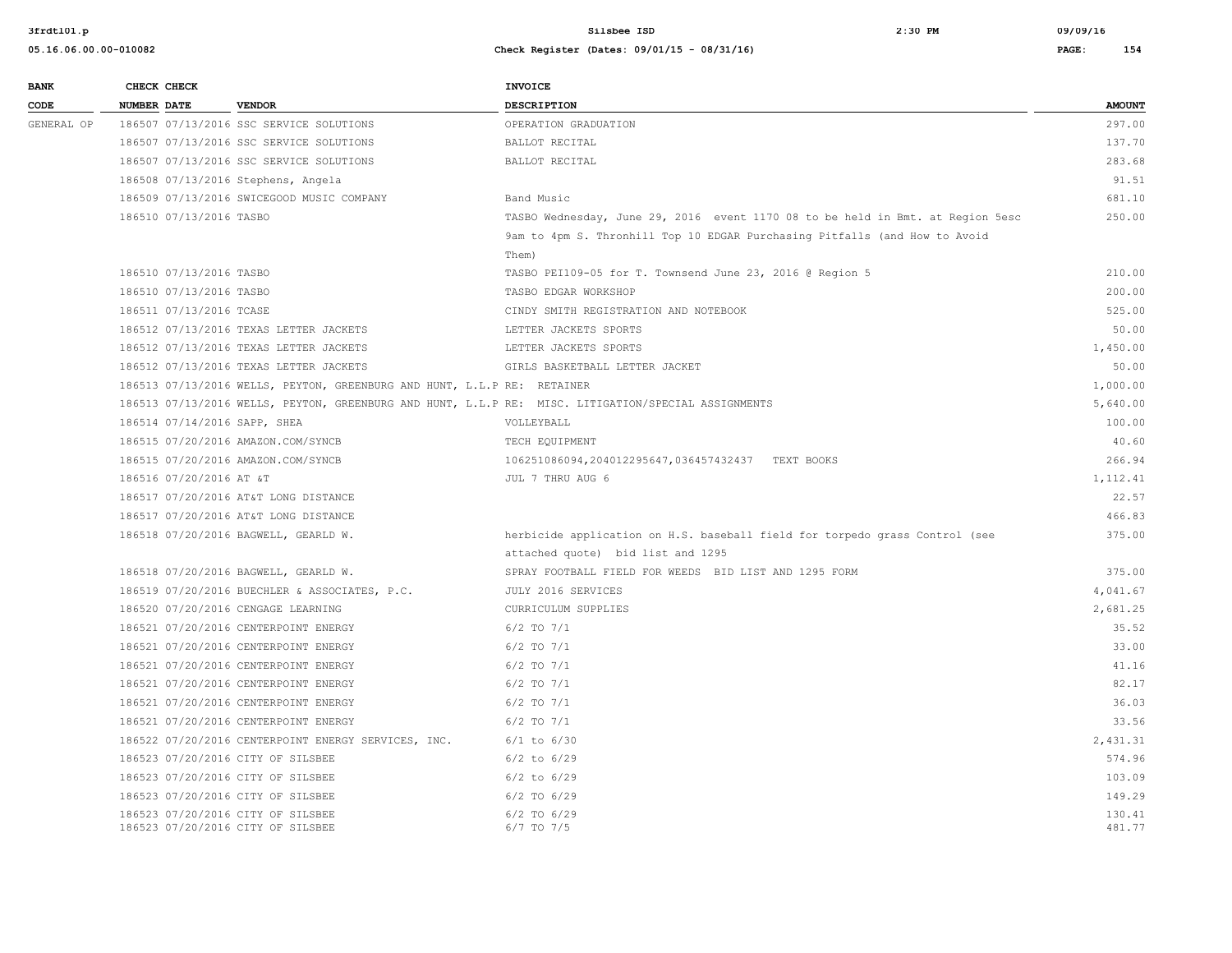| <b>BANK</b> | CHECK CHECK        |                                                                                      | INVOICE                                                                       |                      |
|-------------|--------------------|--------------------------------------------------------------------------------------|-------------------------------------------------------------------------------|----------------------|
| CODE        | <b>NUMBER DATE</b> | <b>VENDOR</b>                                                                        | <b>DESCRIPTION</b>                                                            | <b>AMOUNT</b>        |
| GENERAL OP  |                    | 186523 07/20/2016 CITY OF SILSBEE                                                    | 6/7 TO 6/17                                                                   | 581.18               |
|             |                    | 186523 07/20/2016 CITY OF SILSBEE                                                    | $6/13$ TO $7/5$                                                               | 566.15               |
|             |                    | 186523 07/20/2016 CITY OF SILSBEE                                                    | $6/7$ TO $7/5$                                                                | 238.68               |
|             |                    | 186524 07/20/2016 CONWAY, BILL JR                                                    | 6/15-18 SUMMER INSTITUTE SAN ANTONIO                                          | 374.45               |
|             |                    | 186525 07/20/2016 DALLAS SHERATON                                                    | FAMILY & CONSUMER SCIENCE TEACHER CONFERENCE AUGUST 1-5                       | 546.30               |
|             |                    | 186526 07/20/2016 DE LAGE LANDEN PUBLIC FINANCE                                      | $7/5$ TO $8/4$                                                                | 12,718.00            |
|             |                    | 186527 07/20/2016 DELL MARKETING L.P.                                                | OUOTE 1023093214329.1                                                         | 3,107.84             |
|             |                    | 186527 07/20/2016 DELL MARKETING L.P.                                                | TECHNOLOGY EQUIPMENT                                                          | 1,353.86             |
|             |                    | 186527 07/20/2016 DELL MARKETING L.P.                                                | OptiPlex 7020 SFF for the library                                             | 1,353.86             |
|             |                    | 186528 07/20/2016 DEPPE, SCOTT                                                       | JULY 25                                                                       | 450.00               |
|             |                    | 186529 07/20/2016 EXXON MOBIL                                                        |                                                                               | 318.06               |
|             |                    | 186530 07/20/2016 GHABOOLIAN-ZARE, EHSON                                             | 1 OF 2 DRAWS                                                                  | 500.00               |
|             |                    | 186531 07/20/2016 HILTON - FORT WORTH                                                | TCEC CONFERENCE 7/25-7/28                                                     | 490.85               |
|             |                    | 186532 07/20/2016 HOLIDAY INN EXPRESS                                                | REGION 6 PASS TRAINING                                                        | 95.23                |
|             |                    | 186533 07/20/2016 JUST PAINTING AND THEN SOME                                        | PAINT 30 CLASSROOMS @ LAURA REEVES SW 7006 EXTRA WHITE 2 COATS/ROOM BEGINNING | 5,750.00             |
|             |                    |                                                                                      | 6/28 TO BE COMPLETED IN THREE WEEKS                                           |                      |
|             |                    | 186534 07/20/2016 LIVINGSTON SAW SERVICE                                             | OPEN P.O. JULY FOR LIVINGSTON SAW BID LIST AND 1295 FORM                      | 9.50                 |
|             |                    | 186535 07/20/2016 LOWES HOME IMPROVEMENT                                             | Additional order for boxes and tape for Kirby                                 | 114.51               |
|             |                    | 186536 07/20/2016 Martinez, Michelle                                                 | AVID DALLAS                                                                   | 87.39                |
|             |                    | 186536 07/20/2016 Martinez, Michelle                                                 | 7/7 TO 7/8 SINGABRATION                                                       | 352.06               |
|             |                    | 186537 07/20/2016 O'REILLY AUTOMOTIVE                                                | OPEN P.O. JUNE FOR O'REILLY AUTO PARTS BID LIST AND 1295 FORM                 | 53.98                |
|             |                    | 186538 07/20/2016 OMNI FORT WORTH HOTEL                                              | TCEC 7/25-28                                                                  | 487.23               |
|             |                    | 186539 07/20/2016 PRESTWICK HOUSE, INC.                                              | Downloads for ELA                                                             | 159.14               |
|             |                    | 186539 07/20/2016 PRESTWICK HOUSE, INC.                                              | Curriculum Downloads for ELA Department                                       | 124.95               |
|             |                    | 186540 07/20/2016 SKYWARD ACCOUNTING DEPT                                            | SKYWARD TRAINING                                                              | 275.00               |
|             |                    | 186541 07/20/2016 SOUTHEAST TEXAS WATER                                              | JUNE                                                                          | 48.00                |
|             |                    | 186542 07/20/2016 SOUTHWEST BUILDING SYSTEMS                                         | ADMINISTRATION OFFICE 3RD QUARTER MONITORING SECURITY SYSTEM                  | 75.00                |
|             |                    | 186543 07/20/2016 STAR GRAPHICS INC                                                  | $7/1$ to $7/31$                                                               | 139.00               |
|             |                    | 186543 07/20/2016 STAR GRAPHICS INC                                                  | $7/1$ to $7/31$                                                               | 425.00               |
|             |                    | 186543 07/20/2016 STAR GRAPHICS INC                                                  | $7/1$ to $7/31$                                                               | 153.00               |
|             |                    | 186544 07/20/2016 TEXAS EDUCATIONAL CONSULTATIVE SERVICES                            |                                                                               | 2,000.00             |
|             |                    | 186545 07/20/2016 TIME WARNER CABLE                                                  | 7/17 TO 8/16                                                                  | 954.05               |
|             |                    | 186545 07/20/2016 TIME WARNER CABLE                                                  | $7/15 - 8/14$                                                                 | 2,532.28             |
|             |                    | 186545 07/20/2016 TIME WARNER CABLE                                                  | 7/18 TO 8/17                                                                  | 950.00               |
|             |                    | 186545 07/20/2016 TIME WARNER CABLE                                                  | 7/18 TO 8/17                                                                  | 950.00               |
|             |                    | 186545 07/20/2016 TIME WARNER CABLE                                                  | 7/18 TO 8/17                                                                  | 950.00               |
|             |                    | 186546 07/20/2016 Tramel, Dawn                                                       |                                                                               | 4.86                 |
|             |                    | 186547 07/20/2016 WATHEN, DESHONG & JUNCKER, L.L.P.<br>186548 07/20/2016 WELLS FARGO | INTERIM AUDIT SERVICES FOR YEAR ENDING AUGUST 31, 2015<br>$6/2$ TO $7/3$      | 7,500.00<br>5,000.33 |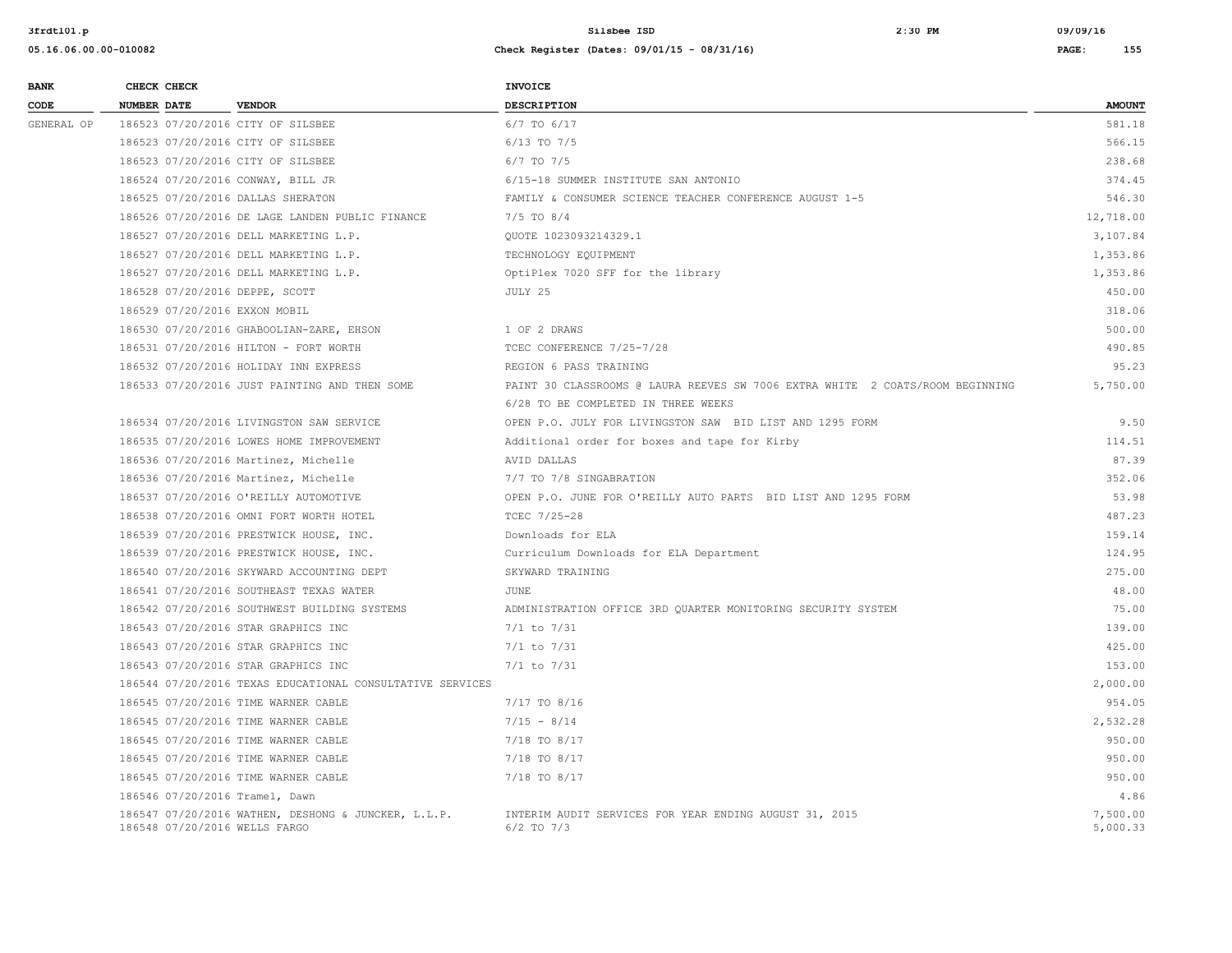| <b>BANK</b> | CHECK CHECK             |                                                                        | <b>INVOICE</b>                                                              |                   |
|-------------|-------------------------|------------------------------------------------------------------------|-----------------------------------------------------------------------------|-------------------|
| CODE        | NUMBER DATE             | <b>VENDOR</b>                                                          | <b>DESCRIPTION</b>                                                          | <b>AMOUNT</b>     |
| GENERAL OP  |                         | 186549 07/20/2016 ZUECH, KEITH                                         | <b>JULY 18-21</b>                                                           | 500.00            |
|             |                         | 186550 07/20/2016 MILLER SPORTS FLOORS                                 | rolled recycled rubber on gym floor                                         | 2,122.00          |
|             |                         | 186551 07/20/2016 SOUTHWEST BUILDING SYSTEMS                           | high school 3rd quarter monitoring fee                                      | 75.00             |
|             |                         | 186552 07/21/2016 CEREBELLUM CORP.                                     | DVD TITLES FOR LIBRARY                                                      | 29.98             |
|             |                         | 186552 07/21/2016 CEREBELLUM CORP.                                     | DVD TITLES FOR LIBRARY                                                      | 385.26            |
|             |                         | 186552 07/21/2016 CEREBELLUM CORP.                                     | DVD TITLES FOR LIBRARY                                                      | 54.91             |
|             |                         | 186553 07/21/2016 CITY OF SILSBEE                                      | $6/15$ TO $7/12$                                                            | 111.16            |
|             |                         | 186553 07/21/2016 CITY OF SILSBEE                                      | $6/15$ TO $7/12$                                                            | 122.29            |
|             |                         | 186554 07/21/2016 E-RATE MANAGEMENT GROUP                              | DISTRICT FEES                                                               | 2,400.00          |
|             |                         | 186555 07/21/2016 MACKIN EDUCATIONAL RESOURCES                         | LIBRARY MATERIALS                                                           | 2,900.00          |
|             |                         | 186556 07/21/2016 SOUTHERN COMPUTER WAREHOUSE                          | TECH EQUIPMENT                                                              | 69.45             |
|             |                         | 186557 07/21/2016 VERIZON WIRELESS                                     | JUNE 14-JUL13                                                               | 1,528.91          |
|             |                         | 186558 07/21/2016 WATSON, MTBC, KATHY                                  | MUSIC THERAPY                                                               | 887.50            |
|             | 186559 07/21/2016 ZONES |                                                                        | DELL POWEREDGE R730XD SERVER QUOTE # K0367709                               | 19,264.38         |
|             |                         | 186560 07/21/2016 SILSBEE PROPANE FUELS                                | PROPANE FUEL                                                                | 35.00             |
|             |                         | 186561 07/27/2016 ALLEN, MIKE                                          | TRAVEL EXPENSE                                                              | 362.82            |
|             |                         | 186562 07/27/2016 AWARDS OF DISTINCTION                                | PAYMENT REQUEST                                                             | 90.00             |
|             |                         | 186563 07/27/2016 BELL, TRAVIS                                         | PAYMENT REQUEST                                                             | 44.72             |
|             |                         | 186564 07/27/2016 Buteaux, Cory                                        | PAYMENT REQUEST                                                             | 57.88             |
|             |                         | 186565 07/27/2016 CARRIER CORPORATION                                  | MATERIALS AND LABOR TO REPLACE ONE SECTION OF DUCT BOARD (BLOWN APART) WITH | 3,050.00          |
|             |                         |                                                                        | SHEET METAL DUCT INSULATE REGION 5                                          |                   |
|             |                         | 186566 07/27/2016 CENTERPOINT ENERGY                                   | 06/16 TO 07/15                                                              | 364.68            |
|             |                         | 186566 07/27/2016 CENTERPOINT ENERGY                                   | 06/15 TO 07/15                                                              | 42.64             |
|             |                         | 186567 07/27/2016 COMMUNITY COFFEE                                     | PAYMENT REQUEST                                                             | 126.25            |
|             |                         | 186568 07/27/2016 FAIRFIELD INN & SUITES DALLAS MESQUITE               | PAYMENT REQUEST                                                             | 215.82            |
|             |                         | 186569 07/27/2016 HARRISON, CORY                                       | PAYMENT REQUEST                                                             | 49.33             |
|             |                         | 186570 07/27/2016 HOLMES, CHELSEY                                      | PAYMENT REQUEST                                                             | 55.95             |
|             |                         | 186571 07/27/2016 JONES, JUNE                                          | TRAVEL EXPENSE                                                              | 14.58             |
|             |                         | 186572 07/27/2016 JUST PAINTING AND THEN SOME                          | PAINTING                                                                    | 9,730.00          |
|             |                         | 186573 07/27/2016 McKeehan, Kathryn                                    | TRAVEL EXPENSE                                                              | 99.99             |
|             |                         | 186574 07/27/2016 MORRIS, JARROD                                       | PAYMENT REQUEST                                                             | 77.55             |
|             |                         | 186575 07/27/2016 Nelson, Michael                                      | TRAVEL EXPENSE                                                              | 58.87             |
|             |                         | 186576 07/27/2016 Porter, Joshua                                       | PAYMENT REQUEST                                                             | 57.94             |
|             |                         | 186577 07/27/2016 SANCHEZ, TIFFANY                                     | TRAVELEXPENSE                                                               | 343.16            |
|             |                         | 186578 07/27/2016 SCHEXNIDER, CHELSEA                                  | PAYMENT REQUEST                                                             | 400.00            |
|             |                         | 186579 07/27/2016 SMITH, RANDY                                         | TRAVEL EXPENSE                                                              | 724.62            |
|             | 186580 07/27/2016 TASB  |                                                                        | PAYMENT REQUEST                                                             | 2,827.89          |
|             |                         | 186581 07/27/2016 TRI-CON, INC.<br>186582 07/27/2016 Westbrook, Dustin | OPEN P.O. JULY FOR TRI-CON GAS FUEL BID<br>PAYMENT REQUEST                  | 1,305.79<br>66.57 |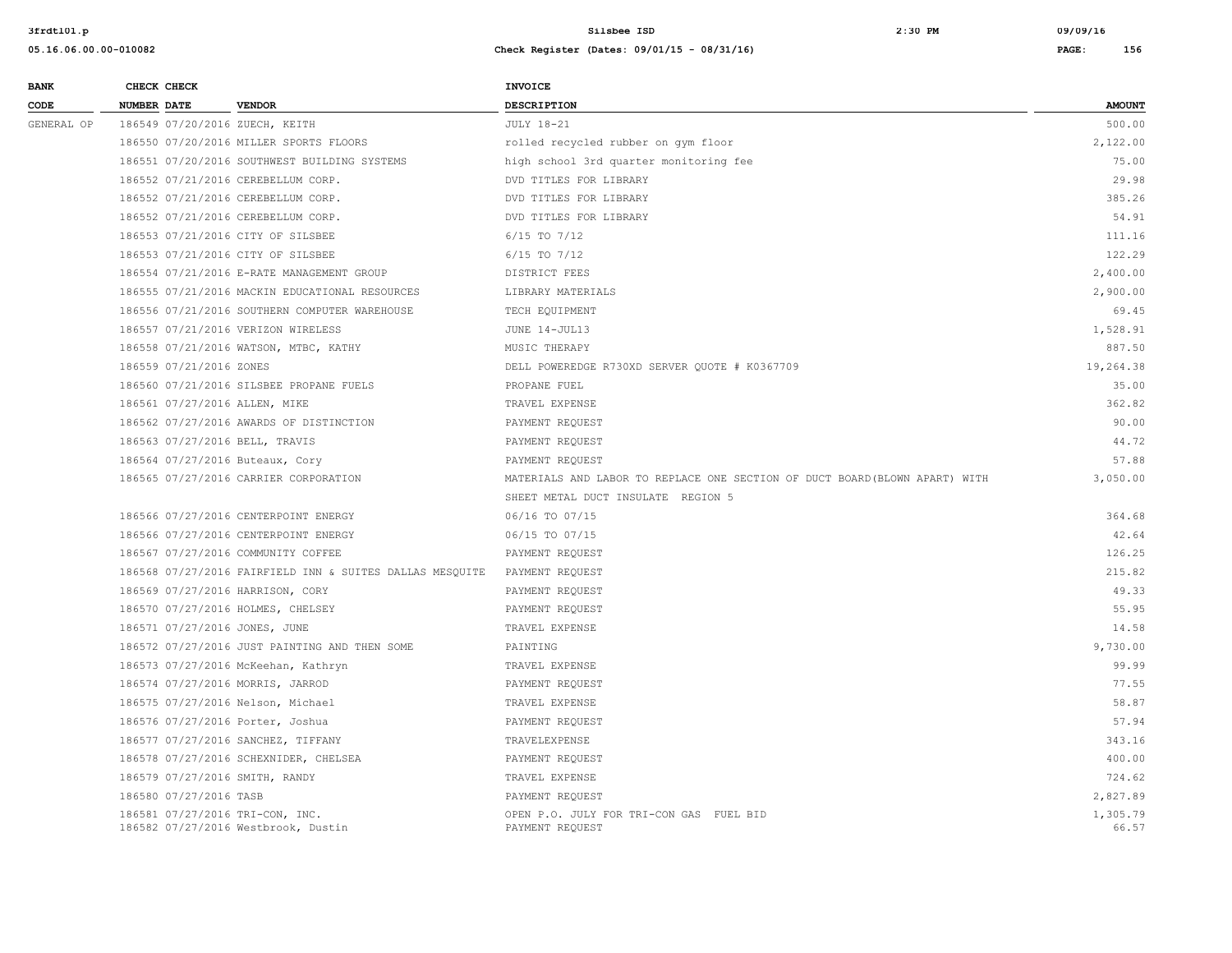| <b>BANK</b> | CHECK CHECK                 |                                                     | <b>INVOICE</b>                                                              |                 |
|-------------|-----------------------------|-----------------------------------------------------|-----------------------------------------------------------------------------|-----------------|
| CODE        | NUMBER DATE                 | <b>VENDOR</b>                                       | DESCRIPTION                                                                 | <b>AMOUNT</b>   |
| GENERAL OP  |                             | 186583 07/27/2016 WHIGHAM, KATHERINE                | PAYMENT REQUEST                                                             | 53.88           |
|             |                             | 186584 07/27/2016 Williamson, John                  | TRAVEL EXPENSE                                                              | 21.49           |
|             | 186585 07/27/2016 TAPT      |                                                     | PAYMENT REQUEST-JON TARNOW                                                  | 95.00           |
|             | 186585 07/27/2016 TAPT      |                                                     | PAYMENT REQUEST - CHARLES MCLENDON                                          | 95.00           |
|             | 186586 07/27/2016 TASBT     |                                                     | PAYMENT REQUEST - JON TARNOW                                                | 65.00           |
|             | 186586 07/27/2016 TASBT     |                                                     | PAYMENT REQ - CHARLES MCLENDON                                              | 65.00           |
|             |                             | 186587 08/03/2016 APSHIRE, MADISON                  |                                                                             | 250.00          |
|             |                             | 186588 08/03/2016 ATHLETIC SUPPLY INC.              | GAMEDAY SELECT JERSEYS AND ICON PANTS ORDER # 81070                         | 9,660.00        |
|             |                             | 186589 08/03/2016 BARNETT'S PRESSURE WASHING        | MATERIALS AND LABOR TO PRESSURE WASH FOOTBALL STADIUM (SEE ATTACHED QUOTE)  | 1,817.00        |
|             |                             | 186590 08/03/2016 BEAUMONT FREIGHTLINER - STERLING  | SENSOR, PRESSURE SISD 2015-2016 BUS PARTS BID                               | 125.99          |
|             |                             | 186591 08/03/2016 BELL, TRAVIS                      | THSCA SAN ANTONIO                                                           | 322.92          |
|             |                             | 186592 08/03/2016 BEST BUY BUSINESS ADVANTAGE ACCT. | Cameras and supplies for Yearbook                                           | 3,089.08        |
|             |                             | 186592 08/03/2016 BEST BUY BUSINESS ADVANTAGE ACCT. | Lens filter for Yearbood                                                    | 117.30          |
|             |                             | 186593 08/03/2016 BEST MPRESSIONS                   | CALENDARS                                                                   | 300.00          |
|             |                             | 186593 08/03/2016 BEST MPRESSIONS                   | TAGS                                                                        | 550.00          |
|             |                             | 186594 08/03/2016 BILL CLARK PEST CONTROL           | OPEN P.O. JULY FOR BILL CLARK PEST CONTROL AWARDED PEST CONTROL             | 210.00          |
|             |                             | 186595 08/03/2016 BSN SPORTS                        | game changer caps & visors ORDER # 7165440                                  | 1,174.22        |
|             |                             | 186595 08/03/2016 BSN SPORTS                        | CART 6760888 CLEAN UP FROM COACH MCGALLION                                  | 2,657.43        |
|             |                             | 186595 08/03/2016 BSN SPORTS                        | quote 2170743 SHOES, TOWELS, MOUTHGUARDS, SHORTS, T-SHIRTS, GIRDLES, HELMET | 6,750.42        |
|             |                             |                                                     | COVER, DRI FIT BANDS, SOCKS, DECAL STICKERS                                 |                 |
|             |                             | 186595 08/03/2016 BSN SPORTS                        | CART 67610940 COACHES POLOS CLEAN UP FROM COACH MCGALLION                   | 2,682.75        |
|             |                             | 186596 08/03/2016 CAPSTONE PRESS, INC.              | library books RT Kelly Smith                                                | 1,371.31        |
|             |                             | 186596 08/03/2016 CAPSTONE PRESS, INC.              | LIBRARY BOOKS KELLY SMITH                                                   | 2,482.11        |
|             |                             | 186597 08/03/2016 CERTIFIED LABORATORIES            | OPEN P.O. JULY FOR CERTIFIRED LABS BID LIST AND 1295 FORM                   | 176.28          |
|             |                             | 186598 08/03/2016 COASTAL WELDING SUPPLY INC        | OPEN PO FOR THE MONTH OF JUNE 2016 SISD 2015-2016 BUS PARTS BID             | 15.00           |
|             |                             | 186598 08/03/2016 COASTAL WELDING SUPPLY INC        | JUNE RENTAL                                                                 | 38.75           |
|             | 186599 08/03/2016 Day, Keli |                                                     | PRESCHOOL SUMMER INSTITUTE HOUSTON                                          | 73.24           |
|             |                             | 186600 08/03/2016 DELEGARD TOOL CO.                 | Motorcycle/ATV/Mower Lift for Auto Shop                                     | 1,098.29        |
|             |                             | 186600 08/03/2016 DELEGARD TOOL CO.                 | Tools for Auto Shop                                                         | 1,859.76        |
|             | 186601 08/03/2016 DEMCO     |                                                     | EAR BUDS                                                                    | 977.60          |
|             |                             | 186602 08/03/2016 EDUCATIONAL ENTERPRISES RECORDING | LSC and SSC USB Thumbdrive                                                  | 200.00          |
|             | 186603 08/03/2016 ENTERGY   |                                                     | <b>JULY 2016</b>                                                            | 55,668.86       |
|             | 186604 08/03/2016 ETEX      |                                                     | OFFICE SUPPLIES                                                             | 39.30           |
|             | 186604 08/03/2016 ETEX      |                                                     | BINDERS, ZIPPER RING POCKET                                                 | 2,187.80        |
|             | 186604 08/03/2016 ETEX      |                                                     | OFFICE SUPPLIES                                                             | 16.99           |
|             |                             | 186605 08/03/2016 FASTENAL COMPANY                  | OPEN P.O. JULY FOR FASTENAL TX-MAS-11-51VO020                               | 47.00           |
|             |                             | 186606 08/03/2016 Feather, Jennifer                 | AND PARKING TCEC SUMMER CONFERENCE 7/25-27                                  | 464.23          |
|             | 186607 08/03/2016 FEDEX     | 186608 08/03/2016 FITNESS FINDERS                   | SEND BACK CHROME BOOK<br>supplies T Stout                                   | 12.81<br>858.28 |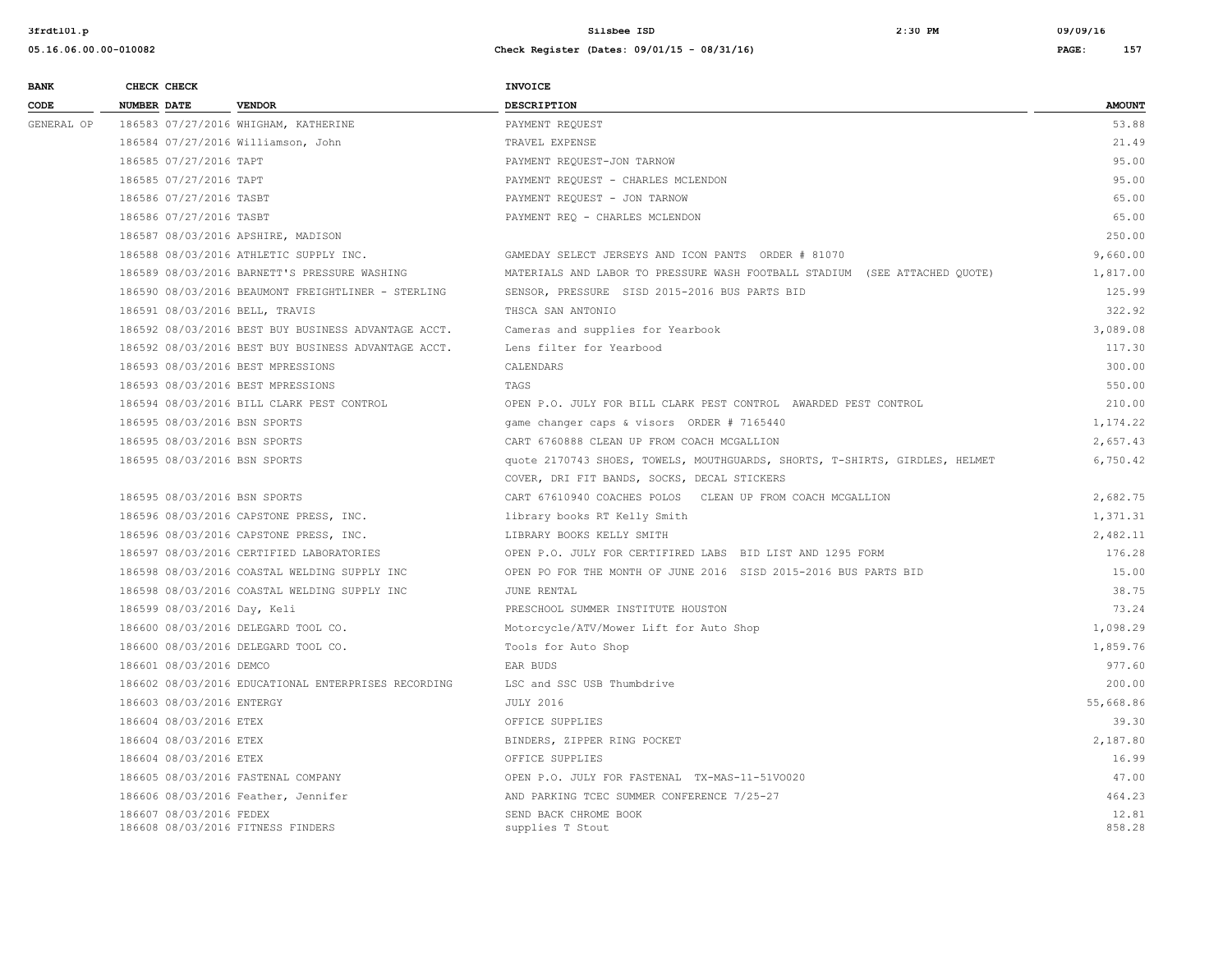| <b>BANK</b> |                    | CHECK CHECK                                        |                                                                       | INVOICE                                                         |          |                        |                  |
|-------------|--------------------|----------------------------------------------------|-----------------------------------------------------------------------|-----------------------------------------------------------------|----------|------------------------|------------------|
| CODE        | <b>NUMBER DATE</b> |                                                    | <b>VENDOR</b>                                                         | <b>DESCRIPTION</b>                                              |          |                        | <b>AMOUNT</b>    |
| GENERAL OP  |                    |                                                    | 186609 08/03/2016 FOLLETT SCHOOL SOLUTIONS, INC.                      | Library Books                                                   |          |                        | 485.60           |
|             |                    |                                                    | 186610 08/03/2016 GCA SERVICES GROUP                                  | AUGUST SERVICES                                                 |          |                        | 64,082.58        |
|             |                    |                                                    | 186611 08/03/2016 GILDER, RENESHIA                                    | 1 OF 2 DRAWS                                                    |          |                        | 500.00           |
|             |                    | 186612 08/03/2016 GRAINGER                         |                                                                       | APPLY CREDIT MEMO 9399340471                                    | \$488.83 | Supplies for Auto Tech | 27.55            |
|             |                    |                                                    |                                                                       | classes                                                         |          |                        |                  |
|             |                    | 186612 08/03/2016 GRAINGER                         |                                                                       | Supplies for Auto Tech classes                                  |          |                        | 366.74           |
|             |                    |                                                    | 186613 08/03/2016 HARDIN COUNTY APPRAISAL DISTRICT                    | 2016 CONTRIBUTION                                               |          |                        | 78,052.09        |
|             |                    | 186614 08/03/2016 SHIRLEY STEPHENS, HARDIN CO. TAC |                                                                       |                                                                 |          |                        | 316.50           |
|             |                    |                                                    | 186615 08/03/2016 Harrell-Bodle, Mona                                 | AVID AND ECHS                                                   |          |                        | 224.80           |
|             |                    |                                                    | 186616 08/03/2016 HEAVY DUTY BUS PARTS, INC.                          | OPEN PO FOR THE MONTH OF JUNE 2016 SISD 2015-2016 BUS PARTS BID |          |                        | 440.00           |
|             |                    |                                                    | 186617 08/03/2016 HICKS, BRIDGETT                                     | THSGCA                                                          |          |                        | 82.74            |
|             |                    |                                                    | 186618 08/03/2016 HOUGHTON MIFFLIN COMPANY                            | CURRICULUM SUPPLIES                                             |          |                        | 6,760.00         |
|             |                    |                                                    | 186619 08/03/2016 Howard, Tanya<br>PRESCHOOL SUMMER INSTITUTE HOUSTON |                                                                 |          |                        | 67.63            |
|             |                    |                                                    | 186620 08/03/2016 HUMAN WARE USA INC.                                 | REPAIR OF SOFTWARE ON TABLET                                    |          |                        | 109.00           |
|             |                    |                                                    | 186621 08/03/2016 HUMPHREY, GRACIE                                    |                                                                 |          |                        | 1,000.00         |
|             |                    |                                                    | 186622 08/03/2016 INTERFACE SECURITY SYSTEMS                          | 7/1 TO 7/31                                                     |          |                        | 26.43            |
|             |                    |                                                    | 186622 08/03/2016 INTERFACE SECURITY SYSTEMS                          | 8/1 TO 8/31                                                     |          |                        | 26.43            |
|             |                    |                                                    | 186623 08/03/2016 INTERSTATE BILLING SERVICE, INC.                    | 3PNT SEAT BELT ASSY SISD 2015-2016 BUS PARTS BUD                |          |                        | 132.56           |
|             |                    | 186624 08/03/2016 JOINES, KAITLYN                  |                                                                       |                                                                 |          |                        | 150.00           |
|             |                    |                                                    | 186625 08/03/2016 JUST PAINTING AND THEN SOME                         | PAINTING                                                        |          |                        | 4,400.00         |
|             |                    |                                                    | 186626 08/03/2016 KOUNTZE ENTERPRISES, INC.                           | DOT INSPECTION STICKERS ON BUSES                                | 40.00    |                        |                  |
|             |                    |                                                    | 186626 08/03/2016 KOUNTZE ENTERPRISES, INC.                           | DOT INSPECTION STICKERS ON BUSES                                |          | 40.00                  |                  |
|             |                    |                                                    | 186626 08/03/2016 KOUNTZE ENTERPRISES, INC.                           | DOT INSPECTION STICKERS ON BUSES                                |          |                        | 400.00           |
|             |                    |                                                    | 186627 08/03/2016 LAKESHORE LEARNING MATERIALS                        | NAME TAGS                                                       |          |                        | 739.80           |
|             |                    |                                                    | 186628 08/03/2016 Martinez, Michelle                                  | TCDA SAN ANTONIO 7/21-23                                        |          |                        | 499.74           |
|             |                    |                                                    | 186629 08/03/2016 MARTINEZ, RYAN                                      |                                                                 |          |                        | 1,500.00         |
|             |                    |                                                    | 186630 08/03/2016 MCDONALD'S                                          | GIRLS SOCCER 1/7/16                                             |          |                        | 106.22           |
|             |                    |                                                    | 186631 08/03/2016 MOORE, JERI                                         | REGION V WORKSHOP                                               |          |                        | 75.82            |
|             |                    |                                                    | 186632 08/03/2016 Moore, Rhett                                        | JULY 25-29 MEALS                                                |          |                        | 78.05            |
|             |                    |                                                    | 186633 08/03/2016 MOTION PICTURE LICENSING CORPORATION                | VIDEO LICENSE                                                   |          |                        | 864.67           |
|             |                    |                                                    | 186634 08/03/2016 MUNRO'S UNIFORM SERVICE                             | JULY 2016 TRANSPORTATION                                        |          |                        | 284.36           |
|             |                    |                                                    | 186635 08/03/2016 MUNRO'S UNIFORM SERVICE                             | <b>JULY 2016</b>                                                |          |                        | 737.76           |
|             |                    |                                                    | 186636 08/03/2016 OVERHEAD DOOR CO OF BMT                             | DOOR OVERHEAD                                                   |          |                        | 618.50           |
|             |                    | 186637 08/03/2016 POST MART                        |                                                                       | NEVCO CONTROL PANEL                                             |          |                        | 29.36            |
|             |                    |                                                    | 186638 08/03/2016 PPG ARCHITECTURAL FINISHES                          | OPEN P.O. JULY FOR PPG FINISHINGS REGION 5                      |          |                        | 586.83           |
|             |                    |                                                    | 186639 08/03/2016 RABO BUSINESS FORMS, INC.                           | 1,000 payroll checks                                            |          |                        | 225.00           |
|             |                    |                                                    | 186640 08/03/2016 REALLY GOOD STUFF, INC.                             | teacher supplies Blacksher                                      |          |                        | 388.73           |
|             |                    |                                                    | 186641 08/03/2016 REGION IV ESC<br>186641 08/03/2016 REGION IV ESC    | Conference<br>Conference                                        |          |                        | 135.00<br>135.00 |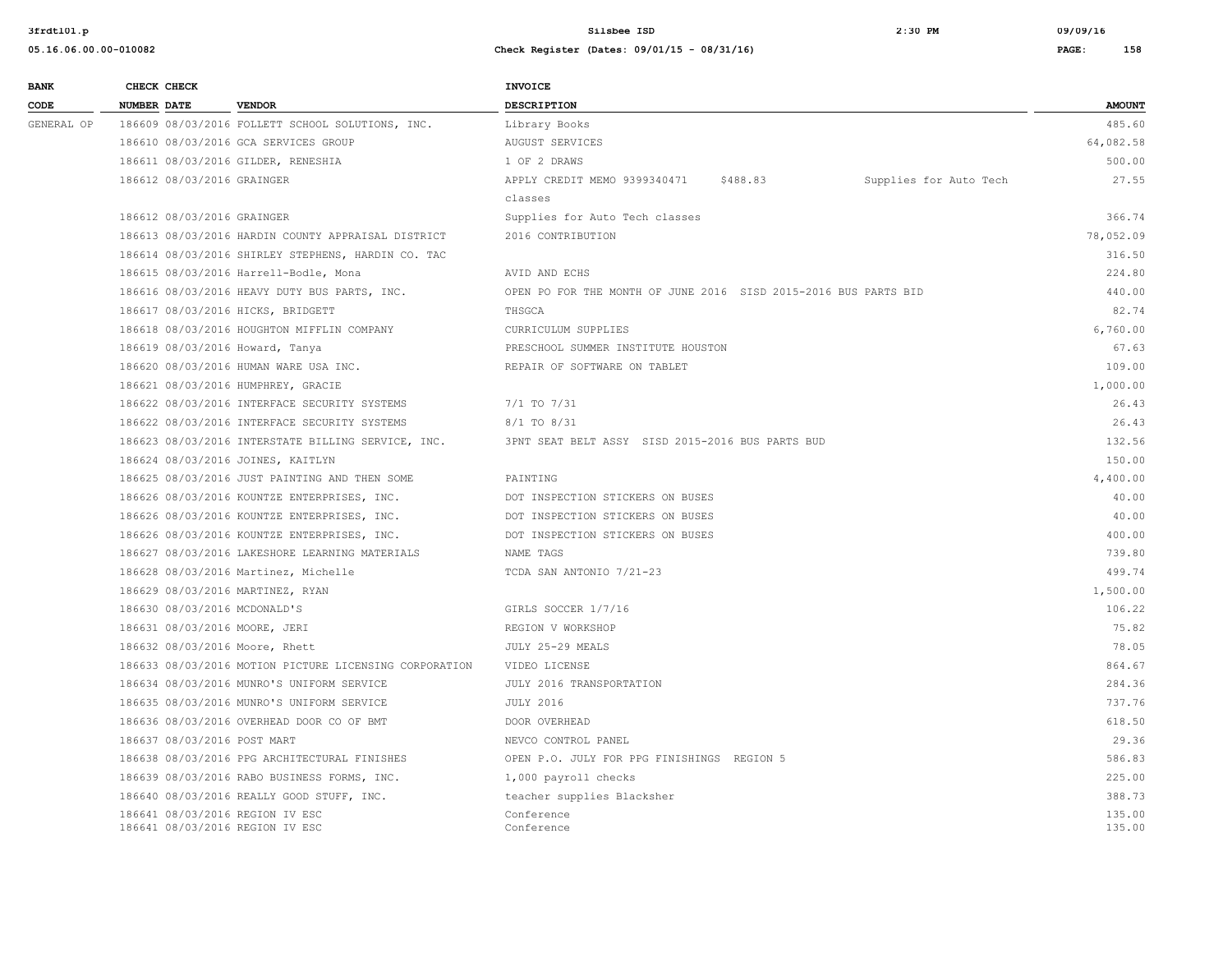**3frdtl01.p Silsbee ISD 2:30 PM 09/09/16**

| <b>BANK</b> | CHECK CHECK        |                            |                                                                                          | <b>INVOICE</b>                                                                  |                  |
|-------------|--------------------|----------------------------|------------------------------------------------------------------------------------------|---------------------------------------------------------------------------------|------------------|
| CODE        | <b>NUMBER DATE</b> |                            | <b>VENDOR</b>                                                                            | <b>DESCRIPTION</b>                                                              | <b>AMOUNT</b>    |
| GENERAL OP  |                    |                            | 186641 08/03/2016 REGION IV ESC                                                          | Conference                                                                      | 135.00           |
|             |                    |                            | 186642 08/03/2016 SCHOLASTIC INC.                                                        | teacher supplies - scholastic Gayle McGallion                                   | 54.45            |
|             |                    |                            | 186642 08/03/2016 SCHOLASTIC INC.                                                        | scholastic - teacher supplies                                                   | 2,531.93         |
|             |                    |                            | 186643 08/03/2016 SCHOOL AIDS, INC.                                                      | START UP 16-17                                                                  | 26.98            |
|             |                    |                            | 186643 08/03/2016 SCHOOL AIDS, INC.                                                      | TEACHER SUPPLIES START UP AMY DAVID                                             | 54.93            |
|             |                    |                            | 186643 08/03/2016 SCHOOL AIDS, INC.                                                      | TEACHER SUPPLIES START UP THIBODEAUX                                            | 90.70            |
|             |                    |                            | 186643 08/03/2016 SCHOOL AIDS, INC.                                                      | TEACHER SUPPLIES START UP HAYLEY MCDONALD                                       | 17.78            |
|             |                    |                            | 186644 08/03/2016 SCHOOL SPECIALTY                                                       | teacher supplies magnet clips                                                   | 133.38           |
|             |                    |                            | 186644 08/03/2016 SCHOOL SPECIALTY                                                       | teacher supplies grade books                                                    | 101.75           |
|             |                    |                            | 186645 08/03/2016 Scott, Ruby                                                            | PICK UP FCCLA AT AIRPORT                                                        | 10.00            |
|             |                    |                            | 186646 08/03/2016 SILSBEE BEE                                                            | SCHOOL AD                                                                       | 723.24           |
|             |                    |                            | 186647 08/03/2016 SILSBEE MOTOR COMPANY                                                  | OPEN PO FOR THE MONTH OF JULY 2016 SISD 2015-2016 BUS PARTS BID                 | 42.00            |
|             |                    |                            | 186648 08/03/2016 SOUTHERN COMPUTER WAREHOUSE                                            | Mouse & Keyboard for CTE classrooms                                             | 220.32           |
|             |                    |                            | 186648 08/03/2016 SOUTHERN COMPUTER WAREHOUSE                                            | TECHNOLOGY EQUIPMENT                                                            | 1,282.23         |
|             |                    |                            | 186648 08/03/2016 SOUTHERN COMPUTER WAREHOUSE                                            | CHROMEBOOK                                                                      | 366.75           |
|             |                    |                            | 186649 08/03/2016 SOUTHWEST BUILDING SYSTEMS                                             | MATERIALS AND LABOR TO INSPECT FIRE ALARM SYSTEMS AS FOLLOWS SHS ADMINISTRATION | 90.00            |
|             |                    |                            |                                                                                          | FOOD SERVICES (SEE ATTACHED QUOTE) BID LIST AND 1295 FORM                       |                  |
|             |                    |                            | 186649 08/03/2016 SOUTHWEST BUILDING SYSTEMS                                             | MATERIALS AND LABOR TO INSPECT FIRE ALARM SYSTEMS AS FOLLOWS SHS ADMINISTRATION | 90.00            |
|             |                    |                            |                                                                                          | FOOD SERVICES (SEE ATTACHED QUOTE) BID LIST AND 1295 FORM                       |                  |
|             |                    |                            | 186650 08/03/2016 SPARKLETTS AND SIERRA SPRINGS                                          | ADMINISTRATION, WAREHOUSE, AND TRANSPORTATION                                   | 141.81           |
|             |                    |                            | 186651 08/03/2016 SSC SERVICE SOLUTIONS                                                  | LITTLE DRIBBLERS NATIONAL TOURNAMENT APRIL 21-23                                | 900.00           |
|             |                    |                            | 186652 08/03/2016 SUBWAY STORE #5224                                                     | BOARD MEETING 8/1 WITH REGION V                                                 | 36.25            |
|             |                    |                            | 186653 08/03/2016 TEACHER SYNERGY, LLC                                                   | teacher supplies Mary Hill                                                      | 50.00            |
|             |                    |                            | 186654 08/03/2016 TIME WARNER CABLE                                                      | JULY AND AUGUST PAYMENT                                                         | 1,307.12         |
|             |                    |                            | 186655 08/03/2016 TRI-CON, INC.                                                          | OPEN PO FOR THE MONTH OF JULY 2016 SISD 2015-2016 FUEL BID                      | 12,018.99        |
|             |                    |                            | 186655 08/03/2016 TRI-CON, INC.                                                          | OPEN P.O. JUNE FOR TRI-CON FUEL AWARDED FUEL                                    | 1,375.92         |
|             |                    |                            | 186656 08/03/2016 U. S. SCHOOL SUPPLY INC.                                               | teacher supplies Stout                                                          | 450.80           |
|             |                    |                            | 186657 08/03/2016 VERIZON WIRELESS                                                       | JUN 14-JUL13                                                                    | 1,085.16         |
|             |                    | 186658 08/03/2016 WAL-MART |                                                                                          | teacher orientation                                                             | 45.13            |
|             |                    | 186658 08/03/2016 WAL-MART |                                                                                          | board meeting 6/14                                                              | 61.79            |
|             |                    | 186658 08/03/2016 WAL-MART |                                                                                          | STORAGE BINS, SUPPLIES                                                          | 300.95           |
|             |                    | 186658 08/03/2016 WAL-MART |                                                                                          | ESY SNACKS                                                                      | 113.10           |
|             |                    | 186658 08/03/2016 WAL-MART |                                                                                          | BOARD MEETING 6/21                                                              | 53.79            |
|             |                    | 186658 08/03/2016 WAL-MART |                                                                                          | BACTINE SPRAY, BAND AID AND NEOSPORIN FOR SUMMER SCHOOL                         | 11.72            |
|             |                    | 186658 08/03/2016 WAL-MART |                                                                                          | board meeting 7/12                                                              | 51.72            |
|             |                    | 186658 08/03/2016 WAL-MART |                                                                                          | garbage bags                                                                    | 13.48            |
|             |                    | 186658 08/03/2016 WAL-MART |                                                                                          | BACK TO SCHOOL SUPPLIES                                                         | 15.58            |
|             |                    |                            | 186659 08/03/2016 WASTE MANAGEMENT-GOLDEN TRIANGLE<br>186660 08/03/2016 Wharton, Deborah | <b>JULY SERVICE</b><br>7/18-21 PRESCHOOL SUMMER INSTITUTE REGION 4 HOUSTON      | 128.36<br>179.52 |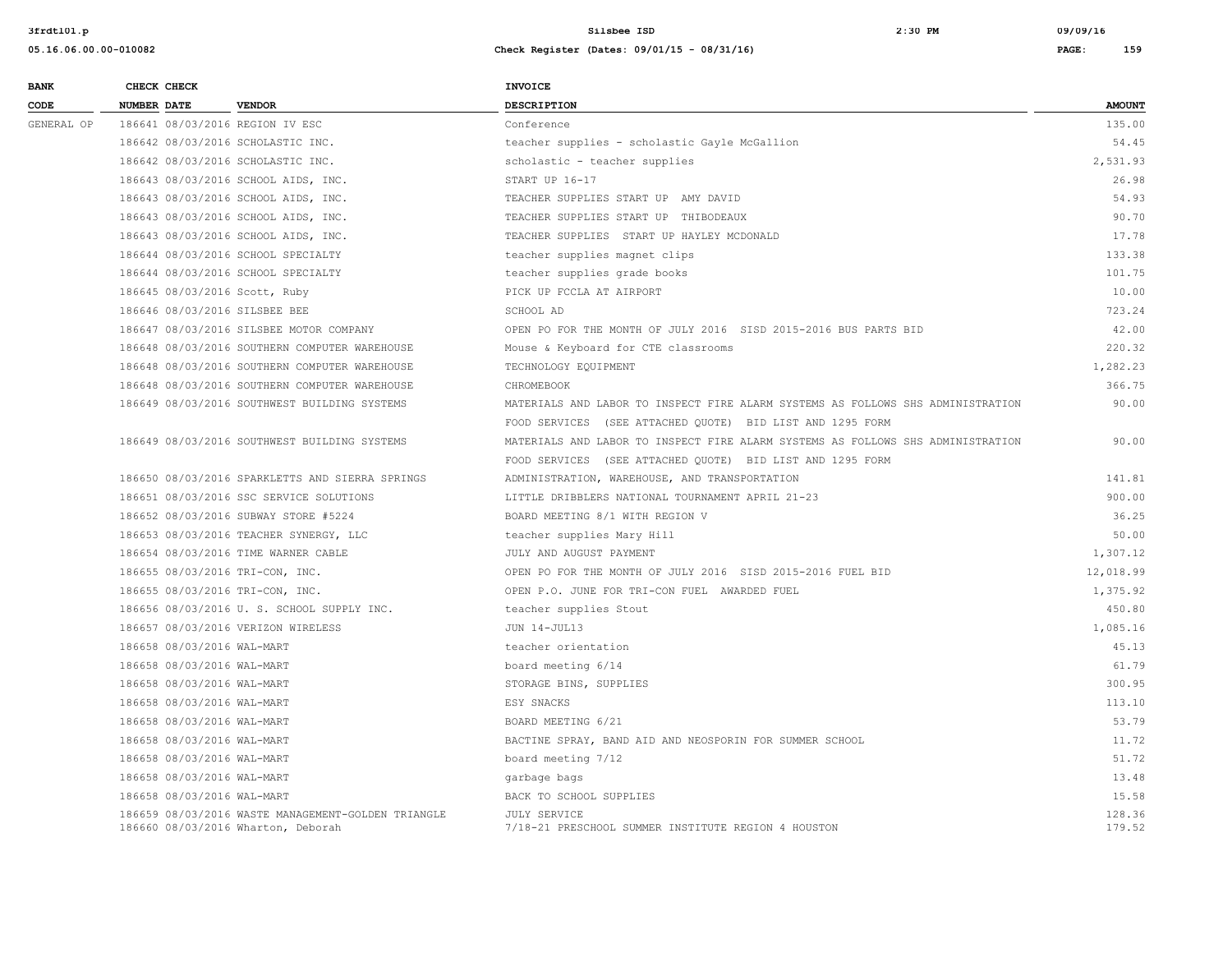| <b>BANK</b> | CHECK CHECK             |                                                     | <b>INVOICE</b>                                                                  |               |
|-------------|-------------------------|-----------------------------------------------------|---------------------------------------------------------------------------------|---------------|
| CODE        | <b>NUMBER DATE</b>      | <b>VENDOR</b>                                       | <b>DESCRIPTION</b>                                                              | <b>AMOUNT</b> |
| GENERAL OP  | 186661 08/03/2016 ZONES |                                                     | TECHNOLOGY EQUIPMENT                                                            | 3,541.72      |
|             | 186661 08/03/2016 ZONES |                                                     | TECHNOLOGY EQUIPMENT                                                            | 21,326.50     |
|             |                         | 186662 08/03/2016 HAWTHORNE, BEN                    |                                                                                 | 1,770.00      |
|             |                         | 186663 08/03/2016 K & S OUTDOOR POWER INC.          | BELT FOR MOWER BID LIST AND 1295 FORM                                           | 83.99         |
|             |                         | 186664 08/03/2016 SOUTHWEST BUILDING SYSTEMS        | MATERIALS AND LABOR TO INSPECT FIRE ALARM SYSTEMS AS FOLLOWS SHS ADMINISTRATION | 500.00        |
|             |                         |                                                     | FOOD SERVICES (SEE ATTACHED QUOTE) BID LIST AND 1295 FORM                       |               |
|             |                         | 186665 08/03/2016 ATHLETIC SUPPLY INC.              | ORDER NUMBER 81064 MIDDLE SCHOOL FOOTBALL MATERIALS                             | 8,000.00      |
|             |                         | 186666 08/03/2016 BUECHLER & ASSOCIATES, P.C.       | AUGUST 2016 SERVICES                                                            | 4,041.67      |
|             |                         | 186667 08/03/2016 CAROLINA BILOGICAL SUPPLY COMPANY | <b>SCIENCE SUPPLIES</b>                                                         | 425.35        |
|             |                         | 186667 08/03/2016 CAROLINA BILOGICAL SUPPLY COMPANY | <b>SCIENCE SUPPLIES</b>                                                         | 604.20        |
|             | 186668 08/03/2016 ETEX  |                                                     | office supplies                                                                 | 298.70        |
|             |                         | 186669 08/03/2016 GARLASKA, MICHAELA                |                                                                                 | 500.00        |
|             |                         | 186669 08/03/2016 GARLASKA, MICHAELA                | SCHOLARSHIP                                                                     | 1,500.00      |
|             |                         | 186670 08/03/2016 HUDSON, PATRICIA                  |                                                                                 | 500.00        |
|             |                         | 186671 08/03/2016 INKSPOT PRINTS & GRAPHICS         | ESTIMATE #93                                                                    | 960.00        |
|             | 186672 08/03/2016 NASCO |                                                     | <b>SCIENCE SUPPLIES</b>                                                         | 153.49        |
|             |                         | 186673 08/03/2016 REGION V EDUCATION SERVICE CENTER | Conference                                                                      | 650.00        |
|             |                         | 186674 08/03/2016 SCHOOL AIDS, INC.                 | MATH SUPPLIES                                                                   | 126.95        |
|             |                         | 186675 08/03/2016 SOUTHEAST TEXAS WATER             | PACES                                                                           | 27.00         |
|             |                         | 186676 08/03/2016 TANTON, LUKE                      |                                                                                 | 500.00        |
|             |                         | 186677 08/03/2016 TEACHER DIRECT                    | <b>SCIENCE SUPPLIES</b>                                                         | 365.51        |
|             |                         | 186677 08/03/2016 TEACHER DIRECT                    | <b>SCIENCE SUPPLIES</b>                                                         | 691.11        |
|             |                         | 186678 08/03/2016 WOOD-ROBERTS, RYAN                | SCHOLARSHIP                                                                     | 200.00        |
|             |                         | 186679 08/04/2016 CAMBIUM LEARNING GROUP            | Voyager-Sopris learning Rewards Intermediate Student Books set of 10 (25 sets)  | 2,748.63      |
|             |                         |                                                     | Grade 3                                                                         |               |
|             |                         | 186680 08/04/2016 COASTAL WELDING SUPPLY INC        | HVAC Monthly Open PO for June 2016                                              | 7.50          |
|             |                         | 186681 08/04/2016 CRISIS PREVENTION INSTITUTE       | ANNUAL MEMBERSHIP FEE                                                           | 150.00        |
|             | 186682 08/04/2016 ETEX  |                                                     | BLACK HIGH YIELD TONER CYAN HIGH YIELD TONER MAGENTA HIGH YIELD TONER YELLOW    | 467.23        |
|             |                         |                                                     | HIGH YIELD TONER                                                                |               |
|             | 186682 08/04/2016 ETEX  |                                                     | OPEN P.O. AUG. FOR ETEX SUPPLY                                                  | 164.10        |
|             | 186682 08/04/2016 ETEX  |                                                     | Supplies for ELA                                                                | 465.49        |
|             |                         | 186683 08/04/2016 FCCLA STORE C/O E GROUP           | Books for FCCLA classes                                                         | 231.00        |
|             |                         | 186684 08/04/2016 IRVIN, TIMOTHY JR                 | ALREADY PAID FOR                                                                | 77.66         |
|             |                         | 186685 08/04/2016 JACKSON, SHARON                   | OCCUPATIONAL THERAPY                                                            | 1,150.00      |
|             |                         | 186686 08/04/2016 O'REILLY AUTOMOTIVE               | OPEN PO FOR THE MONTH OF JULY 2016 SISD 2015-2016 BUS PARTS BID                 | 19.37         |
|             |                         | 186687 08/04/2016 SCHOLASTIC                        | Holocaust Reader for ELA Class                                                  | 134.89        |
|             |                         | 186688 08/04/2016 SOUTHEAST TEXAS WATER             | THE ACADEMY                                                                     | 19.00         |
|             |                         | 186689 08/10/2016 ADVANCED GRAPHICS                 | ID SUPPLIES                                                                     | 206.31        |
|             |                         | 186689 08/10/2016 ADVANCED GRAPHICS                 | White Cards                                                                     | 1,084.47      |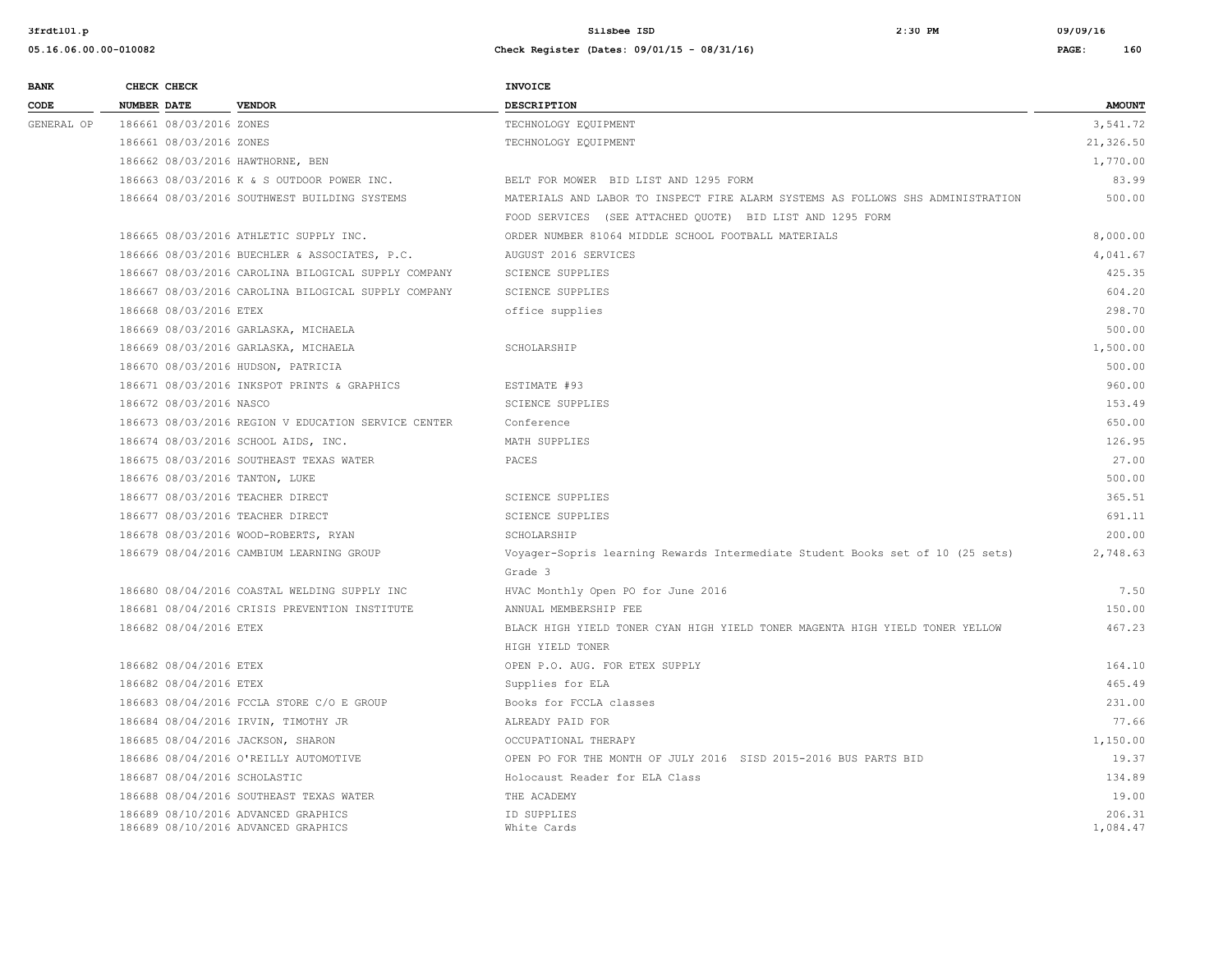| <b>BANK</b> | CHECK CHECK                    |                                               | <b>INVOICE</b>                                                          |                    |
|-------------|--------------------------------|-----------------------------------------------|-------------------------------------------------------------------------|--------------------|
| CODE        | NUMBER DATE                    | <b>VENDOR</b>                                 | DESCRIPTION                                                             | <b>AMOUNT</b>      |
| GENERAL OP  |                                | 186690 08/10/2016 ADVANCED SYSTEMS & ALARMS   | 8/1 TO 8/31                                                             | 70.00              |
|             |                                | 186691 08/10/2016 ALERT SERVICES              | training supplies                                                       | 2,920.19           |
|             |                                | 186691 08/10/2016 ALERT SERVICES              | TRAINING SUPPLIES                                                       | 840.35             |
|             |                                | 186691 08/10/2016 ALERT SERVICES              | TRAINING SUPPLIES                                                       | 700.00             |
|             |                                | 186691 08/10/2016 ALERT SERVICES              | TRAINING SUPPLIES                                                       | 674.15             |
|             | 186692 08/10/2016 AT &T        |                                               | JUL 25 TO AUG 24                                                        | 50.46              |
|             | 186692 08/10/2016 AT &T        |                                               | JUL 25 THRU AUG 24                                                      | 40.36              |
|             | 186692 08/10/2016 AT &T        |                                               | JUL 27 TO AUG 26                                                        | 122.76             |
|             | 186692 08/10/2016 AT &T        |                                               | JUL 25 TO AUG 24                                                        | 61.38              |
|             | 186692 08/10/2016 AT &T        |                                               | JUL 25 THRU AUG 24                                                      | 50.46              |
|             | 186692 08/10/2016 AT &T        |                                               | JUL 27 THRU AUG 26                                                      | 3,731.44           |
|             |                                | 186693 08/10/2016 ATHLETIC SUPPLY INC.        | VOLLEYBALL ORDER # 81069                                                | 5,192.00           |
|             |                                | 186694 08/10/2016 BAGWELL, GEARLD W.          | MATERIAL AND LABOR TO MAINTAIN FOOTBALL FIELD HERBICIDE FERTILIZER (SEE | 750.00             |
|             |                                |                                               | ATTACHED QUOTE) 2015 BID LIST AND 1295 FORM                             |                    |
|             | 186695 08/10/2016 BEARCOM      |                                               | RADIOS                                                                  | 1,544.40           |
|             | 186695 08/10/2016 BEARCOM      |                                               | Bearcom Radios                                                          | 1,023.69           |
|             |                                | 186696 08/10/2016 BEST MPRESSIONS             | Table Throws with design                                                | 1,000.00           |
|             |                                | 186697 08/10/2016 BURGERS OF BEAUMONT         | VOLLEYBALL                                                              | 203.07             |
|             | 186698 08/10/2016 CAIN, ED     |                                               | VOLLEYBALL SCRIMMAGE SILSBEE VS VIDOR TOTAL 5 HOURS                     | 150.00             |
|             | 186699 08/10/2016 CED, INC.    |                                               | OPEN P.O. AUG. FOR CED ELECTRIC BID LIST AND 1295 FORM                  | 646.80             |
|             |                                | 186700 08/10/2016 CITY OF SILSBEE             | $6/23$ TO $7/20$                                                        | 1,149.18           |
|             |                                | 186700 08/10/2016 CITY OF SILSBEE             | $6/20$ to $7/18$                                                        | 2,045.16           |
|             |                                | 186700 08/10/2016 CITY OF SILSBEE             | $6/20$ to $7/18$                                                        | 100.30             |
|             |                                | 186700 08/10/2016 CITY OF SILSBEE             | $6/20$ to $7/18$                                                        | 293.15             |
|             |                                | 186701 08/10/2016 COACHES VIDEO LLC           | RECONDITIONING HEADSETS                                                 | 499.00             |
|             |                                | 186702 08/10/2016 COASTAL WELDING SUPPLY INC  | <b>JULY RENTAL</b>                                                      | 38.75              |
|             |                                | 186703 08/10/2016 COMMUNITY COFFEE            | ADMINISTRATION OFFICE                                                   | 34.00              |
|             |                                | 186704 08/10/2016 CORNISH MEDICAL ELECTRONICS | TRAINER SUPPLIES                                                        | 249.90             |
|             | 186705 08/10/2016 Day, Keli    |                                               |                                                                         | 78.16              |
|             | 186706 08/10/2016 ERWIN, RANDY |                                               | TOTAL 4.5 HOURS VOLLEYBALL SCRIMMAGE                                    | 135.00             |
|             |                                | 186707 08/10/2016 Golden, Hannah              | 3/21, 23,                                                               | 45.09              |
|             |                                | 186708 08/10/2016 GREEN, ELIZABETH            | VATAT JULY 24-29                                                        | 74.28              |
|             |                                | 186709 08/10/2016 HARDIN COUNTY TREASURER     |                                                                         | 661.69             |
|             |                                | 186709 08/10/2016 HARDIN COUNTY TREASURER     |                                                                         | 595.82             |
|             | 186710 08/10/2016 HARRELL, SAM |                                               | MILEAGE TASB SUMMER LEADERSHIP CONF.                                    | 358.03             |
|             |                                | 186711 08/10/2016 HENDERSON, SUE              | AUGUST 10, 2016                                                         | 300.00             |
|             |                                | 186712 08/10/2016 Honeycutt, Judy             | MEALS                                                                   | 477.98             |
|             | 186714 08/10/2016 LOWE'S       | 186713 08/10/2016 JUST PAINTING AND THEN SOME | PAINTING<br>Chairs and a cart for the Drill Team                        | 3,200.00<br>324.97 |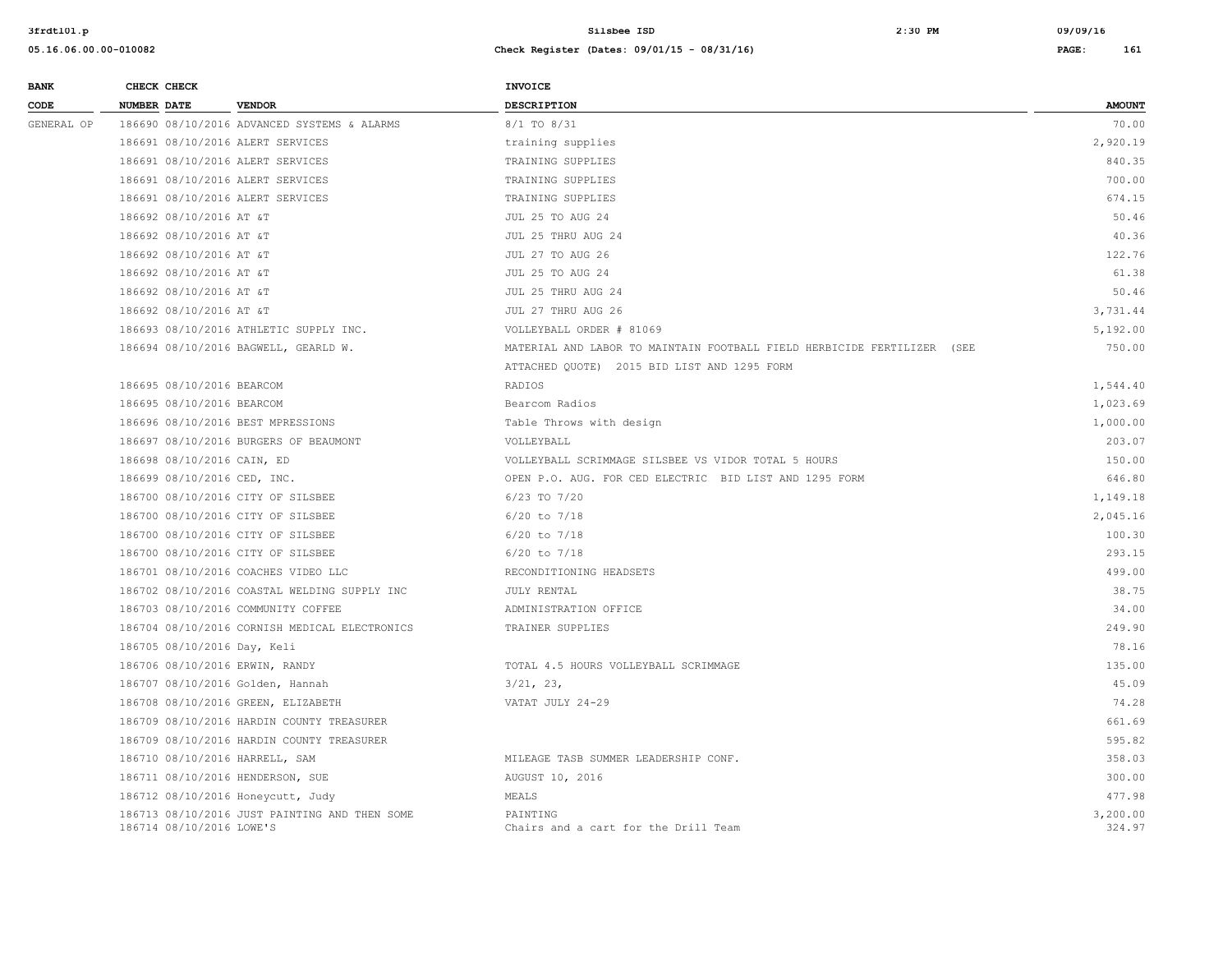| <b>BANK</b> | CHECK CHECK                    |                                                                                | <b>INVOICE</b>                                                                 |                |
|-------------|--------------------------------|--------------------------------------------------------------------------------|--------------------------------------------------------------------------------|----------------|
| CODE        | <b>NUMBER DATE</b>             | <b>VENDOR</b>                                                                  | <b>DESCRIPTION</b>                                                             | <b>AMOUNT</b>  |
| GENERAL OP  | 186714 08/10/2016 LOWE'S       |                                                                                | Materials for drivers room and offices add on                                  | 1,762.08       |
|             |                                | 186715 08/10/2016 MORRISON, BRITTNEY                                           | VATAT CONFERENCE                                                               | 65.60          |
|             | 186716 08/10/2016 NASCO        |                                                                                | Classroom Supplies for FCCLA                                                   | 725.43         |
|             |                                | 186717 08/10/2016 NORTH HARDIN WATER SUPPLY CORP.                              | $6/7$ TO $7/6$                                                                 | 40.67          |
|             |                                | 186718 08/10/2016 O'REILLY AUTOMOTIVE                                          | OPEN P.O. JULY FOR O'REILLY AUTO BID LIST AND 1295 FORM                        | 17.85          |
|             |                                | 186719 08/10/2016 PARKER LUMBER - SILSBEE                                      | OPEN P.O. JULY FOR PARKER LUMBER BID LIST AND 1295 FORM                        | 690.72         |
|             |                                | 186720 08/10/2016 PARKER LUMBER - SILSBEE                                      | SUPPLIES FOR REMODLING OF TRANSPORTATION DEPT                                  | 1,804.76       |
|             |                                | 186720 08/10/2016 PARKER LUMBER - SILSBEE                                      | SUPPLIES AND MATERIAL FOR NEW OFFICE AREA AND DRIVERS ROOM.                    | 981.62         |
|             |                                | 186720 08/10/2016 PARKER LUMBER - SILSBEE                                      | OPEN PO FOR THE MONTH OF JULY 2016 SISD 2015-2016 BUS PARTS BID                | 531.44         |
|             |                                | 186721 08/10/2016 PENDER'S MUSIC COMPANY                                       | Choir Music                                                                    | 122.79         |
|             |                                | 186722 08/10/2016 PERFORMING & VISUAL ARTS COUNCIL                             |                                                                                | 3,000.00       |
|             |                                | 186723 08/10/2016 SCHOOL NURSE SUPPLY INC.                                     | Health Service Supplies                                                        | 174.31         |
|             |                                | 186724 08/10/2016 SILSBEE FARM & RANCH                                         | OPEN P.O. JULY FOR SILSBEE FARM AND RANCH BID LIST AND 1295                    | 124.42         |
|             |                                | 186725 08/10/2016 SILSBEE MOTOR COMPANY                                        | Front Alignment and tires for Ag truck                                         | 793.92         |
|             |                                | 186726 08/10/2016 SOUTHERN LAWN & LANDSCAPES LLC                               | mowing completed 7/23                                                          | 4,356.00       |
|             |                                | 186726 08/10/2016 SOUTHERN LAWN & LANDSCAPES LLC                               | MOWING NORTH FIELD 8/3                                                         | 308.00         |
|             |                                | 186727 08/10/2016 SOUTHWEST EMBLEM COMPANY                                     | Supplies for Band                                                              | 667.25         |
|             |                                | 186728 08/10/2016 TEXAS DEPARTMENT OF PUBLIC SAFETY                            | 7/7 TO 7/21                                                                    | 7.00           |
|             |                                | 186729 08/10/2016 Tomas, Jennifer                                              | REGION V WORKSHOP                                                              | 26.91          |
|             | 186730 08/10/2016 Tramel, Dawn |                                                                                |                                                                                | 4.86           |
|             |                                | 186731 08/10/2016 TRIANGLE CONCRETE SERVICES                                   | CONCRETE                                                                       | 1,000.00       |
|             | 186732 08/10/2016 WELLS FARGO  |                                                                                | JULY                                                                           | 5,577.96       |
|             |                                | 186733 08/10/2016 WILLIAM V MACGILL & CO.                                      | Health Service Supplies                                                        | 1,052.24       |
|             |                                | 186734 08/10/2016 WOODVILLE HIGH SCHOOL                                        | LADY EAGLE VOLLEYBALL TOURNAMENT                                               | 250.00         |
|             |                                | 186735 08/17/2016 ADVANCED GRAPHICS                                            | CHAINS                                                                         | 1,020.00       |
|             |                                | 186736 08/17/2016 ADVANCED SYSTEMS & ALARMS                                    | MATERIALS AND LABOR TO INSPECT ALL FIRE EXTINGUISHERS BID LIST AND 1295 FORM   | 265.00         |
|             |                                | 186736 08/17/2016 ADVANCED SYSTEMS & ALARMS                                    | MATERIALS AND LABOR TO INSPECT ALL FIRE EXTINGUISHERS BID LIST AND 1295 FORM   | 288.00         |
|             |                                | 186737 08/17/2016 AERIAL ACCESS EQUIPMENT                                      | RENTAL OF PERSONEL LIFT FOR ONE MONTH 26FT SCISSOR LIFT BID LIST AND 1295 FORM | 443.50         |
|             |                                | 186738 08/17/2016 AMAZON.COM/SYNCB                                             | 053164192165,152217032687,284782123786,008343379403,008344732954,008340052241  | 2,123.49       |
|             |                                |                                                                                | TEXT BOOKS                                                                     |                |
|             |                                | 186738 08/17/2016 AMAZON.COM/SYNCB                                             | Supplies for ECHS                                                              | 224.80         |
|             |                                | 186739 08/17/2016 AT&T LONG DISTANCE                                           |                                                                                | 20.75          |
|             |                                | 186740 08/17/2016 BEAUMONT TROPHIES                                            | Plaques for Wall of Honor Recepients                                           | 47.00          |
|             | 186741 08/17/2016 BOBBITT, BOB |                                                                                | VOLLEYBALL                                                                     | 147.94         |
|             |                                | 186742 08/17/2016 BONNETTE, CORRIGAN                                           |                                                                                | 500.00         |
|             |                                | 186743 08/17/2016 BROOKSHIRE BROS                                              | SUPPLIES FOR INSERVICE MEETING                                                 | 151.95         |
|             |                                | 186744 08/17/2016 Burris, Christi                                              | AVID CONFERENCE                                                                | 114.11         |
|             |                                | 186745 08/17/2016 CAPSTONE PRESS, INC.<br>186746 08/17/2016 CENTERPOINT ENERGY | library books RT Kelly Smith<br>$7/1$ TO $8/2$                                 | 40.48<br>36.68 |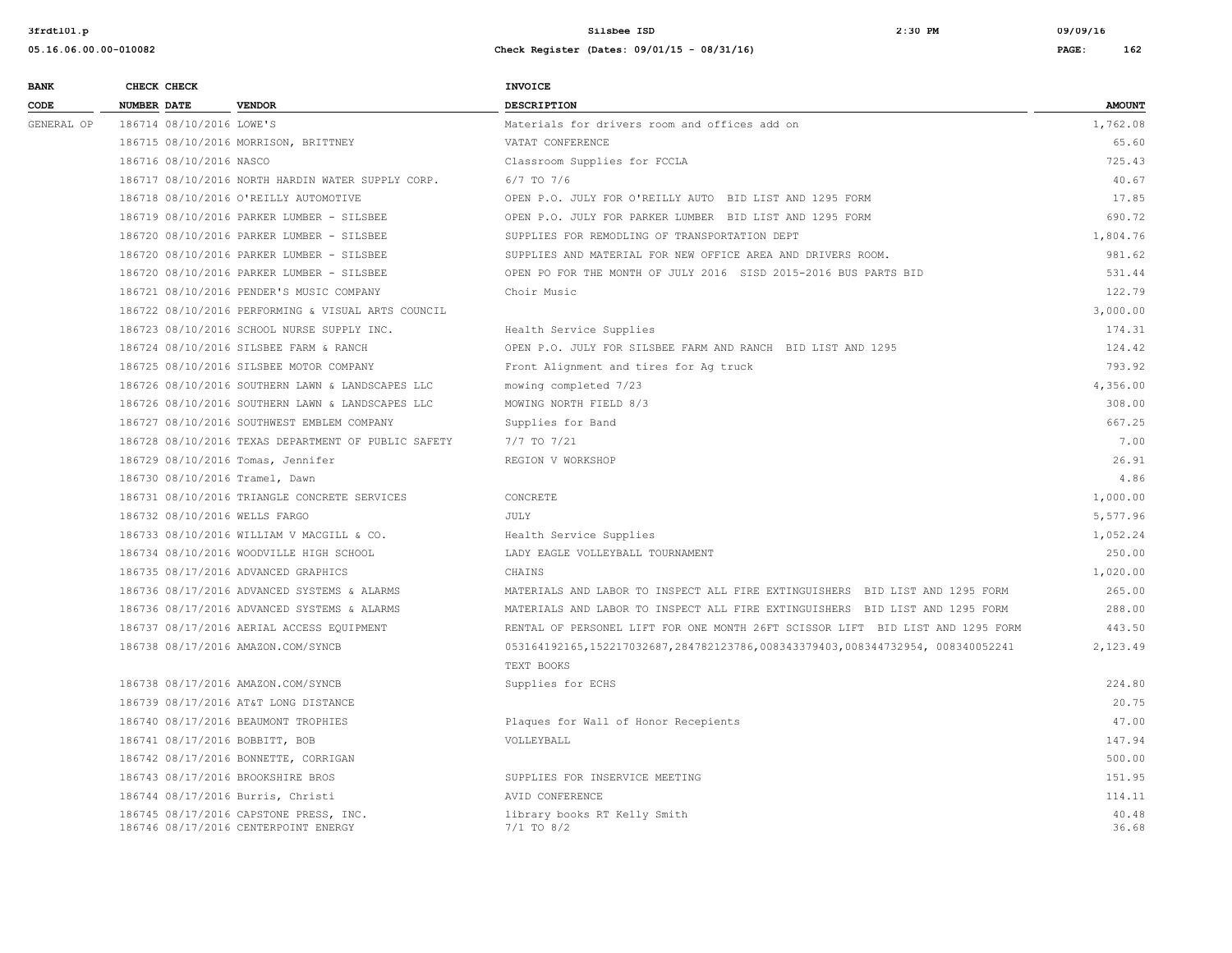| <b>BANK</b> | CHECK CHECK                     |                                                                        | <b>INVOICE</b>                                                  |                |
|-------------|---------------------------------|------------------------------------------------------------------------|-----------------------------------------------------------------|----------------|
| CODE        | <b>NUMBER DATE</b>              | <b>VENDOR</b>                                                          | <b>DESCRIPTION</b>                                              | <b>AMOUNT</b>  |
| GENERAL OP  |                                 | 186746 08/17/2016 CENTERPOINT ENERGY                                   | $7/1$ TO $8/2$                                                  | 80.52          |
|             |                                 | 186746 08/17/2016 CENTERPOINT ENERGY                                   | $7/1$ TO $8/2$                                                  | 36.39          |
|             |                                 | 186746 08/17/2016 CENTERPOINT ENERGY                                   | $7/1$ TO $8/2$                                                  | 34.39          |
|             |                                 | 186746 08/17/2016 CENTERPOINT ENERGY                                   | $7/1$ TO $8/2$                                                  | 34.88          |
|             |                                 | 186746 08/17/2016 CENTERPOINT ENERGY                                   | $7/1$ TO $8/2$                                                  | 36.68          |
|             |                                 | 186747 08/17/2016 CICI'S PIZZA #160                                    | VOLLEYBALL                                                      | 241.75         |
|             |                                 | 186748 08/17/2016 CITY OF SILSBEE                                      | $6/29$ to $7/26$                                                | 129.81         |
|             |                                 | 186748 08/17/2016 CITY OF SILSBEE                                      | $6/29$ to $7/26$                                                | 164.29         |
|             |                                 | 186748 08/17/2016 CITY OF SILSBEE                                      | $6/29$ to $7/26$                                                | 103.09         |
|             |                                 | 186748 08/17/2016 CITY OF SILSBEE                                      | $6/29$ to $7/26$                                                | 498.16         |
|             |                                 | 186749 08/17/2016 COASTAL WELDING SUPPLY INC                           | OPEN PO FOR THE MONTH OF JULY 2016 SISD 2015-2016 BUS PARTS BID | 15.50          |
|             |                                 | 186750 08/17/2016 COCA-COLA REFRESHMENTS                               | coke classic and powerade for visiting field house              | 358.08         |
|             |                                 | 186751 08/17/2016 COMMUNITY COFFEE                                     | HIGH SCHOOL                                                     | 150.00         |
|             |                                 | 186751 08/17/2016 COMMUNITY COFFEE                                     | MIDDLE SCHOOL                                                   | 170.35         |
|             | 186752 08/17/2016 DANIEL, MARY  |                                                                        | SCHOLARSHIP                                                     | 200.00         |
|             |                                 | 186753 08/17/2016 DE LAGE LANDEN PUBLIC FINANCE                        | 8/5 TO 9/4                                                      | 12,718.00      |
|             | 186754 08/17/2016 Deaver, Terry |                                                                        | 8/6                                                             | 24.08          |
|             | 186754 08/17/2016 Deaver, Terry |                                                                        | SAM'S                                                           | 24.08          |
|             | 186755 08/17/2016 DYSON, JINNEH |                                                                        |                                                                 | 3,260.00       |
|             | 186756 08/17/2016 ETEX          |                                                                        | OFFICE SUPPLIES                                                 | 459.70         |
|             | 186756 08/17/2016 ETEX          |                                                                        | Ink Cartridges for Mr. Trevino                                  | 43.98          |
|             | 186756 08/17/2016 ETEX          |                                                                        | teacher supplies                                                | 259.33         |
|             | 186756 08/17/2016 ETEX          |                                                                        | office supplies hanging file folders - counselors               | 88.93          |
|             | 186756 08/17/2016 ETEX          |                                                                        | OFFICE SUPPLIES TONER DEGARAVILLA                               | 42.99          |
|             | 186756 08/17/2016 ETEX          |                                                                        | Spanish Supplies                                                | 591.78         |
|             | 186756 08/17/2016 ETEX          |                                                                        | TABLES AND CHAIRS                                               | 1,943.70       |
|             | 186756 08/17/2016 ETEX          |                                                                        | Filing cabinet for counselors office                            | 199.00         |
|             | 186756 08/17/2016 ETEX          |                                                                        | Ink Cartridges for Art                                          | 97.98          |
|             | 186756 08/17/2016 ETEX          |                                                                        | Pencil Sharpeners for ELA Dept                                  | 83.95          |
|             | 186756 08/17/2016 ETEX          |                                                                        | ELA supplies                                                    | 260.59         |
|             | 186756 08/17/2016 ETEX          |                                                                        | TONER                                                           | 43.83          |
|             |                                 | 186757 08/17/2016 FISHER, JONATHAN                                     |                                                                 | 660.00         |
|             |                                 | 186758 08/17/2016 FORSE, GARRISON                                      |                                                                 | 1,000.00       |
|             | 186759 08/17/2016 Fuller, Debra |                                                                        | REGION 6 HUNTSVILLE                                             | 135.80         |
|             | 186760 08/17/2016 GRAINGER      |                                                                        | OPEN P.O. AUG. FOR GRAINGER BUY BOARD                           | 441.56         |
|             | 186761 08/17/2016 GRAYBAR       |                                                                        | OPEN P.O. AUG. FOR GRAYBAR MA-IS-1340234                        | 507.36         |
|             | 186762 08/17/2016 HARRELL, SAM  |                                                                        | AND MILEAGE STATE BASKETBALL TOURNAMENT                         | 359.30         |
|             |                                 | 186763 08/17/2016 HAYNES, DEBORAH<br>186763 08/17/2016 HAYNES, DEBORAH | REIMBURSEMENT<br>TGCA                                           | 60.00<br>72.42 |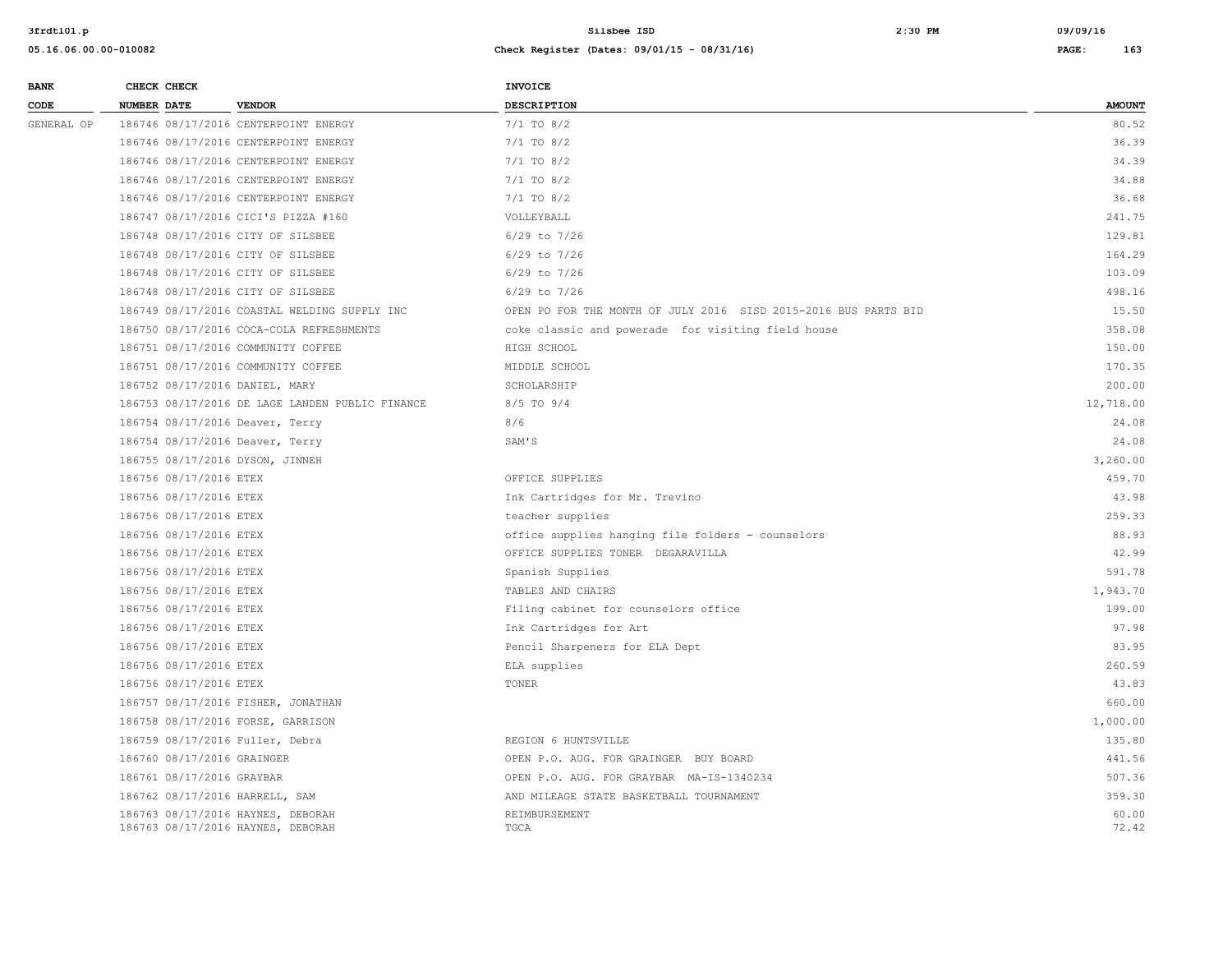| <b>BANK</b> | CHECK CHECK                    |                                                     | <b>INVOICE</b>                                                               |                 |
|-------------|--------------------------------|-----------------------------------------------------|------------------------------------------------------------------------------|-----------------|
| <b>CODE</b> | NUMBER DATE                    | <b>VENDOR</b>                                       | <b>DESCRIPTION</b>                                                           | <b>AMOUNT</b>   |
| GENERAL OP  |                                | 186764 08/17/2016 HOUGHTON MIFFLIN COMPANY          | Houghton Mifflin Harcourt books for school start up                          | 12,740.00       |
|             |                                | 186765 08/17/2016 JUST PAINTING AND THEN SOME       | PAINTING                                                                     | 4,400.00        |
|             |                                | 186765 08/17/2016 JUST PAINTING AND THEN SOME       | PRESSURE WASH AND REPAINT STRIPES IN PARKING LOT. REPAINT FIRE LANE CURB AND | 1,300.00        |
|             |                                |                                                     | EXTEND TO END OF SIDE WALK. REPAINT LINES ON SIDEWALK.                       |                 |
|             |                                | 186766 08/17/2016 LAKESHORE LEARNING MATERIALS      | TEACHER SUPPLIES OLIVIA KUYKENDALL                                           | 126.47          |
|             |                                | 186767 08/17/2016 LEFLOOR, JESSICA                  |                                                                              | 1,000.00        |
|             | 186768 08/17/2016 MCDONALD'S   |                                                     | VOLLEYBALL                                                                   | 80.41           |
|             |                                | 186769 08/17/2016 MONTALVO, CARLOS II               | FOOTBALL SCRIMMAGE TOTAL 3.5 HOURS                                           | 105.00          |
|             |                                | 186769 08/17/2016 MONTALVO, CARLOS II               | OPEN HOUSE TOTAL 11.25 HOURS                                                 | 337.50          |
|             |                                | 186770 08/17/2016 PARKER, KELLY A.                  |                                                                              | 950.00          |
|             |                                | 186771 08/17/2016 PARKER LUMBER - SILSBEE           | PAINTING SUPPLIES                                                            | 189.90          |
|             |                                | 186771 08/17/2016 PARKER LUMBER - SILSBEE           | VOLLEYBALL                                                                   | 4.44            |
|             |                                | 186772 08/17/2016 Phelan Hearing Center             | Annual Audiometer Calibration                                                | 375.00          |
|             |                                | 186773 08/17/2016 REGION V EDUCATION SERVICE CENTER | 20 HOUR CERTIFICATION CLASS FOR BEVERLY KITCHUM                              | 105.00          |
|             |                                | 186774 08/17/2016 REGION VI ESC                     | region 6 workshop Shelley Scott Debra Fuller                                 | 120.00          |
|             |                                | 186775 08/17/2016 ROOT, BAILEY                      | SCHOLARSHIP                                                                  | 500.00          |
|             |                                | 186776 08/17/2016 SAMUEL, DEKENDRIA                 |                                                                              | 150.00          |
|             |                                | 186776 08/17/2016 SAMUEL, DEKENDRIA                 |                                                                              | 1,000.00        |
|             | 186777 08/17/2016 Scott, Ruby  |                                                     | CHARLES 5/10/16                                                              | 8.69            |
|             |                                | 186778 08/17/2016 SILSBEE HIGH SCHOOL               |                                                                              | 148.87          |
|             |                                | 186779 08/17/2016 SILSBEE ISD PETTY CASH            |                                                                              | 34.63           |
|             |                                | 186779 08/17/2016 SILSBEE ISD PETTY CASH            |                                                                              | 16.45           |
|             |                                | 186780 08/17/2016 SISD FOOD SERV./JERI MOORE        |                                                                              | 710.00          |
|             |                                | 186781 08/17/2016 Smith, Cynthia                    | SUMMER SCHOOL FIELD TRIP TO PINES THEATER                                    | 116.00          |
|             |                                | 186781 08/17/2016 Smith, Cynthia                    | PARKING TCASE CONFERENCE JULY 18-21                                          | 450.90          |
|             |                                | 186782 08/17/2016 SOUTHERN LAWN & LANDSCAPES LLC    | MOWING COMPLETED 8/6                                                         | 4,356.00        |
|             |                                | 186783 08/17/2016 SOUTHWEST BUILDING SYSTEMS        | check P.A. SYSTEMS (SPEAKERS) @ TIGER STADIUM BID LIST AND 1295 FORM         | 156.00          |
|             |                                | 186783 08/17/2016 SOUTHWEST BUILDING SYSTEMS        | Change all bell schedules                                                    | 195.00          |
|             |                                | 186784 08/17/2016 STAR GRAPHICS INC                 | 8/1 TO 8/31                                                                  | 139.00          |
|             |                                | 186784 08/17/2016 STAR GRAPHICS INC                 | 8/1 TO 8/31                                                                  | 153.00          |
|             |                                | 186784 08/17/2016 STAR GRAPHICS INC                 | $8/1$ to $8/31$                                                              | 425.00          |
|             |                                | 186785 08/17/2016 STAR LOCKTECHS                    | OPEN P.O. AUG. FOR STAR LOCKTECHS                                            | 44.00           |
|             |                                | 186786 08/17/2016 STUDENT SUPPLY                    | SUPPLIES T STOUT                                                             | 712.25          |
|             | 186787 08/17/2016 STURGEON, E  |                                                     | 7/18 - 21 NACAT CONFERENCE                                                   | 192.56          |
|             |                                | 186788 08/17/2016 SUBWAY STORE #5224                | VOLLEYBALL                                                                   | 106.75          |
|             | 186789 08/17/2016 TANTON, LUKE |                                                     |                                                                              | 1,000.00        |
|             | 186790 08/17/2016 TASB, INC.   |                                                     |                                                                              | 318.46          |
|             | 186791 08/17/2016 TASBO        | 186792 08/17/2016 Taylor, Alison                    | Activity Fund Do's & Don'ts online workshop<br>CAMT CONFERENCE               | 70.00<br>104.52 |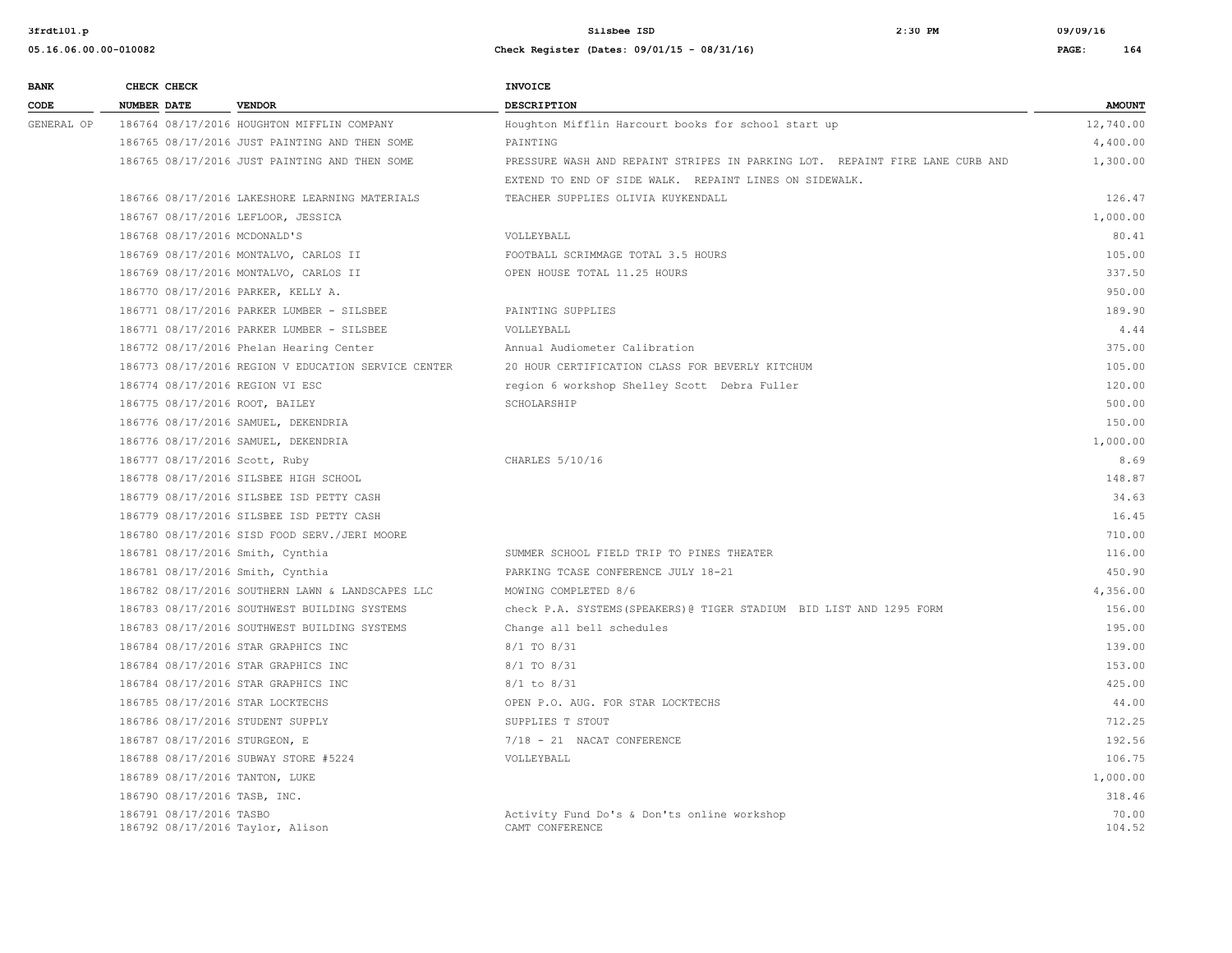| <b>BANK</b> | CHECK CHECK                      |                                                                         | <b>INVOICE</b>                                                                                      |                    |
|-------------|----------------------------------|-------------------------------------------------------------------------|-----------------------------------------------------------------------------------------------------|--------------------|
| CODE        | <b>NUMBER DATE</b>               | <b>VENDOR</b>                                                           | <b>DESCRIPTION</b>                                                                                  | <b>AMOUNT</b>      |
| GENERAL OP  | 186793 08/17/2016 TCASE          |                                                                         | Membership dues                                                                                     | 125.00             |
|             |                                  | 186794 08/17/2016 TEXAS COMPTROLLER OF PUBLIC ACCTS.                    | LOAN STAR REPAYMENT SECO                                                                            | 6,714.97           |
|             |                                  | 186795 08/17/2016 TIME WARNER CABLE                                     | $8/15$ to $9/14$                                                                                    | 3,300.00           |
|             |                                  | 186796 08/17/2016 TIME WARNER CABLE                                     | 8/18 TO 9/17                                                                                        | 805.62             |
|             |                                  | 186797 08/17/2016 TIME WARNER CABLE                                     | 8/18 TO 9/17                                                                                        | 1,192.03           |
|             |                                  | 186798 08/17/2016 TIME WARNER CABLE                                     | $8/17$ to $9/16$                                                                                    | 954.05             |
|             | 186799 08/17/2016 TOLBERT, DAWN  |                                                                         | VOLLEYBALL                                                                                          | 155.00             |
|             |                                  | 186800 08/17/2016 TRABING, KELEIGH                                      |                                                                                                     | 1,000.00           |
|             | 186801 08/17/2016 TREVINO, PAUL  |                                                                         | MEALS                                                                                               | 70.35              |
|             | 186802 08/17/2016 TRI-CON, INC.  |                                                                         | OPEN P.O. AUG. FOR TRI CON FUEL FUEL BID                                                            | 1,247.09           |
|             |                                  | 186803 08/17/2016 TRIANGLE CONCRETE SERVICES                            | EQUIPMENT RENTAL                                                                                    | 2,400.00           |
|             |                                  | 186803 08/17/2016 TRIANGLE CONCRETE SERVICES                            | CONCRETE                                                                                            | 3,200.00           |
|             | 186804 08/17/2016 TURNITIN, LLC  |                                                                         | SUBSCRIPTIONS                                                                                       | 4,945.00           |
|             | 186805 08/17/2016 TWC/LMC I      |                                                                         | COUNSELING SUPPLIES                                                                                 | 495.00             |
|             |                                  | 186806 08/17/2016 UT Austin K-16 Education Center                       | UT K-16 CBE Thornhill                                                                               | 105.00             |
|             |                                  | 186807 08/17/2016 VARSITY SPIRIT FASHIONS                               |                                                                                                     | 1,033.60           |
|             |                                  | 186807 08/17/2016 VARSITY SPIRIT FASHIONS                               |                                                                                                     | 4,191.00           |
|             |                                  | 186808 08/17/2016 WASTE MANAGEMENT OF TEXAS, INC.                       | 7/16-7/31 ROLLOFF MIDDLE SCHOOL                                                                     | 208.40             |
|             |                                  | 186809 08/17/2016 WELLS, PEYTON, GREENBURG AND HUNT, L.L.P RE: RETAINER |                                                                                                     | 1,000.00           |
|             |                                  |                                                                         | 186809 08/17/2016 WELLS, PEYTON, GREENBURG AND HUNT, L.L.P RE: MISC. LITIGATION/SPECIAL ASSIGNMENTS | 1,340.00           |
|             | 186810 08/17/2016 WILLIAMS, JOHN |                                                                         | OPEN HOUSE TOTAL 4 HOURS                                                                            | 120.00             |
|             | 186811 08/17/2016 YOUNG, DANNY   |                                                                         | NEW PHONE CORDS SES ADMINISTRATION                                                                  | 17.48              |
|             | 186812 08/24/2016 4IMPRINT       |                                                                         | student awards pouches                                                                              | 1,045.55           |
|             |                                  | 186813 08/24/2016 ACME ARCHITECTURAL HARDWARE                           | OPEN P.O. JULY FOR ACME ARCHITECTURAL AND HARDWARE BID LIST AND 1295 FORM                           | 60.00              |
|             |                                  | 186813 08/24/2016 ACME ARCHITECTURAL HARDWARE                           | OPEN P.O. AUG. FOR ACME ARCHITECTURAL BID LIST AND 1295 FORM                                        | 11.40              |
|             |                                  | 186813 08/24/2016 ACME ARCHITECTURAL HARDWARE                           | OPEN P.O. AUG. FOR ACME ARCHITECTURAL BID LIST AND 1295 FORM                                        | 194.00             |
|             | 186814 08/24/2016 AT &T          |                                                                         | AUGUST 7 THRU SEPT 6                                                                                | 1,123.38           |
|             |                                  | 186815 08/24/2016 AT&T LONG DISTANCE                                    |                                                                                                     | 261.62             |
|             |                                  | 186816 08/24/2016 ATHLETIC SUPPLY INC.                                  | FOOTBALL ORDER # 81376                                                                              | 249.00             |
|             |                                  | 186817 08/24/2016 BAKER DISTRIBUTING                                    | OPEN P.O. AUG. FOR BAKER DISTRIBUTING BUY BOARD                                                     | 44.77              |
|             | 186818 08/24/2016 BAND SHOPPE    |                                                                         | Flags for Color Guard                                                                               | 287.55             |
|             |                                  | 186819 08/24/2016 BARNETT'S PRESSURE WASHING                            | MATERIALS AND LABOR TO PRESSURE WASH AS DIRECTED BY JEANIE HARRISON (SEE                            | 1,285.00           |
|             |                                  |                                                                         | ATTACHED QUOTE)                                                                                     |                    |
|             |                                  | 186819 08/24/2016 BARNETT'S PRESSURE WASHING                            | MATERIALS AND LABOR TO PRESSURE WASH NORTH WALL (BRICK) AND EAST WALL OF MAIN                       | 840.00             |
|             |                                  |                                                                         | <b>BUILDING</b>                                                                                     |                    |
|             |                                  | 186820 08/24/2016 BEST MPRESSIONS                                       | NAME TAGS                                                                                           | 550.00             |
|             |                                  | 186820 08/24/2016 BEST MPRESSIONS                                       | POSTERS FOR COMMUNITY PEP RALLY                                                                     | 170.00             |
|             | 186822 08/24/2016 BLACKBOARD     | 186821 08/24/2016 BILL CLARK PEST CONTROL                               | PEST TREATMENT<br>SCHOOL WEBSITE                                                                    | 150.00<br>6.615.00 |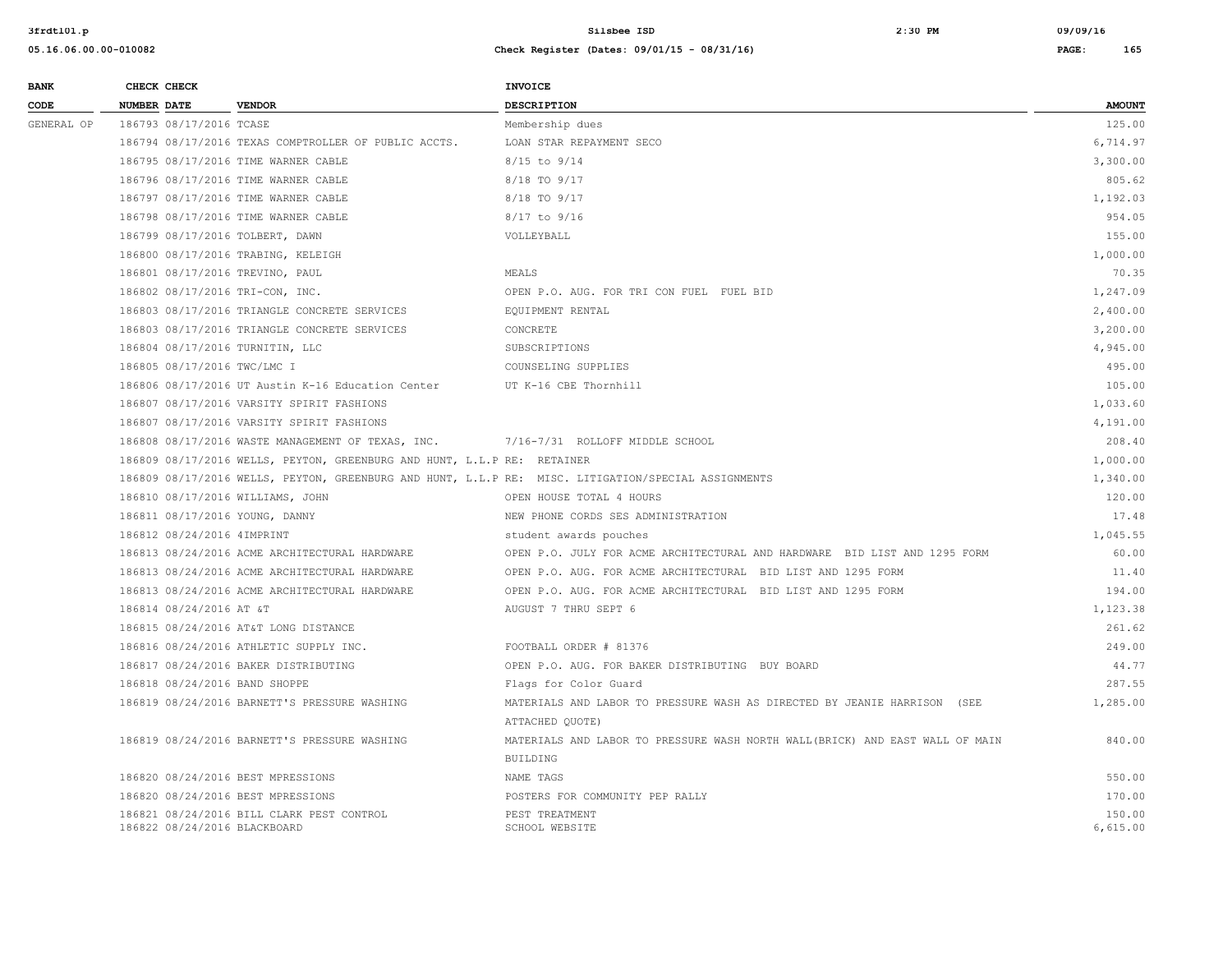| <b>BANK</b> | CHECK CHECK                                                                          | <b>INVOICE</b>                                                                         |                    |
|-------------|--------------------------------------------------------------------------------------|----------------------------------------------------------------------------------------|--------------------|
| CODE        | NUMBER DATE<br><b>VENDOR</b>                                                         | <b>DESCRIPTION</b>                                                                     | <b>AMOUNT</b>      |
| GENERAL OP  | 186823 08/24/2016 BRIDGE CITY CROSS COUNTRY                                          | CROSS COUNTRY MEET                                                                     | 150.00             |
|             | 186824 08/24/2016 BRIDGE CITY CROSS COUNTRY                                          | CROSS COUNTRY MEET                                                                     | 140.00             |
|             | 186825 08/24/2016 CAIN, ED                                                           | TOTAL 4 HOURS                                                                          | 120.00             |
|             | 186826 08/24/2016 CENTERPOINT ENERGY                                                 | $7/15$ TO $8/15$                                                                       | 42.64              |
|             | 186826 08/24/2016 CENTERPOINT ENERGY                                                 | 07/15 TO 8/15                                                                          | 181.18             |
|             | 186827 08/24/2016 CENTERPOINT ENERGY SERVICES, INC.                                  | 7/1 TO 7/31                                                                            | 2,042.32           |
|             | 186828 08/24/2016 CITY OF SILSBEE                                                    | $7/5$ TO $8/1$                                                                         | 69.05              |
|             | 186828 08/24/2016 CITY OF SILSBEE                                                    | $7/5$ TO $8/1$                                                                         | 247.68             |
|             | 186828 08/24/2016 CITY OF SILSBEE                                                    | $7/5$ TO $8/1$                                                                         | 503.37             |
|             | 186828 08/24/2016 CITY OF SILSBEE                                                    | $7/12$ to $8/8$                                                                        | 127.96             |
|             | 186828 08/24/2016 CITY OF SILSBEE                                                    | $7/12 - 8/8$                                                                           | 110.29             |
|             | 186828 08/24/2016 CITY OF SILSBEE                                                    | 7/18 TO 8/15                                                                           | 243.70             |
|             | 186828 08/24/2016 CITY OF SILSBEE                                                    | 7/18 TO 8/15                                                                           | 554.75             |
|             | 186828 08/24/2016 CITY OF SILSBEE                                                    | $7/18$ TO $8/15$                                                                       | 2,345.16           |
|             | 186828 08/24/2016 CITY OF SILSBEE                                                    | 7/20 TO 8/17                                                                           | 1,206.18           |
|             | 186829 08/24/2016 COASTAL WELDING SUPPLY INC                                         | HVAC RENTAL                                                                            | 7.75               |
|             | 186830 08/24/2016 DALLAS MIDWEST                                                     | AG EQUIPMENT                                                                           | 759.00             |
|             | 186830 08/24/2016 DALLAS MIDWEST                                                     | AG EQUIPMENT                                                                           | 2,199.00           |
|             | 186831 08/24/2016 DAVIS, MARK                                                        | 8/22 AND 8/23<br>TOTAL 4 HOURS                                                         | 60.00              |
|             | 186832 08/24/2016 DEARING, MISTI                                                     |                                                                                        | 75.00              |
|             | 186833 08/24/2016 DLB BOOKS, INC.                                                    | Library Books                                                                          | 5,275.05           |
|             | 186834 08/24/2016 ETEX                                                               | Step ladder for new elementary                                                         | 74.40              |
|             | 186834 08/24/2016 ETEX                                                               | Math Department supplies                                                               | 338.73             |
|             | 186834 08/24/2016 ETEX                                                               | OFFICE SUPPLIES                                                                        | 26.07              |
|             | 186834 08/24/2016 ETEX                                                               | Batteries                                                                              | 93.03              |
|             | 186834 08/24/2016 ETEX                                                               | LABEL WRITERS                                                                          | 198.00             |
|             | 186834 08/24/2016 ETEX                                                               | pendalflex pockets expansion 5.25 legal folders                                        | 111.96             |
|             | 186835 08/24/2016 EXXON MOBIL                                                        |                                                                                        | 360.92             |
|             | 186836 08/24/2016 FRONTLINE TECHNOLOGIES GROUP. LLC                                  | AESOP USAGE ACCT # 14203                                                               | 8,365.30           |
|             | 186837 08/24/2016 GALLS, LLC                                                         | Supplies for Criminal Justice Class                                                    | 131.37             |
|             | 186837 08/24/2016 GALLS, LLC                                                         | Supplies for Criminal Justice Class                                                    | 691.35             |
|             | 186838 08/24/2016 GRIFFIN, JASON                                                     | OPEN HOUSE AND PEP RALLY                                                               | 150.00             |
|             | 186839 08/24/2016 Harrell-Bodle, Mona                                                | 8/2-5 ECHS AUSTIN, TEXAS                                                               | 312.22             |
|             | 186840 08/24/2016 HODGES, STEPHEN                                                    | TOTAL 9 HOURS                                                                          | 270.00             |
|             | 186841 08/24/2016 INKSPOT PRINTS & GRAPHICS                                          | T-Shirts for FISH Camp                                                                 | 1,068.00           |
|             | 186842 08/24/2016 J W PEPPER                                                         | MUSIC MATERIALS                                                                        | 111.93             |
|             | 186843 08/24/2016 Jacks, Evelle                                                      |                                                                                        | 41.66              |
|             | 186844 08/24/2016 JEFFERSON ELECTRIC CO., INC.<br>186845 08/24/2016 JOHNSTONE SUPPLY | materials & labor to repair burned high voltage wiring at #1 chiller<br>Tools for HVAC | 1,002.00<br>521.10 |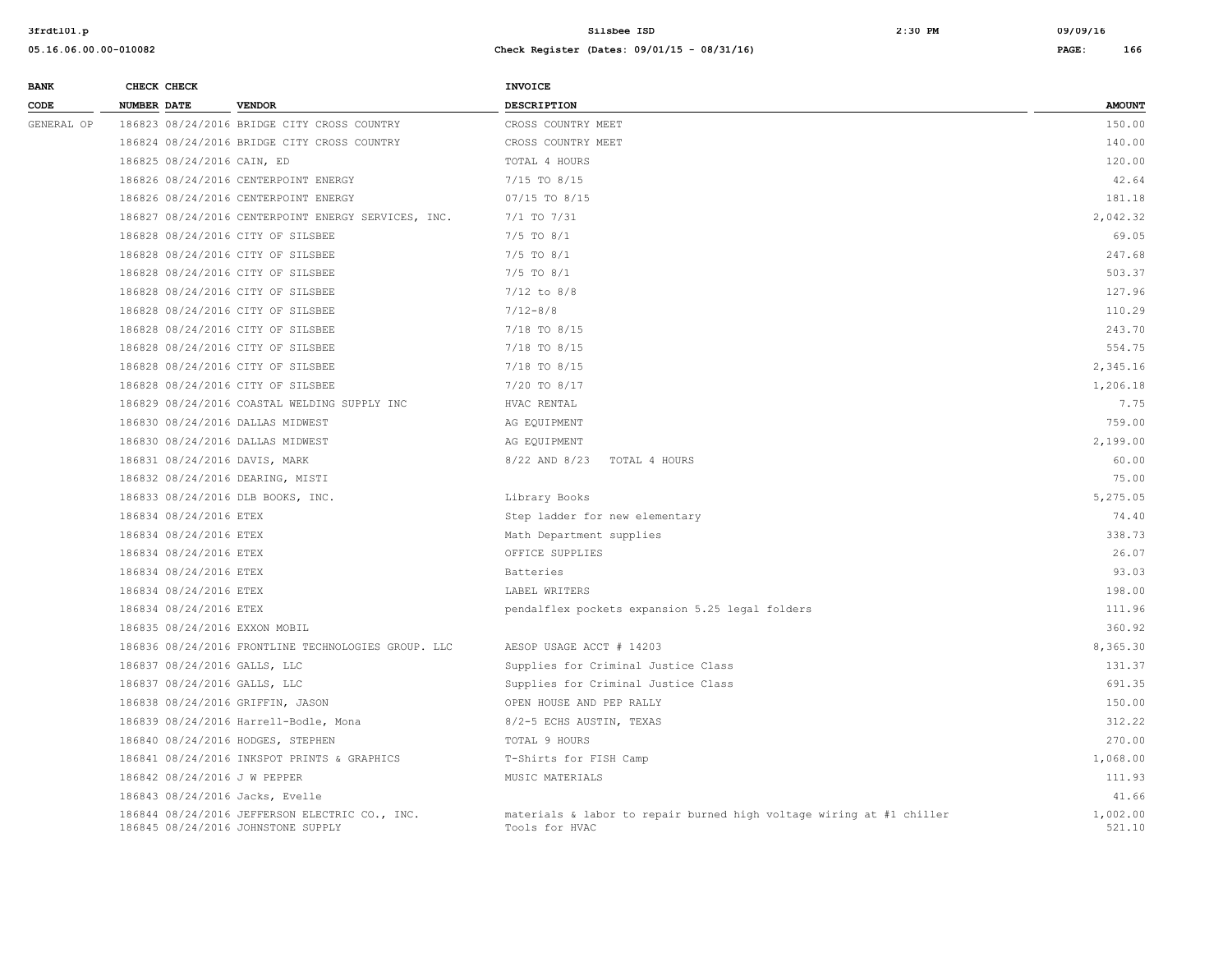| <b>BANK</b> | CHECK CHECK                        |                                                     | <b>INVOICE</b>                                                              |                  |
|-------------|------------------------------------|-----------------------------------------------------|-----------------------------------------------------------------------------|------------------|
| CODE        | <b>NUMBER DATE</b>                 | <b>VENDOR</b>                                       | <b>DESCRIPTION</b>                                                          | <b>AMOUNT</b>    |
| GENERAL OP  | 186845 08/24/2016 JOHNSTONE SUPPLY |                                                     | HVAC Supplies                                                               | 3,515.48         |
|             | 186846 08/24/2016 JONES, JUNE      |                                                     |                                                                             | 19.44            |
|             |                                    | 186847 08/24/2016 LAKESHORE LEARNING MATERIALS      | NAME TAGS                                                                   | 680.57           |
|             | 186848 08/24/2016 Landis, Judith   |                                                     | CAMT SAN ANTONIO                                                            | 68.99            |
|             |                                    | 186849 08/24/2016 LEVINER, ZACHARY                  | OPEN HOUSE AND PEP RALLY                                                    | 67.50            |
|             |                                    | 186850 08/24/2016 LYNN LEE INC. DAIRY OUEENS        | JUNIOR VARSITY FOOTBALL                                                     | 630.00           |
|             |                                    | 186850 08/24/2016 LYNN LEE INC. DAIRY QUEENS        | VARSITY FOOTBALL MEALS                                                      | 720.00           |
|             |                                    | 186851 08/24/2016 MECA SPORTSWEAR, INC.             | Choir Letter Jackets & Bars                                                 | 100.00           |
|             |                                    | 186851 08/24/2016 MECA SPORTSWEAR, INC.             | Choir Letter Jackets & Bars                                                 | 340.00           |
|             |                                    | 186852 08/24/2016 MONTALVO, CARLOS II               | SILSBEE ELEMENTARY AND LAURA REEVES PRIMARY OPEN HOUSE AND OZEN SCRIMMAGE @ | 367.50           |
|             |                                    |                                                     | LAMAR TOTAL 12.25 HOURS                                                     |                  |
|             |                                    | 186852 08/24/2016 MONTALVO, CARLOS II               | TOTAL 2.5 HOURS                                                             | 75.00            |
|             | 186853 08/24/2016 MUSIC IN MOTION  |                                                     | MUSIC MATERIALS                                                             | 107.90           |
|             | 186854 08/24/2016 NEVCO, INC.      |                                                     | basketball scoreboard control                                               | 134.97           |
|             | 186855 08/24/2016 NORTON, DAVID    |                                                     | MAGIC SHOW TOTAL 3 HOURS                                                    | 90.00            |
|             | 186856 08/24/2016 PARCO PRINTING   |                                                     | SIGNS                                                                       | 35.00            |
|             | 186856 08/24/2016 PARCO PRINTING   |                                                     | SIGNS                                                                       | 35.00            |
|             |                                    | 186857 08/24/2016 PRESTWICK HOUSE, INC.             | Downloads for ELA                                                           | 124.95           |
|             |                                    | 186858 08/24/2016 REGION V EDUCATION SERVICE CENTER | Workshops for Marisol Gutierrez                                             | 95.00            |
|             |                                    | 186858 08/24/2016 REGION V EDUCATION SERVICE CENTER | House Bill 5 Workshop for New Counselors on August 8.                       | 25.00            |
|             | 186859 08/24/2016 ROGERS, JUSTIN   |                                                     | OPEN HOUSE AND PEP RALLY                                                    | 67.50            |
|             | 186859 08/24/2016 ROGERS, JUSTIN   |                                                     | 8/22 AND 8/23 TOTAL 8 HOURS                                                 | 240.00           |
|             |                                    | 186860 08/24/2016 SCHOOL SPECIALTY                  | TEXAS CUMULATIVE RECORD FOLDER                                              | 31.27            |
|             |                                    | 186860 08/24/2016 SCHOOL SPECIALTY                  | MOTOR SENSORY EQUIPMENT                                                     | 14,416.52        |
|             | 186861 08/24/2016 Shannon, Donna   |                                                     | FCCLA NATIONAL LEADERSHIP CONFERENCE JULY 2-8                               | 50.00            |
|             | 186861 08/24/2016 Shannon, Donna   |                                                     | FCS PROF DEV. CONFERENCE AUGUST 1-5                                         | 174.51           |
|             | 186861 08/24/2016 Shannon, Donna   |                                                     | AVID                                                                        | 30.50            |
|             |                                    | 186862 08/24/2016 SIDELINE INTERACTIVE              | DIGITAL SCORING TABLE QUOTE Q1818A DONATED BY EASTEX CREDIT UNION           | 14,000.00        |
|             | 186863 08/24/2016 SILSBEE BEE      |                                                     | Nondiscrimination ad for Silsbee Bee                                        | 162.00           |
|             |                                    | 186864 08/24/2016 SILSBEE HIGH SCHOOL ACTIVITY      | SUPPLIES - REIMBURSEMENT                                                    | 53.94            |
|             |                                    | 186865 08/24/2016 SILSBEE HIGH SCHOOL ACTIVITY      | SUPPLIES REIMBURSEMENT                                                      | 466.06           |
|             |                                    | 186866 08/24/2016 SOUTHERN LAWN & LANDSCAPES LLC    | MOWING COMPLETED 5/28                                                       | 4,356.00         |
|             |                                    | 186866 08/24/2016 SOUTHERN LAWN & LANDSCAPES LLC    | MOWING COMPLETED 7/9                                                        | 4,356.00         |
|             |                                    | 186866 08/24/2016 SOUTHERN LAWN & LANDSCAPES LLC    | MOWING COMPLETED 8/21                                                       | 4,356.00         |
|             |                                    | 186867 08/24/2016 SOUTHERN COMPUTER WAREHOUSE       | ID SUPPLIES                                                                 | 1,178.40         |
|             |                                    | 186867 08/24/2016 SOUTHERN COMPUTER WAREHOUSE       | Document Cameras for ELA and Math Departments.                              | 4,236.08         |
|             |                                    | 186868 08/24/2016 SOUTHWEST BUILDING SYSTEMS        | hand purchase order 43838 fire alarm needs to be checks at Laura Reeves     | 90.00            |
|             | 186870 08/24/2016 TAYLOR, SHERRIE  | 186869 08/24/2016 SOUTHWEST EMBLEM COMPANY          | UIL Academic Patches<br>SUMMER LEADERSHIP INSTITUTE FORT WORTH              | 180.00<br>314.28 |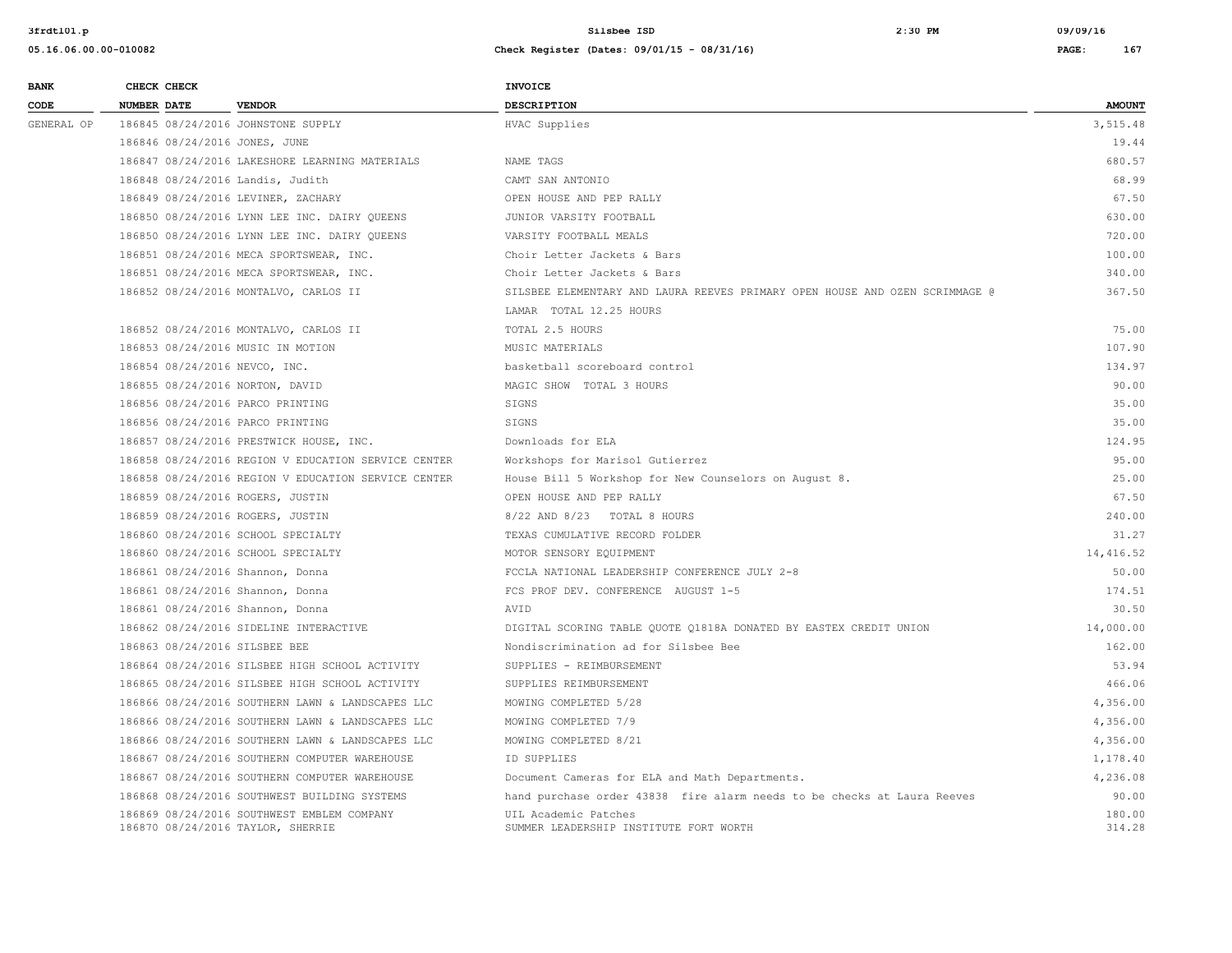**3frdtl01.p Silsbee ISD 2:30 PM 09/09/16**

# **BANK** CHECK CHECK **CHECK CODE NUMBER DATE VENDOR DESCRIPTION AMOUNT** GENERAL OP 186871 08/24/2016 TEACHING SYSTEMS INC. SUPPLIES FOR SHS ROBOTICS 13,993.75 186872 08/24/2016 TEXAS SCOREBOARD SERVICES LLC preseason inspections 832.50 186873 08/24/2016 Trabing, Lynn 10.50 COLLEGE ORANGE COLLEGE ORANGE AND LAMAR STATE COLLEGE ORANGE 186874 08/24/2016 TRUSCO MFG CO **FIELD STRIPER** FIELD STRIPER 1,769.66 186875 08/24/2016 UNIVERSITY INTERSCHOLASTIC LEAGUE 100.00 186876 08/24/2016 VERIZON WIRELESS **1.675.38** JUL 14-AUG 13 1,675.38 186877 08/24/2016 VERIZON WIRELESS **1.085.16** JULY 14 - AUG 13 **1.085.16** 1,085.16 186879 08/24/2016 WAL-MART SUPPLIES FOR SPECIAL EDUCATION 51.95 186879 08/24/2016 WAL-MART BOARD MEETING AND DRINKS FOR ADMINISTRATORS LUNCH 53.35 186879 08/24/2016 WAL-MART WATER FOR TRAINING 29.24 186879 08/24/2016 WAL-MART batteries for safes at ses 10.97 186879 08/24/2016 WAL-MART committee meeting with city and other entities 52.42 186879 08/24/2016 WAL-MART ELA AND MATH SUPPLIES TO START UP SCHOOL 587.08 186879 08/24/2016 WAL-MART portable air compressors for motor sensory rooms 27.76 186879 08/24/2016 WAL-MART 36.60 Secretaries meeting breakfast 36.60 Secretaries meeting breakfast 36.60 186879 08/24/2016 WAL-MART nurses supplies 625.91 186879 08/24/2016 WAL-MART 6 6 CONSULTER FOR ACTIVITIES FOR ACTIVITIES 738.45 186879 08/24/2016 WAL-MART 117.55 (117.55 ADMINISTRATIVE TRAINING 117.55 ADMINISTRATIVE TRAINING 117.55 186879 08/24/2016 WAL-MART SUPPLIES FOR 4 DAY TRAINING 31.86 186879 08/24/2016 WAL-MART SOCIAL STUDIES SUPPLIES 493.85 186879 08/24/2016 WAL-MART office supplies cte 339.61 186880 08/24/2016 WARRINER, ANA 330.00 186881 08/24/2016 WATERS, MARIAH SCHOLASRHIP 500.00 186882 08/24/2016 WHITMIRE, JONAFAY W/D STUDENT EMMA 1ST GRADE 32.00 186883 08/24/2016 WILLIAM V MACGILL & CO. Medtronic Lifepak defib pads. replace expired pads. 273.57 186884 08/24/2016 WILLIAMS, JOHN 8.22 & 23 TOTAL 19 HOURS 570.00 186885 08/24/2016 WORTH HYDROCHEM OF THE GULF COAST QUARTERLY SERVICE OF ONE CHILL AND TWO HOT LOOP SYSTEMS AT SHS 195.00 186886 08/25/2016 ADVANCED GRAPHICS POSTER SUPPLIES 363.40 186887 08/25/2016 AMAZON.COM/SYNCB NURSING SUPPLIES 375.00 186887 08/25/2016 AMAZON.COM/SYNCB Tiger Canvas Print 59.99 186888 08/25/2016 APPLE COMPUTER, INC. iPads for Administrators 1,125.00 186889 08/25/2016 BEAN, KRISTIN A. SILSBEE VS LUMBERTON VOLLEYBALL 45.44 186890 08/25/2016 BEAUMONT FREIGHTLINER - STERLING BATTERIES FOR BUSES 209.85 186891 08/25/2016 BLICK ART MATERIALS Art table and sketchbooks 1,078.50 186892 08/25/2016 BOOSTERS, INC. Mascot Uniform, bag and megaphone for cheer 1,038.00 186893 08/25/2016 BSN SPORTS Athletic clothing 759.57 186894 08/25/2016 COMMUNITY COFFEE SILSBEE ELEMENTARY 201.50 186895 08/25/2016 DAVIS, MARK FIGURED WRONG SHOULD HAVE BEEN 4 HOURS @30.00 AND IT WAS FIGURED 4 HOURS @15.00 60.00 186896 08/25/2016 ETEX TONER 149.99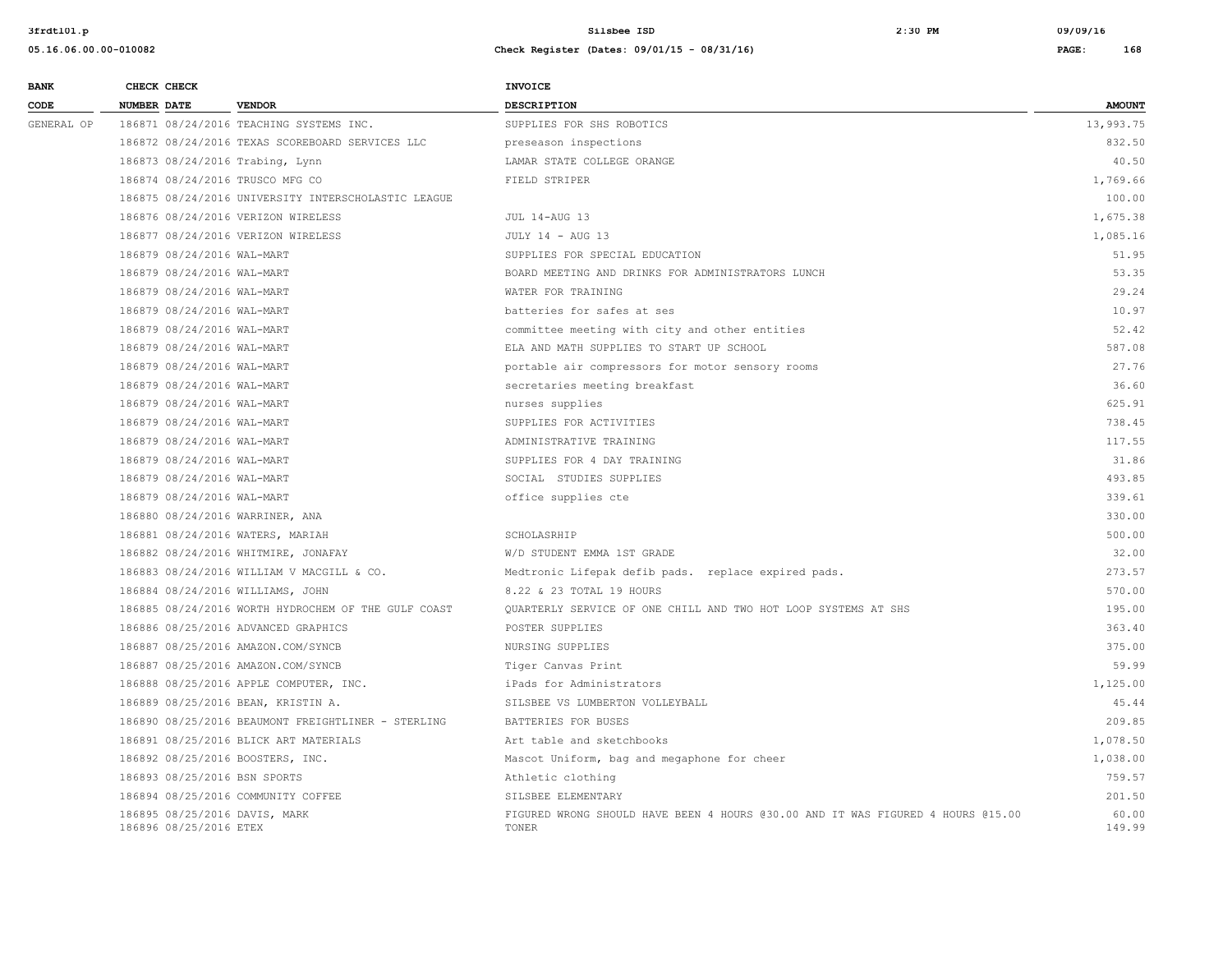| 05.16.06.00.00-010082 | Check Register (Dates: 09/01/15 - 08/31/16) | PAGE: | 169 |
|-----------------------|---------------------------------------------|-------|-----|
|                       |                                             |       |     |

| <b>BANK</b> |                    | CHECK CHECK                |                                                                                                    | <b>INVOICE</b>                                                                                                                           |                    |
|-------------|--------------------|----------------------------|----------------------------------------------------------------------------------------------------|------------------------------------------------------------------------------------------------------------------------------------------|--------------------|
| CODE        | <b>NUMBER DATE</b> |                            | <b>VENDOR</b>                                                                                      | <b>DESCRIPTION</b>                                                                                                                       | <b>AMOUNT</b>      |
| GENERAL OP  |                    | 186896 08/25/2016 ETEX     |                                                                                                    | CLOCKS FOR SILSBEE ELEMENTARY                                                                                                            | 2,014.35           |
|             |                    | 186896 08/25/2016 ETEX     |                                                                                                    | Blackout Privacy Filter for 15" Monitor IVRBLF150 Food Service Laura Reeves                                                              | 54.40              |
|             |                    |                            |                                                                                                    | Primary                                                                                                                                  |                    |
|             |                    | 186896 08/25/2016 ETEX     |                                                                                                    | OFFICE SUPPLIES                                                                                                                          | 812.92             |
|             |                    |                            | 186897 08/25/2016 HEAVY DUTY BUS PARTS, INC.                                                       | OPEN PO FOR THE MONTH OF AUGUST 2016 SISD 2015-2016 BUS PARTS BID                                                                        | 73.74              |
|             |                    |                            | 186898 08/25/2016 LAKESHORE LEARNING MATERIALS                                                     | teacher supplies Pam Blacksher must be delivered by Aug. 31st                                                                            | 66.68              |
|             |                    |                            | 186899 08/25/2016 LUMBERTON TROPHY & AWARDS                                                        | 8x10 PLAQUE FOR VIRGINIA CALLAWAY                                                                                                        | 21.00              |
|             |                    |                            | 186900 08/25/2016 MATTEI MUSIC SERVICES                                                            | ATSSB All Region Jazz Music                                                                                                              | 77.00              |
|             |                    |                            | 186901 08/25/2016 NORTH AMERICAN COUNCIL OF AUTOMOTIVE TEA NACAT Conference Fees for E.E. Sturgeon |                                                                                                                                          | 400.00             |
|             |                    |                            | 186902 08/25/2016 PARCO PRINTING                                                                   | signs                                                                                                                                    | 35.00              |
|             |                    |                            | 186903 08/25/2016 PINNACLE MEDICAL MANAGEMENT CORP.                                                | PRE EMPLOYMENT TEST                                                                                                                      | 80.00              |
|             |                    |                            | 186903 08/25/2016 PINNACLE MEDICAL MANAGEMENT CORP.                                                | PHYSICAL'S                                                                                                                               | 100.00             |
|             |                    |                            | 186904 08/25/2016 REGION V EDUCATION SERVICE CENTER                                                | Summer Conference Region 5 Eligibility/Verification Workshop 2 days                                                                      | 30.00              |
|             |                    |                            | 186905 08/25/2016 SHI GOVERNMENT SOLUTIONS, INC.                                                   | SOFTWARE                                                                                                                                 | 1,937.09           |
|             |                    |                            | 186906 08/25/2016 SILSBEE CHAMBER OF COMMERCE                                                      | ADVERTISEMENT                                                                                                                            | 50.00              |
|             |                    |                            | 186907 08/25/2016 SPARKLETTS AND SIERRA SPRINGS                                                    | ADMINISTRATION, WAREHOUSE AND TRANSPORTATION                                                                                             | 151.92             |
|             |                    |                            | 186908 08/25/2016 STAR GRAPHICS COPIERS, INC.                                                      | 7/25 TO 8/24 OVERAGE 4/25 TO 7/24                                                                                                        | 6,646.75           |
|             |                    |                            | 186909 08/25/2016 STUDENT SUPPLY                                                                   | TEACHER SUPPLIES                                                                                                                         | 62.17              |
|             |                    |                            | 186910 08/25/2016 TASB, INC.                                                                       | BOARD REGISTRATIONS                                                                                                                      | 750.00             |
|             |                    |                            | 186911 08/25/2016 TATE, TRAY                                                                       | SILSBEE VS LUMBERTON VOLLEYBALL                                                                                                          | 107.76             |
|             |                    |                            | 186912 08/25/2016 TOLBERT, DAWN                                                                    | SILSBEE VS LUMBERTON VOLLEYBALL                                                                                                          | 155.00             |
|             |                    | 186913 08/25/2016 WAL-MART |                                                                                                    | SUPPLIES                                                                                                                                 | 253.12             |
|             |                    | 186913 08/25/2016 WAL-MART |                                                                                                    | duct tape, door knob covers and outlet covers                                                                                            | 120.91             |
|             |                    | 186913 08/25/2016 WAL-MART |                                                                                                    | dvd/vcr room 142                                                                                                                         | 89.88              |
|             |                    | 186913 08/25/2016 WAL-MART |                                                                                                    | SUPPLIES FOR ACTIVITIES                                                                                                                  | 39.88              |
|             |                    | 186913 08/25/2016 WAL-MART |                                                                                                    | SUPPLIES FOR ACTIVITIES                                                                                                                  | $-29.88$           |
|             |                    | 186913 08/25/2016 WAL-MART |                                                                                                    | CURTAIN RODS, SHOWER CURTAIN AND TAPE                                                                                                    | 68.55              |
|             |                    |                            | 186914 08/25/2016 WEST INTERACTIVE SERVICES CORPORATION                                            | License                                                                                                                                  | 2,751.00           |
|             |                    |                            | 186915 08/25/2016 Westbrook, Dustin                                                                |                                                                                                                                          | 13.58              |
|             |                    |                            | 186916 08/25/2016 WILLIAMS, JOHN                                                                   | TOTAL 9 HOURS                                                                                                                            | 270.00             |
|             |                    | 186917 08/25/2016 ZONES    |                                                                                                    | DELL 300GB 15K RPM SAS QUOTE#K0366362                                                                                                    | 8,915.14           |
|             |                    |                            | 186918 08/25/2016 TASB, INC.                                                                       | REGISTRATIONS                                                                                                                            | 1,875.00           |
|             |                    | 186919 08/25/2016 WAL-MART |                                                                                                    | CURTAIN RODS, SHOWER CURTAIN AND TAPE                                                                                                    | 25.14              |
|             |                    |                            | 186920 08/26/2016 INDENTOGO/MORPHOTRUST USA                                                        | JODI STARNES                                                                                                                             | 45.75              |
|             |                    |                            | 186921 08/31/2016 AERIAL ACCESS EQUIPMENT                                                          | RENTAL OF PERSONEL LIFT FOR ONE MONTH 26FT SCISSOR LIFT BID LIST AND 1295 FORM                                                           | 443.50             |
|             |                    |                            | 186922 08/31/2016 ATHLETIC SUPPLY INC.                                                             | FOOTBALL SUPPLIES                                                                                                                        | 1,540.00           |
|             |                    |                            | 186922 08/31/2016 ATHLETIC SUPPLY INC.                                                             | ORDER 81446                                                                                                                              | 250.00             |
|             |                    |                            | 186922 08/31/2016 ATHLETIC SUPPLY INC.<br>186922 08/31/2016 ATHLETIC SUPPLY INC.                   | volleyball judges stand w/wheels order #81485 GIVE PURCHASE ORDER TO BARBARA<br>SOCCER SUPPLIES SEE ATTACHED REQUISITION GIVE TO BARBARA | 545.00<br>1,000.00 |
|             |                    |                            |                                                                                                    |                                                                                                                                          |                    |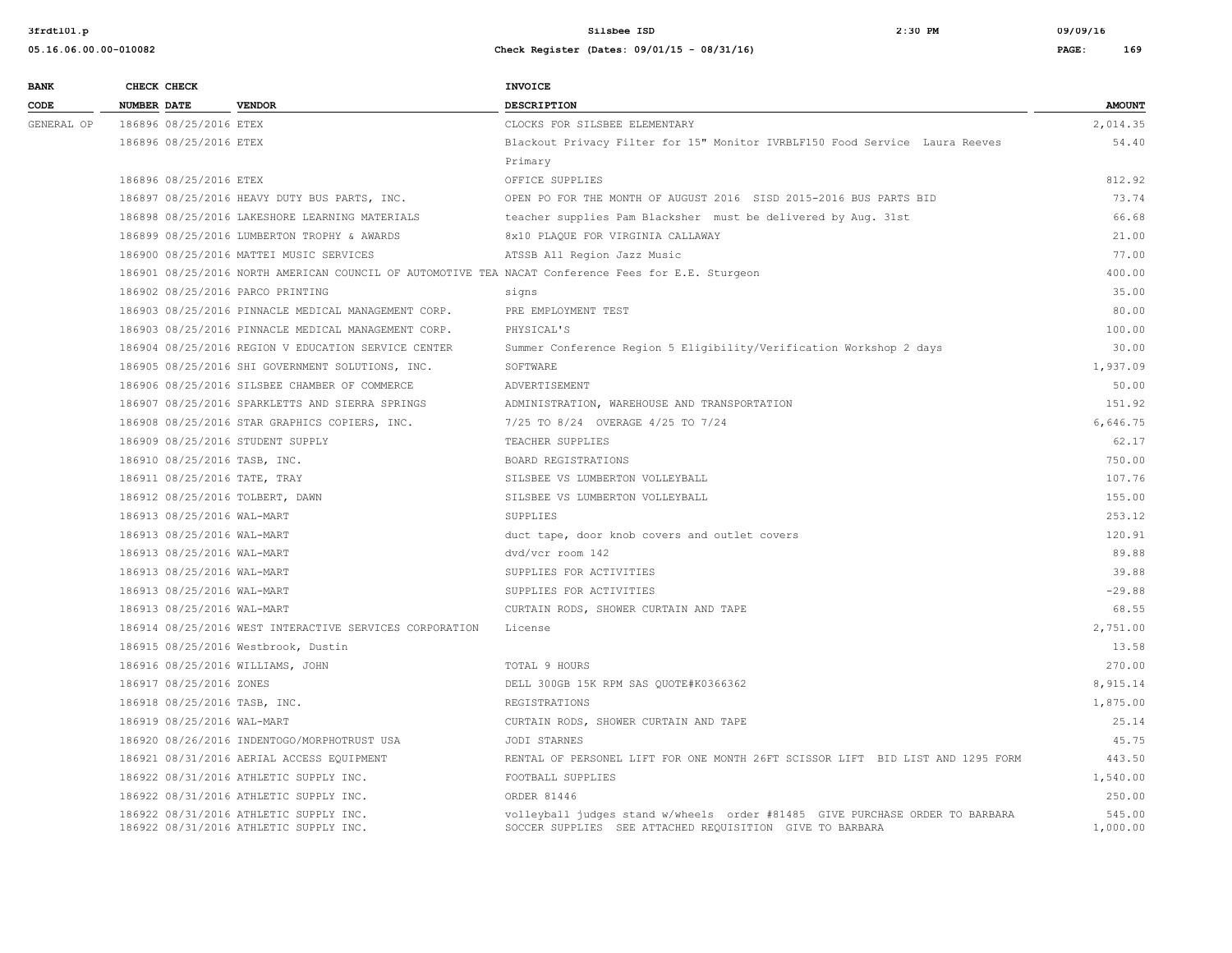| <b>BANK</b> |                    | CHECK CHECK                |                                                                                               | <b>INVOICE</b>                                                                                    |                    |
|-------------|--------------------|----------------------------|-----------------------------------------------------------------------------------------------|---------------------------------------------------------------------------------------------------|--------------------|
| CODE        | <b>NUMBER DATE</b> |                            | <b>VENDOR</b>                                                                                 | <b>DESCRIPTION</b>                                                                                | <b>AMOUNT</b>      |
| GENERAL OP  |                    |                            | 186922 08/31/2016 ATHLETIC SUPPLY INC.                                                        | order 81255 FOOTBALL SUPPLIES                                                                     | 3,687.00           |
|             |                    |                            | 186922 08/31/2016 ATHLETIC SUPPLY INC.                                                        | MS GIRLS SHIRTS ORDER 81492 GIVE PO TO BARBARA                                                    | 1,000.00           |
|             |                    |                            | 186922 08/31/2016 ATHLETIC SUPPLY INC.                                                        | TRAINER SUPPLIES                                                                                  | 890.00             |
|             |                    |                            | 186922 08/31/2016 ATHLETIC SUPPLY INC.                                                        | TRAINER SUPPLIES GIVE PURCHASE ORDER TO BARBARA                                                   | 989.00             |
|             |                    |                            | 186923 08/31/2016 BAND SHOPPE                                                                 | Poles for Color Guard flags                                                                       | 110.75             |
|             |                    |                            | 186924 08/31/2016 BARTLETT, HEATHER                                                           | JACELYNN ROGERS - LAURA REEVES PRIMARY                                                            | 109.20             |
|             |                    |                            | 186925 08/31/2016 BG FOODS INC. DBA MCDONALD'S                                                | VOLLEYBALL TOURNAMENT                                                                             | 120.07             |
|             |                    |                            | 186926 08/31/2016 BOOSTERS, INC.                                                              | Mascot Uniform, bag and megaphone for cheer                                                       | 130.00             |
|             |                    |                            | 186927 08/31/2016 BSN SPORTS                                                                  | Athletic clothing                                                                                 | 820.42             |
|             |                    | 186928 08/31/2016 CAIN, ED |                                                                                               | TOTAL 8 HOURS PNG FOOTBALL GAME                                                                   | 240.00             |
|             |                    |                            | 186929 08/31/2016 CHALK'S TRUCK PARTS, INC.                                                   | OPEN PO FOR THE MONTH OF AUGUST 2016 SISD 2015-2016 BUS PARTS BID                                 | 278.08             |
|             |                    |                            | 186930 08/31/2016 Chance, Karen                                                               | FOR SES                                                                                           | 128.44             |
|             |                    |                            | 186931 08/31/2016 CHEERS, ETC1., INC.                                                         | Drill Team Uniforms                                                                               | 1,030.00           |
|             |                    |                            | 186931 08/31/2016 CHEERS, ETC1., INC.                                                         | Drill Team Sequined Jackets                                                                       | 2,700.00           |
|             |                    |                            | 186932 08/31/2016 CHICK-FIL-A AT MID-COUNTY                                                   | 8/19 MEALS VOLLEYBALL                                                                             | 208.00             |
|             |                    |                            | 186933 08/31/2016 CICI'S PIZZA #160                                                           | VOLLEYBALL                                                                                        | 81.90              |
|             |                    |                            | 186934 08/31/2016 COASTAL WELDING SUPPLY INC                                                  | OPEN P.O. AUG. FOR COASTAL WELDING BID LIST AND 1295 FORM                                         | 28.05              |
|             |                    |                            | 186935 08/31/2016 COBURN SUPPLY COMPANY, INC.                                                 | OPEN P.O. AUG. FOR COBURN'S REGION V                                                              | 197.87             |
|             |                    |                            | 186936 08/31/2016 COMMUNITY COFFEE                                                            | LAURA REEVES PRIMARY                                                                              | 131.87             |
|             |                    |                            | 186937 08/31/2016 CONNER, JACOB                                                               | SILSBEE VS PNG 9TH/JV FOOTBALL                                                                    | 30.00              |
|             |                    |                            | 186938 08/31/2016 COUNTRY HOME PRODUCTS                                                       | HOSE 8 IN. IDX 72 IN LONG PVC, LL2 (INC. FREIGHT) CODE 85859X-\$10.00 DISCOUNT                    | 95.98              |
|             |                    |                            |                                                                                               | COUPON ONLY DR. VAC SUPPLY                                                                        |                    |
|             |                    |                            | 186939 08/31/2016 CRISIS PREVENTION INSTITUTE                                                 | <b>WORKBOOKS</b>                                                                                  | 1,637.00           |
|             |                    |                            | 186940 08/31/2016 DAUGHERTY, HAYDEN                                                           | 8/19 TOTAL 5 HOURS LIONS CLUB SHOW                                                                | 36.25              |
|             |                    |                            | 186941 08/31/2016 ERWIN, RANDY                                                                | JV FOOTBALL TOTAL 1.5 HOURS                                                                       | 45.00              |
|             |                    | 186942 08/31/2016 ETEX     |                                                                                               | OPEN P.O. AUG. FOR ETEX SUPPLY                                                                    | 64.25              |
|             |                    | 186942 08/31/2016 ETEX     |                                                                                               | office supplies                                                                                   | 254.85             |
|             |                    |                            | 186943 08/31/2016 FISHER, JENNIFER                                                            | BUS DRIVING RECERTIFICATION                                                                       | 60.00              |
|             |                    |                            | 186944 08/31/2016 FLOWER, ANTHONY                                                             | TOTAL 9 HOURS                                                                                     | 270.00             |
|             |                    |                            | 186945 08/31/2016 GOOCH, JABARI                                                               |                                                                                                   | 500.00             |
|             |                    | 186946 08/31/2016 GRAYBAR  |                                                                                               | OPEN P.O. AUG. FOR GRAYBAR MA-IS-1340234                                                          | 13.29              |
|             |                    |                            | 186947 08/31/2016 HAMSHIRE FANNETT HIGH SCHOOL                                                | VOLLEYBALL                                                                                        | 250.00             |
|             |                    |                            | 186948 08/31/2016 HAWTHORNE, BEN                                                              | TOTAL 169.25 HOURS                                                                                | 5,416.00           |
|             |                    |                            | 186949 08/31/2016 HOLT, JUSTIN                                                                | TOTAL 9 HOURS                                                                                     | 270.00             |
|             |                    |                            | 186949 08/31/2016 HOLT, JUSTIN                                                                | TOTAL 2 HOURS                                                                                     | 60.00              |
|             |                    |                            | 186949 08/31/2016 HOLT, JUSTIN                                                                | TOTAL 15 HOURS                                                                                    | 450.00             |
|             |                    |                            | 186950 08/31/2016 HOUSTON CHAPTER FOOTBALL                                                    | FOOTBALL SCRIMMAGE                                                                                | 240.00             |
|             |                    |                            | 186951 08/31/2016 INLAND ENVIRONMENTS, LTD.<br>186952 08/31/2016 LAKESHORE LEARNING MATERIALS | WATER IN LIBRARY 1ST DAY OF OPEN HOUSE<br>teacher supplies must be delivered by the end of august | 1,850.00<br>388.50 |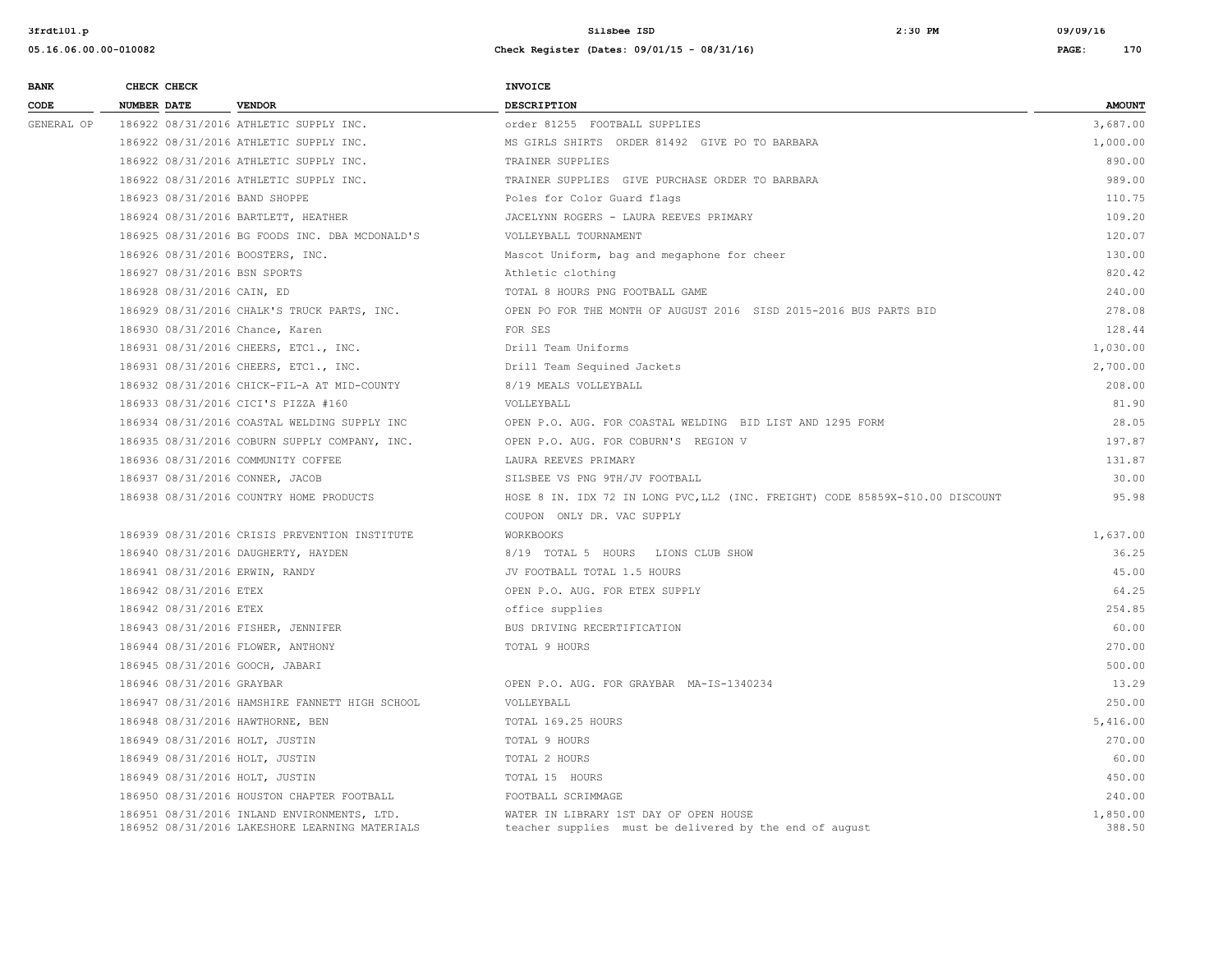| <b>BANK</b> | CHECK CHECK                         |  |                                                                                        | <b>INVOICE</b>                                                             |                 |  |
|-------------|-------------------------------------|--|----------------------------------------------------------------------------------------|----------------------------------------------------------------------------|-----------------|--|
| CODE        | <b>NUMBER DATE</b>                  |  | <b>VENDOR</b>                                                                          | DESCRIPTION                                                                | <b>AMOUNT</b>   |  |
| GENERAL OP  |                                     |  | 186953 08/31/2016 LAWRENCE, JOSHUA                                                     | TOTAL 12 HOURS                                                             | 360.00          |  |
|             |                                     |  | 186954 08/31/2016 LEBLANC, ROBERT                                                      | SILSBEE VS PNG                                                             | 68.00           |  |
|             |                                     |  | 186955 08/31/2016 LEVINER, ZACHARY                                                     | JV FOOTBALL TOTAL 3.5 HOURS                                                | 105.00          |  |
|             |                                     |  | 186955 08/31/2016 LEVINER, ZACHARY                                                     | TOTAL 9 HOURS                                                              | 270.00          |  |
|             |                                     |  | 186956 08/31/2016 LIVINGSTON SAW SERVICE                                               | OPEN P.O. AUG. FOR LIVINGSTON SAW BID LIST AND 1295 FORM                   | 18.50           |  |
|             |                                     |  | 186957 08/31/2016 LYNN LEE INC. DAIRY OUEENS                                           | VOLLEYBALL                                                                 | 171.00          |  |
|             |                                     |  | 186957 08/31/2016 LYNN LEE INC. DAIRY QUEENS                                           | VARSITY FOOTBALL                                                           | 720.00          |  |
|             |                                     |  | 186958 08/31/2016 MARSH WATERPROOFING INC                                              | STABILIZE DRIVEWAY - L R                                                   | 4,000.00        |  |
|             |                                     |  | 186959 08/31/2016 MARTIN MARIETTA MATERIALS                                            | LIMESTONE                                                                  | 9,656.00        |  |
|             |                                     |  | 186959 08/31/2016 MARTIN MARIETTA MATERIALS                                            | LIMESTONE FOR TRANSPORTATION                                               | 4,530.88        |  |
|             |                                     |  | 186959 08/31/2016 MARTIN MARIETTA MATERIALS                                            | LIMESTONE                                                                  | 5,896.32        |  |
|             |                                     |  | 186960 08/31/2016 MECA SPORTSWEAR, INC.                                                | Band Letter jackets                                                        | 350.00          |  |
|             | 186961 08/31/2016 MICRO INTEGRATION |  |                                                                                        | TECHNOLOGY                                                                 | 125.00          |  |
|             |                                     |  | 186962 08/31/2016 MITCHELL, THOMAS                                                     | SILSBEE VS PNG                                                             | 68.00           |  |
|             |                                     |  | 186963 08/31/2016 MONTALVO, CARLOS II                                                  | TOTAL 9 HOURS                                                              | 270.00          |  |
|             |                                     |  | 186964 08/31/2016 MUNRO'S UNIFORM SERVICE                                              | TRANSPORTATION AUGUST                                                      | 355.45          |  |
|             |                                     |  | 186965 08/31/2016 Paulino, Scott                                                       | PHYSICAL THERAPY                                                           | 742.50          |  |
|             | 186966 08/31/2016 PNG HIGH SCHOOL   |  | VOLLEYBALL                                                                             | 400.00                                                                     |                 |  |
|             |                                     |  | 186967 08/31/2016 POCKET NURSE                                                         | HST Supplies                                                               | 1,178.81        |  |
|             |                                     |  | 186968 08/31/2016 PPG ARCHITECTURAL FINISHES                                           | OPEN P.O. AUG. FOR PPG FINISHES REGION 5                                   | 419.10          |  |
|             |                                     |  | 186969 08/31/2016 ROGERS, BRANDON                                                      | TOTAL 9 HOURS                                                              | 270.00          |  |
|             |                                     |  | 186970 08/31/2016 ROGERS, JUSTIN                                                       | AND 8/25 TOTAL 6 HOURS                                                     | 180.00          |  |
|             |                                     |  | 186971 08/31/2016 SCARBOROUGH, BARRY                                                   | SILSBEE VS PNG                                                             | 65.00           |  |
|             |                                     |  | 186972 08/31/2016 SCARBOROUGH, KIEFER                                                  | SILSBEE VS PNG                                                             | 65.00           |  |
|             |                                     |  | 186973 08/31/2016 SCHOOL SPECIALTY                                                     | Art Supplies                                                               | 241.18          |  |
|             |                                     |  | 186973 08/31/2016 SCHOOL SPECIALTY                                                     | teacher supplies must be delivered by end of august                        | 166.25          |  |
|             |                                     |  | 186974 08/31/2016 SCROGGINS, TIM                                                       | TOTAL 9 HOURS                                                              | 270.00          |  |
|             |                                     |  | 186975 08/31/2016 SILSBEE BEE                                                          | TAX NOTICE                                                                 | 540.00          |  |
|             |                                     |  | 186975 08/31/2016 SILSBEE BEE                                                          |                                                                            | 101.25          |  |
|             |                                     |  | 186976 08/31/2016 SILSBEE HIGH SCHOOL                                                  | REFUND SCHOLARSHIP                                                         | 1,000.00        |  |
|             |                                     |  | 186977 08/31/2016 SOUTHERN COMPUTER WAREHOUSE                                          | TECHNOLOGY EQUIPMENT                                                       | 2,775.30        |  |
|             |                                     |  | 186978 08/31/2016 SOUTHWEST BUILDING SYSTEMS                                           | disconnect speakers in 3 rooms at laura reeves                             | 153.90          |  |
|             |                                     |  | 186978 08/31/2016 SOUTHWEST BUILDING SYSTEMS                                           | MONITORING FEE FOR SES                                                     | 50.00           |  |
|             |                                     |  | 186978 08/31/2016 SOUTHWEST BUILDING SYSTEMS                                           | KEY ACCESS CARDS                                                           | 393.76          |  |
|             |                                     |  | 186979 08/31/2016 SOUTHWEST FOODSERVICE EXCELLENCE, LLC                                | <b>JULY 2016</b>                                                           | 25, 313.14      |  |
|             |                                     |  | 186980 08/31/2016 STAR LOCKTECHS                                                       | OPEN P.O. AUG. FOR STAR LOCKTECHS                                          | 35.50           |  |
|             |                                     |  | 186981 08/31/2016 SWICEGOOD MUSIC COMPANY                                              | <b>BAND SUPPLIES</b>                                                       | 75.00           |  |
|             |                                     |  | 186981 08/31/2016 SWICEGOOD MUSIC COMPANY<br>186981 08/31/2016 SWICEGOOD MUSIC COMPANY | <b>BAND SUPPLIES</b><br>R178855, R178880, R178843,<br><b>BAND SUPPLIES</b> | 15.00<br>550.00 |  |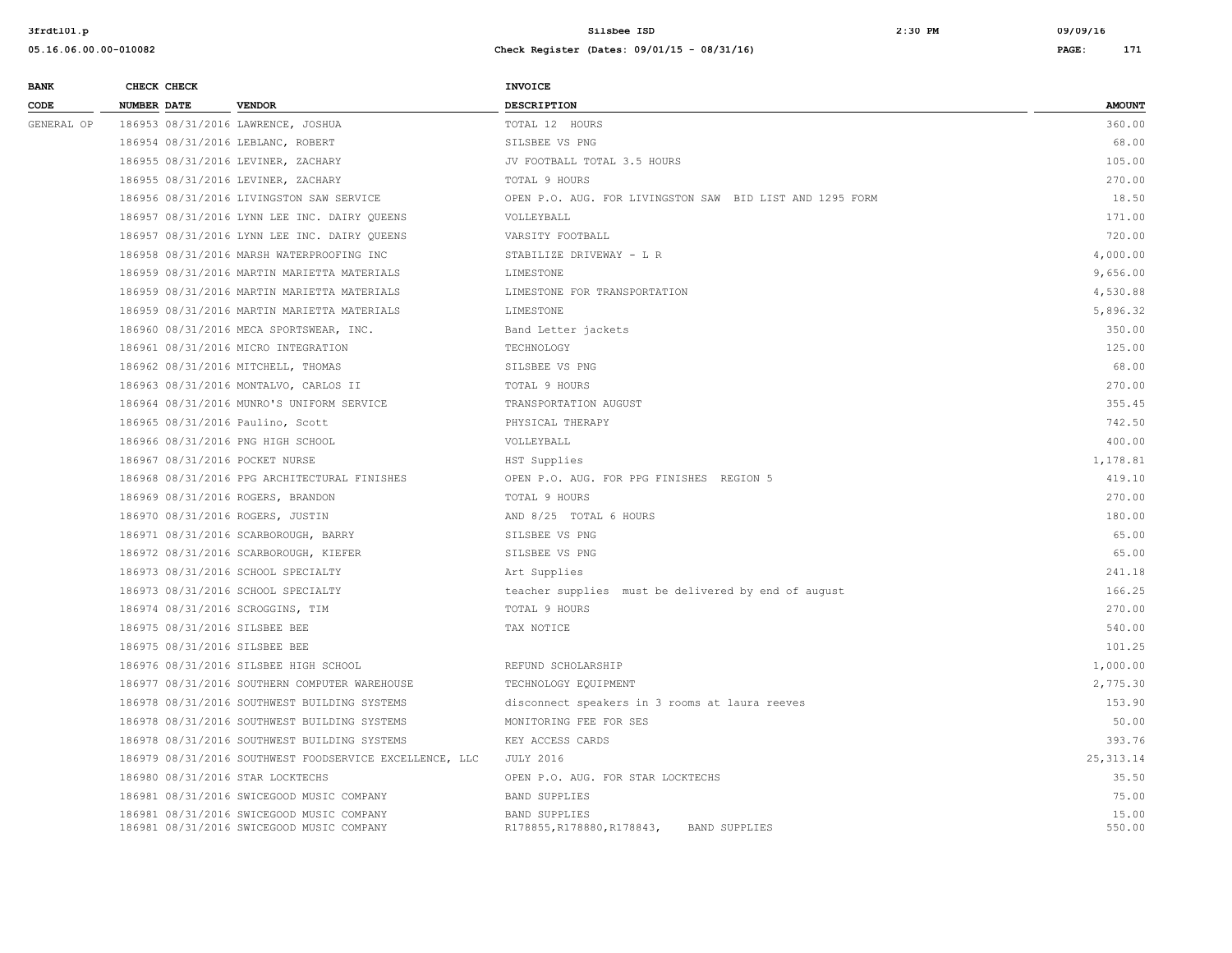| <b>BANK</b> | CHECK CHECK        |                                                                                                        | <b>INVOICE</b>                                                                            |               |
|-------------|--------------------|--------------------------------------------------------------------------------------------------------|-------------------------------------------------------------------------------------------|---------------|
| CODE        | <b>NUMBER DATE</b> | <b>VENDOR</b>                                                                                          | <b>DESCRIPTION</b>                                                                        | <b>AMOUNT</b> |
| GENERAL OP  |                    | 186981 08/31/2016 SWICEGOOD MUSIC COMPANY                                                              | S398382 BAND INSTRUMENTS                                                                  | 6,000.00      |
|             |                    | 186981 08/31/2016 SWICEGOOD MUSIC COMPANY                                                              | R172943, R177286, R172160, R172460, R178832, R172797, R178837, R178868, R177926, R178942, | 2,997.80      |
|             |                    |                                                                                                        | R177373, R177287, R176280, R176327, R177328 Repair Instruments                            |               |
|             |                    | 186981 08/31/2016 SWICEGOOD MUSIC COMPANY                                                              | S397057, S396669, M105134, S397061, M105136M105338Band Supplies                           | 1,589.35      |
|             |                    | 186981 08/31/2016 SWICEGOOD MUSIC COMPANY                                                              | Band Equipment                                                                            | 4,400.00      |
|             |                    | 186981 08/31/2016 SWICEGOOD MUSIC COMPANY                                                              | M105411, M105416, M105417, S396039, m105423, s397811, m105422<br>Band supplies            | 1,943.89      |
|             |                    | 186982 08/31/2016 TASB, INC.                                                                           | 3 YEAR RE INSPECTION OF SCHOOL BUILDINGS FOR ASBESTOS. REGION 5                           | 1,540.00      |
|             |                    | 186983 08/31/2016 TEACHER'S DISCOVERY                                                                  | Supplies for Spanish Department                                                           | 153.20        |
|             |                    | 186984 08/31/2016 Tomas, Michael                                                                       | MAIL TWO CERTIFIED LETTERS                                                                | 12.94         |
|             |                    | 186984 08/31/2016 Tomas, Michael                                                                       |                                                                                           | 25.98         |
|             |                    | 186985 08/31/2016 TRI-CON, INC.                                                                        | OPEN P.O. AUG. FOR TRI CON FUEL FUEL BID                                                  | 1,330.71      |
|             |                    | 186986 08/31/2016 VARSITY SPIRIT FASHIONS                                                              | Pep Dress for Drill Team                                                                  | 460.85        |
|             |                    | 186987 08/31/2016 WAL-MART                                                                             | board meeting 8/30                                                                        | 58.26         |
|             |                    | 186987 08/31/2016 WAL-MART                                                                             | I TUNE CARDS, USB DRIVES AND CARD READER                                                  | 109.79        |
|             |                    | 186988 08/31/2016 WASTE MANAGEMENT OF TEXAS, INC.                                                      | ROLLOFF MS                                                                                | 320.82        |
|             |                    | 186989 08/31/2016 WASTE MANAGEMENT OF TEXAS, INC.                                                      | <b>AUGUST</b>                                                                             | 128.36        |
|             |                    | 186990 08/31/2016 WATSON, MTBC, KATHY                                                                  |                                                                                           | 887.50        |
|             |                    | 186991 08/31/2016 WILLIAMS, JOHN                                                                       | 8/30 TOTAL 18 HOURS                                                                       | 540.00        |
|             |                    | 186992 08/31/2016 WOOD, JESSE PHD                                                                      |                                                                                           | 975.00        |
|             |                    | 186993 08/31/2016 ACME ARCHITECTURAL HARDWARE                                                          | OPEN P.O. AUG. FOR ACME ARCHITECTURAL BID LIST AND 1295 FORM                              | 77.60         |
|             |                    | 186994 08/31/2016 COWBOY CHEVROLET-BUICK-PONTIAC                                                       | WINDOW GLASS                                                                              | 338.66        |
|             |                    | 186995 08/31/2016 HARDIN COUNTY                                                                        | <b>JULY 2016</b>                                                                          | 4,667.20      |
|             |                    | 186995 08/31/2016 HARDIN COUNTY                                                                        | <b>JUNE 2016</b>                                                                          | 4,341.66      |
|             |                    | 186995 08/31/2016 HARDIN COUNTY                                                                        | <b>JUNE 2016</b>                                                                          | 4,040.88      |
|             |                    | 186996 08/31/2016 HOME DEPOT CREDIT SERVICES                                                           | SHELVES                                                                                   | 1,249.50      |
|             |                    | 186997 08/31/2016 INKSPOT PRINTS & GRAPHICS                                                            | Floor Decal for the Auto Shop                                                             | 200.00        |
|             |                    | 186998 08/31/2016 MUNRO'S UNIFORM SERVICE                                                              | AUGUST 2016                                                                               | 1,190.96      |
|             |                    | 186999 08/31/2016 O'REILLY AUTOMOTIVE                                                                  | OPEN PO FOR THE MONTH OF AUGUST 2016 SISD 2015-2016 BUS PARTS BID                         | 287.98        |
|             |                    | 187000 08/31/2016 PARKER LUMBER - SILSBEE                                                              | OPEN PO FOR THE MONTH OF AUGUST 2016 SISD 2015-2016 BUS PARTS BID                         | 143.30        |
|             |                    | 187001 08/31/2016 SIRMONS, PAIGE                                                                       | BRYSON BURCHFIELD LRP                                                                     | 15.05         |
|             |                    | 187002 08/31/2016 SISD FOOD SERVICE AND WAREHOUSE                                                      |                                                                                           | 30.00         |
|             |                    | 187002 08/31/2016 SISD FOOD SERVICE AND WAREHOUSE                                                      |                                                                                           | 118.15        |
|             |                    | 187002 08/31/2016 SISD FOOD SERVICE AND WAREHOUSE                                                      |                                                                                           | 119.00        |
|             |                    | 187002 08/31/2016 SISD FOOD SERVICE AND WAREHOUSE                                                      |                                                                                           | 83.40         |
|             |                    | 187002 08/31/2016 SISD FOOD SERVICE AND WAREHOUSE                                                      |                                                                                           | 69.50         |
|             |                    | 187002 08/31/2016 SISD FOOD SERVICE AND WAREHOUSE                                                      |                                                                                           | 2,900.00      |
|             |                    | 187002 08/31/2016 SISD FOOD SERVICE AND WAREHOUSE                                                      | AUGUST (8 DAYS)                                                                           | 81.20         |
|             |                    | 187002 08/31/2016 SISD FOOD SERVICE AND WAREHOUSE<br>187002 08/31/2016 SISD FOOD SERVICE AND WAREHOUSE | AUGUST 2016                                                                               | 80.50<br>4.00 |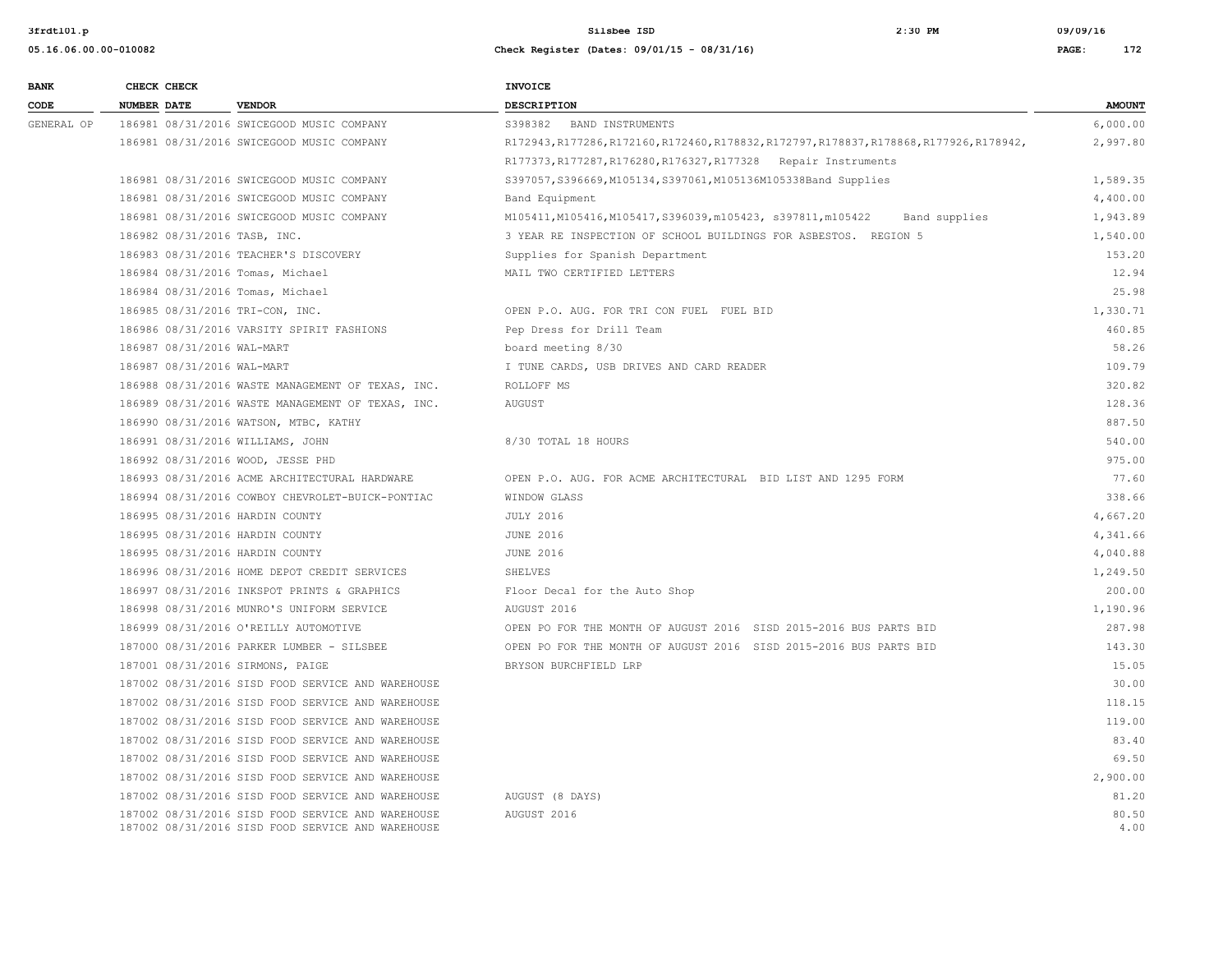**05.16.06.00.00-010082 Check Register (Dates: 09/01/15 - 08/31/16) PAGE: 173**

| <b>BANK</b> | CHECK CHECK        |                                                             | <b>INVOICE</b>                                                  |                   |                 |
|-------------|--------------------|-------------------------------------------------------------|-----------------------------------------------------------------|-------------------|-----------------|
| CODE        | <b>NUMBER DATE</b> | <b>VENDOR</b>                                               | <b>DESCRIPTION</b>                                              |                   | <b>AMOUNT</b>   |
| GENERAL OP  |                    | 187003 08/31/2016 SOUTHEAST TEXAS WATER                     | PACES                                                           |                   | 51.50           |
|             |                    | 187003 08/31/2016 SOUTHEAST TEXAS WATER                     | THE ACADEMY AUGUST                                              |                   | 57.00           |
|             |                    | 187004 08/31/2016 SOUTHERN COMPUTER WAREHOUSE               | phones for SISD                                                 |                   | 1,222.90        |
|             |                    | 187004 08/31/2016 SOUTHERN COMPUTER WAREHOUSE               | phones for SISD                                                 |                   | 611.45          |
|             |                    | 187005 08/31/2016 THE SPYGLASS GROUP, LLC.                  | CONSULTING FOR COST REDUCTION                                   |                   | 13, 417.20      |
|             |                    | 201500022 02/11/2016 THE BANK OF NEW YORK MELLON            | BOND PAYMENT                                                    |                   | 144,393.34      |
|             |                    | 201500037 02/23/2016 THE BANK OF NEW YORK MELLON            | BOND FEE SILISDMTN15                                            |                   | 750.00          |
|             |                    | 201500052 03/09/2016 STATE COMPTROLLER                      | MARCH 2016 SALES TAX                                            |                   | 870.21          |
|             |                    | 201500053 02/05/2016 STATE COMPTROLLER                      | FEB 2016 SALES TAX REISSUE                                      |                   | 142.51          |
|             |                    | 201500063 04/20/2016 STATE COMPTROLLER                      | April 2016 Sales Tax                                            |                   | 386.88          |
|             |                    | 201500068 05/11/2016 STATE COMPTROLLER                      | MAY 2016 SALES TAX - Total 622.46 - 3.11 Timely Filing Discount |                   | 619.35          |
|             |                    | 201500092 06/13/2016 STATE COMPTROLLER                      | JUNE 2016 SALES TAX                                             |                   | 1,231.48        |
|             |                    | 201500106 07/07/2016 STATE COMPTROLLER                      | JULY 2016 SALES TAX                                             |                   | 1,010.50        |
|             |                    | 201500117 08/10/2016 STATE COMPTROLLER                      | AUGUST 2016 SALES TAX                                           |                   | 11.42           |
|             |                    | 201500117 09/09/2016 STATE COMPTROLLER                      | AUGUST 2016 SALES TAX                                           |                   | $-11.42$        |
|             |                    | 201500121 08/12/2016 THE BANK OF NEW YORK MELLON            | INTEREST                                                        |                   | 26,537.50       |
|             |                    | I & S WELL 201500007 01/05/2016 THE BANK OF NEW YORK MELLON | bond fee SILISD09CIB                                            |                   | 750.00          |
|             |                    | 201500023 02/11/2016 THE BANK OF NEW YORK MELLON            | INTEREST PAYMENT BOND QACB 2014Q                                |                   | 139,050.00      |
|             |                    | 201500024 02/11/2016 THE BANK OF NEW YORK MELLON            | INTEREST PAYMENT                                                |                   | 154,937.50      |
|             |                    | 201500025 02/11/2016 THE BANK OF NEW YORK MELLON            | INTEREST PAYMENT                                                |                   | 89,483.31       |
|             |                    | 201500026 02/11/2016 THE BANK OF NEW YORK MELLON            | INTEREST PAYMENT                                                |                   | 99,788.75       |
|             |                    | 201500027 02/11/2016 THE BANK OF NEW YORK MELLON            | INTEREST PAYMENT                                                |                   | 85,031.25       |
|             |                    | 201500028 02/11/2016 THE BANK OF NEW YORK MELLON            | INTEREST PAYMENT                                                |                   | 157, 412.50     |
|             |                    | 201500069 05/12/2016 THE BANK OF NEW YORK MELLON            | SILSBEEISD14 BOND FEES SERIES 2014Q                             |                   | 2,250.00        |
|             |                    | 201500070 05/18/2016 THE BANK OF NEW YORK MELLON            | BOND FEE 2014A MAY 1, 2016 TO APRIL 30, 2017                    |                   | 500.00          |
|             |                    | 201500122 08/12/2016 THE BANK OF NEW YORK MELLON            |                                                                 |                   | 600,031.25      |
|             |                    | 201500123 08/12/2016 THE BANK OF NEW YORK MELLON            | INTEREST                                                        |                   | 71,906.25       |
|             |                    | 201500124 08/12/2016 THE BANK OF NEW YORK MELLON            |                                                                 |                   | 542,412.50      |
|             |                    | 201500125 08/12/2016 THE BANK OF NEW YORK MELLON            |                                                                 |                   | 434,937.50      |
|             |                    | 201500126 08/12/2016 THE BANK OF NEW YORK MELLON            |                                                                 |                   | 779,788.75      |
|             |                    | 201500127 08/12/2016 THE BANK OF NEW YORK MELLON            |                                                                 |                   | 9,455.40        |
|             |                    | 201500136 08/30/2016 THE BANK OF NEW YORK MELLON            | BOND FEE SILISD08CIB                                            |                   | 750.00          |
|             |                    | 201500137 08/30/2016 THE BANK OF NEW YORK MELLON            | BOND FEE SILISDSBB15                                            |                   | 750.00          |
|             |                    | 201500138 08/30/2016 THE BANK OF NEW YORK MELLON            | BOND FEE SILISD13                                               |                   | 500.00          |
|             |                    |                                                             |                                                                 | Totals for checks | 30, 186, 593.42 |

|  | Payroll Checks (including payroll AP) | 18,205,585.21 |
|--|---------------------------------------|---------------|

Total 48,392,178.63